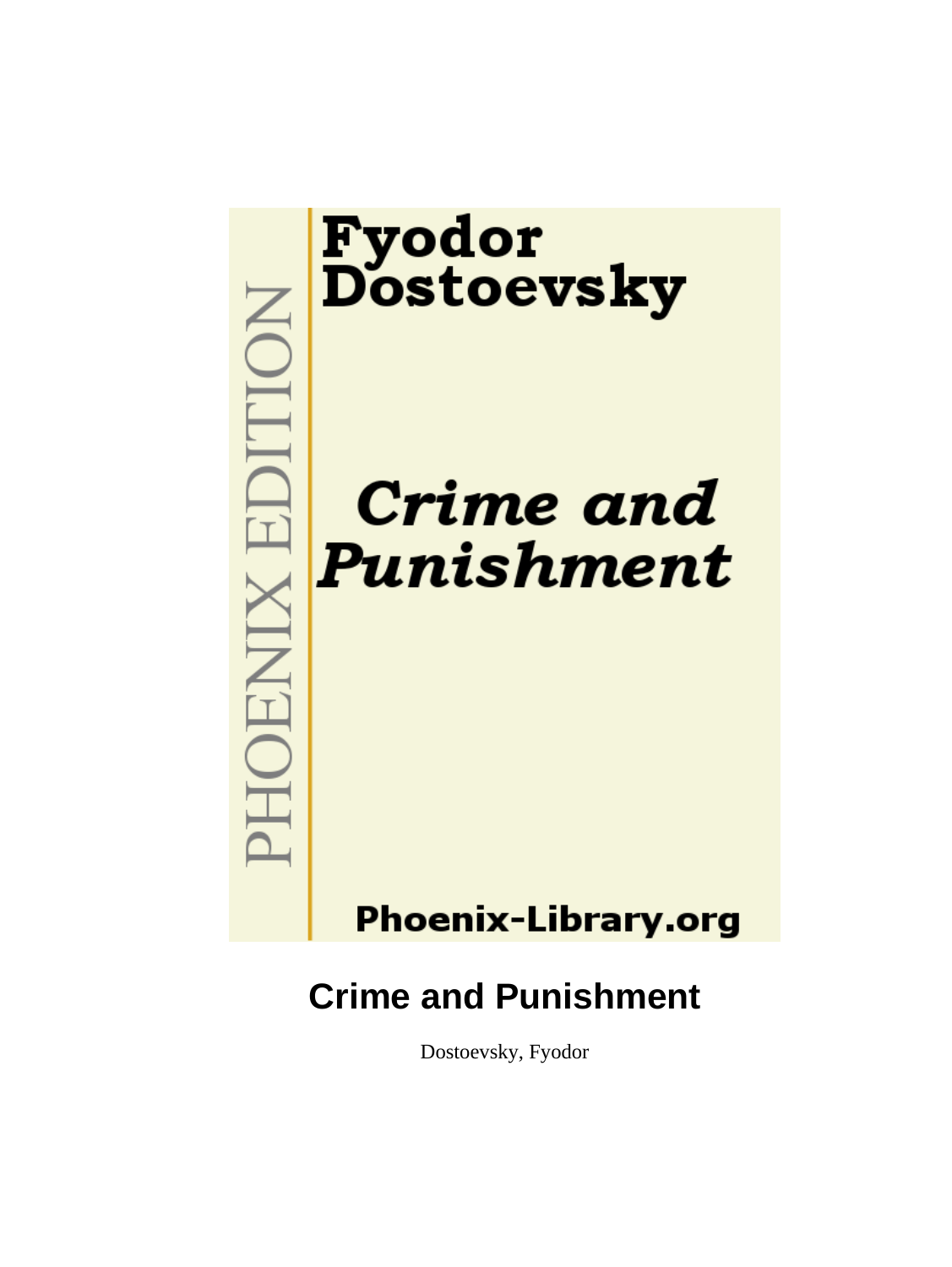[Table Of Content](#page-465-0) [About Phoenix−Edition](#page-468-0) **[Copyright](#page-471-0)**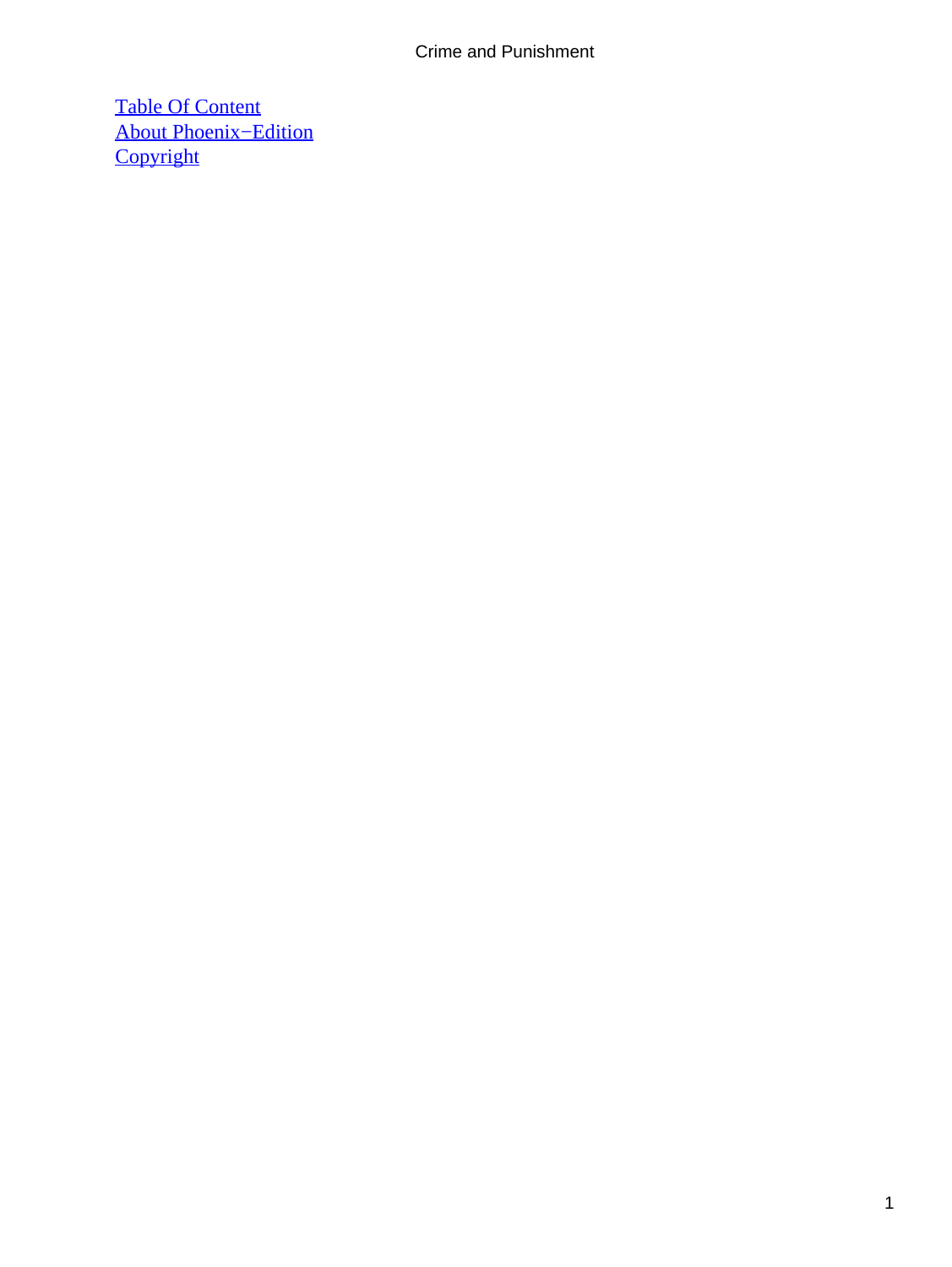# *C*RIME **And punishment** by **Fyodor dostoevsky**

Translated By Constance Garnett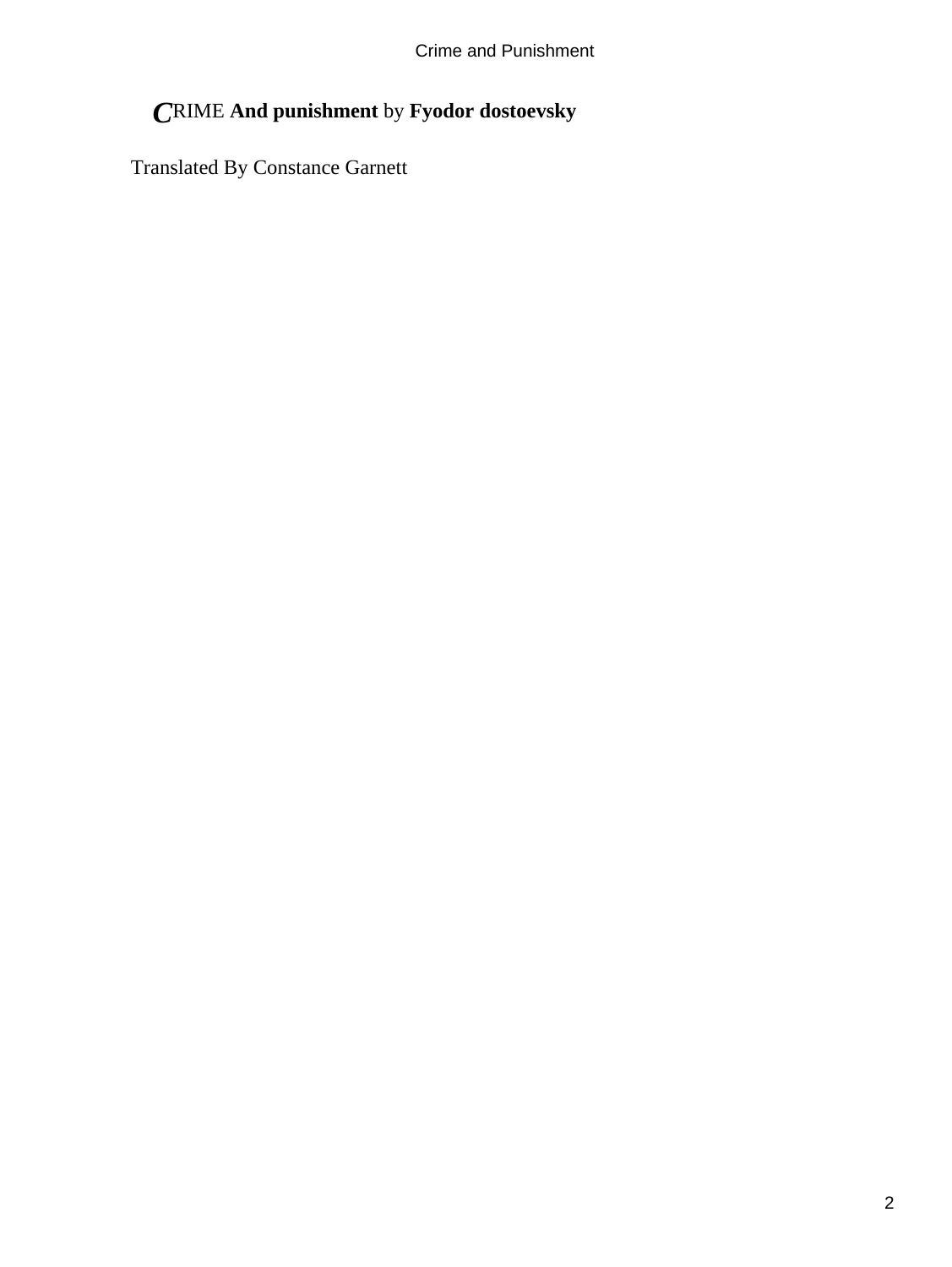# **[PREFACE − TRANSLATOR'S PREFACE](#page-465-0)**

*A* few words about Dostoevsky himself may help the English reader to understand his work.

 Dostoevsky was the son of a doctor. His parents were very hard− working and deeply religious people, but so poor that they lived with their five children in only two rooms. The father and mother spent their evenings in reading aloud to their children, generally from books of a serious character.

 Though always sickly and delicate Dostoevsky came out third in the final examination of the Petersburg school of Engineering. There he had already begun his first work, «Poor Folk.»

 This story was published by the poet Nekrassov in his review and was received with acclamations. The shy, unknown youth found himself instantly something of a celebrity. A brilliant and successful career seemed to open before him, but those hopes were soon dashed. In 1849 he was arrested.

 Though neither by temperament nor conviction a revolutionist, Dostoevsky was one of a little group of young men who met together to read Fourier and Proudhon. He was accused of «taking part in conversations against the censorship, of reading a letter from Byelinsky to Gogol, and of knowing of the intention to set up a printing press.» Under Nicholas I. (that «stern and just man,» as Maurice Baring calls him) this was enough, and he was condemned to death. After eight months' imprisonment he was with twenty−one others taken out to the Semyonovsky Square to be shot. Writing to his brother Mihail, Dostoevsky says: «They snapped words over our heads, and they made us put on the white shirts worn by persons condemned to death. Thereupon we were bound in threes to stakes, to suffer execution. Being the third in the row, I concluded I had only a few minutes of life before me. I thought of you and your dear ones and I contrived to kiss Plestcheiev and Dourov, who were next to me, and to bid them farewell. Suddenly the troops beat a tattoo, we were unbound, brought back upon the scaffold, and informed that his Majesty had spared us our lives.» The sentence was commuted to hard labour.

 One of the prisoners, Grigoryev, went mad as soon as he was untied, and never regained his sanity.

 The intense suffering of this experience left a lasting stamp on Dostoevsky's mind. Though his religious temper led him in the end to accept every suffering with resignation and to regard it as a blessing in his own case, he constantly recurs to the subject in his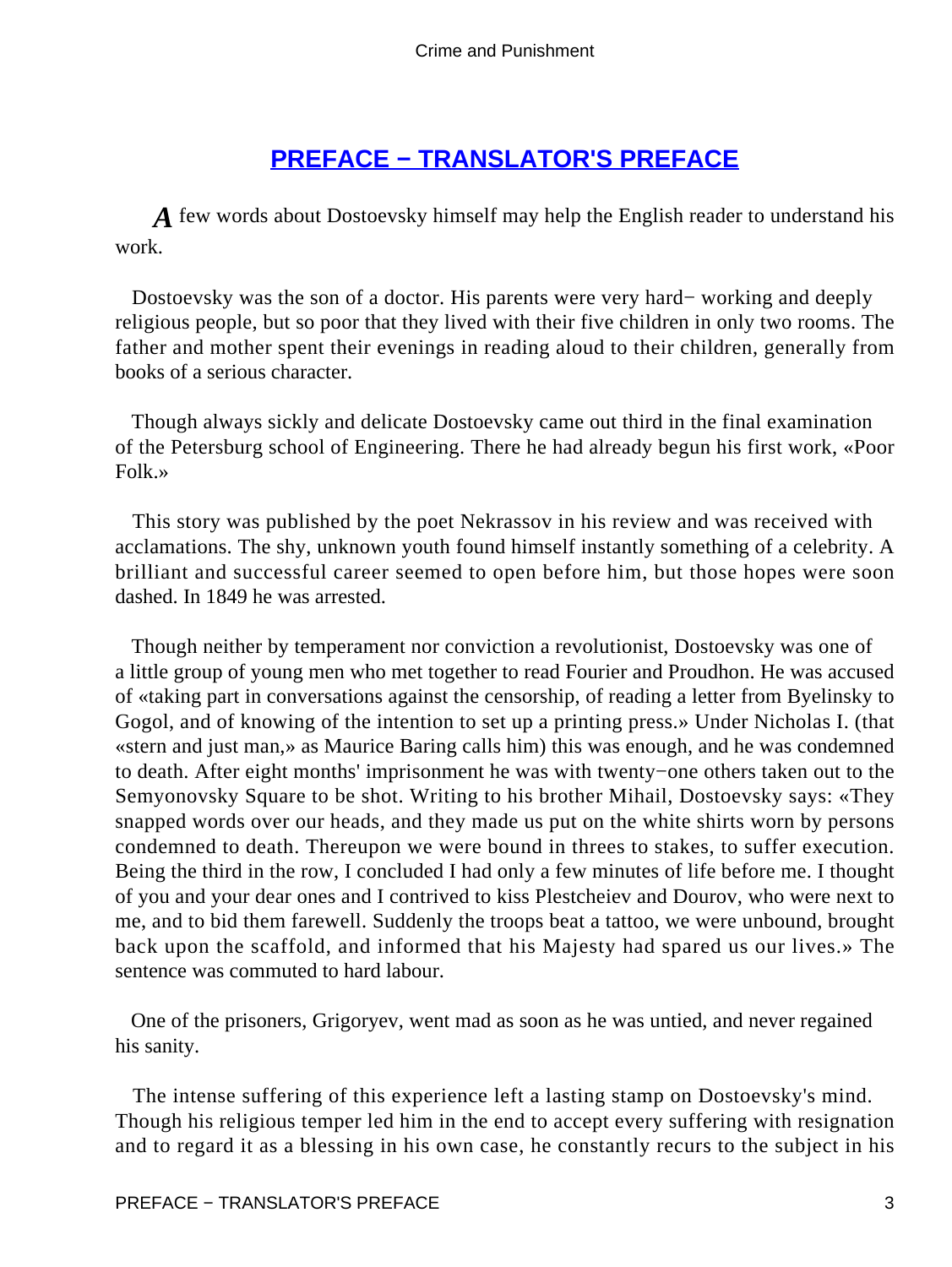writings. He describes the awful agony of the condemned man and insists on the cruelty of inflicting such torture. Then followed four years of penal servitude, spent in the company of common criminals in Siberia, where he began the «Dead House,» and some years of service in a disciplinary battalion.

 He had shown signs of some obscure nervous disease before his arrest and this now developed into violent attacks of epilepsy, from which he suffered for the rest of his life. The fits occurred three or four times a year and were more frequent in periods of great strain. In 1859 he was allowed to return to Russia. He started a journal – «Vremya,» which was forbidden by the Censorship through a misunderstanding. In 1864 he lost his first wife and his brother Mihail. He was in terrible poverty, yet he took upon himself the payment of his brother's debts. He started another journal – «The Epoch,» which within a few months was also prohibited. He was weighed down by debt, his brother's family was dependent on him, he was forced to write at heart−breaking speed, and is said never to have corrected his work. The later years of his life were much softened by the tenderness and devotion of his second wife.

 In June 1880 he made his famous speech at the unveiling of the monument to Pushkin in Moscow and he was received with extraordinary demonstrations of love and honour.

 A few months later Dostoevsky died. He was followed to the grave by a vast multitude of mourners, who «gave the hapless man the funeral of a king.» He is still probably the most widely read writer in Russia.

 In the words of a Russian critic, who seeks to explain the feeling inspired by Dostoevsky: «He was one of ourselves, a man of our blood and our bone, but one who has suffered and has seen so much more deeply than we have his insight impresses us as wisdom . . . that wisdom of the heart which we seek that we may learn from it how to live. All his other gifts came to him from nature, this he won for himself and through it he became great.»

#### **Crime And punishment**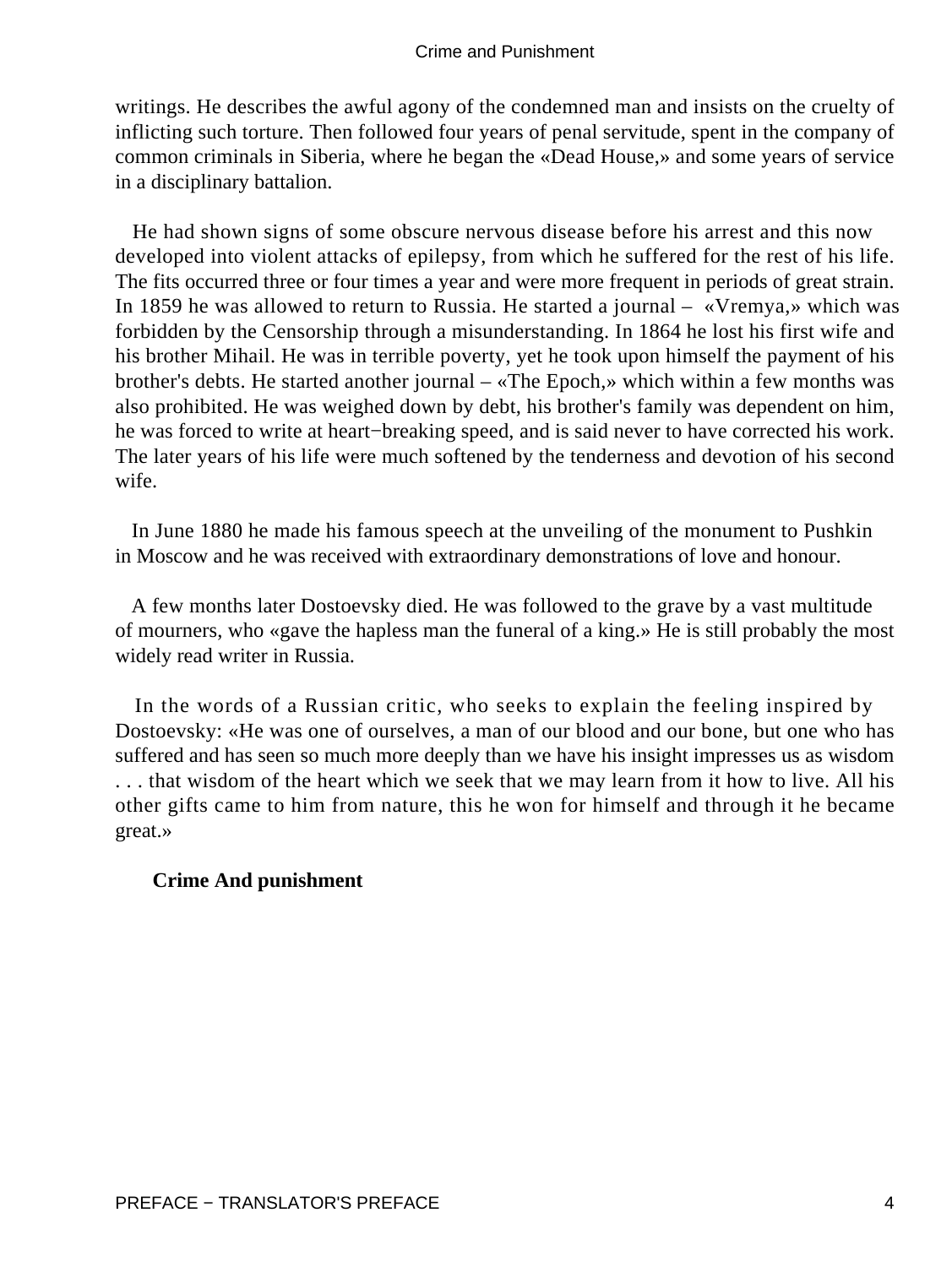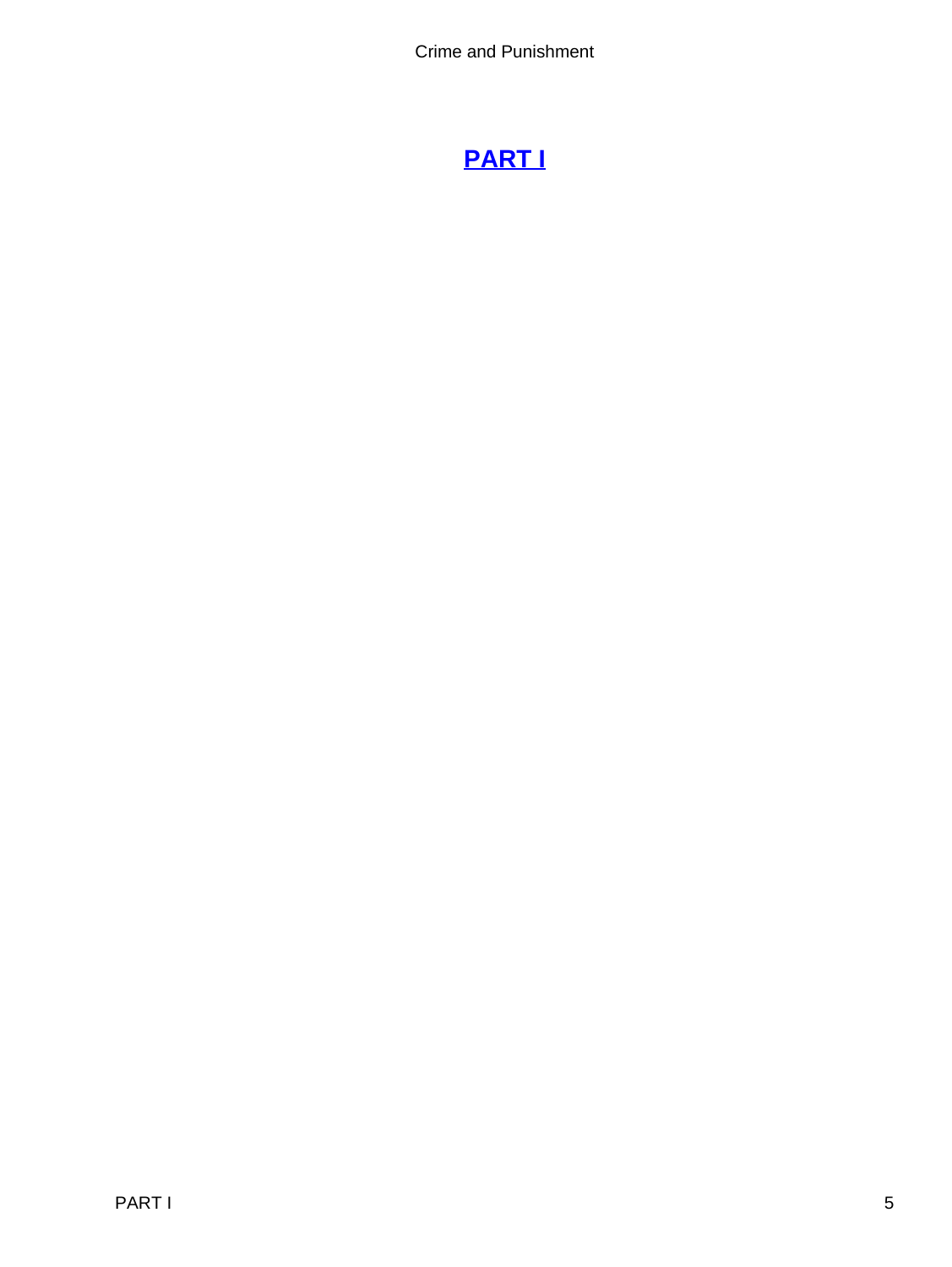## **[CHAPTER I](#page-465-0)**

*O*n an exceptionally hot evening early in July a young man came out of the garret in which he lodged in S. Place and walked slowly, as though in hesitation, towards K. bridge.

 He had successfully avoided meeting his landlady on the staircase. His garret was under the roof of a high, five−storied house and was more like a cupboard than a room. The landlady who provided him with garret, dinners, and attendance, lived on the floor below, and every time he went out he was obliged to pass her kitchen, the door of which invariably stood open. And each time he passed, the young man had a sick, frightened feeling, which made him scowl and feel ashamed. He was hopelessly in debt to his landlady, and was afraid of meeting her.

 This was not because he was cowardly and abject, quite the contrary; but for some time past he had been in an overstrained irritable condition, verging on hypochondria. He had become so completely absorbed in himself, and isolated from his fellows that he dreaded meeting, not only his landlady, but anyone at all. He was crushed by poverty, but the anxieties of his position had of late ceased to weigh upon him. He had given up attending to matters of practical importance; he had lost all desire to do so. Nothing that any landlady could do had a real terror for him. But to be stopped on the stairs, to be forced to listen to her trivial, irrelevant gossip, to pestering demands for payment, threats and complaints, and to rack his brains for excuses, to prevaricate, to lie – no, rather than that, he would creep down the stairs like a cat and slip out unseen.

 This evening, however, on coming out into the street, he became acutely aware of his fears.

 «I want to attempt a thing /like that/ and am frightened by these trifles,» he thought, with an odd smile. «Hm . . . yes, all is in a man's hands and he lets it all slip from cowardice, that's an axiom. It would be interesting to know what it is men are most afraid of. Taking a new step, uttering a new word is what they fear most. . . . But I am talking too much. It's because I chatter that I do nothing. Or perhaps it is that I chatter because I do nothing. I've learned to chatter this last month, lying for days together in my den thinking . . . of Jack the Giant−killer. Why am I going there now? Am I capable of /that/? Is /that/ serious? It is not serious at all. It's simply a fantasy to amuse myself; a plaything! Yes, maybe it is a plaything.»

 The heat in the street was terrible: and the airlessness, the bustle and the plaster, scaffolding, bricks, and dust all about him, and that special Petersburg stench, so familiar to all who are unable to get out of town in summer – all worked painfully upon the young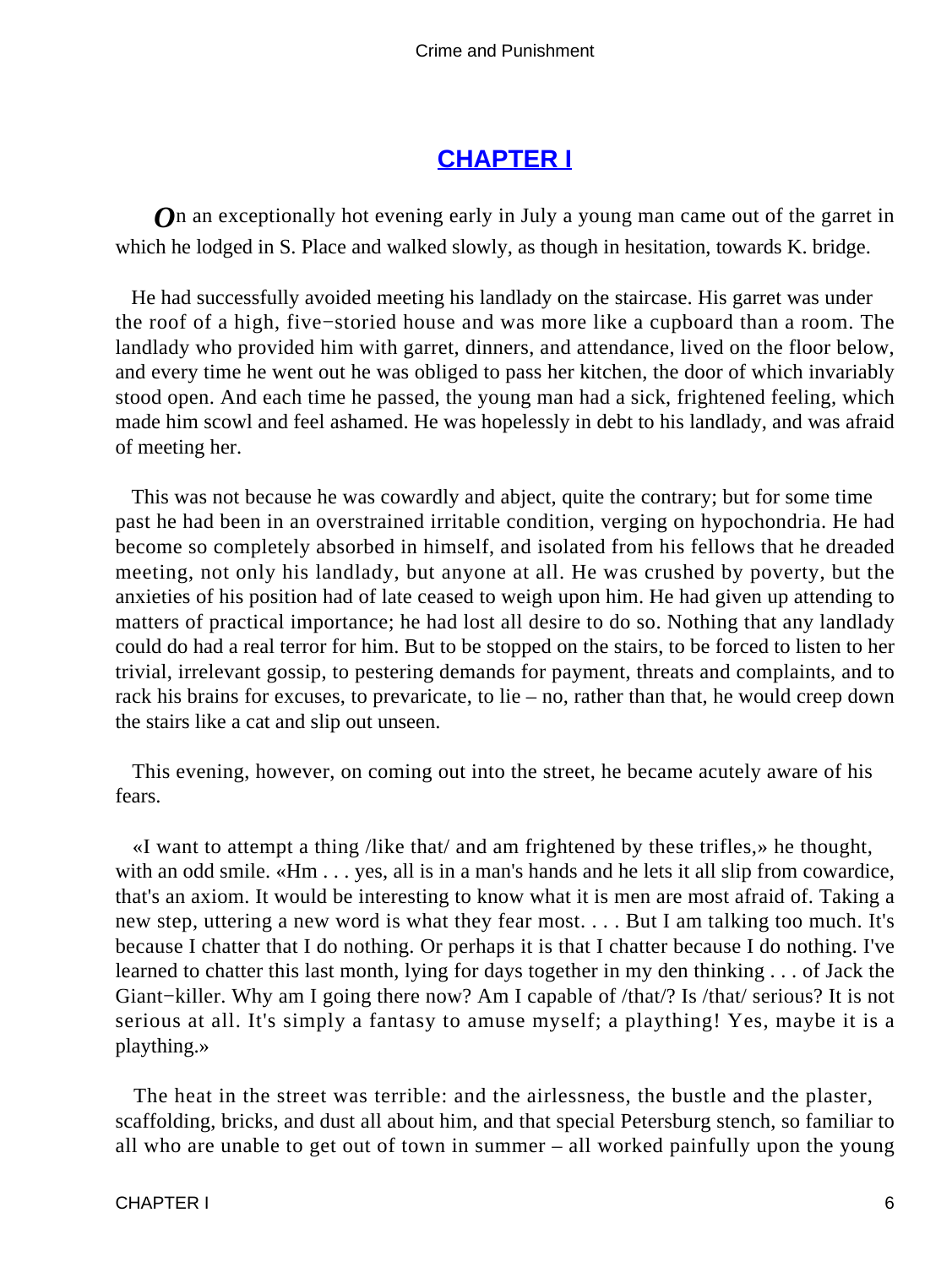man's already overwrought nerves. The insufferable stench from the pot− houses, which are particularly numerous in that part of the town, and the drunken men whom he met continually, although it was a working day, completed the revolting misery of the picture. An expression of the profoundest disgust gleamed for a moment in the young man's refined face. He was, by the way, exceptionally handsome, above the average in height, slim, well−built, with beautiful dark eyes and dark brown hair. Soon he sank into deep thought, or more accurately speaking into a complete blankness of mind; he walked along not observing what was about him and not caring to observe it. From time to time, he would mutter something, from the habit of talking to himself, to which he had just confessed. At these moments he would become conscious that his ideas were sometimes in a tangle and that he was very weak; for two days he had scarcely tasted food.

 He was so badly dressed that even a man accustomed to shabbiness would have been ashamed to be seen in the street in such rags. In that quarter of the town, however, scarcely any shortcoming in dress would have created surprise. Owing to the proximity of the Hay Market, the number of establishments of bad character, the preponderance of the trading and working class population crowded in these streets and alleys in the heart of Petersburg, types so various were to be seen in the streets that no figure, however queer, would have caused surprise. But there was such accumulated bitterness and contempt in the young man's heart, that, in spite of all the fastidiousness of youth, he minded his rags least of all in the street. It was a different matter when he met with acquaintances or with former fellow students, whom, indeed, he disliked meeting at any time. And yet when a drunken man who, for some unknown reason, was being taken somewhere in a huge waggon dragged by a heavy dray horse, suddenly shouted at him as he drove past: «Hey there, German hatter» bawling at the top of his voice and pointing at him – the young man stopped suddenly and clutched tremulously at his hat. It was a tall round hat from Zimmerman's, but completely worn out, rusty with age, all torn and bespattered, brimless and bent on one side in a most unseemly fashion. Not shame, however, but quite another feeling akin to terror had overtaken him.

 «I knew it,» he muttered in confusion, «I thought so! That's the worst of all! Why, a stupid thing like this, the most trivial detail might spoil the whole plan. Yes, my hat is too noticeable. . . . It looks absurd and that makes it noticeable. . . . With my rags I ought to wear a cap, any sort of old pancake, but not this grotesque thing. Nobody wears such a hat, it would be noticed a mile off, it would be remembered. . . . What matters is that people would remember it, and that would give them a clue. For this business one should be as little conspicuous as possible. . . . Trifles, trifles are what matter! Why, it's just such trifles that always ruin everything. . . .»

 He had not far to go; he knew indeed how many steps it was from the gate of his lodging house: exactly seven hundred and thirty. He had counted them once when he had been lost in dreams. At the time he had put no faith in those dreams and was only tantalising himself by their hideous but daring recklessness. Now, a month later, he had begun to look upon them differently, and, in spite of the monologues in which he jeered at his own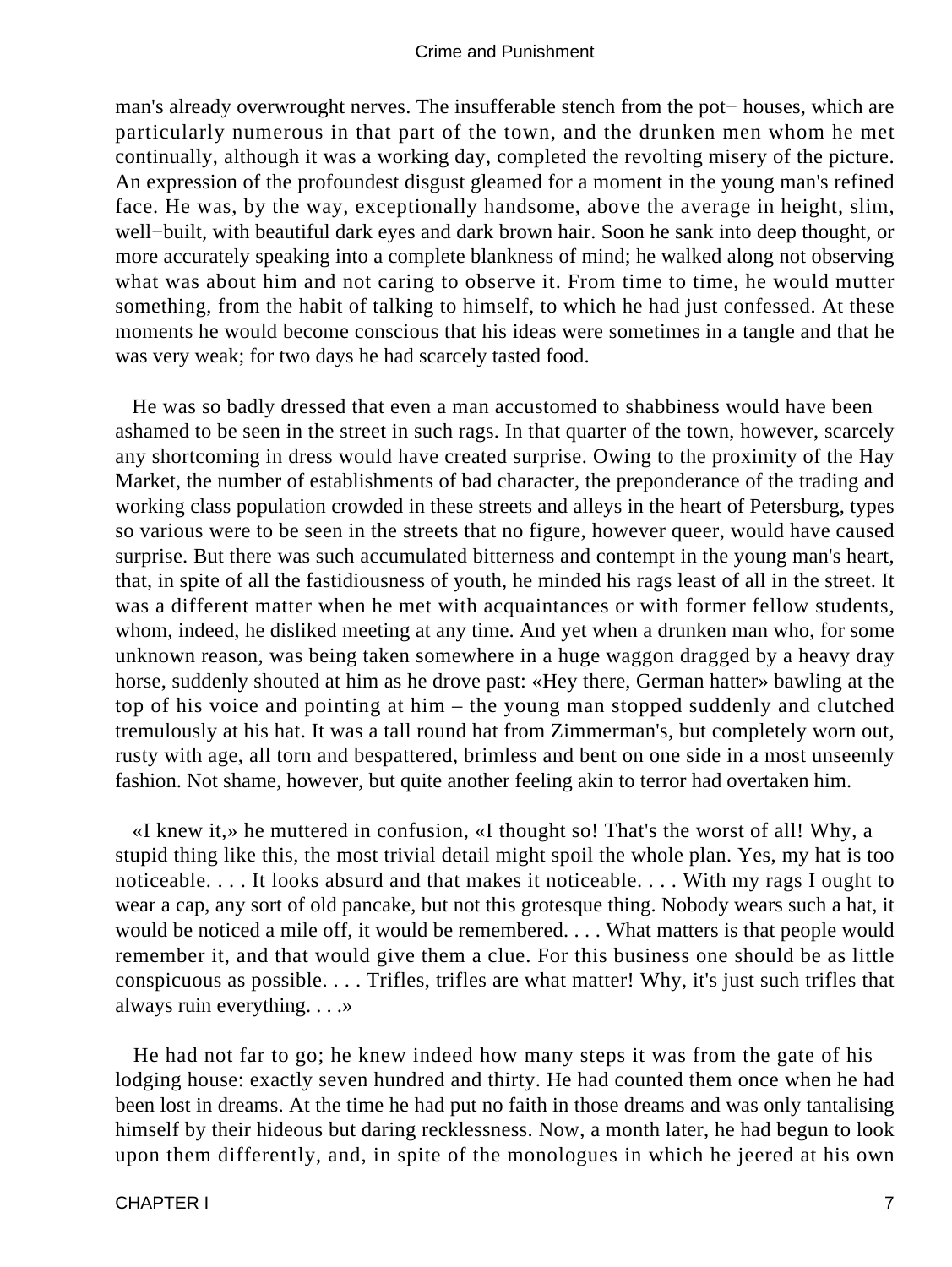impotence and indecision, he had involuntarily come to regard this «hideous» dream as an exploit to be attempted, although he still did not realise this himself. He was positively going now for a «rehearsal» of his project, and at every step his excitement grew more and more violent.

With a sinking heart and a nervous tremor, he went up to a huge house which on one side looked on to the canal, and on the other into the street. This house was let out in tiny tenements and was inhabited by working people of all kinds – tailors, locksmiths, cooks, Germans of sorts, girls picking up a living as best they could, petty clerks, etc. There was a continual coming and going through the two gates and in the two courtyards of the house. Three or four door–keepers were employed on the building. The young man was very glad to meet none of them, and at once slipped unnoticed through the door on the right, and up the staircase. It was a back staircase, dark and narrow, but he was familiar with it already, and knew his way, and he liked all these surroundings: in such darkness even the most inquisitive eyes were not to be dreaded.

 «If I am so scared now, what would it be if it somehow came to pass that I were really going to do it?» he could not help asking himself as he reached the fourth storey. There his progress was barred by some porters who were engaged in moving furniture out of a flat. He knew that the flat had been occupied by a German clerk in the civil service, and his family. This German was moving out then, and so the fourth floor on this staircase would be untenanted except by the old woman. «That's a good thing anyway,» he thought to himself, as he rang the bell of the old woman's flat. The bell gave a faint tinkle as though it were made of tin and not of copper. The little flats in such houses always have bells that ring like that. He had forgotten the note of that bell, and now its peculiar tinkle seemed to remind him of something and to bring it clearly before him. . . . He started, his nerves were terribly overstrained by now. In a little while, the door was opened a tiny crack: the old woman eyed her visitor with evident distrust through the crack, and nothing could be seen but her little eyes, glittering in the darkness. But, seeing a number of people on the landing, she grew bolder, and opened the door wide. The young man stepped into the dark entry, which was partitioned off from the tiny kitchen. The old woman stood facing him in silence and looking inquiringly at him. She was a diminutive, withered up old woman of sixty, with sharp malignant eyes and a sharp little nose. Her colourless, somewhat grizzled hair was thickly smeared with oil, and she wore no kerchief over it. Round her thin long neck, which looked like a hen's leg, was knotted some sort of flannel rag, and, in spite of the heat, there hung flapping on her shoulders, a mangy fur cape, yellow with age. The old woman coughed and groaned at every instant. The young man must have looked at her with a rather peculiar expression, for a gleam of mistrust came into her eyes again.

 «Raskolnikov, a student, I came here a month ago,» the young man made haste to mutter, with a half bow, remembering that he ought to be more polite.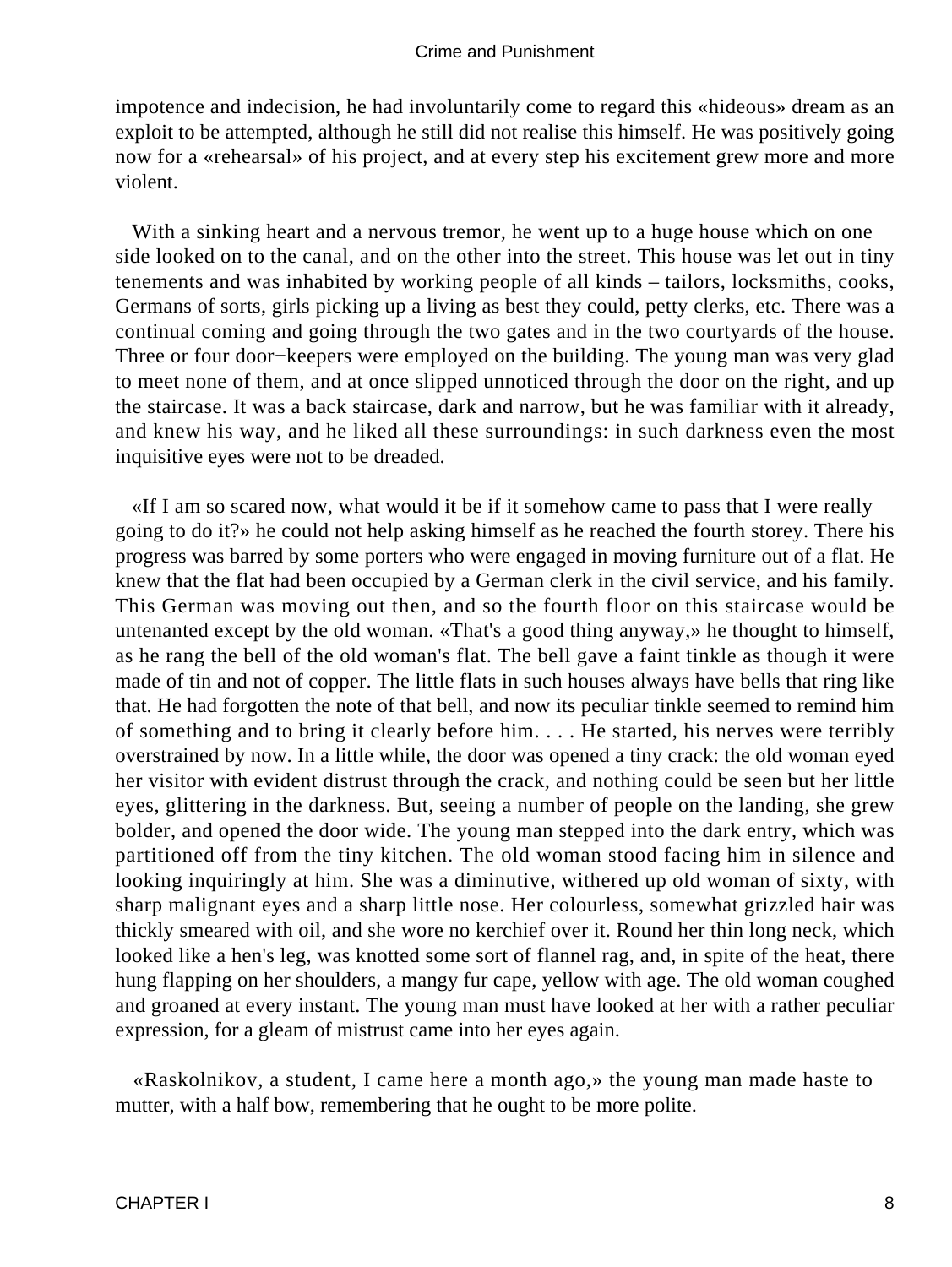«I remember, my good sir, I remember quite well your coming here,» the old woman said distinctly, still keeping her inquiring eyes on his face.

 «And here . . . I am again on the same errand,» Raskolnikov continued, a little disconcerted and surprised at the old woman's mistrust. «Perhaps she is always like that though, only I did not notice it the other time,» he thought with an uneasy feeling.

 The old woman paused, as though hesitating; then stepped on one side, and pointing to the door of the room, she said, letting her visitor pass in front of her:

«Step in, my good sir.»

 The little room into which the young man walked, with yellow paper on the walls, geraniums and muslin curtains in the windows, was brightly lighted up at that moment by the setting sun.

 «So the sun will shine like this /then/ too!» flashed as it were by chance through Raskolnikov's mind, and with a rapid glance he scanned everything in the room, trying as far as possible to notice and remember its arrangement. But there was nothing special in the room. The furniture, all very old and of yellow wood, consisted of a sofa with a huge bent wooden back, an oval table in front of the sofa, a dressing−table with a looking−glass fixed on it between the windows, chairs along the walls and two or three half−penny prints in yellow frames, representing German damsels with birds in their hands – that was all. In the corner a light was burning before a small ikon. Everything was very clean; the floor and the furniture were brightly polished; everything shone.

 «Lizaveta's work,» thought the young man. There was not a speck of dust to be seen in the whole flat.

 «It's in the houses of spiteful old widows that one finds such cleanliness,» Raskolnikov thought again, and he stole a curious glance at the cotton curtain over the door leading into another tiny room, in which stood the old woman's bed and chest of drawers and into which he had never looked before. These two rooms made up the whole flat.

 «What do you want?» the old woman said severely, coming into the room and, as before, standing in front of him so as to look him straight in the face.

 «I've brought something to pawn here,» and he drew out of his pocket an old−fashioned flat silver watch, on the back of which was engraved a globe; the chain was of steel.

«But the time is up for your last pledge. The month was up the day before yesterday.»

«I will bring you the interest for another month; wait a little.»

CHAPTER I 9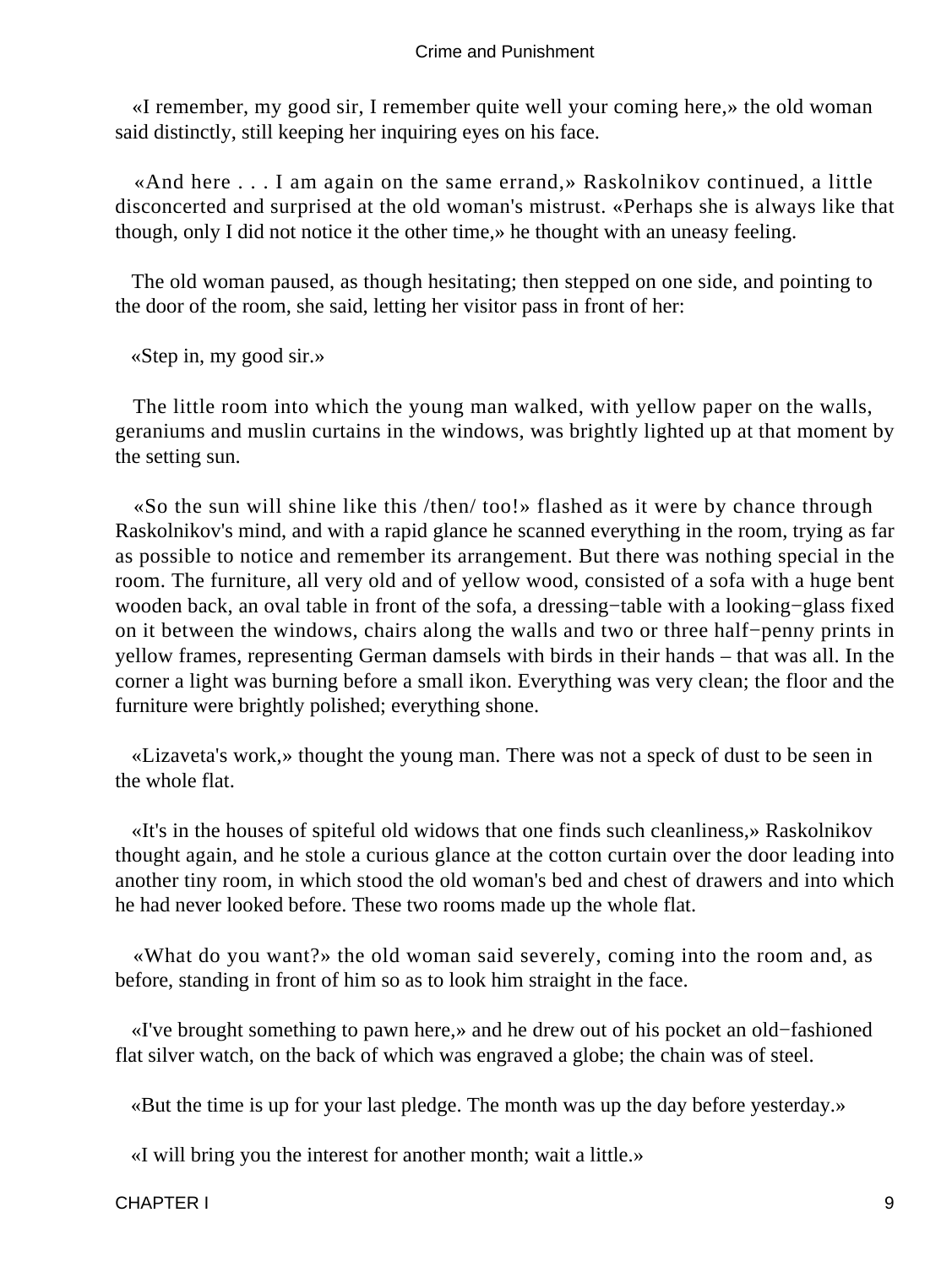«But that's for me to do as I please, my good sir, to wait or to sell your pledge at once.»

«How much will you give me for the watch, Alyona Ivanovna?»

 «You come with such trifles, my good sir, it's scarcely worth anything. I gave you two roubles last time for your ring and one could buy it quite new at a jeweler's for a rouble and a half.»

 «Give me four roubles for it, I shall redeem it, it was my father's. I shall be getting some money soon.»

«A rouble and a half, and interest in advance, if you like!»

«A rouble and a half!» cried the young man.

 «Please yourself» – and the old woman handed him back the watch. The young man took it, and was so angry that he was on the point of going away; but checked himself at once, remembering that there was nowhere else he could go, and that he had had another object also in coming.

«Hand it over,» he said roughly.

 The old woman fumbled in her pocket for her keys, and disappeared behind the curtain into the other room. The young man, left standing alone in the middle of the room, listened inquisitively, thinking. He could hear her unlocking the chest of drawers.

 «It must be the top drawer,» he reflected. «So she carries the keys in a pocket on the right. All in one bunch on a steel ring. . . . And there's one key there, three times as big as all the others, with deep notches; that can't be the key of the chest of drawers . . . then there must be some other chest or strong−box . . . that's worth knowing. Strong−boxes always have keys like that  $\dots$  but how degrading it all is.»

The old woman came back.

 «Here, sir: as we say ten copecks the rouble a month, so I must take fifteen copecks from a rouble and a half for the month in advance. But for the two roubles I lent you before, you owe me now twenty copecks on the same reckoning in advance. That makes thirty−five copecks altogether. So I must give you a rouble and fifteen copecks for the watch. Here it is.»

«What! only a rouble and fifteen copecks now!»

«Just so.»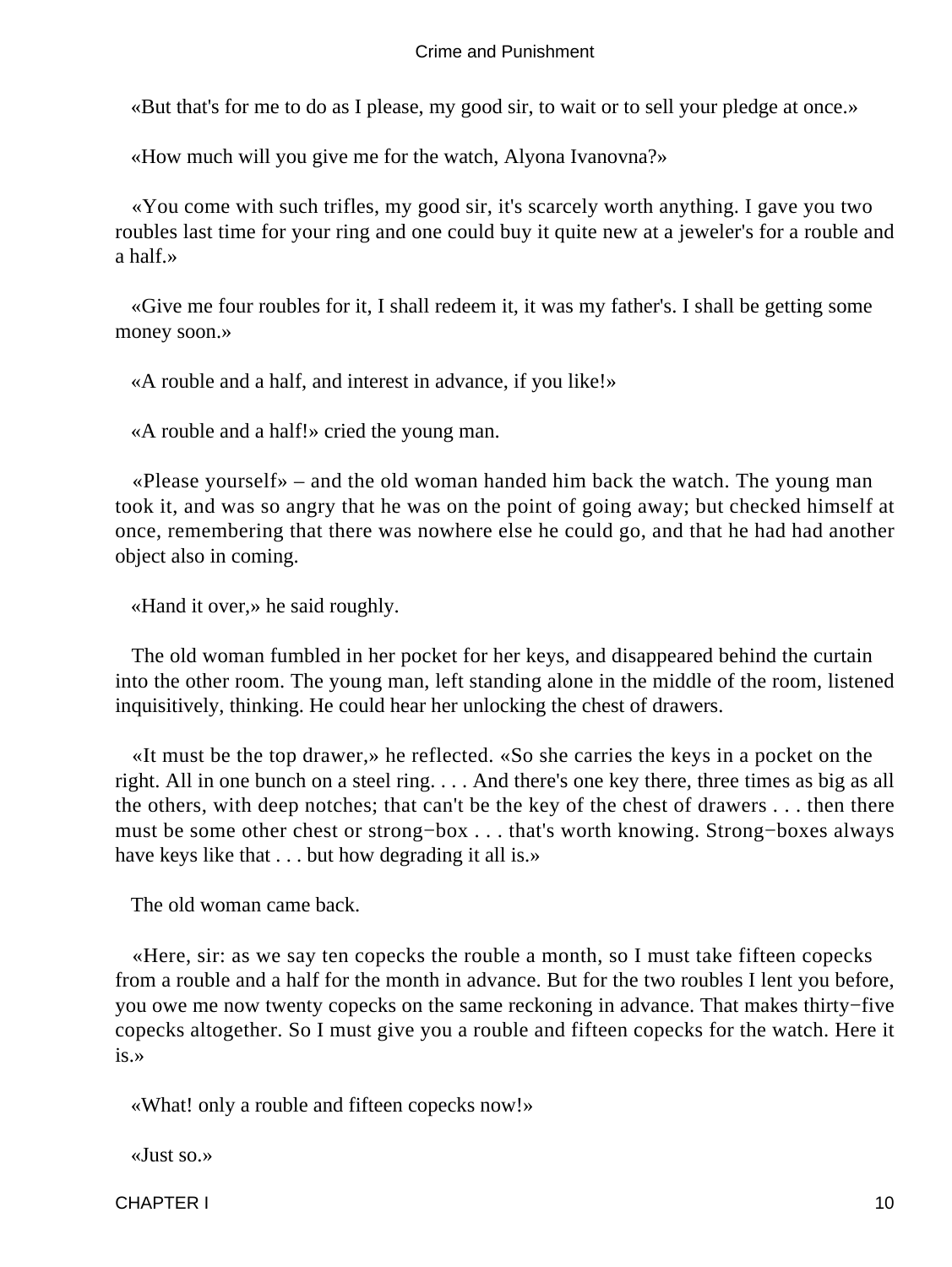The young man did not dispute it and took the money. He looked at the old woman, and was in no hurry to get away, as though there was still something he wanted to say or to do, but he did not himself quite know what.

 «I may be bringing you something else in a day or two, Alyona Ivanovna – a valuable thing – silver – a cigarette−box, as soon as I get it back from a friend . . .» he broke off in confusion.

«Well, we will talk about it then, sir.»

 «Good−bye – are you always at home alone, your sister is not here with you?» He asked her as casually as possible as he went out into the passage.

«What business is she of yours, my good sir?»

 «Oh, nothing particular, I simply asked. You are too quick. . . . Good−day, Alyona Ivanovna.»

 Raskolnikov went out in complete confusion. This confusion became more and more intense. As he went down the stairs, he even stopped short, two or three times, as though suddenly struck by some thought. When he was in the street he cried out, «Oh, God, how loathsome it all is! and can I, can I possibly. . . . No, it's nonsense, it's rubbish!» he added resolutely. «And how could such an atrocious thing come into my head? What filthy things my heart is capable of. Yes, filthy above all, disgusting, loathsome, loathsome! – and for a whole month I've been. . . .» But no words, no exclamations, could express his agitation. The feeling of intense repulsion, which had begun to oppress and torture his heart while he was on his way to the old woman, had by now reached such a pitch and had taken such a definite form that he did not know what to do with himself to escape from his wretchedness. He walked along the pavement like a drunken man, regardless of the passers−by, and jostling against them, and only came to his senses when he was in the next street. Looking round, he noticed that he was standing close to a tavern which was entered by steps leading from the pavement to the basement. At that instant two drunken men came out at the door, and abusing and supporting one another, they mounted the steps. Without stopping to think, Raskolnikov went down the steps at once. Till that moment he had never been into a tavern, but now he felt giddy and was tormented by a burning thirst. He longed for a drink of cold beer, and attributed his sudden weakness to the want of food. He sat down at a sticky little table in a dark and dirty corner; ordered some beer, and eagerly drank off the first glassful. At once he felt easier; and his thoughts became clear.

 «All that's nonsense,» he said hopefully, «and there is nothing in it all to worry about! It's simply physical derangement. Just a glass of beer, a piece of dry bread – and in one moment the brain is stronger, the mind is clearer and the will is firm! Phew, how utterly petty it all is!»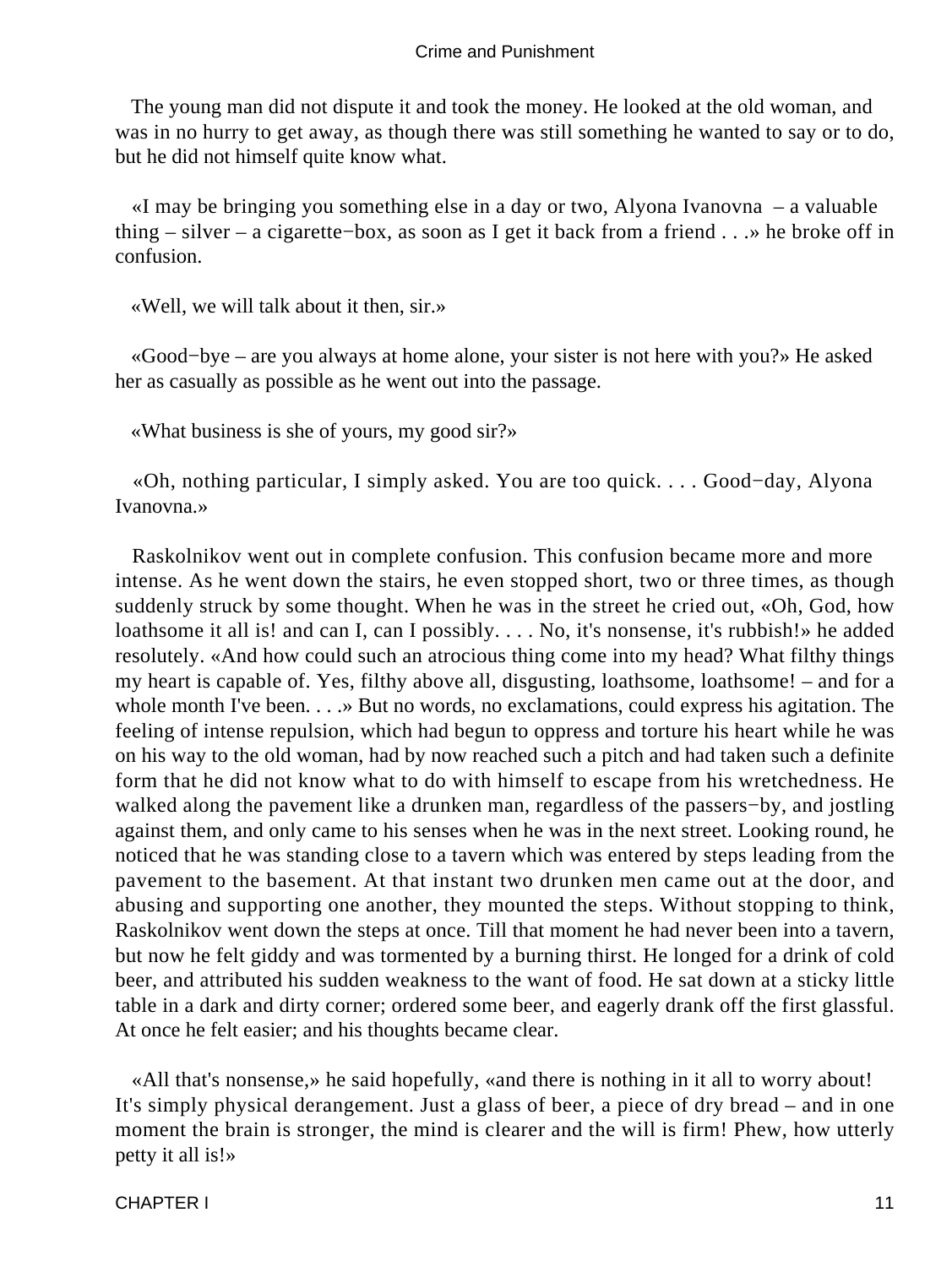But in spite of this scornful reflection, he was by now looking cheerful as though he were suddenly set free from a terrible burden: and he gazed round in a friendly way at the people in the room. But even at that moment he had a dim foreboding that this happier frame of mind was also not normal.

 There were few people at the time in the tavern. Besides the two drunken men he had met on the steps, a group consisting of about five men and a girl with a concertina had gone out at the same time. Their departure left the room quiet and rather empty. The persons still in the tavern were a man who appeared to be an artisan, drunk, but not extremely so, sitting before a pot of beer, and his companion, a huge, stout man with a grey beard, in a short full−skirted coat. He was very drunk: and had dropped asleep on the bench; every now and then, he began as though in his sleep, cracking his fingers, with his arms wide apart and the upper part of his body bounding about on the bench, while he hummed some meaningless refrain, trying to recall some such lines as these:

«His wife a year he fondly loved His wife  $a - a$  year he – fondly loved.»

Or suddenly waking up again:

«Walking along the crowded row He met the one he used to know.»

 But no one shared his enjoyment: his silent companion looked with positive hostility and mistrust at all these manifestations. There was another man in the room who looked somewhat like a retired government clerk. He was sitting apart, now and then sipping from his pot and looking round at the company. He, too, appeared to be in some agitation.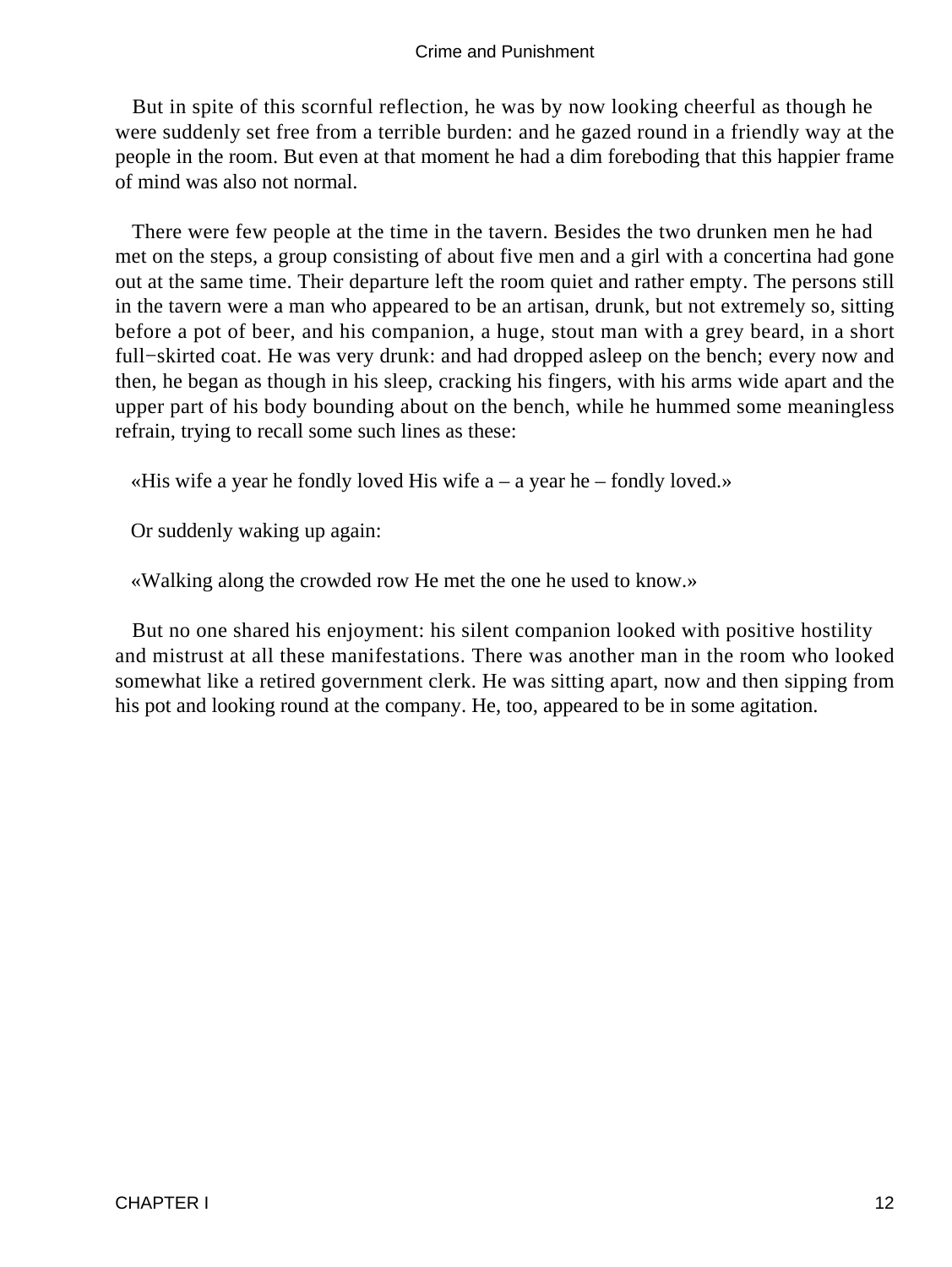### **[CHAPTER II](#page-465-0)**

*R*askolnikov was not used to crowds, and, as we said before, he avoided society of every sort, more especially of late. But now all at once he felt a desire to be with other people. Something new seemed to be taking place within him, and with it he felt a sort of thirst for company. He was so weary after a whole month of concentrated wretchedness and gloomy excitement that he longed to rest, if only for a moment, in some other world, whatever it might be; and, in spite of the filthiness of the surroundings, he was glad now to stay in the tavern.

 The master of the establishment was in another room, but he frequently came down some steps into the main room, his jaunty, tarred boots with red turn−over tops coming into view each time before the rest of his person. He wore a full coat and a horribly greasy black satin waistcoat, with no cravat, and his whole face seemed smeared with oil like an iron lock. At the counter stood a boy of about fourteen, and there was another boy somewhat younger who handed whatever was wanted. On the counter lay some sliced cucumber, some pieces of dried black bread, and some fish, chopped up small, all smelling very bad. It was insufferably close, and so heavy with the fumes of spirits that five minutes in such an atmosphere might well make a man drunk.

 There are chance meetings with strangers that interest us from the first moment, before a word is spoken. Such was the impression made on Raskolnikov by the person sitting a little distance from him, who looked like a retired clerk. The young man often recalled this impression afterwards, and even ascribed it to presentiment. He looked repeatedly at the clerk, partly no doubt because the latter was staring persistently at him, obviously anxious to enter into conversation. At the other persons in the room, including the tavern− keeper, the clerk looked as though he were used to their company, and weary of it, showing a shade of condescending contempt for them as persons of station and culture inferior to his own, with whom it would be useless for him to converse. He was a man over fifty, bald and grizzled, of medium height, and stoutly built. His face, bloated from continual drinking, was of a yellow, even greenish, tinge, with swollen eyelids out of which keen reddish eyes gleamed like little chinks. But there was something very strange in him; there was a light in his eyes as though of intense feeling – perhaps there were even thought and intelligence, but at the same time there was a gleam of something like madness. He was wearing an old and hopelessly ragged black dress coat, with all its buttons missing except one, and that one he had buttoned, evidently clinging to this last trace of respectability. A crumpled shirt front, covered with spots and stains, protruded from his canvas waistcoat. Like a clerk, he wore no beard, nor moustache, but had been so long unshaven that his chin looked like a stiff greyish brush. And there was something respectable and like an official about his manner too. But he was restless; he ruffled up his hair and from time to time let his head drop into his hands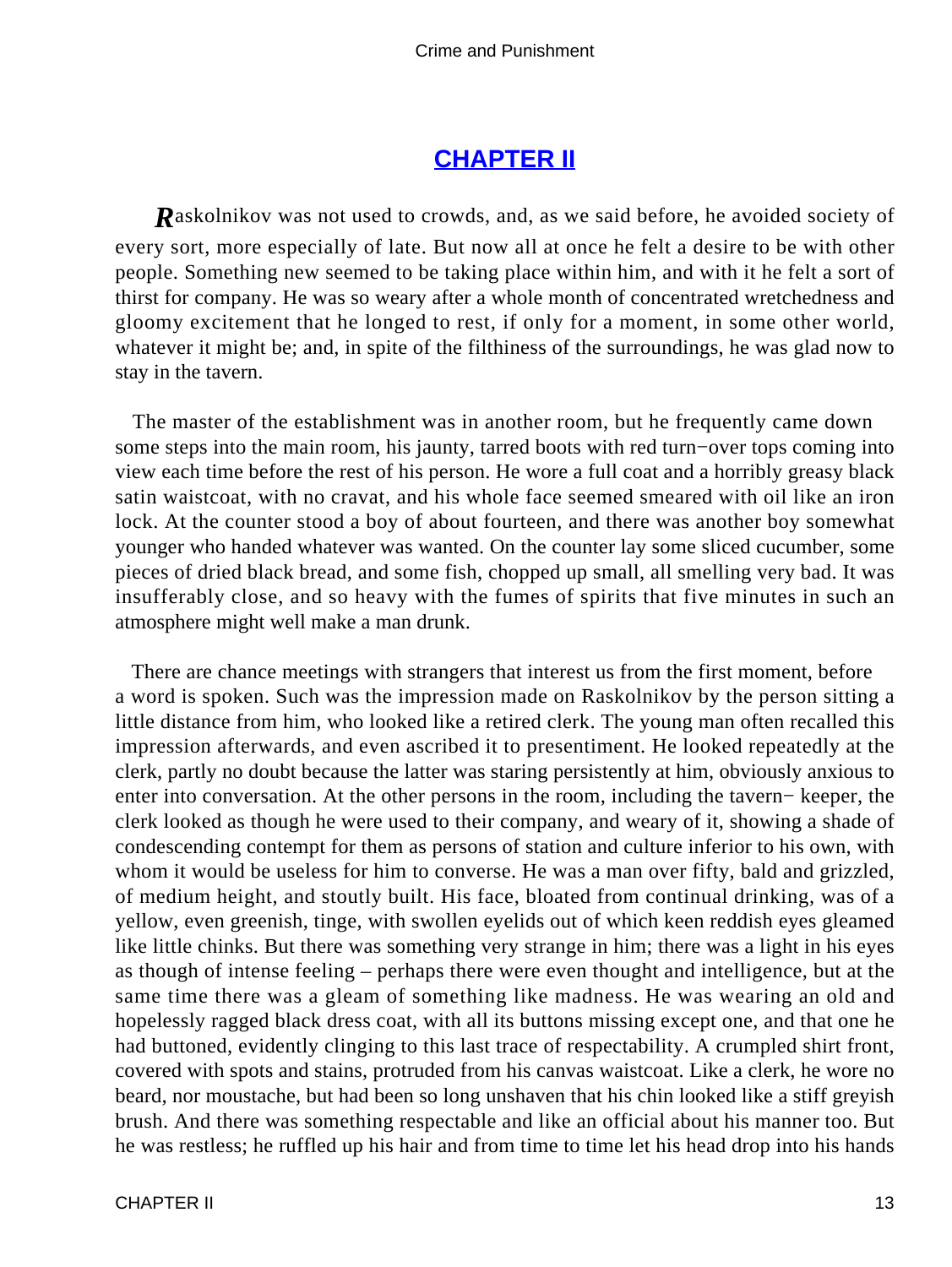dejectedly resting his ragged elbows on the stained and sticky table. At last he looked straight at Raskolnikov, and said loudly and resolutely:

 «May I venture, honoured sir, to engage you in polite conversation? Forasmuch as, though your exterior would not command respect, my experience admonishes me that you are a man of education and not accustomed to drinking. I have always respected education when in conjunction with genuine sentiments, and I am besides a titular counsellor in rank. Marmeladov – such is my name; titular counsellor. I make bold to inquire – have you been in the service?»

 «No, I am studying,» answered the young man, somewhat surprised at the grandiloquent style of the speaker and also at being so directly addressed. In spite of the momentary desire he had just been feeling for company of any sort, on being actually spoken to he felt immediately his habitual irritable and uneasy aversion for any stranger who approached or attempted to approach him.

 «A student then, or formerly a student,» cried the clerk. «Just what I thought! I'm a man of experience, immense experience, sir,» and he tapped his forehead with his fingers in self−approval. «You've been a student or have attended some learned institution! . . . But allow me. . . .» He got up, staggered, took up his jug and glass, and sat down beside the young man, facing him a little sideways. He was drunk, but spoke fluently and boldly, only occasionally losing the thread of his sentences and drawling his words. He pounced upon Raskolnikov as greedily as though he too had not spoken to a soul for a month.

 «Honoured sir,» he began almost with solemnity, «poverty is not a vice, that's a true saying. Yet I know too that drunkenness is not a virtue, and that that's even truer. But beggary, honoured sir, beggary is a vice. In poverty you may still retain your innate nobility of soul, but in beggary – never – no one. For beggary a man is not chased out of human society with a stick, he is swept out with a broom, so as to make it as humiliating as possible; and quite right, too, forasmuch as in beggary I am ready to be the first to humiliate myself. Hence the pot−house! Honoured sir, a month ago Mr. Lebeziatnikov gave my wife a beating, and my wife is a very different matter from me! Do you understand? Allow me to ask you another question out of simple curiosity: have you ever spent a night on a hay barge, on the Neva?»

«No, I have not happened to,» answered Raskolnikov. «What do you mean?»

 «Well, I've just come from one and it's the fifth night I've slept so. . . .» He filled his glass, emptied it and paused. Bits of hay were in fact clinging to his clothes and sticking to his hair. It seemed quite probable that he had not undressed or washed for the last five days. His hands, particularly, were filthy. They were fat and red, with black nails.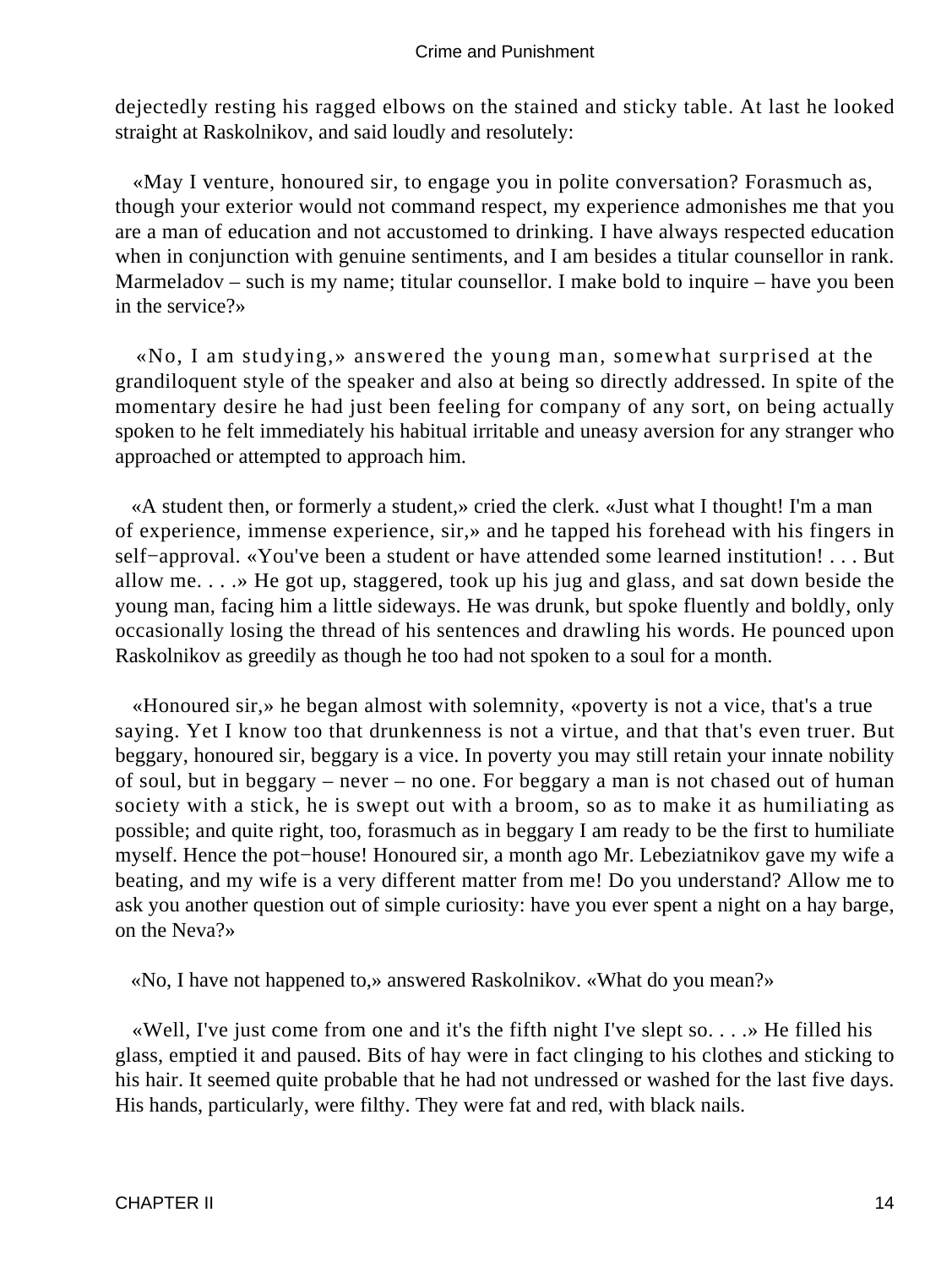His conversation seemed to excite a general though languid interest. The boys at the counter fell to sniggering. The innkeeper came down from the upper room, apparently on purpose to listen to the «funny fellow» and sat down at a little distance, yawning lazily, but with dignity. Evidently Marmeladov was a familiar figure here, and he had most likely acquired his weakness for high−flown speeches from the habit of frequently entering into conversation with strangers of all sorts in the tavern. This habit develops into a necessity in some drunkards, and especially in those who are looked after sharply and kept in order at home. Hence in the company of other drinkers they try to justify themselves and even if possible obtain consideration.

 «Funny fellow!» pronounced the innkeeper. «And why don't you work, why aren't you at your duty, if you are in the service?»

 «Why am I not at my duty, honoured sir,» Marmeladov went on, addressing himself exclusively to Raskolnikov, as though it had been he who put that question to him. «Why am I not at my duty? Does not my heart ache to think what a useless worm I am? A month ago when Mr. Lebeziatnikov beat my wife with his own hands, and I lay drunk, didn't I suffer? Excuse me, young man, has it ever happened to you . . . hm . . . well, to petition hopelessly for a loan?»

«Yes, it has. But what do you mean by hopelessly?»

 «Hopelessly in the fullest sense, when you know beforehand that you will get nothing by it. You know, for instance, beforehand with positive certainty that this man, this most reputable and exemplary citizen, will on no consideration give you money; and indeed I ask you why should he? For he knows of course that I shan't pay it back. From compassion? But Mr. Lebeziatnikov who keeps up with modern ideas explained the other day that compassion is forbidden nowadays by science itself, and that that's what is done now in England, where there is political economy. Why, I ask you, should he give it to me? And yet though I know beforehand that he won't, I set off to him and . . .»

«Why do you go?» put in Raskolnikov.

 «Well, when one has no one, nowhere else one can go! For every man must have somewhere to go. Since there are times when one absolutely must go somewhere! When my own daughter first went out with a yellow ticket, then I had to go . . . (for my daughter has a yellow passport),» he added in parenthesis, looking with a certain uneasiness at the young man. «No matter, sir, no matter!» he went on hurriedly and with apparent composure when both the boys at the counter guffawed and even the innkeeper smiled – «No matter, I am not confounded by the wagging of their heads; for everyone knows everything about it already, and all that is secret is made open. And I accept it all, not with contempt, but with humility. So be it! So be it! 'Behold the man!' Excuse me, young man, can you. . . . No, to put it more strongly and more distinctly; not /can/ you but /dare/ you, looking upon me, assert that I am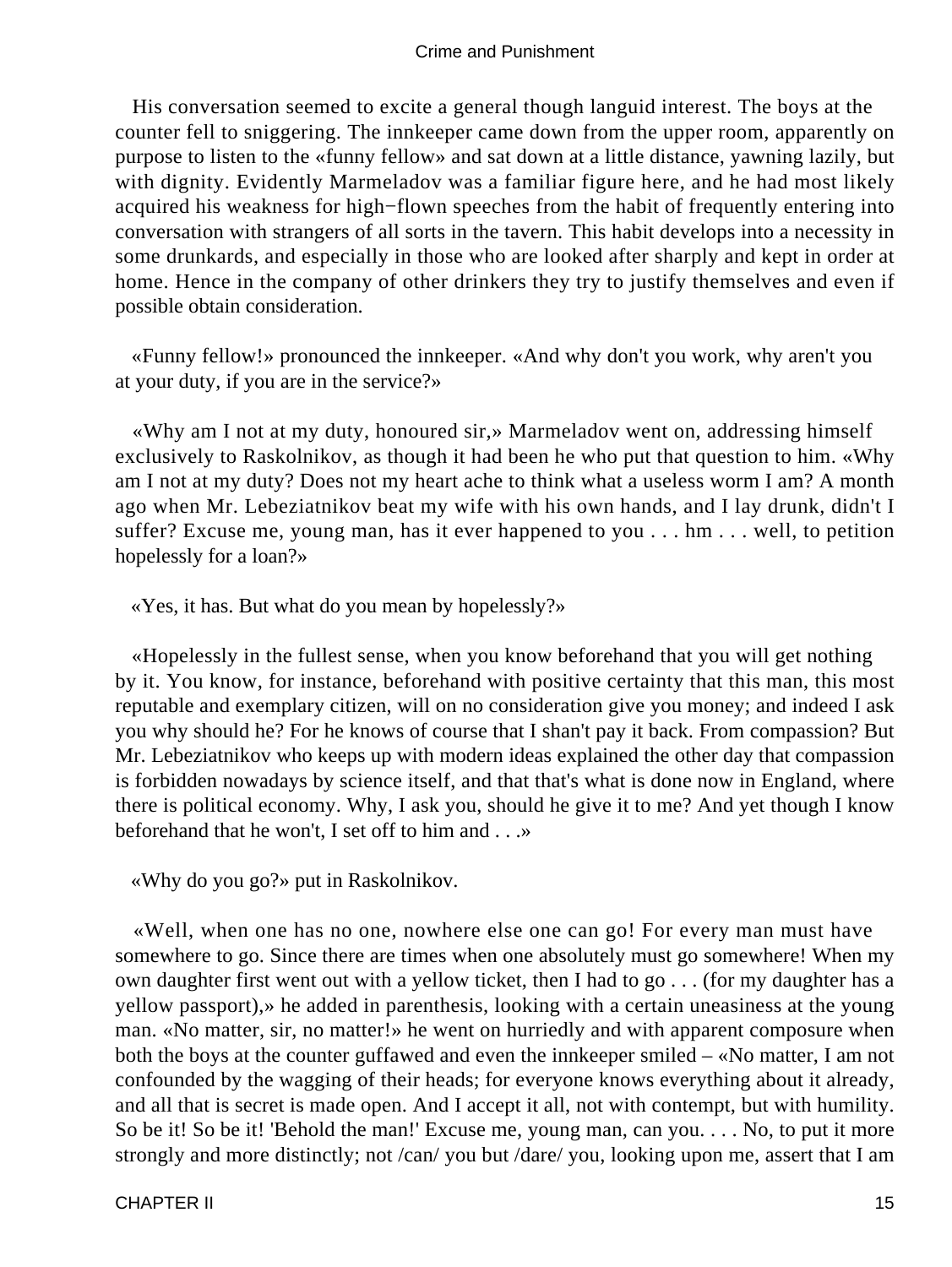not a pig?»

The young man did not answer a word.

 «Well,» the orator began again stolidly and with even increased dignity, after waiting for the laughter in the room to subside. «Well, so be it, I am a pig, but she is a lady! I have the semblance of a beast, but Katerina Ivanovna, my spouse, is a person of education and an officer's daughter. Granted, granted, I am a scoundrel, but she is a woman of a noble heart, full of sentiments, refined by education. And yet . . . oh, if only she felt for me! Honoured sir, honoured sir, you know every man ought to have at least one place where people feel for him! But Katerina Ivanovna, though she is magnanimous, she is unjust. . . . And yet, although I realise that when she pulls my hair she only does it out of pity – for I repeat without being ashamed, she pulls my hair, young man,» he declared with redoubled dignity, hearing the sniggering again – «but, my God, if she would but once... But no, no! It's all in vain and it's no use talking! No use talking! For more than once, my wish did come true and more than once she has felt for me but . . . such is my fate and I am a beast by nature!»

 «Rather!» assented the innkeeper yawning. Marmeladov struck his fist resolutely on the table.

 «Such is my fate! Do you know, sir, do you know, I have sold her very stockings for drink? Not her shoes – that would be more or less in the order of things, but her stockings, her stockings I have sold for drink! Her mohair shawl I sold for drink, a present to her long ago, her own property, not mine; and we live in a cold room and she caught cold this winter and has begun coughing and spitting blood too. We have three little children and Katerina Ivanovna is at work from morning till night; she is scrubbing and cleaning and washing the children, for she's been used to cleanliness from a child. But her chest is weak and she has a tendency to consumption and I feel it! Do you suppose I don't feel it? And the more I drink the more I feel it. That's why I drink too. I try to find sympathy and feeling in drink. . . . I drink so that I may suffer twice as much!» And as though in despair he laid his head down on the table.

 «Young man,» he went on, raising his head again, «in your face I seem to read some trouble of mind. When you came in I read it, and that was why I addressed you at once. For in unfolding to you the story of my life, I do not wish to make myself a laughing−stock before these idle listeners, who indeed know all about it already, but I am looking for a man of feeling and education. Know then that my wife was educated in a high−class school for the daughters of noblemen, and on leaving she danced the shawl dance before the governor and other personages for which she was presented with a gold medal and a certificate of merit. The medal . . . well, the medal of course was sold – long ago, hm . . . but the certificate of merit is in her trunk still and not long ago she showed it to our landlady. And although she is most continually on bad terms with the landlady, yet she wanted to tell someone or other of her past honours and of the happy days that are gone. I don't condemn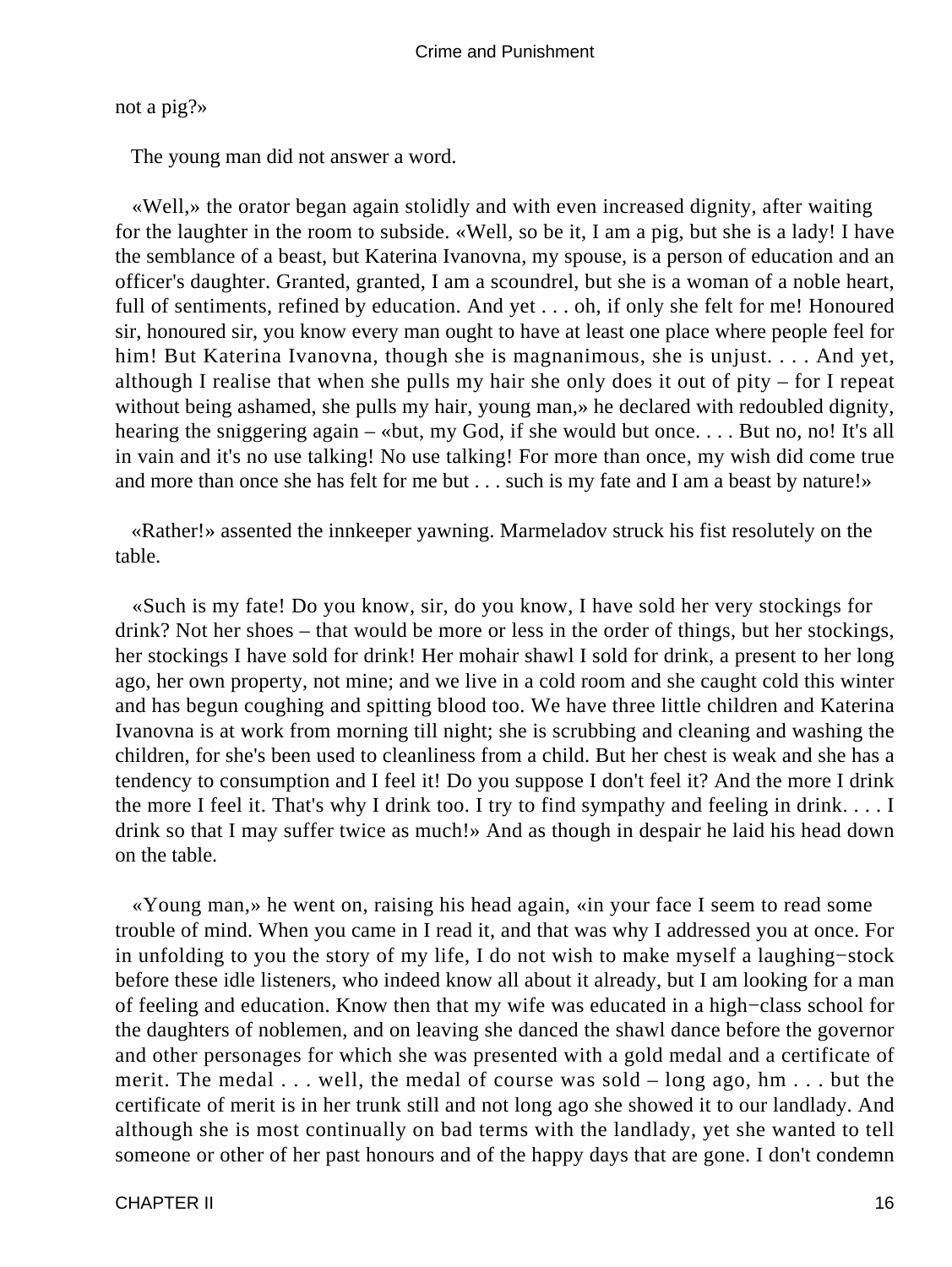her for it, I don't blame her, for the one thing left her is recollection of the past, and all the rest is dust and ashes. Yes, yes, she is a lady of spirit, proud and determined. She scrubs the floors herself and has nothing but black bread to eat, but won't allow herself to be treated with disrespect. That's why she would not overlook Mr. Lebeziatnikov's rudeness to her, and so when he gave her a beating for it, she took to her bed more from the hurt to her feelings than from the blows. She was a widow when I married her, with three children, one smaller than the other. She married her first husband, an infantry officer, for love, and ran away with him from her father's house. She was exceedingly fond of her husband; but he gave way to cards, got into trouble and with that he died. He used to beat her at the end: and although she paid him back, of which I have authentic documentary evidence, to this day she speaks of him with tears and she throws him up to me; and I am glad, I am glad that, though only in imagination, she should think of herself as having once been happy. . . . And she was left at his death with three children in a wild and remote district where I happened to be at the time; and she was left in such hopeless poverty that, although I have seen many ups and downs of all sort, I don't feel equal to describing it even. Her relations had all thrown her off. And she was proud, too, excessively proud. . . . And then, honoured sir, and then, I, being at the time a widower, with a daughter of fourteen left me by my first wife, offered her my hand, for I could not bear the sight of such suffering. You can judge the extremity of her calamities, that she, a woman of education and culture and distinguished family, should have consented to be my wife. But she did! Weeping and sobbing and wringing her hands, she married me! For she had nowhere to turn! Do you understand, sir, do you understand what it means when you have absolutely nowhere to turn? No, that you don't understand yet. . . . And for a whole year, I performed my duties conscientiously and faithfully, and did not touch this» (he tapped the jug with his finger), «for I have feelings. But even so, I could not please her; and then I lost my place too, and that through no fault of mine but through changes in the office; and then I did touch it! . . . It will be a year and a half ago soon since we found ourselves at last after many wanderings and numerous calamities in this magnificent capital, adorned with innumerable monuments. Here I obtained a situation. . . . I obtained it and I lost it again. Do you understand? This time it was through my own fault I lost it: for my weakness had come out. . . . We have now part of a room at Amalia Fyodorovna Lippevechsel's; and what we live upon and what we pay our rent with, I could not say. There are a lot of people living there besides ourselves. Dirt and disorder, a perfect Bedlam . . . hm . . . yes . . . And meanwhile my daughter by my first wife has grown up; and what my daughter has had to put up with from her step−mother whilst she was growing up, I won't speak of. For, though Katerina Ivanovna is full of generous feelings, she is a spirited lady, irritable and short – tempered. . . . Yes. But it's no use going over that! Sonia, as you may well fancy, has had no education. I did make an effort four years ago to give her a course of geography and universal history, but as I was not very well up in those subjects myself and we had no suitable books, and what books we had . . . hm, anyway we have not even those now, so all our instruction came to an end. We stopped at Cyrus of Persia. Since she has attained years of maturity, she has read other books of romantic tendency and of late she had read with great interest a book she got through Mr. Lebeziatnikov, Lewes' Physiology – do you know it? – and even recounted extracts from it to us: and that's the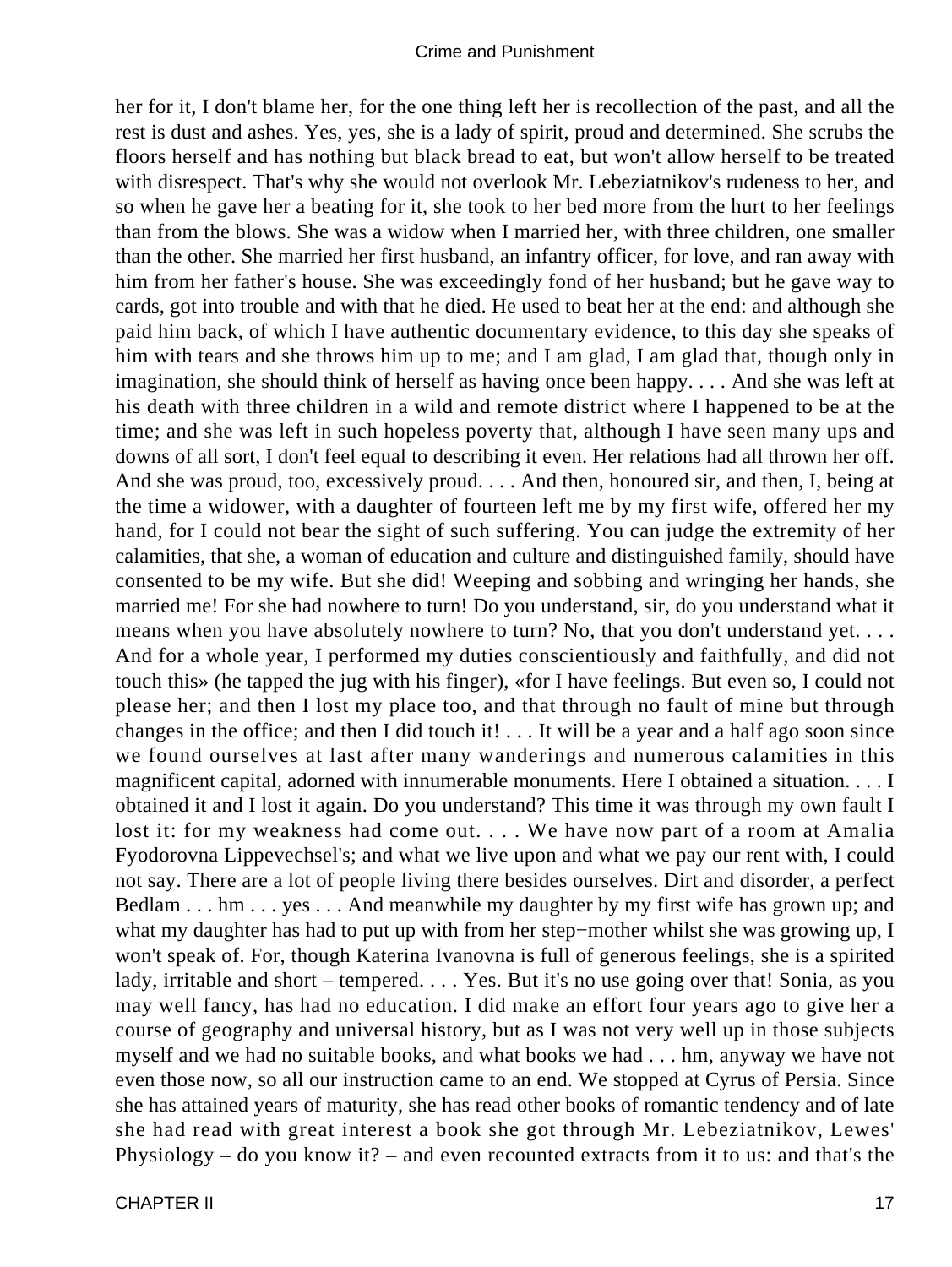whole of her education. And now may I venture to address you, honoured sir, on my own account with a private question. Do you suppose that a respectable poor girl can earn much by honest work? Not fifteen farthings a day can she earn, if she is respectable and has no special talent and that without putting her work down for an instant! And what's more, Ivan Ivanitch Klopstock the civil counsellor – have you heard of him? – has not to this day paid her for the half−dozen linen shirts she made him and drove her roughly away, stamping and reviling her, on the pretext that the shirt collars were not made like the pattern and were put in askew. And there are the little ones hungry. . . . And Katerina Ivanovna walking up and down and wringing her hands, her cheeks flushed red, as they always are in that disease: 'Here you live with us,' says she, 'you eat and drink and are kept warm and you do nothing to help.' And much she gets to eat and drink when there is not a crust for the little ones for three days! I was lying at the time . . . well, what of it! I was lying drunk and I heard my Sonia speaking (she is a gentle creature with a soft little voice . . . fair hair and such a pale, thin little face). She said: 'Katerina Ivanovna, am I really to do a thing like that?' And Darya Frantsovna, a woman of evil character and very well known to the police, had two or three times tried to get at her through the landlady. 'And why not?' said Katerina Ivanovna with a jeer, 'you are something mighty precious to be so careful of!' But don't blame her, don't blame her, honoured sir, don't blame her! She was not herself when she spoke, but driven to distraction by her illness and the crying of the hungry children; and it was said more to wound her than anything else. . . . For that's Katerina Ivanovna's character, and when children cry, even from hunger, she falls to beating them at once. At six o'clock I saw Sonia get up, put on her kerchief and her cape, and go out of the room and about nine o'clock she came back. She walked straight up to Katerina Ivanovna and she laid thirty roubles on the table before her in silence. She did not utter a word, she did not even look at her, she simply picked up our big green /drap de dames/ shawl (we have a shawl, made of /drap de dames/), put it over her head and face and lay down on the bed with her face to the wall; only her little shoulders and her body kept shuddering. . . . And I went on lying there, just as before. . . . And then I saw, young man, I saw Katerina Ivanovna, in the same silence go up to Sonia's little bed; she was on her knees all the evening kissing Sonia's feet, and would not get up, and then they both fell asleep in each other's arms . . . together, together . . . yes . . . and I . . . lay drunk.»

 Marmeladov stopped short, as though his voice had failed him. Then he hurriedly filled his glass, drank, and cleared his throat.

 «Since then, sir,» he went on after a brief pause – «Since then, owing to an unfortunate occurrence and through information given by evil− intentioned persons – in all which Darya Frantsovna took a leading part on the pretext that she had been treated with want of respect – since then my daughter Sofya Semyonovna has been forced to take a yellow ticket, and owing to that she is unable to go on living with us. For our landlady, Amalia Fyodorovna would not hear of it (though she had backed up Darya Frantsovna before) and Mr. Lebeziatnikov too . . . hm. . . . All the trouble between him and Katerina Ivanovna was on Sonia's account. At first he was for making up to Sonia himself and then all of a sudden he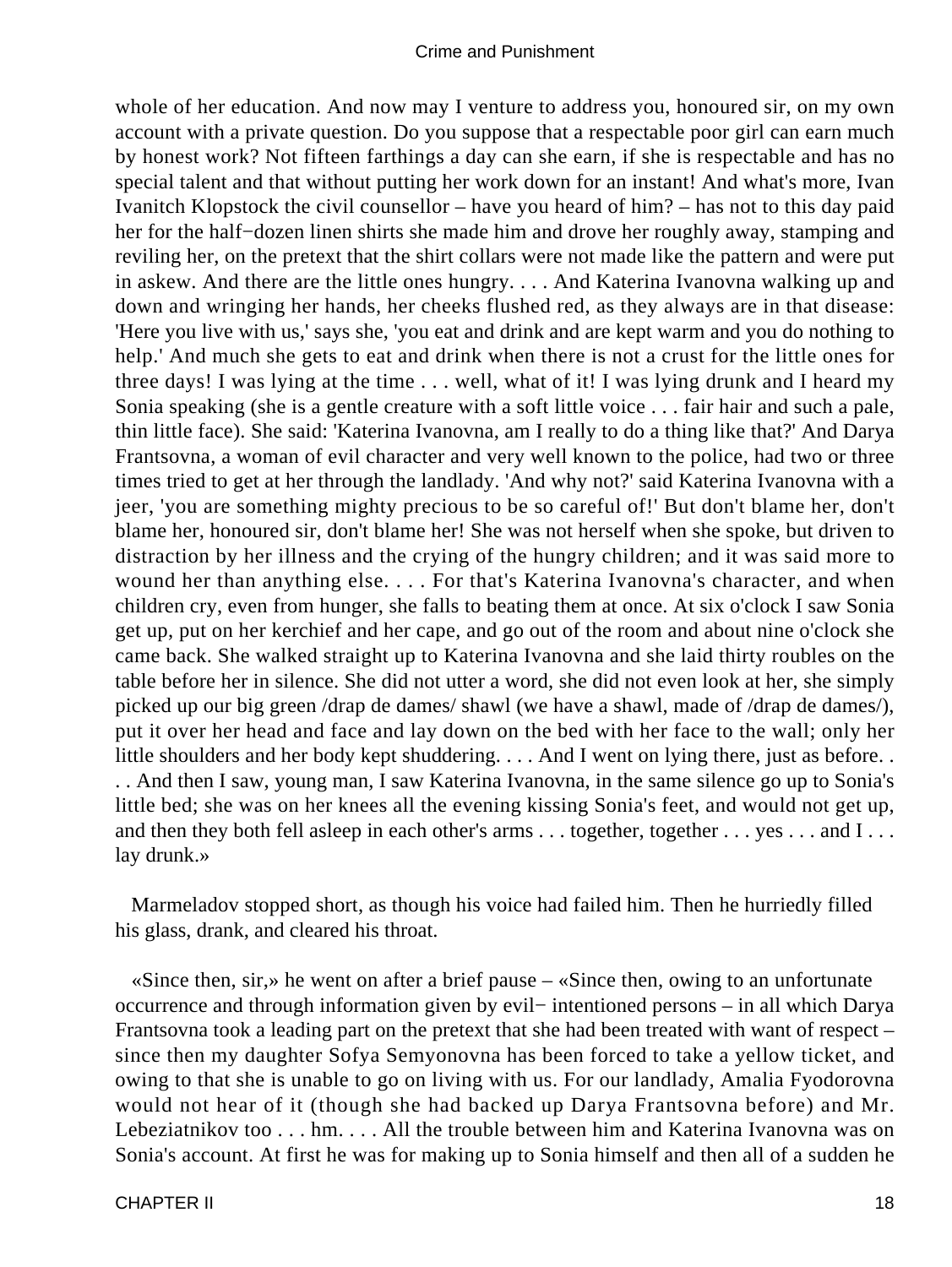stood on his dignity: 'how,' said he, 'can a highly educated man like me live in the same rooms with a girl like that?' And Katerina Ivanovna would not let it pass, she stood up for her . . . and so that's how it happened. And Sonia comes to us now, mostly after dark; she comforts Katerina Ivanovna and gives her all she can. . . . She has a room at the Kapernaumovs' the tailors, she lodges with them; Kapernaumov is a lame man with a cleft palate and all of his numerous family have cleft palates too. And his wife, too, has a cleft palate. They all live in one room, but Sonia has her own, partitioned off.... Hm... yes... very poor people and all with cleft palates . . . yes. Then I got up in the morning, and put on my rags, lifted up my hands to heaven and set off to his excellency Ivan Afanasyvitch. His excellency Ivan Afanasyvitch, do you know him? No? Well, then, it's a man of God you don't know. He is wax . . . wax before the face of the Lord; even as wax melteth! . . . His eyes were dim when he heard my story. 'Marmeladov, once already you have deceived my expectations . . . I'll take you once more on my own responsibility' – that's what he said, 'remember,' he said, 'and now you can go.' I kissed the dust at his feet – in thought only, for in reality he would not have allowed me to do it, being a statesman and a man of modern political and enlightened ideas. I returned home, and when I announced that I'd been taken back into the service and should receive a salary, heavens, what a to−do there was . . .!»

 Marmeladov stopped again in violent excitement. At that moment a whole party of revellers already drunk came in from the street, and the sounds of a hired concertina and the cracked piping voice of a child of seven singing «The Hamlet» were heard in the entry. The room was filled with noise. The tavern−keeper and the boys were busy with the new−comers. Marmeladov paying no attention to the new arrivals continued his story. He appeared by now to be extremely weak, but as he became more and more drunk, he became more and more talkative. The recollection of his recent success in getting the situation seemed to revive him, and was positively reflected in a sort of radiance on his face. Raskolnikov listened attentively.

 «That was five weeks ago, sir. Yes. . . . As soon as Katerina Ivanovna and Sonia heard of it, mercy on us, it was as though I stepped into the kingdom of Heaven. It used to be: you can lie like a beast, nothing but abuse. Now they were walking on tiptoe, hushing the children. 'Semyon Zaharovitch is tired with his work at the office, he is resting, shh!' They made me coffee before I went to work and boiled cream for me! They began to get real cream for me, do you hear that? And how they managed to get together the money for a decent outfit – eleven roubles, fifty copecks, I can't guess. Boots, cotton shirt− fronts – most magnificent, a uniform, they got up all in splendid style, for eleven roubles and a half. The first morning I came back from the office I found Katerina Ivanovna had cooked two courses for dinner – soup and salt meat with horse radish – which we had never dreamed of till then. She had not any dresses . . . none at all, but she got herself up as though she were going on a visit; and not that she'd anything to do it with, she smartened herself up with nothing at all, she'd done her hair nicely, put on a clean collar of some sort, cuffs, and there she was, quite a different person, she was younger and better looking. Sonia, my little darling, had only helped with money 'for the time,' she said, 'it won't do for me to come and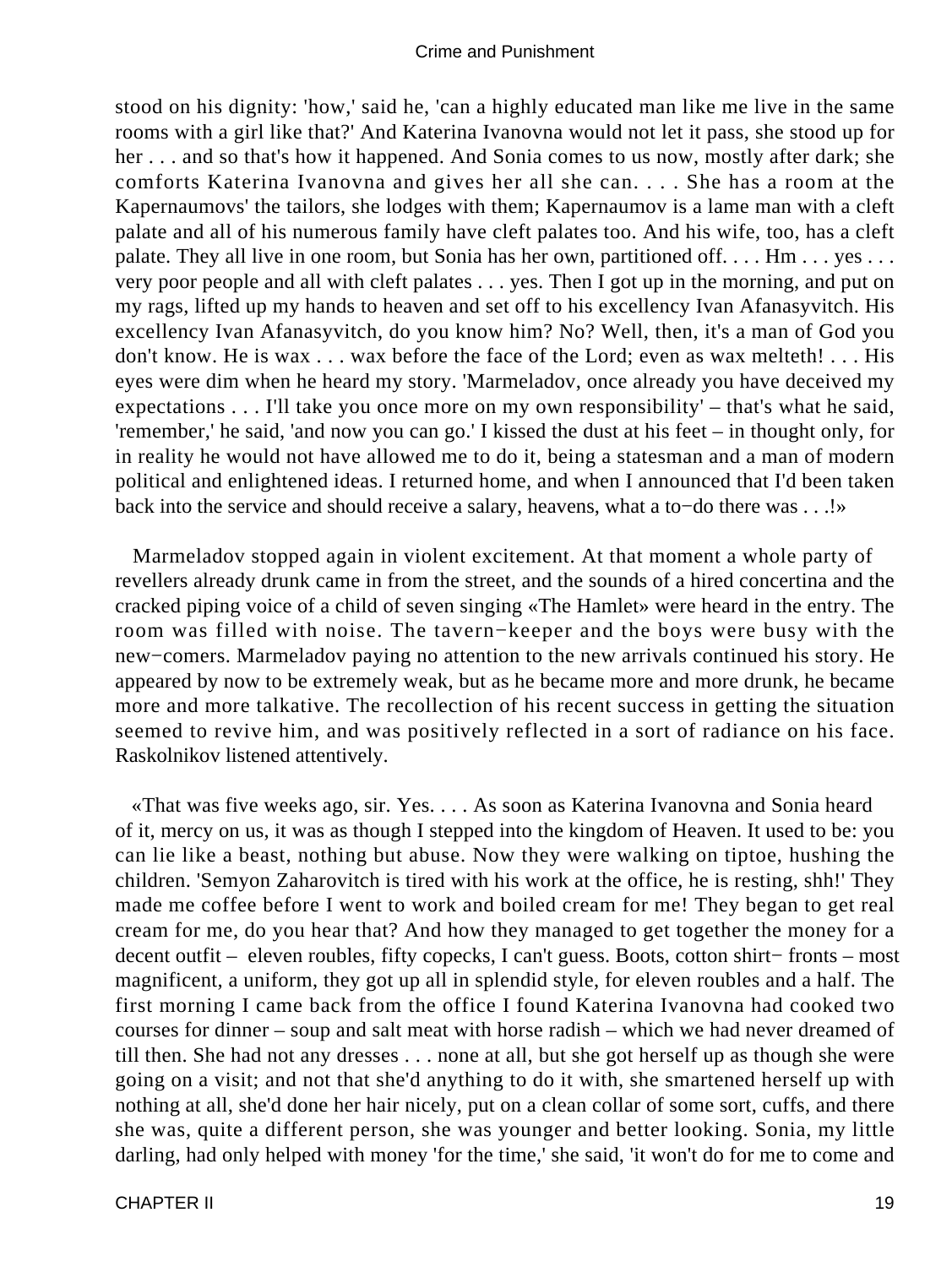see you too often. After dark maybe when no one can see.' Do you hear, do you hear? I lay down for a nap after dinner and what do you think: though Katerina Ivanovna had quarrelled to the last degree with our landlady Amalia Fyodorovna only a week before, she could not resist then asking her in to coffee. For two hours they were sitting, whispering together. 'Semyon Zaharovitch is in the service again, now, and receiving a salary,' says she, 'and he went himself to his excellency and his excellency himself came out to him, made all the others wait and led Semyon Zaharovitch by the hand before everybody into his study.' Do you hear, do you hear? 'To be sure,' says he, 'Semyon Zaharovitch, remembering your past services,' says he, 'and in spite of your propensity to that foolish weakness, since you promise now and since moreover we've got on badly without you,' (do you hear, do you hear;) 'and so,' says he, 'I rely now on your word as a gentleman.' And all that, let me tell you, she has simply made up for herself, and not simply out of wantonness, for the sake of bragging; no, she believes it all herself, she amuses herself with her own fancies, upon my word she does! And I don't blame her for it, no, I don't blame her! . . . Six days ago when I brought her my first earnings in full – twenty−three roubles forty copecks altogether – she called me her poppet: 'poppet,' said she, 'my little poppet.' And when we were by ourselves, you understand? You would not think me a beauty, you would not think much of me as a husband, would you? . . . Well, she pinched my cheek, 'my little poppet,' said she.»

 Marmeladov broke off, tried to smile, but suddenly his chin began to twitch. He controlled himself however. The tavern, the degraded appearance of the man, the five nights in the hay barge, and the pot of spirits, and yet this poignant love for his wife and children bewildered his listener. Raskolnikov listened intently but with a sick sensation. He felt vexed that he had come here.

 «Honoured sir, honoured sir,» cried Marmeladov recovering himself – «Oh, sir, perhaps all this seems a laughing matter to you, as it does to others, and perhaps I am only worrying you with the stupidity of all the trivial details of my home life, but it is not a laughing matter to me. For I can feel it all. . . . And the whole of that heavenly day of my life and the whole of that evening I passed in fleeting dreams of how I would arrange it all, and how I would dress all the children, and how I should give her rest, and how I should rescue my own daughter from dishonour and restore her to the bosom of her family. . . . And a great deal more. . . . Quite excusable, sir. Well, then, sir» (Marmeladov suddenly gave a sort of start, raised his head and gazed intently at his listener) «well, on the very next day after all those dreams, that is to say, exactly five days ago, in the evening, by a cunning trick, like a thief in the night, I stole from Katerina Ivanovna the key of her box, took out what was left of my earnings, how much it was I have forgotten, and now look at me, all of you! It's the fifth day since I left home, and they are looking for me there and it's the end of my employment, and my uniform is lying in a tavern on the Egyptian bridge. I exchanged it for the garments I have on . . . and it's the end of everything!»

 Marmeladov struck his forehead with his fist, clenched his teeth, closed his eyes and leaned heavily with his elbow on the table. But a minute later his face suddenly changed and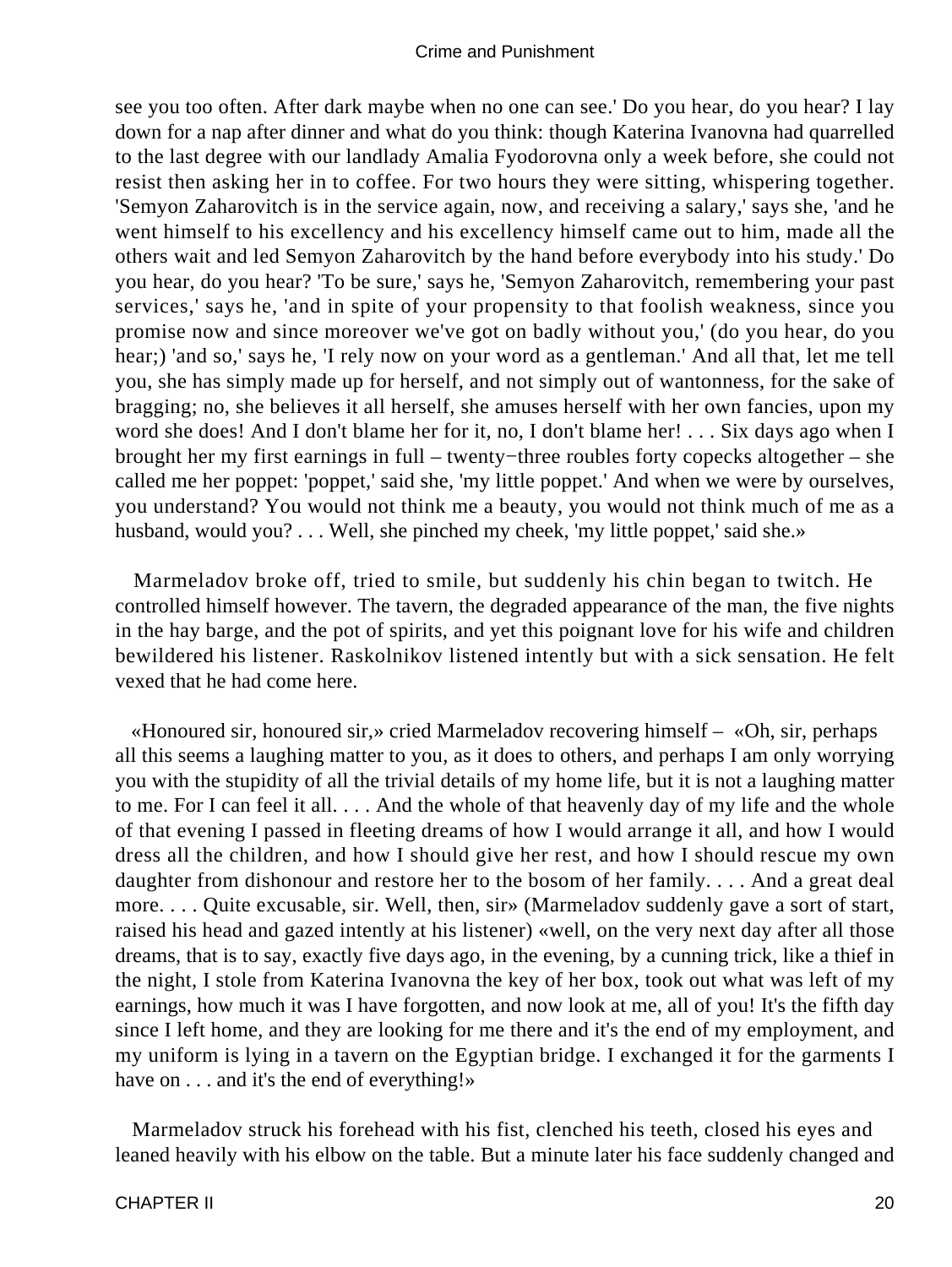with a certain assumed slyness and affectation of bravado, he glanced at Raskolnikov, laughed and said:

«This morning I went to see Sonia, I went to ask her for a pick−me−up! He−he−he!»

 «You don't say she gave it to you?» cried one of the new−comers; he shouted the words and went off into a guffaw.

 «This very quart was bought with her money,» Marmeladov declared, addressing himself exclusively to Raskolnikov. «Thirty copecks she gave me with her own hands, her last, all she had, as I saw. . . . She said nothing, she only looked at me without a word. . . . Not on earth, but up yonder . . . they grieve over men, they weep, but they don't blame them, they don't blame them! But it hurts more, it hurts more when they don't blame! Thirty copecks yes! And maybe she needs them now, eh? What do you think, my dear sir? For now she's got to keep up her appearance. It costs money, that smartness, that special smartness, you know? Do you understand? And there's pomatum, too, you see, she must have things; petticoats, starched ones, shoes, too, real jaunty ones to show off her foot when she has to step over a puddle. Do you understand, sir, do you understand what all that smartness means? And here I, her own father, here I took thirty copecks of that money for a drink! And I am drinking it! And I have already drunk it! Come, who will have pity on a man like me, eh? Are you sorry for me, sir, or not? Tell me, sir, are you sorry or not? He−he−he!»

He would have filled his glass, but there was no drink left. The pot was empty.

«What are you to be pitied for?» shouted the tavern−keeper who was again near them.

 Shouts of laughter and even oaths followed. The laughter and the oaths came from those who were listening and also from those who had heard nothing but were simply looking at the figure of the discharged government clerk.

 «To be pitied! Why am I to be pitied?» Marmeladov suddenly declaimed, standing up with his arm outstretched, as though he had been only waiting for that question.

 «Why am I to be pitied, you say? Yes! there's nothing to pity me for! I ought to be crucified, crucified on a cross, not pitied! Crucify me, oh judge, crucify me but pity me! And then I will go of myself to be crucified, for it's not merry−making I seek but tears and tribulation! . . . Do you suppose, you that sell, that this pint of yours has been sweet to me? It was tribulation I sought at the bottom of it, tears and tribulation, and have found it, and I have tasted it; but He will pity us Who has had pity on all men, Who has understood all men and all things, He is the One, He too is the judge. He will come in that day and He will ask: 'Where is the daughter who gave herself for her cross, consumptive step−mother and for the little children of another? Where is the daughter who had pity upon the filthy drunkard, her earthly father, undismayed by his beastliness?' And He will say, 'Come to me! I have already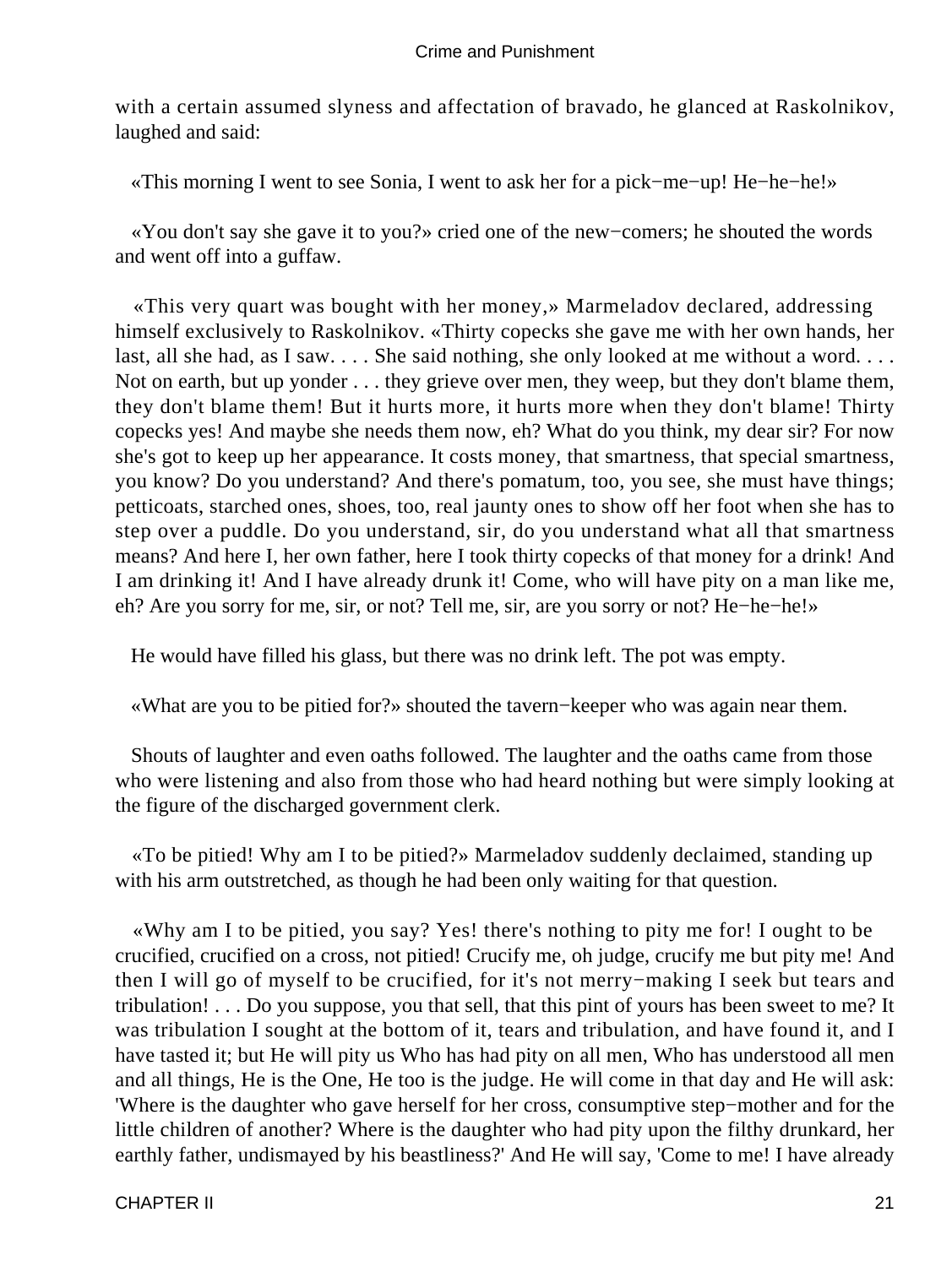forgiven thee once. . . . I have forgiven thee once. . . . Thy sins which are many are forgiven thee for thou hast loved much. . . .' And he will forgive my Sonia, He will forgive, I know it . . . I felt it in my heart when I was with her just now! And He will judge and will forgive all, the good and the evil, the wise and the meek. . . . And when He has done with all of them, then He will summon us. 'You too come forth,' He will say, 'Come forth ye drunkards, come forth, ye weak ones, come forth, ye children of shame!' And we shall all come forth, without shame and shall stand before him. And He will say unto us, 'Ye are swine, made in the Image of the Beast and with his mark; but come ye also!' And the wise ones and those of understanding will say, 'Oh Lord, why dost Thou receive these men?' And He will say, 'This is why I receive them, oh ye wise, this is why I receive them, oh ye of understanding, that not one of them believed himself to be worthy of this.' And He will hold out His hands to us and we shall fall down before him . . . and we shall weep . . . and we shall understand all things! Then we shall understand all! . . . and all will understand, Katerina Ivanovna even . . . she will understand. . . . Lord, Thy kingdom come!» And he sank down on the bench exhausted, and helpless, looking at no one, apparently oblivious of his surroundings and plunged in deep thought. His words had created a certain impression; there was a moment of silence; but soon laughter and oaths were heard again.

«That's his notion!»

«Talked himself silly!»

«A fine clerk he is!»

And so on, and so on.

 «Let us go, sir,» said Marmeladov all at once, raising his head and addressing Raskolnikov – «come along with me . . . Kozel's house, looking into the yard. I'm going to Katerina Ivanovna – time I did.»

 Raskolnikov had for some time been wanting to go and he had meant to help him. Marmeladov was much unsteadier on his legs than in his speech and leaned heavily on the young man. They had two or three hundred paces to go. The drunken man was more and more overcome by dismay and confusion as they drew nearer the house.

 «It's not Katerina Ivanovna I am afraid of now,» he muttered in agitation – «and that she will begin pulling my hair. What does my hair matter! Bother my hair! That's what I say! Indeed it will be better if she does begin pulling it, that's not what I am afraid of . . . it's her eyes I am afraid of . . . yes, her eyes . . . the red on her cheeks, too, frightens me . . . and her breathing too. . . . Have you noticed how people in that disease breathe . . . when they are excited? I am frightened of the children's crying, too. . . . For if Sonia has not taken them food . . . I don't know what's happened! I don't know! But blows I am not afraid of. . . . Know, sir, that such blows are not a pain to me, but even an enjoyment. In fact I can't get on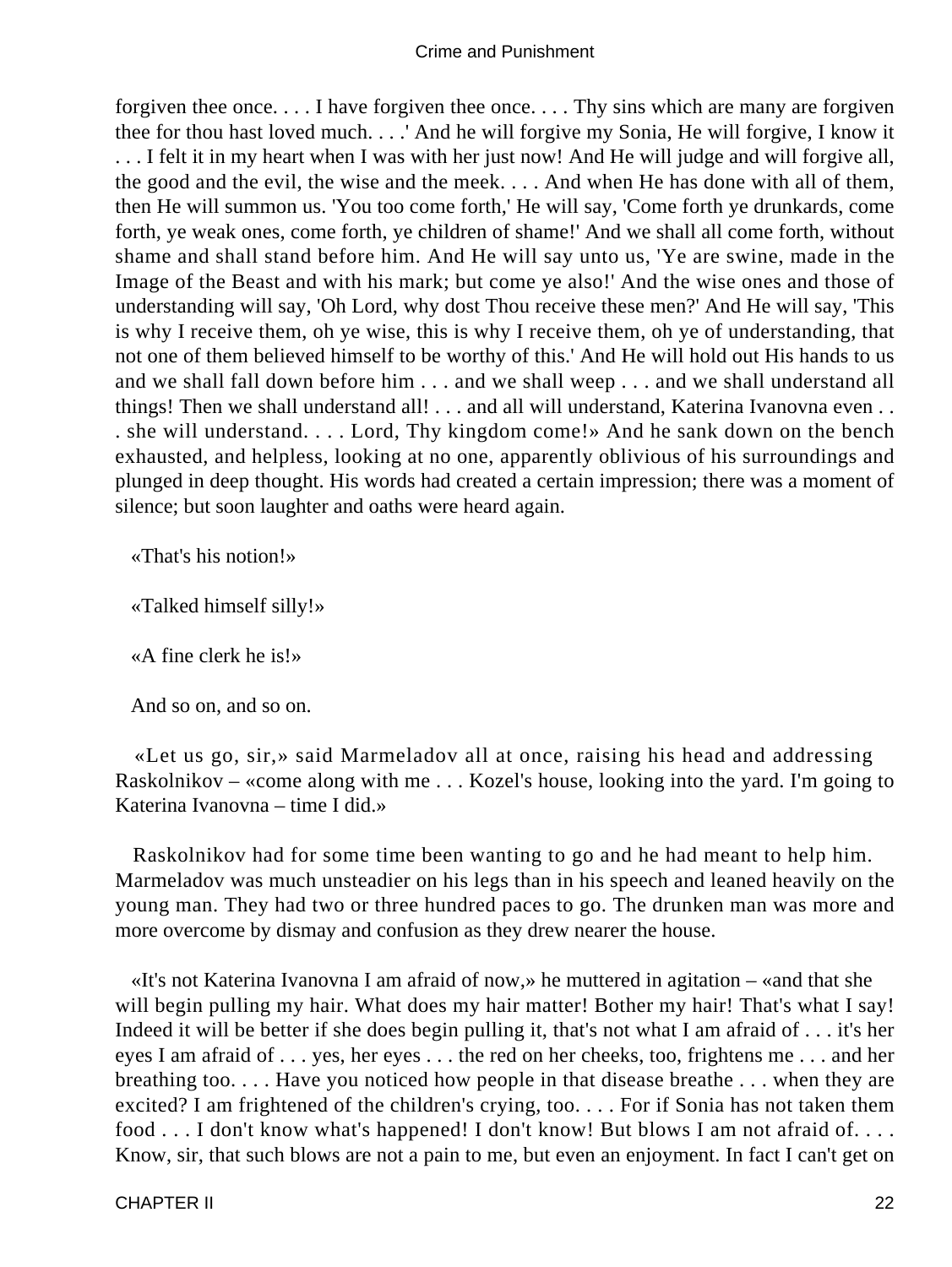without it. . . . It's better so. Let her strike me, it relieves her heart . . . it's better so . . . There is the house. The house of Kozel, the cabinet−maker . . . a German, well−to−do. Lead the way!»

 They went in from the yard and up to the fourth storey. The staircase got darker and darker as they went up. It was nearly eleven o'clock and although in summer in Petersburg there is no real night, yet it was quite dark at the top of the stairs.

 A grimy little door at the very top of the stairs stood ajar. A very poor−looking room about ten paces long was lighted up by a candle−end; the whole of it was visible from the entrance. It was all in disorder, littered up with rags of all sorts, especially children's garments. Across the furthest corner was stretched a ragged sheet. Behind it probably was the bed. There was nothing in the room except two chairs and a sofa covered with American leather, full of holes, before which stood an old deal kitchen−table, unpainted and uncovered. At the edge of the table stood a smoldering tallow−candle in an iron candlestick. It appeared that the family had a room to themselves, not part of a room, but their room was practically a passage. The door leading to the other rooms, or rather cupboards, into which Amalia Lippevechsel's flat was divided stood half open, and there was shouting, uproar and laughter within. People seemed to be playing cards and drinking tea there. Words of the most unceremonious kind flew out from time to time.

 Raskolnikov recognised Katerina Ivanovna at once. She was a rather tall, slim and graceful woman, terribly emaciated, with magnificent dark brown hair and with a hectic flush in her cheeks. She was pacing up and down in her little room, pressing her hands against her chest; her lips were parched and her breathing came in nervous broken gasps. Her eyes glittered as in fever and looked about with a harsh immovable stare. And that consumptive and excited face with the last flickering light of the candle−end playing upon it made a sickening impression. She seemed to Raskolnikov about thirty years old and was certainly a strange wife for Marmeladov. . . . She had not heard them and did not notice them coming in. She seemed to be lost in thought, hearing and seeing nothing. The room was close, but she had not opened the window; a stench rose from the staircase, but the door on to the stairs was not closed. From the inner rooms clouds of tobacco smoke floated in, she kept coughing, but did not close the door. The youngest child, a girl of six, was asleep, sitting curled up on the floor with her head on the sofa. A boy a year older stood crying and shaking in the corner, probably he had just had a beating. Beside him stood a girl of nine years old, tall and thin, wearing a thin and ragged chemise with an ancient cashmere pelisse flung over her bare shoulders, long outgrown and barely reaching her knees. Her arm, as thin as a stick, was round her brother's neck. She was trying to comfort him, whispering something to him, and doing all she could to keep him from whimpering again. At the same time her large dark eyes, which looked larger still from the thinness of her frightened face, were watching her mother with alarm. Marmeladov did not enter the door, but dropped on his knees in the very doorway, pushing Raskolnikov in front of him. The woman seeing a stranger stopped indifferently facing him, coming to herself for a moment and apparently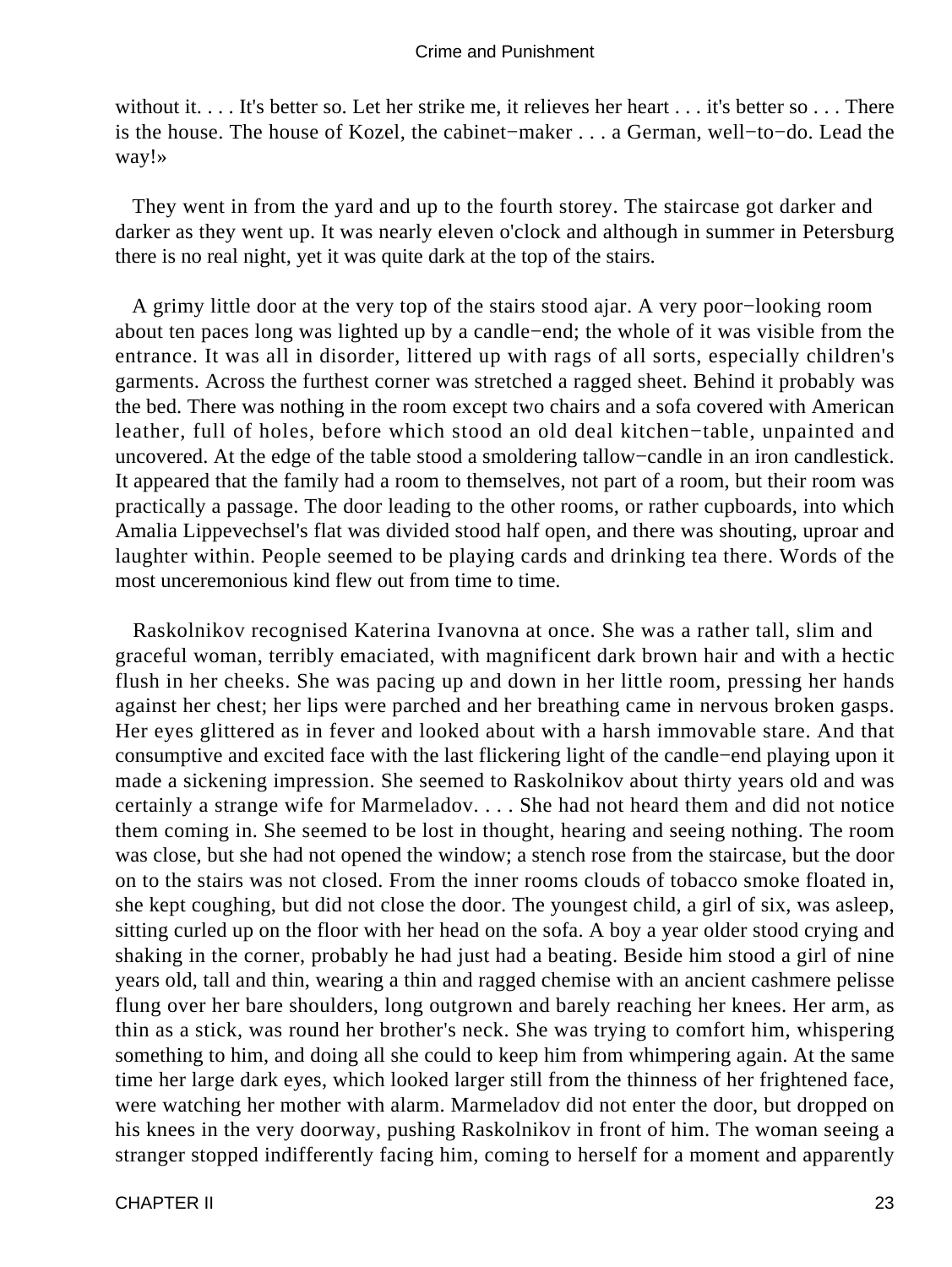wondering what he had come for. But evidently she decided that he was going into the next room, as he had to pass through hers to get there. Taking no further notice of him, she walked towards the outer door to close it and uttered a sudden scream on seeing her husband on his knees in the doorway.

 «Ah!» she cried out in a frenzy, «he has come back! The criminal! the monster! . . . And where is the money? What's in your pocket, show me! And your clothes are all different! Where are your clothes? Where is the money! Speak!»

 And she fell to searching him. Marmeladov submissively and obediently held up both arms to facilitate the search. Not a farthing was there.

 «Where is the money?» she cried – «Mercy on us, can he have drunk it all? There were twelve silver roubles left in the chest!» and in a fury she seized him by the hair and dragged him into the room. Marmeladov seconded her efforts by meekly crawling along on his knees.

 «And this is a consolation to me! This does not hurt me, but is a positive con−so−la−tion, ho−nou−red sir,» he called out, shaken to and fro by his hair and even once striking the ground with his forehead. The child asleep on the floor woke up, and began to cry. The boy in the corner losing all control began trembling and screaming and rushed to his sister in violent terror, almost in a fit. The eldest girl was shaking like a leaf.

 «He's drunk it! he's drunk it all,» the poor woman screamed in despair – «and his clothes are gone! And they are hungry, hungry!» – and wringing her hands she pointed to the children. «Oh, accursed life! And you, are you not ashamed?» – she pounced all at once upon Raskolnikov – «from the tavern! Have you been drinking with him? You have been drinking with him, too! Go away!»

 The young man was hastening away without uttering a word. The inner door was thrown wide open and inquisitive faces were peering in at it. Coarse laughing faces with pipes and cigarettes and heads wearing caps thrust themselves in at the doorway. Further in could be seen figures in dressing gowns flung open, in costumes of unseemly scantiness, some of them with cards in their hands. They were particularly diverted, when Marmeladov, dragged about by his hair, shouted that it was a consolation to him. They even began to come into the room; at last a sinister shrill outcry was heard: this came from Amalia Lippevechsel herself pushing her way amongst them and trying to restore order after her own fashion and for the hundredth time to frighten the poor woman by ordering her with coarse abuse to clear out of the room next day. As he went out, Raskolnikov had time to put his hand into his pocket, to snatch up the coppers he had received in exchange for his rouble in the tavern and to lay them unnoticed on the window. Afterwards on the stairs, he changed his mind and would have gone back.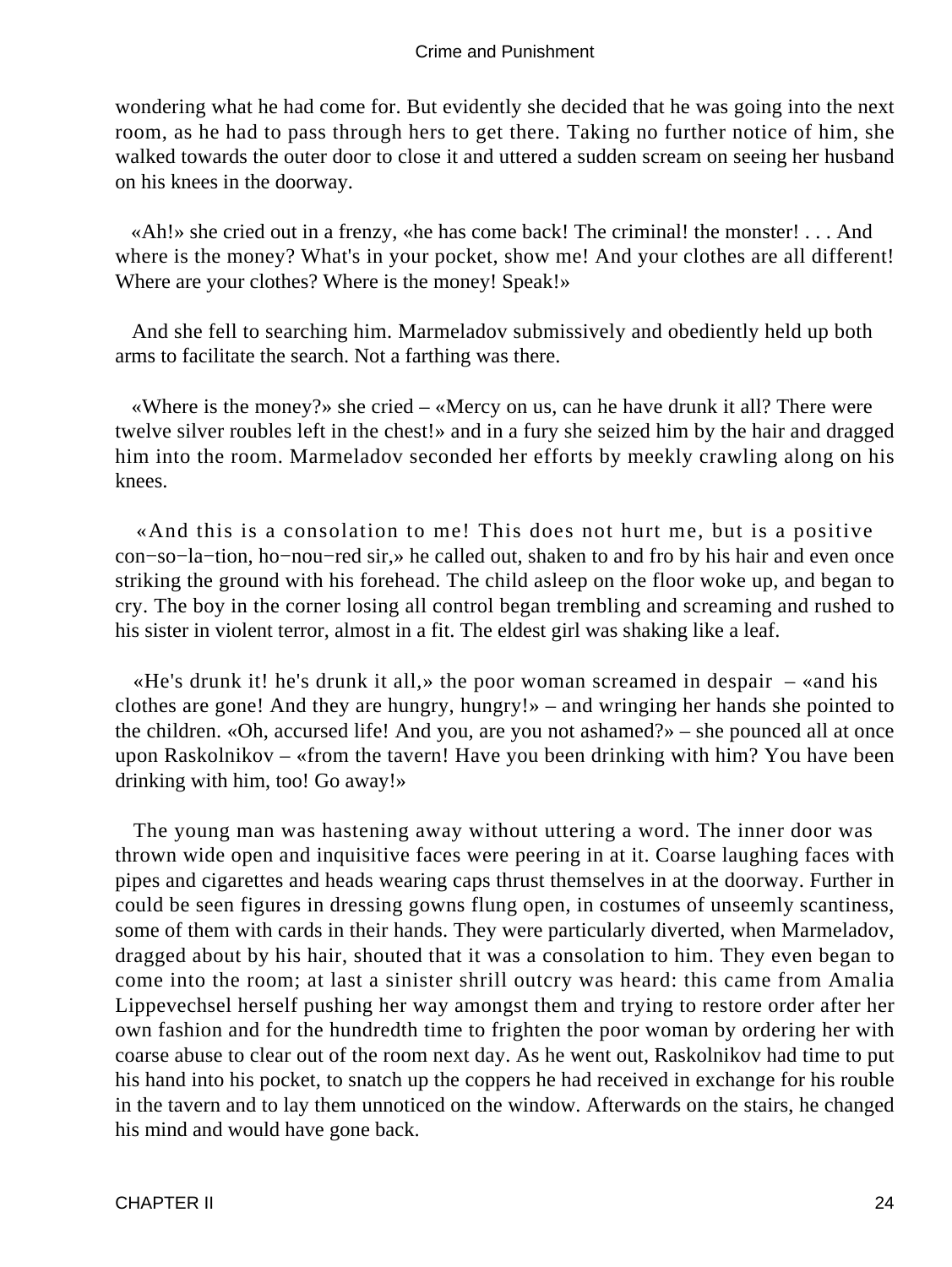«What a stupid thing I've done,» he thought to himself, «they have Sonia and I want it myself.» But reflecting that it would be impossible to take it back now and that in any case he would not have taken it, he dismissed it with a wave of his hand and went back to his lodging. «Sonia wants pomatum too,» he said as he walked along the street, and he laughed malignantly – «such smartness costs money. . . . Hm! And maybe Sonia herself will be bankrupt to−day, for there is always a risk, hunting big game . . . digging for gold . . . then they would all be without a crust to−morrow except for my money. Hurrah for Sonia! What a mine they've dug there! And they're making the most of it! Yes, they are making the most of it! They've wept over it and grown used to it. Man grows used to everything, the scoundrel!»

He sank into thought.

 «And what if I am wrong,» he cried suddenly after a moment's thought. «What if man is not really a scoundrel, man in general, I mean, the whole race of mankind – then all the rest is prejudice, simply artificial terrors and there are no barriers and it's all as it should be.»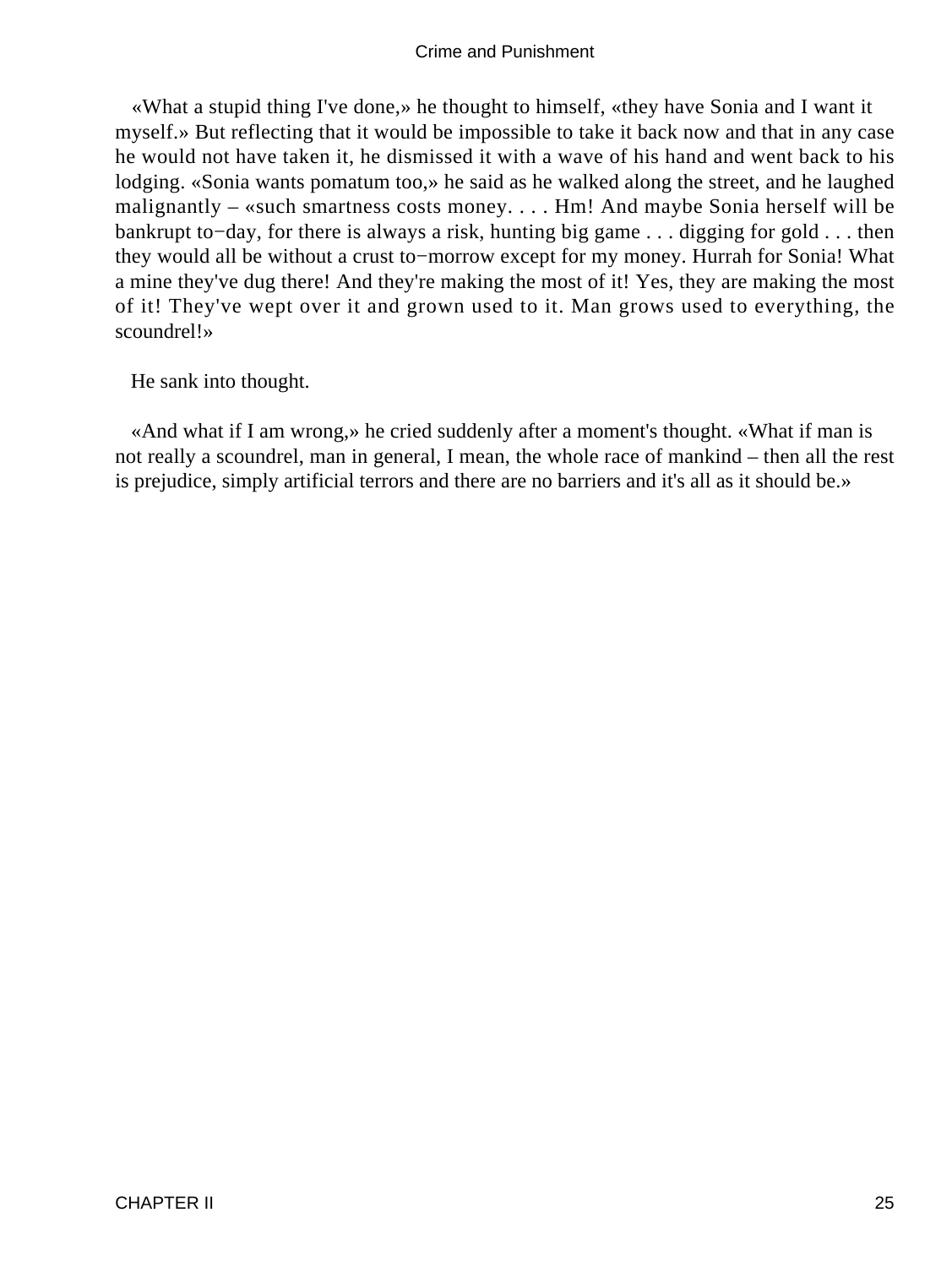### **[CHAPTER III](#page-465-0)**

*H*e waked up late next day after a broken sleep. But his sleep had not refreshed him; he waked up bilious, irritable, ill−tempered, and looked with hatred at his room. It was a tiny cupboard of a room about six paces in length. It had a poverty−stricken appearance with its dusty yellow paper peeling off the walls, and it was so low−pitched that a man of more than average height was ill at ease in it and felt every moment that he would knock his head against the ceiling. The furniture was in keeping with the room: there were three old chairs, rather rickety; a painted table in the corner on which lay a few manuscripts and books; the dust that lay thick upon them showed that they had been long untouched. A big clumsy sofa occupied almost the whole of one wall and half the floor space of the room; it was once covered with chintz, but was now in rags and served Raskolnikov as a bed. Often he went to sleep on it, as he was, without undressing, without sheets, wrapped in his old student's overcoat, with his head on one little pillow, under which he heaped up all the linen he had, clean and dirty, by way of a bolster. A little table stood in front of the sofa.

 It would have been difficult to sink to a lower ebb of disorder, but to Raskolnikov in his present state of mind this was positively agreeable. He had got completely away from everyone, like a tortoise in its shell, and even the sight of a servant girl who had to wait upon him and looked sometimes into his room made him writhe with nervous irritation. He was in the condition that overtakes some monomaniacs entirely concentrated upon one thing. His landlady had for the last fortnight given up sending him in meals, and he had not yet thought of expostulating with her, though he went without his dinner. Nastasya, the cook and only servant, was rather pleased at the lodger's mood and had entirely given up sweeping and doing his room, only once a week or so she would stray into his room with a broom. She waked him up that day.

 «Get up, why are you asleep?» she called to him. «It's past nine, I have brought you some tea; will you have a cup? I should think you're fairly starving?»

Raskolnikov opened his eyes, started and recognised Nastasya.

«From the landlady, eh?» he asked, slowly and with a sickly face sitting up on the sofa.

«From the landlady, indeed!»

 She set before him her own cracked teapot full of weak and stale tea and laid two yellow lumps of sugar by the side of it.

«Here, Nastasya, take it please,» he said, fumbling in his pocket (for he had slept in his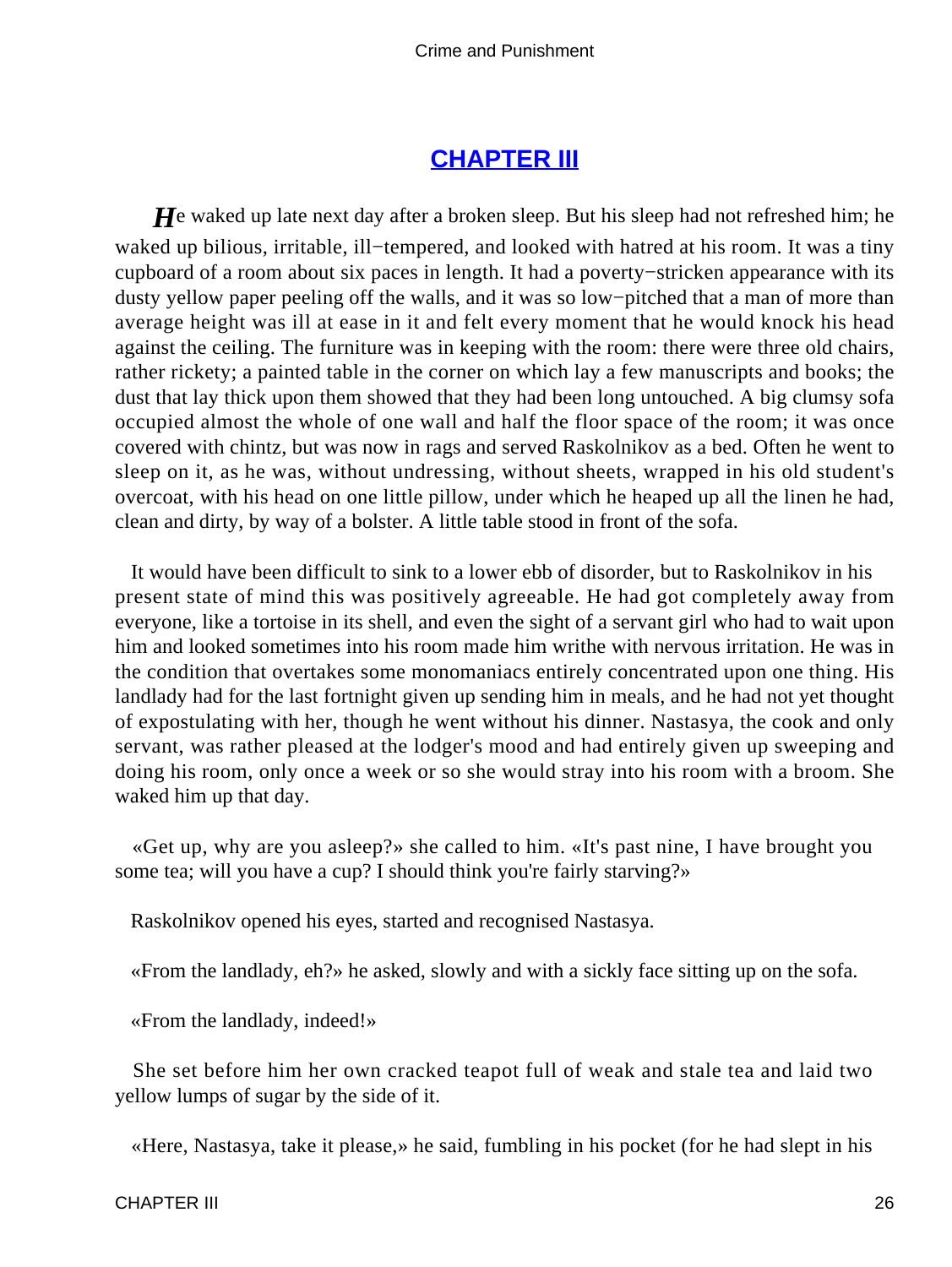clothes) and taking out a handful of coppers – «run and buy me a loaf. And get me a little sausage, the cheapest, at the pork−butcher's.»

 «The loaf I'll fetch you this very minute, but wouldn't you rather have some cabbage soup instead of sausage? It's capital soup, yesterday's. I saved it for you yesterday, but you came in late. It's fine soup.»

 When the soup had been brought, and he had begun upon it, Nastasya sat down beside him on the sofa and began chatting. She was a country peasant−woman and a very talkative one.

«Praskovya Pavlovna means to complain to the police about you,» she said.

He scowled.

«To the police? What does she want?»

 «You don't pay her money and you won't turn out of the room. That's what she wants, to be sure.»

 «The devil, that's the last straw,» he muttered, grinding his teeth, «no, that would not suit me . . . just now. She is a fool,» he added aloud. «I'll go and talk to her to−day.»

 «Fool she is and no mistake, just as I am. But why, if you are so clever, do you lie here like a sack and have nothing to show for it? One time you used to go out, you say, to teach children. But why is it you do nothing now?»

«I am doing . . .» Raskolnikov began sullenly and reluctantly.

«What are you doing?»

«Work . . .»

«What sort of work?»

«I am thinking,» he answered seriously after a pause.

 Nastasya was overcome with a fit of laughter. She was given to laughter and when anything amused her, she laughed inaudibly, quivering and shaking all over till she felt ill.

«And have you made much money by your thinking?» she managed to articulate at last.

«One can't go out to give lessons without boots. And I'm sick of it.»

CHAPTER III 27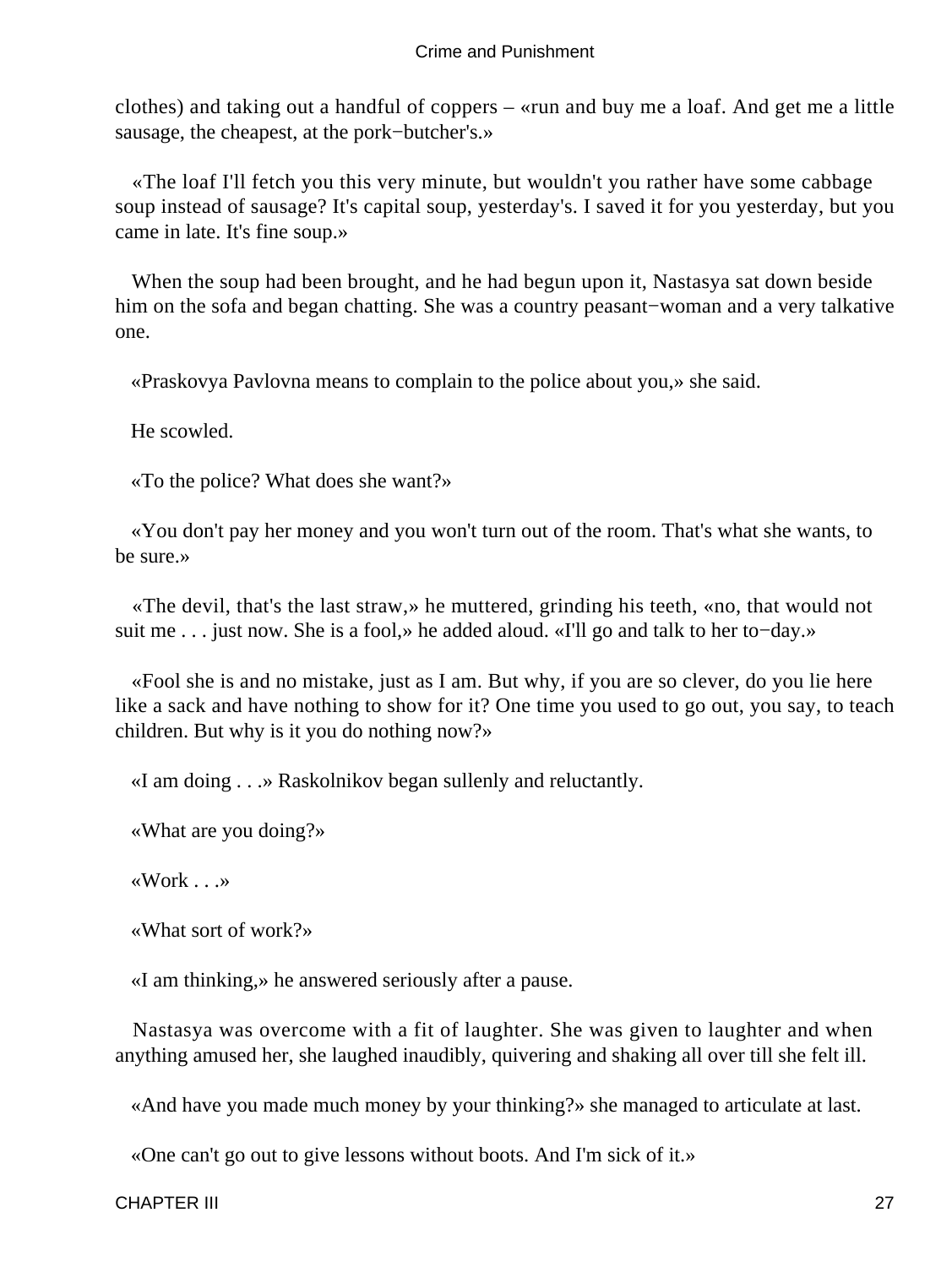«Don't quarrel with your bread and butter.»

 «They pay so little for lessons. What's the use of a few coppers?» he answered, reluctantly, as though replying to his own thought.

«And you want to get a fortune all at once?»

He looked at her strangely.

«Yes, I want a fortune,» he answered firmly, after a brief pause.

«Don't be in such a hurry, you quite frighten me! Shall I get you the loaf or not?»

«As you please.»

«Ah, I forgot! A letter came for you yesterday when you were out.»

«A letter? for me! from whom?»

 «I can't say. I gave three copecks of my own to the postman for it. Will you pay me back?»

 «Then bring it to me, for God's sake, bring it,» cried Raskolnikov greatly excited – «good God!»

 A minute later the letter was brought him. That was it: from his mother, from the province of  $R - -$ . He turned pale when he took it. It was a long while since he had received a letter, but another feeling also suddenly stabbed his heart.

 «Nastasya, leave me alone, for goodness' sake; here are your three copecks, but for goodness' sake, make haste and go!»

 The letter was quivering in his hand; he did not want to open it in her presence; he wanted to be left /alone/ with this letter. When Nastasya had gone out, he lifted it quickly to his lips and kissed it; then he gazed intently at the address, the small, sloping handwriting, so dear and familiar, of the mother who had once taught him to read and write. He delayed; he seemed almost afraid of something. At last he opened it; it was a thick heavy letter, weighing over two ounces, two large sheets of note paper were covered with very small handwriting.

 «My dear Rodya,» wrote his mother – "it's two months since I last had a talk with you by letter which has distressed me and even kept me awake at night, thinking. But I am sure you will not blame me for my inevitable silence. You know how I love you; you are all we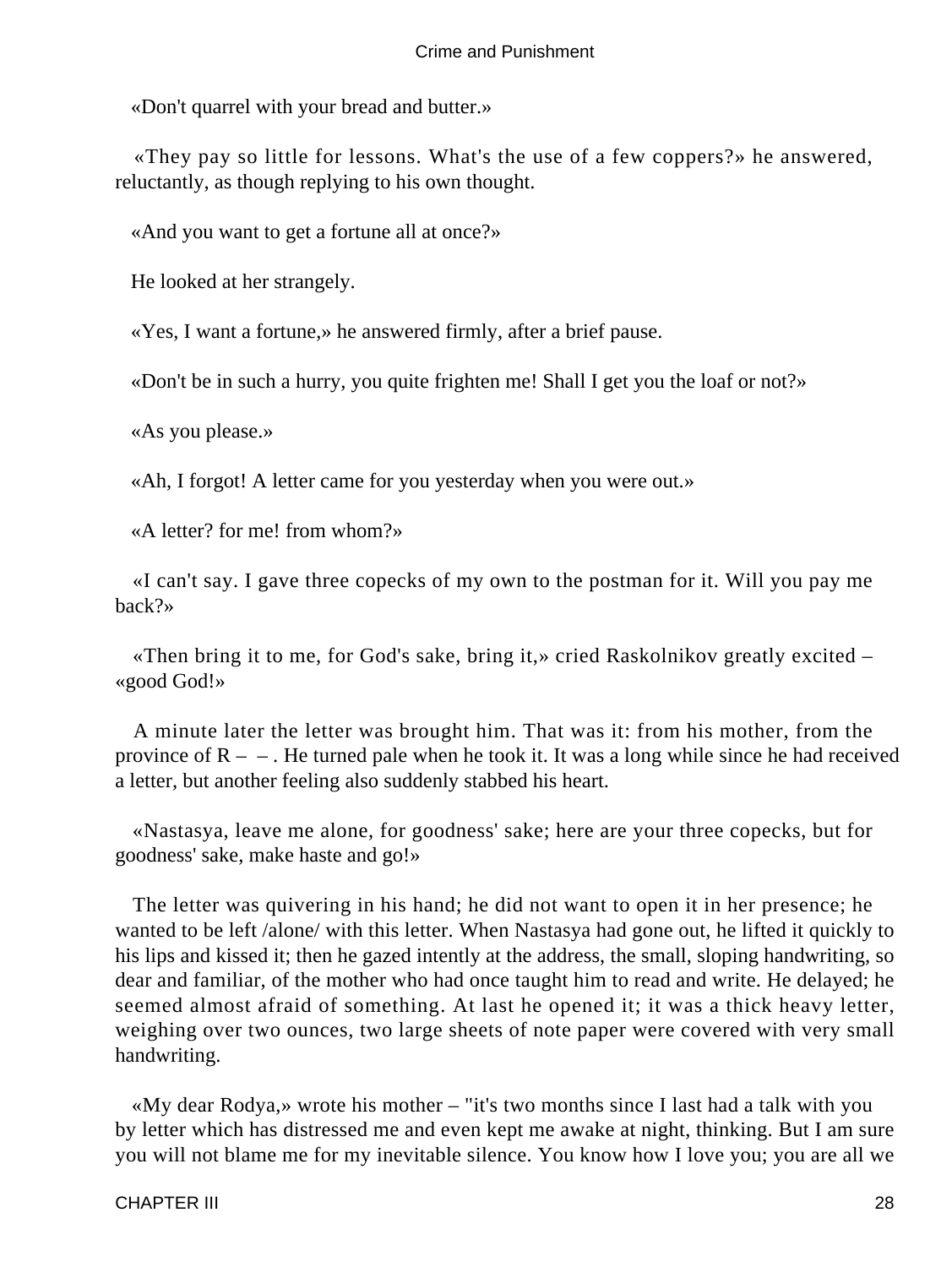have to look to, Dounia and I, you are our all, our one hope, our one stay. What a grief it was to me when I heard that you had given up the university some months ago, for want of means to keep yourself and that you had lost your lessons and your other work! How could I help you out of my hundred and twenty roubles a year pension? The fifteen roubles I sent you four months ago I borrowed, as you know, on security of my pension, from Vassily Ivanovitch Vahrushin a merchant of this town. He is a kind−hearted man and was a friend of your father's too. But having given him the right to receive the pension, I had to wait till the debt was paid off and that is only just done, so that I've been unable to send you anything all this time. But now, thank God, I believe I shall be able to send you something more and in fact we may congratulate ourselves on our good fortune now, of which I hasten to inform you. In the first place, would you have guessed, dear Rodya, that your sister has been living with me for the last six weeks and we shall not be separated in the future. Thank God, her sufferings are over, but I will tell you everything in order, so that you may know just how everything has happened and all that we have hitherto concealed from you. When you wrote to me two months ago that you had heard that Dounia had a great deal to put up with in the Svidrigrailovs' house, when you wrote that and asked me to tell you all about it – what could I write in answer to you? If I had written the whole truth to you, I dare say you would have thrown up everything and have come to us, even if you had to walk all the way, for I know your character and your feelings, and you would not let your sister be insulted. I was in despair myself, but what could I do? And, besides, I did not know the whole truth myself then. What made it all so difficult was that Dounia received a hundred roubles in advance when she took the place as governess in their family, on condition of part of her salary being deducted every month, and so it was impossible to throw up the situation without repaying the debt. This sum (now I can explain it all to you, my precious Rodya) she took chiefly in order to send you sixty roubles, which you needed so terribly then and which you received from us last year. We deceived you then, writing that this money came from Dounia's savings, but that was not so, and now I tell you all about it, because, thank God, things have suddenly changed for the better, and that you may know how Dounia loves you and what a heart she has. At first indeed Mr. Svidrigailov treated her very rudely and used to make disrespectful and jeering remarks at table. . . . But I don't want to go into all those painful details, so as not to worry you for nothing when it is now all over. In short, in spite of the kind and generous behaviour of Marfa Petrovna, Mr. Svidrigailov's wife, and all the rest of the household, Dounia had a very hard time, especially when Mr. Svidrigailov, relapsing into his old regimental habits, was under the influence of Bacchus. And how do you think it was all explained later on? Would you believe that the crazy fellow had conceived a passion for Dounia from the beginning, but had concealed it under a show of rudeness and contempt. Possibly he was ashamed and horrified himself at his own flighty hopes, considering his years and his being the father of a family; and that made him angry with Dounia. And possibly, too, he hoped by his rude and sneering behaviour to hide the truth from others. But at last he lost all control and had the face to make Dounia an open and shameful proposal, promising her all sorts of inducements and offering, besides, to throw up everything and take her to another estate of his, or even abroad. You can imagine all she went through! To leave her situation at once was impossible not only on account of the money debt, but also to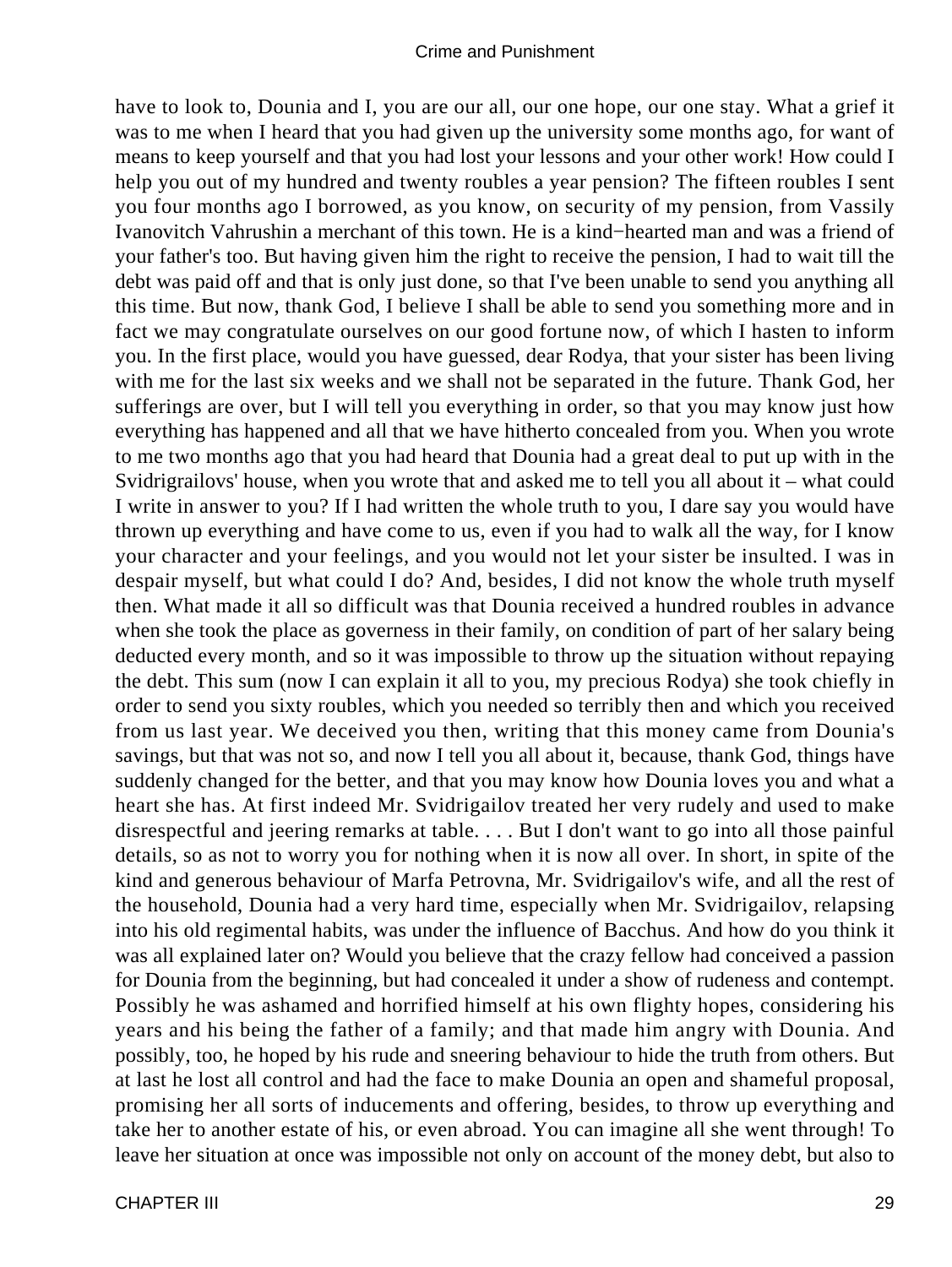spare the feelings of Marfa Petrovna, whose suspicions would have been aroused: and then Dounia would have been the cause of a rupture in the family. And it would have meant a terrible scandal for Dounia too; that would have been inevitable. There were various other reasons owing to which Dounia could not hope to escape from that awful house for another six weeks. You know Dounia, of course; you know how clever she is and what a strong will she has. Dounia can endure a great deal and even in the most difficult cases she has the fortitude to maintain her firmness. She did not even write to me about everything for fear of upsetting me, although we were constantly in communication. It all ended very unexpectedly. Marfa Petrovna accidentally overheard her husband imploring Dounia in the garden, and, putting quite a wrong interpretation on the position, threw the blame upon her, believing her to be the cause of it all. An awful scene took place between them on the spot in the garden; Marfa Petrovna went so far as to strike Dounia, refused to hear anything and was shouting at her for a whole hour and then gave orders that Dounia should be packed off at once to me in a plain peasant's cart, into which they flung all her things, her linen and her clothes, all pell−mell, without folding it up and packing it. And a heavy shower of rain came on, too, and Dounia, insulted and put to shame, had to drive with a peasant in an open cart all the seventeen versts into town. Only think now what answer could I have sent to the letter I received from you two months ago and what could I have written? I was in despair; I dared not write to you the truth because you would have been very unhappy, mortified and indignant, and yet what could you do? You could only perhaps ruin yourself, and, besides, Dounia would not allow it; and fill up my letter with trifles when my heart was so full of sorrow, I could not. For a whole month the town was full of gossip about this scandal, and it came to such a pass that Dounia and I dared not even go to church on account of the contemptuous looks, whispers, and even remarks made aloud about us. All our acquaintances avoided us, nobody even bowed to us in the street, and I learnt that some shopmen and clerks were intending to insult us in a shameful way, smearing the gates of our house with pitch, so that the landlord began to tell us we must leave. All this was set going by Marfa Petrovna who managed to slander Dounia and throw dirt at her in every family. She knows everyone in the neighbourhood, and that month she was continually coming into the town, and as she is rather talkative and fond of gossiping about her family affairs and particularly of complaining to all and each of her husband – which is not at all right – so in a short time she had spread her story not only in the town, but over the whole surrounding district. It made me ill, but Dounia bore it better than I did, and if only you could have seen how she endured it all and tried to comfort me and cheer me up! She is an angel! But by God's mercy, our sufferings were cut short: Mr. Svidrigailov returned to his senses and repented and, probably feeling sorry for Dounia, he laid before Marfa Petrovna a complete and unmistakable proof of Dounia's innocence, in the form of a letter Dounia had been forced to write and give to him, before Marfa Petrovna came upon them in the garden. This letter, which remained in Mr. Svidrigailov's hands after her departure, she had written to refuse personal explanations and secret interviews, for which he was entreating her. In that letter she reproached him with great heat and indignation for the baseness of his behaviour in regard to Marfa Petrovna, reminding him that he was the father and head of a family and telling him how infamous it was of him to torment and make unhappy a defenceless girl,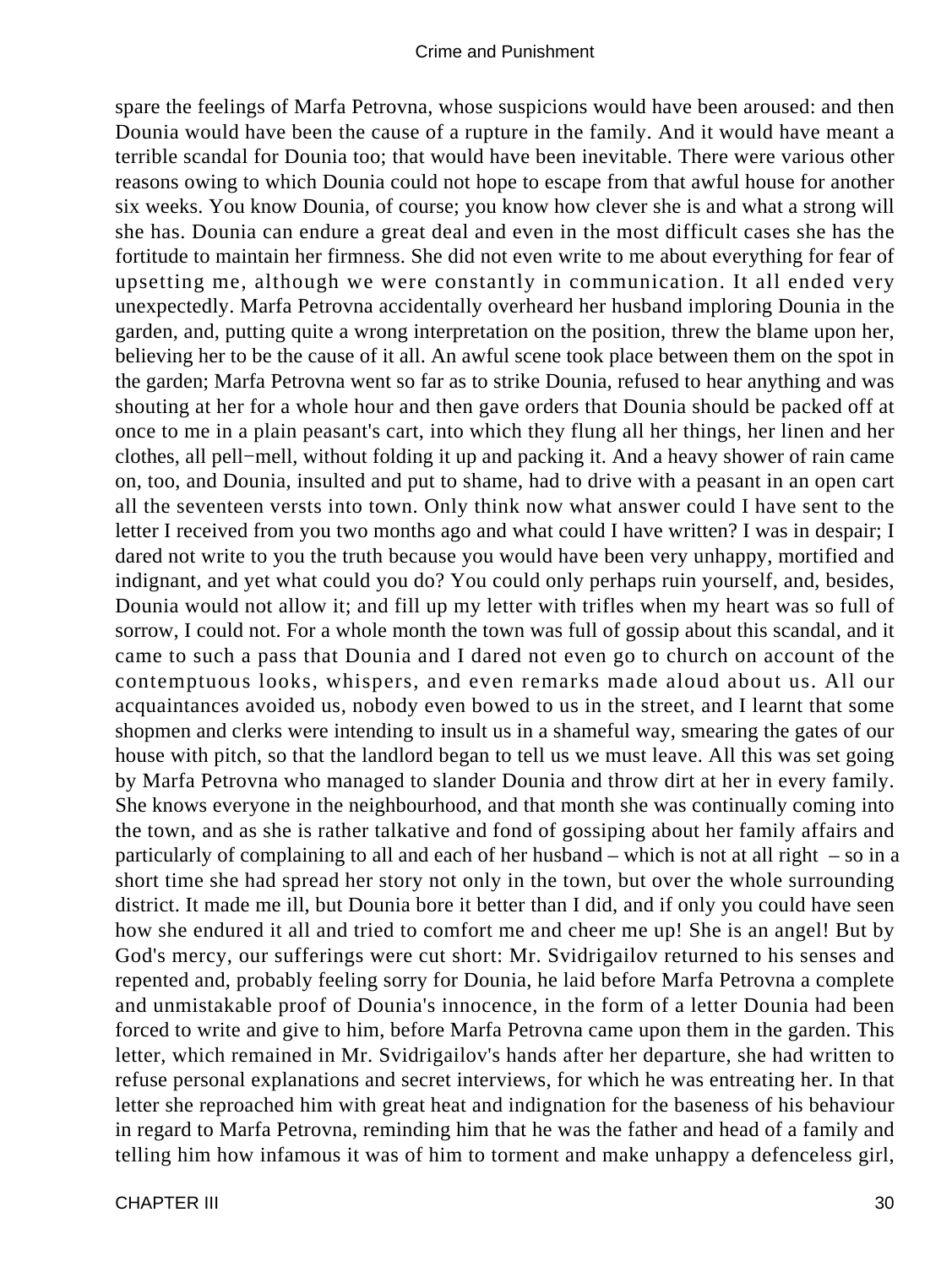unhappy enough already. Indeed, dear Rodya, the letter was so nobly and touchingly written that I sobbed when I read it and to this day I cannot read it without tears. Moreover, the evidence of the servants, too, cleared Dounia's reputation; they had seen and known a great deal more than Mr. Svidrigailov had himself supposed – as indeed is always the case with servants. Marfa Petrovna was completely taken aback, and 'again crushed' as she said herself to us, but she was completely convinced of Dounia's innocence. The very next day, being Sunday, she went straight to the Cathedral, knelt down and prayed with tears to Our Lady to give her strength to bear this new trial and to do her duty. Then she came straight from the Cathedral to us, told us the whole story, wept bitterly and, fully penitent, she embraced Dounia and besought her to forgive her. The same morning without any delay, she went round to all the houses in the town and everywhere, shedding tears, she asserted in the most flattering terms Dounia's innocence and the nobility of her feelings and her behavior. What was more, she showed and read to everyone the letter in Dounia's own handwriting to Mr. Svidrigailov and even allowed them to take copies of it – which I must say I think was superfluous. In this way she was busy for several days in driving about the whole town, because some people had taken offence through precedence having been given to others. And therefore they had to take turns, so that in every house she was expected before she arrived, and everyone knew that on such and such a day Marfa Petrovna would be reading the letter in such and such a place and people assembled for every reading of it, even many who had heard it several times already both in their own houses and in other people's. In my opinion a great deal, a very great deal of all this was unnecessary; but that's Marfa Petrovna's character. Anyway she succeeded in completely re−establishing Dounia's reputation and the whole ignominy of this affair rested as an indelible disgrace upon her husband, as the only person to blame, so that I really began to feel sorry for him; it was really treating the crazy fellow too harshly. Dounia was at once asked to give lessons in several families, but she refused. All of a sudden everyone began to treat her with marked respect and all this did much to bring about the event by which, one may say, our whole fortunes are now transformed. You must know, dear Rodya, that Dounia has a suitor and that she has already consented to marry him. I hasten to tell you all about the matter, and though it has been arranged without asking your consent, I think you will not be aggrieved with me or with your sister on that account, for you will see that we could not wait and put off our decision till we heard from you. And you could not have judged all the facts without being on the spot. This was how it happened. He is already of the rank of a counsellor, Pyotr Petrovitch Luzhin, and is distantly related to Marfa Petrovna, who has been very active in bringing the match about. It began with his expressing through her his desire to make our acquaintance. He was properly received, drank coffee with us and the very next day he sent us a letter in which he very courteously made an offer and begged for a speedy and decided answer. He is a very busy man and is in a great hurry to get to Petersburg, so that every moment is precious to him. At first, of course, we were greatly surprised, as it had all happened so quickly and unexpectedly. We thought and talked it over the whole day. He is a well−to−do man, to be depended upon, he has two posts in the government and has already made his fortune. It is true that he is forty−five years old, but he is of a fairly prepossessing appearance and might still be thought attractive by women, and he is altogether a very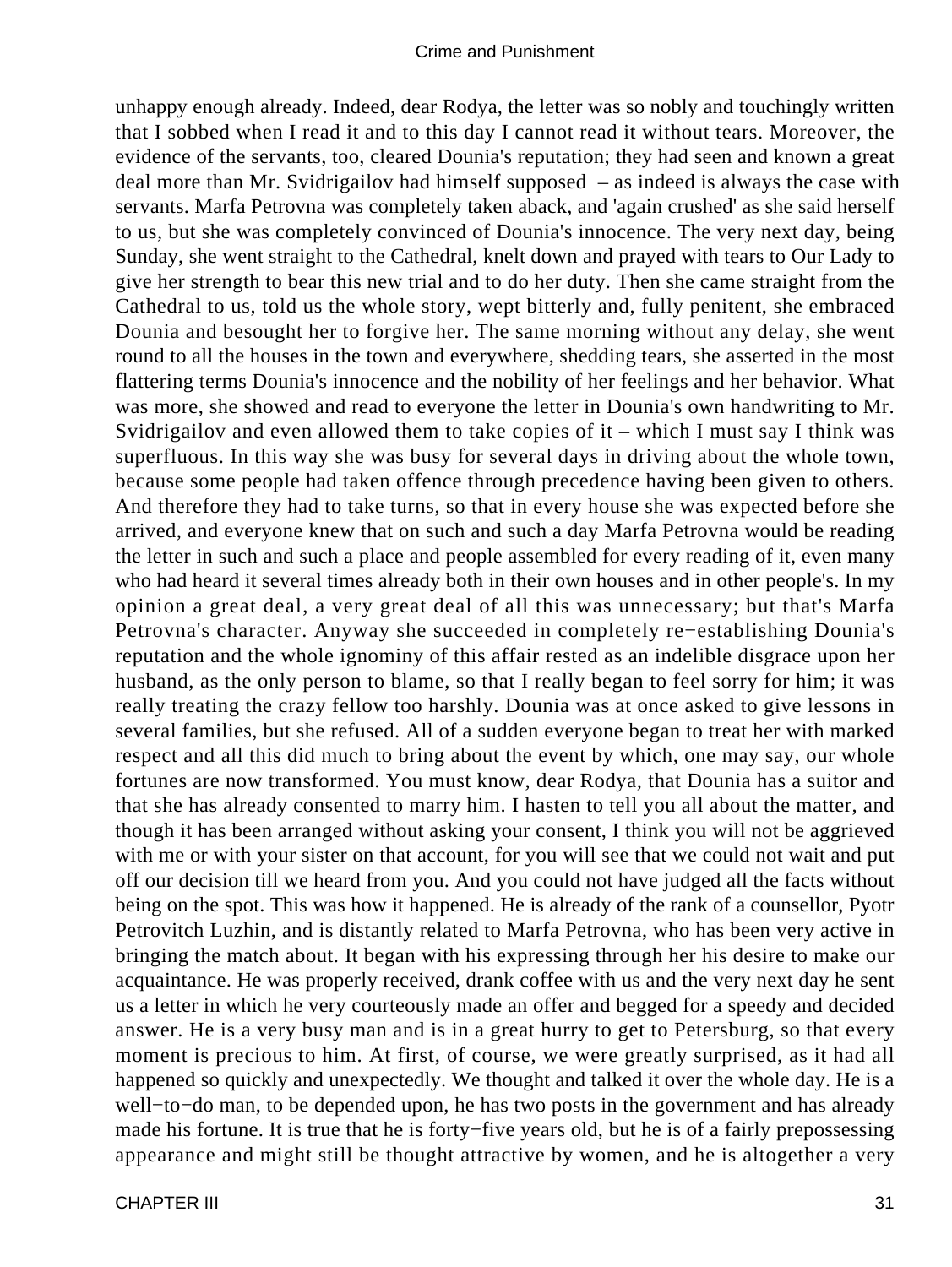respectable and presentable man, only he seems a little morose and somewhat conceited. But possibly that may only be the impression he makes at first sight. And beware, dear Rodya, when he comes to Petersburg, as he shortly will do, beware of judging him too hastily and severely, as your way is, if there is anything you do not like in him at first sight. I give you this warning, although I feel sure that he will make a favourable impression upon you. Moreover, in order to understand any man one must be deliberate and careful to avoid forming prejudices and mistaken ideas, which are very difficult to correct and get over afterwards. And Pyotr Petrovitch, judging by many indications, is a thoroughly estimable man. At his first visit, indeed, he told us that he was a practical man, but still he shares, as he expressed it, many of the convictions 'of our most rising generation' and he is an opponent of all prejudices. He said a good deal more, for he seems a little conceited and likes to be listened to, but this is scarcely a vice. I, of course, understood very little of it, but Dounia explained to me that, though he is not a man of great education, he is clever and seems to be good−natured. You know your sister's character, Rodya. She is a resolute, sensible, patient and generous girl, but she has a passionate heart, as I know very well. Of course, there is no great love either on his side, or on hers, but Dounia is a clever girl and has the heart of an angel, and will make it her duty to make her husband happy who on his side will make her happiness his care. Of that we have no good reason to doubt, though it must be admitted the matter has been arranged in great haste. Besides he is a man of great prudence and he will see, to be sure, of himself, that his own happiness will be the more secure, the happier Dounia is with him. And as for some defects of character, for some habits and even certain differences of opinion – which indeed are inevitable even in the happiest marriages – Dounia has said that, as regards all that, she relies on herself, that there is nothing to be uneasy about, and that she is ready to put up with a great deal, if only their future relationship can be an honourable and straightforward one. He struck me, for instance, at first, as rather abrupt, but that may well come from his being an outspoken man, and that is no doubt how it is. For instance, at his second visit, after he had received Dounia's consent, in the course of conversation, he declared that before making Dounia's acquaintance, he had made up his mind to marry a girl of good reputation, without dowry and, above all, one who had experienced poverty, because, as he explained, a man ought not to be indebted to his wife, but that it is better for a wife to look upon her husband as her benefactor. I must add that he expressed it more nicely and politely than I have done, for I have forgotten his actual phrases and only remember the meaning. And, besides, it was obviously not said of design, but slipped out in the heat of conversation, so that he tried afterwards to correct himself and smooth it over, but all the same it did strike me as somewhat rude, and I said so afterwards to Dounia. But Dounia was vexed, and answered that 'words are not deeds,' and that, of course, is perfectly true. Dounia did not sleep all night before she made up her mind, and, thinking that I was asleep, she got out of bed and was walking up and down the room all night; at last she knelt down before the ikon and prayed long and fervently and in the morning she told me that she had decided.

 "I have mentioned already that Pyotr Petrovitch is just setting off for Petersburg, where he has a great deal of business, and he wants to open a legal bureau. He has been occupied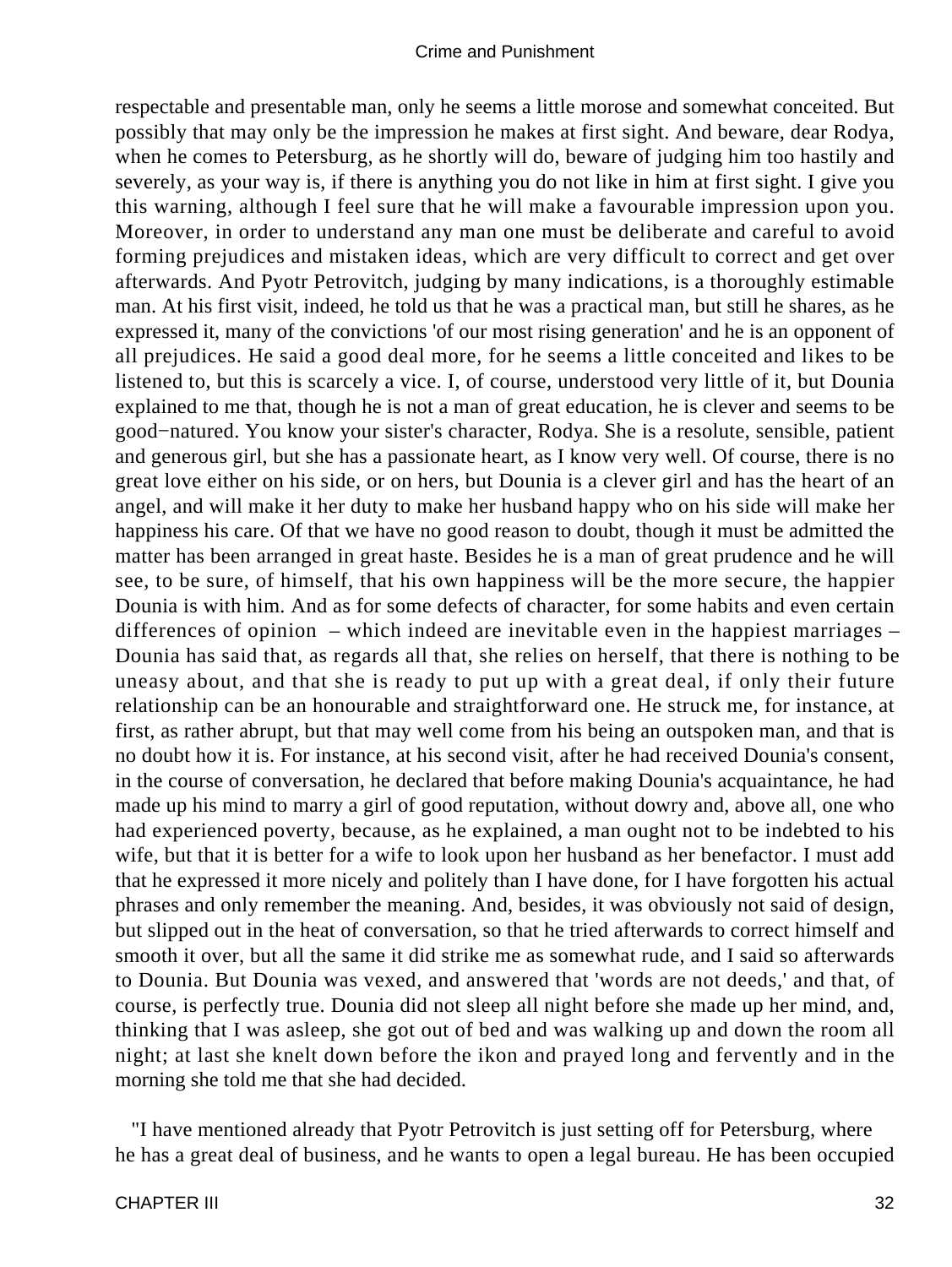for many years in conducting civil and commercial litigation, and only the other day he won an important case. He has to be in Petersburg because he has an important case before the Senate. So, Rodya dear, he may be of the greatest use to you, in every way indeed, and Dounia and I have agreed that from this very day you could definitely enter upon your career and might consider that your future is marked out and assured for you. Oh, if only this comes to pass! This would be such a benefit that we could only look upon it as a providential blessing. Dounia is dreaming of nothing else. We have even ventured already to drop a few words on the subject to Pyotr Petrovitch. He was cautious in his answer, and said that, of course, as he could not get on without a secretary, it would be better to be paying a salary to a relation than to a stranger, if only the former were fitted for the duties (as though there could be doubt of your being fitted!) but then he expressed doubts whether your studies at the university would leave you time for work at his office. The matter dropped for the time, but Dounia is thinking of nothing else now. She has been in a sort of fever for the last few days, and has already made a regular plan for your becoming in the end an associate and even a partner in Pyotr Petrovitch's business, which might well be, seeing that you are a student of law. I am in complete agreement with her, Rodya, and share all her plans and hopes, and think there is every probability of realising them. And in spite of Pyotr Petrovitch's evasiveness, very natural at present (since he does not know you), Dounia is firmly persuaded that she will gain everything by her good influence over her future husband; this she is reckoning upon. Of course we are careful not to talk of any of these more remote plans to Pyotr Petrovitch, especially of your becoming his partner. He is a practical man and might take this very coldly, it might all seem to him simply a day−dream. Nor has either Dounia or I breathed a word to him of the great hopes we have of his helping us to pay for your university studies; we have not spoken of it in the first place, because it will come to pass of itself, later on, and he will no doubt without wasting words offer to do it of himself, (as though he could refuse Dounia that) the more readily since you may by your own efforts become his right hand in the office, and receive this assistance not as a charity, but as a salary earned by your own work. Dounia wants to arrange it all like this and I quite agree with her. And we have not spoken of our plans for another reason, that is, because I particularly wanted you to feel on an equal footing when you first meet him. When Dounia spoke to him with enthusiasm about you, he answered that one could never judge of a man without seeing him close, for oneself, and that he looked forward to forming his own opinion when he makes your acquaintance. Do you know, my precious Rodya, I think that perhaps for some reasons (nothing to do with Pyotr Petrovitch though, simply for my own personal, perhaps old− womanish, fancies) I should do better to go on living by myself, apart, than with them, after the wedding. I am convinced that he will be generous and delicate enough to invite me and to urge me to remain with my daughter for the future, and if he has said nothing about it hitherto, it is simply because it has been taken for granted; but I shall refuse. I have noticed more than once in my life that husbands don't quite get on with their mothers−in− law, and I don't want to be the least bit in anyone's way, and for my own sake, too, would rather be quite independent, so long as I have a crust of bread of my own, and such children as you and Dounia. If possible, I would settle somewhere near you, for the most joyful piece of news, dear Rodya, I have kept for the end of my letter: know then, my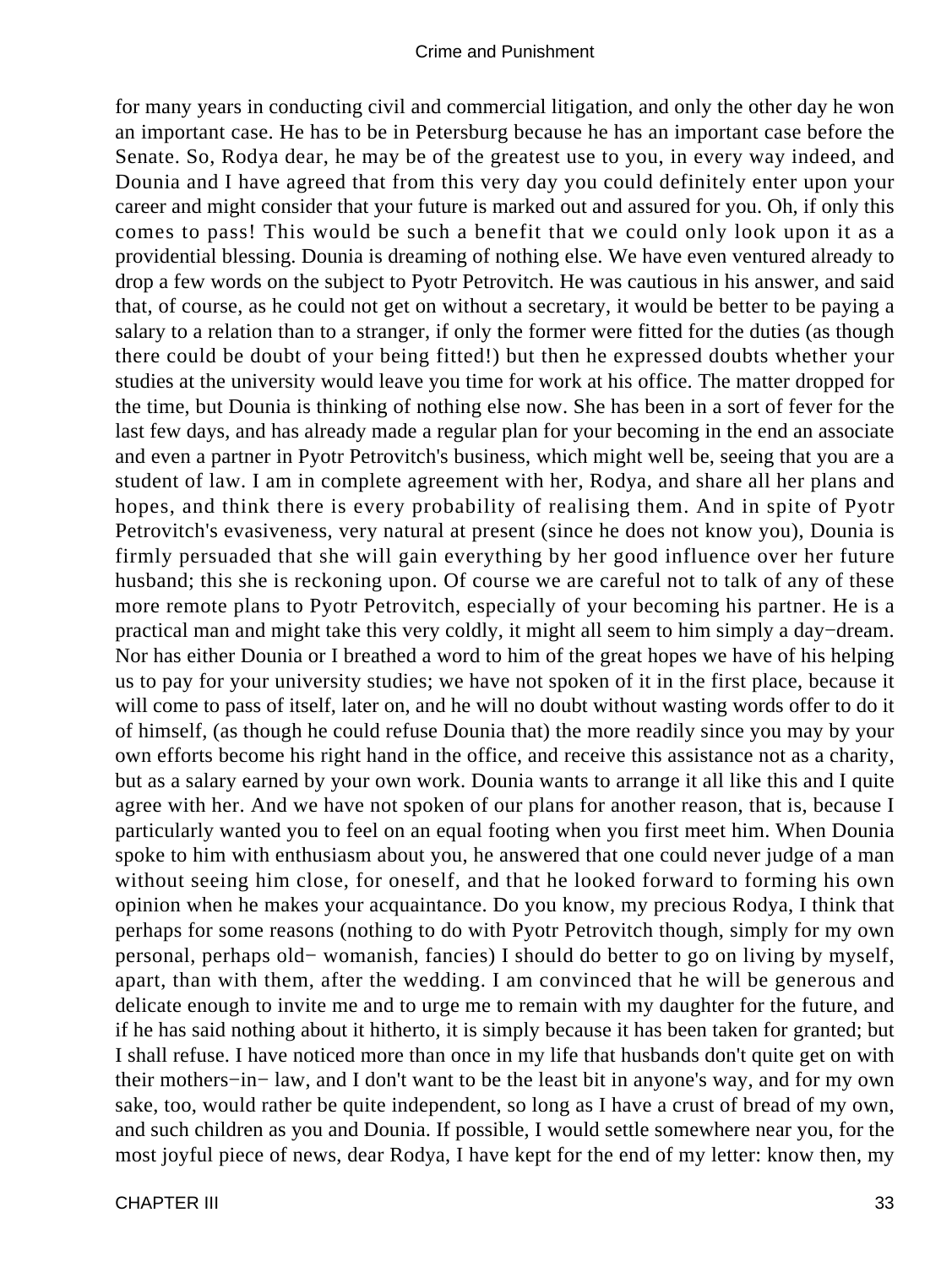dear boy, that we may, perhaps, be all together in a very short time and may embrace one another again after a separation of almost three years! It is settled /for certain/ that Dounia and I are to set off for Petersburg, exactly when I don't know, but very, very soon, possibly in a week. It all depends on Pyotr Petrovitch who will let us know when he has had time to look round him in Petersburg. To suit his own arrangements he is anxious to have the ceremony as soon as possible, even before the fast of Our Lady, if it could be managed, or if that is too soon to be ready, immediately after. Oh, with what happiness I shall press you to my heart! Dounia is all excitement at the joyful thought of seeing you, she said one day in joke that she would be ready to marry Pyotr Petrovitch for that alone. She is an angel! She is not writing anything to you now, and has only told me to write that she has so much, so much to tell you that she is not going to take up her pen now, for a few lines would tell you nothing, and it would only mean upsetting herself; she bids me send you her love and innumerable kisses. But although we shall be meeting so soon, perhaps I shall send you as much money as I can in a day or two. Now that everyone has heard that Dounia is to marry Pyotr Petrovitch, my credit has suddenly improved and I know that Afanasy Ivanovitch will trust me now even to seventy−five roubles on the security of my pension, so that perhaps I shall be able to send you twenty−five or even thirty roubles. I would send you more, but I am uneasy about our travelling expenses; for though Pyotr Petrovitch has been so kind as to undertake part of the expenses of the journey, that is to say, he has taken upon himself the conveyance of our bags and big trunk (which will be conveyed through some acquaintances of his), we must reckon upon some expense on our arrival in Petersburg, where we can't be left without a halfpenny, at least for the first few days. But we have calculated it all, Dounia and I, to the last penny, and we see that the journey will not cost very much. It is only ninety versts from us to the railway and we have come to an agreement with a driver we know, so as to be in readiness; and from there Dounia and I can travel quite comfortably third class. So that I may very likely be able to send to you not twenty−five, but thirty roubles. But enough; I have covered two sheets already and there is no space left for more; our whole history, but so many events have happened! And now, my precious Rodya, I embrace you and send you a mother's blessing till we meet. Love Dounia your sister, Rodya; love her as she loves you and understand that she loves you beyond everything, more than herself. She is an angel and you, Rodya, you are everything to us – our one hope, our one consolation. If only you are happy, we shall be happy. Do you still say your prayers, Rodya, and believe in the mercy of our Creator and our Redeemer? I am afraid in my heart that you may have been visited by the new spirit of infidelity that is abroad to−day; If it is so, I pray for you. Remember, dear boy, how in your childhood, when your father was living, you used to lisp your prayers at my knee, and how happy we all were in those days. Good−bye, till we meet then – I embrace you warmly, warmly, with many kisses.

"Yours till death,

#### «PULCHERIA RASKOLNIKOV.»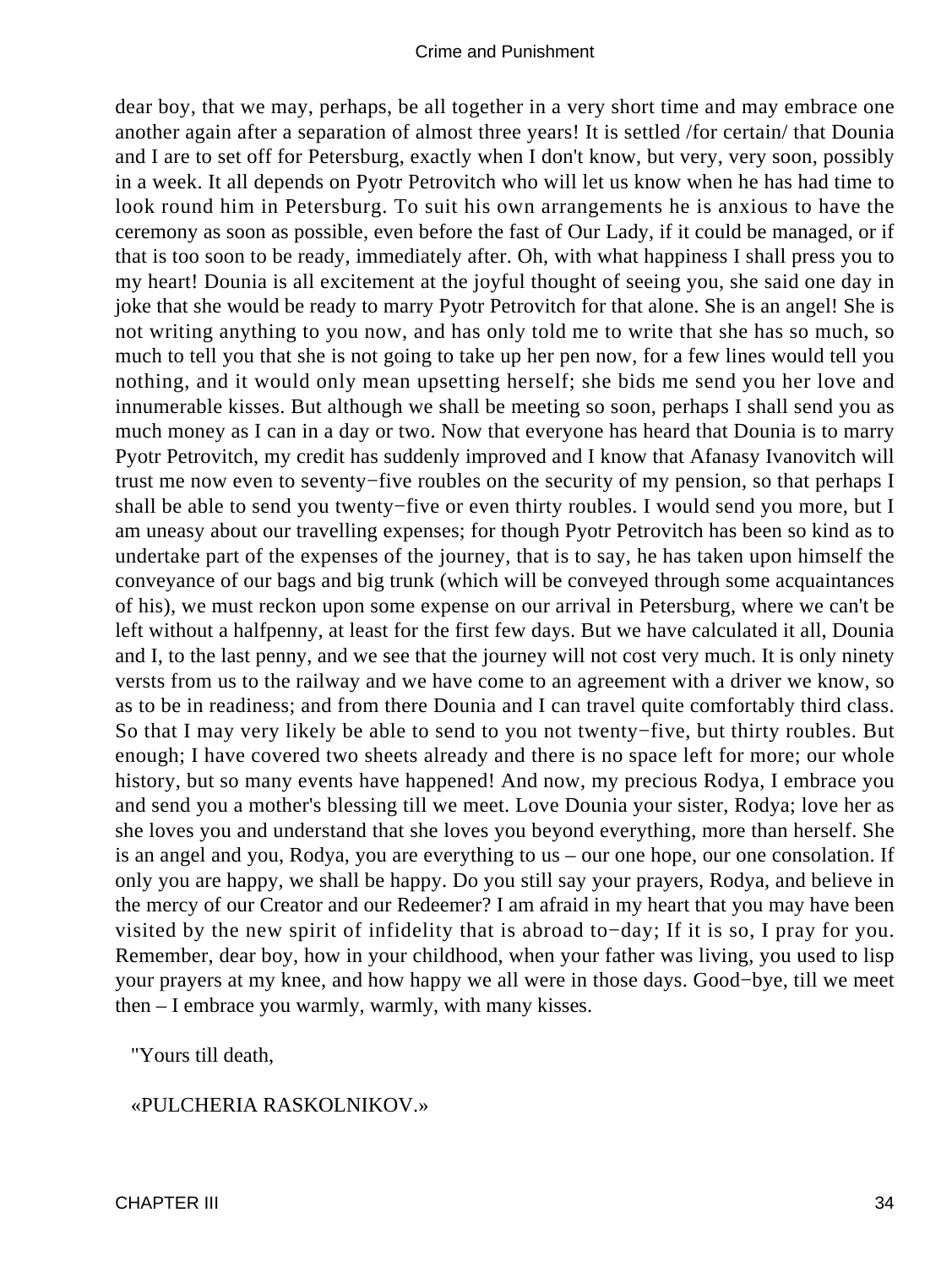Almost from the first, while he read the letter, Raskolnikov's face was wet with tears; but when he finished it, his face was pale and distorted and a bitter, wrathful and malignant smile was on his lips. He laid his head down on his threadbare dirty pillow and pondered, pondered a long time. His heart was beating violently, and his brain was in a turmoil. At last he felt cramped and stifled in the little yellow room that was like a cupboard or a box. His eyes and his mind craved for space. He took up his hat and went out, this time without dread of meeting anyone; he had forgotten his dread. He turned in the direction of the Vassilyevsky Ostrov, walking along Vassilyevsky Prospect, as though hastening on some business, but he walked, as his habit was, without noticing his way, muttering and even speaking aloud to himself, to the astonishment of the passers−by. Many of them took him to be drunk.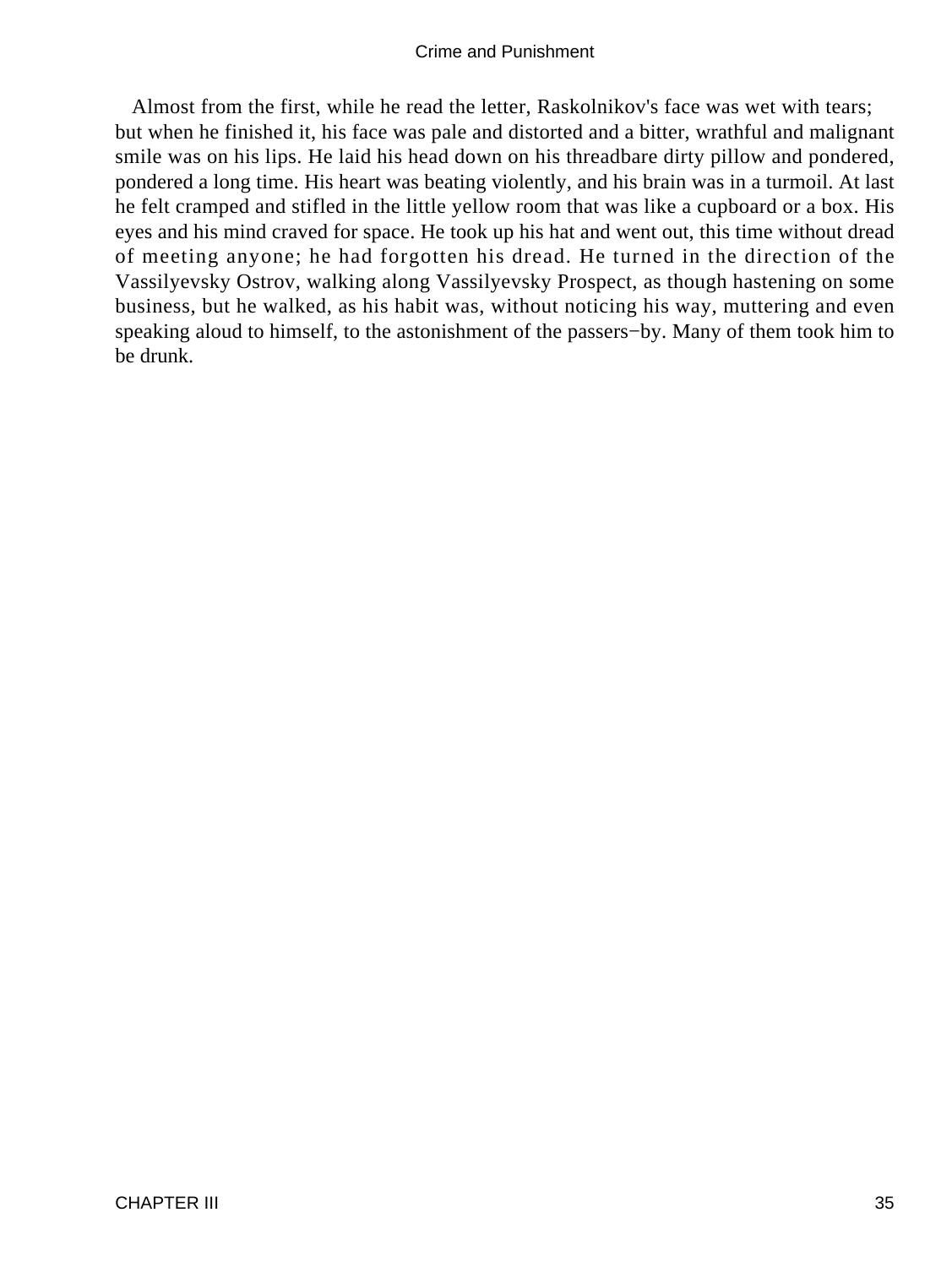### **[CHAPTER IV](#page-465-0)**

*H* is mother's letter had been a torture to him, but as regards the chief fact in it, he had felt not one moment's hesitation, even whilst he was reading the letter. The essential question was settled, and irrevocably settled, in his mind: «Never such a marriage while I am alive and Mr. Luzhin be damned!» «The thing is perfectly clear,» he muttered to himself, with a malignant smile anticipating the triumph of his decision. "No, mother, no, Dounia, you won't deceive me! and then they apologise for not asking my advice and for taking the decision without me! I dare say! They imagine it is arranged now and can't be broken off; but we will see whether it can or not! A magnificent excuse: 'Pyotr Petrovitch is such a busy man that even his wedding has to be in post−haste, almost by express.' No, Dounia, I see it all and I know what you want to say to me; and I know too what you were thinking about, when you walked up and down all night, and what your prayers were like before the Holy Mother of Kazan who stands in mother's bedroom. Bitter is the ascent to Golgotha. . . . Hm . . . so it is finally settled; you have determined to marry a sensible business man, Avdotya Romanovna, one who has a fortune (has /already/ made his fortune, that is so much more solid and impressive) a man who holds two government posts and who shares the ideas of our most rising generation, as mother writes, and who /seems/ to be kind, as Dounia herself observes. That /seems/ beats everything! And that very Dounia for that very '/seems/' is marrying him! Splendid! splendid!

 «. . . But I should like to know why mother has written to me about 'our most rising generation'? Simply as a descriptive touch, or with the idea of prepossessing me in favour of Mr. Luzhin? Oh, the cunning of them! I should like to know one thing more: how far they were open with one another that day and night and all this time since? Was it all put into /words/, or did both understand that they had the same thing at heart and in their minds, so that there was no need to speak of it aloud, and better not to speak of it. Most likely it was partly like that, from mother's letter it's evident: he struck her as rude /a little/, and mother in her simplicity took her observations to Dounia. And she was sure to be vexed and 'answered her angrily.' I should think so! Who would not be angered when it was quite clear without any naive questions and when it was understood that it was useless to discuss it. And why does she write to me, 'love Dounia, Rodya, and she loves you more than herself'? Has she a secret conscience−prick at sacrificing her daughter to her son? 'You are our one comfort, you are everything to us.' Oh, mother!»

 His bitterness grew more and more intense, and if he had happened to meet Mr. Luzhin at the moment, he might have murdered him.

 «Hm . . . yes, that's true,» he continued, pursuing the whirling ideas that chased each other in his brain, "it is true that 'it needs time and care to get to know a man,' but there is no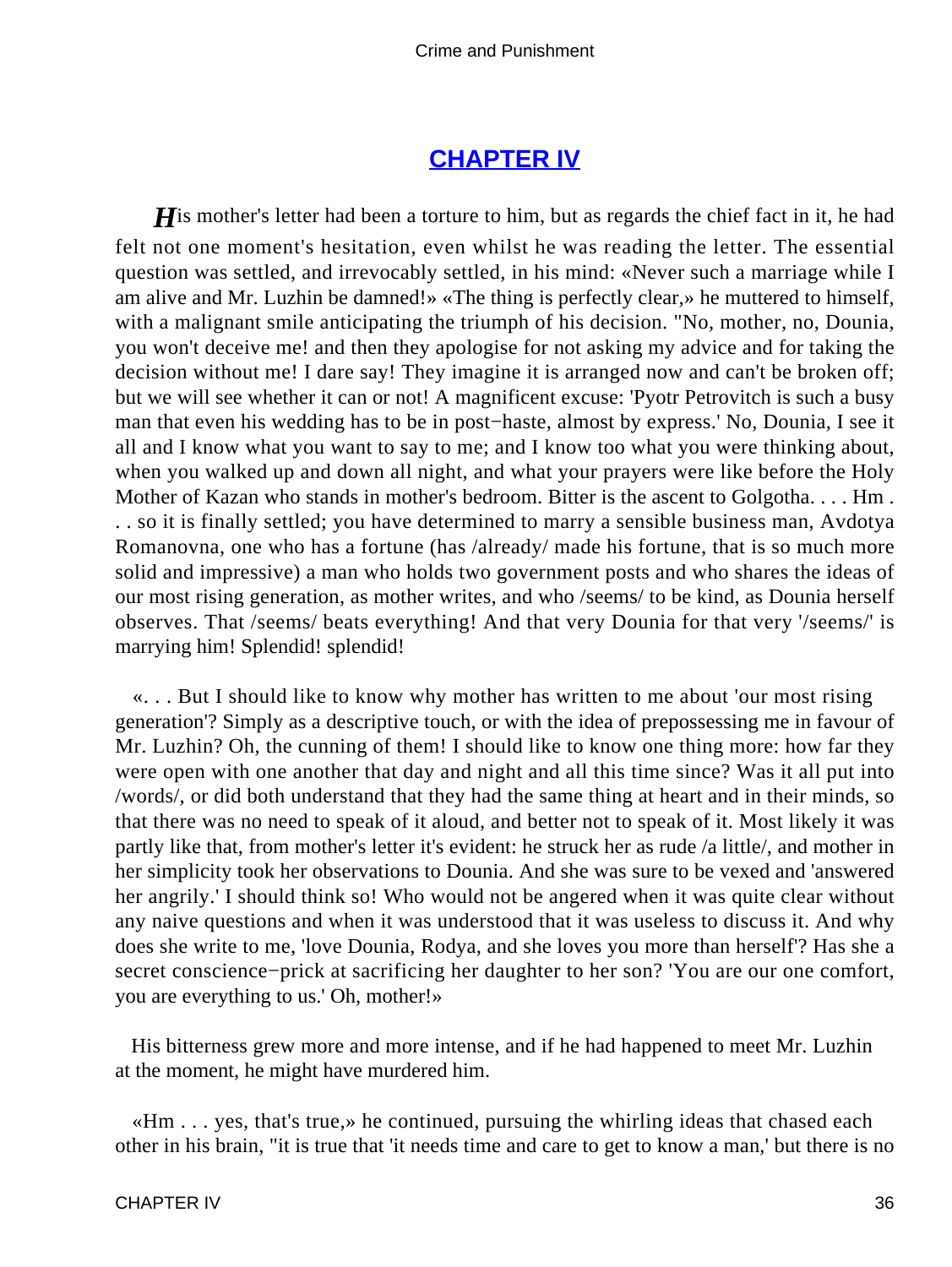mistake about Mr. Luzhin. The chief thing is he is 'a man of business and /seems/ kind,' that was something, wasn't it, to send the bags and big box for them! A kind man, no doubt after that! But his /bride/ and her mother are to drive in a peasant's cart covered with sacking (I know, I have been driven in it). No matter! It is only ninety versts and then they can 'travel very comfortably, third class,' for a thousand versts! Quite right, too. One must cut one's coat according to one's cloth, but what about you, Mr. Luzhin? She is your bride. . . . And you must be aware that her mother has to raise money on her pension for the journey. To be sure it's a matter of business, a partnership for mutual benefit, with equal shares and expenses; – food and drink provided, but pay for your tobacco. The business man has got the better of them, too. The luggage will cost less than their fares and very likely go for nothing. How is it that they don't both see all that, or is it that they don't want to see? And they are pleased, pleased! And to think that this is only the first blossoming, and that the real fruits are to come! But what really matters is not the stinginess, is not the meanness, but the /tone/ of the whole thing. For that will be the tone after marriage, it's a foretaste of it. And mother too, why should she be so lavish? What will she have by the time she gets to Petersburg? Three silver roubles or two 'paper ones' as /she/ says. . . . that old woman . . . hm. What does she expect to live upon in Petersburg afterwards? She has her reasons already for guessing that she /could not/ live with Dounia after the marriage, even for the first few months. The good man has no doubt let slip something on that subject also, though mother would deny it: 'I shall refuse,' says she. On whom is she reckoning then? Is she counting on what is left of her hundred and twenty roubles of pension when Afanasy Ivanovitch's debt is paid? She knits woollen shawls and embroiders cuffs, ruining her old eyes. And all her shawls don't add more than twenty roubles a year to her hundred and twenty, I know that. So she is building all her hopes all the time on Mr. Luzhin's generosity; 'he will offer it of himself, he will press it on me.' You may wait a long time for that! That's how it always is with these Schilleresque noble hearts; till the last moment every goose is a swan with them, till the last moment, they hope for the best and will see nothing wrong, and although they have an inkling of the other side of the picture, yet they won't face the truth till they are forced to; the very thought of it makes them shiver; they thrust the truth away with both hands, until the man they deck out in false colours puts a fool's cap on them with his own hands. I should like to know whether Mr. Luzhin has any orders of merit; I bet he has the Anna in his buttonhole and that he puts it on when he goes to dine with contractors or merchants. He will be sure to have it for his wedding, too! Enough of him, confound him!

 «Well, . . . mother I don't wonder at, it's like her, God bless her, but how could Dounia? Dounia darling, as though I did not know you! You were nearly twenty when I saw you last: I understood you then. Mother writes that 'Dounia can put up with a great deal.' I know that very well. I knew that two years and a half ago, and for the last two and a half years I have been thinking about it, thinking of just that, that 'Dounia can put up with a great deal.' If she could put up with Mr. Svidrigailov and all the rest of it, she certainly can put up with a great deal. And now mother and she have taken it into their heads that she can put up with Mr. Luzhin, who propounds the theory of the superiority of wives raised from destitution and owing everything to their husband's bounty – who propounds it, too, almost at the first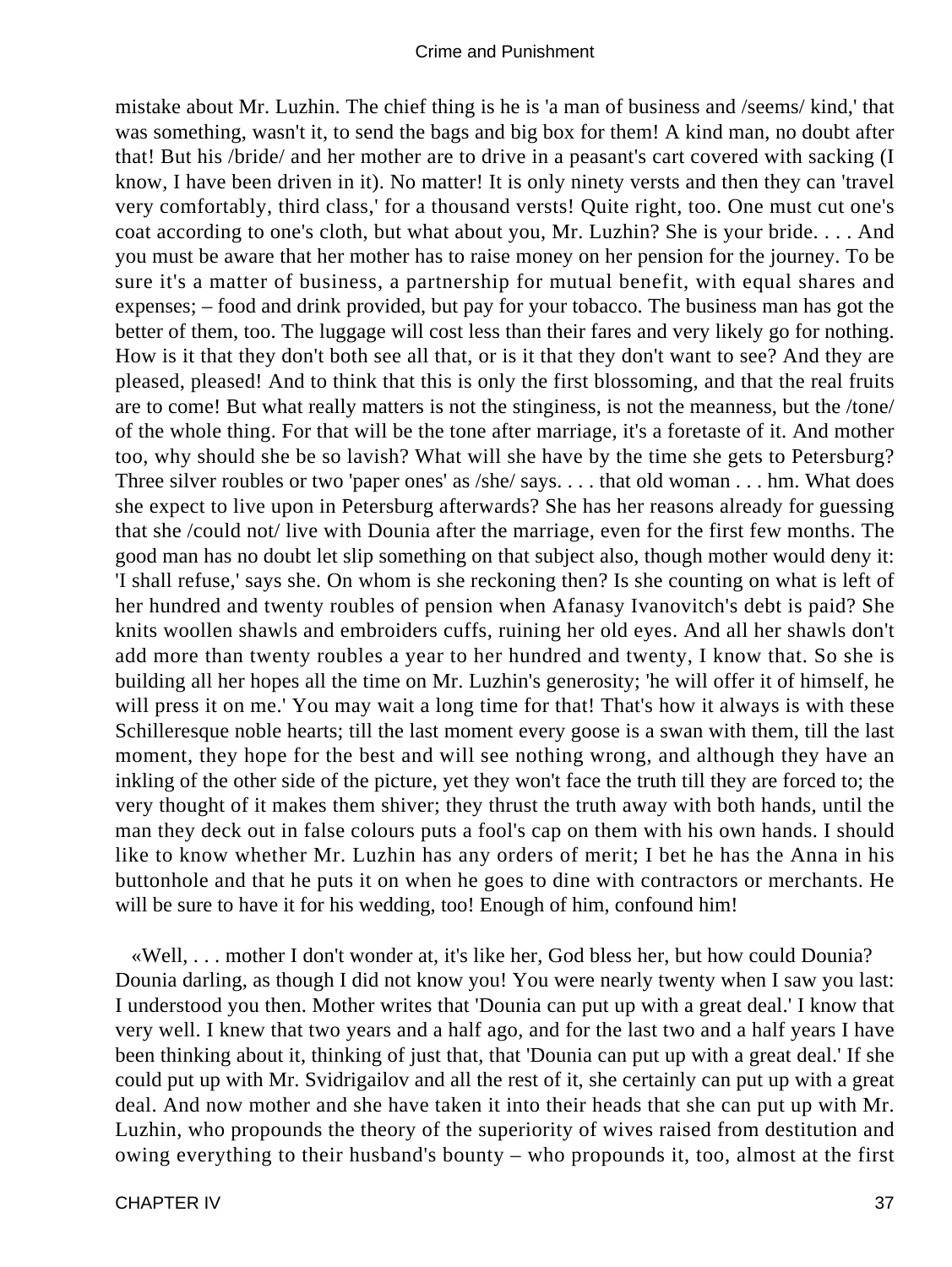interview. Granted that he 'let it slip,' though he is a sensible man, (yet maybe it was not a slip at all, but he meant to make himself clear as soon as possible) but Dounia, Dounia? She understands the man, of course, but she will have to live with the man. Why! she'd live on black bread and water, she would not sell her soul, she would not barter her moral freedom for comfort; she would not barter it for all Schleswig−Holstein, much less Mr. Luzhin's money. No, Dounia was not that sort when I knew her and . . . she is still the same, of course! Yes, there's no denying, the Svidrigailovs are a bitter pill! It's a bitter thing to spend one's life a governess in the provinces for two hundred roubles, but I know she would rather be a nigger on a plantation or a Lett with a German master than degrade her soul, and her moral dignity, by binding herself for ever to a man whom she does not respect and with whom she has nothing in common – for her own advantage. And if Mr. Luzhin had been of unalloyed gold, or one huge diamond, she would never have consented to become his legal concubine. Why is she consenting then? What's the point of it? What's the answer? It's clear enough: for herself, for her comfort, to save her life she would not sell herself, but for someone else she is doing it! For one she loves, for one she adores, she will sell herself! That's what it all amounts to; for her brother, for her mother, she will sell herself! She will sell everything! In such cases, 'we overcome our moral feeling if necessary,' freedom, peace, conscience even, all, all are brought into the market. Let my life go, if only my dear ones may be happy! More than that, we become casuists, we learn to be Jesuitical and for a time maybe we can soothe ourselves, we can persuade ourselves that it is one's duty for a good object. That's just like us, it's as clear as daylight. It's clear that Rodion Romanovitch Raskolnikov is the central figure in the business, and no one else. Oh, yes, she can ensure his happiness, keep him in the university, make him a partner in the office, make his whole future secure; perhaps he may even be a rich man later on, prosperous, respected, and may even end his life a famous man! But my mother? It's all Rodya, precious Rodya, her first born! For such a son who would not sacrifice such a daughter! Oh, loving, over−partial hearts! Why, for his sake we would not shrink even from Sonia's fate. Sonia, Sonia Marmeladov, the eternal victim so long as the world lasts. Have you taken the measure of your sacrifice, both of you? Is it right? Can you bear it? Is it any use? Is there sense in it? And let me tell you, Dounia, Sonia's life is no worse than life with Mr. Luzhin. 'There can be no question of love,' mother writes. And what if there can be no respect either, if on the contrary there is aversion, contempt, repulsion, what then? So you will have to 'keep up your appearance,' too. Is not that so? Do you understand what that smartness means? Do you understand that the Luzhin smartness is just the same thing as Sonia's and may be worse, viler, baser, because in your case, Dounia, it's a bargain for luxuries, after all, but with Sonia it's simply a question of starvation. It has to be paid for, it has to be paid for, Dounia, this smartness. And what if it's more than you can bear afterwards, if you regret it? The bitterness, the misery, the curses, the tears hidden from all the world, for you are not a Marfa Petrovna. And how will your mother feel then? Even now she is uneasy, she is worried, but then, when she sees it all clearly? And I? Yes, indeed, what have you taken me for? I won't have your sacrifice, Dounia, I won't have it, mother! It shall not be, so long as I am alive, it shall not, it shall not! I won't accept it!»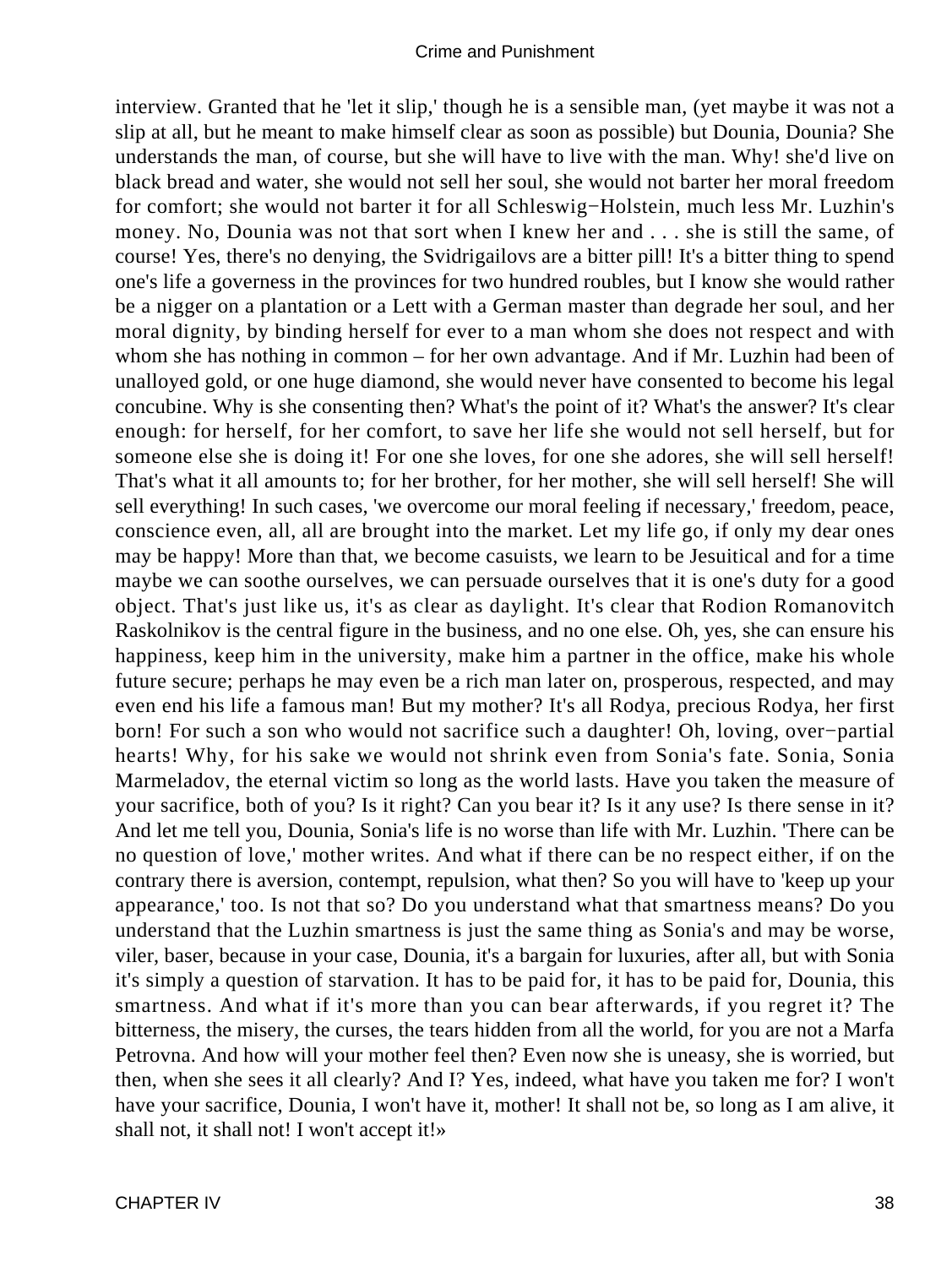He suddenly paused in his reflection and stood still.

 «It shall not be? But what are you going to do to prevent it? You'll forbid it? And what right have you? What can you promise them on your side to give you such a right? Your whole life, your whole future, you will devote to them /when you have finished your studies and obtained a post/? Yes, we have heard all that before, and that's all /words/, but now? Now something must be done, now, do you understand that? And what are you doing now? You are living upon them. They borrow on their hundred roubles pension. They borrow from the Svidrigailovs. How are you going to save them from Svidrigailovs, from Afanasy Ivanovitch Vahrushin, oh, future millionaire Zeus who would arrange their lives for them? In another ten years? In another ten years, mother will be blind with knitting shawls, maybe with weeping too. She will be worn to a shadow with fasting; and my sister? Imagine for a moment what may have become of your sister in ten years? What may happen to her during those ten years? Can you fancy?»

 So he tortured himself, fretting himself with such questions, and finding a kind of enjoyment in it. And yet all these questions were not new ones suddenly confronting him, they were old familiar aches. It was long since they had first begun to grip and rend his heart. Long, long ago his present anguish had its first beginnings; it had waxed and gathered strength, it had matured and concentrated, until it had taken the form of a fearful, frenzied and fantastic question, which tortured his heart and mind, clamouring insistently for an answer. Now his mother's letter had burst on him like a thunderclap. It was clear that he must not now suffer passively, worrying himself over unsolved questions, but that he must do something, do it at once, and do it quickly. Anyway he must decide on something, or else . . .

 «Or throw up life altogether!» he cried suddenly, in a frenzy – «accept one's lot humbly as it is, once for all and stifle everything in oneself, giving up all claim to activity, life and love!»

 «Do you understand, sir, do you understand what it means when you have absolutely nowhere to turn?» Marmeladov's question came suddenly into his mind, «for every man must have somewhere to turn. . . .»

 He gave a sudden start; another thought, that he had had yesterday, slipped back into his mind. But he did not start at the thought recurring to him, for he knew, he had /felt beforehand/, that it must come back, he was expecting it; besides it was not only yesterday's thought. The difference was that a month ago, yesterday even, the thought was a mere dream: but now . . . now it appeared not a dream at all, it had taken a new menacing and quite unfamiliar shape, and he suddenly became aware of this himself. . . . He felt a hammering in his head, and there was a darkness before his eyes.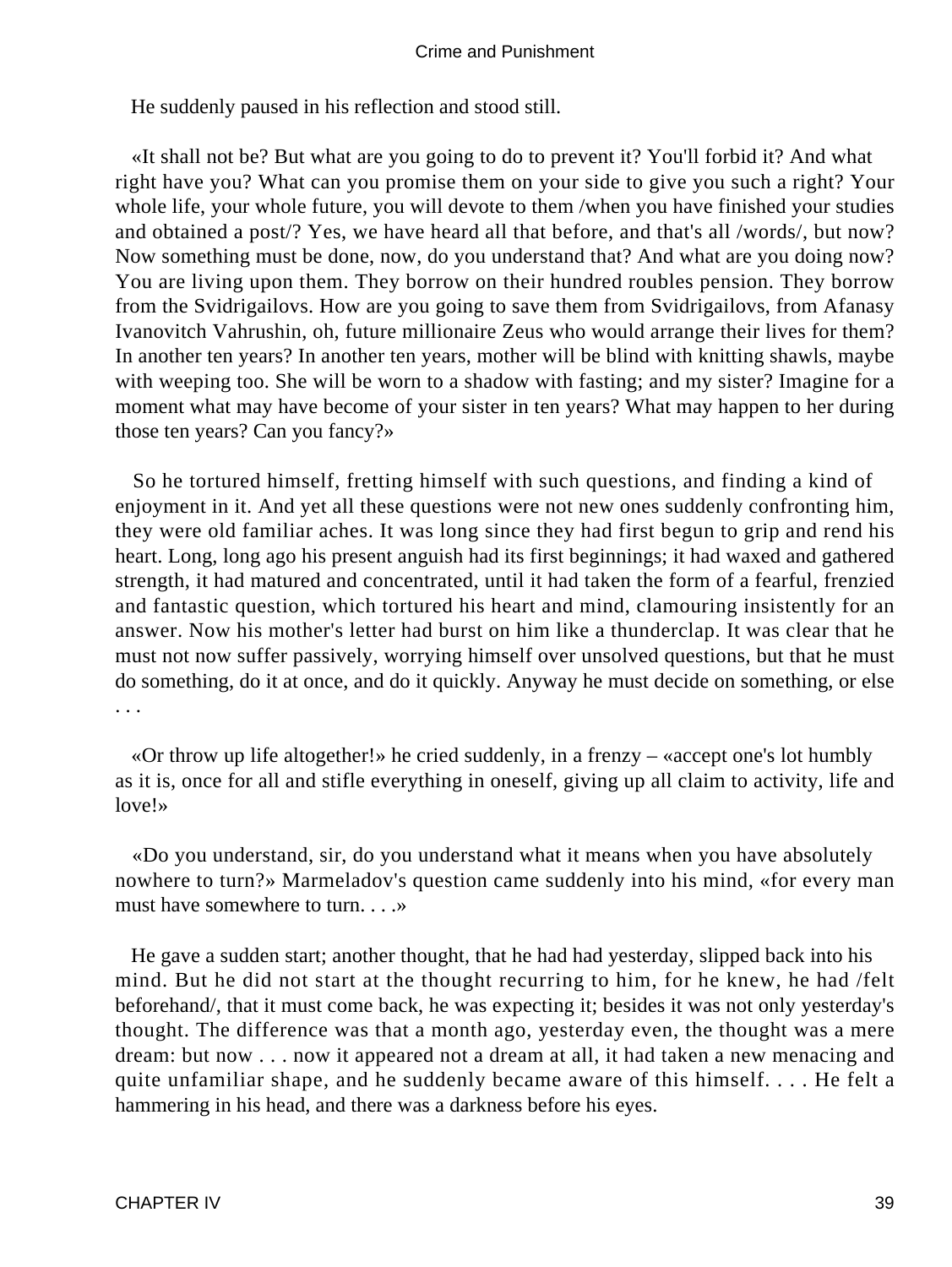He looked round hurriedly, he was searching for something. He wanted to sit down and was looking for a seat; he was walking along the  $K - -$  Boulevard. There was a seat about a hundred paces in front of him. He walked towards it as fast he could; but on the way he met with a little adventure which absorbed all his attention. Looking for the seat, he had noticed a woman walking some twenty paces in front of him, but at first he took no more notice of her than of other objects that crossed his path. It had happened to him many times going home not to notice the road by which he was going, and he was accustomed to walk like that. But there was at first sight something so strange about the woman in front of him, that gradually his attention was riveted upon her, at first reluctantly and, as it were, resentfully, and then more and more intently. He felt a sudden desire to find out what it was that was so strange about the woman. In the first place, she appeared to be a girl quite young, and she was walking in the great heat bareheaded and with no parasol or gloves, waving her arms about in an absurd way. She had on a dress of some light silky material, but put on strangely awry, not properly hooked up, and torn open at the top of the skirt, close to the waist: a great piece was rent and hanging loose. A little kerchief was flung about her bare throat, but lay slanting on one side. The girl was walking unsteadily, too, stumbling and staggering from side to side. She drew Raskolnikov's whole attention at last. He overtook the girl at the seat, but, on reaching it, she dropped down on it, in the corner; she let her head sink on the back of the seat and closed her eyes, apparently in extreme exhaustion. Looking at her closely, he saw at once that she was completely drunk. It was a strange and shocking sight. He could hardly believe that he was not mistaken. He saw before him the face of a quite young, fair−haired girl – sixteen, perhaps not more than fifteen, years old, pretty little face, but flushed and heavy looking and, as it were, swollen. The girl seemed hardly to know what she was doing; she crossed one leg over the other, lifting it indecorously, and showed every sign of being unconscious that she was in the street.

 Raskolnikov did not sit down, but he felt unwilling to leave her, and stood facing her in perplexity. This boulevard was never much frequented; and now, at two o'clock, in the stifling heat, it was quite deserted. And yet on the further side of the boulevard, about fifteen paces away, a gentleman was standing on the edge of the pavement. He, too, would apparently have liked to approach the girl with some object of his own. He, too, had probably seen her in the distance and had followed her, but found Raskolnikov in his way. He looked angrily at him, though he tried to escape his notice, and stood impatiently biding his time, till the unwelcome man in rags should have moved away. His intentions were unmistakable. The gentleman was a plump, thickly−set man, about thirty, fashionably dressed, with a high colour, red lips and moustaches. Raskolnikov felt furious; he had a sudden longing to insult this fat dandy in some way. He left the girl for a moment and walked towards the gentleman.

 «Hey! You Svidrigailov! What do you want here?» he shouted, clenching his fists and laughing, spluttering with rage.

«What do you mean?» the gentleman asked sternly, scowling in haughty astonishment.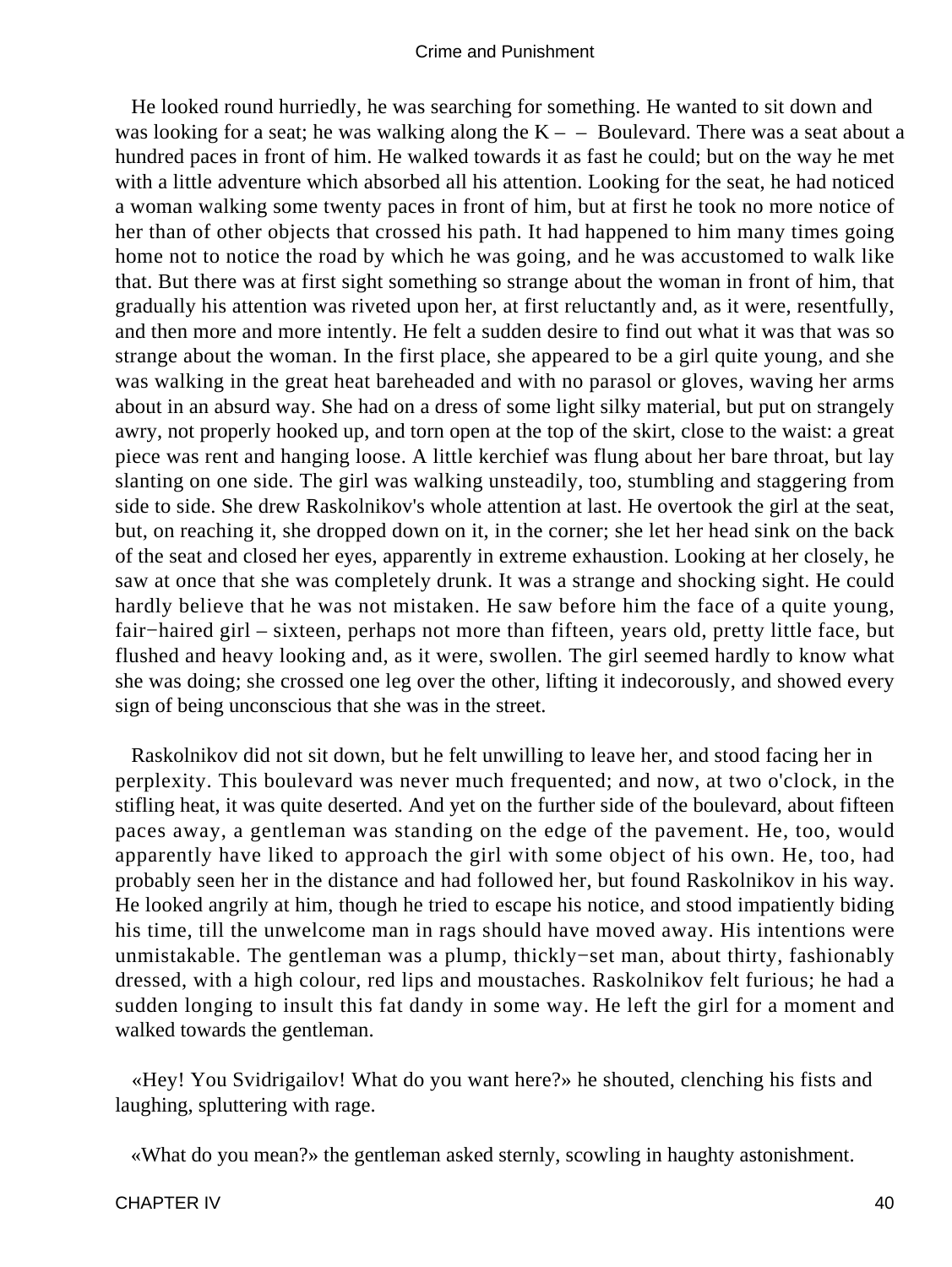«Get away, that's what I mean.»

«How dare you, you low fellow!»

 He raised his cane. Raskolnikov rushed at him with his fists, without reflecting that the stout gentleman was a match for two men like himself. But at that instant someone seized him from behind, and a police constable stood between them.

 «That's enough, gentlemen, no fighting, please, in a public place. What do you want? Who are you?» he asked Raskolnikov sternly, noticing his rags.

 Raskolnikov looked at him intently. He had a straight−forward, sensible, soldierly face, with grey moustaches and whiskers.

 «You are just the man I want,» Raskolnikov cried, catching at his arm. «I am a student, Raskolnikov. . . . You may as well know that too,» he added, addressing the gentleman, «come along, I have something to show you.»

And taking the policeman by the hand he drew him towards the seat.

 «Look here, hopelessly drunk, and she has just come down the boulevard. There is no telling who and what she is, she does not look like a professional. It's more likely she has been given drink and deceived somewhere . . . for the first time . . . you understand? and they've put her out into the street like that. Look at the way her dress is torn, and the way it has been put on: she has been dressed by somebody, she has not dressed herself, and dressed by unpractised hands, by a man's hands; that's evident. And now look there: I don't know that dandy with whom I was going to fight, I see him for the first time, but he, too, has seen her on the road, just now, drunk, not knowing what she is doing, and now he is very eager to get hold of her, to get her away somewhere while she is in this state . . . that's certain, believe me, I am not wrong. I saw him myself watching her and following her, but I prevented him, and he is just waiting for me to go away. Now he has walked away a little, and is standing still, pretending to make a cigarette. . . . Think how can we keep her out of his hands, and how are we to get her home?»

 The policeman saw it all in a flash. The stout gentleman was easy to understand, he turned to consider the girl. The policeman bent over to examine her more closely, and his face worked with genuine compassion.

 «Ah, what a pity!» he said, shaking his head – «why, she is quite a child! She has been deceived, you can see that at once. Listen, lady,» he began addressing her, «where do you live?» The girl opened her weary and sleepy−looking eyes, gazed blankly at the speaker and waved her hand.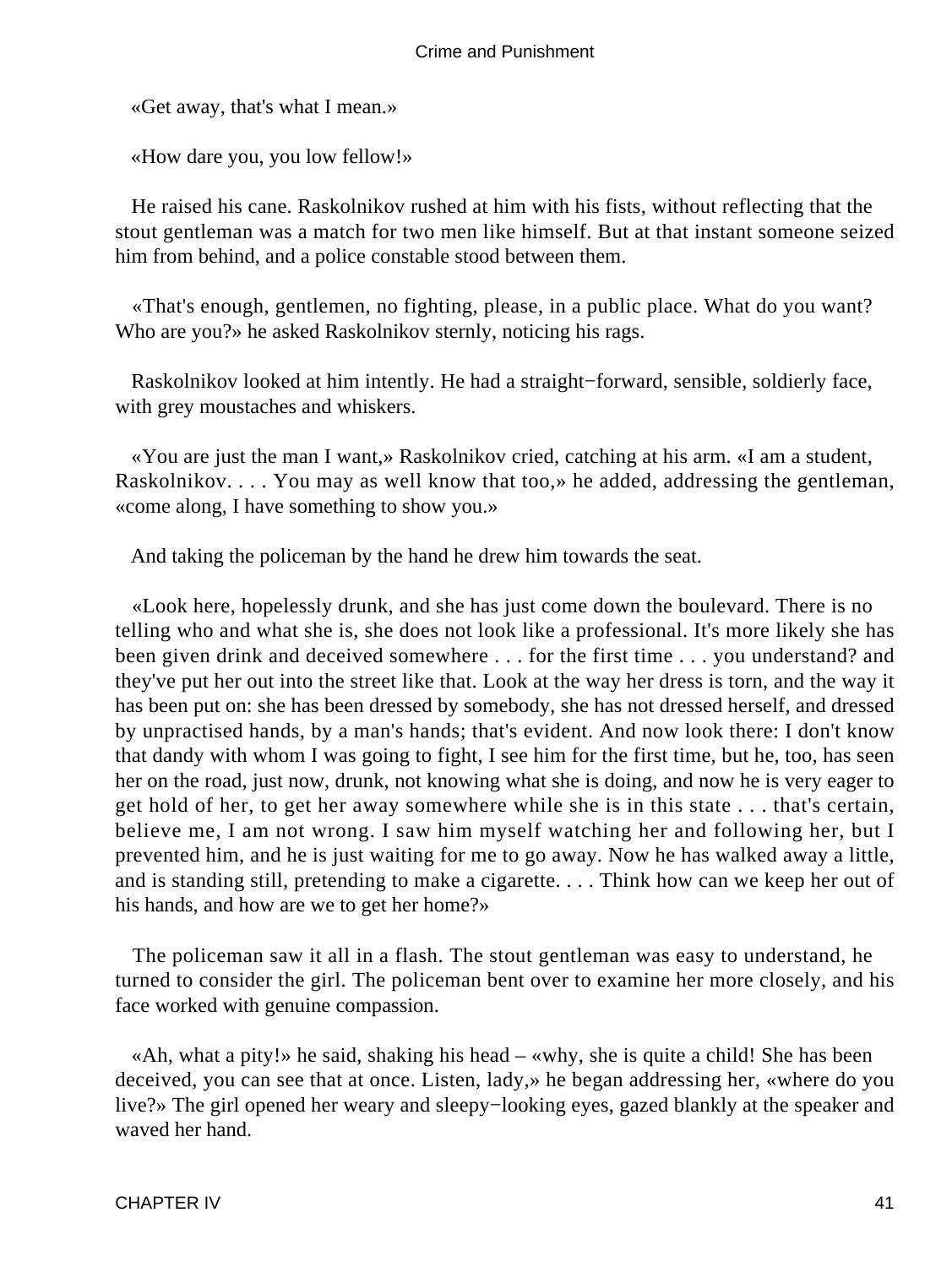«Here,» said Raskolnikov feeling in his pocket and finding twenty copecks, «here, call a cab and tell him to drive her to her address. The only thing is to find out her address!»

 «Missy, missy!» the policeman began again, taking the money. «I'll fetch you a cab and take you home myself. Where shall I take you, eh? Where do you live?»

«Go away! They won't let me alone,» the girl muttered, and once more waved her hand.

 «Ach, ach, how shocking! It's shameful, missy, it's a shame!» He shook his head again, shocked, sympathetic and indignant.

 «It's a difficult job,» the policeman said to Raskolnikov, and as he did so, he looked him up and down in a rapid glance. He, too, must have seemed a strange figure to him: dressed in rags and handing him money!

«Did you meet her far from here?» he asked him.

 «I tell you she was walking in front of me, staggering, just here, in the boulevard. She only just reached the seat and sank down on it.»

 «Ah, the shameful things that are done in the world nowadays, God have mercy on us! An innocent creature like that, drunk already! She has been deceived, that's a sure thing. See how her dress has been torn too. . . . Ah, the vice one sees nowadays! And as likely as not she belongs to gentlefolk too, poor ones maybe. . . . There are many like that nowadays. She looks refined, too, as though she were a lady,» and he bent over her once more.

 Perhaps he had daughters growing up like that, «looking like ladies and refined» with pretensions to gentility and smartness. . . .

 «The chief thing is,» Raskolnikov persisted, «to keep her out of this scoundrel's hands! Why should he outrage her! It's as clear as day what he is after; ah, the brute, he is not moving off!»

 Raskolnikov spoke aloud and pointed to him. The gentleman heard him, and seemed about to fly into a rage again, but thought better of it, and confined himself to a contemptuous look. He then walked slowly another ten paces away and again halted.

 «Keep her out of his hands we can,» said the constable thoughtfully, «if only she'd tell us where to take her, but as it is. . . . Missy, hey, missy!» he bent over her once more.

 She opened her eyes fully all of a sudden, looked at him intently, as though realising something, got up from the seat and walked away in the direction from which she had come. «Oh shameful wretches, they won't let me alone!» she said, waving her hand again. She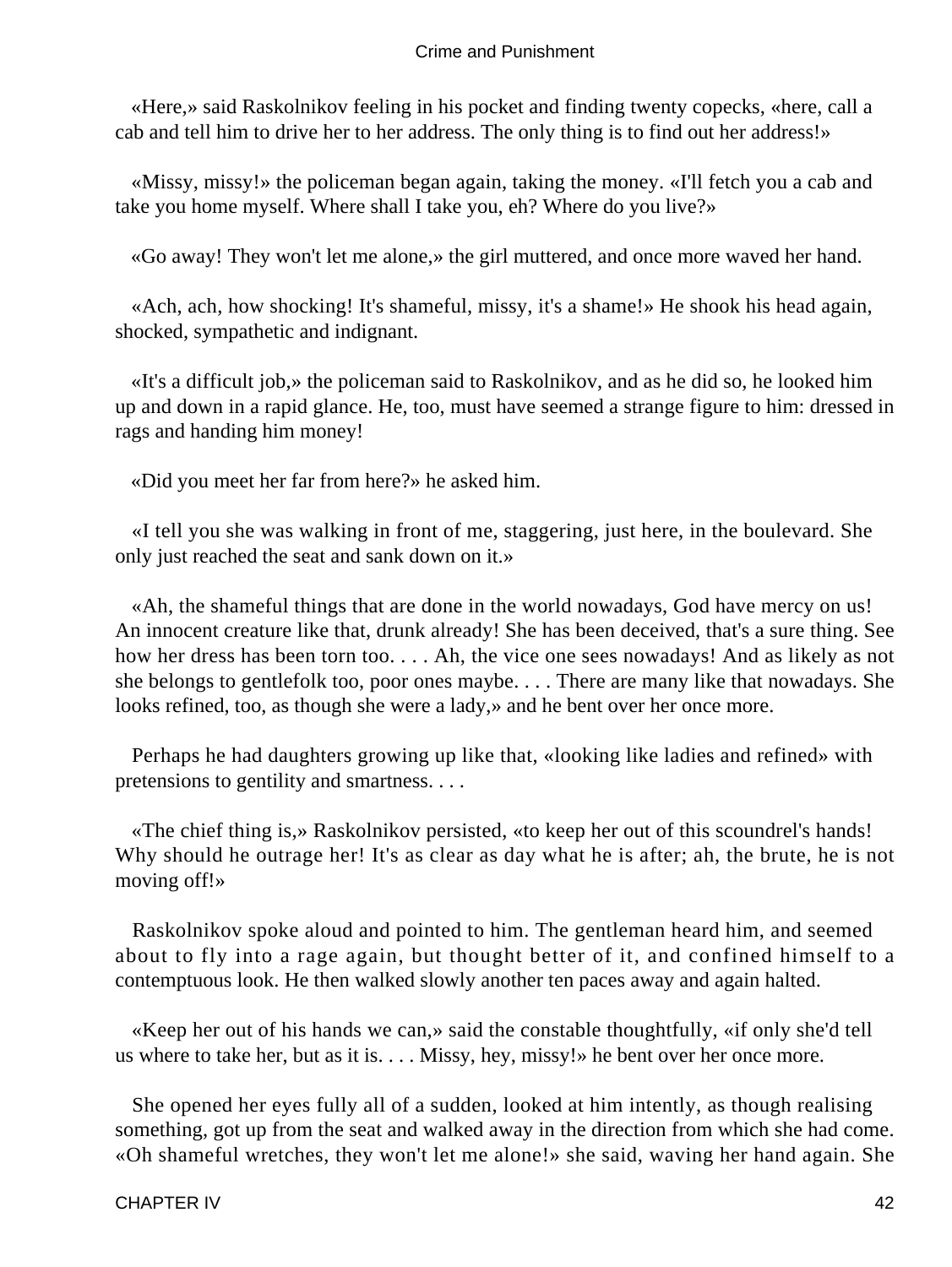walked quickly, though staggering as before. The dandy followed her, but along another avenue, keeping his eye on her.

 «Don't be anxious, I won't let him have her,» the policeman said resolutely, and he set off after them.

«Ah, the vice one sees nowadays!» he repeated aloud, sighing.

 At that moment something seemed to sting Raskolnikov; in an instant a complete revulsion of feeling came over him.

«Hey, here!» he shouted after the policeman.

The latter turned round.

 «Let them be! What is it to do with you? Let her go! Let him amuse himself.» He pointed at the dandy, «What is it to do with you?»

The policeman was bewildered, and stared at him open−eyed. Raskolnikov laughed.

 «Well!» ejaculated the policeman, with a gesture of contempt, and he walked after the dandy and the girl, probably taking Raskolnikov for a madman or something even worse.

 «He has carried off my twenty copecks,» Raskolnikov murmured angrily when he was left alone. «Well, let him take as much from the other fellow to allow him to have the girl and so let it end. And why did I want to interfere? Is it for me to help? Have I any right to help? Let them devour each other alive – what is to me? How did I dare to give him twenty copecks? Were they mine?»

 In spite of those strange words he felt very wretched. He sat down on the deserted seat. His thoughts strayed aimlessly. . . . He found it hard to fix his mind on anything at that moment. He longed to forget himself altogether, to forget everything, and then to wake up and begin life anew. . . .

 «Poor girl!» he said, looking at the empty corner where she had sat – "She will come to herself and weep, and then her mother will find out. . . . She will give her a beating, a horrible, shameful beating and then maybe, turn her out of doors. . . . And even if she does not, the Darya Frantsovnas will get wind of it, and the girl will soon be slipping out on the sly here and there. Then there will be the hospital directly (that's always the luck of those girls with respectable mothers, who go wrong on the sly) and then . . . again the hospital . . . drink . . . the taverns . . . and more hospital, in two or three years – a wreck, and her life over at eighteen or nineteen. . . . Have not I seen cases like that? And how have they been brought to it? Why, they've all come to it like that. Ugh! But what does it matter? That's as it should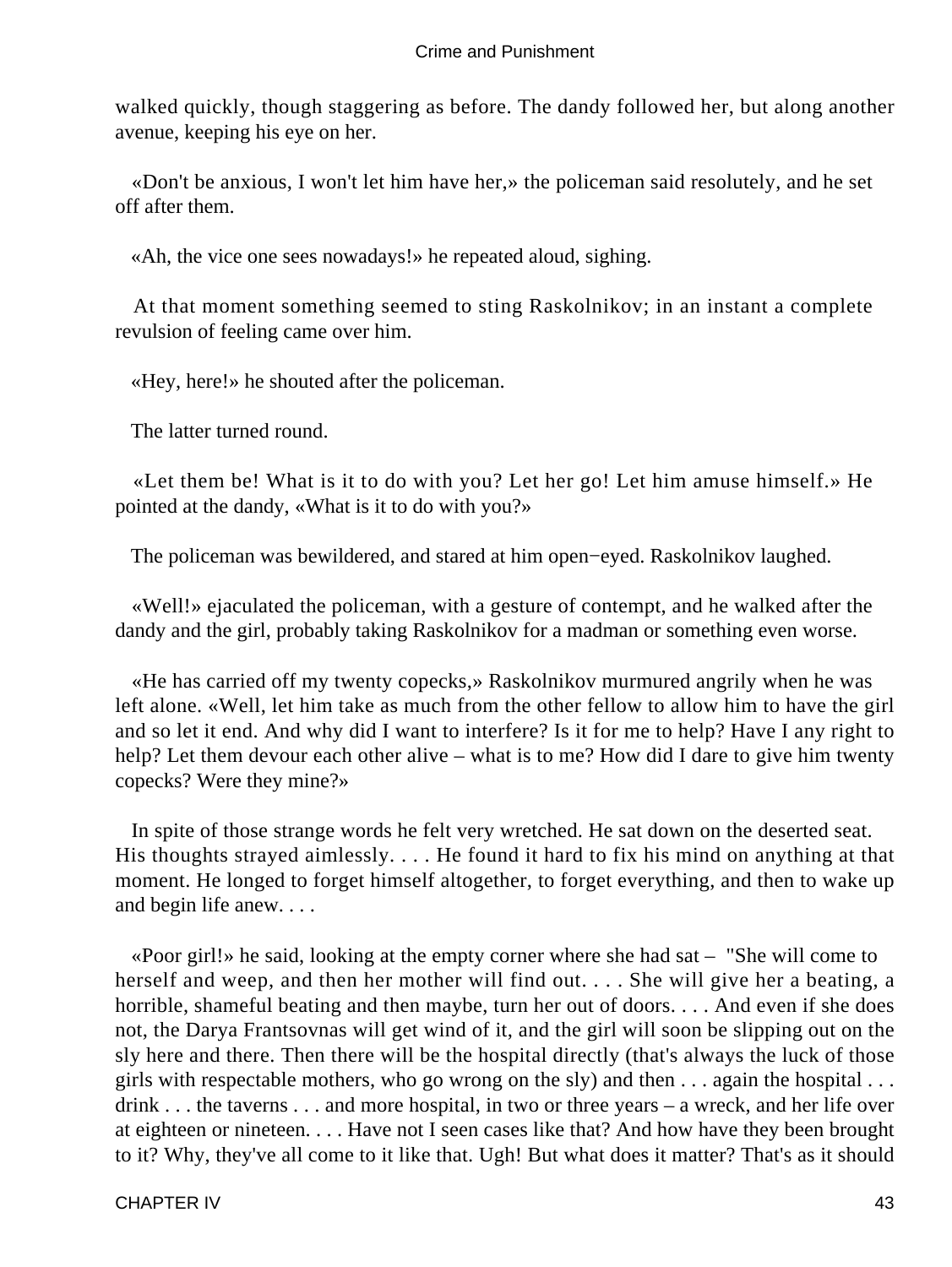be, they tell us. A certain percentage, they tell us, must every year go . . . that way . . . to the devil, I suppose, so that the rest may remain chaste, and not be interfered with. A percentage! What splendid words they have; they are so scientific, so consolatory. . . . Once you've said 'percentage' there's nothing more to worry about. If we had any other word . . . maybe we might feel more uneasy. . . . But what if Dounia were one of the percentage! Of another one if not that one?

 «But where am I going?» he thought suddenly. «Strange, I came out for something. As soon as I had read the letter I came out. . . . I was going to Vassilyevsky Ostrov, to Razumihin. That's what it was . . . now I remember. What for, though? And what put the idea of going to Razumihin into my head just now? That's curious.»

 He wondered at himself. Razumihin was one of his old comrades at the university. It was remarkable that Raskolnikov had hardly any friends at the university; he kept aloof from everyone, went to see no one, and did not welcome anyone who came to see him, and indeed everyone soon gave him up. He took no part in the students' gatherings, amusements or conversations. He worked with great intensity without sparing himself, and he was respected for this, but no one liked him. He was very poor, and there was a sort of haughty pride and reserve about him, as though he were keeping something to himself. He seemed to some of his comrades to look down upon them all as children, as though he were superior in development, knowledge and convictions, as though their beliefs and interests were beneath him.

 With Razumihin he had got on, or, at least, he was more unreserved and communicative with him. Indeed it was impossible to be on any other terms with Razumihin. He was an exceptionally good−humoured and candid youth, good−natured to the point of simplicity, though both depth and dignity lay concealed under that simplicity. The better of his comrades understood this, and all were fond of him. He was extremely intelligent, though he was certainly rather a simpleton at times. He was of striking appearance – tall, thin, blackhaired and always badly shaved. He was sometimes uproarious and was reputed to be of great physical strength. One night, when out in a festive company, he had with one blow laid a gigantic policeman on his back. There was no limit to his drinking powers, but he could abstain from drink altogether; he sometimes went too far in his pranks; but he could do without pranks altogether. Another thing striking about Razumihin, no failure distressed him, and it seemed as though no unfavourable circumstances could crush him. He could lodge anywhere, and bear the extremes of cold and hunger. He was very poor, and kept himself entirely on what he could earn by work of one sort or another. He knew of no end of resources by which to earn money. He spent one whole winter without lighting his stove, and used to declare that he liked it better, because one slept more soundly in the cold. For the present he, too, had been obliged to give up the university, but it was only for a time, and he was working with all his might to save enough to return to his studies again. Raskolnikov had not been to see him for the last four months, and Razumihin did not even know his address. About two months before, they had met in the street, but Raskolnikov had turned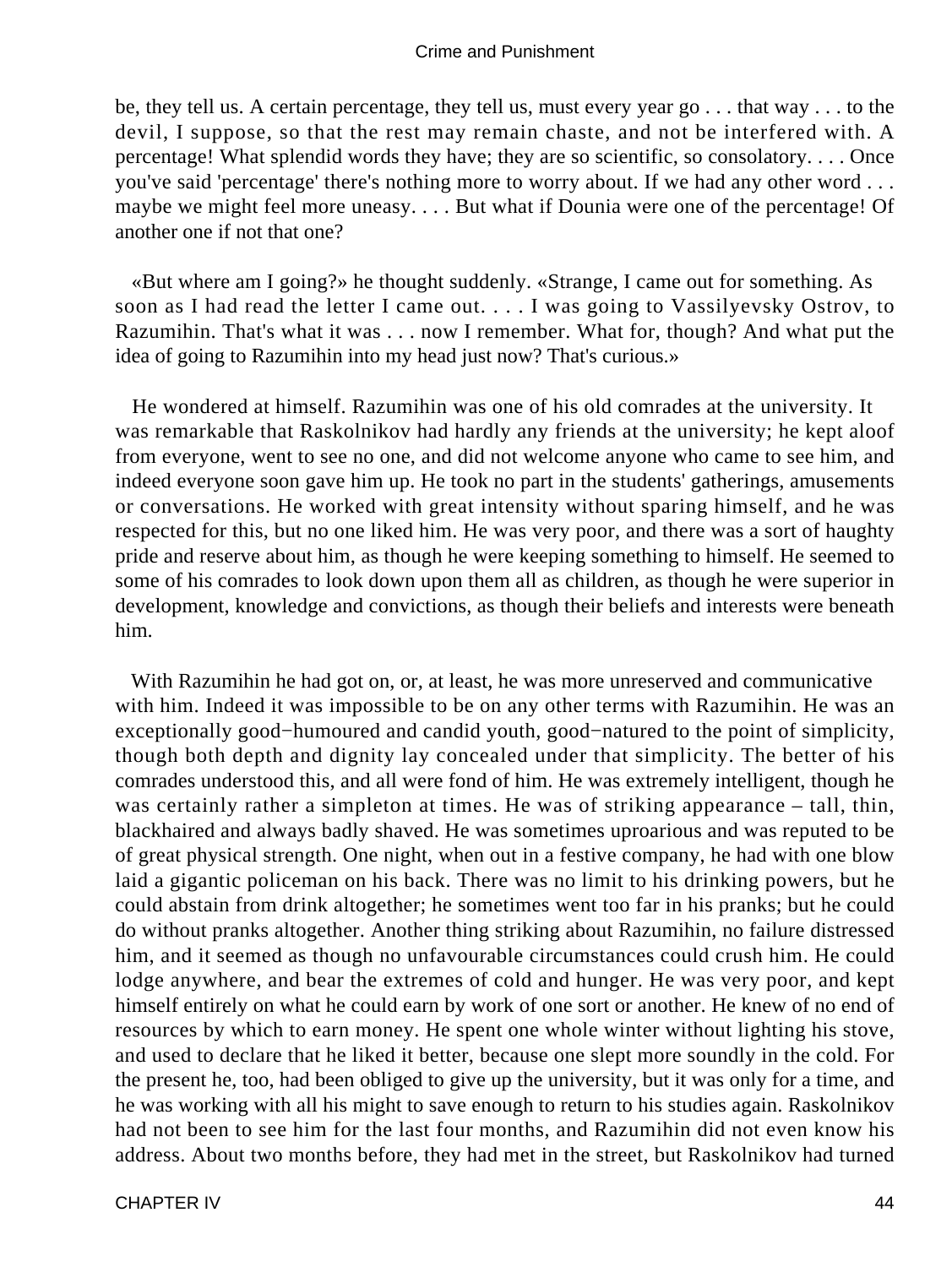away and even crossed to the other side that he might not be observed. And though Razumihin noticed him, he passed him by, as he did not want to annoy him.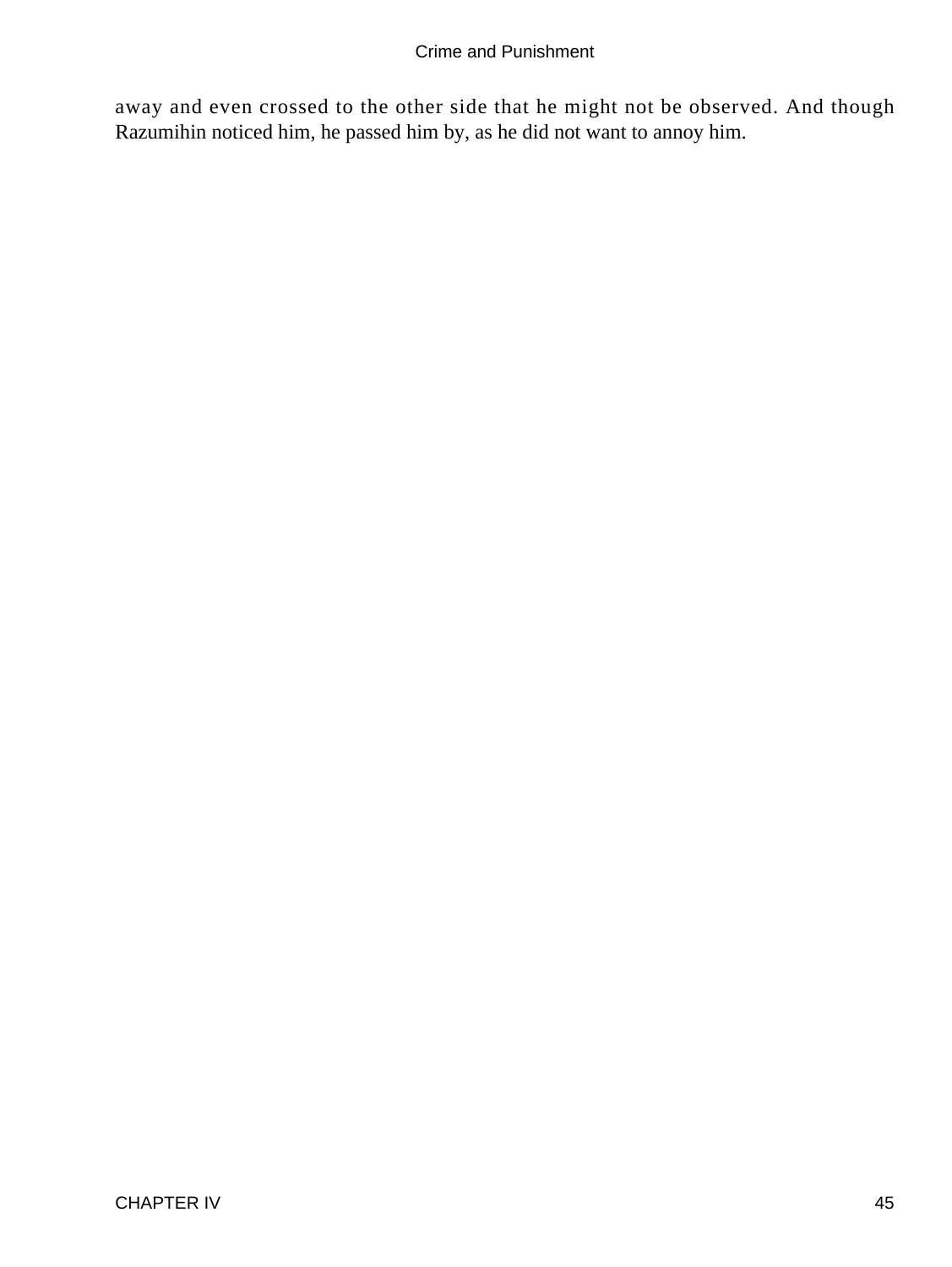## **[CHAPTER V](#page-465-0)**

*«O*f course, I've been meaning lately to go to Razumihin's to ask for work, to ask him to get me lessons or something . . .» Raskolnikov thought, «but what help can he be to me now? Suppose he gets me lessons, suppose he shares his last farthing with me, if he has any farthings, so that I could get some boots and make myself tidy enough to give lessons ... hm . . . Well and what then? What shall I do with the few coppers I earn? That's not what I want now. It's really absurd for me to go to Razumihin. . . .»

 The question why he was now going to Razumihin agitated him even more than he was himself aware; he kept uneasily seeking for some sinister significance in this apparently ordinary action.

 «Could I have expected to set it all straight and to find a way out by means of Razumihin alone?» he asked himself in perplexity.

 He pondered and rubbed his forehead, and, strange to say, after long musing, suddenly, as if it were spontaneously and by chance, a fantastic thought came into his head.

 «Hm . . . to Razumihin's,» he said all at once, calmly, as though he had reached a final determination. «I shall go to Razumihin's of course, but . . . not now. I shall go to him . . . on the next day after It, when It will be over and everything will begin afresh. . . .»

And suddenly he realised what he was thinking.

 «After It,» he shouted, jumping up from the seat, «but is It really going to happen? Is it possible it really will happen?» He left the seat, and went off almost at a run; he meant to turn back, homewards, but the thought of going home suddenly filled him with intense loathing; in that hole, in that awful little cupboard of his, all /this/ had for a month past been growing up in him; and he walked on at random.

 His nervous shudder had passed into a fever that made him feel shivering; in spite of the heat he felt cold. With a kind of effort he began almost unconsciously, from some inner craving, to stare at all the objects before him, as though looking for something to distract his attention; but he did not succeed, and kept dropping every moment into brooding. When with a start he lifted his head again and looked round, he forgot at once what he had just been thinking about and even where he was going. In this way he walked right across Vassilyevsky Ostrov, came out on to the Lesser Neva, crossed the bridge and turned towards the islands. The greenness and freshness were at first restful to his weary eyes after the dust of the town and the huge houses that hemmed him in and weighed upon him. Here there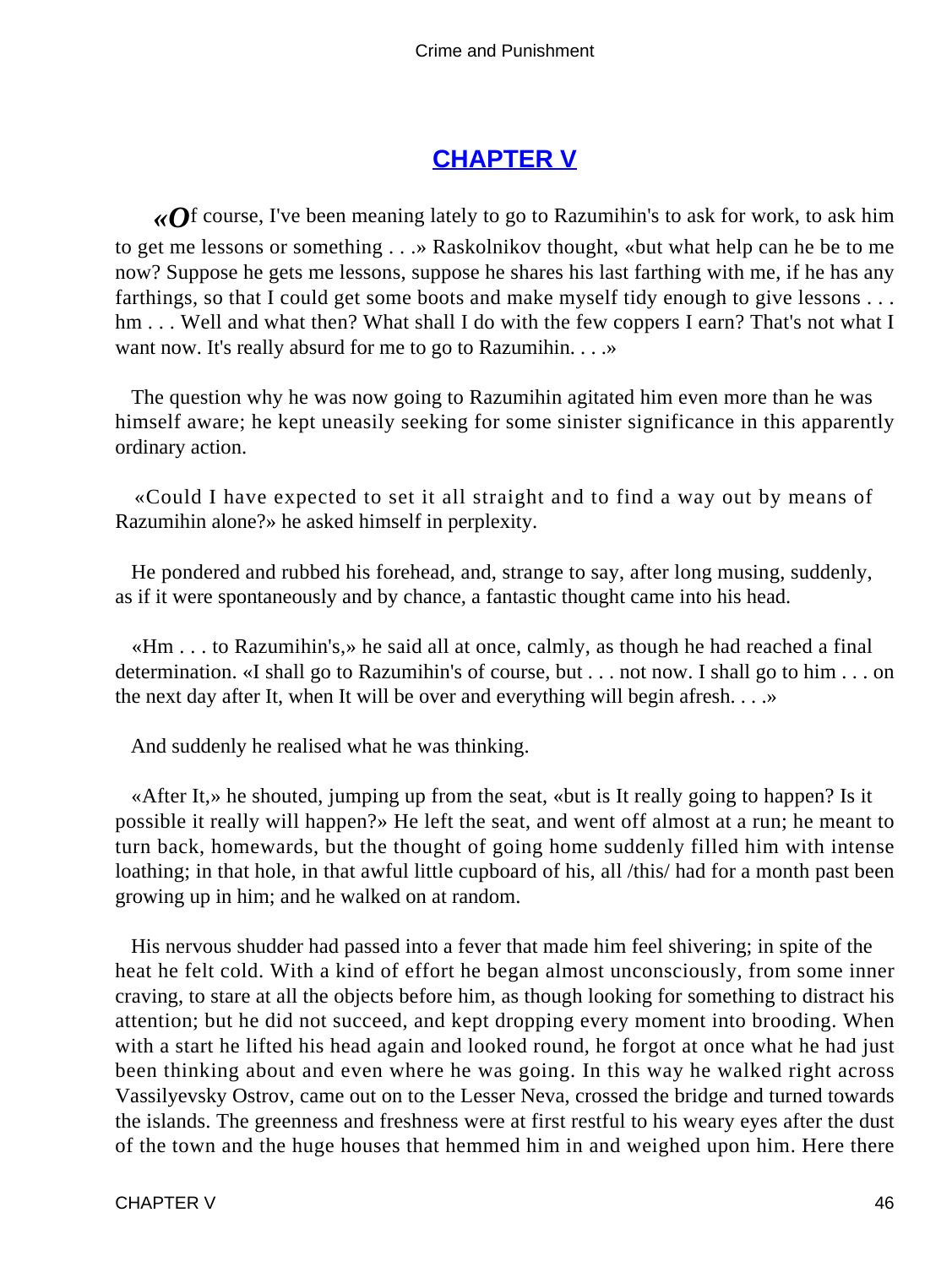were no taverns, no stifling closeness, no stench. But soon these new pleasant sensations passed into morbid irritability. Sometimes he stood still before a brightly painted summer villa standing among green foliage, he gazed through the fence, he saw in the distance smartly dressed women on the verandahs and balconies, and children running in the gardens. The flowers especially caught his attention; he gazed at them longer than at anything. He was met, too, by luxurious carriages and by men and women on horseback; he watched them with curious eyes and forgot about them before they had vanished from his sight. Once he stood still and counted his money; he found he had thirty copecks. «Twenty to the policeman, three to Nastasya for the letter, so I must have given forty−seven or fifty to the Marmeladovs yesterday,» he thought, reckoning it up for some unknown reason, but he soon forgot with what object he had taken the money out of his pocket. He recalled it on passing an eating−house or tavern, and felt that he was hungry. . . . Going into the tavern he drank a glass of vodka and ate a pie of some sort. He finished eating it as he walked away. It was a long while since he had taken vodka and it had an effect upon him at once, though he only drank a wineglassful. His legs felt suddenly heavy and a great drowsiness came upon him. He turned homewards, but reaching Petrovsky Ostrov he stopped completely exhausted, turned off the road into the bushes, sank down upon the grass and instantly fell asleep.

 In a morbid condition of the brain, dreams often have a singular actuality, vividness, and extraordinary semblance of reality. At times monstrous images are created, but the setting and the whole picture are so truthlike and filled with details so delicate, so unexpectedly, but so artistically consistent, that the dreamer, were he an artist like Pushkin or Turgenev even, could never have invented them in the waking state. Such sick dreams always remain long in the memory and make a powerful impression on the overwrought and deranged nervous system.

 Raskolnikov had a fearful dream. He dreamt he was back in his childhood in the little town of his birth. He was a child about seven years old, walking into the country with his father on the evening of a holiday. It was a grey and heavy day, the country was exactly as he remembered it; indeed he recalled it far more vividly in his dream than he had done in memory. The little town stood on a level flat as bare as the hand, not even a willow near it; only in the far distance, a copse lay, a dark blur on the very edge of the horizon. A few paces beyond the last market garden stood a tavern, a big tavern, which had always aroused in him a feeling of aversion, even of fear, when he walked by it with his father. There was always a crowd there, always shouting, laughter and abuse, hideous hoarse singing and often fighting. Drunken and horrible−looking figures were hanging about the tavern. He used to cling close to his father, trembling all over when he met them. Near the tavern the road became a dusty track, the dust of which was always black. It was a winding road, and about a hundred paces further on, it turned to the right to the graveyard. In the middle of the graveyard stood a stone church with a green cupola where he used to go to mass two or three times a year with his father and mother, when a service was held in memory of his grandmother, who had long been dead, and whom he had never seen. On these occasions they used to take on a white dish tied up in a table napkin a special sort of rice pudding with raisins stuck in it in the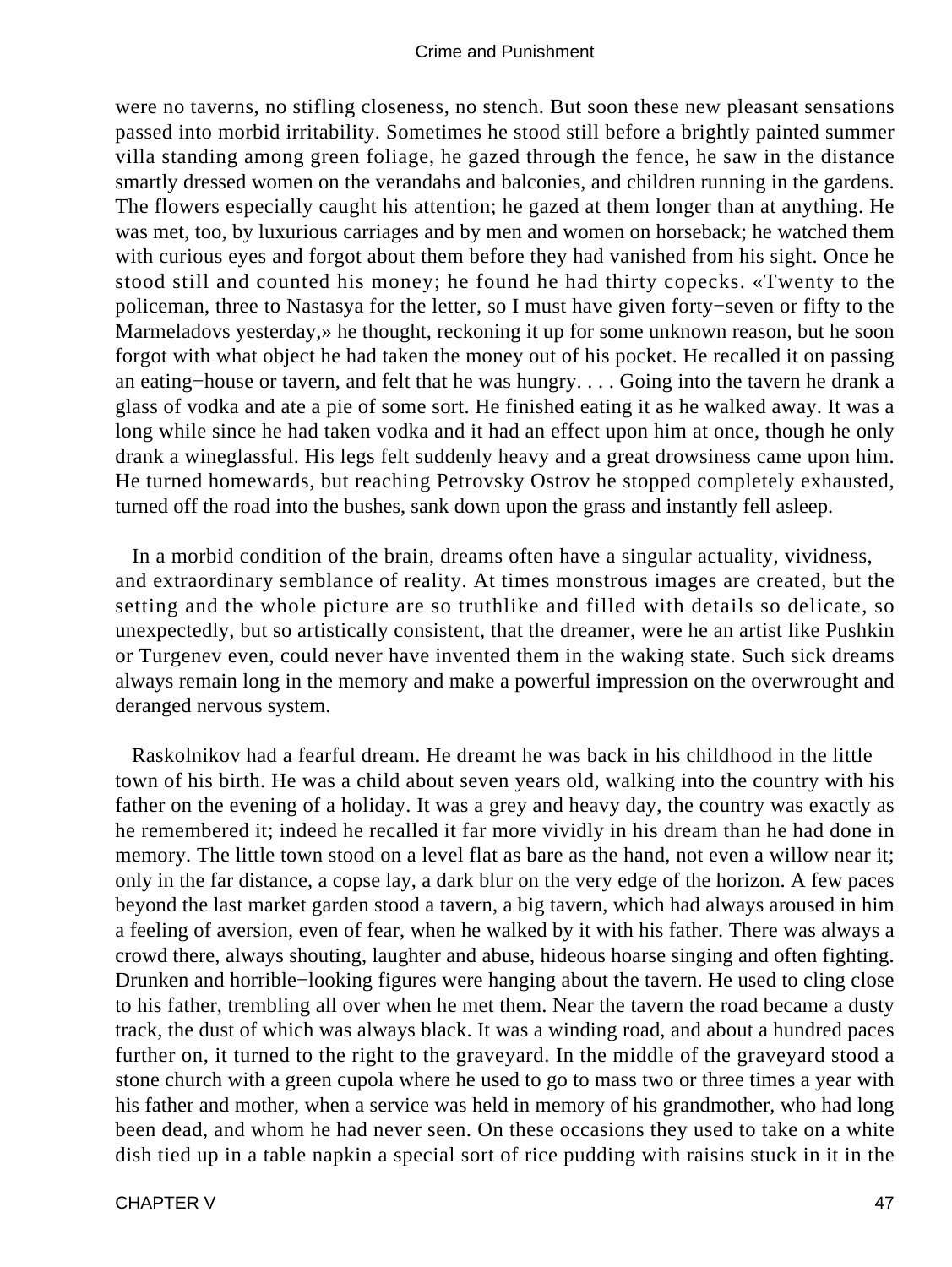shape of a cross. He loved that church, the old−fashioned, unadorned ikons and the old priest with the shaking head. Near his grandmother's grave, which was marked by a stone, was the little grave of his younger brother who had died at six months old. He did not remember him at all, but he had been told about his little brother, and whenever he visited the graveyard he used religiously and reverently to cross himself and to bow down and kiss the little grave. And now he dreamt that he was walking with his father past the tavern on the way to the graveyard; he was holding his father's hand and looking with dread at the tavern. A peculiar circumstance attracted his attention: there seemed to be some kind of festivity going on, there were crowds of gaily dressed townspeople, peasant women, their husbands, and riff−raff of all sorts, all singing and all more or less drunk. Near the entrance of the tavern stood a cart, but a strange cart. It was one of those big carts usually drawn by heavy cart−horses and laden with casks of wine or other heavy goods. He always liked looking at those great cart− horses, with their long manes, thick legs, and slow even pace, drawing along a perfect mountain with no appearance of effort, as though it were easier going with a load than without it. But now, strange to say, in the shafts of such a cart he saw a thin little sorrel beast, one of those peasants' nags which he had often seen straining their utmost under a heavy load of wood or hay, especially when the wheels were stuck in the mud or in a rut. And the peasants would beat them so cruelly, sometimes even about the nose and eyes, and he felt so sorry, so sorry for them that he almost cried, and his mother always used to take him away from the window. All of a sudden there was a great uproar of shouting, singing and the balalaika, and from the tavern a number of big and very drunken peasants came out, wearing red and blue shirts and coats thrown over their shoulders.

 «Get in, get in!» shouted one of them, a young thick−necked peasant with a fleshy face red as a carrot. «I'll take you all, get in!»

But at once there was an outbreak of laughter and exclamations in the crowd.

«Take us all with a beast like that!»

«Why, Mikolka, are you crazy to put a nag like that in such a cart?»

«And this mare is twenty if she is a day, mates!»

 «Get in, I'll take you all,» Mikolka shouted again, leaping first into the cart, seizing the reins and standing straight up in front. «The bay has gone with Matvey,» he shouted from the cart – «and this brute, mates, is just breaking my heart, I feel as if I could kill her. She's just eating her head off. Get in, I tell you! I'll make her gallop! She'll gallop!» and he picked up the whip, preparing himself with relish to flog the little mare.

«Get in! Come along!» The crowd laughed. «D'you hear, she'll gallop!»

«Gallop indeed! She has not had a gallop in her for the last ten years!»

CHAPTER V 48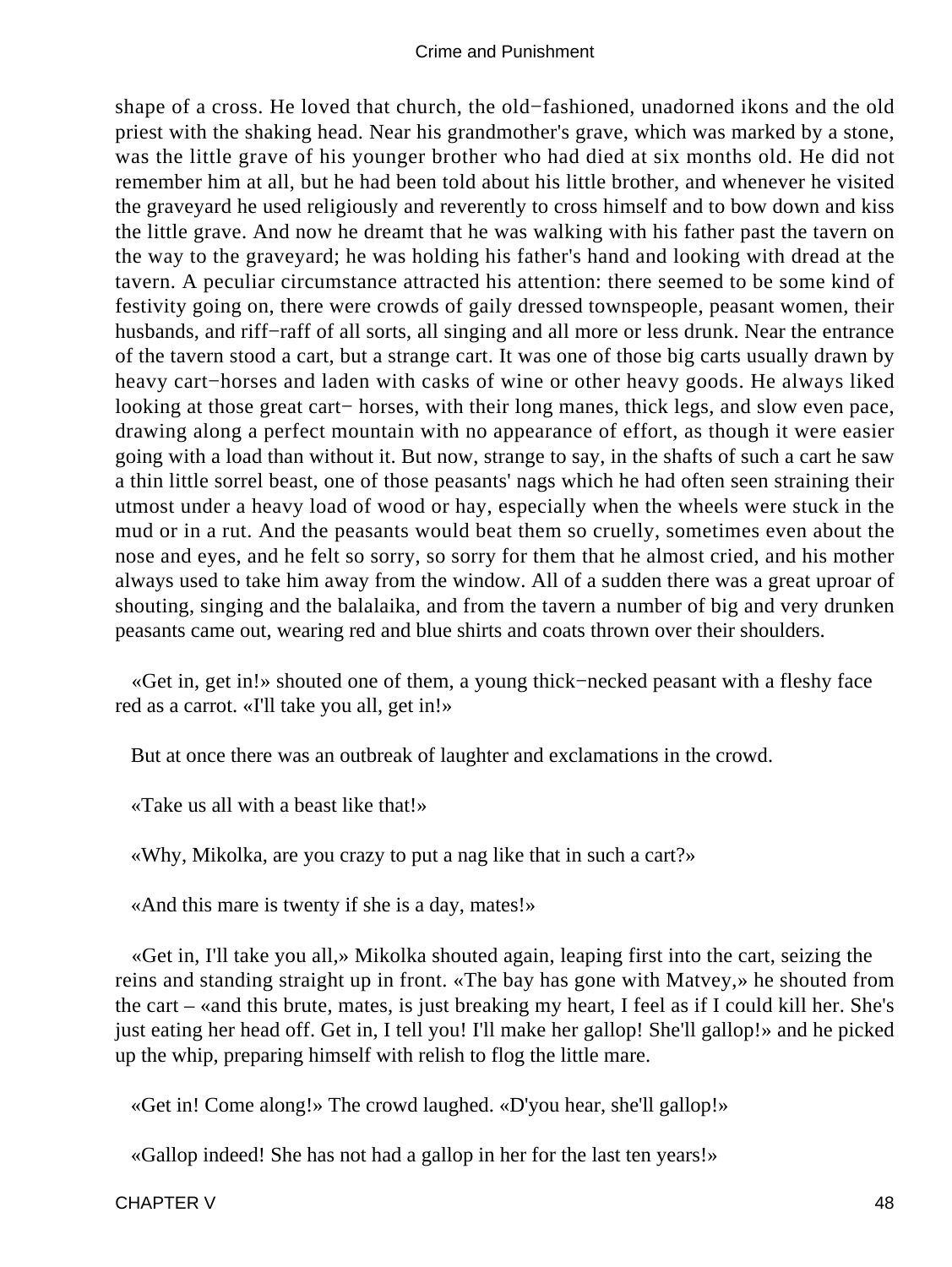«She'll jog along!»

«Don't you mind her, mates, bring a whip each of you, get ready!»

«All right! Give it to her!»

 They all clambered into Mikolka's cart, laughing and making jokes. Six men got in and there was still room for more. They hauled in a fat, rosy−cheeked woman. She was dressed in red cotton, in a pointed, beaded headdress and thick leather shoes; she was cracking nuts and laughing. The crowd round them was laughing too and indeed, how could they help laughing? That wretched nag was to drag all the cartload of them at a gallop! Two young fellows in the cart were just getting whips ready to help Mikolka. With the cry of «now,» the mare tugged with all her might, but far from galloping, could scarcely move forward; she struggled with her legs, gasping and shrinking from the blows of the three whips which were showered upon her like hail. The laughter in the cart and in the crowd was redoubled, but Mikolka flew into a rage and furiously thrashed the mare, as though he supposed she really could gallop.

 «Let me get in, too, mates,» shouted a young man in the crowd whose appetite was aroused.

 «Get in, all get in,» cried Mikolka, «she will draw you all. I'll beat her to death!» And he thrashed and thrashed at the mare, beside himself with fury.

 «Father, father,» he cried, «father, what are they doing? Father, they are beating the poor horse!»

 «Come along, come along!» said his father. «They are drunken and foolish, they are in fun; come away, don't look!» and he tried to draw him away, but he tore himself away from his hand, and, beside himself with horror, ran to the horse. The poor beast was in a bad way. She was gasping, standing still, then tugging again and almost falling.

«Beat her to death,» cried Mikolka, «it's come to that. I'll do for her!»

«What are you about, are you a Christian, you devil?» shouted an old man in the crowd.

 «Did anyone ever see the like? A wretched nag like that pulling such a cartload,» said another.

«You'll kill her,» shouted the third.

 «Don't meddle! It's my property, I'll do what I choose. Get in, more of you! Get in, all of you! I will have her go at a gallop! . . .»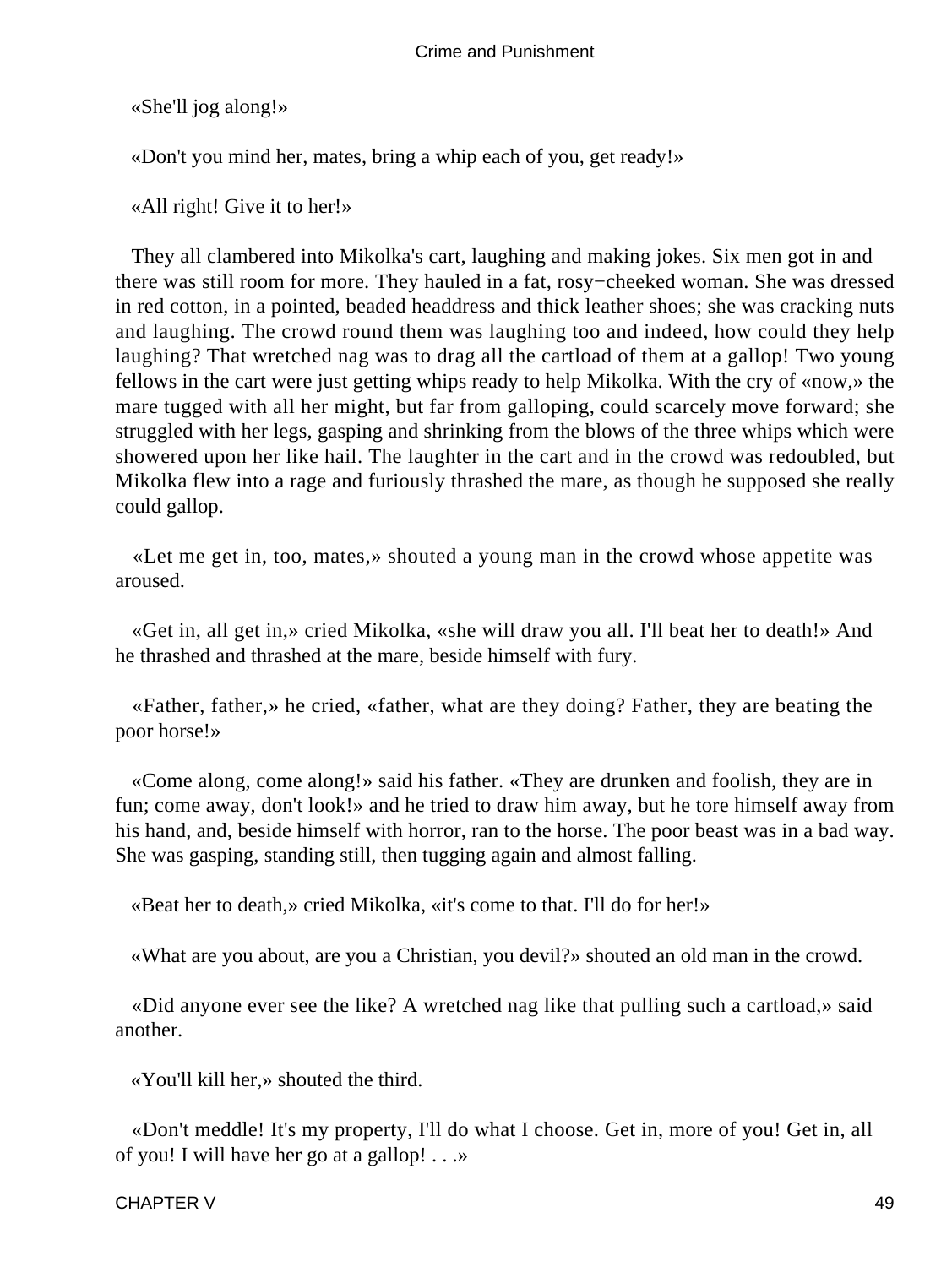All at once laughter broke into a roar and covered everything: the mare, roused by the shower of blows, began feebly kicking. Even the old man could not help smiling. To think of a wretched little beast like that trying to kick!

 Two lads in the crowd snatched up whips and ran to the mare to beat her about the ribs. One ran each side.

«Hit her in the face, in the eyes, in the eyes,» cried Mikolka.

 «Give us a song, mates,» shouted someone in the cart and everyone in the cart joined in a riotous song, jingling a tambourine and whistling. The woman went on cracking nuts and laughing.

 . . . He ran beside the mare, ran in front of her, saw her being whipped across the eyes, right in the eyes! He was crying, he felt choking, his tears were streaming. One of the men gave him a cut with the whip across the face, he did not feel it. Wringing his hands and screaming, he rushed up to the grey−headed old man with the grey beard, who was shaking his head in disapproval. One woman seized him by the hand and would have taken him away, but he tore himself from her and ran back to the mare. She was almost at the last gasp, but began kicking once more.

 «I'll teach you to kick,» Mikolka shouted ferociously. He threw down the whip, bent forward and picked up from the bottom of the cart a long, thick shaft, he took hold of one end with both hands and with an effort brandished it over the mare.

«He'll crush her,» was shouted round him. «He'll kill her!»

 «It's my property,» shouted Mikolka and brought the shaft down with a swinging blow. There was a sound of a heavy thud.

«Thrash her, thrash her! Why have you stopped?» shouted voices in the crowd.

 And Mikolka swung the shaft a second time and it fell a second time on the spine of the luckless mare. She sank back on her haunches, but lurched forward and tugged forward with all her force, tugged first on one side and then on the other, trying to move the cart. But the six whips were attacking her in all directions, and the shaft was raised again and fell upon her a third time, then a fourth, with heavy measured blows. Mikolka was in a fury that he could not kill her at one blow.

«She's a tough one,» was shouted in the crowd.

 «She'll fall in a minute, mates, there will soon be an end of her,» said an admiring spectator in the crowd.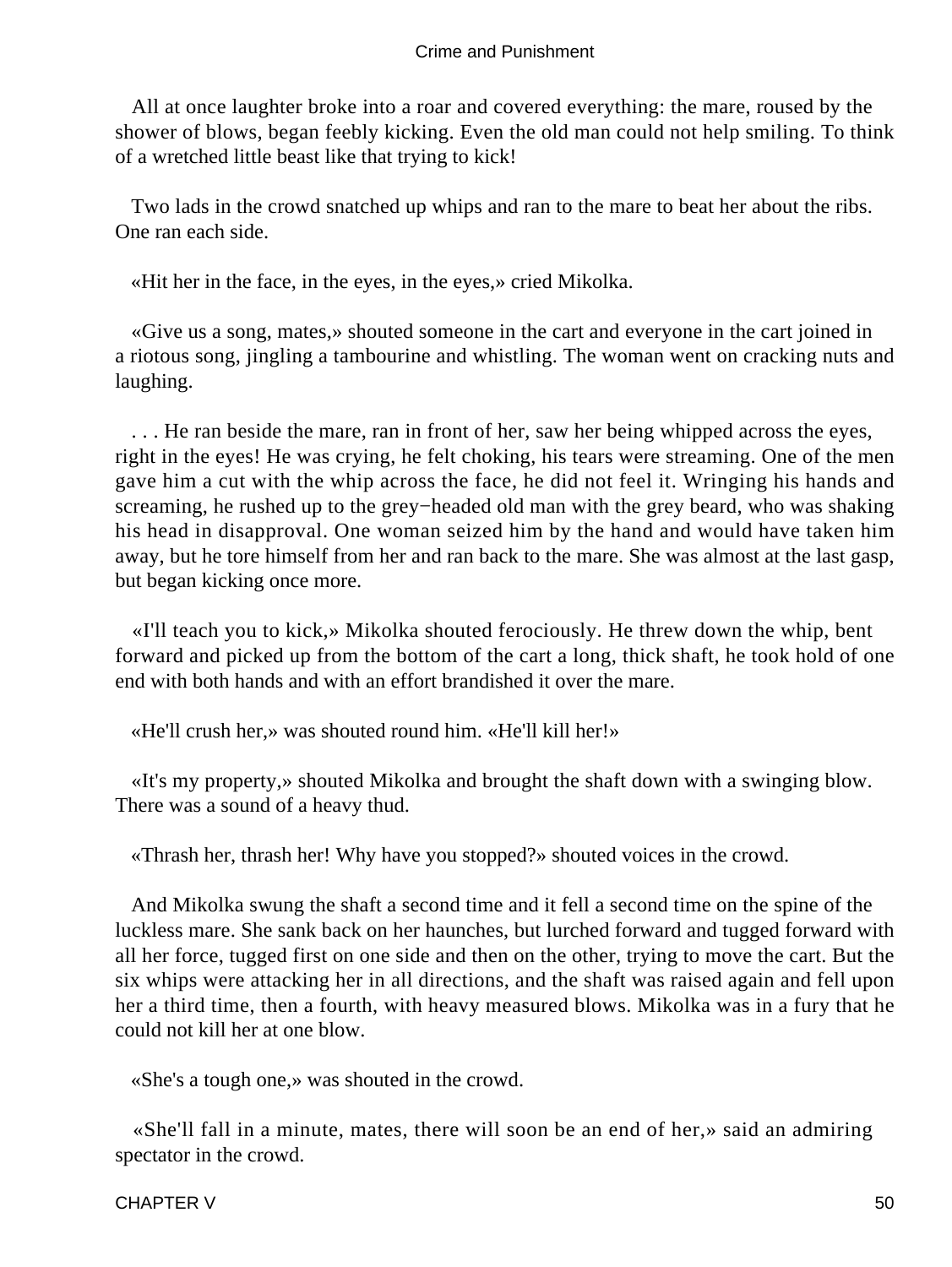«Fetch an axe to her! Finish her off,» shouted a third.

 «I'll show you! Stand off,» Mikolka screamed frantically; he threw down the shaft, stooped down in the cart and picked up an iron crowbar. «Look out,» he shouted, and with all his might he dealt a stunning blow at the poor mare. The blow fell; the mare staggered, sank back, tried to pull, but the bar fell again with a swinging blow on her back and she fell on the ground like a log.

 «Finish her off,» shouted Mikolka and he leapt beside himself, out of the cart. Several young men, also flushed with drink, seized anything they could come across – whips, sticks, poles, and ran to the dying mare. Mikolka stood on one side and began dealing random blows with the crowbar. The mare stretched out her head, drew a long breath and died.

«You butchered her,» someone shouted in the crowd.

«Why wouldn't she gallop then?»

 «My property!» shouted Mikolka, with bloodshot eyes, brandishing the bar in his hands. He stood as though regretting that he had nothing more to beat.

«No mistake about it, you are not a Christian,» many voices were shouting in the crowd.

 But the poor boy, beside himself, made his way, screaming, through the crowd to the sorrel nag, put his arms round her bleeding dead head and kissed it, kissed the eyes and kissed the lips. . . . Then he jumped up and flew in a frenzy with his little fists out at Mikolka. At that instant his father, who had been running after him, snatched him up and carried him out of the crowd.

«Come along, come! Let us go home,» he said to him.

 «Father! Why did they . . . kill . . . the poor horse!» he sobbed, but his voice broke and the words came in shrieks from his panting chest.

 «They are drunk. . . . They are brutal . . . it's not our business!» said his father. He put his arms round his father but he felt choked, choked. He tried to draw a breath, to cry out – and woke up.

 He waked up, gasping for breath, his hair soaked with perspiration, and stood up in terror.

 «Thank God, that was only a dream,» he said, sitting down under a tree and drawing deep breaths. «But what is it? Is it some fever coming on? Such a hideous dream!»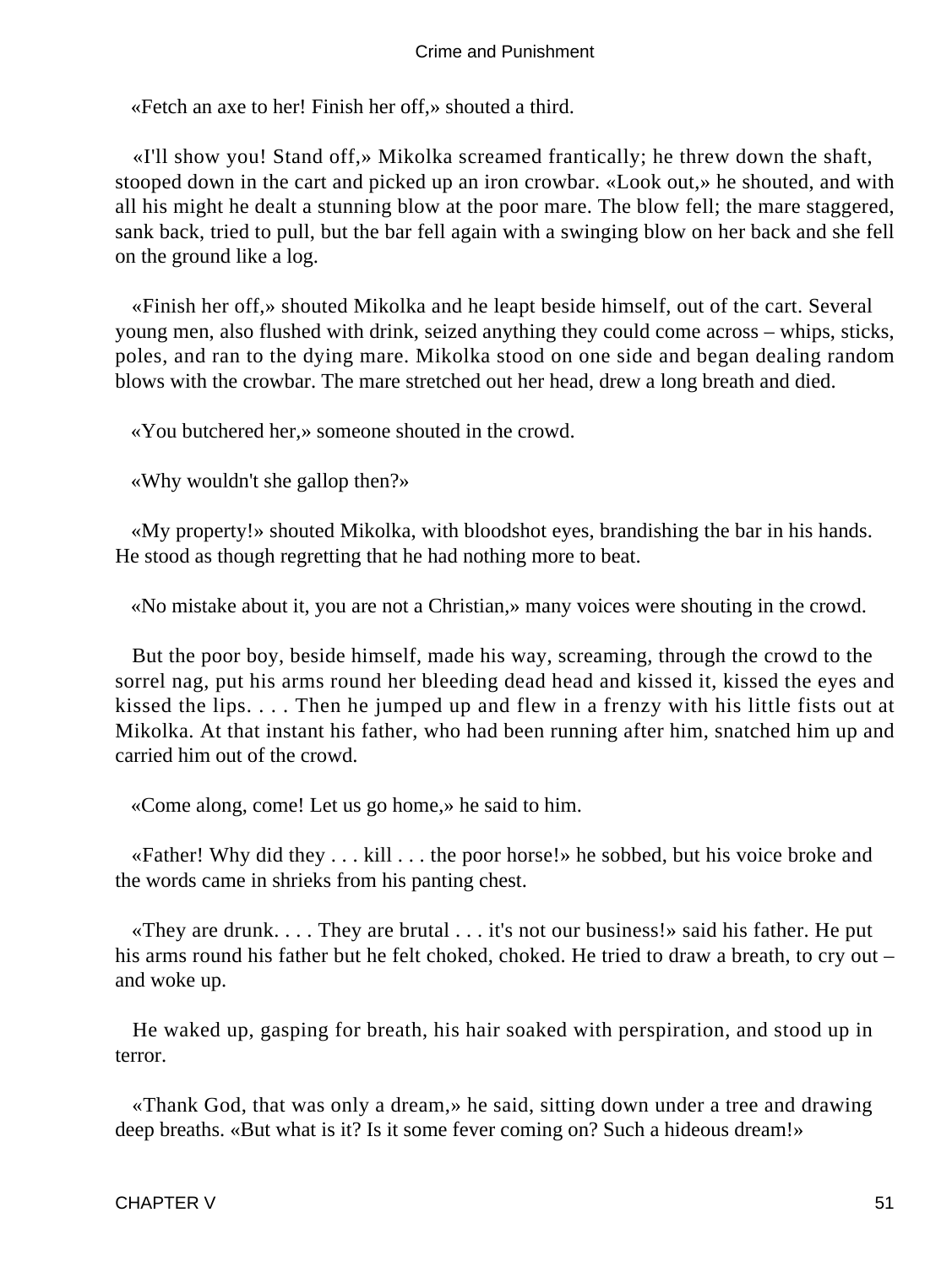He felt utterly broken: darkness and confusion were in his soul. He rested his elbows on his knees and leaned his head on his hands.

 «Good God!» he cried, «can it be, can it be, that I shall really take an axe, that I shall strike her on the head, split her skull open . . . that I shall tread in the sticky warm blood, break the lock, steal and tremble; hide, all spattered in the blood . . . with the axe. . . . Good God, can it be?»

He was shaking like a leaf as he said this.

 «But why am I going on like this?» he continued, sitting up again, as it were in profound amazement. "I knew that I could never bring myself to it, so what have I been torturing myself for till now? Yesterday, yesterday, when I went to make that . . . /experiment/, yesterday I realised completely that I could never bear to do it. . . . Why am I going over it again, then? Why am I hesitating? As I came down the stairs yesterday, I said myself that it was base, loathsome, vile, vile . . . the very thought of it made me feel sick and filled me with horror.

 «No, I couldn't do it, I couldn't do it! Granted, granted that there is no flaw in all that reasoning, that all that I have concluded this last month is clear as day, true as arithmetic. . . . My God! Anyway I couldn't bring myself to it! I couldn't do it, I couldn't do it! Why, why then am I still . . . ?»

 He rose to his feet, looked round in wonder as though surprised at finding himself in this place, and went towards the bridge. He was pale, his eyes glowed, he was exhausted in every limb, but he seemed suddenly to breathe more easily. He felt he had cast off that fearful burden that had so long been weighing upon him, and all at once there was a sense of relief and peace in his soul. «Lord,» he prayed, «show me my path – I renounce that accursed . . . dream of mine.»

 Crossing the bridge, he gazed quietly and calmly at the Neva, at the glowing red sun setting in the glowing sky. In spite of his weakness he was not conscious of fatigue. It was as though an abscess that had been forming for a month past in his heart had suddenly broken. Freedom, freedom! He was free from that spell, that sorcery, that obsession!

 Later on, when he recalled that time and all that happened to him during those days, minute by minute, point by point, he was superstitiously impressed by one circumstance, which, though in itself not very exceptional, always seemed to him afterwards the predestined turning−point of his fate. He could never understand and explain to himself why, when he was tired and worn out, when it would have been more convenient for him to go home by the shortest and most direct way, he had returned by the Hay Market where he had no need to go. It was obviously and quite unnecessarily out of his way, though not much so. It is true that it happened to him dozens of times to return home without noticing what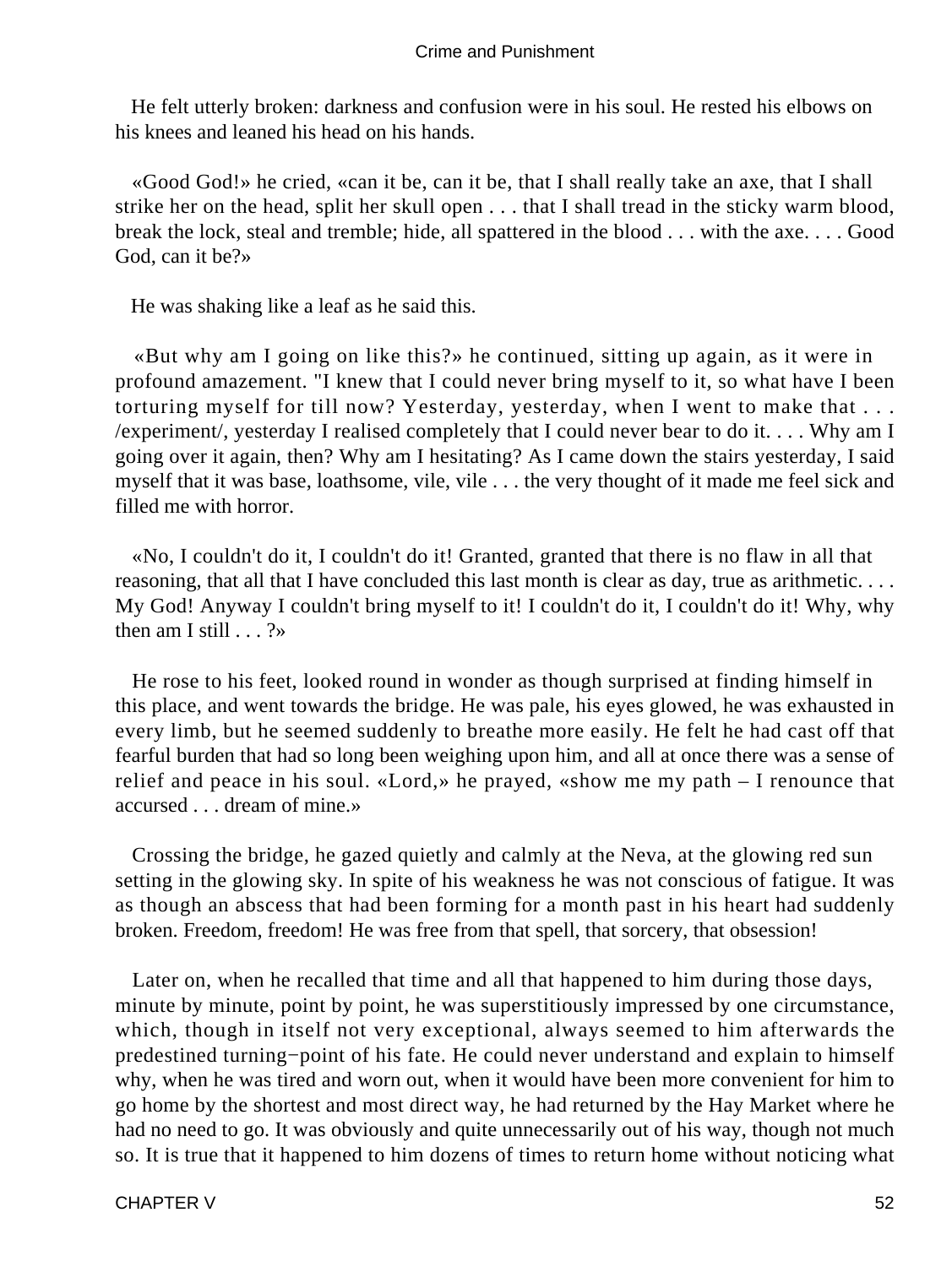streets he passed through. But why, he was always asking himself, why had such an important, such a decisive and at the same time such an absolutely chance meeting happened in the Hay Market (where he had moreover no reason to go) at the very hour, the very minute of his life when he was just in the very mood and in the very circumstances in which that meeting was able to exert the gravest and most decisive influence on his whole destiny? As though it had been lying in wait for him on purpose!

 It was about nine o'clock when he crossed the Hay Market. At the tables and the barrows, at the booths and the shops, all the market people were closing their establishments or clearing away and packing up their wares and, like their customers, were going home. Rag pickers and costermongers of all kinds were crowding round the taverns in the dirty and stinking courtyards of the Hay Market. Raskolnikov particularly liked this place and the neighbouring alleys, when he wandered aimlessly in the streets. Here his rags did not attract contemptuous attention, and one could walk about in any attire without scandalising people. At the corner of an alley a huckster and his wife had two tables set out with tapes, thread, cotton handkerchiefs, etc. They, too, had got up to go home, but were lingering in conversation with a friend, who had just come up to them. This friend was Lizaveta Ivanovna, or, as everyone called her, Lizaveta, the younger sister of the old pawnbroker, Alyona Ivanovna, whom Raskolnikov had visited the previous day to pawn his watch and make his /experiment/. . . . He already knew all about Lizaveta and she knew him a little too. She was a single woman of about thirty−five, tall, clumsy, timid, submissive and almost idiotic. She was a complete slave and went in fear and trembling of her sister, who made her work day and night, and even beat her. She was standing with a bundle before the huckster and his wife, listening earnestly and doubtfully. They were talking of something with special warmth. The moment Raskolnikov caught sight of her, he was overcome by a strange sensation as it were of intense astonishment, though there was nothing astonishing about this meeting.

 «You could make up your mind for yourself, Lizaveta Ivanovna,» the huckster was saying aloud. «Come round to−morrow about seven. They will be here too.»

 «To−morrow?» said Lizaveta slowly and thoughtfully, as though unable to make up her mind.

 «Upon my word, what a fright you are in of Alyona Ivanovna,» gabbled the huckster's wife, a lively little woman. «I look at you, you are like some little babe. And she is not your own sister either−nothing but a step−sister and what a hand she keeps over you!»

 «But this time don't say a word to Alyona Ivanovna,» her husband interrupted; «that's my advice, but come round to us without asking. It will be worth your while. Later on your sister herself may have a notion.»

«Am I to come?»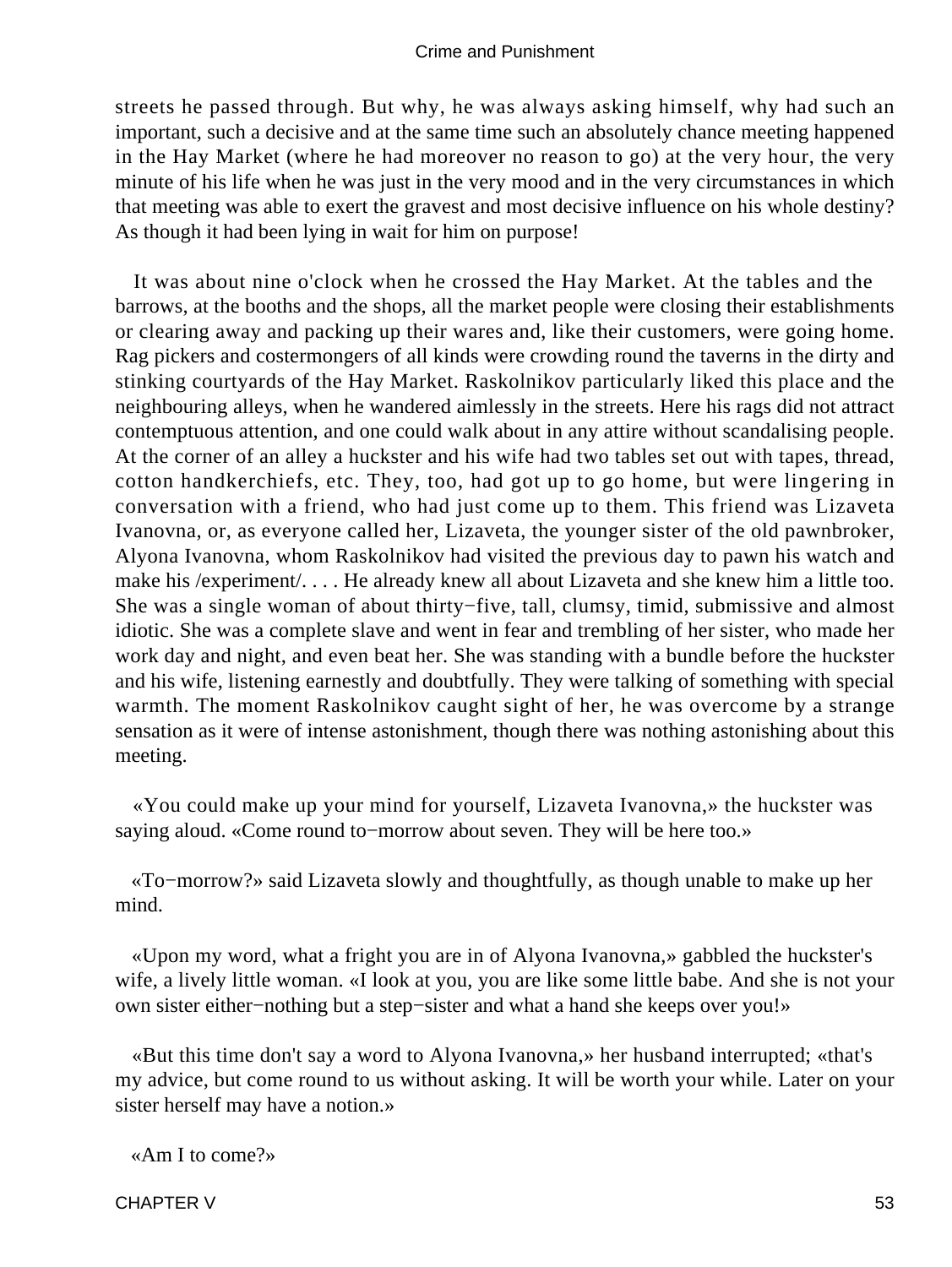«About seven o'clock to−morrow. And they will be here. You will be able to decide for yourself.»

«And we'll have a cup of tea,» added his wife.

 «All right, I'll come,» said Lizaveta, still pondering, and she began slowly moving away.

 Raskolnikov had just passed and heard no more. He passed softly, unnoticed, trying not to miss a word. His first amazement was followed by a thrill of horror, like a shiver running down his spine. He had learnt, he had suddenly quite unexpectedly learnt, that the next day at seven o'clock Lizaveta, the old woman's sister and only companion, would be away from home and that therefore at seven o'clock precisely the old woman /would be left alone/.

 He was only a few steps from his lodging. He went in like a man condemned to death. He thought of nothing and was incapable of thinking; but he felt suddenly in his whole being that he had no more freedom of thought, no will, and that everything was suddenly and irrevocably decided.

 Certainly, if he had to wait whole years for a suitable opportunity, he could not reckon on a more certain step towards the success of the plan than that which had just presented itself. In any case, it would have been difficult to find out beforehand and with certainty, with greater exactness and less risk, and without dangerous inquiries and investigations, that next day at a certain time an old woman, on whose life an attempt was contemplated, would be at home and entirely alone.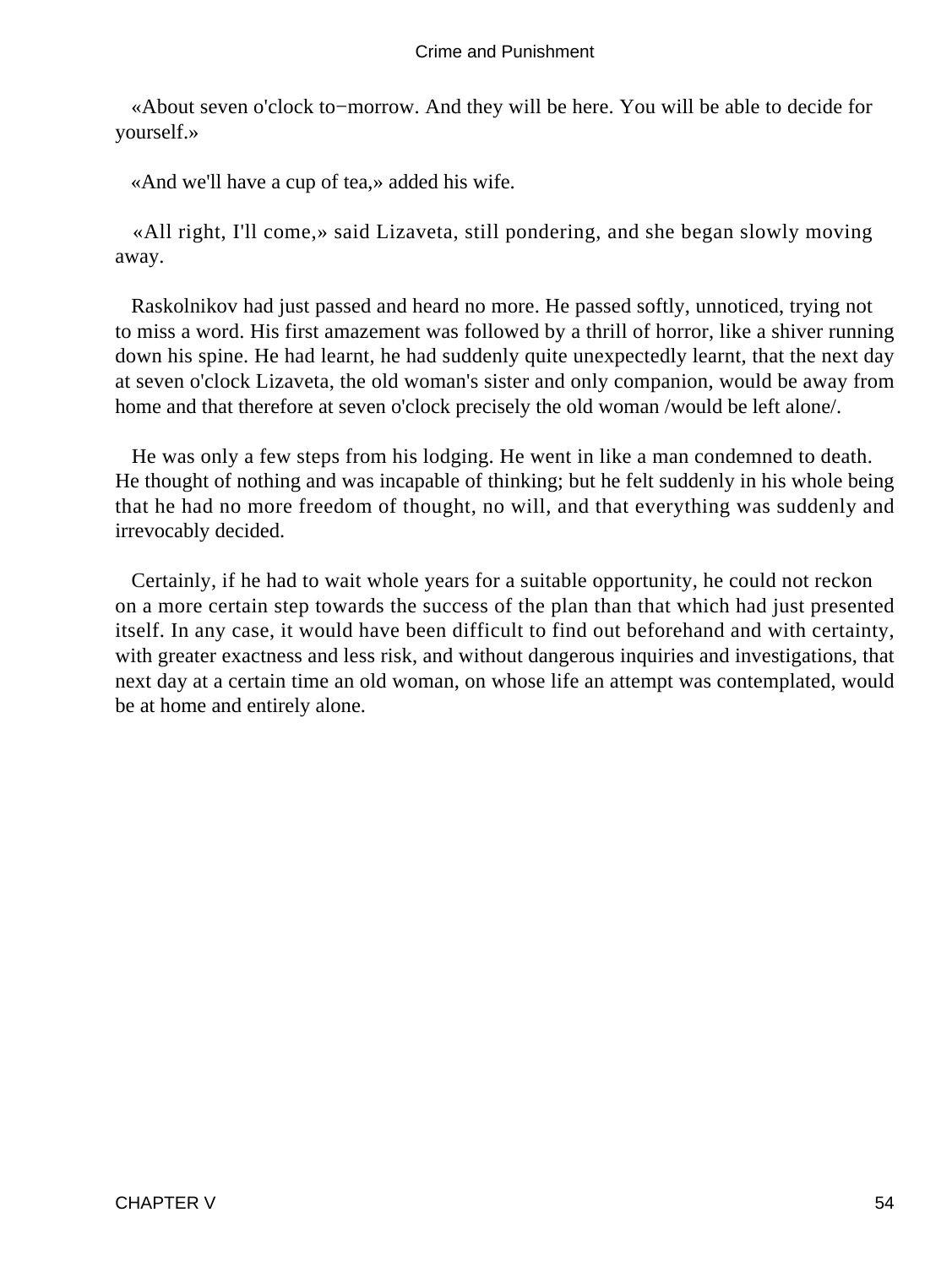## **[CHAPTER VI](#page-465-0)**

*L*ater on Raskolnikov happened to find out why the huckster and his wife had invited Lizaveta. It was a very ordinary matter and there was nothing exceptional about it. A family who had come to the town and been reduced to poverty were selling their household goods and clothes, all women's things. As the things would have fetched little in the market, they were looking for a dealer. This was Lizaveta's business. She undertook such jobs and was frequently employed, as she was very honest and always fixed a fair price and stuck to it. She spoke as a rule little and, as we have said already, she was very submissive and timid.

 But Raskolnikov had become superstitious of late. The traces of superstition remained in him long after, and were almost ineradicable. And in all this he was always afterwards disposed to see something strange and mysterious, as it were, the presence of some peculiar influences and coincidences. In the previous winter a student he knew called Pokorev, who had left for Harkov, had chanced in conversation to give him the address of Alyona Ivanovna, the old pawnbroker, in case he might want to pawn anything. For a long while he did not go to her, for he had lessons and managed to get along somehow. Six weeks ago he had remembered the address; he had two articles that could be pawned: his father's old silver watch and a little gold ring with three red stones, a present from his sister at parting. He decided to take the ring. When he found the old woman he had felt an insurmountable repulsion for her at the first glance, though he knew nothing special about her. He got two roubles from her and went into a miserable little tavern on his way home. He asked for tea, sat down and sank into deep thought. A strange idea was pecking at his brain like a chicken in the egg, and very, very much absorbed him.

 Almost beside him at the next table there was sitting a student, whom he did not know and had never seen, and with him a young officer. They had played a game of billiards and began drinking tea. All at once he heard the student mention to the officer the pawnbroker Alyona Ivanovna and give him her address. This of itself seemed strange to Raskolnikov; he had just come from her and here at once he heard her name. Of course it was a chance, but he could not shake off a very extraordinary impression, and here someone seemed to be speaking expressly for him; the student began telling his friend various details about Alyona Ivanovna.

 «She is first−rate,» he said. «You can always get money from her. She is as rich as a Jew, she can give you five thousand roubles at a time and she is not above taking a pledge for a rouble. Lots of our fellows have had dealings with her. But she is an awful old harpy. . . .»

And he began describing how spiteful and uncertain she was, how if you were only a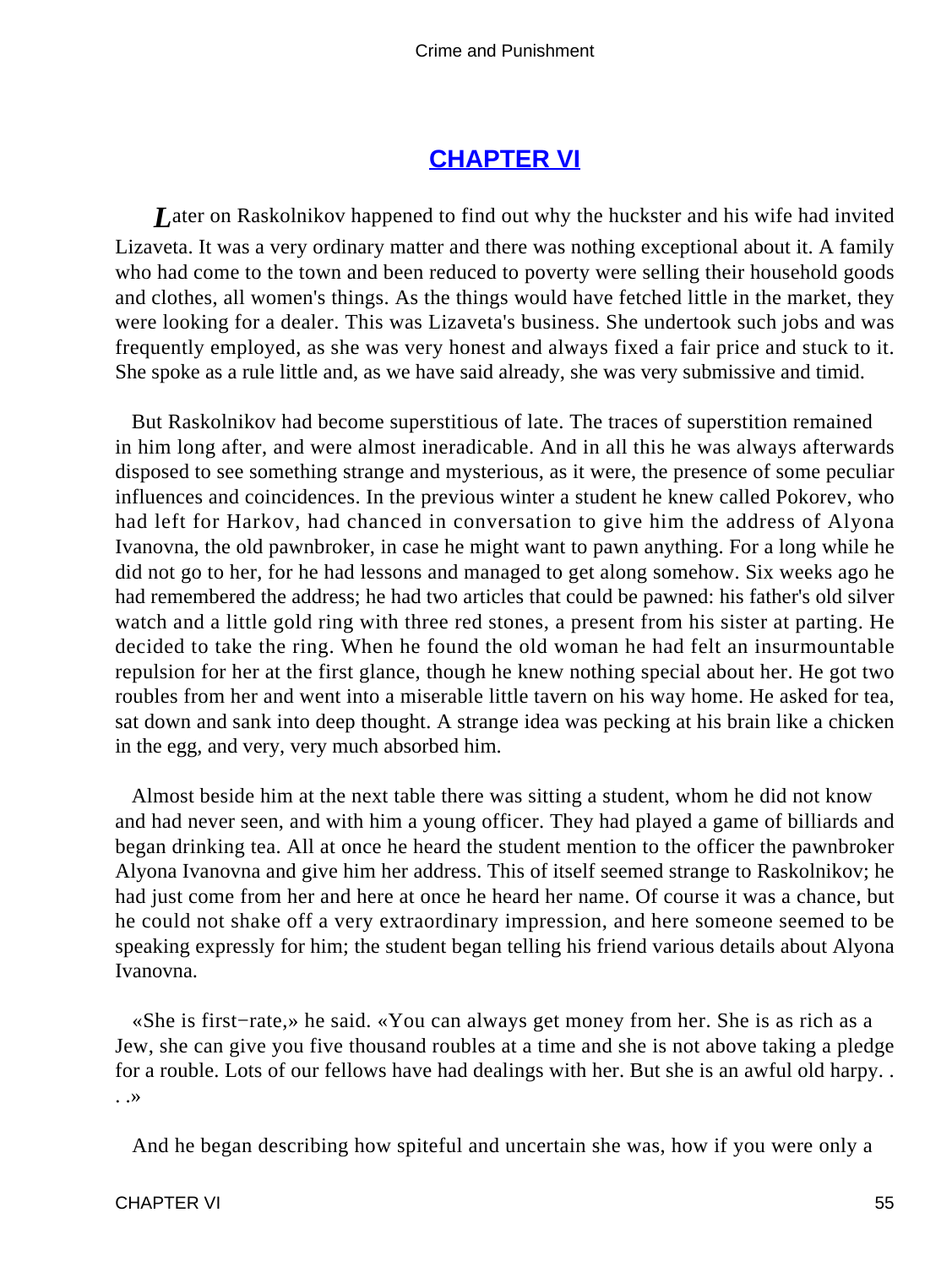day late with your interest the pledge was lost; how she gave a quarter of the value of an article and took five and even seven percent a month on it and so on. The student chattered on, saying that she had a sister Lizaveta, whom the wretched little creature was continually beating, and kept in complete bondage like a small child, though Lizaveta was at least six feet high.

«There's a phenomenon for you,» cried the student and he laughed.

 They began talking about Lizaveta. The student spoke about her with a peculiar relish and was continually laughing and the officer listened with great interest and asked him to send Lizaveta to do some mending for him. Raskolnikov did not miss a word and learned everything about her. Lizaveta was younger than the old woman and was her half−sister, being the child of a different mother. She was thirty−five. She worked day and night for her sister, and besides doing the cooking and the washing, she did sewing and worked as a charwoman and gave her sister all she earned. She did not dare to accept an order or job of any kind without her sister's permission. The old woman had already made her will, and Lizaveta knew of it, and by this will she would not get a farthing; nothing but the movables, chairs and so on; all the money was left to a monastery in the province of  $N - -$ , that prayers might be said for her in perpetuity. Lizaveta was of lower rank than her sister, unmarried and awfully uncouth in appearance, remarkably tall with long feet that looked as if they were bent outwards. She always wore battered goatskin shoes, and was clean in her person. What the student expressed most surprise and amusement about was the fact that Lizaveta was continually with child.

«But you say she is hideous?» observed the officer.

 «Yes, she is so dark−skinned and looks like a soldier dressed up, but you know she is not at all hideous. She has such a good−natured face and eyes. Strikingly so. And the proof of it is that lots of people are attracted by her. She is such a soft, gentle creature, ready to put up with anything, always willing, willing to do anything. And her smile is really very sweet.»

«You seem to find her attractive yourself,» laughed the officer.

 «From her queerness. No, I'll tell you what. I could kill that damned old woman and make off with her money, I assure you, without the faintest conscience−prick,» the student added with warmth. The officer laughed again while Raskolnikov shuddered. How strange it was!

 «Listen, I want to ask you a serious question,» the student said hotly. «I was joking of course, but look here; on one side we have a stupid, senseless, worthless, spiteful, ailing, horrid old woman, not simply useless but doing actual mischief, who has not an idea what she is living for herself, and who will die in a day or two in any case. You understand? You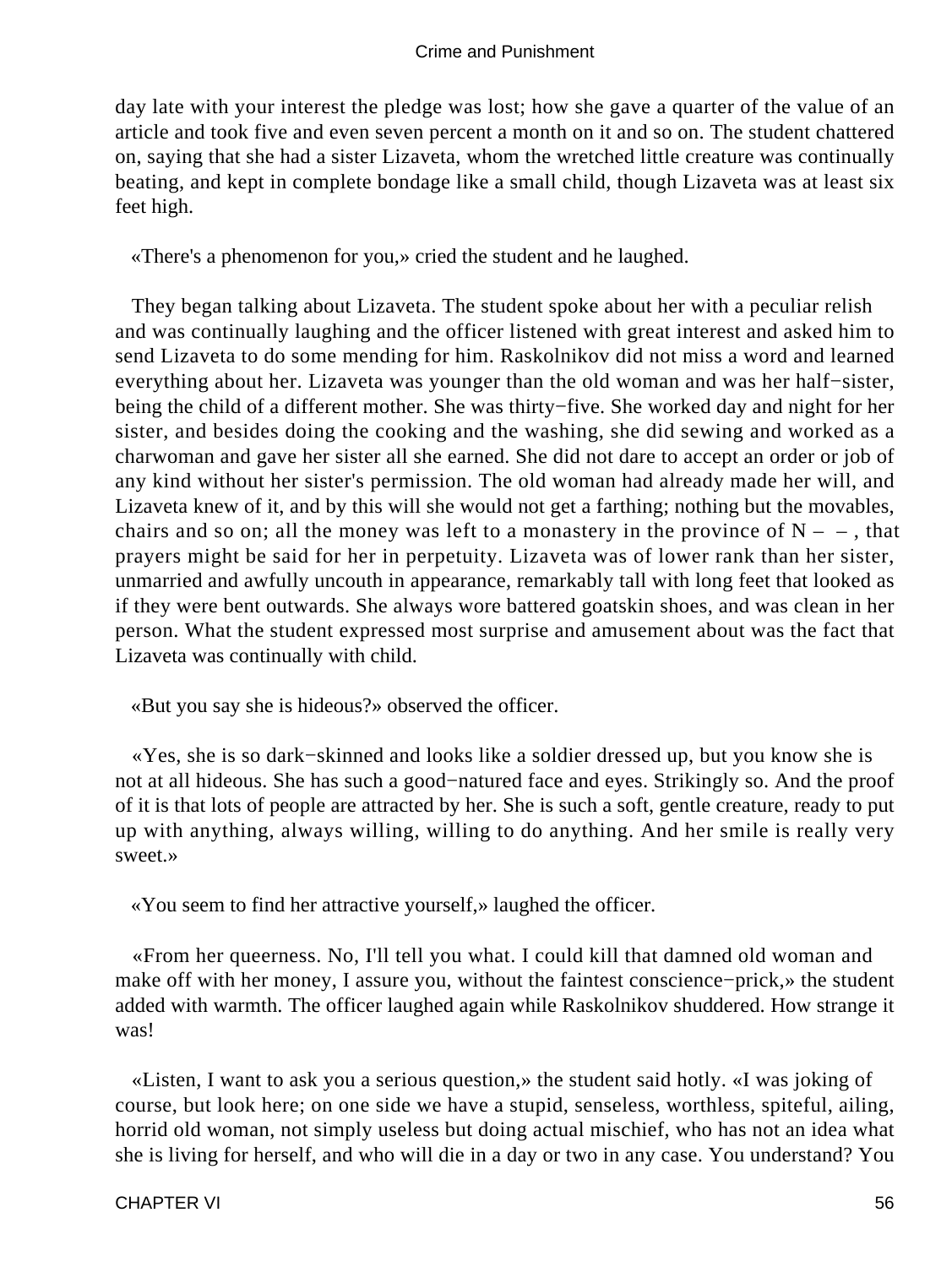### understand?»

 «Yes, yes, I understand,» answered the officer, watching his excited companion attentively.

 «Well, listen then. On the other side, fresh young lives thrown away for want of help and by thousands, on every side! A hundred thousand good deeds could be done and helped, on that old woman's money which will be buried in a monastery! Hundreds, thousands perhaps, might be set on the right path; dozens of families saved from destitution, from ruin, from vice, from the Lock hospitals – and all with her money. Kill her, take her money and with the help of it devote oneself to the service of humanity and the good of all. What do you think, would not one tiny crime be wiped out by thousands of good deeds? For one life thousands would be saved from corruption and decay. One death, and a hundred lives in exchange – it's simple arithmetic! Besides, what value has the life of that sickly, stupid, ill−natured old woman in the balance of existence! No more than the life of a louse, of a black−beetle, less in fact because the old woman is doing harm. She is wearing out the lives of others; the other day she bit Lizaveta's finger out of spite; it almost had to be amputated.»

 «Of course she does not deserve to live,» remarked the officer, «but there it is, it's nature.»

 «Oh, well, brother, but we have to correct and direct nature, and, but for that, we should drown in an ocean of prejudice. But for that, there would never have been a single great man. They talk of duty, conscience – I don't want to say anything against duty and conscience; – but the point is, what do we mean by them. Stay, I have another question to ask you. Listen!»

«No, you stay, I'll ask you a question. Listen!»

«Well?»

 «You are talking and speechifying away, but tell me, would you kill the old woman /yourself/?»

«Of course not! I was only arguing the justice of it.  $\dots$  It's nothing to do with me.  $\dots$ »

 «But I think, if you would not do it yourself, there's no justice about it. . . . Let us have another game.»

 Raskolnikov was violently agitated. Of course, it was all ordinary youthful talk and thought, such as he had often heard before in different forms and on different themes. But why had he happened to hear such a discussion and such ideas at the very moment when his own brain was just conceiving . . . /the very same ideas/? And why, just at the moment when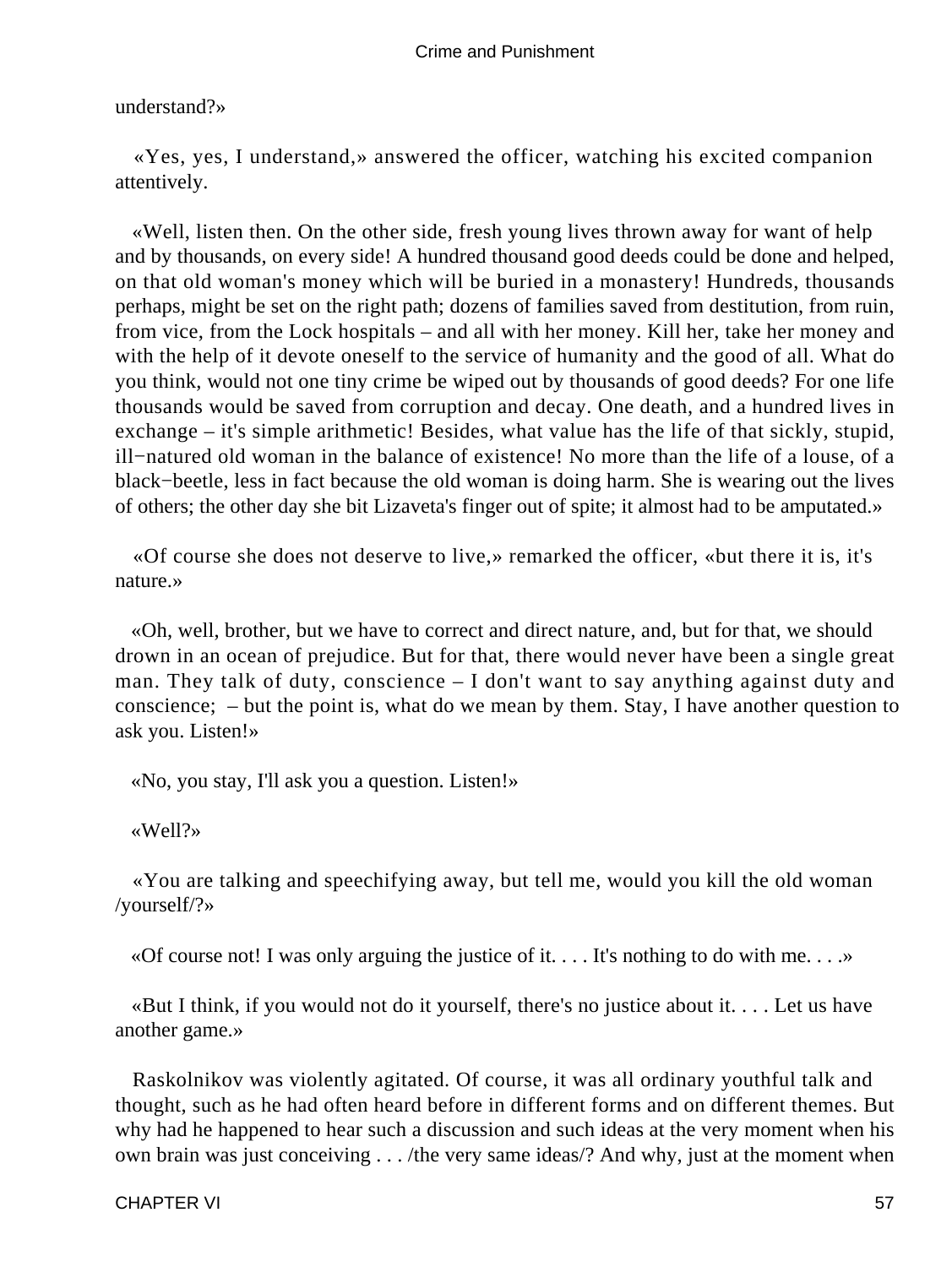he had brought away the embryo of his idea from the old woman had he dropped at once upon a conversation about her? This coincidence always seemed strange to him. This trivial talk in a tavern had an immense influence on him in his later action; as though there had really been in it something preordained, some guiding hint....

\*\*\*\*\*

 On returning from the Hay Market he flung himself on the sofa and sat for a whole hour without stirring. Meanwhile it got dark; he had no candle and, indeed, it did not occur to him to light up. He could never recollect whether he had been thinking about anything at that time. At last he was conscious of his former fever and shivering, and he realised with relief that he could lie down on the sofa. Soon heavy, leaden sleep came over him, as it were crushing him.

 He slept an extraordinarily long time and without dreaming. Nastasya, coming into his room at ten o'clock the next morning, had difficulty in rousing him. She brought him in tea and bread. The tea was again the second brew and again in her own tea−pot.

«My goodness, how he sleeps!» she cried indignantly. «And he is always asleep.»

 He got up with an effort. His head ached, he stood up, took a turn in his garret and sank back on the sofa again.

«Going to sleep again,» cried Nastasya. «Are you ill, eh?»

He made no reply.

«Do you want some tea?»

«Afterwards,» he said with an effort, closing his eyes again and turning to the wall.

Nastasya stood over him.

 «Perhaps he really is ill,» she said, turned and went out. She came in again at two o'clock with soup. He was lying as before. The tea stood untouched. Nastasya felt positively offended and began wrathfully rousing him.

«Why are you lying like a log?» she shouted, looking at him with repulsion.

He got up, and sat down again, but said nothing and stared at the floor.

 «Are you ill or not?» asked Nastasya and again received no answer. «You'd better go out and get a breath of air,» she said after a pause. «Will you eat it or not?»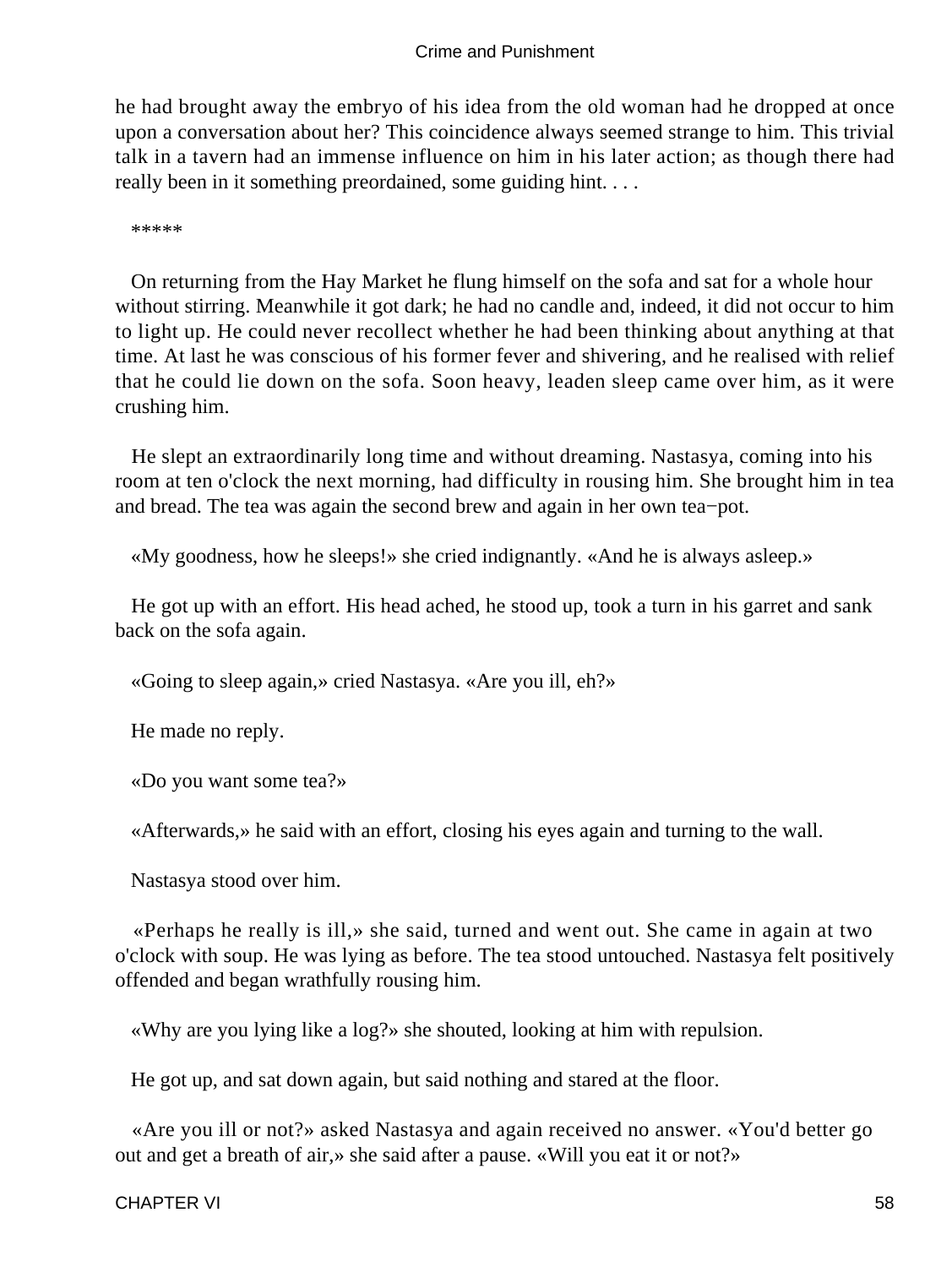«Afterwards,» he said weakly. «You can go.»

And he motioned her out.

She remained a little longer, looked at him with compassion and went out.

 A few minutes afterwards, he raised his eyes and looked for a long while at the tea and the soup. Then he took the bread, took up a spoon and began to eat.

 He ate a little, three or four spoonfuls, without appetite, as it were mechanically. His head ached less. After his meal he stretched himself on the sofa again, but now he could not sleep; he lay without stirring, with his face in the pillow. He was haunted by day−dreams and such strange day−dreams; in one, that kept recurring, he fancied that he was in Africa, in Egypt, in some sort of oasis. The caravan was resting, the camels were peacefully lying down; the palms stood all around in a complete circle; all the party were at dinner. But he was drinking water from a spring which flowed gurgling close by. And it was so cool, it was wonderful, wonderful, blue, cold water running among the parti−coloured stones and over the clean sand which glistened here and there like gold. . . . Suddenly he heard a clock strike. He started, roused himself, raised his head, looked out of the window, and seeing how late it was, suddenly jumped up wide awake as though someone had pulled him off the sofa. He crept on tiptoe to the door, stealthily opened it and began listening on the staircase. His heart beat terribly. But all was quiet on the stairs as if everyone was asleep. . . . It seemed to him strange and monstrous that he could have slept in such forgetfulness from the previous day and had done nothing, had prepared nothing yet. . . . And meanwhile perhaps it had struck six. And his drowsiness and stupefaction were followed by an extraordinary, feverish, as it were distracted haste. But the preparations to be made were few. He concentrated all his energies on thinking of everything and forgetting nothing; and his heart kept beating and thumping so that he could hardly breathe. First he had to make a noose and sew it into his overcoat – a work of a moment. He rummaged under his pillow and picked out amongst the linen stuffed away under it, a worn out, old unwashed shirt. From its rags he tore a long strip, a couple of inches wide and about sixteen inches long. He folded this strip in two, took off his wide, strong summer overcoat of some stout cotton material (his only outer garment) and began sewing the two ends of the rag on the inside, under the left armhole. His hands shook as he sewed, but he did it successfully so that nothing showed outside when he put the coat on again. The needle and thread he had got ready long before and they lay on his table in a piece of paper. As for the noose, it was a very ingenious device of his own; the noose was intended for the axe. It was impossible for him to carry the axe through the street in his hands. And if hidden under his coat he would still have had to support it with his hand, which would have been noticeable. Now he had only to put the head of the axe in the noose, and it would hang quietly under his arm on the inside. Putting his hand in his coat pocket, he could hold the end of the handle all the way, so that it did not swing; and as the coat was very full, a regular sack in fact, it could not be seen from outside that he was holding something with the hand that was in the pocket. This noose, too, he had designed a fortnight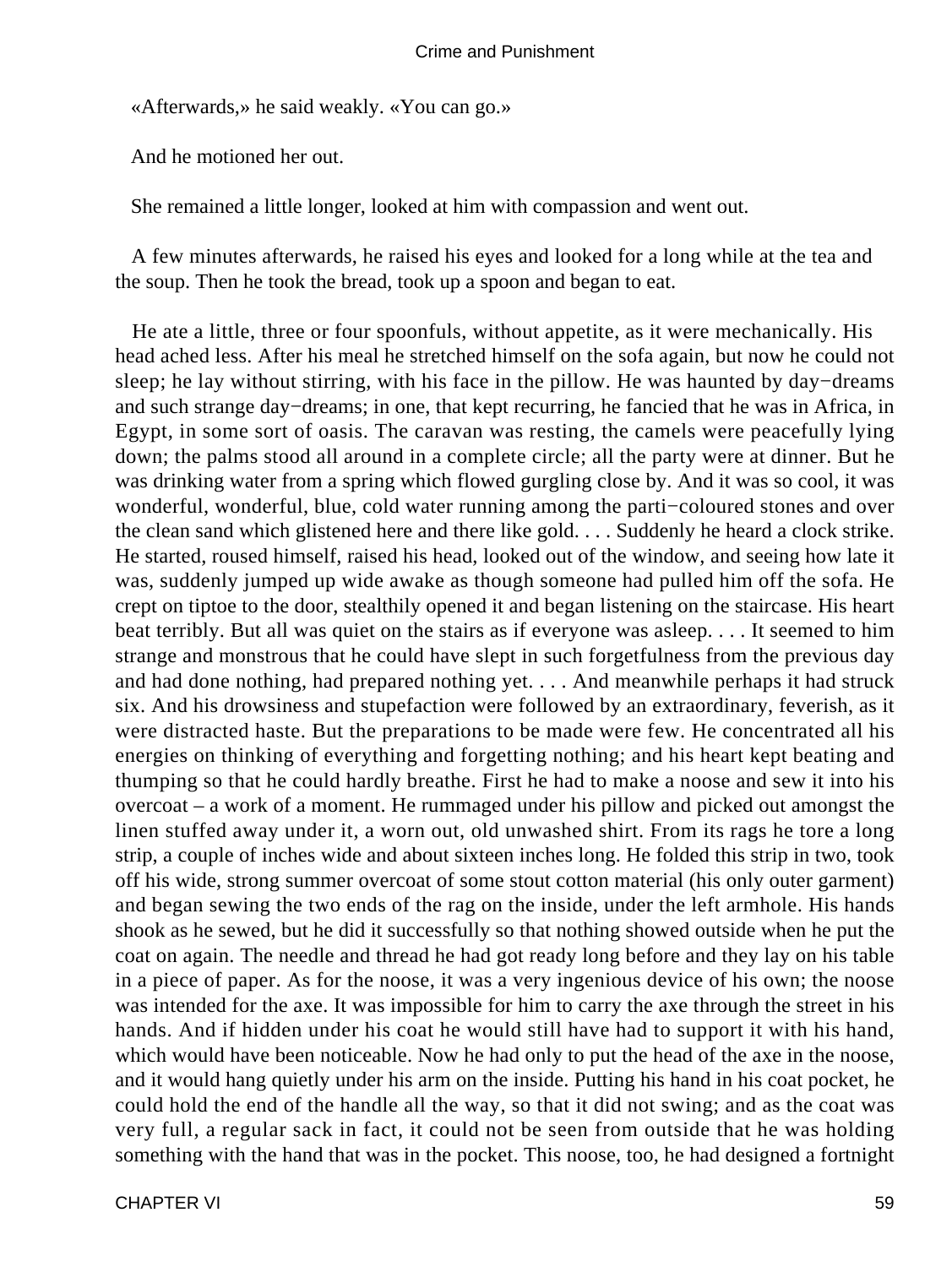before.

 When he had finished with this, he thrust his hand into a little opening between his sofa and the floor, fumbled in the left corner and drew out the /pledge/, which he had got ready long before and hidden there. This pledge was, however, only a smoothly planed piece of wood the size and thickness of a silver cigarette case. He picked up this piece of wood in one of his wanderings in a courtyard where there was some sort of a workshop. Afterwards he had added to the wood a thin smooth piece of iron, which he had also picked up at the same time in the street. Putting the iron which was a little the smaller on the piece of wood, he fastened them very firmly, crossing and re−crossing the thread round them; then wrapped them carefully and daintily in clean white paper and tied up the parcel so that it would be very difficult to untie it. This was in order to divert the attention of the old woman for a time, while she was trying to undo the knot, and so to gain a moment. The iron strip was added to give weight, so that the woman might not guess the first minute that the «thing» was made of wood. All this had been stored by him beforehand under the sofa. He had only just got the pledge out when he heard someone suddenly about in the yard.

«It struck six long ago.»

«Long ago! My God!»

 He rushed to the door, listened, caught up his hat and began to descend his thirteen steps cautiously, noiselessly, like a cat. He had still the most important thing to do – to steal the axe from the kitchen. That the deed must be done with an axe he had decided long ago. He had also a pocket pruning−knife, but he could not rely on the knife and still less on his own strength, and so resolved finally on the axe. We may note in passing, one peculiarity in regard to all the final resolutions taken by him in the matter; they had one strange characteristic: the more final they were, the more hideous and the more absurd they at once became in his eyes. In spite of all his agonising inward struggle, he never for a single instant all that time could believe in the carrying out of his plans.

 And, indeed, if it had ever happened that everything to the least point could have been considered and finally settled, and no uncertainty of any kind had remained, he would, it seems, have renounced it all as something absurd, monstrous and impossible. But a whole mass of unsettled points and uncertainties remained. As for getting the axe, that trifling business cost him no anxiety, for nothing could be easier. Nastasya was continually out of the house, especially in the evenings; she would run in to the neighbours or to a shop, and always left the door ajar. It was the one thing the landlady was always scolding her about. And so, when the time came, he would only have to go quietly into the kitchen and to take the axe, and an hour later (when everything was over) go in and put it back again. But these were doubtful points. Supposing he returned an hour later to put it back, and Nastasya had come back and was on the spot. He would of course have to go by and wait till she went out again. But supposing she were in the meantime to miss the axe, look for it, make an outcry –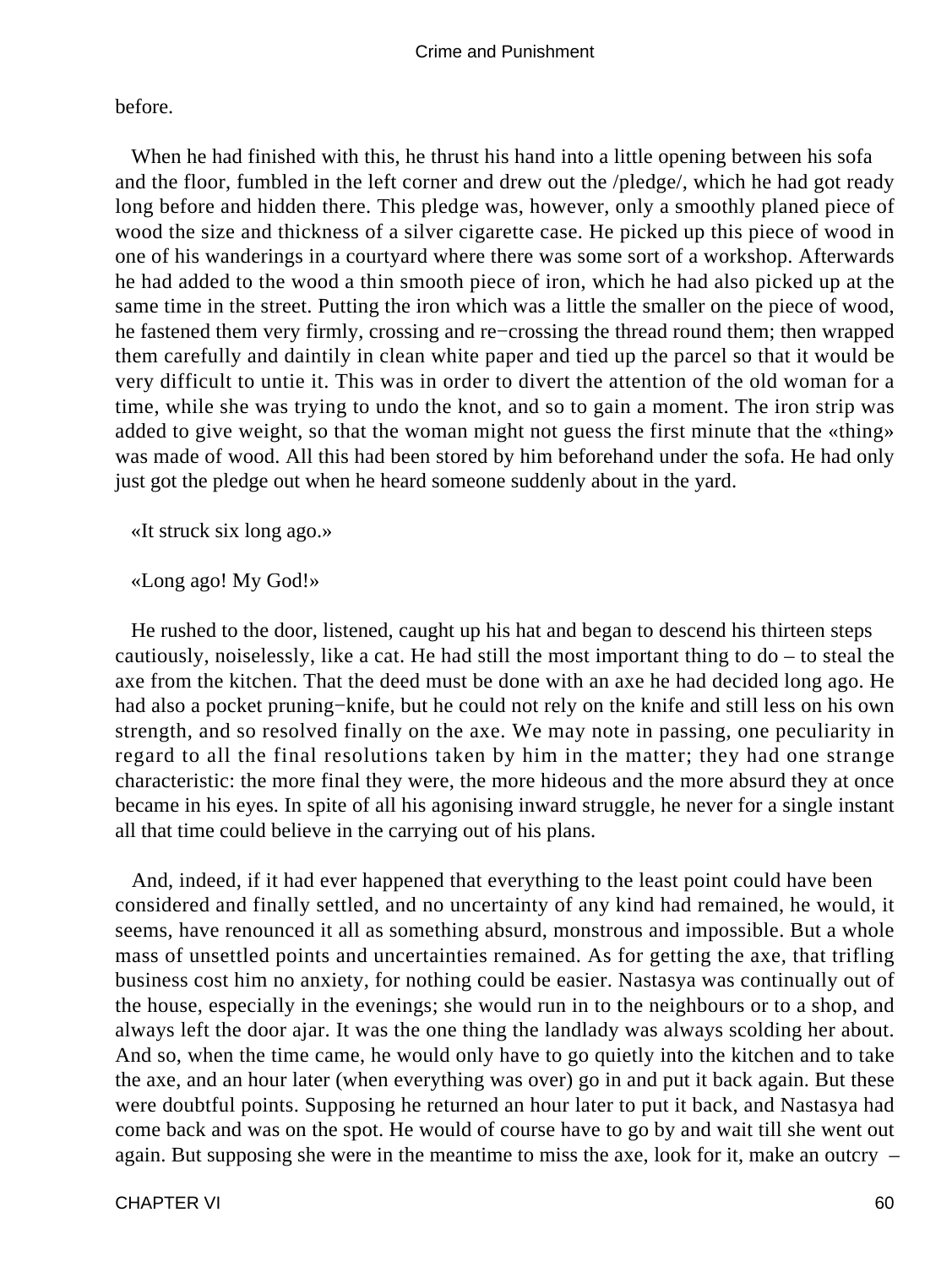that would mean suspicion or at least grounds for suspicion.

 But those were all trifles which he had not even begun to consider, and indeed he had no time. He was thinking of the chief point, and put off trifling details, until /he could believe in it all/. But that seemed utterly unattainable. So it seemed to himself at least. He could not imagine, for instance, that he would sometime leave off thinking, get up and simply go there. . . . Even his late experiment (i.e. his visit with the object of a final survey of the place) was simply an attempt at an experiment, far from being the real thing, as though one should say «come, let us go and try it – why dream about it!» – and at once he had broken down and had run away cursing, in a frenzy with himself. Meanwhile it would seem, as regards the moral question, that his analysis was complete; his casuistry had become keen as a razor, and he could not find rational objections in himself. But in the last resort he simply ceased to believe in himself, and doggedly, slavishly sought arguments in all directions, fumbling for them, as though someone were forcing and drawing him to it.

 At first – long before indeed – he had been much occupied with one question; why almost all crimes are so badly concealed and so easily detected, and why almost all criminals leave such obvious traces? He had come gradually to many different and curious conclusions, and in his opinion the chief reason lay not so much in the material impossibility of concealing the crime, as in the criminal himself. Almost every criminal is subject to a failure of will and reasoning power by a childish and phenomenal heedlessness, at the very instant when prudence and caution are most essential. It was his conviction that this eclipse of reason and failure of will power attacked a man like a disease, developed gradually and reached its highest point just before the perpetration of the crime, continued with equal violence at the moment of the crime and for longer or shorter time after, according to the individual case, and then passed off like any other disease. The question whether the disease gives rise to the crime, or whether the crime from its own peculiar nature is always accompanied by something of the nature of disease, he did not yet feel able to decide.

 When he reached these conclusions, he decided that in his own case there could not be such a morbid reaction, that his reason and will would remain unimpaired at the time of carrying out his design, for the simple reason that his design was «not a crime. . . .» We will omit all the process by means of which he arrived at this last conclusion; we have run too far ahead already. . . . We may add only that the practical, purely material difficulties of the affair occupied a secondary position in his mind. «One has but to keep all one's will−power and reason to deal with them, and they will all be overcome at the time when once one has familiarised oneself with the minutest details of the business. . . .» But this preparation had never been begun. His final decisions were what he came to trust least, and when the hour struck, it all came to pass quite differently, as it were accidentally and unexpectedly.

 One trifling circumstance upset his calculations, before he had even left the staircase. When he reached the landlady's kitchen, the door of which was open as usual, he glanced cautiously in to see whether, in Nastasya's absence, the landlady herself was there, or if not,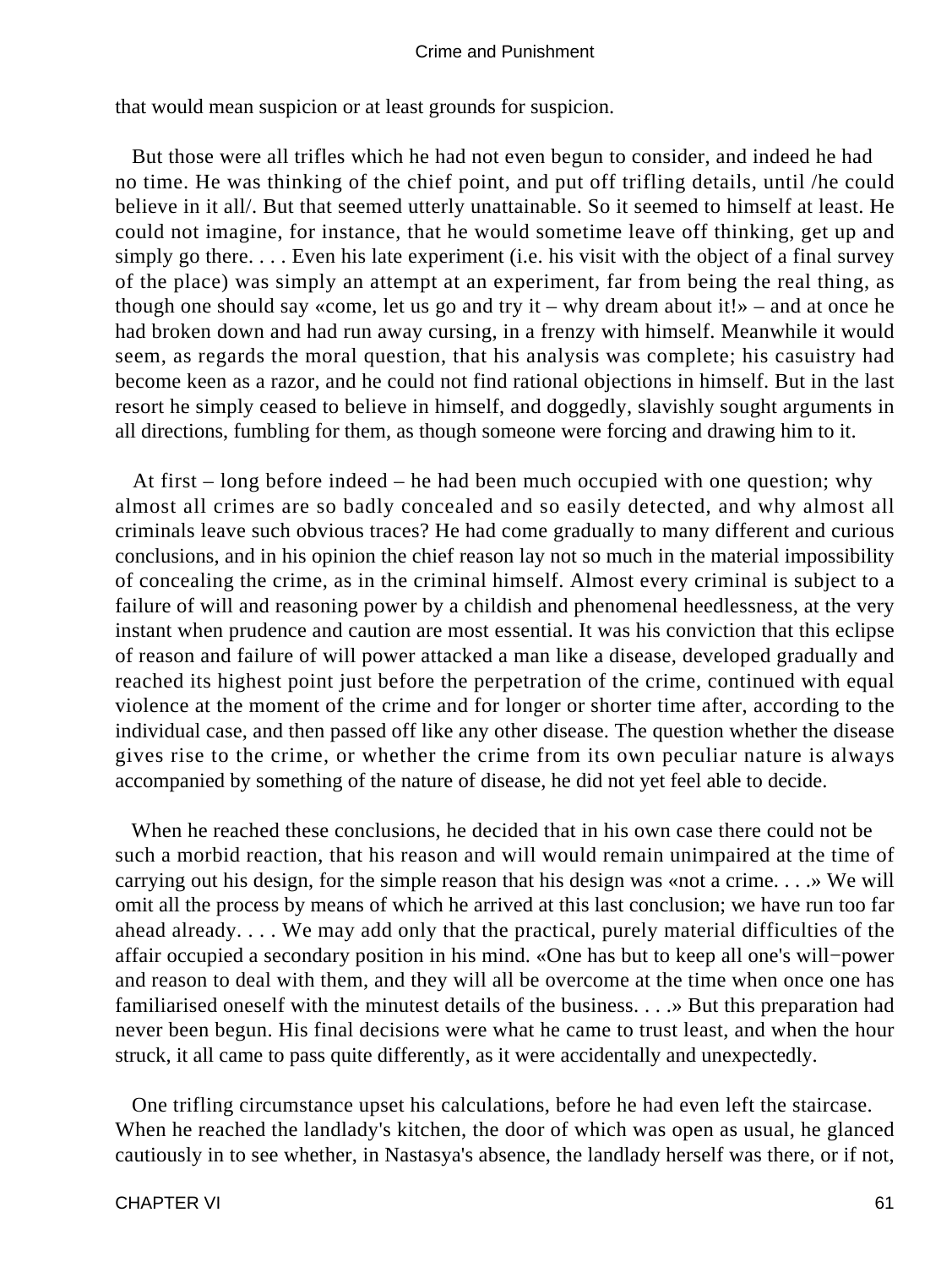whether the door to her own room was closed, so that she might not peep out when he went in for the axe. But what was his amazement when he suddenly saw that Nastasya was not only at home in the kitchen, but was occupied there, taking linen out of a basket and hanging it on a line. Seeing him, she left off hanging the clothes, turned to him and stared at him all the time he was passing. He turned away his eyes, and walked past as though he noticed nothing. But it was the end of everything; he had not the axe! He was overwhelmed.

 «What made me think,» he reflected, as he went under the gateway, «what made me think that she would be sure not to be at home at that moment! Why, why, why did I assume this so certainly?»

 He was crushed and even humiliated. He could have laughed at himself in his anger. . . . A dull animal rage boiled within him.

 He stood hesitating in the gateway. To go into the street, to go a walk for appearance' sake was revolting; to go back to his room, even more revolting. «And what a chance I have lost for ever!» he muttered, standing aimlessly in the gateway, just opposite the porter's little dark room, which was also open. Suddenly he started. From the porter's room, two paces away from him, something shining under the bench to the right caught his eye. . . . He looked about him – nobody. He approached the room on tiptoe, went down two steps into it and in a faint voice called the porter. «Yes, not at home! Somewhere near though, in the yard, for the door is wide open.» He dashed to the axe (it was an axe) and pulled it out from under the bench, where it lay between two chunks of wood; at once, before going out, he made it fast in the noose, he thrust both hands into his pockets and went out of the room; no one had noticed him! «When reason fails, the devil helps!» he thought with a strange grin. This chance raised his spirits extraordinarily.

 He walked along quietly and sedately, without hurry, to avoid awakening suspicion. He scarcely looked at the passers−by, tried to escape looking at their faces at all, and to be as little noticeable as possible. Suddenly he thought of his hat. «Good heavens! I had the money the day before yesterday and did not get a cap to wear instead!» A curse rose from the bottom of his soul.

 Glancing out of the corner of his eye into a shop, he saw by a clock on the wall that it was ten minutes past seven. He had to make haste and at the same time to go someway round, so as to approach the house from the other side....

 When he had happened to imagine all this beforehand, he had sometimes thought that he would be very much afraid. But he was not very much afraid now, was not afraid at all, indeed. His mind was even occupied by irrelevant matters, but by nothing for long. As he passed the Yusupov garden, he was deeply absorbed in considering the building of great fountains, and of their refreshing effect on the atmosphere in all the squares. By degrees he passed to the conviction that if the summer garden were extended to the field of Mars, and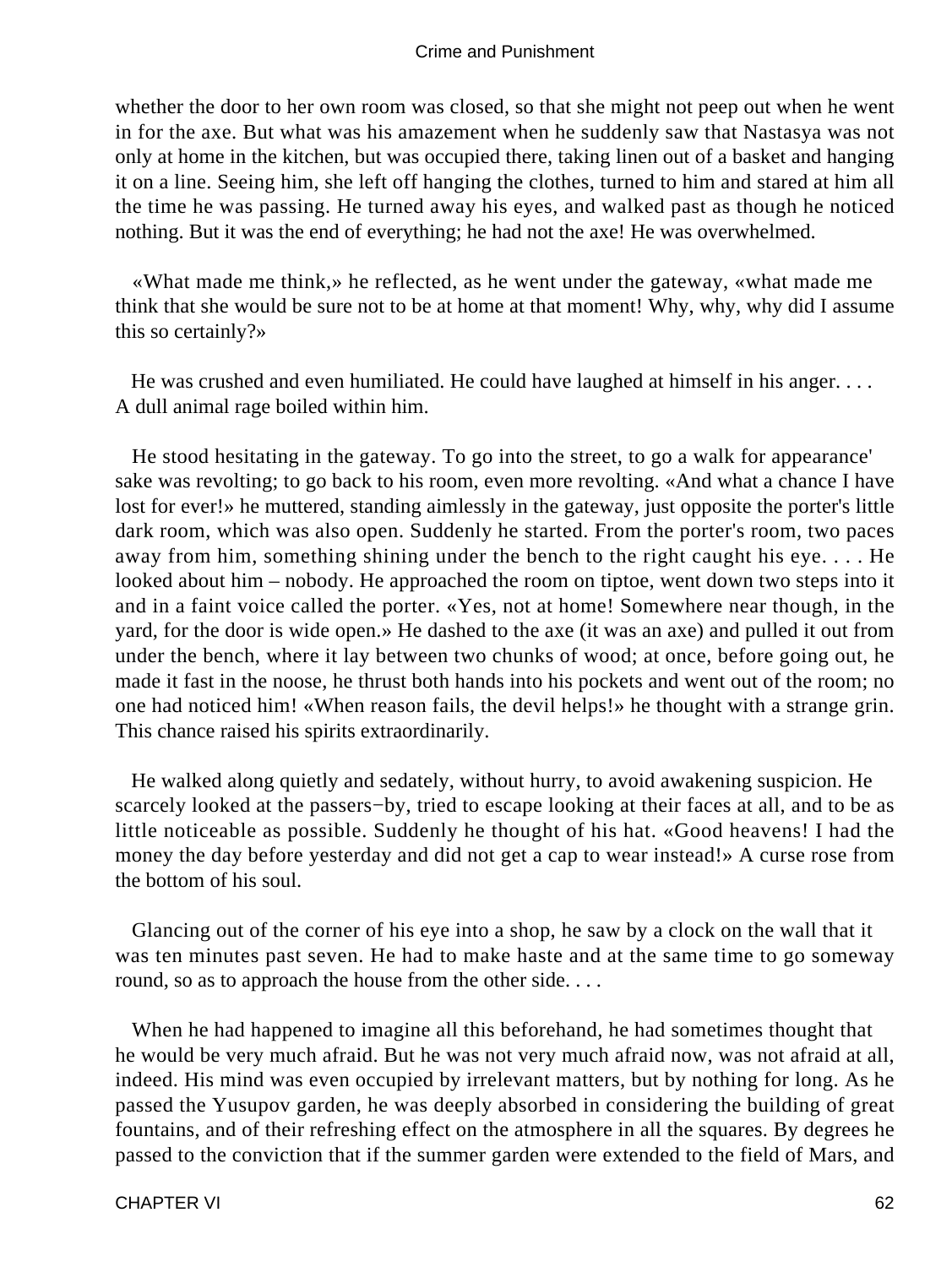perhaps joined to the garden of the Mihailovsky Palace, it would be a splendid thing and a great benefit to the town. Then he was interested by the question why in all great towns men are not simply driven by necessity, but in some peculiar way inclined to live in those parts of the town where there are no gardens nor fountains; where there is most dirt and smell and all sorts of nastiness. Then his own walks through the Hay Market came back to his mind, and for a moment he waked up to reality. «What nonsense!» he thought, «better think of nothing at all!»

 «So probably men led to execution clutch mentally at every object that meets them on the way,» flashed through his mind, but simply flashed, like lightning; he made haste to dismiss this thought. . . . And by now he was near; here was the house, here was the gate. Suddenly a clock somewhere struck once. «What! can it be half−past seven? Impossible, it must be fast!»

 Luckily for him, everything went well again at the gates. At that very moment, as though expressly for his benefit, a huge waggon of hay had just driven in at the gate, completely screening him as he passed under the gateway, and the waggon had scarcely had time to drive through into the yard, before he had slipped in a flash to the right. On the other side of the waggon he could hear shouting and quarrelling; but no one noticed him and no one met him. Many windows looking into that huge quadrangular yard were open at that moment, but he did not raise his head – he had not the strength to. The staircase leading to the old woman's room was close by, just on the right of the gateway. He was already on the stairs. . . .

 Drawing a breath, pressing his hand against his throbbing heart, and once more feeling for the axe and setting it straight, he began softly and cautiously ascending the stairs, listening every minute. But the stairs, too, were quite deserted; all the doors were shut; he met no one. One flat indeed on the first floor was wide open and painters were at work in it, but they did not glance at him. He stood still, thought a minute and went on. «Of course it would be better if they had not been here, but . . . it's two storeys above them.»

 And there was the fourth storey, here was the door, here was the flat opposite, the empty one. The flat underneath the old woman's was apparently empty also; the visiting card nailed on the door had been torn off – they had gone away! . . . He was out of breath. For one instant the thought floated through his mind «Shall I go back?» But he made no answer and began listening at the old woman's door, a dead silence. Then he listened again on the staircase, listened long and intently . . . then looked about him for the last time, pulled himself together, drew himself up, and once more tried the axe in the noose. «Am I very pale?» he wondered. «Am I not evidently agitated? She is mistrustful. . . . Had I better wait a little longer . . . till my heart leaves off thumping?»

 But his heart did not leave off. On the contrary, as though to spite him, it throbbed more and more violently. He could stand it no longer, he slowly put out his hand to the bell and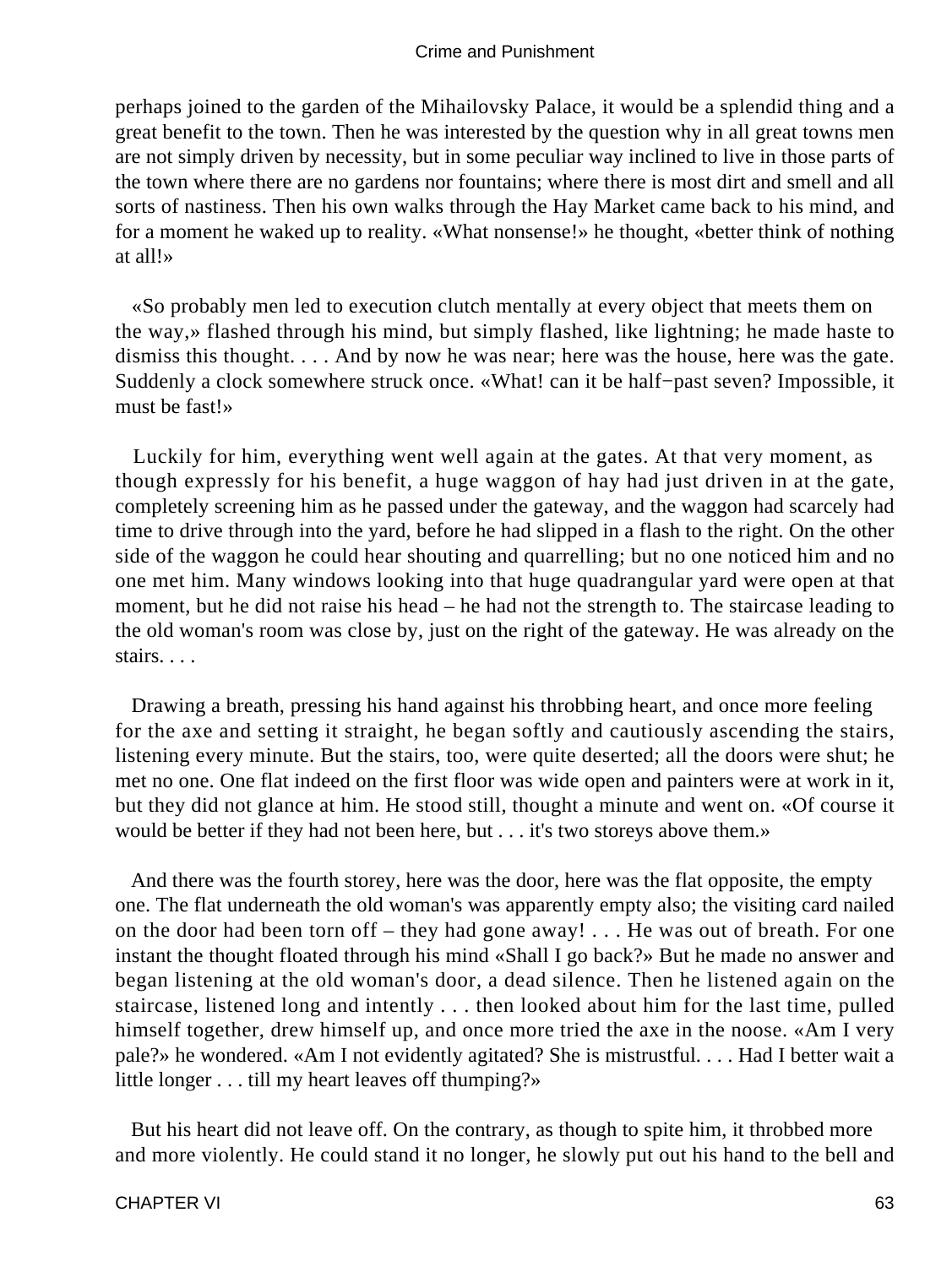rang. Half a minute later he rang again, more loudly.

 No answer. To go on ringing was useless and out of place. The old woman was, of course, at home, but she was suspicious and alone. He had some knowledge of her habits . . . and once more he put his ear to the door. Either his senses were peculiarly keen (which it is difficult to suppose), or the sound was really very distinct. Anyway, he suddenly heard something like the cautious touch of a hand on the lock and the rustle of a skirt at the very door. someone was standing stealthily close to the lock and just as he was doing on the outside was secretly listening within, and seemed to have her ear to the door. . . . He moved a little on purpose and muttered something aloud that he might not have the appearance of hiding, then rang a third time, but quietly, soberly, and without impatience, Recalling it afterwards, that moment stood out in his mind vividly, distinctly, for ever; he could not make out how he had had such cunning, for his mind was as it were clouded at moments and he was almost unconscious of his body. . . . An instant later he heard the latch unfastened.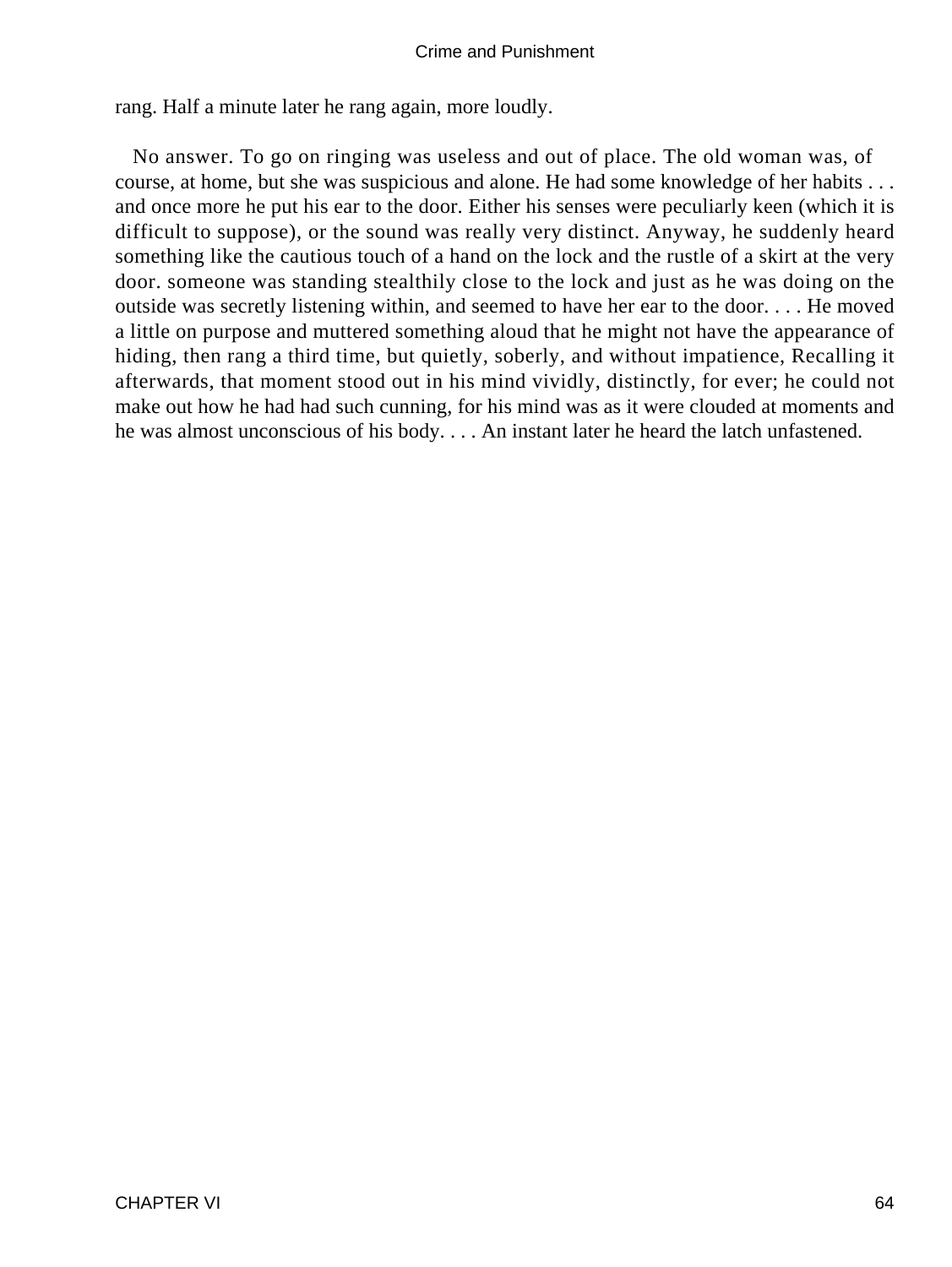# **[CHAPTER VII](#page-465-0)**

**The door was as before opened a tiny crack, and again two sharp and suspicious eyes** stared at him out of the darkness. Then Raskolnikov lost his head and nearly made a great mistake.

 Fearing the old woman would be frightened by their being alone, and not hoping that the sight of him would disarm her suspicions, he took hold of the door and drew it towards him to prevent the old woman from attempting to shut it again. Seeing this she did not pull the door back, but she did not let go the handle so that he almost dragged her out with it on to the stairs. Seeing that she was standing in the doorway not allowing him to pass, he advanced straight upon her. She stepped back in alarm, tried to say something, but seemed unable to speak and stared with open eyes at him.

 «Good evening, Alyona Ivanovna,» he began, trying to speak easily, but his voice would not obey him, it broke and shook. «I have come . . . I have brought something . . . but we'd better come in . . . to the light. . . .»

 And leaving her, he passed straight into the room uninvited. The old woman ran after him; her tongue was unloosed.

«Good heavens! What it is? Who is it? What do you want?»

 «Why, Alyona Ivanovna, you know me . . . Raskolnikov . . . here, I brought you the pledge I promised the other day . . .» And he held out the pledge.

 The old woman glanced for a moment at the pledge, but at once stared in the eyes of her uninvited visitor. She looked intently, maliciously and mistrustfully. A minute passed; he even fancied something like a sneer in her eyes, as though she had already guessed everything. He felt that he was losing his head, that he was almost frightened, so frightened that if she were to look like that and not say a word for another half minute, he thought he would have run away from her.

 «Why do you look at me as though you did not know me?» he said suddenly, also with malice. «Take it if you like, if not I'll go elsewhere, I am in a hurry.»

 He had not even thought of saying this, but it was suddenly said of itself. The old woman recovered herself, and her visitor's resolute tone evidently restored her confidence.

«But why, my good sir, all of a minute. . . . What is it?» she asked, looking at the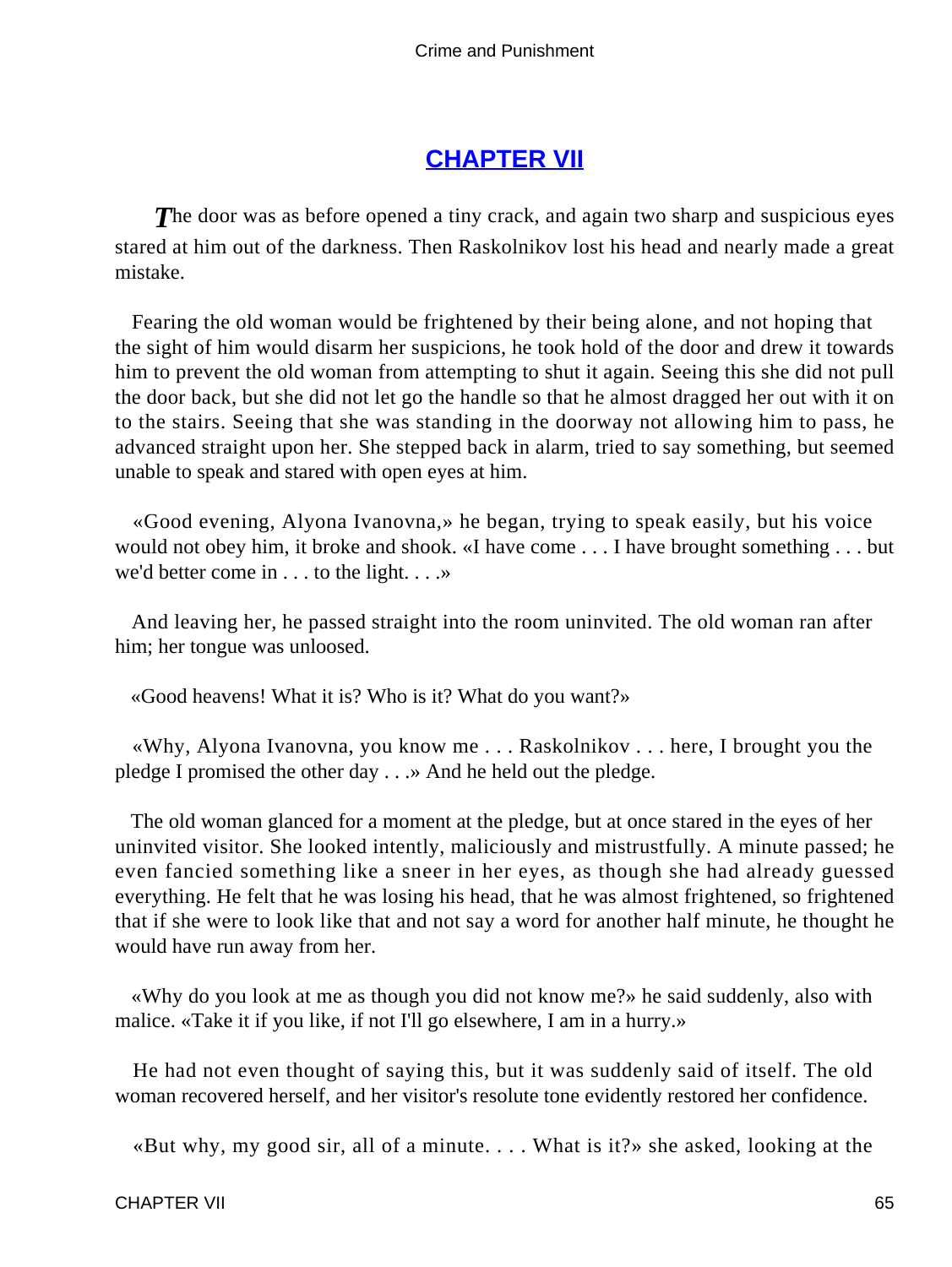pledge.

«The silver cigarette case; I spoke of it last time, you know.»

She held out her hand.

 «But how pale you are, to be sure . . . and your hands are trembling too? Have you been bathing, or what?»

 «Fever,» he answered abruptly. «You can't help getting pale . . . if you've nothing to eat,» he added, with difficulty articulating the words.

 His strength was failing him again. But his answer sounded like the truth; the old woman took the pledge.

 «What is it?» she asked once more, scanning Raskolnikov intently, and weighing the pledge in her hand.

«A thing . . . cigarette case. . . . Silver. . . . Look at it.»

«It does not seem somehow like silver. . . . How he has wrapped it up!»

 Trying to untie the string and turning to the window, to the light (all her windows were shut, in spite of the stifling heat), she left him altogether for some seconds and stood with her back to him. He unbuttoned his coat and freed the axe from the noose, but did not yet take it out altogether, simply holding it in his right hand under the coat. His hands were fearfully weak, he felt them every moment growing more numb and more wooden. He was afraid he would let the axe slip and fall. . . . A sudden giddiness came over him.

 «But what has he tied it up like this for?» the old woman cried with vexation and moved towards him.

 He had not a minute more to lose. He pulled the axe quite out, swung it with both arms, scarcely conscious of himself, and almost without effort, almost mechanically, brought the blunt side down on her head. He seemed not to use his own strength in this. But as soon as he had once brought the axe down, his strength returned to him.

 The old woman was as always bareheaded. Her thin, light hair, streaked with grey, thickly smeared with grease, was plaited in a rat's tail and fastened by a broken horn comb which stood out on the nape of her neck. As she was so short, the blow fell on the very top of her skull. She cried out, but very faintly, and suddenly sank all of a heap on the floor, raising her hands to her head. In one hand she still held «the pledge.» Then he dealt her another and another blow with the blunt side and on the same spot. The blood gushed as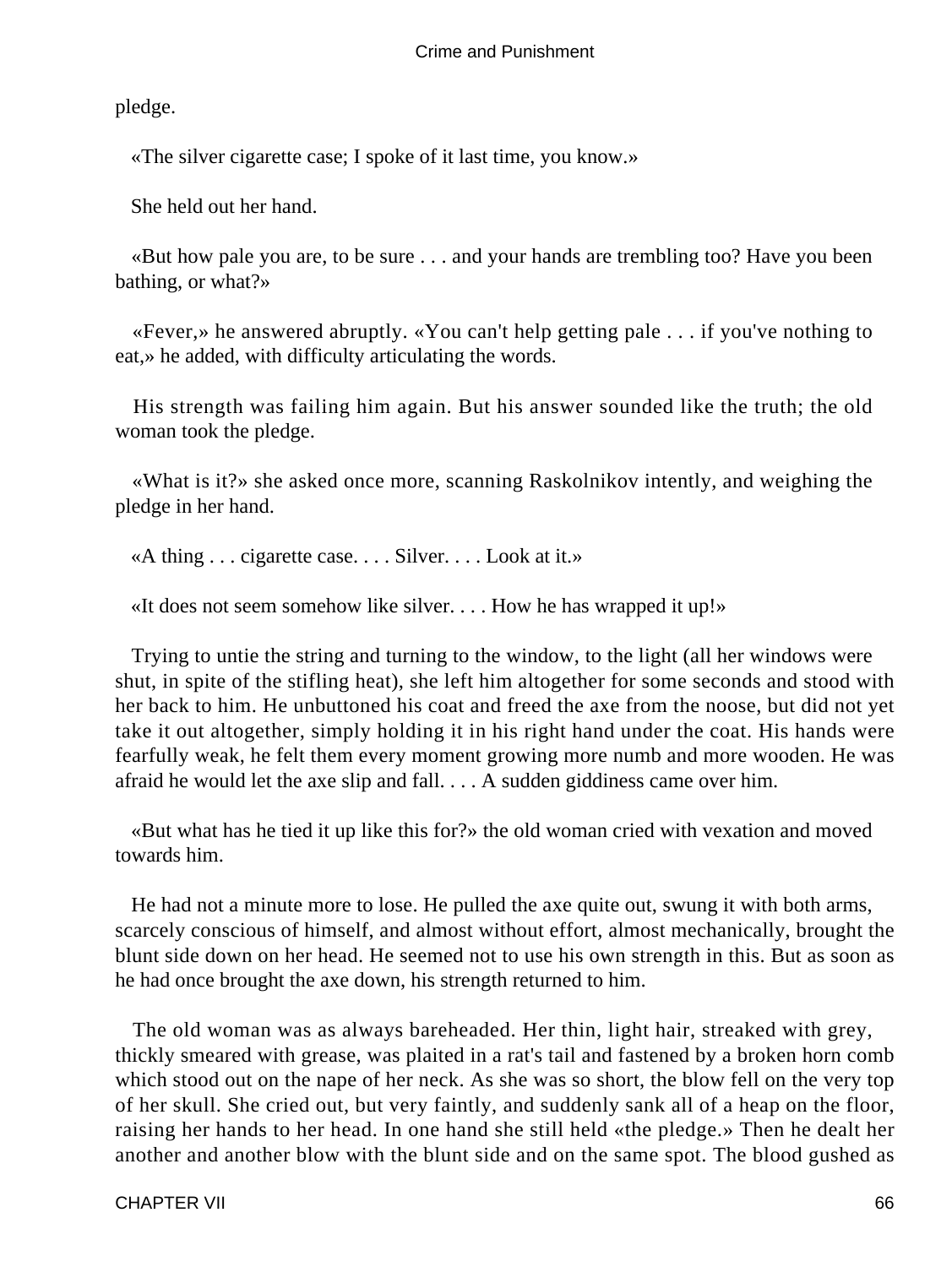from an overturned glass, the body fell back. He stepped back, let it fall, and at once bent over her face; she was dead. Her eyes seemed to be starting out of their sockets, the brow and the whole face were drawn and contorted convulsively.

 He laid the axe on the ground near the dead body and felt at once in her pocket (trying to avoid the streaming body) – the same right−hand pocket from which she had taken the key on his last visit. He was in full possession of his faculties, free from confusion or giddiness, but his hands were still trembling. He remembered afterwards that he had been particularly collected and careful, trying all the time not to get smeared with blood. . . . He pulled out the keys at once, they were all, as before, in one bunch on a steel ring. He ran at once into the bedroom with them. It was a very small room with a whole shrine of holy images. Against the other wall stood a big bed, very clean and covered with a silk patchwork wadded quilt. Against a third wall was a chest of drawers. Strange to say, so soon as he began to fit the keys into the chest, so soon as he heard their jingling, a convulsive shudder passed over him. He suddenly felt tempted again to give it all up and go away. But that was only for an instant; it was too late to go back. He positively smiled at himself, when suddenly another terrifying idea occurred to his mind. He suddenly fancied that the old woman might be still alive and might recover her senses. Leaving the keys in the chest, he ran back to the body, snatched up the axe and lifted it once more over the old woman, but did not bring it down. There was no doubt that she was dead. Bending down and examining her again more closely, he saw clearly that the skull was broken and even battered in on one side. He was about to feel it with his finger, but drew back his hand and indeed it was evident without that. Meanwhile there was a perfect pool of blood. All at once he noticed a string on her neck; he tugged at it, but the string was strong and did not snap and besides, it was soaked with blood. He tried to pull it out from the front of the dress, but something held it and prevented its coming. In his impatience he raised the axe again to cut the string from above on the body, but did not dare, and with difficulty, smearing his hand and the axe in the blood, after two minutes' hurried effort, he cut the string and took it off without touching the body with the axe; he was not mistaken – it was a purse. On the string were two crosses, one of Cyprus wood and one of copper, and an image in silver filigree, and with them a small greasy chamois leather purse with a steel rim and ring. The purse was stuffed very full; Raskolnikov thrust it in his pocket without looking at it, flung the crosses on the old woman's body and rushed back into the bedroom, this time taking the axe with him.

 He was in terrible haste, he snatched the keys, and began trying them again. But he was unsuccessful. They would not fit in the locks. It was not so much that his hands were shaking, but that he kept making mistakes; though he saw for instance that a key was not the right one and would not fit, still he tried to put it in. Suddenly he remembered and realised that the big key with the deep notches, which was hanging there with the small keys could not possibly belong to the chest of drawers (on his last visit this had struck him), but to some strong box, and that everything perhaps was hidden in that box. He left the chest of drawers, and at once felt under the bedstead, knowing that old women usually keep boxes under their beds. And so it was; there was a good−sized box under the bed, at least a yard in length,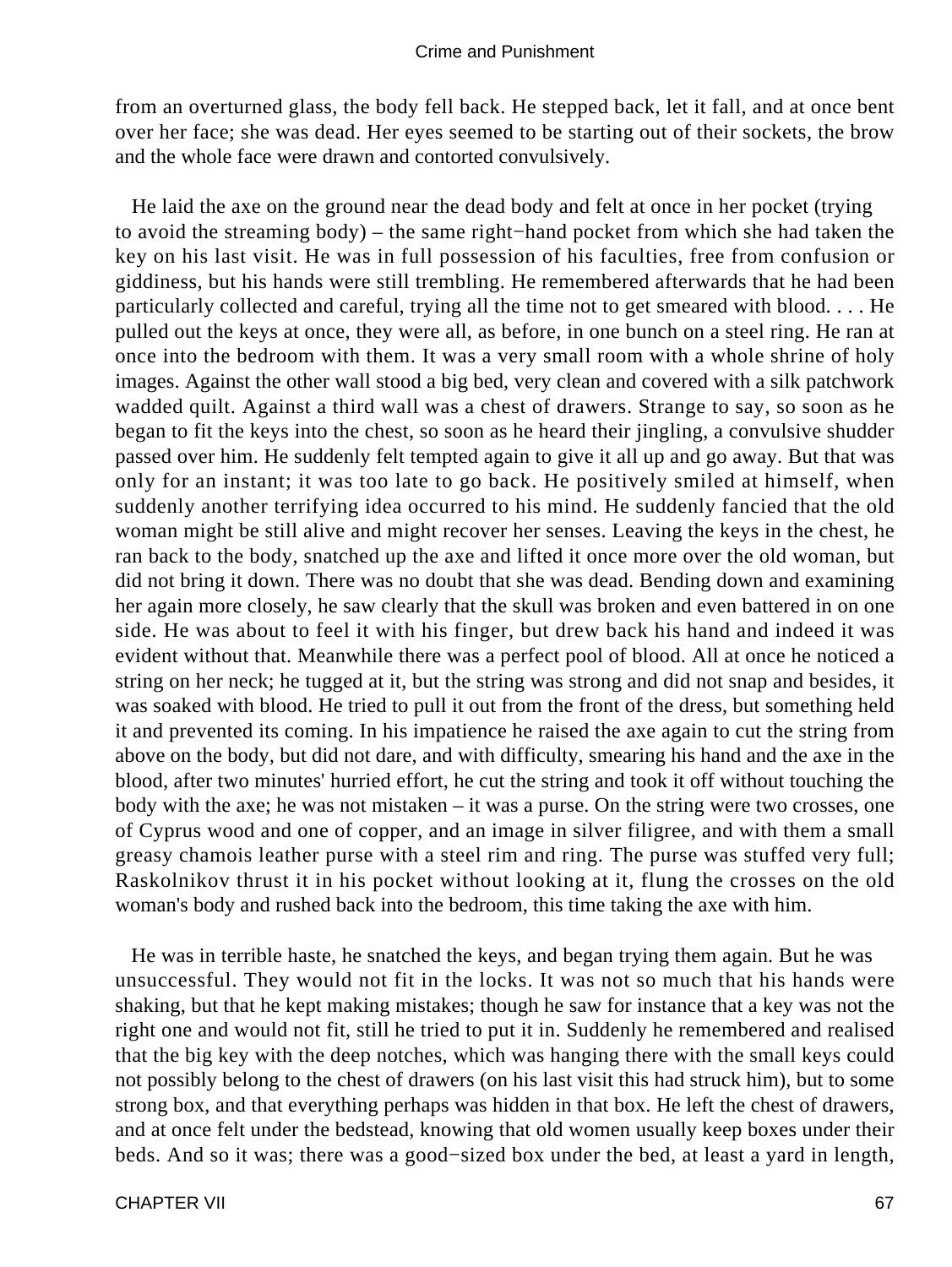with an arched lid covered with red leather and studded with steel nails. The notched key fitted at once and unlocked it. At the top, under a white sheet, was a coat of red brocade lined with hareskin; under it was a silk dress, then a shawl and it seemed as though there was nothing below but clothes. The first thing he did was to wipe his blood− stained hands on the red brocade. «It's red, and on red blood will be less noticeable,» the thought passed through his mind; then he suddenly came to himself. «Good God, am I going out of my senses?» he thought with terror.

 But no sooner did he touch the clothes than a gold watch slipped from under the fur coat. He made haste to turn them all over. There turned out to be various articles made of gold among the clothes – probably all pledges, unredeemed or waiting to be redeemed – bracelets, chains, ear−rings, pins and such things. Some were in cases, others simply wrapped in newspaper, carefully and exactly folded, and tied round with tape. Without any delay, he began filling up the pockets of his trousers and overcoat without examining or undoing the parcels and cases; but he had not time to take many....

 He suddenly heard steps in the room where the old woman lay. He stopped short and was still as death. But all was quiet, so it must have been his fancy. All at once he heard distinctly a faint cry, as though someone had uttered a low broken moan. Then again dead silence for a minute or two. He sat squatting on his heels by the box and waited holding his breath. Suddenly he jumped up, seized the axe and ran out of the bedroom.

 In the middle of the room stood Lizaveta with a big bundle in her arms. She was gazing in stupefaction at her murdered sister, white as a sheet and seeming not to have the strength to cry out. Seeing him run out of the bedroom, she began faintly quivering all over, like a leaf, a shudder ran down her face; she lifted her hand, opened her mouth, but still did not scream. She began slowly backing away from him into the corner, staring intently, persistently at him, but still uttered no sound, as though she could not get breath to scream. He rushed at her with the axe; her mouth twitched piteously, as one sees babies' mouths, when they begin to be frightened, stare intently at what frightens them and are on the point of screaming. And this hapless Lizaveta was so simple and had been so thoroughly crushed and scared that she did not even raise a hand to guard her face, though that was the most necessary and natural action at the moment, for the axe was raised over her face. She only put up her empty left hand, but not to her face, slowly holding it out before her as though motioning him away. The axe fell with the sharp edge just on the skull and split at one blow all the top of the head. She fell heavily at once. Raskolnikov completely lost his head, snatching up her bundle, dropped it again and ran into the entry.

 Fear gained more and more mastery over him, especially after this second, quite unexpected murder. He longed to run away from the place as fast as possible. And if at that moment he had been capable of seeing and reasoning more correctly, if he had been able to realise all the difficulties of his position, the hopelessness, the hideousness and the absurdity of it, if he could have understood how many obstacles and, perhaps, crimes he had still to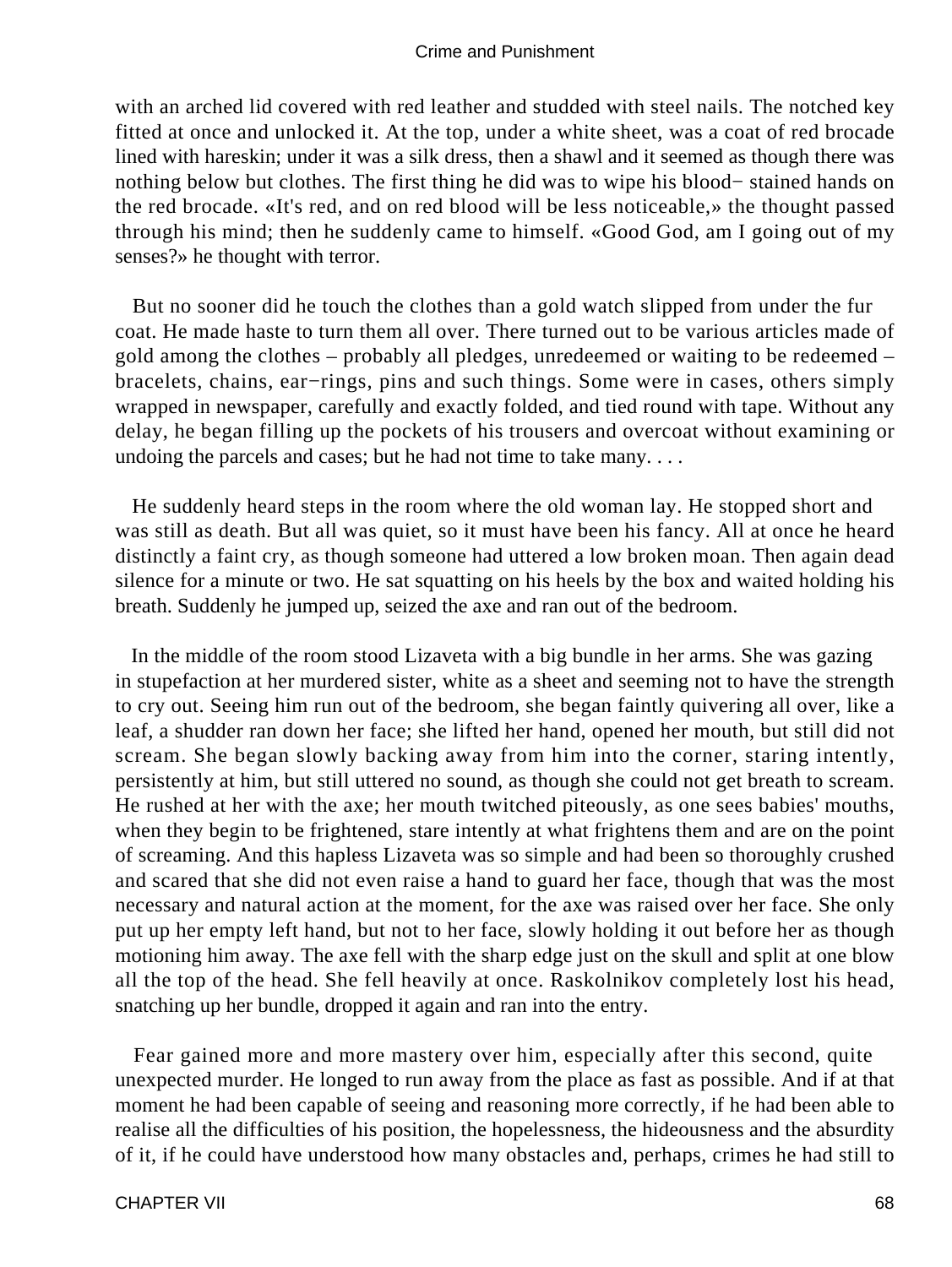overcome or to commit, to get out of that place and to make his way home, it is very possible that he would have flung up everything, and would have gone to give himself up, and not from fear, but from simple horror and loathing of what he had done. The feeling of loathing especially surged up within him and grew stronger every minute. He would not now have gone to the box or even into the room for anything in the world.

 But a sort of blankness, even dreaminess, had begun by degrees to take possession of him; at moments he forgot himself, or rather, forgot what was of importance, and caught at trifles. Glancing, however, into the kitchen and seeing a bucket half full of water on a bench, he bethought him of washing his hands and the axe. His hands were sticky with blood. He dropped the axe with the blade in the water, snatched a piece of soap that lay in a broken saucer on the window, and began washing his hands in the bucket. When they were clean, he took out the axe, washed the blade and spent a long time, about three minutes, washing the wood where there were spots of blood rubbing them with soap. Then he wiped it all with some linen that was hanging to dry on a line in the kitchen and then he was a long while attentively examining the axe at the window. There was no trace left on it, only the wood was still damp. He carefully hung the axe in the noose under his coat. Then as far as was possible, in the dim light in the kitchen, he looked over his overcoat, his trousers and his boots. At the first glance there seemed to be nothing but stains on the boots. He wetted the rag and rubbed the boots. But he knew he was not looking thoroughly, that there might be something quite noticeable that he was overlooking. He stood in the middle of the room, lost in thought. Dark agonising ideas rose in his mind – the idea that he was mad and that at that moment he was incapable of reasoning, of protecting himself, that he ought perhaps to be doing something utterly different from what he was now doing. «Good God!» he muttered «I must fly, fly,» and he rushed into the entry. But here a shock of terror awaited him such as he had never known before.

 He stood and gazed and could not believe his eyes: the door, the outer door from the stairs, at which he had not long before waited and rung, was standing unfastened and at least six inches open. No lock, no bolt, all the time, all that time! The old woman had not shut it after him perhaps as a precaution. But, good God! Why, he had seen Lizaveta afterwards! And how could he, how could he have failed to reflect that she must have come in somehow! She could not have come through the wall!

He dashed to the door and fastened the latch.

«But no, the wrong thing again! I must get away, get away. . . .»

He unfastened the latch, opened the door and began listening on the staircase.

 He listened a long time. Somewhere far away, it might be in the gateway, two voices were loudly and shrilly shouting, quarrelling and scolding. «What are they about?» He waited patiently. At last all was still, as though suddenly cut off; they had separated. He was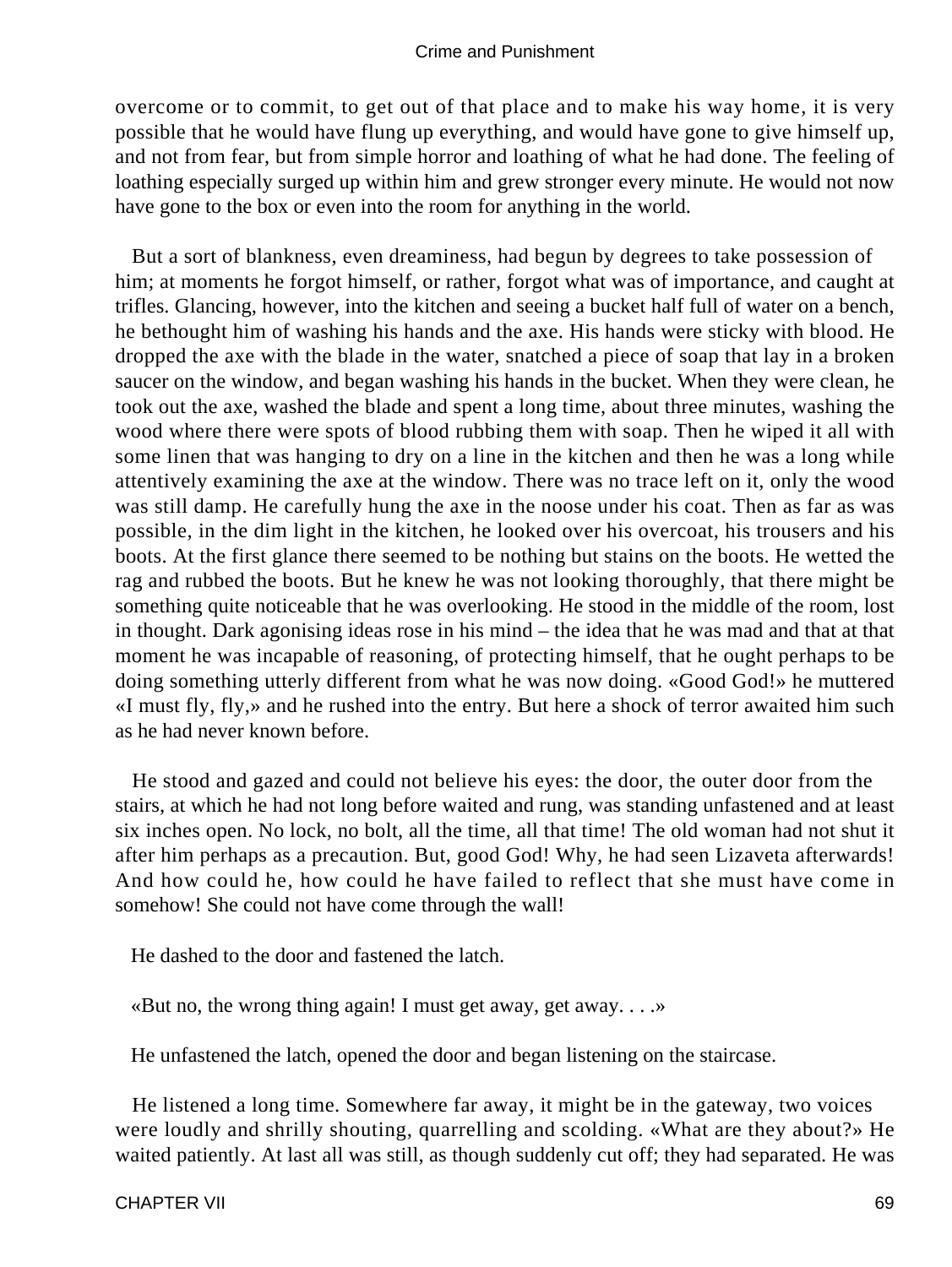meaning to go out, but suddenly, on the floor below, a door was noisily opened and someone began going downstairs humming a tune. «How is it they all make such a noise?» flashed through his mind. Once more he closed the door and waited. At last all was still, not a soul stirring. He was just taking a step towards the stairs when he heard fresh footsteps.

 The steps sounded very far off, at the very bottom of the stairs, but he remembered quite clearly and distinctly that from the first sound he began for some reason to suspect that this was someone coming /there/, to the fourth floor, to the old woman. Why? Were the sounds somehow peculiar, significant? The steps were heavy, even and unhurried. Now /he/ had passed the first floor, now he was mounting higher, it was growing more and more distinct! He could hear his heavy breathing. And now the third storey had been reached. Coming here! And it seemed to him all at once that he was turned to stone, that it was like a dream in which one is being pursued, nearly caught and will be killed, and is rooted to the spot and cannot even move one's arms.

 At last when the unknown was mounting to the fourth floor, he suddenly started, and succeeded in slipping neatly and quickly back into the flat and closing the door behind him. Then he took the hook and softly, noiselessly, fixed it in the catch. Instinct helped him. When he had done this, he crouched holding his breath, by the door. The unknown visitor was by now also at the door. They were now standing opposite one another, as he had just before been standing with the old woman, when the door divided them and he was listening.

 The visitor panted several times. «He must be a big, fat man,» thought Raskolnikov, squeezing the axe in his hand. It seemed like a dream indeed. The visitor took hold of the bell and rang it loudly.

 As soon as the tin bell tinkled, Raskolnikov seemed to be aware of something moving in the room. For some seconds he listened quite seriously. The unknown rang again, waited and suddenly tugged violently and impatiently at the handle of the door. Raskolnikov gazed in horror at the hook shaking in its fastening, and in blank terror expected every minute that the fastening would be pulled out. It certainly did seem possible, so violently was he shaking it. He was tempted to hold the fastening, but /he/ might be aware of it. A giddiness came over him again. «I shall fall down!» flashed through his mind, but the unknown began to speak and he recovered himself at once.

 «What's up? Are they asleep or murdered? D−damn them!» he bawled in a thick voice, «Hey, Alyona Ivanovna, old witch! Lizaveta Ivanovna, hey, my beauty! open the door! Oh, damn them! Are they asleep or what?»

 And again, enraged, he tugged with all his might a dozen times at the bell. He must certainly be a man of authority and an intimate acquaintance.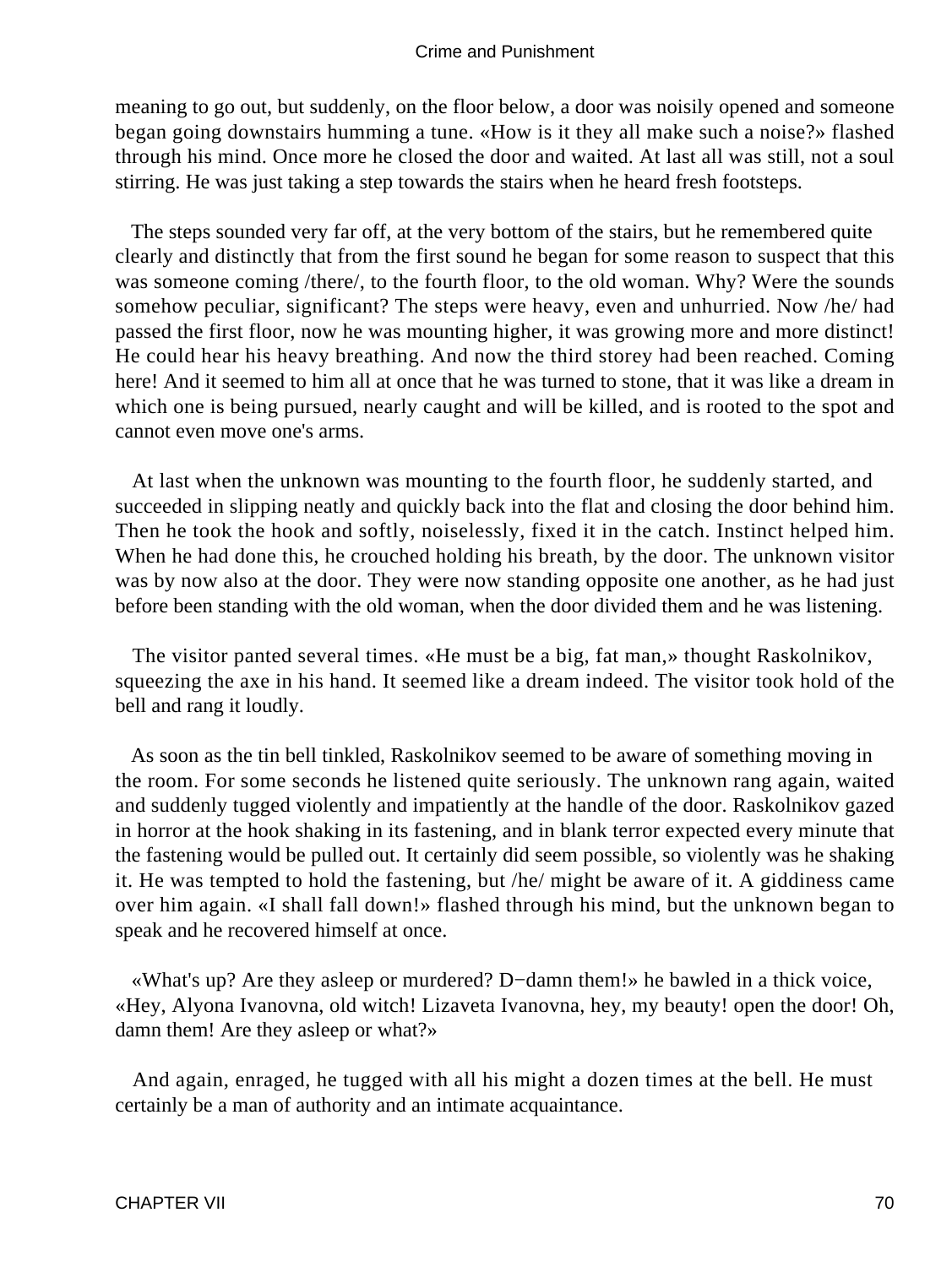At this moment light hurried steps were heard not far off, on the stairs. someone else was approaching. Raskolnikov had not heard them at first.

 «You don't say there's no one at home,» the new−comer cried in a cheerful, ringing voice, addressing the first visitor, who still went on pulling the bell. «Good evening, Koch.»

«From his voice he must be quite young,» thought Raskolnikov.

 «Who the devil can tell? I've almost broken the lock,» answered Koch. "But how do you come to know me?

 «Why! The day before yesterday I beat you three times running at billiards at Gambrinus'.»

«Oh!»

 «So they are not at home? That's queer. It's awfully stupid though. Where could the old woman have gone? I've come on business.»

«Yes; and I have business with her, too.»

 «Well, what can we do? Go back, I suppose, Aie – aie! And I was hoping to get some money!» cried the young man.

 «We must give it up, of course, but what did she fix this time for? The old witch fixed the time for me to come herself. It's out of my way. And where the devil she can have got to, I can't make out. She sits here from year's end to year's end, the old hag; her legs are bad and yet here all of a sudden she is out for a walk!»

«Hadn't we better ask the porter?»

«What?»

«Where she's gone and when she'll be back.»

 «Hm. . . . Damn it all! . . . We might ask. . . . But you know she never does go anywhere.»

And he once more tugged at the door−handle.

«Damn it all. There's nothing to be done, we must go!»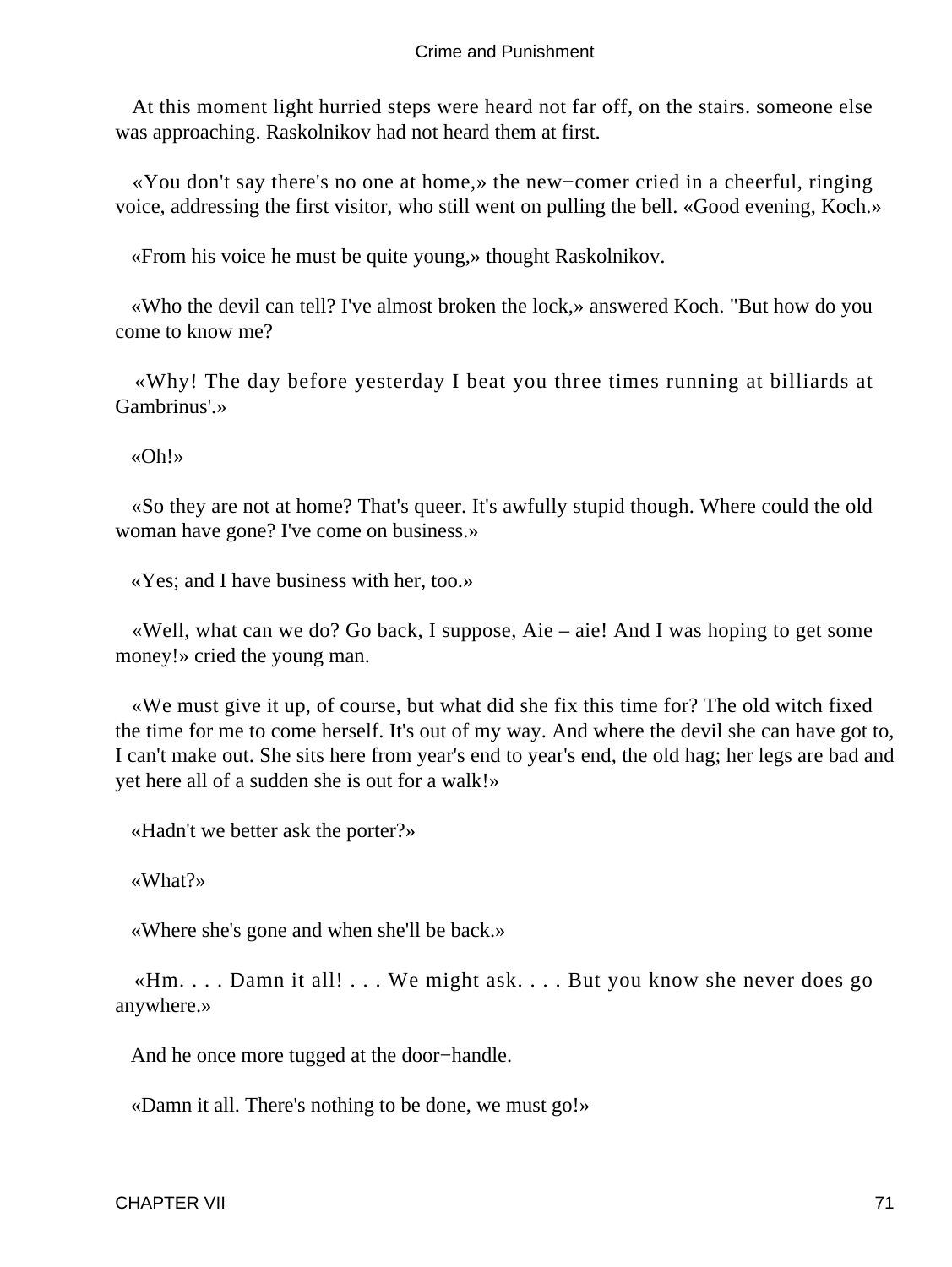«Stay!» cried the young man suddenly. «Do you see how the door shakes if you pull it?»

«Well?»

 «That shows it's not locked, but fastened with the hook! Do you hear how the hook clanks?»

«Well?»

 «Why, don't you see? That proves that one of them is at home. If they were all out, they would have locked the door from the outside with the key and not with the hook from inside. There, do you hear how the hook is clanking? To fasten the hook on the inside they must be at home, don't you see. So there they are sitting inside and don't open the door!»

 «Well! And so they must be!» cried Koch, astonished. «What are they about in there?» And he began furiously shaking the door.

 «Stay!» cried the young man again. «Don't pull at it! There must be something wrong. . . . Here, you've been ringing and pulling at the door and still they don't open! So either they've both fainted or . . .»

«What?»

«I tell you what. Let's go fetch the porter, let him wake them up.»

«All right.»

Both were going down.

«Stay. You stop here while I run down for the porter.»

«What for?»

«Well, you'd better.»

«All right.»

 «I'm studying the law you see! It's evident, e−vi−dent there's something wrong here!» the young man cried hotly, and he ran downstairs.

 Koch remained. Once more he softly touched the bell which gave one tinkle, then gently, as though reflecting and looking about him, began touching the door−handle pulling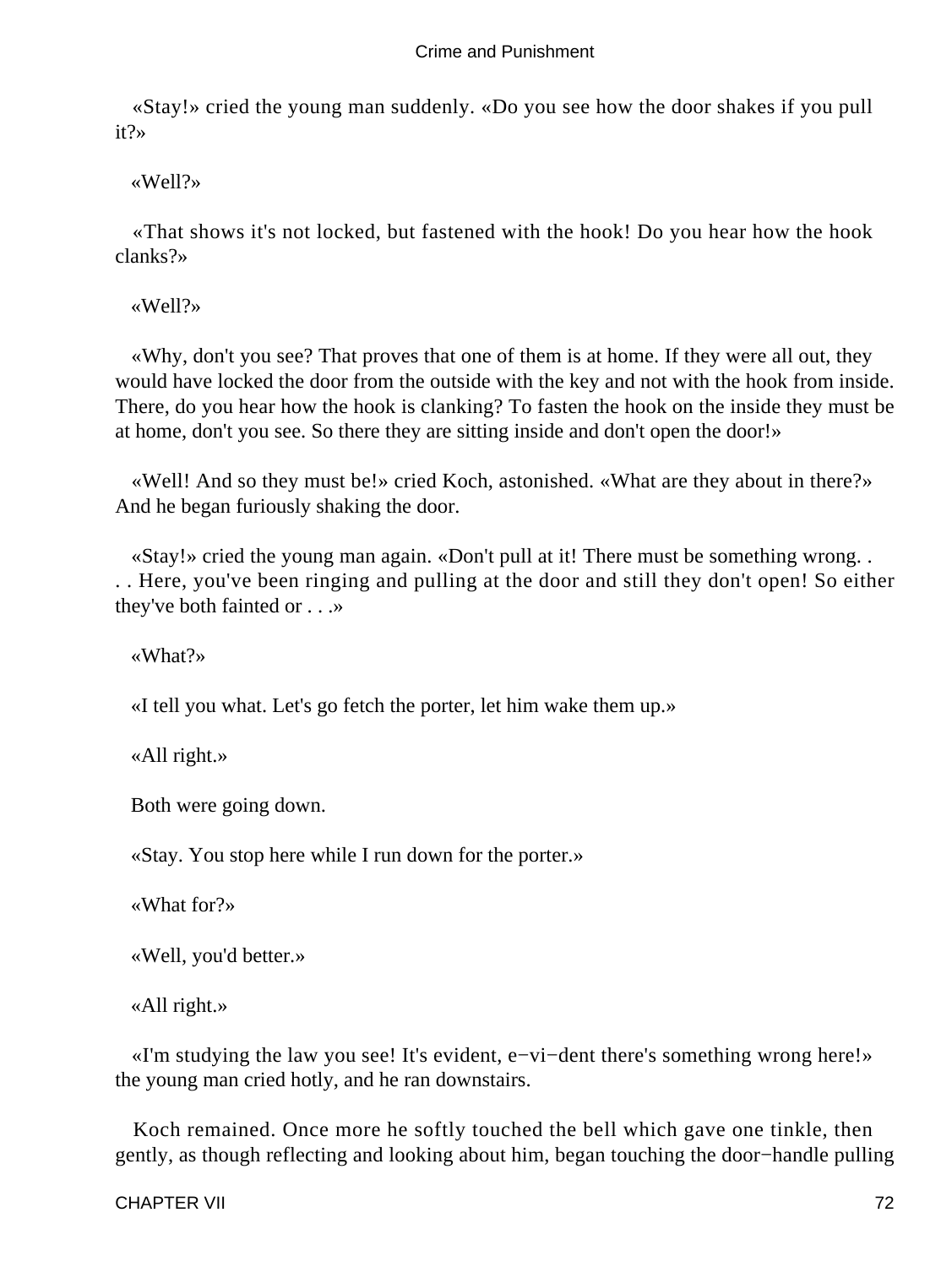it and letting it go to make sure once more that it was only fastened by the hook. Then puffing and panting he bent down and began looking at the keyhole: but the key was in the lock on the inside and so nothing could be seen.

 Raskolnikov stood keeping tight hold of the axe. He was in a sort of delirium. He was even making ready to fight when they should come in. While they were knocking and talking together, the idea several times occurred to him to end it all at once and shout to them through the door. Now and then he was tempted to swear at them, to jeer at them, while they could not open the door! «Only make haste!» was the thought that flashed through his mind.

«But what the devil is he about?  $\ldots$ » Time was passing, one minute, and another – no one came. Koch began to be restless.

 «What the devil?» he cried suddenly and in impatience deserting his sentry duty, he, too, went down, hurrying and thumping with his heavy boots on the stairs. The steps died away.

«Good heavens! What am I to do?»

 Raskolnikov unfastened the hook, opened the door – there was no sound. Abruptly, without any thought at all, he went out, closing the door as thoroughly as he could, and went downstairs.

 He had gone down three flights when he suddenly heard a loud voice below – where could he go! There was nowhere to hide. He was just going back to the flat.

«Hey there! Catch the brute!»

 Somebody dashed out of a flat below, shouting, and rather fell than ran down the stairs, bawling at the top of his voice.

«Mitka! Mitka! Mitka! Mitka! Mitka! Blast him!»

 The shout ended in a shriek; the last sounds came from the yard; all was still. But at the same instant several men talking loud and fast began noisily mounting the stairs. There were three or four of them. He distinguished the ringing voice of the young man. «They!»

 Filled with despair he went straight to meet them, feeling «come what must!» If they stopped him – all was lost; if they let him pass – all was lost too; they would remember him. They were approaching; they were only a flight from him – and suddenly deliverance! A few steps from him on the right, there was an empty flat with the door wide open, the flat on the second floor where the painters had been at work, and which, as though for his benefit,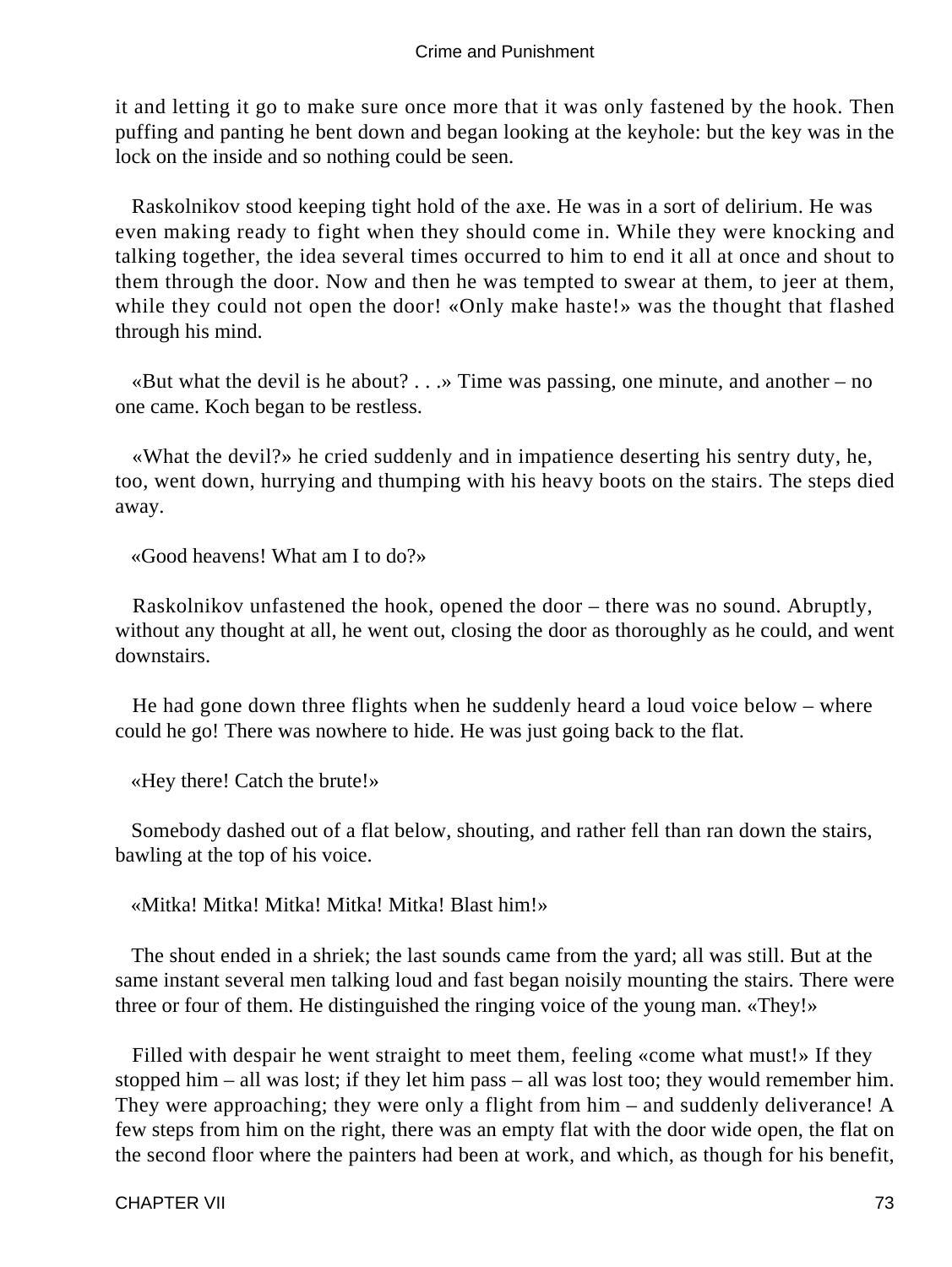they had just left. It was they, no doubt, who had just run down, shouting. The floor had only just been painted, in the middle of the room stood a pail and a broken pot with paint and brushes. In one instant he had whisked in at the open door and hidden behind the wall and only in the nick of time; they had already reached the landing. Then they turned and went on up to the fourth floor, talking loudly. He waited, went out on tiptoe and ran down the stairs.

 No one was on the stairs, nor in the gateway. He passed quickly through the gateway and turned to the left in the street.

 He knew, he knew perfectly well that at that moment they were at the flat, that they were greatly astonished at finding it unlocked, as the door had just been fastened, that by now they were looking at the bodies, that before another minute had passed they would guess and completely realise that the murderer had just been there, and had succeeded in hiding somewhere, slipping by them and escaping. They would guess most likely that he had been in the empty flat, while they were going upstairs. And meanwhile he dared not quicken his pace much, though the next turning was still nearly a hundred yards away. «Should he slip through some gateway and wait somewhere in an unknown street? No, hopeless! Should he fling away the axe? Should he take a cab? Hopeless, hopeless!»

 At last he reached the turning. He turned down it more dead than alive. Here he was half way to safety, and he understood it; it was less risky because there was a great crowd of people, and he was lost in it like a grain of sand. But all he had suffered had so weakened him that he could scarcely move. Perspiration ran down him in drops, his neck was all wet. «My word, he has been going it!» someone shouted at him when he came out on the canal bank.

 He was only dimly conscious of himself now, and the farther he went the worse it was. He remembered however, that on coming out on to the canal bank, he was alarmed at finding few people there and so being more conspicuous, and he had thought of turning back. Though he was almost falling from fatigue, he went a long way round so as to get home from quite a different direction.

 He was not fully conscious when he passed through the gateway of his house! he was already on the staircase before he recollected the axe. And yet he had a very grave problem before him, to put it back and to escape observation as far as possible in doing so. He was of course incapable of reflecting that it might perhaps be far better not to restore the axe at all, but to drop it later on in somebody's yard. But it all happened fortunately, the door of the porter's room was closed but not locked, so that it seemed most likely that the porter was at home. But he had so completely lost all power of reflection that he walked straight to the door and opened it. If the porter had asked him, «What do you want?» he would perhaps have simply handed him the axe. But again the porter was not at home, and he succeeded in putting the axe back under the bench, and even covering it with the chunk of wood as before. He met no one, not a soul, afterwards on the way to his room; the landlady's door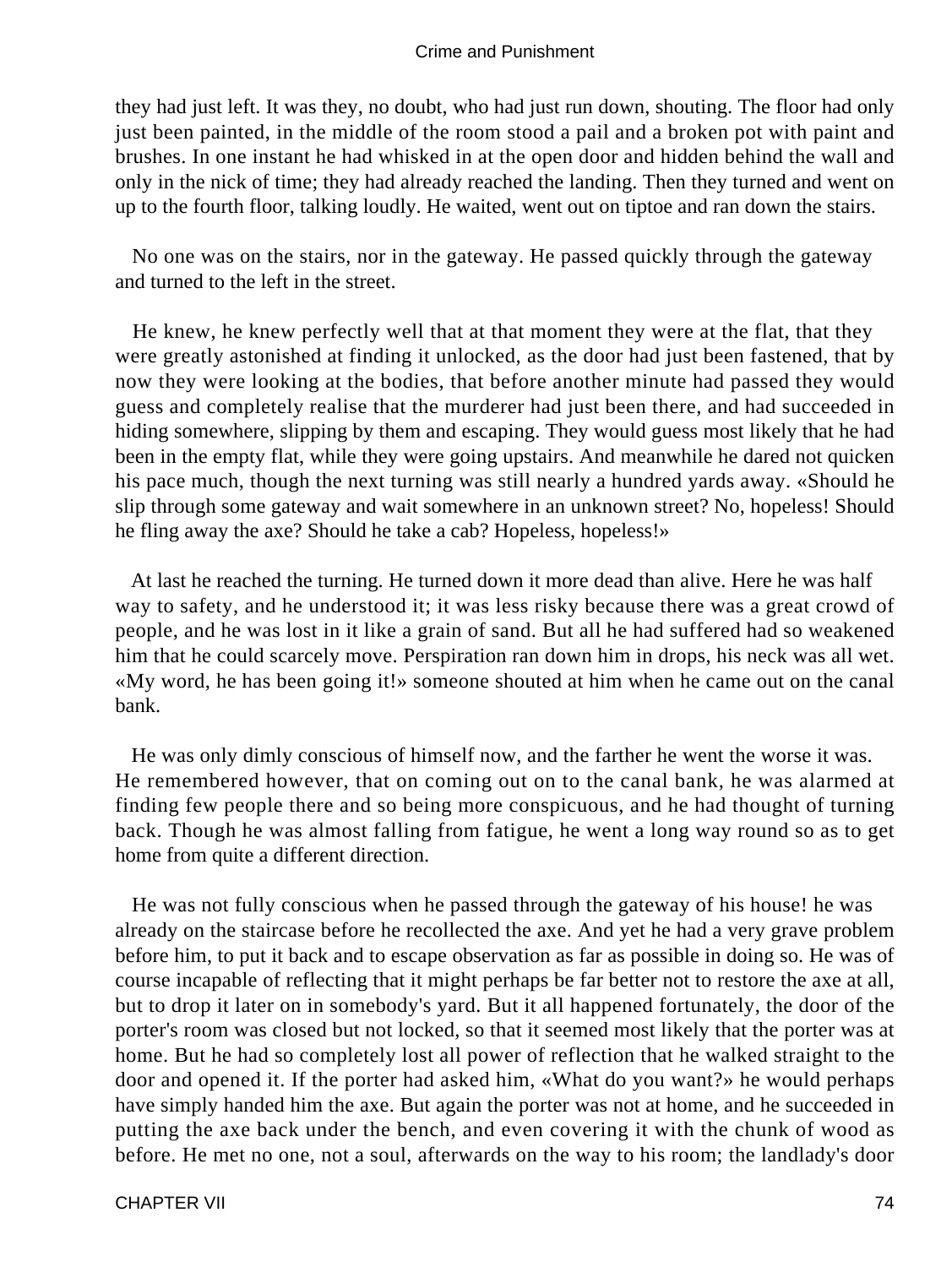was shut. When he was in his room, he flung himself on the sofa just as he was – he did not sleep, but sank into blank forgetfulness. If anyone had come into his room then, he would have jumped up at once and screamed. Scraps and shreds of thoughts were simply swarming in his brain, but he could not catch at one, he could not rest on one, in spite of all his efforts. . . .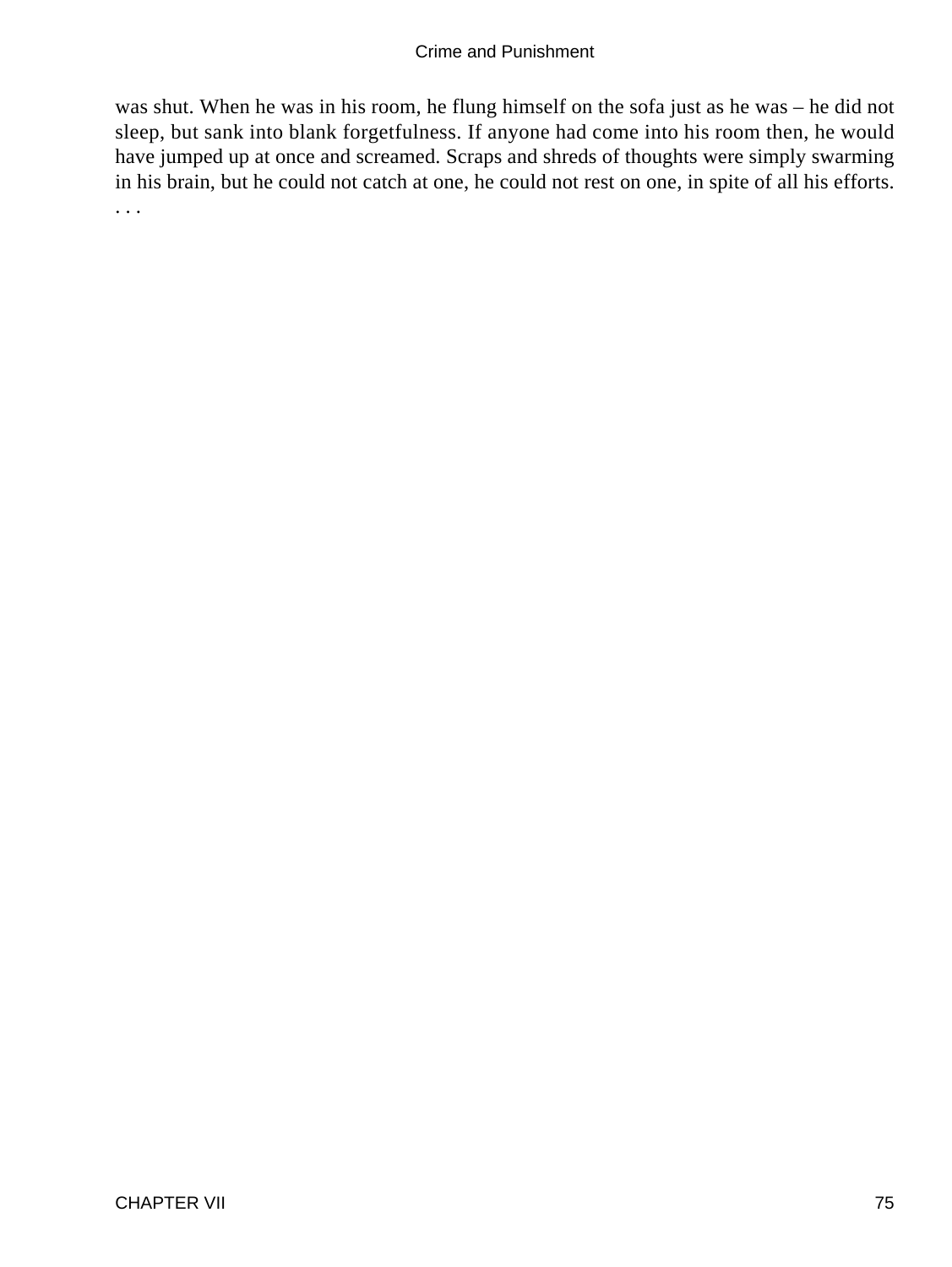# **[PART II](#page-465-0)**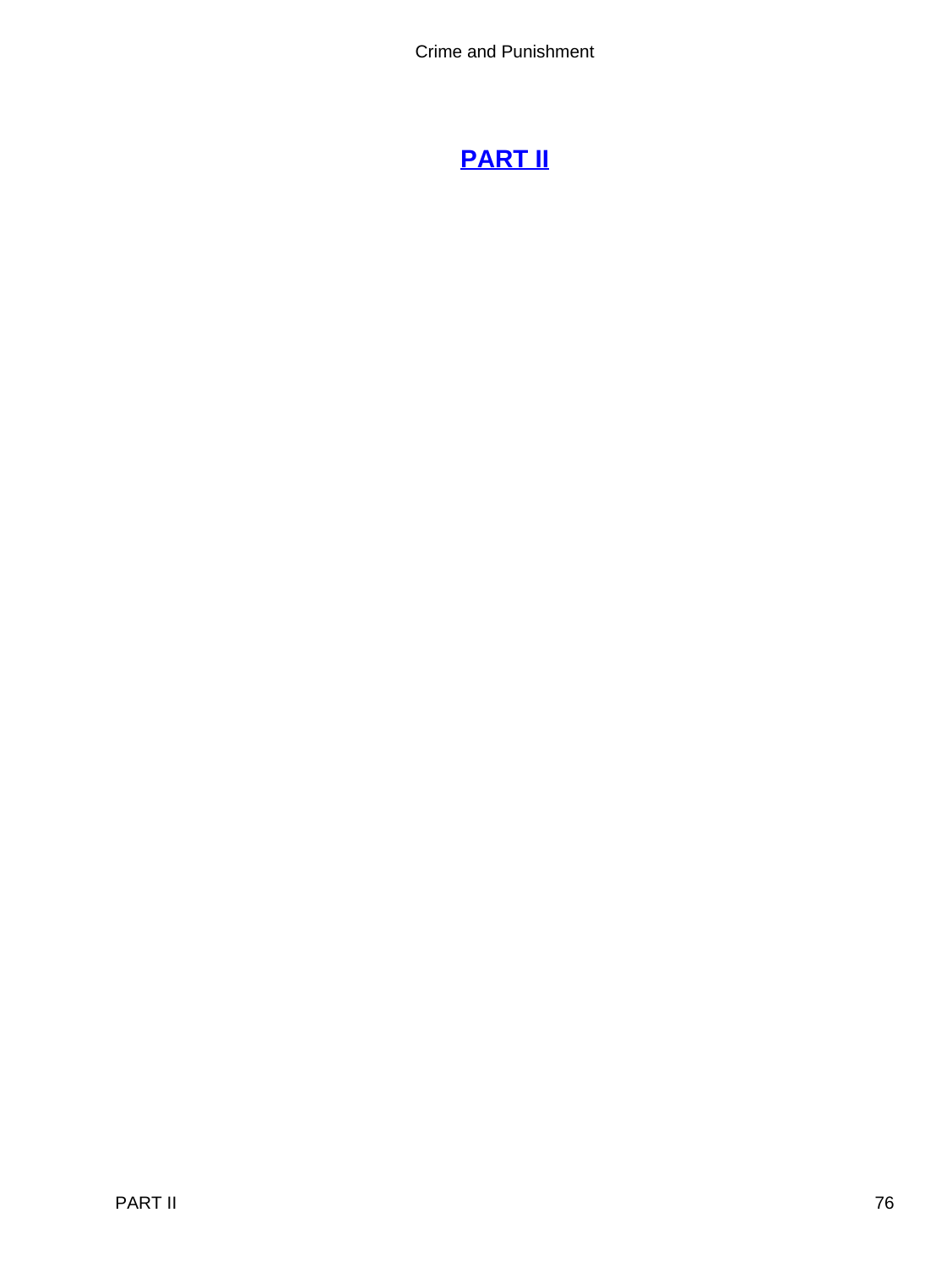## **[CHAPTER I](#page-465-0)**

*S*o he lay a very long while. Now and then he seemed to wake up, and at such moments he noticed that it was far into the night, but it did not occur to him to get up. At last he noticed that it was beginning to get light. He was lying on his back, still dazed from his recent oblivion. Fearful, despairing cries rose shrilly from the street, sounds which he heard every night, indeed, under his window after two o'clock. They woke him up now.

 «Ah! the drunken men are coming out of the taverns,» he thought, «it's past two o'clock,» and at once he leaped up, as though someone had pulled him from the sofa.

«What! Past two o'clock!»

 He sat down on the sofa – and instantly recollected everything! All at once, in one flash, he recollected everything.

 For the first moment he thought he was going mad. A dreadful chill came over him; but the chill was from the fever that had begun long before in his sleep. Now he was suddenly taken with violent shivering, so that his teeth chattered and all his limbs were shaking. He opened the door and began listening – everything in the house was asleep. With amazement he gazed at himself and everything in the room around him, wondering how he could have come in the night before without fastening the door, and have flung himself on the sofa without undressing, without even taking his hat off. It had fallen off and was lying on the floor near his pillow.

«If anyone had come in, what would he have thought? That I'm drunk but . . .»

 He rushed to the window. There was light enough, and he began hurriedly looking himself all over from head to foot, all his clothes; were there no traces? But there was no doing it like that; shivering with cold, he began taking off everything and looking over again. He turned everything over to the last threads and rags, and mistrusting himself, went through his search three times.

 But there seemed to be nothing, no trace, except in one place, where some thick drops of congealed blood were clinging to the frayed edge of his trousers. He picked up a big claspknife and cut off the frayed threads. There seemed to be nothing more.

 Suddenly he remembered that the purse and the things he had taken out of the old woman's box were still in his pockets! He had not thought till then of taking them out and hiding them! He had not even thought of them while he was examining his clothes! What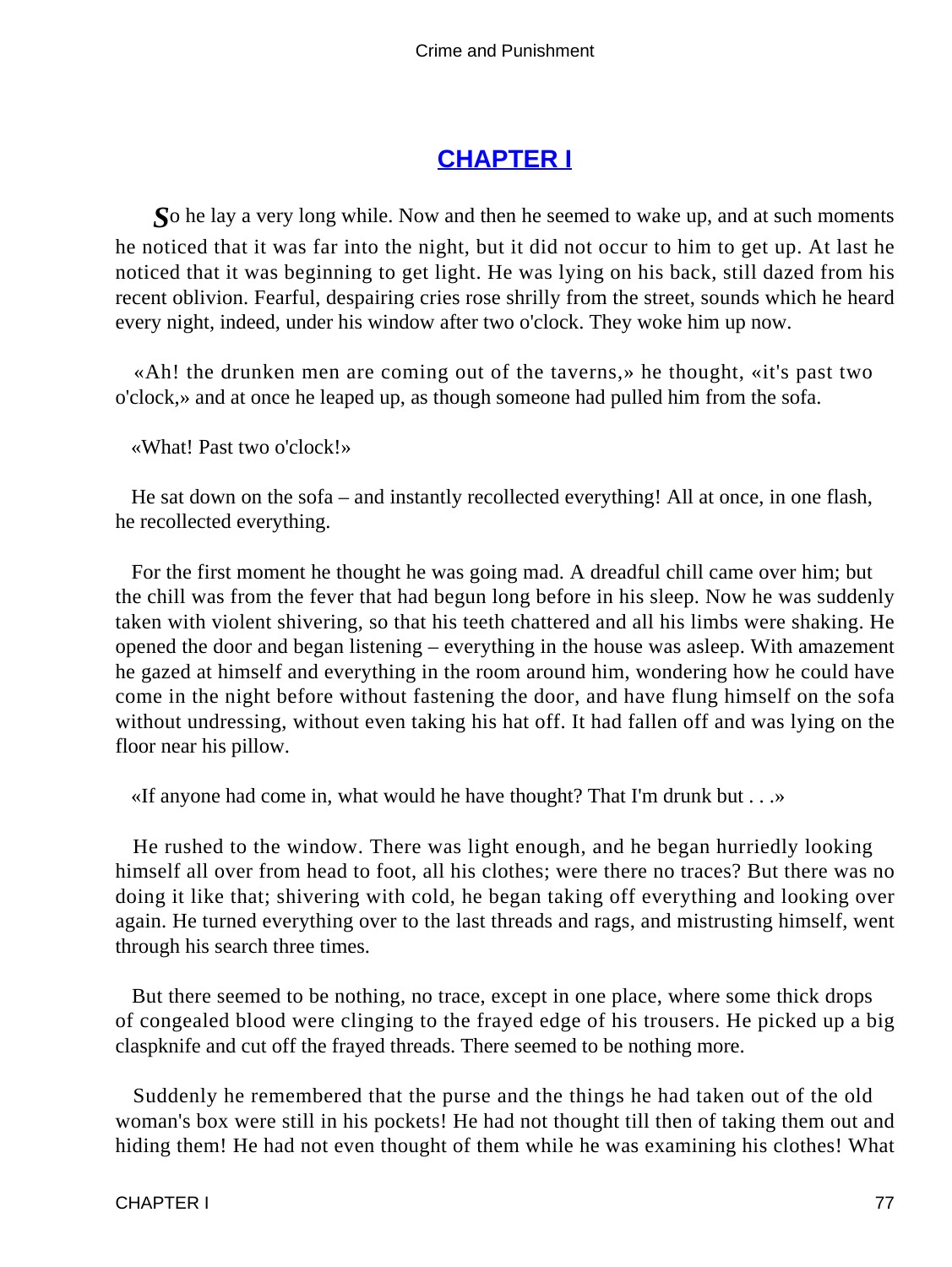next? Instantly he rushed to take them out and fling them on the table. When he had pulled out everything, and turned the pocket inside out to be sure there was nothing left, he carried the whole heap to the corner. The paper had come off the bottom of the wall and hung there in tatters. He began stuffing all the things into the hole under the paper: «They're in! All out of sight, and the purse too!» he thought gleefully, getting up and gazing blankly at the hole which bulged out more than ever. Suddenly he shuddered all over with horror; «My God!» he whispered in despair: «what's the matter with me? Is that hidden? Is that the way to hide things?»

 He had not reckoned on having trinkets to hide. He had only thought of money, and so had not prepared a hiding−place.

 «But now, now, what am I glad of?» he thought, «Is that hiding things? My reason's deserting me – simply!»

 He sat down on the sofa in exhaustion and was at once shaken by another unbearable fit of shivering. Mechanically he drew from a chair beside him his old student's winter coat, which was still warm though almost in rags, covered himself up with it and once more sank into drowsiness and delirium. He lost consciousness.

 Not more than five minutes had passed when he jumped up a second time, and at once pounced in a frenzy on his clothes again.

 «How could I go to sleep again with nothing done? Yes, yes; I have not taken the loop off the armhole! I forgot it, forgot a thing like that! Such a piece of evidence!»

 He pulled off the noose, hurriedly cut it to pieces and threw the bits among his linen under the pillow.

 «Pieces of torn linen couldn't rouse suspicion, whatever happened; I think not, I think not, any way!» he repeated, standing in the middle of the room, and with painful concentration he fell to gazing about him again, at the floor and everywhere, trying to make sure he had not forgotten anything. The conviction that all his faculties, even memory, and the simplest power of reflection were failing him, began to be an insufferable torture.

 «Surely it isn't beginning already! Surely it isn't my punishment coming upon me? It is!»

 The frayed rags he had cut off his trousers were actually lying on the floor in the middle of the room, where anyone coming in would see them!

«What is the matter with me!» he cried again, like one distraught.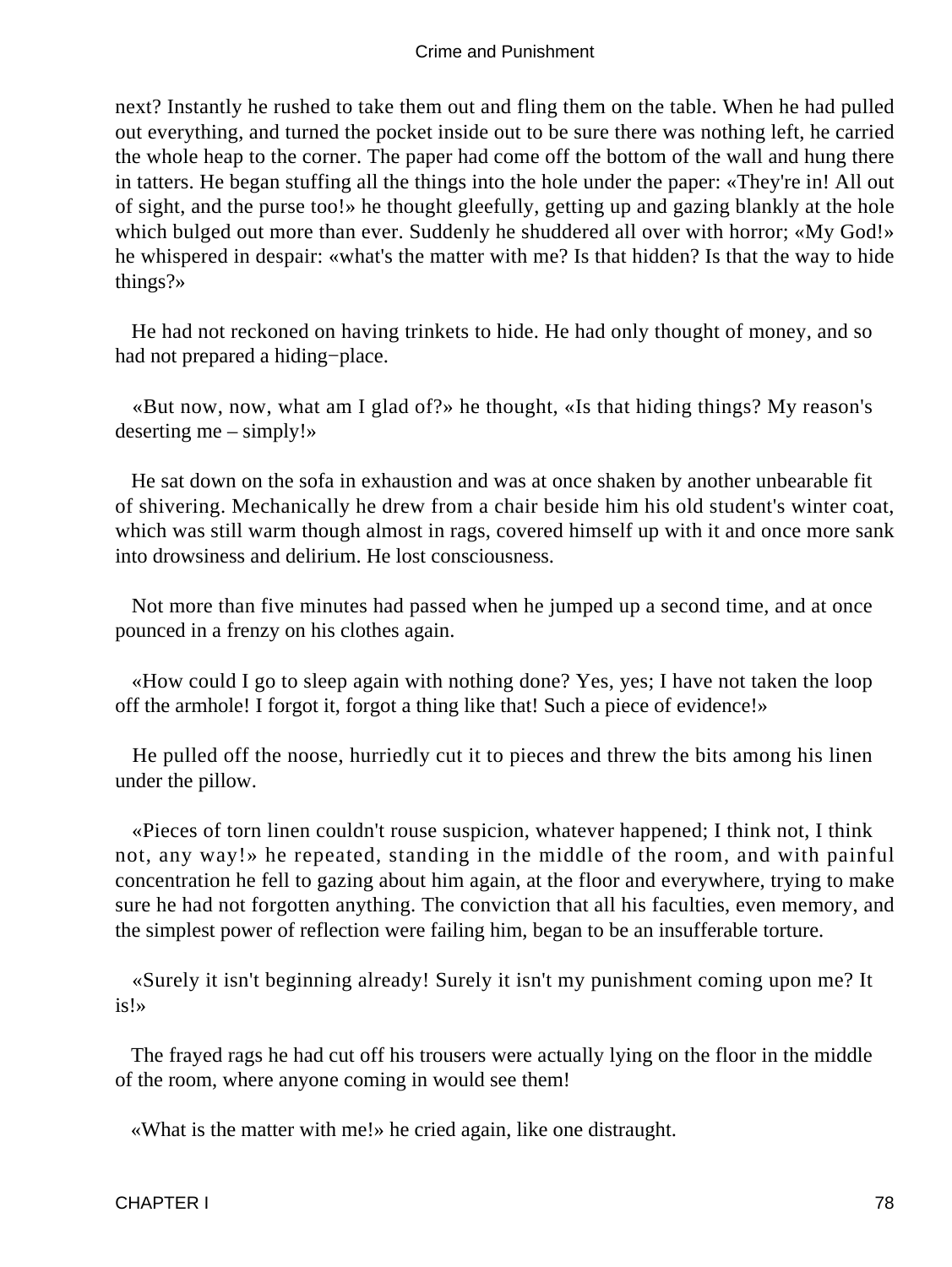Then a strange idea entered his head; that, perhaps, all his clothes were covered with blood, that, perhaps, there were a great many stains, but that he did not see them, did not notice them because his perceptions were failing, were going to pieces . . . his reason was clouded. . . . Suddenly he remembered that there had been blood on the purse too. «Ah! Then there must be blood on the pocket too, for I put the wet purse in my pocket!»

 In a flash he had turned the pocket inside out and, yes! – there were traces, stains on the lining of the pocket!

 «So my reason has not quite deserted me, so I still have some sense and memory, since I guessed it of myself,» he thought triumphantly, with a deep sigh of relief; «it's simply the weakness of fever, a moment's delirium,» and he tore the whole lining out of the left pocket of his trousers. At that instant the sunlight fell on his left boot; on the sock which poked out from the boot, he fancied there were traces! He flung off his boots; «traces indeed! The tip of the sock was soaked with blood;» he must have unwarily stepped into that pool. . . . «But what am I to do with this now? Where am I to put the sock and rags and pocket?»

He gathered them all up in his hands and stood in the middle of the room.

 «In the stove? But they would ransack the stove first of all. Burn them? But what can I burn them with? There are no matches even. No, better go out and throw it all away somewhere. Yes, better throw it away,» he repeated, sitting down on the sofa again, «and at once, this minute, without lingering . . .»

 But his head sank on the pillow instead. Again the unbearable icy shivering came over him; again he drew his coat over him.

 And for a long while, for some hours, he was haunted by the impulse to «go off somewhere at once, this moment, and fling it all away, so that it may be out of sight and done with, at once, at once!» Several times he tried to rise from the sofa, but could not.

He was thoroughly waked up at last by a violent knocking at his door.

 «Open, do, are you dead or alive? He keeps sleeping here!» shouted Nastasya, banging with her fist on the door. «For whole days together he's snoring here like a dog! A dog he is too. Open I tell you. It's past ten.»

«Maybe he's not at home,» said a man's voice.

«Ha! that's the porter's voice. . . . What does he want?»

He jumped up and sat on the sofa. The beating of his heart was a positive pain.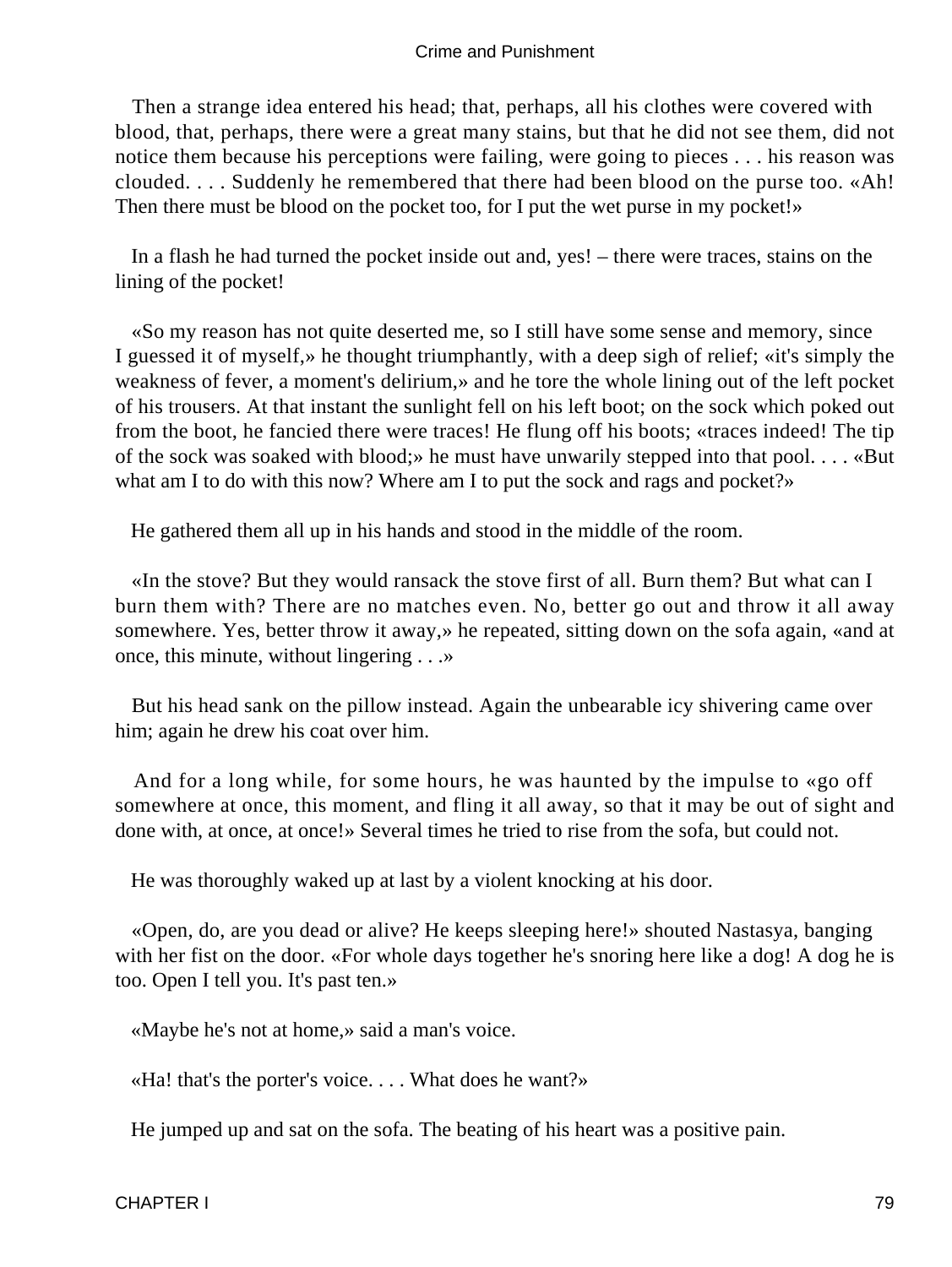«Then who can have latched the door?» retorted Nastasya. «He's taken to bolting himself in! As if he were worth stealing! Open, you stupid, wake up!»

 «What do they want? Why the porter? All's discovered. Resist or open? Come what  $may! \dots$ 

He half rose, stooped forward and unlatched the door.

 His room was so small that he could undo the latch without leaving the bed. Yes; the porter and Nastasya were standing there.

 Nastasya stared at him in a strange way. He glanced with a defiant and desperate air at the porter, who without a word held out a grey folded paper sealed with bottle−wax.

«A notice from the office,» he announced, as he gave him the paper.

«From what office?»

«A summons to the police office, of course. You know which office.»

«To the police? . . . What for? . . .»

«How can I tell? You're sent for, so you go.»

The man looked at him attentively, looked round the room and turned to go away.

 «He's downright ill!» observed Nastasya, not taking her eyes off him. The porter turned his head for a moment. «He's been in a fever since yesterday,» she added.

 Raskolnikov made no response and held the paper in his hands, without opening it. «Don't you get up then,» Nastasya went on compassionately, seeing that he was letting his feet down from the sofa. «You're ill, and so don't go; there's no such hurry. What have you got there?»

 He looked; in his right hand he held the shreds he had cut from his trousers, the sock, and the rags of the pocket. So he had been asleep with them in his hand. Afterwards reflecting upon it, he remembered that half waking up in his fever, he had grasped all this tightly in his hand and so fallen asleep again.

 «Look at the rags he's collected and sleeps with them, as though he has got hold of a treasure . . .»

And Nastasya went off into her hysterical giggle.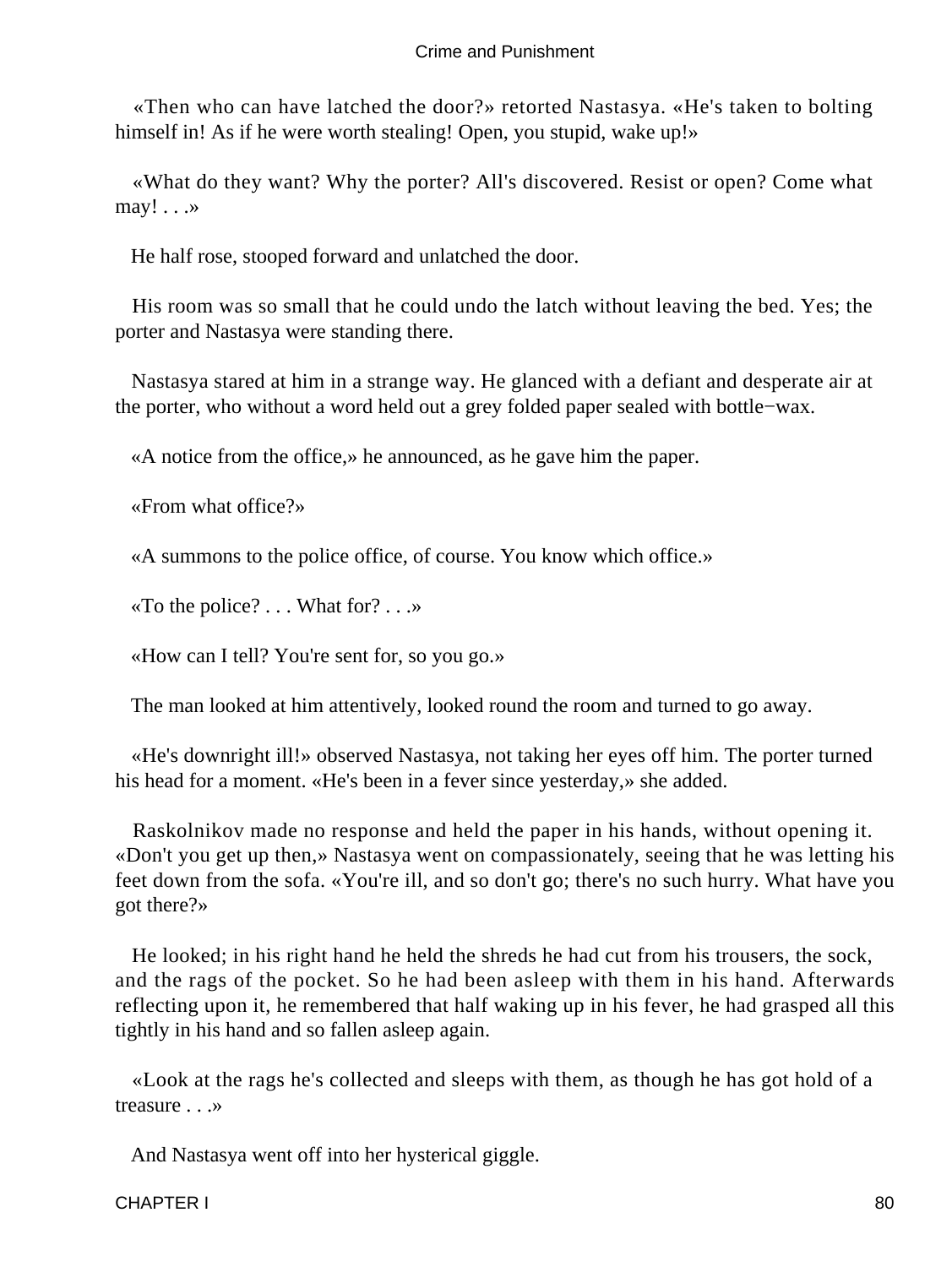Instantly he thrust them all under his great coat and fixed his eyes intently upon her. Far as he was from being capable of rational reflection at that moment, he felt that no one would behave like that with a person who was going to be arrested. «But . . . the police?»

«You'd better have some tea! Yes? I'll bring it, there's some left.»

«No . . . I'm going; I'll go at once,» he muttered, getting on to his feet.

«Why, you'll never get downstairs!»

«Yes, I'll go.»

«As you please.»

She followed the porter out.

At once he rushed to the light to examine the sock and the rags.

 «There are stains, but not very noticeable; all covered with dirt, and rubbed and already discoloured. No one who had no suspicion could distinguish anything. Nastasya from a distance could not have noticed, thank God!» Then with a tremor he broke the seal of the notice and began reading; he was a long while reading, before he understood. It was an ordinary summons from the district police−station to appear that day at half−past nine at the office of the district superintendent.

 «But when has such a thing happened? I never have anything to do with the police! And why just to−day?» he thought in agonising bewilderment. «Good God, only get it over soon!»

 He was flinging himself on his knees to pray, but broke into laughter – not at the idea of prayer, but at himself.

 He began, hurriedly dressing. «If I'm lost, I am lost, I don't care! Shall I put the sock on?» he suddenly wondered, «it will get dustier still and the traces will be gone.»

 But no sooner had he put it on than he pulled it off again in loathing and horror. He pulled it off, but reflecting that he had no other socks, he picked it up and put it on again – and again he laughed.

 «That's all conventional, that's all relative, merely a way of looking at it,» he thought in a flash, but only on the top surface of his mind, while he was shuddering all over, «there, I've got it on! I have finished by getting it on!»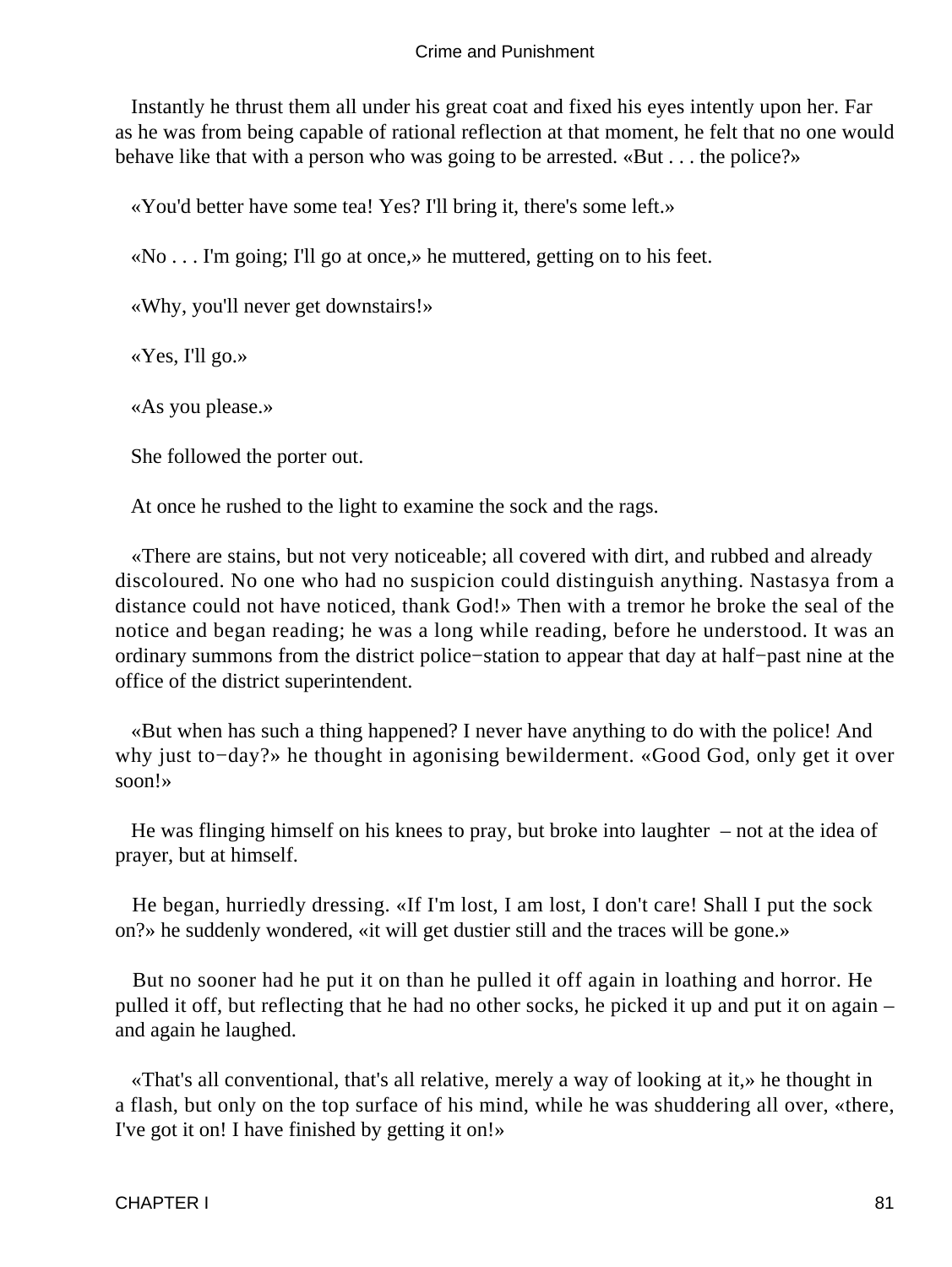But his laughter was quickly followed by despair.

 «No, it's too much for me . . .» he thought. His legs shook. «From fear,» he muttered. His head swam and ached with fever. «It's a trick! They want to decoy me there and confound me over everything,» he mused, as he went out on to the stairs – «the worst of it is I'm almost light−headed . . . I may blurt out something stupid . . .»

 On the stairs he remembered that he was leaving all the things just as they were in the hole in the wall, «and very likely, it's on purpose to search when I'm out,» he thought, and stopped short. But he was possessed by such despair, such cynicism of misery, if one may so call it, that with a wave of his hand he went on. «Only to get it over!»

 In the street the heat was insufferable again; not a drop of rain had fallen all those days. Again dust, bricks and mortar, again the stench from the shops and pot−houses, again the drunken men, the Finnish pedlars and half−broken−down cabs. The sun shone straight in his eyes, so that it hurt him to look out of them, and he felt his head going round – as a man in a fever is apt to feel when he comes out into the street on a bright sunny day.

When he reached the turning into /the/ street, in an agony of trepidation he looked down it . . . at /the/ house . . . and at once averted his eyes.

 «If they question me, perhaps I'll simply tell,» he thought, as he drew near the police−station.

 The police−station was about a quarter of a mile off. It had lately been moved to new rooms on the fourth floor of a new house. He had been once for a moment in the old office but long ago. Turning in at the gateway, he saw on the right a flight of stairs which a peasant was mounting with a book in his hand. «A house−porter, no doubt; so then, the office is here,» and he began ascending the stairs on the chance. He did not want to ask questions of anyone.

 «I'll go in, fall on my knees, and confess everything . . .» he thought, as he reached the fourth floor.

 The staircase was steep, narrow and all sloppy with dirty water. The kitchens of the flats opened on to the stairs and stood open almost the whole day. So there was a fearful smell and heat. The staircase was crowded with porters going up and down with their books under their arms, policemen, and persons of all sorts and both sexes. The door of the office, too, stood wide open. Peasants stood waiting within. There, too, the heat was stifling and there was a sickening smell of fresh paint and stale oil from the newly decorated rooms.

 After waiting a little, he decided to move forward into the next room. All the rooms were small and low−pitched. A fearful impatience drew him on and on. No one paid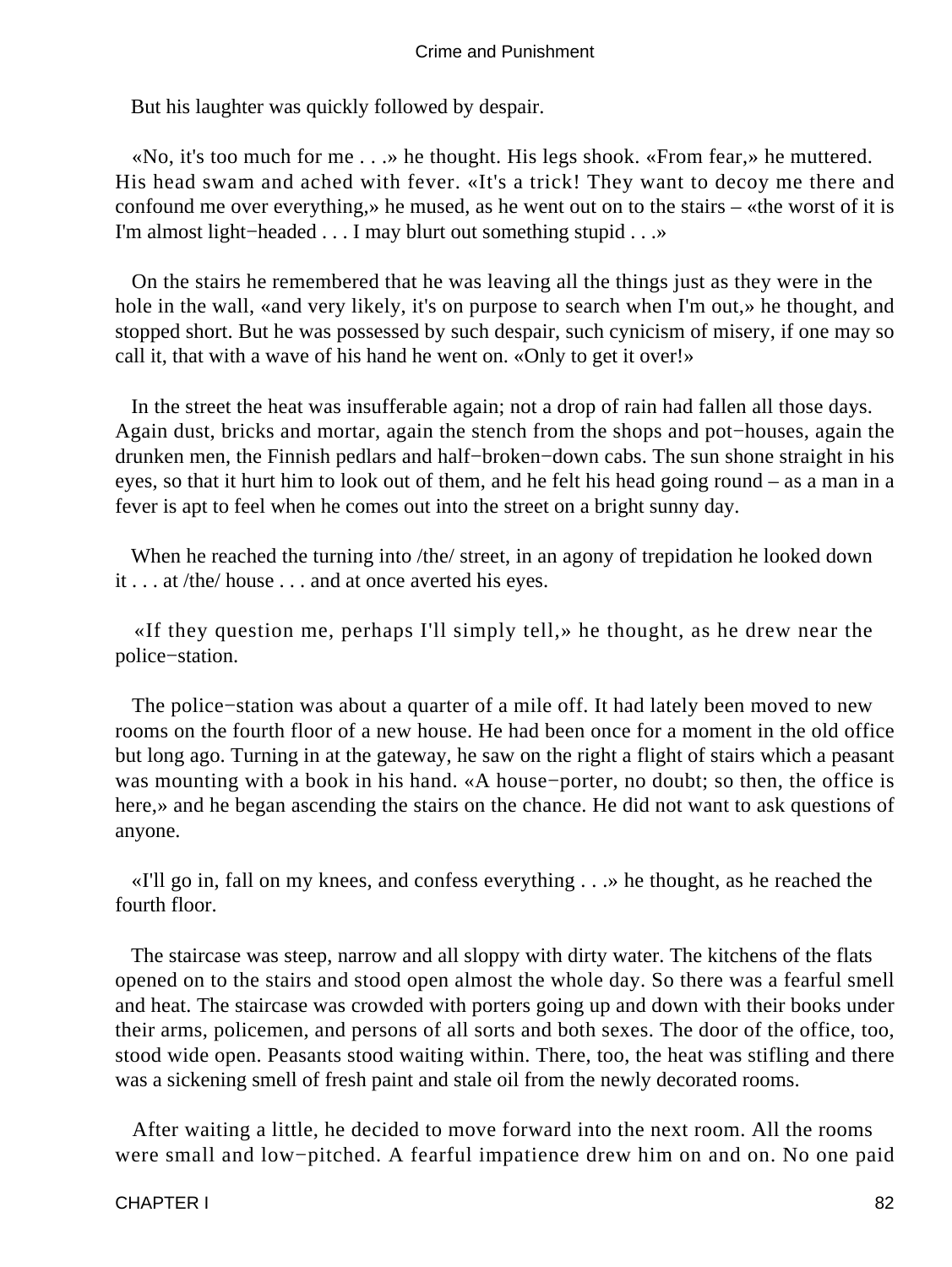attention to him. In the second room some clerks sat writing, dressed hardly better than he was, and rather a queer−looking set. He went up to one of them.

«What is it?»

He showed the notice he had received.

«You are a student?» the man asked, glancing at the notice.

«Yes, formerly a student.»

 The clerk looked at him, but without the slightest interest. He was a particularly unkempt person with the look of a fixed idea in his eye.

 «There would be no getting anything out of him, because he has no interest in anything,» thought Raskolnikov.

«Go in there to the head clerk,» said the clerk, pointing towards the furthest room.

 He went into that room – the fourth in order; it was a small room and packed full of people, rather better dressed than in the outer rooms. Among them were two ladies. One, poorly dressed in mourning, sat at the table opposite the chief clerk, writing something at his dictation. The other, a very stout, buxom woman with a purplish−red, blotchy face, excessively smartly dressed with a brooch on her bosom as big as a saucer, was standing on one side, apparently waiting for something. Raskolnikov thrust his notice upon the head clerk. The latter glanced at it, said: «Wait a minute,» and went on attending to the lady in mourning.

He breathed more freely. «It can't be that!»

 By degrees he began to regain confidence, he kept urging himself to have courage and be calm.

 «Some foolishness, some trifling carelessness, and I may betray myself! Hm . . . it's a pity there's no air here,» he added, «it's stifling. . . . It makes one's head dizzier than ever . . . and one's mind too . . .»

 He was conscious of a terrible inner turmoil. He was afraid of losing his self−control; he tried to catch at something and fix his mind on it, something quite irrelevant, but he could not succeed in this at all. Yet the head clerk greatly interested him, he kept hoping to see through him and guess something from his face.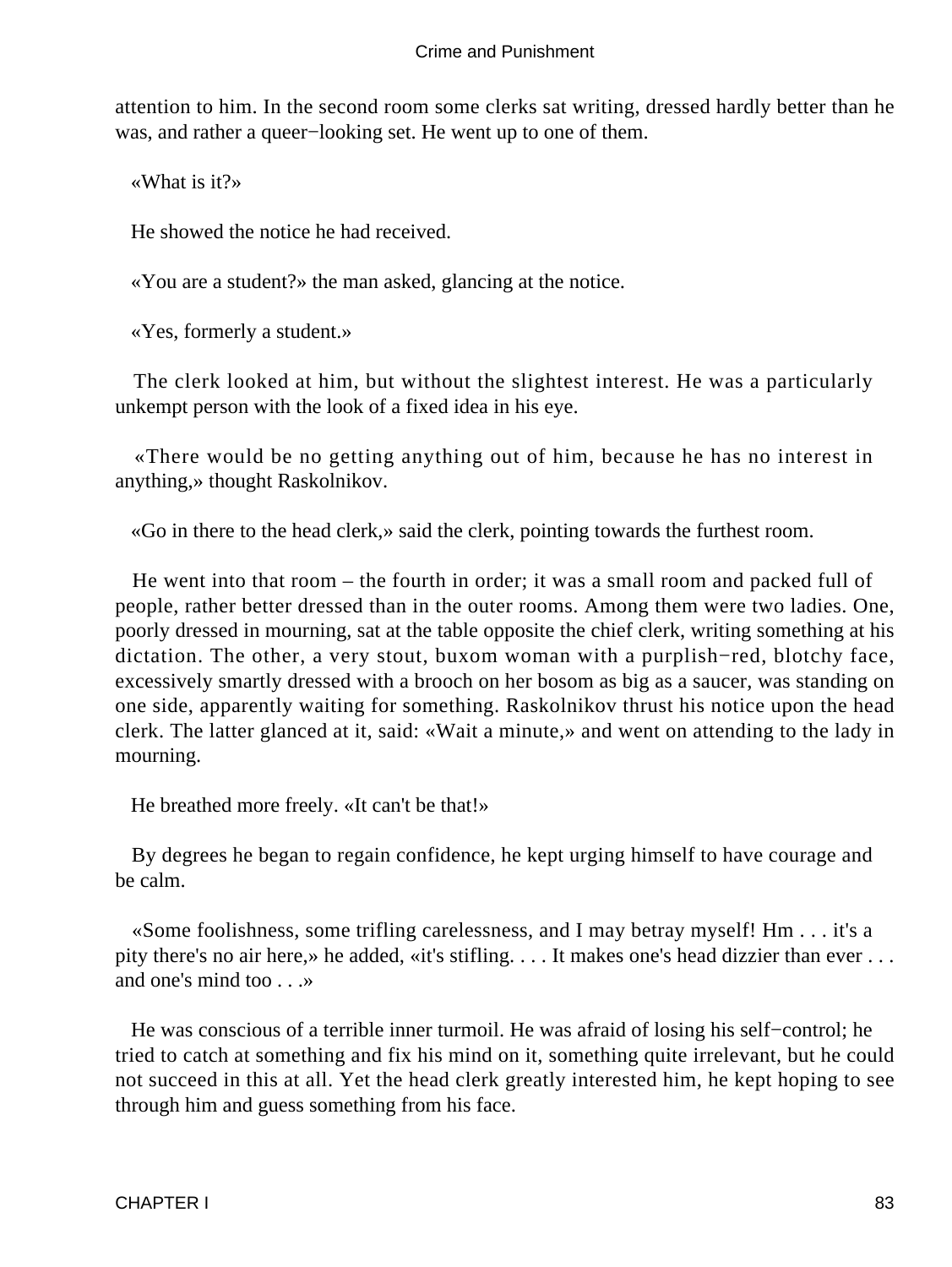He was a very young man, about two and twenty, with a dark mobile face that looked older than his years. He was fashionably dressed and foppish, with his hair parted in the middle, well combed and pomaded, and wore a number of rings on his well−scrubbed fingers and a gold chain on his waistcoat. He said a couple of words in French to a foreigner who was in the room, and said them fairly correctly.

 «Luise Ivanovna, you can sit down,» he said casually to the gaily− dressed, purple−faced lady, who was still standing as though not venturing to sit down, though there was a chair beside her.

 «Ich danke,» said the latter, and softly, with a rustle of silk she sank into the chair. Her light blue dress trimmed with white lace floated about the table like an air−balloon and filled almost half the room. She smelt of scent. But she was obviously embarrassed at filling half the room and smelling so strongly of scent; and though her smile was impudent as well as cringing, it betrayed evident uneasiness.

 The lady in mourning had done at last, and got up. All at once, with some noise, an officer walked in very jauntily, with a peculiar swing of his shoulders at each step. He tossed his cockaded cap on the table and sat down in an easy−chair. The small lady positively skipped from her seat on seeing him, and fell to curtsying in a sort of ecstasy; but the officer took not the smallest notice of her, and she did not venture to sit down again in his presence. He was the assistant superintendent. He had a reddish moustache that stood out horizontally on each side of his face, and extremely small features, expressive of nothing much except a certain insolence. He looked askance and rather indignantly at Raskolnikov; he was so very badly dressed, and in spite of his humiliating position, his bearing was by no means in keeping with his clothes. Raskolnikov had unwarily fixed a very long and direct look on him, so that he felt positively affronted.

 «What do you want?» he shouted, apparently astonished that such a ragged fellow was not annihilated by the majesty of his glance.

«I was summoned . . . by a notice . . .» Raskolnikov faltered.

 «For the recovery of money due, from /the student/,» the head clerk interfered hurriedly, tearing himself from his papers. «Here!» and he flung Raskolnikov a document and pointed out the place. «Read that!»

 «Money? What money?» thought Raskolnikov, «but . . . then . . . it's certainly not /that/.»

 And he trembled with joy. He felt sudden intense indescribable relief. A load was lifted from his back.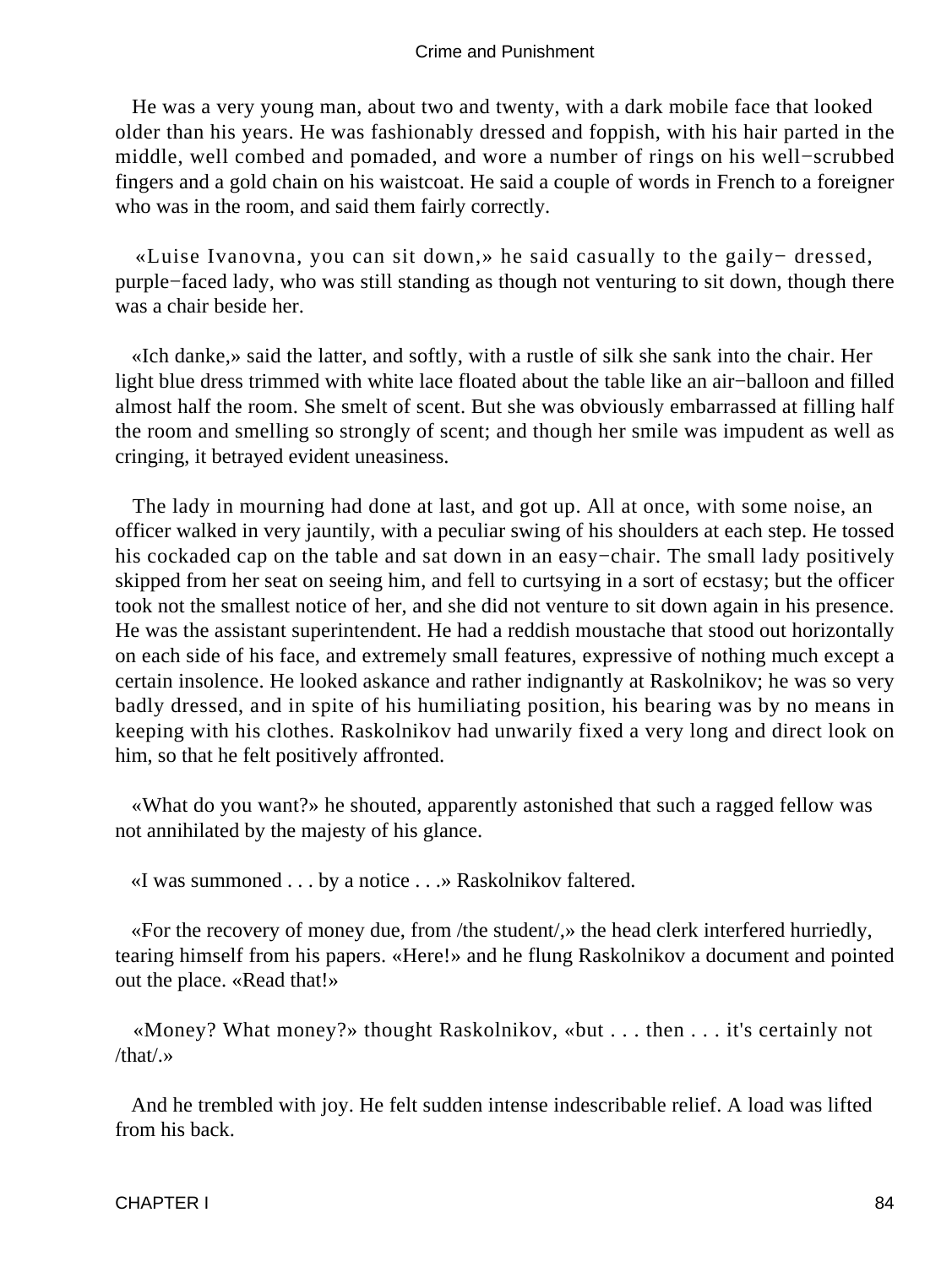«And pray, what time were you directed to appear, sir?» shouted the assistant superintendent, seeming for some unknown reason more and more aggrieved. «You are told to come at nine, and now it's twelve!»

 «The notice was only brought me a quarter of an hour ago,» Raskolnikov answered loudly over his shoulder. To his own surprise he, too, grew suddenly angry and found a certain pleasure in it. «And it's enough that I have come here ill with fever.»

«Kindly refrain from shouting!»

 «I'm not shouting, I'm speaking very quietly, it's you who are shouting at me. I'm a student, and allow no one to shout at me.»

 The assistant superintendent was so furious that for the first minute he could only splutter inarticulately. He leaped up from his seat.

«Be silent! You are in a government office. Don't be impudent, sir!»

 «You're in a government office, too,» cried Raskolnikov, «and you're smoking a cigarette as well as shouting, so you are showing disrespect to all of us.»

He felt an indescribable satisfaction at having said this.

 The head clerk looked at him with a smile. The angry assistant superintendent was obviously disconcerted.

 «That's not your business!» he shouted at last with unnatural loudness. «Kindly make the declaration demanded of you. Show him. Alexandr Grigorievitch. There is a complaint against you! You don't pay your debts! You're a fine bird!»

 But Raskolnikov was not listening now; he had eagerly clutched at the paper, in haste to find an explanation. He read it once, and a second time, and still did not understand.

«What is this?» he asked the head clerk.

 «It is for the recovery of money on an **I o u,** a writ. You must either pay it, with all expenses, costs and so on, or give a written declaration when you can pay it, and at the same time an undertaking not to leave the capital without payment, and nor to sell or conceal your property. The creditor is at liberty to sell your property, and proceed against you according to the law.»

«But I . . . am not in debt to anyone!»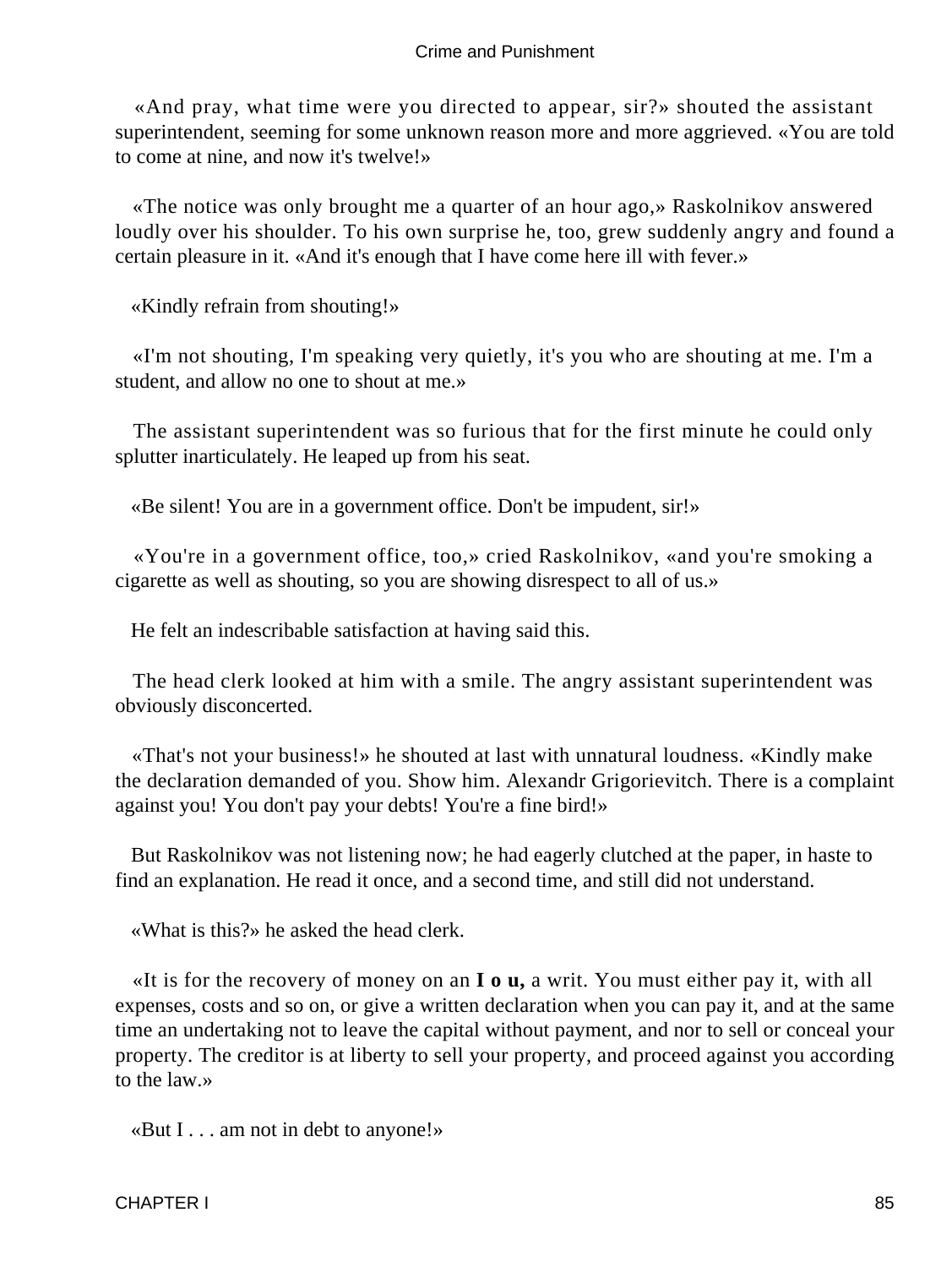«That's not our business. Here, an **I o u** for a hundred and fifteen roubles, legally attested, and due for payment, has been brought us for recovery, given by you to the widow of the assessor Zarnitsyn, nine months ago, and paid over by the widow Zarnitsyn to one Mr. Tchebarov. We therefore summon you, hereupon.»

«But she is my landlady!»

«And what if she is your landlady?»

 The head clerk looked at him with a condescending smile of compassion, and at the same time with a certain triumph, as at a novice under fire for the first time – as though he would say: «Well, how do you feel now?» But what did he care now for an **I o u,** for a writ of recovery! Was that worth worrying about now, was it worth attention even! He stood, he read, he listened, he answered, he even asked questions himself, but all mechanically. The triumphant sense of security, of deliverance from overwhelming danger, that was what filled his whole soul that moment without thought for the future, without analysis, without suppositions or surmises, without doubts and without questioning. It was an instant of full, direct, purely instinctive joy. But at that very moment something like a thunderstorm took place in the office. The assistant superintendent, still shaken by Raskolnikov's disrespect, still fuming and obviously anxious to keep up his wounded dignity, pounced on the unfortunate smart lady, who had been gazing at him ever since he came in with an exceedingly silly smile.

 «You shameful hussy!» he shouted suddenly at the top of his voice. (The lady in mourning had left the office.) «What was going on at your house last night? Eh! A disgrace again, you're a scandal to the whole street. Fighting and drinking again. Do you want the house of correction? Why, I have warned you ten times over that I would not let you off the eleventh! And here you are again, again, you . . . you . . . !»

 The paper fell out of Raskolnikov's hands, and he looked wildly at the smart lady who was so unceremoniously treated. But he soon saw what it meant, and at once began to find positive amusement in the scandal. He listened with pleasure, so that he longed to laugh and laugh . . . all his nerves were on edge.

 «Ilya Petrovitch!» the head clerk was beginning anxiously, but stopped short, for he knew from experience that the enraged assistant could not be stopped except by force.

 As for the smart lady, at first she positively trembled before the storm. But, strange to say, the more numerous and violent the terms of abuse became, the more amiable she looked, and the more seductive the smiles she lavished on the terrible assistant. She moved uneasily, and curtsied incessantly, waiting impatiently for a chance of putting in her word: and at last she found it.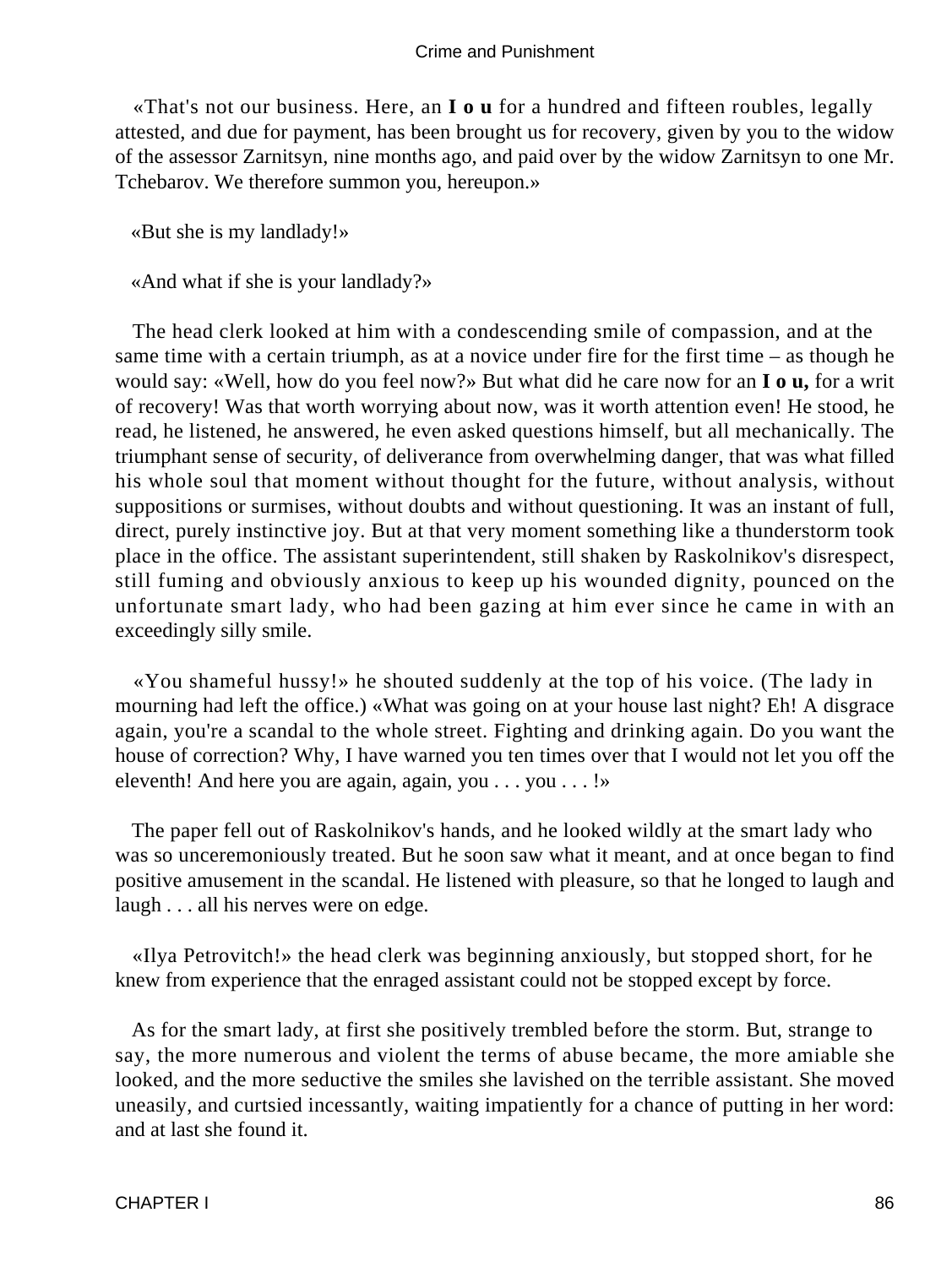«There was no sort of noise or fighting in my house, Mr. Captain,» she pattered all at once, like peas dropping, speaking Russian confidently, though with a strong German accent, «and no sort of scandal, and his honour came drunk, and it's the whole truth I am telling, Mr. Captain, and I am not to blame. . . . Mine is an honourable house, Mr. Captain, and honourable behaviour, Mr. Captain, and I always, always dislike any scandal myself. But he came quite tipsy, and asked for three bottles again, and then he lifted up one leg, and began playing the pianoforte with one foot, and that is not at all right in an honourable house, and he /ganz/ broke the piano, and it was very bad manners indeed and I said so. And he took up a bottle and began hitting everyone with it. And then I called the porter, and Karl came, and he took Karl and hit him in the eye; and he hit Henriette in the eye, too, and gave me five slaps on the cheek. And it was so ungentlemanly in an honourable house, Mr. Captain, and I screamed. And he opened the window over the canal, and stood in the window, squealing like a little pig; it was a disgrace. The idea of squealing like a little pig at the window into the street! Fie upon him! And Karl pulled him away from the window by his coat, and it is true, Mr. Captain, he tore /sein rock/. And then he shouted that /man muss/ pay him fifteen roubles damages. And I did pay him, Mr. Captain, five roubles for /sein rock/. And he is an ungentlemanly visitor and caused all the scandal. 'I will show you up,' he said, 'for I can write to all the papers about you.'»

«Then he was an author?»

«Yes, Mr. Captain, and what an ungentlemanly visitor in an honourable house. . . .»

«Now then! Enough! I have told you already . . .»

«Ilya Petrovitch!» the head clerk repeated significantly.

The assistant glanced rapidly at him; the head clerk slightly shook his head.

 «. . . So I tell you this, most respectable Luise Ivanovna, and I tell it you for the last time,» the assistant went on. «If there is a scandal in your honourable house once again, I will put you yourself in the lock−up, as it is called in polite society. Do you hear? So a literary man, an author took five roubles for his coat−tail in an 'honourable house'? A nice set, these authors!»

 And he cast a contemptuous glance at Raskolnikov. «There was a scandal the other day in a restaurant, too. An author had eaten his dinner and would not pay; 'I'll write a satire on you,' says he. And there was another of them on a steamer last week used the most disgraceful language to the respectable family of a civil councillor, his wife and daughter. And there was one of them turned out of a confectioner's shop the other day. They are like that, authors, literary men, students, town−criers. . . . Pfoo! You get along! I shall look in upon you myself one day. Then you had better be careful! Do you hear?»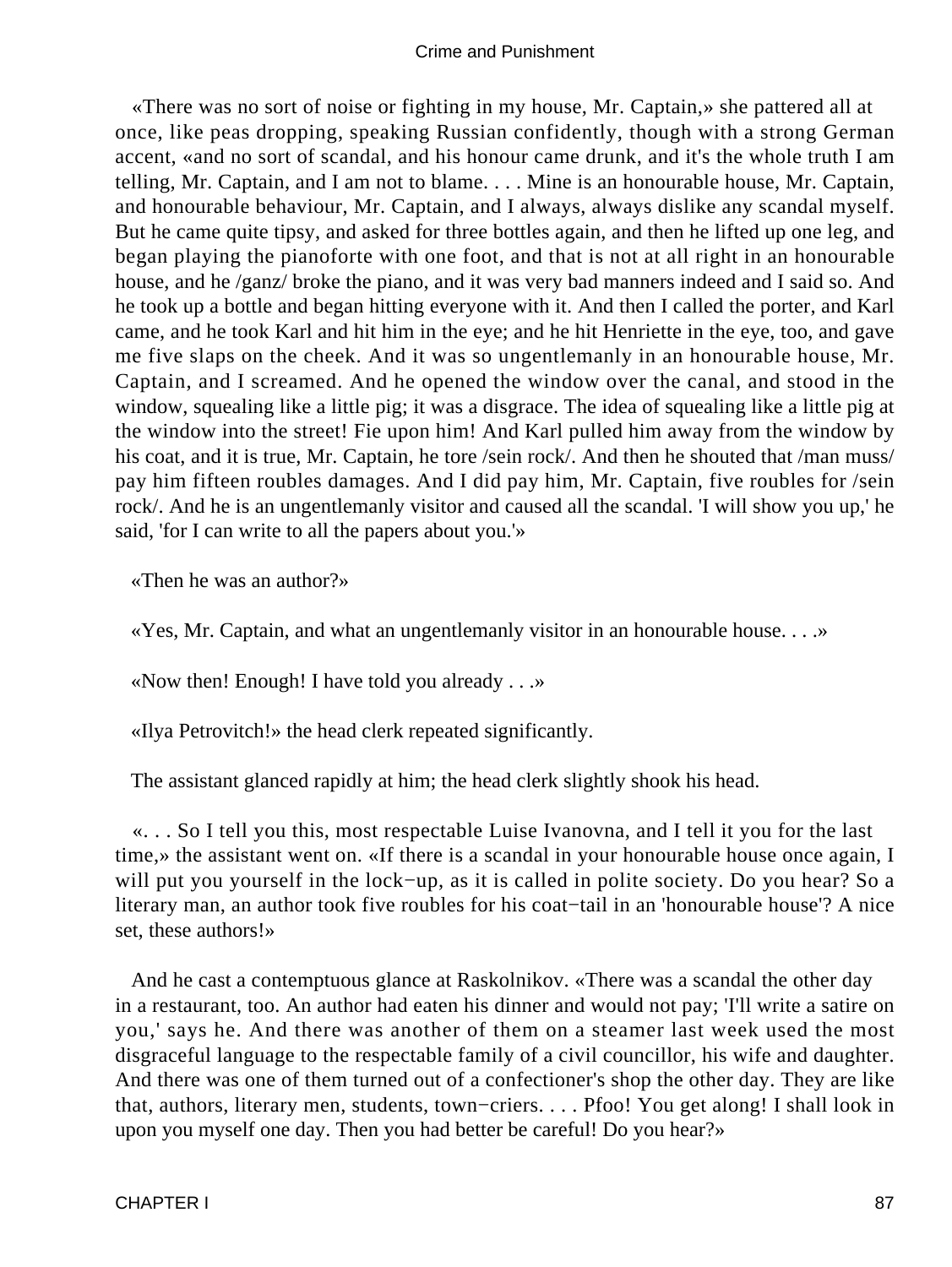With hurried deference, Luise Ivanovna fell to curtsying in all directions, and so curtsied herself to the door. But at the door, she stumbled backwards against a good−looking officer with a fresh, open face and splendid thick fair whiskers. This was the superintendent of the district himself, Nikodim Fomitch. Luise Ivanovna made haste to curtsy almost to the ground, and with mincing little steps, she fluttered out of the office.

 «Again thunder and lightning – a hurricane!» said Nikodim Fomitch to Ilya Petrovitch in a civil and friendly tone. «You are aroused again, you are fuming again! I heard it on the stairs!»

 «Well, what then!» Ilya Petrovitch drawled with gentlemanly nonchalance; and he walked with some papers to another table, with a jaunty swing of his shoulders at each step. «Here, if you will kindly look: an author, or a student, has been one at least, does not pay his debts, has given an **I o u,** won't clear out of his room, and complaints are constantly being lodged against him, and here he has been pleased to make a protest against my smoking in his presence! He behaves like a cad himself, and just look at him, please. Here's the gentleman, and very attractive he is!»

 «Poverty is not a vice, my friend, but we know you go off like powder, you can't bear a slight, I daresay you took offence at something and went too far yourself,» continued Nikodim Fomitch, turning affably to Raskolnikov. «But you were wrong there; he is a capital fellow, I assure you, but explosive, explosive! He gets hot, fires up, boils over, and no stopping him! And then it's all over! And at the bottom he's a heart of gold! His nickname in the regiment was the Explosive Lieutenant. . . .»

 «And what a regiment it was, too,» cried Ilya Petrovitch, much gratified at this agreeable banter, though still sulky.

 Raskolnikov had a sudden desire to say something exceptionally pleasant to them all. «Excuse me, Captain,» he began easily, suddenly addressing Nikodim Fomitch, «will you enter into my position? . . . I am ready to ask pardon, if I have been ill−mannered. I am a poor student, sick and shattered (shattered was the word he used) by poverty. I am not studying, because I cannot keep myself now, but I shall get money. . . . I have a mother and sister in the province of X. They will send it to me, and I will pay. My landlady is a good– hearted woman, but she is so exasperated at my having lost my lessons, and not paying her for the last four months, that she does not even send up my dinner . . . and I don't understand this **I o u** at all. She is asking me to pay her on this **I o u.** How am I to pay her? Judge for yourselves! . . .»

«But that is not our business, you know,» the head clerk was observing.

 «Yes, yes. I perfectly agree with you. But allow me to explain . . .» Raskolnikov put in again, still addressing Nikodim Fomitch, but trying his best to address Ilya Petrovitch also,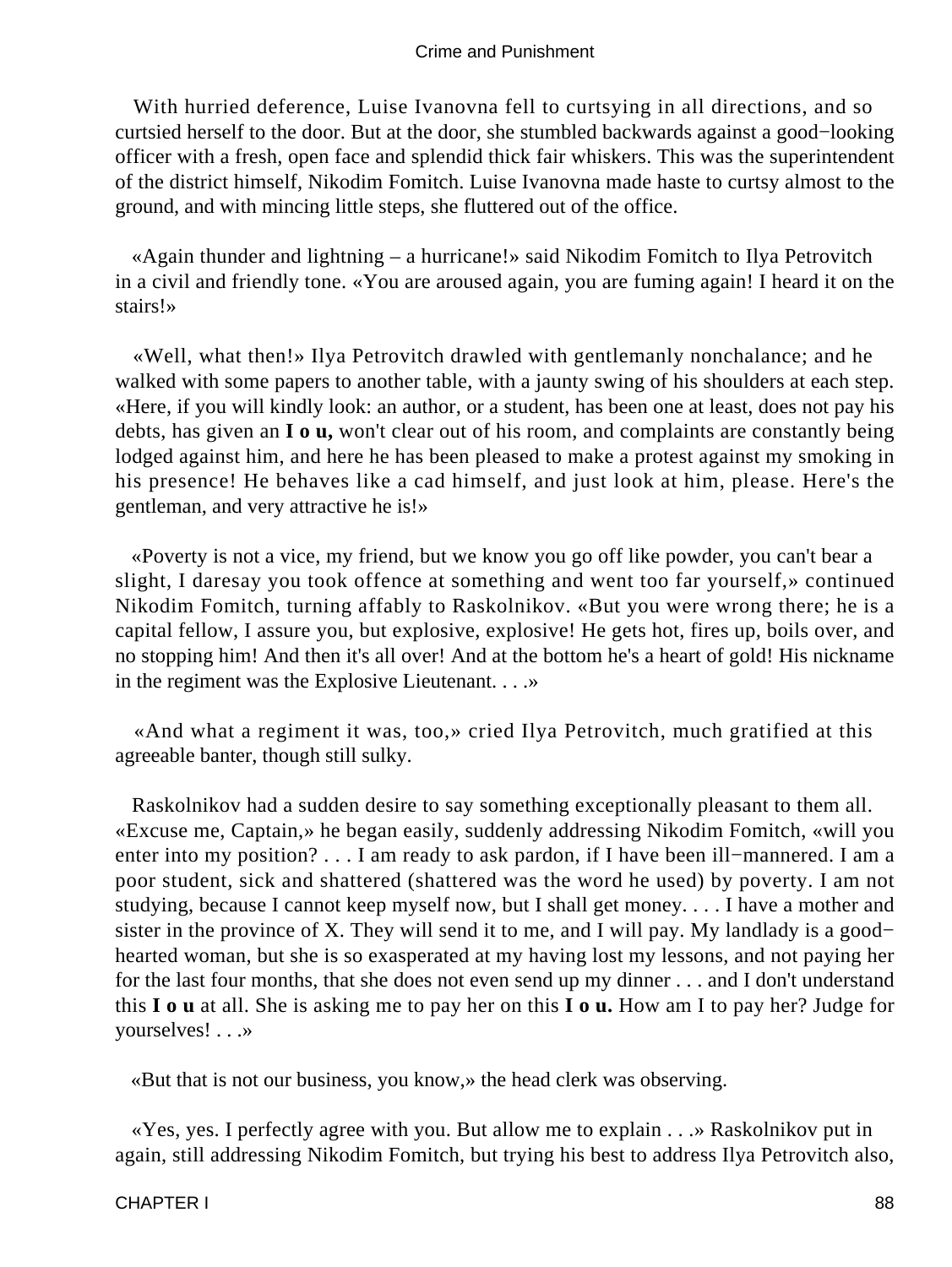though the latter persistently appeared to be rummaging among his papers and to be contemptuously oblivious of him. «Allow me to explain that I have been living with her for nearly three years and at first . . . at first . . . for why should I not confess it, at the very beginning I promised to marry her daughter, it was a verbal promise, freely given . . . she was a girl . . . indeed, I liked her, though I was not in love with her . . . a youthful affair in fact . . . that is, I mean to say, that my landlady gave me credit freely in those days, and I led a life of . . . I was very heedless . . .»

 «Nobody asks you for these personal details, sir, we've no time to waste,» Ilya Petrovitch interposed roughly and with a note of triumph; but Raskolnikov stopped him hotly, though he suddenly found it exceedingly difficult to speak.

 «But excuse me, excuse me. It is for me to explain . . . how it all happened . . . In my turn . . . though I agree with you . . . it is unnecessary. But a year ago, the girl died of typhus. I remained lodging there as before, and when my landlady moved into her present quarters, she said to me . . . and in a friendly way . . . that she had complete trust in me, but still, would I not give her an **I o u** for one hundred and fifteen roubles, all the debt I owed her. She said if only I gave her that, she would trust me again, as much as I liked, and that she would never, never – those were her own words – make use of that **I o u** till I could pay of myself . . . and now, when I have lost my lessons and have nothing to eat, she takes action against me. What am I to say to that?»

 «All these affecting details are no business of ours.» Ilya Petrovitch interrupted rudely. «You must give a written undertaking but as for your love affairs and all these tragic events, we have nothing to do with that.»

 «Come now . . . you are harsh,» muttered Nikodim Fomitch, sitting down at the table and also beginning to write. He looked a little ashamed.

«Write!» said the head clerk to Raskolnikov.

«Write what?» the latter asked, gruffly.

«I will dictate to you.»

 Raskolnikov fancied that the head clerk treated him more casually and contemptuously after his speech, but strange to say he suddenly felt completely indifferent to anyone's opinion, and this revulsion took place in a flash, in one instant. If he had cared to think a little, he would have been amazed indeed that he could have talked to them like that a minute before, forcing his feelings upon them. And where had those feelings come from? Now if the whole room had been filled, not with police officers, but with those nearest and dearest to him, he would not have found one human word for them, so empty was his heart. A gloomy sensation of agonising, everlasting solitude and remoteness, took conscious form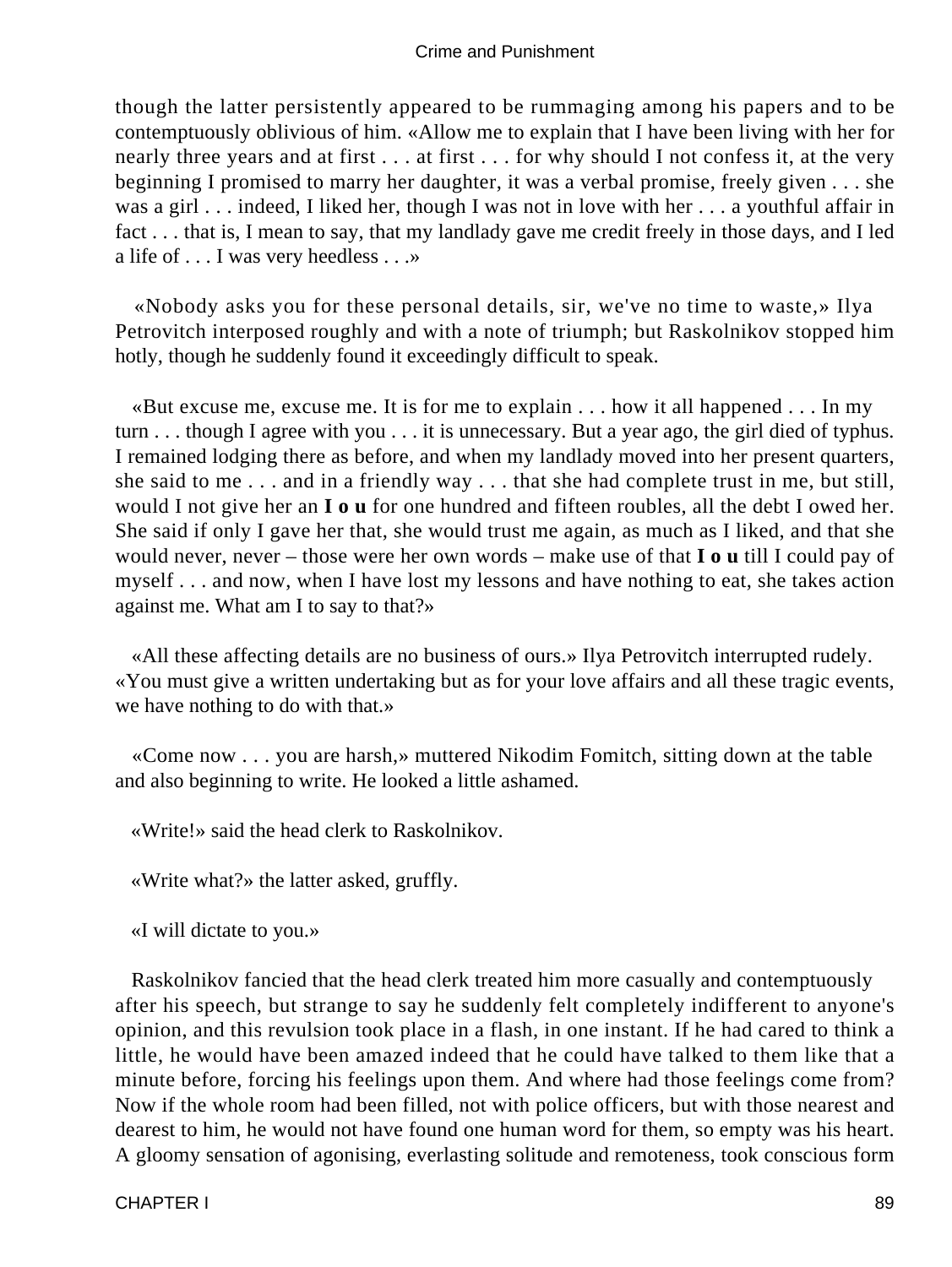in his soul. It was not the meanness of his sentimental effusions before Ilya Petrovitch, nor the meanness of the latter's triumph over him that had caused this sudden revulsion in his heart. Oh, what had he to do now with his own baseness, with all these petty vanities, officers, German women, debts, police− offices? If he had been sentenced to be burnt at that moment, he would not have stirred, would hardly have heard the sentence to the end. Something was happening to him entirely new, sudden and unknown. It was not that he understood, but he felt clearly with all the intensity of sensation that he could never more appeal to these people in the police−office with sentimental effusions like his recent outburst, or with anything whatever; and that if they had been his own brothers and sisters and not police−officers, it would have been utterly out of the question to appeal to them in any circumstance of life. He had never experienced such a strange and awful sensation. And what was most agonising – it was more a sensation than a conception or idea, a direct sensation, the most agonising of all the sensations he had known in his life.

 The head clerk began dictating to him the usual form of declaration, that he could not pay, that he undertook to do so at a future date, that he would not leave the town, nor sell his property, and so on.

 «But you can't write, you can hardly hold the pen,» observed the head clerk, looking with curiosity at Raskolnikov. «Are you ill?»

«Yes, I am giddy. Go on!»

«That's all. Sign it.»

The head clerk took the paper, and turned to attend to others.

 Raskolnikov gave back the pen; but instead of getting up and going away, he put his elbows on the table and pressed his head in his hands. He felt as if a nail were being driven into his skull. A strange idea suddenly occurred to him, to get up at once, to go up to Nikodim Fomitch, and tell him everything that had happened yesterday, and then to go with him to his lodgings and to show him the things in the hole in the corner. The impulse was so strong that he got up from his seat to carry it out. «Hadn't I better think a minute?» flashed through his mind. «No, better cast off the burden without thinking.» But all at once he stood still, rooted to the spot. Nikodim Fomitch was talking eagerly with Ilya Petrovitch, and the words reached him:

 «It's impossible, they'll both be released. To begin with, the whole story contradicts itself. Why should they have called the porter, if it had been their doing? To inform against themselves? Or as a blind? No, that would be too cunning! Besides, Pestryakov, the student, was seen at the gate by both the porters and a woman as he went in. He was walking with three friends, who left him only at the gate, and he asked the porters to direct him, in the presence of the friends. Now, would he have asked his way if he had been going with such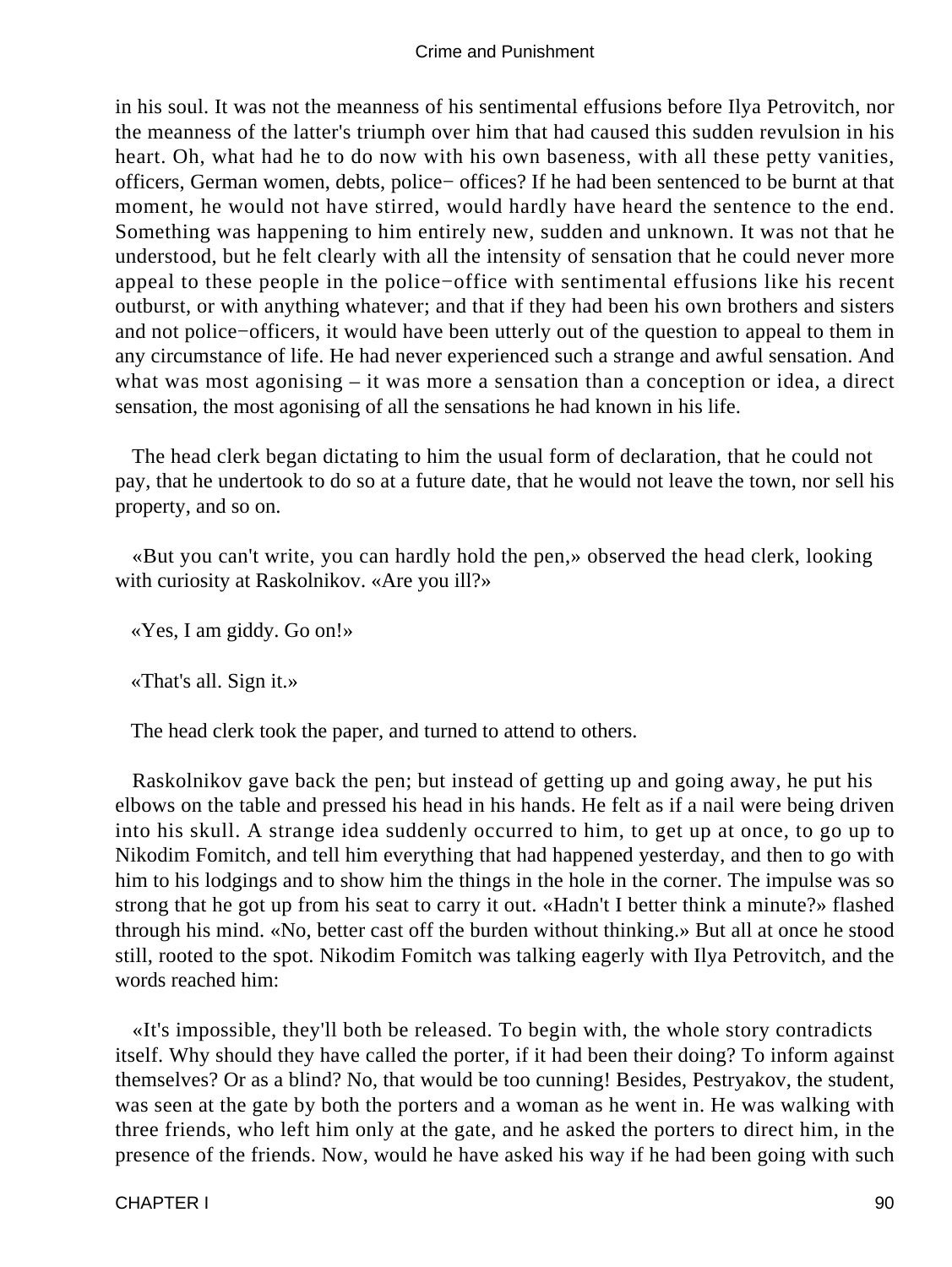an object? As for Koch, he spent half an hour at the silversmith's below, before he went up to the old woman and he left him at exactly a quarter to eight. Now just consider . . .»

 «But excuse me, how do you explain this contradiction? They state themselves that they knocked and the door was locked; yet three minutes later when they went up with the porter, it turned out the door was unfastened.»

 «That's just it; the murderer must have been there and bolted himself in; and they'd have caught him for a certainty if Koch had not been an ass and gone to look for the porter too. /He/ must have seized the interval to get downstairs and slip by them somehow. Koch keeps crossing himself and saying: 'If I had been there, he would have jumped out and killed me with his axe.' He is going to have a thanksgiving service – ha, ha!»

«And no one saw the murderer?»

 «They might well not see him; the house is a regular Noah's Ark,» said the head clerk, who was listening.

«It's clear, quite clear,» Nikodim Fomitch repeated warmly.

«No, it is anything but clear,» Ilya Petrovitch maintained.

Raskolnikov picked up his hat and walked towards the door, but he did not reach it. . . .

 When he recovered consciousness, he found himself sitting in a chair, supported by someone on the right side, while someone else was standing on the left, holding a yellowish glass filled with yellow water, and Nikodim Fomitch standing before him, looking intently at him. He got up from the chair.

«What's this? Are you ill?» Nikodim Fomitch asked, rather sharply.

 «He could hardly hold his pen when he was signing,» said the head clerk, settling back in his place, and taking up his work again.

 «Have you been ill long?» cried Ilya Petrovitch from his place, where he, too, was looking through papers. He had, of course, come to look at the sick man when he fainted, but retired at once when he recovered.

«Since yesterday,» muttered Raskolnikov in reply.

«Did you go out yesterday?»

«Yes.»

CHAPTER I 91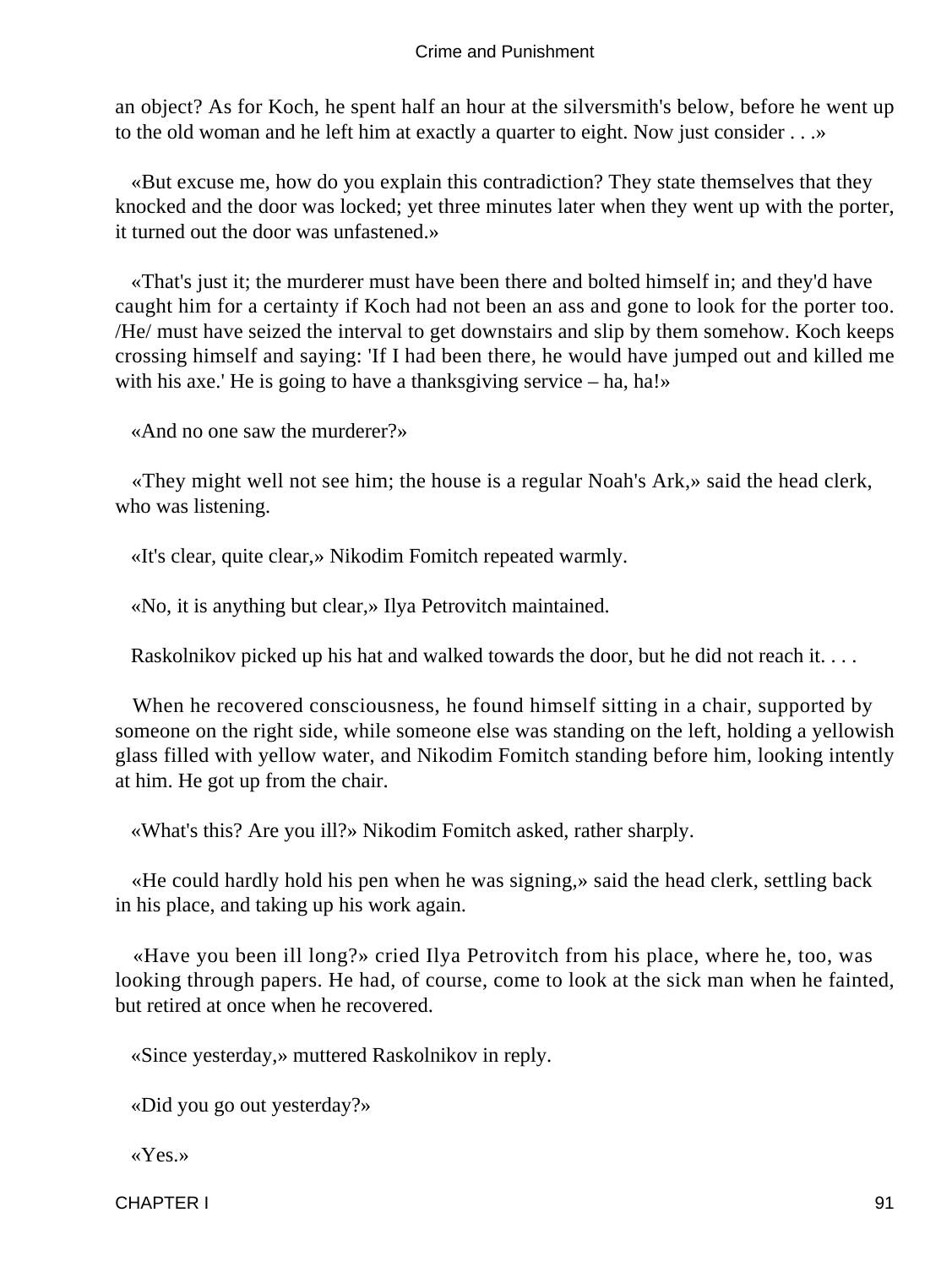«Though you were ill?»

«Yes.»

«At what time?»

«About seven.»

«And where did you go, my I ask?»

«Along the street.»

«Short and clear.»

 Raskolnikov, white as a handkerchief, had answered sharply, jerkily, without dropping his black feverish eyes before Ilya Petrovitch's stare.

«He can scarcely stand upright. And you . . .» Nikodim Fomitch was beginning.

«No matter,» Ilya Petrovitch pronounced rather peculiarly.

 Nikodim Fomitch would have made some further protest, but glancing at the head clerk who was looking very hard at him, he did not speak. There was a sudden silence. It was strange.

«Very well, then,» concluded Ilya Petrovitch, «we will not detain you.»

 Raskolnikov went out. He caught the sound of eager conversation on his departure, and above the rest rose the questioning voice of Nikodim Fomitch. In the street, his faintness passed off completely.

 «A search – there will be a search at once,» he repeated to himself, hurrying home. «The brutes! they suspect.»

His former terror mastered him completely again.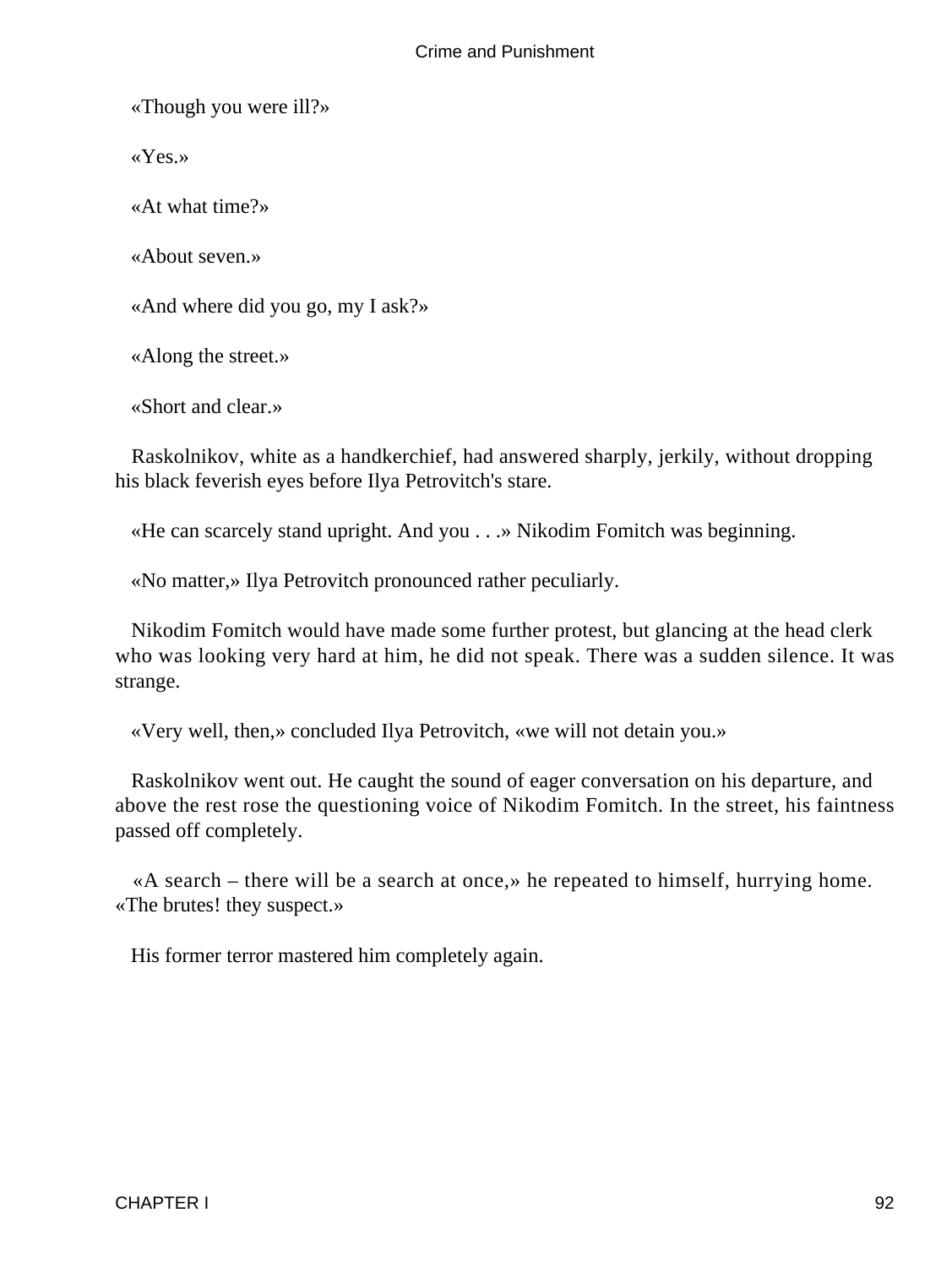### **[CHAPTER II](#page-465-0)**

*«A*nd what if there has been a search already? What if I find them in my room?»

 But here was his room. Nothing and no one in it. No one had peeped in. Even Nastasya had not touched it. But heavens! how could he have left all those things in the hole?

 He rushed to the corner, slipped his hand under the paper, pulled the things out and lined his pockets with them. There were eight articles in all: two little boxes with ear−rings or something of the sort, he hardly looked to see; then four small leather cases. There was a chain, too, merely wrapped in newspaper and something else in newspaper, that looked like a decoration. . . . He put them all in the different pockets of his overcoat, and the remaining pocket of his trousers, trying to conceal them as much as possible. He took the purse, too. Then he went out of his room, leaving the door open. He walked quickly and resolutely, and though he felt shattered, he had his senses about him. He was afraid of pursuit, he was afraid that in another half−hour, another quarter of an hour perhaps, instructions would be issued for his pursuit, and so at all costs, he must hide all traces before then. He must clear everything up while he still had some strength, some reasoning power left him. . . . Where was he to go?

 That had long been settled: «Fling them into the canal, and all traces hidden in the water, the thing would be at an end.» So he had decided in the night of his delirium when several times he had had the impulse to get up and go away, to make haste, and get rid of it all. But to get rid of it, turned out to be a very difficult task. He wandered along the bank of the Ekaterininsky Canal for half an hour or more and looked several times at the steps running down to the water, but he could not think of carrying out his plan; either rafts stood at the steps' edge, and women were washing clothes on them, or boats were moored there, and people were swarming everywhere. Moreover he could be seen and noticed from the banks on all sides; it would look suspicious for a man to go down on purpose, stop, and throw something into the water. And what if the boxes were to float instead of sinking? And of course they would. Even as it was, everyone he met seemed to stare and look round, as if they had nothing to do but to watch him. «Why is it, or can it be my fancy?» he thought.

 At last the thought struck him that it might be better to go to the Neva. There were not so many people there, he would be less observed, and it would be more convenient in every way, above all it was further off. He wondered how he could have been wandering for a good half− hour, worried and anxious in this dangerous past without thinking of it before. And that half−hour he had lost over an irrational plan, simply because he had thought of it in delirium! He had become extremely absent and forgetful and he was aware of it. He certainly must make haste.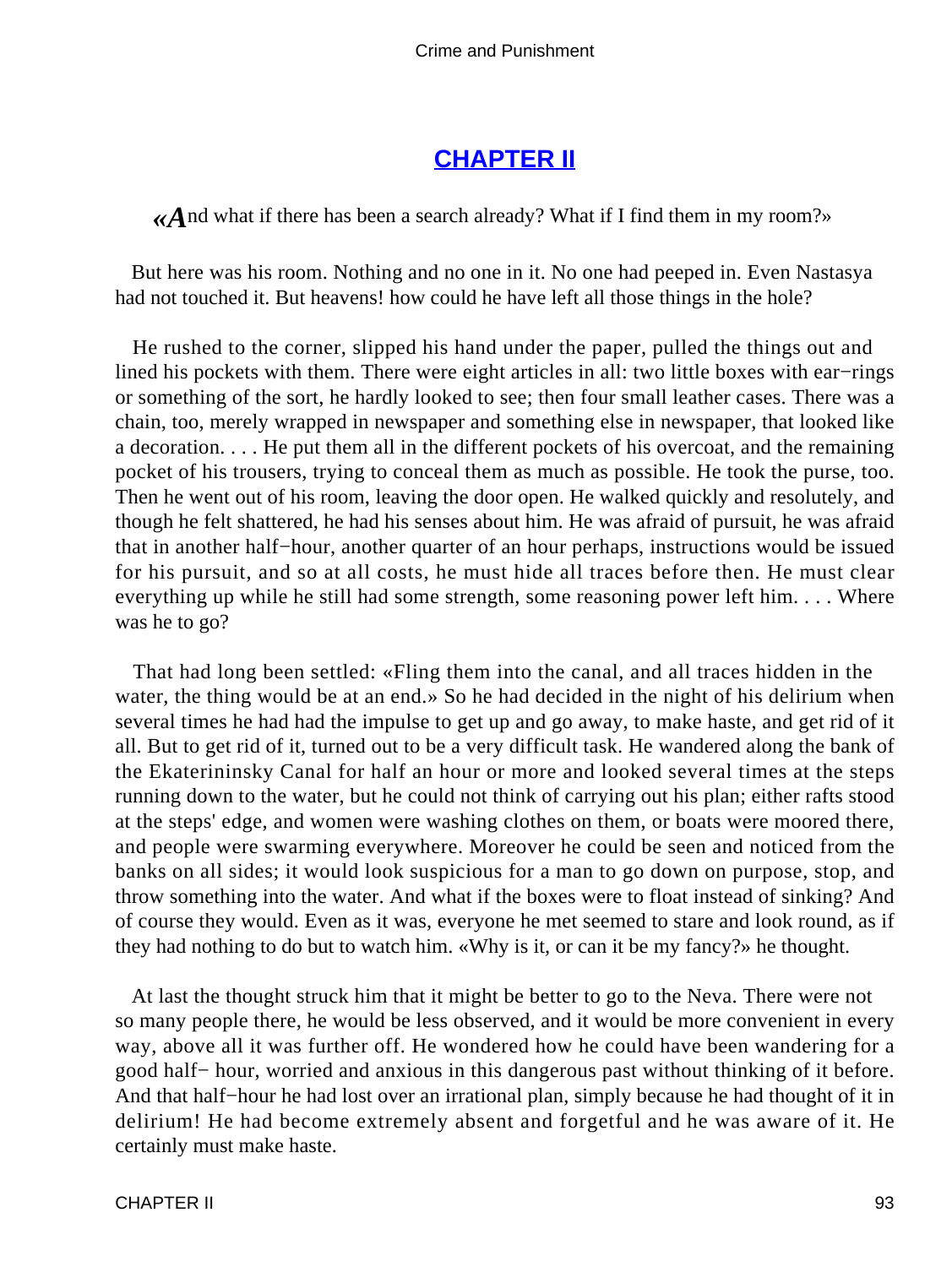He walked towards the Neva along  $V -$  – Prospect, but on the way another idea struck him. «Why to the Neva? Would it not be better to go somewhere far off, to the Islands again, and there hide the things in some solitary place, in a wood or under a bush, and mark the spot perhaps?» And though he felt incapable of clear judgment, the idea seemed to him a sound one. But he was not destined to go there. For coming out of  $V -$  – Prospect towards the square, he saw on the left a passage leading between two blank walls to a courtyard. On the right hand, the blank unwhitewashed wall of a four−storied house stretched far into the court; on the left, a wooden hoarding ran parallel with it for twenty paces into the court, and then turned sharply to the left. Here was a deserted fenced−off place where rubbish of different sorts was lying. At the end of the court, the corner of a low, smutty, stone shed, apparently part of some workshop, peeped from behind the hoarding. It was probably a carriage builder's or carpenter's shed; the whole place from the entrance was black with coal dust. Here would be the place to throw it, he thought. Not seeing anyone in the yard, he slipped in, and at once saw near the gate a sink, such as is often put in yards where there are many workmen or cab−drivers; and on the hoarding above had been scribbled in chalk the time−honoured witticism, «Standing here strictly forbidden.» This was all the better, for there would be nothing suspicious about his going in. «Here I could throw it all in a heap and get away!»

 Looking round once more, with his hand already in his pocket, he noticed against the outer wall, between the entrance and the sink, a big unhewn stone, weighing perhaps sixty pounds. The other side of the wall was a street. He could hear passers−by, always numerous in that part, but he could not be seen from the entrance, unless someone came in from the street, which might well happen indeed, so there was need of haste.

 He bent down over the stone, seized the top of it firmly in both hands, and using all his strength turned it over. Under the stone was a small hollow in the ground, and he immediately emptied his pocket into it. The purse lay at the top, and yet the hollow was not filled up. Then he seized the stone again and with one twist turned it back, so that it was in the same position again, though it stood a very little higher. But he scraped the earth about it and pressed it at the edges with his foot. Nothing could be noticed.

 Then he went out, and turned into the square. Again an intense, almost unbearable joy overwhelmed him for an instant, as it had in the police−office. «I have buried my tracks! And who, who can think of looking under that stone? It has been lying there most likely ever since the house was built, and will lie as many years more. And if it were found, who would think of me? It is all over! No clue!» And he laughed. Yes, he remembered that he began laughing a thin, nervous noiseless laugh, and went on laughing all the time he was crossing the square. But when he reached the  $K - -$  Boulevard where two days before he had come upon that girl, his laughter suddenly ceased. Other ideas crept into his mind. He felt all at once that it would be loathsome to pass that seat on which after the girl was gone, he had sat and pondered, and that it would be hateful, too, to meet that whiskered policeman to whom he had given the twenty copecks: «Damn him!»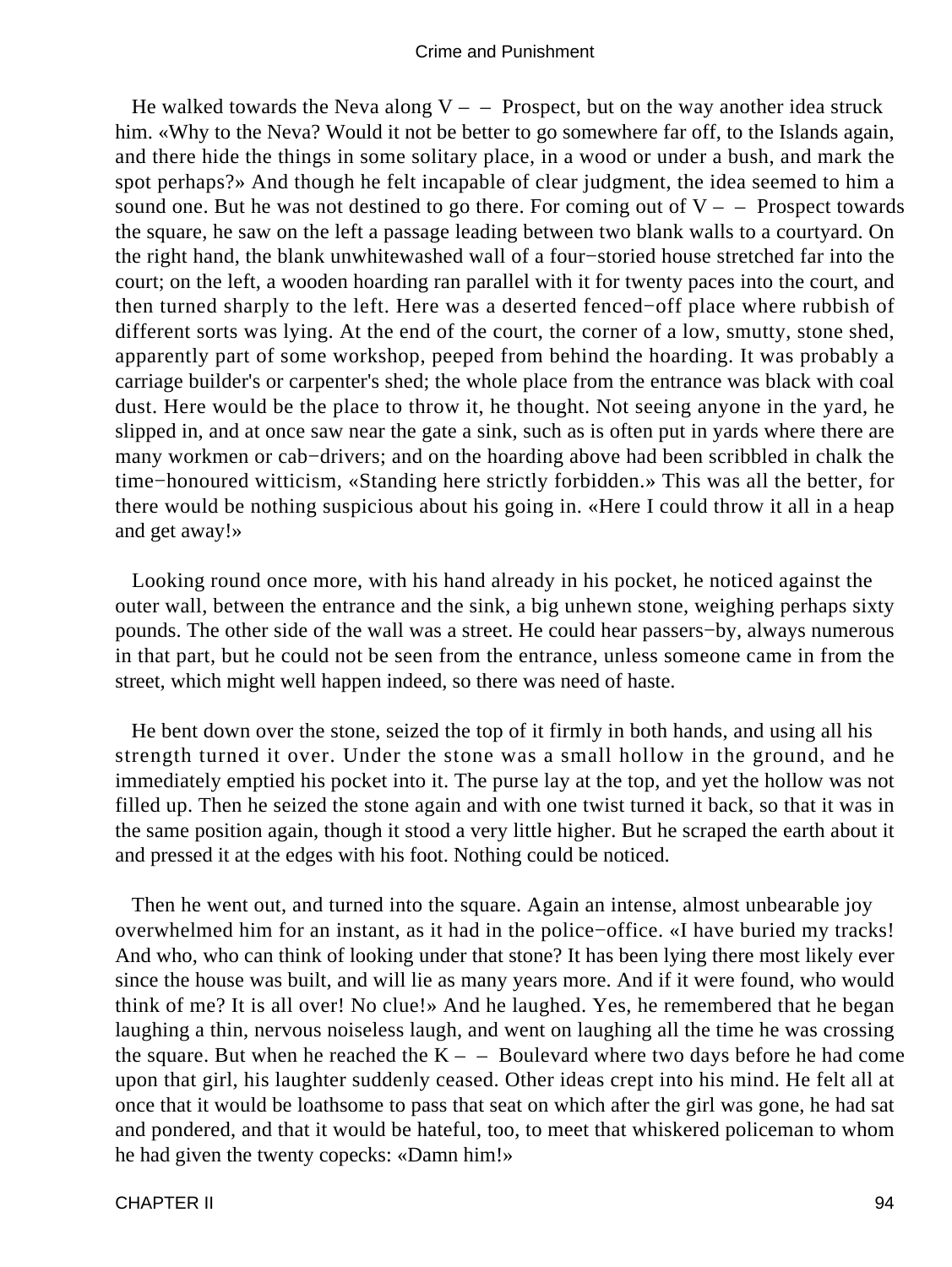He walked, looking about him angrily and distractedly. All his ideas now seemed to be circling round some single point, and he felt that there really was such a point, and that now, now, he was left facing that point – and for the first time, indeed, during the last two months.

 «Damn it all!» he thought suddenly, in a fit of ungovernable fury. «If it has begun, then it has begun. Hang the new life! Good Lord, how stupid it is! . . . And what lies I told to−day! How despicably I fawned upon that wretched Ilya Petrovitch! But that is all folly! What do I care for them all, and my fawning upon them! It is not that at all! It is not that at all!»

 Suddenly he stopped; a new utterly unexpected and exceedingly simple question perplexed and bitterly confounded him.

 «If it all has really been done deliberately and not idiotically, if I really had a certain and definite object, how is it I did not even glance into the purse and don't know what I had there, for which I have undergone these agonies, and have deliberately undertaken this base, filthy degrading business? And here I wanted at once to throw into the water the purse together with all the things which I had not seen either . . . how's that?»

 Yes, that was so, that was all so. Yet he had known it all before, and it was not a new question for him, even when it was decided in the night without hesitation and consideration, as though so it must be, as though it could not possibly be otherwise. . . . Yes, he had known it all, and understood it all; it surely had all been settled even yesterday at the moment when he was bending over the box and pulling the jewel−cases out of it. . . . Yes, so it was.

 «It is because I am very ill,» he decided grimly at last, «I have been worrying and fretting myself, and I don't know what I am doing. . . . Yesterday and the day before yesterday and all this time I have been worrying myself. . . . I shall get well and I shall not worry. . . . But what if I don't get well at all? Good God, how sick I am of it all!»

 He walked on without resting. He had a terrible longing for some distraction, but he did not know what to do, what to attempt. A new overwhelming sensation was gaining more and more mastery over him every moment; this was an immeasurable, almost physical, repulsion for everything surrounding him, an obstinate, malignant feeling of hatred. All who met him were loathsome to him – he loathed their faces, their movements, their gestures. If anyone had addressed him, he felt that he might have spat at him or bitten him....

 He stopped suddenly, on coming out on the bank of the Little Neva, near the bridge to Vassilyevsky Ostrov. «Why, he lives here, in that house,» he thought, «why, I have not come to Razumihin of my own accord! Here it's the same thing over again. . . . Very interesting to know, though; have I come on purpose or have I simply walked here by chance? Never mind, I said the day before yesterday that I would go and see him the day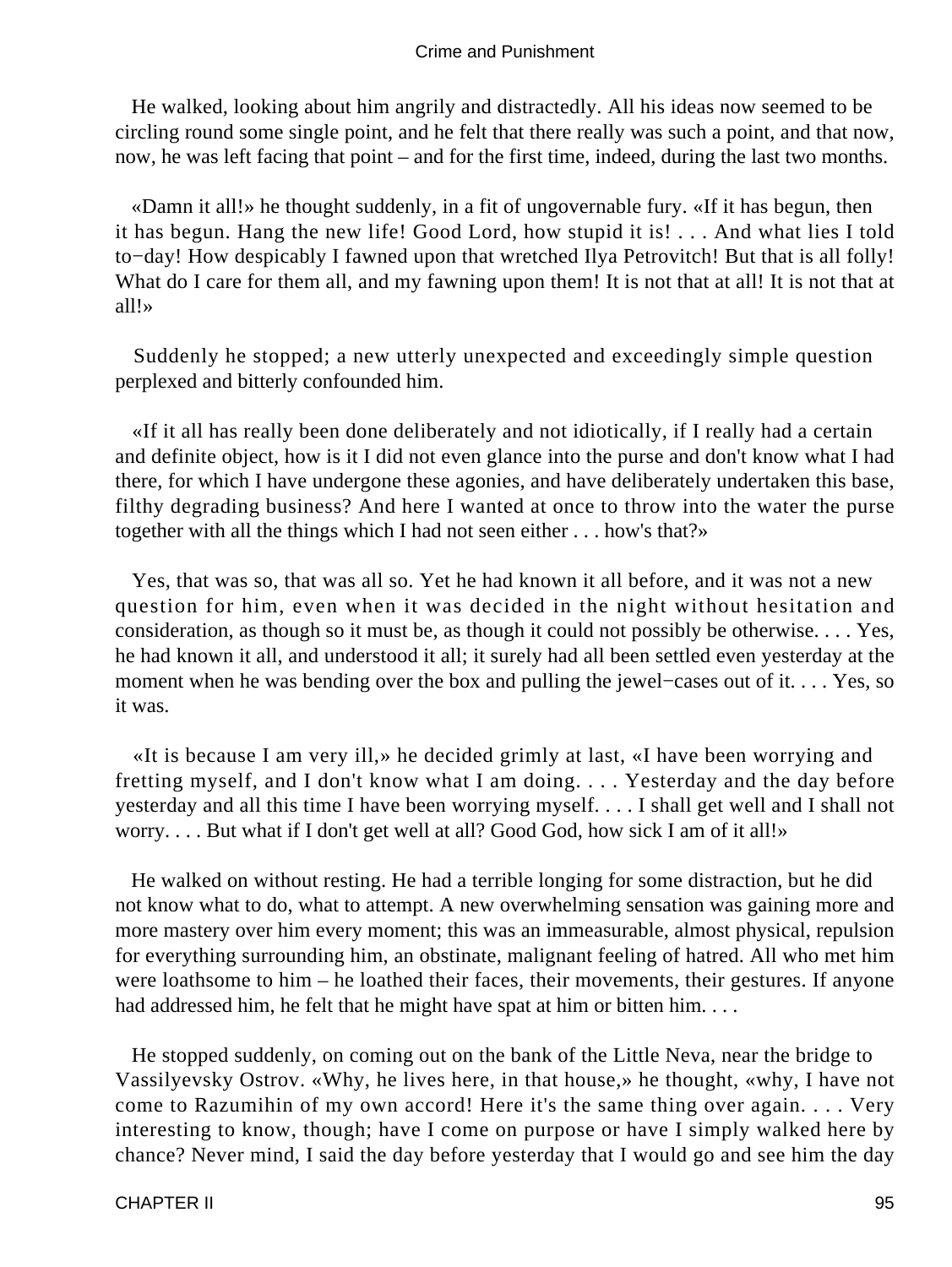/after/; well, and so I will! Besides I really cannot go further now.»

He went up to Razumihin's room on the fifth floor.

 The latter was at home in his garret, busily writing at the moment, and he opened the door himself. It was four months since they had seen each other. Razumihin was sitting in a ragged dressing−gown, with slippers on his bare feet, unkempt, unshaven and unwashed. His face showed surprise.

 «Is it you?» he cried. He looked his comrade up and down; then after a brief pause, he whistled. «As hard up as all that! Why, brother, you've cut me out!» he added, looking at Raskolnikov's rags. «Come sit down, you are tired, I'll be bound.»

 And when he had sunk down on the American leather sofa, which was in even worse condition than his own, Razumihin saw at once that his visitor was ill.

 «Why, you are seriously ill, do you know that?» He began feeling his pulse. Raskolnikov pulled away his hand.

 «Never mind,» he said, «I have come for this: I have no lessons. . . . I wanted, . . . but I don't really want lessons. . . .»

 «But I say! You are delirious, you know!» Razumihin observed, watching him carefully.

«No, I am not.»

 Raskolnikov got up from the sofa. As he had mounted the stairs to Razumihin's, he had not realised that he would be meeting his friend face to face. Now, in a flash, he knew, that what he was least of all disposed for at that moment was to be face to face with anyone in the wide world. His spleen rose within him. He almost choked with rage at himself as soon as he crossed Razumihin's threshold.

«Good−bye,» he said abruptly, and walked to the door.

«Stop, stop! You queer fish.»

«I don't want to,» said the other, again pulling away his hand.

 «Then why the devil have you come? Are you mad, or what? Why, this is . . . almost insulting! I won't let you go like that.»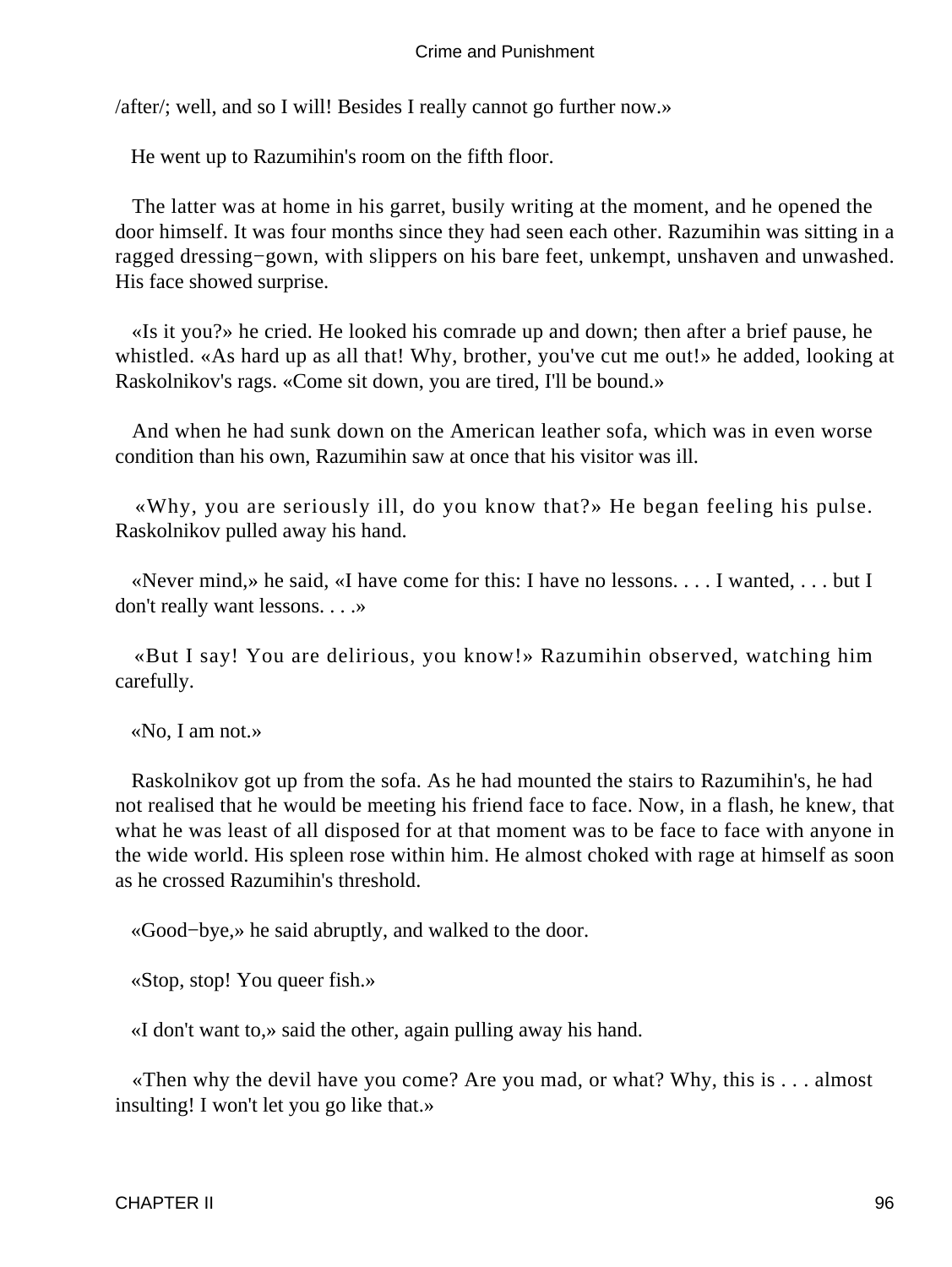«Well, then, I came to you because I know no one but you who could help . . . to begin . . . because you are kinder than anyone – cleverer, I mean, and can judge . . . and now I see that I want nothing. Do you hear? Nothing at all . . . no one's services . . . no one's sympathy. I am by myself . . . alone. Come, that's enough. Leave me alone.»

 «Stay a minute, you sweep! You are a perfect madman. As you like for all I care. I have no lessons, do you see, and I don't care about that, but there's a bookseller, Heruvimov – and he takes the place of a lesson. I would not exchange him for five lessons. He's doing publishing of a kind, and issuing natural science manuals and what a circulation they have! The very titles are worth the money! You always maintained that I was a fool, but by Jove, my boy, there are greater fools than I am! Now he is setting up for being advanced, not that he has an inkling of anything, but, of course, I encourage him. Here are two signatures of the German text – in my opinion, the crudest charlatanism; it discusses the question, 'Is woman a human being?' And, of course, triumphantly proves that she is. Heruvimov is going to bring out this work as a contribution to the woman question; I am translating it; he will expand these two and a half signatures into six, we shall make up a gorgeous title half a page long and bring it out at half a rouble. It will do! He pays me six roubles the signature, it works out to about fifteen roubles for the job, and I've had six already in advance. When we have finished this, we are going to begin a translation about whales, and then some of the dullest scandals out of the second part of */Les Confessions/* we have marked for translation; somebody has told Heruvimov, that Rousseau was a kind of Radishchev. You may be sure I don't contradict him, hang him! Well, would you like to do the second signature of '/Is woman a human being?/' If you would, take the German and pens and paper – all those are provided, and take three roubles; for as I have had six roubles in advance on the whole thing, three roubles come to you for your share. And when you have finished the signature there will be another three roubles for you. And please don't think I am doing you a service; quite the contrary, as soon as you came in, I saw how you could help me; to begin with, I am weak in spelling, and secondly, I am sometimes utterly adrift in German, so that I make it up as I go along for the most part. The only comfort is, that it's bound to be a change for the better. Though who can tell, maybe it's sometimes for the worse. Will you take it?»

 Raskolnikov took the German sheets in silence, took the three roubles and without a word went out. Razumihin gazed after him in astonishment. But when Raskolnikov was in the next street, he turned back, mounted the stairs to Razumihin's again and laying on the table the German article and the three roubles, went out again, still without uttering a word.

 «Are you raving, or what?» Razumihin shouted, roused to fury at last. «What farce is this? You'll drive me crazy too . . . what did you come to see me for, damn you?»

«I don't want . . . translation,» muttered Raskolnikov from the stairs.

 «Then what the devil do you want?» shouted Razumihin from above. Raskolnikov continued descending the staircase in silence.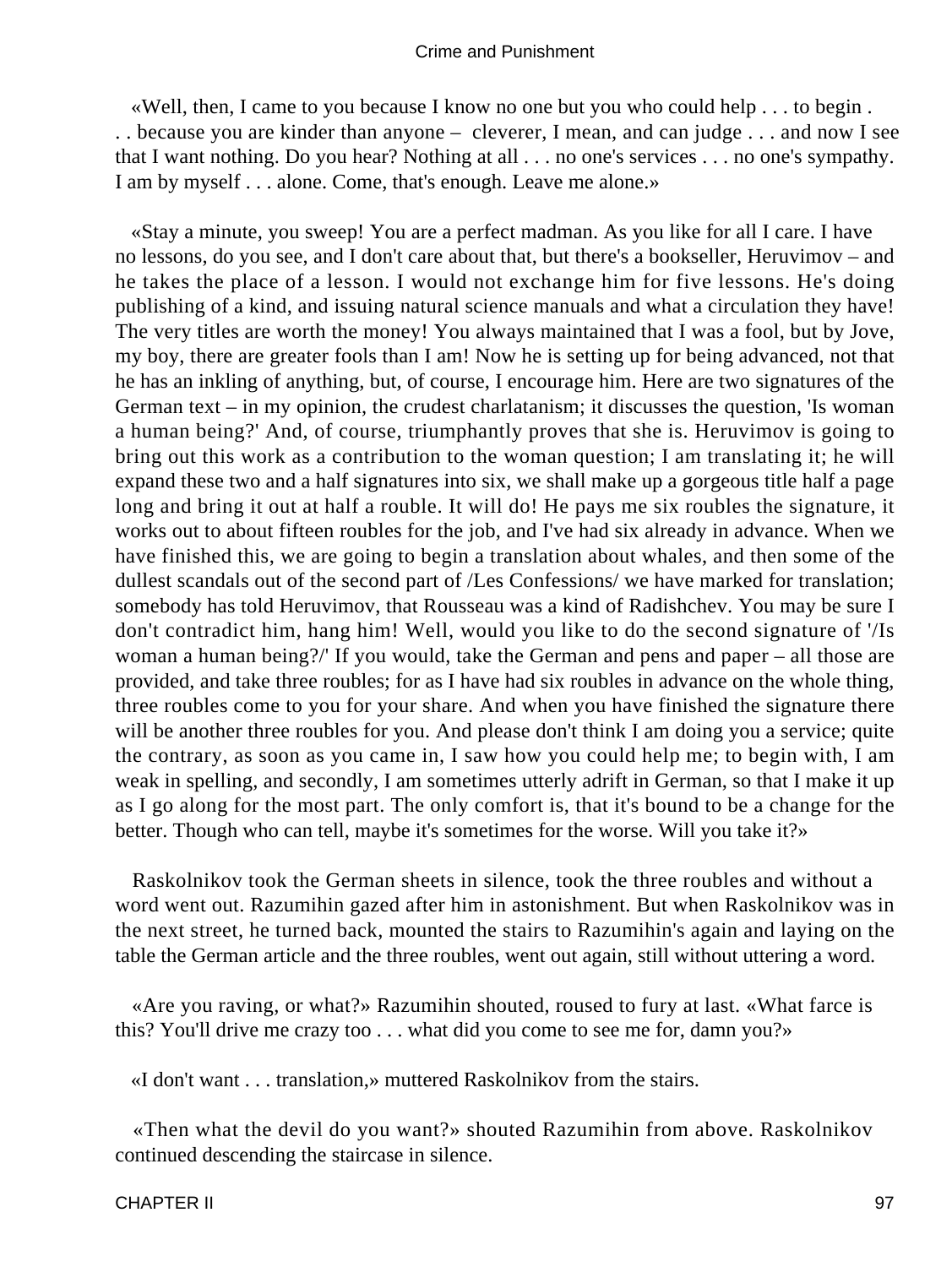«Hey, there! Where are you living?»

No answer.

«Well, confound you then!»

 But Raskolnikov was already stepping into the street. On the Nikolaevsky Bridge he was roused to full consciousness again by an unpleasant incident. A coachman, after shouting at him two or three times, gave him a violent lash on the back with his whip, for having almost fallen under his horses' hoofs. The lash so infuriated him that he dashed away to the railing (for some unknown reason he had been walking in the very middle of the bridge in the traffic). He angrily clenched and ground his teeth. He heard laughter, of course.

«Serves him right!»

«A pickpocket I dare say.»

 «Pretending to be drunk, for sure, and getting under the wheels on purpose; and you have to answer for him.»

«It's a regular profession, that's what it is.»

 But while he stood at the railing, still looking angry and bewildered after the retreating carriage, and rubbing his back, he suddenly felt someone thrust money into his hand. He looked. It was an elderly woman in a kerchief and goatskin shoes, with a girl, probably her daughter wearing a hat, and carrying a green parasol.

«Take it, my good man, in Christ's name.»

 He took it and they passed on. It was a piece of twenty copecks. From his dress and appearance they might well have taken him for a beggar asking alms in the streets, and the gift of the twenty copecks he doubtless owed to the blow, which made them feel sorry for him.

 He closed his hand on the twenty copecks, walked on for ten paces, and turned facing the Neva, looking towards the palace. The sky was without a cloud and the water was almost bright blue, which is so rare in the Neva. The cupola of the cathedral, which is seen at its best from the bridge about twenty paces from the chapel, glittered in the sunlight, and in the pure air every ornament on it could be clearly distinguished. The pain from the lash went off, and Raskolnikov forgot about it; one uneasy and not quite definite idea occupied him now completely. He stood still, and gazed long and intently into the distance; this spot was especially familiar to him. When he was attending the university, he had hundreds of times – generally on his way home – stood still on this spot, gazed at this truly magnificent spectacle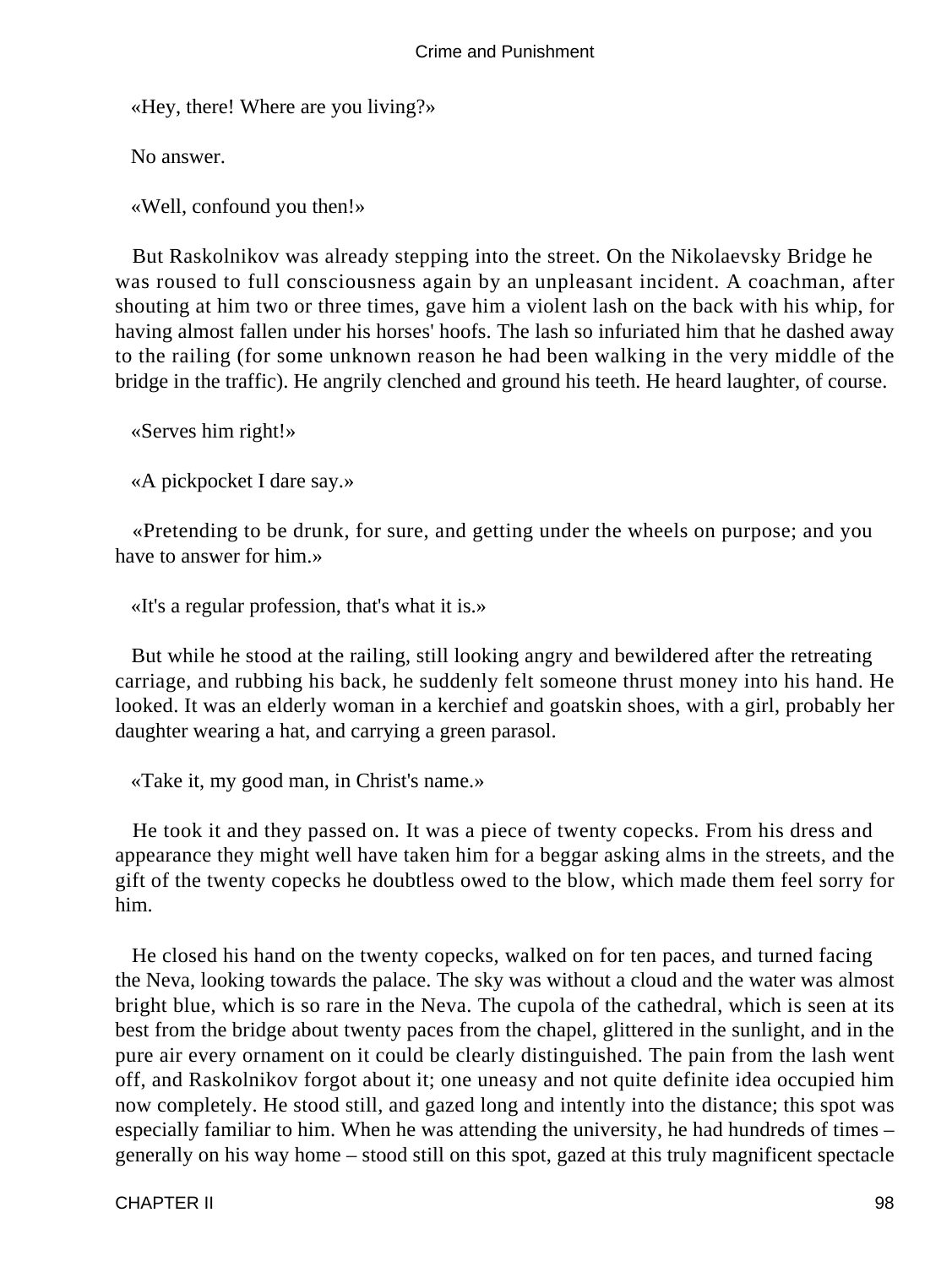and almost always marvelled at a vague and mysterious emotion it roused in him. It left him strangely cold; this gorgeous picture was for him blank and lifeless. He wondered every time at his sombre and enigmatic impression and, mistrusting himself, put off finding the explanation of it. He vividly recalled those old doubts and perplexities, and it seemed to him that it was no mere chance that he recalled them now. It struck him as strange and grotesque, that he should have stopped at the same spot as before, as though he actually imagined he could think the same thoughts, be interested in the same theories and pictures that had interested him . . . so short a time ago. He felt it almost amusing, and yet it wrung his heart. Deep down, hidden far away out of sight all that seemed to him now – all his old past, his old thoughts, his old problems and theories, his old impressions and that picture and himself and all, all. . . . He felt as though he were flying upwards, and everything were vanishing from his sight. Making an unconscious movement with his hand, he suddenly became aware of the piece of money in his fist. He opened his hand, stared at the coin, and with a sweep of his arm flung it into the water; then he turned and went home. It seemed to him, he had cut himself off from everyone and from everything at that moment.

 Evening was coming on when he reached home, so that he must have been walking about six hours. How and where he came back he did not remember. Undressing, and quivering like an overdriven horse, he lay down on the sofa, drew his greatcoat over him, and at once sank into oblivion. . . .

 It was dusk when he was waked up by a fearful scream. Good God, what a scream! Such unnatural sounds, such howling, wailing, grinding, tears, blows and curses he had never heard.

 He could never have imagined such brutality, such frenzy. In terror he sat up in bed, almost swooning with agony. But the fighting, wailing and cursing grew louder and louder. And then to his intense amazement he caught the voice of his landlady. She was howling, shrieking and wailing, rapidly, hurriedly, incoherently, so that he could not make out what she was talking about; she was beseeching, no doubt, not to be beaten, for she was being mercilessly beaten on the stairs. The voice of her assailant was so horrible from spite and rage that it was almost a croak; but he, too, was saying something, and just as quickly and indistinctly, hurrying and spluttering. All at once Raskolnikov trembled; he recognised the voice – it was the voice of Ilya Petrovitch. Ilya Petrovitch here and beating the landlady! He is kicking her, banging her head against the steps – that's clear, that can be told from the sounds, from the cries and the thuds. How is it, is the world topsy−turvy? He could hear people running in crowds from all the storeys and all the staircases; he heard voices, exclamations, knocking, doors banging. «But why, why, and how could it be?» he repeated, thinking seriously that he had gone mad. But no, he heard too distinctly! And they would come to him then next, «for no doubt . . . it's all about that . . . about yesterday. . . . Good God!» He would have fastened his door with the latch, but he could not lift his hand ... besides, it would be useless. Terror gripped his heart like ice, tortured him and numbed him. . . . But at last all this uproar, after continuing about ten minutes, began gradually to subside.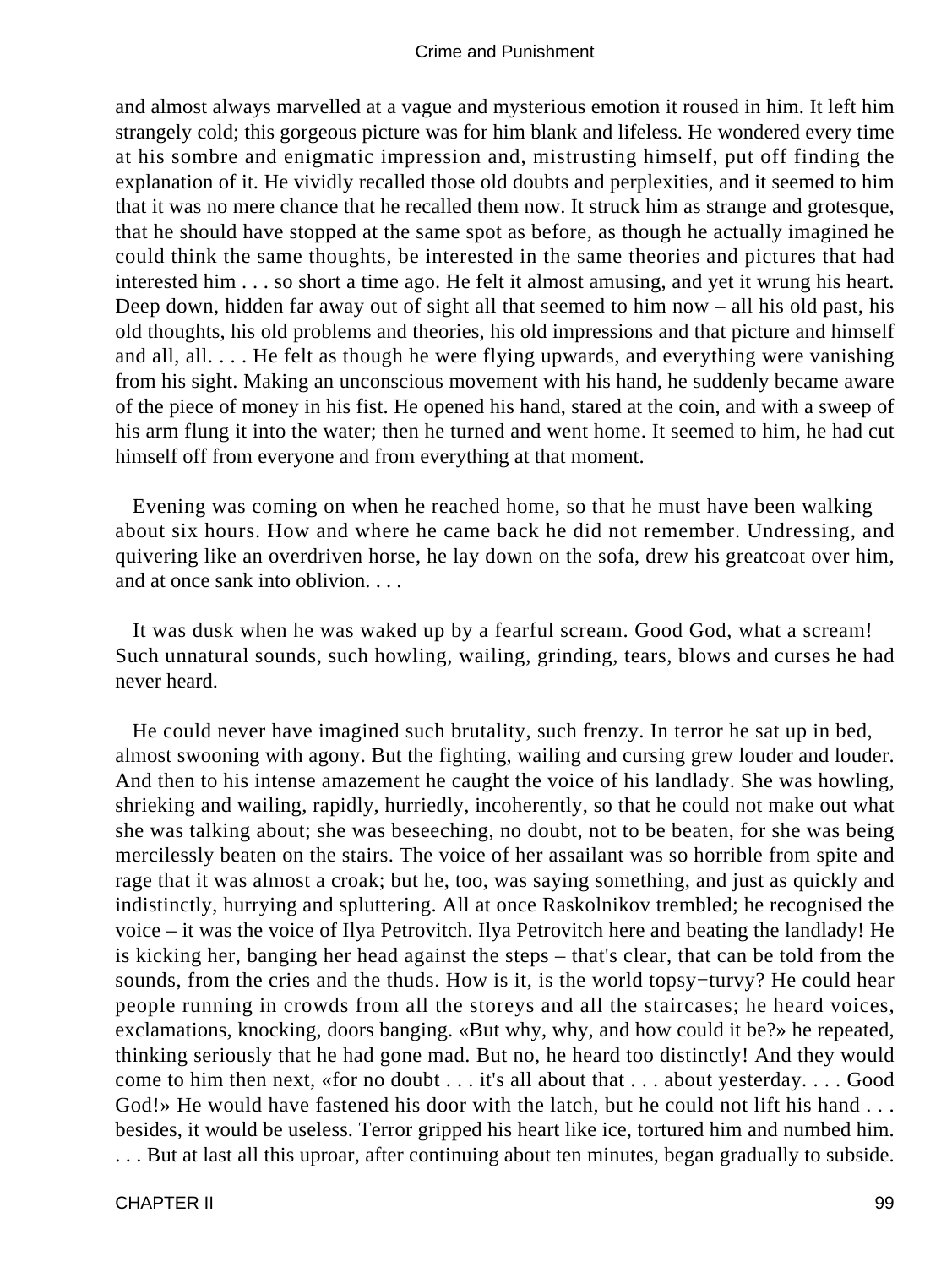The landlady was moaning and groaning; Ilya Petrovitch was still uttering threats and curses. . . . But at last he, too, seemed to be silent, and now he could not be heard. «Can he have gone away? Good Lord!» Yes, and now the landlady is going too, still weeping and moaning . . . and then her door slammed. . . . Now the crowd was going from the stairs to their rooms, exclaiming, disputing, calling to one another, raising their voices to a shout, dropping them to a whisper. There must have been numbers of them – almost all the inmates of the block. «But, good God, how could it be! And why, why had he come here!»

 Raskolnikov sank worn out on the sofa, but could not close his eyes. He lay for half an hour in such anguish, such an intolerable sensation of infinite terror as he had never experienced before. Suddenly a bright light flashed into his room. Nastasya came in with a candle and a plate of soup. Looking at him carefully and ascertaining that he was not asleep, she set the candle on the table and began to lay out what she had brought – bread, salt, a plate, a spoon.

 «You've eaten nothing since yesterday, I warrant. You've been trudging about all day, and you're shaking with fever.»

«Nastasya . . . what were they beating the landlady for?»

She looked intently at him.

«Who beat the landlady?»

 «Just now . . . half an hour ago, Ilya Petrovitch, the assistant superintendent, on the stairs. . . . Why was he ill−treating her like that, and . . . why was he here?»

 Nastasya scrutinised him, silent and frowning, and her scrutiny lasted a long time. He felt uneasy, even frightened at her searching eyes.

«Nastasya, why don't you speak?» he said timidly at last in a weak voice.

«It's the blood,» she answered at last softly, as though speaking to herself.

«Blood? What blood?» he muttered, growing white and turning towards the wall.

Nastasya still looked at him without speaking.

«Nobody has been beating the landlady,» she declared at last in a firm, resolute voice.

He gazed at her, hardly able to breathe.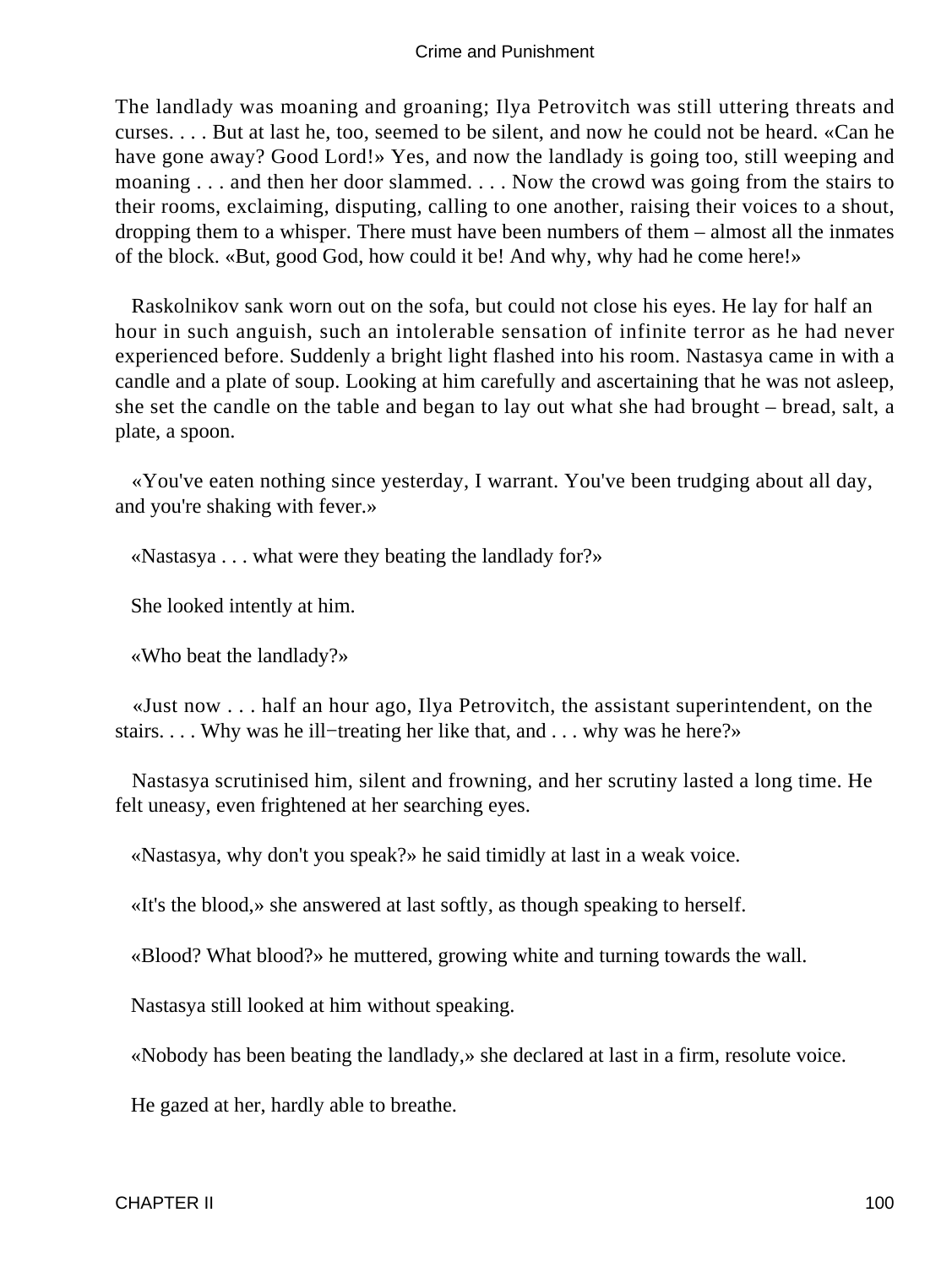«I heard it myself. . . . I was not asleep . . . I was sitting up,» he said still more timidly. «I listened a long while. The assistant superintendent came. . . . Everyone ran out on to the stairs from all the flats.»

 «No one has been here. That's the blood crying in your ears. When there's no outlet for it and it gets clotted, you begin fancying things. . . . Will you eat something?»

He made no answer. Nastasya still stood over him, watching him.

«Give me something to drink . . . Nastasya.»

 She went downstairs and returned with a white earthenware jug of water. He remembered only swallowing one sip of the cold water and spilling some on his neck. Then followed forgetfulness.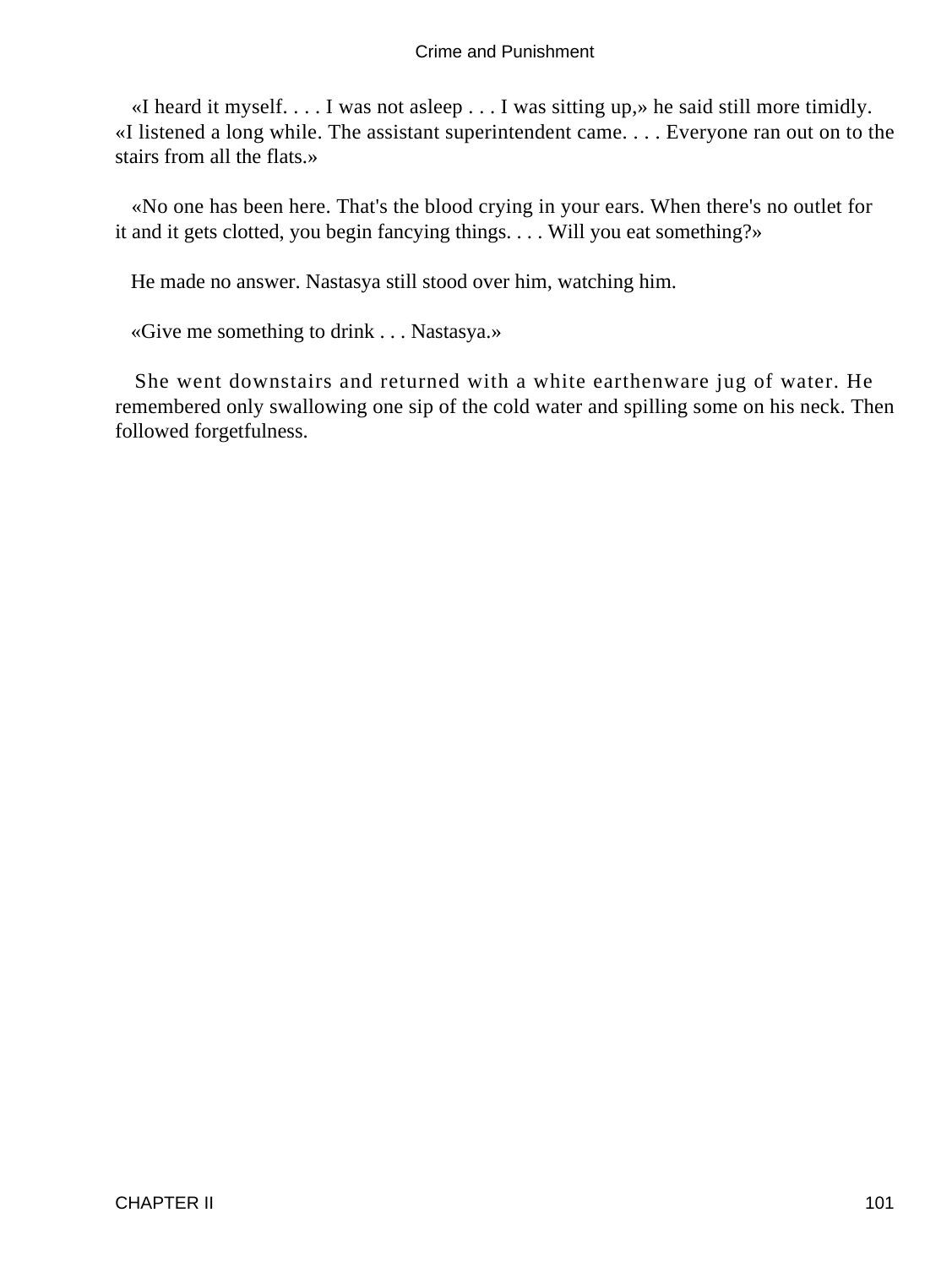### **[CHAPTER III](#page-465-0)**

*H*e was not completely unconscious, however, all the time he was ill; he was in a feverish state, sometimes delirious, sometimes half conscious. He remembered a great deal afterwards. Sometimes it seemed as though there were a number of people round him; they wanted to take him away somewhere, there was a great deal of squabbling and discussing about him. Then he would be alone in the room; they had all gone away afraid of him, and only now and then opened the door a crack to look at him; they threatened him, plotted something together, laughed, and mocked at him. He remembered Nastasya often at his bedside; he distinguished another person, too, whom he seemed to know very well, though he could not remember who he was, and this fretted him, even made him cry. Sometimes he fancied he had been lying there a month; at other times it all seemed part of the same day. But of /that/ – of /that/ he had no recollection, and yet every minute he felt that he had forgotten something he ought to remember. He worried and tormented himself trying to remember, moaned, flew into a rage, or sank into awful, intolerable terror. Then he struggled to get up, would have run away, but someone always prevented him by force, and he sank back into impotence and forgetfulness. At last he returned to complete consciousness.

 It happened at ten o'clock in the morning. On fine days the sun shone into the room at that hour, throwing a streak of light on the right wall and the corner near the door. Nastasya was standing beside him with another person, a complete stranger, who was looking at him very inquisitively. He was a young man with a beard, wearing a full, short− waisted coat, and looked like a messenger. The landlady was peeping in at the half−opened door. Raskolnikov sat up.

«Who is this, Nastasya?» he asked, pointing to the young man.

«I say, he's himself again!» she said.

«He is himself,» echoed the man.

 Concluding that he had returned to his senses, the landlady closed the door and disappeared. She was always shy and dreaded conversations or discussions. She was a woman of forty, not at all bad−looking, fat and buxom, with black eyes and eyebrows, good−natured from fatness and laziness, and absurdly bashful.

 «Who . . . are you?» he went on, addressing the man. But at that moment the door was flung open, and, stooping a little, as he was so tall, Razumihin came in.

«What a cabin it is!» he cried. «I am always knocking my head. You call this a lodging!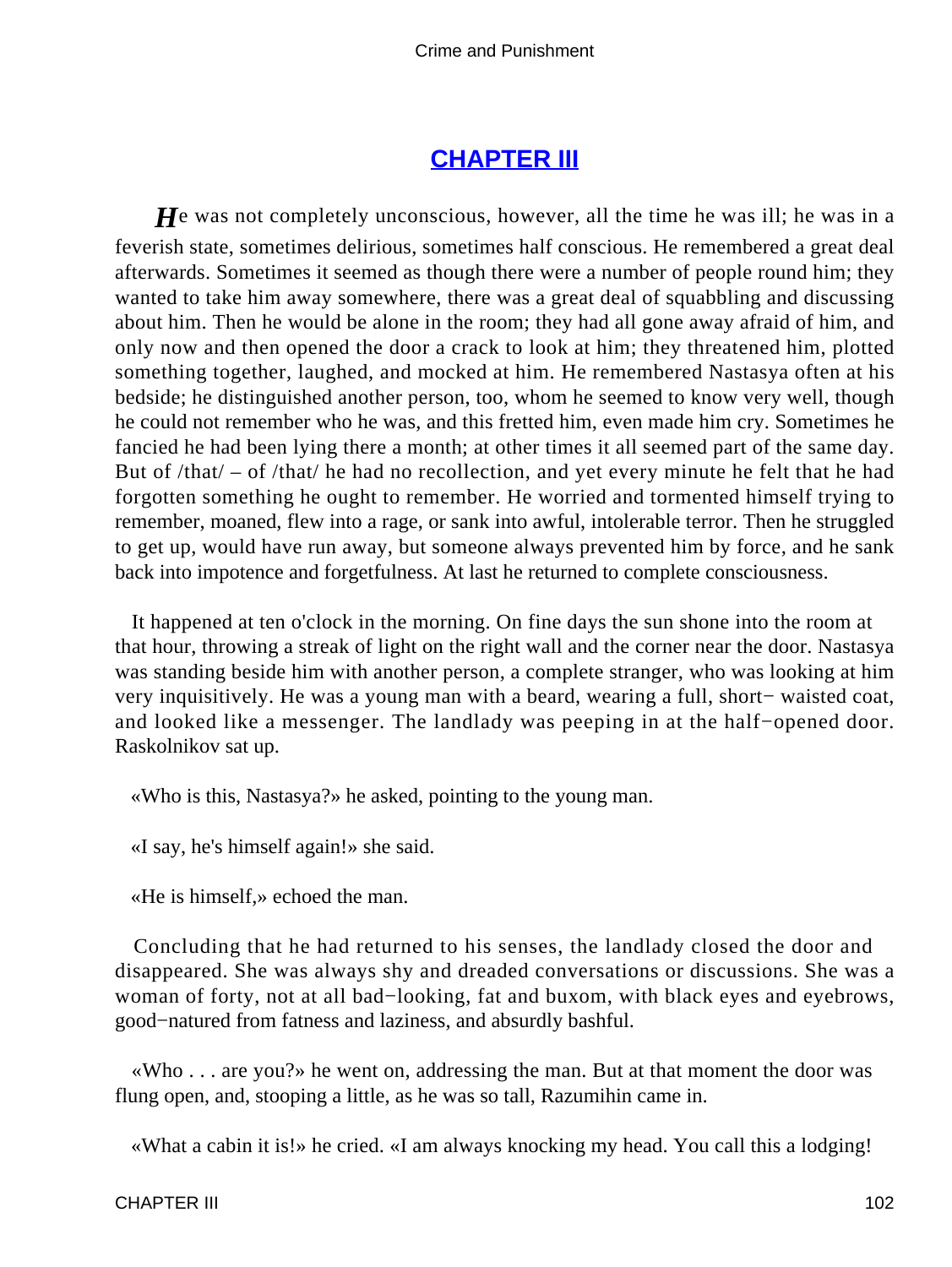So you are conscious, brother? I've just heard the news from Pashenka.»

«He has just come to,» said Nastasya.

«Just come to,» echoed the man again, with a smile.

 «And who are you?» Razumihin asked, suddenly addressing him. «My name is Vrazumihin, at your service; not Razumihin, as I am always called, but Vrazumihin, a student and gentleman; and he is my friend. And who are you?»

 «I am the messenger from our office, from the merchant Shelopaev, and I've come on business.»

 «Please sit down.» Razumihin seated himself on the other side of the table. «It's a good thing you've come to, brother,» he went on to Raskolnikov. «For the last four days you have scarcely eaten or drunk anything. We had to give you tea in spoonfuls. I brought Zossimov to see you twice. You remember Zossimov? He examined you carefully and said at once it was nothing serious – something seemed to have gone to your head. Some nervous nonsense, the result of bad feeding, he says you have not had enough beer and radish, but it's nothing much, it will pass and you will be all right. Zossimov is a first−rate fellow! He is making quite a name. Come, I won't keep you,» he said, addressing the man again. «Will you explain what you want? You must know, Rodya, this is the second time they have sent from the office; but it was another man last time, and I talked to him. Who was it came before?»

 «That was the day before yesterday, I venture to say, if you please, sir. That was Alexey Semyonovitch; he is in our office, too.»

«He was more intelligent than you, don't you think so?»

«Yes, indeed, sir, he is of more weight than I am.»

«Quite so; go on.»

 «At your mamma's request, through Afanasy Ivanovitch Vahrushin, of whom I presume you have heard more than once, a remittance is sent to you from our office,» the man began, addressing Raskolnikov. «If you are in an intelligible condition, I've thirty−five roubles to remit to you, as Semyon Semyonovitch has received from Afanasy Ivanovitch at your mamma's request instructions to that effect, as on previous occasions. Do you know him, sir?»

«Yes, I remember . . . Vahrushin,» Raskolnikov said dreamily.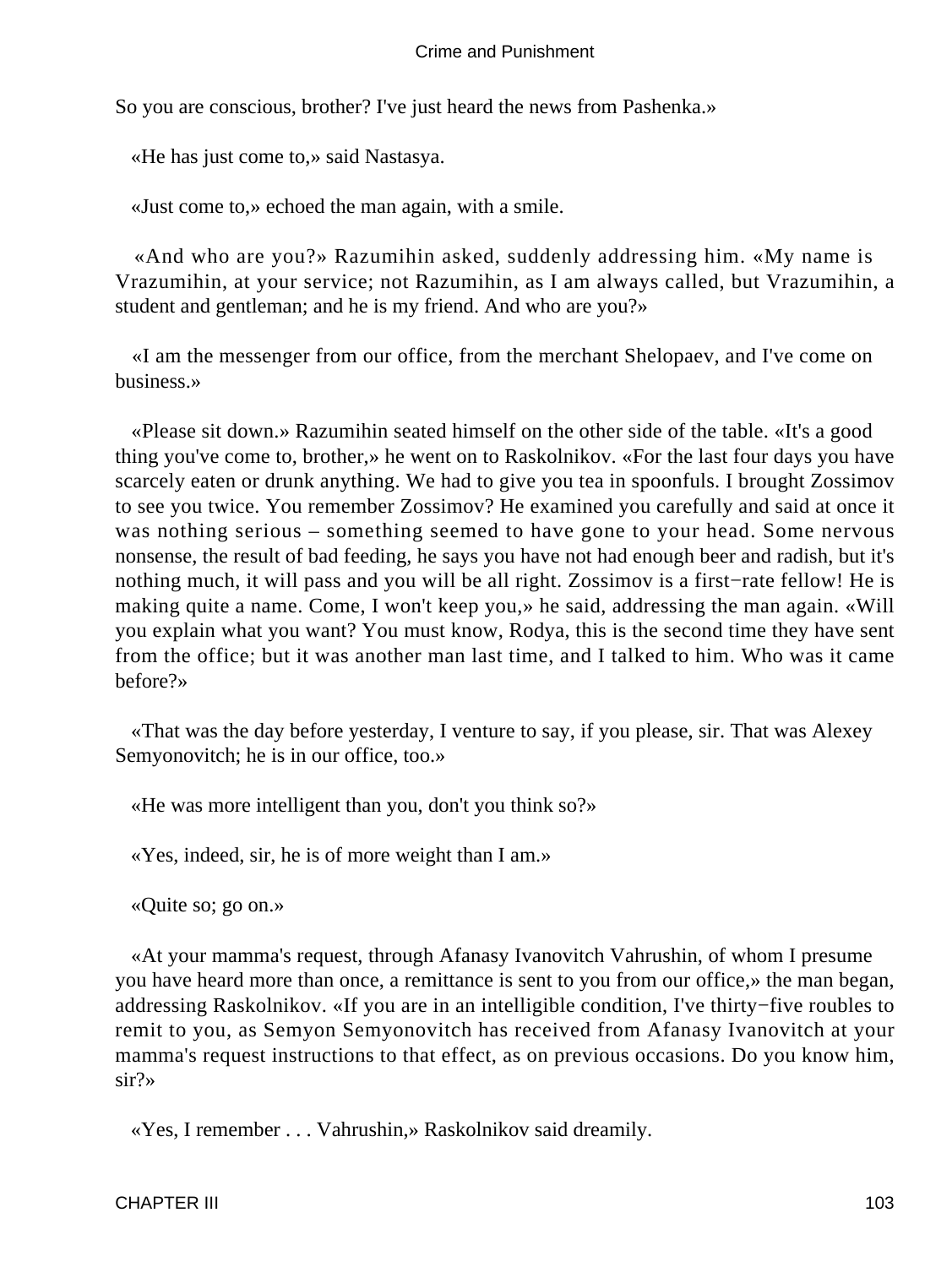«You hear, he knows Vahrushin,» cried Razumihin. «He is in 'an intelligible condition'! And I see you are an intelligent man too. Well, it's always pleasant to hear words of wisdom.»

 «That's the gentleman, Vahrushin, Afanasy Ivanovitch. And at the request of your mamma, who has sent you a remittance once before in the same manner through him, he did not refuse this time also, and sent instructions to Semyon Semyonovitch some days since to hand you thirty−five roubles in the hope of better to come.»

 «That 'hoping for better to come' is the best thing you've said, though 'your mamma' is not bad either. Come then, what do you say? Is he fully conscious, eh?»

«That's all right. If only he can sign this little paper.»

«He can scrawl his name. Have you got the book?»

«Yes, here's the book.»

 «Give it to me. Here, Rodya, sit up. I'll hold you. Take the pen and scribble 'Raskolnikov' for him. For just now, brother, money is sweeter to us than treacle.»

«I don't want it,» said Raskolnikov, pushing away the pen.

«Not want it?»

«I won't sign it.»

«How the devil can you do without signing it?»

«I don't want . . . the money.»

 «Don't want the money! Come, brother, that's nonsense, I bear witness. Don't trouble, please, it's only that he is on his travels again. But that's pretty common with him at all times though. . . . You are a man of judgment and we will take him in hand, that is, more simply, take his hand and he will sign it. Here.»

«But I can come another time.»

 «No, no. Why should we trouble you? You are a man of judgment. . . . Now, Rodya, don't keep your visitor, you see he is waiting,» and he made ready to hold Raskolnikov's hand in earnest.

«Stop, I'll do it alone,» said the latter, taking the pen and signing his name.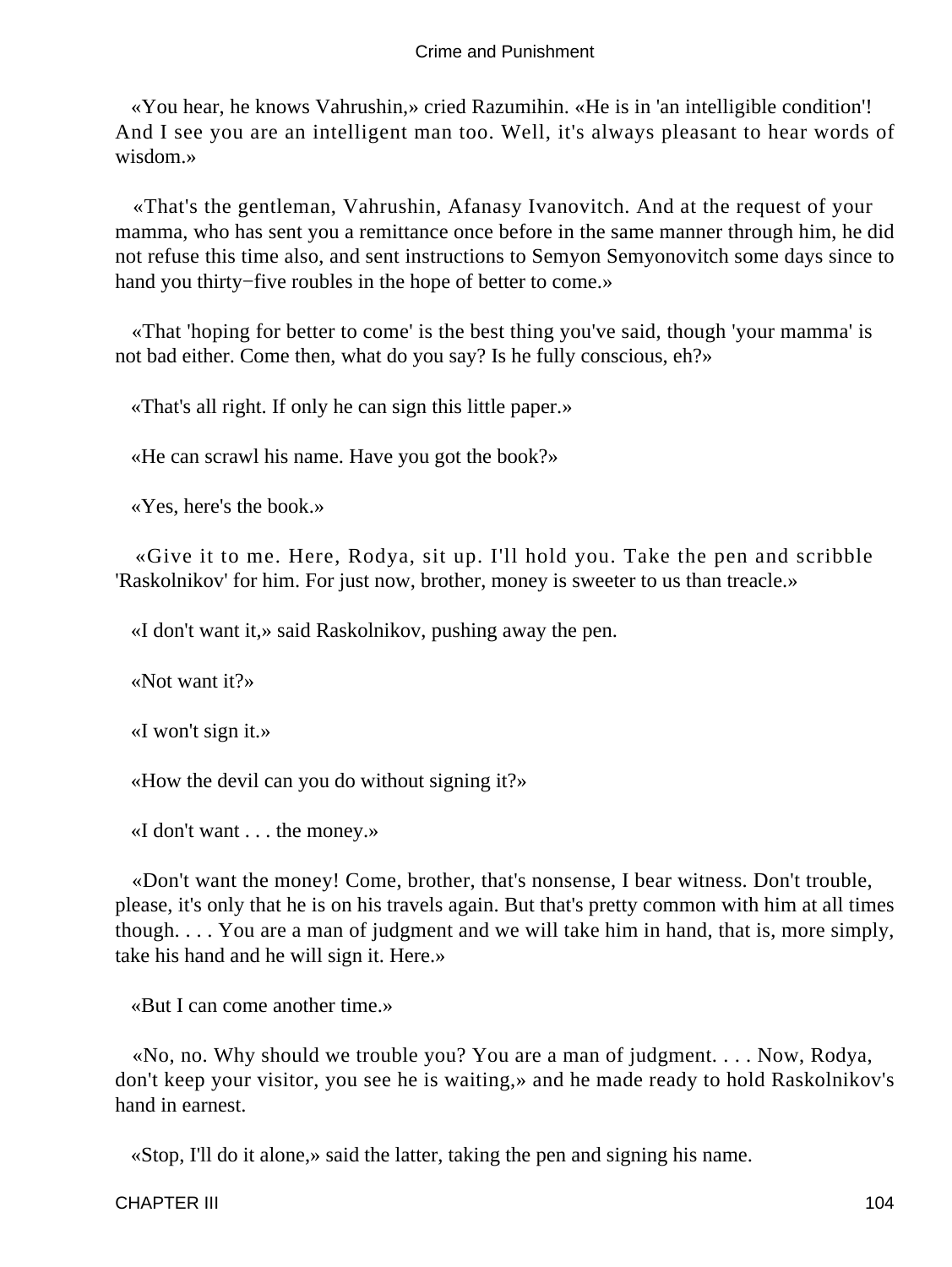The messenger took out the money and went away.

«Bravo! And now, brother, are you hungry?»

«Yes,» answered Raskolnikov.

«Is there any soup?»

«Some of yesterday's,» answered Nastasya, who was still standing there.

«With potatoes and rice in it?»

«Yes.»

«I know it by heart. Bring soup and give us some tea.»

«Very well.»

 Raskolnikov looked at all this with profound astonishment and a dull, unreasoning terror. He made up his mind to keep quiet and see what would happen. «I believe I am not wandering. I believe it's reality,» he thought.

 In a couple of minutes Nastasya returned with the soup, and announced that the tea would be ready directly. With the soup she brought two spoons, two plates, salt, pepper, mustard for the beef, and so on. The table was set as it had not been for a long time. The cloth was clean.

 «It would not be amiss, Nastasya, if Praskovya Pavlovna were to send us up a couple of bottles of beer. We could empty them.»

 «Well, you are a cool hand,» muttered Nastasya, and she departed to carry out his orders.

 Raskolnikov still gazed wildly with strained attention. Meanwhile Razumihin sat down on the sofa beside him, as clumsily as a bear put his left arm round Raskolnikov's head, although he was able to sit up, and with his right hand gave him a spoonful of soup, blowing on it that it might not burn him. But the soup was only just warm. Raskolnikov swallowed one spoonful greedily, then a second, then a third. But after giving him a few more spoonfuls of soup, Razumihin suddenly stopped, and said that he must ask Zossimov whether he ought to have more.

Nastasya came in with two bottles of beer.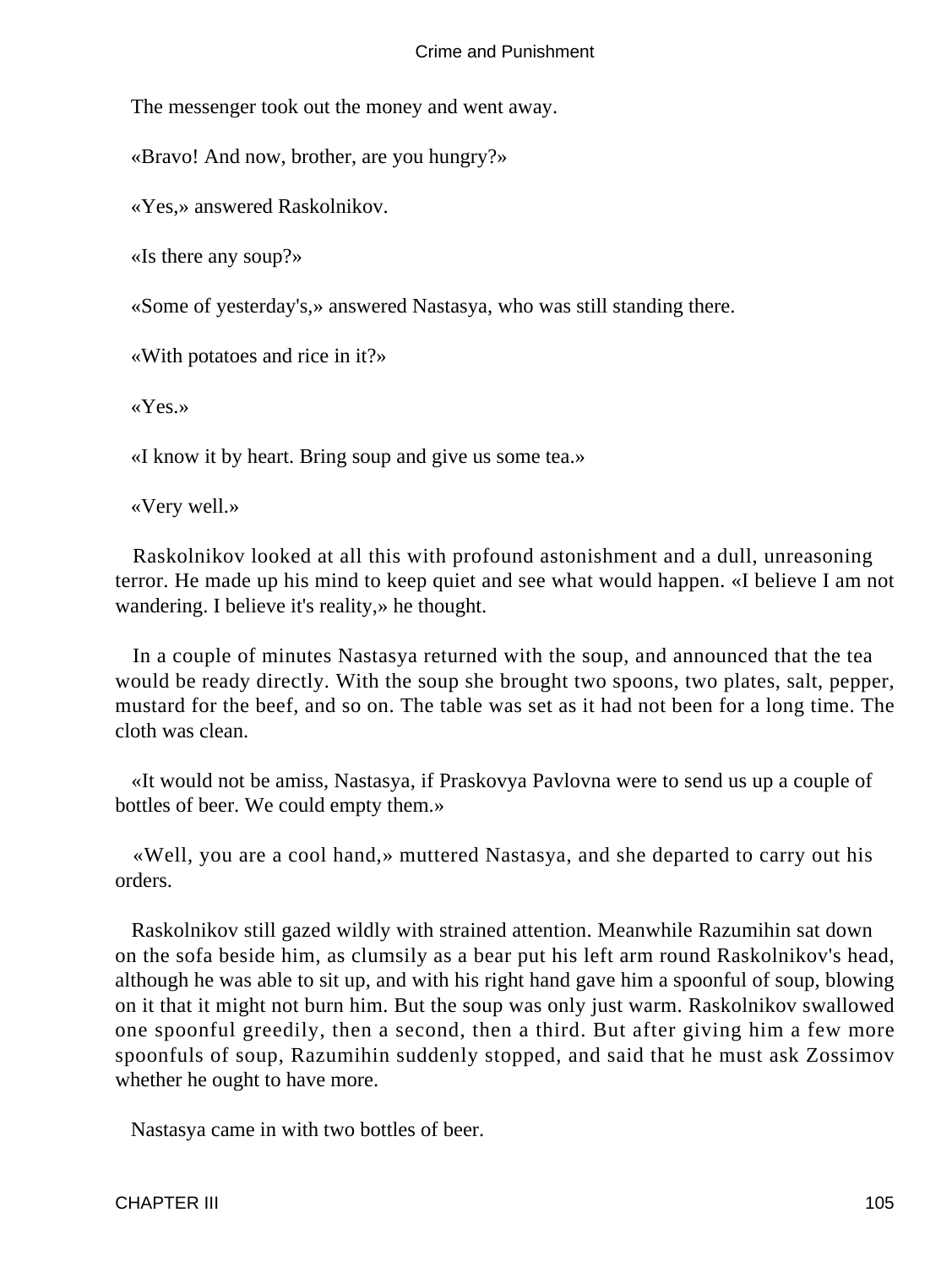«And will you have tea?»

«Yes.»

 «Cut along, Nastasya, and bring some tea, for tea we may venture on without the faculty. But here is the beer!» He moved back to his chair, pulled the soup and meat in front of him, and began eating as though he had not touched food for three days.

 «I must tell you, Rodya, I dine like this here every day now,» he mumbled with his mouth full of beef, «and it's all Pashenka, your dear little landlady, who sees to that; she loves to do anything for me. I don't ask for it, but, of course, I don't object. And here's Nastasya with the tea. She is a quick girl. Nastasya, my dear, won't you have some beer?»

```
 «Get along with your nonsense!»
```
«A cup of tea, then?»

«A cup of tea, maybe.»

«Pour it out. Stay, I'll pour it out myself. Sit down.»

 He poured out two cups, left his dinner, and sat on the sofa again. As before, he put his left arm round the sick man's head, raised him up and gave him tea in spoonfuls, again blowing each spoonful steadily and earnestly, as though this process was the principal and most effective means towards his friend's recovery. Raskolnikov said nothing and made no resistance, though he felt quite strong enough to sit up on the sofa without support and could not merely have held a cup or a spoon, but even perhaps could have walked about. But from some queer, almost animal, cunning he conceived the idea of hiding his strength and lying low for a time, pretending if necessary not to be yet in full possession of his faculties, and meanwhile listening to find out what was going on. Yet he could not overcome his sense of repugnance. After sipping a dozen spoonfuls of tea, he suddenly released his head, pushed the spoon away capriciously, and sank back on the pillow. There were actually real pillows under his head now, down pillows in clean cases, he observed that, too, and took note of it.

 «Pashenka must give us some raspberry jam to−day to make him some raspberry tea,» said Razumihin, going back to his chair and attacking his soup and beer again.

 «And where is she to get raspberries for you?» asked Nastasya, balancing a saucer on her five outspread fingers and sipping tea through a lump of sugar.

 «She'll get it at the shop, my dear. You see, Rodya, all sorts of things have been happening while you have been laid up. When you decamped in that rascally way without leaving your address, I felt so angry that I resolved to find you out and punish you. I set to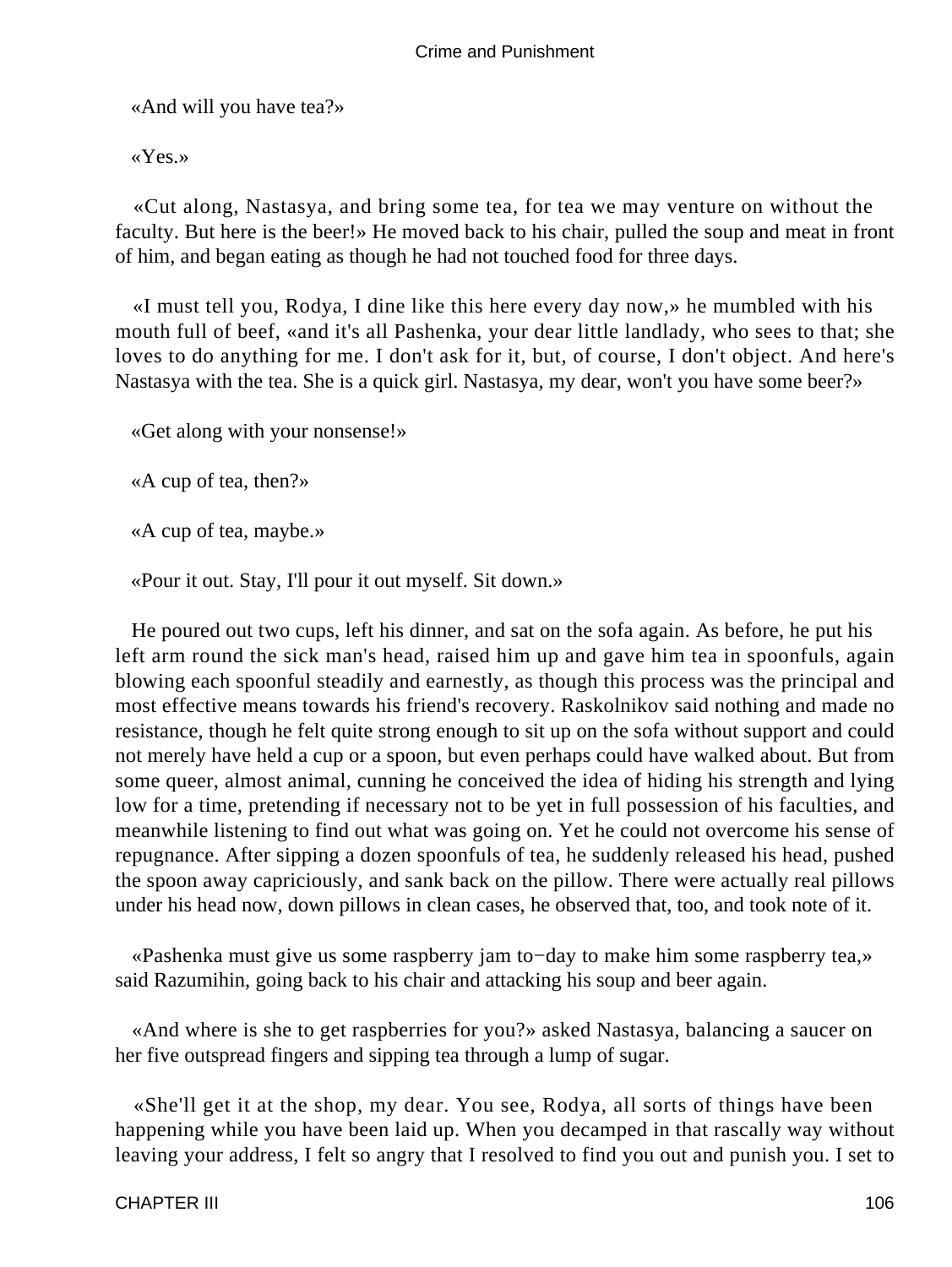work that very day. How I ran about making inquiries for you! This lodging of yours I had forgotten, though I never remembered it, indeed, because I did not know it; and as for your old lodgings, I could only remember it was at the Five Corners, Harlamov's house. I kept trying to find that Harlamov's house, and afterwards it turned out that it was not Harlamov's, but Buch's. How one muddles up sound sometimes! So I lost my temper, and I went on the chance to the address bureau next day, and only fancy, in two minutes they looked you up! Your name is down there.»

«My name!»

 «I should think so; and yet a General Kobelev they could not find while I was there. Well, it's a long story. But as soon as I did land on this place, I soon got to know all your affairs – all, all, brother, I know everything; Nastasya here will tell you. I made the acquaintance of Nikodim Fomitch and Ilya Petrovitch, and the house− porter and Mr. Zametov, Alexandr Grigorievitch, the head clerk in the police office, and, last, but not least, of Pashenka; Nastasya here knows. . . .»

«He's got round her,» Nastasya murmured, smiling slyly.

«Why don't you put the sugar in your tea, Nastasya Nikiforovna?»

 «You are a one!» Nastasya cried suddenly, going off into a giggle. «I am not Nikiforovna, but Petrovna,» she added suddenly, recovering from her mirth.

 «I'll make a note of it. Well, brother, to make a long story short, I was going in for a regular explosion here to uproot all malignant influences in the locality, but Pashenka won the day. I had not expected, brother, to find her so . . . prepossessing. Eh, what do you think?»

Raskolnikov did not speak, but he still kept his eyes fixed upon him, full of alarm.

 «And all that could be wished, indeed, in every respect,» Razumihin went on, not at all embarrassed by his silence.

 «Ah, the sly dog!» Nastasya shrieked again. This conversation afforded her unspeakable delight.

 «It's a pity, brother, that you did not set to work in the right way at first. You ought to have approached her differently. She is, so to speak, a most unaccountable character. But we will talk about her character later. . . . How could you let things come to such a pass that she gave up sending you your dinner? And that **I o u?** You must have been mad to sign an **I o u.** And that promise of marriage when her daughter, Natalya Yegorovna, was alive? . . . I know all about it! But I see that's a delicate matter and I am an ass; forgive me. But, talking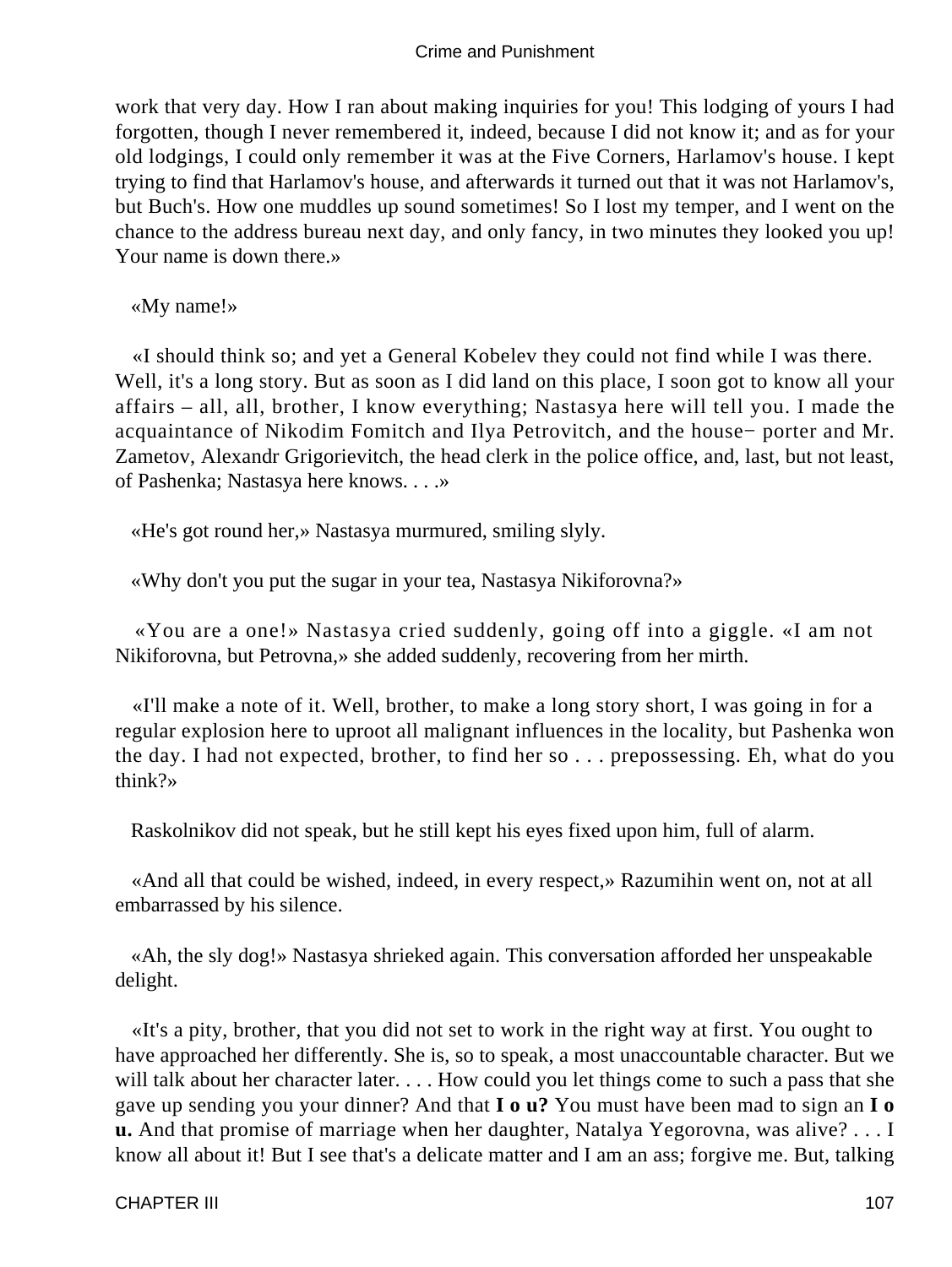of foolishness, do you know Praskovya Pavlovna is not nearly so foolish as you would think at first sight?»

 «No,» mumbled Raskolnikov, looking away, but feeling that it was better to keep up the conversation.

 «She isn't, is she?» cried Razumihin, delighted to get an answer out of him. «But she is not very clever either, eh? She is essentially, essentially an unaccountable character! I am sometimes quite at a loss, I assure you. . . . She must be forty; she says she is thirty– six, and of course she has every right to say so. But I swear I judge her intellectually, simply from the metaphysical point of view; there is a sort of symbolism sprung up between us, a sort of algebra or what not! I don't understand it! Well, that's all nonsense. Only, seeing that you are not a student now and have lost your lessons and your clothes, and that through the young lady's death she has no need to treat you as a relation, she suddenly took fright; and as you hid in your den and dropped all your old relations with her, she planned to get rid of you. And she's been cherishing that design a long time, but was sorry to lose the **I o u,** for you assured her yourself that your mother would pay.»

 «It was base of me to say that. . . . My mother herself is almost a beggar . . . and I told a lie to keep my lodging . . . and be fed,» Raskolnikov said loudly and distinctly.

 «Yes, you did very sensibly. But the worst of it is that at that point Mr. Tchebarov turns up, a business man. Pashenka would never have thought of doing anything on her own account, she is too retiring; but the business man is by no means retiring, and first thing he puts the question, 'Is there any hope of realising the I O U?' Answer: there is, because he has a mother who would save her Rodya with her hundred and twenty−five roubles pension, if she has to starve herself; and a sister, too, who would go into bondage for his sake. That's what he was building upon. . . . Why do you start? I know all the ins and outs of your affairs now, my dear boy – it's not for nothing that you were so open with Pashenka when you were her prospective son−in−law, and I say all this as a friend. . . . But I tell you what it is; an honest and sensitive man is open; and a business man 'listens and goes on eating' you up. Well, then she gave the **I** o **u** by way of payment to this Tchebarov, and without hesitation he made a formal demand for payment. When I heard of all this I wanted to blow him up, too, to clear my conscience, but by that time harmony reigned between me and Pashenka, and I insisted on stopping the whole affair, engaging that you would pay. I went security for you, brother. Do you understand? We called Tchebarov, flung him ten roubles and got the **I o u** back from him, and here I have the honour of presenting it to you. She trusts your word now. Here, take it, you see I have torn it.»

 Razumihin put the note on the table. Raskolnikov looked at him and turned to the wall without uttering a word. Even Razumihin felt a twinge.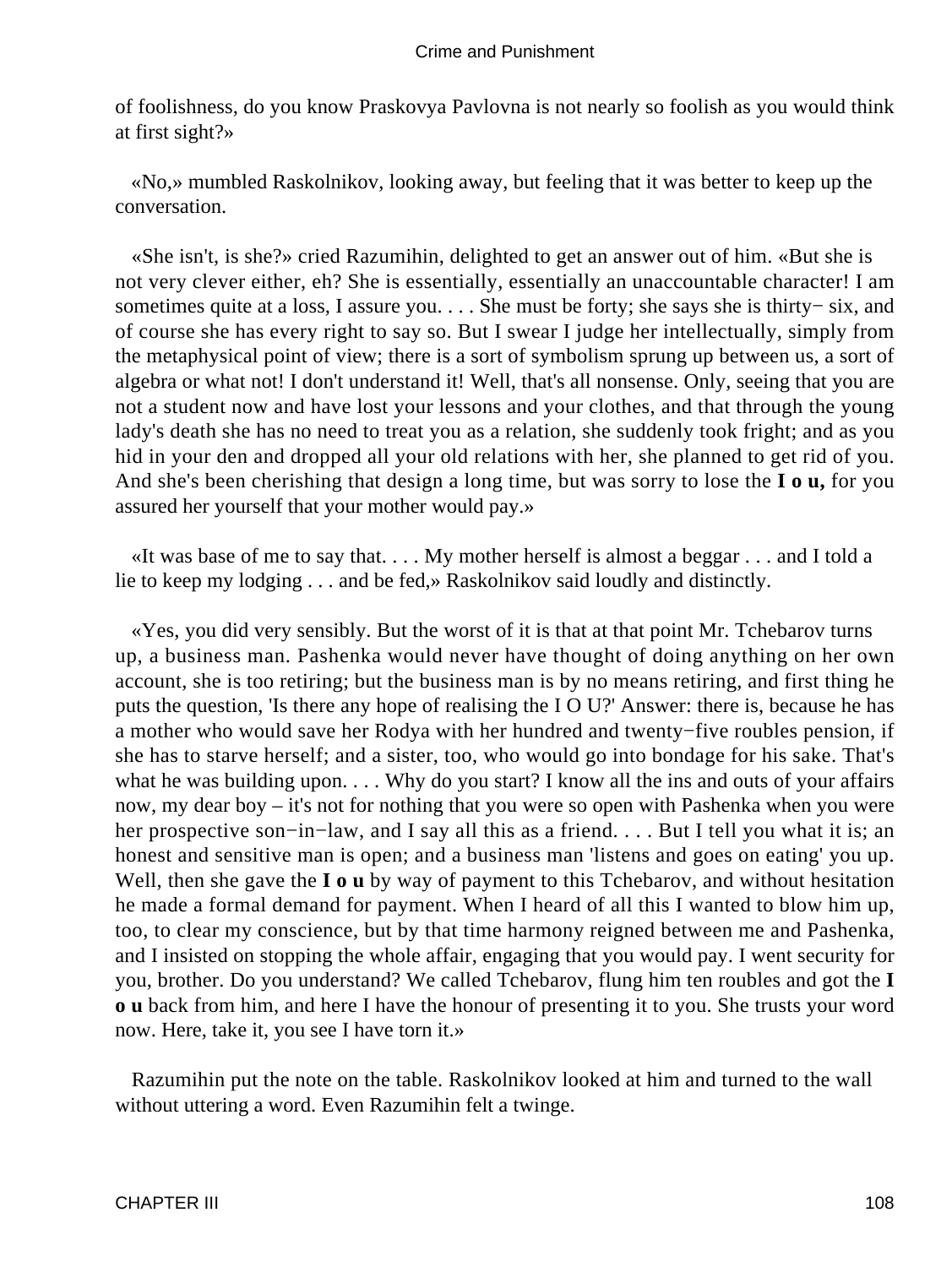«I see, brother,» he said a moment later, «that I have been playing the fool again. I thought I should amuse you with my chatter, and I believe I have only made you cross.»

 «Was it you I did not recognise when I was delirious?» Raskolnikov asked, after a moment's pause without turning his head.

«Yes, and you flew into a rage about it, especially when I brought Zametov one day.»

 «Zametov? The head clerk? What for?» Raskolnikov turned round quickly and fixed his eyes on Razumihin.

 "What's the matter with you? . . . What are you upset about? He wanted to make your acquaintance because I talked to him a lot about you. . . . How could I have found out so much except from him? He is a capital fellow, brother, first−rate . . . in his own way, of course. Now we are friends – see each other almost every day. I have moved into this part, you know. I have only just moved. I've been with him to Luise Ivanovna once or twice. . . . Do you remember Luise, Luise Ivanovna?

«Did I say anything in delirium?»

«I should think so! You were beside yourself.»

«What did I rave about?»

 «What next? What did you rave about? What people do rave about. . . . Well, brother, now I must not lose time. To work.» He got up from the table and took up his cap.

«What did I rave about?»

 «How he keeps on! Are you afraid of having let out some secret? Don't worry yourself; you said nothing about a countess. But you said a lot about a bulldog, and about ear−rings and chains, and about Krestovsky Island, and some porter, and Nikodim Fomitch and Ilya Petrovitch, the assistant superintendent. And another thing that was of special interest to you was your own sock. You whined, 'Give me my sock.' Zametov hunted all about your room for your socks, and with his own scented, ring−bedecked fingers he gave you the rag. And only then were you comforted, and for the next twenty−four hours you held the wretched thing in your hand; we could not get it from you. It is most likely somewhere under your quilt at this moment. And then you asked so piteously for fringe for your trousers. We tried to find out what sort of fringe, but we could not make it out. Now to business! Here are thirty−five roubles; I take ten of them, and shall give you an account of them in an hour or two. I will let Zossimov know at the same time, though he ought to have been here long ago, for it is nearly twelve. And you, Nastasya, look in pretty often while I am away, to see whether he wants a drink or anything else. And I will tell Pashenka what is wanted myself.

CHAPTER III 109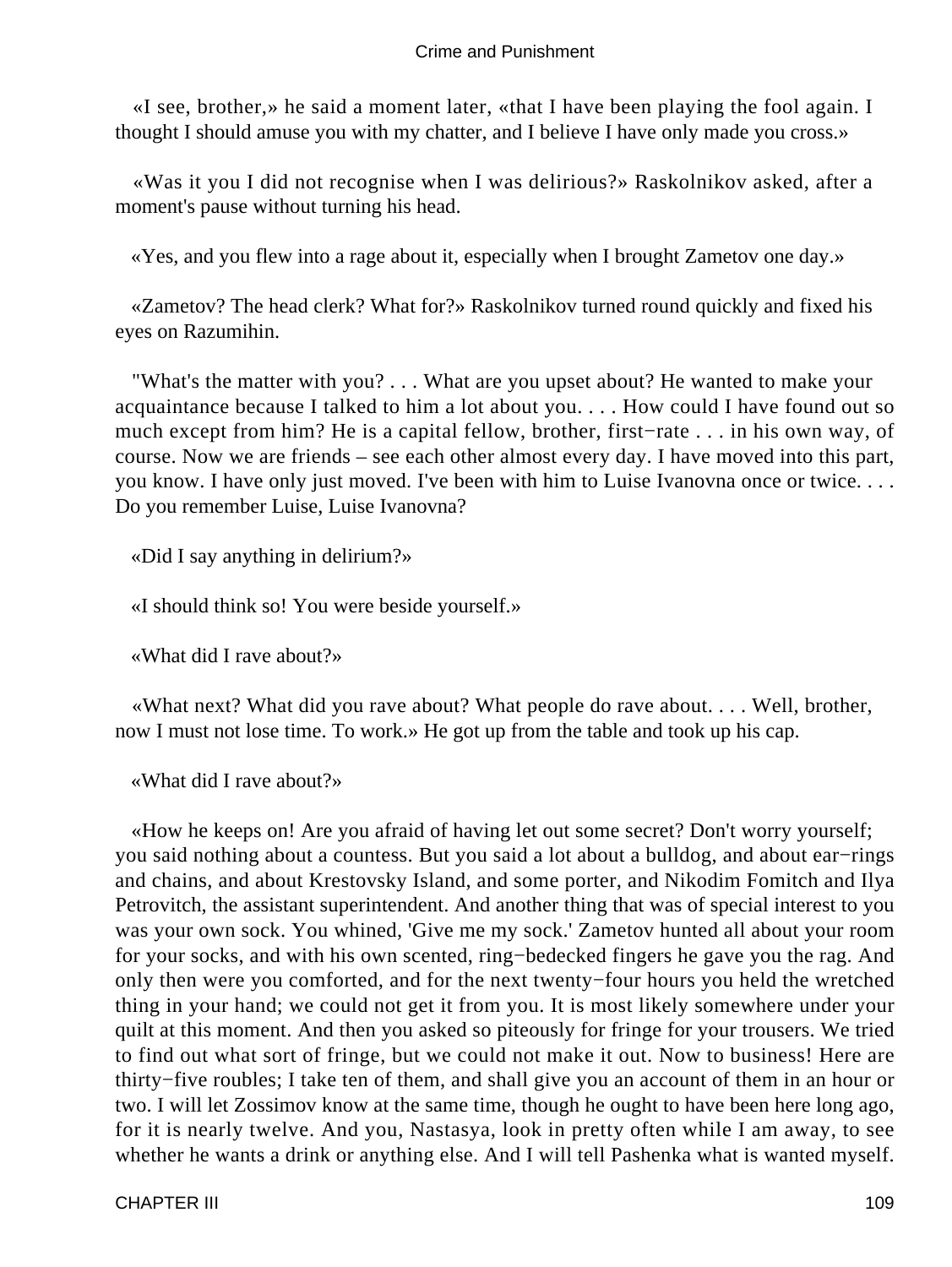# Good−bye!»

 «He calls her Pashenka! Ah, he's a deep one!» said Nastasya as he went out; then she opened the door and stood listening, but could not resist running downstairs after him. She was very eager to hear what he would say to the landlady. She was evidently quite fascinated by Razumihin.

 No sooner had she left the room than the sick man flung off the bedclothes and leapt out of bed like a madman. With burning, twitching impatience he had waited for them to be gone so that he might set to work. But to what work? Now, as though to spite him, it eluded him.

 «Good God, only tell me one thing: do they know of it yet or not? What if they know it and are only pretending, mocking me while I am laid up, and then they will come in and tell me that it's been discovered long ago and that they have only . . . What am I to do now? That's what I've forgotten, as though on purpose; forgotten it all at once, I remembered a minute ago.»

 He stood in the middle of the room and gazed in miserable bewilderment about him; he walked to the door, opened it, listened; but that was not what he wanted. Suddenly, as though recalling something, he rushed to the corner where there was a hole under the paper, began examining it, put his hand into the hole, fumbled – but that was not it. He went to the stove, opened it and began rummaging in the ashes; the frayed edges of his trousers and the rags cut off his pocket were lying there just as he had thrown them. No one had looked, then! Then he remembered the sock about which Razumihin had just been telling him. Yes, there it lay on the sofa under the quilt, but it was so covered with dust and grime that Zametov could not have seen anything on it.

 «Bah, Zametov! The police office! And why am I sent for to the police office? Where's the notice? Bah! I am mixing it up; that was then. I looked at my sock then, too, but now . . . now I have been ill. But what did Zametov come for? Why did Razumihin bring him?» he muttered, helplessly sitting on the sofa again. «What does it mean? Am I still in delirium, or is it real? I believe it is real. . . . Ah, I remember; I must escape! Make haste to escape. Yes, I must, I must escape! Yes . . . but where? And where are my clothes? I've no boots. They've taken them away! They've hidden them! I understand! Ah, here is my coat – they passed that over! And here is money on the table, thank God! And here's the **I o u .** . . I'll take the money and go and take another lodging. They won't find me! . . . Yes, but the address bureau? They'll find me, Razumihin will find me. Better escape altogether . . . far away . . . to America, and let them do their worst! And take the **I o u .** . . it would be of use there. . . . What else shall I take? They think I am ill! They don't know that I can walk, ha−ha−ha! I could see by their eyes that they know all about it! If only I could get downstairs! And what if they have set a watch there – policemen! What's this tea? Ah, and here is beer left, half a bottle, cold!»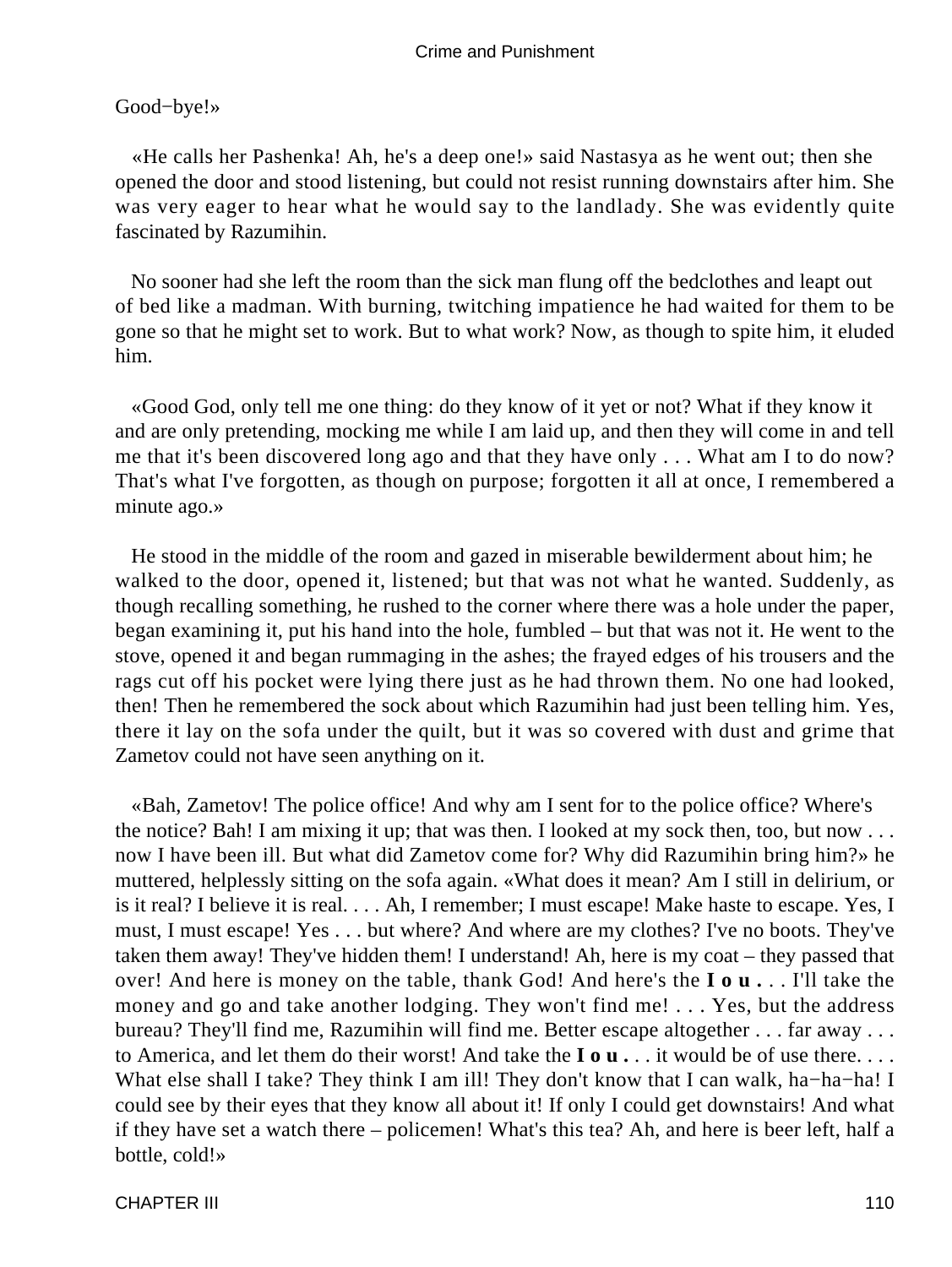He snatched up the bottle, which still contained a glassful of beer, and gulped it down with relish, as though quenching a flame in his breast. But in another minute the beer had gone to his head, and a faint and even pleasant shiver ran down his spine. He lay down and pulled the quilt over him. His sick and incoherent thoughts grew more and more disconnected, and soon a light, pleasant drowsiness came upon him. With a sense of comfort he nestled his head into the pillow, wrapped more closely about him the soft, wadded quilt which had replaced the old, ragged greatcoat, sighed softly and sank into a deep, sound, refreshing sleep.

 He woke up, hearing someone come in. He opened his eyes and saw Razumihin standing in the doorway, uncertain whether to come in or not. Raskolnikov sat up quickly on the sofa and gazed at him, as though trying to recall something.

 «Ah, you are not asleep! Here I am! Nastasya, bring in the parcel!» Razumihin shouted down the stairs. «You shall have the account directly.»

«What time is it?» asked Raskolnikov, looking round uneasily.

 «Yes, you had a fine sleep, brother, it's almost evening, it will be six o'clock directly. You have slept more than six hours.»

«Good heavens! Have I?»

 «And why not? It will do you good. What's the hurry? A tryst, is it? We've all time before us. I've been waiting for the last three hours for you; I've been up twice and found you asleep. I've called on Zossimov twice; not at home, only fancy! But no matter, he will turn up. And I've been out on my own business, too. You know I've been moving to−day, moving with my uncle. I have an uncle living with me now. But that's no matter, to business. Give me the parcel, Nastasya. We will open it directly. And how do you feel now, brother?»

«I am quite well, I am not ill. Razumihin, have you been here long?»

«I tell you I've been waiting for the last three hours.»

«No, before.»

«How do you mean?»

«How long have you been coming here?»

«Why I told you all about it this morning. Don't you remember?»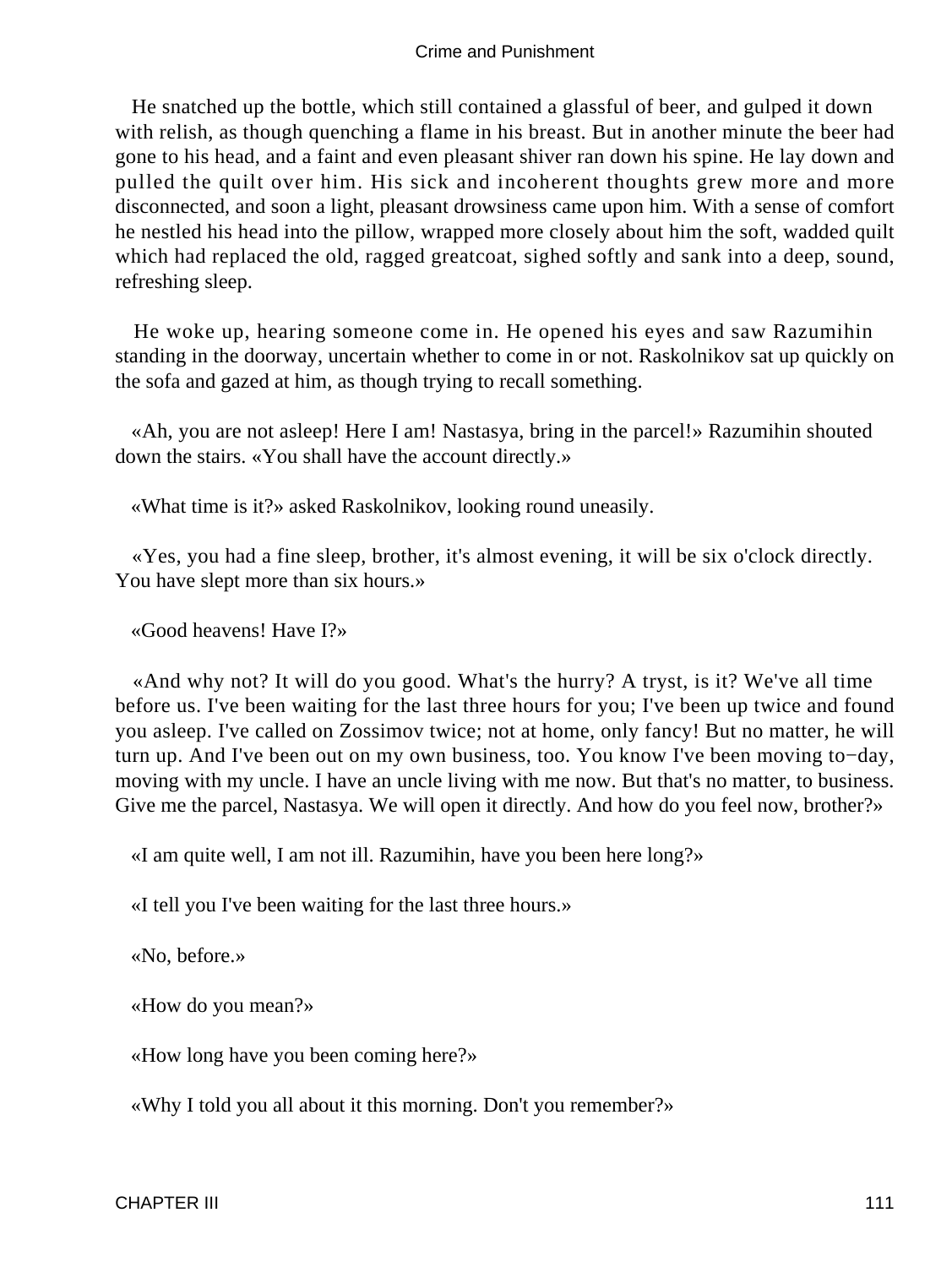Raskolnikov pondered. The morning seemed like a dream to him. He could not remember alone, and looked inquiringly at Razumihin.

 «Hm!» said the latter, «he has forgotten. I fancied then that you were not quite yourself. Now you are better for your sleep. . . . You really look much better. First−rate! Well, to business. Look here, my dear boy.»

He began untying the bundle, which evidently interested him.

 «Believe me, brother, this is something specially near my heart. For we must make a man of you. Let's begin from the top. Do you see this cap?» he said, taking out of the bundle a fairly good though cheap and ordinary cap. «Let me try it on.»

«Presently, afterwards,» said Raskolnikov, waving it off pettishly.

 «Come, Rodya, my boy, don't oppose it, afterwards will be too late; and I shan't sleep all night, for I bought it by guess, without measure. Just right!» he cried triumphantly, fitting it on, «just your size! A proper head−covering is the first thing in dress and a recommendation in its own way. Tolstyakov, a friend of mine, is always obliged to take off his pudding basin when he goes into any public place where other people wear their hats or caps. People think he does it from slavish politeness, but it's simply because he is ashamed of his bird's nest; he is such a boastful fellow! Look, Nastasya, here are two specimens of headgear: this Palmerston» – he took from the corner Raskolnikov's old, battered hat, which for some unknown reason, he called a Palmerston – «or this jewel! Guess the price, Rodya, what do you suppose I paid for it, Nastasya!» he said, turning to her, seeing that Raskolnikov did not speak.

«Twenty copecks, no more, I dare say,» answered Nastasya.

 «Twenty copecks, silly!» he cried, offended. «Why, nowadays you would cost more than that – eighty copecks! And that only because it has been worn. And it's bought on condition that when's it's worn out, they will give you another next year. Yes, on my word! Well, now let us pass to the United States of America, as they called them at school. I assure you I am proud of these breeches,» and he exhibited to Raskolnikov a pair of light, summer trousers of grey woollen material. «No holes, no spots, and quite respectable, although a little worn; and a waistcoat to match, quite in the fashion. And its being worn really is an improvement, it's softer, smoother. . . . You see, Rodya, to my thinking, the great thing for getting on in the world is always to keep to the seasons; if you don't insist on having asparagus in January, you keep your money in your purse; and it's the same with this purchase. It's summer now, so I've been buying summer things – warmer materials will be wanted for autumn, so you will have to throw these away in any case . . . especially as they will be done for by then from their own lack of coherence if not your higher standard of luxury. Come, price them! What do you say? Two roubles twenty−five copecks! And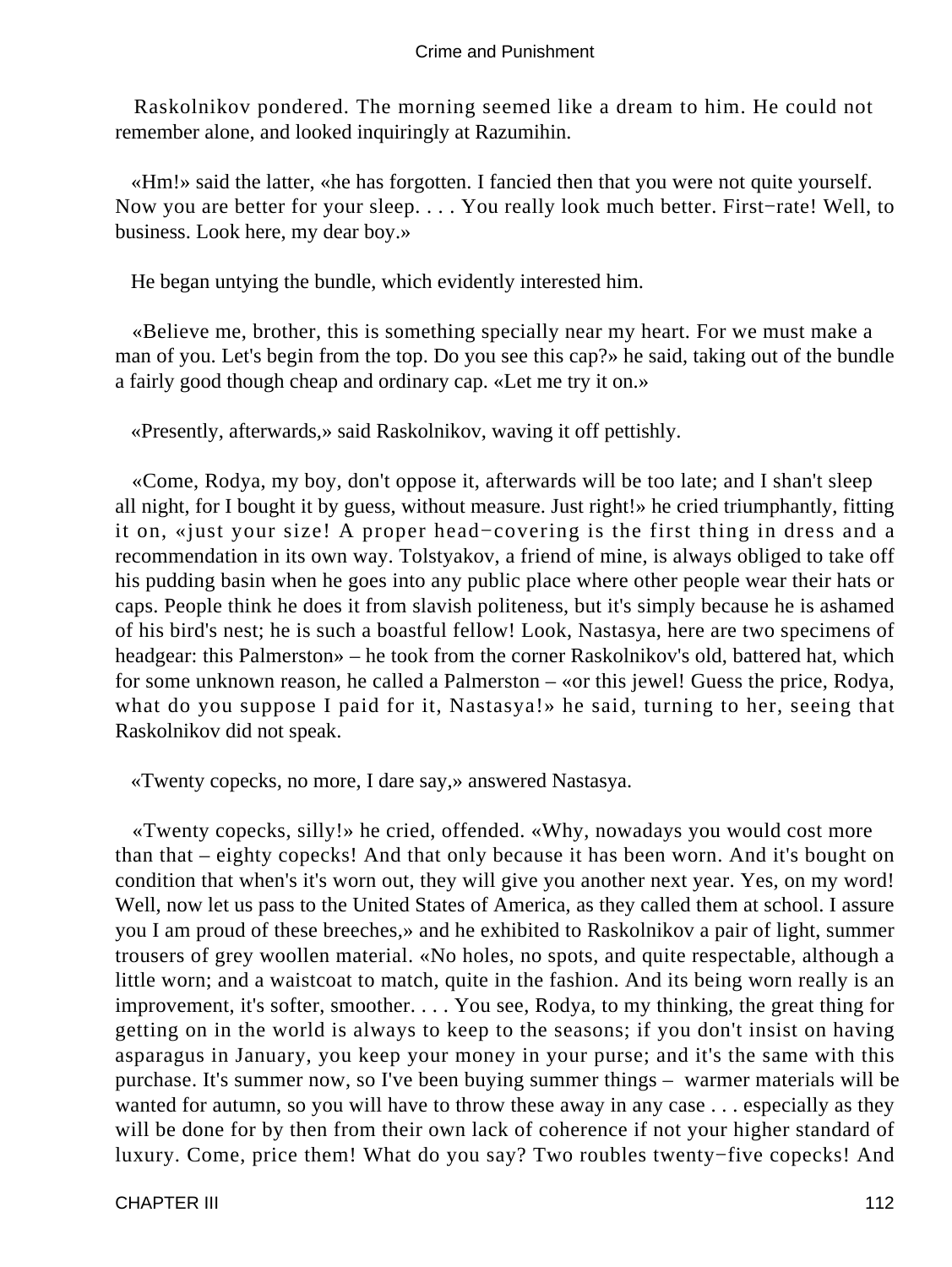remember the condition: if you wear these out, you will have another suit for nothing! They only do business on that system at Fedyaev's; if you've bought a thing once, you are satisfied for life, for you will never go there again of your own free will. Now for the boots. What do you say? You see that they are a bit worn, but they'll last a couple of months, for it's foreign work and foreign leather; the secretary of the English Embassy sold them last week – he had only worn them six days, but he was very short of cash. Price – a rouble and a half. A bargain?»

«But perhaps they won't fit,» observed Nastasya.

 «Not fit? Just look!» and he pulled out of his pocket Raskolnikov's old, broken boot, stiffly coated with dry mud. «I did not go empty− handed – they took the size from this monster. We all did our best. And as to your linen, your landlady has seen to that. Here, to begin with are three shirts, hempen but with a fashionable front. . . . Well now then, eighty copecks the cap, two roubles twenty−five copecks the suit – together three roubles five copecks – a rouble and a half for the boots – for, you see, they are very good – and that makes four roubles fifty−five copecks; five roubles for the underclothes – they were bought in the lo – which makes exactly nine roubles fifty−five copecks. Forty−five copecks change in coppers. Will you take it? And so, Rodya, you are set up with a complete new rig−out, for your overcoat will serve, and even has a style of its own. That comes from getting one's clothes from Sharmer's! As for your socks and other things, I leave them to you; we've twenty−five roubles left. And as for Pashenka and paying for your lodging, don't you worry. I tell you she'll trust you for anything. And now, brother, let me change your linen, for I daresay you will throw off your illness with your shirt.»

 «Let me be! I don't want to!» Raskolnikov waved him off. He had listened with disgust to Razumihin's efforts to be playful about his purchases.

 «Come, brother, don't tell me I've been trudging around for nothing,» Razumihin insisted. «Nastasya, don't be bashful, but help me – that's it,» and in spite of Raskolnikov's resistance he changed his linen. The latter sank back on the pillows and for a minute or two said nothing.

 «It will be long before I get rid of them,» he thought. «What money was all that bought with?» he asked at last, gazing at the wall.

 «Money? Why, your own, what the messenger brought from Vahrushin, your mother sent it. Have you forgotten that, too?»

 «I remember now,» said Raskolnikov after a long, sullen silence. Razumihin looked at him, frowning and uneasy.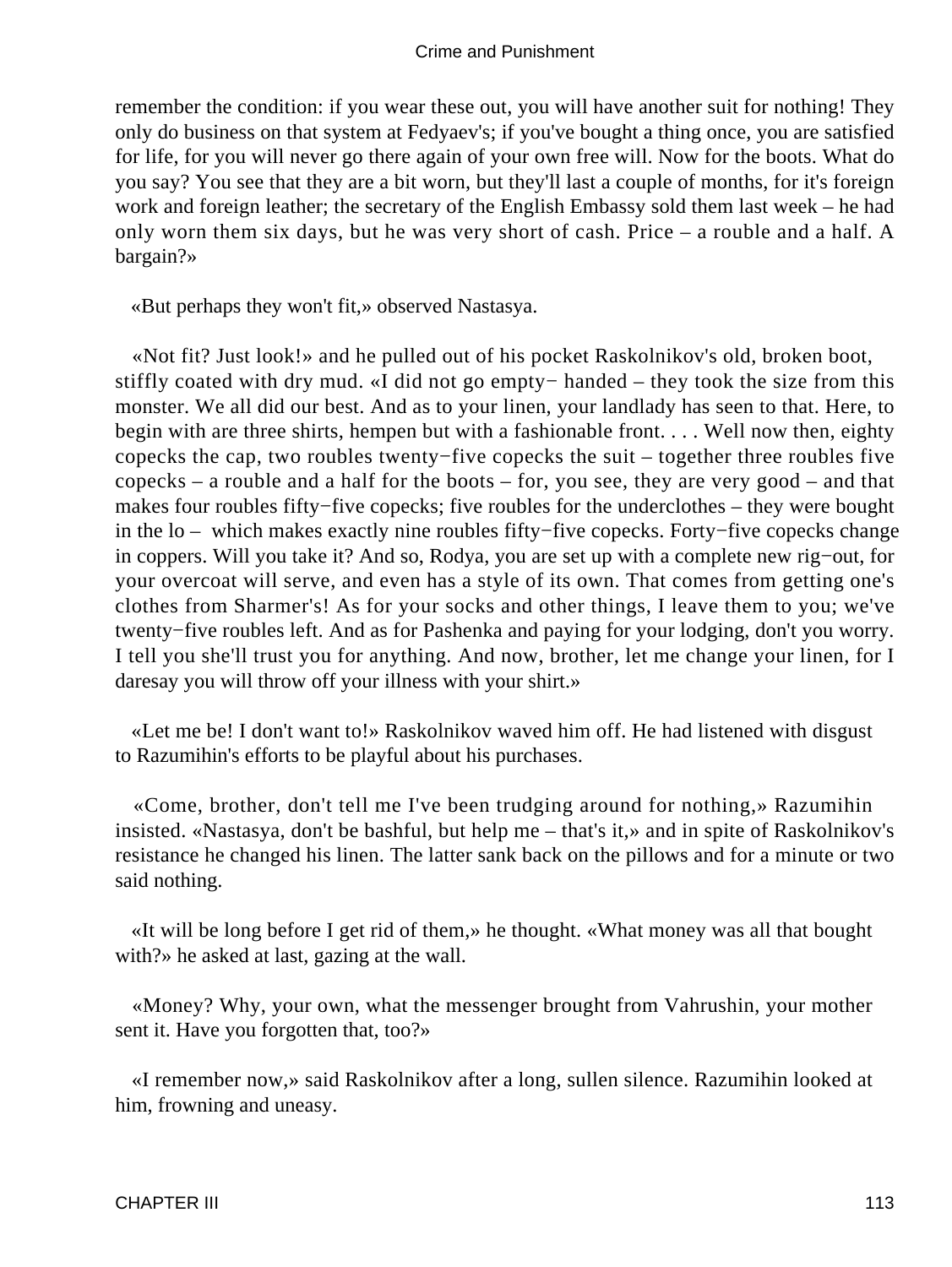The door opened and a tall, stout man whose appearance seemed familiar to Raskolnikov came in.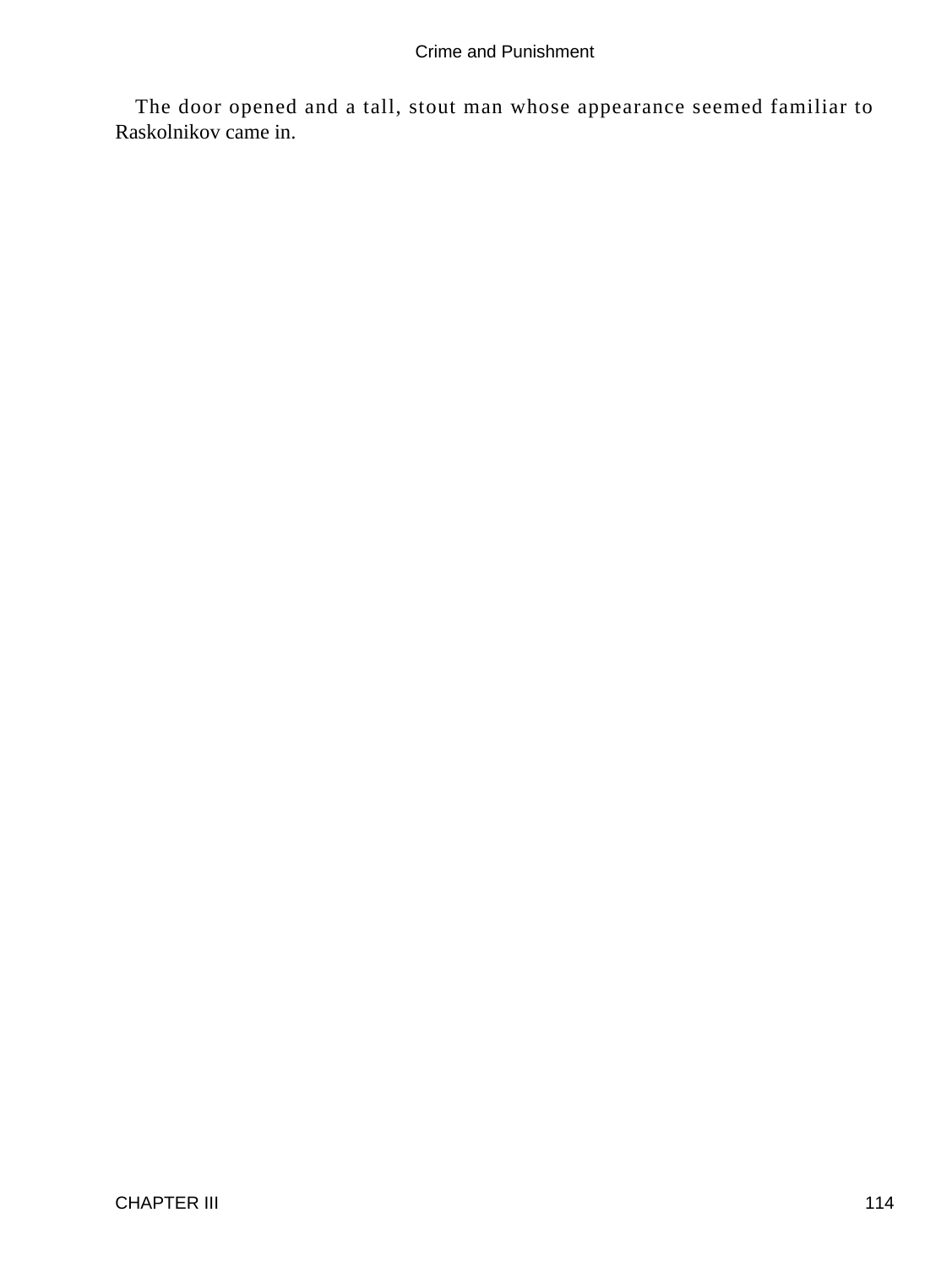# **[CHAPTER IV](#page-465-0)**

*Z*ossimov was a tall, fat man with a puffy, colourless, clean−shaven face and straight flaxen hair. He wore spectacles, and a big gold ring on his fat finger. He was twenty−seven. He had on a light grey fashionable loose coat, light summer trousers, and everything about him loose, fashionable and spick and span; his linen was irreproachable, his watch−chain was massive. In manner he was slow and, as it were, nonchalant, and at the same time studiously free and easy; he made efforts to conceal his self−importance, but it was apparent at every instant. All his acquaintances found him tedious, but said he was clever at his work.

 «I've been to you twice to−day, brother. You see, he's come to himself,» cried Razumihin.

 «I see, I see; and how do we feel now, eh?» said Zossimov to Raskolnikov, watching him carefully and, sitting down at the foot of the sofa, he settled himself as comfortably as he could.

 «He is still depressed,» Razumihin went on. «We've just changed his linen and he almost cried.»

 «That's very natural; you might have put it off if he did not wish it. . . . His pulse is first−rate. Is your head still aching, eh?»

 «I am well, I am perfectly well!» Raskolnikov declared positively and irritably. He raised himself on the sofa and looked at them with glittering eyes, but sank back on to the pillow at once and turned to the wall. Zossimov watched him intently.

«Very good. . . . Going on all right,» he said lazily. «Has he eaten anything?»

They told him, and asked what he might have.

 «He may have anything . . . soup, tea . . . mushrooms and cucumbers, of course, you must not give him; he'd better not have meat either, and . . . but no need to tell you that!» Razumihin and he looked at each other. «No more medicine or anything. I'll look at him again to−morrow. Perhaps, to−day even . . . but never mind . . .»

 «To−morrow evening I shall take him for a walk,» said Razumihin. «We are going to the Yusupov garden and then to the Palais de Crystal.»

«I would not disturb him to−morrow at all, but I don't know . . . a little, maybe . . . but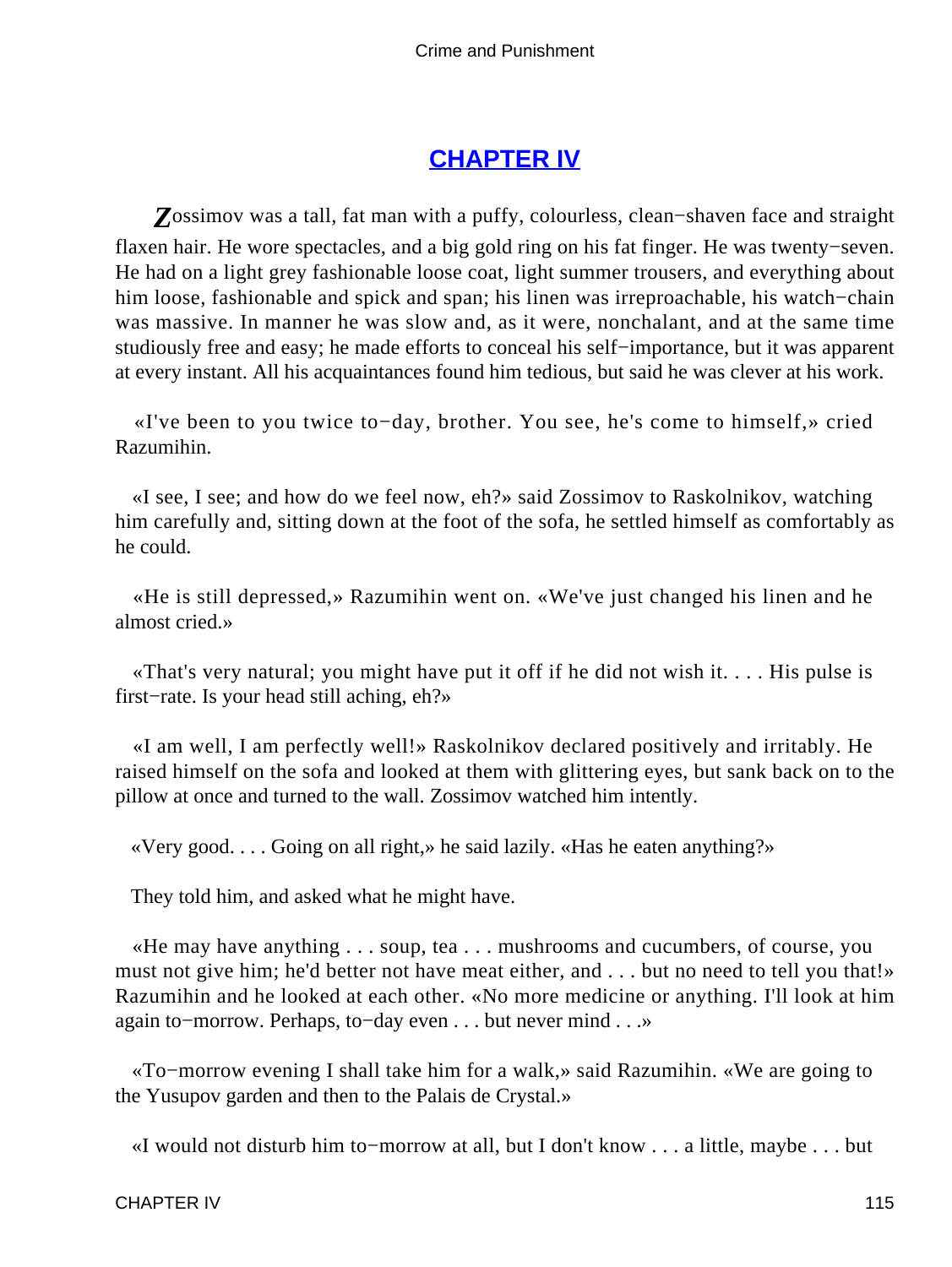we'll see.»

 «Ach, what a nuisance! I've got a house−warming party to−night; it's only a step from here. Couldn't he come? He could lie on the sofa. You are coming?» Razumihin said to Zossimov. «Don't forget, you promised.»

«All right, only rather later. What are you going to do?»

«Oh, nothing – tea, vodka, herrings. There will be a pie . . . just our friends.»

«And who?»

 «All neighbours here, almost all new friends, except my old uncle, and he is new too – he only arrived in Petersburg yesterday to see to some business of his. We meet once in five years.»

«What is he?»

 «He's been stagnating all his life as a district postmaster; gets a little pension. He is sixty−five – not worth talking about. . . . But I am fond of him. Porfiry Petrovitch, the head of the Investigation Department here . . . But you know him.»

«Is he a relation of yours, too?»

 «A very distant one. But why are you scowling? Because you quarrelled once, won't you come then?»

«I don't care a damn for him.»

 «So much the better. Well, there will be some students, a teacher, a government clerk, a musician, an officer and Zametov.»

 «Do tell me, please, what you or he» – Zossimov nodded at Raskolnikov – «can have in common with this Zametov?»

 «Oh, you particular gentleman! Principles! You are worked by principles, as it were by springs; you won't venture to turn round on your own account. If a man is a nice fellow, that's the only principle I go upon. Zametov is a delightful person.»

«Though he does take bribes.»

 «Well, he does! and what of it? I don't care if he does take bribes,» Razumihin cried with unnatural irritability. «I don't praise him for taking bribes. I only say he is a nice man in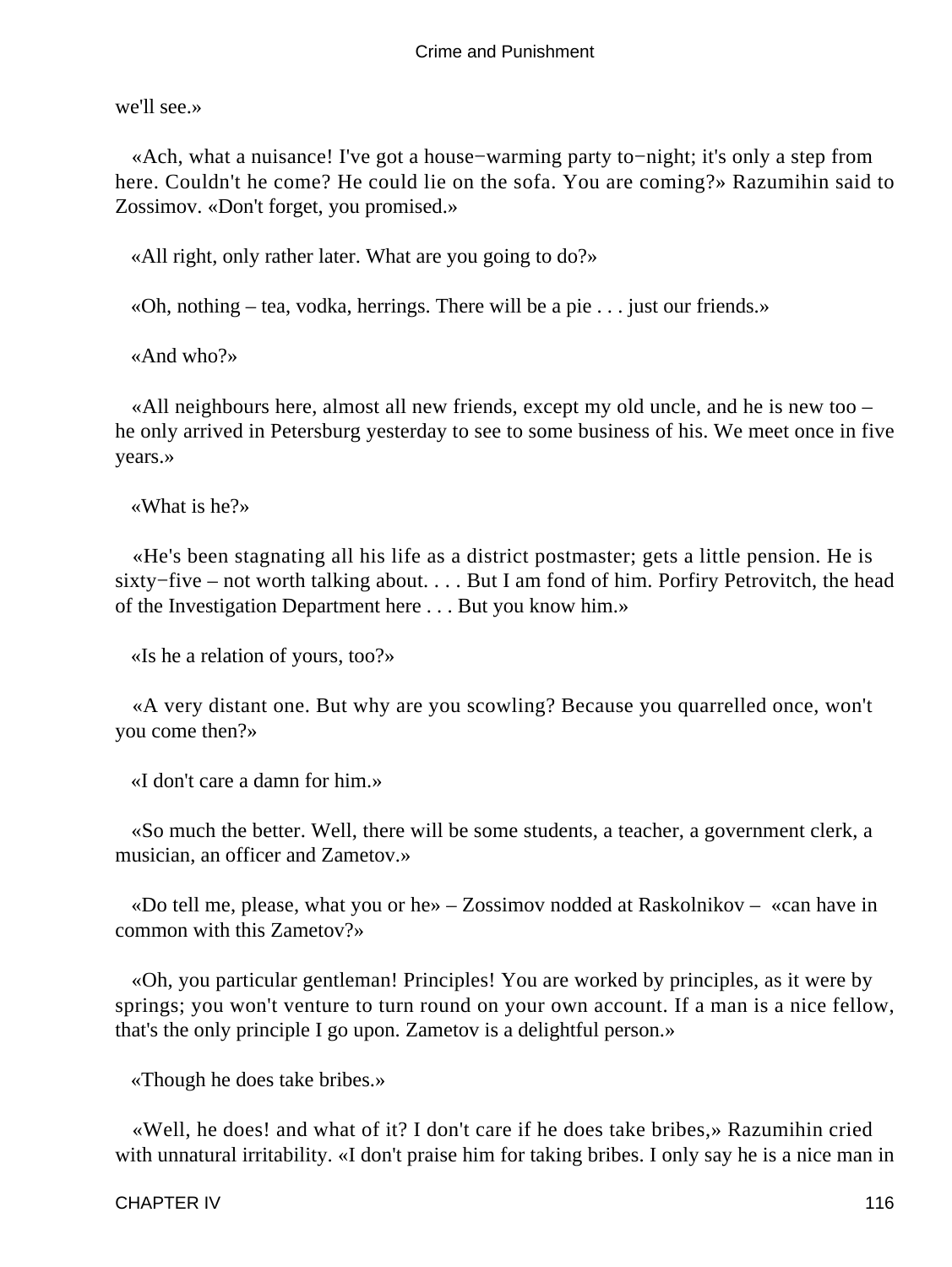his own way! But if one looks at men in all ways – are there many good ones left? Why, I am sure I shouldn't be worth a baked onion myself . . . perhaps with you thrown in.»

«That's too little; I'd give two for you.»

 «And I wouldn't give more than one for you. No more of your jokes! Zametov is no more than a boy. I can pull his hair and one must draw him not repel him. You'll never improve a man by repelling him, especially a boy. One has to be twice as careful with a boy. Oh, you progressive dullards! You don't understand. You harm yourselves running another man down. . . . But if you want to know, we really have something in common.»

«I should like to know what.»

 «Why, it's all about a house−painter. . . . We are getting him out of a mess! Though indeed there's nothing to fear now. The matter is absolutely self−evident. We only put on steam.»

«A painter?»

 «Why, haven't I told you about it? I only told you the beginning then about the murder of the old pawnbroker−woman. Well, the painter is mixed up in it . . .»

 «Oh, I heard about that murder before and was rather interested in it . . . partly . . . for one reason. . . . I read about it in the papers, too. . . .»

 «Lizaveta was murdered, too,» Nastasya blurted out, suddenly addressing Raskolnikov. She remained in the room all the time, standing by the door listening.

«Lizaveta,» murmured Raskolnikov hardly audibly.

 «Lizaveta, who sold old clothes. Didn't you know her? She used to come here. She mended a shirt for you, too.»

 Raskolnikov turned to the wall where in the dirty, yellow paper he picked out one clumsy, white flower with brown lines on it and began examining how many petals there were in it, how many scallops in the petals and how many lines on them. He felt his arms and legs as lifeless as though they had been cut off. He did not attempt to move, but stared obstinately at the flower.

 «But what about the painter?» Zossimov interrupted Nastasya's chatter with marked displeasure. She sighed and was silent.

«Why, he was accused of the murder,» Razumihin went on hotly.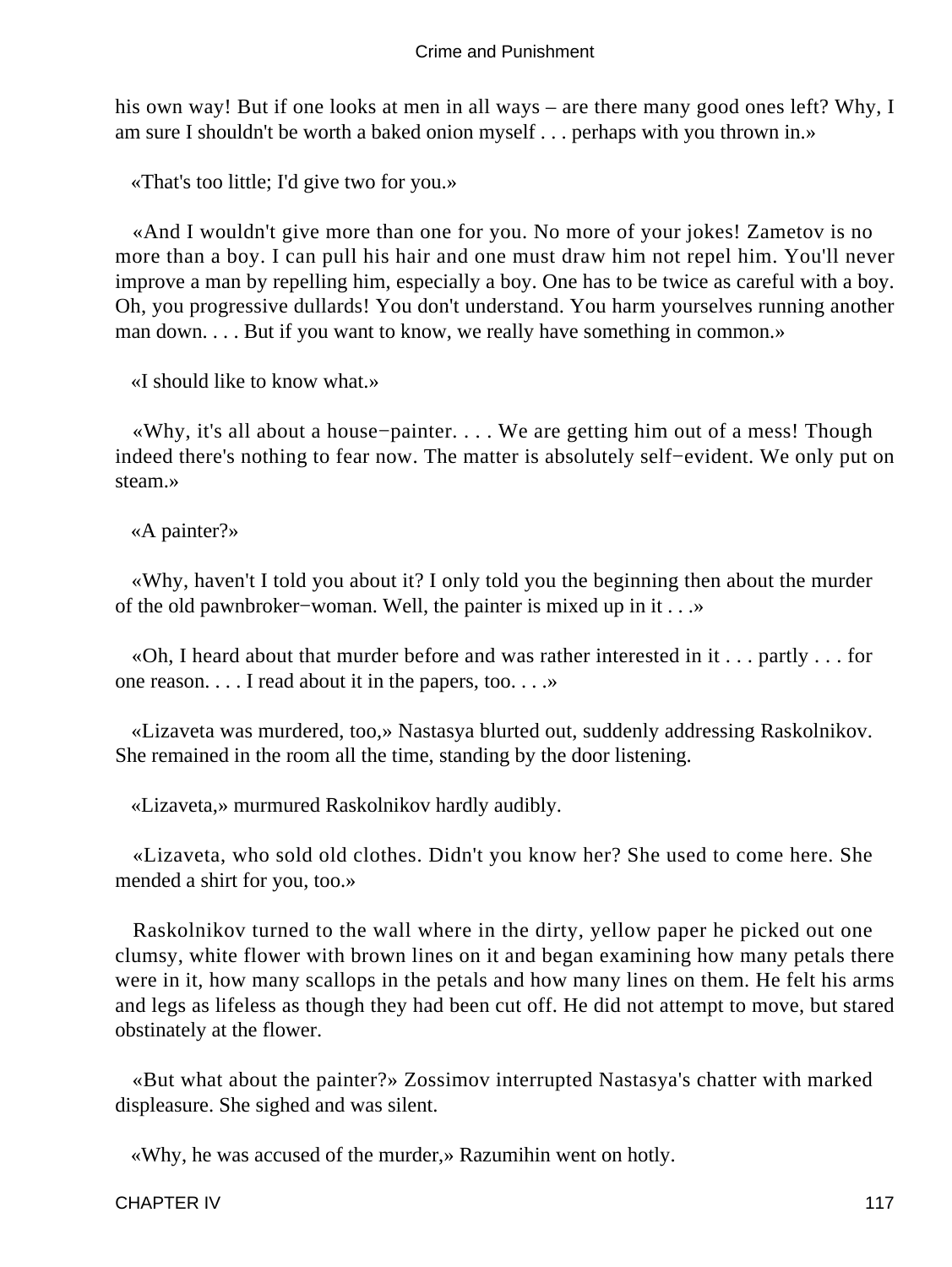«Was there evidence against him then?»

 «Evidence, indeed! Evidence that was no evidence, and that's what we have to prove. It was just as they pitched on those fellows, Koch and Pestryakov, at first. Foo! how stupidly it's all done, it makes one sick, though it's not one's business! Pestryakov may be coming to−night. . . . By the way, Rodya, you've heard about the business already; it happened before you were ill, the day before you fainted at the police office while they were talking about it.»

Zossimov looked curiously at Raskolnikov. He did not stir.

 «But I say, Razumihin, I wonder at you. What a busybody you are!» Zossimov observed.

 «Maybe I am, but we will get him off anyway,» shouted Razumihin, bringing his fist down on the table. «What's the most offensive is not their lying – one can always forgive lying – lying is a delightful thing, for it leads to truth – what is offensive is that they lie and worship their own lying. . . . I respect Porfiry, but . . . What threw them out at first? The door was locked, and when they came back with the porter it was open. So it followed that Koch and Pestryakov were the murderers – that was their logic!»

 «But don't excite yourself; they simply detained them, they could not help that. . . . And, by the way, I've met that man Koch. He used to buy unredeemed pledges from the old woman? Eh?»

 «Yes, he is a swindler. He buys up bad debts, too. He makes a profession of it. But enough of him! Do you know what makes me angry? It's their sickening rotten, petrified routine. . . . And this case might be the means of introducing a new method. One can show from the psychological data alone how to get on the track of the real man. 'We have facts,' they say. But facts are not everything – at least half the business lies in how you interpret them!»

«Can you interpret them, then?»

 «Anyway, one can't hold one's tongue when one has a feeling, a tangible feeling, that one might be a help if only. . . . Eh! Do you know the details of the case?»

«I am waiting to hear about the painter.»

 «Oh, yes! Well, here's the story. Early on the third day after the murder, when they were still dandling Koch and Pestryakov – though they accounted for every step they took and it was as plain as a pikestaff− an unexpected fact turned up. A peasant called Dushkin, who keeps a dram−shop facing the house, brought to the police office a jeweller's case containing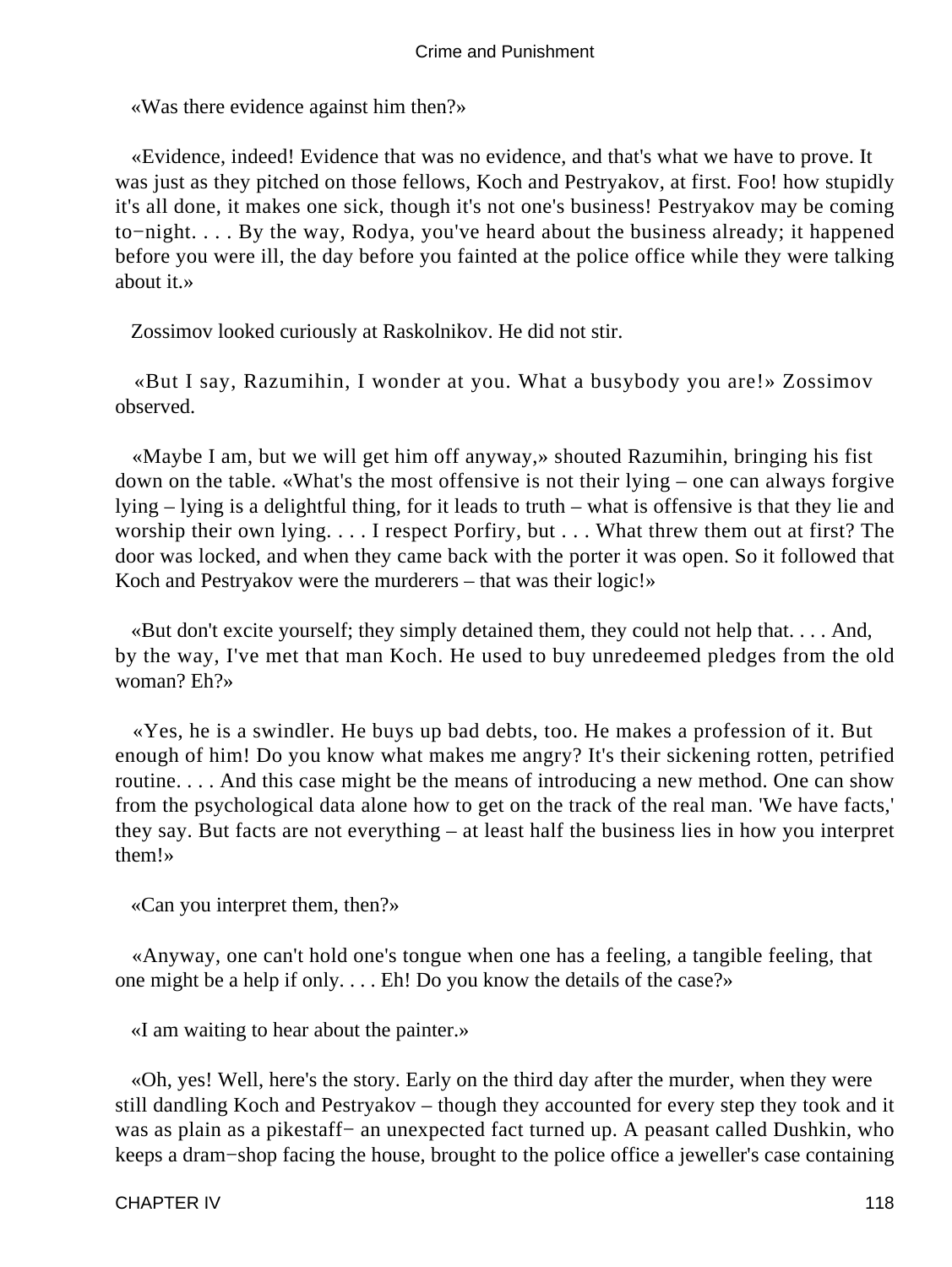some gold ear−rings, and told a long rigamarole. 'The day before yesterday, just after eight o'clock' – mark the day and the hour! – 'a journeyman house−painter, Nikolay, who had been in to see me already that day, brought me this box of gold ear−rings and stones, and asked me to give him two roubles for them. When I asked him where he got them, he said that he picked them up in the street. I did not ask him anything more.' I am telling you Dushkin's story. 'I gave him a note' – a rouble that is – 'for I thought if he did not pawn it with me he would with another. It would all come to the same thing – he'd spend it on drink, so the thing had better be with me. The further you hide it the quicker you will find it, and if anything turns up, if I hear any rumours, I'll take it to the police.' Of course, that's all taradiddle; he lies like a horse, for I know this Dushkin, he is a pawnbroker and a receiver of stolen goods, and he did not cheat Nikolay out of a thirty−rouble trinket in order to give it to the police. He was simply afraid. But no matter, to return to Dushkin's story. 'I've known this peasant, Nikolay Dementyev, from a child; he comes from the same province and district of Zaraisk, we are both Ryazan men. And though Nikolay is not a drunkard, he drinks, and I knew he had a job in that house, painting work with Dmitri, who comes from the same village, too. As soon as he got the rouble he changed it, had a couple of glasses, took his change and went out. But I did not see Dmitri with him then. And the next day I heard that someone had murdered Alyona Ivanovna and her sister, Lizaveta Ivanovna, with an axe. I knew them, and I felt suspicious about the ear−rings at once, for I knew the murdered woman lent money on pledges. I went to the house, and began to make careful inquiries without saying a word to anyone. First of all I asked, »Is Nikolay here?« Dmitri told me that Nikolay had gone off on the spree; he had come home at daybreak drunk, stayed in the house about ten minutes, and went out again. Dmitri didn't see him again and is finishing the job alone. And their job is on the same staircase as the murder, on the second floor. When I heard all that I did not say a word to anyone' – that's Dushkin's tale – 'but I found out what I could about the murder, and went home feeling as suspicious as ever. And at eight o'clock this morning' – that was the third day, you understand – 'I saw Nikolay coming in, not sober, though not to say very drunk – he could understand what was said to him. He sat down on the bench and did not speak. There was only one stranger in the bar and a man I knew asleep on a bench and our two boys. »Have you seen Dmitri?« said I. »No, I haven't,« said he. »And you've not been here either?« »Not since the day before yesterday,« said he. »And where did you sleep last night?« »In Peski, with the Kolomensky men.« »And where did you get those ear−rings?« I asked. »I found them in the street,« and the way he said it was a bit queer; he did not look at me. »Did you hear what happened that very evening, at that very hour, on that same staircase?« said I. »No,« said he, »I had not heard,« and all the while he was listening, his eyes were staring out of his head and he turned as white as chalk. I told him all about it and he took his hat and began getting up. I wanted to keep him. »Wait a bit, Nikolay,« said I, »won't you have a drink?« And I signed to the boy to hold the door, and I came out from behind the bar; but he darted out and down the street to the turning at a run. I have not seen him since. Then my doubts were at an end – it was his doing, as clear as could be. . . .'»

«I should think so,» said Zossimov.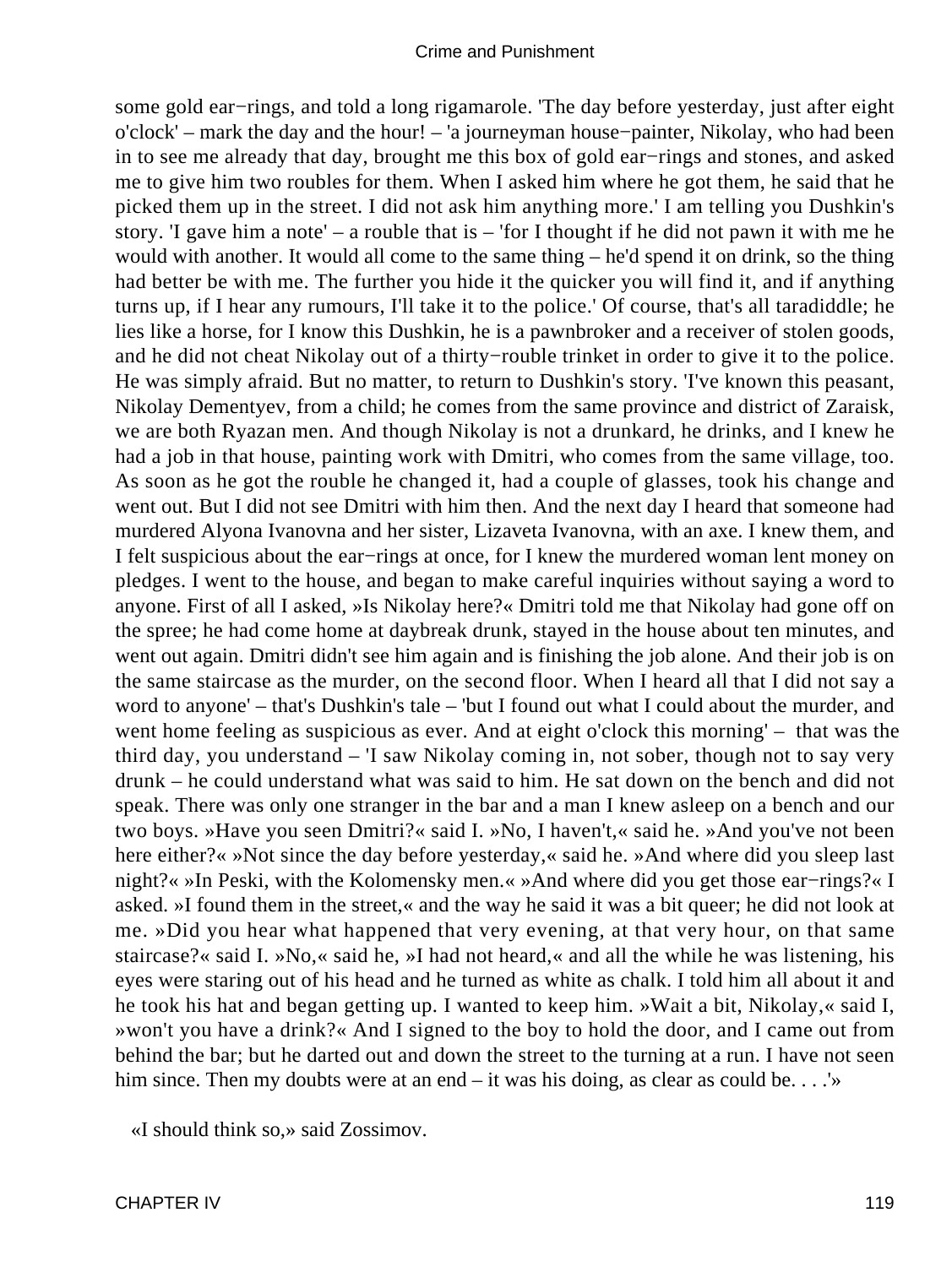«Wait! Hear the end. Of course they sought high and low for Nikolay; they detained Dushkin and searched his house; Dmitri, too, was arrested; the Kolomensky men also were turned inside out. And the day before yesterday they arrested Nikolay in a tavern at the end of the town. He had gone there, taken the silver cross off his neck and asked for a dram for it. They gave it to him. A few minutes afterwards the woman went to the cowshed, and through a crack in the wall she saw in the stable adjoining he had made a noose of his sash from the beam, stood on a block of wood, and was trying to put his neck in the noose. The woman screeched her hardest; people ran in. 'So that's what you are up to!' 'Take me,' he says, 'to such−and−such a police officer; I'll confess everything.' Well, they took him to that police station – that is here – with a suitable escort. So they asked him this and that, how old he is, 'twenty−two,' and so on. At the question, 'When you were working with Dmitri, didn't you see anyone on the staircase at such−and−such a time?' – answer: 'To be sure folks may have gone up and down, but I did not notice them.' 'And didn't you hear anything, any noise, and so on?' 'We heard nothing special.' 'And did you hear, Nikolay, that on the same day Widow So−and−so and her sister were murdered and robbed?' 'I never knew a thing about it. The first I heard of it was from Afanasy Pavlovitch the day before yesterday.' 'And where did you find the ear−rings?' 'I found them on the pavement. »Why didn't you go to work with Dmitri the other day?' 'Because I was drinking.' 'And where were you drinking?' 'Oh, in such−and−such a place.' 'Why did you run away from Dushkin's?' 'Because I was awfully frightened.' 'What were you frightened of?' 'That I should be accused.' 'How could you be frightened, if you felt free from guilt?' Now, Zossimov, you may not believe me, that question was put literally in those words. I know it for a fact, it was repeated to me exactly! What do you say to that?"

«Well, anyway, there's the evidence.»

 «I am not talking of the evidence now, I am talking about that question, of their own idea of themselves. Well, so they squeezed and squeezed him and he confessed: 'I did not find it in the street, but in the flat where I was painting with Dmitri.' 'And how was that?' 'Why, Dmitri and I were painting there all day, and we were just getting ready to go, and Dmitri took a brush and painted my face, and he ran off and I after him. I ran after him, shouting my hardest, and at the bottom of the stairs I ran right against the porter and some gentlemen – and how many gentlemen were there I don't remember. And the porter swore at me, and the other porter swore, too, and the porter's wife came out, and swore at us, too; and a gentleman came into the entry with a lady, and he swore at us, too, for Dmitri and I lay right across the way. I got hold of Dmitri's hair and knocked him down and began beating him. And Dmitri, too, caught me by the hair and began beating me. But we did it all not for temper but in a friendly way, for sport. And then Dmitri escaped and ran into the street, and I ran after him; but I did not catch him, and went back to the flat alone; I had to clear up my things. I began putting them together, expecting Dmitri to come, and there in the passage, in the corner by the door, I stepped on the box. I saw it lying there wrapped up in paper. I took off the paper, saw some little hooks, undid them, and in the box were the ear−rings. . . .'»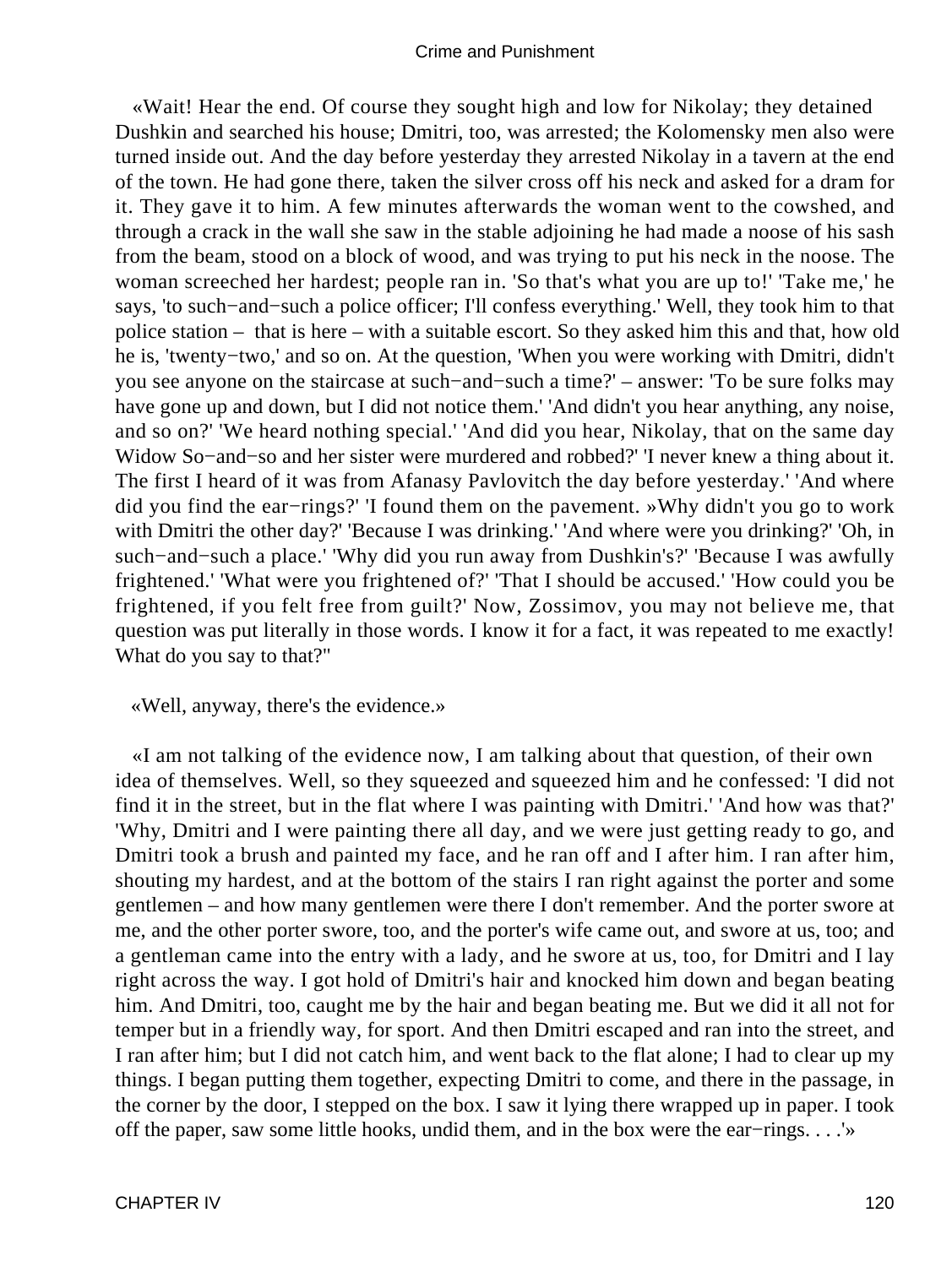«Behind the door? Lying behind the door? Behind the door?» Raskolnikov cried suddenly, staring with a blank look of terror at Razumihin, and he slowly sat up on the sofa, leaning on his hand.

 «Yes . . . why? What's the matter? What's wrong?» Razumihin, too, got up from his seat.

 «Nothing,» Raskolnikov answered faintly, turning to the wall. All were silent for a while.

 «He must have waked from a dream,» Razumihin said at last, looking inquiringly at Zossimov. The latter slightly shook his head.

«Well, go on,» said Zossimov. «What next?»

 «What next? As soon as he saw the ear−rings, forgetting Dmitri and everything, he took up his cap and ran to Dushkin and, as we know, got a rouble from him. He told a lie saying he found them in the street, and went off drinking. He keeps repeating his old story about the murder: 'I know nothing of it, never heard of it till the day before yesterday.' 'And why didn't you come to the police till now?' 'I was frightened.' 'And why did you try to hang yourself?' 'From anxiety.' 'What anxiety?' 'That I should be accused of it.' Well, that's the whole story. And now what do you suppose they deduced from that?»

 «Why, there's no supposing. There's a clue, such as it is, a fact. You wouldn't have your painter set free?»

«Now they've simply taken him for the murderer. They haven't a shadow of doubt.»

 «That's nonsense. You are excited. But what about the ear−rings? You must admit that, if on the very same day and hour ear−rings from the old woman's box have come into Nikolay's hands, they must have come there somehow. That's a good deal in such a case.»

 «How did they get there? How did they get there?» cried Razumihin. «How can you, a doctor, whose duty it is to study man and who has more opportunity than anyone else for studying human nature – how can you fail to see the character of the man in the whole story? Don't you see at once that the answers he has given in the examination are the holy truth? They came into his hand precisely as he has told us – he stepped on the box and picked it up.»

«The holy truth! But didn't he own himself that he told a lie at first?»

 «Listen to me, listen attentively. The porter and Koch and Pestryakov and the other porter and the wife of the first porter and the woman who was sitting in the porter's lodge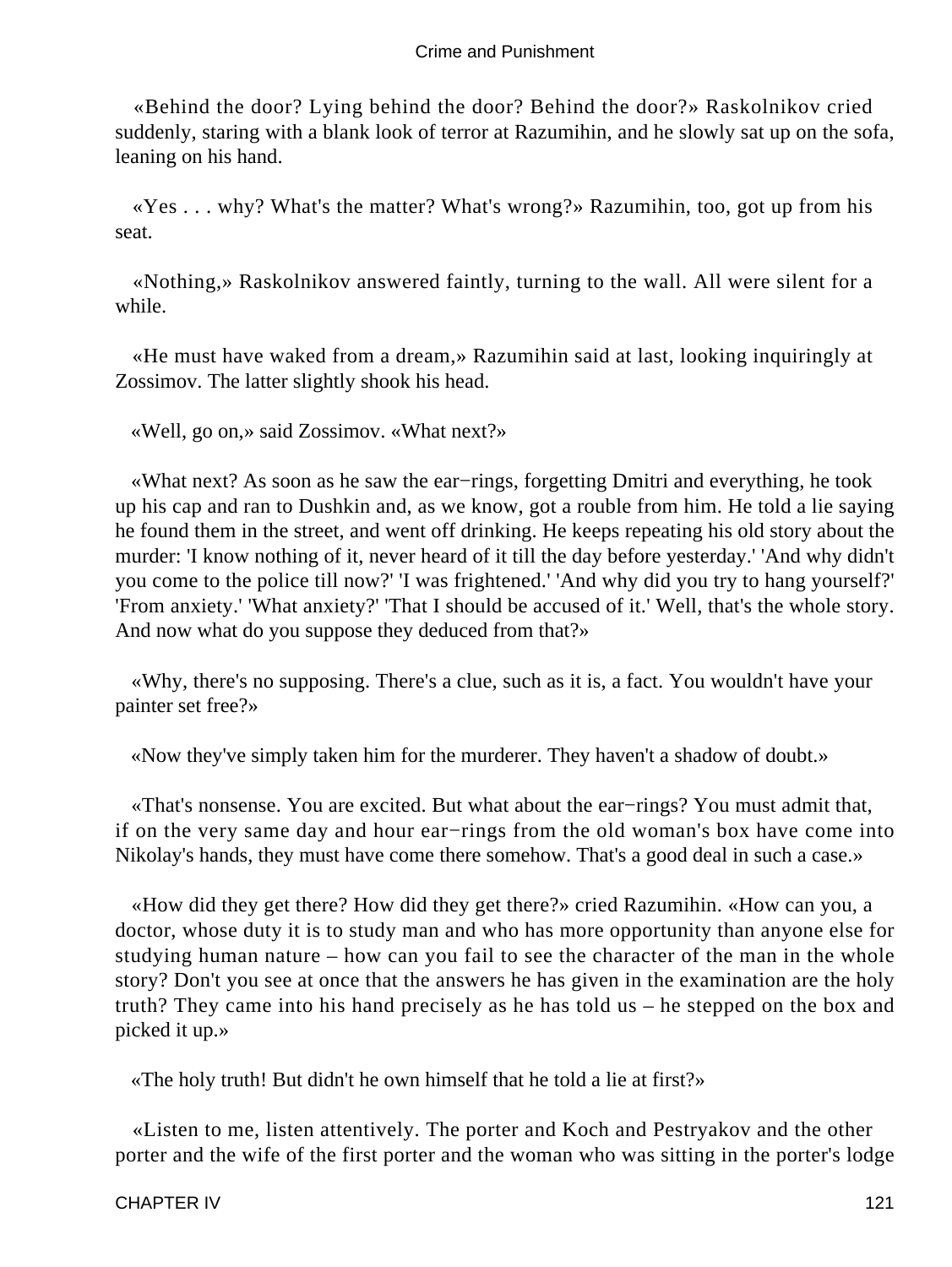and the man Kryukov, who had just got out of a cab at that minute and went in at the entry with a lady on his arm, that is eight or ten witnesses, agree that Nikolay had Dmitri on the ground, was lying on him beating him, while Dmitri hung on to his hair, beating him, too. They lay right across the way, blocking the thoroughfare. They were sworn at on all sides while they 'like children' (the very words of the witnesses) were falling over one another, squealing, fighting and laughing with the funniest faces, and, chasing one another like children, they ran into the street. Now take careful note. The bodies upstairs were warm, you understand, warm when they found them! If they, or Nikolay alone, had murdered them and broken open the boxes, or simply taken part in the robbery, allow me to ask you one question: do their state of mind, their squeals and giggles and childish scuffling at the gate fit in with axes, bloodshed, fiendish cunning, robbery? They'd just killed them, not five or ten minutes before, for the bodies were still warm, and at once, leaving the flat open, knowing that people would go there at once, flinging away their booty, they rolled about like children, laughing and attracting general attention. And there are a dozen witnesses to swear to that!»

«Of course it is strange! It's impossible, indeed, but . . .»

 «No, brother, no /buts/. And if the ear−rings being found in Nikolay's hands at the very day and hour of the murder constitutes an important piece of circumstantial evidence against him – although the explanation given by him accounts for it, and therefore it does not tell seriously against him – one must take into consideration the facts which prove him innocent, especially as they are facts that /cannot be denied/. And do you suppose, from the character of our legal system, that they will accept, or that they are in a position to accept, this fact – resting simply on a psychological impossibility – as irrefutable and conclusively breaking down the circumstantial evidence for the prosecution? No, they won't accept it, they certainly won't, because they found the jewel−case and the man tried to hang himself, 'which he could not have done if he hadn't felt guilty.' That's the point, that's what excites me, you must understand!»

 «Oh, I see you are excited! Wait a bit. I forgot to ask you; what proof is there that the box came from the old woman?»

 «That's been proved,» said Razumihin with apparent reluctance, frowning. «Koch recognised the jewel−case and gave the name of the owner, who proved conclusively that it was his.»

 «That's bad. Now another point. Did anyone see Nikolay at the time that Koch and Pestryakov were going upstairs at first, and is there no evidence about that?»

 «Nobody did see him,» Razumihin answered with vexation. «That's the worst of it. Even Koch and Pestryakov did not notice them on their way upstairs, though, indeed, their evidence could not have been worth much. They said they saw the flat was open, and that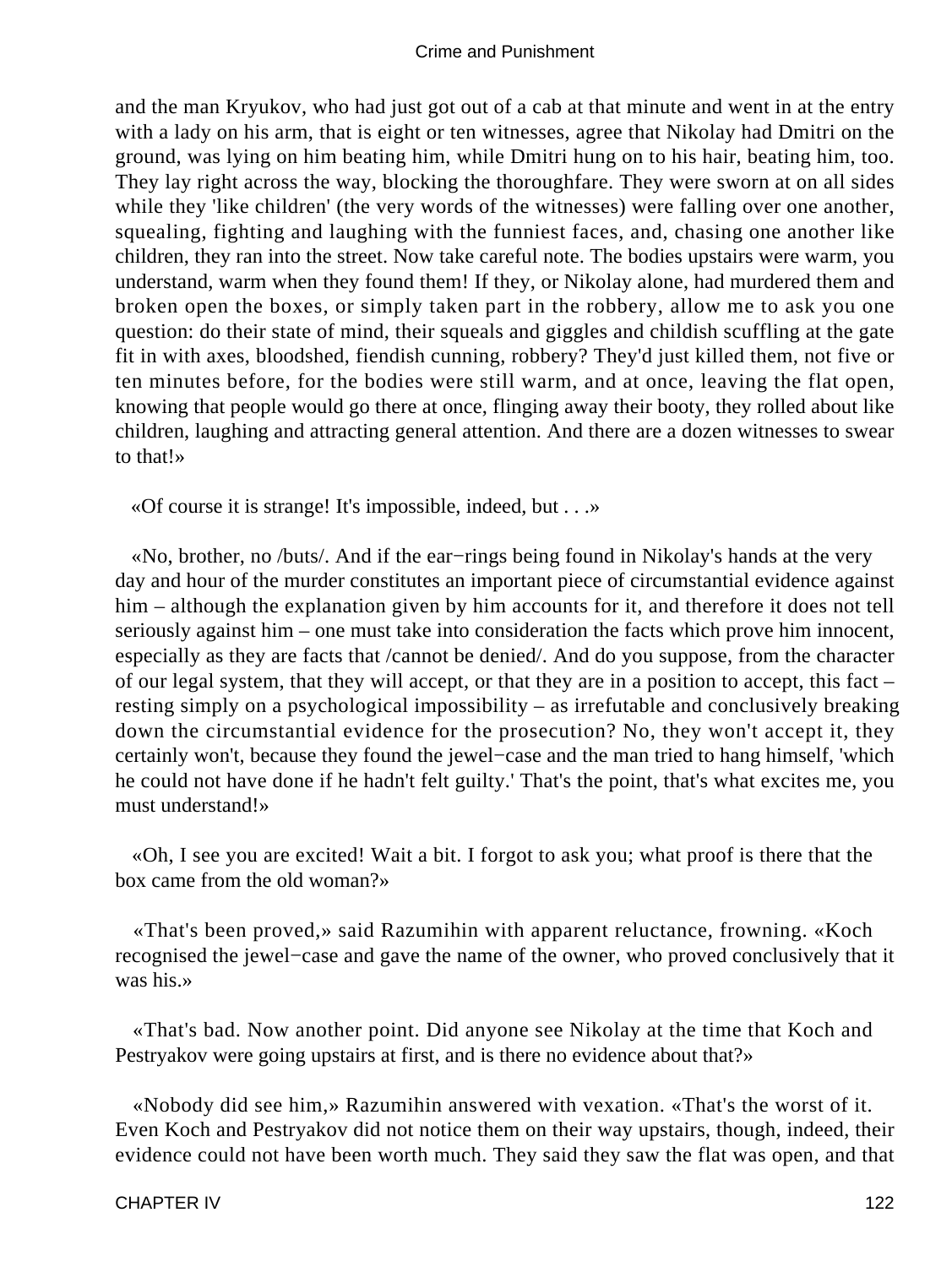there must be work going on in it, but they took no special notice and could not remember whether there actually were men at work in it.»

 «Hm! . . . So the only evidence for the defence is that they were beating one another and laughing. That constitutes a strong presumption, but . . . How do you explain the facts yourself?»

 «How do I explain them? What is there to explain? It's clear. At any rate, the direction in which explanation is to be sought is clear, and the jewel−case points to it. The real murderer dropped those ear− rings. The murderer was upstairs, locked in, when Koch and Pestryakov knocked at the door. Koch, like an ass, did not stay at the door; so the murderer popped out and ran down, too; for he had no other way of escape. He hid from Koch, Pestryakov and the porter in the flat when Nikolay and Dmitri had just run out of it. He stopped there while the porter and others were going upstairs, waited till they were out of hearing, and then went calmly downstairs at the very minute when Dmitri and Nikolay ran out into the street and there was no one in the entry; possibly he was seen, but not noticed. There are lots of people going in and out. He must have dropped the ear−rings out of his pocket when he stood behind the door, and did not notice he dropped them, because he had other things to think of. The jewel−case is a conclusive proof that he did stand there. . . . That's how I explain it.»

«Too clever! No, my boy, you're too clever. That beats everything.»

«But, why, why?»

«Why, because everything fits too well . . . it's too melodramatic.»

 «A−ach!» Razumihin was exclaiming, but at that moment the door opened and a personage came in who was a stranger to all present.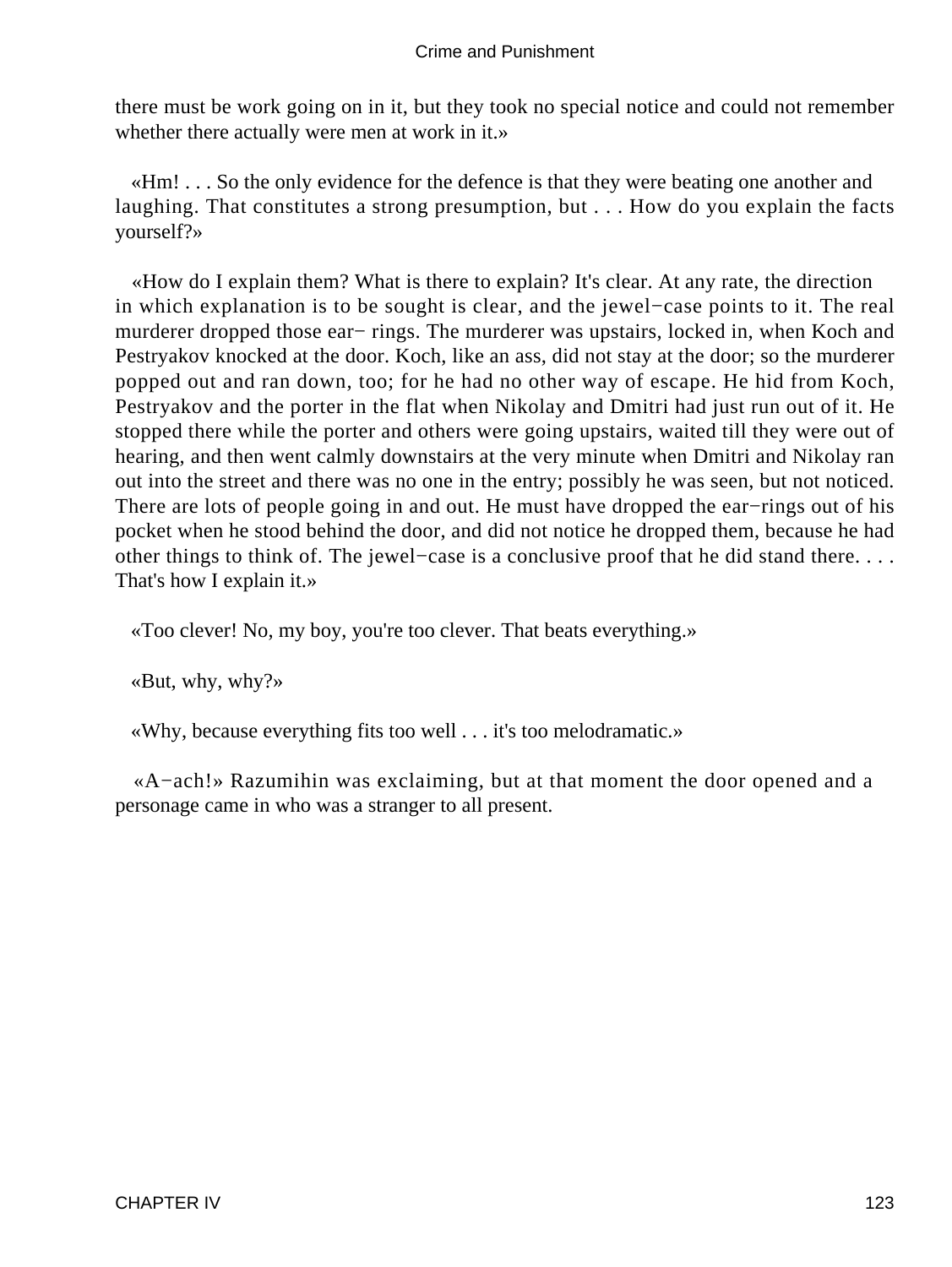# **[CHAPTER V](#page-465-0)**

**This was a gentleman no longer young, of a stiff and portly appearance, and a cautious** and sour countenance. He began by stopping short in the doorway, staring about him with offensive and undisguised astonishment, as though asking himself what sort of place he had come to. Mistrustfully and with an affectation of being alarmed and almost affronted, he scanned Raskolnikov's low and narrow «cabin.» With the same amazement he stared at Raskolnikov, who lay undressed, dishevelled, unwashed, on his miserable dirty sofa, looking fixedly at him. Then with the same deliberation he scrutinised the uncouth, unkempt figure and unshaven face of Razumihin, who looked him boldly and inquiringly in the face without rising from his seat. A constrained silence lasted for a couple of minutes, and then, as might be expected, some scene−shifting took place. Reflecting, probably from certain fairly unmistakable signs, that he would get nothing in this «cabin» by attempting to overawe them, the gentleman softened somewhat, and civilly, though with some severity, emphasising every syllable of his question, addressed Zossimov:

«Rodion Romanovitch Raskolnikov, a student, or formerly a student?»

 Zossimov made a slight movement, and would have answered, had not Razumihin anticipated him.

«Here he is lying on the sofa! What do you want?»

 This familiar «what do you want» seemed to cut the ground from the feet of the pompous gentleman. He was turning to Razumihin, but checked himself in time and turned to Zossimov again.

 «This is Raskolnikov,» mumbled Zossimov, nodding towards him. Then he gave a prolonged yawn, opening his mouth as wide as possible. Then he lazily put his hand into his waistcoat−pocket, pulled out a huge gold watch in a round hunter's case, opened it, looked at it and as slowly and lazily proceeded to put it back.

 Raskolnikov himself lay without speaking, on his back, gazing persistently, though without understanding, at the stranger. Now that his face was turned away from the strange flower on the paper, it was extremely pale and wore a look of anguish, as though he had just undergone an agonising operation or just been taken from the rack. But the new−comer gradually began to arouse his attention, then his wonder, then suspicion and even alarm. When Zossimov said «This is Raskolnikov» he jumped up quickly, sat on the sofa and with an almost defiant, but weak and breaking, voice articulated: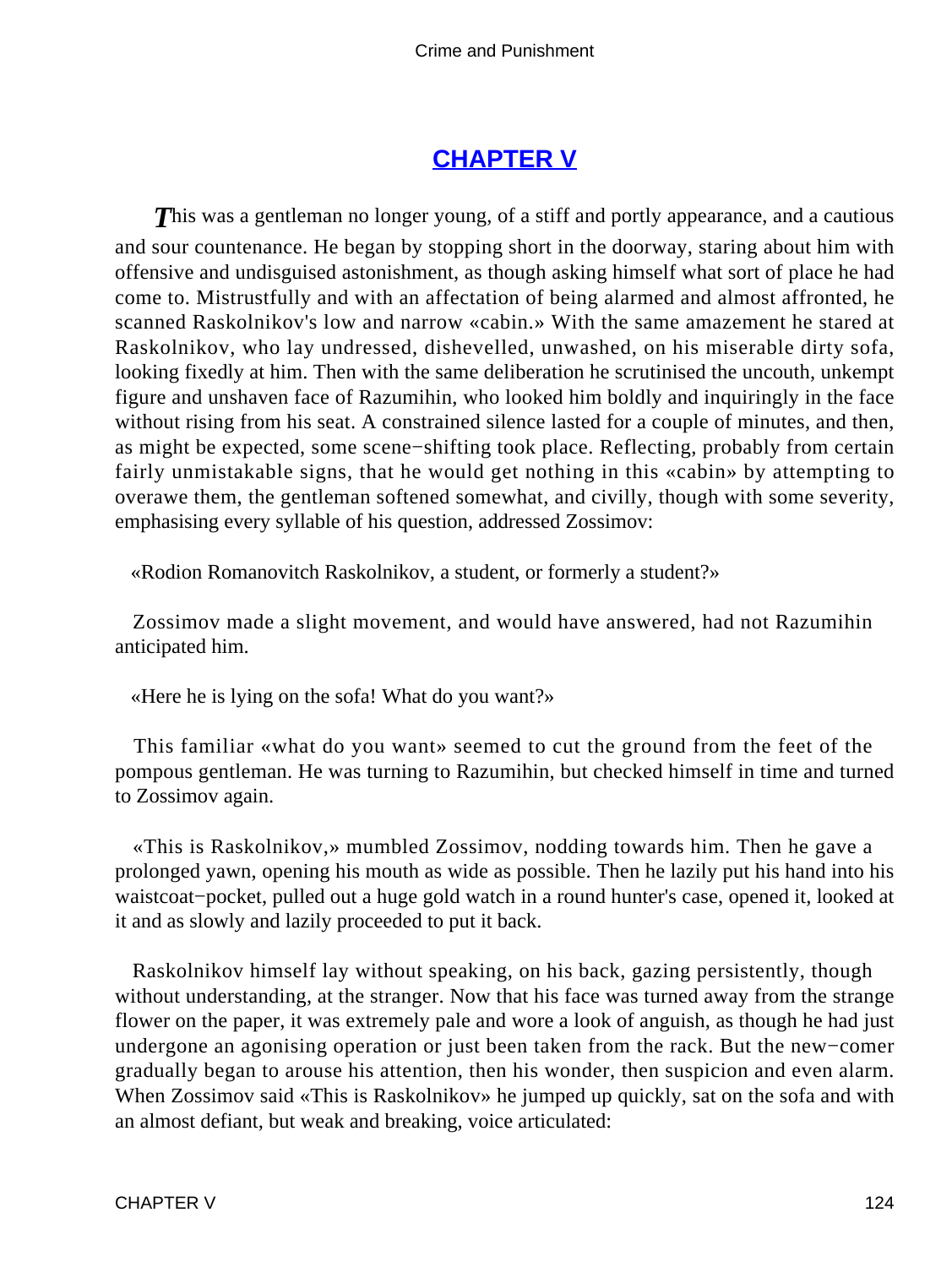«Yes, I am Raskolnikov! What do you want?»

The visitor scrutinised him and pronounced impressively:

 «Pyotr Petrovitch Luzhin. I believe I have reason to hope that my name is not wholly unknown to you?»

 But Raskolnikov, who had expected something quite different, gazed blankly and dreamily at him, making no reply, as though he heard the name of Pyotr Petrovitch for the first time.

 «Is it possible that you can up to the present have received no information?» asked Pyotr Petrovitch, somewhat disconcerted.

 In reply Raskolnikov sank languidly back on the pillow, put his hands behind his head and gazed at the ceiling. A look of dismay came into Luzhin's face. Zossimov and Razumihin stared at him more inquisitively than ever, and at last he showed unmistakable signs of embarrassment.

 «I had presumed and calculated,» he faltered, «that a letter posted more than ten days, if not a fortnight ago . . .»

 «I say, why are you standing in the doorway?» Razumihin interrupted suddenly. «If you've something to say, sit down. Nastasya and you are so crowded. Nastasya, make room. Here's a chair, thread your way in!»

 He moved his chair back from the table, made a little space between the table and his knees, and waited in a rather cramped position for the visitor to «thread his way in.» The minute was so chosen that it was impossible to refuse, and the visitor squeezed his way through, hurrying and stumbling. Reaching the chair, he sat down, looking suspiciously at Razumihin.

 «No need to be nervous,» the latter blurted out. «Rodya has been ill for the last five days and delirious for three, but now he is recovering and has got an appetite. This is his doctor, who has just had a look at him. I am a comrade of Rodya's, like him, formerly a student, and now I am nursing him; so don't you take any notice of us, but go on with your business.»

 «Thank you. But shall I not disturb the invalid by my presence and conversation?» Pyotr Petrovitch asked of Zossimov.

«N−no,» mumbled Zossimov; «you may amuse him.» He yawned again.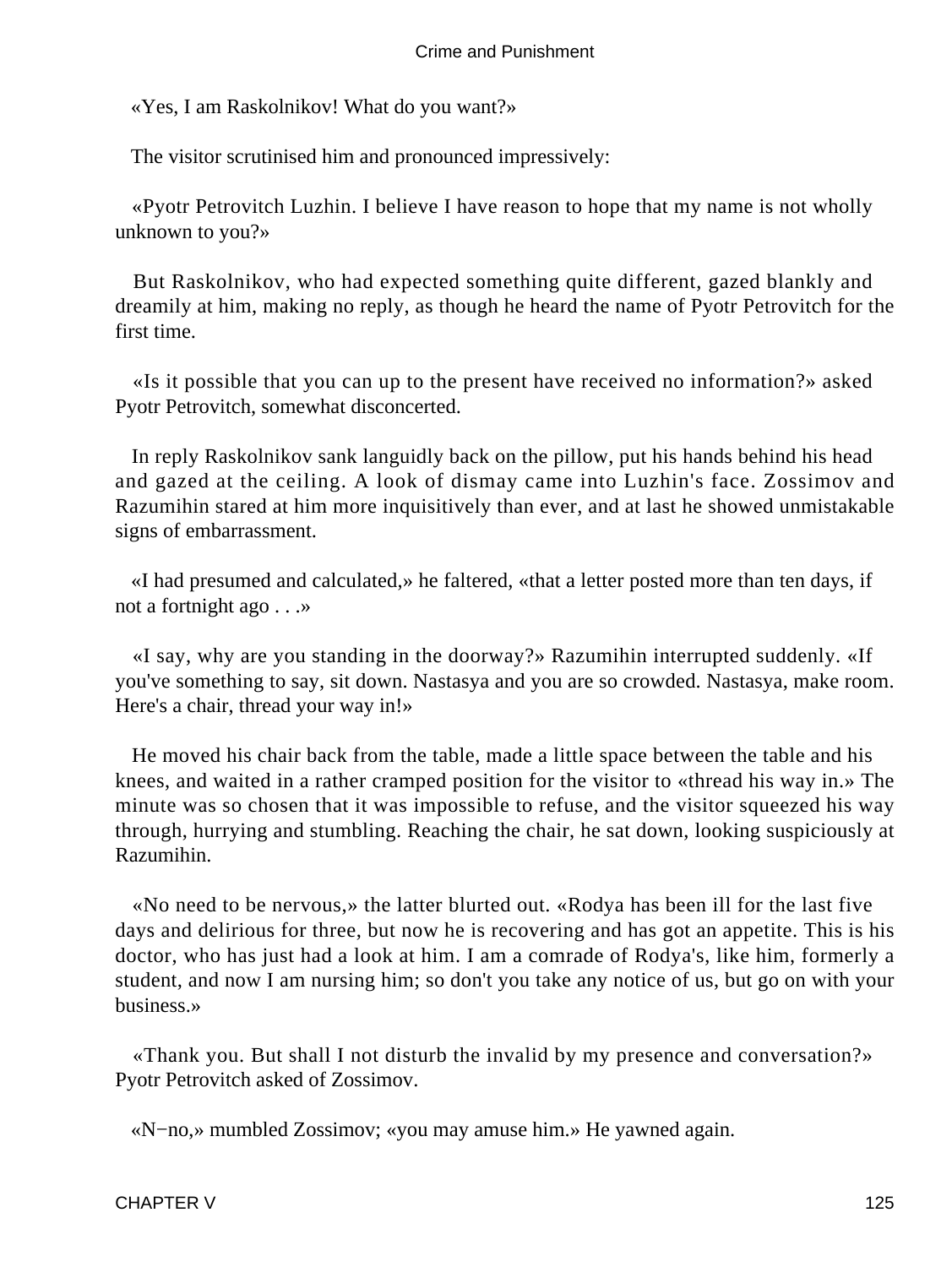«He has been conscious a long time, since the morning,» went on Razumihin, whose familiarity seemed so much like unaffected good− nature that Pyotr Petrovitch began to be more cheerful, partly, perhaps, because this shabby and impudent person had introduced himself as a student.

«Your mamma,» began Luzhin.

«Hm!» Razumihin cleared his throat loudly. Luzhin looked at him inquiringly.

«That's all right, go on.»

Luzhin shrugged his shoulders.

 «Your mamma had commenced a letter to you while I was sojourning in her neighbourhood. On my arrival here I purposely allowed a few days to elapse before coming to see you, in order that I might be fully assured that you were in full possession of the tidings; but now, to my astonishment . . .»

 «I know, I know!» Raskolnikov cried suddenly with impatient vexation. «So you are the /fiance/? I know, and that's enough!»

 There was no doubt about Pyotr Petrovitch's being offended this time, but he said nothing. He made a violent effort to understand what it all meant. There was a moment's silence.

 Meanwhile Raskolnikov, who had turned a little towards him when he answered, began suddenly staring at him again with marked curiosity, as though he had not had a good look at him yet, or as though something new had struck him; he rose from his pillow on purpose to stare at him. There certainly was something peculiar in Pyotr Petrovitch's whole appearance, something which seemed to justify the title of «fiance» so unceremoniously applied to him. In the first place, it was evident, far too much so indeed, that Pyotr Petrovitch had made eager use of his few days in the capital to get himself up and rig himself out in expectation of his betrothed – a perfectly innocent and permissible proceeding, indeed. Even his own, perhaps too complacent, consciousness of the agreeable improvement in his appearance might have been forgiven in such circumstances, seeing that Pyotr Petrovitch had taken up the role of fiance. All his clothes were fresh from the tailor's and were all right, except for being too new and too distinctly appropriate. Even the stylish new round hat had the same significance. Pyotr Petrovitch treated it too respectfully and held it too carefully in his hands. The exquisite pair of lavender gloves, real Louvain, told the same tale, if only from the fact of his not wearing them, but carrying them in his hand for show. Light and youthful colours predominated in Pyotr Petrovitch's attire. He wore a charming summer jacket of a fawn shade, light thin trousers, a waistcoat of the same, new and fine linen, a cravat of the lightest cambric with pink stripes on it, and the best of it was,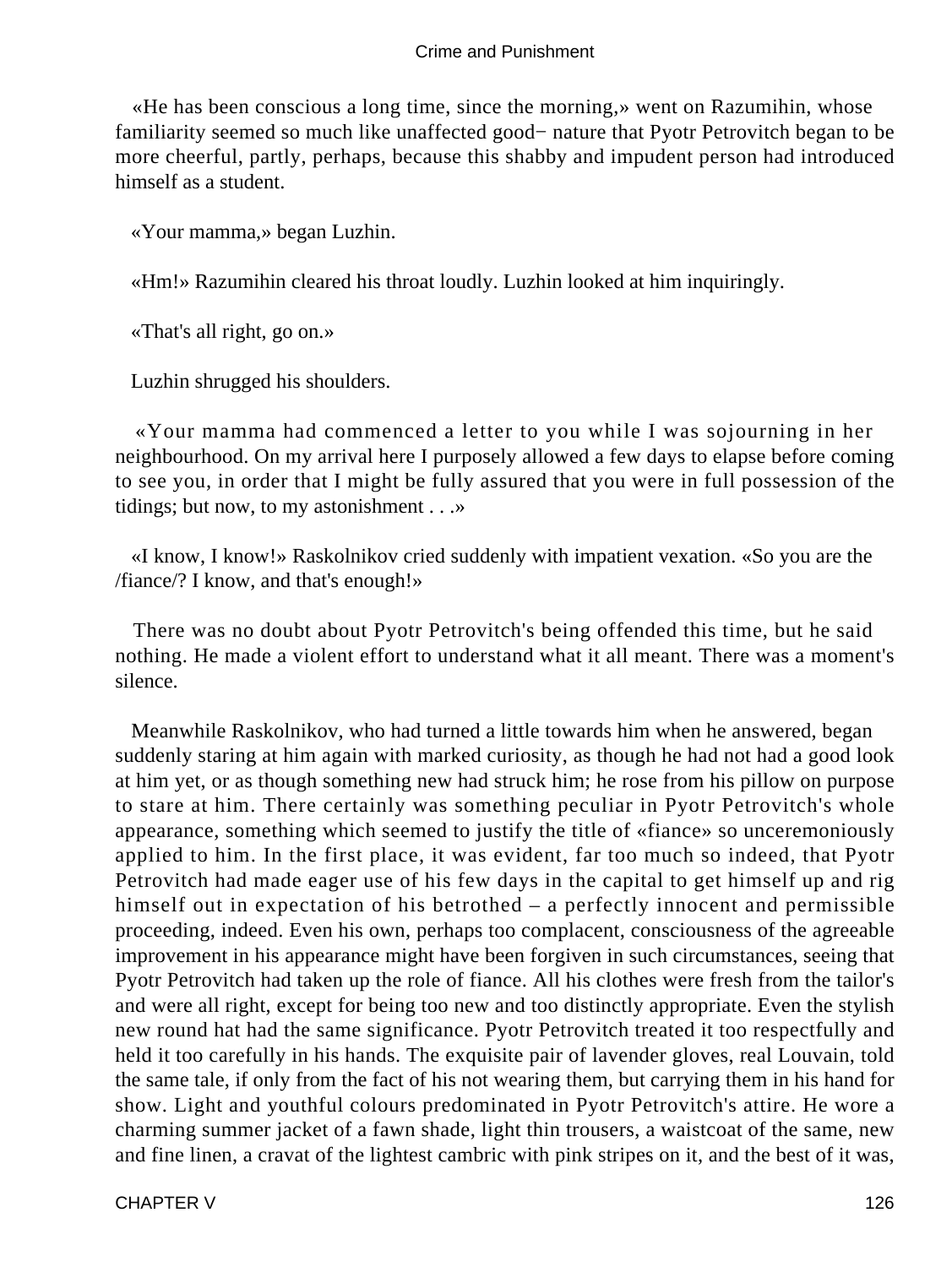this all suited Pyotr Petrovitch. His very fresh and even handsome face looked younger than his forty−five years at all times. His dark, mutton−chop whiskers made an agreeable setting on both sides, growing thickly upon his shining, clean−shaven chin. Even his hair, touched here and there with grey, though it had been combed and curled at a hairdresser's, did not give him a stupid appearance, as curled hair usually does, by inevitably suggesting a German on his wedding−day. If there really was something unpleasing and repulsive in his rather good−looking and imposing countenance, it was due to quite other causes. After scanning Mr. Luzhin unceremoniously, Raskolnikov smiled malignantly, sank back on the pillow and stared at the ceiling as before.

 But Mr. Luzhin hardened his heart and seemed to determine to take no notice of their oddities.

 «I feel the greatest regret at finding you in this situation,» he began, again breaking the silence with an effort. «If I had been aware of your illness I should have come earlier. But you know what business is. I have, too, a very important legal affair in the Senate, not to mention other preoccupations which you may well conjecture. I am expecting your mamma and sister any minute.»

 Raskolnikov made a movement and seemed about to speak; his face showed some excitement. Pyotr Petrovitch paused, waited, but as nothing followed, he went on:

«. . . Any minute. I have found a lodging for them on their arrival.»

«Where?» asked Raskolnikov weakly.

«Very near here, in Bakaleyev's house.»

 «That's in Voskresensky,» put in Razumihin. «There are two storeys of rooms, let by a merchant called Yushin; I've been there.»

«Yes, rooms . . .»

 «A disgusting place – filthy, stinking and, what's more, of doubtful character. Things have happened there, and there are all sorts of queer people living there. And I went there about a scandalous business. It's cheap, though . . .»

 «I could not, of course, find out so much about it, for I am a stranger in Petersburg myself,» Pyotr Petrovitch replied huffily. «However, the two rooms are exceedingly clean, and as it is for so short a time . . . I have already taken a permanent, that is, our future flat,» he said, addressing Raskolnikov, «and I am having it done up. And meanwhile I am myself cramped for room in a lodging with my friend Andrey Semyonovitch Lebeziatnikov, in the flat of Madame Lippevechsel; it was he who told me of Bakaleyev's house, too . . .»

CHAPTER V 127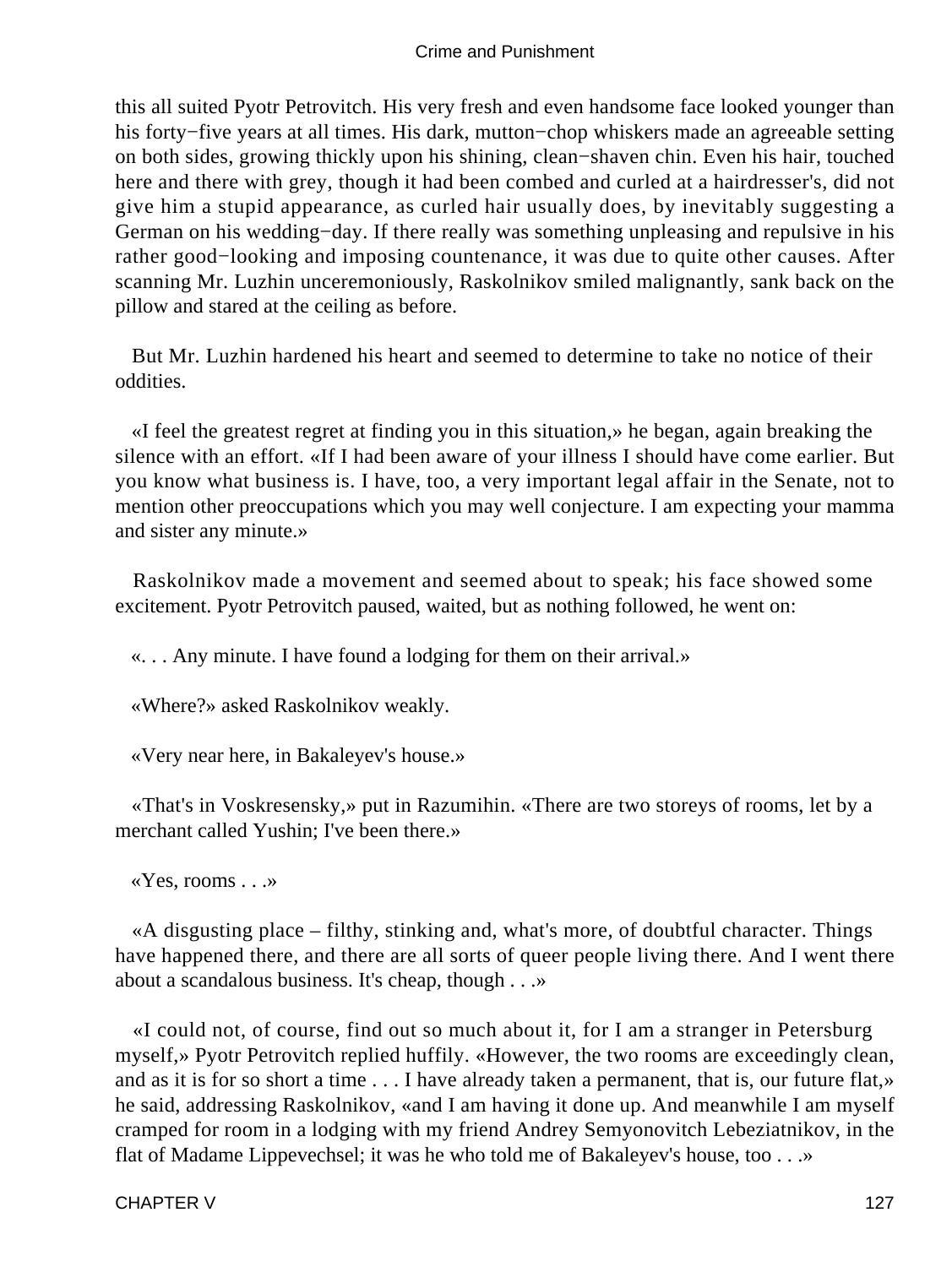«Lebeziatnikov?» said Raskolnikov slowly, as if recalling something.

 «Yes, Andrey Semyonovitch Lebeziatnikov, a clerk in the Ministry. Do you know him?»

«Yes . . . no,» Raskolnikov answered.

 «Excuse me, I fancied so from your inquiry. I was once his guardian. . . . A very nice young man and advanced. I like to meet young people: one learns new things from them.» Luzhin looked round hopefully at them all.

«How do you mean?» asked Razumihin.

 «In the most serious and essential matters,» Pyotr Petrovitch replied, as though delighted at the question. «You see, it's ten years since I visited Petersburg. All the novelties, reforms, ideas have reached us in the provinces, but to see it all more clearly one must be in Petersburg. And it's my notion that you observe and learn most by watching the younger generation. And I confess I am delighted . . .»

«At what?»

 «Your question is a wide one. I may be mistaken, but I fancy I find clearer views, more, so to say, criticism, more practicality . . .»

«That's true,» Zossimov let drop.

 «Nonsense! There's no practicality.» Razumihin flew at him. «Practicality is a difficult thing to find; it does not drop down from heaven. And for the last two hundred years we have been divorced from all practical life. Ideas, if you like, are fermenting,» he said to Pyotr Petrovitch, «and desire for good exists, though it's in a childish form, and honesty you may find, although there are crowds of brigands. Anyway, there's no practicality. Practicality goes well shod.»

 «I don't agree with you,» Pyotr Petrovitch replied, with evident enjoyment. «Of course, people do get carried away and make mistakes, but one must have indulgence; those mistakes are merely evidence of enthusiasm for the cause and of abnormal external environment. If little has been done, the time has been but short; of means I will not speak. It's my personal view, if you care to know, that something has been accomplished already. New valuable ideas, new valuable works are circulating in the place of our old dreamy and romantic authors. Literature is taking a maturer form, many injurious prejudice have been rooted up and turned into ridicule. . . . In a word, we have cut ourselves off irrevocably from the past, and that, to my thinking, is a great thing  $\ldots$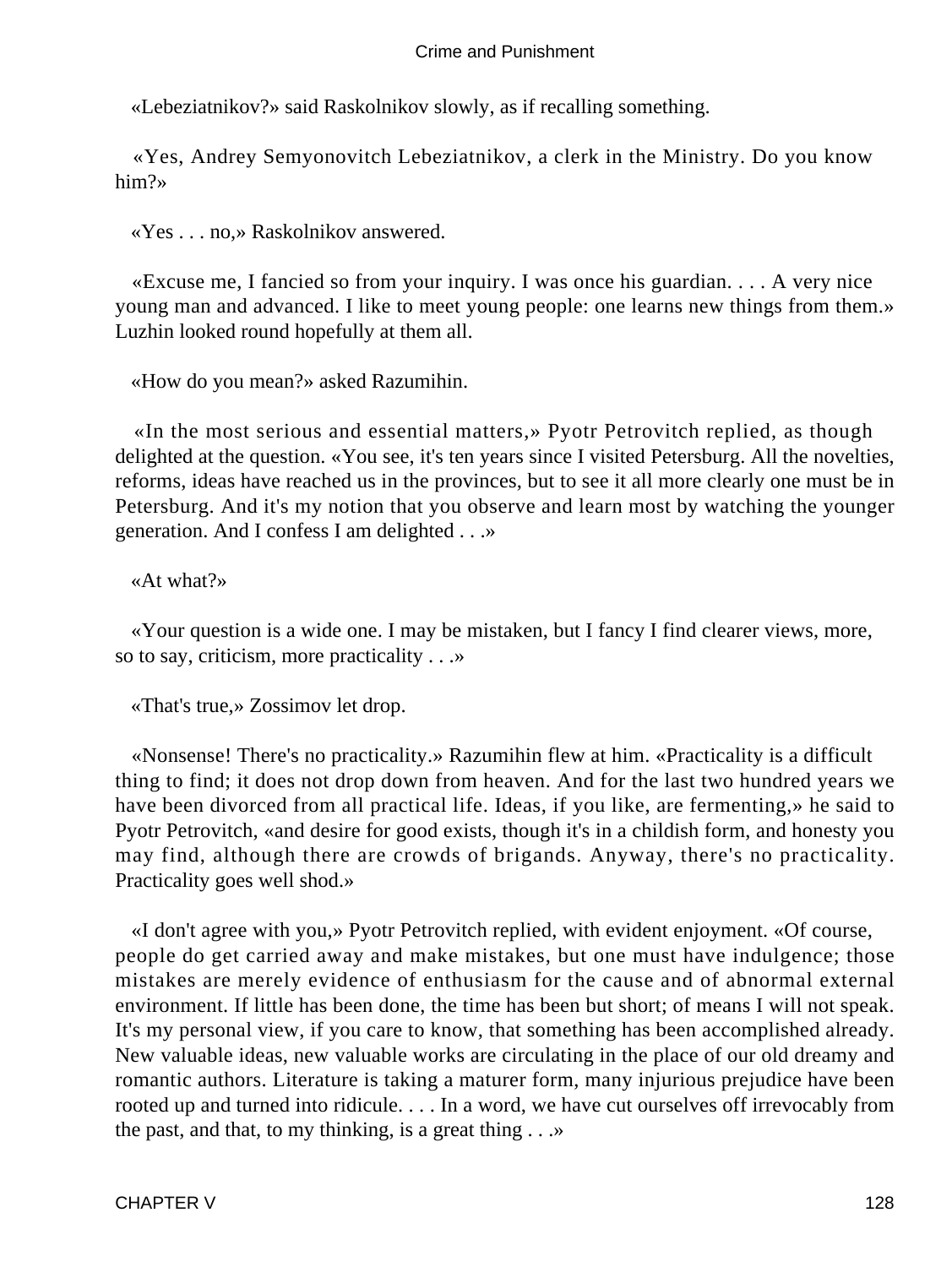«He's learnt it by heart to show off!» Raskolnikov pronounced suddenly.

«What?» asked Pyotr Petrovitch, not catching his words; but he received no reply.

«That's all true,» Zossimov hastened to interpose.

 «Isn't it so?» Pyotr Petrovitch went on, glancing affably at Zossimov. «You must admit,» he went on, addressing Razumihin with a shade of triumph and superciliousness – he almost added «young man» – «that there is an advance, or, as they say now, progress in the name of science and economic truth . . .»

«A commonplace.»

 «No, not a commonplace! Hitherto, for instance, if I were told, 'love thy neighbour,' what came of it?» Pyotr Petrovitch went on, perhaps with excessive haste. «It came to my tearing my coat in half to share with my neighbour and we both were left half naked. As a Russian proverb has it, 'Catch several hares and you won't catch one.' Science now tells us, love yourself before all men, for everything in the world rests on self−interest. You love yourself and manage your own affairs properly and your coat remains whole. Economic truth adds that the better private affairs are organised in society – the more whole coats, so to say – the firmer are its foundations and the better is the common welfare organised too. Therefore, in acquiring wealth solely and exclusively for myself, I am acquiring, so to speak, for all, and helping to bring to pass my neighbour's getting a little more than a torn coat; and that not from private, personal liberality, but as a consequence of the general advance. The idea is simple, but unhappily it has been a long time reaching us, being hindered by idealism and sentimentality. And yet it would seem to want very little wit to perceive it . . .»

 «Excuse me, I've very little wit myself,» Razumihin cut in sharply, «and so let us drop it. I began this discussion with an object, but I've grown so sick during the last three years of this chattering to amuse oneself, of this incessant flow of commonplaces, always the same, that, by Jove, I blush even when other people talk like that. You are in a hurry, no doubt, to exhibit your acquirements; and I don't blame you, that's quite pardonable. I only wanted to find out what sort of man you are, for so many unscrupulous people have got hold of the progressive cause of late and have so distorted in their own interests everything they touched, that the whole cause has been dragged in the mire. That's enough!»

 «Excuse me, sir,» said Luzhin, affronted, and speaking with excessive dignity. «Do you mean to suggest so unceremoniously that I too . . .»

 «Oh, my dear sir . . . how could I? . . . Come, that's enough,» Razumihin concluded, and he turned abruptly to Zossimov to continue their previous conversation.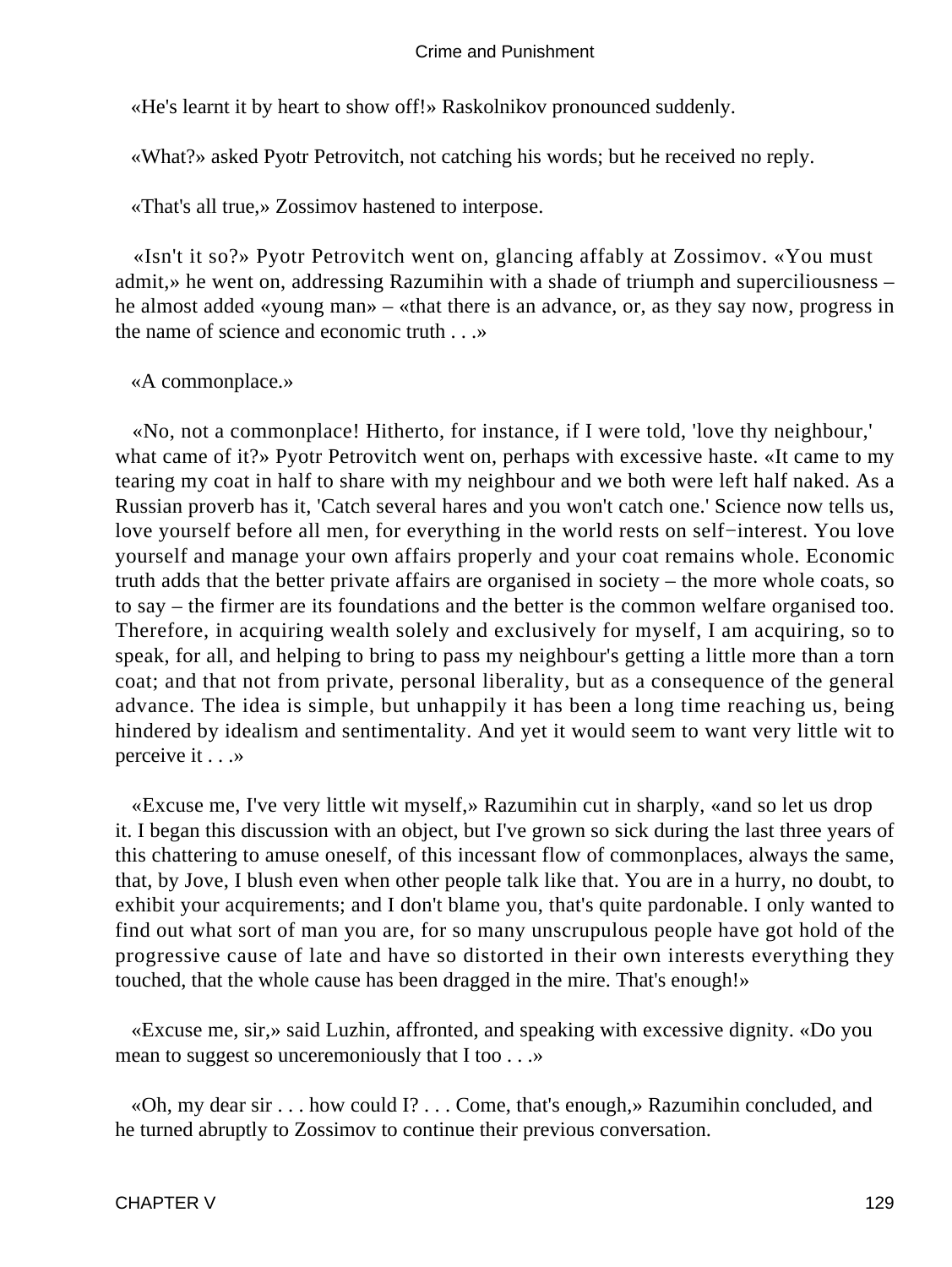Pyotr Petrovitch had the good sense to accept the disavowal. He made up his mind to take leave in another minute or two.

 «I trust our acquaintance,» he said, addressing Raskolnikov, «may, upon your recovery and in view of the circumstances of which you are aware, become closer . . . Above all, I hope for your return to health . . .»

 Raskolnikov did not even turn his head. Pyotr Petrovitch began getting up from his chair.

«One of her customers must have killed her,» Zossimov declared positively.

 «Not a doubt of it,» replied Razumihin. «Porfiry doesn't give his opinion, but is examining all who have left pledges with her there.»

«Examining them?» Raskolnikov asked aloud.

«Yes. What then?»

«Nothing.»

«How does he get hold of them?» asked Zossimov.

 «Koch has given the names of some of them, other names are on the wrappers of the pledges and some have come forward of themselves.»

«It must have been a cunning and practised ruffian! The boldness of it! The coolness!»

 «That's just what it wasn't!» interposed Razumihin. «That's what throws you all off the scent. But I maintain that he is not cunning, not practised, and probably this was his first crime! The supposition that it was a calculated crime and a cunning criminal doesn't work. Suppose him to have been inexperienced, and it's clear that it was only a chance that saved him – and chance may do anything. Why, he did not foresee obstacles, perhaps! And how did he set to work? He took jewels worth ten or twenty roubles, stuffing his pockets with them, ransacked the old woman's trunks, her rags – and they found fifteen hundred roubles, besides notes, in a box in the top drawer of the chest! He did not know how to rob; he could only murder. It was his first crime, I assure you, his first crime; he lost his head. And he got off more by luck than good counsel!»

 «You are talking of the murder of the old pawnbroker, I believe?» Pyotr Petrovitch put in, addressing Zossimov. He was standing, hat and gloves in hand, but before departing he felt disposed to throw off a few more intellectual phrases. He was evidently anxious to make a favourable impression and his vanity overcame his prudence.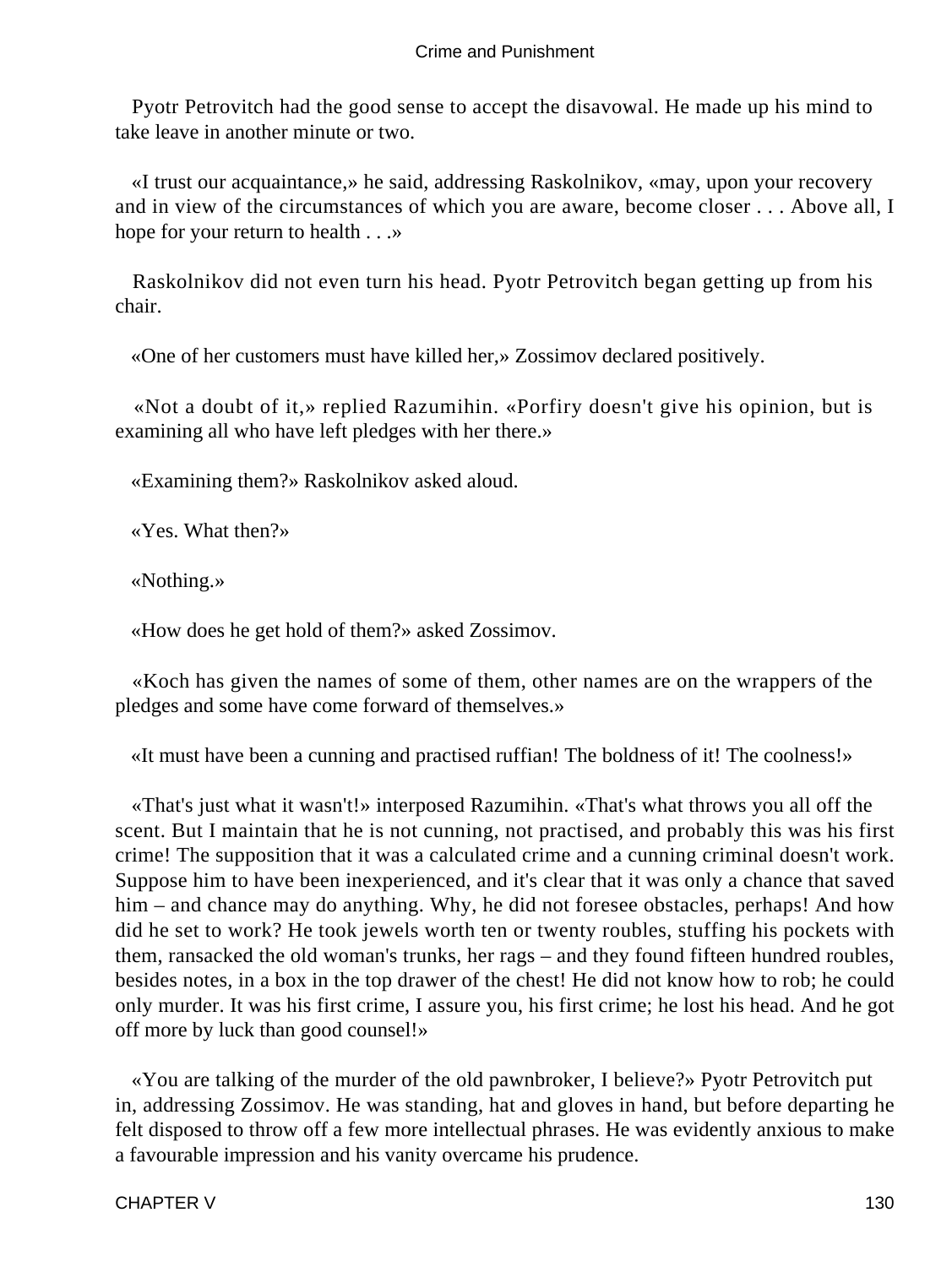«Yes. You've heard of it?»

«Oh, yes, being in the neighbourhood.»

«Do you know the details?»

 «I can't say that; but another circumstance interests me in the case – the whole question, so to say. Not to speak of the fact that crime has been greatly on the increase among the lower classes during the last five years, not to speak of the cases of robbery and arson everywhere, what strikes me as the strangest thing is that in the higher classes, too, crime is increasing proportionately. In one place one hears of a student's robbing the mail on the high road; in another place people of good social position forge false banknotes; in Moscow of late a whole gang has been captured who used to forge lottery tickets, and one of the ringleaders was a lecturer in universal history; then our secretary abroad was murdered from some obscure motive of gain. . . . And if this old woman, the pawnbroker, has been murdered by someone of a higher class in society – for peasants don't pawn gold trinkets – how are we to explain this demoralisation of the civilised part of our society?»

«There are many economic changes,» put in Zossimov.

 «How are we to explain it?» Razumihin caught him up. «It might be explained by our inveterate impracticality.»

«How do you mean?»

 «What answer had your lecturer in Moscow to make to the question why he was forging notes? 'Everybody is getting rich one way or another, so I want to make haste to get rich too.' I don't remember the exact words, but the upshot was that he wants money for nothing, without waiting or working! We've grown used to having everything ready−made, to walking on crutches, to having our food chewed for us. Then the great hour struck,[\*] and every man showed himself in his true colours.»

[\*] The emancipation of the serfs in 1861 is meant. – TRANSLATOR'S **Note.**

«But morality? And so to speak, principles . . .»

 «But why do you worry about it?» Raskolnikov interposed suddenly. «It's in accordance with your theory!»

«In accordance with my theory?»

 «Why, carry out logically the theory you were advocating just now, and it follows that people may be killed . . .»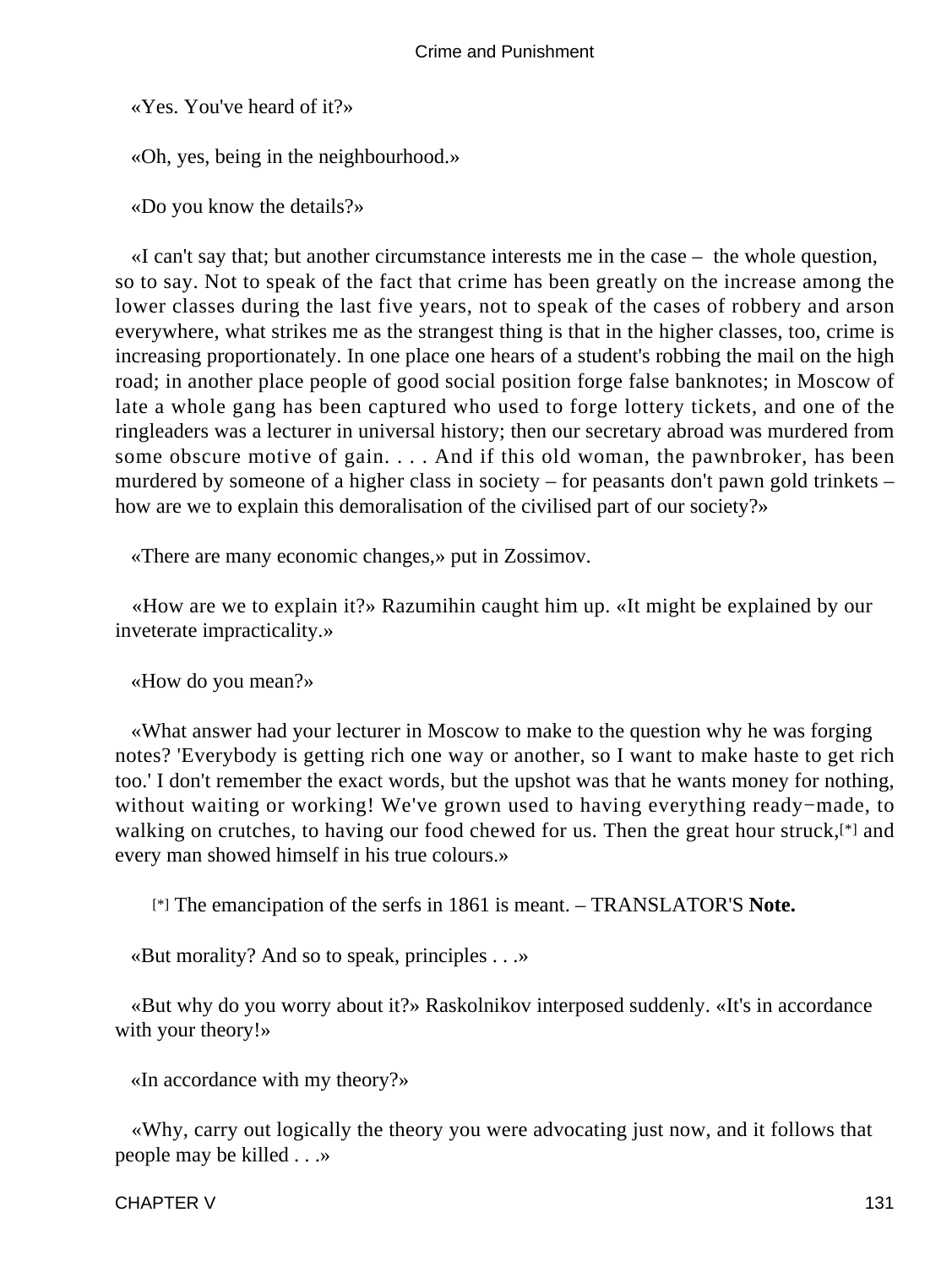«Upon my word!» cried Luzhin.

«No, that's not so,» put in Zossimov.

Raskolnikov lay with a white face and twitching upper lip, breathing painfully.

 «There's a measure in all things,» Luzhin went on superciliously. «Economic ideas are not an incitement to murder, and one has but to suppose . . .»

 «And is it true,» Raskolnikov interposed once more suddenly, again in a voice quivering with fury and delight in insulting him, «is it true that you told your /fiancee/ . . . within an hour of her acceptance, that what pleased you most . . . was that she was a beggar. . . because it was better to raise a wife from poverty, so that you may have complete control over her, and reproach her with your being her benefactor?»

 «Upon my word,» Luzhin cried wrathfully and irritably, crimson with confusion, «to distort my words in this way! Excuse me, allow me to assure you that the report which has reached you, or rather, let me say, has been conveyed to you, has no foundation in truth, and I . . . suspect who . . . in a word . . . this arrow . . . in a word, your mamma . . . She seemed to me in other things, with all her excellent qualities, of a somewhat high−flown and romantic way of thinking. . . . But I was a thousand miles from supposing that she would misunderstand and misrepresent things in so fanciful a way. . . . And indeed . . . indeed . . .»

 «I tell you what,» cried Raskolnikov, raising himself on his pillow and fixing his piercing, glittering eyes upon him, «I tell you what.»

 «What?» Luzhin stood still, waiting with a defiant and offended face. Silence lasted for some seconds.

 «Why, if ever again . . . you dare to mention a single word . . . about my mother . . . I shall send you flying downstairs!»

«What's the matter with you?» cried Razumihin.

 «So that's how it is?» Luzhin turned pale and bit his lip. «Let me tell you, sir,» he began deliberately, doing his utmost to restrain himself but breathing hard, «at the first moment I saw you you were ill−disposed to me, but I remained here on purpose to find out more. I could forgive a great deal in a sick man and a connection, but you . . . never after this . . .»

«I am not ill,» cried Raskolnikov.

«So much the worse . . .»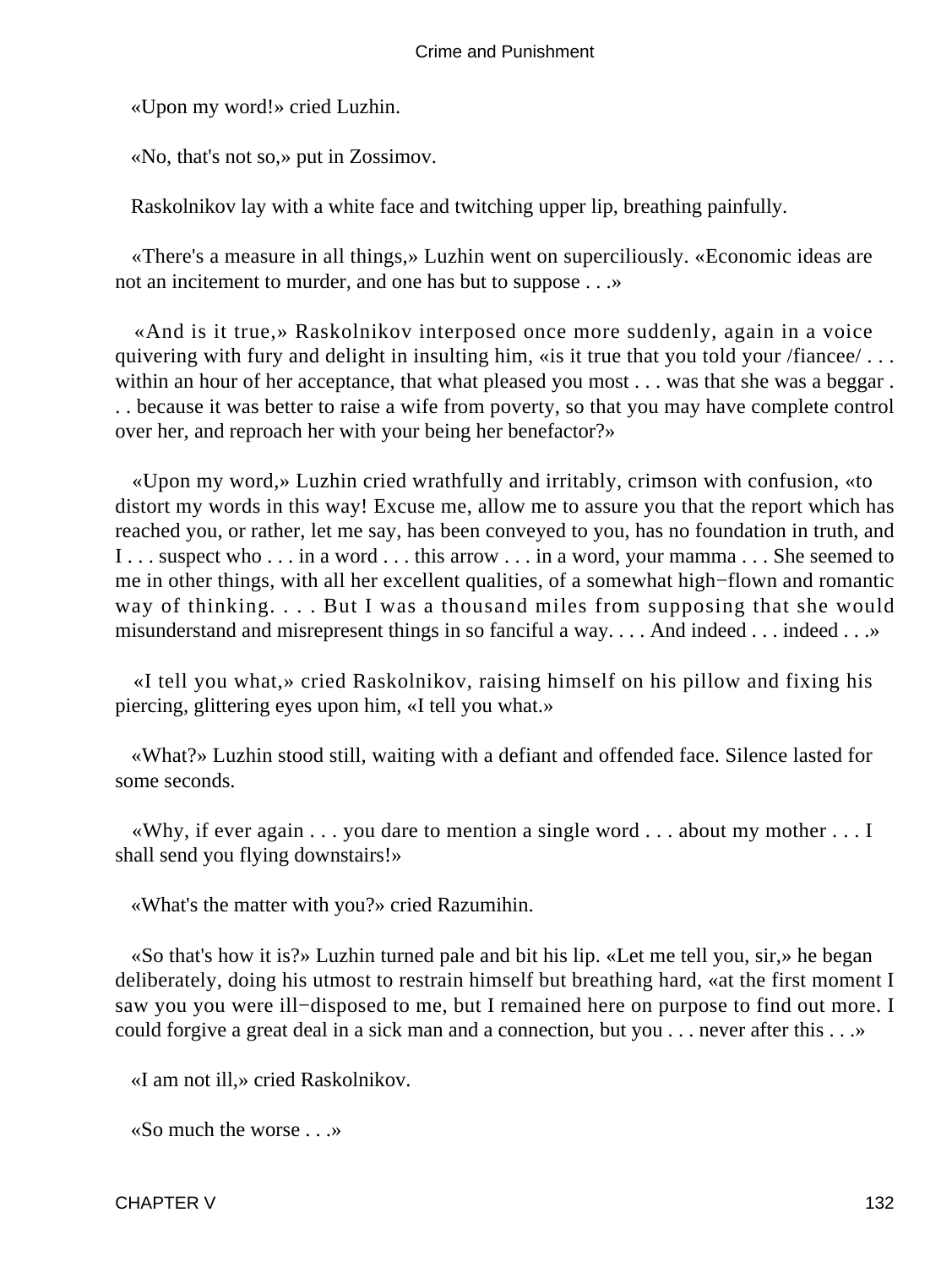«Go to hell!»

 But Luzhin was already leaving without finishing his speech, squeezing between the table and the chair; Razumihin got up this time to let him pass. Without glancing at anyone, and not even nodding to Zossimov, who had for some time been making signs to him to let the sick man alone, he went out, lifting his hat to the level of his shoulders to avoid crushing it as he stooped to go out of the door. And even the curve of his spine was expressive of the horrible insult he had received.

«How could you – how could you!» Razumihin said, shaking his head in perplexity.

 «Let me alone – let me alone all of you!» Raskolnikov cried in a frenzy. «Will you ever leave off tormenting me? I am not afraid of you! I am not afraid of anyone, anyone now! Get away from me! I want to be alone, alone, alone!»

«Come along,» said Zossimov, nodding to Razumihin.

«But we can't leave him like this!»

 «Come along,» Zossimov repeated insistently, and he went out. Razumihin thought a minute and ran to overtake him.

 «It might be worse not to obey him,» said Zossimov on the stairs. «He mustn't be irritated.»

«What's the matter with him?»

 «If only he could get some favourable shock, that's what would do it! At first he was better. . . . You know he has got something on his mind! Some fixed idea weighing on him.. . . I am very much afraid so; he must have!»

 «Perhaps it's that gentleman, Pyotr Petrovitch. From his conversation I gather he is going to marry his sister, and that he had received a letter about it just before his illness. . . .»

 «Yes, confound the man! he may have upset the case altogether. But have you noticed, he takes no interest in anything, he does not respond to anything except one point on which he seems excited – that's the murder?»

 «Yes, yes,» Razumihin agreed, «I noticed that, too. He is interested, frightened. It gave him a shock on the day he was ill in the police office; he fainted.»

 «Tell me more about that this evening and I'll tell you something afterwards. He interests me very much! In half an hour I'll go and see him again. . . . There'll be no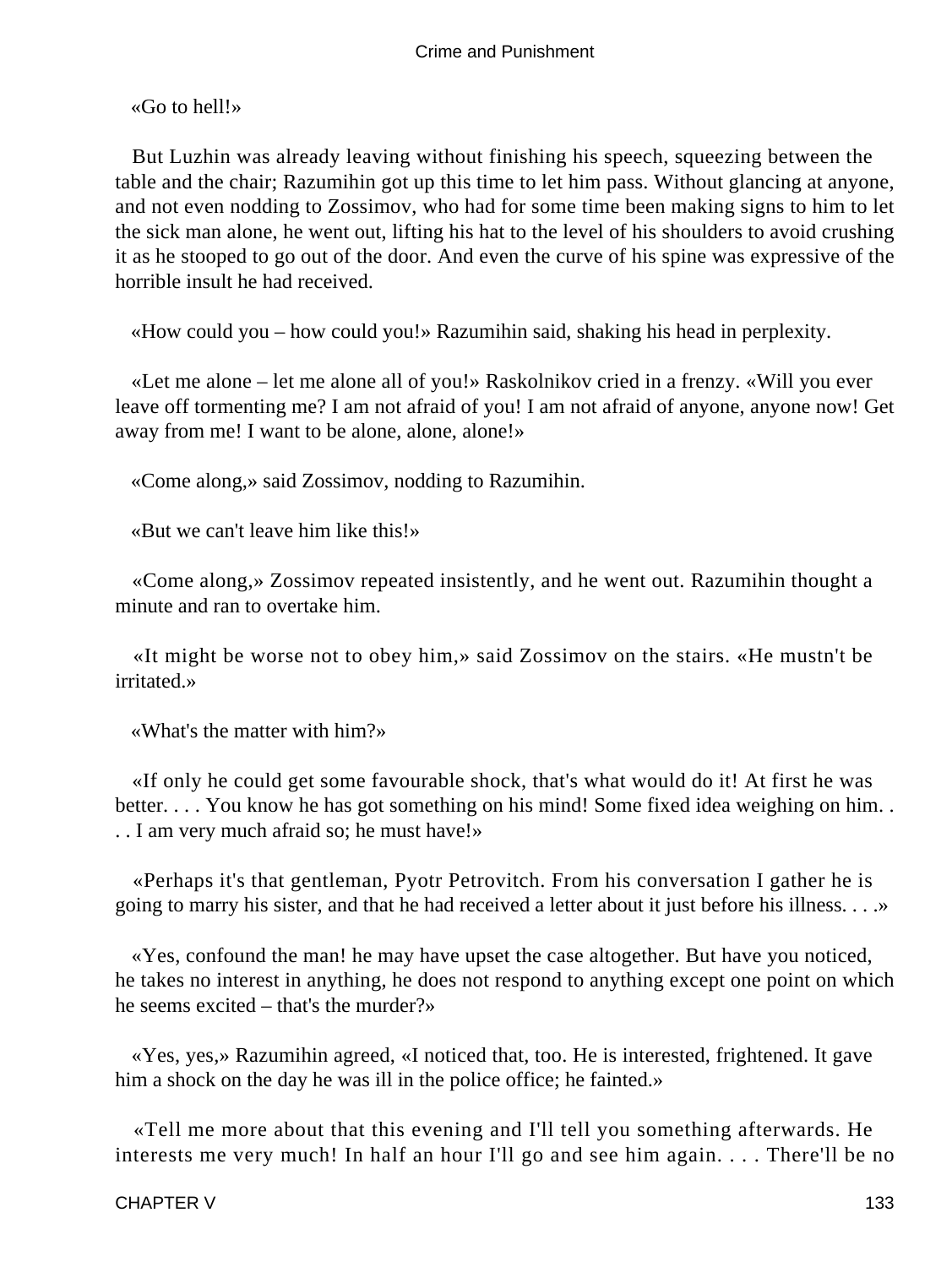inflammation though.»

 «Thanks! And I'll wait with Pashenka meantime and will keep watch on him through Nastasya. . . .»

 Raskolnikov, left alone, looked with impatience and misery at Nastasya, but she still lingered.

«Won't you have some tea now?» she asked.

«Later! I am sleepy! Leave me.»

He turned abruptly to the wall; Nastasya went out.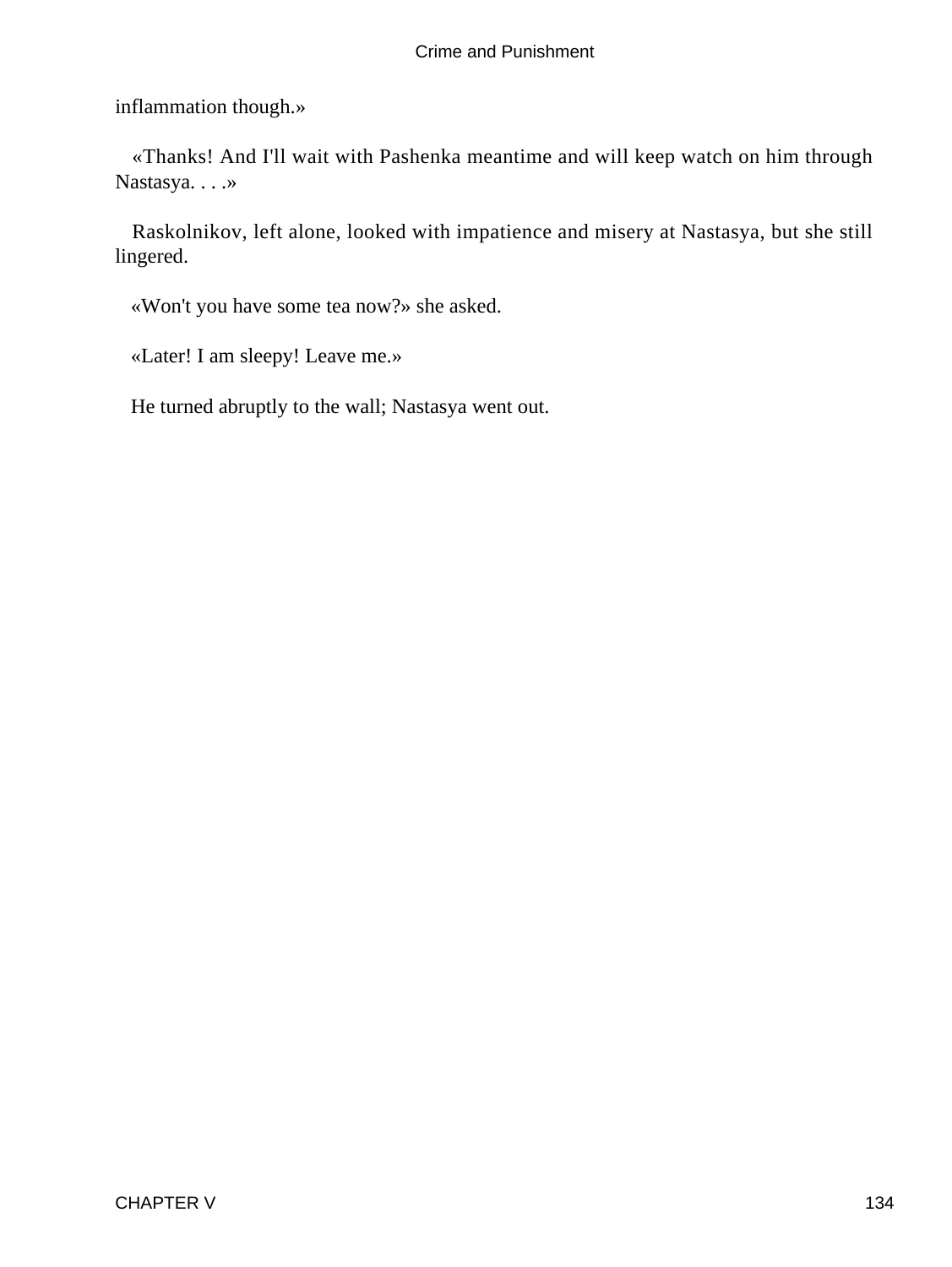# **[CHAPTER VI](#page-465-0)**

*But as soon as she went out, he got up, latched the door, undid the parcel which* Razumihin had brought in that evening and had tied up again and began dressing. Strange to say, he seemed immediately to have become perfectly calm; not a trace of his recent delirium nor of the panic fear that had haunted him of late. It was the first moment of a strange sudden calm. His movements were precise and definite; a firm purpose was evident in them. «To−day, to−day,» he muttered to himself. He understood that he was still weak, but his intense spiritual concentration gave him strength and self−confidence. He hoped, moreover, that he would not fall down in the street. When he had dressed in entirely new clothes, he looked at the money lying on the table, and after a moment's thought put it in his pocket. It was twenty−five roubles. He took also all the copper change from the ten roubles spent by Razumihin on the clothes. Then he softly unlatched the door, went out, slipped downstairs and glanced in at the open kitchen door. Nastasya was standing with her back to him, blowing up the landlady's samovar. She heard nothing. Who would have dreamed of his going out, indeed? A minute later he was in the street.

 It was nearly eight o'clock, the sun was setting. It was as stifling as before, but he eagerly drank in the stinking, dusty town air. His head felt rather dizzy; a sort of savage energy gleamed suddenly in his feverish eyes and his wasted, pale and yellow face. He did not know and did not think where he was going, he had one thought only: «that all /this/ must be ended to−day, once for all, immediately; that he would not return home without it, because he /would not go on living like that/.» How, with what to make an end? He had not an idea about it, he did not even want to think of it. He drove away thought; thought tortured him. All he knew, all he felt was that everything must be changed «one way or another,» he repeated with desperate and immovable self−confidence and determination.

 From old habit he took his usual walk in the direction of the Hay Market. A dark−haired young man with a barrel organ was standing in the road in front of a little general shop and was grinding out a very sentimental song. He was accompanying a girl of fifteen, who stood on the pavement in front of him. She was dressed up in a crinoline, a mantle and a straw hat with a flame−coloured feather in it, all very old and shabby. In a strong and rather agreeable voice, cracked and coarsened by street singing, she sang in hope of getting a copper from the shop. Raskolnikov joined two or three listeners, took out a five copeck piece and put it in the girl's hand. She broke off abruptly on a sentimental high note, shouted sharply to the organ grinder «Come on,» and both moved on to the next shop.

 «Do you like street music?» said Raskolnikov, addressing a middle−aged man standing idly by him. The man looked at him, startled and wondering.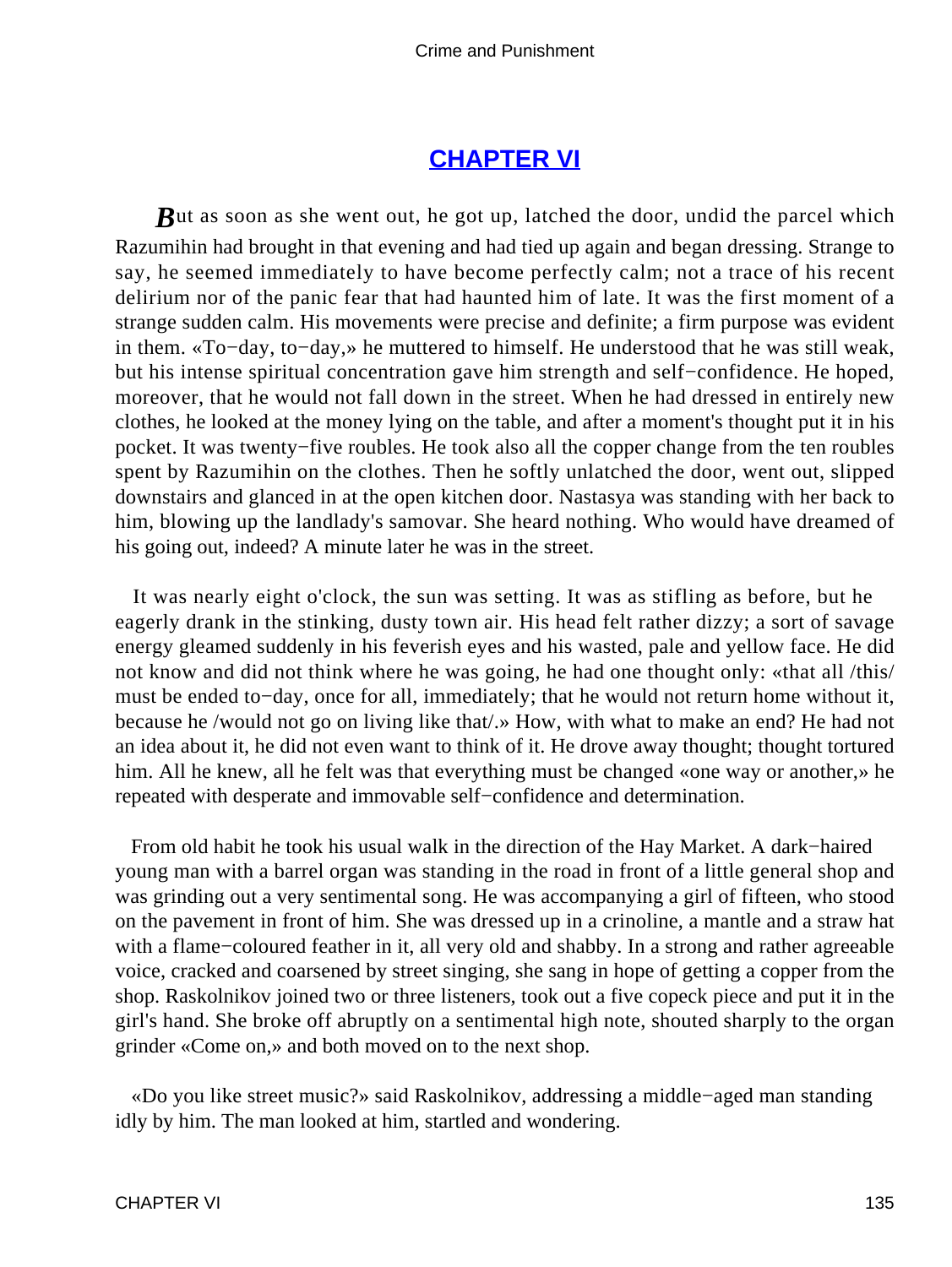«I love to hear singing to a street organ,» said Raskolnikov, and his manner seemed strangely out of keeping with the subject – «I like it on cold, dark, damp autumn evenings – they must be damp – when all the passers−by have pale green, sickly faces, or better still when wet snow is falling straight down, when there's no wind – you know what I mean? – and the street lamps shine through it . . .»

 «I don't know. . . . Excuse me . . .» muttered the stranger, frightened by the question and Raskolnikov's strange manner, and he crossed over to the other side of the street.

 Raskolnikov walked straight on and came out at the corner of the Hay Market, where the huckster and his wife had talked with Lizaveta; but they were not there now. Recognising the place, he stopped, looked round and addressed a young fellow in a red shirt who stood gaping before a corn chandler's shop.

«Isn't there a man who keeps a booth with his wife at this corner?»

 «All sorts of people keep booths here,» answered the young man, glancing superciliously at Raskolnikov.

«What's his name?»

«What he was christened.»

«Aren't you a Zaraisky man, too? Which province?»

The young man looked at Raskolnikov again.

 «It's not a province, your excellency, but a district. Graciously forgive me, your excellency!»

«Is that a tavern at the top there?»

 «Yes, it's an eating−house and there's a billiard−room and you'll find princesses there too. . . . La−la!»

 Raskolnikov crossed the square. In that corner there was a dense crowd of peasants. He pushed his way into the thickest part of it, looking at the faces. He felt an unaccountable inclination to enter into conversation with people. But the peasants took no notice of him; they were all shouting in groups together. He stood and thought a little and took a turning to the right in the direction of V.

 He had often crossed that little street which turns at an angle, leading from the market−place to Sadovy Street. Of late he had often felt drawn to wander about this district,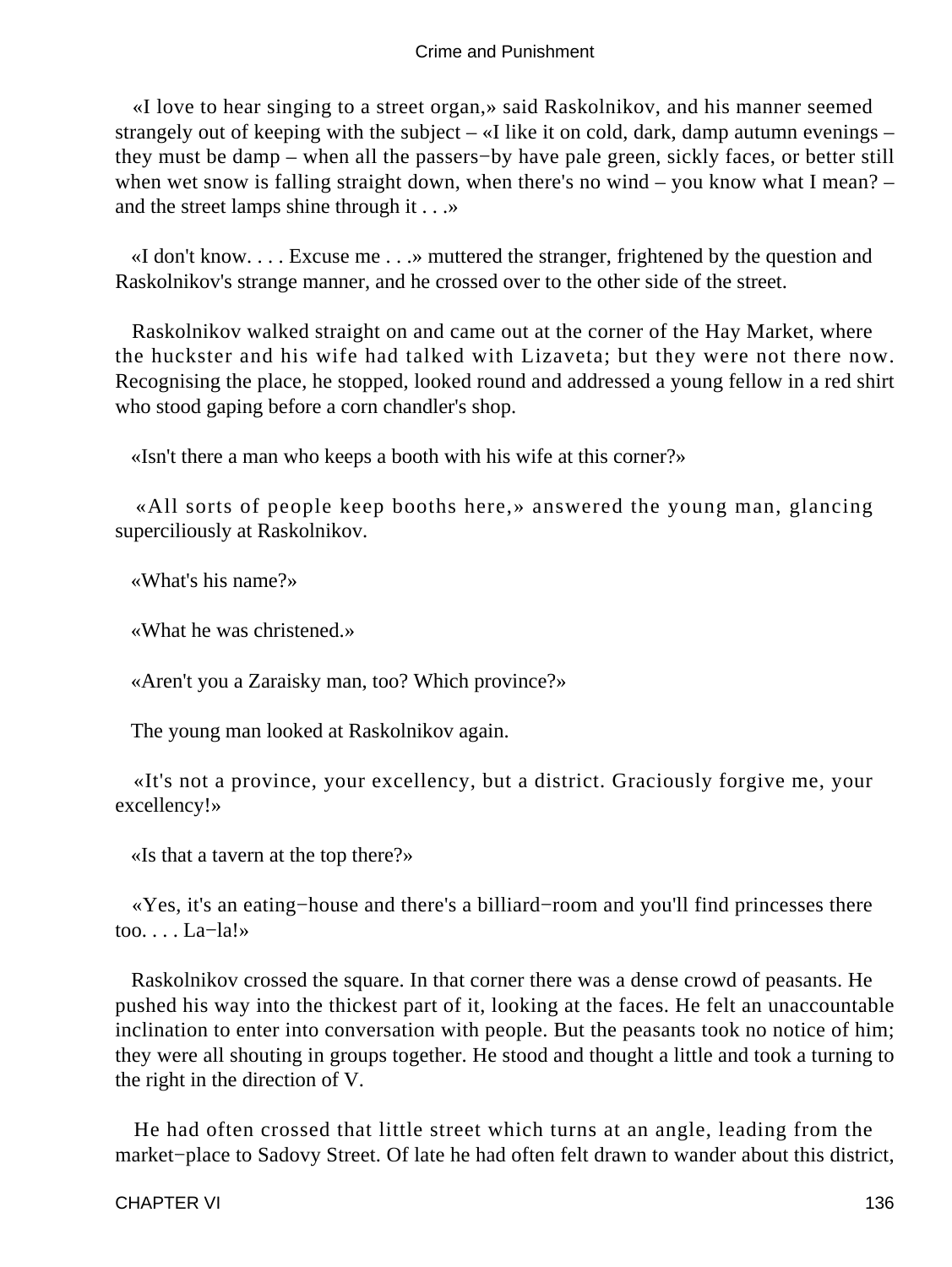when he felt depressed, that he might feel more so.

 Now he walked along, thinking of nothing. At that point there is a great block of buildings, entirely let out in dram shops and eating− houses; women were continually running in and out, bare−headed and in their indoor clothes. Here and there they gathered in groups, on the pavement, especially about the entrances to various festive establishments in the lower storeys. From one of these a loud din, sounds of singing, the tinkling of a guitar and shouts of merriment, floated into the street. A crowd of women were thronging round the door; some were sitting on the steps, others on the pavement, others were standing talking. A drunken soldier, smoking a cigarette, was walking near them in the road, swearing; he seemed to be trying to find his way somewhere, but had forgotten where. One beggar was quarrelling with another, and a man dead drunk was lying right across the road. Raskolnikov joined the throng of women, who were talking in husky voices. They were bare−headed and wore cotton dresses and goatskin shoes. There were women of forty and some not more than seventeen; almost all had blackened eyes.

 He felt strangely attracted by the singing and all the noise and uproar in the saloon below. . . . someone could be heard within dancing frantically, marking time with his heels to the sounds of the guitar and of a thin falsetto voice singing a jaunty air. He listened intently, gloomily and dreamily, bending down at the entrance and peeping inquisitively in from the pavement.

«Oh, my handsome soldier Don't beat me for nothing,»

 trilled the thin voice of the singer. Raskolnikov felt a great desire to make out what he was singing, as though everything depended on that.

«Shall I go in?» he thought. «They are laughing. From drink. Shall I get drunk?»

 «Won't you come in?» one of the women asked him. Her voice was still musical and less thick than the others, she was young and not repulsive – the only one of the group.

«Why, she's pretty,» he said, drawing himself up and looking at her.

She smiled, much pleased at the compliment.

«You're very nice looking yourself,» she said.

 «Isn't he thin though!» observed another woman in a deep bass. «Have you just come out of a hospital?»

 «They're all generals' daughters, it seems, but they have all snub noses,» interposed a tipsy peasant with a sly smile on his face, wearing a loose coat. «See how jolly they are.»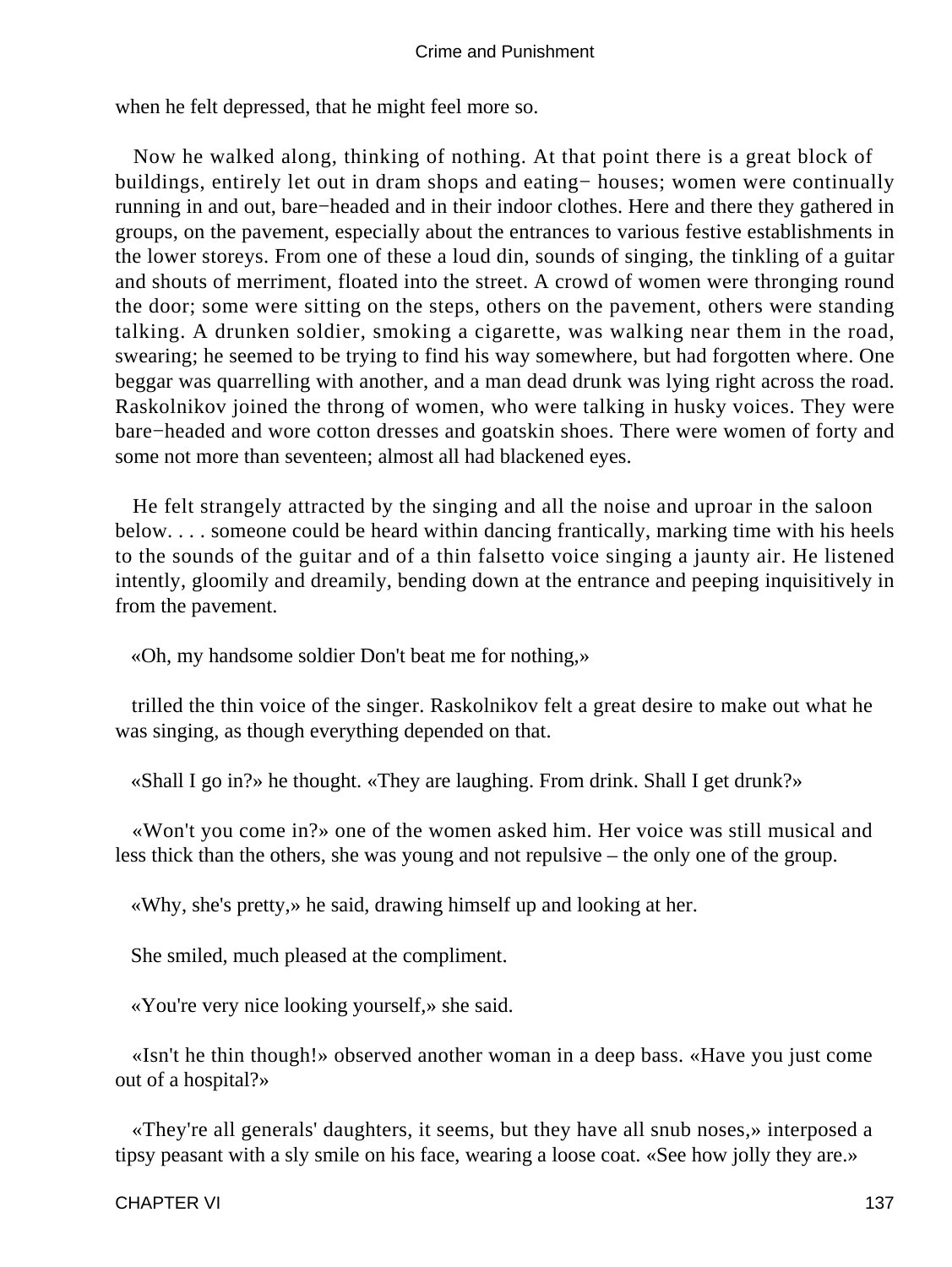«Go along with you!»

«I'll go, sweetie!»

And he darted down into the saloon below. Raskolnikov moved on.

«I say, sir,» the girl shouted after him.

«What is it?»

She hesitated.

 «I'll always be pleased to spend an hour with you, kind gentleman, but now I feel shy. Give me six copecks for a drink, there's a nice young man!»

Raskolnikov gave her what came first – fifteen copecks.

«Ah, what a good−natured gentleman!»

«What's your name?»

«Ask for Duclida.»

 «Well, that's too much,» one of the women observed, shaking her head at Duclida. «I don't know how you can ask like that. I believe I should drop with shame. . . .»

 Raskolnikov looked curiously at the speaker. She was a pock−marked wench of thirty, covered with bruises, with her upper lip swollen. She made her criticism quietly and earnestly. «Where is it,» thought Raskolnikov. «Where is it I've read that someone condemned to death says or thinks, an hour before his death, that if he had to live on some high rock, on such a narrow ledge that he'd only room to stand, and the ocean, everlasting darkness, everlasting solitude, everlasting tempest around him, if he had to remain standing on a square yard of space all his life, a thousand years, eternity, it were better to live so than to die at once! Only to live, to live and live! Life, whatever it may be! . . . How true it is! Good God, how true! Man is a vile creature! . . . And vile is he who calls him vile for that,» he added a moment later.

 He went into another street. «Bah, the Palais de Cristal! Razumihin was just talking of the Palais de Cristal. But what on earth was it I wanted? Yes, the newspapers. . . . Zossimov said he'd read it in the papers. Have you the papers?» he asked, going into a very spacious and positively clean restaurant, consisting of several rooms, which were, however, rather empty. Two or three people were drinking tea, and in a room further away were sitting four men drinking champagne. Raskolnikov fancied that Zametov was one of them, but he could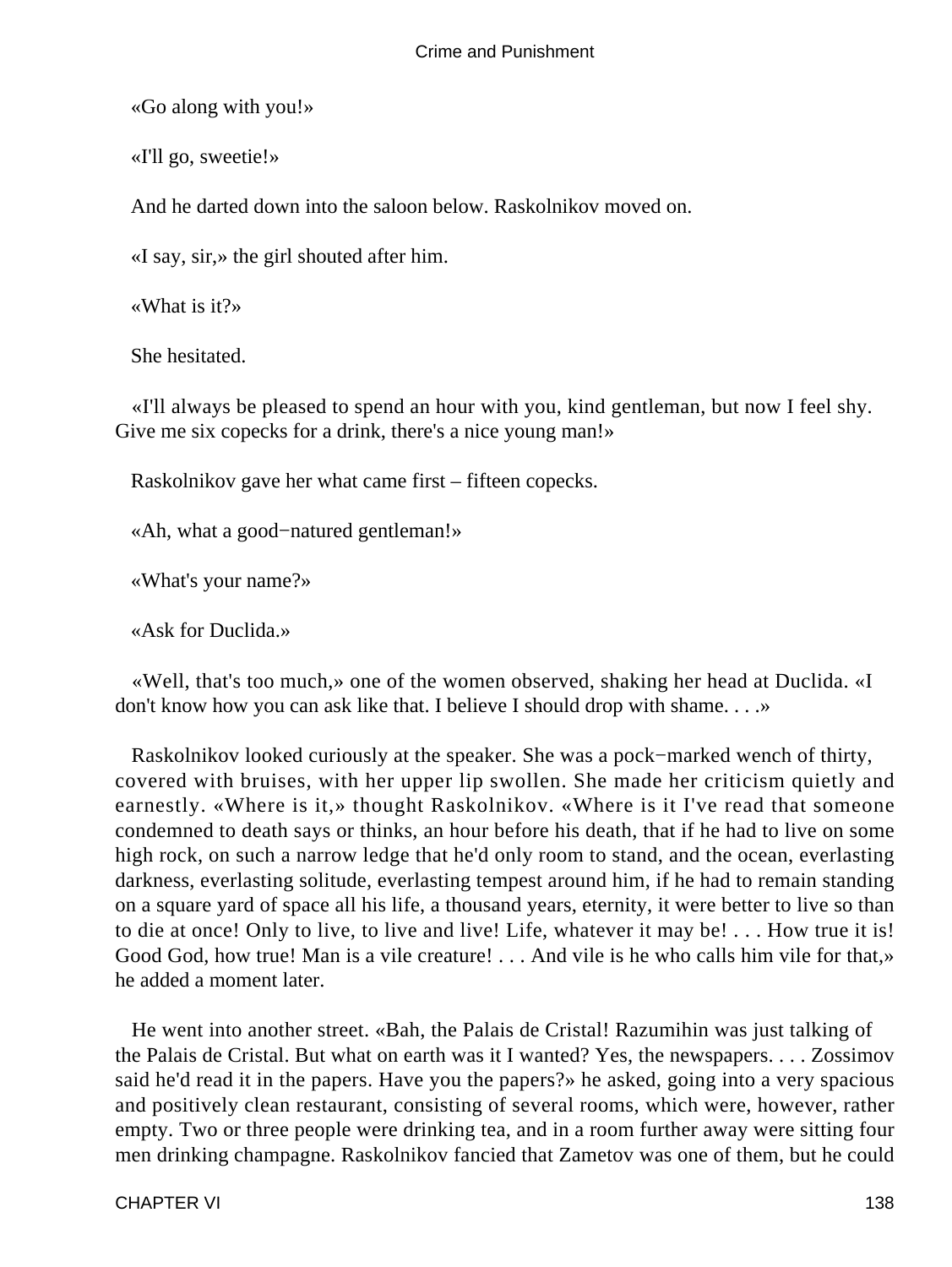not be sure at that distance. «What if it is?» he thought.

«Will you have vodka?» asked the waiter.

 «Give me some tea and bring me the papers, the old ones for the last five days, and I'll give you something.»

«Yes, sir, here's to−day's. No vodka?»

 The old newspapers and the tea were brought. Raskolnikov sat down and began to look through them.

 «Oh, damn . . . these are the items of intelligence. An accident on a staircase, spontaneous combustion of a shopkeeper from alcohol, a fire in Peski . . . a fire in the Petersburg quarter . . . another fire in the Petersburg quarter . . . and another fire in the Petersburg quarter. . . . Ah, here it is!» He found at last what he was seeking and began to read it. The lines danced before his eyes, but he read it all and began eagerly seeking later additions in the following numbers. His hands shook with nervous impatience as he turned the sheets. Suddenly someone sat down beside him at his table. He looked up, it was the head clerk Zametov, looking just the same, with the rings on his fingers and the watch−chain, with the curly, black hair, parted and pomaded, with the smart waistcoat, rather shabby coat and doubtful linen. He was in a good humour, at least he was smiling very gaily and good−humouredly. His dark face was rather flushed from the champagne he had drunk.

 «What, you here?» he began in surprise, speaking as though he'd known him all his life. «Why, Razumihin told me only yesterday you were unconscious. How strange! And do you know I've been to see you?»

 Raskolnikov knew he would come up to him. He laid aside the papers and turned to Zametov. There was a smile on his lips, and a new shade of irritable impatience was apparent in that smile.

 «I know you have,» he answered. «I've heard it. You looked for my sock. . . . And you know Razumihin has lost his heart to you? He says you've been with him to Luise Ivanovna's – you know, the woman you tried to befriend, for whom you winked to the Explosive Lieutenant and he would not understand. Do you remember? How could he fail to understand – it was quite clear, wasn't it?»

«What a hot head he is!»

«The explosive one?»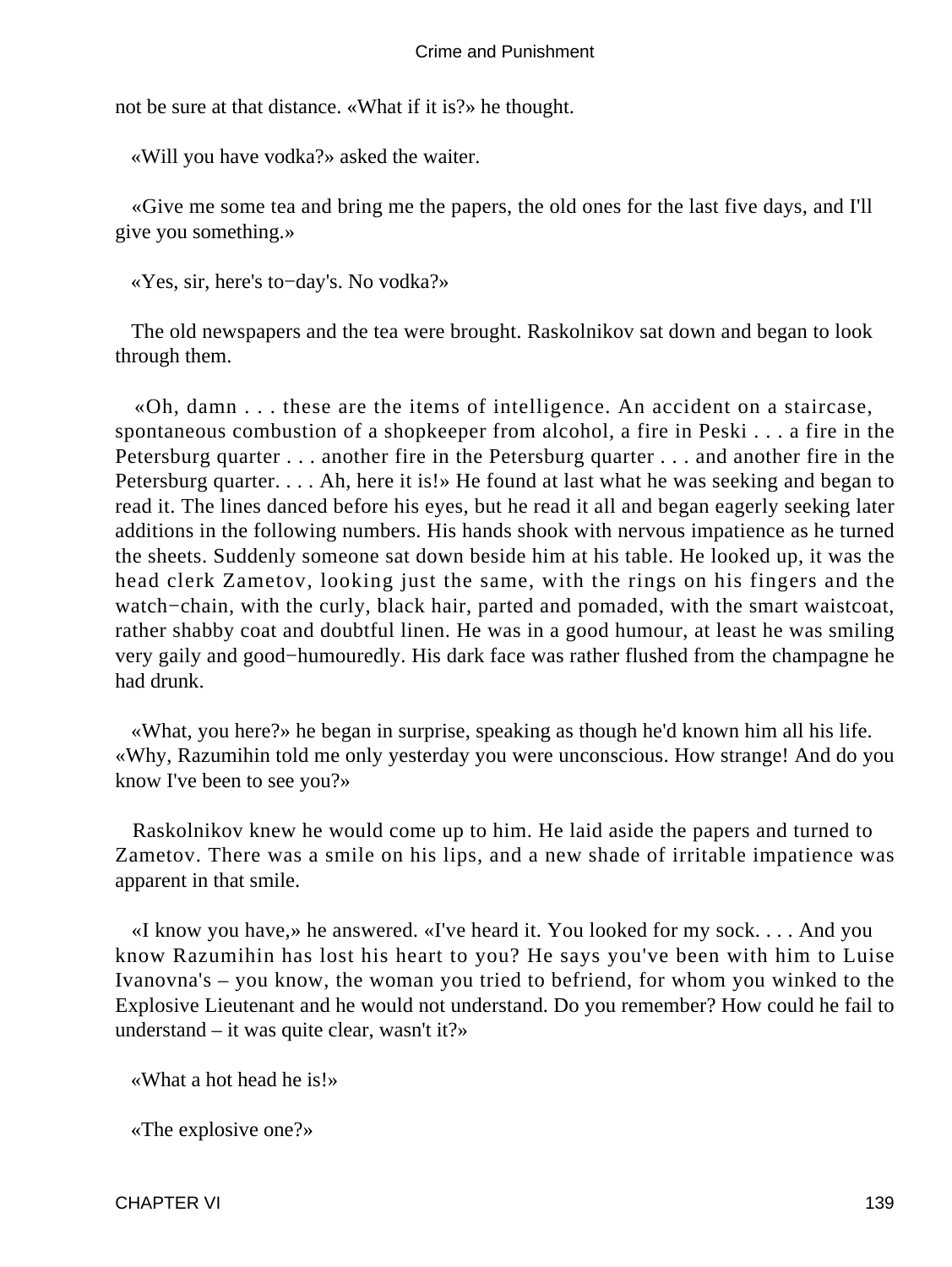«No, your friend Razumihin.»

 «You must have a jolly life, Mr. Zametov; entrance free to the most agreeable places. Who's been pouring champagne into you just now?»

«We've just been . . . having a drink together. . . . You talk about pouring it into me!»

 «By way of a fee! You profit by everything!» Raskolnikov laughed, «it's all right, my dear boy,» he added, slapping Zametov on the shoulder. «I am not speaking from temper, but in a friendly way, for sport, as that workman of yours said when he was scuffling with Dmitri, in the case of the old woman. . . .»

«How do you know about it?»

«Perhaps I know more about it than you do.»

 «How strange you are. . . . I am sure you are still very unwell. You oughtn't to have come out.»

«Oh, do I seem strange to you?»

«Yes. What are you doing, reading the papers?»

«Yes.»

«There's a lot about the fires.»

 «No, I am not reading about the fires.» Here he looked mysteriously at Zametov; his lips were twisted again in a mocking smile. «No, I am not reading about the fires,» he went on, winking at Zametov. «But confess now, my dear fellow, you're awfully anxious to know what I am reading about?»

«I am not in the least. Mayn't I ask a question? Why do you keep on  $\dots$ ?»

«Listen, you are a man of culture and education?»

«I was in the sixth class at the gymnasium,» said Zametov with some dignity.

 «Sixth class! Ah, my cock−sparrow! With your parting and your rings – you are a gentleman of fortune. Foo! what a charming boy!» Here Raskolnikov broke into a nervous laugh right in Zametov's face. The latter drew back, more amazed than offended.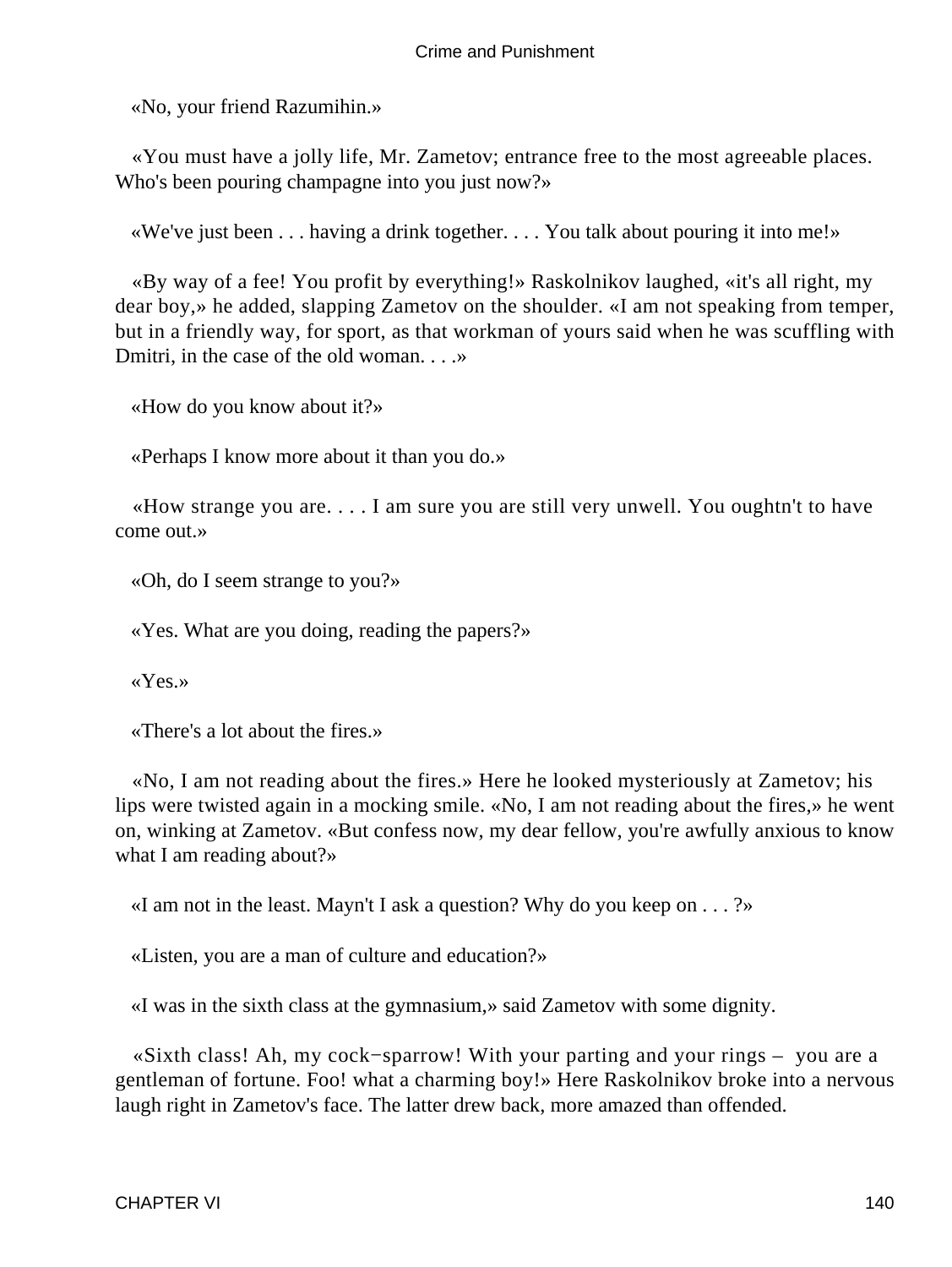«Foo! how strange you are!» Zametov repeated very seriously. «I can't help thinking you are still delirious.»

 «I am delirious? You are fibbing, my cock−sparrow! So I am strange? You find me curious, do you?»

«Yes, curious.»

 «Shall I tell you what I was reading about, what I was looking for? See what a lot of papers I've made them bring me. Suspicious, eh?»

«Well, what is it?»

«You prick up your ears?»

«How do you mean – 'prick up my ears'?»

 «I'll explain that afterwards, but now, my boy, I declare to you . . . no, better 'I confess' . . . No, that's not right either; 'I make a deposition and you take it.' I depose that I was reading, that I was looking and searching. . . .» he screwed up his eyes and paused. «I was searching – and came here on purpose to do it – for news of the murder of the old pawnbroker woman,» he articulated at last, almost in a whisper, bringing his face exceedingly close to the face of Zametov. Zametov looked at him steadily, without moving or drawing his face away. What struck Zametov afterwards as the strangest part of it all was that silence followed for exactly a minute, and that they gazed at one another all the while.

 «What if you have been reading about it?» he cried at last, perplexed and impatient. «That's no business of mine! What of it?»

 «The same old woman,» Raskolnikov went on in the same whisper, not heeding Zametov's explanation, «about whom you were talking in the police−office, you remember, when I fainted. Well, do you understand now?»

«What do you mean? Understand . . . what?» Zametov brought out, almost alarmed.

 Raskolnikov's set and earnest face was suddenly transformed, and he suddenly went off into the same nervous laugh as before, as though utterly unable to restrain himself. And in one flash he recalled with extraordinary vividness of sensation a moment in the recent past, that moment when he stood with the axe behind the door, while the latch trembled and the men outside swore and shook it, and he had a sudden desire to shout at them, to swear at them, to put out his tongue at them, to mock them, to laugh, and laugh, and laugh!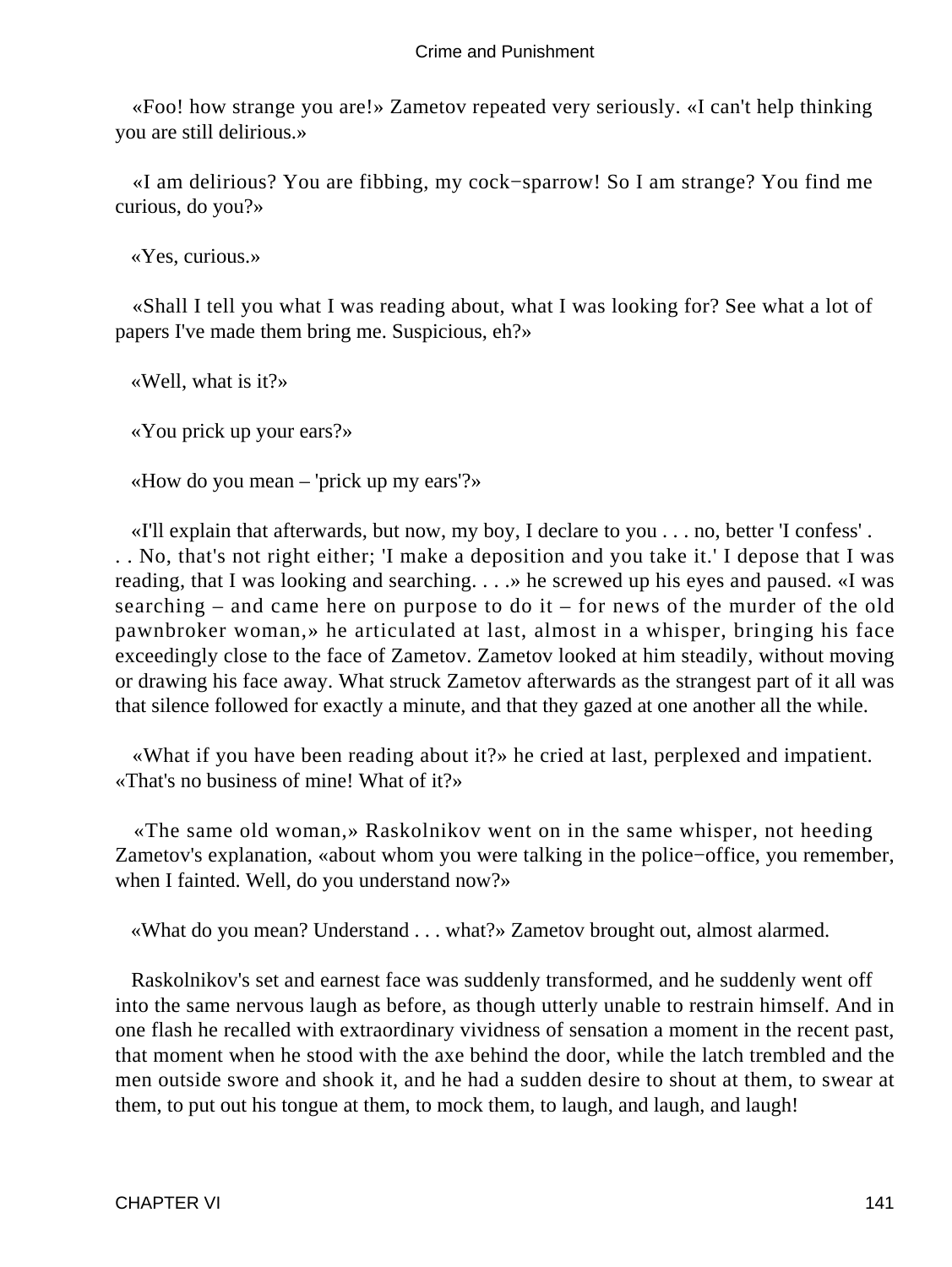«You are either mad, or . . .» began Zametov, and he broke off, as though stunned by the idea that had suddenly flashed into his mind.

«Or? Or what? What? Come, tell me!»

«Nothing,» said Zametov, getting angry, «it's all nonsense!»

 Both were silent. After his sudden fit of laughter Raskolnikov became suddenly thoughtful and melancholy. He put his elbow on the table and leaned his head on his hand. He seemed to have completely forgotten Zametov. The silence lasted for some time.

«Why don't you drink your tea? It's getting cold,» said Zametov.

 «What! Tea? Oh, yes. . . .» Raskolnikov sipped the glass, put a morsel of bread in his mouth and, suddenly looking at Zametov, seemed to remember everything and pulled himself together. At the same moment his face resumed its original mocking expression. He went on drinking tea.

 «There have been a great many of these crimes lately,» said Zametov. «Only the other day I read in the /Moscow News/ that a whole gang of false coiners had been caught in Moscow. It was a regular society. They used to forge tickets!»

 «Oh, but it was a long time ago! I read about it a month ago,» Raskolnikov answered calmly. «So you consider them criminals?» he added, smiling.

«Of course they are criminals.»

 «They? They are children, simpletons, not criminals! Why, half a hundred people meeting for such an object – what an idea! Three would be too many, and then they want to have more faith in one another than in themselves! One has only to blab in his cups and it all collapses. Simpletons! They engaged untrustworthy people to change the notes – what a thing to trust to a casual stranger! Well, let us suppose that these simpletons succeed and each makes a million, and what follows for the rest of their lives? Each is dependent on the others for the rest of his life! Better hang oneself at once! And they did not know how to change the notes either; the man who changed the notes took five thousand roubles, and his hands trembled. He counted the first four thousand, but did not count the fifth thousand – he was in such a hurry to get the money into his pocket and run away. Of course he roused suspicion. And the whole thing came to a crash through one fool! Is it possible?»

 «That his hands trembled?» observed Zametov, «yes, that's quite possible. That, I feel quite sure, is possible. Sometimes one can't stand things.»

«Can't stand that?»

CHAPTER VI 142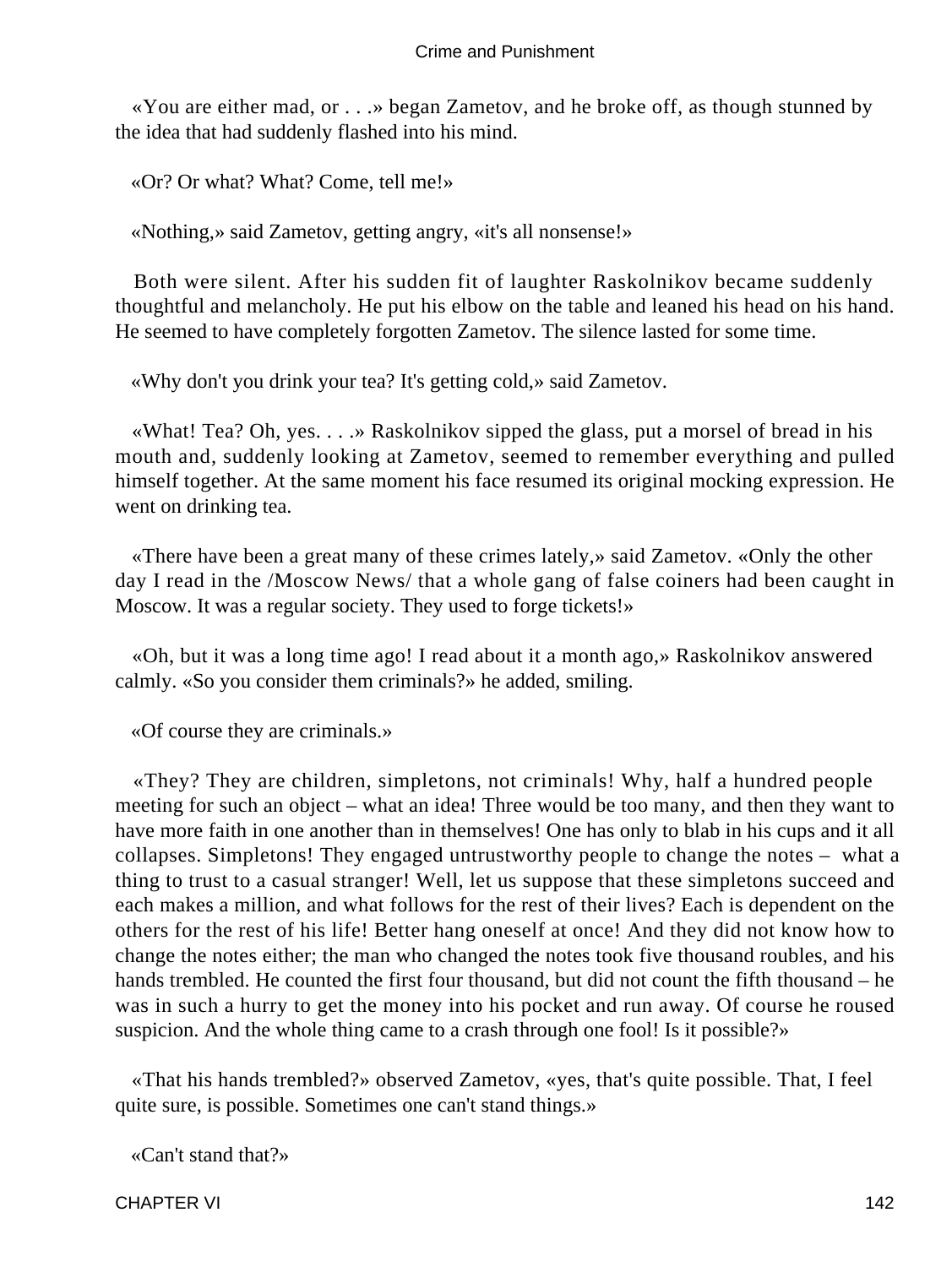«Why, could you stand it then? No, I couldn't. For the sake of a hundred roubles to face such a terrible experience? To go with false notes into a bank where it's their business to spot that sort of thing! No, I should not have the face to do it. Would you?»

 Raskolnikov had an intense desire again «to put his tongue out.» Shivers kept running down his spine.

 «I should do it quite differently,» Raskolnikov began. «This is how I would change the notes: I'd count the first thousand three or four times backwards and forwards, looking at every note and then I'd set to the second thousand; I'd count that half−way through and then hold some fifty−rouble note to the light, then turn it, then hold it to the light again – to see whether it was a good one. 'I am afraid,' I would say, 'a relation of mine lost twenty−five roubles the other day through a false note,' and then I'd tell them the whole story. And after I began counting the third, 'No, excuse me,' I would say, 'I fancy I made a mistake in the seventh hundred in that second thousand, I am not sure.' And so I would give up the third thousand and go back to the second and so on to the end. And when I had finished, I'd pick out one from the fifth and one from the second thousand and take them again to the light and ask again, 'Change them, please,' and put the clerk into such a stew that he would not know how to get rid of me. When I'd finished and had gone out, I'd come back, 'No, excuse me,' and ask for some explanation. That's how I'd do it.»

 «Foo! what terrible things you say!» said Zametov, laughing. «But all that is only talk. I dare say when it came to deeds you'd make a slip. I believe that even a practised, desperate man cannot always reckon on himself, much less you and I. To take an example near home – that old woman murdered in our district. The murderer seems to have been a desperate fellow, he risked everything in open daylight, was saved by a miracle – but his hands shook, too. He did not succeed in robbing the place, he couldn't stand it. That was clear from the . . .»

Raskolnikov seemed offended.

«Clear? Why don't you catch him then?» he cried, maliciously gibing at Zametov.

«Well, they will catch him.»

 «Who? You? Do you suppose you could catch him? You've a tough job! A great point for you is whether a man is spending money or not. If he had no money and suddenly begins spending, he must be the man. So that any child can mislead you.»

 «The fact is they always do that, though,» answered Zametov. «A man will commit a clever murder at the risk of his life and then at once he goes drinking in a tavern. They are caught spending money, they are not all as cunning as you are. You wouldn't go to a tavern, of course?»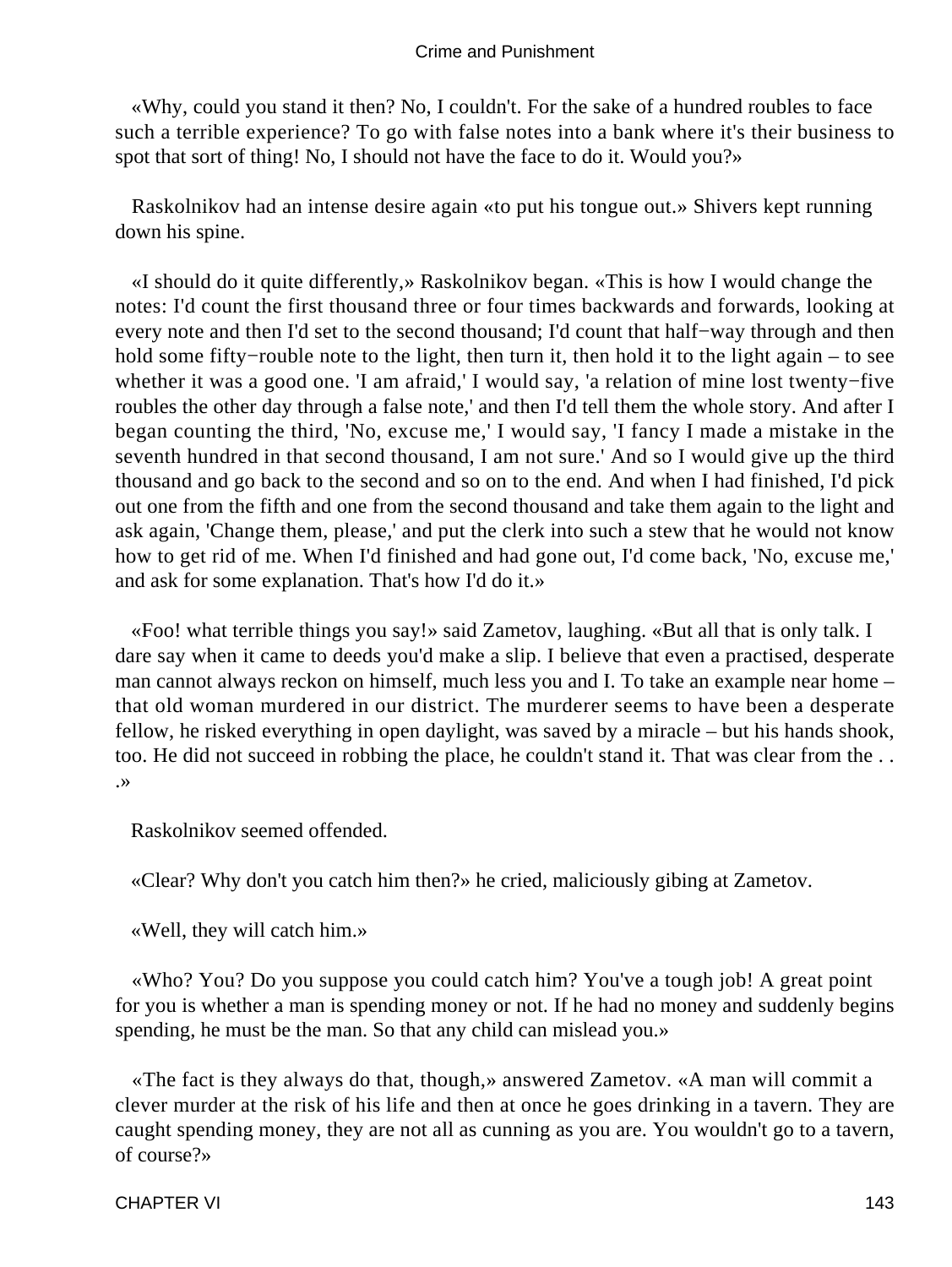Raskolnikov frowned and looked steadily at Zametov.

 «You seem to enjoy the subject and would like to know how I should behave in that case, too?» he asked with displeasure.

 «I should like to,» Zametov answered firmly and seriously. Somewhat too much earnestness began to appear in his words and looks.

«Very much?»

«Very much!»

 «All right then. This is how I should behave,» Raskolnikov began, again bringing his face close to Zametov's, again staring at him and speaking in a whisper, so that the latter positively shuddered. «This is what I should have done. I should have taken the money and jewels, I should have walked out of there and have gone straight to some deserted place with fences round it and scarcely anyone to be seen, some kitchen garden or place of that sort. I should have looked out beforehand some stone weighing a hundredweight or more which had been lying in the corner from the time the house was built. I would lift that stone – there would sure to be a hollow under it, and I would put the jewels and money in that hole. Then I'd roll the stone back so that it would look as before, would press it down with my foot and walk away. And for a year or two, three maybe, I would not touch it. And, well, they could search! There'd be no trace.»

 «You are a madman,» said Zametov, and for some reason he too spoke in a whisper, and moved away from Raskolnikov, whose eyes were glittering. He had turned fearfully pale and his upper lip was twitching and quivering. He bent down as close as possible to Zametov, and his lips began to move without uttering a word. This lasted for half a minute; he knew what he was doing, but could not restrain himself. The terrible word trembled on his lips, like the latch on that door; in another moment it will break out, in another moment he will let it go, he will speak out.

 «And what if it was I who murdered the old woman and Lizaveta?» he said suddenly and – realised what he had done.

 Zametov looked wildly at him and turned white as the tablecloth. His face wore a contorted smile.

«But is it possible?» he brought out faintly. Raskolnikov looked wrathfully at him.

«Own up that you believed it, yes, you did?»

«Not a bit of it, I believe it less than ever now,» Zametov cried hastily.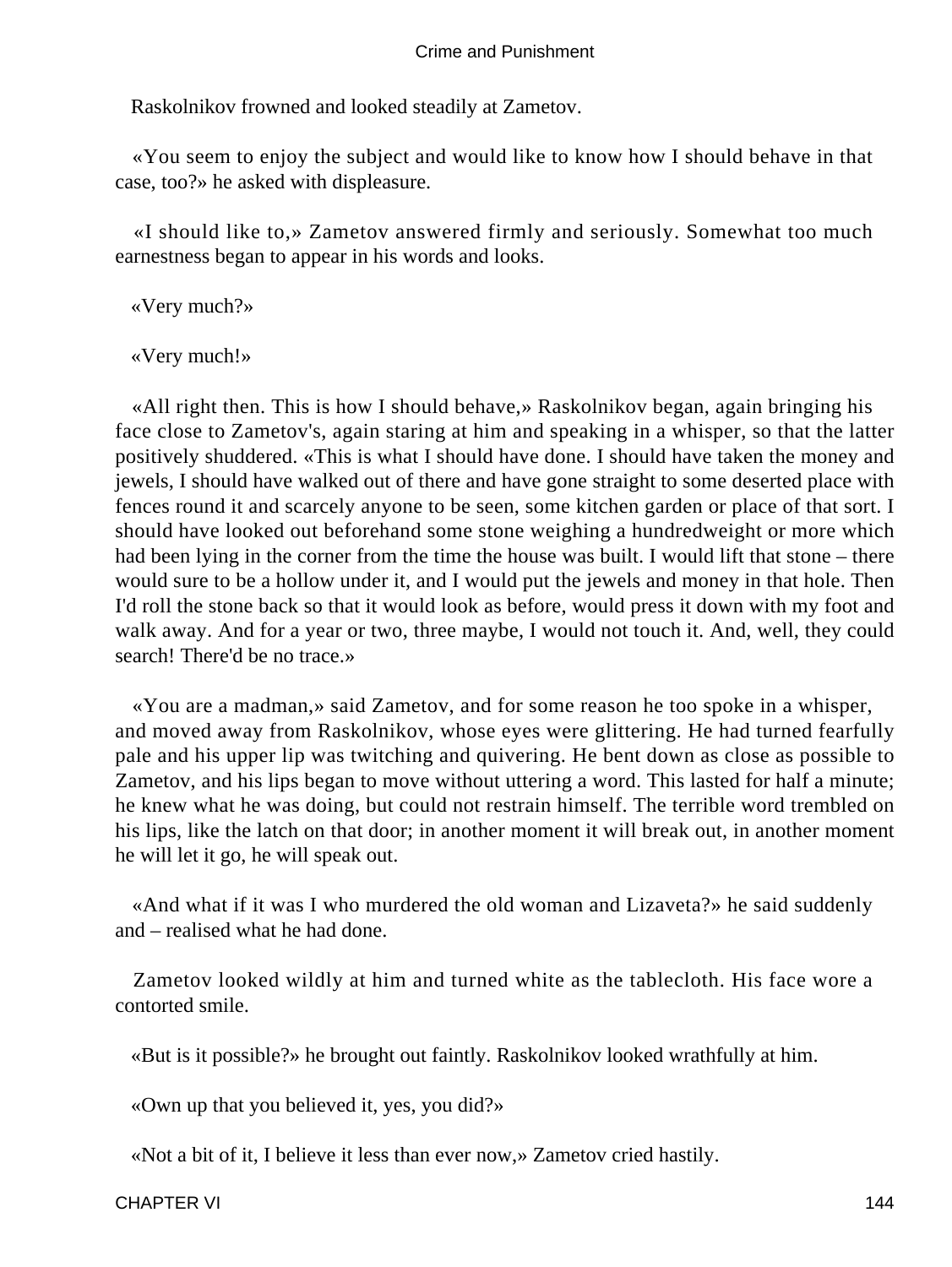«I've caught my cock−sparrow! So you did believe it before, if now you believe less than ever?»

 «Not at all,» cried Zametov, obviously embarrassed. «Have you been frightening me so as to lead up to this?»

 «You don't believe it then? What were you talking about behind my back when I went out of the police−office? And why did the explosive lieutenant question me after I fainted? Hey, there,» he shouted to the waiter, getting up and taking his cap, «how much?»

«Thirty copecks,» the latter replied, running up.

 «And there is twenty copecks for vodka. See what a lot of money!» he held out his shaking hand to Zametov with notes in it. «Red notes and blue, twenty−five roubles. Where did I get them? And where did my new clothes come from? You know I had not a copeck. You've cross−examined my landlady, I'll be bound. . . . Well, that's enough! /Assez cause!/ Till we meet again!»

 He went out, trembling all over from a sort of wild hysterical sensation, in which there was an element of insufferable rapture. Yet he was gloomy and terribly tired. His face was twisted as after a fit. His fatigue increased rapidly. Any shock, any irritating sensation stimulated and revived his energies at once, but his strength failed as quickly when the stimulus was removed.

 Zametov, left alone, sat for a long time in the same place, plunged in thought. Raskolnikov had unwittingly worked a revolution in his brain on a certain point and had made up his mind for him conclusively.

«Ilya Petrovitch is a blockhead,» he decided.

 Raskolnikov had hardly opened the door of the restaurant when he stumbled against Razumihin on the steps. They did not see each other till they almost knocked against each other. For a moment they stood looking each other up and down. Razumihin was greatly astounded, then anger, real anger gleamed fiercely in his eyes.

 «So here you are!» he shouted at the top of his voice – «you ran away from your bed! And here I've been looking for you under the sofa! We went up to the garret. I almost beat Nastasya on your account. And here he is after all. Rodya! What is the meaning of it? Tell me the whole truth! Confess! Do you hear?»

 «It means that I'm sick to death of you all and I want to be alone,» Raskolnikov answered calmly.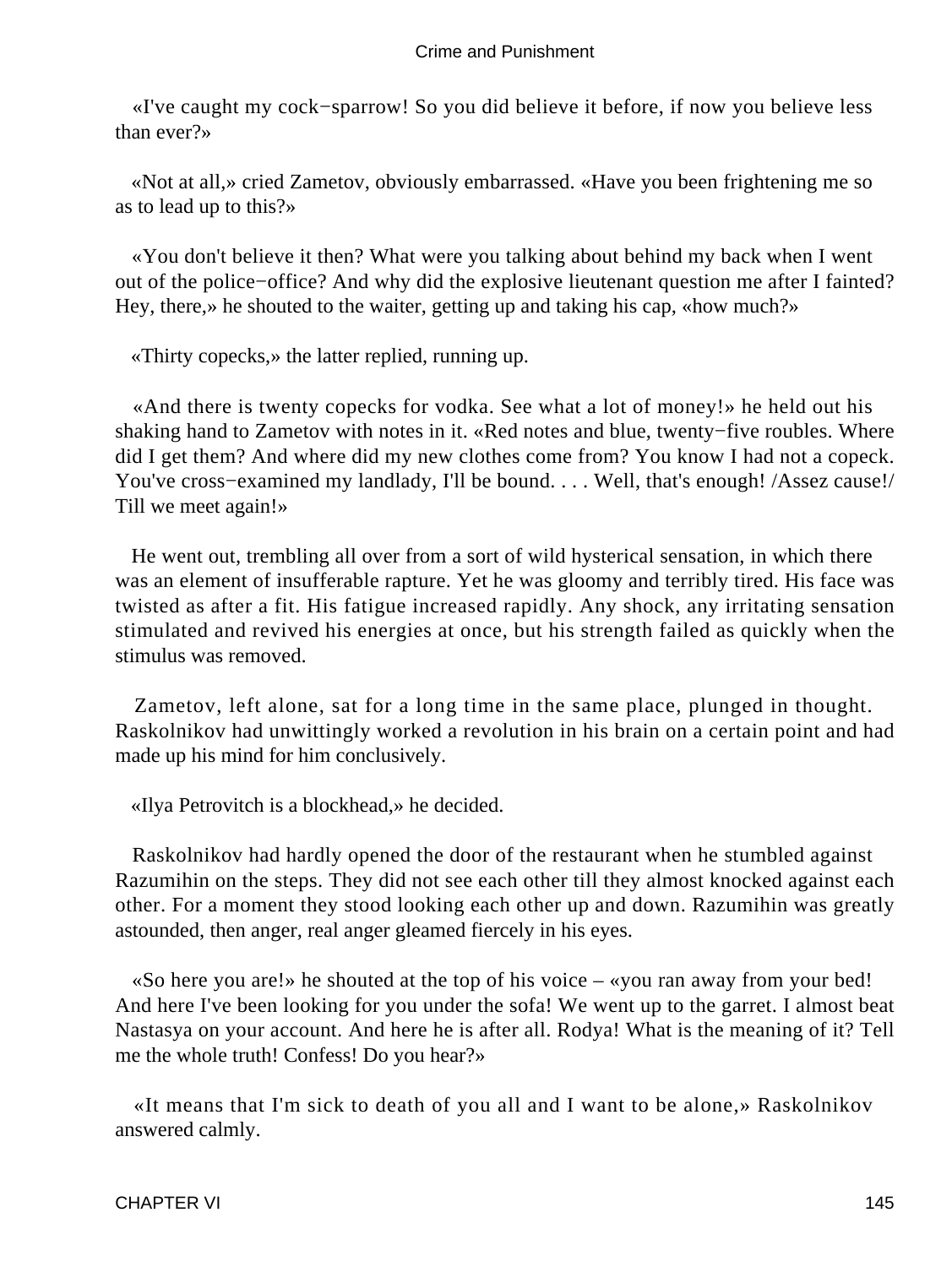«Alone? When you are not able to walk, when your face is as white as a sheet and you are gasping for breath! Idiot! . . . What have you been doing in the Palais de Cristal? Own up at once!»

 «Let me go!» said Raskolnikov and tried to pass him. This was too much for Razumihin; he gripped him firmly by the shoulder.

 «Let you go? You dare tell me to let you go? Do you know what I'll do with you directly? I'll pick you up, tie you up in a bundle, carry you home under my arm and lock you up!»

 «Listen, Razumihin,» Raskolnikov began quietly, apparently calm – «can't you see that I don't want your benevolence? A strange desire you have to shower benefits on a man who . . . curses them, who feels them a burden in fact! Why did you seek me out at the beginning of my illness? Maybe I was very glad to die. Didn't I tell you plainly enough to−day that you were torturing me, that I was . . . sick of you! You seem to want to torture people! I assure you that all that is seriously hindering my recovery, because it's continually irritating me. You saw Zossimov went away just now to avoid irritating me. You leave me alone too, for goodness' sake! What right have you, indeed, to keep me by force? Don't you see that I am in possession of all my faculties now? How, how can I persuade you not to persecute me with your kindness? I may be ungrateful, I may be mean, only let me be, for God's sake, let me be! Let me be, let me be!»

 He began calmly, gloating beforehand over the venomous phrases he was about to utter, but finished, panting for breath, in a frenzy, as he had been with Luzhin.

Razumihin stood a moment, thought and let his hand drop.

 «Well, go to hell then,» he said gently and thoughtfully. «Stay,» he roared, as Raskolnikov was about to move. «Listen to me. Let me tell you, that you are all a set of babbling, posing idiots! If you've any little trouble you brood over it like a hen over an egg. And you are plagiarists even in that! There isn't a sign of independent life in you! You are made of spermaceti ointment and you've lymph in your veins instead of blood. I don't believe in anyone of you! In any circumstances the first thing for all of you is to be unlike a human being! Stop!» he cried with redoubled fury, noticing that Raskolnikov was again making a movement – «hear me out! You know I'm having a house−warming this evening, I dare say they've arrived by now, but I left my uncle there  $-$  I just ran in  $-$  to receive the guests. And if you weren't a fool, a common fool, a perfect fool, if you were an original instead of a translation . . . you see, Rodya, I recognise you're a clever fellow, but you're a fool! – and if you weren't a fool you'd come round to me this evening instead of wearing out your boots in the street! Since you have gone out, there's no help for it! I'd give you a snug easy chair, my landlady has one . . . a cup of tea, company. . . . Or you could lie on the sofa – any way you would be with us. . . . Zossimov will be there too. Will you come?»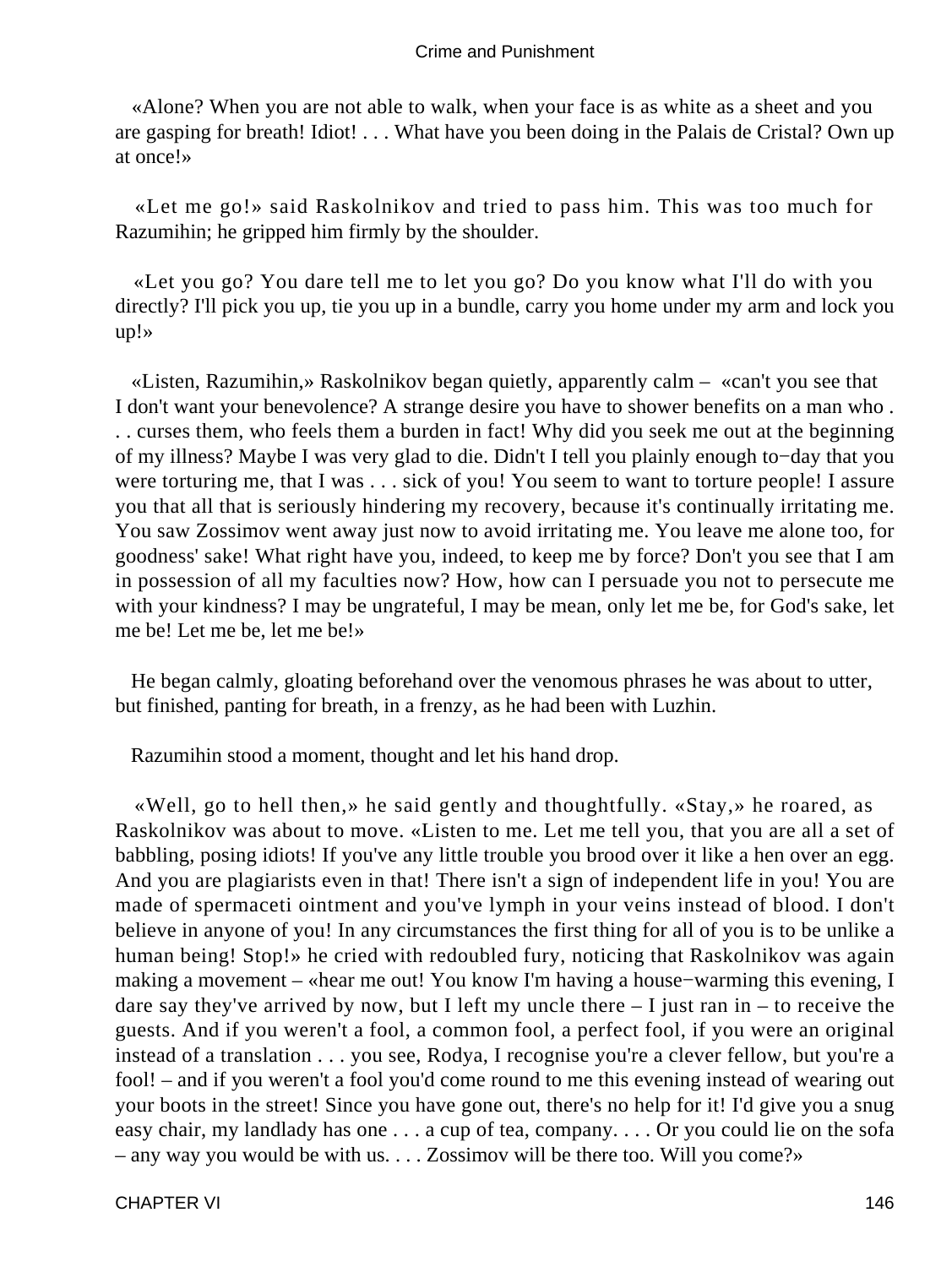«No.»

 «R−rubbish!» Razumihin shouted, out of patience. «How do you know? You can't answer for yourself! You don't know anything about it. . . . Thousands of times I've fought tooth and nail with people and run back to them afterwards. . . . One feels ashamed and goes back to a man! So remember, Potchinkov's house on the third storey. . . .»

 «Why, Mr. Razumihin, I do believe you'd let anybody beat you from sheer benevolence.»

 «Beat? Whom? Me? I'd twist his nose off at the mere idea! Potchinkov's house, 47, Babushkin's flat. . . .»

«I shall not come, Razumihin.» Raskolnikov turned and walked away.

 «I bet you will,» Razumihin shouted after him. «I refuse to know you if you don't! Stay, hey, is Zametov in there?»

«Yes.»

«Did you see him?»

«Yes.»

«Talked to him?»

«Yes.»

 «What about? Confound you, don't tell me then. Potchinkov's house, 47, Babushkin's flat, remember!»

 Raskolnikov walked on and turned the corner into Sadovy Street. Razumihin looked after him thoughtfully. Then with a wave of his hand he went into the house but stopped short of the stairs.

 «Confound it,» he went on almost aloud. «He talked sensibly but yet . . . I am a fool! As if madmen didn't talk sensibly! And this was just what Zossimov seemed afraid of.» He struck his finger on his forehead. «What if . . . how could I let him go off alone? He may drown himself. . . . Ach, what a blunder! I can't.» And he ran back to overtake Raskolnikov, but there was no trace of him. With a curse he returned with rapid steps to the Palais de Cristal to question Zametov.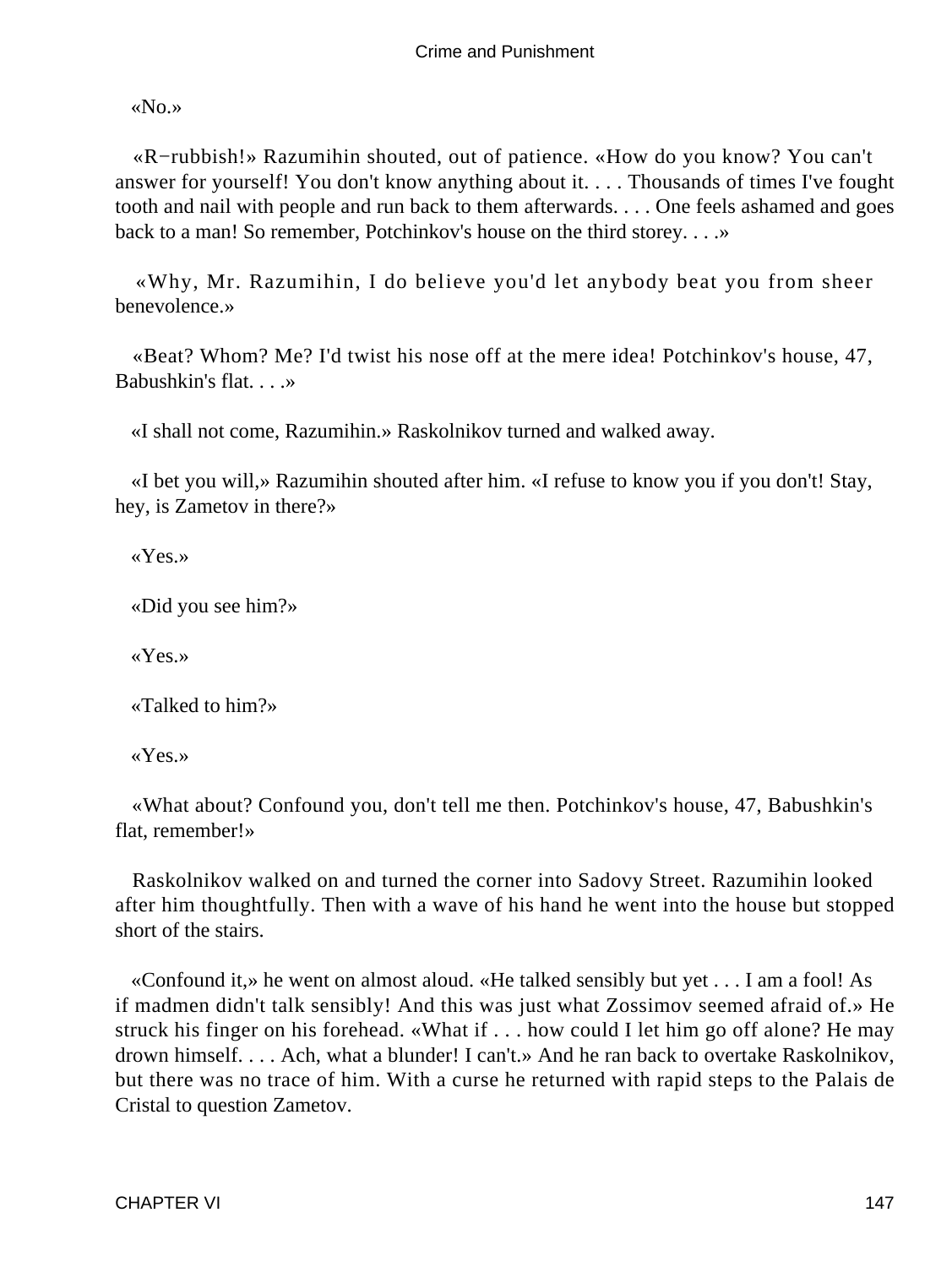Raskolnikov walked straight to  $X - -$  Bridge, stood in the middle, and leaning both elbows on the rail stared into the distance. On parting with Razumihin, he felt so much weaker that he could scarcely reach this place. He longed to sit or lie down somewhere in the street. Bending over the water, he gazed mechanically at the last pink flush of the sunset, at the row of houses growing dark in the gathering twilight, at one distant attic window on the left bank, flashing as though on fire in the last rays of the setting sun, at the darkening water of the canal, and the water seemed to catch his attention. At last red circles flashed before his eyes, the houses seemed moving, the passers−by, the canal banks, the carriages, all danced before his eyes. Suddenly he started, saved again perhaps from swooning by an uncanny and hideous sight. He became aware of someone standing on the right side of him; he looked and saw a tall woman with a kerchief on her head, with a long, yellow, wasted face and red sunken eyes. She was looking straight at him, but obviously she saw nothing and recognised no one. Suddenly she leaned her right hand on the parapet, lifted her right leg over the railing, then her left and threw herself into the canal. The filthy water parted and swallowed up its victim for a moment, but an instant later the drowning woman floated to the surface, moving slowly with the current, her head and legs in the water, her skirt inflated like a balloon over her back.

 «A woman drowning! A woman drowning!» shouted dozens of voices; people ran up, both banks were thronged with spectators, on the bridge people crowded about Raskolnikov, pressing up behind him.

 «Mercy on it! it's our Afrosinya!» a woman cried tearfully close by. «Mercy! save her! kind people, pull her out!»

 «A boat, a boat» was shouted in the crowd. But there was no need of a boat; a policeman ran down the steps to the canal, threw off his great coat and his boots and rushed into the water. It was easy to reach her: she floated within a couple of yards from the steps, he caught hold of her clothes with his right hand and with his left seized a pole which a comrade held out to him; the drowning woman was pulled out at once. They laid her on the granite pavement of the embankment. She soon recovered consciousness, raised her head, sat up and began sneezing and coughing, stupidly wiping her wet dress with her hands. She said nothing.

 «She's drunk herself out of her senses,» the same woman's voice wailed at her side. «Out of her senses. The other day she tried to hang herself, we cut her down. I ran out to the shop just now, left my little girl to look after her – and here she's in trouble again! A neighbour, gentleman, a neighbour, we live close by, the second house from the end, see yonder. . . .»

 The crowd broke up. The police still remained round the woman, someone mentioned the police station. . . . Raskolnikov looked on with a strange sensation of indifference and apathy. He felt disgusted. «No, that's loathsome . . . water . . . it's not good enough,» he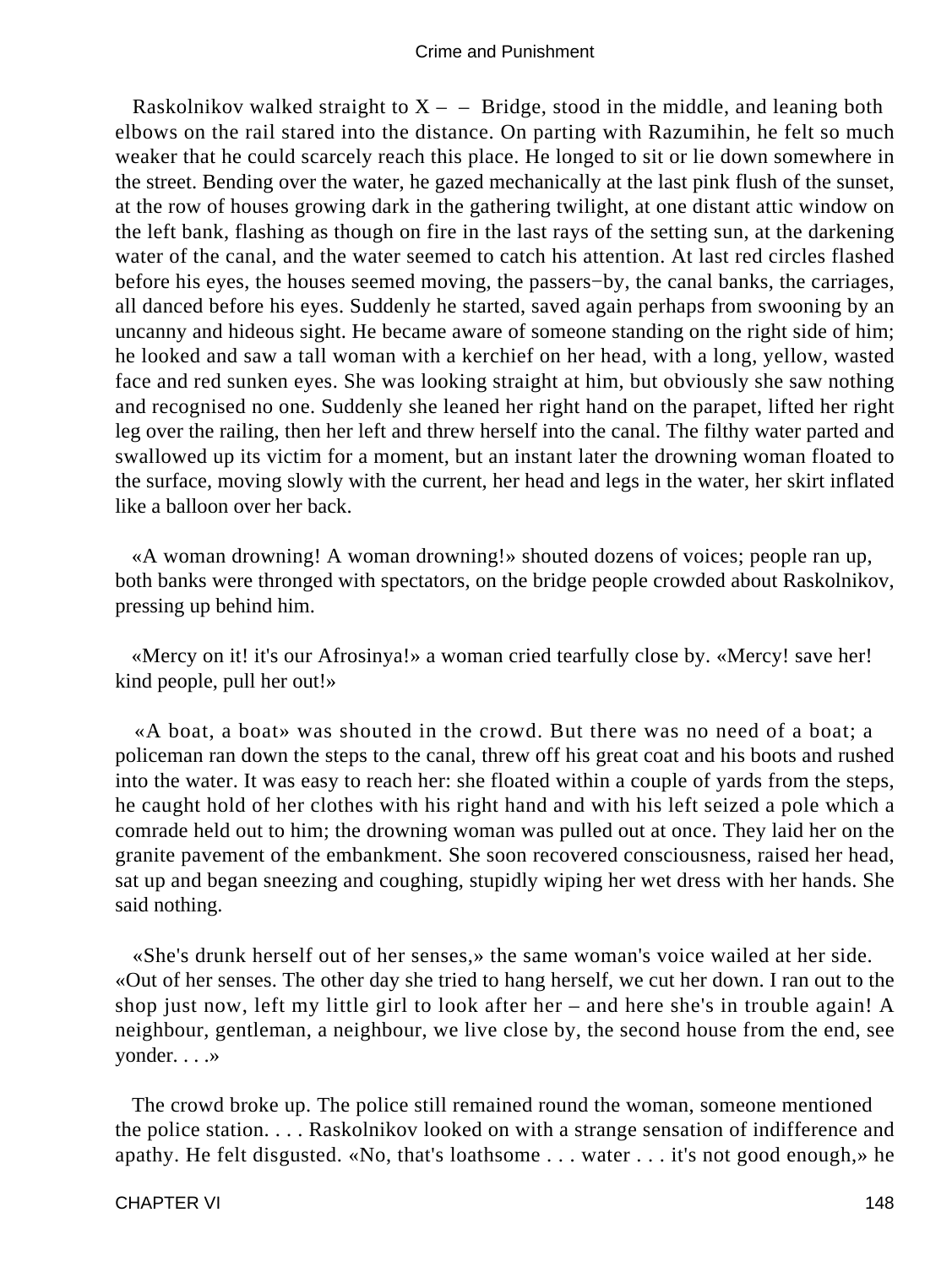muttered to himself. «Nothing will come of it,» he added, «no use to wait. What about the police office . . . ? And why isn't Zametov at the police office? The police office is open till ten o'clock. . . .» He turned his back to the railing and looked about him.

 «Very well then!» he said resolutely; he moved from the bridge and walked in the direction of the police office. His heart felt hollow and empty. He did not want to think. Even his depression had passed, there was not a trace now of the energy with which he had set out «to make an end of it all.» Complete apathy had succeeded to it.

 «Well, it's a way out of it,» he thought, walking slowly and listlessly along the canal bank. «Anyway I'll make an end, for I want to. . . . But is it a way out? What does it matter! There'll be the square yard of space – ha! But what an end! Is it really the end? Shall I tell them or not? Ah . . . damn! How tired I am! If I could find somewhere to sit or lie down soon! What I am most ashamed of is its being so stupid. But I don't care about that either! What idiotic ideas come into one's head.»

 To reach the police office he had to go straight forward and take the second turning to the left. It was only a few paces away. But at the first turning he stopped and, after a minute's thought, turned into a side street and went two streets out of his way, possibly without any object, or possibly to delay a minute and gain time. He walked, looking at the ground; suddenly someone seemed to whisper in his ear; he lifted his head and saw that he was standing at the very gate of /the/ house. He had not passed it, he had not been near it since /that/ evening. An overwhelming, unaccountable prompting drew him on. He went into the house, passed through the gateway, then into the first entrance on the right, and began mounting the familiar staircase to the fourth storey. The narrow, steep staircase was very dark. He stopped at each landing and looked round him with curiosity; on the first landing the framework of the window had been taken out. «That wasn't so then,» he thought. Here was the flat on the second storey where Nikolay and Dmitri had been working. «It's shut up and the door newly painted. So it's to let.» Then the third storey and the fourth. «Here!» He was perplexed to find the door of the flat wide open. There were men there, he could hear voices; he had not expected that. After brief hesitation he mounted the last stairs and went into the flat. It, too, was being done up; there were workmen in it. This seemed to amaze him; he somehow fancied that he would find everything as he left it, even perhaps the corpses in the same places on the floor. And now, bare walls, no furniture; it seemed strange. He walked to the window and sat down on the window−sill. There were two workmen, both young fellows, but one much younger than the other. They were papering the walls with a new white paper covered with lilac flowers, instead of the old, dirty, yellow one. Raskolnikov for some reason felt horribly annoyed by this. He looked at the new paper with dislike, as though he felt sorry to have it all so changed. The workmen had obviously stayed beyond their time and now they were hurriedly rolling up their paper and getting ready to go home. They took no notice of Raskolnikov's coming in; they were talking. Raskolnikov folded his arms and listened.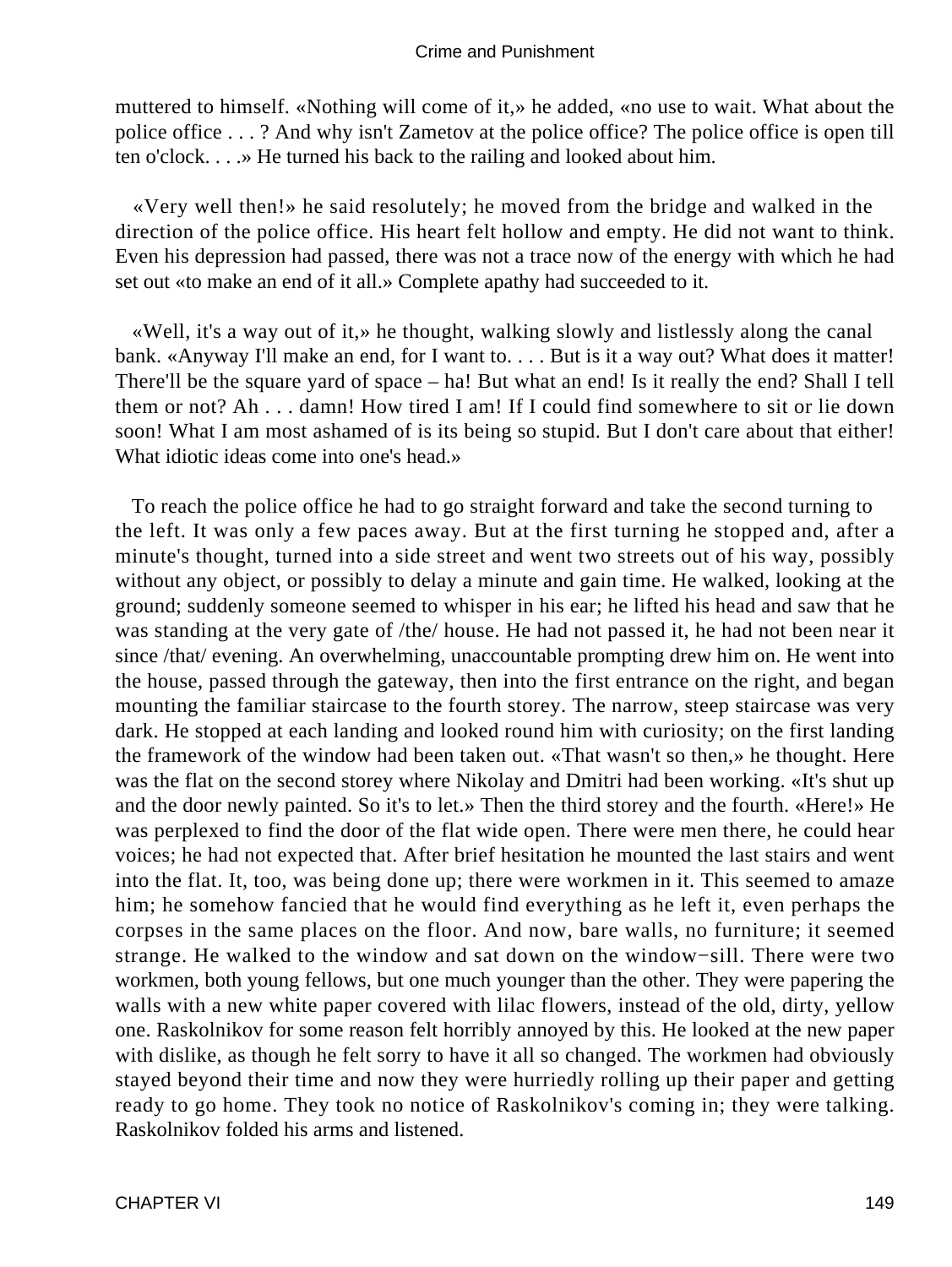«She comes to me in the morning,» said the elder to the younger, «very early, all dressed up. 'Why are you preening and prinking?' says I. 'I am ready to do anything to please you, Tit Vassilitch!' That's a way of going on! And she dressed up like a regular fashion book!»

 «And what is a fashion book?» the younger one asked. He obviously regarded the other as an authority.

 «A fashion book is a lot of pictures, coloured, and they come to the tailors here every Saturday, by post from abroad, to show folks how to dress, the male sex as well as the female. They're pictures. The gentlemen are generally wearing fur coats and for the ladies' fluffles, they're beyond anything you can fancy.»

 «There's nothing you can't find in Petersburg,» the younger cried enthusiastically, «except father and mother, there's everything!»

«Except them, there's everything to be found, my boy,» the elder declared sententiously.

 Raskolnikov got up and walked into the other room where the strong box, the bed, and the chest of drawers had been; the room seemed to him very tiny without furniture in it. The paper was the same; the paper in the corner showed where the case of ikons had stood. He looked at it and went to the window. The elder workman looked at him askance.

«What do you want?» he asked suddenly.

 Instead of answering Raskolnikov went into the passage and pulled the bell. The same bell, the same cracked note. He rang it a second and a third time; he listened and remembered. The hideous and agonisingly fearful sensation he had felt then began to come back more and more vividly. He shuddered at every ring and it gave him more and more satisfaction.

 «Well, what do you want? Who are you?» the workman shouted, going out to him. Raskolnikov went inside again.

«I want to take a flat,» he said. «I am looking round.»

«It's not the time to look at rooms at night! and you ought to come up with the porter.»

 «The floors have been washed, will they be painted?» Raskolnikov went on. «Is there no blood?»

«What blood?»

CHAPTER VI 150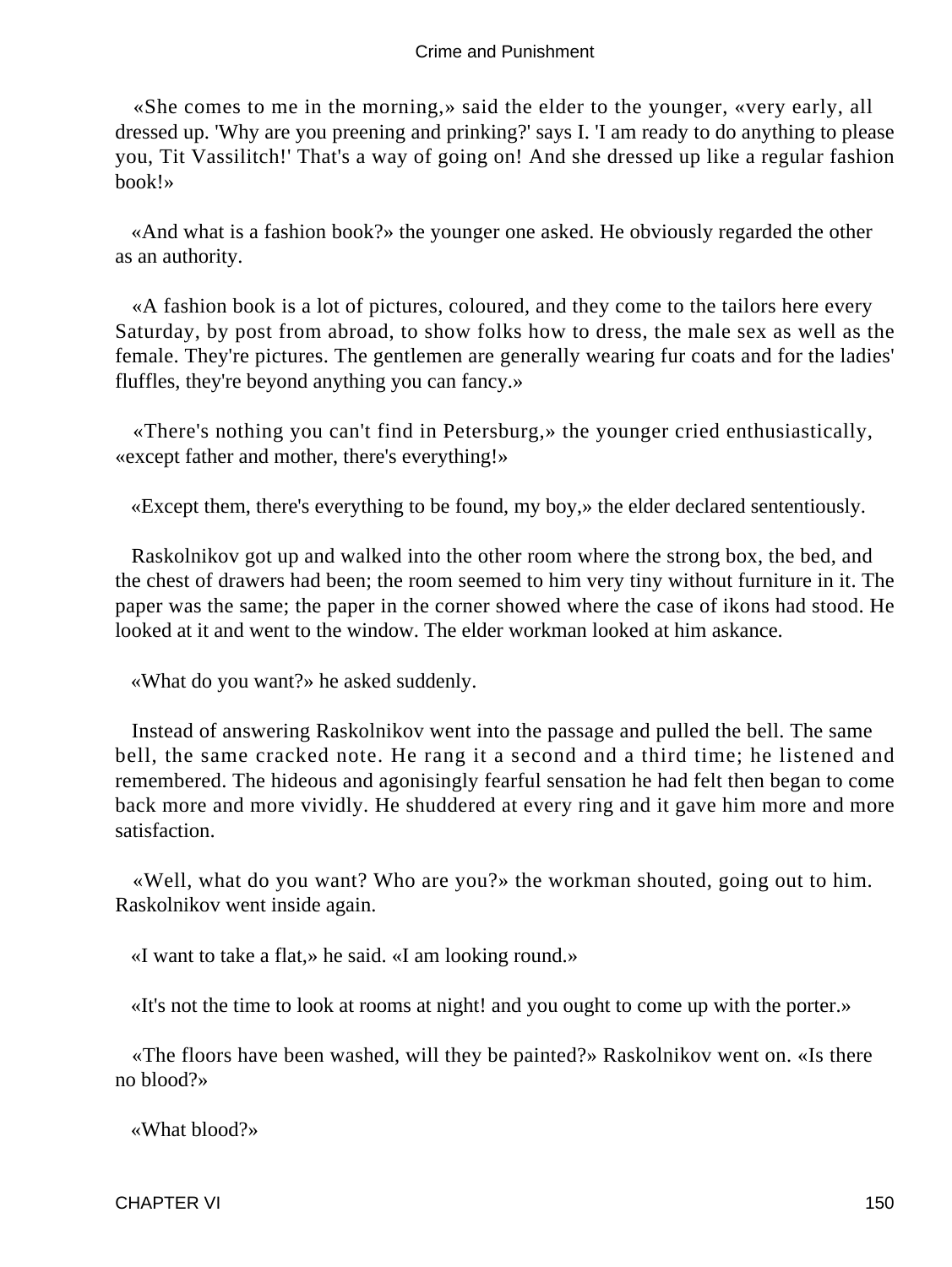«Why, the old woman and her sister were murdered here. There was a perfect pool there.»

«But who are you?» the workman cried, uneasy.

«Who am I?»

«Yes.»

«You want to know? Come to the police station, I'll tell you.»

The workmen looked at him in amazement.

 «It's time for us to go, we are late. Come along, Alyoshka. We must lock up,» said the elder workman.

 «Very well, come along,» said Raskolnikov indifferently, and going out first, he went slowly downstairs. «Hey, porter,» he cried in the gateway.

 At the entrance several people were standing, staring at the passers− by; the two porters, a peasant woman, a man in a long coat and a few others. Raskolnikov went straight up to them.

«What do you want?» asked one of the porters.

«Have you been to the police office?»

«I've just been there. What do you want?»

«Is it open?»

«Of course.»

«Is the assistant there?»

«He was there for a time. What do you want?»

Raskolnikov made no reply, but stood beside them lost in thought.

«He's been to look at the flat,» said the elder workman, coming forward.

«Which flat?»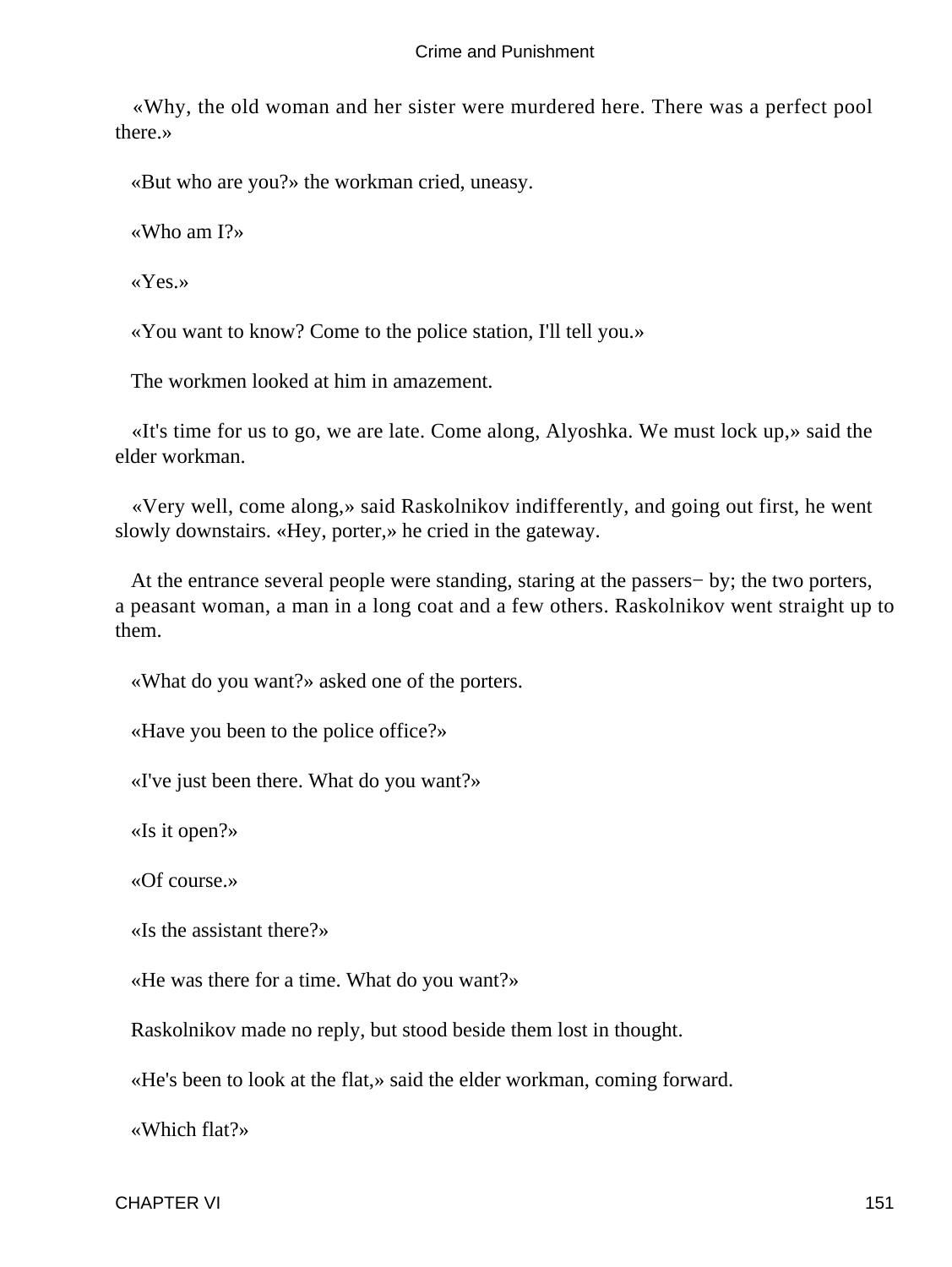«Where we are at work. 'Why have you washed away the blood?' says he. 'There has been a murder here,' says he, 'and I've come to take it.' And he began ringing at the bell, all but broke it. 'Come to the police station,' says he. 'I'll tell you everything there.' He wouldn't leave us.»

The porter looked at Raskolnikov, frowning and perplexed.

«Who are you?» he shouted as impressively as he could.

 «I am Rodion Romanovitch Raskolnikov, formerly a student, I live in Shil's house, not far from here, flat Number 14, ask the porter, he knows me.» Raskolnikov said all this in a lazy, dreamy voice, not turning round, but looking intently into the darkening street.

«Why have you been to the flat?»

«To look at it.»

«What is there to look at?»

«Take him straight to the police station,» the man in the long coat jerked in abruptly.

 Raskolnikov looked intently at him over his shoulder and said in the same slow, lazy tones:

«Come along.»

 «Yes, take him,» the man went on more confidently. «Why was he going into /that/, what's in his mind, eh?»

«He's not drunk, but God knows what's the matter with him,» muttered the workman.

 «But what do you want?» the porter shouted again, beginning to get angry in earnest – «Why are you hanging about?»

«You funk the police station then?» said Raskolnikov jeeringly.

«How funk it? Why are you hanging about?»

«He's a rogue!» shouted the peasant woman.

 «Why waste time talking to him?» cried the other porter, a huge peasant in a full open coat and with keys on his belt. «Get along! He is a rogue and no mistake. Get along!»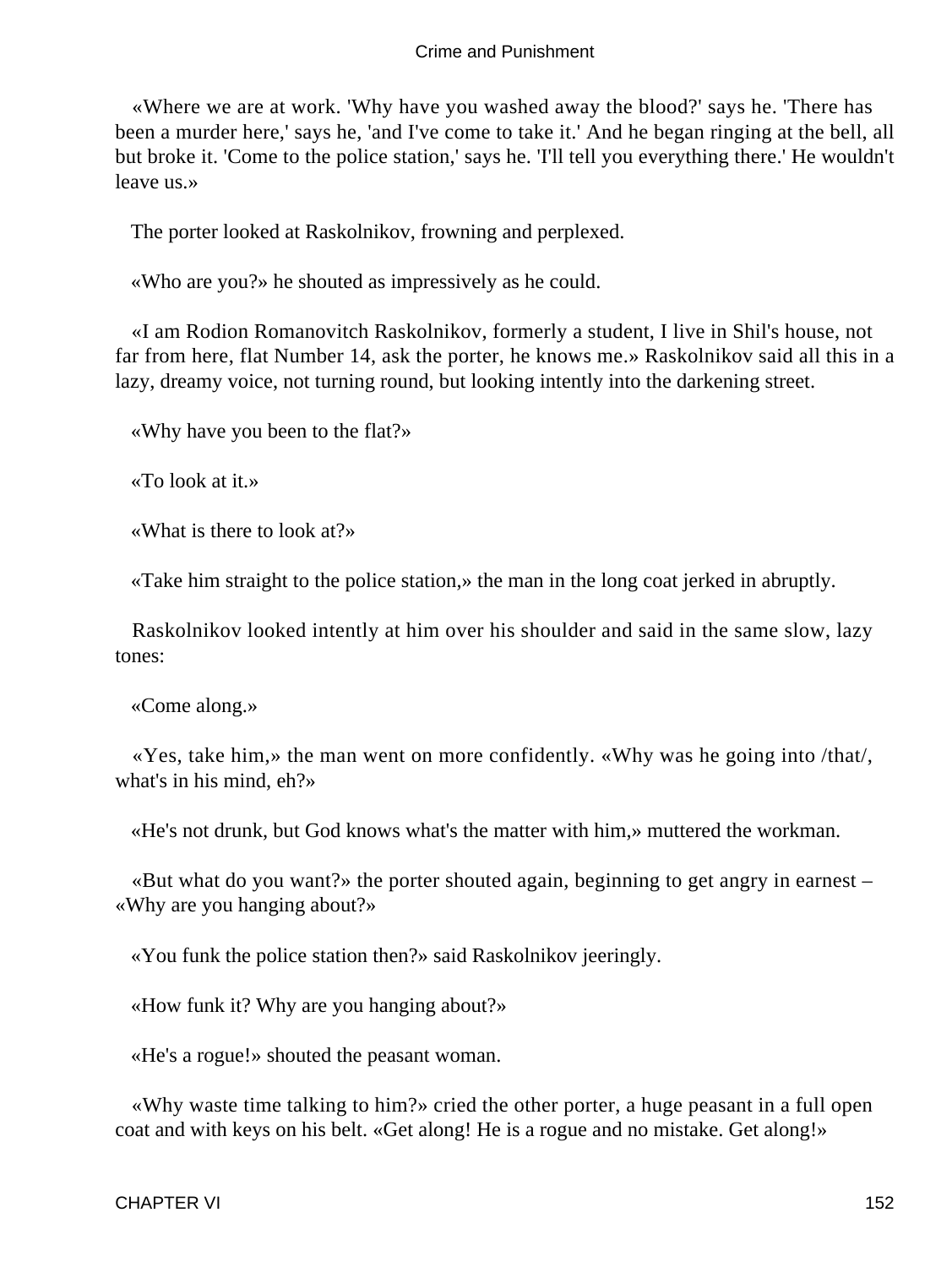And seizing Raskolnikov by the shoulder he flung him into the street. He lurched forward, but recovered his footing, looked at the spectators in silence and walked away.

«Strange man!» observed the workman.

«There are strange folks about nowadays,» said the woman.

 «You should have taken him to the police station all the same,» said the man in the long coat.

 «Better have nothing to do with him,» decided the big porter. «A regular rogue! Just what he wants, you may be sure, but once take him up, you won't get rid of him. . . . We know the sort!»

 «Shall I go there or not?» thought Raskolnikov, standing in the middle of the thoroughfare at the cross−roads, and he looked about him, as though expecting from someone a decisive word. But no sound came, all was dead and silent like the stones on which he walked, dead to him, to him alone. . . . All at once at the end of the street, two hundred yards away, in the gathering dusk he saw a crowd and heard talk and shouts. In the middle of the crowd stood a carriage. . . . A light gleamed in the middle of the street. «What is it?» Raskolnikov turned to the right and went up to the crowd. He seemed to clutch at everything and smiled coldly when he recognised it, for he had fully made up his mind to go to the police station and knew that it would all soon be over.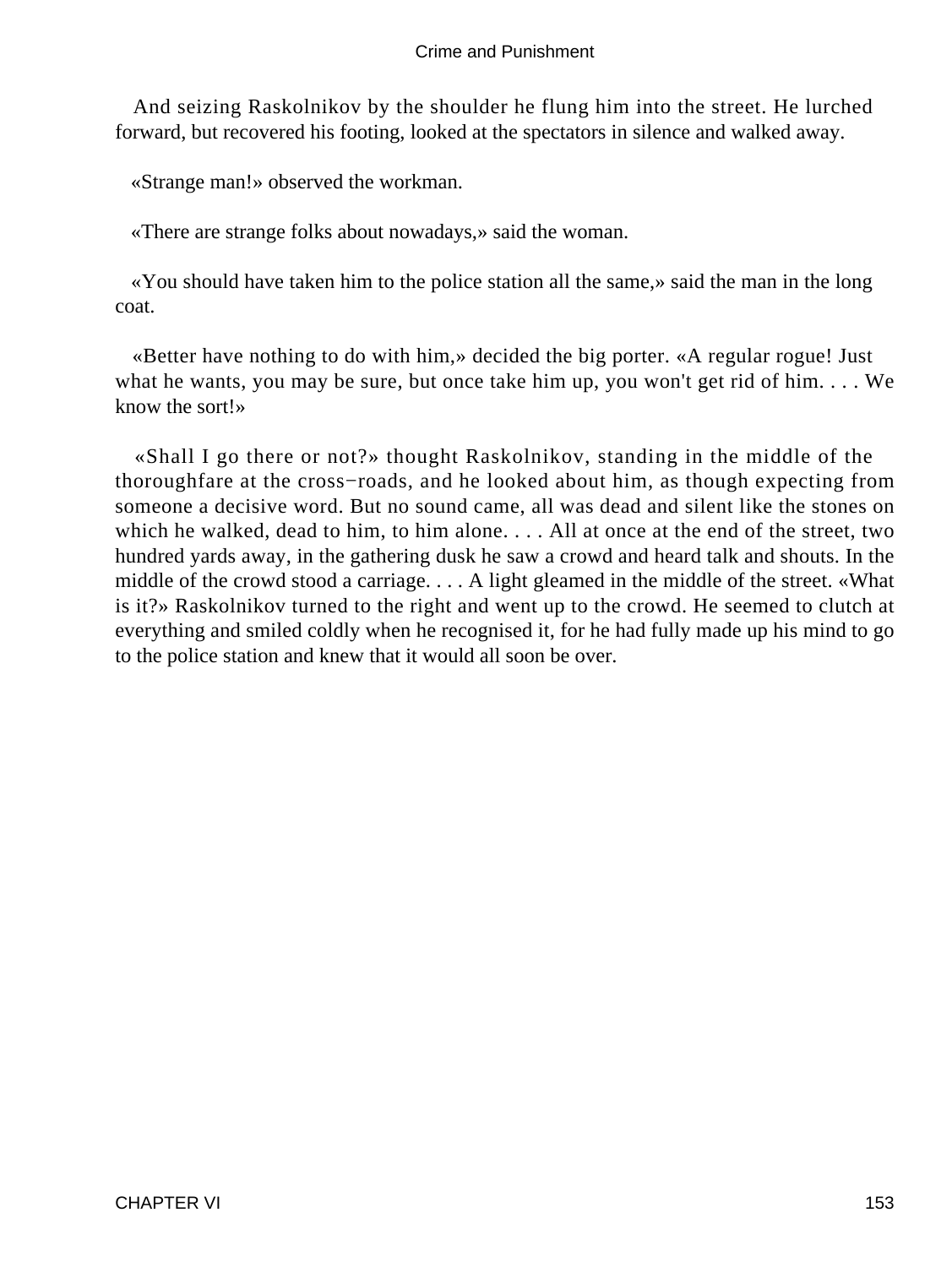# **[CHAPTER VII](#page-465-0)**

An elegant carriage stood in the middle of the road with a pair of spirited grey horses; there was no one in it, and the coachman had got off his box and stood by; the horses were being held by the bridle. . . . A mass of people had gathered round, the police standing in front. One of them held a lighted lantern which he was turning on something lying close to the wheels. Everyone was talking, shouting, exclaiming; the coachman seemed at a loss and kept repeating:

«What a misfortune! Good Lord, what a misfortune!»

 Raskolnikov pushed his way in as far as he could, and succeeded at last in seeing the object of the commotion and interest. On the ground a man who had been run over lay apparently unconscious, and covered with blood; he was very badly dressed, but not like a workman. Blood was flowing from his head and face; his face was crushed, mutilated and disfigured. He was evidently badly injured.

 «Merciful heaven!» wailed the coachman, «what more could I do? If I'd been driving fast or had not shouted to him, but I was going quietly, not in a hurry. Everyone could see I was going along just like everybody else. A drunken man can't walk straight, we all know... . I saw him crossing the street, staggering and almost falling. I shouted again and a second and a third time, then I held the horses in, but he fell straight under their feet! Either he did it on purpose or he was very tipsy. . . . The horses are young and ready to take fright . . . they started, he screamed . . . that made them worse. That's how it happened!»

«That's just how it was,» a voice in the crowd confirmed.

«He shouted, that's true, he shouted three times,» another voice declared.

«Three times it was, we all heard it,» shouted a third.

 But the coachman was not very much distressed and frightened. It was evident that the carriage belonged to a rich and important person who was awaiting it somewhere; the police, of course, were in no little anxiety to avoid upsetting his arrangements. All they had to do was to take the injured man to the police station and the hospital. No one knew his name.

 Meanwhile Raskolnikov had squeezed in and stooped closer over him. The lantern suddenly lighted up the unfortunate man's face. He recognised him.

«I know him! I know him!» he shouted, pushing to the front. «It's a government clerk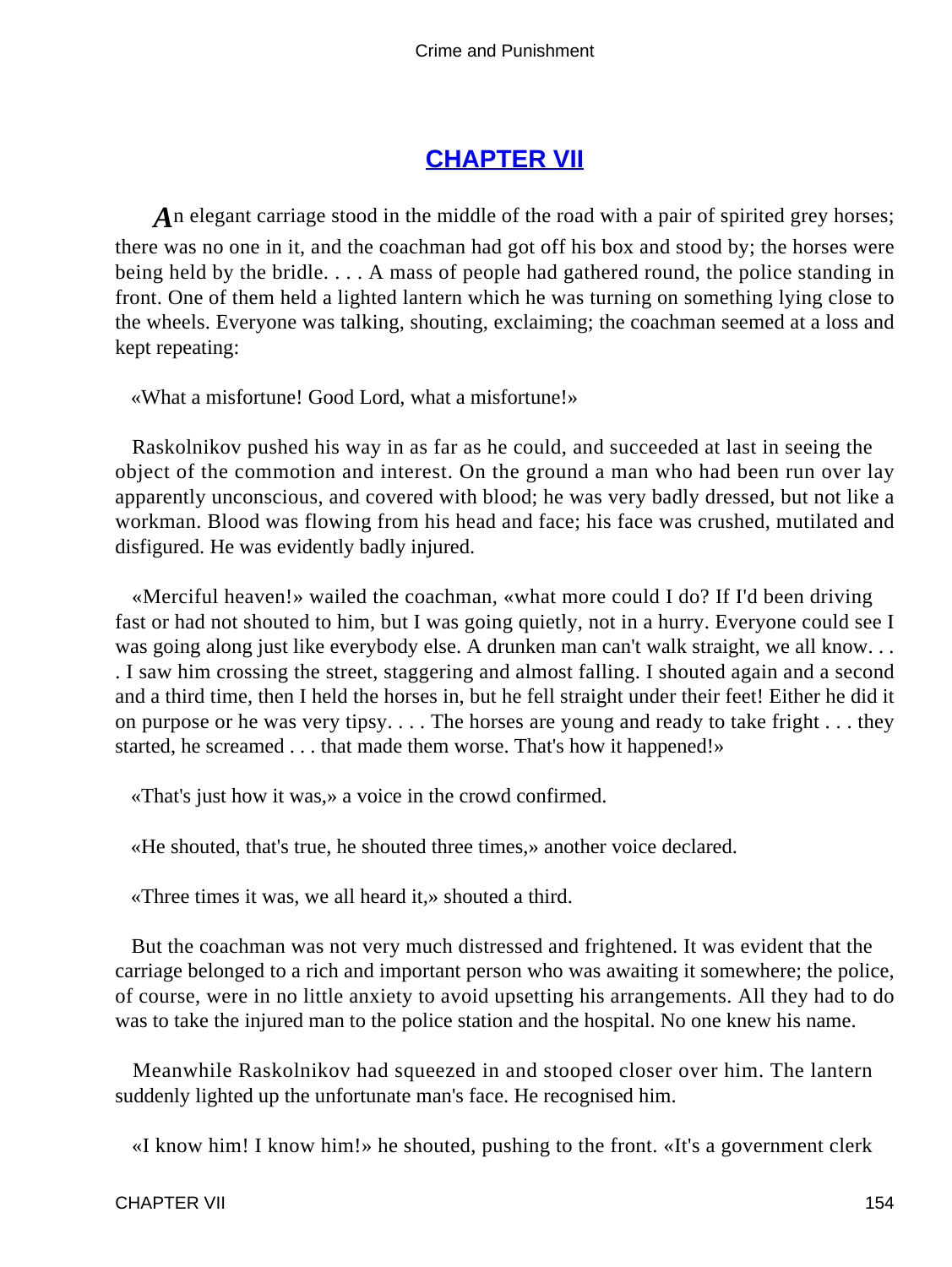retired from the service, Marmeladov. He lives close by in Kozel's house. . . . Make haste for a doctor! I will pay, see?» He pulled money out of his pocket and showed it to the policeman. He was in violent agitation.

 The police were glad that they had found out who the man was. Raskolnikov gave his own name and address, and, as earnestly as if it had been his father, he besought the police to carry the unconscious Marmeladov to his lodging at once.

 «Just here, three houses away,» he said eagerly, «the house belongs to Kozel, a rich German. He was going home, no doubt drunk. I know him, he is a drunkard. He has a family there, a wife, children, he has one daughter. . . . It will take time to take him to the hospital, and there is sure to be a doctor in the house. I'll pay, I'll pay! At least he will be looked after at home . . . they will help him at once. But he'll die before you get him to the hospital.» He managed to slip something unseen into the policeman's hand. But the thing was straightforward and legitimate, and in any case help was closer here. They raised the injured man; people volunteered to help.

 Kozel's house was thirty yards away. Raskolnikov walked behind, carefully holding Marmeladov's head and showing the way.

 «This way, this way! We must take him upstairs head foremost. Turn round! I'll pay, I'll make it worth your while,» he muttered.

 Katerina Ivanovna had just begun, as she always did at every free moment, walking to and fro in her little room from window to stove and back again, with her arms folded across her chest, talking to herself and coughing. Of late she had begun to talk more than ever to her eldest girl, Polenka, a child of ten, who, though there was much she did not understand, understood very well that her mother needed her, and so always watched her with her big clever eyes and strove her utmost to appear to understand. This time Polenka was undressing her little brother, who had been unwell all day and was going to bed. The boy was waiting for her to take off his shirt, which had to be washed at night. He was sitting straight and motionless on a chair, with a silent, serious face, with his legs stretched out straight before him – heels together and toes turned out.

 He was listening to what his mother was saying to his sister, sitting perfectly still with pouting lips and wide−open eyes, just as all good little boys have to sit when they are undressed to go to bed. A little girl, still younger, dressed literally in rags, stood at the screen, waiting for her turn. The door on to the stairs was open to relieve them a little from the clouds of tobacco smoke which floated in from the other rooms and brought on long terrible fits of coughing in the poor, consumptive woman. Katerina Ivanovna seemed to have grown even thinner during that week and the hectic flush on her face was brighter than ever.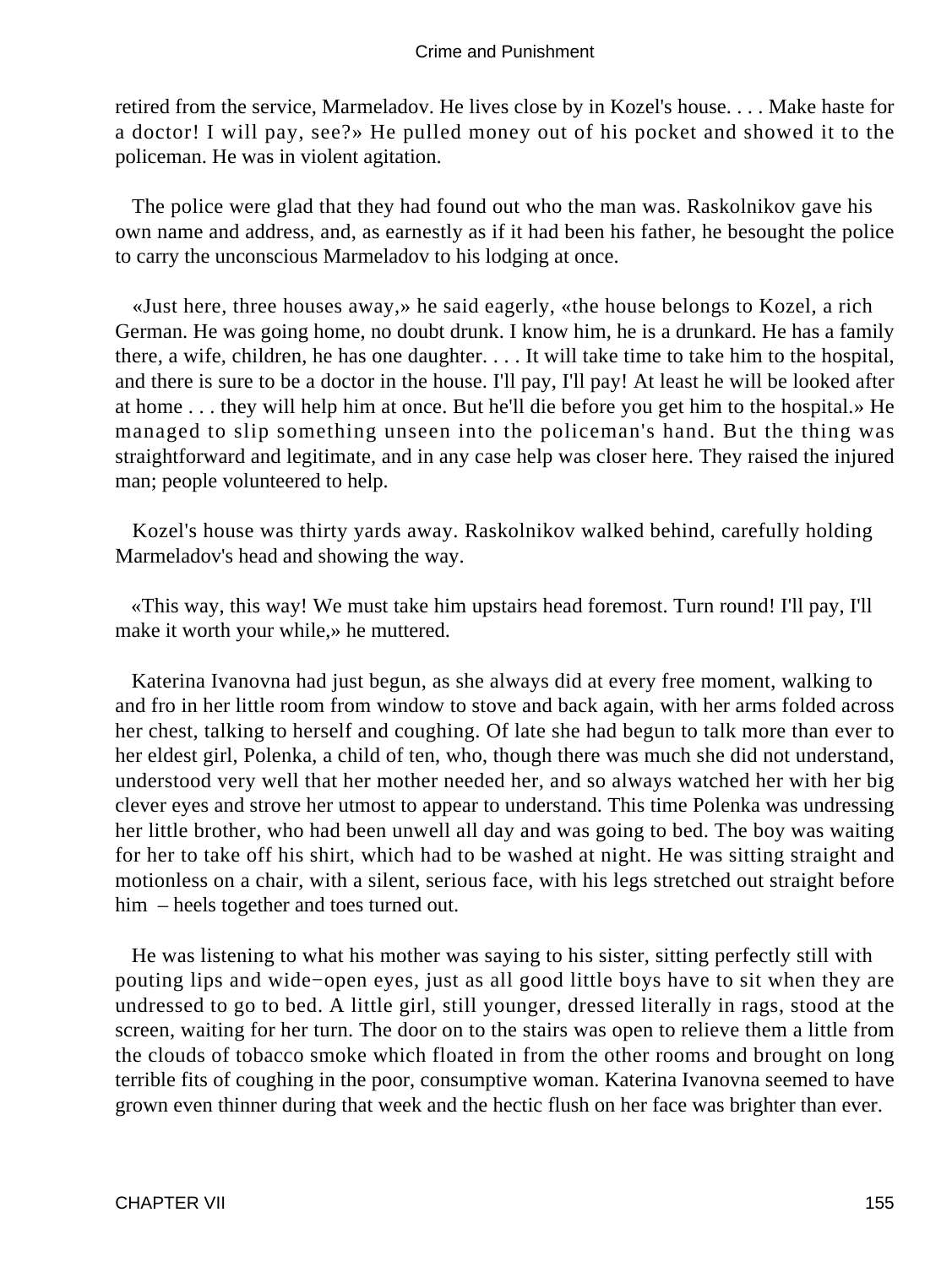«You wouldn't believe, you can't imagine, Polenka,» she said, walking about the room, «what a happy luxurious life we had in my papa's house and how this drunkard has brought me, and will bring you all, to ruin! Papa was a civil colonel and only a step from being a governor; so that everyone who came to see him said, 'We look upon you, Ivan Mihailovitch, as our governor!' When I . . . when . . . » she coughed violently, «oh, cursed life,» she cried, clearing her throat and pressing her hands to her breast, «when I . . . when at the last ball . . . at the marshal's . . . Princess Bezzemelny saw me – who gave me the blessing when your father and I were married, Polenka – she asked at once 'Isn't that the pretty girl who danced the shawl dance at the breaking−up?' (You must mend that tear, you must take your needle and darn it as I showed you, or to−morrow – cough, cough, cough – he will make the hole bigger,» she articulated with effort.) «Prince Schegolskoy, a kammerjunker, had just come from Petersburg then . . . he danced the mazurka with me and wanted to make me an offer next day; but I thanked him in flattering expressions and told him that my heart had long been another's. That other was your father, Polya; papa was fearfully angry. . . . Is the water ready? Give me the shirt, and the stockings! Lida,» said she to the youngest one, «you must manage without your chemise to−night . . . and lay your stockings out with it . . . I'll wash them together. . . . How is it that drunken vagabond doesn't come in? He has worn his shirt till it looks like a dish− clout, he has torn it to rags! I'd do it all together, so as not to have to work two nights running! Oh, dear! (Cough, cough, cough, cough!) Again! What's this?» she cried, noticing a crowd in the passage and the men, who were pushing into her room, carrying a burden. «What is it? What are they bringing? Mercy on us!»

 «Where are we to put him?» asked the policeman, looking round when Marmeladov, unconscious and covered with blood, had been carried in.

 «On the sofa! Put him straight on the sofa, with his head this way,» Raskolnikov showed him.

«Run over in the road! Drunk!» someone shouted in the passage.

 Katerina Ivanovna stood, turning white and gasping for breath. The children were terrified. Little Lida screamed, rushed to Polenka and clutched at her, trembling all over.

Having laid Marmeladov down, Raskolnikov flew to Katerina Ivanovna.

 «For God's sake be calm, don't be frightened!» he said, speaking quickly, «he was crossing the road and was run over by a carriage, don't be frightened, he will come to, I told them bring him here . . . I've been here already, you remember? He will come to; I'll pay!»

 «He's done it this time!» Katerina Ivanovna cried despairingly and she rushed to her husband.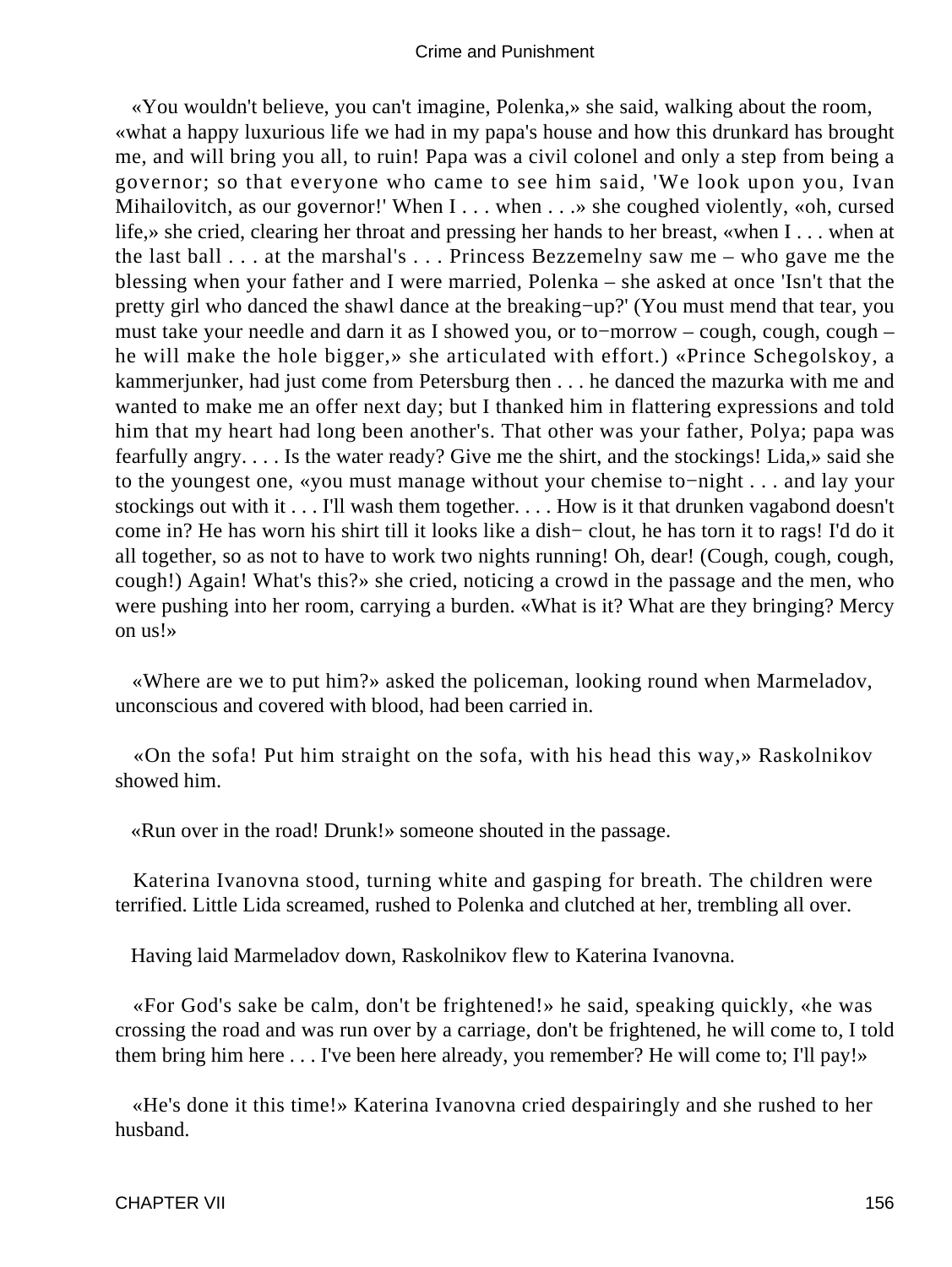Raskolnikov noticed at once that she was not one of those women who swoon easily. She instantly placed under the luckless man's head a pillow, which no one had thought of and began undressing and examining him. She kept her head, forgetting herself, biting her trembling lips and stifling the screams which were ready to break from her.

 Raskolnikov meanwhile induced someone to run for a doctor. There was a doctor, it appeared, next door but one.

 «I've sent for a doctor,» he kept assuring Katerina Ivanovna, «don't be uneasy, I'll pay. Haven't you water? . . . and give me a napkin or a towel, anything, as quick as you can. . . . He is injured, but not killed, believe me. . . . We shall see what the doctor says!»

 Katerina Ivanovna ran to the window; there, on a broken chair in the corner, a large earthenware basin full of water had been stood, in readiness for washing her children's and husband's linen that night. This washing was done by Katerina Ivanovna at night at least twice a week, if not oftener. For the family had come to such a pass that they were practically without change of linen, and Katerina Ivanovna could not endure uncleanliness and, rather than see dirt in the house, she preferred to wear herself out at night, working beyond her strength when the rest were asleep, so as to get the wet linen hung on a line and dry by the morning. She took up the basin of water at Raskolnikov's request, but almost fell down with her burden. But the latter had already succeeded in finding a towel, wetted it and began washing the blood off Marmeladov's face.

 Katerina Ivanovna stood by, breathing painfully and pressing her hands to her breast. She was in need of attention herself. Raskolnikov began to realise that he might have made a mistake in having the injured man brought here. The policeman, too, stood in hesitation.

 «Polenka,» cried Katerina Ivanovna, «run to Sonia, make haste. If you don't find her at home, leave word that her father has been run over and that she is to come here at once ... when she comes in. Run, Polenka! there, put on the shawl.»

 «Run your fastest!» cried the little boy on the chair suddenly, after which he relapsed into the same dumb rigidity, with round eyes, his heels thrust forward and his toes spread out.

 Meanwhile the room had become so full of people that you couldn't have dropped a pin. The policemen left, all except one, who remained for a time, trying to drive out the people who came in from the stairs. Almost all Madame Lippevechsel's lodgers had streamed in from the inner rooms of the flat; at first they were squeezed together in the doorway, but afterwards they overflowed into the room. Katerina Ivanovna flew into a fury.

 «You might let him die in peace, at least,» she shouted at the crowd, «is it a spectacle for you to gape at? With cigarettes! (Cough, cough, cough!) You might as well keep your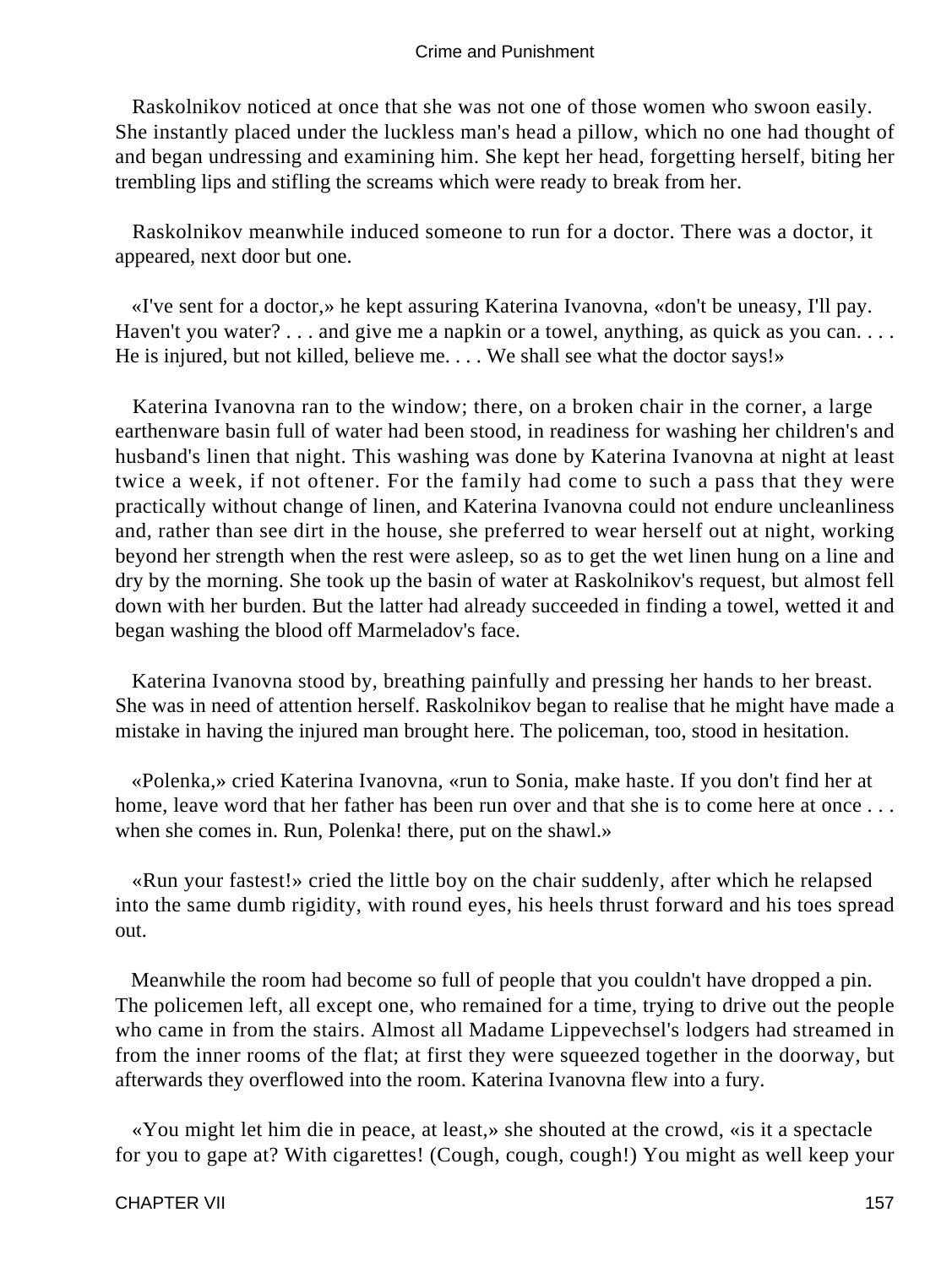hats on. . . . And there is one in his hat! . . . Get away! You should respect the dead, at least!»

 Her cough choked her – but her reproaches were not without result. They evidently stood in some awe of Katerina Ivanovna. The lodgers, one after another, squeezed back into the doorway with that strange inner feeling of satisfaction which may be observed in the presence of a sudden accident, even in those nearest and dearest to the victim, from which no living man is exempt, even in spite of the sincerest sympathy and compassion.

 Voices outside were heard, however, speaking of the hospital and saying that they'd no business to make a disturbance here.

 «No business to die!» cried Katerina Ivanovna, and she was rushing to the door to vent her wrath upon them, but in the doorway came face to face with Madame Lippevechsel who had only just heard of the accident and ran in to restore order. She was a particularly quarrelsome and irresponsible German.

 «Ah, my God!» she cried, clasping her hands, «your husband drunken horses have trampled! To the hospital with him! I am the landlady!»

 «Amalia Ludwigovna, I beg you to recollect what you are saying,» Katerina Ivanovna began haughtily (she always took a haughty tone with the landlady that she might «remember her place» and even now could not deny herself this satisfaction). «Amalia Ludwigovna . . .»

 «I have you once before told that you to call me Amalia Ludwigovna may not dare; I am Amalia Ivanovna.»

 «You are not Amalia Ivanovna, but Amalia Ludwigovna, and as I am not one of your despicable flatterers like Mr. Lebeziatnikov, who's laughing behind the door at this moment (a laugh and a cry of 'they are at it again' was in fact audible at the door) so I shall always call you Amalia Ludwigovna, though I fail to understand why you dislike that name. You can see for yourself what has happened to Semyon Zaharovitch; he is dying. I beg you to close that door at once and to admit no one. Let him at least die in peace! Or I warn you the Governor−General, himself, shall be informed of your conduct to−morrow. The prince knew me as a girl; he remembers Semyon Zaharovitch well and has often been a benefactor to him. Everyone knows that Semyon Zaharovitch had many friends and protectors, whom he abandoned himself from an honourable pride, knowing his unhappy weakness, but now (she pointed to Raskolnikov) a generous young man has come to our assistance, who has wealth and connections and whom Semyon Zaharovitch has known from a child. You may rest assured, Amalia Ludwigovna . . .»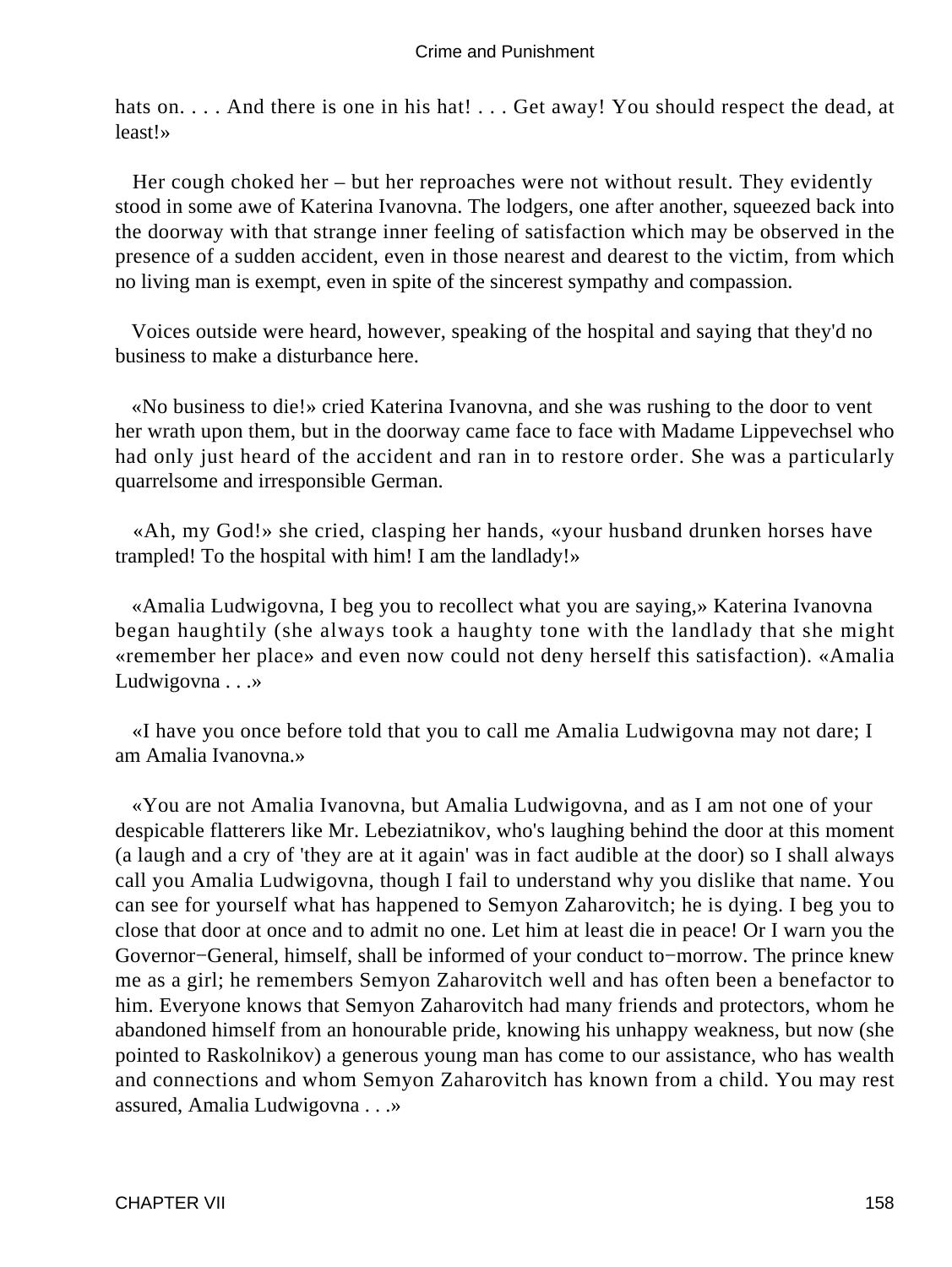All this was uttered with extreme rapidity, getting quicker and quicker, but a cough suddenly cut short Katerina Ivanovna's eloquence. At that instant the dying man recovered consciousness and uttered a groan; she ran to him. The injured man opened his eyes and without recognition or understanding gazed at Raskolnikov who was bending over him. He drew deep, slow, painful breaths; blood oozed at the corners of his mouth and drops of perspiration came out on his forehead. Not recognising Raskolnikov, he began looking round uneasily. Katerina Ivanovna looked at him with a sad but stern face, and tears trickled from her eyes.

 «My God! His whole chest is crushed! How he is bleeding,» she said in despair. «We must take off his clothes. Turn a little, Semyon Zaharovitch, if you can,» she cried to him.

Marmeladov recognised her.

«A priest,» he articulated huskily.

 Katerina Ivanovna walked to the window, laid her head against the window frame and exclaimed in despair:

«Oh, cursed life!»

«A priest,» the dying man said again after a moment's silence.

 «They've gone for him,» Katerina Ivanovna shouted to him, he obeyed her shout and was silent. With sad and timid eyes he looked for her; she returned and stood by his pillow. He seemed a little easier but not for long.

 Soon his eyes rested on little Lida, his favourite, who was shaking in the corner, as though she were in a fit, and staring at him with her wondering childish eyes.

«A−ah,» he signed towards her uneasily. He wanted to say something.

«What now?» cried Katerina Ivanovna.

«Barefoot, barefoot!» he muttered, indicating with frenzied eyes the child's bare feet.

«Be silent,» Katerina Ivanovna cried irritably, «you know why she is barefooted.»

«Thank God, the doctor,» exclaimed Raskolnikov, relieved.

 The doctor came in, a precise little old man, a German, looking about him mistrustfully; he went up to the sick man, took his pulse, carefully felt his head and with the help of Katerina Ivanovna he unbuttoned the blood−stained shirt, and bared the injured man's chest.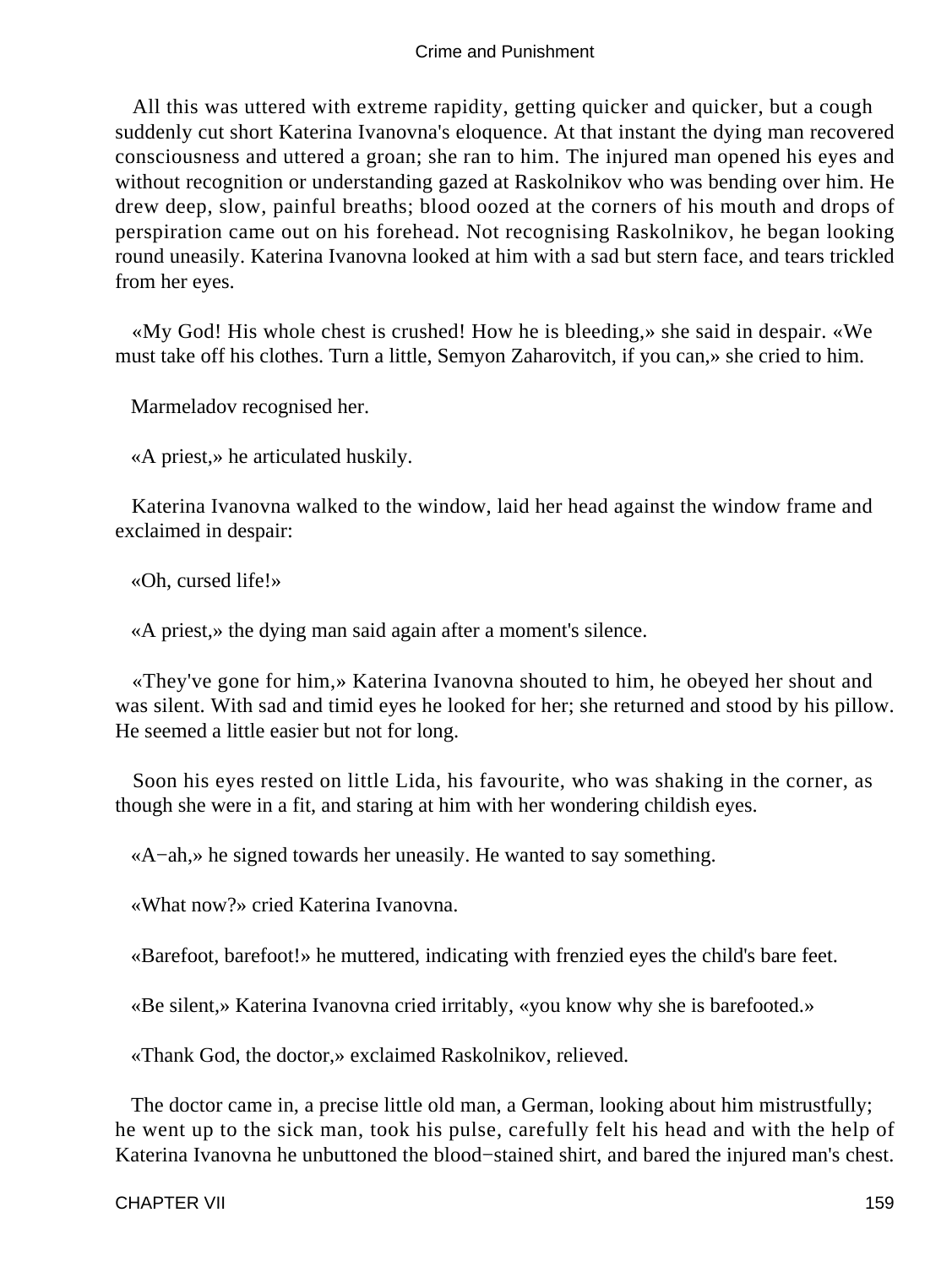It was gashed, crushed and fractured, several ribs on the right side were broken. On the left side, just over the heart, was a large, sinister−looking yellowish−black bruise – a cruel kick from the horse's hoof. The doctor frowned. The policeman told him that he was caught in the wheel and turned round with it for thirty yards on the road.

 «It's wonderful that he has recovered consciousness,» the doctor whispered softly to Raskolnikov.

«What do you think of him?» he asked.

«He will die immediately.»

«Is there really no hope?»

 «Not the faintest! He is at the last gasp. . . . His head is badly injured, too . . . Hm . . . I could bleed him if you like, but . . . it would be useless. He is bound to die within the next five or ten minutes.»

«Better bleed him then.»

«If you like. . . . But I warn you it will be perfectly useless.»

 At that moment other steps were heard; the crowd in the passage parted, and the priest, a little, grey old man, appeared in the doorway bearing the sacrament. A policeman had gone for him at the time of the accident. The doctor changed places with him, exchanging glances with him. Raskolnikov begged the doctor to remain a little while. He shrugged his shoulders and remained.

 All stepped back. The confession was soon over. The dying man probably understood little; he could only utter indistinct broken sounds. Katerina Ivanovna took little Lida, lifted the boy from the chair, knelt down in the corner by the stove and made the children kneel in front of her. The little girl was still trembling; but the boy, kneeling on his little bare knees, lifted his hand rhythmically, crossing himself with precision and bowed down, touching the floor with his forehead, which seemed to afford him especial satisfaction. Katerina Ivanovna bit her lips and held back her tears; she prayed, too, now and then pulling straight the boy's shirt, and managed to cover the girl's bare shoulders with a kerchief, which she took from the chest without rising from her knees or ceasing to pray. Meanwhile the door from the inner rooms was opened inquisitively again. In the passage the crowd of spectators from all the flats on the staircase grew denser and denser, but they did not venture beyond the threshold. A single candle−end lighted up the scene.

 At that moment Polenka forced her way through the crowd at the door. She came in panting from running so fast, took off her kerchief, looked for her mother, went up to her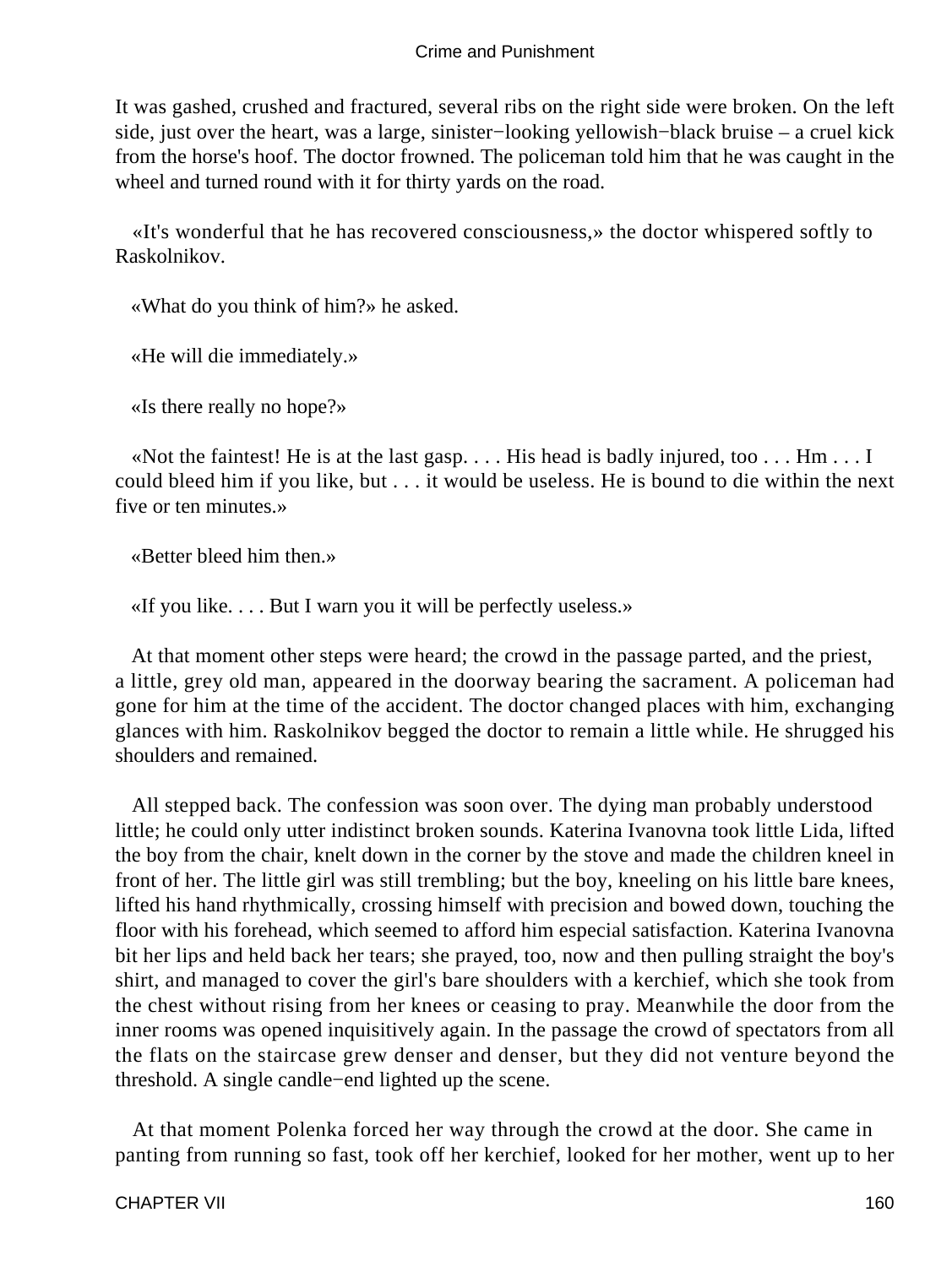and said, «She's coming, I met her in the street.» Her mother made her kneel beside her.

 Timidly and noiselessly a young girl made her way through the crowd, and strange was her appearance in that room, in the midst of want, rags, death and despair. She, too, was in rags, her attire was all of the cheapest, but decked out in gutter finery of a special stamp, unmistakably betraying its shameful purpose. Sonia stopped short in the doorway and looked about her bewildered, unconscious of everything. She forgot her fourth−hand, gaudy silk dress, so unseemly here with its ridiculous long train, and her immense crinoline that filled up the whole doorway, and her light−coloured shoes, and the parasol she brought with her, though it was no use at night, and the absurd round straw hat with its flaring flame−coloured feather. Under this rakishly−tilted hat was a pale, frightened little face with lips parted and eyes staring in terror. Sonia was a small thin girl of eighteen with fair hair, rather pretty, with wonderful blue eyes. She looked intently at the bed and the priest; she too was out of breath with running. At last whispers, some words in the crowd probably, reached her. She looked down and took a step forward into the room, still keeping close to the door.

 The service was over. Katerina Ivanovna went up to her husband again. The priest stepped back and turned to say a few words of admonition and consolation to Katerina Ivanovna on leaving.

 «What am I to do with these?» she interrupted sharply and irritably, pointing to the little ones.

«God is merciful; look to the Most High for succour,» the priest began.

«Ach! He is merciful, but not to us.»

«That's a sin, a sin, madam,» observed the priest, shaking his head.

«And isn't that a sin?» cried Katerina Ivanovna, pointing to the dying man.

 «Perhaps those who have involuntarily caused the accident will agree to compensate you, at least for the loss of his earnings.»

 «You don't understand!» cried Katerina Ivanovna angrily waving her hand. «And why should they compensate me? Why, he was drunk and threw himself under the horses! What earnings? He brought us in nothing but misery. He drank everything away, the drunkard! He robbed us to get drink, he wasted their lives and mine for drink! And thank God he's dying! One less to keep!»

 «You must forgive in the hour of death, that's a sin, madam, such feelings are a great sin.»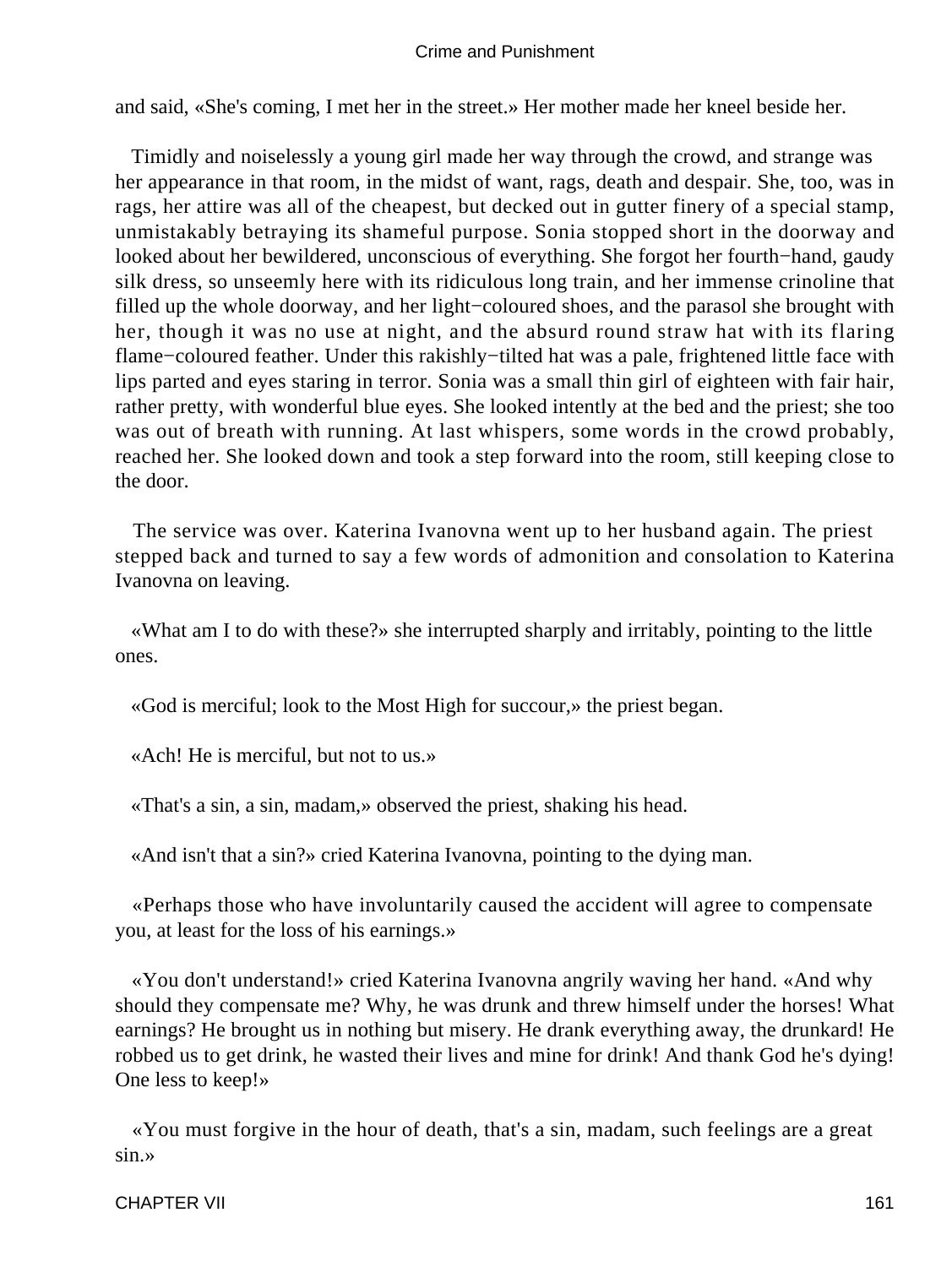Katerina Ivanovna was busy with the dying man; she was giving him water, wiping the blood and sweat from his head, setting his pillow straight, and had only turned now and then for a moment to address the priest. Now she flew at him almost in a frenzy.

 «Ah, father! That's words and only words! Forgive! If he'd not been run over, he'd have come home to−day drunk and his only shirt dirty and in rags and he'd have fallen asleep like a log, and I should have been sousing and rinsing till daybreak, washing his rags and the children's and then drying them by the window and as soon as it was daylight I should have been darning them. That's how I spend my nights! . . . What's the use of talking of forgiveness! I have forgiven as it is!»

 A terrible hollow cough interrupted her words. She put her handkerchief to her lips and showed it to the priest, pressing her other hand to her aching chest. The handkerchief was covered with blood. The priest bowed his head and said nothing.

 Marmeladov was in the last agony; he did not take his eyes off the face of Katerina Ivanovna, who was bending over him again. He kept trying to say something to her; he began moving his tongue with difficulty and articulating indistinctly, but Katerina Ivanovna, understanding that he wanted to ask her forgiveness, called peremptorily to him:

 «Be silent! No need! I know what you want to say!» And the sick man was silent, but at the same instant his wandering eyes strayed to the doorway and he saw Sonia.

Till then he had not noticed her: she was standing in the shadow in a corner.

 «Who's that? Who's that?» he said suddenly in a thick gasping voice, in agitation, turning his eyes in horror towards the door where his daughter was standing, and trying to sit up.

«Lie down! Lie do−own!» cried Katerina Ivanovna.

 With unnatural strength he had succeeded in propping himself on his elbow. He looked wildly and fixedly for some time on his daughter, as though not recognising her. He had never seen her before in such attire. Suddenly he recognised her, crushed and ashamed in her humiliation and gaudy finery, meekly awaiting her turn to say good−bye to her dying father. His face showed intense suffering.

 «Sonia! Daughter! Forgive!» he cried, and he tried to hold out his hand to her, but losing his balance, he fell off the sofa, face downwards on the floor. They rushed to pick him up, they put him on the sofa; but he was dying. Sonia with a faint cry ran up, embraced him and remained so without moving. He died in her arms.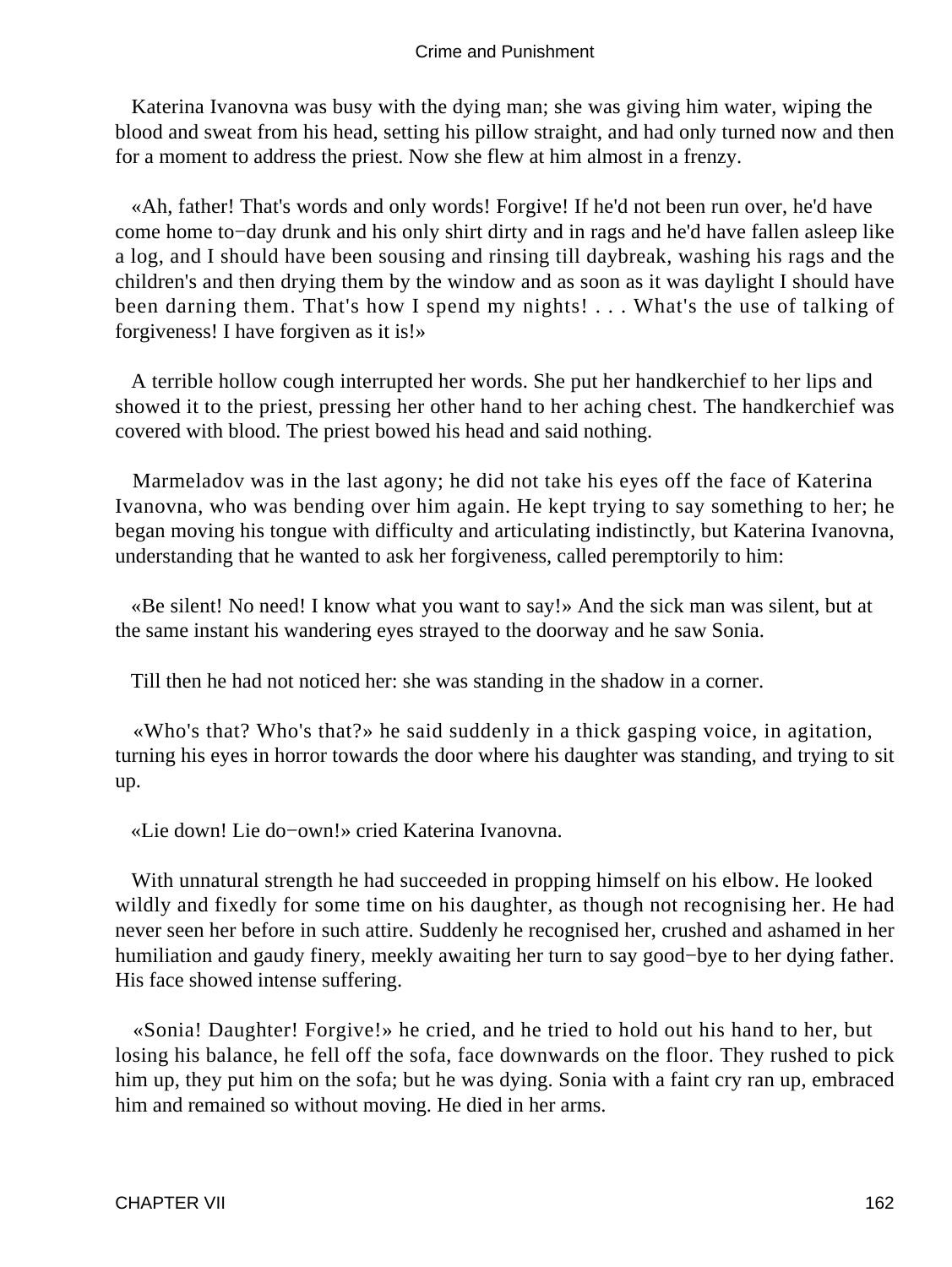«He's got what he wanted,» Katerina Ivanovna cried, seeing her husband's dead body. «Well, what's to be done now? How am I to bury him! What can I give them to−morrow to eat?»

Raskolnikov went up to Katerina Ivanovna.

 «Katerina Ivanovna,» he began, «last week your husband told me all his life and circumstances. . . . Believe me, he spoke of you with passionate reverence. From that evening, when I learnt how devoted he was to you all and how he loved and respected you especially, Katerina Ivanovna, in spite of his unfortunate weakness, from that evening we became friends. . . . Allow me now . . . to do something . . . to repay my debt to my dead friend. Here are twenty roubles, I think – and if that can be of any assistance to you, then  $\dots$ I . . . in short, I will come again, I will be sure to come again . . . I shall, perhaps, come again to−morrow. . . . Good−bye!»

 And he went quickly out of the room, squeezing his way through the crowd to the stairs. But in the crowd he suddenly jostled against Nikodim Fomitch, who had heard of the accident and had come to give instructions in person. They had not met since the scene at the police station, but Nikodim Fomitch knew him instantly.

«Ah, is that you?» he asked him.

 «He's dead,» answered Raskolnikov. «The doctor and the priest have been, all as it should have been. Don't worry the poor woman too much, she is in consumption as it is. Try and cheer her up, if possible . . . you are a kind−hearted man, I know . . .» he added with a smile, looking straight in his face.

 «But you are spattered with blood,» observed Nikodim Fomitch, noticing in the lamplight some fresh stains on Raskolnikov's waistcoat.

 «Yes . . . I'm covered with blood,» Raskolnikov said with a peculiar air; then he smiled, nodded and went downstairs.

 He walked down slowly and deliberately, feverish but not conscious of it, entirely absorbed in a new overwhelming sensation of life and strength that surged up suddenly within him. This sensation might be compared to that of a man condemned to death who has suddenly been pardoned. Halfway down the staircase he was overtaken by the priest on his way home; Raskolnikov let him pass, exchanging a silent greeting with him. He was just descending the last steps when he heard rapid footsteps behind him. someone overtook him; it was Polenka. She was running after him, calling «Wait! wait!»

 He turned round. She was at the bottom of the staircase and stopped short a step above him. A dim light came in from the yard. Raskolnikov could distinguish the child's thin but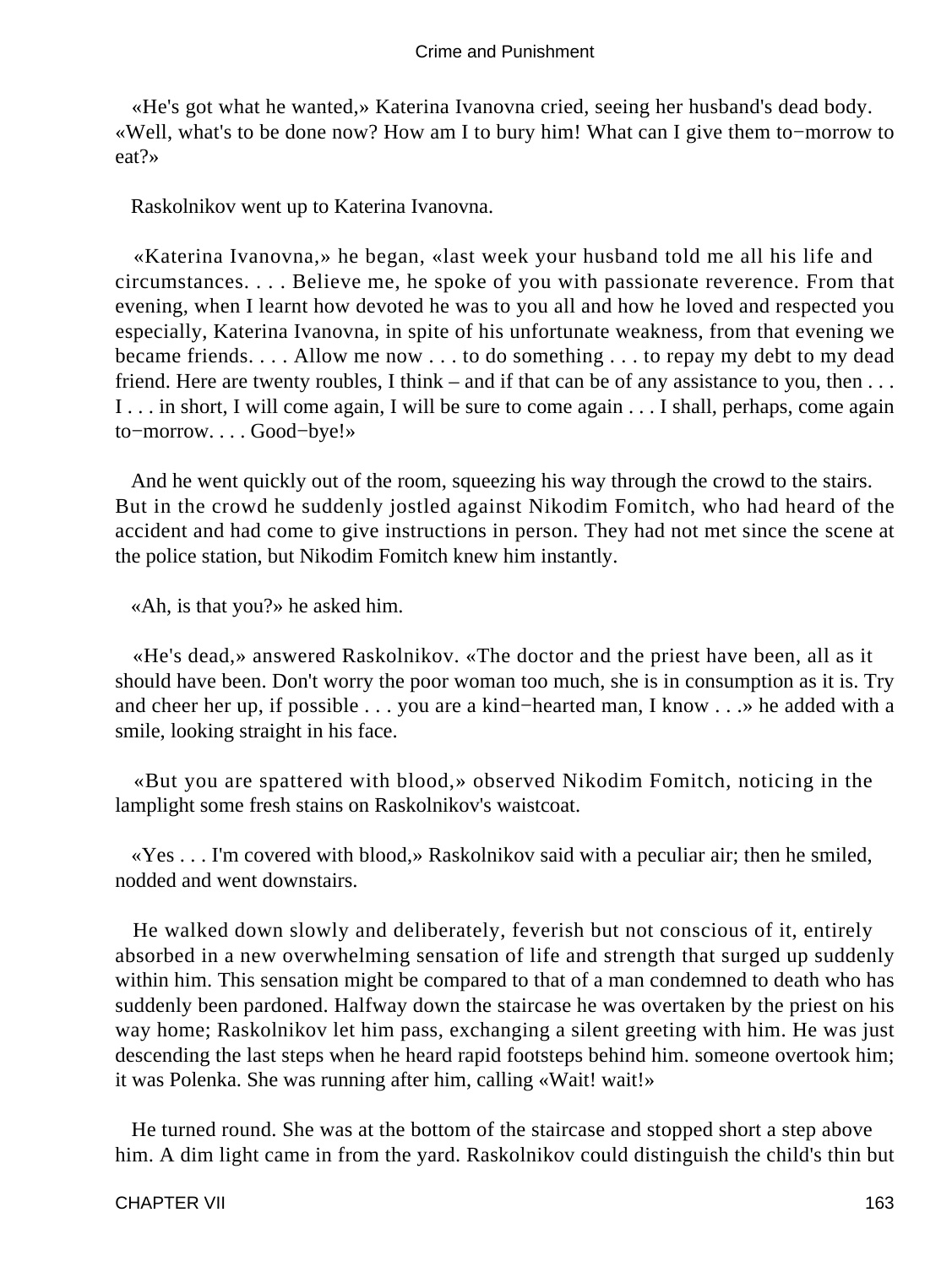pretty little face, looking at him with a bright childish smile. She had run after him with a message which she was evidently glad to give.

 «Tell me, what is your name? . . . and where do you live?» she said hurriedly in a breathless voice.

 He laid both hands on her shoulders and looked at her with a sort of rapture. It was such a joy to him to look at her, he could not have said why.

«Who sent you?»

«Sister Sonia sent me,» answered the girl, smiling still more brightly.

«I knew it was sister Sonia sent you.»

 «Mamma sent me, too . . . when sister Sonia was sending me, mamma came up, too, and said 'Run fast, Polenka.'»

«Do you love sister Sonia?»

 «I love her more than anyone,» Polenka answered with a peculiar earnestness, and her smile became graver.

«And will you love me?»

 By way of answer he saw the little girl's face approaching him, her full lips naively held out to kiss him. Suddenly her arms as thin as sticks held him tightly, her head rested on his shoulder and the little girl wept softly, pressing her face against him.

 «I am sorry for father,» she said a moment later, raising her tear− stained face and brushing away the tears with her hands. «It's nothing but misfortunes now,» she added suddenly with that peculiarly sedate air which children try hard to assume when they want to speak like grown−up people.

«Did your father love you?»

 «He loved Lida most,» she went on very seriously without a smile, exactly like grown−up people, «he loved her because she is little and because she is ill, too. And he always used to bring her presents. But he taught us to read and me grammar and scripture, too,» she added with dignity. «And mother never used to say anything, but we knew that she liked it and father knew it, too. And mother wants to teach me French, for it's time my education began.»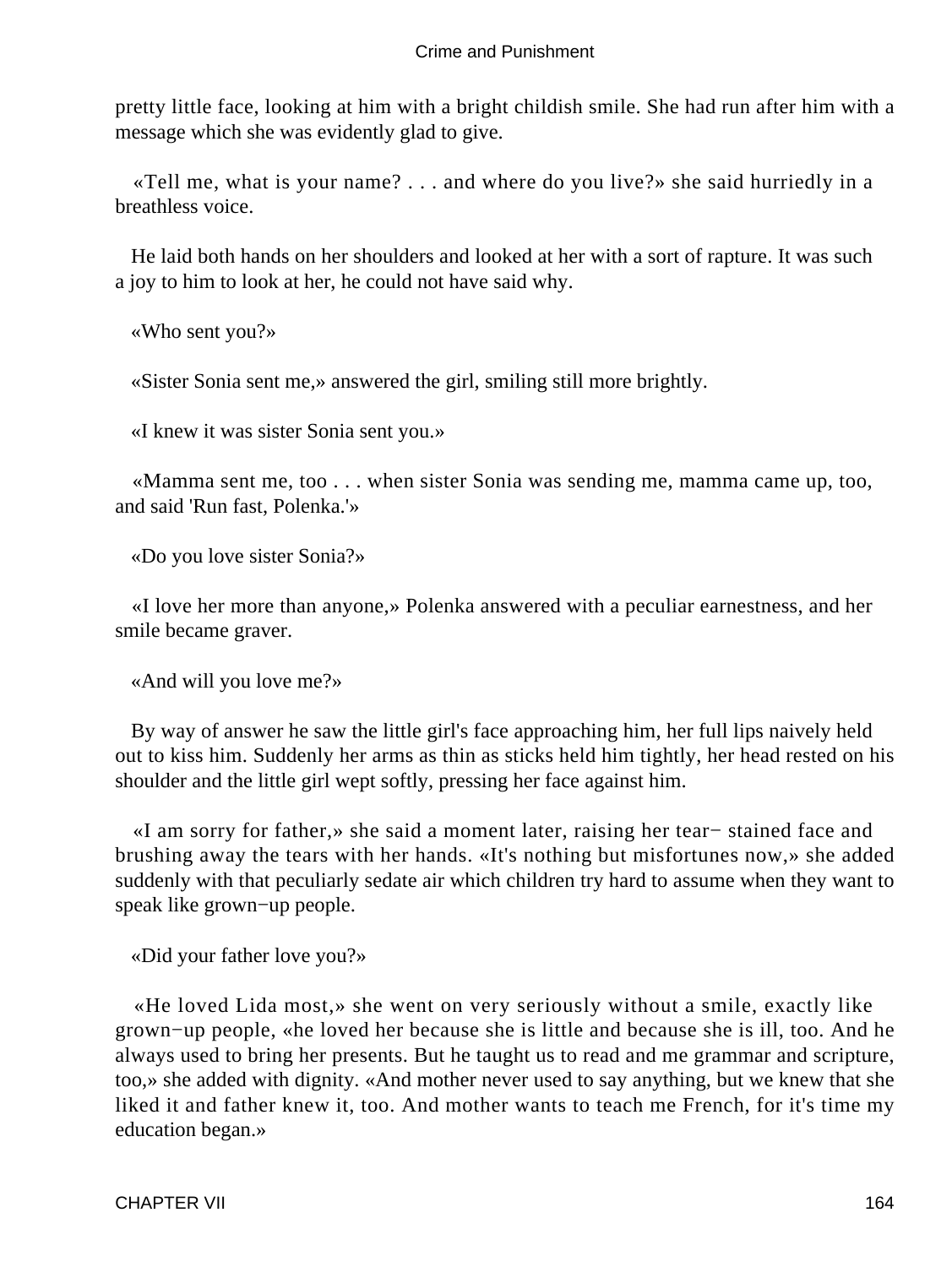«And do you know your prayers?»

 «Of course, we do! We knew them long ago. I say my prayers to myself as I am a big girl now, but Kolya and Lida say them aloud with mother. First they repeat the 'Ave Maria' and then another prayer: 'Lord, forgive and bless sister Sonia,' and then another, 'Lord, forgive and bless our second father.' For our elder father is dead and this is another one, but we do pray for the other as well.»

 «Polenka, my name is Rodion. Pray sometimes for me, too. 'And Thy servant Rodion,' nothing more.»

 «I'll pray for you all the rest of my life,» the little girl declared hotly, and suddenly smiling again she rushed at him and hugged him warmly once more.

 Raskolnikov told her his name and address and promised to be sure to come next day. The child went away quite enchanted with him. It was past ten when he came out into the street. In five minutes he was standing on the bridge at the spot where the woman had jumped in.

 «Enough,» he pronounced resolutely and triumphantly. «I've done with fancies, imaginary terrors and phantoms! Life is real! haven't I lived just now? My life has not yet died with that old woman! The Kingdom of Heaven to her – and now enough, madam, leave me in peace! Now for the reign of reason and light . . . and of will, and of strength . . . and now we will see! We will try our strength!» he added defiantly, as though challenging some power of darkness. "And I was ready to consent to live in a square of space!

 «I am very weak at this moment, but . . . I believe my illness is all over. I knew it would be over when I went out. By the way, Potchinkov's house is only a few steps away. I certainly must go to Razumihin even if it were not close by . . . let him win his bet! Let us give him some satisfaction, too – no matter! Strength, strength is what one wants, you can get nothing without it, and strength must be won by strength – that's what they don't know,» he added proudly and self−confidently and he walked with flagging footsteps from the bridge. Pride and self−confidence grew continually stronger in him; he was becoming a different man every moment. What was it had happened to work this revolution in him? He did not know himself; like a man catching at a straw, he suddenly felt that he, too, 'could live, that there was still life for him, that his life had not died with the old woman.' Perhaps he was in too great a hurry with his conclusions, but he did not think of that.

 «But I did ask her to remember 'Thy servant Rodion' in her prayers,» the idea struck him. «Well, that was . . . in case of emergency,» he added and laughed himself at his boyish sally. He was in the best of spirits.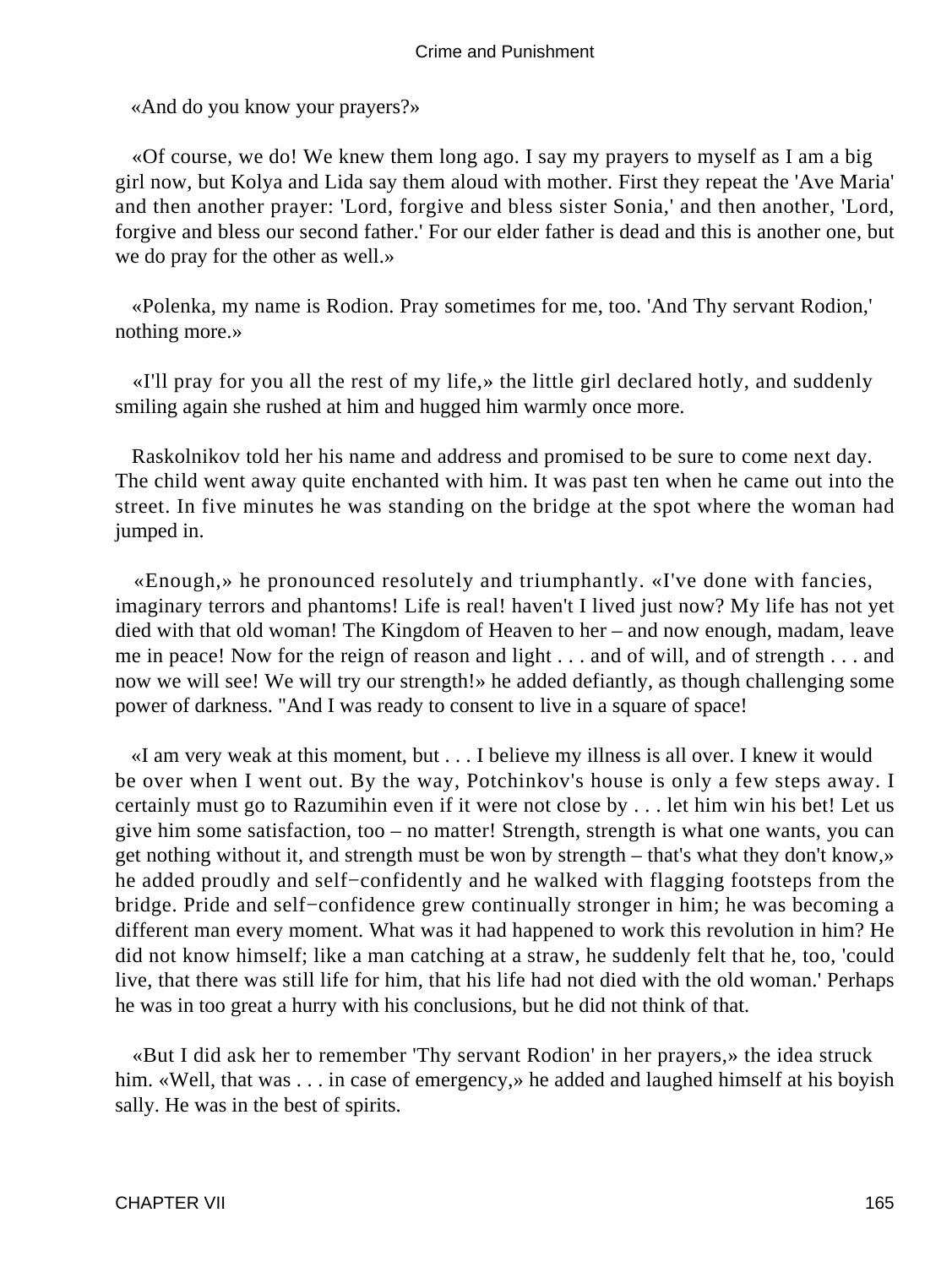He easily found Razumihin; the new lodger was already known at Potchinkov's and the porter at once showed him the way. Half−way upstairs he could hear the noise and animated conversation of a big gathering of people. The door was wide open on the stairs; he could hear exclamations and discussion. Razumihin's room was fairly large; the company consisted of fifteen people. Raskolnikov stopped in the entry, where two of the landlady's servants were busy behind a screen with two samovars, bottles, plates and dishes of pie and savouries, brought up from the landlady's kitchen. Raskolnikov sent in for Razumihin. He ran out delighted. At the first glance it was apparent that he had had a great deal to drink and, though no amount of liquor made Razumihin quite drunk, this time he was perceptibly affected by it.

 «Listen,» Raskolnikov hastened to say, «I've only just come to tell you you've won your bet and that no one really knows what may not happen to him. I can't come in; I am so weak that I shall fall down directly. And so good evening and good−bye! Come and see me to−morrow.»

«Do you know what? I'll see you home. If you say you're weak yourself, you must . . .»

«And your visitors? Who is the curly−headed one who has just peeped out?»

 «He? Goodness only knows! Some friend of uncle's, I expect, or perhaps he has come without being invited . . . I'll leave uncle with them, he is an invaluable person, pity I can't introduce you to him now. But confound them all now! They won't notice me, and I need a little fresh air, for you've come just in the nick of time – another two minutes and I should have come to blows! They are talking such a lot of wild stuff . . . you simply can't imagine what men will say! Though why shouldn't you imagine? Don't we talk nonsense ourselves? And let them . . . that's the way to learn not to! . . . Wait a minute, I'll fetch Zossimov.»

 Zossimov pounced upon Raskolnikov almost greedily; he showed a special interest in him; soon his face brightened.

 «You must go to bed at once,» he pronounced, examining the patient as far as he could, «and take something for the night. Will you take it? I got it ready some time ago . . . a powder.»

«Two, if you like,» answered Raskolnikov. The powder was taken at once.

 «It's a good thing you are taking him home,» observed Zossimov to Razumihin – «we shall see how he is to−morrow, to−day he's not at all amiss – a considerable change since the afternoon. Live and learn . . .»

 «Do you know what Zossimov whispered to me when we were coming out?» Razumihin blurted out, as soon as they were in the street. «I won't tell you everything,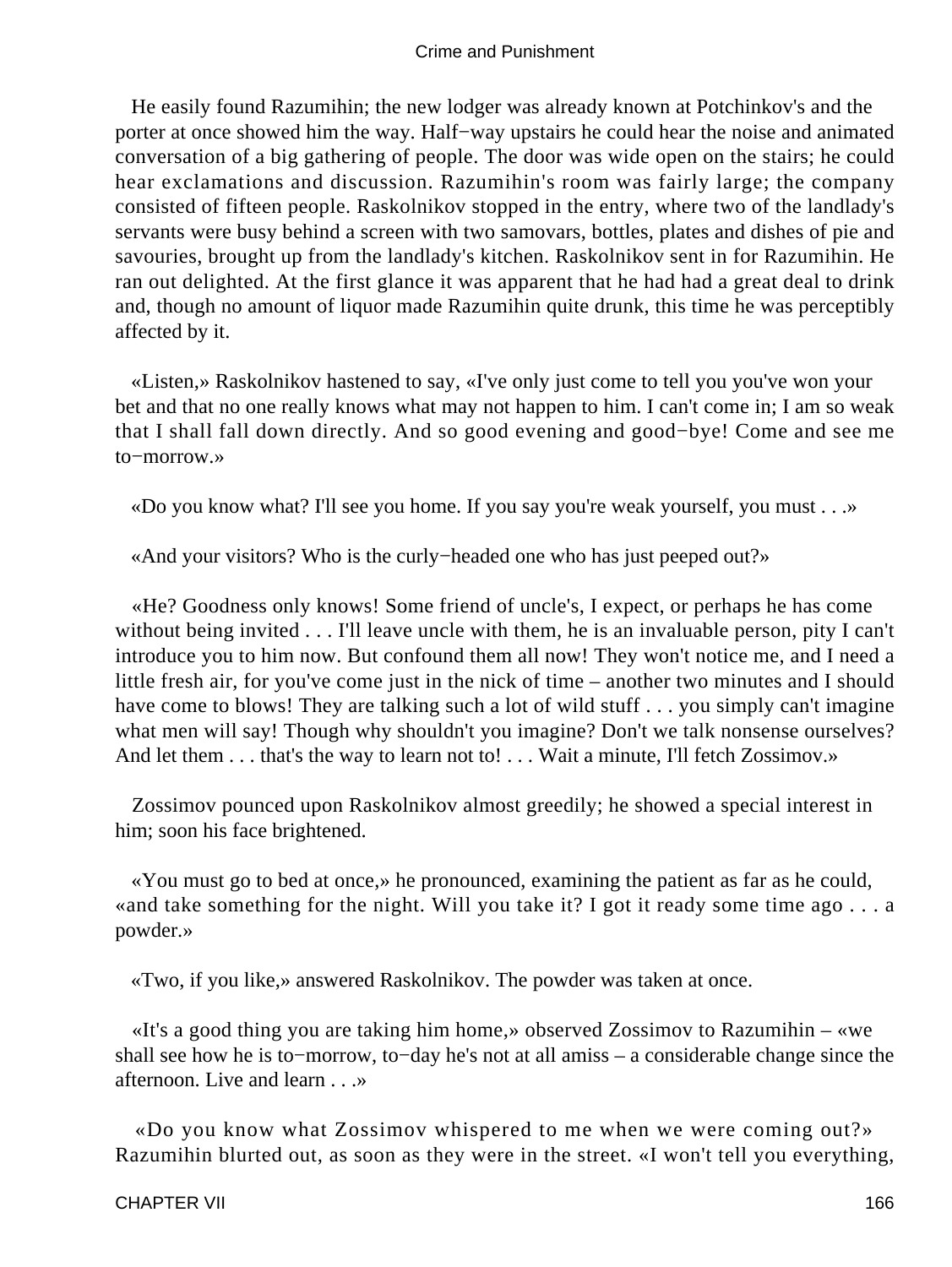brother, because they are such fools. Zossimov told me to talk freely to you on the way and get you to talk freely to me, and afterwards I am to tell him about it, for he's got a notion in his head that you are . . . mad or close on it. Only fancy! In the first place, you've three times the brains he has; in the second, if you are not mad, you needn't care a hang that he has got such a wild idea; and thirdly, that piece of beef whose specialty is surgery has gone mad on mental diseases, and what's brought him to this conclusion about you was your conversation to−day with Zametov.»

«Zametov told you all about it?»

 «Yes, and he did well. Now I understand what it all means and so does Zametov. . . . Well, the fact is, Rodya . . . the point is . . . I am a little drunk now. . . . But that's . . . no matter . . . the point is that this idea . . . you understand? was just being hatched in their brains . . . you understand? That is, no one ventured to say it aloud, because the idea is too absurd and especially since the arrest of that painter, that bubble's burst and gone for ever. But why are they such fools? I gave Zametov a bit of a thrashing at the time – that's between ourselves, brother; please don't let out a hint that you know of it; I've noticed he is a ticklish subject; it was at Luise Ivanovna's. But to−day, to−day it's all cleared up. That Ilya Petrovitch is at the bottom of it! He took advantage of your fainting at the police station, but he is ashamed of it himself now; I know that . . .»

Raskolnikov listened greedily. Razumihin was drunk enough to talk too freely.

«I fainted then because it was so close and the smell of paint,» said Raskolnikov.

 «No need to explain that! And it wasn't the paint only: the fever had been coming on for a month; Zossimov testifies to that! But how crushed that boy is now, you wouldn't believe! 'I am not worth his little finger,' he says. Yours, he means. He has good feelings at times, brother. But the lesson, the lesson you gave him to−day in the Palais de Cristal, that was too good for anything! You frightened him at first, you know, he nearly went into convulsions! You almost convinced him again of the truth of all that hideous nonsense, and then you suddenly – put out your tongue at him: 'There now, what do you make of it?' It was perfect! He is crushed, annihilated now! It was masterly, by Jove, it's what they deserve! Ah, that I wasn't there! He was hoping to see you awfully. Porfiry, too, wants to make your acquaintance . . .»

«Ah! . . . he too . . . but why did they put me down as mad?»

 «Oh, not mad. I must have said too much, brother. . . . What struck him, you see, was that only that subject seemed to interest you; now it's clear why it did interest you; knowing all the circumstances . . . and how that irritated you and worked in with your illness . . . I am a little drunk, brother, only, confound him, he has some idea of his own . . . I tell you, he's mad on mental diseases. But don't you mind him . . .»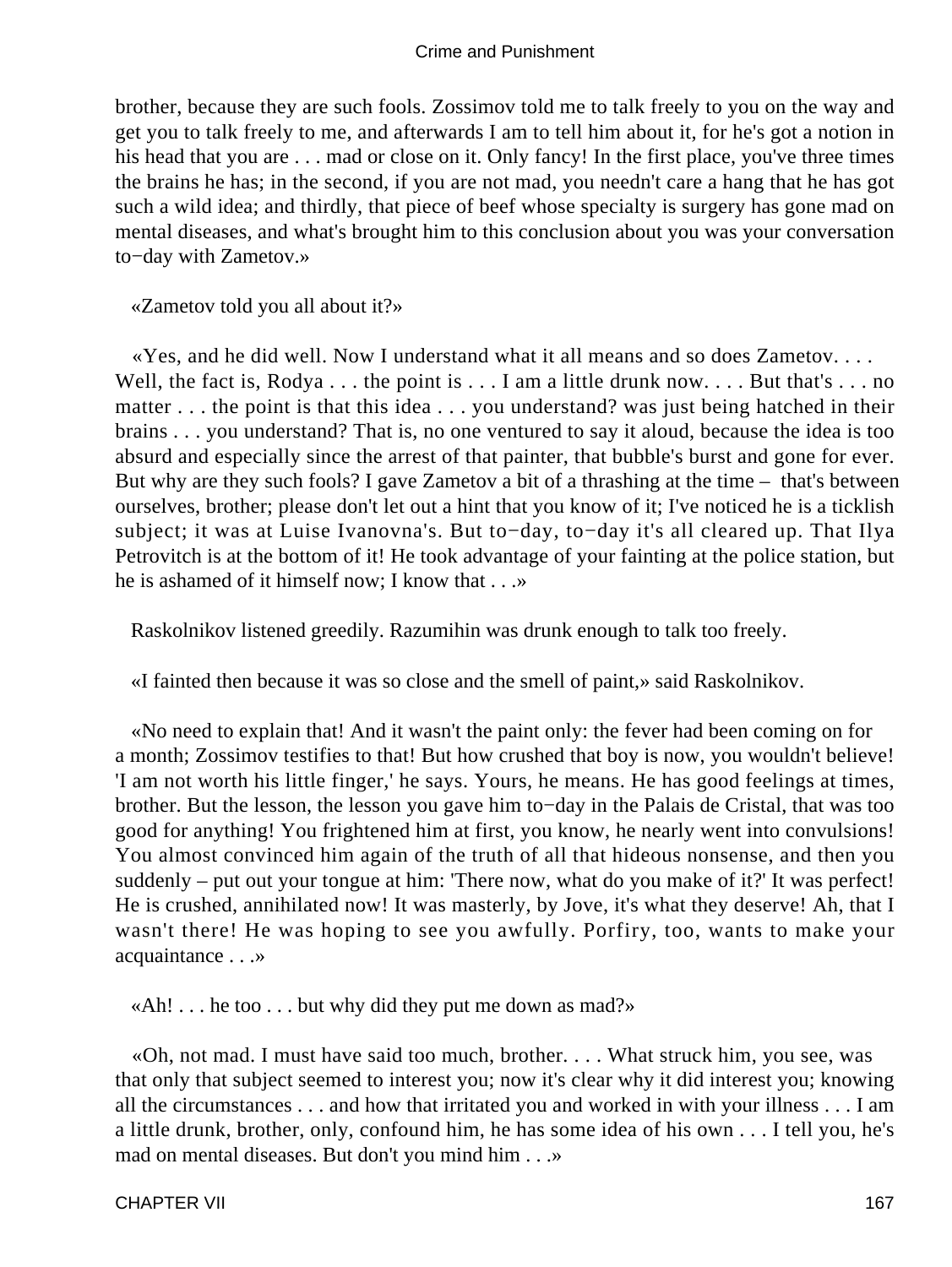For half a minute both were silent.

 «Listen, Razumihin,» began Raskolnikov, «I want to tell you plainly: I've just been at a death−bed, a clerk who died . . . I gave them all my money . . . and besides I've just been kissed by someone who, if I had killed anyone, would just the same . . . in fact I saw someone else there . . . with a flame−coloured feather . . . but I am talking nonsense; I am very weak, support me . . . we shall be at the stairs directly . . .»

«What's the matter? What's the matter with you?» Razumihin asked anxiously.

 «I am a little giddy, but that's not the point, I am so sad, so sad . . . like a woman. Look, what's that? Look, look!»

«What is it?»

«Don't you see? A light in my room, you see? Through the crack . . .»

 They were already at the foot of the last flight of stairs, at the level of the landlady's door, and they could, as a fact, see from below that there was a light in Raskolnikov's garret.

«Queer! Nastasya, perhaps,» observed Razumihin.

 «She is never in my room at this time and she must be in bed long ago, but . . . I don't care! Good−bye!»

«What do you mean? I am coming with you, we'll come in together!»

 «I know we are going in together, but I want to shake hands here and say good−bye to you here. So give me your hand, good−bye!»

«What's the matter with you, Rodya?»

«Nothing . . . come along . . . you shall be witness.»

 They began mounting the stairs, and the idea struck Razumihin that perhaps Zossimov might be right after all. «Ah, I've upset him with my chatter!» he muttered to himself.

When they reached the door they heard voices in the room.

 «What is it?» cried Razumihin. Raskolnikov was the first to open the door; he flung it wide and stood still in the doorway, dumbfoundered.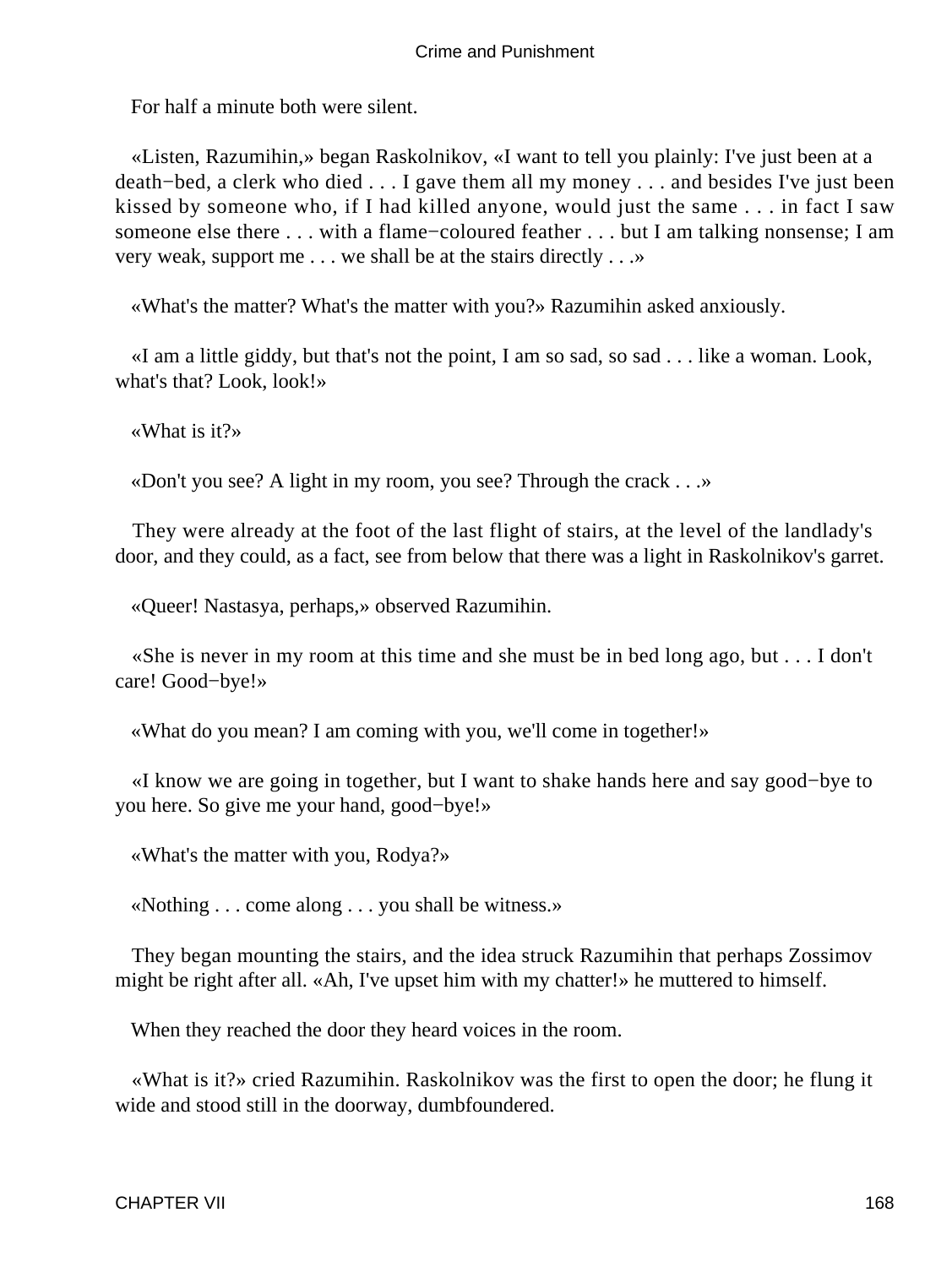His mother and sister were sitting on his sofa and had been waiting an hour and a half for him. Why had he never expected, never thought of them, though the news that they had started, were on their way and would arrive immediately, had been repeated to him only that day? They had spent that hour and a half plying Nastasya with questions. She was standing before them and had told them everything by now. They were beside themselves with alarm when they heard of his «running away» to−day, ill and, as they understood from her story, delirious! «Good Heavens, what had become of him?» Both had been weeping, both had been in anguish for that hour and a half.

 A cry of joy, of ecstasy, greeted Raskolnikov's entrance. Both rushed to him. But he stood like one dead; a sudden intolerable sensation struck him like a thunderbolt. He did not lift his arms to embrace them, he could not. His mother and sister clasped him in their arms, kissed him, laughed and cried. He took a step, tottered and fell to the ground, fainting.

 Anxiety, cries of horror, moans . . . Razumihin who was standing in the doorway flew into the room, seized the sick man in his strong arms and in a moment had him on the sofa.

 $\ll$ It's nothing, nothing!» he cried to the mother and sister –  $\ll$ it's only a faint, a mere trifle! Only just now the doctor said he was much better, that he is perfectly well! Water! See, he is coming to himself, he is all right again!»

 And seizing Dounia by the arm so that he almost dislocated it, he made her bend down to see that «he is all right again.» The mother and sister looked on him with emotion and gratitude, as their Providence. They had heard already from Nastasya all that had been done for their Rodya during his illness, by this «very competent young man,» as Pulcheria Alexandrovna Raskolnikov called him that evening in conversation with Dounia.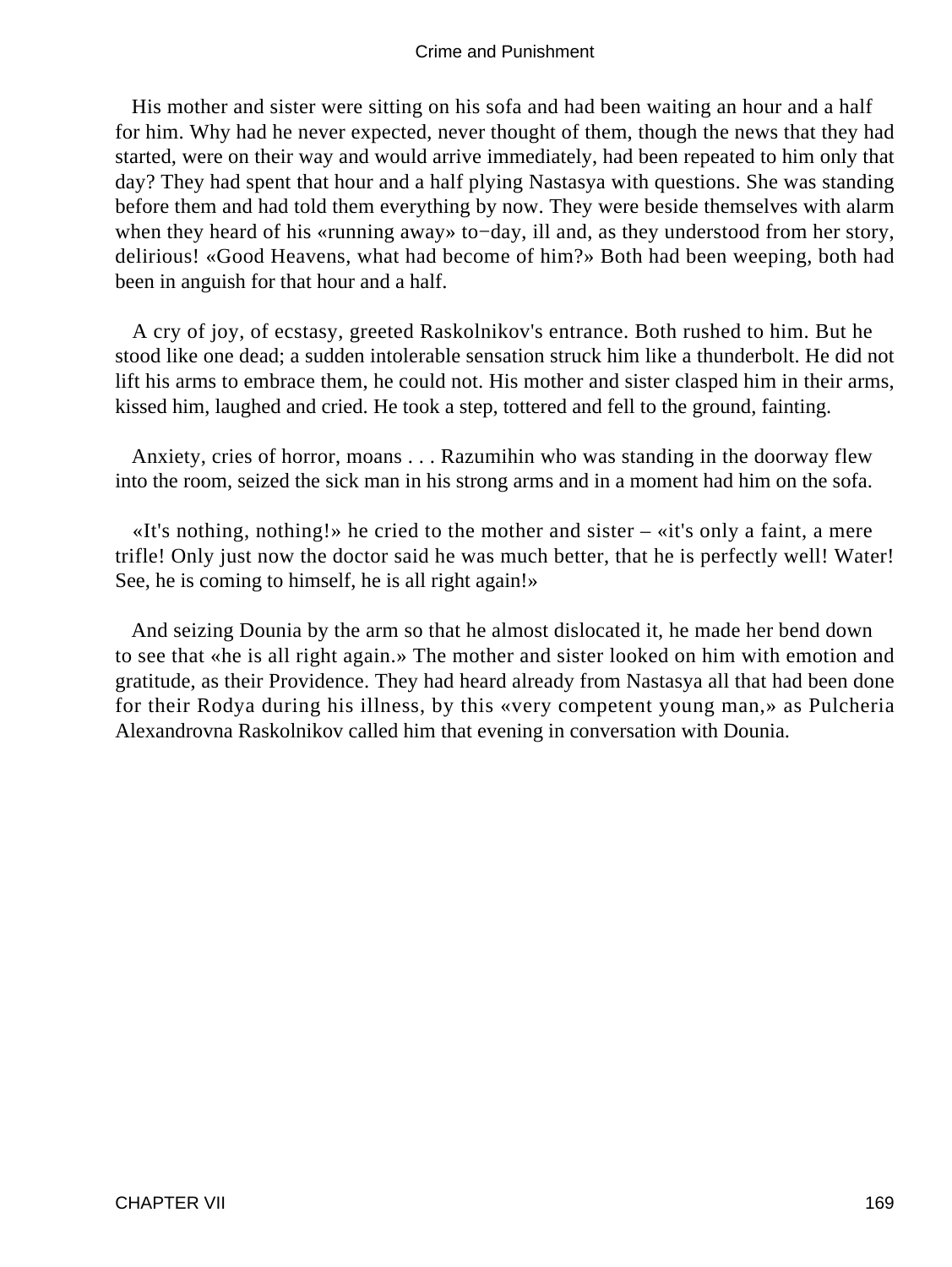# **[PART III](#page-465-0)**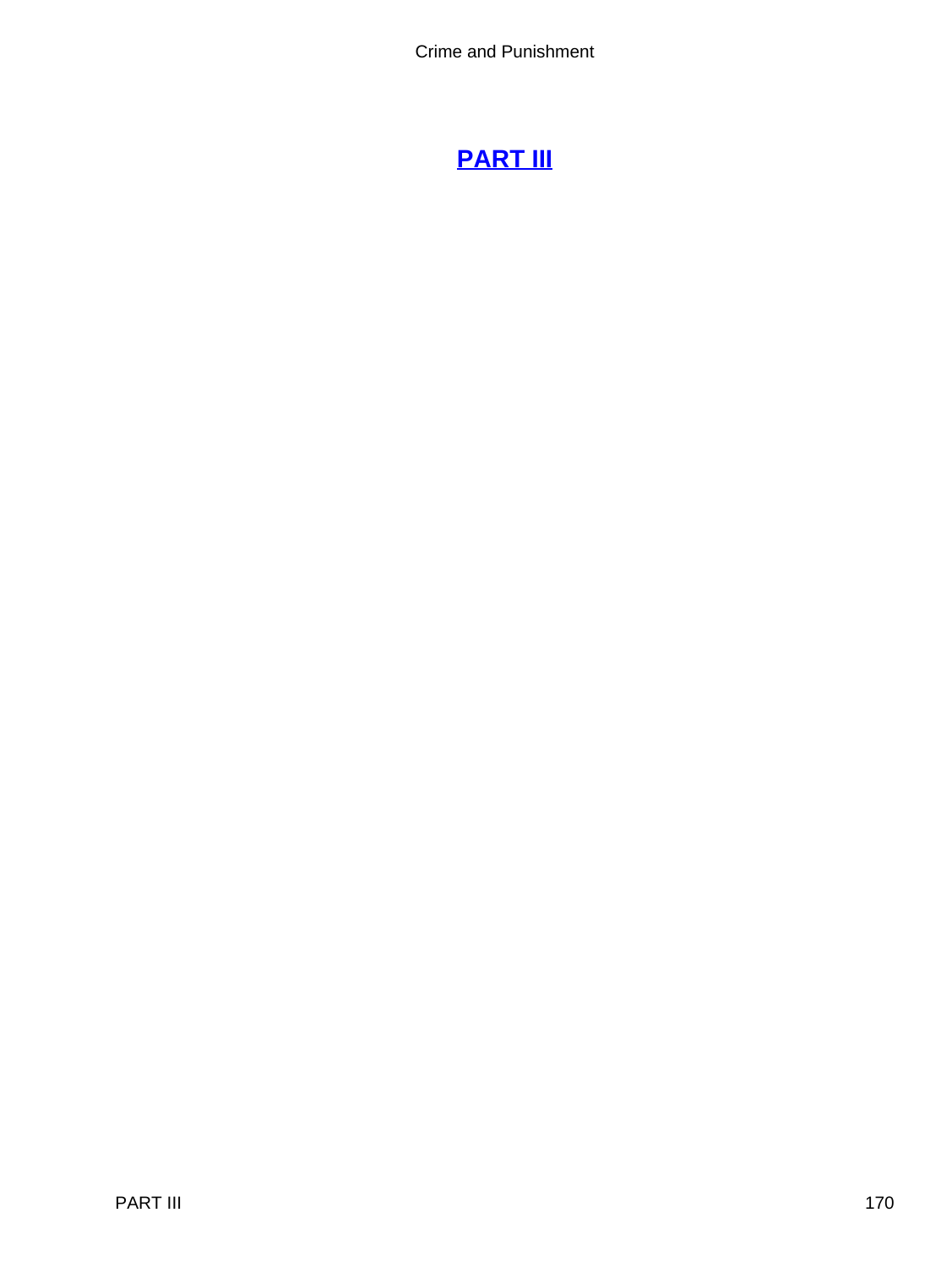# **[CHAPTER I](#page-465-0)**

*R*askolnikov got up, and sat down on the sofa. He waved his hand weakly to Razumihin to cut short the flow of warm and incoherent consolations he was addressing to his mother and sister, took them both by the hand and for a minute or two gazed from one to the other without speaking. His mother was alarmed by his expression. It revealed an emotion agonisingly poignant, and at the same time something immovable, almost insane. Pulcheria Alexandrovna began to cry.

Avdotya Romanovna was pale; her hand trembled in her brother's.

 «Go home . . . with him,» he said in a broken voice, pointing to Razumihin, «good−bye till to−morrow; to−morrow everything . . . Is it long since you arrived?»

 «This evening, Rodya,» answered Pulcheria Alexandrovna, «the train was awfully late. But, Rodya, nothing would induce me to leave you now! I will spend the night here, near you . . .»

«Don't torture me!» he said with a gesture of irritation.

 «I will stay with him,» cried Razumihin, «I won't leave him for a moment. Bother all my visitors! Let them rage to their hearts' content! My uncle is presiding there.»

 «How, how can I thank you!» Pulcheria Alexandrovna was beginning, once more pressing Razumihin's hands, but Raskolnikov interrupted her again.

 «I can't have it! I can't have it!» he repeated irritably, «don't worry me! Enough, go away . . . I can't stand it!»

 «Come, mamma, come out of the room at least for a minute,» Dounia whispered in dismay; «we are distressing him, that's evident.»

«Mayn't I look at him after three years?» wept Pulcheria Alexandrovna.

 «Stay,» he stopped them again, «you keep interrupting me, and my ideas get muddled. . . . Have you seen Luzhin?»

 «No, Rodya, but he knows already of our arrival. We have heard, Rodya, that Pyotr Petrovitch was so kind as to visit you today,» Pulcheria Alexandrovna added somewhat timidly.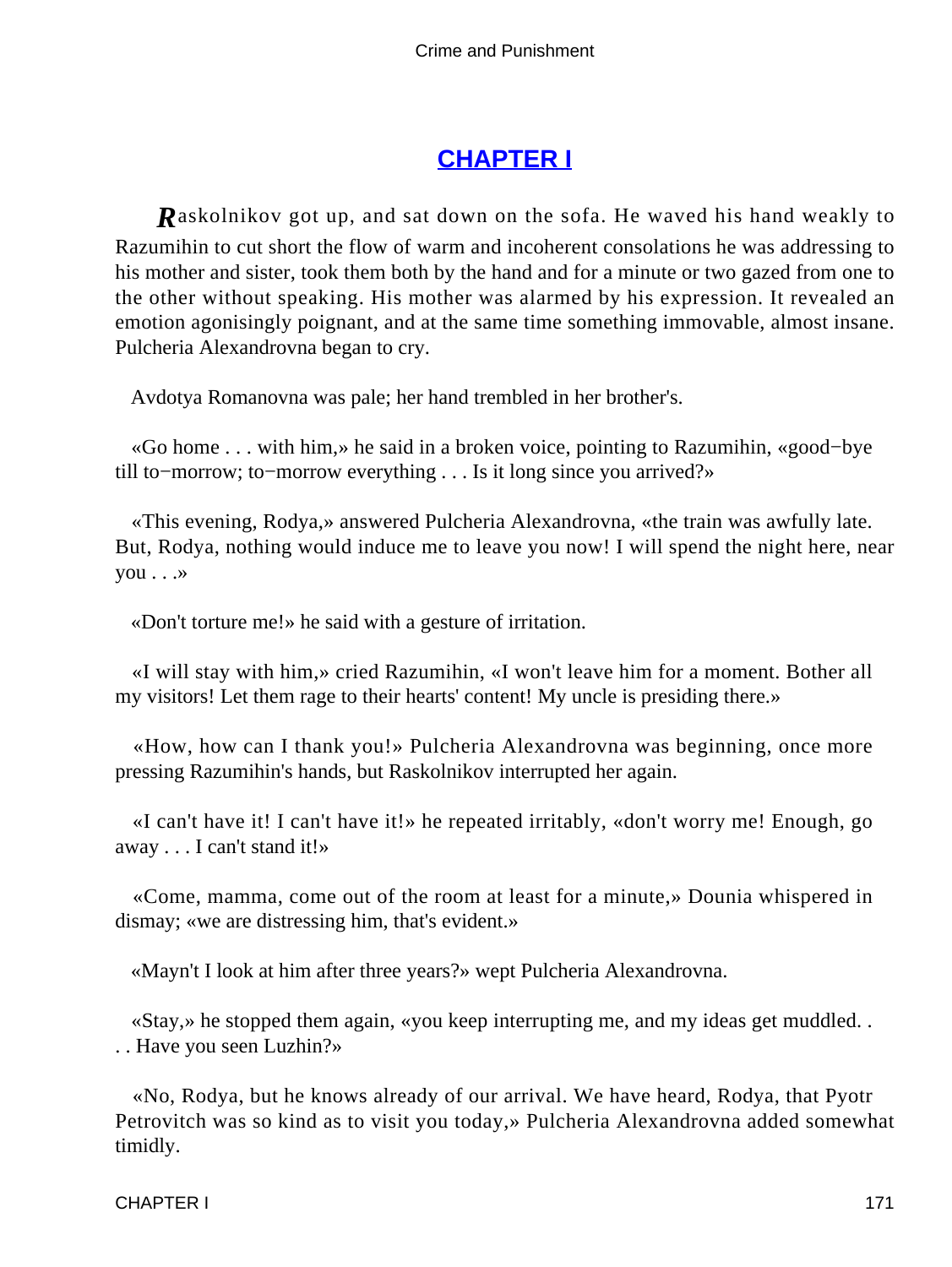«Yes . . . he was so kind . . . Dounia, I promised Luzhin I'd throw him downstairs and told him to go to hell. . . .»

 «Rodya, what are you saying! Surely, you don't mean to tell us . . .» Pulcheria Alexandrovna began in alarm, but she stopped, looking at Dounia.

 Avdotya Romanovna was looking attentively at her brother, waiting for what would come next. Both of them had heard of the quarrel from Nastasya, so far as she had succeeded in understanding and reporting it, and were in painful perplexity and suspense.

 «Dounia,» Raskolnikov continued with an effort, «I don't want that marriage, so at the first opportunity to−morrow you must refuse Luzhin, so that we may never hear his name again.»

«Good Heavens!» cried Pulcheria Alexandrovna.

 «Brother, think what you are saying!» Avdotya Romanovna began impetuously, but immediately checked herself. «You are not fit to talk now, perhaps; you are tired,» she added gently.

 «You think I am delirious? No . . . You are marrying Luzhin for /my/ sake. But I won't accept the sacrifice. And so write a letter before to−morrow, to refuse him . . . Let me read it in the morning and that will be the end of it!»

«That I can't do!» the girl cried, offended, «what right have you . . .»

 «Dounia, you are hasty, too, be quiet, to−morrow . . . Don't you see . . .» the mother interposed in dismay. «Better come away!»

 «He is raving,» Razumihin cried tipsily, «or how would he dare! To−morrow all this nonsense will be over . . . to−day he certainly did drive him away. That was so. And Luzhin got angry, too. . . . He made speeches here, wanted to show off his learning and he went out crest− fallen. . . .»

«Then it's true?» cried Pulcheria Alexandrovna.

 «Good−bye till to−morrow, brother,» said Dounia compassionately – «let us go, mother . . . Good−bye, Rodya.»

 «Do you hear, sister,» he repeated after them, making a last effort, «I am not delirious; this marriage is – an infamy. Let me act like a scoundrel, but you mustn't . . . one is enough . . . and though I am a scoundrel, I wouldn't own such a sister. It's me or Luzhin! Go now. . . .»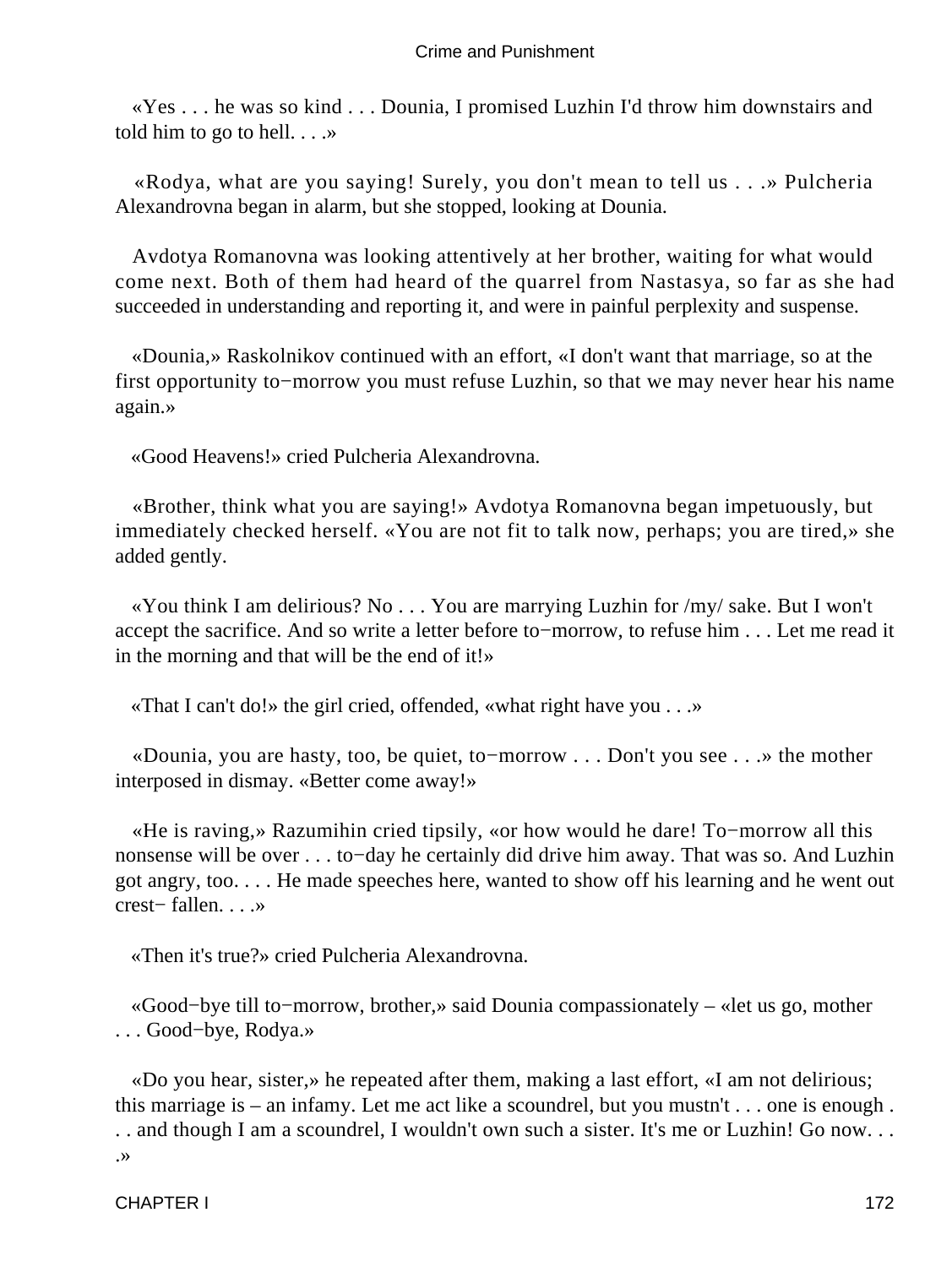«But you're out of your mind! Despot!» roared Razumihin; but Raskolnikov did not and perhaps could not answer. He lay down on the sofa, and turned to the wall, utterly exhausted. Avdotya Romanovna looked with interest at Razumihin; her black eyes flashed; Razumihin positively started at her glance.

Pulcheria Alexandrovna stood overwhelmed.

 «Nothing would induce me to go,» she whispered in despair to Razumihin. «I will stay somewhere here . . . escort Dounia home.»

 «You'll spoil everything,» Razumihin answered in the same whisper, losing patience – «come out on to the stairs, anyway. Nastasya, show a light! I assure you,» he went on in a half whisper on the stairs− «that he was almost beating the doctor and me this afternoon! Do you understand? The doctor himself! Even he gave way and left him, so as not to irritate him. I remained downstairs on guard, but he dressed at once and slipped off. And he will slip off again if you irritate him, at this time of night, and will do himself some mischief... .»

«What are you saying?»

 «And Avdotya Romanovna can't possibly be left in those lodgings without you. Just think where you are staying! That blackguard Pyotr Petrovitch couldn't find you better lodgings . . . But you know I've had a little to drink, and that's what makes me . . . swear; don't mind it. . . .»

 «But I'll go to the landlady here,» Pulcheria Alexandrovna insisted, «Ill beseech her to find some corner for Dounia and me for the night. I can't leave him like that, I cannot!»

 This conversation took place on the landing just before the landlady's door. Nastasya lighted them from a step below. Razumihin was in extraordinary excitement. Half an hour earlier, while he was bringing Raskolnikov home, he had indeed talked too freely, but he was aware of it himself, and his head was clear in spite of the vast quantities he had imbibed. Now he was in a state bordering on ecstasy, and all that he had drunk seemed to fly to his head with redoubled effect. He stood with the two ladies, seizing both by their hands, persuading them, and giving them reasons with astonishing plainness of speech, and at almost every word he uttered, probably to emphasise his arguments, he squeezed their hands painfully as in a vise. He stared at Avdotya Romanovna without the least regard for good manners. They sometimes pulled their hands out of his huge bony paws, but far from noticing what was the matter, he drew them all the closer to him. If they'd told him to jump head foremost from the staircase, he would have done it without thought or hesitation in their service. Though Pulcheria Alexandrovna felt that the young man was really too eccentric and pinched her hand too much, in her anxiety over her Rodya she looked on his presence as providential, and was unwilling to notice all his peculiarities. But though

CHAPTER I 173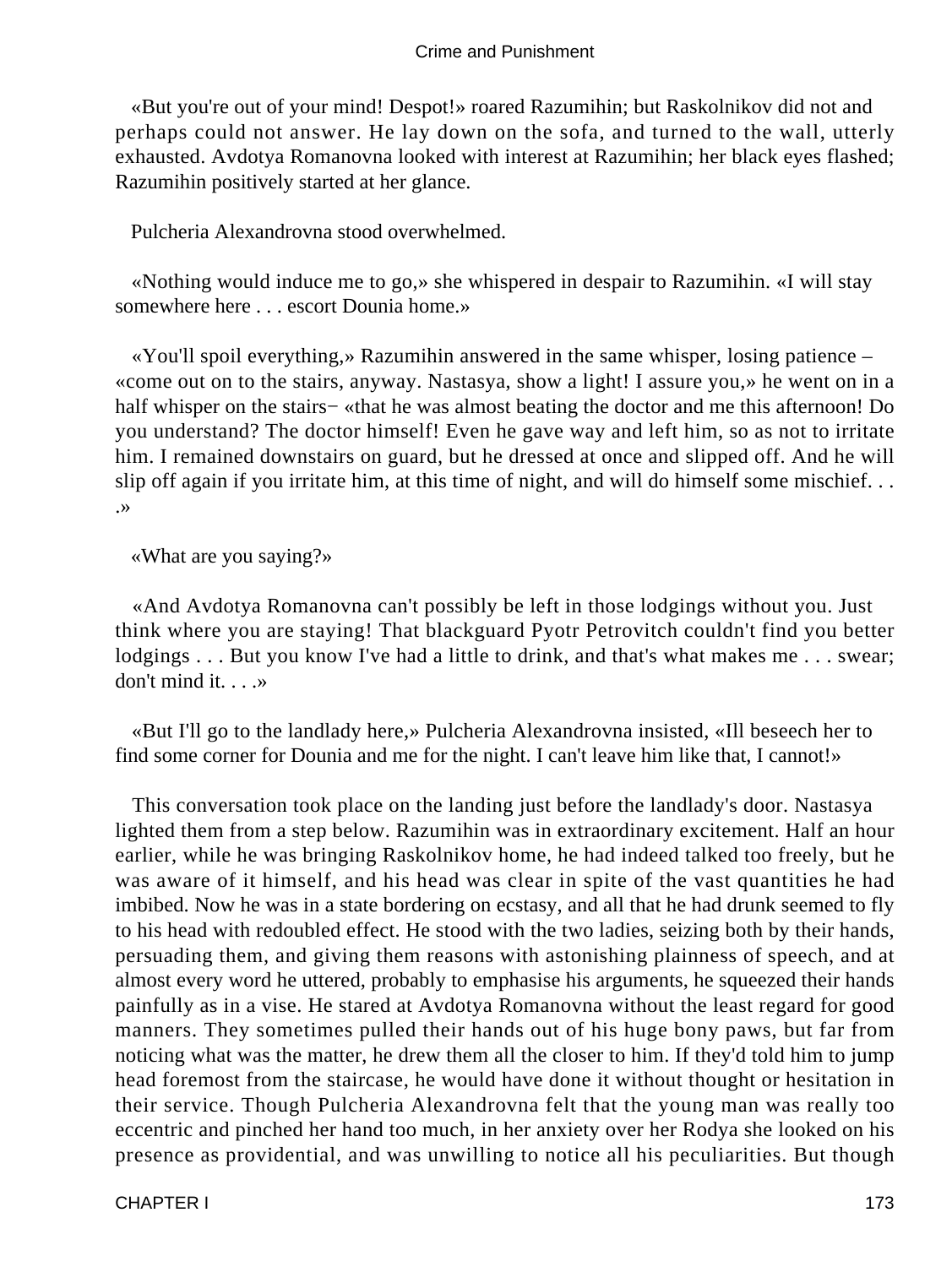Avdotya Romanovna shared her anxiety, and was not of timorous disposition, she could not see the glowing light in his eyes without wonder and almost alarm. It was only the unbounded confidence inspired by Nastasya's account of her brother's queer friend, which prevented her from trying to run away from him, and to persuade her mother to do the same. She realised, too, that even running away was perhaps impossible now. Ten minutes later, however, she was considerably reassured; it was characteristic of Razumihin that he showed his true nature at once, whatever mood he might be in, so that people quickly saw the sort of man they had to deal with.

 «You can't go to the landlady, that's perfect nonsense!» he cried. «If you stay, though you are his mother, you'll drive him to a frenzy, and then goodness knows what will happen! Listen, I'll tell you what I'll do: Nastasya will stay with him now, and I'll conduct you both home, you can't be in the streets alone; Petersburg is an awful place in that way. . . . But no matter! Then I'll run straight back here and a quarter of an hour later, on my word of honour, I'll bring you news how he is, whether he is asleep, and all that. Then, listen! Then I'll run home in a twinkling – I've a lot of friends there, all drunk – I'll fetch Zossimov – that's the doctor who is looking after him, he is there, too, but he is not drunk; he is not drunk, he is never drunk! I'll drag him to Rodya, and then to you, so that you'll get two reports in the hour – from the doctor, you understand, from the doctor himself, that's a very different thing from my account of him! If there's anything wrong, I swear I'll bring you here myself, but, if it's all right, you go to bed. And I'll spend the night here, in the passage, he won't hear me, and I'll tell Zossimov to sleep at the landlady's, to be at hand. Which is better for him: you or the doctor? So come home then! But the landlady is out of the question; it's all right for me, but it's out of the question for you: she wouldn't take you, for she's . . . for she's a fool . . . She'd be jealous on my account of Avdotya Romanovna and of you, too, if you want to know . . . of Avdotya Romanovna certainly. She is an absolutely, absolutely unaccountable character! But I am a fool, too! . . . No matter! Come along! Do you trust me? Come, do you trust me or not?»

 «Let us go, mother,» said Avdotya Romanovna, «he will certainly do what he has promised. He has saved Rodya already, and if the doctor really will consent to spend the night here, what could be better?»

 «You see, you . . . you . . . understand me, because you are an angel!» Razumihin cried in ecstasy, «let us go! Nastasya! Fly upstairs and sit with him with a light; I'll come in a quarter of an hour.»

 Though Pulcheria Alexandrovna was not perfectly convinced, she made no further resistance. Razumihin gave an arm to each and drew them down the stairs. He still made her uneasy, as though he was competent and good−natured, was he capable of carrying out his promise? He seemed in such a condition. . . .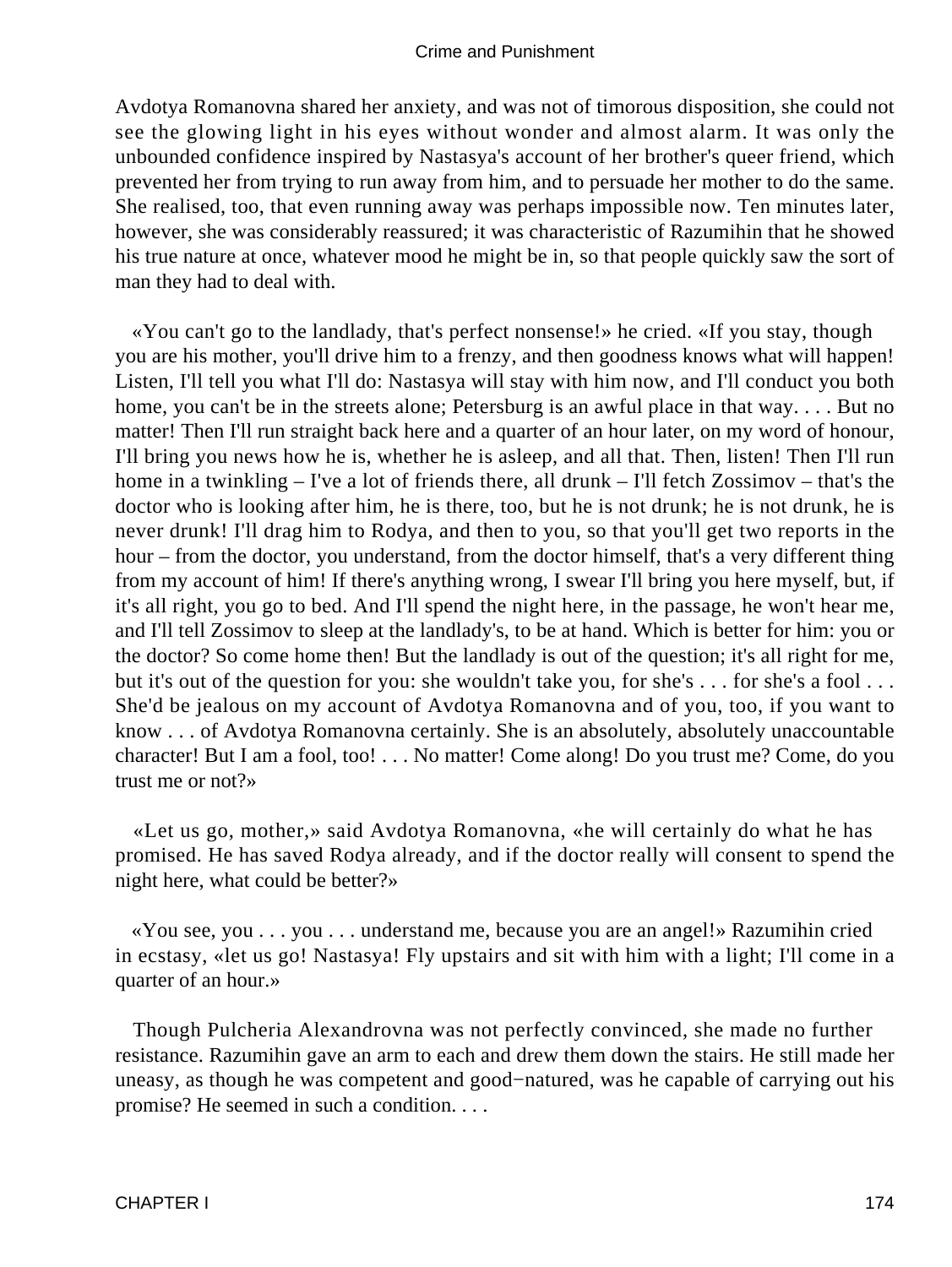«Ah, I see you think I am in such a condition!» Razumihin broke in upon her thoughts, guessing them, as he strolled along the pavement with huge steps, so that the two ladies could hardly keep up with him, a fact he did not observe, however. «Nonsense! That is . . . I am drunk like a fool, but that's not it; I am not drunk from wine. It's seeing you has turned my head . . . But don't mind me! Don't take any notice: I am talking nonsense, I am not worthy of you. . . . I am utterly unworthy of you! The minute I've taken you home, I'll pour a couple of pailfuls of water over my head in the gutter here, and then I shall be all right. . . . If only you knew how I love you both! Don't laugh, and don't be angry! You may be angry with anyone, but not with me! I am his friend, and therefore I am your friend, too, I want to be . . . I had a presentiment . . . Last year there was a moment . . . though it wasn't a presentiment really, for you seem to have fallen from heaven. And I expect I shan't sleep all night . . . Zossimov was afraid a little time ago that he would go mad . . . that's why he mustn't be irritated.»

«What do you say?» cried the mother.

«Did the doctor really say that?» asked Avdotya Romanovna, alarmed.

 «Yes, but it's not so, not a bit of it. He gave him some medicine, a powder, I saw it, and then your coming here. . . . Ah! It would have been better if you had come to−morrow. It's a good thing we went away. And in an hour Zossimov himself will report to you about everything. He is not drunk! And I shan't be drunk. . . . And what made me get so tight? Because they got me into an argument, damn them! I've sworn never to argue! They talk such trash! I almost came to blows! I've left my uncle to preside. Would you believe, they insist on complete absence of individualism and that's just what they relish! Not to be themselves, to be as unlike themselves as they can. That's what they regard as the highest point of progress. If only their nonsense were their own, but as it is . . .»

 «Listen!» Pulcheria Alexandrovna interrupted timidly, but it only added fuel to the flames.

 «What do you think?» shouted Razumihin, louder than ever, «you think I am attacking them for talking nonsense? Not a bit! I like them to talk nonsense. That's man's one privilege over all creation. Through error you come to the truth! I am a man because I err! You never reach any truth without making fourteen mistakes and very likely a hundred and fourteen. And a fine thing, too, in its way; but we can't even make mistakes on our own account! Talk nonsense, but talk your own nonsense, and I'll kiss you for it. To go wrong in one's own way is better than to go right in someone else's. In the first case you are a man, in the second you're no better than a bird. Truth won't escape you, but life can be cramped. There have been examples. And what are we doing now? In science, development, thought, invention, ideals, aims, liberalism, judgment, experience and everything, everything, everything, we are still in the preparatory class at school. We prefer to live on other people's ideas, it's what we are used to! Am I right, am I right?» cried Razumihin, pressing and shaking the two

CHAPTER I 175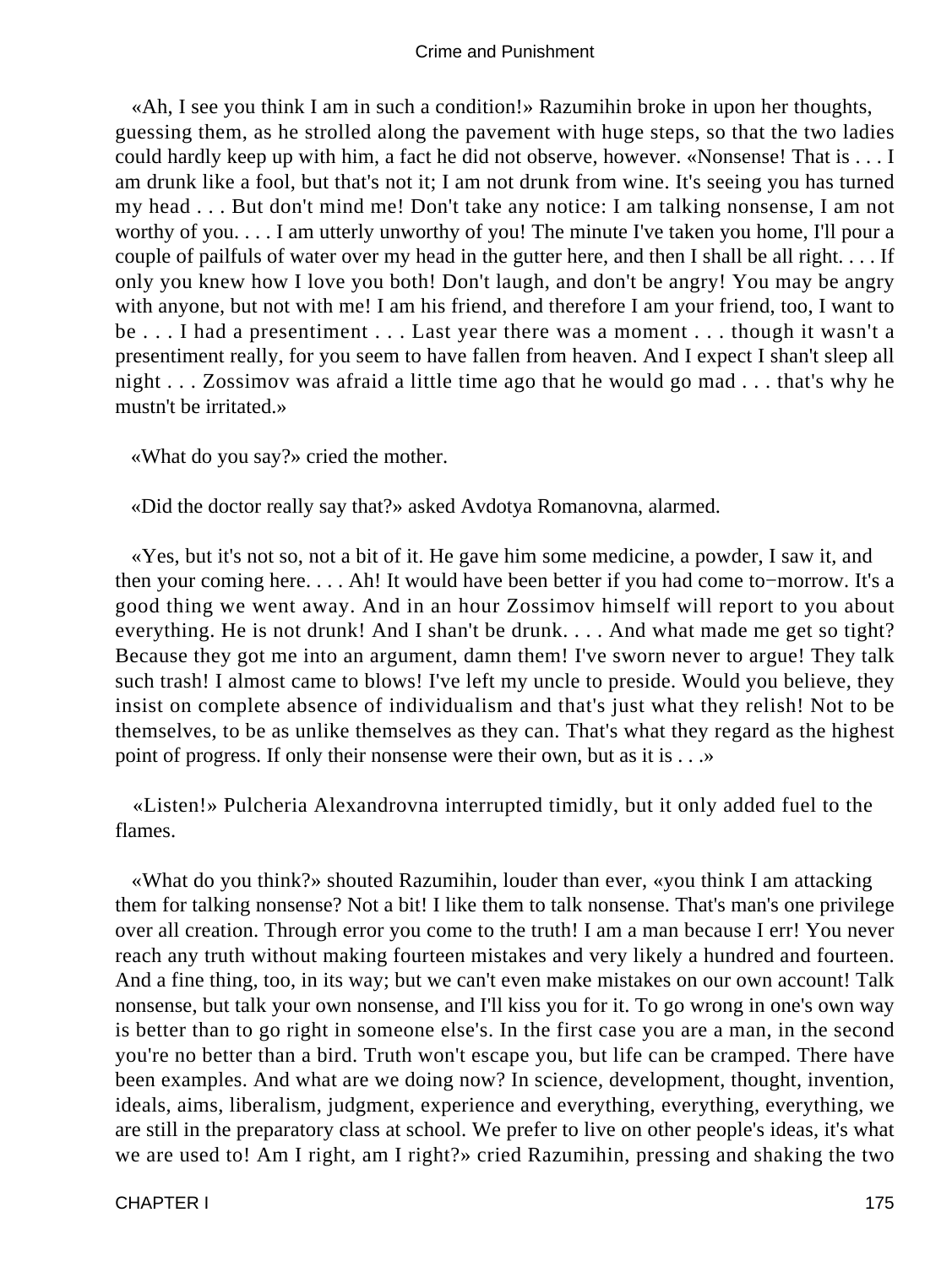ladies' hands.

«Oh, mercy, I do not know,» cried poor Pulcheria Alexandrovna.

 «Yes, yes . . . though I don't agree with you in everything,» added Avdotya Romanovna earnestly and at once uttered a cry, for he squeezed her hand so painfully.

 $\langle x \rangle$   $\langle x \rangle$   $\langle y \rangle$  as  $\langle x \rangle$  . . . . well after that you . . . you . . . » he cried in a transport,  $\langle x \rangle$   $\langle y \rangle$  are a fount of goodness, purity, sense . . . and perfection. Give me your hand . . . you give me yours, too! I want to kiss your hands here at once, on my knees . . .» and he fell on his knees on the pavement, fortunately at that time deserted.

 «Leave off, I entreat you, what are you doing?» Pulcheria Alexandrovna cried, greatly distressed.

«Get up, get up!» said Dounia laughing, though she, too, was upset.

 «Not for anything till you let me kiss your hands! That's it! Enough! I get up and we'll go on! I am a luckless fool, I am unworthy of you and drunk . . . and I am ashamed. . . . I am not worthy to love you, but to do homage to you is the duty of every man who is not a perfect beast! And I've done homage. . . . Here are your lodgings, and for that alone Rodya was right in driving your Pyotr Petrovitch away.... How dare he! how dare he put you in such lodgings! It's a scandal! Do you know the sort of people they take in here? And you his betrothed! You are his betrothed? Yes? Well, then, I'll tell you, your /fiance/ is a scoundrel.»

 «Excuse me, Mr. Razumihin, you are forgetting . . .» Pulcheria Alexandrovna was beginning.

 «Yes, yes, you are right, I did forget myself, I am ashamed of it,» Razumihin made haste to apologise. «But . . . but you can't be angry with me for speaking so! For I speak sincerely and not because . . . hm, hm! That would be disgraceful; in fact not because I'm in . . . hm! Well, anyway, I won't say why, I daren't. . . . But we all saw to−day when he came in that that man is not of our sort. Not because he had his hair curled at the barber's, not because he was in such a hurry to show his wit, but because he is a spy, a speculator, because he is a skin−flint and a buffoon. That's evident. Do you think him clever? No, he is a fool, a fool. And is he a match for you? Good heavens! Do you see, ladies?» he stopped suddenly on the way upstairs to their rooms, «though all my friends there are drunk, yet they are all honest, and though we do talk a lot of trash, and I do, too, yet we shall talk our way to the truth at last, for we are on the right path, while Pyotr Petrovitch . . . is not on the right path. Though I've been calling them all sorts of names just now, I do respect them all . . . though I don't respect Zametov, I like him, for he is a puppy, and that bullock Zossimov, because he is an honest man and knows his work. But enough, it's all said and forgiven. Is it forgiven? Well, then, let's go on. I know this corridor, I've been here, there was a scandal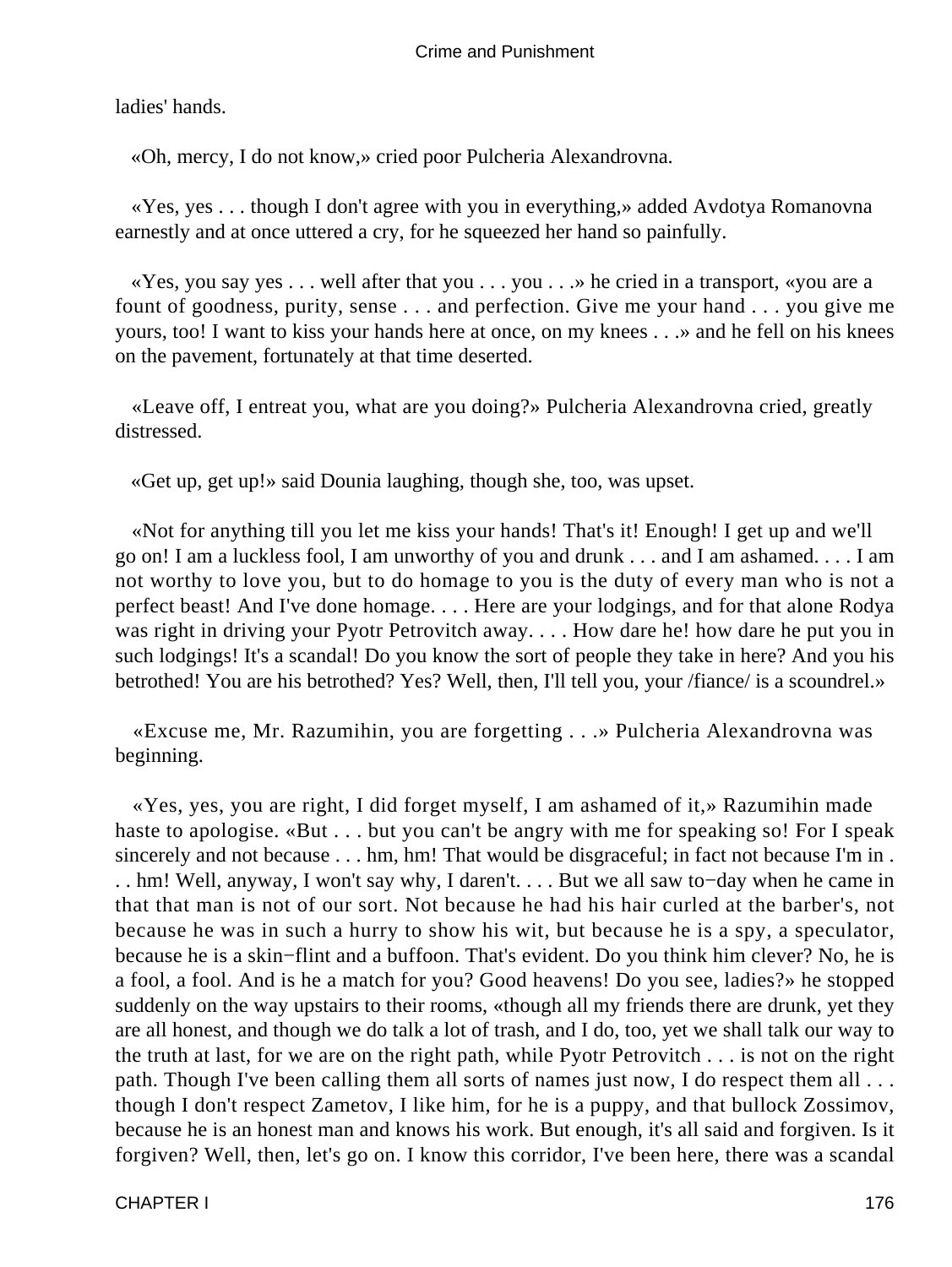here at Number 3. . . . Where are you here? Which number? eight? Well, lock yourselves in for the night, then. Don't let anybody in. In a quarter of an hour I'll come back with news, and half an hour later I'll bring Zossimov, you'll see! Good− bye, I'll run.»

 «Good heavens, Dounia, what is going to happen?» said Pulcheria Alexandrovna, addressing her daughter with anxiety and dismay.

 «Don't worry yourself, mother,» said Dounia, taking off her hat and cape. «God has sent this gentleman to our aid, though he has come from a drinking party. We can depend on him, I assure you. And all that he has done for Rodya. . . .»

 «Ah. Dounia, goodness knows whether he will come! How could I bring myself to leave Rodya? . . . And how different, how different I had fancied our meeting! How sullen he was, as though not pleased to see us. . . .»

Tears came into her eyes.

 «No, it's not that, mother. You didn't see, you were crying all the time. He is quite unhinged by serious illness – that's the reason.»

 «Ah, that illness! What will happen, what will happen? And how he talked to you, Dounia!» said the mother, looking timidly at her daughter, trying to read her thoughts and, already half consoled by Dounia's standing up for her brother, which meant that she had already forgiven him. «I am sure he will think better of it to−morrow,» she added, probing her further.

 «And I am sure that he will say the same to−morrow . . . about that,» Avdotya Romanovna said finally. And, of course, there was no going beyond that, for this was a point which Pulcheria Alexandrovna was afraid to discuss. Dounia went up and kissed her mother. The latter warmly embraced her without speaking. Then she sat down to wait anxiously for Razumihin's return, timidly watching her daughter who walked up and down the room with her arms folded, lost in thought. This walking up and down when she was thinking was a habit of Avdotya Romanovna's and the mother was always afraid to break in on her daughter's mood at such moments.

 Razumihin, of course, was ridiculous in his sudden drunken infatuation for Avdotya Romanovna. Yet apart from his eccentric condition, many people would have thought it justified if they had seen Avdotya Romanovna, especially at that moment when she was walking to and fro with folded arms, pensive and melancholy. Avdotya Romanovna was remarkably good looking; she was tall, strikingly well−proportioned, strong and self−reliant – the latter quality was apparent in every gesture, though it did not in the least detract from the grace and softness of her movements. In face she resembled her brother, but she might be described as really beautiful. Her hair was dark brown, a little lighter than her brother's;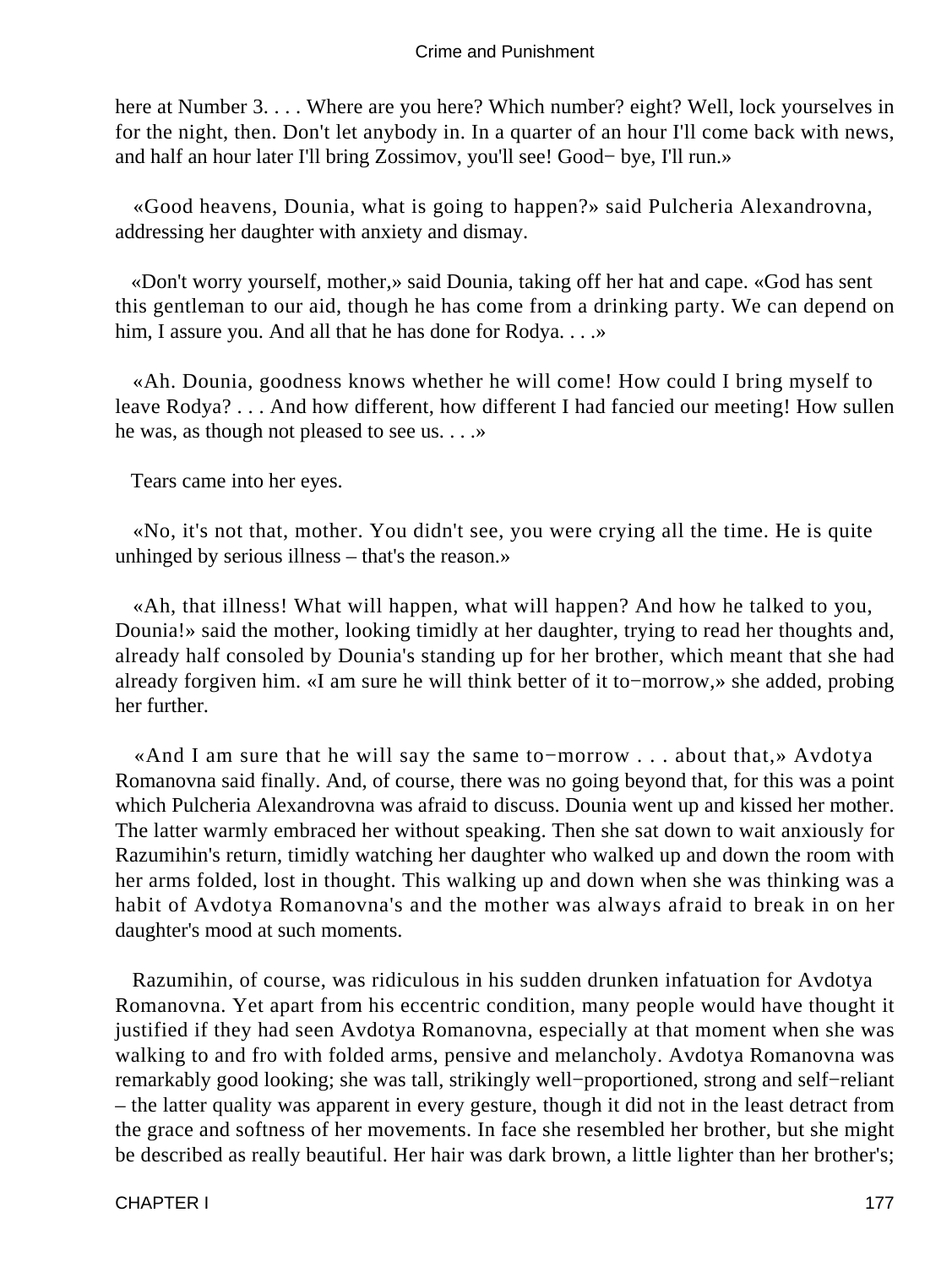there was a proud light in her almost black eyes and yet at times a look of extraordinary kindness. She was pale, but it was a healthy pallor; her face was radiant with freshness and vigour. Her mouth was rather small; the full red lower lip projected a little as did her chin; it was the only irregularity in her beautiful face, but it gave it a peculiarly individual and almost haughty expression. Her face was always more serious and thoughtful than gay; but how well smiles, how well youthful, lighthearted, irresponsible, laughter suited her face! It was natural enough that a warm, open, simple−hearted, honest giant like Razumihin, who had never seen anyone like her and was not quite sober at the time, should lose his head immediately. Besides, as chance would have it, he saw Dounia for the first time transfigured by her love for her brother and her joy at meeting him. Afterwards he saw her lower lip quiver with indignation at her brother's insolent, cruel and ungrateful words – and his fate was sealed.

 He had spoken the truth, moreover, when he blurted out in his drunken talk on the stairs that Praskovya Pavlovna, Raskolnikov's eccentric landlady, would be jealous of Pulcheria Alexandrovna as well as of Avdotya Romanovna on his account. Although Pulcheria Alexandrovna was forty−three, her face still retained traces of her former beauty; she looked much younger than her age, indeed, which is almost always the case with women who retain serenity of spirit, sensitiveness and pure sincere warmth of heart to old age. We may add in parenthesis that to preserve all this is the only means of retaining beauty to old age. Her hair had begun to grow grey and thin, there had long been little crow's foot wrinkles round her eyes, her cheeks were hollow and sunken from anxiety and grief, and yet it was a handsome face. She was Dounia over again, twenty years older, but without the projecting underlip. Pulcheria Alexandrovna was emotional, but not sentimental, timid and yielding, but only to a certain point. She could give way and accept a great deal even of what was contrary to her convictions, but there was a certain barrier fixed by honesty, principle and the deepest convictions which nothing would induce her to cross.

 Exactly twenty minutes after Razumihin's departure, there came two subdued but hurried knocks at the door: he had come back.

 «I won't come in, I haven't time,» he hastened to say when the door was opened. «He sleeps like a top, soundly, quietly, and God grant he may sleep ten hours. Nastasya's with him; I told her not to leave till I came. Now I am fetching Zossimov, he will report to you and then you'd better turn in; I can see you are too tired to do anything. . . .»

And he ran off down the corridor.

 «What a very competent and . . . devoted young man!» cried Pulcheria Alexandrovna exceedingly delighted.

 «He seems a splendid person!» Avdotya Romanovna replied with some warmth, resuming her walk up and down the room.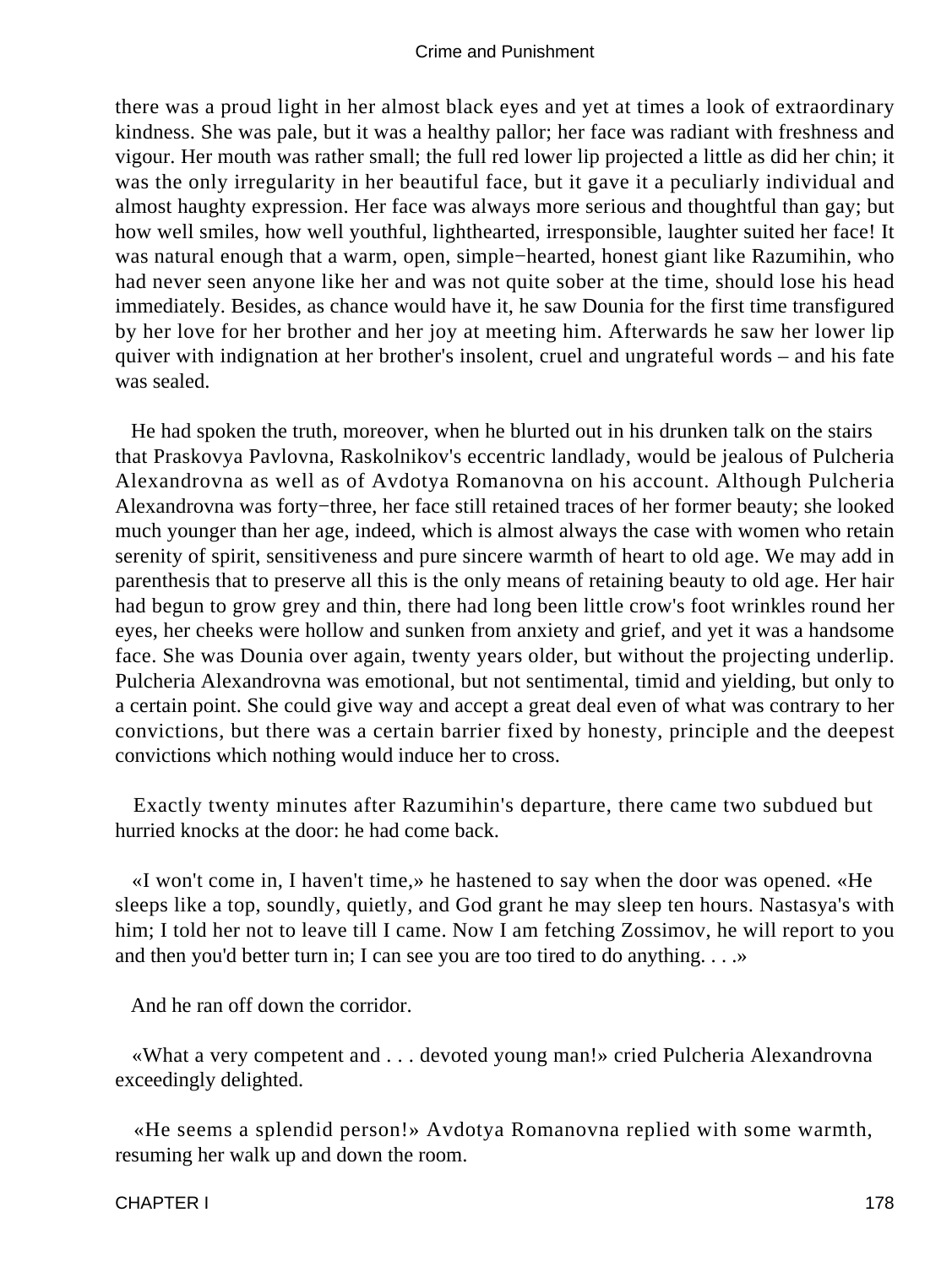It was nearly an hour later when they heard footsteps in the corridor and another knock at the door. Both women waited this time completely relying on Razumihin's promise; he actually had succeeded in bringing Zossimov. Zossimov had agreed at once to desert the drinking party to go to Raskolnikov's, but he came reluctantly and with the greatest suspicion to see the ladies, mistrusting Razumihin in his exhilarated condition. But his vanity was at once reassured and flattered; he saw that they were really expecting him as an oracle. He stayed just ten minutes and succeeded in completely convincing and comforting Pulcheria Alexandrovna. He spoke with marked sympathy, but with the reserve and extreme seriousness of a young doctor at an important consultation. He did not utter a word on any other subject and did not display the slightest desire to enter into more personal relations with the two ladies. Remarking at his first entrance the dazzling beauty of Avdotya Romanovna, he endeavoured not to notice her at all during his visit and addressed himself solely to Pulcheria Alexandrovna. All this gave him extraordinary inward satisfaction. He declared that he thought the invalid at this moment going on very satisfactorily. According to his observations the patient's illness was due partly to his unfortunate material surroundings during the last few months, but it had partly also a moral origin, «was, so to speak, the product of several material and moral influences, anxieties, apprehensions, troubles, certain ideas . . . and so on.» Noticing stealthily that Avdotya Romanovna was following his words with close attention, Zossimov allowed himself to enlarge on this theme. On Pulcheria Alexandrovna's anxiously and timidly inquiring as to «some suspicion of insanity,» he replied with a composed and candid smile that his words had been exaggerated; that certainly the patient had some fixed idea, something approaching a monomania – he, Zossimov, was now particularly studying this interesting branch of medicine – but that it must be recollected that until to−day the patient had been in delirium and . . . and that no doubt the presence of his family would have a favourable effect on his recovery and distract his mind, «if only all fresh shocks can be avoided,» he added significantly. Then he got up, took leave with an impressive and affable bow, while blessings, warm gratitude, and entreaties were showered upon him, and Avdotya Romanovna spontaneously offered her hand to him. He went out exceedingly pleased with his visit and still more so with himself.

 «We'll talk to−morrow; go to bed at once!» Razumihin said in conclusion, following Zossimov out. «I'll be with you to−morrow morning as early as possible with my report.»

 «That's a fetching little girl, Avdotya Romanovna,» remarked Zossimov, almost licking his lips as they both came out into the street.

 «Fetching? You said fetching?» roared Razumihin and he flew at Zossimov and seized him by the throat. «If you ever dare. . . . Do you understand? Do you understand?» he shouted, shaking him by the collar and squeezing him against the wall. «Do you hear?»

 «Let me go, you drunken devil,» said Zossimov, struggling and when he had let him go, he stared at him and went off into a sudden guffaw. Razumihin stood facing him in gloomy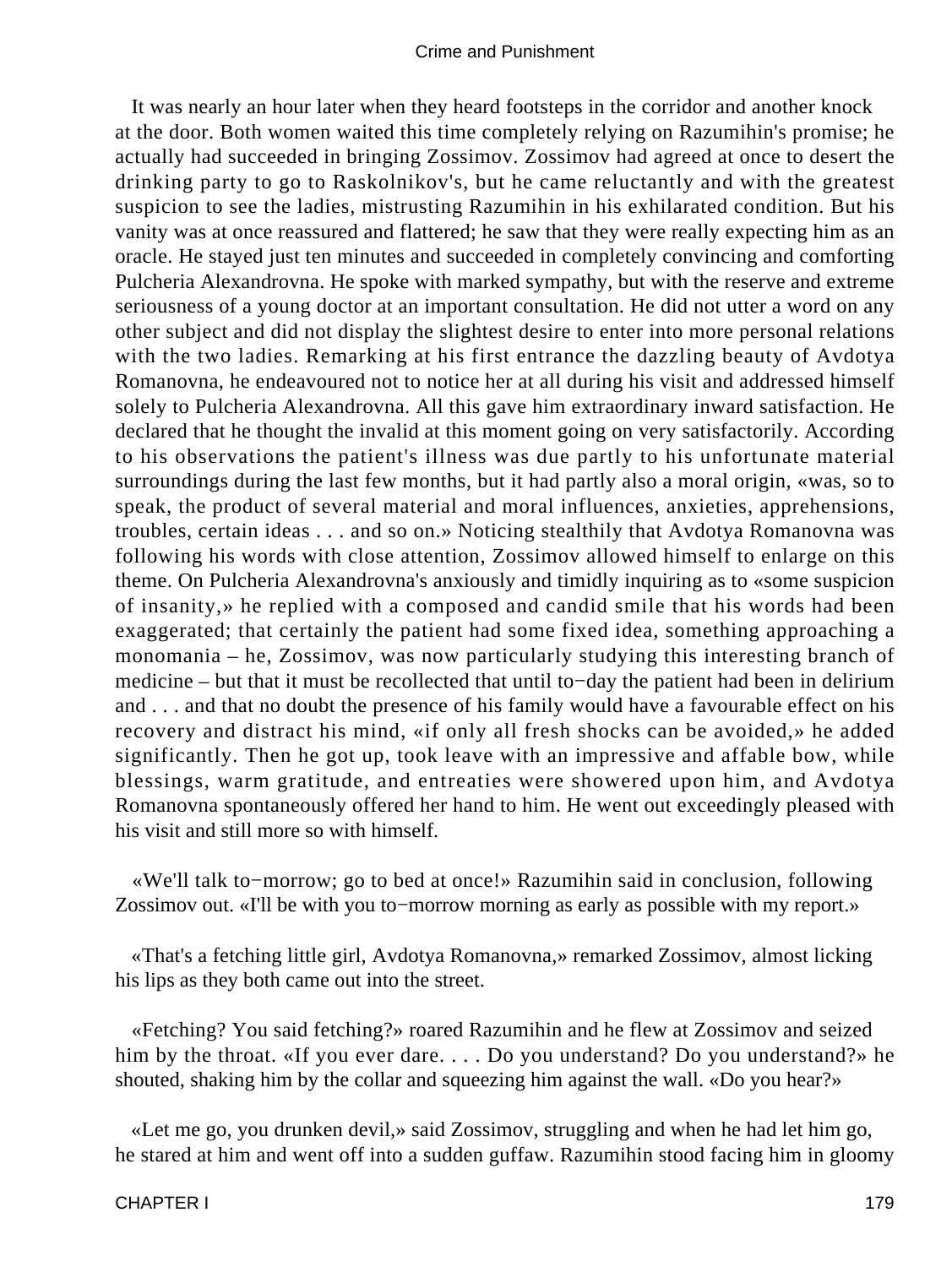and earnest reflection.

 «Of course, I am an ass,» he observed, sombre as a storm cloud, «but still . . . you are another.»

«No, brother, not at all such another. I am not dreaming of any folly.»

 They walked along in silence and only when they were close to Raskolnikov's lodgings, Razumihin broke the silence in considerable anxiety.

 «Listen,» he said, «you're a first−rate fellow, but among your other failings, you're a loose fish, that I know, and a dirty one, too. You are a feeble, nervous wretch, and a mass of whims, you're getting fat and lazy and can't deny yourself anything – and I call that dirty because it leads one straight into the dirt. You've let yourself get so slack that I don't know how it is you are still a good, even a devoted doctor. You – a doctor – sleep on a feather bed and get up at night to your patients! In another three or four years you won't get up for your patients . . . But hang it all, that's not the point! . . . You are going to spend to−night in the landlady's flat here. (Hard work I've had to persuade her!) And I'll be in the kitchen. So here's a chance for you to get to know her better. . . . It's not as you think! There's not a trace of anything of the sort, brother . . .!»

«But I don't think!»

 «Here you have modesty, brother, silence, bashfulness, a savage virtue . . . and yet she's sighing and melting like wax, simply melting! Save me from her, by all that's unholy! She's most prepossessing . . . I'll repay you, I'll do anything. . . .»

Zossimov laughed more violently than ever.

«Well, you are smitten! But what am I to do with her?»

 «It won't be much trouble, I assure you. Talk any rot you like to her, as long as you sit by her and talk. You're a doctor, too; try curing her of something. I swear you won't regret it. She has a piano, and you know, I strum a little. I have a song there, a genuine Russian one: 'I shed hot tears.' She likes the genuine article – and well, it all began with that song; Now you're a regular performer, a /maitre/, a Rubinstein. . . . I assure you, you won't regret it!»

 «But have you made her some promise? Something signed? A promise of marriage, perhaps?»

 «Nothing, nothing, absolutely nothing of the kind! Besides she is not that sort at all. . . . Tchebarov tried that. . . .»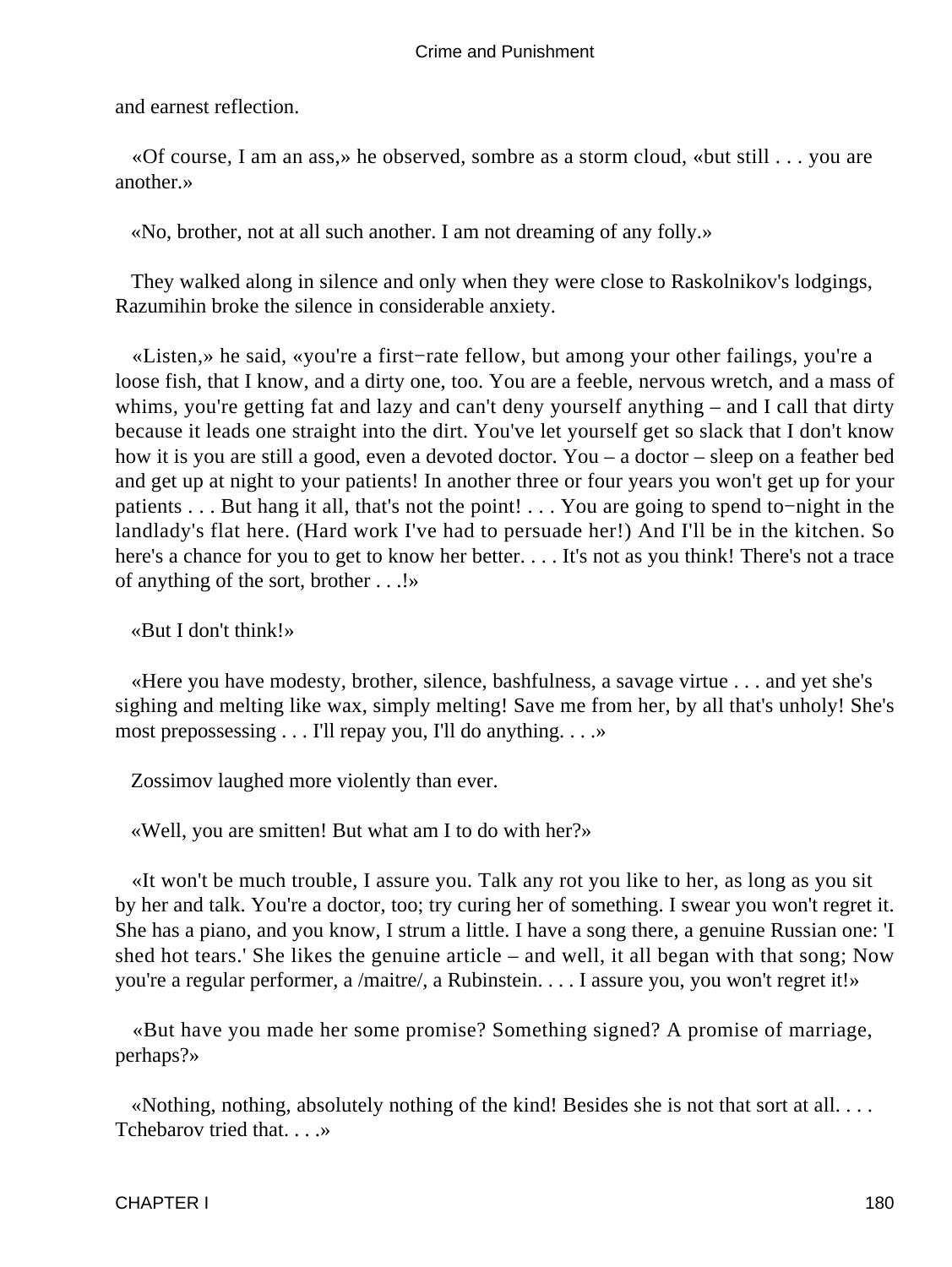«Well then, drop her!»

«But I can't drop her like that!»

«Why can't you?»

«Well, I can't, that's all about it! There's an element of attraction here, brother.»

«Then why have you fascinated her?»

 «I haven't fascinated her; perhaps I was fascinated myself in my folly. But she won't care a straw whether it's you or I, so long as somebody sits beside her, sighing. . . . I can't explain the position, brother . . . look here, you are good at mathematics, and working at it now . . . begin teaching her the integral calculus; upon my soul, I'm not joking, I'm in earnest, it'll be just the same to her. She will gaze at you and sigh for a whole year together. I talked to her once for two days at a time about the Prussian House of Lords (for one must talk of something) – she just sighed and perspired! And you mustn't talk of love – she's bashful to hysterics – but just let her see you can't tear yourself away – that's enough. It's fearfully comfortable; you're quite at home, you can read, sit, lie about, write. You may even venture on a kiss, if you're careful.»

«But what do I want with her?»

 «Ach, I can't make you understand! You see, you are made for each other! I have often been reminded of you! . . . You'll come to it in the end! So does it matter whether it's sooner or later? There's the feather−bed element here, brother – ach! and not only that! There's an attraction here – here you have the end of the world, an anchorage, a quiet haven, the navel of the earth, the three fishes that are the foundation of the world, the essence of pancakes, of savoury fish− pies, of the evening samovar, of soft sighs and warm shawls, and hot stoves to sleep on – as snug as though you were dead, and yet you're alive – the advantages of both at once! Well, hang it, brother, what stuff I'm talking, it's bedtime! Listen. I sometimes wake up at night; so I'll go in and look at him. But there's no need, it's all right. Don't you worry yourself, yet if you like, you might just look in once, too. But if you notice anything – delirium or fever – wake me at once. But there can't be. . . .»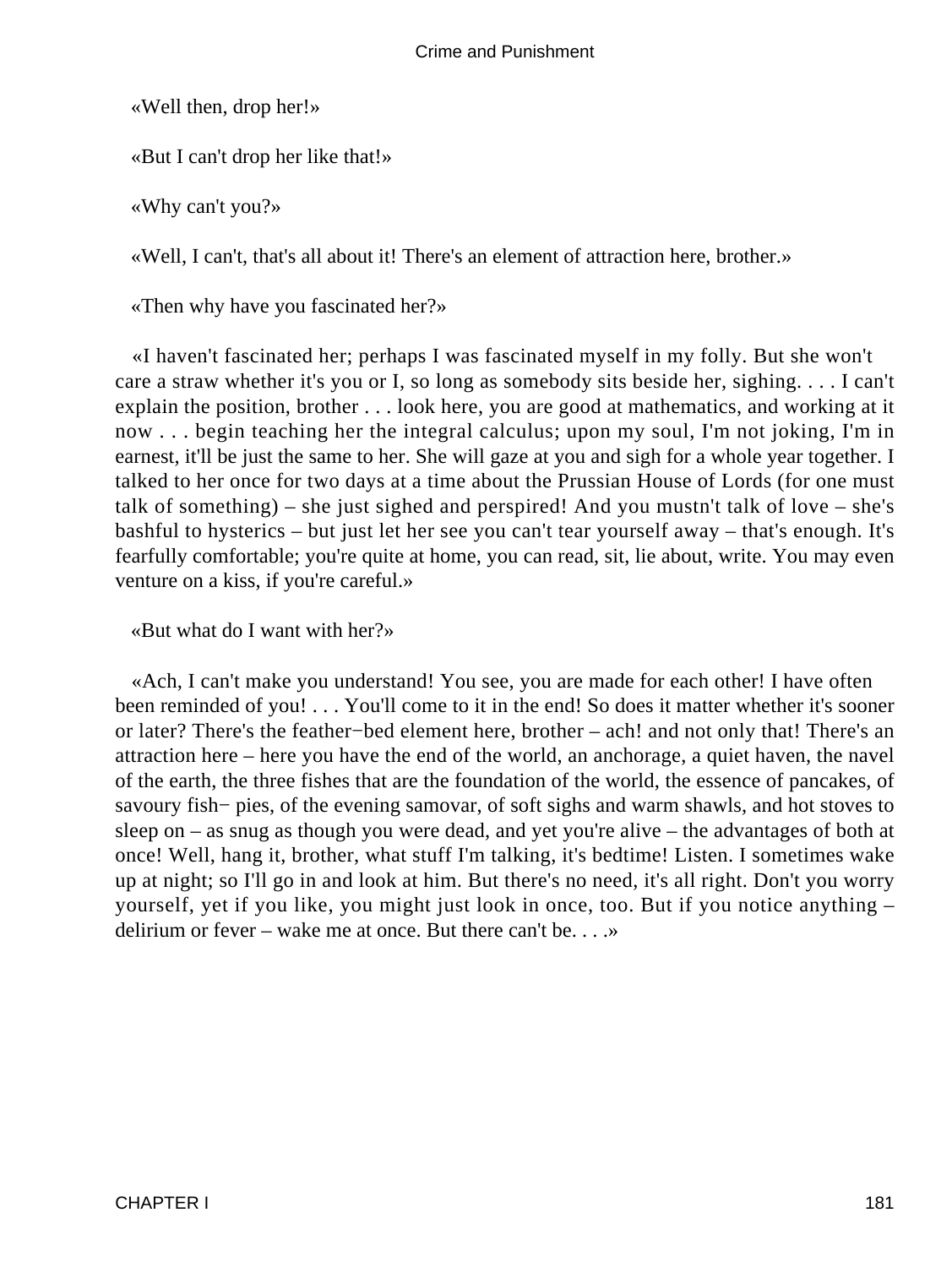# **[CHAPTER II](#page-465-0)**

*R*azumihin waked up next morning at eight o'clock, troubled and serious. He found himself confronted with many new and unlooked−for perplexities. He had never expected that he would ever wake up feeling like that. He remembered every detail of the previous day and he knew that a perfectly novel experience had befallen him, that he had received an impression unlike anything he had known before. At the same time he recognised clearly that the dream which had fired his imagination was hopelessly unattainable – so unattainable that he felt positively ashamed of it, and he hastened to pass to the other more practical cares and difficulties bequeathed him by that «thrice accursed yesterday.»

 The most awful recollection of the previous day was the way he had shown himself «base and mean,» not only because he had been drunk, but because he had taken advantage of the young girl's position to abuse her /fiance/ in his stupid jealousy, knowing nothing of their mutual relations and obligations and next to nothing of the man himself. And what right had he to criticise him in that hasty and unguarded manner? Who had asked for his opinion? Was it thinkable that such a creature as Avdotya Romanovna would be marrying an unworthy man for money? So there must be something in him. The lodgings? But after all how could he know the character of the lodgings? He was furnishing a flat . . . Foo! how despicable it all was! And what justification was it that he was drunk? Such a stupid excuse was even more degrading! In wine is truth, and the truth had all come out, «that is, all the uncleanness of his coarse and envious heart»! And would such a dream ever be permissible to him, Razumihin? What was he beside such a girl – he, the drunken noisy braggart of last night? Was it possible to imagine so absurd and cynical a juxtaposition? Razumihin blushed desperately at the very idea and suddenly the recollection forced itself vividly upon him of how he had said last night on the stairs that the landlady would be jealous of Avdotya Romanovna . . . that was simply intolerable. He brought his fist down heavily on the kitchen stove, hurt his hand and sent one of the bricks flying.

 «Of course,» he muttered to himself a minute later with a feeling of self−abasement, «of course, all these infamies can never be wiped out or smoothed over . . . and so it's useless even to think of it, and I must go to them in silence and do my duty . . . in silence, too . . . and not ask forgiveness, and say nothing . . . for all is lost now!»

 And yet as he dressed he examined his attire more carefully than usual. He hadn't another suit – if he had had, perhaps he wouldn't have put it on. «I would have made a point of not putting it on.» But in any case he could not remain a cynic and a dirty sloven; he had no right to offend the feelings of others, especially when they were in need of his assistance and asking him to see them. He brushed his clothes carefully. His linen was always decent; in that respect he was especially clean.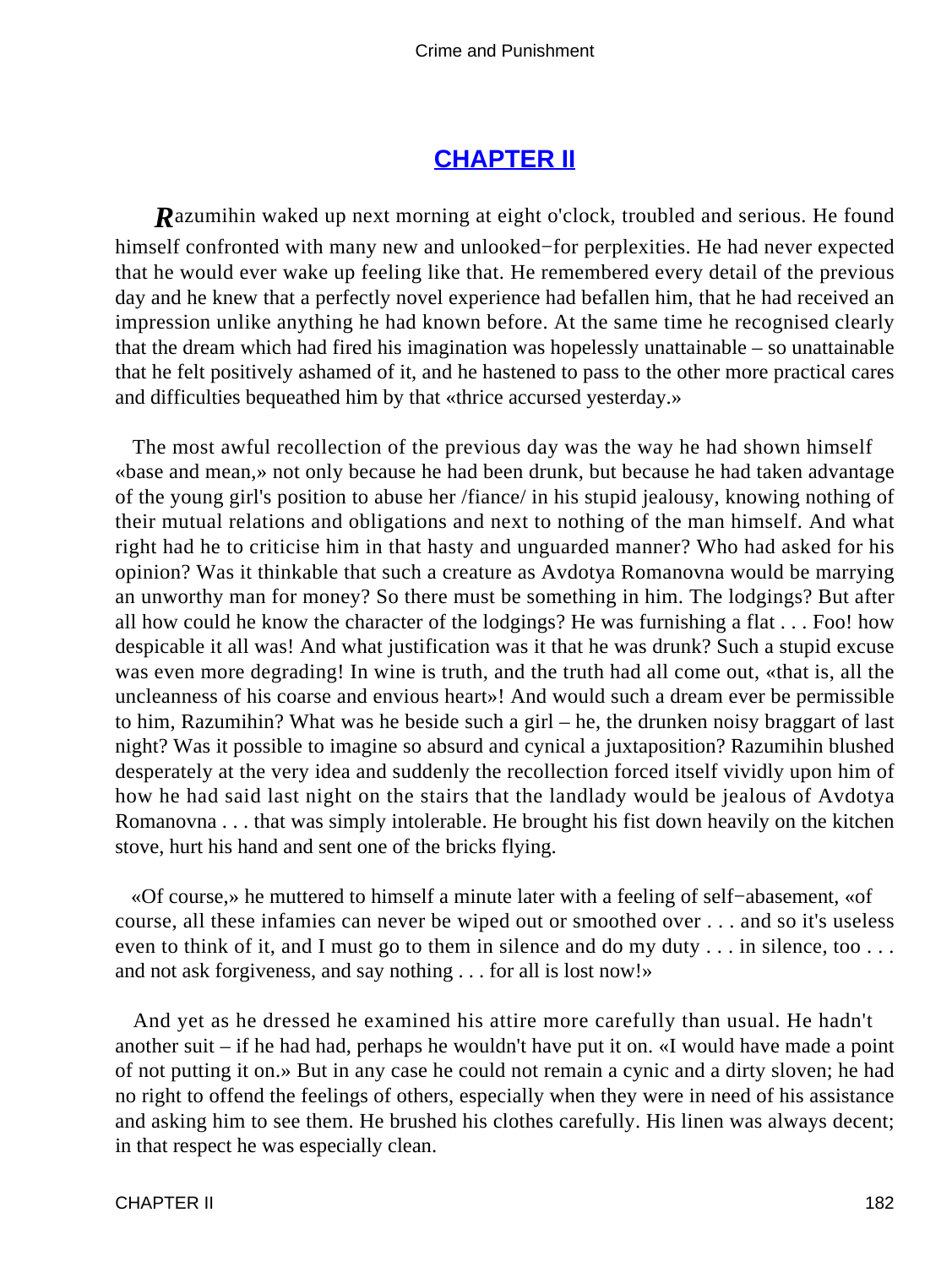He washed that morning scrupulously – he got some soap from Nastasya – he washed his hair, his neck and especially his hands. When it came to the question whether to shave his stubbly chin or not (Praskovya Pavlovna had capital razors that had been left by her late husband), the question was angrily answered in the negative. «Let it stay as it is! What if they think that I shaved on purpose to . . .? They certainly would think so! Not on any account!»

 «And . . . the worst of it was he was so coarse, so dirty, he had the manners of a pothouse; and . . . and even admitting that he knew he had some of the essentials of a gentleman . . . what was there in that to be proud of? Everyone ought to be a gentleman and more than that . . . and all the same (he remembered) he, too, had done little things . . . not exactly dishonest, and yet. . . . And what thoughts he sometimes had; hm . . . and to set all that beside Avdotya Romanovna! Confound it! So be it! Well, he'd make a point then of being dirty, greasy, pothouse in his manners and he wouldn't care! He'd be worse!»

 He was engaged in such monologues when Zossimov, who had spent the night in Praskovya Pavlovna's parlour, came in.

 He was going home and was in a hurry to look at the invalid first. Razumihin informed him that Raskolnikov was sleeping like a dormouse. Zossimov gave orders that they shouldn't wake him and promised to see him again about eleven.

 «If he is still at home,» he added. «Damn it all! If one can't control one's patients, how is one to cure them? Do you know whether /he/ will go to them, or whether /they/ are coming here?»

 «They are coming, I think,» said Razumihin, understanding the object of the question, «and they will discuss their family affairs, no doubt. I'll be off. You, as the doctor, have more right to be here than I.»

 «But I am not a father confessor; I shall come and go away; I've plenty to do besides looking after them.»

 «One thing worries me,» interposed Razumihin, frowning. «On the way home I talked a lot of drunken nonsense to him . . . all sorts of things . . . and amongst them that you were afraid that he . . . might become insane.»

«You told the ladies so, too.»

«I know it was stupid! You may beat me if you like! Did you think so seriously?»

 «That's nonsense, I tell you, how could I think it seriously? You, yourself, described him as a monomaniac when you fetched me to him . . . and we added fuel to the fire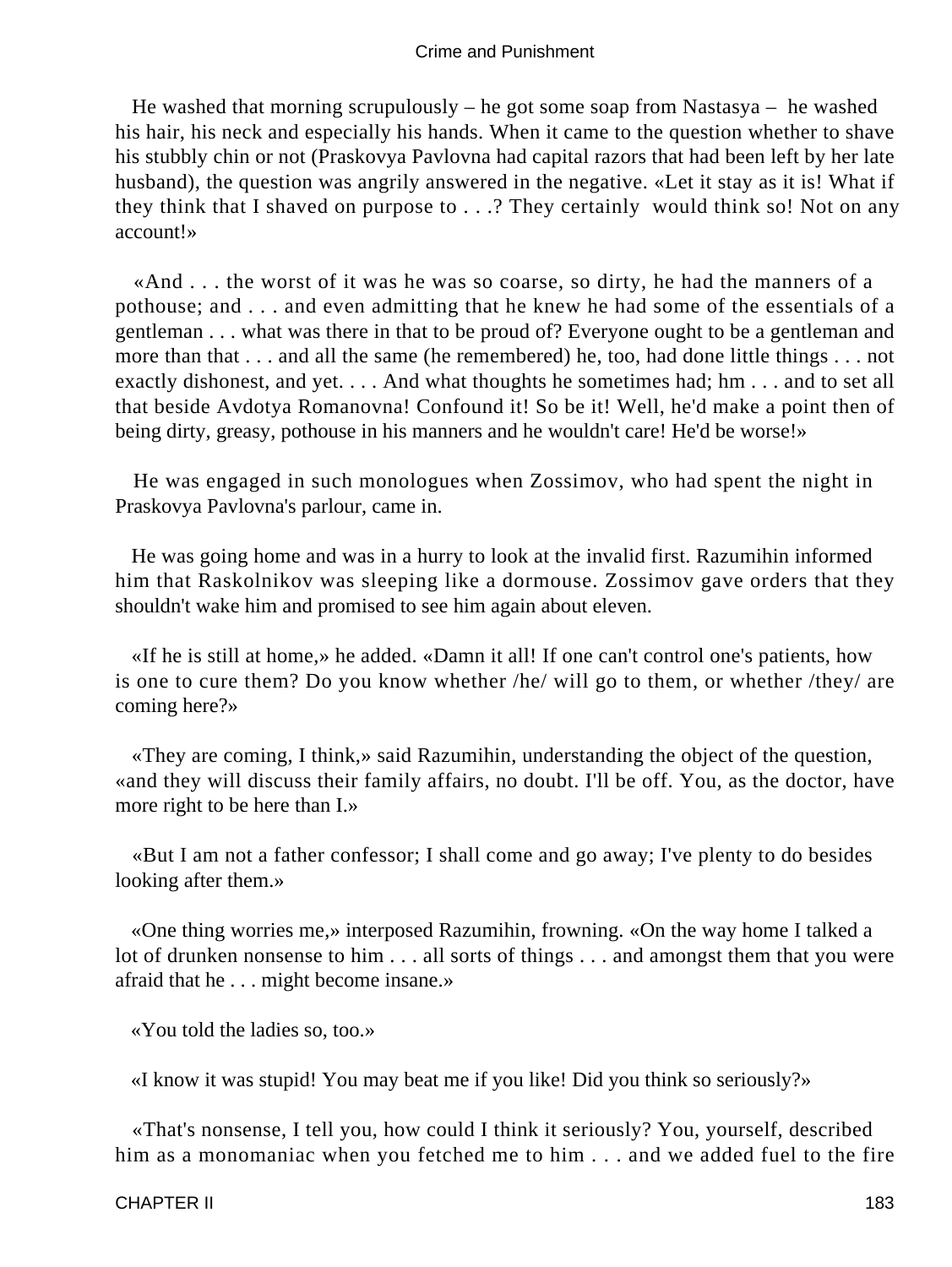yesterday, you did, that is, with your story about the painter; it was a nice conversation, when he was, perhaps, mad on that very point! If only I'd known what happened then at the police station and that some wretch . . . had insulted him with this suspicion! Hm . . . I would not have allowed that conversation yesterday. These monomaniacs will make a mountain out of a mole−hill . . . and see their fancies as solid realities. . . . As far as I remember, it was Zametov's story that cleared up half the mystery, to my mind. Why, I know one case in which a hypochondriac, a man of forty, cut the throat of a little boy of eight, because he couldn't endure the jokes he made every day at table! And in this case his rags, the insolent police officer, the fever and this suspicion! All that working upon a man half frantic with hypochondria, and with his morbid exceptional vanity! That may well have been the starting−point of illness. Well, bother it all! . . . And, by the way, that Zametov certainly is a nice fellow, but hm . . . he shouldn't have told all that last night. He is an awful chatterbox!»

«But whom did he tell it to? You and me?»

«And Porfiry.»

«What does that matter?»

 «And, by the way, have you any influence on them, his mother and sister? Tell them to be more careful with him to−day. . . .»

«They'll get on all right!» Razumihin answered reluctantly.

 «Why is he so set against this Luzhin? A man with money and she doesn't seem to dislike him . . . and they haven't a farthing, I suppose? eh?»

 «But what business is it of yours?» Razumihin cried with annoyance. «How can I tell whether they've a farthing? Ask them yourself and perhaps you'll find out. . . . »

 «Foo! what an ass you are sometimes! Last night's wine has not gone off yet. . . . Good−bye; thank your Praskovya Pavlovna from me for my night's lodging. She locked herself in, made no reply to my /bonjour/ through the door; she was up at seven o'clock, the samovar was taken into her from the kitchen. I was not vouchsafed a personal interview. . . .»

 At nine o'clock precisely Razumihin reached the lodgings at Bakaleyev's house. Both ladies were waiting for him with nervous impatience. They had risen at seven o'clock or earlier. He entered looking as black as night, bowed awkwardly and was at once furious with himself for it. He had reckoned without his host: Pulcheria Alexandrovna fairly rushed at him, seized him by both hands and was almost kissing them. He glanced timidly at Avdotya Romanovna, but her proud countenance wore at that moment an expression of such gratitude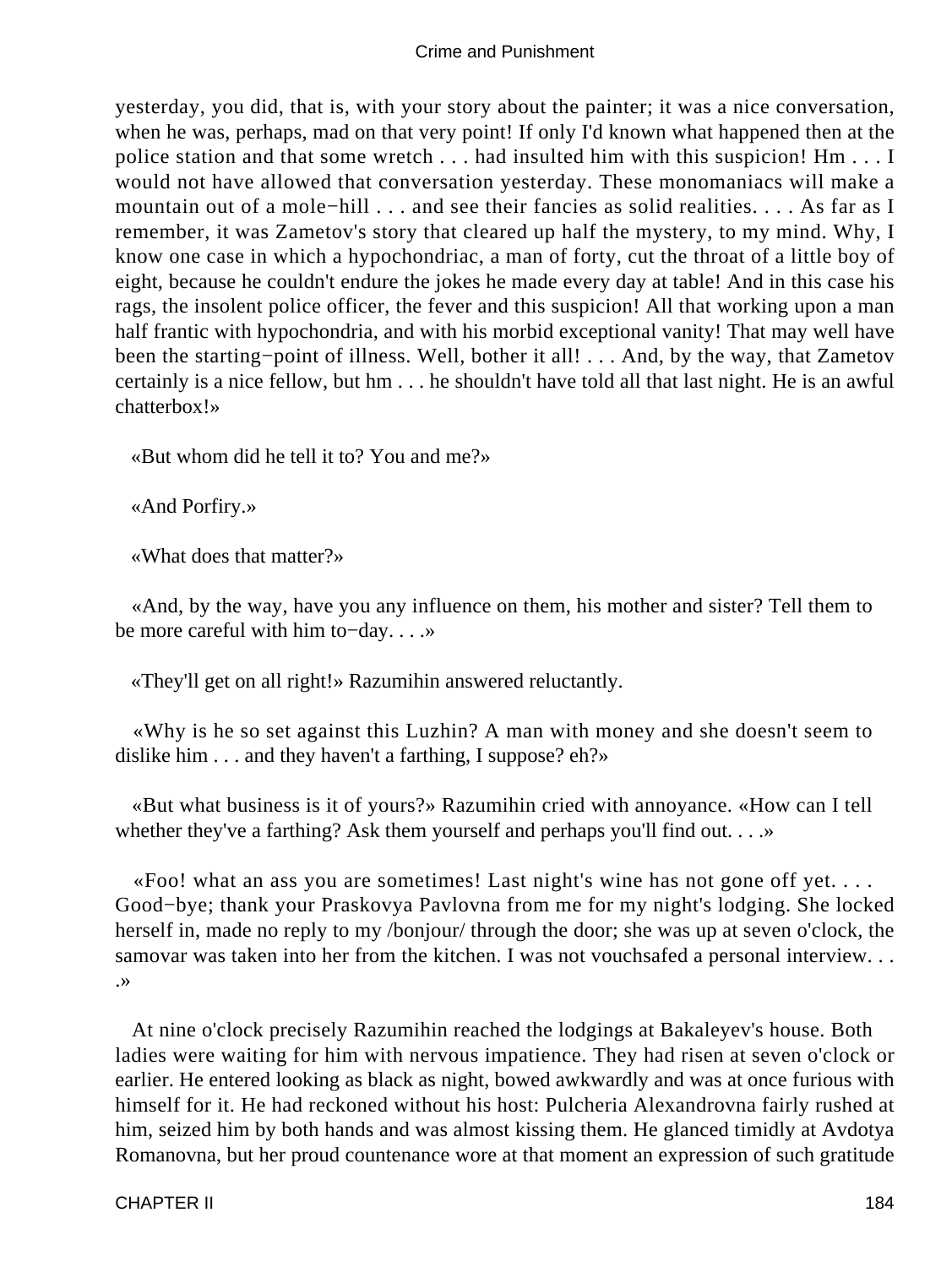and friendliness, such complete and unlooked−for respect (in place of the sneering looks and ill−disguised contempt he had expected), that it threw him into greater confusion than if he had been met with abuse. Fortunately there was a subject for conversation, and he made haste to snatch at it.

 Hearing that everything was going well and that Rodya had not yet waked, Pulcheria Alexandrovna declared that she was glad to hear it, because «she had something which it was very, very necessary to talk over beforehand.» Then followed an inquiry about breakfast and an invitation to have it with them; they had waited to have it with him. Avdotya Romanovna rang the bell: it was answered by a ragged dirty waiter, and they asked him to bring tea which was served at last, but in such a dirty and disorderly way that the ladies were ashamed. Razumihin vigorously attacked the lodgings, but, remembering Luzhin, stopped in embarrassment and was greatly relieved by Pulcheria Alexandrovna's questions, which showered in a continual stream upon him.

 He talked for three quarters of an hour, being constantly interrupted by their questions, and succeeded in describing to them all the most important facts he knew of the last year of Raskolnikov's life, concluding with a circumstantial account of his illness. He omitted, however, many things, which were better omitted, including the scene at the police station with all its consequences. They listened eagerly to his story, and, when he thought he had finished and satisfied his listeners, he found that they considered he had hardly begun.

 «Tell me, tell me! What do you think . . . ? Excuse me, I still don't know your name!» Pulcheria Alexandrovna put in hastily.

«Dmitri Prokofitch.»

 «I should like very, very much to know, Dmitri Prokofitch . . . how he looks . . . on things in general now, that is, how can I explain, what are his likes and dislikes? Is he always so irritable? Tell me, if you can, what are his hopes and, so to say, his dreams? Under what influences is he now? In a word, I should like . . . »

«Ah, mother, how can he answer all that at once?» observed Dounia.

«Good heavens, I had not expected to find him in the least like this, Dmitri Prokofitch!»

 «Naturally,» answered Razumihin. «I have no mother, but my uncle comes every year and almost every time he can scarcely recognise me, even in appearance, though he is a clever man; and your three years' separation means a great deal. What am I to tell you? I have known Rodion for a year and a half; he is morose, gloomy, proud and haughty, and of late – and perhaps for a long time before – he has been suspicious and fanciful. He has a noble nature and a kind heart. He does not like showing his feelings and would rather do a cruel thing than open his heart freely. Sometimes, though, he is not at all morbid, but simply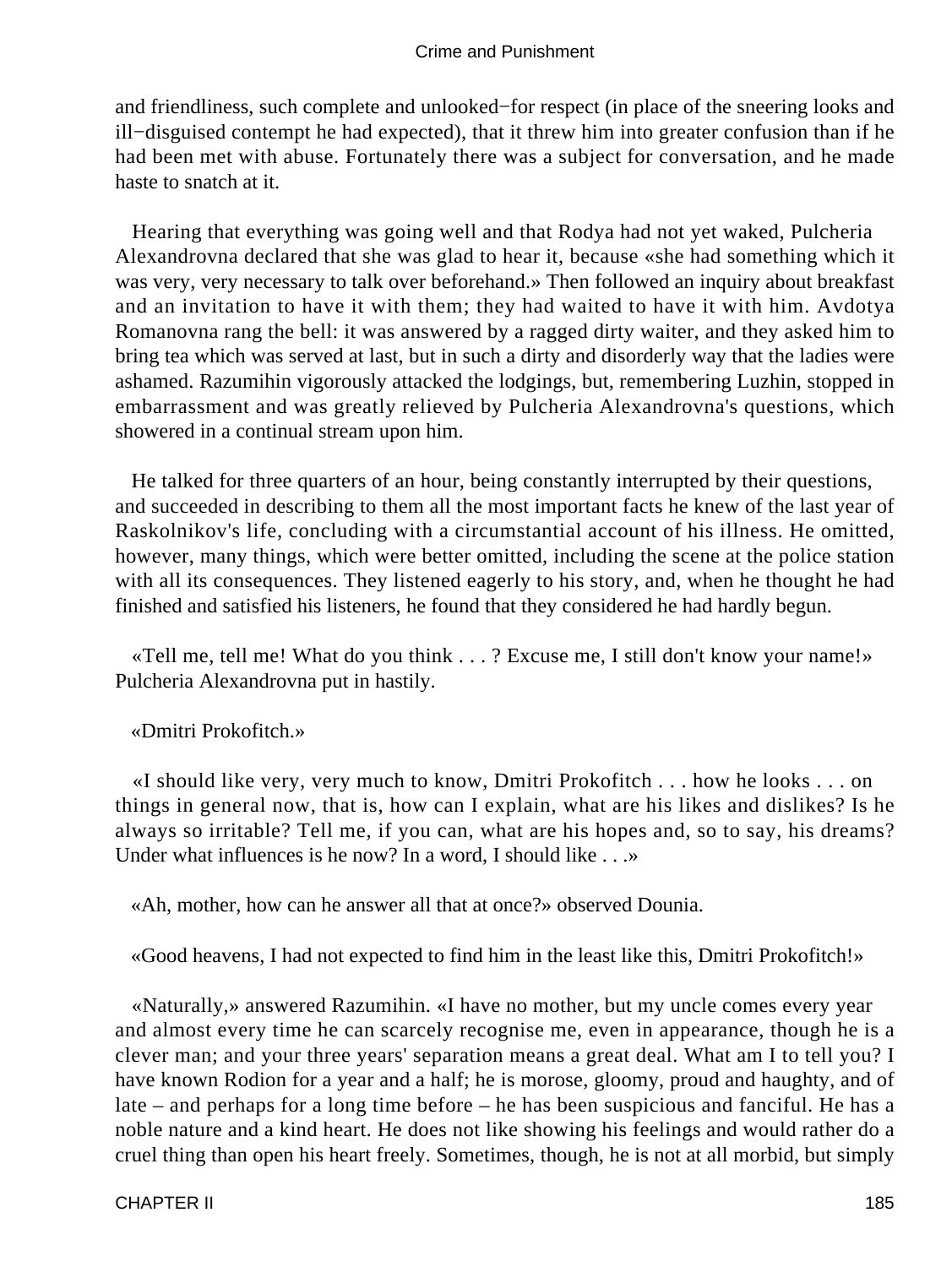cold and inhumanly callous; it's as though he were alternating between two characters. Sometimes he is fearfully reserved! He says he is so busy that everything is a hindrance, and yet he lies in bed doing nothing. He doesn't jeer at things, not because he hasn't the wit, but as though he hadn't time to waste on such trifles. He never listens to what is said to him. He is never interested in what interests other people at any given moment. He thinks very highly of himself and perhaps he is right. Well, what more? I think your arrival will have a most beneficial influence upon him.»

 «God grant it may,» cried Pulcheria Alexandrovna, distressed by Razumihin's account of her Rodya.

 And Razumihin ventured to look more boldly at Avdotya Romanovna at last. He glanced at her often while he was talking, but only for a moment and looked away again at once. Avdotya Romanovna sat at the table, listening attentively, then got up again and began walking to and fro with her arms folded and her lips compressed, occasionally putting in a question, without stopping her walk. She had the same habit of not listening to what was said. She was wearing a dress of thin dark stuff and she had a white transparent scarf round her neck. Razumihin soon detected signs of extreme poverty in their belongings. Had Avdotya Romanovna been dressed like a queen, he felt that he would not be afraid of her, but perhaps just because she was poorly dressed and that he noticed all the misery of her surroundings, his heart was filled with dread and he began to be afraid of every word he uttered, every gesture he made, which was very trying for a man who already felt diffident.

 «You've told us a great deal that is interesting about my brother's character . . . and have told it impartially. I am glad. I thought that you were too uncritically devoted to him,» observed Avdotya Romanovna with a smile. «I think you are right that he needs a woman's care,» she added thoughtfully.

«I didn't say so; but I daresay you are right, only . . .»

«What?»

«He loves no one and perhaps he never will,» Razumihin declared decisively.

«You mean he is not capable of love?»

 «Do you know, Avdotya Romanovna, you are awfully like your brother, in everything, indeed!» he blurted out suddenly to his own surprise, but remembering at once what he had just before said of her brother, he turned as red as a crab and was overcome with confusion. Avdotya Romanovna couldn't help laughing when she looked at him.

 «You may both be mistaken about Rodya,» Pulcheria Alexandrovna remarked, slightly piqued. «I am not talking of our present difficulty, Dounia. What Pyotr Petrovitch writes in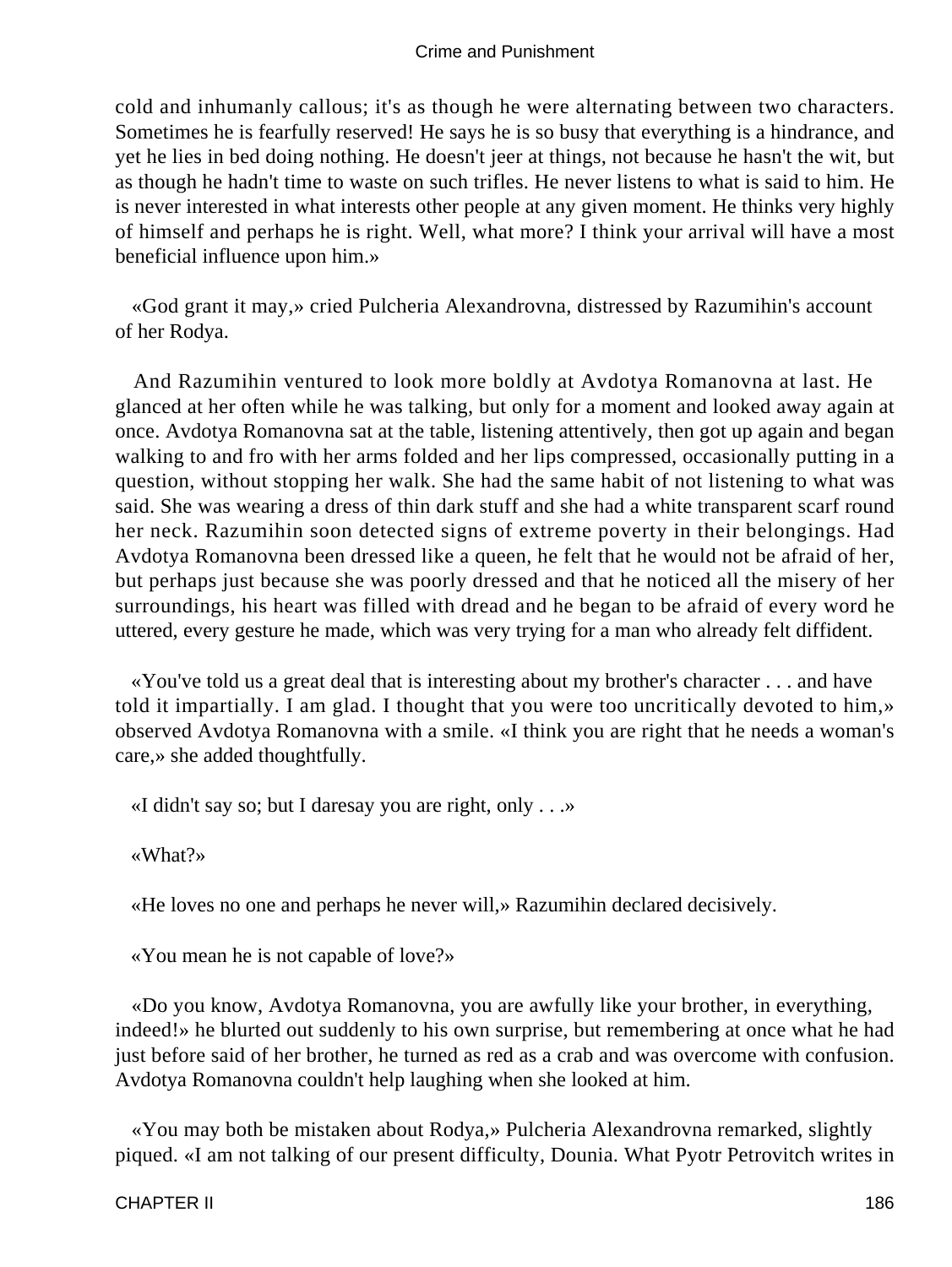this letter and what you and I have supposed may be mistaken, but you can't imagine, Dmitri Prokofitch, how moody and, so to say, capricious he is. I never could depend on what he would do when he was only fifteen. And I am sure that he might do something now that nobody else would think of doing . . . Well, for instance, do you know how a year and a half ago he astounded me and gave me a shock that nearly killed me, when he had the idea of marrying that girl – what was her name – his landlady's daughter?»

«Did you hear about that affair?» asked Avdotya Romanovna.

«Do you suppose  $- \rightarrow$  Pulcheria Alexandrovna continued warmly. «Do you suppose that my tears, my entreaties, my illness, my possible death from grief, our poverty would have made him pause? No, he would calmly have disregarded all obstacles. And yet it isn't that he doesn't love us!»

 «He has never spoken a word of that affair to me,» Razumihin answered cautiously. «But I did hear something from Praskovya Pavlovna herself, though she is by no means a gossip. And what I heard certainly was rather strange.»

«And what did you hear?» both the ladies asked at once.

 «Well, nothing very special. I only learned that the marriage, which only failed to take place through the girl's death, was not at all to Praskovya Pavlovna's liking. They say, too, the girl was not at all pretty, in fact I am told positively ugly . . . and such an invalid . . . and queer. But she seems to have had some good qualities. She must have had some good qualities or it's quite inexplicable. . . . She had no money either and he wouldn't have considered her money. . . . But it's always difficult to judge in such matters.»

«I am sure she was a good girl,» Avdotya Romanovna observed briefly.

 «God forgive me, I simply rejoiced at her death. Though I don't know which of them would have caused most misery to the other – he to her or she to him,» Pulcheria Alexandrovna concluded. Then she began tentatively questioning him about the scene on the previous day with Luzhin, hesitating and continually glancing at Dounia, obviously to the latter's annoyance. This incident more than all the rest evidently caused her uneasiness, even consternation. Razumihin described it in detail again, but this time he added his own conclusions: he openly blamed Raskolnikov for intentionally insulting Pyotr Petrovitch, not seeking to excuse him on the score of his illness.

«He had planned it before his illness,» he added.

 «I think so, too,» Pulcheria Alexandrovna agreed with a dejected air. But she was very much surprised at hearing Razumihin express himself so carefully and even with a certain respect about Pyotr Petrovitch. Avdotya Romanovna, too, was struck by it.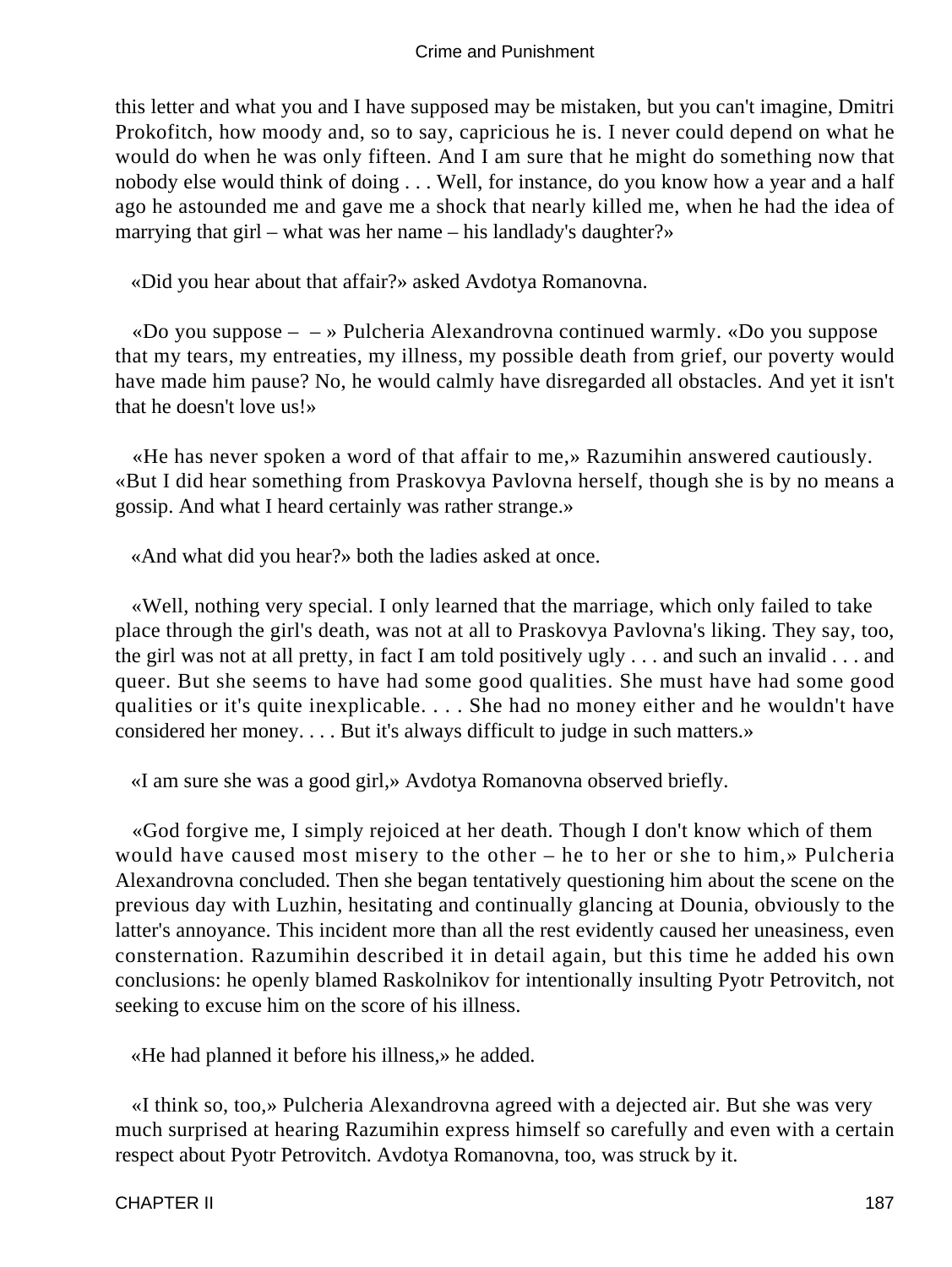«So this is your opinion of Pyotr Petrovitch?» Pulcheria Alexandrovna could not resist asking.

 «I can have no other opinion of your daughter's future husband,» Razumihin answered firmly and with warmth, «and I don't say it simply from vulgar politeness, but because . . . simply because Avdotya Romanovna has of her own free will deigned to accept this man. If I spoke so rudely of him last night, it was because I was disgustingly drunk and . . . mad besides; yes, mad, crazy, I lost my head completely . . . and this morning I am ashamed of it.»

 He crimsoned and ceased speaking. Avdotya Romanovna flushed, but did not break the silence. She had not uttered a word from the moment they began to speak of Luzhin.

 Without her support Pulcheria Alexandrovna obviously did not know what to do. At last, faltering and continually glancing at her daughter, she confessed that she was exceedingly worried by one circumstance.

 «You see, Dmitri Prokofitch,» she began. «I'll be perfectly open with Dmitri Prokofitch, Dounia?»

«Of course, mother,» said Avdotya Romanovna emphatically.

 «This is what it is,» she began in haste, as though the permission to speak of her trouble lifted a weight off her mind. «Very early this morning we got a note from Pyotr Petrovitch in reply to our letter announcing our arrival. He promised to meet us at the station, you know; instead of that he sent a servant to bring us the address of these lodgings and to show us the way; and he sent a message that he would be here himself this morning. But this morning this note came from him. You'd better read it yourself; there is one point in it which worries me very much . . . you will soon see what that is, and . . . tell me your candid opinion, Dmitri Prokofitch! You know Rodya's character better than anyone and no one can advise us better than you can. Dounia, I must tell you, made her decision at once, but I still don't feel sure how to act and I . . . I've been waiting for your opinion.»

Razumihin opened the note which was dated the previous evening and read as follows:

 "Dear Madam, Pulcheria Alexandrovna, I have the honour to inform you that owing to unforeseen obstacles I was rendered unable to meet you at the railway station; I sent a very competent person with the same object in view. I likewise shall be deprived of the honour of an interview with you to−morrow morning by business in the Senate that does not admit of delay, and also that I may not intrude on your family circle while you are meeting your son, and Avdotya Romanovna her brother. I shall have the honour of visiting you and paying you my respects at your lodgings not later than to−morrow evening at eight o'clock precisely, and herewith I venture to present my earnest and, I may add, imperative request that Rodion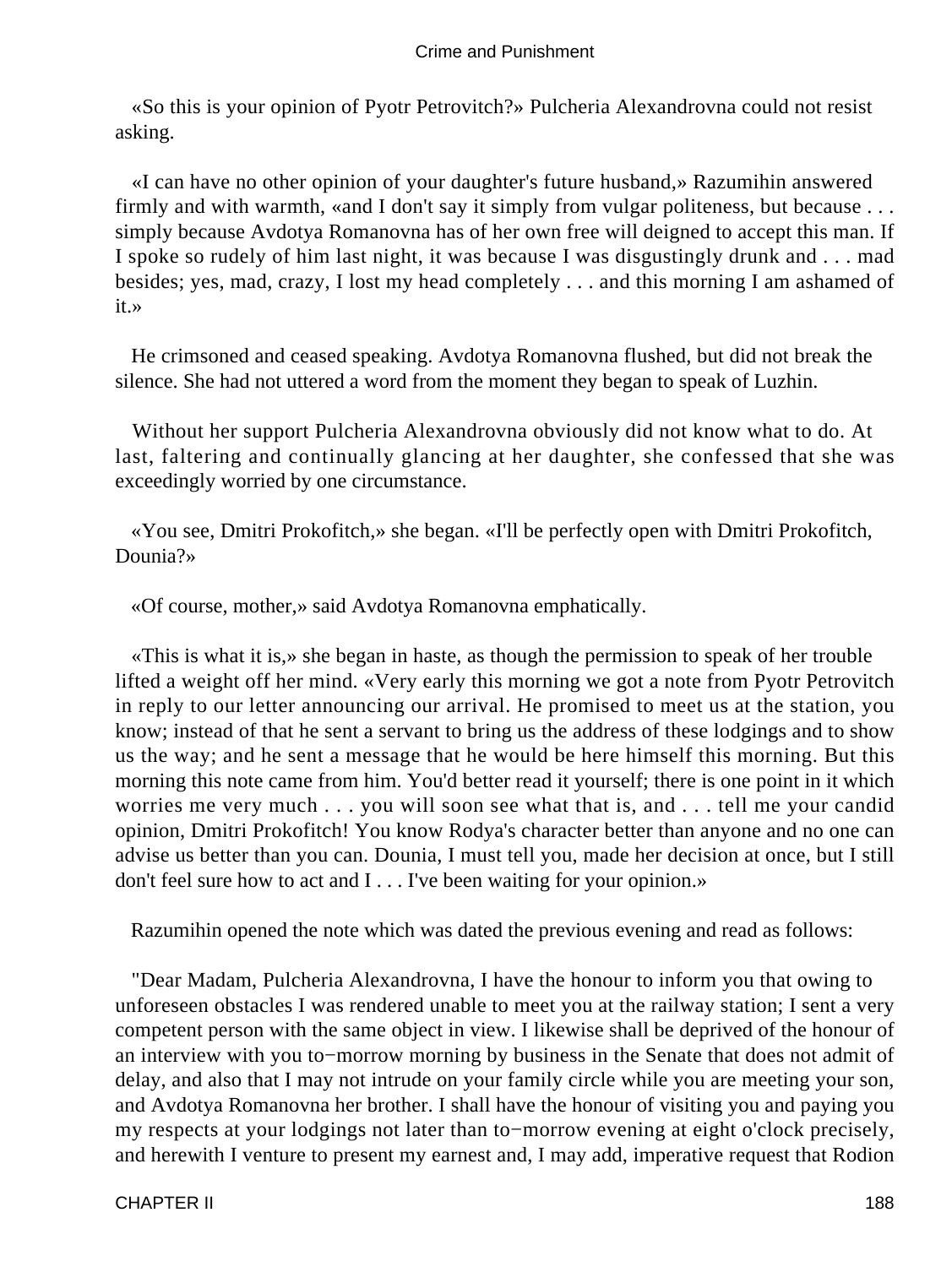Romanovitch may not be present at our interview – as he offered me a gross and unprecedented affront on the occasion of my visit to him in his illness yesterday, and, moreover, since I desire from you personally an indispensable and circumstantial explanation upon a certain point, in regard to which I wish to learn your own interpretation. I have the honour to inform you, in anticipation, that if, in spite of my request, I meet Rodion Romanovitch, I shall be compelled to withdraw immediately and then you have only yourself to blame. I write on the assumption that Rodion Romanovitch who appeared so ill at my visit, suddenly recovered two hours later and so, being able to leave the house, may visit you also. I was confirmed in that belief by the testimony of my own eyes in the lodging of a drunken man who was run over and has since died, to whose daughter, a young woman of notorious behaviour, he gave twenty−five roubles on the pretext of the funeral, which gravely surprised me knowing what pains you were at to raise that sum. Herewith expressing my special respect to your estimable daughter, Avdotya Romanovna, I beg you to accept the respectful homage of

"Your humble servant,

# «P. LUZHIN.»

 «What am I to do now, Dmitri Prokofitch?» began Pulcheria Alexandrovna, almost weeping. «How can I ask Rodya not to come? Yesterday he insisted so earnestly on our refusing Pyotr Petrovitch and now we are ordered not to receive Rodya! He will come on purpose if he knows, and . . . what will happen then?»

«Act on Avdotya Romanovna's decision,» Razumihin answered calmly at once.

 «Oh, dear me! She says . . . goodness knows what she says, she doesn't explain her object! She says that it would be best, at least, not that it would be best, but that it's absolutely necessary that Rodya should make a point of being here at eight o'clock and that they must meet. . . . I didn't want even to show him the letter, but to prevent him from coming by some stratagem with your help . . . because he is so irritable. . . . Besides I don't understand about that drunkard who died and that daughter, and how he could have given the daughter all the money . . . which . . .»

«Which cost you such sacrifice, mother,» put in Avdotya Romanovna.

 «He was not himself yesterday,» Razumihin said thoughtfully, «if you only knew what he was up to in a restaurant yesterday, though there was sense in it too. . . . Hm! He did say something, as we were going home yesterday evening, about a dead man and a girl, but I didn't understand a word. . . . But last night, I myself . . .»

 «The best thing, mother, will be for us to go to him ourselves and there I assure you we shall see at once what's to be done. Besides, it's getting late – good heavens, it's past ten,»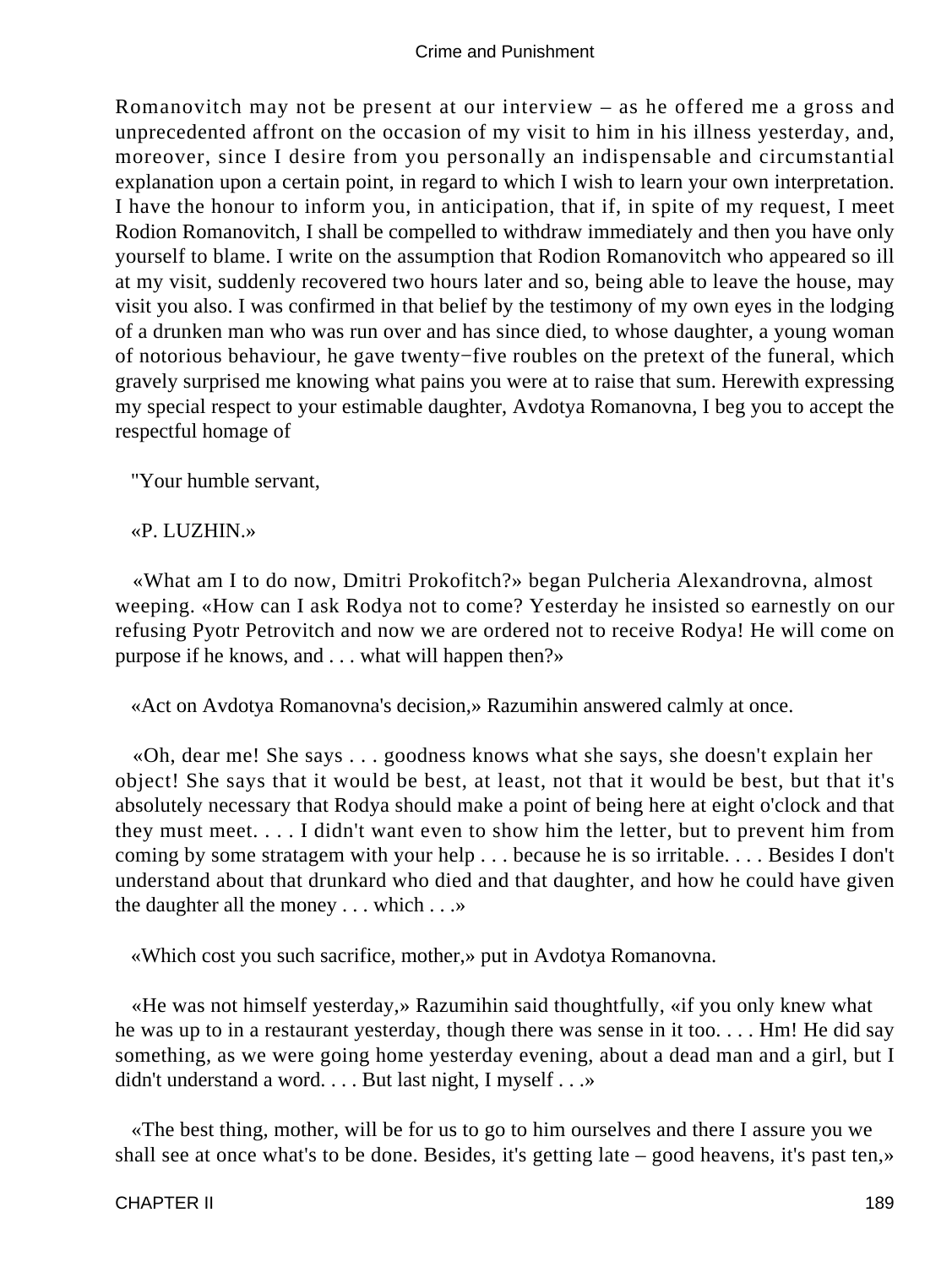she cried looking at a splendid gold enamelled watch which hung round her neck on a thin Venetian chain, and looked entirely out of keeping with the rest of her dress. «A present from her /fiance/,» thought Razumihin.

 «We must start, Dounia, we must start,» her mother cried in a flutter. «He will be thinking we are still angry after yesterday, from our coming so late. Merciful heavens!»

 While she said this she was hurriedly putting on her hat and mantle; Dounia, too, put on her things. Her gloves, as Razumihin noticed, were not merely shabby but had holes in them, and yet this evident poverty gave the two ladies an air of special dignity, which is always found in people who know how to wear poor clothes. Razumihin looked reverently at Dounia and felt proud of escorting her. «The queen who mended her stockings in prison,» he thought, «must have looked then every inch a queen and even more a queen than at sumptuous banquets and levees.»

 «My God!» exclaimed Pulcheria Alexandrovna, «little did I think that I should ever fear seeing my son, my darling, darling Rodya! I am afraid, Dmitri Prokofitch,» she added, glancing at him timidly.

«Don't be afraid, mother,» said Dounia, kissing her, «better have faith in him.»

«Oh, dear, I have faith in him, but I haven't slept all night,» exclaimed the poor woman.

They came out into the street.

 «Do you know, Dounia, when I dozed a little this morning I dreamed of Marfa Petrovna . . . she was all in white . . . she came up to me, took my hand, and shook her head at me, but so sternly as though she were blaming me. . . . Is that a good omen? Oh, dear me! You don't know, Dmitri Prokofitch, that Marfa Petrovna's dead!»

«No, I didn't know; who is Marfa Petrovna?»

«She died suddenly; and only fancy . . .»

«Afterwards, mamma,» put in Dounia. «He doesn't know who Marfa Petrovna is.»

 «Ah, you don't know? And I was thinking that you knew all about us. Forgive me, Dmitri Prokofitch, I don't know what I am thinking about these last few days. I look upon you really as a providence for us, and so I took it for granted that you knew all about us. I look on you as a relation. . . . Don't be angry with me for saying so. Dear me, what's the matter with your right hand? Have you knocked it?»

«Yes, I bruised it,» muttered Razumihin overjoyed.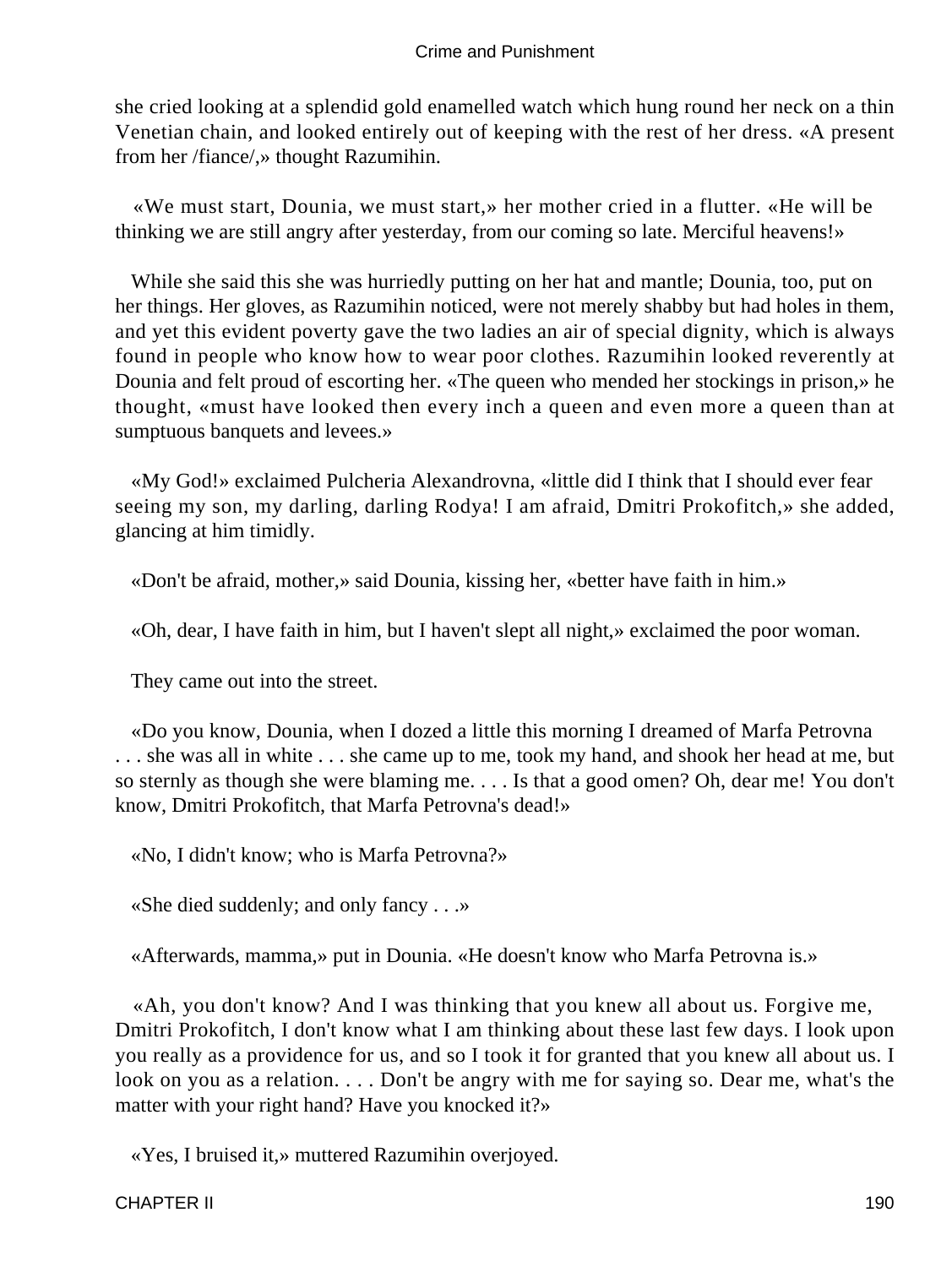«I sometimes speak too much from the heart, so that Dounia finds fault with me. . . . But, dear me, what a cupboard he lives in! I wonder whether he is awake? Does this woman, his landlady, consider it a room? Listen, you say he does not like to show his feelings, so perhaps I shall annoy him with my . . . weaknesses? Do advise me, Dmitri Prokofitch, how am I to treat him? I feel quite distracted, you know.»

 «Don't question him too much about anything if you see him frown; don't ask him too much about his health; he doesn't like that.»

 «Ah, Dmitri Prokofitch, how hard it is to be a mother! But here are the stairs. . . . What an awful staircase!»

 «Mother, you are quite pale, don't distress yourself, darling,» said Dounia caressing her, then with flashing eyes she added: «He ought to be happy at seeing you, and you are tormenting yourself so.»

«Wait, I'll peep in and see whether he has waked up.»

 The ladies slowly followed Razumihin, who went on before, and when they reached the landlady's door on the fourth storey, they noticed that her door was a tiny crack open and that two keen black eyes were watching them from the darkness within. When their eyes met, the door was suddenly shut with such a slam that Pulcheria Alexandrovna almost cried out.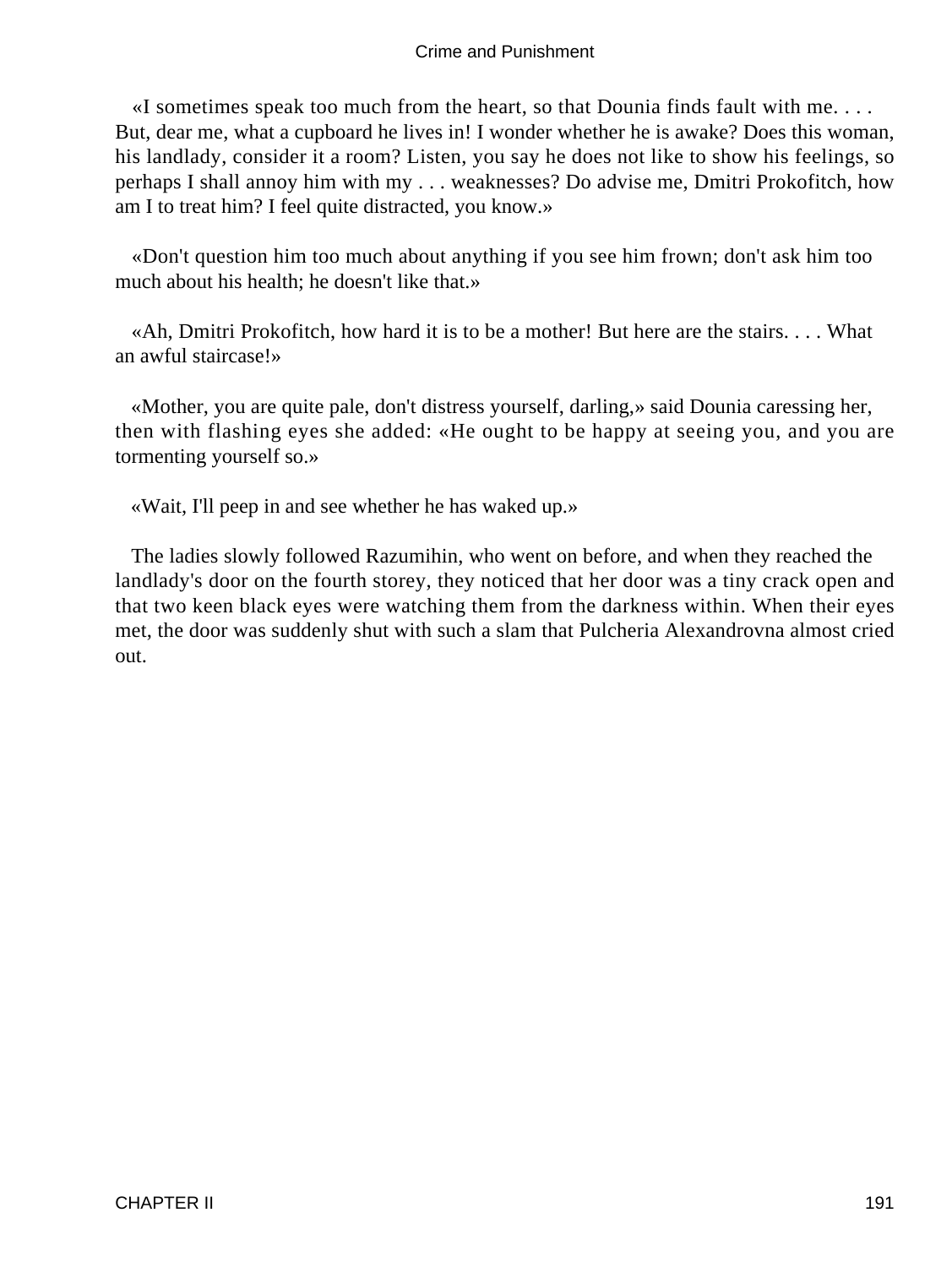# **[CHAPTER III](#page-466-0)**

*«H*e is well, quite well!» Zossimov cried cheerfully as they entered.

 He had come in ten minutes earlier and was sitting in the same place as before, on the sofa. Raskolnikov was sitting in the opposite corner, fully dressed and carefully washed and combed, as he had not been for some time past. The room was immediately crowded, yet Nastasya managed to follow the visitors in and stayed to listen.

 Raskolnikov really was almost well, as compared with his condition the day before, but he was still pale, listless, and sombre. He looked like a wounded man or one who has undergone some terrible physical suffering. His brows were knitted, his lips compressed, his eyes feverish. He spoke little and reluctantly, as though performing a duty, and there was a restlessness in his movements.

 He only wanted a sling on his arm or a bandage on his finger to complete the impression of a man with a painful abscess or a broken arm. The pale, sombre face lighted up for a moment when his mother and sister entered, but this only gave it a look of more intense suffering, in place of its listless dejection. The light soon died away, but the look of suffering remained, and Zossimov, watching and studying his patient with all the zest of a young doctor beginning to practise, noticed in him no joy at the arrival of his mother and sister, but a sort of bitter, hidden determination to bear another hour or two of inevitable torture. He saw later that almost every word of the following conversation seemed to touch on some sore place and irritate it. But at the same time he marvelled at the power of controlling himself and hiding his feelings in a patient who the previous day had, like a monomaniac, fallen into a frenzy at the slightest word.

 «Yes, I see myself now that I am almost well,» said Raskolnikov, giving his mother and sister a kiss of welcome which made Pulcheria Alexandrovna radiant at once. «And I don't say this /as I did yesterday/,» he said, addressing Razumihin, with a friendly pressure of his hand.

 «Yes, indeed, I am quite surprised at him to−day,» began Zossimov, much delighted at the ladies' entrance, for he had not succeeded in keeping up a conversation with his patient for ten minutes. «In another three or four days, if he goes on like this, he will be just as before, that is, as he was a month ago, or two . . . or perhaps even three. This has been coming on for a long while. . . . eh? Confess, now, that it has been perhaps your own fault?» he added, with a tentative smile, as though still afraid of irritating him.

«It is very possible,» answered Raskolnikov coldly.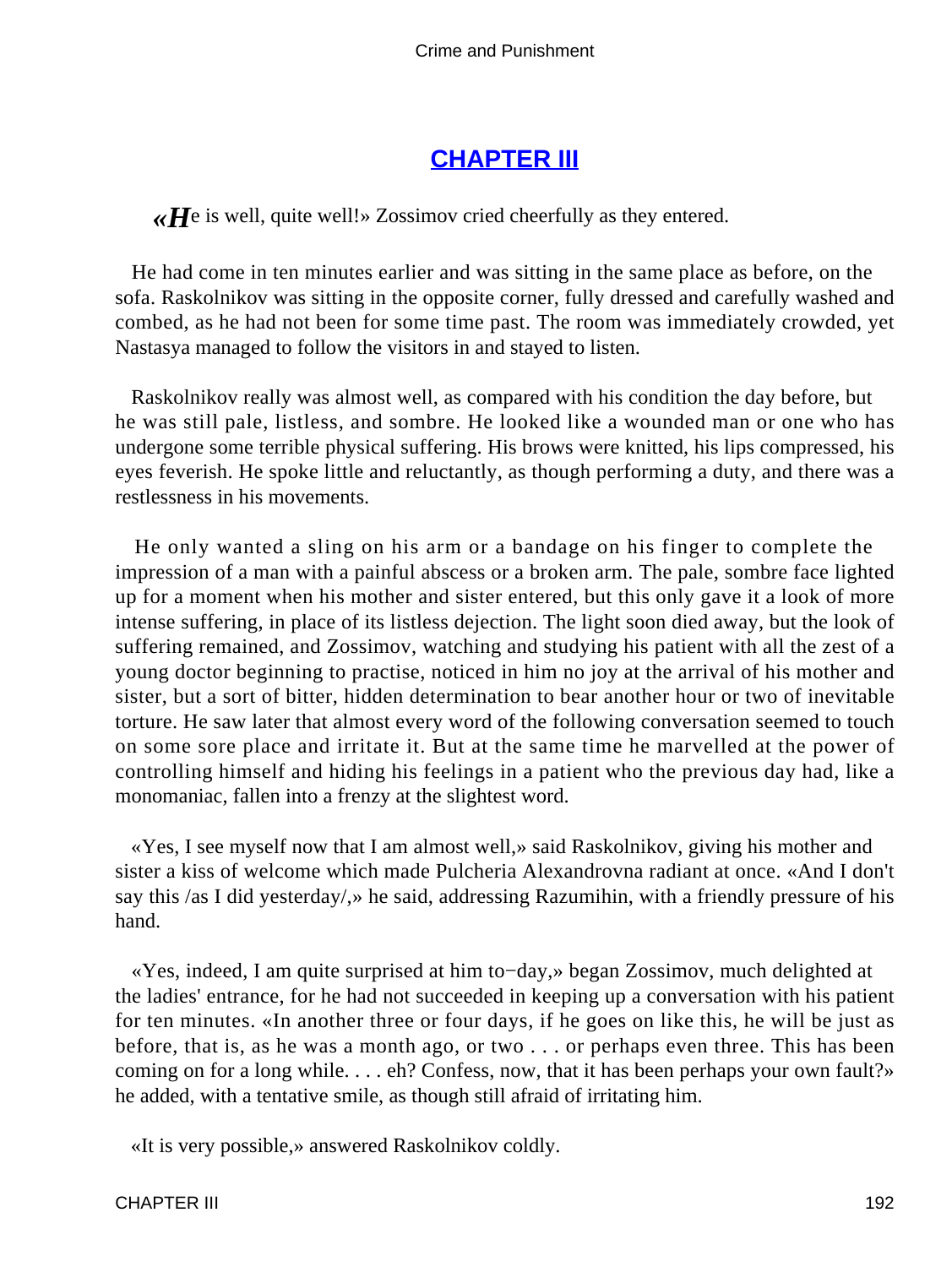«I should say, too,» continued Zossimov with zest, «that your complete recovery depends solely on yourself. Now that one can talk to you, I should like to impress upon you that it is essential to avoid the elementary, so to speak, fundamental causes tending to produce your morbid condition: in that case you will be cured, if not, it will go from bad to worse. These fundamental causes I don't know, but they must be known to you. You are an intelligent man, and must have observed yourself, of course. I fancy the first stage of your derangement coincides with your leaving the university. You must not be left without occupation, and so, work and a definite aim set before you might, I fancy, be very beneficial.»

 «Yes, yes; you are perfectly right. . . . I will make haste and return to the university: and then everything will go smoothly. . . .»

 Zossimov, who had begun his sage advice partly to make an effect before the ladies, was certainly somewhat mystified, when, glancing at his patient, he observed unmistakable mockery on his face. This lasted an instant, however. Pulcheria Alexandrovna began at once thanking Zossimov, especially for his visit to their lodging the previous night.

 «What! he saw you last night?» Raskolnikov asked, as though startled. «Then you have not slept either after your journey.»

 «Ach, Rodya, that was only till two o'clock. Dounia and I never go to bed before two at home.»

 «I don't know how to thank him either,» Raskolnikov went on, suddenly frowning and looking down. «Setting aside the question of payment – forgive me for referring to it (he turned to Zossimov) – I really don't know what I have done to deserve such special attention from you! I simply don't understand it . . . and . . . and . . . it weighs upon me, indeed, because I don't understand it. I tell you so candidly.»

 «Don't be irritated.» Zossimov forced himself to laugh. «Assume that you are my first patient – well – we fellows just beginning to practise love our first patients as if they were our children, and some almost fall in love with them. And, of course, I am not rich in patients.»

 «I say nothing about him,» added Raskolnikov, pointing to Razumihin, «though he has had nothing from me either but insult and trouble.»

 «What nonsense he is talking! Why, you are in a sentimental mood to−day, are you?» shouted Razumihin.

 If he had had more penetration he would have seen that there was no trace of sentimentality in him, but something indeed quite the opposite. But Avdotya Romanovna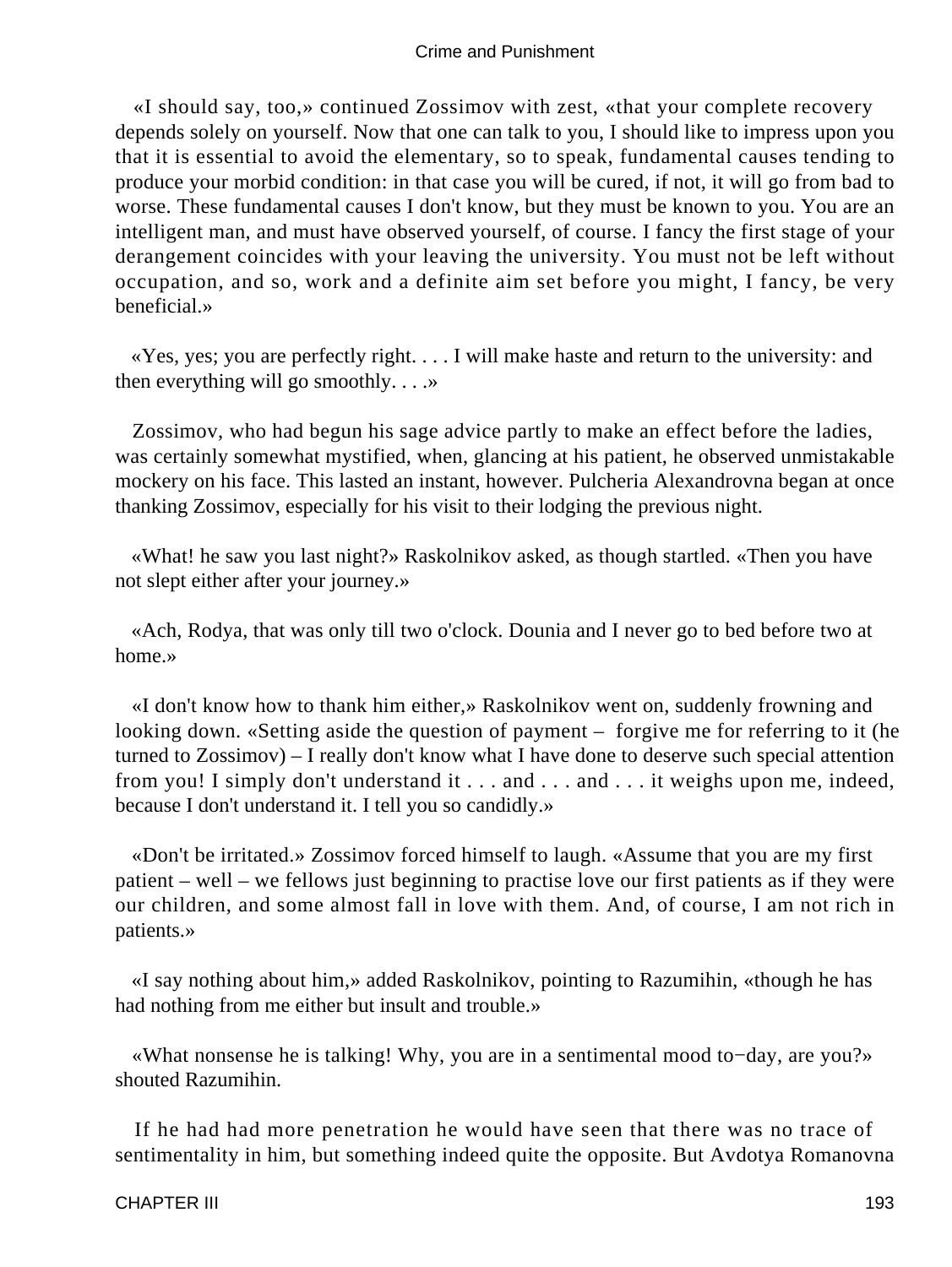noticed it. She was intently and uneasily watching her brother.

 «As for you, mother, I don't dare to speak,» he went on, as though repeating a lesson learned by heart. «It is only to−day that I have been able to realise a little how distressed you must have been here yesterday, waiting for me to come back.»

 When he had said this, he suddenly held out his hand to his sister, smiling without a word. But in this smile there was a flash of real unfeigned feeling. Dounia caught it at once, and warmly pressed his hand, overjoyed and thankful. It was the first time he had addressed her since their dispute the previous day. The mother's face lighted up with ecstatic happiness at the sight of this conclusive unspoken reconciliation. «Yes, that is what I love him for,» Razumihin, exaggerating it all, muttered to himself, with a vigorous turn in his chair. «He has these movements.»

 «And how well he does it all,» the mother was thinking to herself. «What generous impulses he has, and how simply, how delicately he put an end to all the misunderstanding with his sister – simply by holding out his hand at the right minute and looking at her like that. . . . And what fine eyes he has, and how fine his whole face is! . . . He is even better looking than Dounia. . . . But, good heavens, what a suit – how terribly he's dressed! . . . Vasya, the messenger boy in Afanasy Ivanitch's shop, is better dressed! I could rush at him and hug him . . . weep over him – but I am afraid. . . . Oh, dear, he's so strange! He's talking kindly, but I'm afraid! Why, what am I afraid of? . . .»

 «Oh, Rodya, you wouldn't believe,» she began suddenly, in haste to answer his words to her, «how unhappy Dounia and I were yesterday! Now that it's all over and done with and we are quite happy again – I can tell you. Fancy, we ran here almost straight from the train to embrace you and that woman – ah, here she is! Good morning, Nastasya! . . . She told us at once that you were lying in a high fever and had just run away from the doctor in delirium, and they were looking for you in the streets. You can't imagine how we felt! I couldn't help thinking of the tragic end of Lieutenant Potanchikov, a friend of your father's – you can't remember him, Rodya – who ran out in the same way in a high fever and fell into the well in the court−yard and they couldn't pull him out till next day. Of course, we exaggerated things. We were on the point of rushing to find Pyotr Petrovitch to ask him to help. . . . Because we were alone, utterly alone,» she said plaintively and stopped short, suddenly, recollecting it was still somewhat dangerous to speak of Pyotr Petrovitch, although «we are quite happy again.»

 «Yes, yes. . . . Of course it's very annoying. . . .» Raskolnikov muttered in reply, but with such a preoccupied and inattentive air that Dounia gazed at him in perplexity.

 «What else was it I wanted to say?» He went on trying to recollect. «Oh, yes; mother, and you too, Dounia, please don't think that I didn't mean to come and see you to−day and was waiting for you to come first.»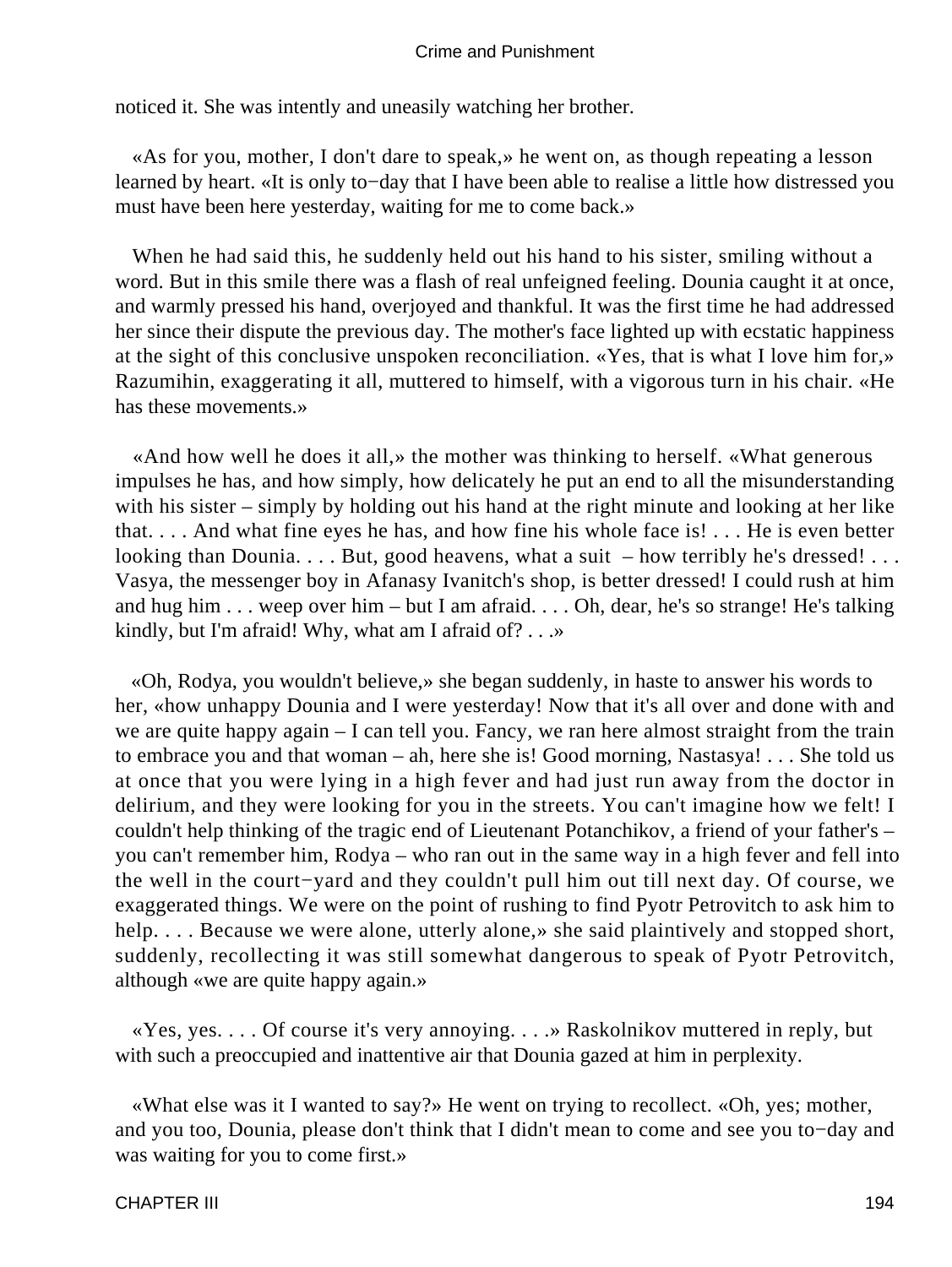«What are you saying, Rodya?» cried Pulcheria Alexandrovna. She, too, was surprised.

 «Is he answering us as a duty?» Dounia wondered. «Is he being reconciled and asking forgiveness as though he were performing a rite or repeating a lesson?»

 «I've only just waked up, and wanted to go to you, but was delayed owing to my clothes; I forgot yesterday to ask her . . . Nastasya . . . to wash out the blood . . . I've only just dressed.»

«Blood! What blood?» Pulcheria Alexandrovna asked in alarm.

 «Oh, nothing – don't be uneasy. It was when I was wandering about yesterday, rather delirious, I chanced upon a man who had been run over . . . a clerk . . .»

«Delirious? But you remember everything!» Razumihin interrupted.

 «That's true,» Raskolnikov answered with special carefulness. «I remember everything even to the slightest detail, and yet – why I did that and went there and said that, I can't clearly explain now.»

 «A familiar phenomenon,» interposed Zossimov, «actions are sometimes performed in a masterly and most cunning way, while the direction of the actions is deranged and dependent on various morbid impressions – it's like a dream.»

 «Perhaps it's a good thing really that he should think me almost a madman,» thought Raskolnikov.

 «Why, people in perfect health act in the same way too,» observed Dounia, looking uneasily at Zossimov.

 «There is some truth in your observation,» the latter replied. «In that sense we are certainly all not infrequently like madmen, but with the slight difference that the deranged are somewhat madder, for we must draw a line. A normal man, it is true, hardly exists. Among dozens – perhaps hundreds of thousands – hardly one is to be met with.»

 At the word «madman,» carelessly dropped by Zossimov in his chatter on his favourite subject, everyone frowned.

 Raskolnikov sat seeming not to pay attention, plunged in thought with a strange smile on his pale lips. He was still meditating on something.

 «Well, what about the man who was run over? I interrupted you!» Razumihin cried hastily.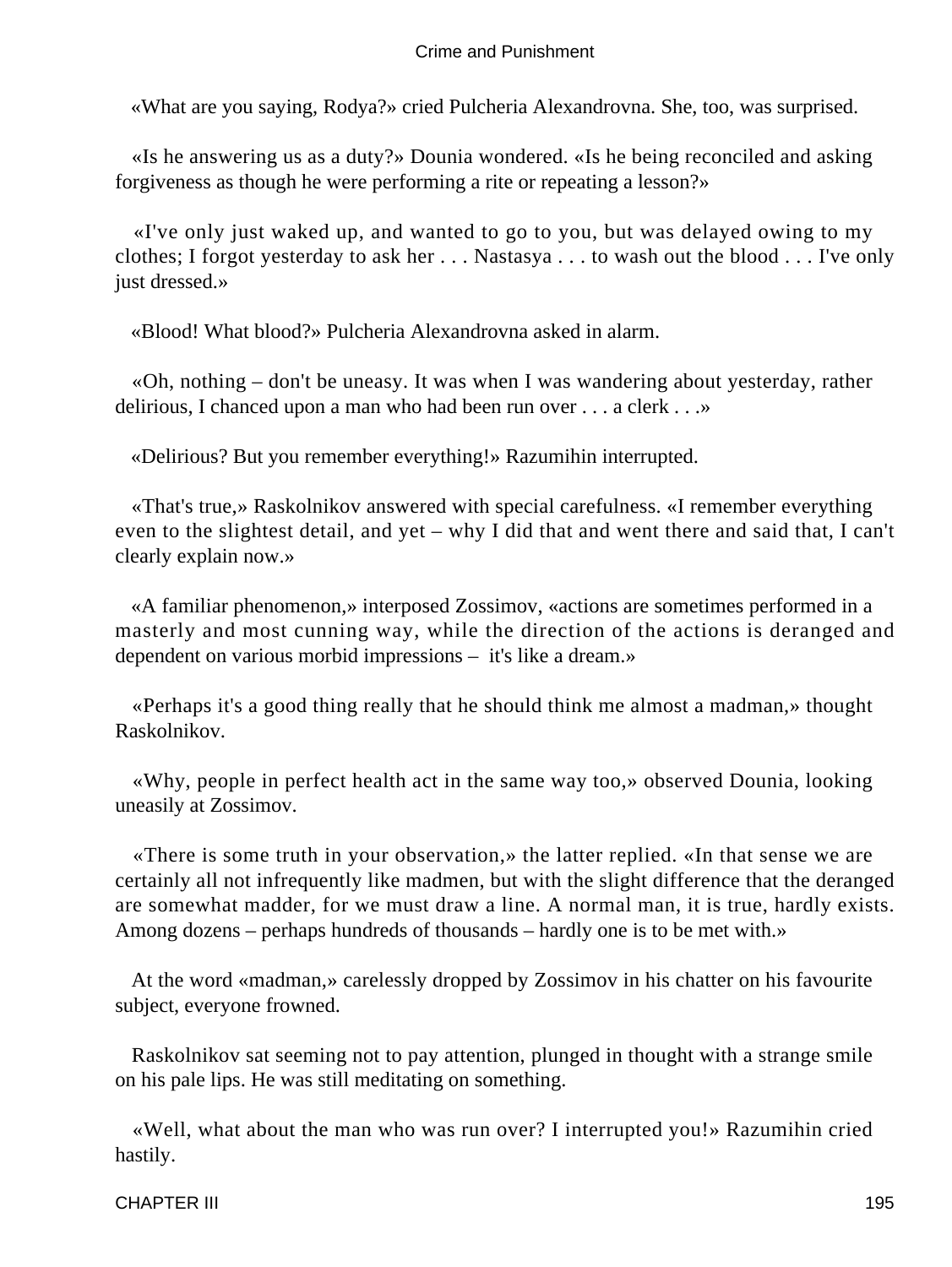«What?» Raskolnikov seemed to wake up. «Oh . . . I got spattered with blood helping to carry him to his lodging. By the way, mamma, I did an unpardonable thing yesterday. I was literally out of my mind. I gave away all the money you sent me . . . to his wife for the funeral. She's a widow now, in consumption, a poor creature . . . three little children, starving . . . nothing in the house . . . there's a daughter, too . . . perhaps you'd have given it yourself if you'd seen them. But I had no right to do it I admit, especially as I knew how you needed the money yourself. To help others one must have the right to do it, or else /Crevez, chiens, si vous n'etes pas contents/.» He laughed, «That's right, isn't it, Dounia?»

«No, it's not,» answered Dounia firmly.

 «Bah! you, too, have ideals,» he muttered, looking at her almost with hatred, and smiling sarcastically. «I ought to have considered that. . . . Well, that's praiseworthy, and it's better for you . . . and if you reach a line you won't overstep, you will be unhappy . . . and if you overstep it, maybe you will be still unhappier. . . . But all that's nonsense,» he added irritably, vexed at being carried away. «I only meant to say that I beg your forgiveness, mother,» he concluded, shortly and abruptly.

 «That's enough, Rodya, I am sure that everything you do is very good,» said his mother, delighted.

«Don't be too sure,» he answered, twisting his mouth into a smile.

 A silence followed. There was a certain constraint in all this conversation, and in the silence, and in the reconciliation, and in the forgiveness, and all were feeling it.

 «It is as though they were afraid of me,» Raskolnikov was thinking to himself, looking askance at his mother and sister. Pulcheria Alexandrovna was indeed growing more timid the longer she kept silent.

«Yet in their absence I seemed to love them so much,» flashed through his mind.

 «Do you know, Rodya, Marfa Petrovna is dead,» Pulcheria Alexandrovna suddenly blurted out.

«What Marfa Petrovna?»

«Oh, mercy on us – Marfa Petrovna Svidrigailov. I wrote you so much about her.»

 «A−a−h! Yes, I remember. . . . So she's dead! Oh, really?» he roused himself suddenly, as if waking up. «What did she die of?»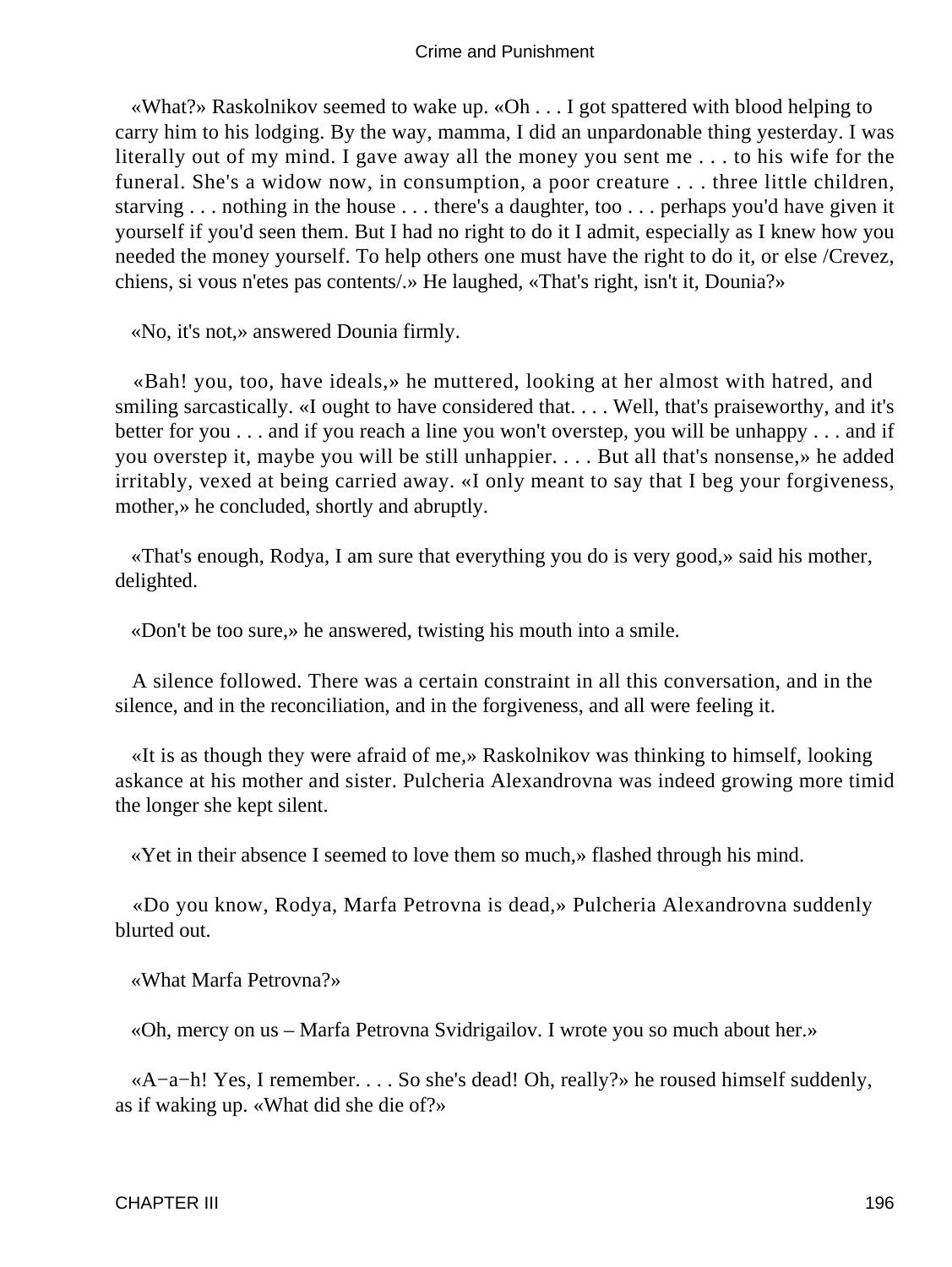«Only imagine, quite suddenly,» Pulcheria Alexandrovna answered hurriedly, encouraged by his curiosity. «On the very day I was sending you that letter! Would you believe it, that awful man seems to have been the cause of her death. They say he beat her dreadfully.»

«Why, were they on such bad terms?» he asked, addressing his sister.

 «Not at all. Quite the contrary indeed. With her, he was always very patient, considerate even. In fact, all those seven years of their married life he gave way to her, too much so indeed, in many cases. All of a sudden he seems to have lost patience.»

 «Then he could not have been so awful if he controlled himself for seven years? You seem to be defending him, Dounia?»

 «No, no, he's an awful man! I can imagine nothing more awful!» Dounia answered, almost with a shudder, knitting her brows, and sinking into thought.

 «That had happened in the morning,» Pulcheria Alexandrovna went on hurriedly. «And directly afterwards she ordered the horses to be harnessed to drive to the town immediately after dinner. She always used to drive to the town in such cases. She ate a very good dinner, I am told. . . .»

«After the beating?»

 «That was always her . . . habit; and immediately after dinner, so as not to be late in starting, she went to the bath−house. . . . You see, she was undergoing some treatment with baths. They have a cold spring there, and she used to bathe in it regularly every day, and no sooner had she got into the water when she suddenly had a stroke!»

«I should think so,» said Zossimov.

«And did he beat her badly?»

«What does that matter!» put in Dounia.

 «H'm! But I don't know why you want to tell us such gossip, mother,» said Raskolnikov irritably, as it were in spite of himself.

«Ah, my dear, I don't know what to talk about,» broke from Pulcheria Alexandrovna.

«Why, are you all afraid of me?» he asked, with a constrained smile.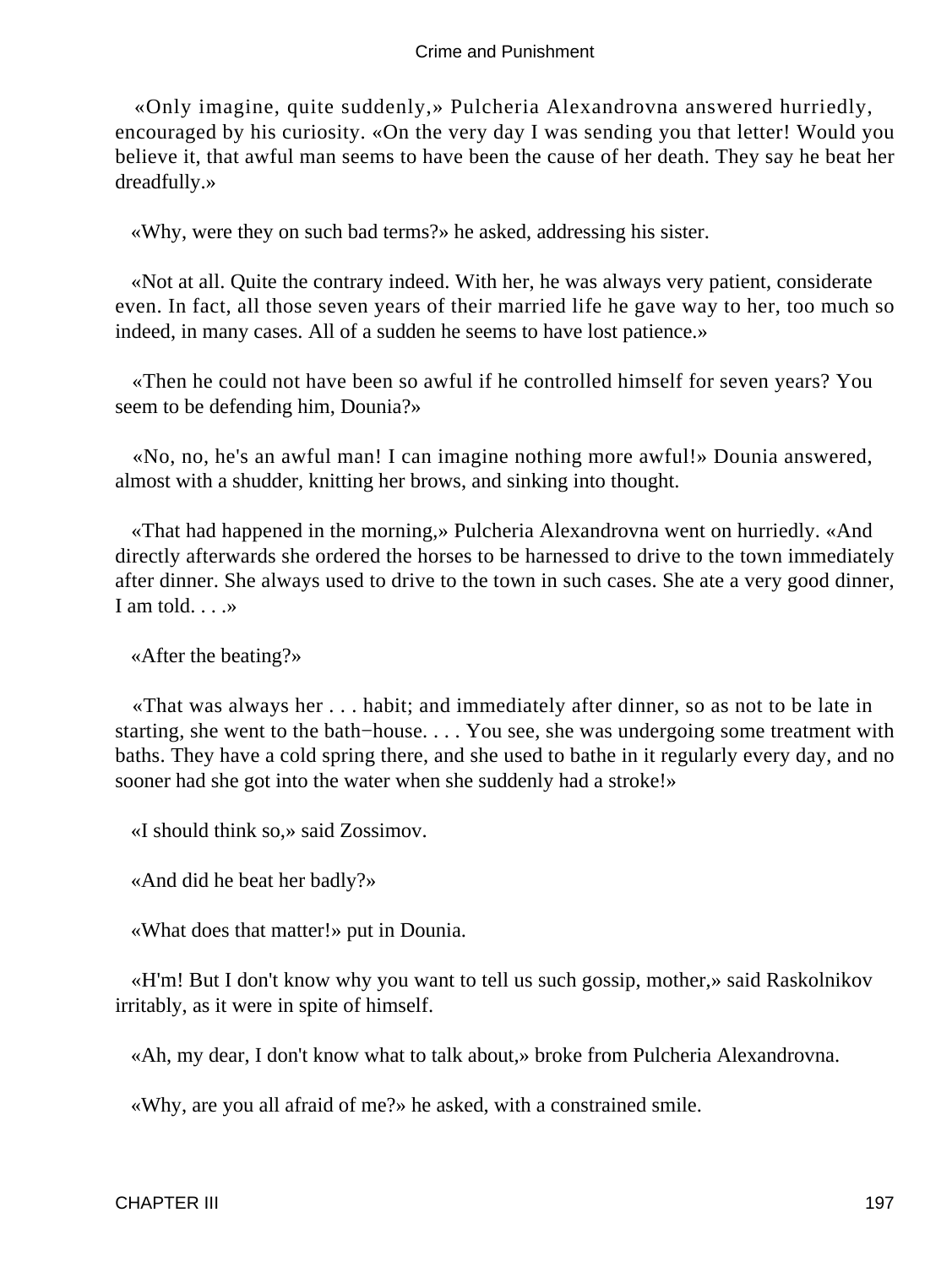«That's certainly true,» said Dounia, looking directly and sternly at her brother. «Mother was crossing herself with terror as she came up the stairs.»

His face worked, as though in convulsion.

 «Ach, what are you saying, Dounia! Don't be angry, please, Rodya. . . . Why did you say that, Dounia?» Pulcheria Alexandrovna began, overwhelmed – «You see, coming here, I was dreaming all the way, in the train, how we should meet, how we should talk over everything together. . . . And I was so happy, I did not notice the journey! But what am I saying? I am happy now. . . . You should not, Dounia. . . . I am happy now – simply in seeing you, Rodya. . . .»

 «Hush, mother,» he muttered in confusion, not looking at her, but pressing her hand. «We shall have time to speak freely of everything!»

 As he said this, he was suddenly overwhelmed with confusion and turned pale. Again that awful sensation he had known of late passed with deadly chill over his soul. Again it became suddenly plain and perceptible to him that he had just told a fearful lie – that he would never now be able to speak freely of everything – that he would never again be able to /speak/ of anything to anyone. The anguish of this thought was such that for a moment he almost forgot himself. He got up from his seat, and not looking at anyone walked towards the door.

«What are you about?» cried Razumihin, clutching him by the arm.

 He sat down again, and began looking about him, in silence. They were all looking at him in perplexity.

 «But what are you all so dull for?» he shouted, suddenly and quite unexpectedly. «Do say something! What's the use of sitting like this? Come, do speak. Let us talk. . . . We meet together and sit in silence. . . . Come, anything!»

 «Thank God; I was afraid the same thing as yesterday was beginning again,» said Pulcheria Alexandrovna, crossing herself.

«What is the matter, Rodya?» asked Avdotya Romanovna, distrustfully.

«Oh, nothing! I remembered something,» he answered, and suddenly laughed.

 «Well, if you remembered something; that's all right! . . . I was beginning to think . . .» muttered Zossimov, getting up from the sofa. «It is time for me to be off. I will look in again perhaps . . . if I can . . .» He made his bows, and went out.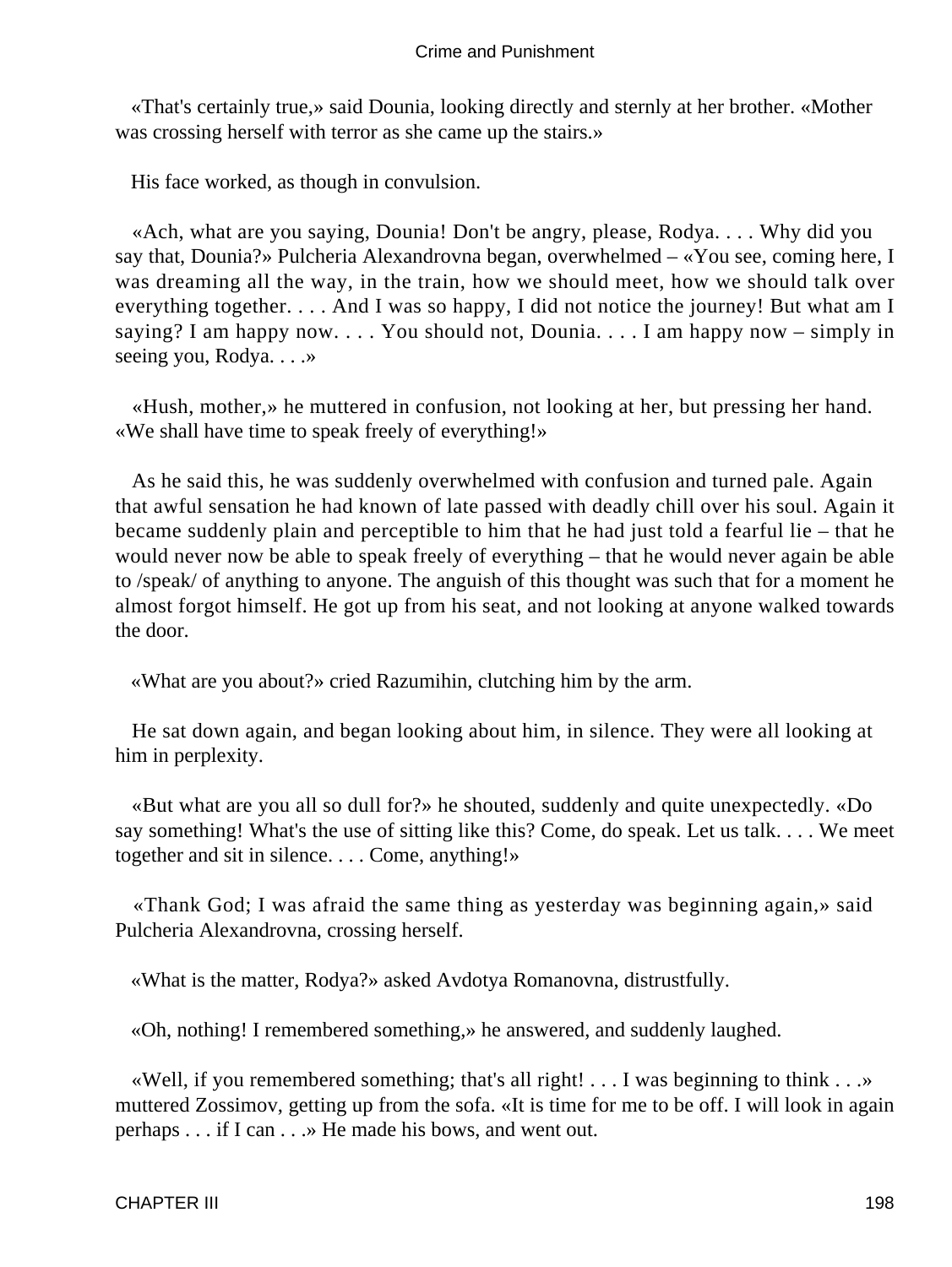«What an excellent man!» observed Pulcheria Alexandrovna.

 «Yes, excellent, splendid, well−educated, intelligent,» Raskolnikov began, suddenly speaking with surprising rapidity, and a liveliness he had not shown till then. «I can't remember where I met him before my illness. . . . I believe I have met him somewhere  $- -$  . . . And this is a good man, too,» he nodded at Razumihin. «Do you like him, Dounia?» he asked her; and suddenly, for some unknown reason, laughed.

«Very much,» answered Dounia.

 «Foo! – what a pig you are!» Razumihin protested, blushing in terrible confusion, and he got up from his chair. Pulcheria Alexandrovna smiled faintly, but Raskolnikov laughed aloud.

«Where are you off to?»

«I must go.»

 «You need not at all. Stay. Zossimov has gone, so you must. Don't go. What's the time? Is it twelve o'clock? What a pretty watch you have got, Dounia. But why are you all silent again? I do all the talking.»

«It was a present from Marfa Petrovna,» answered Dounia.

«And a very expensive one!» added Pulcheria Alexandrovna.

«A−ah! What a big one! Hardly like a lady's.»

«I like that sort,» said Dounia.

 «So it is not a present from her /fiance/,» thought Razumihin, and was unreasonably delighted.

«I thought it was Luzhin's present,» observed Raskolnikov.

«No, he has not made Dounia any presents yet.»

 «A−ah! And do you remember, mother, I was in love and wanted to get married?» he said suddenly, looking at his mother, who was disconcerted by the sudden change of subject and the way he spoke of it.

«Oh, yes, my dear.»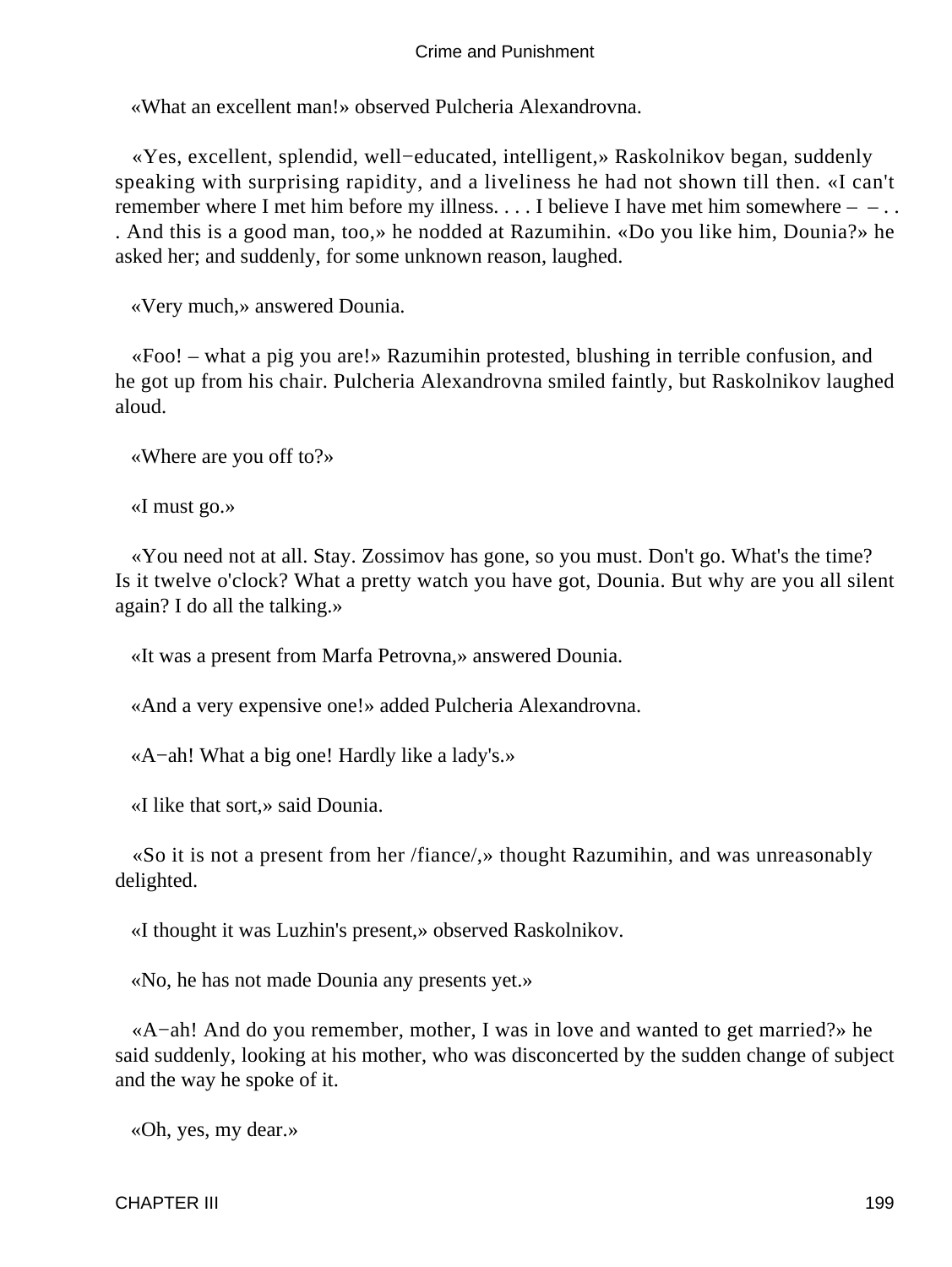Pulcheria Alexandrovna exchanged glances with Dounia and Razumihin.

 «H'm, yes. What shall I tell you? I don't remember much indeed. She was such a sickly girl,» he went on, growing dreamy and looking down again. «Quite an invalid. She was fond of giving alms to the poor, and was always dreaming of a nunnery, and once she burst into tears when she began talking to me about it. Yes, yes, I remember. I remember very well. She was an ugly little thing. I really don't know what drew me to her then – I think it was because she was always ill. If she had been lame or hunchback, I believe I should have liked her better still,» he smiled dreamily. «Yes, it was a sort of spring delirium.»

«No, it was not only spring delirium,» said Dounia, with warm feeling.

 He fixed a strained intent look on his sister, but did not hear or did not understand her words. Then, completely lost in thought, he got up, went up to his mother, kissed her, went back to his place and sat down.

«You love her even now?» said Pulcheria Alexandrovna, touched.

 «Her? Now? Oh, yes. . . . You ask about her? No . . . that's all now, as it were, in another world . . . and so long ago. And indeed everything happening here seems somehow far away.» He looked attentively at them. «You, now . . . I seem to be looking at you from a thousand miles away . . . but, goodness knows why we are talking of that! And what's the use of asking about it?» he added with annoyance, and biting his nails, fell into dreamy silence again.

 «What a wretched lodging you have, Rodya! It's like a tomb,» said Pulcheria Alexandrovna, suddenly breaking the oppressive silence. «I am sure it's quite half through your lodging you have become so melancholy.»

 «My lodging,» he answered, listlessly. «Yes, the lodging had a great deal to do with it. . . . I thought that, too. . . . If only you knew, though, what a strange thing you said just now, mother,» he said, laughing strangely.

 A little more, and their companionship, this mother and this sister, with him after three years' absence, this intimate tone of conversation, in face of the utter impossibility of really speaking about anything, would have been beyond his power of endurance. But there was one urgent matter which must be settled one way or the other that day – so he had decided when he woke. Now he was glad to remember it, as a means of escape.

 «Listen, Dounia,» he began, gravely and drily, «of course I beg your pardon for yesterday, but I consider it my duty to tell you again that I do not withdraw from my chief point. It is me or Luzhin. If I am a scoundrel, you must not be. One is enough. If you marry Luzhin, I cease at once to look on you as a sister.»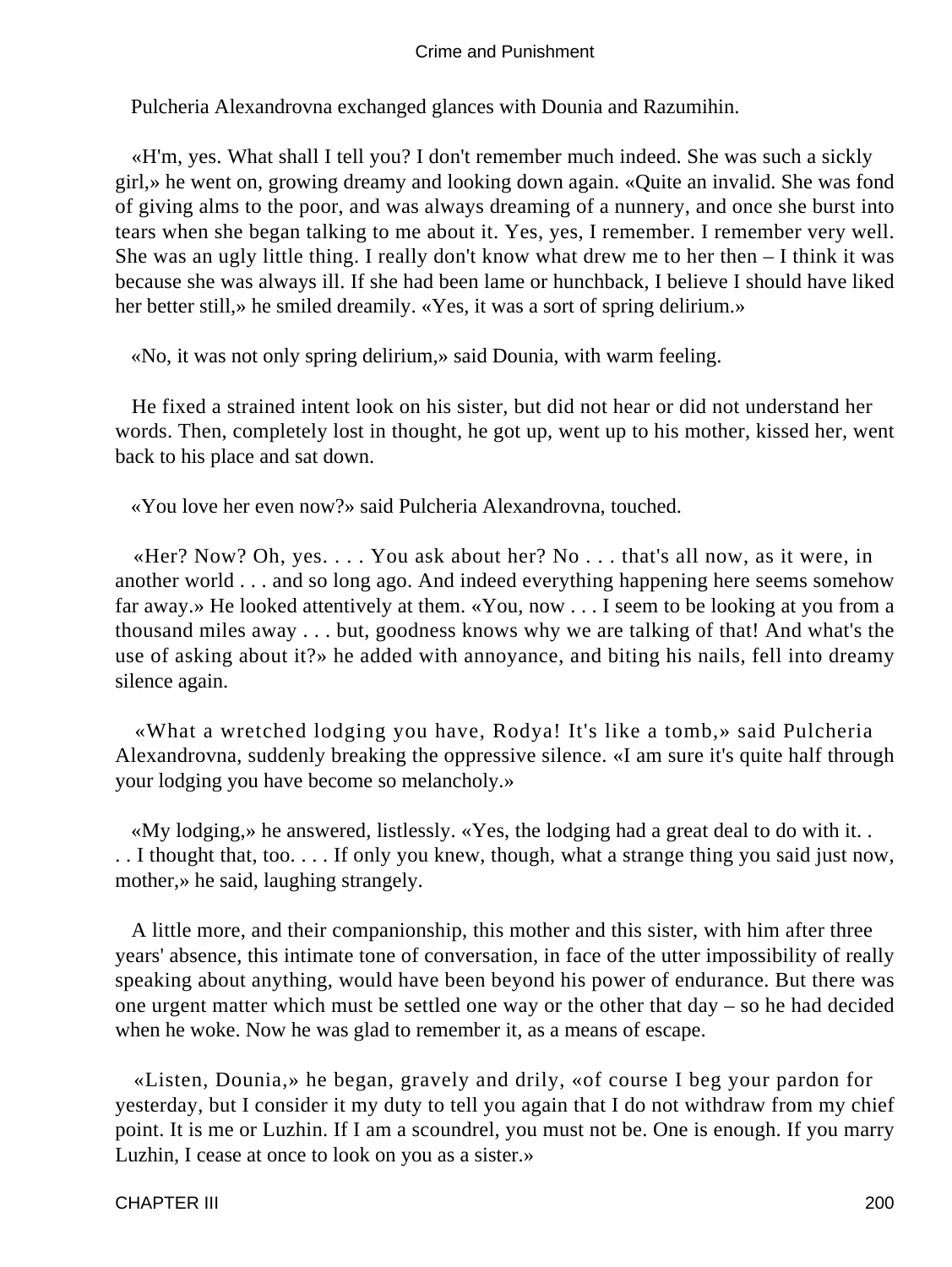«Rodya, Rodya! It is the same as yesterday again,» Pulcheria Alexandrovna cried, mournfully. «And why do you call yourself a scoundrel? I can't bear it. You said the same yesterday.»

 «Brother,» Dounia answered firmly and with the same dryness. «In all this there is a mistake on your part. I thought it over at night, and found out the mistake. It is all because you seem to fancy I am sacrificing myself to someone and for someone. That is not the case at all. I am simply marrying for my own sake, because things are hard for me. Though, of course, I shall be glad if I succeed in being useful to my family. But that is not the chief motive for my decision. . . .»

 «She is lying,» he thought to himself, biting his nails vindictively. «Proud creature! She won't admit she wants to do it out of charity! Too haughty! Oh, base characters! They even love as though they hate. . . . Oh, how I . . . hate them all!»

 «In fact,» continued Dounia, «I am marrying Pyotr Petrovitch because of two evils I choose the less. I intend to do honestly all he expects of me, so I am not deceiving him. . . . Why did you smile just now?» She, too, flushed, and there was a gleam of anger in her eyes.

«All?» he asked, with a malignant grin.

 «Within certain limits. Both the manner and form of Pyotr Petrovitch's courtship showed me at once what he wanted. He may, of course, think too well of himself, but I hope he esteems me, too. . . . Why are you laughing again?»

 «And why are you blushing again? You are lying, sister. You are intentionally lying, simply from feminine obstinacy, simply to hold your own against me. . . . You cannot respect Luzhin. I have seen him and talked with him. So you are selling yourself for money, and so in any case you are acting basely, and I am glad at least that you can blush for it.»

 «It is not true. I am not lying,» cried Dounia, losing her composure. «I would not marry him if I were not convinced that he esteems me and thinks highly of me. I would not marry him if I were not firmly convinced that I can respect him. Fortunately, I can have convincing proof of it this very day . . . and such a marriage is not a vileness, as you say! And even if you were right, if I really had determined on a vile action, is it not merciless on your part to speak to me like that? Why do you demand of me a heroism that perhaps you have not either? It is despotism; it is tyranny. If I ruin anyone, it is only myself. . . . I am not committing a murder. Why do you look at me like that? Why are you so pale? Rodya, darling, what's the matter?»

«Good heavens! You have made him faint,» cried Pulcheria Alexandrovna.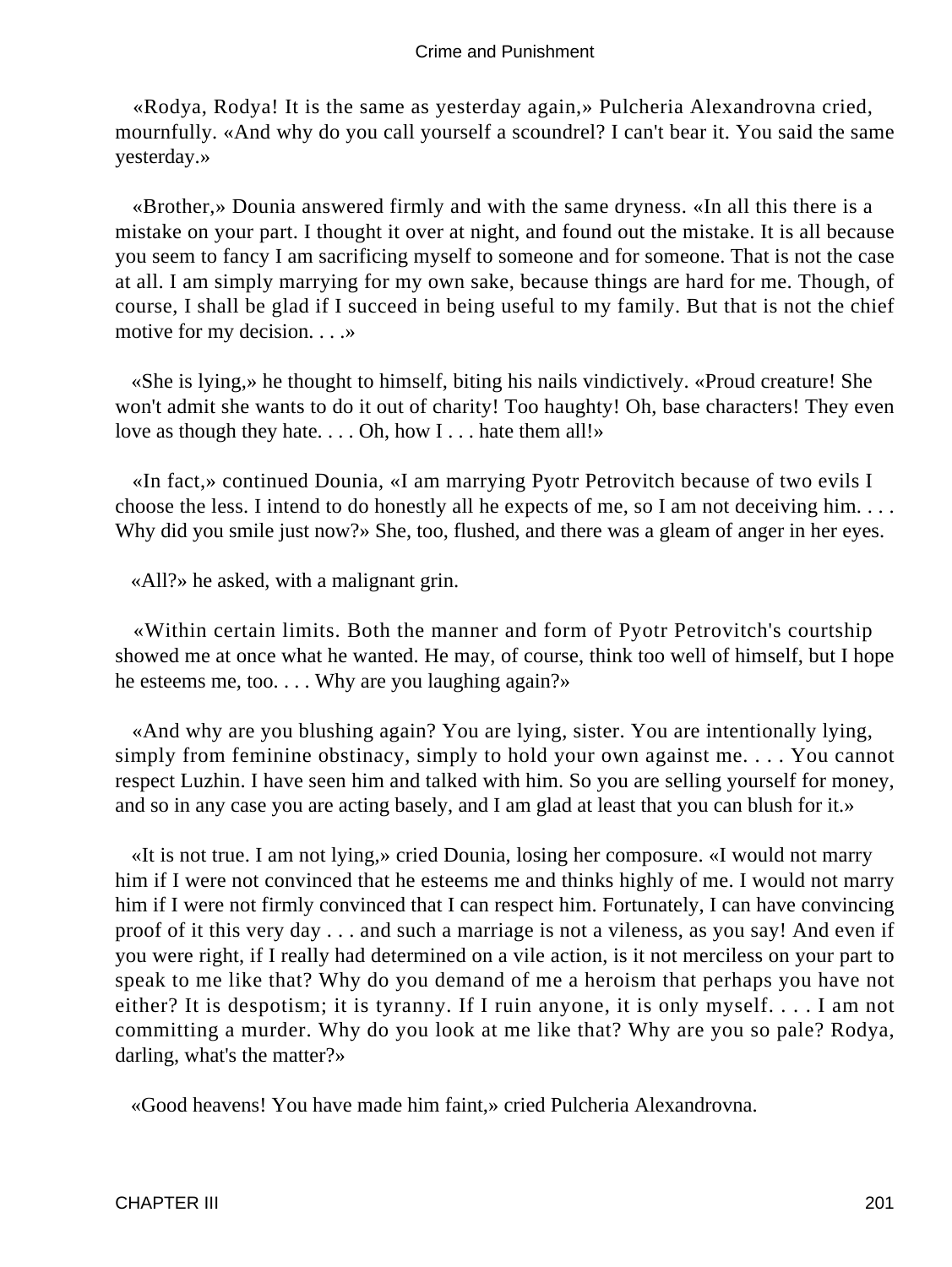«No, no, nonsense! It's nothing. A little giddiness – not fainting. You have fainting on the brain. H'm, yes, what was I saying? Oh, yes. In what way will you get convincing proof to−day that you can respect him, and that he . . . esteems you, as you said. I think you said to−day?»

«Mother, show Rodya Pyotr Petrovitch's letter,» said Dounia.

 With trembling hands, Pulcheria Alexandrovna gave him the letter. He took it with great interest, but, before opening it, he suddenly looked with a sort of wonder at Dounia.

 «It is strange,» he said, slowly, as though struck by a new idea. «What am I making such a fuss for? What is it all about? Marry whom you like!»

 He said this as though to himself, but said it aloud, and looked for some time at his sister, as though puzzled. He opened the letter at last, still with the same look of strange wonder on his face. Then, slowly and attentively, he began reading, and read it through twice. Pulcheria Alexandrovna showed marked anxiety, and all indeed expected something particular.

 «What surprises me,» he began, after a short pause, handing the letter to his mother, but not addressing anyone in particular, «is that he is a business man, a lawyer, and his conversation is pretentious indeed, and yet he writes such an uneducated letter.»

They all started. They had expected something quite different.

«But they all write like that, you know,» Razumihin observed, abruptly.

«Have you read it?»

«Yes.»

 «We showed him, Rodya. We . . . consulted him just now,» Pulcheria Alexandrovna began, embarrassed.

 «That's just the jargon of the courts,» Razumihin put in. «Legal documents are written like that to this day.»

 «Legal? Yes, it's just legal – business language – not so very uneducated, and not quite educated – business language!»

 «Pyotr Petrovitch makes no secret of the fact that he had a cheap education, he is proud indeed of having made his own way,» Avdotya Romanovna observed, somewhat offended by her brother's tone.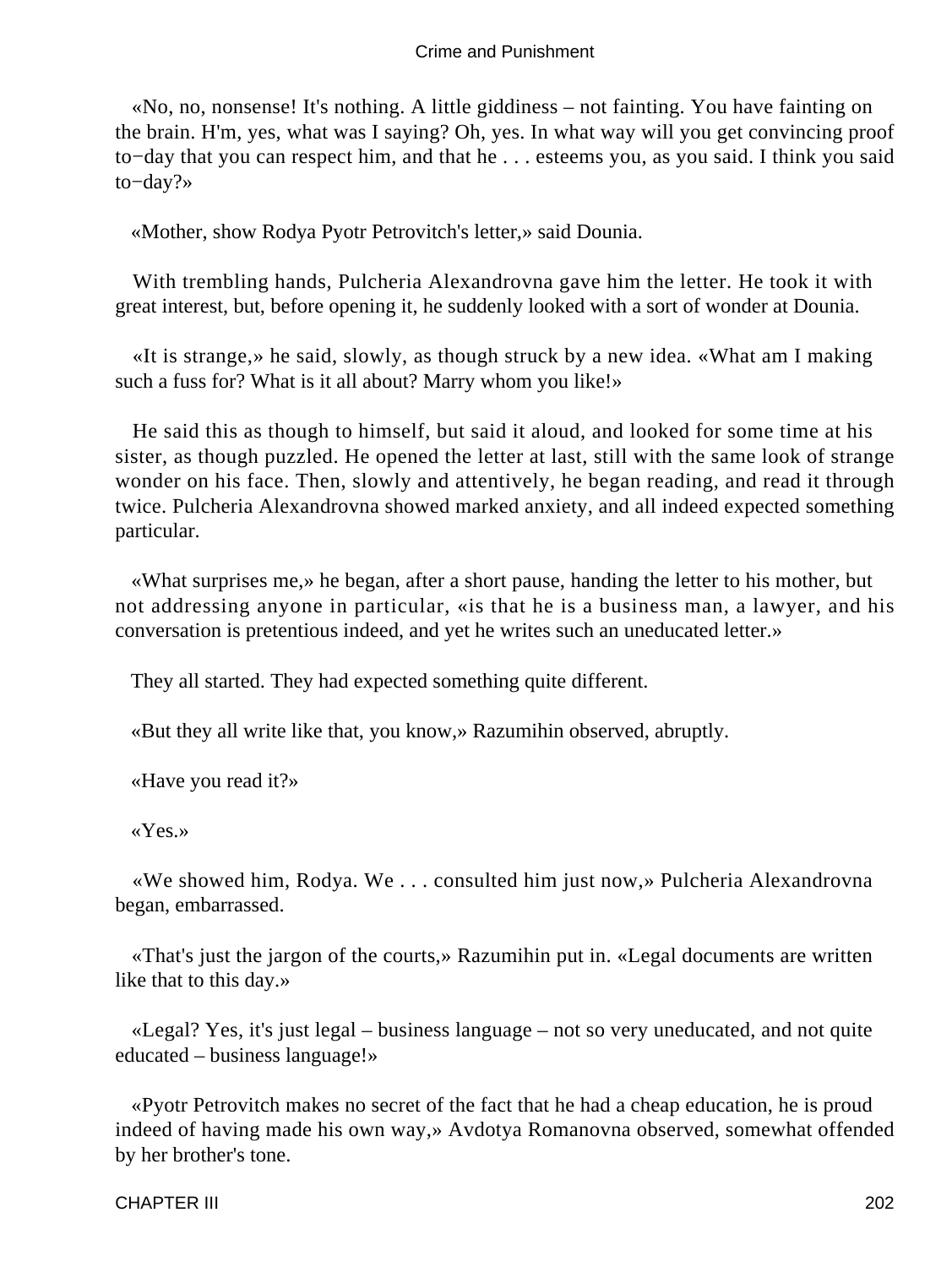«Well, if he's proud of it, he has reason, I don't deny it. You seem to be offended, sister, at my making only such a frivolous criticism on the letter, and to think that I speak of such trifling matters on purpose to annoy you. It is quite the contrary, an observation apropos of the style occurred to me that is by no means irrelevant as things stand. There is one expression, 'blame yourselves' put in very significantly and plainly, and there is besides a threat that he will go away at once if I am present. That threat to go away is equivalent to a threat to abandon you both if you are disobedient, and to abandon you now after summoning you to Petersburg. Well, what do you think? Can one resent such an expression from Luzhin, as we should if he (he pointed to Razumihin) had written it, or Zossimov, or one of us?»

 «N−no,» answered Dounia, with more animation. «I saw clearly that it was too naively expressed, and that perhaps he simply has no skill in writing . . . that is a true criticism, brother. I did not expect, indeed . . .»

 «It is expressed in legal style, and sounds coarser than perhaps he intended. But I must disillusion you a little. There is one expression in the letter, one slander about me, and rather a contemptible one. I gave the money last night to the widow, a woman in consumption, crushed with trouble, and not 'on the pretext of the funeral,' but simply to pay for the funeral, and not to the daughter – a young woman, as he writes, of notorious behaviour (whom I saw last night for the first time in my life) – but to the widow. In all this I see a too hasty desire to slander me and to raise dissension between us. It is expressed again in legal jargon, that is to say, with a too obvious display of the aim, and with a very naive eagerness. He is a man of intelligence, but to act sensibly, intelligence is not enough. It all shows the man and . . . I don't think he has a great esteem for you. I tell you this simply to warn you, because I sincerely wish for your good . . .»

 Dounia did not reply. Her resolution had been taken. She was only awaiting the evening.

 «Then what is your decision, Rodya?» asked Pulcheria Alexandrovna, who was more uneasy than ever at the sudden, new businesslike tone of his talk.

«What decision?»

 «You see Pyotr Petrovitch writes that you are not to be with us this evening, and that he will go away if you come. So will you . . . come?»

 «That, of course, is not for me to decide, but for you first, if you are not offended by such a request; and secondly, by Dounia, if she, too, is not offended. I will do what you think best,» he added, drily.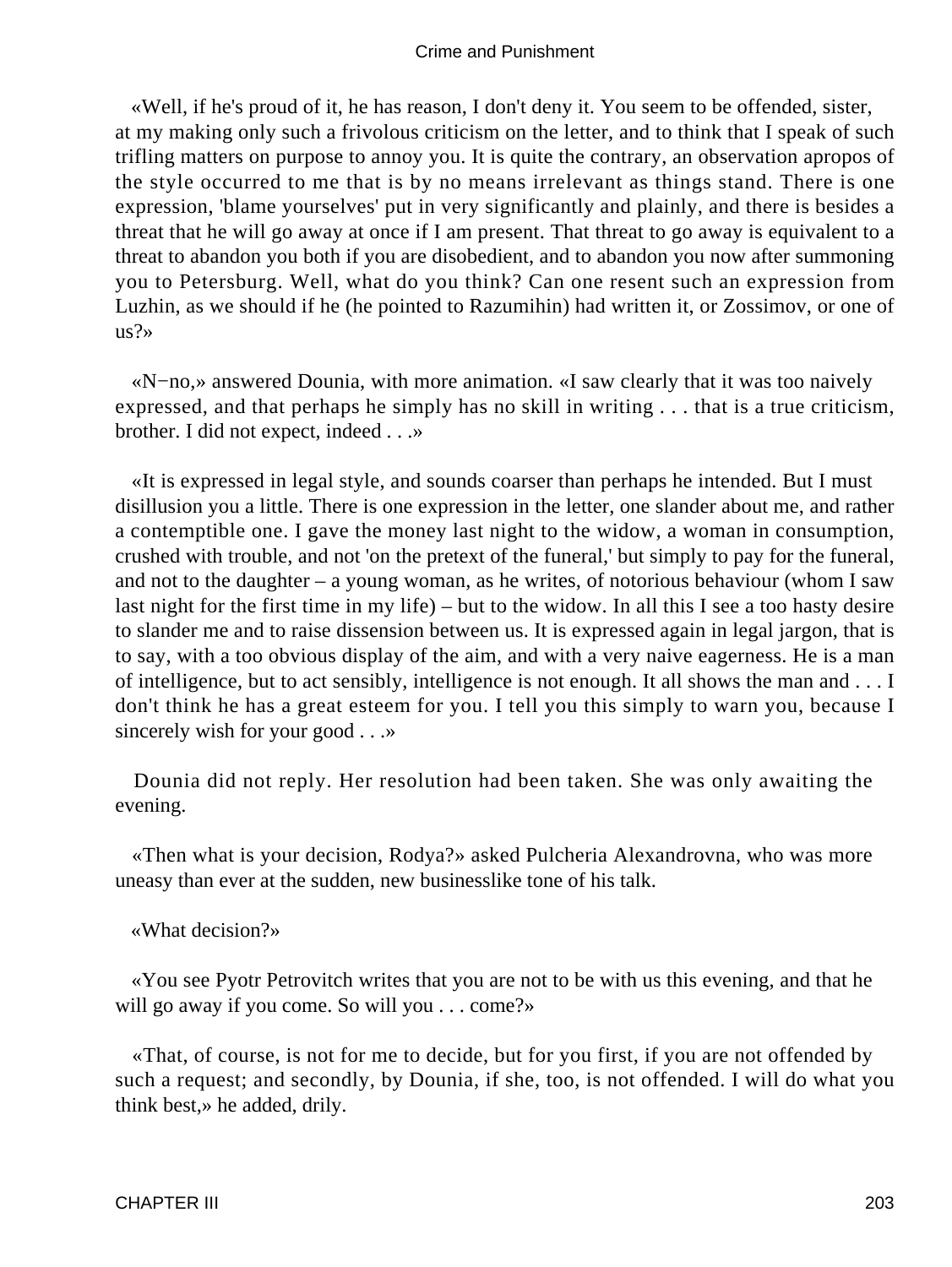«Dounia has already decided, and I fully agree with her,» Pulcheria Alexandrovna hastened to declare.

 «I decided to ask you, Rodya, to urge you not to fail to be with us at this interview,» said Dounia. «Will you come?»

«Yes.»

 «I will ask you, too, to be with us at eight o'clock,» she said, addressing Razumihin. «Mother, I am inviting him, too.»

 «Quite right, Dounia. Well, since you have decided,» added Pulcheria Alexandrovna, «so be it. I shall feel easier myself. I do not like concealment and deception. Better let us have the whole truth. . . . Pyotr Petrovitch may be angry or not, now!»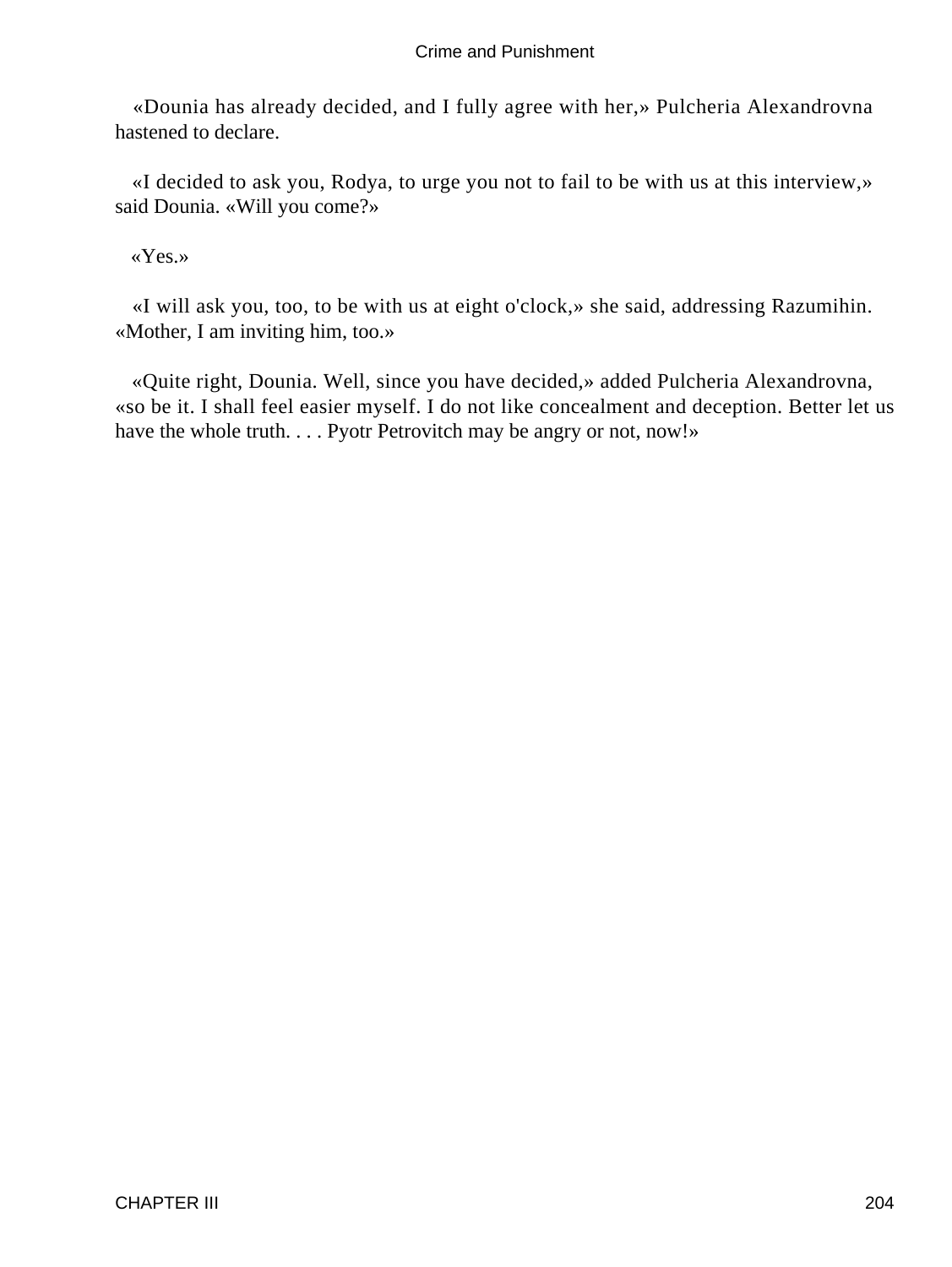# **[CHAPTER IV](#page-466-0)**

A t that moment the door was softly opened, and a young girl walked into the room, looking timidly about her. Everyone turned towards her with surprise and curiosity. At first sight, Raskolnikov did not recognise her. It was Sofya Semyonovna Marmeladov. He had seen her yesterday for the first time, but at such a moment, in such surroundings and in such a dress, that his memory retained a very different image of her. Now she was a modestly and poorly−dressed young girl, very young, indeed, almost like a child, with a modest and refined manner, with a candid but somewhat frightened−looking face. She was wearing a very plain indoor dress, and had on a shabby old− fashioned hat, but she still carried a parasol. Unexpectedly finding the room full of people, she was not so much embarrassed as completely overwhelmed with shyness, like a little child. She was even about to retreat. «Oh . . . it's you!» said Raskolnikov, extremely astonished, and he, too, was confused. He at once recollected that his mother and sister knew through Luzhin's letter of «some young woman of notorious behaviour.» He had only just been protesting against Luzhin's calumny and declaring that he had seen the girl last night for the first time, and suddenly she had walked in. He remembered, too, that he had not protested against the expression «of notorious behaviour.» All this passed vaguely and fleetingly through his brain, but looking at her more intently, he saw that the humiliated creature was so humiliated that he felt suddenly sorry for her. When she made a movement to retreat in terror, it sent a pang to his heart.

 «I did not expect you,» he said, hurriedly, with a look that made her stop. «Please sit down. You come, no doubt, from Katerina Ivanovna. Allow me – not there. Sit here. . . .»

 At Sonia's entrance, Razumihin, who had been sitting on one of Raskolnikov's three chairs, close to the door, got up to allow her to enter. Raskolnikov had at first shown her the place on the sofa where Zossimov had been sitting, but feeling that the sofa which served him as a bed, was too /familiar/ a place, he hurriedly motioned her to Razumihin's chair.

«You sit here,» he said to Razumihin, putting him on the sofa.

 Sonia sat down, almost shaking with terror, and looked timidly at the two ladies. It was evidently almost inconceivable to herself that she could sit down beside them. At the thought of it, she was so frightened that she hurriedly got up again, and in utter confusion addressed Raskolnikov.

 $\ll 1$ ... I... have come for one minute. Forgive me for disturbing you,  $\gg$  she began falteringly. «I come from Katerina Ivanovna, and she had no one to send. Katerina Ivanovna told me to beg you . . . to be at the service . . . in the morning . . . at Mitrofanievsky . . . and then . . . to us . . . to her . . . to do her the honour . . . she told me to beg you . . .» Sonia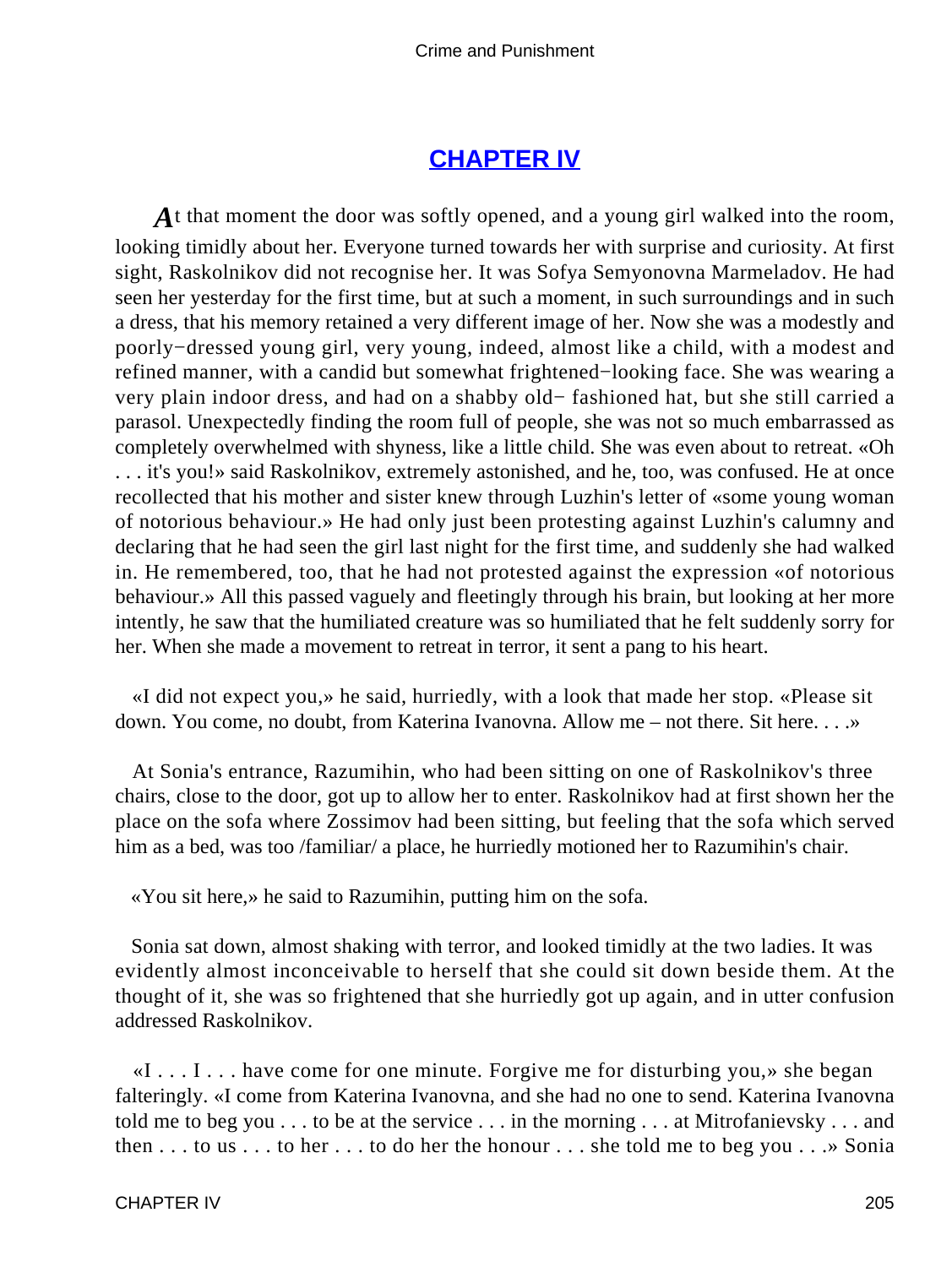stammered and ceased speaking.

 «I will try, certainly, most certainly,» answered Raskolnikov. He, too, stood up, and he, too, faltered and could not finish his sentence. «Please sit down,» he said, suddenly. «I want to talk to you. You are perhaps in a hurry, but please, be so kind, spare me two minutes,» and he drew up a chair for her.

 Sonia sat down again, and again timidly she took a hurried, frightened look at the two ladies, and dropped her eyes. Raskolnikov's pale face flushed, a shudder passed over him, his eyes glowed.

 «Mother,» he said, firmly and insistently, «this is Sofya Semyonovna Marmeladov, the daughter of that unfortunate Mr. Marmeladov, who was run over yesterday before my eyes, and of whom I was just telling you.»

 Pulcheria Alexandrovna glanced at Sonia, and slightly screwed up her eyes. In spite of her embarrassment before Rodya's urgent and challenging look, she could not deny herself that satisfaction. Dounia gazed gravely and intently into the poor girl's face, and scrutinised her with perplexity. Sonia, hearing herself introduced, tried to raise her eyes again, but was more embarrassed than ever.

 «I wanted to ask you,» said Raskolnikov, hastily, «how things were arranged yesterday. You were not worried by the police, for instance?»

 «No, that was all right . . . it was too evident, the cause of death . . . they did not worry us . . . only the lodgers are angry.»

«Why?»

 «At the body's remaining so long. You see it is hot now. So that, to−day, they will carry it to the cemetery, into the chapel, until to−morrow. At first Katerina Ivanovna was unwilling, but now she sees herself that it's necessary . . .»

«To−day, then?»

 «She begs you to do us the honour to be in the church to−morrow for the service, and then to be present at the funeral lunch.»

«She is giving a funeral lunch?»

 «Yes . . . just a little. . . . She told me to thank you very much for helping us yesterday. But for you, we should have had nothing for the funeral.»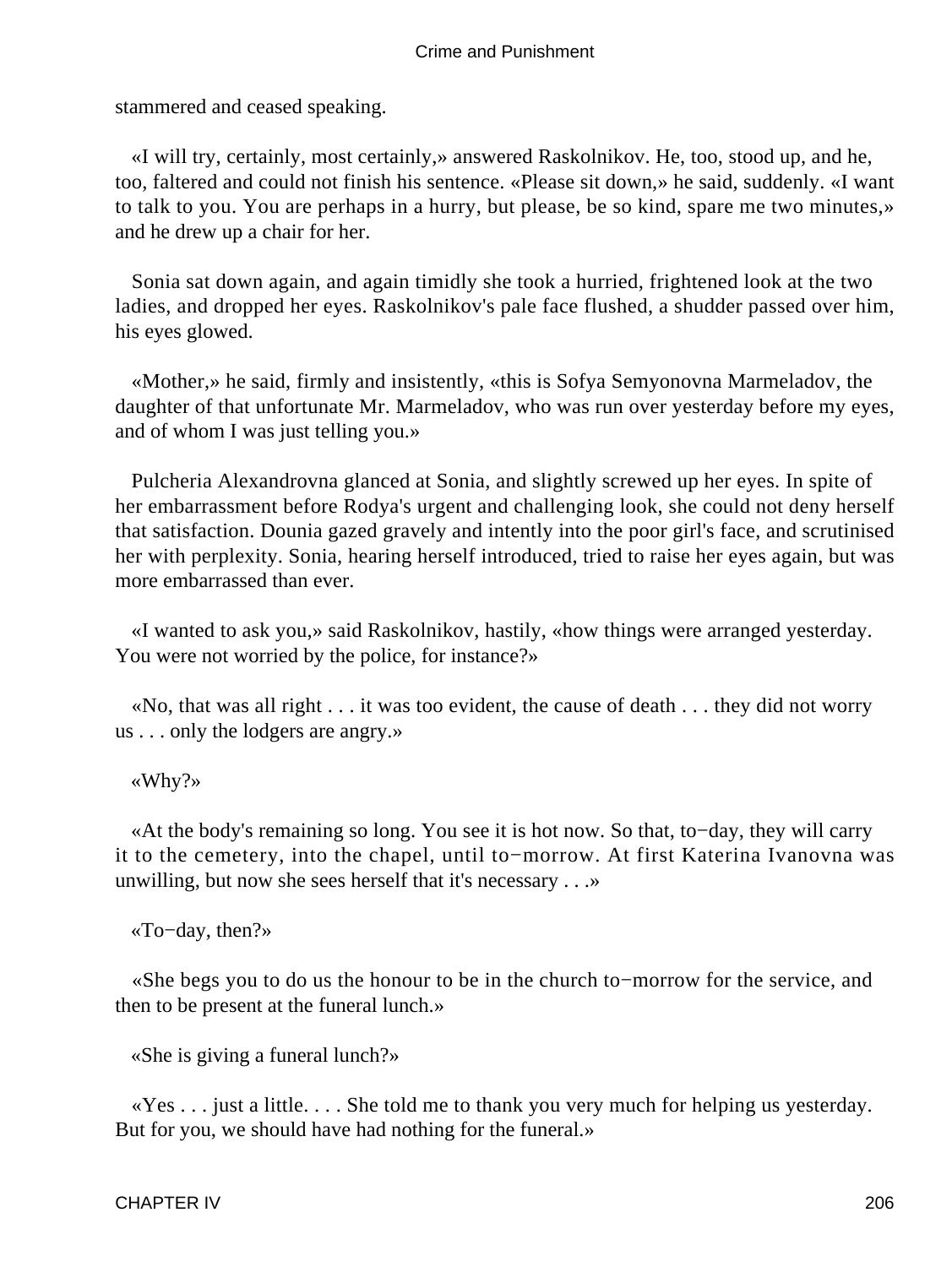All at once her lips and chin began trembling, but, with an effort, she controlled herself, looking down again.

 During the conversation, Raskolnikov watched her carefully. She had a thin, very thin, pale little face, rather irregular and angular, with a sharp little nose and chin. She could not have been called pretty, but her blue eyes were so clear, and when they lighted up, there was such a kindliness and simplicity in her expression that one could not help being attracted. Her face, and her whole figure indeed, had another peculiar characteristic. In spite of her eighteen years, she looked almost a little girl – almost a child. And in some of her gestures, this childishness seemed almost absurd.

 «But has Katerina Ivanovna been able to manage with such small means? Does she even mean to have a funeral lunch?» Raskolnikov asked, persistently keeping up the conversation.

 «The coffin will be plain, of course . . . and everything will be plain, so it won't cost much. Katerina Ivanovna and I have reckoned it all out, so that there will be enough left . . . and Katerina Ivanovna was very anxious it should be so. You know one can't . . . it's a comfort to her . . . she is like that, you know. . . .»

 «I understand, I understand . . . of course . . . why do you look at my room like that? My mother has just said it is like a tomb.»

 «You gave us everything yesterday,» Sonia said suddenly, in reply, in a loud rapid whisper; and again she looked down in confusion. Her lips and chin were trembling once more. She had been struck at once by Raskolnikov's poor surroundings, and now these words broke out spontaneously. A silence followed. There was a light in Dounia's eyes, and even Pulcheria Alexandrovna looked kindly at Sonia.

 «Rodya,» she said, getting up, «we shall have dinner together, of course. Come, Dounia. . . . And you, Rodya, had better go for a little walk, and then rest and lie down before you come to see us. . . . I am afraid we have exhausted you. . . .»

«Yes, yes, I'll come,» he answered, getting up fussily. «But I have something to see to.»

 «But surely you will have dinner together?» cried Razumihin, looking in surprise at Raskolnikov. «What do you mean?»

 «Yes, yes, I am coming . . . of course, of course! And you stay a minute. You do not want him just now, do you, mother? Or perhaps I am taking him from you?»

«Oh, no, no. And will you, Dmitri Prokofitch, do us the favour of dining with us?»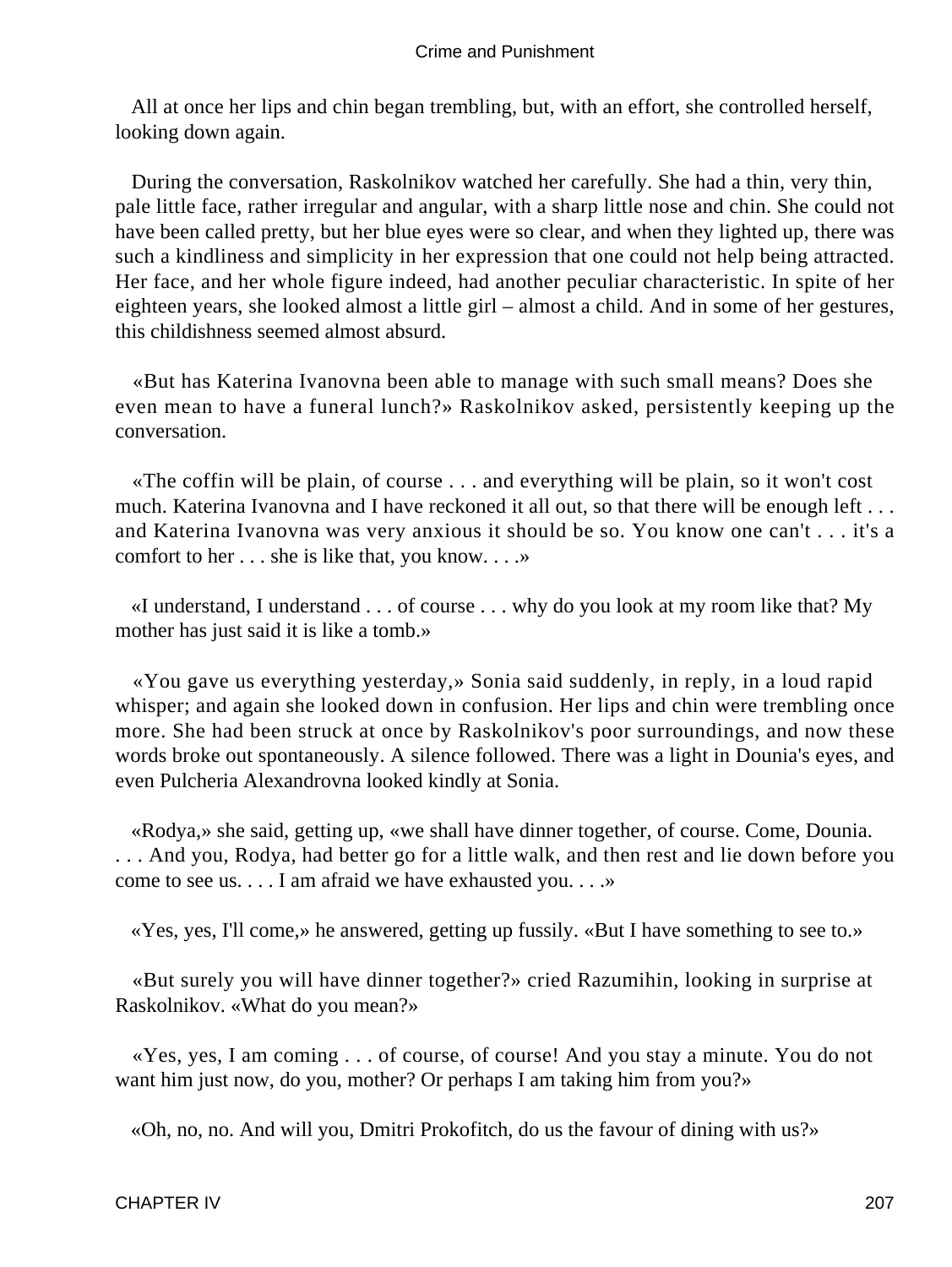«Please do,» added Dounia.

 Razumihin bowed, positively radiant. For one moment, they were all strangely embarrassed.

 «Good−bye, Rodya, that is till we meet. I do not like saying good−bye. Good−bye, Nastasya. Ah, I have said good−bye again.»

 Pulcheria Alexandrovna meant to greet Sonia, too; but it somehow failed to come off, and she went in a flutter out of the room.

 But Avdotya Romanovna seemed to await her turn, and following her mother out, gave Sonia an attentive, courteous bow. Sonia, in confusion, gave a hurried, frightened curtsy. There was a look of poignant discomfort in her face, as though Avdotya Romanovna's courtesy and attention were oppressive and painful to her.

«Dounia, good−bye,» called Raskolnikov, in the passage. «Give me your hand.»

 «Why, I did give it to you. Have you forgotten?» said Dounia, turning warmly and awkwardly to him.

«Never mind, give it to me again.» And he squeezed her fingers warmly.

Dounia smiled, flushed, pulled her hand away, and went off quite happy.

 «Come, that's capital,» he said to Sonia, going back and looking brightly at her. «God give peace to the dead, the living have still to live. That is right, isn't it?»

 Sonia looked surprised at the sudden brightness of his face. He looked at her for some moments in silence. The whole history of the dead father floated before his memory in those moments. . . .

\*\*\*\*\*

 «Heavens, Dounia,» Pulcheria Alexandrovna began, as soon as they were in the street, «I really feel relieved myself at coming away – more at ease. How little did I think yesterday in the train that I could ever be glad of that.»

 «I tell you again, mother, he is still very ill. Don't you see it? Perhaps worrying about us upset him. We must be patient, and much, much can be forgiven.»

 «Well, you were not very patient!» Pulcheria Alexandrovna caught her up, hotly and jealously. «Do you know, Dounia, I was looking at you two. You are the very portrait of

CHAPTER IV 208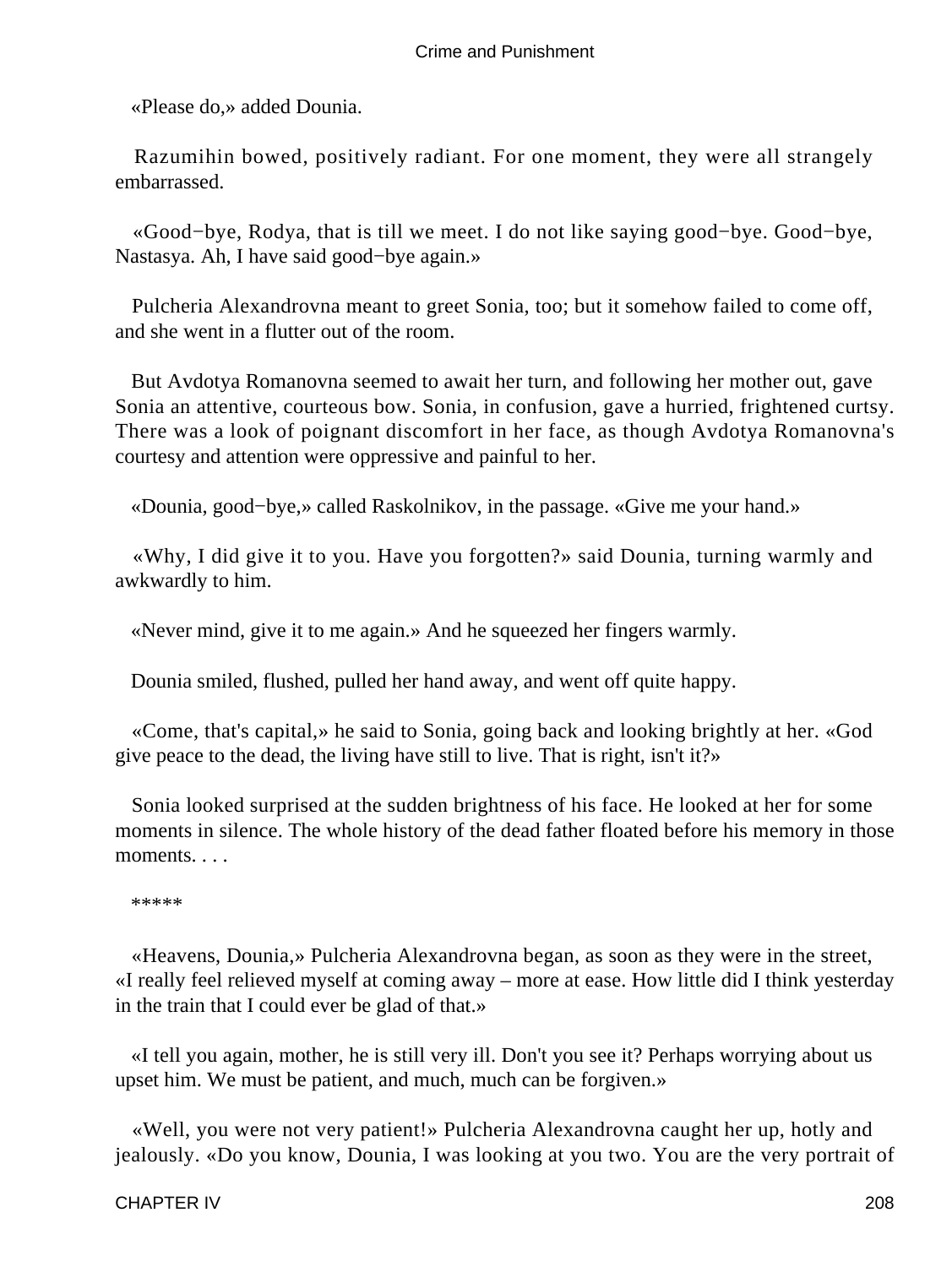him, and not so much in face as in soul. You are both melancholy, both morose and hot−tempered, both haughty and both generous. . . . Surely he can't be an egoist, Dounia. Eh? When I think of what is in store for us this evening, my heart sinks!»

«Don't be uneasy, mother. What must be, will be.»

 «Dounia, only think what a position we are in! What if Pyotr Petrovitch breaks it off?» poor Pulcheria Alexandrovna blurted out, incautiously.

«He won't be worth much if he does,» answered Dounia, sharply and contemptuously.

 «We did well to come away,» Pulcheria Alexandrovna hurriedly broke in. «He was in a hurry about some business or other. If he gets out and has a breath of air . . . it is fearfully close in his room. . . . But where is one to get a breath of air here? The very streets here feel like shut−up rooms. Good heavens! what a town! . . . stay . . . this side . . . they will crush you – carrying something. Why, it is a piano they have got, I declare . . . how they push! . . . I am very much afraid of that young woman, too.»

"What young woman, mother?

«Why, that Sofya Semyonovna, who was there just now.»

«Why?»

 «I have a presentiment, Dounia. Well, you may believe it or not, but as soon as she came in, that very minute, I felt that she was the chief cause of the trouble. . . .»

 «Nothing of the sort!» cried Dounia, in vexation. «What nonsense, with your presentiments, mother! He only made her acquaintance the evening before, and he did not know her when she came in.»

 «Well, you will see. . . . She worries me; but you will see, you will see! I was so frightened. She was gazing at me with those eyes. I could scarcely sit still in my chair when he began introducing her, do you remember? It seems so strange, but Pyotr Petrovitch writes like that about her, and he introduces her to us – to you! So he must think a great deal of her.»

 «People will write anything. We were talked about and written about, too. Have you forgotten? I am sure that she is a good girl, and that it is all nonsense.»

«God grant it may be!»

«And Pyotr Petrovitch is a contemptible slanderer,» Dounia snapped out, suddenly.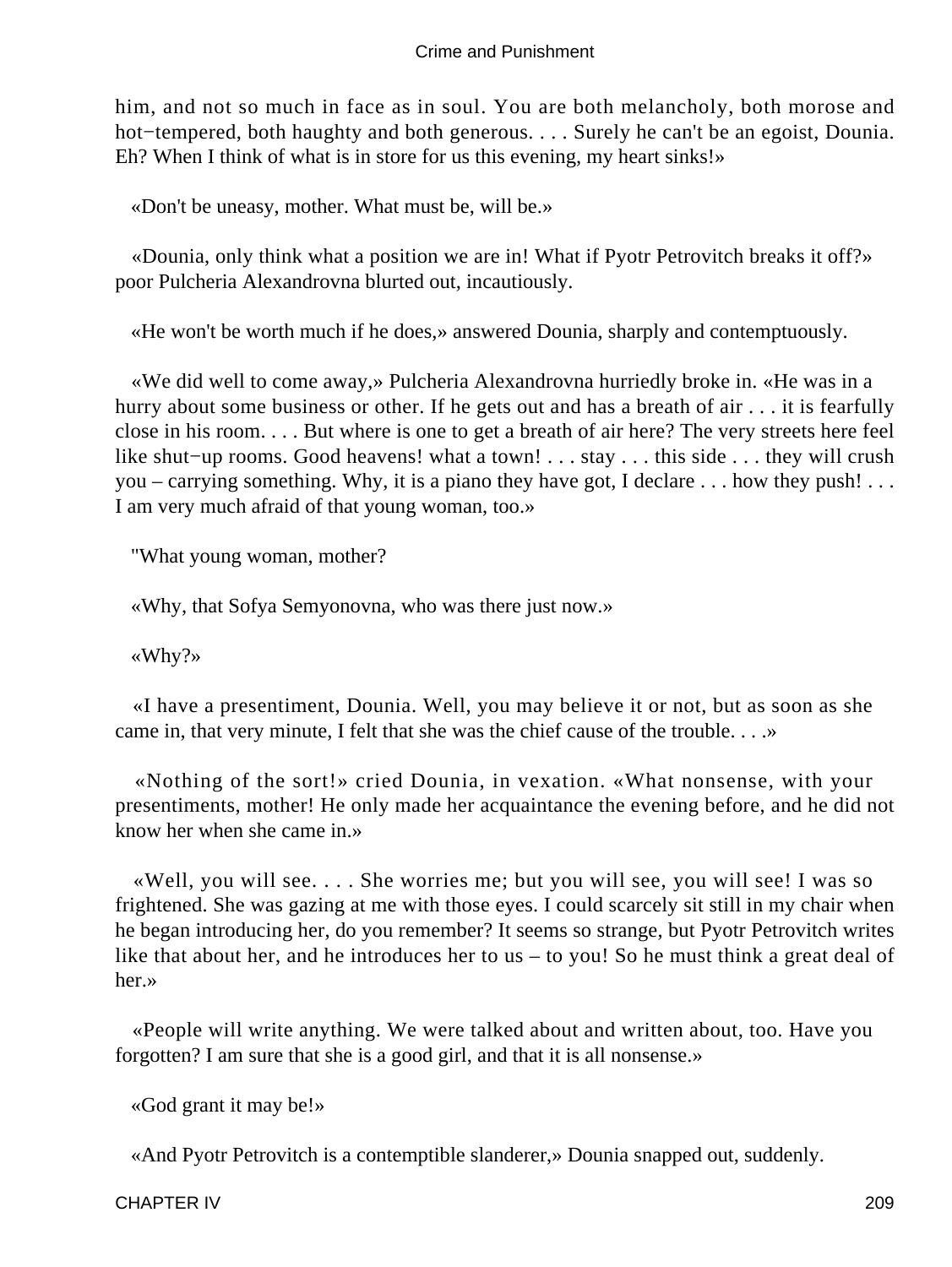Pulcheria Alexandrovna was crushed; the conversation was not resumed.

\*\*\*\*\*

 «I will tell you what I want with you,» said Raskolnikov, drawing Razumihin to the window.

 «Then I will tell Katerina Ivanovna that you are coming,» Sonia said hurriedly, preparing to depart.

 «One minute, Sofya Semyonovna. We have no secrets. You are not in our way. I want to have another word or two with you. Listen!» he turned suddenly to Razumihin again. «You know that . . . what's his name . . . Porfiry Petrovitch?»

«I should think so! He is a relation. Why?» added the latter, with interest.

 «Is not he managing that case . . . you know, about that murder? . . . You were speaking about it yesterday.»

«Yes . . . well?» Razumihin's eyes opened wide.

 «He was inquiring for people who had pawned things, and I have some pledges there, too – trifles – a ring my sister gave me as a keepsake when I left home, and my father's silver watch – they are only worth five or six roubles altogether . . . but I value them. So what am I to do now? I do not want to lose the things, especially the watch. I was quaking just now, for fear mother would ask to look at it, when we spoke of Dounia's watch. It is the only thing of father's left us. She would be ill if it were lost. You know what women are. So tell me what to do. I know I ought to have given notice at the police station, but would it not be better to go straight to Porfiry? Eh? What do you think? The matter might be settled more quickly. You see, mother may ask for it before dinner.»

 «Certainly not to the police station. Certainly to Porfiry,» Razumihin shouted in extraordinary excitement. «Well, how glad I am. Let us go at once. It is a couple of steps. We shall be sure to find him.»

«Very well, let us go.»

 «And he will be very, very glad to make your acquaintance. I have often talked to him of you at different times. I was speaking of you yesterday. Let us go. So you knew the old woman? So that's it! It is all turning out splendidly. . . . Oh, yes, Sofya Ivanovna . . .»

 «Sofya Semyonovna,» corrected Raskolnikov. «Sofya Semyonovna, this is my friend Razumihin, and he is a good man.»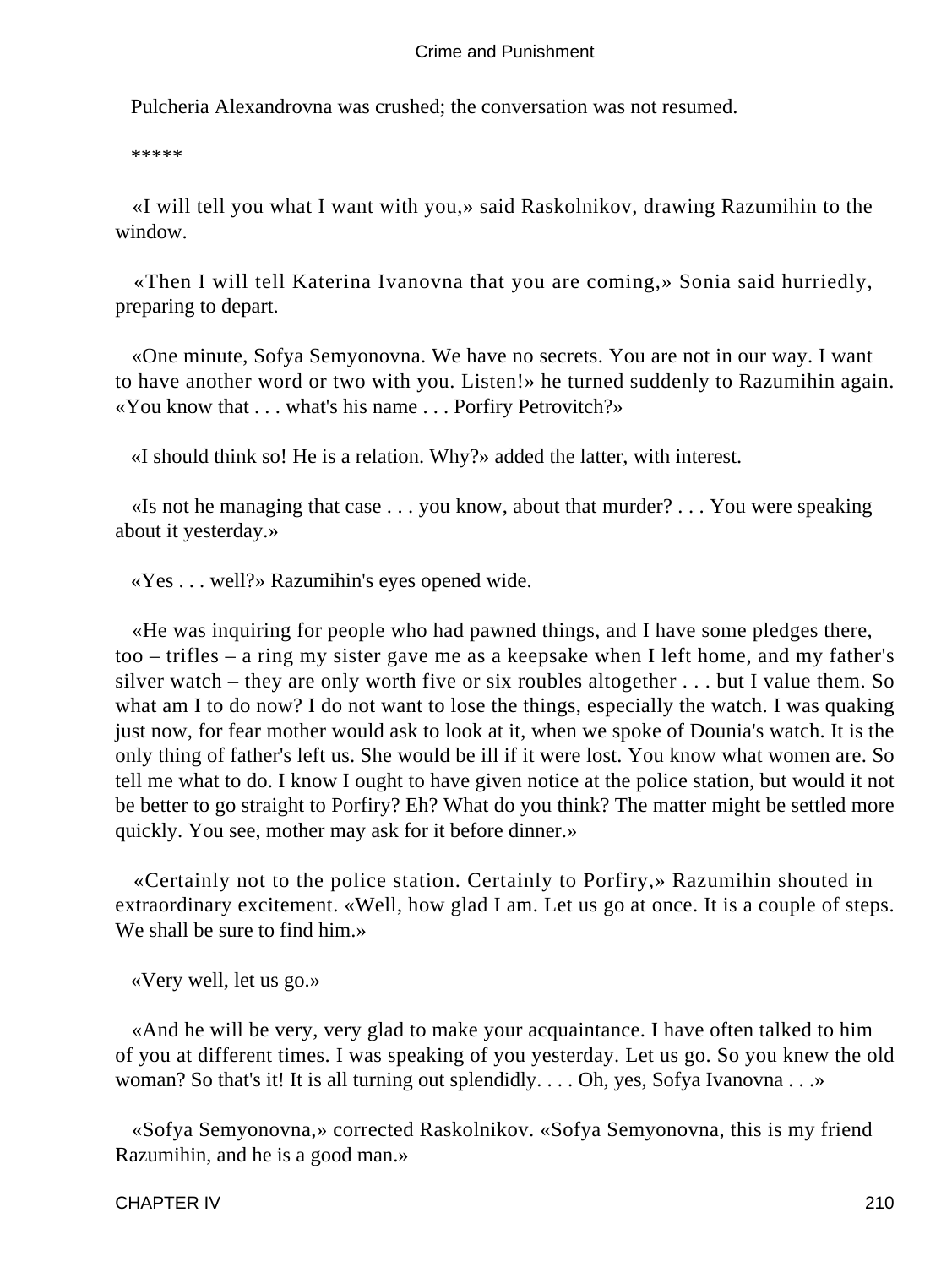«If you have to go now,» Sonia was beginning, not looking at Razumihin at all, and still more embarrassed.

 «Let us go,» decided Raskolnikov. «I will come to you to−day, Sofya Semyonovna. Only tell me where you live.»

 He was not exactly ill at ease, but seemed hurried, and avoided her eyes. Sonia gave her address, and flushed as she did so. They all went out together.

«Don't you lock up?» asked Razumihin, following him on to the stairs.

 «Never,» answered Raskolnikov. «I have been meaning to buy a lock for these two years. People are happy who have no need of locks,» he said, laughing, to Sonia. They stood still in the gateway.

 «Do you go to the right, Sofya Semyonovna? How did you find me, by the way?» he added, as though he wanted to say something quite different. He wanted to look at her soft clear eyes, but this was not easy.

«Why, you gave your address to Polenka yesterday.»

 «Polenka? Oh, yes; Polenka, that is the little girl. She is your sister? Did I give her the address?»

«Why, had you forgotten?»

«No, I remember.»

 «I had heard my father speak of you . . . only I did not know your name, and he did not know it. And now I came . . . and as I had learnt your name, I asked to−day, 'Where does Mr. Raskolnikov live?' I did not know you had only a room too. . . . Good−bye, I will tell Katerina Ivanovna.»

 She was extremely glad to escape at last; she went away looking down, hurrying to get out of sight as soon as possible, to walk the twenty steps to the turning on the right and to be at last alone, and then moving rapidly along, looking at no one, noticing nothing, to think, to remember, to meditate on every word, every detail. Never, never had she felt anything like this. Dimly and unconsciously a whole new world was opening before her. She remembered suddenly that Raskolnikov meant to come to her that day, perhaps at once!

 «Only not to−day, please, not to−day!» she kept muttering with a sinking heart, as though entreating someone, like a frightened child. «Mercy! to me . . . to that room . . . he will see . . . oh, dear!»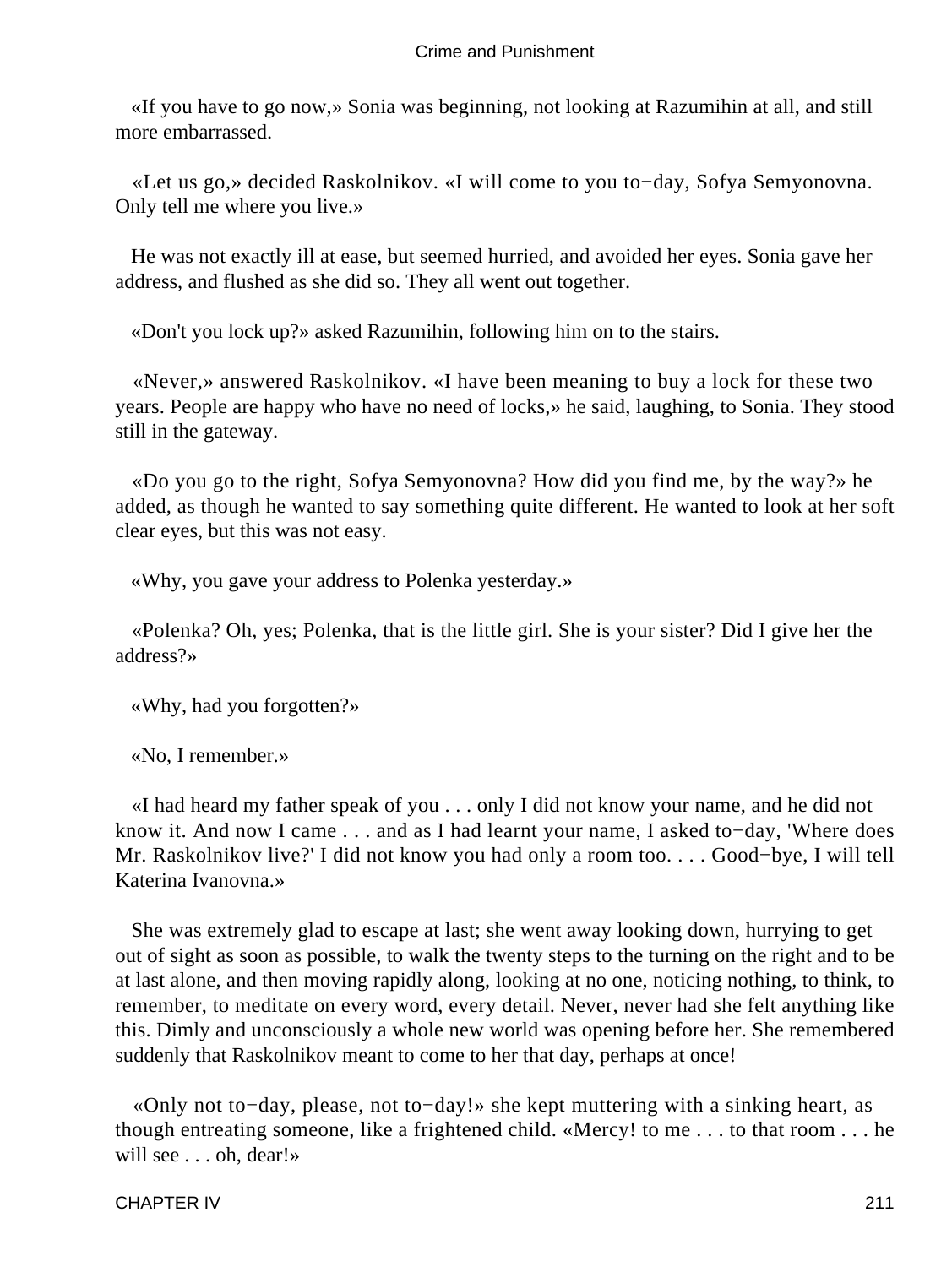She was not capable at that instant of noticing an unknown gentleman who was watching her and following at her heels. He had accompanied her from the gateway. At the moment when Razumihin, Raskolnikov, and she stood still at parting on the pavement, this gentleman, who was just passing, started on hearing Sonia's words: «and I asked where Mr. Raskolnikov lived?» He turned a rapid but attentive look upon all three, especially upon Raskolnikov, to whom Sonia was speaking; then looked back and noted the house. All this was done in an instant as he passed, and trying not to betray his interest, he walked on more slowly as though waiting for something. He was waiting for Sonia; he saw that they were parting, and that Sonia was going home.

«Home? Where? I've seen that face somewhere,» he thought. «I must find out.»

 At the turning he crossed over, looked round, and saw Sonia coming the same way, noticing nothing. She turned the corner. He followed her on the other side. After about fifty paces he crossed over again, overtook her and kept two or three yards behind her.

 He was a man about fifty, rather tall and thickly set, with broad high shoulders which made him look as though he stooped a little. He wore good and fashionable clothes, and looked like a gentleman of position. He carried a handsome cane, which he tapped on the pavement at each step; his gloves were spotless. He had a broad, rather pleasant face with high cheek−bones and a fresh colour, not often seen in Petersburg. His flaxen hair was still abundant, and only touched here and there with grey, and his thick square beard was even lighter than his hair. His eyes were blue and had a cold and thoughtful look; his lips were crimson. He was a remarkedly well−preserved man and looked much younger than his years.

 When Sonia came out on the canal bank, they were the only two persons on the pavement. He observed her dreaminess and preoccupation. On reaching the house where she lodged, Sonia turned in at the gate; he followed her, seeming rather surprised. In the courtyard she turned to the right corner. «Bah!» muttered the unknown gentleman, and mounted the stairs behind her. Only then Sonia noticed him. She reached the third storey, turned down the passage, and rang at No. 9. On the door was inscribed in chalk, «Kapernaumov, Tailor.» «Bah!» the stranger repeated again, wondering at the strange coincidence, and he rang next door, at No. 8. The doors were two or three yards apart.

 «You lodge at Kapernaumov's,» he said, looking at Sonia and laughing. «He altered a waistcoat for me yesterday. I am staying close here at Madame Resslich's. How odd!» Sonia looked at him attentively.

 «We are neighbours,» he went on gaily. «I only came to town the day before yesterday. Good−bye for the present.»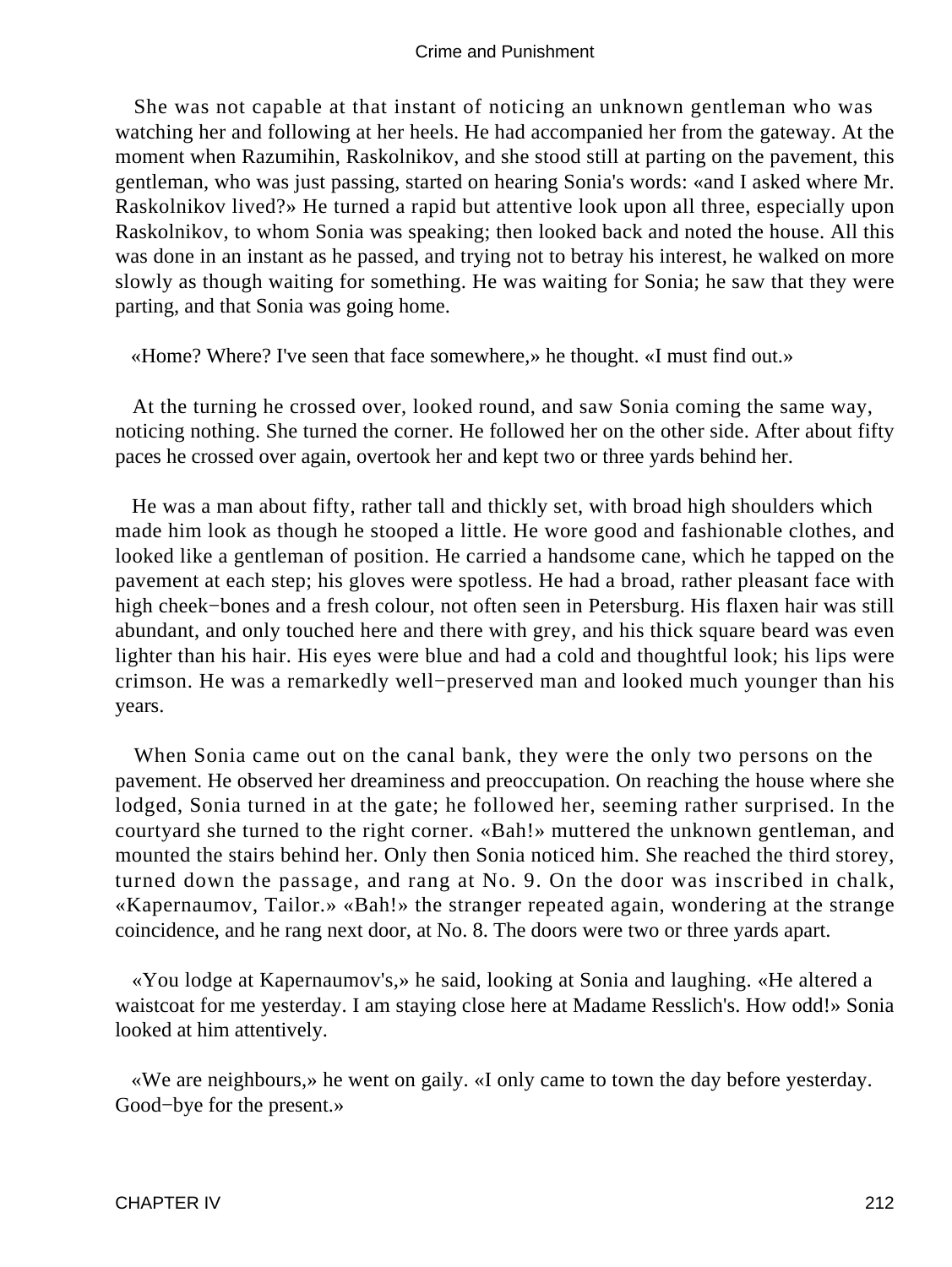Sonia made no reply; the door opened and she slipped in. She felt for some reason ashamed and uneasy.

\*\*\*\*\*

On the way to Porfiry's, Razumihin was obviously excited.

«That's capital, brother,» he repeated several times, «and I am glad! I am glad!»

«What are you glad about?» Raskolnikov thought to himself.

 «I didn't know that you pledged things at the old woman's, too. And . . . was it long ago? I mean, was it long since you were there?»

«What a simple−hearted fool he is!»

 «When was it?» Raskolnikov stopped still to recollect. «Two or three days before her death it must have been. But I am not going to redeem the things now,» he put in with a sort of hurried and conspicuous solicitude about the things. «I've not more than a silver rouble left . . . after last night's accursed delirium!»

He laid special emphasis on the delirium.

 «Yes, yes,» Razumihin hastened to agree – with what was not clear. «Then that's why you . . . were stuck . . . partly . . . you know in your delirium you were continually mentioning some rings or chains! Yes, yes . . . that's clear, it's all clear now.»

 «Hullo! How that idea must have got about among them. Here this man will go to the stake for me, and I find him delighted at having it /cleared up/ why I spoke of rings in my delirium! What a hold the idea must have on all of them!»

«Shall we find him?» he asked suddenly.

 «Oh, yes,» Razumihin answered quickly. «He is a nice fellow, you will see, brother. Rather clumsy, that is to say, he is a man of polished manners, but I mean clumsy in a different sense. He is an intelligent fellow, very much so indeed, but he has his own range of ideas. . . . He is incredulous, sceptical, cynical . . . he likes to impose on people, or rather to make fun of them. His is the old, circumstantial method. . . . But he understands his work . . . thoroughly. . . . Last year he cleared up a case of murder in which the police had hardly a clue. He is very, very anxious to make your acquaintance!»

«On what grounds is he so anxious?»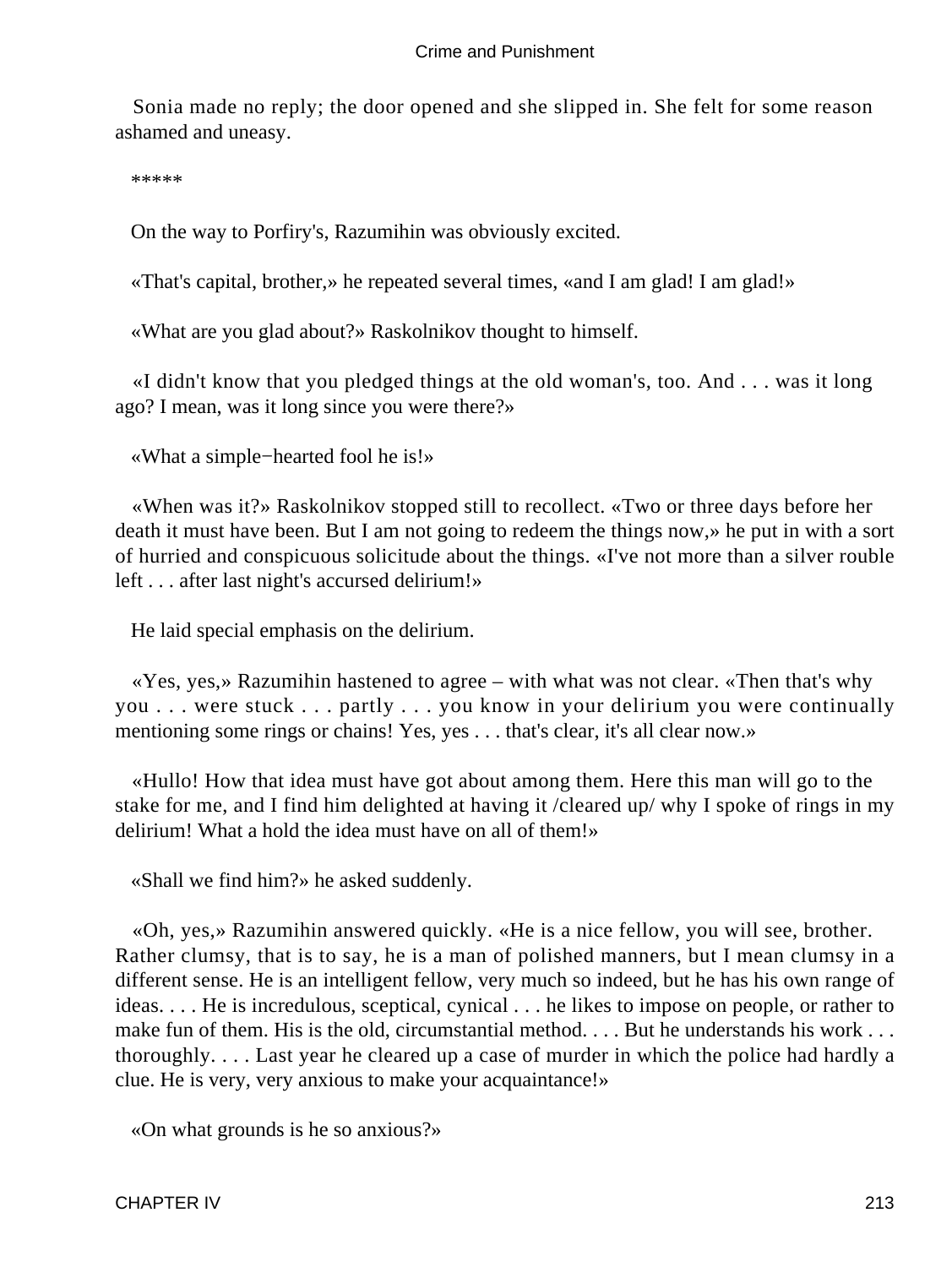«Oh, it's not exactly . . . you see, since you've been ill I happen to have mentioned you several times. . . . So, when he heard about you . . . about your being a law student and not able to finish your studies, he said, 'What a pity!' And so I concluded . . . from everything together, not only that; yesterday Zametov . . . you know, Rodya, I talked some nonsense on the way home to you yesterday, when I was drunk . . . I am afraid, brother, of your exaggerating it, you see.»

 «What? That they think I am a madman? Maybe they are right,» he said with a constrained smile.

 $\langle Yes, yes. \ldots$  That is, pooh, no!  $\ldots$  But all that I said (and there was something else too) it was all nonsense, drunken nonsense.»

 «But why are you apologising? I am so sick of it all!» Raskolnikov cried with exaggerated irritability. It was partly assumed, however.

«I know, I know, I understand. Believe me, I understand. One's ashamed to speak of it.»

«If you are ashamed, then don't speak of it.»

 Both were silent. Razumihin was more than ecstatic and Raskolnikov perceived it with repulsion. He was alarmed, too, by what Razumihin had just said about Porfiry.

 «I shall have to pull a long face with him too,» he thought, with a beating heart, and he turned white, «and do it naturally, too. But the most natural thing would be to do nothing at all. Carefully do nothing at all! No, /carefully/ would not be natural again. . . . Oh, well, we shall see how it turns out. . . . We shall see . . . directly. Is it a good thing to go or not? The butterfly flies to the light. My heart is beating, that's what's bad!»

«In this grey house,» said Razumihin.

 «The most important thing, does Porfiry know that I was at the old hag's flat yesterday . . . and asked about the blood? I must find that out instantly, as soon as I go in, find out from his face; otherwise . . . I'll find out, if it's my ruin.»

 «I say, brother,» he said suddenly, addressing Razumihin, with a sly smile, «I have been noticing all day that you seem to be curiously excited. Isn't it so?»

«Excited? Not a bit of it,» said Razumihin, stung to the quick.

 «Yes, brother, I assure you it's noticeable. Why, you sat on your chair in a way you never do sit, on the edge somehow, and you seemed to be writhing all the time. You kept jumping up for nothing. One moment you were angry, and the next your face looked like a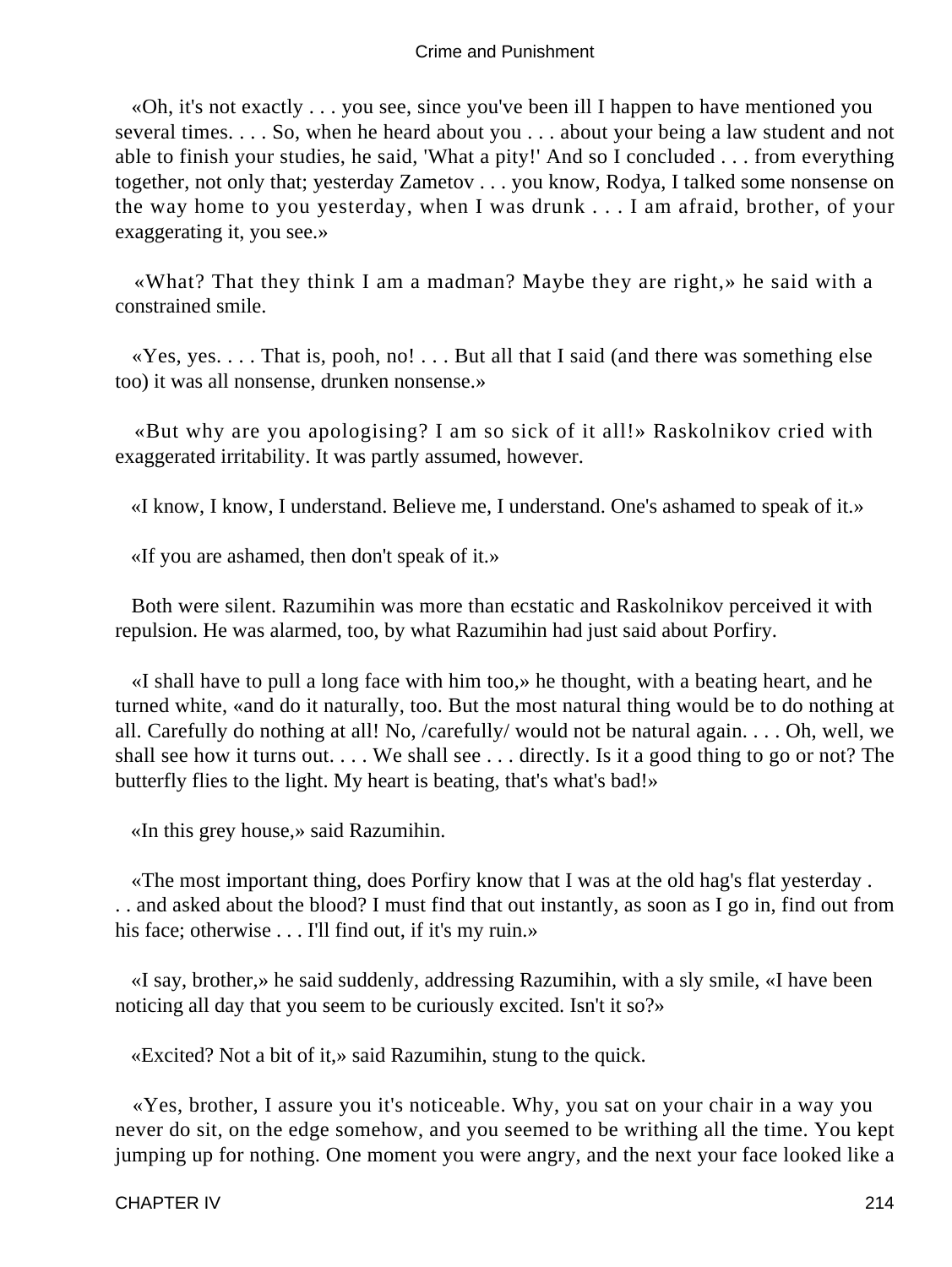sweetmeat. You even blushed; especially when you were invited to dinner, you blushed awfully.»

«Nothing of the sort, nonsense! What do you mean?»

 «But why are you wriggling out of it, like a schoolboy? By Jove, there he's blushing again.»

«What a pig you are!»

 «But why are you so shamefaced about it? Romeo! Stay, I'll tell of you to−day. Ha−ha−ha! I'll make mother laugh, and someone else, too . . .»

 «Listen, listen, listen, this is serious. . . . What next, you fiend!» Razumihin was utterly overwhelmed, turning cold with horror. «What will you tell them? Come, brother . . . foo! what a pig you are!»

 «You are like a summer rose. And if only you knew how it suits you; a Romeo over six foot high! And how you've washed to−day – you cleaned your nails, I declare. Eh? That's something unheard of! Why, I do believe you've got pomatum on your hair! Bend down.»

«Pig!»

 Raskolnikov laughed as though he could not restrain himself. So laughing, they entered Porfiry Petrovitch's flat. This is what Raskolnikov wanted: from within they could be heard laughing as they came in, still guffawing in the passage.

 «Not a word here or I'll . . . brain you!» Razumihin whispered furiously, seizing Raskolnikov by the shoulder.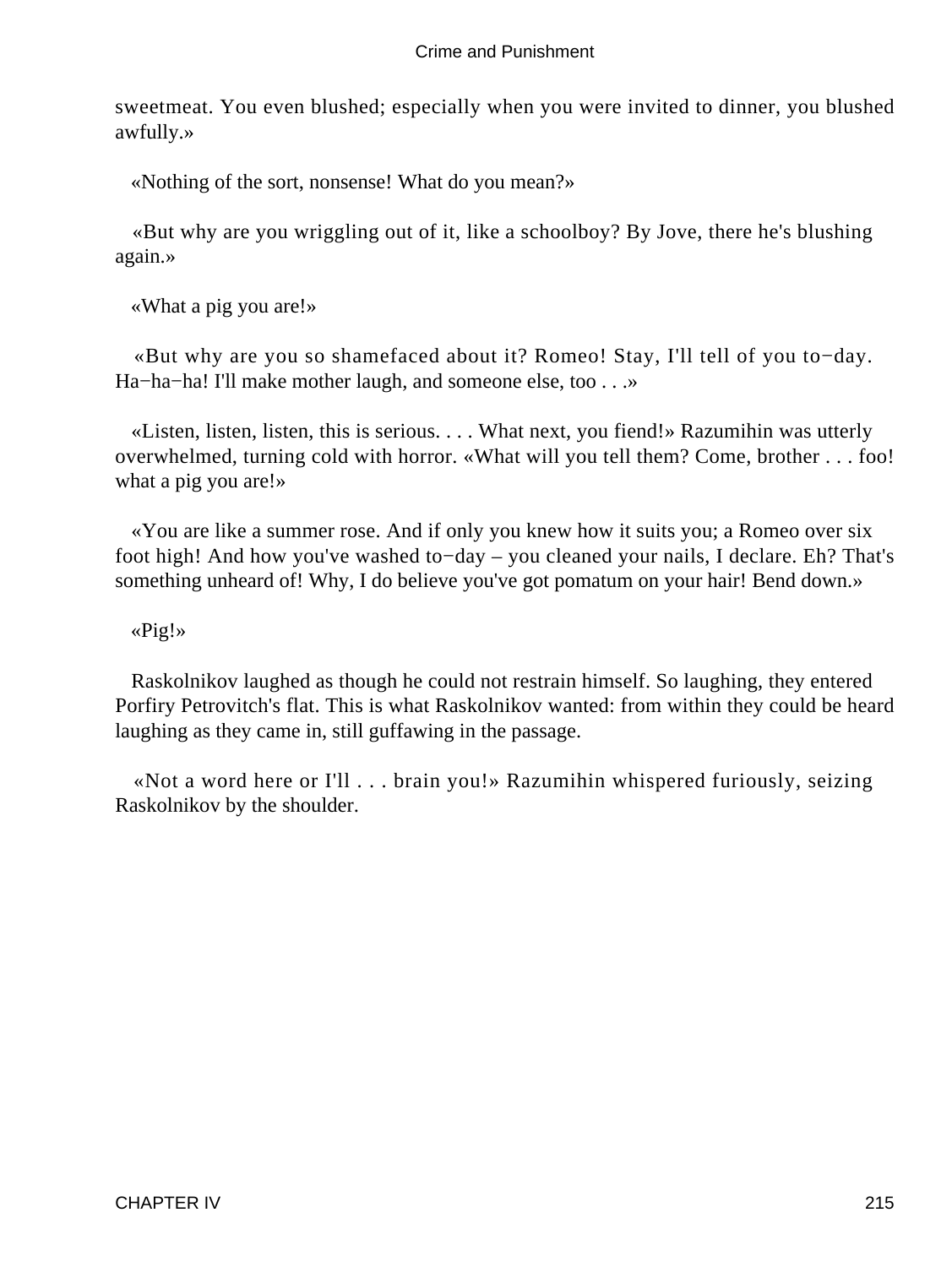## **[CHAPTER V](#page-466-0)**

*R*askolnikov was already entering the room. He came in looking as though he had the utmost difficulty not to burst out laughing again. Behind him Razumihin strode in gawky and awkward, shamefaced and red as a peony, with an utterly crestfallen and ferocious expression. His face and whole figure really were ridiculous at that moment and amply justified Raskolnikov's laughter. Raskolnikov, not waiting for an introduction, bowed to Porfiry Petrovitch, who stood in the middle of the room looking inquiringly at them. He held out his hand and shook hands, still apparently making desperate efforts to subdue his mirth and utter a few words to introduce himself. But he had no sooner succeeded in assuming a serious air and muttering something when he suddenly glanced again as though accidentally at Razumihin, and could no longer control himself: his stifled laughter broke out the more irresistibly the more he tried to restrain it. The extraordinary ferocity with which Razumihin received this «spontaneous» mirth gave the whole scene the appearance of most genuine fun and naturalness. Razumihin strengthened this impression as though on purpose.

 «Fool! You fiend,» he roared, waving his arm which at once struck a little round table with an empty tea−glass on it. Everything was sent flying and crashing.

 «But why break chairs, gentlemen? You know it's a loss to the Crown,» Porfiry Petrovitch quoted gaily.

 Raskolnikov was still laughing, with his hand in Porfiry Petrovitch's, but anxious not to overdo it, awaited the right moment to put a natural end to it. Razumihin, completely put to confusion by upsetting the table and smashing the glass, gazed gloomily at the fragments, cursed and turned sharply to the window where he stood looking out with his back to the company with a fiercely scowling countenance, seeing nothing. Porfiry Petrovitch laughed and was ready to go on laughing, but obviously looked for explanations. Zametov had been sitting in the corner, but he rose at the visitors' entrance and was standing in expectation with a smile on his lips, though he looked with surprise and even it seemed incredulity at the whole scene and at Raskolnikov with a certain embarrassment. Zametov's unexpected presence struck Raskolnikov unpleasantly.

 «I've got to think of that,» he thought. «Excuse me, please,» he began, affecting extreme embarrassment. «Raskolnikov.»

 «Not at all, very pleasant to see you . . . and how pleasantly you've come in. . . . Why, won't he even say good−morning?» Porfiry Petrovitch nodded at Razumihin.

«Upon my honour I don't know why he is in such a rage with me. I only told him as we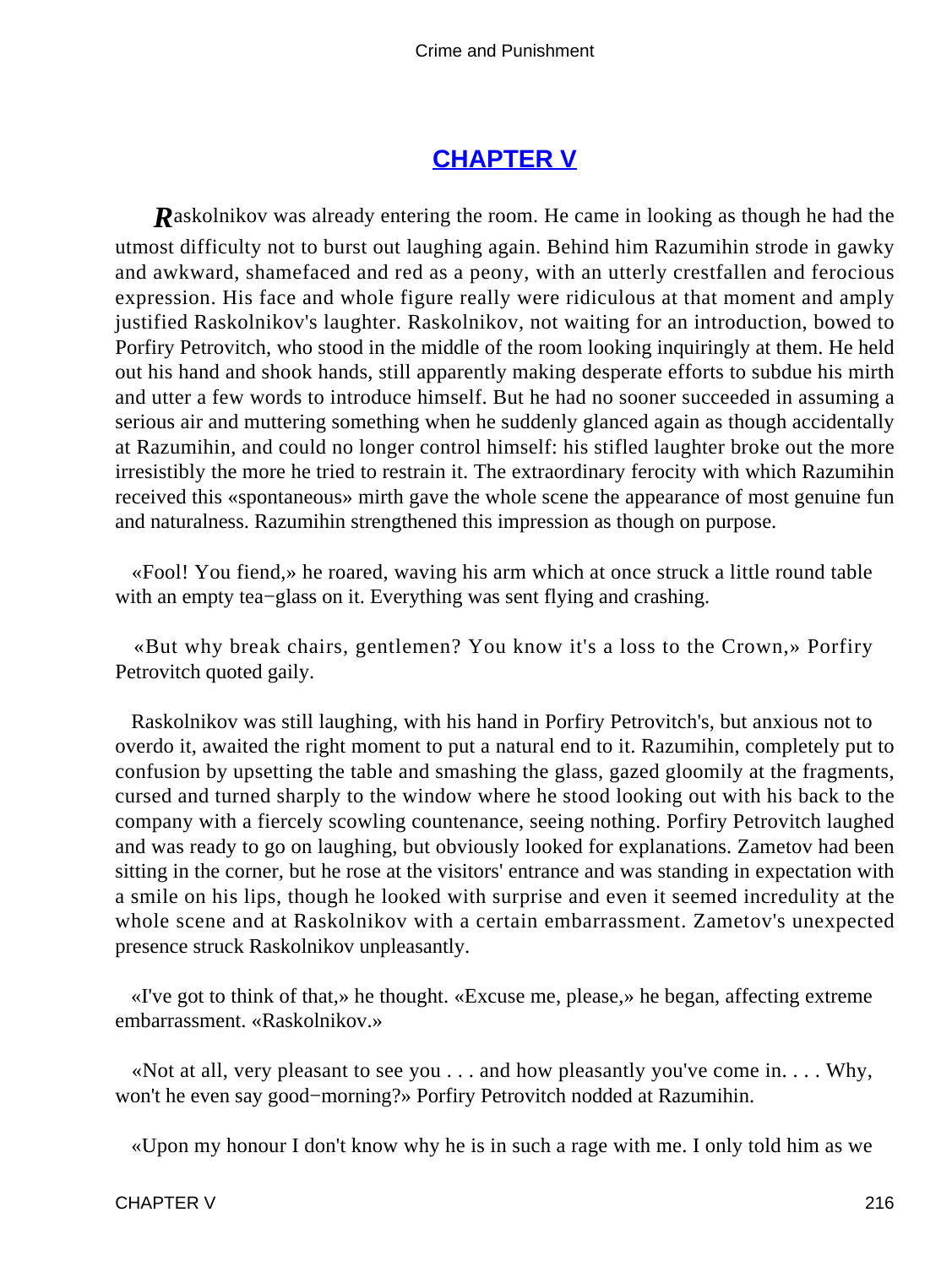came along that he was like Romeo . . . and proved it. And that was all, I think!»

«Pig!» ejaculated Razumihin, without turning round.

 «There must have been very grave grounds for it, if he is so furious at the word,» Porfiry laughed.

 «Oh, you sharp lawyer! . . . Damn you all!» snapped Razumihin, and suddenly bursting out laughing himself, he went up to Porfiry with a more cheerful face as though nothing had happened. «That'll do! We are all fools. To come to business. This is my friend Rodion Romanovitch Raskolnikov; in the first place he has heard of you and wants to make your acquaintance, and secondly, he has a little matter of business with you. Bah! Zametov, what brought you here? Have you met before? Have you known each other long?»

«What does this mean?» thought Raskolnikov uneasily.

Zametov seemed taken aback, but not very much so.

«Why, it was at your rooms we met yesterday,» he said easily.

 «Then I have been spared the trouble. All last week he was begging me to introduce him to you. Porfiry and you have sniffed each other out without me. Where is your tobacco?»

 Porfiry Petrovitch was wearing a dressing−gown, very clean linen, and trodden−down slippers. He was a man of about five and thirty, short, stout even to corpulence, and clean shaven. He wore his hair cut short and had a large round head, particularly prominent at the back. His soft, round, rather snub−nosed face was of a sickly yellowish colour, but had a vigorous and rather ironical expression. It would have been good−natured except for a look in the eyes, which shone with a watery, mawkish light under almost white, blinking eyelashes. The expression of those eyes was strangely out of keeping with his somewhat womanish figure, and gave it something far more serious than could be guessed at first sight.

 As soon as Porfiry Petrovitch heard that his visitor had a little matter of business with him, he begged him to sit down on the sofa and sat down himself on the other end, waiting for him to explain his business, with that careful and over−serious attention which is at once oppressive and embarrassing, especially to a stranger, and especially if what you are discussing is in your opinion of far too little importance for such exceptional solemnity. But in brief and coherent phrases Raskolnikov explained his business clearly and exactly, and was so well satisfied with himself that he even succeeded in taking a good look at Porfiry. Porfiry Petrovitch did not once take his eyes off him. Razumihin, sitting opposite at the same table, listened warmly and impatiently, looking from one to the other every moment with rather excessive interest.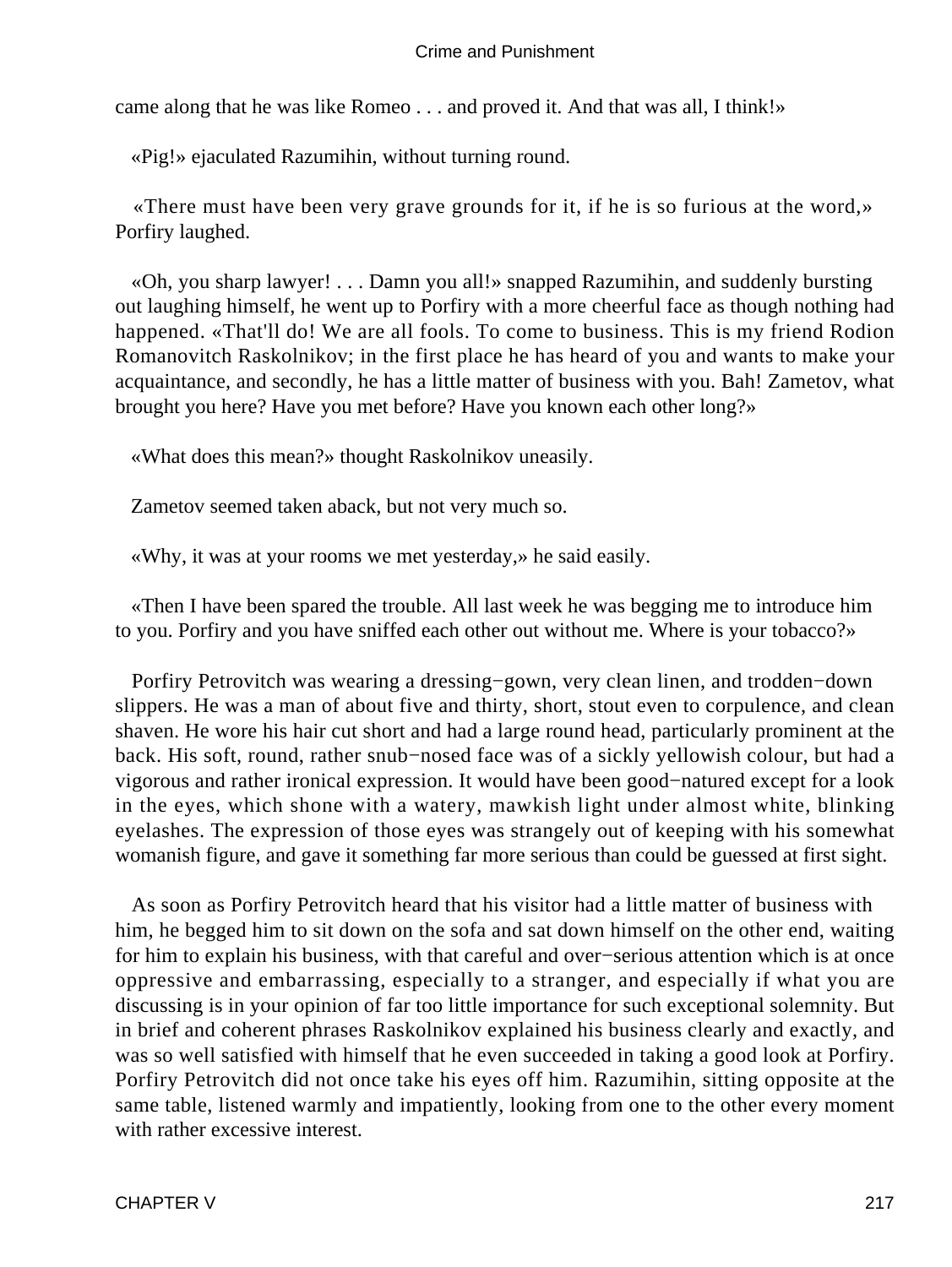«Fool,» Raskolnikov swore to himself.

 «You have to give information to the police,» Porfiry replied, with a most businesslike air, «that having learnt of this incident, that is of the murder, you beg to inform the lawyer in charge of the case that such and such things belong to you, and that you desire to redeem them . . . or . . . but they will write to you.»

 «That's just the point, that at the present moment,» Raskolnikov tried his utmost to feign embarrassment, «I am not quite in funds . . . and even this trifling sum is beyond me . . . I only wanted, you see, for the present to declare that the things are mine, and that when I have money.  $\dots$  »

 «That's no matter,» answered Porfiry Petrovitch, receiving his explanation of his pecuniary position coldly, «but you can, if you prefer, write straight to me, to say, that having been informed of the matter, and claiming such and such as your property, you beg... .»

 «On an ordinary sheet of paper?» Raskolnikov interrupted eagerly, again interested in the financial side of the question.

 «Oh, the most ordinary,» and suddenly Porfiry Petrovitch looked with obvious irony at him, screwing up his eyes and, as it were, winking at him. But perhaps it was Raskolnikov's fancy, for it all lasted but a moment. There was certainly something of the sort, Raskolnikov could have sworn he winked at him, goodness knows why.

«He knows,» flashed through his mind like lightning.

 «Forgive my troubling you about such trifles,» he went on, a little disconcerted, «the things are only worth five roubles, but I prize them particularly for the sake of those from whom they came to me, and I must confess that I was alarmed when I heard . . . »

 «That's why you were so much struck when I mentioned to Zossimov that Porfiry was inquiring for everyone who had pledges!» Razumihin put in with obvious intention.

 This was really unbearable. Raskolnikov could not help glancing at him with a flash of vindictive anger in his black eyes, but immediately recollected himself.

 «You seem to be jeering at me, brother?» he said to him, with a well− feigned irritability. «I dare say I do seem to you absurdly anxious about such trash; but you mustn't think me selfish or grasping for that, and these two things may be anything but trash in my eyes. I told you just now that the silver watch, though it's not worth a cent, is the only thing left us of my father's. You may laugh at me, but my mother is here,» he turned suddenly to Porfiry, «and if she knew,» he turned again hurriedly to Razumihin, carefully making his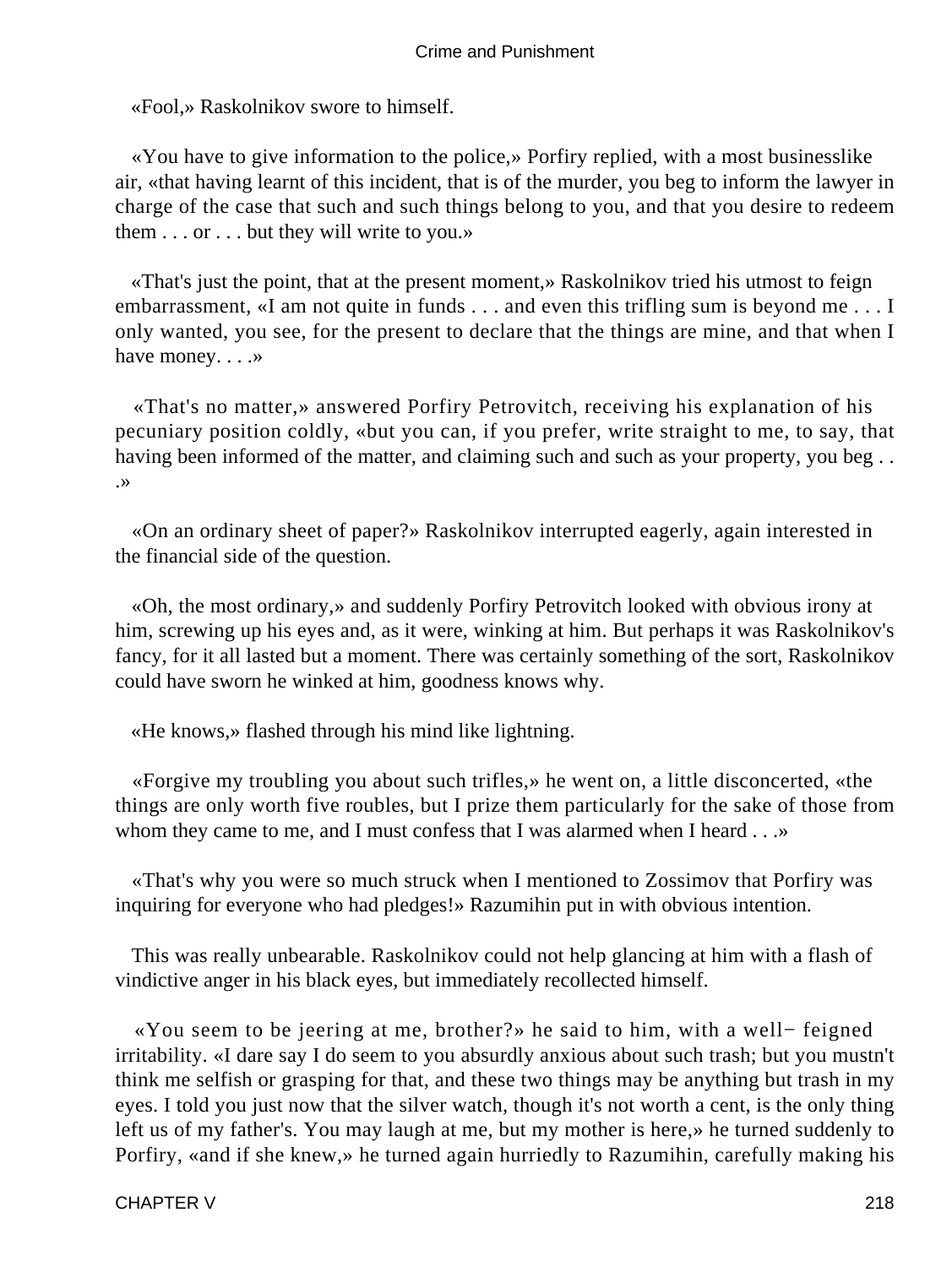voice tremble, «that the watch was lost, she would be in despair! You know what women are!»

 «Not a bit of it! I didn't mean that at all! Quite the contrary!» shouted Razumihin distressed.

 «Was it right? Was it natural? Did I overdo it?» Raskolnikov asked himself in a tremor. «Why did I say that about women?»

«Oh, your mother is with you?» Porfiry Petrovitch inquired.

«Yes.»

«When did she come?»

«Last night.»

Porfiry paused as though reflecting.

 «Your things would not in any case be lost,» he went on calmly and coldly. «I have been expecting you here for some time.»

 And as though that was a matter of no importance, he carefully offered the ash−tray to Razumihin, who was ruthlessly scattering cigarette ash over the carpet. Raskolnikov shuddered, but Porfiry did not seem to be looking at him, and was still concerned with Razumihin's cigarette.

 «What? Expecting him? Why, did you know that he had pledges /there/?» cried Razumihin.

Porfiry Petrovitch addressed himself to Raskolnikov.

 «Your things, the ring and the watch, were wrapped up together, and on the paper your name was legibly written in pencil, together with the date on which you left them with her ... .»

 «How observant you are!» Raskolnikov smiled awkwardly, doing his very utmost to look him straight in the face, but he failed, and suddenly added:

 «I say that because I suppose there were a great many pledges . . . that it must be difficult to remember them all. . . . But you remember them all so clearly, and . . . and . . . »

«Stupid! Feeble!» he thought. «Why did I add that?»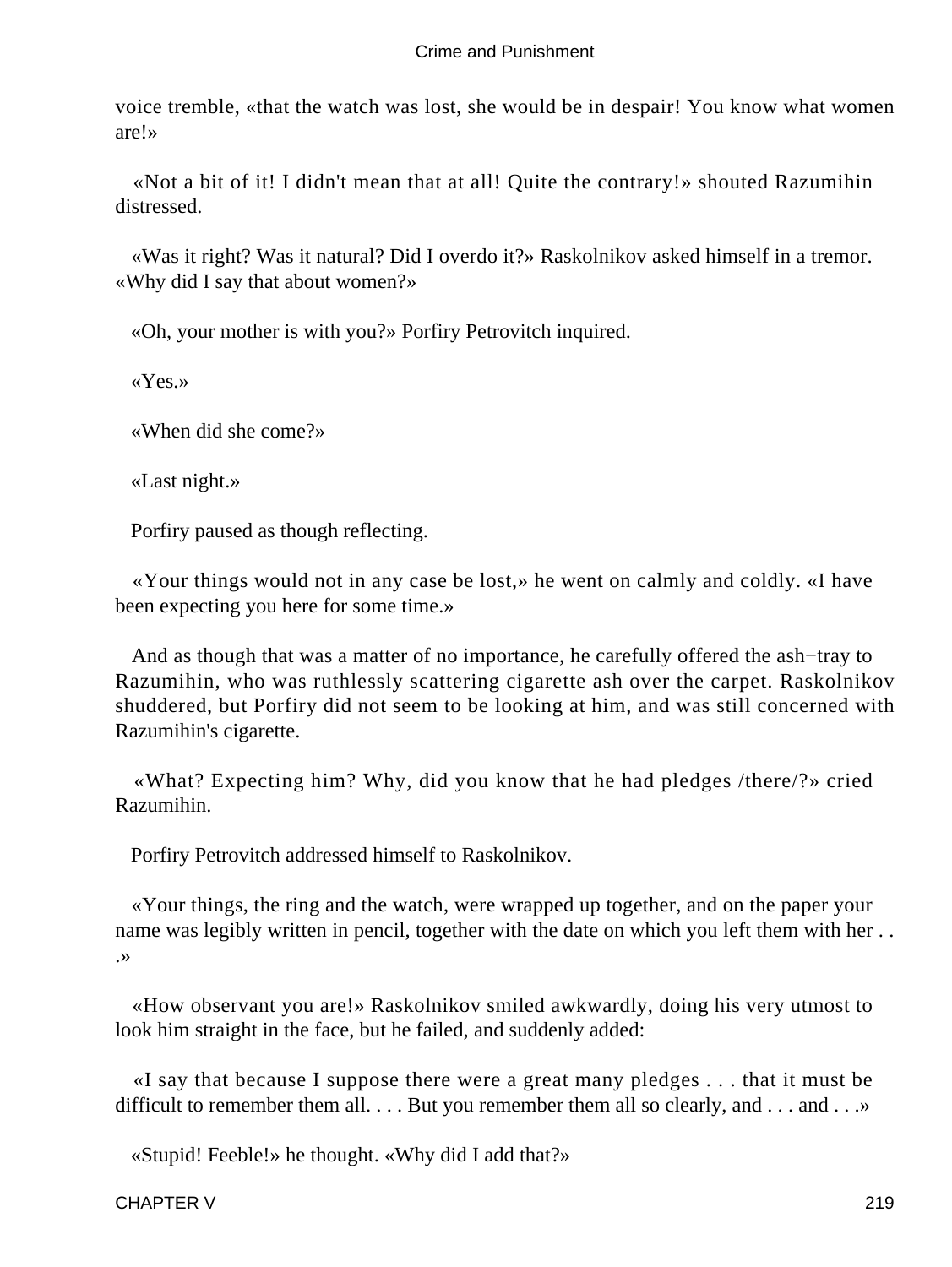«But we know all who had pledges, and you are the only one who hasn't come forward,» Porfiry answered with hardly perceptible irony.

«I haven't been quite well.»

 «I heard that too. I heard, indeed, that you were in great distress about something. You look pale still.»

 «I am not pale at all. . . . No, I am quite well,» Raskolnikov snapped out rudely and angrily, completely changing his tone. His anger was mounting, he could not repress it. «And in my anger I shall betray myself,» flashed through his mind again. «Why are they torturing me?»

 «Not quite well!» Razumihin caught him up. «What next! He was unconscious and delirious all yesterday. Would you believe, Porfiry, as soon as our backs were turned, he dressed, though he could hardly stand, and gave us the slip and went off on a spree somewhere till midnight, delirious all the time! Would you believe it! Extraordinary!»

«Really delirious? You don't say so!» Porfiry shook his head in a womanish way.

 «Nonsense! Don't you believe it! But you don't believe it anyway,» Raskolnikov let slip in his anger. But Porfiry Petrovitch did not seem to catch those strange words.

 «But how could you have gone out if you hadn't been delirious?» Razumihin got hot suddenly. «What did you go out for? What was the object of it? And why on the sly? Were you in your senses when you did it? Now that all danger is over I can speak plainly.»

 «I was awfully sick of them yesterday.» Raskolnikov addressed Porfiry suddenly with a smile of insolent defiance, «I ran away from them to take lodgings where they wouldn't find me, and took a lot of money with me. Mr. Zametov there saw it. I say, Mr. Zametov, was I sensible or delirious yesterday; settle our dispute.»

 He could have strangled Zametov at that moment, so hateful were his expression and his silence to him.

 «In my opinion you talked sensibly and even artfully, but you were extremely irritable,» Zametov pronounced dryly.

 «And Nikodim Fomitch was telling me to−day,» put in Porfiry Petrovitch, «that he met you very late last night in the lodging of a man who had been run over.»

 «And there,» said Razumihin, «weren't you mad then? You gave your last penny to the widow for the funeral. If you wanted to help, give fifteen or twenty even, but keep three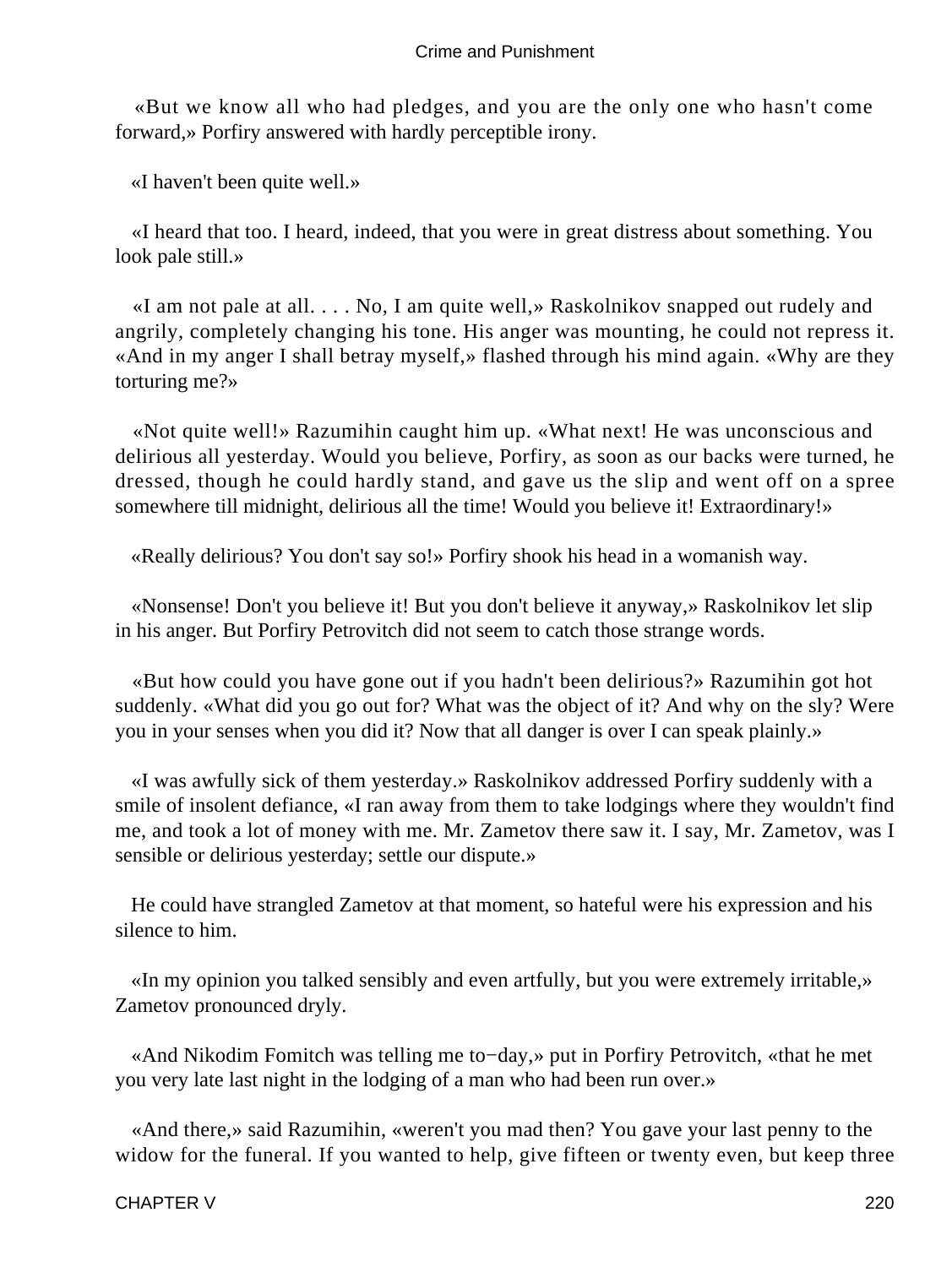roubles for yourself at least, but he flung away all the twenty−five at once!»

 «Maybe I found a treasure somewhere and you know nothing of it? So that's why I was liberal yesterday. . . . Mr. Zametov knows I've found a treasure! Excuse us, please, for disturbing you for half an hour with such trivialities,» he said, turning to Porfiry Petrovitch, with trembling lips. «We are boring you, aren't we?»

 «Oh no, quite the contrary, quite the contrary! If only you knew how you interest me! It's interesting to look on and listen . . . and I am really glad you have come forward at last.»

«But you might give us some tea! My throat's dry,» cried Razumihin.

 «Capital idea! Perhaps we will all keep you company. Wouldn't you like . . . something more essential before tea?»

«Get along with you!»

Porfiry Petrovitch went out to order tea.

Raskolnikov's thoughts were in a whirl. He was in terrible exasperation.

 «The worst of it is they don't disguise it; they don't care to stand on ceremony! And how if you didn't know me at all, did you come to talk to Nikodim Fomitch about me? So they don't care to hide that they are tracking me like a pack of dogs. They simply spit in my face.» He was shaking with rage. «Come, strike me openly, don't play with me like a cat with a mouse. It's hardly civil, Porfiry Petrovitch, but perhaps I won't allow it! I shall get up and throw the whole truth in your ugly faces, and you'll see how I despise you.» He could hardly breathe. «And what if it's only my fancy? What if I am mistaken, and through inexperience I get angry and don't keep up my nasty part? Perhaps it's all unintentional. All their phrases are the usual ones, but there is something about them. . . . It all might be said, but there is something. Why did he say bluntly, 'With her'? Why did Zametov add that I spoke artfully? Why do they speak in that tone? Yes, the tone. . . . Razumihin is sitting here, why does he see nothing? That innocent blockhead never does see anything! Feverish again! Did Porfiry wink at me just now? Of course it's nonsense! What could he wink for? Are they trying to upset my nerves or are they teasing me? Either it's ill fancy or they know! Even Zametov is rude. . . . Is Zametov rude? Zametov has changed his mind. I foresaw he would change his mind! He is at home here, while it's my first visit. Porfiry does not consider him a visitor; sits with his back to him. They're as thick as thieves, no doubt, over me! Not a doubt they were talking about me before we came. Do they know about the flat? If only they'd make haste! When I said that I ran away to take a flat he let it pass. . . . I put that in cleverly about a flat, it may be of use afterwards. . . . Delirious, indeed . . . ha−ha−ha! He knows all about last night! He didn't know of my mother's arrival! The hag had written the date on in pencil! You are wrong, you won't catch me! There are no facts . . . it's all supposition! You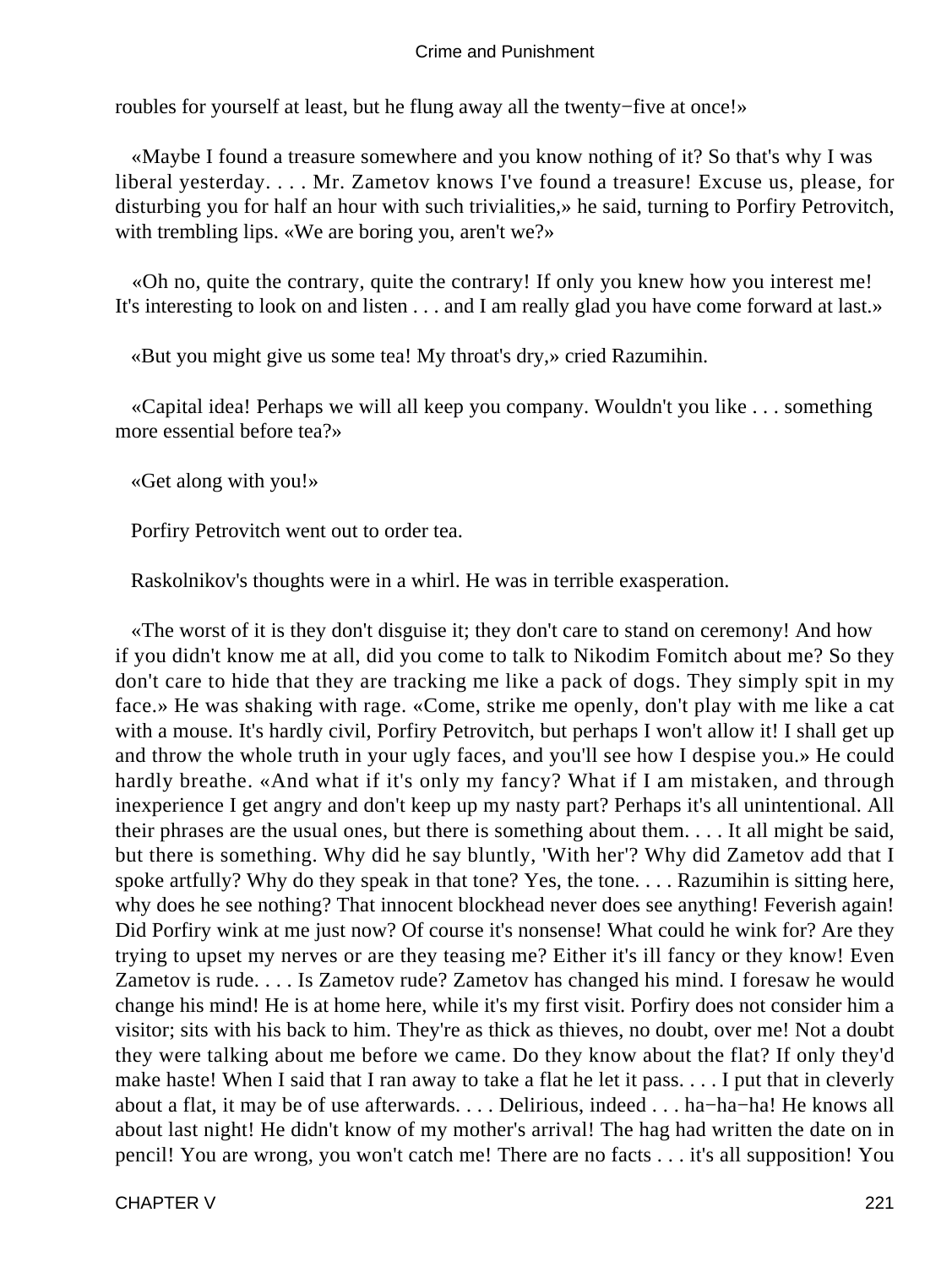produce facts! The flat even isn't a fact but delirium. I know what to say to them. . . . Do they know about the flat? I won't go without finding out. What did I come for? But my being angry now, maybe is a fact! Fool, how irritable I am! Perhaps that's right; to play the invalid. . . . He is feeling me. He will try to catch me. Why did I come?»

All this flashed like lightning through his mind.

Porfiry Petrovitch returned quickly. He became suddenly more jovial.

 «Your party yesterday, brother, has left my head rather. . . . And I am out of sorts altogether,» he began in quite a different tone, laughing to Razumihin.

 «Was it interesting? I left you yesterday at the most interesting point. Who got the best of it?»

«Oh, no one, of course. They got on to everlasting questions, floated off into space.»

 «Only fancy, Rodya, what we got on to yesterday. Whether there is such a thing as crime. I told you that we talked our heads off.»

 «What is there strange? It's an everyday social question,» Raskolnikov answered casually.

«The question wasn't put quite like that,» observed Porfiry.

 «Not quite, that's true,» Razumihin agreed at once, getting warm and hurried as usual. «Listen, Rodion, and tell us your opinion, I want to hear it. I was fighting tooth and nail with them and wanted you to help me. I told them you were coming. . . . It began with the socialist doctrine. You know their doctrine; crime is a protest against the abnormality of the social organisation and nothing more, and nothing more; no other causes admitted! . . .»

 «You are wrong there,» cried Porfiry Petrovitch; he was noticeably animated and kept laughing as he looked at Razumihin, which made him more excited than ever.

«Nothing is admitted,» Razumihin interrupted with heat.

 «I am not wrong. I'll show you their pamphlets. Everything with them is 'the influence of environment,' and nothing else. Their favourite phrase! From which it follows that, if society is normally organised, all crime will cease at once, since there will be nothing to protest against and all men will become righteous in one instant. Human nature is not taken into account, it is excluded, it's not supposed to exist! They don't recognise that humanity, developing by a historical living process, will become at last a normal society, but they believe that a social system that has come out of some mathematical brain is going to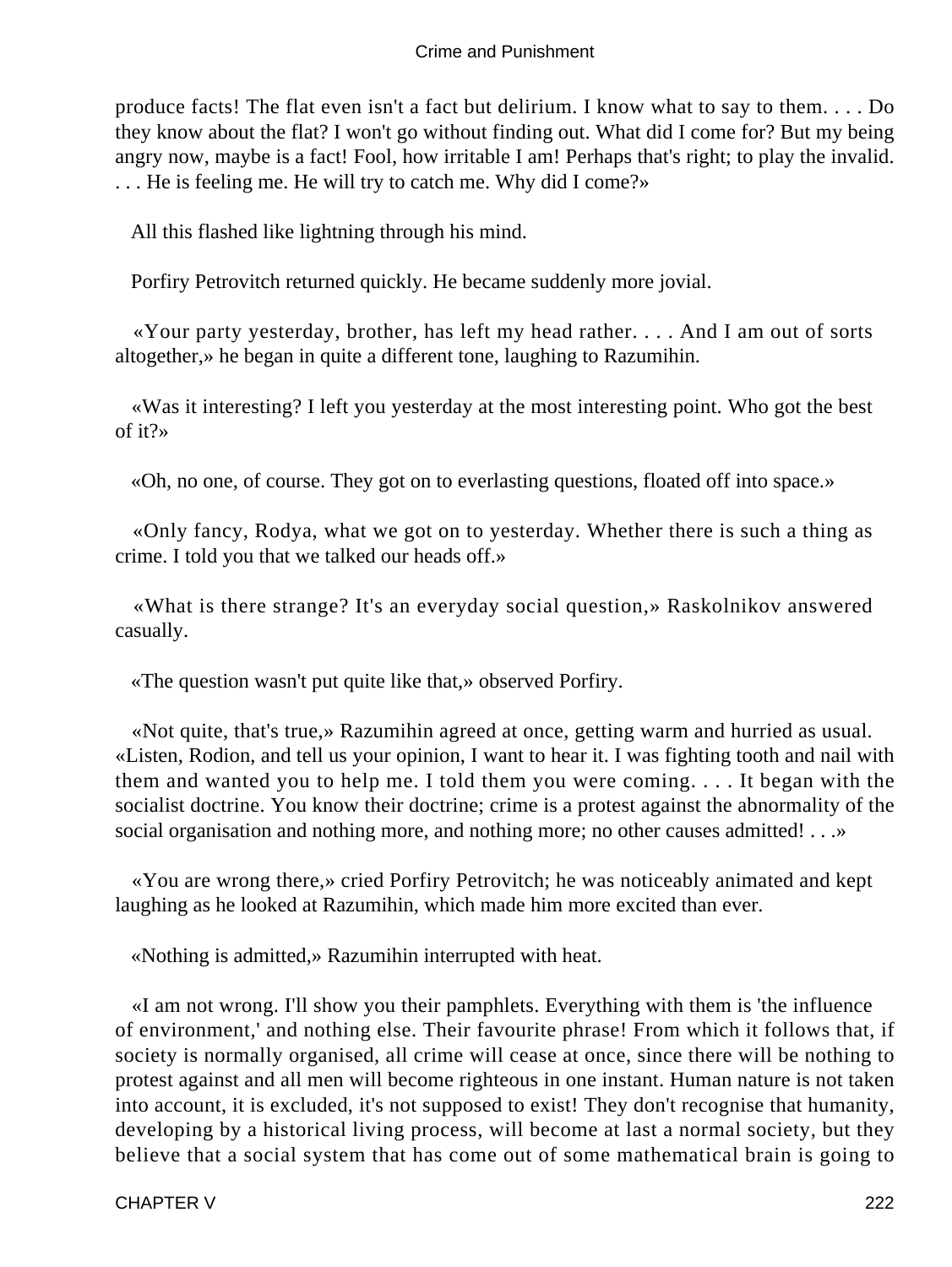organise all humanity at once and make it just and sinless in an instant, quicker than any living process! That's why they instinctively dislike history, 'nothing but ugliness and stupidity in it,' and they explain it all as stupidity! That's why they so dislike the /living/ process of life; they don't want a /living soul/! The living soul demands life, the soul won't obey the rules of mechanics, the soul is an object of suspicion, the soul is retrograde! But what they want though it smells of death and can be made of India−rubber, at least is not alive, has no will, is servile and won't revolt! And it comes in the end to their reducing everything to the building of walls and the planning of rooms and passages in a phalanstery! The phalanstery is ready, indeed, but your human nature is not ready for the phalanstery  $-$  it wants life, it hasn't completed its vital process, it's too soon for the graveyard! You can't skip over nature by logic. Logic presupposes three possibilities, but there are millions! Cut away a million, and reduce it all to the question of comfort! That's the easiest solution of the problem! It's seductively clear and you musn't think about it. That's the great thing, you mustn't think! The whole secret of life in two pages of print!»

 «Now he is off, beating the drum! Catch hold of him, do!» laughed Porfiry. «Can you imagine,» he turned to Raskolnikov, «six people holding forth like that last night, in one room, with punch as a preliminary! No, brother, you are wrong, environment accounts for a great deal in crime; I can assure you of that.»

 «Oh, I know it does, but just tell me: a man of forty violates a child of ten; was it environment drove him to it?»

 «Well, strictly speaking, it did,» Porfiry observed with noteworthy gravity; «a crime of that nature may be very well ascribed to the influence of environment.»

 Razumihin was almost in a frenzy. «Oh, if you like,» he roared. «I'll prove to you that your white eyelashes may very well be ascribed to the Church of Ivan the Great's being two hundred and fifty feet high, and I will prove it clearly, exactly, progressively, and even with a Liberal tendency! I undertake to! Will you bet on it?»

«Done! Let's hear, please, how he will prove it!»

 «He is always humbugging, confound him,» cried Razumihin, jumping up and gesticulating. «What's the use of talking to you? He does all that on purpose; you don't know him, Rodion! He took their side yesterday, simply to make fools of them. And the things he said yesterday! And they were delighted! He can keep it up for a fortnight together. Last year he persuaded us that he was going into a monastery: he stuck to it for two months. Not long ago he took it into his head to declare he was going to get married, that he had everything ready for the wedding. He ordered new clothes indeed. We all began to congratulate him. There was no bride, nothing, all pure fantasy!»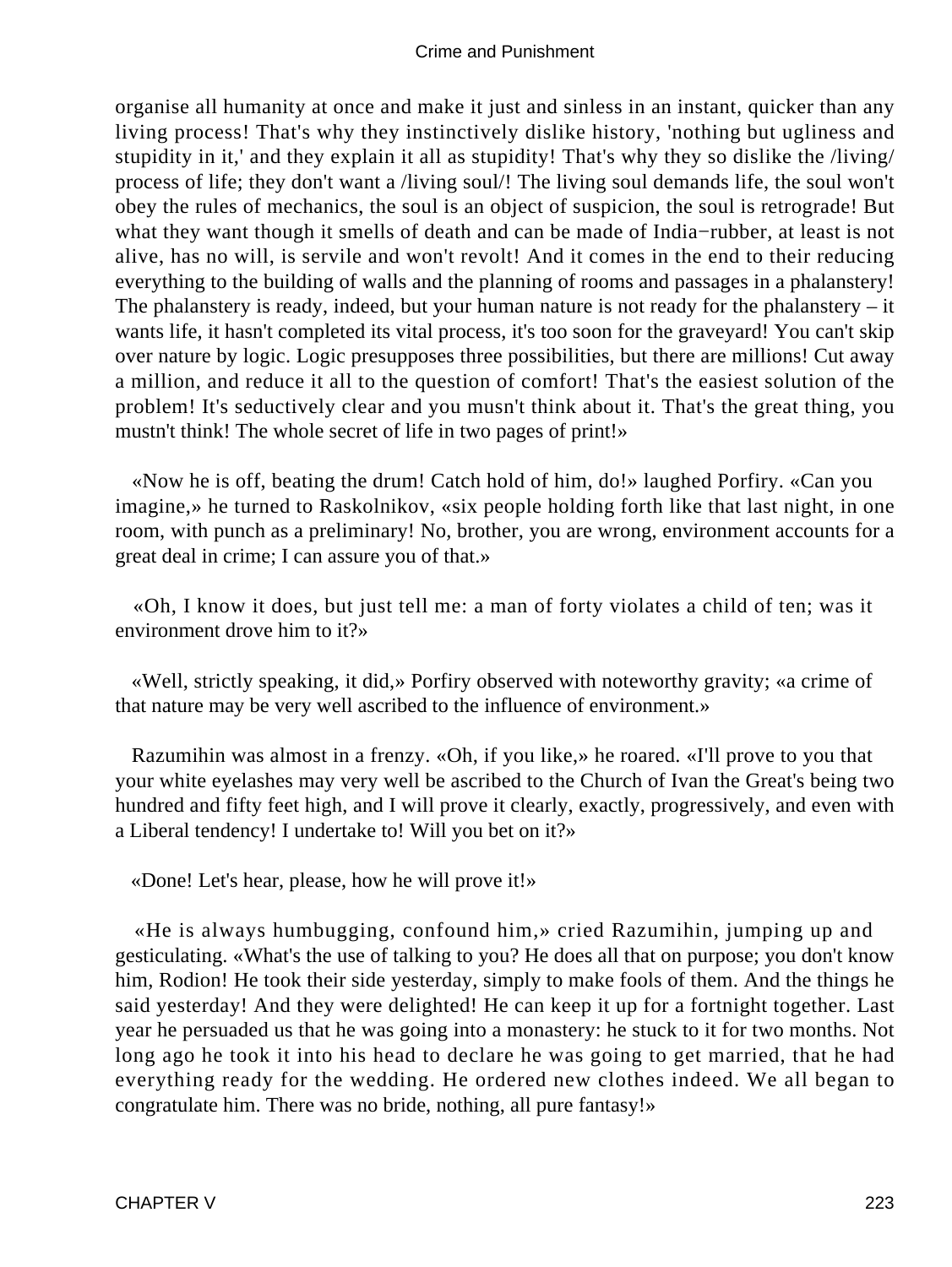«Ah, you are wrong! I got the clothes before. It was the new clothes in fact that made me think of taking you in.»

«Are you such a good dissembler?» Raskolnikov asked carelessly.

 «You wouldn't have supposed it, eh? Wait a bit, I shall take you in, too. Ha−ha−ha! No, I'll tell you the truth. All these questions about crime, environment, children, recall to my mind an article of yours which interested me at the time. 'On Crime' . . . or something of the sort, I forget the title, I read it with pleasure two months ago in the /Periodical Review/.»

 «My article? In the /Periodical Review/?» Raskolnikov asked in astonishment. «I certainly did write an article upon a book six months ago when I left the university, but I sent it to the /Weekly Review/.»

«But it came out in the /Periodical/.»

«And the /Weekly Review/ ceased to exist, so that's why it wasn't printed at the time.»

 «That's true; but when it ceased to exist, the /Weekly Review/ was amalgamated with the /Periodical/, and so your article appeared two months ago in the latter. Didn't you know?»

Raskolnikov had not known.

 «Why, you might get some money out of them for the article! What a strange person you are! You lead such a solitary life that you know nothing of matters that concern you directly. It's a fact, I assure you.»

 «Bravo, Rodya! I knew nothing about it either!» cried Razumihin. «I'll run to−day to the reading−room and ask for the number. Two months ago? What was the date? It doesn't matter though, I will find it. Think of not telling us!»

«How did you find out that the article was mine? It's only signed with an initial.»

 «I only learnt it by chance, the other day. Through the editor; I know him. . . . I was very much interested.»

«I analysed, if I remember, the psychology of a criminal before and after the crime.»

 «Yes, and you maintained that the perpetration of a crime is always accompanied by illness. Very, very original, but . . . it was not that part of your article that interested me so much, but an idea at the end of the article which I regret to say you merely suggested without working it out clearly. There is, if you recollect, a suggestion that there are certain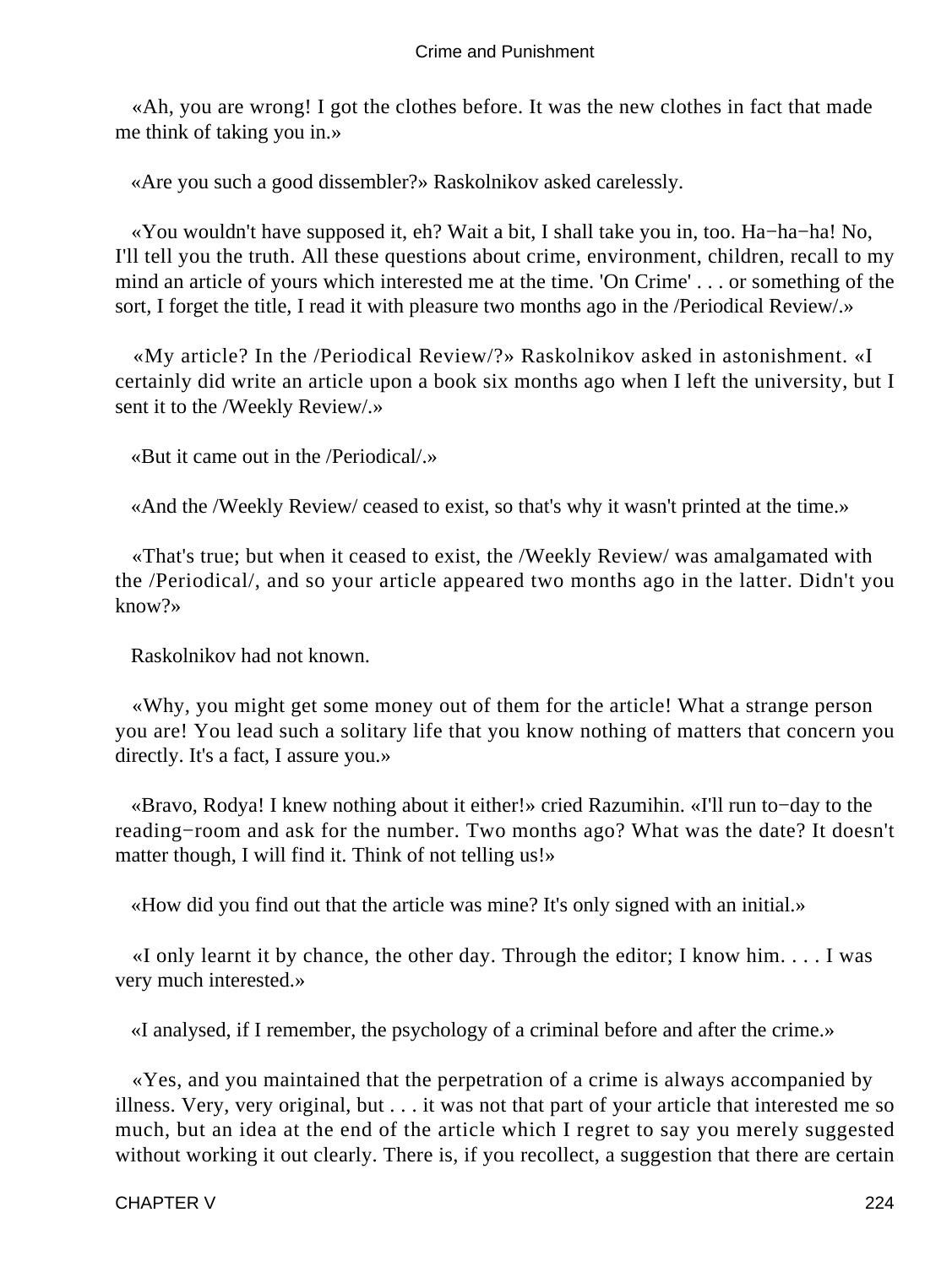persons who can . . . that is, not precisely are able to, but have a perfect right to commit breaches of morality and crimes, and that the law is not for them.»

Raskolnikov smiled at the exaggerated and intentional distortion of his idea.

 «What? What do you mean? A right to crime? But not because of the influence of environment?» Razumihin inquired with some alarm even.

 «No, not exactly because of it,» answered Porfiry. «In his article all men are divided into 'ordinary' and 'extraordinary.' Ordinary men have to live in submission, have no right to transgress the law, because, don't you see, they are ordinary. But extraordinary men have a right to commit any crime and to transgress the law in any way, just because they are extraordinary. That was your idea, if I am not mistaken?»

«What do you mean? That can't be right?» Razumihin muttered in bewilderment.

 Raskolnikov smiled again. He saw the point at once, and knew where they wanted to drive him. He decided to take up the challenge.

 «That wasn't quite my contention,» he began simply and modestly. «Yet I admit that you have stated it almost correctly; perhaps, if you like, perfectly so.» (It almost gave him pleasure to admit this.) «The only difference is that I don't contend that extraordinary people are always bound to commit breaches of morals, as you call it. In fact, I doubt whether such an argument could be published. I simply hinted that an 'extraordinary' man has the right . . . that is not an official right, but an inner right to decide in his own conscience to overstep . . . certain obstacles, and only in case it is essential for the practical fulfilment of his idea (sometimes, perhaps, of benefit to the whole of humanity). You say that my article isn't definite; I am ready to make it as clear as I can. Perhaps I am right in thinking you want me to; very well. I maintain that if the discoveries of Kepler and Newton could not have been made known except by sacrificing the lives of one, a dozen, a hundred, or more men, Newton would have had the right, would indeed have been in duty bound . . . to /eliminate/ the dozen or the hundred men for the sake of making his discoveries known to the whole of humanity. But it does not follow from that that Newton had a right to murder people right and left and to steal every day in the market. Then, I remember, I maintain in my article that all . . . well, legislators and leaders of men, such as Lycurgus, Solon, Mahomet, Napoleon, and so on, were all without exception criminals, from the very fact that, making a new law, they transgressed the ancient one, handed down from their ancestors and held sacred by the people, and they did not stop short at bloodshed either, if that bloodshed – often of innocent persons fighting bravely in defence of ancient law – were of use to their cause. It's remarkable, in fact, that the majority, indeed, of these benefactors and leaders of humanity were guilty of terrible carnage. In short, I maintain that all great men or even men a little out of the common, that is to say capable of giving some new word, must from their very nature be criminals – more or less, of course. Otherwise it's hard for them to get out of the common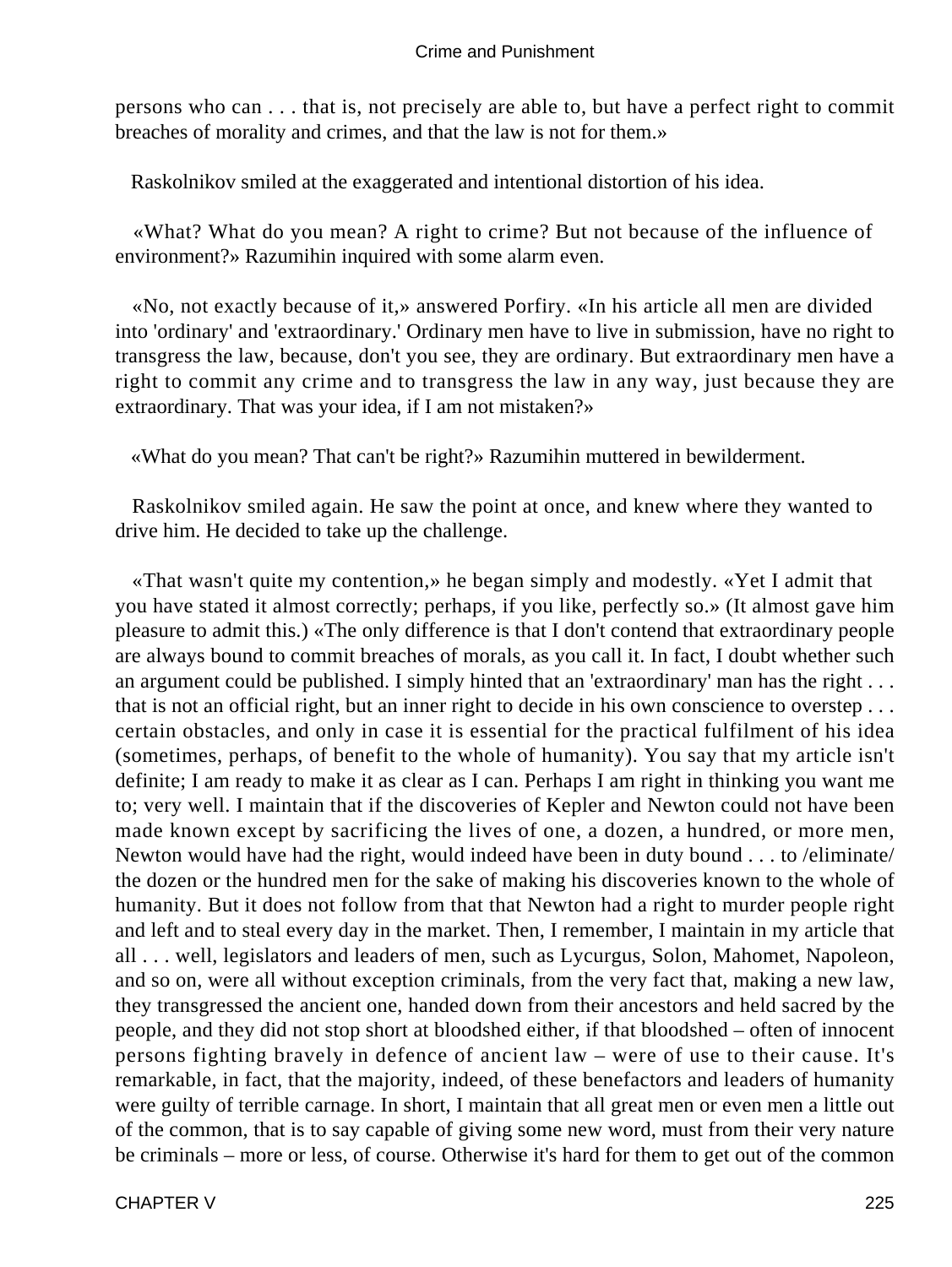rut; and to remain in the common rut is what they can't submit to, from their very nature again, and to my mind they ought not, indeed, to submit to it. You see that there is nothing particularly new in all that. The same thing has been printed and read a thousand times before. As for my division of people into ordinary and extraordinary, I acknowledge that it's somewhat arbitrary, but I don't insist upon exact numbers. I only believe in my leading idea that men are /in general/ divided by a law of nature into two categories, inferior (ordinary), that is, so to say, material that serves only to reproduce its kind, and men who have the gift or the talent to utter /a new word/. There are, of course, innumerable sub− divisions, but the distinguishing features of both categories are fairly well marked. The first category, generally speaking, are men conservative in temperament and law−abiding; they live under control and love to be controlled. To my thinking it is their duty to be controlled, because that's their vocation, and there is nothing humiliating in it for them. The second category all transgress the law; they are destroyers or disposed to destruction according to their capacities. The crimes of these men are of course relative and varied; for the most part they seek in very varied ways the destruction of the present for the sake of the better. But if such a one is forced for the sake of his idea to step over a corpse or wade through blood, he can, I maintain, find within himself, in his conscience, a sanction for wading through blood – that depends on the idea and its dimensions, note that. It's only in that sense I speak of their right to crime in my article (you remember it began with the legal question). There's no need for such anxiety, however; the masses will scarcely ever admit this right, they punish them or hang them (more or less), and in doing so fulfil quite justly their conservative vocation. But the same masses set these criminals on a pedestal in the next generation and worship them (more or less). The first category is always the man of the present, the second the man of the future. The first preserve the world and people it, the second move the world and lead it to its goal. Each class has an equal right to exist. In fact, all have equal rights with me – and /vive la guerre eternelle/ – till the New Jerusalem, of course!»

«Then you believe in the New Jerusalem, do you?»

 «I do,» Raskolnikov answered firmly; as he said these words and during the whole preceding tirade he kept his eyes on one spot on the carpet.

«And . . . and do you believe in God? Excuse my curiosity.»

«I do,» repeated Raskolnikov, raising his eyes to Porfiry.

«And . . . do you believe in Lazarus' rising from the dead?»

«I  $\dots$  I do. Why do you ask all this?»

«You believe it literally?»

«Literally.»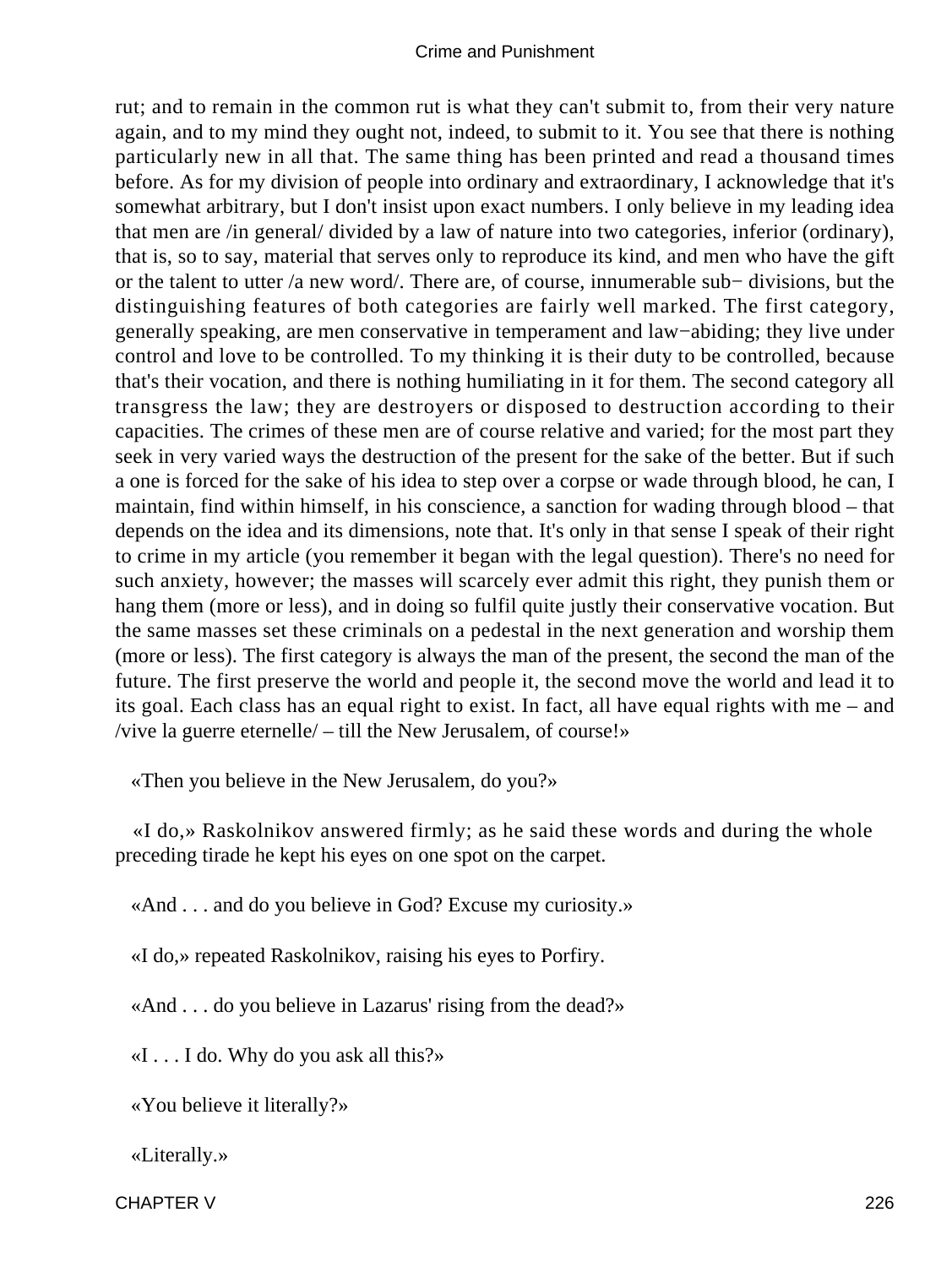«You don't say so. . . . I asked from curiosity. Excuse me. But let us go back to the question; they are not always executed. Some, on the contrary . . .»

«Triumph in their lifetime? Oh, yes, some attain their ends in this life, and then . . .»

«They begin executing other people?»

«If it's necessary; indeed, for the most part they do. Your remark is very witty.»

 «Thank you. But tell me this: how do you distinguish those extraordinary people from the ordinary ones? Are there signs at their birth? I feel there ought to be more exactitude, more external definition. Excuse the natural anxiety of a practical law−abiding citizen, but couldn't they adopt a special uniform, for instance, couldn't they wear something, be branded in some way? For you know if confusion arises and a member of one category imagines that he belongs to the other, begins to 'eliminate obstacles' as you so happily expressed it, then . . .»

«Oh, that very often happens! That remark is wittier than the other.»

«Thank you.»

 «No reason to; but take note that the mistake can only arise in the first category, that is among the ordinary people (as I perhaps unfortunately called them). In spite of their predisposition to obedience very many of them, through a playfulness of nature, sometimes vouchsafed even to the cow, like to imagine themselves advanced people, 'destroyers,' and to push themselves into the 'new movement,' and this quite sincerely. Meanwhile the really /new/ people are very often unobserved by them, or even despised as reactionaries of grovelling tendencies. But I don't think there is any considerable danger here, and you really need not be uneasy for they never go very far. Of course, they might have a thrashing sometimes for letting their fancy run away with them and to teach them their place, but no more; in fact, even this isn't necessary as they castigate themselves, for they are very conscientious: some perform this service for one another and others chastise themselves with their own hands. . . . They will impose various public acts of penitence upon themselves with a beautiful and edifying effect; in fact you've nothing to be uneasy about. . . . It's a law of nature.»

 «Well, you have certainly set my mind more at rest on that score; but there's another thing worries me. Tell me, please, are there many people who have the right to kill others, these extraordinary people? I am ready to bow down to them, of course, but you must admit it's alarming if there are a great many of them, eh?»

 «Oh, you needn't worry about that either,» Raskolnikov went on in the same tone. «People with new ideas, people with the faintest capacity for saying something /new/, are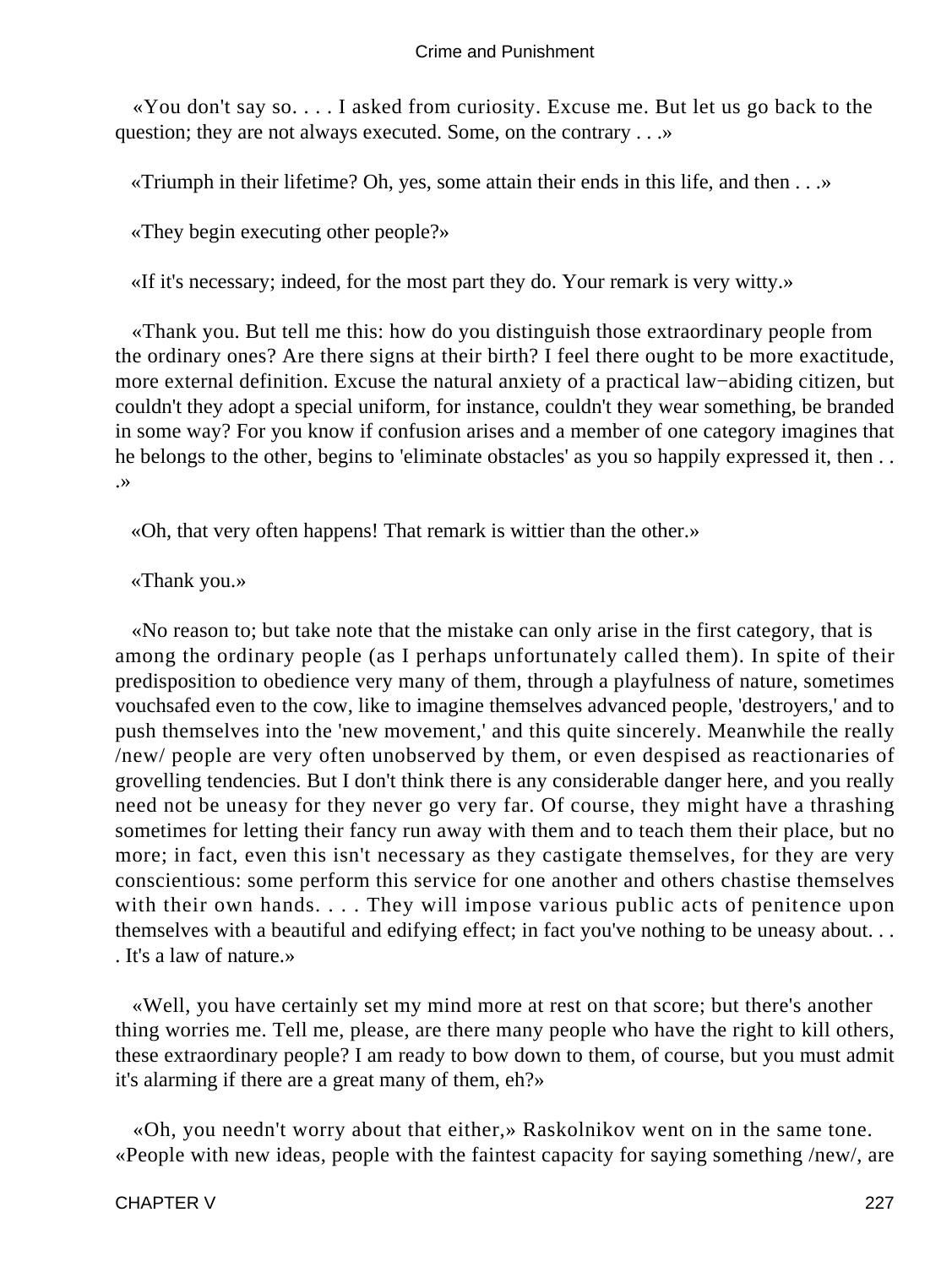extremely few in number, extraordinarily so in fact. One thing only is clear, that the appearance of all these grades and sub−divisions of men must follow with unfailing regularity some law of nature. That law, of course, is unknown at present, but I am convinced that it exists, and one day may become known. The vast mass of mankind is mere material, and only exists in order by some great effort, by some mysterious process, by means of some crossing of races and stocks, to bring into the world at last perhaps one man out of a thousand with a spark of independence. One in ten thousand perhaps – I speak roughly, approximately – is born with some independence, and with still greater independence one in a hundred thousand. The man of genius is one of millions, and the great geniuses, the crown of humanity, appear on earth perhaps one in many thousand millions. In fact I have not peeped into the retort in which all this takes place. But there certainly is and must be a definite law, it cannot be a matter of chance.»

 «Why, are you both joking?» Razumihin cried at last. «There you sit, making fun of one another. Are you serious, Rodya?»

 Raskolnikov raised his pale and almost mournful face and made no reply. And the unconcealed, persistent, nervous, and /discourteous/ sarcasm of Porfiry seemed strange to Razumihin beside that quiet and mournful face.

 «Well, brother, if you are really serious . . . You are right, of course, in saying that it's not new, that it's like what we've read and heard a thousand times already; but what is really original in all this, and is exclusively your own, to my horror, is that you sanction bloodshed  $\gamma$  /in the name of conscience/, and, excuse my saying so, with such fanaticism. . . . That, I take it, is the point of your article. But that sanction of bloodshed /by conscience/ is to my mind . . . more terrible than the official, legal sanction of bloodshed. . . .»

«You are quite right, it is more terrible,» Porfiry agreed.

 «Yes, you must have exaggerated! There is some mistake, I shall read it. You can't think that! I shall read it.»

«All that is not in the article, there's only a hint of it,» said Raskolnikov.

 «Yes, yes.» Porfiry couldn't sit still. «Your attitude to crime is pretty clear to me now, but . . . excuse me for my impertinence (I am really ashamed to be worrying you like this), you see, you've removed my anxiety as to the two grades getting mixed, but . . . there are various practical possibilities that make me uneasy! What if some man or youth imagines that he is a Lycurgus or Mahomet – a future one of course – and suppose he begins to remove all obstacles. . . . He has some great enterprise before him and needs money for it . . . and tries to get it . . . do you see?»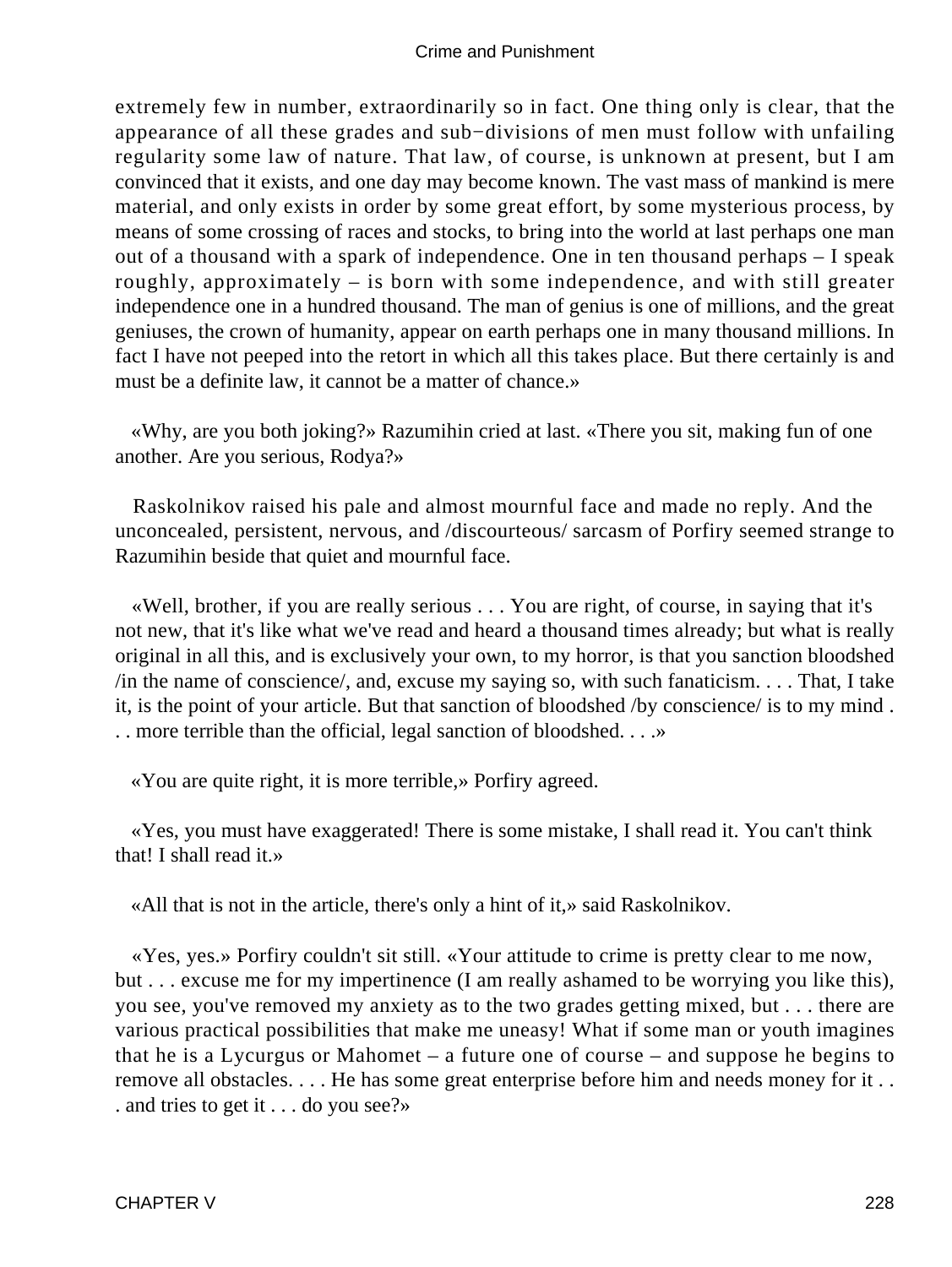Zametov gave a sudden guffaw in his corner. Raskolnikov did not even raise his eyes to him.

 «I must admit,» he went on calmly, «that such cases certainly must arise. The vain and foolish are particularly apt to fall into that snare; young people especially.»

«Yes, you see. Well then?»

 «What then?» Raskolnikov smiled in reply; «that's not my fault. So it is and so it always will be. He said just now (he nodded at Razumihin) that I sanction bloodshed. Society is too well protected by prisons, banishment, criminal investigators, penal servitude. There's no need to be uneasy. You have but to catch the thief.»

«And what if we do catch him?»

«Then he gets what he deserves.»

«You are certainly logical. But what of his conscience?»

«Why do you care about that?»

«Simply from humanity.»

 «If he has a conscience he will suffer for his mistake. That will be his punishment – as well as the prison.»

 «But the real geniuses,» asked Razumihin frowning, «those who have the right to murder? Oughtn't they to suffer at all even for the blood they've shed?»

 «Why the word /ought/? It's not a matter of permission or prohibition. He will suffer if he is sorry for his victim. Pain and suffering are always inevitable for a large intelligence and a deep heart. The really great men must, I think, have great sadness on earth,» he added dreamily, not in the tone of the conversation.

 He raised his eyes, looked earnestly at them all, smiled, and took his cap. He was too quiet by comparison with his manner at his entrance, and he felt this. Everyone got up.

 «Well, you may abuse me, be angry with me if you like,» Porfiry Petrovitch began again, «but I can't resist. Allow me one little question (I know I am troubling you). There is just one little notion I want to express, simply that I may not forget it.»

 «Very good, tell me your little notion,» Raskolnikov stood waiting, pale and grave before him.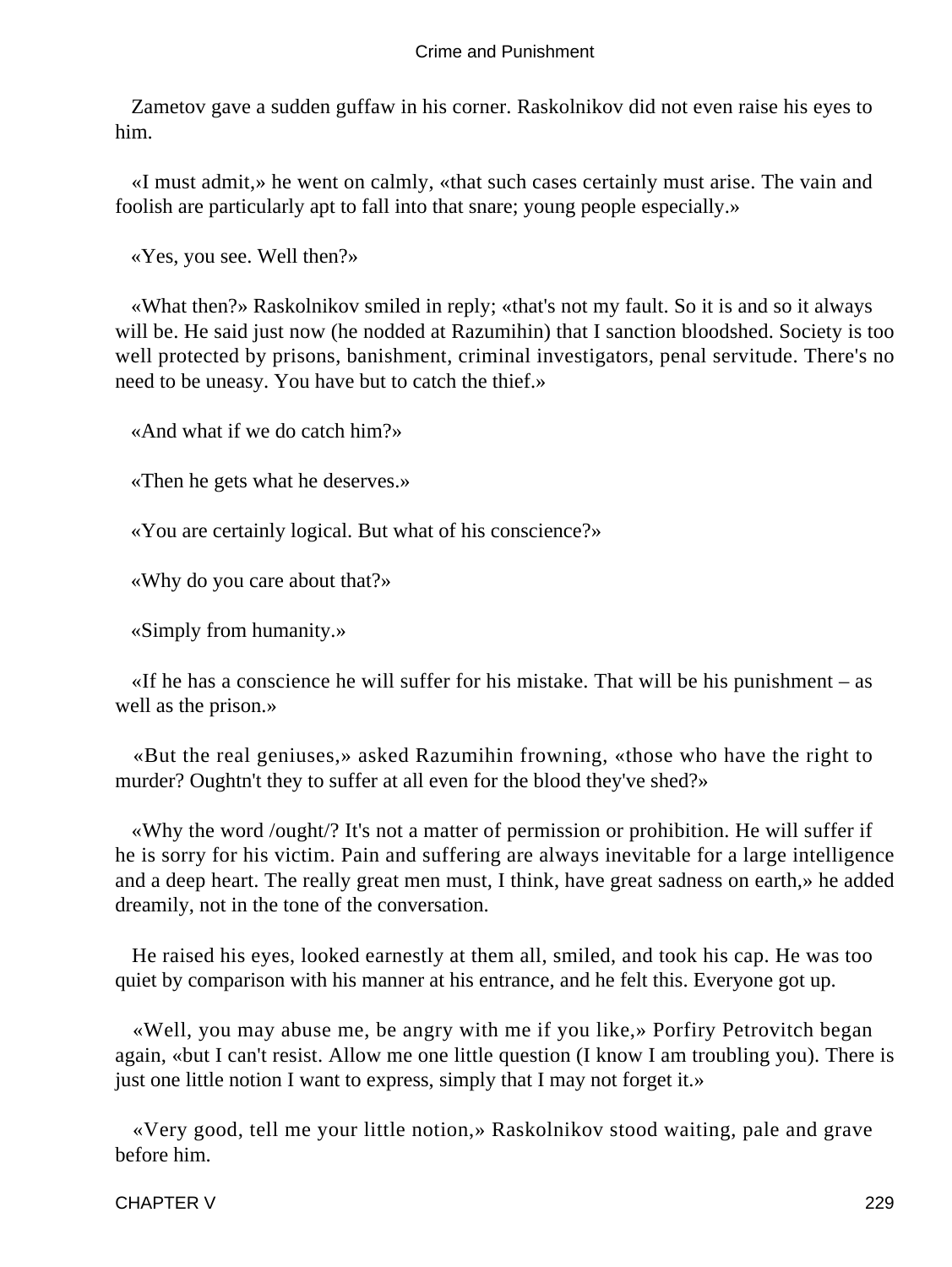«Well, you see . . . I really don't know how to express it properly. . . . It's a playful, psychological idea. . . . When you were writing your article, surely you couldn't have helped, he−he! fancying yourself . . . just a little, an 'extraordinary' man, uttering a /new word/ in your sense. . . . That's so, isn't it?»

«Quite possibly,» Raskolnikov answered contemptuously.

Razumihin made a movement.

 «And, if so, could you bring yourself in case of worldly difficulties and hardship or for some service to humanity – to overstep obstacles? . . . For instance, to rob and murder?»

And again he winked with his left eye, and laughed noiselessly just as before.

 «If I did I certainly should not tell you,» Raskolnikov answered with defiant and haughty contempt.

«No, I was only interested on account of your article, from a literary point of view . . .»

«Foo! how obvious and insolent that is!» Raskolnikov thought with repulsion.

 «Allow me to observe,» he answered dryly, «that I don't consider myself a Mahomet or a Napoleon, nor any personage of that kind, and not being one of them I cannot tell you how I should act.»

 «Oh, come, don't we all think ourselves Napoleons now in Russia?» Porfiry Petrovitch said with alarming familiarity.

Something peculiar betrayed itself in the very intonation of his voice.

 «Perhaps it was one of these future Napoleons who did for Alyona Ivanovna last week?» Zametov blurted out from the corner.

 Raskolnikov did not speak, but looked firmly and intently at Porfiry. Razumihin was scowling gloomily. He seemed before this to be noticing something. He looked angrily around. There was a minute of gloomy silence. Raskolnikov turned to go.

 «Are you going already?» Porfiry said amiably, holding out his hand with excessive politeness. «Very, very glad of your acquaintance. As for your request, have no uneasiness, write just as I told you, or, better still, come to me there yourself in a day or two . . . to−morrow, indeed. I shall be there at eleven o'clock for certain. We'll arrange it all; we'll have a talk. As one of the last to be /there/, you might perhaps be able to tell us something,» he added with a most good−natured expression.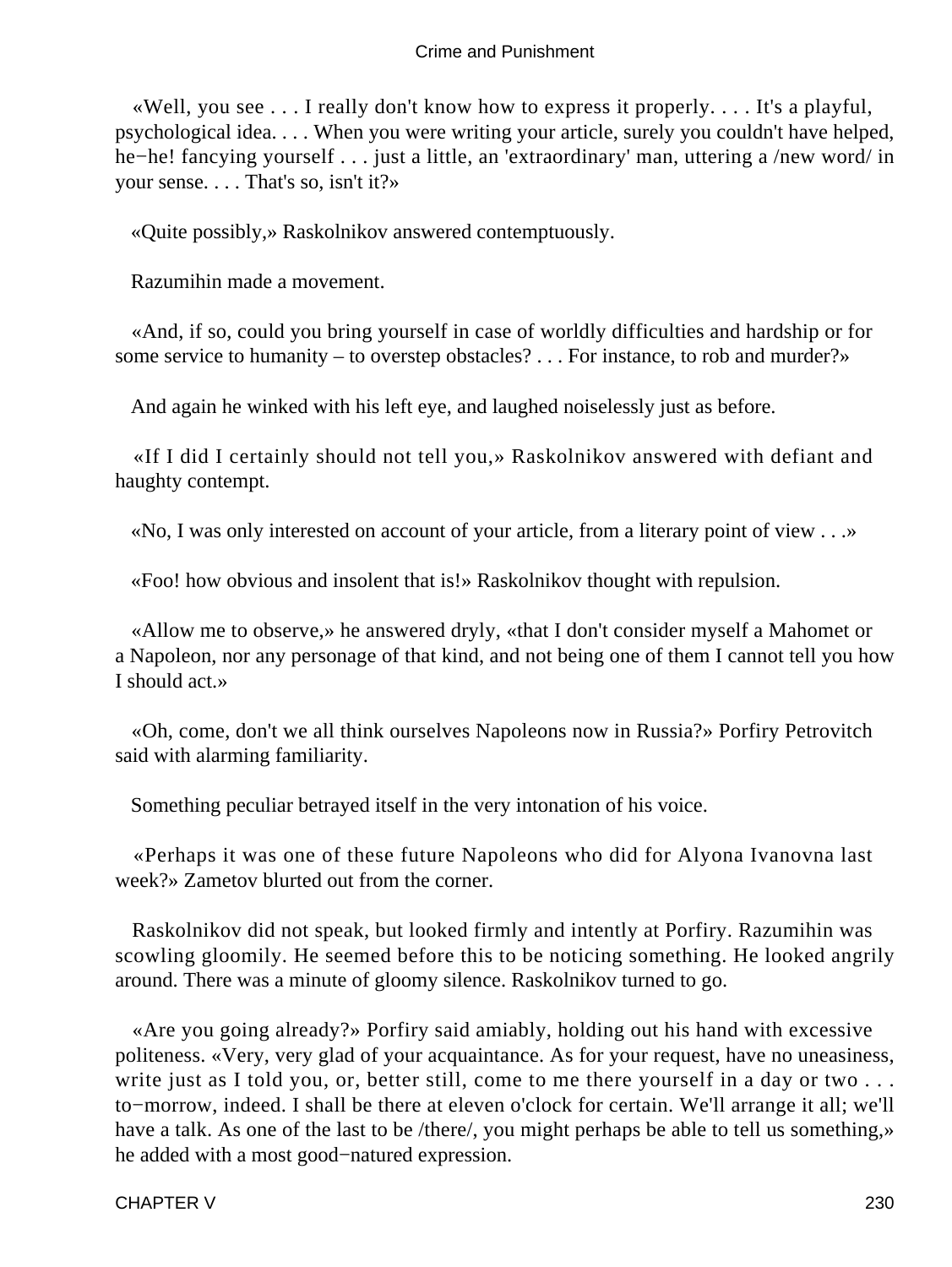«You want to cross−examine me officially in due form?» Raskolnikov asked sharply.

 «Oh, why? That's not necessary for the present. You misunderstand me. I lose no opportunity, you see, and . . . I've talked with all who had pledges. . . . I obtained evidence from some of them, and you are the last. . . . Yes, by the way,» he cried, seemingly suddenly delighted, «I just remember, what was I thinking of?» he turned to Razumihin, «you were talking my ears off about that Nikolay . . . of course, I know, I know very well,» he turned to Raskolnikov, «that the fellow is innocent, but what is one to do? We had to trouble Dmitri too. . . . This is the point, this is all: when you went up the stairs it was past seven, wasn't it?»

 «Yes,» answered Raskolnikov, with an unpleasant sensation at the very moment he spoke that he need not have said it.

 «Then when you went upstairs between seven and eight, didn't you see in a flat that stood open on a second storey, do you remember? two workmen or at least one of them? They were painting there, didn't you notice them? It's very, very important for them.»

 «Painters? No, I didn't see them,» Raskolnikov answered slowly, as though ransacking his memory, while at the same instant he was racking every nerve, almost swooning with anxiety to conjecture as quickly as possible where the trap lay and not to overlook anything. «No, I didn't see them, and I don't think I noticed a flat like that open. . . . But on the fourth storey» (he had mastered the trap now and was triumphant) «I remember now that someone was moving out of the flat opposite Alyona Ivanovna's. . . . I remember . . . I remember it clearly. Some porters were carrying out a sofa and they squeezed me against the wall. But painters . . . no, I don't remember that there were any painters, and I don't think that there was a flat open anywhere, no, there wasn't.»

 «What do you mean?» Razumihin shouted suddenly, as though he had reflected and realised. «Why, it was on the day of the murder the painters were at work, and he was there three days before? What are you asking?»

 «Foo! I have muddled it!» Porfiry slapped himself on the forehead. «Deuce take it! This business is turning my brain!» he addressed Raskolnikov somewhat apologetically. «It would be such a great thing for us to find out whether anyone had seen them between seven and eight at the flat, so I fancied you could perhaps have told us something. . . . I quite muddled it.»

«Then you should be more careful,» Razumihin observed grimly.

 The last words were uttered in the passage. Porfiry Petrovitch saw them to the door with excessive politeness.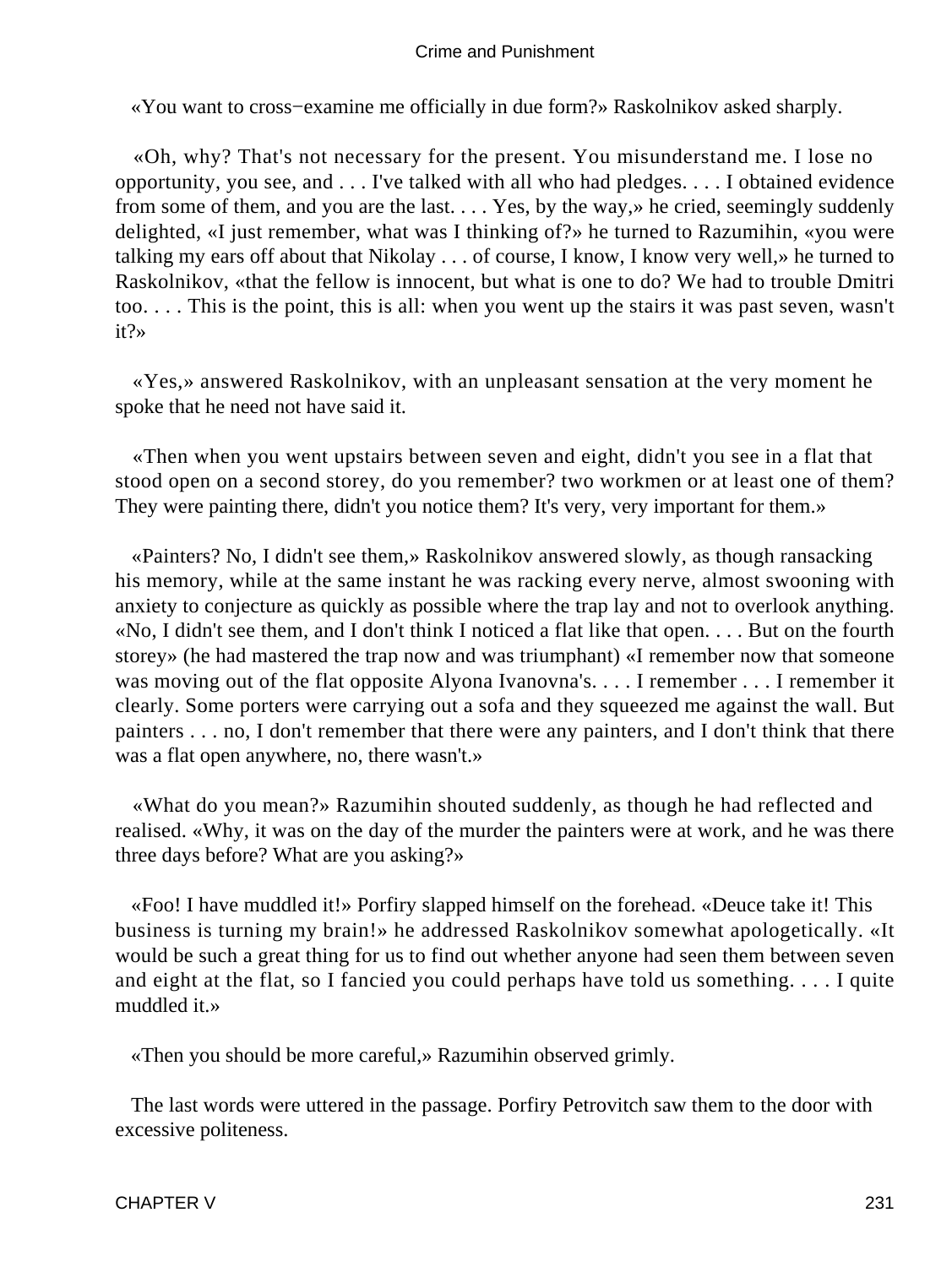They went out into the street gloomy and sullen, and for some steps they did not say a word. Raskolnikov drew a deep breath.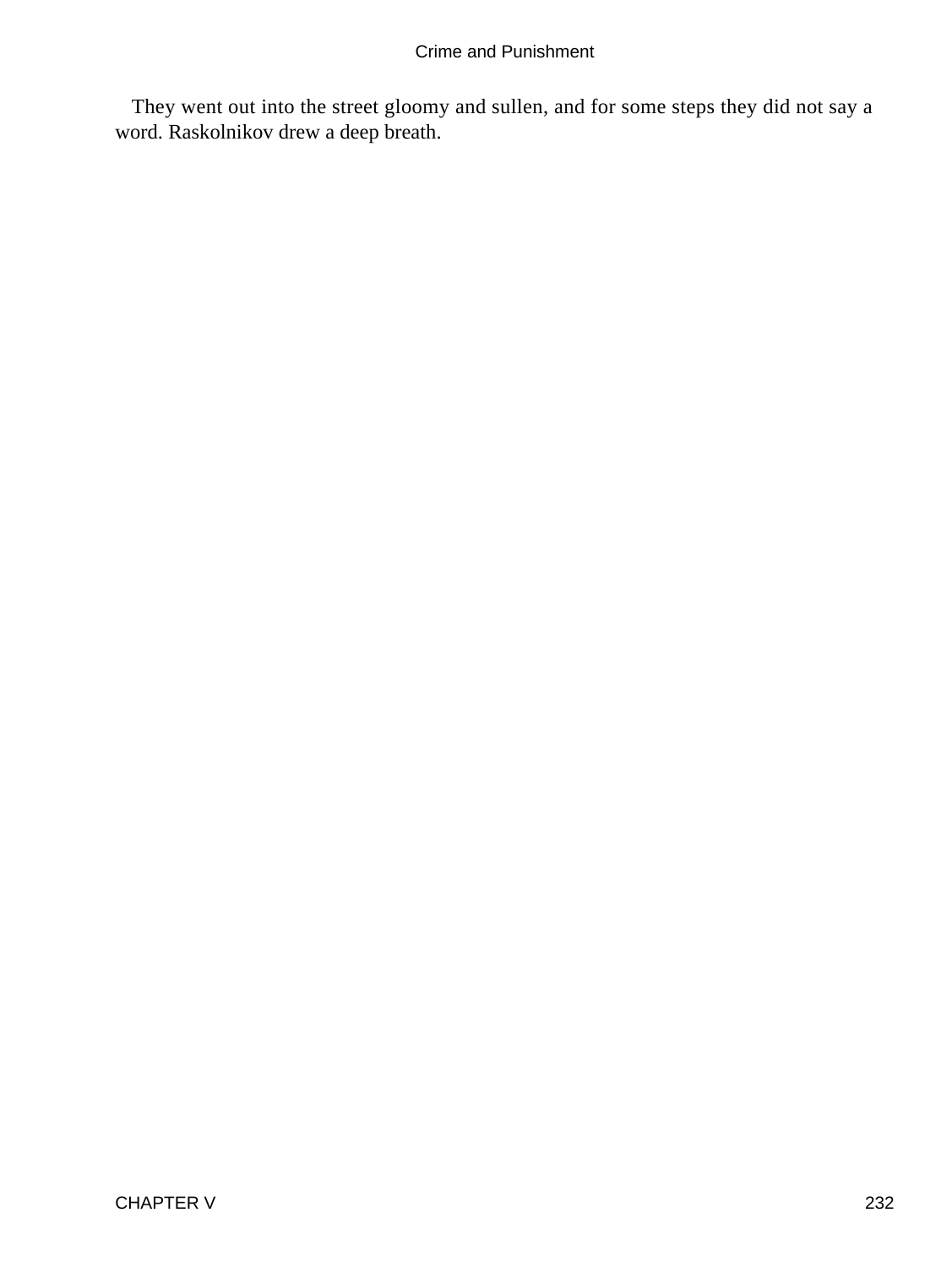# **[CHAPTER VI](#page-466-0)**

*«I* don't believe it, I can't believe it!» repeated Razumihin, trying in perplexity to refute Raskolnikov's arguments.

 They were by now approaching Bakaleyev's lodgings, where Pulcheria Alexandrovna and Dounia had been expecting them a long while. Razumihin kept stopping on the way in the heat of discussion, confused and excited by the very fact that they were for the first time speaking openly about /it/.

 «Don't believe it, then!» answered Raskolnikov, with a cold, careless smile. «You were noticing nothing as usual, but I was weighing every word.»

 «You are suspicious. That is why you weighed their words . . . h'm . . . certainly, I agree, Porfiry's tone was rather strange, and still more that wretch Zametov! . . . You are right, there was something about him – but why? Why?»

«He has changed his mind since last night.»

 «Quite the contrary! If they had that brainless idea, they would do their utmost to hide it, and conceal their cards, so as to catch you afterwards. . . . But it was all impudent and careless.»

 $\ll$ If they had had facts – I mean, real facts – or at least grounds for suspicion, then they would certainly have tried to hide their game, in the hope of getting more (they would have made a search long ago besides). But they have no facts, not one. It is all mirage – all ambiguous. Simply a floating idea. So they try to throw me out by impudence. And perhaps, he was irritated at having no facts, and blurted it out in his vexation – or perhaps he has some plan . . . he seems an intelligent man. Perhaps he wanted to frighten me by pretending to know. They have a psychology of their own, brother. But it is loathsome explaining it all. Stop!»

 «And it's insulting, insulting! I understand you. But . . . since we have spoken openly now (and it is an excellent thing that we have at last – I am glad) I will own now frankly that I noticed it in them long ago, this idea. Of course the merest hint only – an insinuation – but why an insinuation even? How dare they? What foundation have they? If only you knew how furious I have been. Think only! Simply because a poor student, unhinged by poverty and hypochondria, on the eve of a severe delirious illness (note that), suspicious, vain, proud, who has not seen a soul to speak to for six months, in rags and in boots without soles, has to face some wretched policemen and put up with their insolence; and the unexpected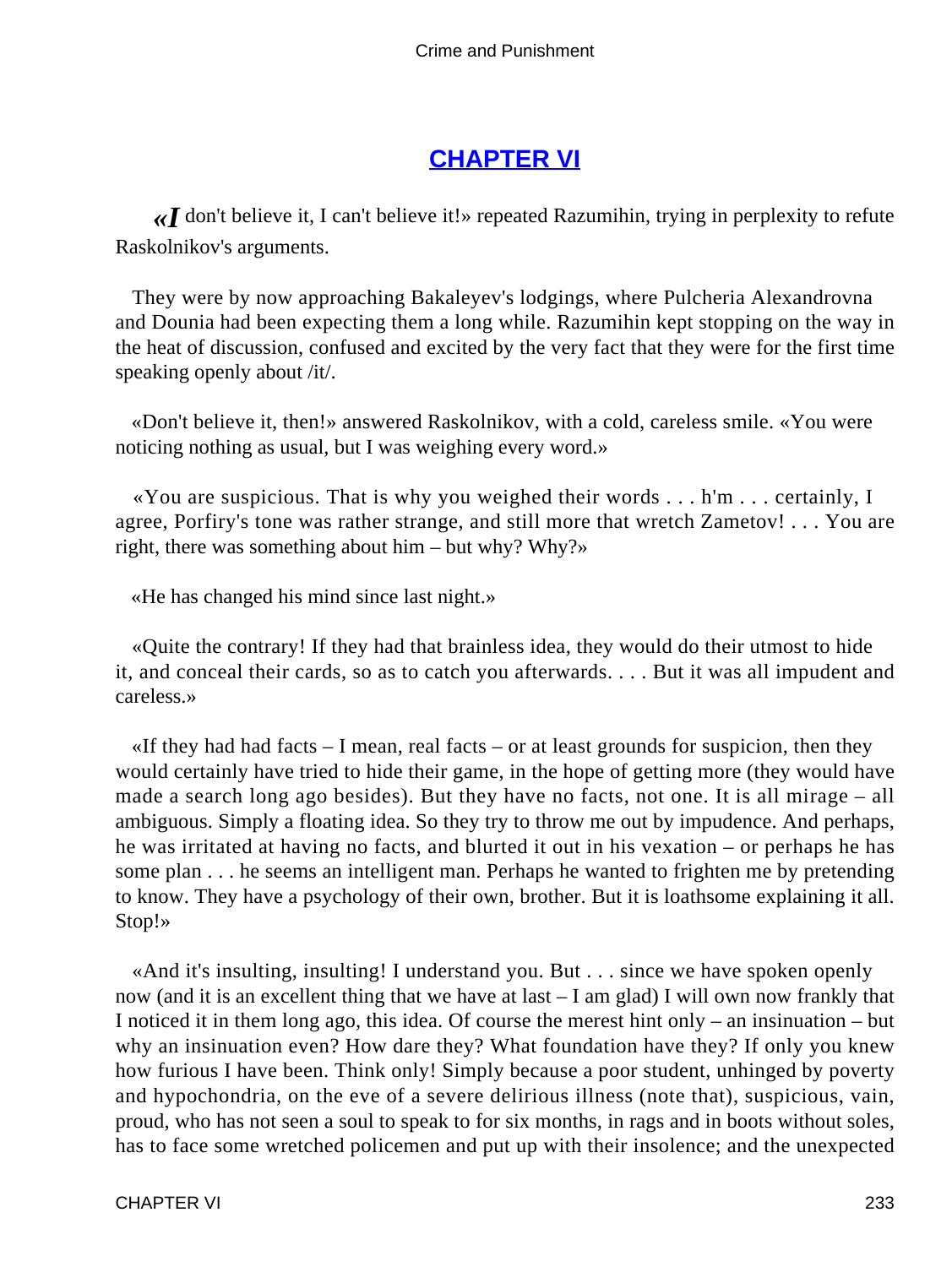debt thrust under his nose, the I.O.U. presented by Tchebarov, the new paint, thirty degrees Reaumur and a stifling atmosphere, a crowd of people, the talk about the murder of a person where he had been just before, and all that on an empty stomach – he might well have a fainting fit! And that, that is what they found it all on! Damn them! I understand how annoying it is, but in your place, Rodya, I would laugh at them, or better still, spit in their ugly faces, and spit a dozen times in all directions. I'd hit out in all directions, neatly too, and so I'd put an end to it. Damn them! Don't be downhearted. It's a shame!»

«He really has put it well, though,» Raskolnikov thought.

 «Damn them? But the cross−examination again, to−morrow?» he said with bitterness. «Must I really enter into explanations with them? I feel vexed as it is, that I condescended to speak to Zametov yesterday in the restaurant. . . .»

 «Damn it! I will go myself to Porfiry. I will squeeze it out of him, as one of the family: he must let me know the ins and outs of it all! And as for Zametov . . .»

«At last he sees through him!» thought Raskolnikov.

 «Stay!» cried Razumihin, seizing him by the shoulder again. «Stay! you were wrong. I have thought it out. You are wrong! How was that a trap? You say that the question about the workmen was a trap. But if you had done /that/, could you have said you had seen them painting the flat . . . and the workmen? On the contrary, you would have seen nothing, even if you had seen it. Who would own it against himself?»

 «If I had done /that thing/, I should certainly have said that I had seen the workmen and the flat,» Raskolnikov answered, with reluctance and obvious disgust.

«But why speak against yourself?»

 «Because only peasants, or the most inexperienced novices deny everything flatly at examinations. If a man is ever so little developed and experienced, he will certainly try to admit all the external facts that can't be avoided, but will seek other explanations of them, will introduce some special, unexpected turn, that will give them another significance and put them in another light. Porfiry might well reckon that I should be sure to answer so, and say I had seen them to give an air of truth, and then make some explanation.»

 «But he would have told you at once that the workmen could not have been there two days before, and that therefore you must have been there on the day of the murder at eight o'clock. And so he would have caught you over a detail.»

 «Yes, that is what he was reckoning on, that I should not have time to reflect, and should be in a hurry to make the most likely answer, and so would forget that the workmen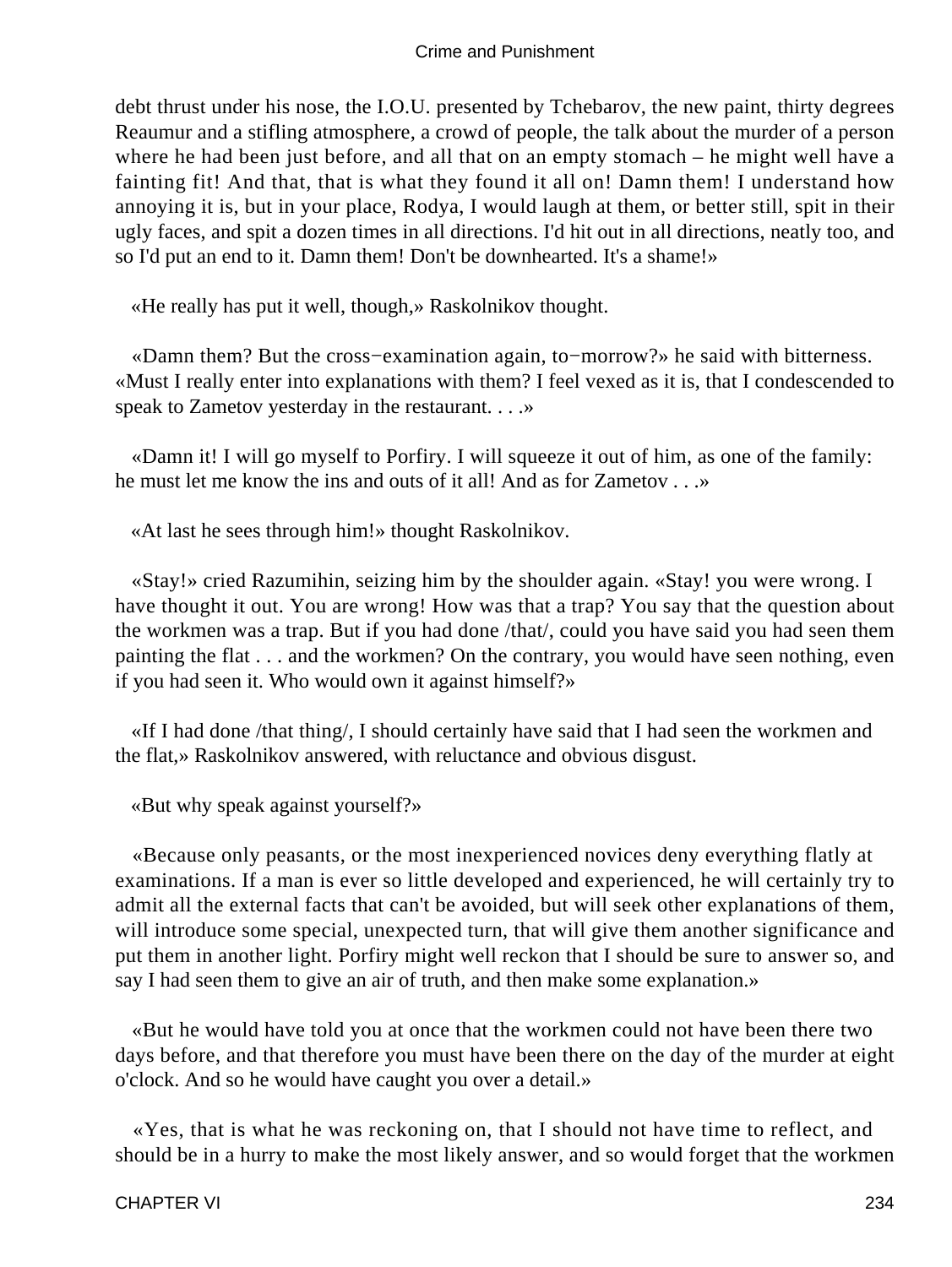could not have been there two days before.»

«But how could you forget it?»

 «Nothing easier. It is in just such stupid things clever people are most easily caught. The more cunning a man is, the less he suspects that he will be caught in a simple thing. The more cunning a man is, the simpler the trap he must be caught in. Porfiry is not such a fool as you think. . . .»

«He is a knave then, if that is so!»

 Raskolnikov could not help laughing. But at the very moment, he was struck by the strangeness of his own frankness, and the eagerness with which he had made this explanation, though he had kept up all the preceding conversation with gloomy repulsion, obviously with a motive, from necessity.

 «I am getting a relish for certain aspects!» he thought to himself. But almost at the same instant he became suddenly uneasy, as though an unexpected and alarming idea had occurred to him. His uneasiness kept on increasing. They had just reached the entrance to Bakaleyev's.

«Go in alone!» said Raskolnikov suddenly. «I will be back directly.»

«Where are you going? Why, we are just here.»

«I can't help it. . . . I will come in half an hour. Tell them.»

«Say what you like, I will come with you.»

 «You, too, want to torture me!» he screamed, with such bitter irritation, such despair in his eyes that Razumihin's hands dropped. He stood for some time on the steps, looking gloomily at Raskolnikov striding rapidly away in the direction of his lodging. At last, gritting his teeth and clenching his fist, he swore he would squeeze Porfiry like a lemon that very day, and went up the stairs to reassure Pulcheria Alexandrovna, who was by now alarmed at their long absence.

 When Raskolnikov got home, his hair was soaked with sweat and he was breathing heavily. He went rapidly up the stairs, walked into his unlocked room and at once fastened the latch. Then in senseless terror he rushed to the corner, to that hole under the paper where he had put the things; put his hand in, and for some minutes felt carefully in the hole, in every crack and fold of the paper. Finding nothing, he got up and drew a deep breath. As he was reaching the steps of Bakaleyev's, he suddenly fancied that something, a chain, a stud or even a bit of paper in which they had been wrapped with the old woman's handwriting on it,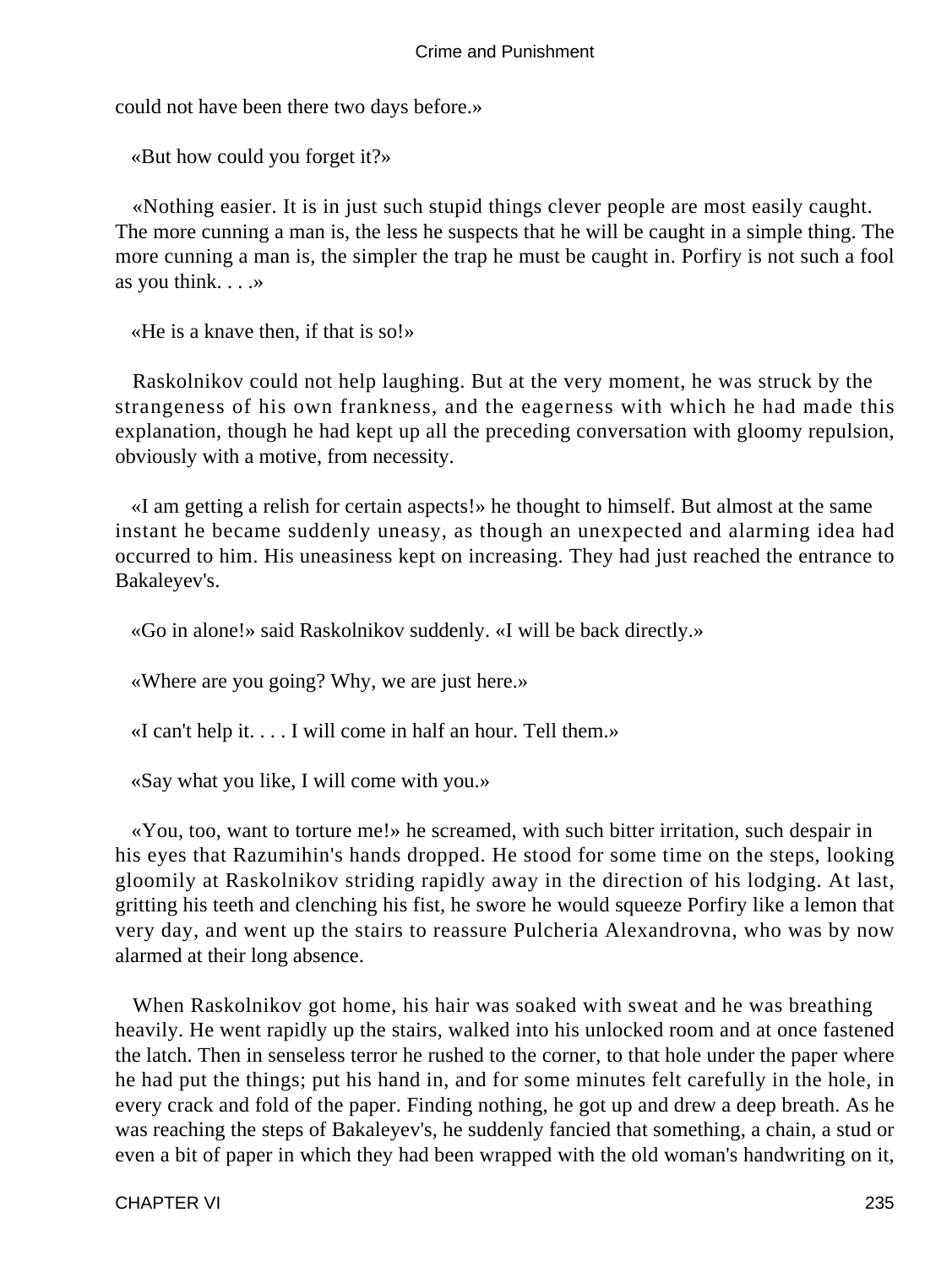might somehow have slipped out and been lost in some crack, and then might suddenly turn up as unexpected, conclusive evidence against him.

 He stood as though lost in thought, and a strange, humiliated, half senseless smile strayed on his lips. He took his cap at last and went quietly out of the room. His ideas were all tangled. He went dreamily through the gateway.

«Here he is himself,» shouted a loud voice.

He raised his head.

 The porter was standing at the door of his little room and was pointing him out to a short man who looked like an artisan, wearing a long coat and a waistcoat, and looking at a distance remarkably like a woman. He stooped, and his head in a greasy cap hung forward. From his wrinkled flabby face he looked over fifty; his little eyes were lost in fat and they looked out grimly, sternly and discontentedly.

«What is it?» Raskolnikov asked, going up to the porter.

 The man stole a look at him from under his brows and he looked at him attentively, deliberately; then he turned slowly and went out of the gate into the street without saying a word.

«What is it?» cried Raskolnikov.

 «Why, he there was asking whether a student lived here, mentioned your name and whom you lodged with. I saw you coming and pointed you out and he went away. It's funny.»

 The porter too seemed rather puzzled, but not much so, and after wondering for a moment he turned and went back to his room.

 Raskolnikov ran after the stranger, and at once caught sight of him walking along the other side of the street with the same even, deliberate step with his eyes fixed on the ground, as though in meditation. He soon overtook him, but for some time walked behind him. At last, moving on to a level with him, he looked at his face. The man noticed him at once, looked at him quickly, but dropped his eyes again; and so they walked for a minute side by side without uttering a word.

 «You were inquiring for me . . . of the porter?» Raskolnikov said at last, but in a curiously quiet voice.

The man made no answer; he didn't even look at him. Again they were both silent.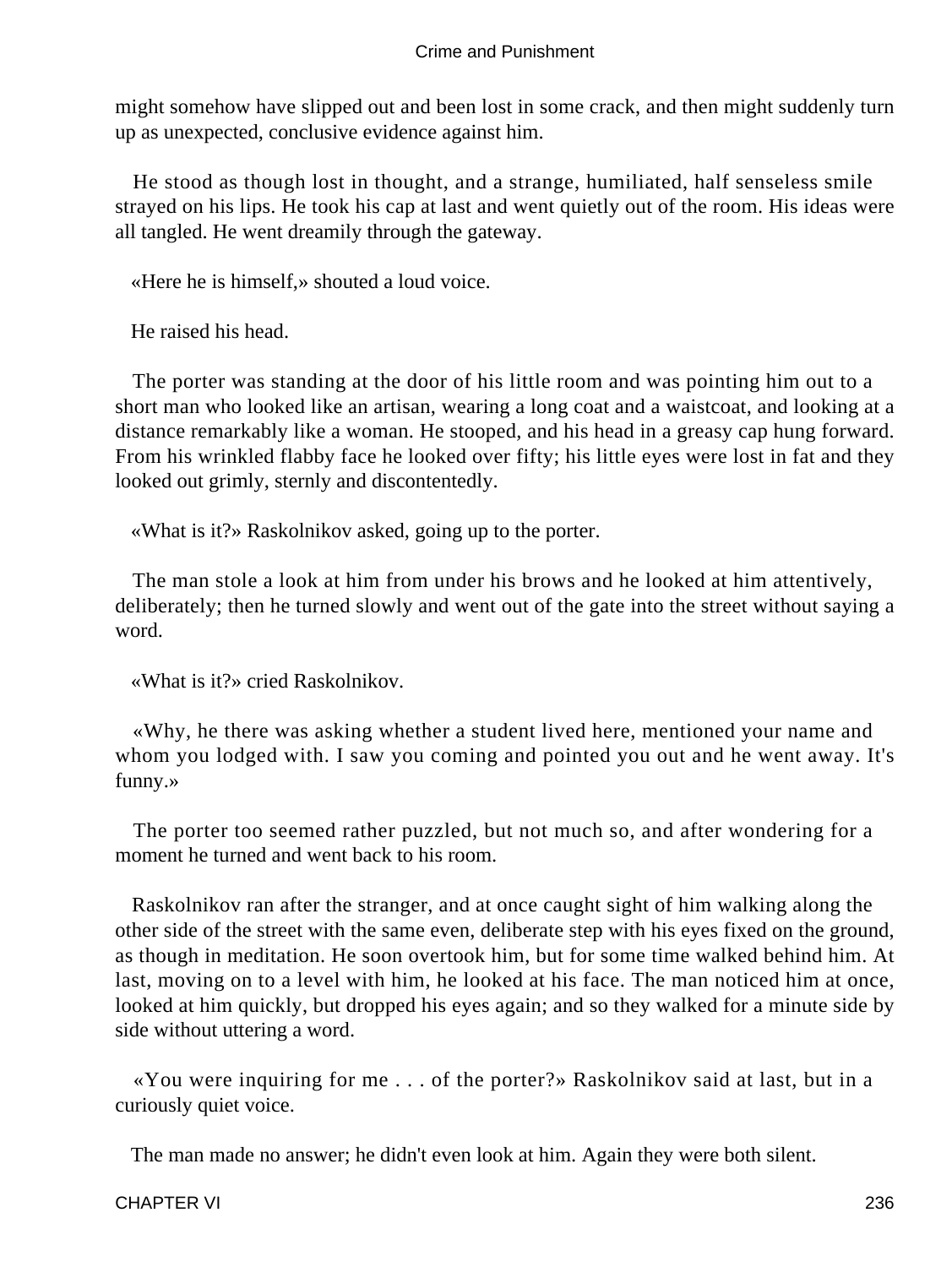«Why do you . . . come and ask for me . . . and say nothing. . . . What's the meaning of it?»

Raskolnikov's voice broke and he seemed unable to articulate the words clearly.

The man raised his eyes this time and turned a gloomy sinister look at Raskolnikov.

«Murderer!» he said suddenly in a quiet but clear and distinct voice.

 Raskolnikov went on walking beside him. His legs felt suddenly weak, a cold shiver ran down his spine, and his heart seemed to stand still for a moment, then suddenly began throbbing as though it were set free. So they walked for about a hundred paces, side by side in silence.

The man did not look at him.

 «What do you mean . . . what is. . . . Who is a murderer?» muttered Raskolnikov hardly audibly.

 «/You/ are a murderer,» the man answered still more articulately and emphatically, with a smile of triumphant hatred, and again he looked straight into Raskolnikov's pale face and stricken eyes.

 They had just reached the cross−roads. The man turned to the left without looking behind him. Raskolnikov remained standing, gazing after him. He saw him turn round fifty paces away and look back at him still standing there. Raskolnikov could not see clearly, but he fancied that he was again smiling the same smile of cold hatred and triumph.

 With slow faltering steps, with shaking knees, Raskolnikov made his way back to his little garret, feeling chilled all over. He took off his cap and put it on the table, and for ten minutes he stood without moving. Then he sank exhausted on the sofa and with a weak moan of pain he stretched himself on it. So he lay for half an hour.

 He thought of nothing. Some thoughts or fragments of thoughts, some images without order or coherence floated before his mind – faces of people he had seen in his childhood or met somewhere once, whom he would never have recalled, the belfry of the church at V., the billiard table in a restaurant and some officers playing billiards, the smell of cigars in some underground tobacco shop, a tavern room, a back staircase quite dark, all sloppy with dirty water and strewn with egg−shells, and the Sunday bells floating in from somewhere. . . . The images followed one another, whirling like a hurricane. Some of them he liked and tried to clutch at, but they faded and all the while there was an oppression within him, but it was not overwhelming, sometimes it was even pleasant. . . . The slight shivering still persisted, but that too was an almost pleasant sensation.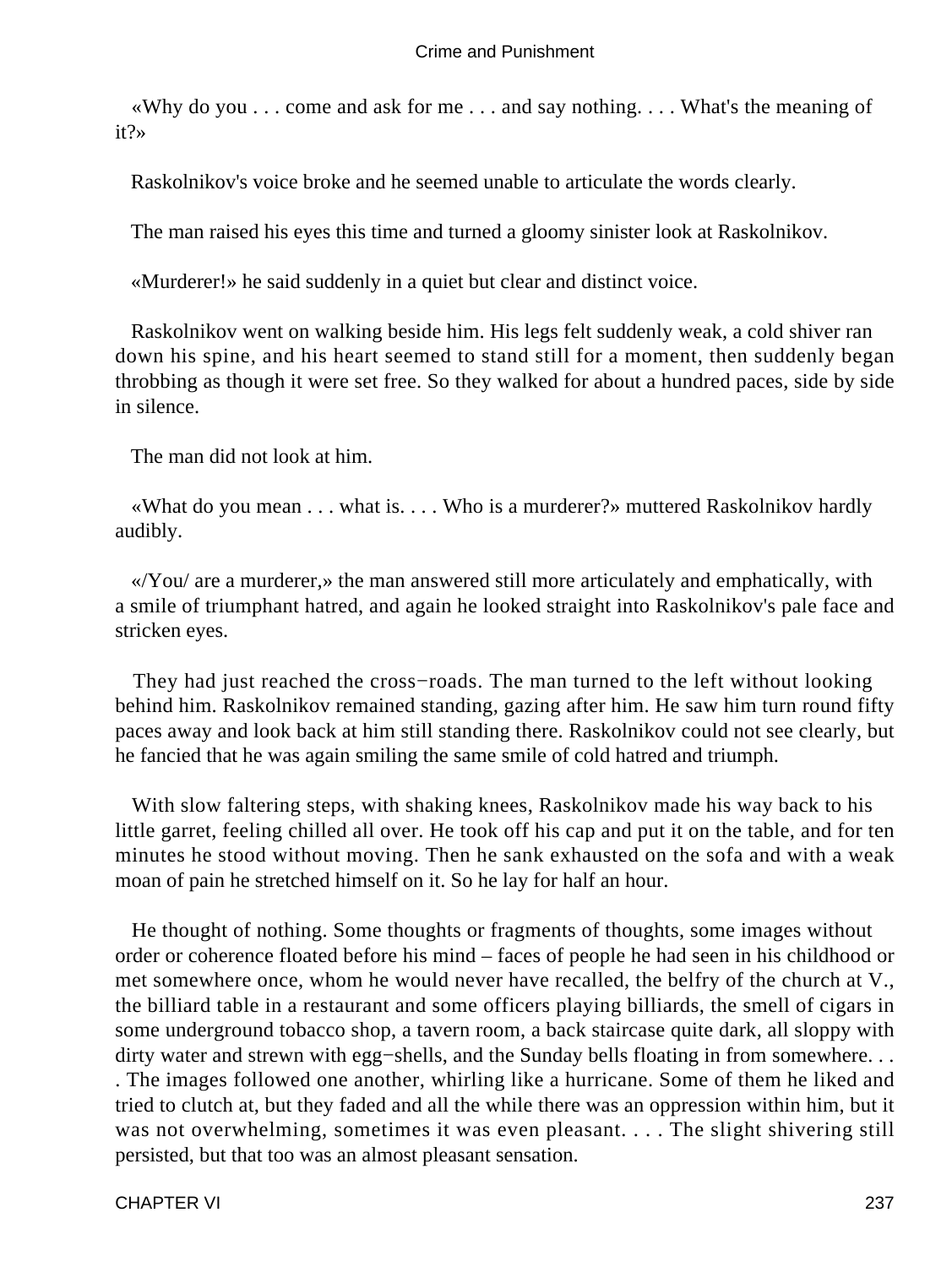He heard the hurried footsteps of Razumihin; he closed his eyes and pretended to be asleep. Razumihin opened the door and stood for some time in the doorway as though hesitating, then he stepped softly into the room and went cautiously to the sofa. Raskolnikov heard Nastasya's whisper:

«Don't disturb him! Let him sleep. He can have his dinner later.»

 «Quite so,» answered Razumihin. Both withdrew carefully and closed the door. Another half−hour passed. Raskolnikov opened his eyes, turned on his back again, clasping his hands behind his head.

 «Who is he? Who is that man who sprang out of the earth? Where was he, what did he see? He has seen it all, that's clear. Where was he then? And from where did he see? Why has he only now sprung out of the earth? And how could he see? Is it possible? Hm . . . » continued Raskolnikov, turning cold and shivering, «and the jewel case Nikolay found behind the door – was that possible? A clue? You miss an infinitesimal line and you can build it into a pyramid of evidence! A fly flew by and saw it! Is it possible?» He felt with sudden loathing how weak, how physically weak he had become. «I ought to have known it,» he thought with a bitter smile. «And how dared I, knowing myself, knowing how I should be, take up an axe and shed blood! I ought to have known beforehand. . . . Ah, but I did know!» he whispered in despair. At times he came to a standstill at some thought.

 «No, those men are not made so. The real /Master/ to whom all is permitted storms Toulon, makes a massacre in Paris, /forgets/ an army in Egypt, /wastes/ half a million men in the Moscow expedition and gets off with a jest at Vilna. And altars are set up to him after his death, and so /all/ is permitted. No, such people, it seems, are not of flesh but of bronze!»

 One sudden irrelevant idea almost made him laugh. Napoleon, the pyramids, Waterloo, and a wretched skinny old woman, a pawnbroker with a red trunk under her bed – it's a nice hash for Porfiry Petrovitch to digest! How can they digest it! It's too inartistic. «A Napoleon creep under an old woman's bed! Ugh, how loathsome!»

 At moments he felt he was raving. He sank into a state of feverish excitement. «The old woman is of no consequence,» he thought, hotly and incoherently. «The old woman was a mistake perhaps, but she is not what matters! The old woman was only an illness. . . . I was in a hurry to overstep. . . . I didn't kill a human being, but a principle! I killed the principle, but I didn't overstep, I stopped on this side. . . . I was only capable of killing. And it seems I wasn't even capable of that . . . Principle? Why was that fool Razumihin abusing the socialists? They are industrious, commercial people; 'the happiness of all' is their case. No, life is only given to me once and I shall never have it again; I don't want to wait for 'the happiness of all.' I want to live myself, or else better not live at all. I simply couldn't pass by my mother starving, keeping my rouble in my pocket while I waited for the 'happiness of all.' I am putting my little brick into the happiness of all and so my heart is at peace. Ha−ha!

CHAPTER VI 238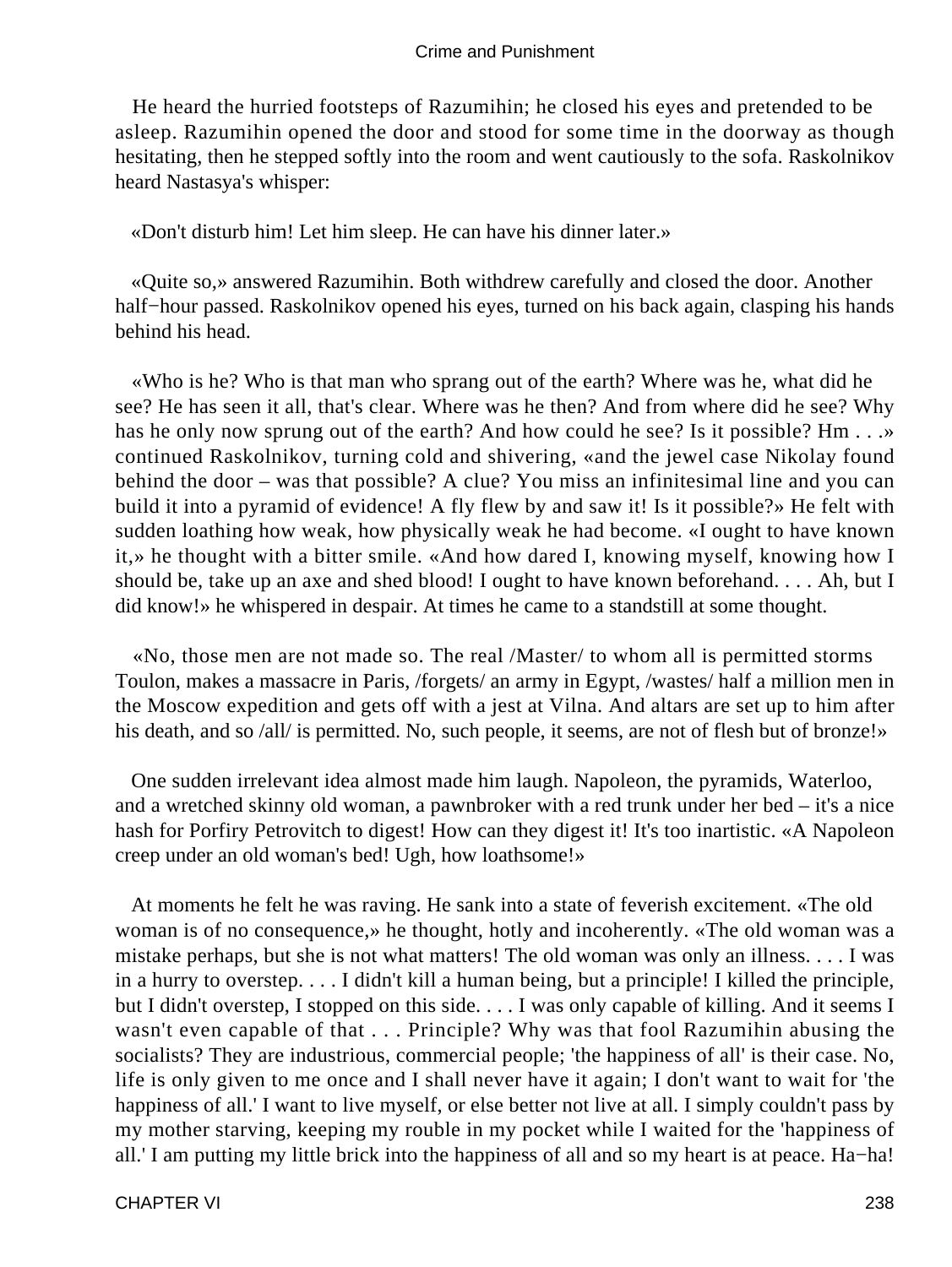Why have you let me slip? I only live once, I too want. . . . Ech, I am an aesthetic louse and nothing more,» he added suddenly, laughing like a madman. «Yes, I am certainly a louse,» he went on, clutching at the idea, gloating over it and playing with it with vindictive pleasure. «In the first place, because I can reason that I am one, and secondly, because for a month past I have been troubling benevolent Providence, calling it to witness that not for my own fleshly lusts did I undertake it, but with a grand and noble object – ha−ha! Thirdly, because I aimed at carrying it out as justly as possible, weighing, measuring and calculating. Of all the lice I picked out the most useless one and proposed to take from her only as much as I needed for the first step, no more nor less (so the rest would have gone to a monastery, according to her will, ha−ha!). And what shows that I am utterly a louse,» he added, grinding his teeth, «is that I am perhaps viler and more loathsome than the louse I killed, and /I felt beforehand/ that I should tell myself so /after/ killing her. Can anything be compared with the horror of that? The vulgarity! The abjectness! I understand the 'prophet' with his sabre, on his steed: Allah commands and 'trembling' creation must obey! The 'prophet' is right, he is right when he sets a battery across the street and blows up the innocent and the guilty without deigning to explain! It's for you to obey, trembling creation, and not /to have desires/, for that's not for you! . . . I shall never, never forgive the old woman!»

 His hair was soaked with sweat, his quivering lips were parched, his eyes were fixed on the ceiling.

 «Mother, sister – how I loved them! Why do I hate them now? Yes, I hate them, I feel a physical hatred for them, I can't bear them near me. . . . I went up to my mother and kissed her, I remember. . . . To embrace her and think if she only knew . . . shall I tell her then? That's just what I might do. . . . /She/ must be the same as I am,» he added, straining himself to think, as it were struggling with delirium. «Ah, how I hate the old woman now! I feel I should kill her again if she came to life! Poor Lizaveta! Why did she come in? . . . It's strange though, why is it I scarcely ever think of her, as though I hadn't killed her? Lizaveta! Sonia! Poor gentle things, with gentle eyes. . . . Dear women! Why don't they weep? Why don't they moan? They give up everything . . . their eyes are soft and gentle. . . . Sonia, Sonia! Gentle Sonia!»

 He lost consciousness; it seemed strange to him that he didn't remember how he got into the street. It was late evening. The twilight had fallen and the full moon was shining more and more brightly; but there was a peculiar breathlessness in the air. There were crowds of people in the street; workmen and business people were making their way home; other people had come out for a walk; there was a smell of mortar, dust and stagnant water. Raskolnikov walked along, mournful and anxious; he was distinctly aware of having come out with a purpose, of having to do something in a hurry, but what it was he had forgotten. Suddenly he stood still and saw a man standing on the other side of the street, beckoning to him. He crossed over to him, but at once the man turned and walked away with his head hanging, as though he had made no sign to him. «Stay, did he really beckon?» Raskolnikov wondered, but he tried to overtake him. When he was within ten paces he recognised him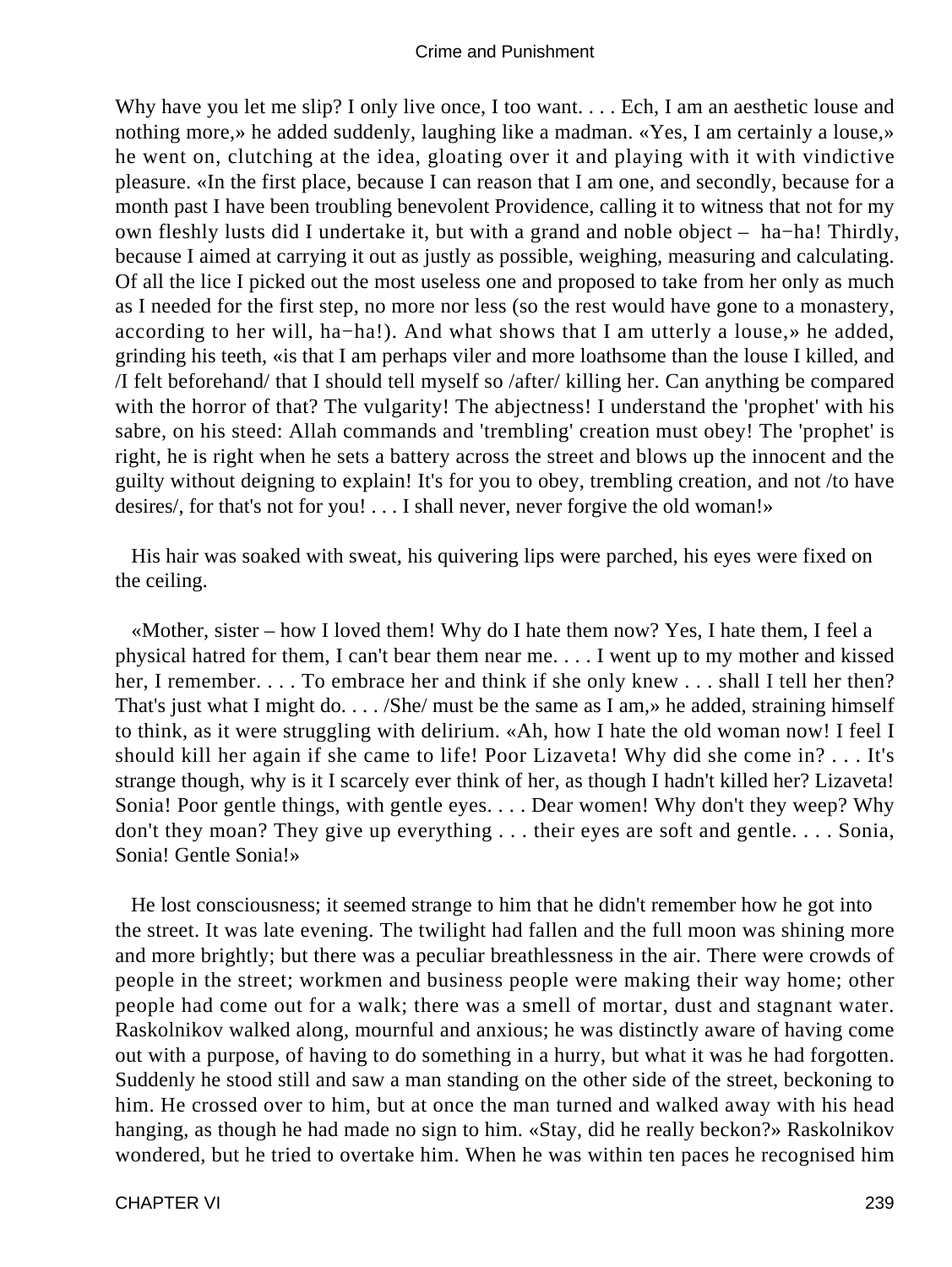and was frightened; it was the same man with stooping shoulders in the long coat. Raskolnikov followed him at a distance; his heart was beating; they went down a turning; the man still did not look round. «Does he know I am following him?» thought Raskolnikov. The man went into the gateway of a big house. Raskolnikov hastened to the gate and looked in to see whether he would look round and sign to him. In the court−yard the man did turn round and again seemed to beckon him. Raskolnikov at once followed him into the yard, but the man was gone. He must have gone up the first staircase. Raskolnikov rushed after him. He heard slow measured steps two flights above. The staircase seemed strangely familiar. He reached the window on the first floor; the moon shone through the panes with a melancholy and mysterious light; then he reached the second floor. Bah! this is the flat where the painters were at work . . . but how was it he did not recognise it at once? The steps of the man above had died away. «So he must have stopped or hidden somewhere.» He reached the third storey, should he go on? There was a stillness that was dreadful. . . . But he went on. The sound of his own footsteps scared and frightened him. How dark it was! The man must be hiding in some corner here. Ah! the flat was standing wide open, he hesitated and went in. It was very dark and empty in the passage, as though everything had been removed; he crept on tiptoe into the parlour which was flooded with moonlight. Everything there was as before, the chairs, the looking−glass, the yellow sofa and the pictures in the frames. A huge, round, copper−red moon looked in at the windows. «It's the moon that makes it so still, weaving some mystery,» thought Raskolnikov. He stood and waited, waited a long while, and the more silent the moonlight, the more violently his heart beat, till it was painful. And still the same hush. Suddenly he heard a momentary sharp crack like the snapping of a splinter and all was still again. A fly flew up suddenly and struck the window pane with a plaintive buzz. At that moment he noticed in the corner between the window and the little cupboard something like a cloak hanging on the wall. «Why is that cloak here?» he thought, «it wasn't there before. . . .» He went up to it quietly and felt that there was someone hiding behind it. He cautiously moved the cloak and saw, sitting on a chair in the corner, the old woman bent double so that he couldn't see her face; but it was she. He stood over her. «She is afraid,» he thought. He stealthily took the axe from the noose and struck her one blow, then another on the skull. But strange to say she did not stir, as though she were made of wood. He was frightened, bent down nearer and tried to look at her; but she, too, bent her head lower. He bent right down to the ground and peeped up into her face from below, he peeped and turned cold with horror: the old woman was sitting and laughing, shaking with noiseless laughter, doing her utmost that he should not hear it. Suddenly he fancied that the door from the bedroom was opened a little and that there was laughter and whispering within. He was overcome with frenzy and he began hitting the old woman on the head with all his force, but at every blow of the axe the laughter and whispering from the bedroom grew louder and the old woman was simply shaking with mirth. He was rushing away, but the passage was full of people, the doors of the flats stood open and on the landing, on the stairs and everywhere below there were people, rows of heads, all looking, but huddled together in silence and expectation. Something gripped his heart, his legs were rooted to the spot, they would not move. . . . He tried to scream and woke up.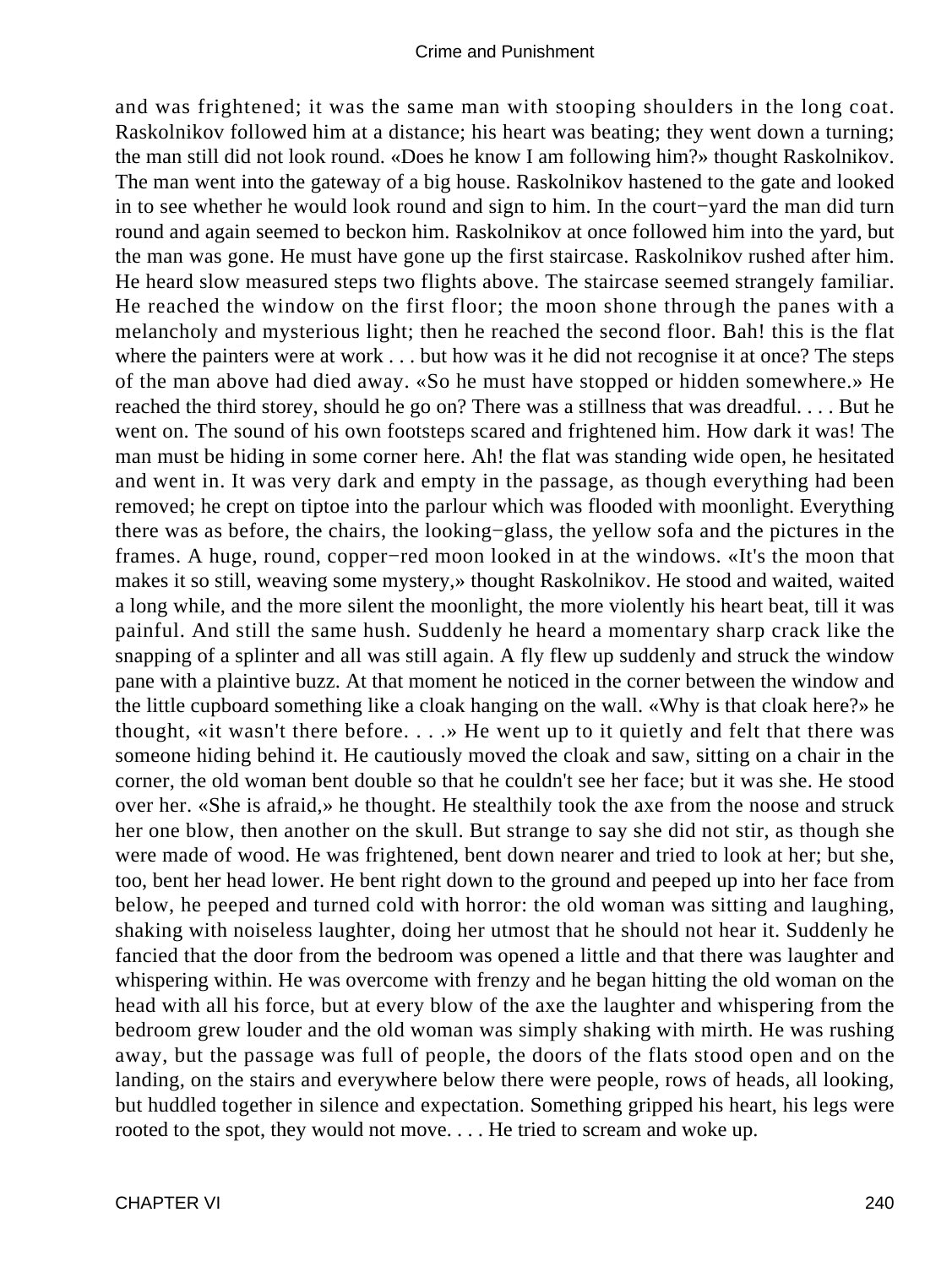He drew a deep breath – but his dream seemed strangely to persist: his door was flung open and a man whom he had never seen stood in the doorway watching him intently.

 Raskolnikov had hardly opened his eyes and he instantly closed them again. He lay on his back without stirring.

 «Is it still a dream?» he wondered and again raised his eyelids hardly perceptibly; the stranger was standing in the same place, still watching him.

 He stepped cautiously into the room, carefully closing the door after him, went up to the table, paused a moment, still keeping his eyes on Raskolnikov, and noiselessly seated himself on the chair by the sofa; he put his hat on the floor beside him and leaned his hands on his cane and his chin on his hands. It was evident that he was prepared to wait indefinitely. As far as Raskolnikov could make out from his stolen glances, he was a man no longer young, stout, with a full, fair, almost whitish beard.

 Ten minutes passed. It was still light, but beginning to get dusk. There was complete stillness in the room. Not a sound came from the stairs. Only a big fly buzzed and fluttered against the window pane. It was unbearable at last. Raskolnikov suddenly got up and sat on the sofa.

«Come, tell me what you want.»

 «I knew you were not asleep, but only pretending,» the stranger answered oddly, laughing calmly. «Arkady Ivanovitch Svidrigailov, allow me to introduce myself. . . .»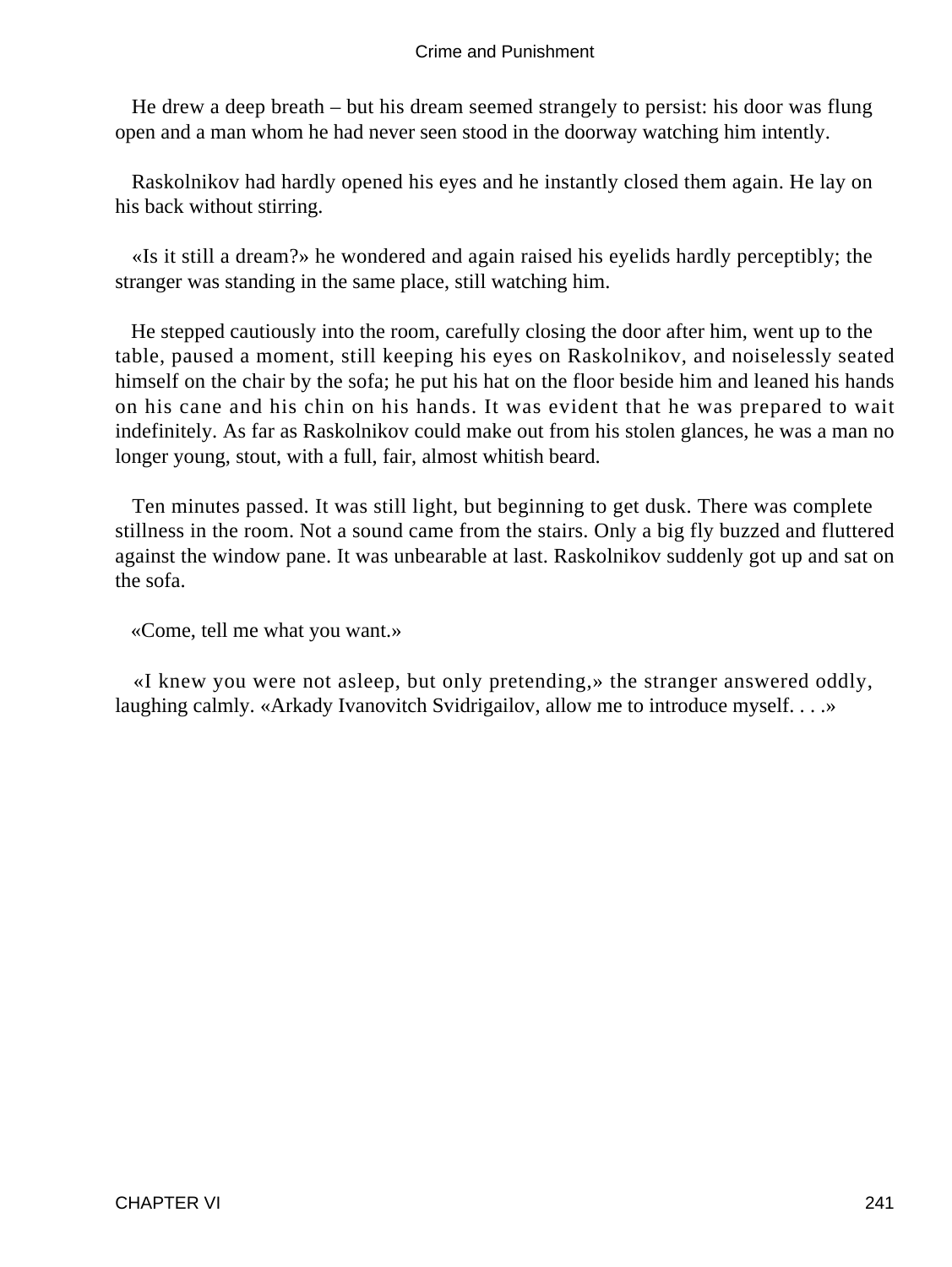# **[PART IV](#page-466-0)**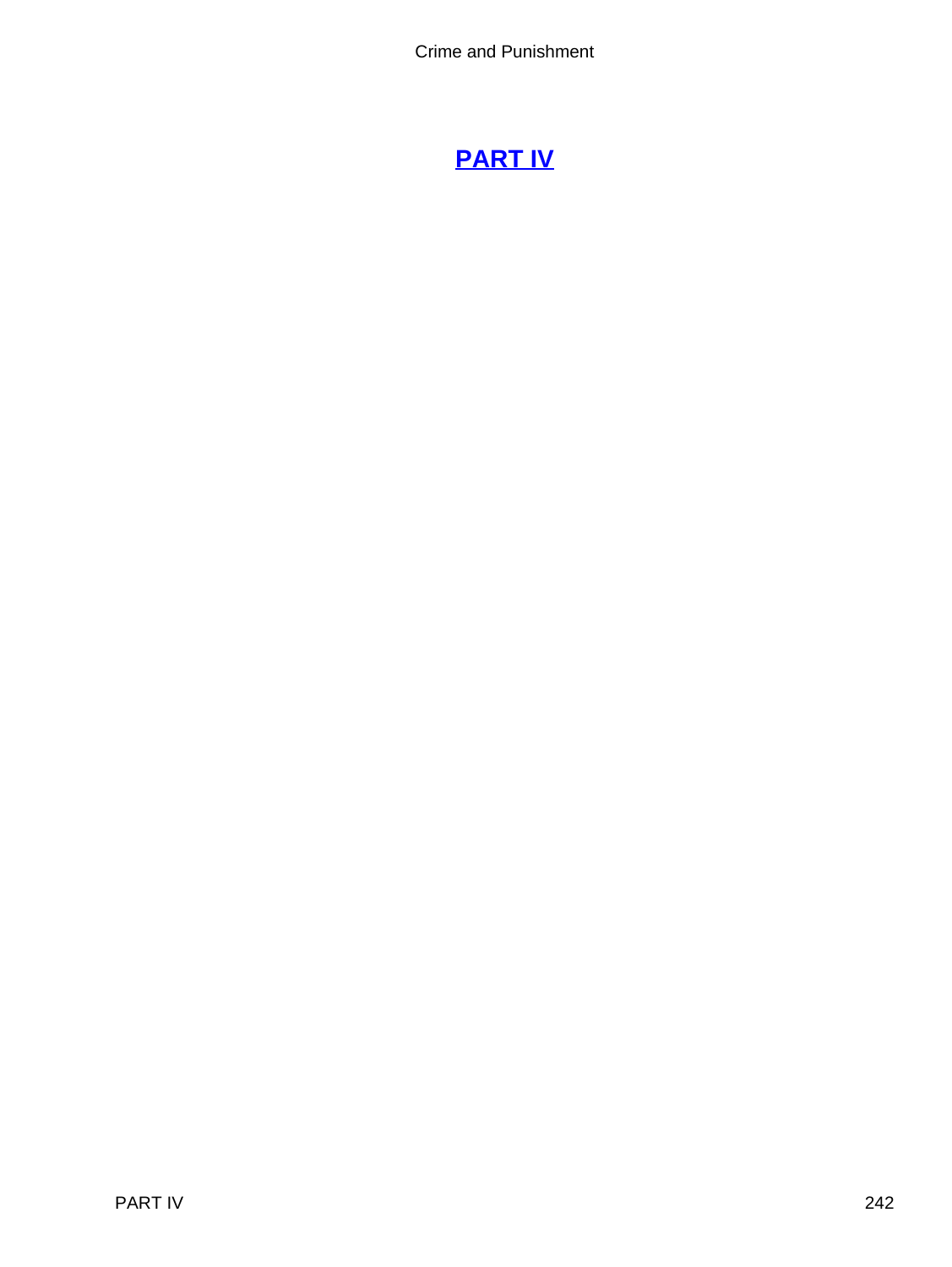# **[CHAPTER I](#page-466-0)**

*«C*an this be still a dream?» Raskolnikov thought once more.

He looked carefully and suspiciously at the unexpected visitor.

«Svidrigailov! What nonsense! It can't be!» he said at last aloud in bewilderment.

His visitor did not seem at all surprised at this exclamation.

 «I've come to you for two reasons. In the first place, I wanted to make your personal acquaintance, as I have already heard a great deal about you that is interesting and flattering; secondly, I cherish the hope that you may not refuse to assist me in a matter directly concerning the welfare of your sister, Avdotya Romanovna. For without your support she might not let me come near her now, for she is prejudiced against me, but with your assistance I reckon on . . .»

«You reckon wrongly,» interrupted Raskolnikov.

«They only arrived yesterday, may I ask you?»

Raskolnikov made no reply.

 «It was yesterday, I know. I only arrived myself the day before. Well, let me tell you this, Rodion Romanovitch, I don't consider it necessary to justify myself, but kindly tell me what was there particularly criminal on my part in all this business, speaking without prejudice, with common sense?»

Raskolnikov continued to look at him in silence.

 «That in my own house I persecuted a defenceless girl and 'insulted her with my infamous proposals' – is that it? (I am anticipating you.) But you've only to assume that I, too, am a man /et nihil humanum/ . . . in a word, that I am capable of being attracted and falling in love (which does not depend on our will), then everything can be explained in the most natural manner. The question is, am I a monster, or am I myself a victim? And what if I am a victim? In proposing to the object of my passion to elope with me to America or Switzerland, I may have cherished the deepest respect for her and may have thought that I was promoting our mutual happiness! Reason is the slave of passion, you know; why, probably, I was doing more harm to myself than anyone!»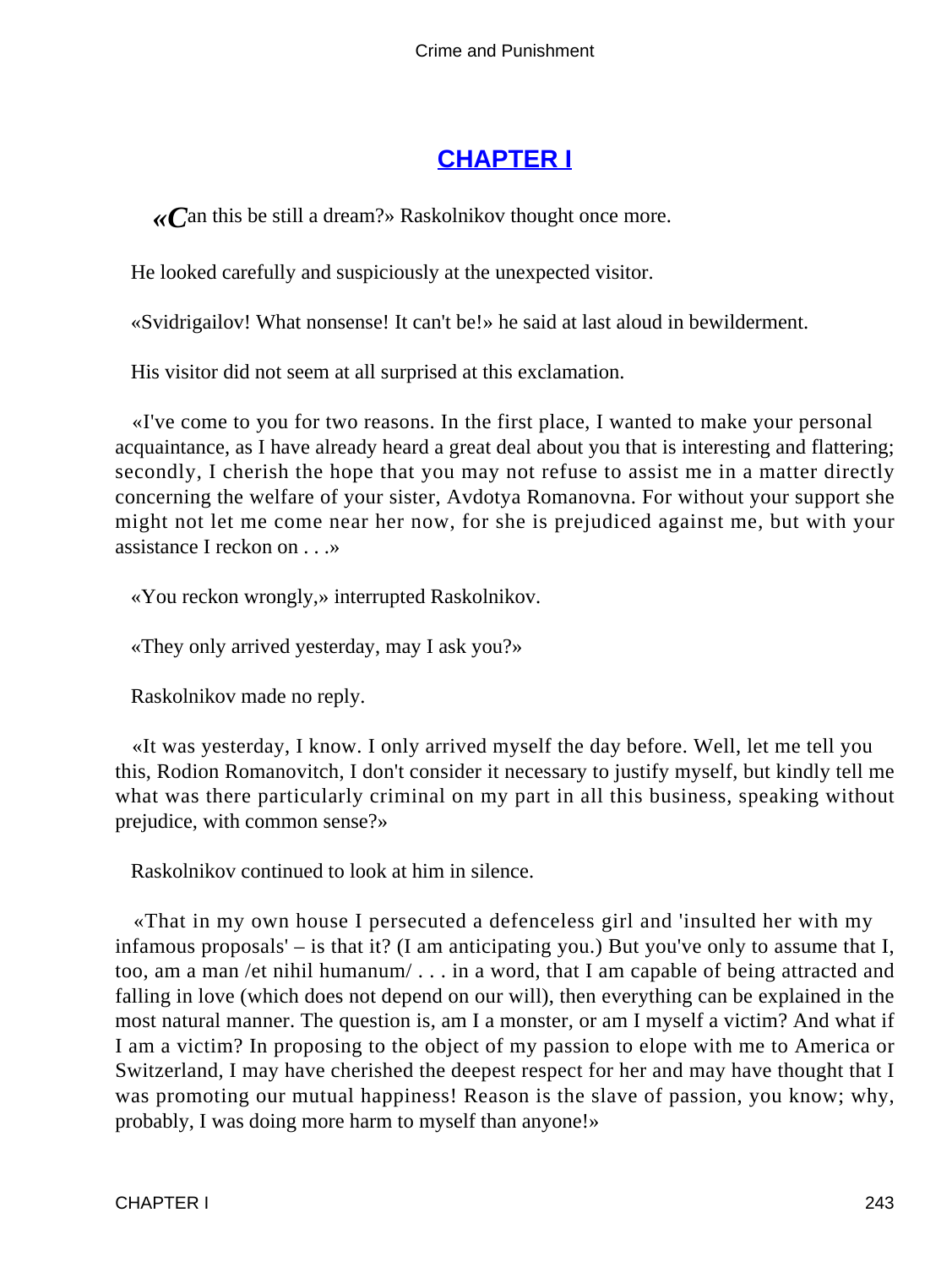«But that's not the point,» Raskolnikov interrupted with disgust. «It's simply that whether you are right or wrong, we dislike you. We don't want to have anything to do with you. We show you the door. Go out!»

Svidrigailov broke into a sudden laugh.

 «But you're . . . but there's no getting round you,» he said, laughing in the frankest way. «I hoped to get round you, but you took up the right line at once!»

«But you are trying to get round me still!»

 «What of it? What of it?» cried Svidrigailov, laughing openly. «But this is what the French call /bonne guerre/, and the most innocent form of deception! . . . But still you have interrupted me; one way or another, I repeat again: there would never have been any unpleasantness except for what happened in the garden. Marfa Petrovna . . .»

 «You have got rid of Marfa Petrovna, too, so they say?» Raskolnikov interrupted rudely.

 «Oh, you've heard that, too, then? You'd be sure to, though. . . . But as for your question, I really don't know what to say, though my own conscience is quite at rest on that score. Don't suppose that I am in any apprehension about it. All was regular and in order; the medical inquiry diagnosed apoplexy due to bathing immediately after a heavy dinner and a bottle of wine, and indeed it could have proved nothing else. But I'll tell you what I have been thinking to myself of late, on my way here in the train, especially: didn't I contribute to all that . . . calamity, morally, in a way, by irritation or something of the sort. But I came to the conclusion that that, too, was quite out of the question.»

Raskolnikov laughed.

«I wonder you trouble yourself about it!»

 «But what are you laughing at? Only consider, I struck her just twice with a switch – there were no marks even . . . don't regard me as a cynic, please; I am perfectly aware how atrocious it was of me and all that; but I know for certain, too, that Marfa Petrovna was very likely pleased at my, so to say, warmth. The story of your sister had been wrung out to the last drop; for the last three days Marfa Petrovna had been forced to sit at home; she had nothing to show herself with in the town. Besides, she had bored them so with that letter (you heard about her reading the letter). And all of a sudden those two switches fell from heaven! Her first act was to order the carriage to be got out. . . . Not to speak of the fact that there are cases when women are very, very glad to be insulted in spite of all their show of indignation. There are instances of it with everyone; human beings in general, indeed, greatly love to be insulted, have you noticed that? But it's particularly so with women. One

CHAPTER I 244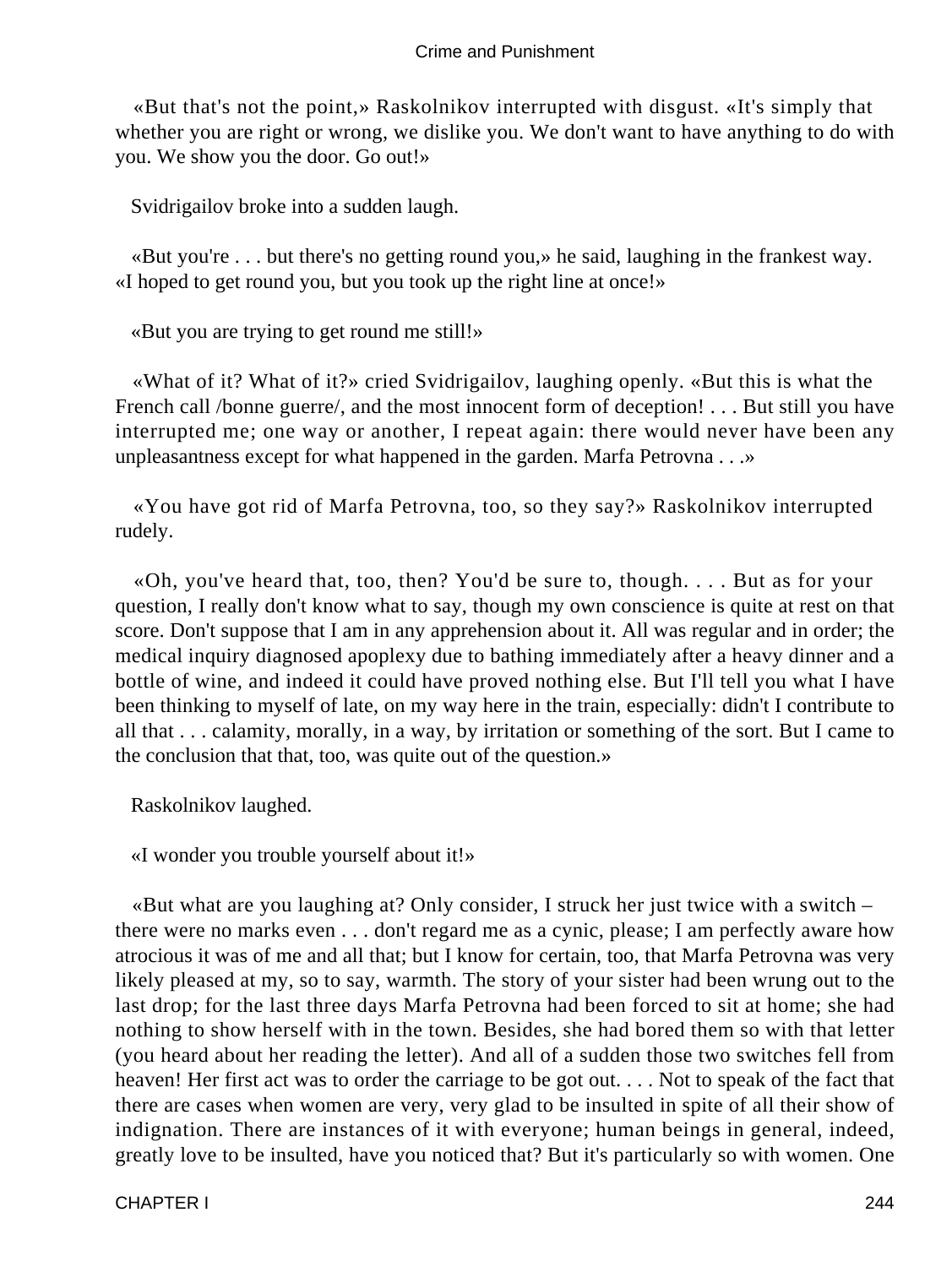might even say it's their only amusement.»

 At one time Raskolnikov thought of getting up and walking out and so finishing the interview. But some curiosity and even a sort of prudence made him linger for a moment.

«You are fond of fighting?» he asked carelessly.

 «No, not very,» Svidrigailov answered, calmly. «And Marfa Petrovna and I scarcely ever fought. We lived very harmoniously, and she was always pleased with me. I only used the whip twice in all our seven years (not counting a third occasion of a very ambiguous character). The first time, two months after our marriage, immediately after we arrived in the country, and the last time was that of which we are speaking. Did you suppose I was such a monster, such a reactionary, such a slave driver? Ha, ha! By the way, do you remember, Rodion Romanovitch, how a few years ago, in those days of beneficent publicity, a nobleman, I've forgotten his name, was put to shame everywhere, in all the papers, for having thrashed a German woman in the railway train. You remember? It was in those days, that very year I believe, the 'disgraceful action of the /Age/' took place (you know, 'The Egyptian Nights,' that public reading, you remember? The dark eyes, you know! Ah, the golden days of our youth, where are they?). Well, as for the gentleman who thrashed the German, I feel no sympathy with him, because after all what need is there for sympathy? But I must say that there are sometimes such provoking 'Germans' that I don't believe there is a progressive who could quite answer for himself. No one looked at the subject from that point of view then, but that's the truly humane point of view, I assure you.»

 After saying this, Svidrigailov broke into a sudden laugh again. Raskolnikov saw clearly that this was a man with a firm purpose in his mind and able to keep it to himself.

«I expect you've not talked to anyone for some days?» he asked.

«Scarcely anyone. I suppose you are wondering at my being such an adaptable man?»

«No, I am only wondering at your being too adaptable a man.»

 «Because I am not offended at the rudeness of your questions? Is that it? But why take offence? As you asked, so I answered,» he replied, with a surprising expression of simplicity. «You know, there's hardly anything I take interest in,» he went on, as it were dreamily, «especially now, I've nothing to do. . . . You are quite at liberty to imagine though that I am making up to you with a motive, particularly as I told you I want to see your sister about something. But I'll confess frankly, I am very much bored. The last three days especially, so I am delighted to see you. . . . Don't be angry, Rodion Romanovitch, but you seem to be somehow awfully strange yourself. Say what you like, there's something wrong with you, and now, too . . . not this very minute, I mean, but now, generally. . . . Well, well, I won't, I won't, don't scowl! I am not such a bear, you know, as you think.»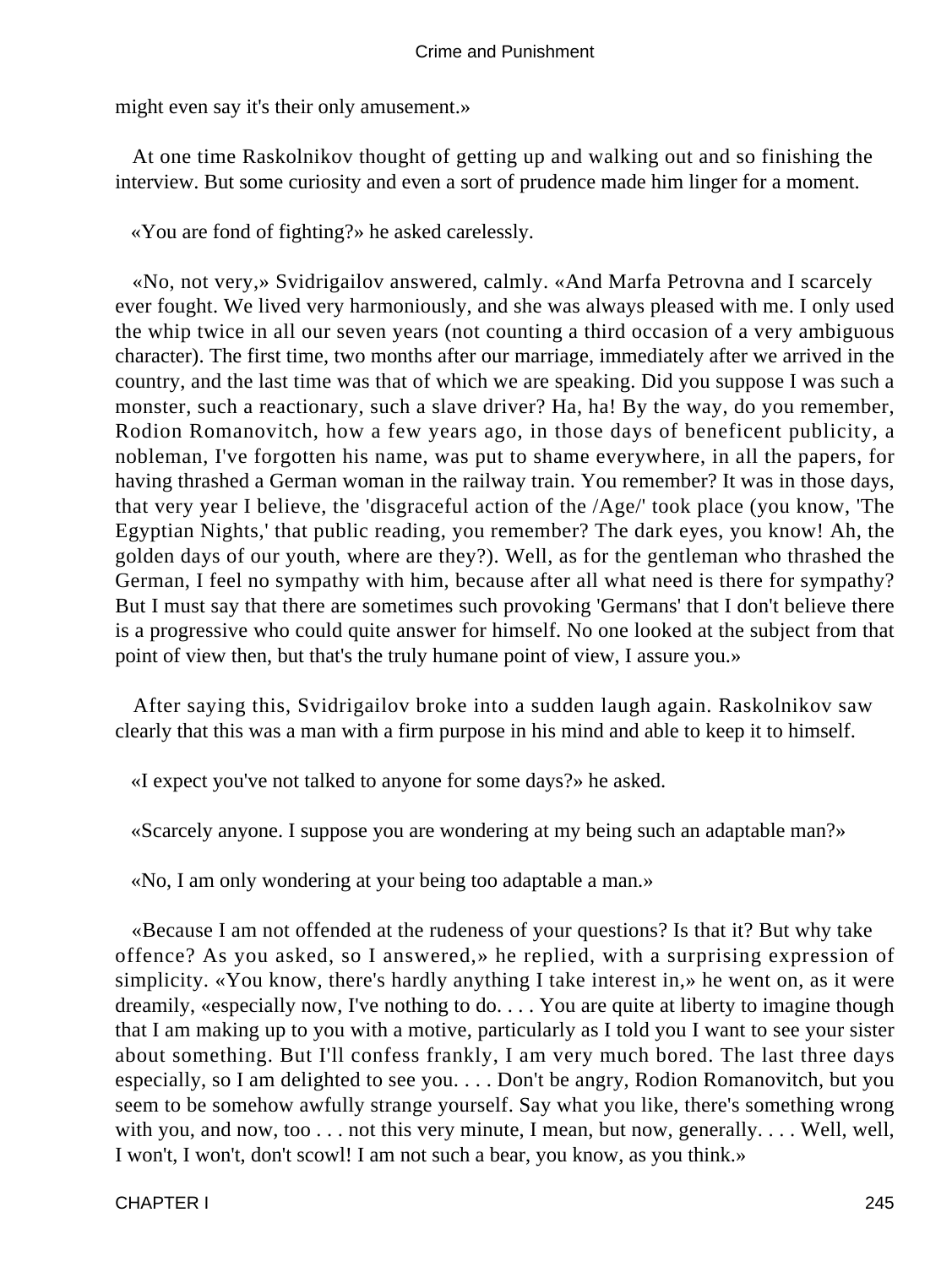Raskolnikov looked gloomily at him.

 «You are not a bear, perhaps, at all,» he said. «I fancy indeed that you are a man of very good breeding, or at least know how on occasion to behave like one.»

 «I am not particularly interested in anyone's opinion,» Svidrigailov answered, dryly and even with a shade of haughtiness, «and therefore why not be vulgar at times when vulgarity is such a convenient cloak for our climate . . . and especially if one has a natural propensity that way,» he added, laughing again.

 «But I've heard you have many friends here. You are, as they say, 'not without connections.' What can you want with me, then, unless you've some special object?»

 «That's true that I have friends here,» Svidrigailov admitted, not replying to the chief point. «I've met some already. I've been lounging about for the last three days, and I've seen them, or they've seen me. That's a matter of course. I am well dressed and reckoned not a poor man; the emancipation of the serfs hasn't affected me; my property consists chiefly of forests and water meadows. The revenue has not fallen off; but . . . I am not going to see them, I was sick of them long ago. I've been here three days and have called on no one. . . . What a town it is! How has it come into existence among us, tell me that? A town of officials and students of all sorts. Yes, there's a great deal I didn't notice when I was here eight years ago, kicking up my heels. . . . My only hope now is in anatomy, by Jove, it is!»

## «Anatomy?»

 «But as for these clubs, Dussauts, parades, or progress, indeed, maybe – well, all that can go on without me,» he went on, again without noticing the question. «Besides, who wants to be a card−sharper?»

«Why, have you been a card−sharper then?»

 «How could I help being? There was a regular set of us, men of the best society, eight years ago; we had a fine time. And all men of breeding, you know, poets, men of property. And indeed as a rule in our Russian society the best manners are found among those who've been thrashed, have you noticed that? I've deteriorated in the country. But I did get into prison for debt, through a low Greek who came from Nezhin. Then Marfa Petrovna turned up; she bargained with him and bought me off for thirty thousand silver pieces (I owed seventy thousand). We were united in lawful wedlock and she bore me off into the country like a treasure. You know she was five years older than I. She was very fond of me. For seven years I never left the country. And, take note, that all my life she held a document over me, the IOU for thirty thousand roubles, so if I were to elect to be restive about anything I should be trapped at once! And she would have done it! Women find nothing incompatible in that.»

CHAPTER I 246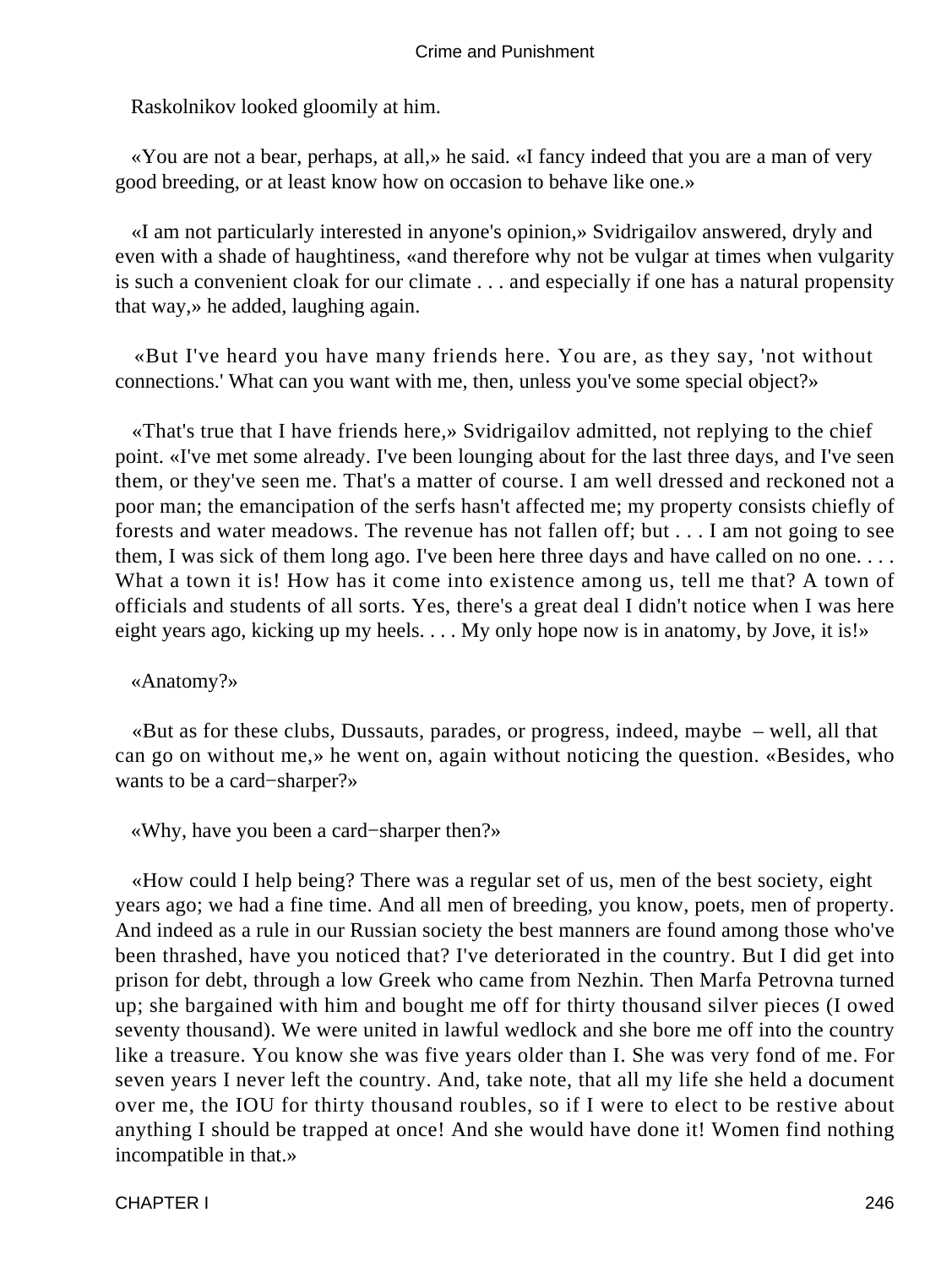«If it hadn't been for that, would you have given her the slip?»

 «I don't know what to say. It was scarcely the document restrained me. I didn't want to go anywhere else. Marfa Petrovna herself invited me to go abroad, seeing I was bored, but I've been abroad before, and always felt sick there. For no reason, but the sunrise, the bay of Naples, the sea – you look at them and it makes you sad. What's most revolting is that one is really sad! No, it's better at home. Here at least one blames others for everything and excuses oneself. I should have gone perhaps on an expedition to the North Pole, because /j'ai le vin mauvais/ and hate drinking, and there's nothing left but wine. I have tried it. But, I say, I've been told Berg is going up in a great balloon next Sunday from the Yusupov Garden and will take up passengers at a fee. Is it true?»

«Why, would you go up?»

«I . . . No, oh, no,» muttered Svidrigailov really seeming to be deep in thought.

«What does he mean? Is he in earnest?» Raskolnikov wondered.

 «No, the document didn't restrain me,» Svidrigailov went on, meditatively. «It was my own doing, not leaving the country, and nearly a year ago Marfa Petrovna gave me back the document on my name− day and made me a present of a considerable sum of money, too. She had a fortune, you know. 'You see how I trust you, Arkady Ivanovitch' – that was actually her expression. You don't believe she used it? But do you know I managed the estate quite decently, they know me in the neighbourhood. I ordered books, too. Marfa Petrovna at first approved, but afterwards she was afraid of my over−studying.»

«You seem to be missing Marfa Petrovna very much?»

 «Missing her? Perhaps. Really, perhaps I am. And, by the way, do you believe in ghosts?»

«What ghosts?»

«Why, ordinary ghosts.»

«Do you believe in them?»

«Perhaps not, /pour vous plaire/. . . . I wouldn't say no exactly.»

«Do you see them, then?»

Svidrigailov looked at him rather oddly.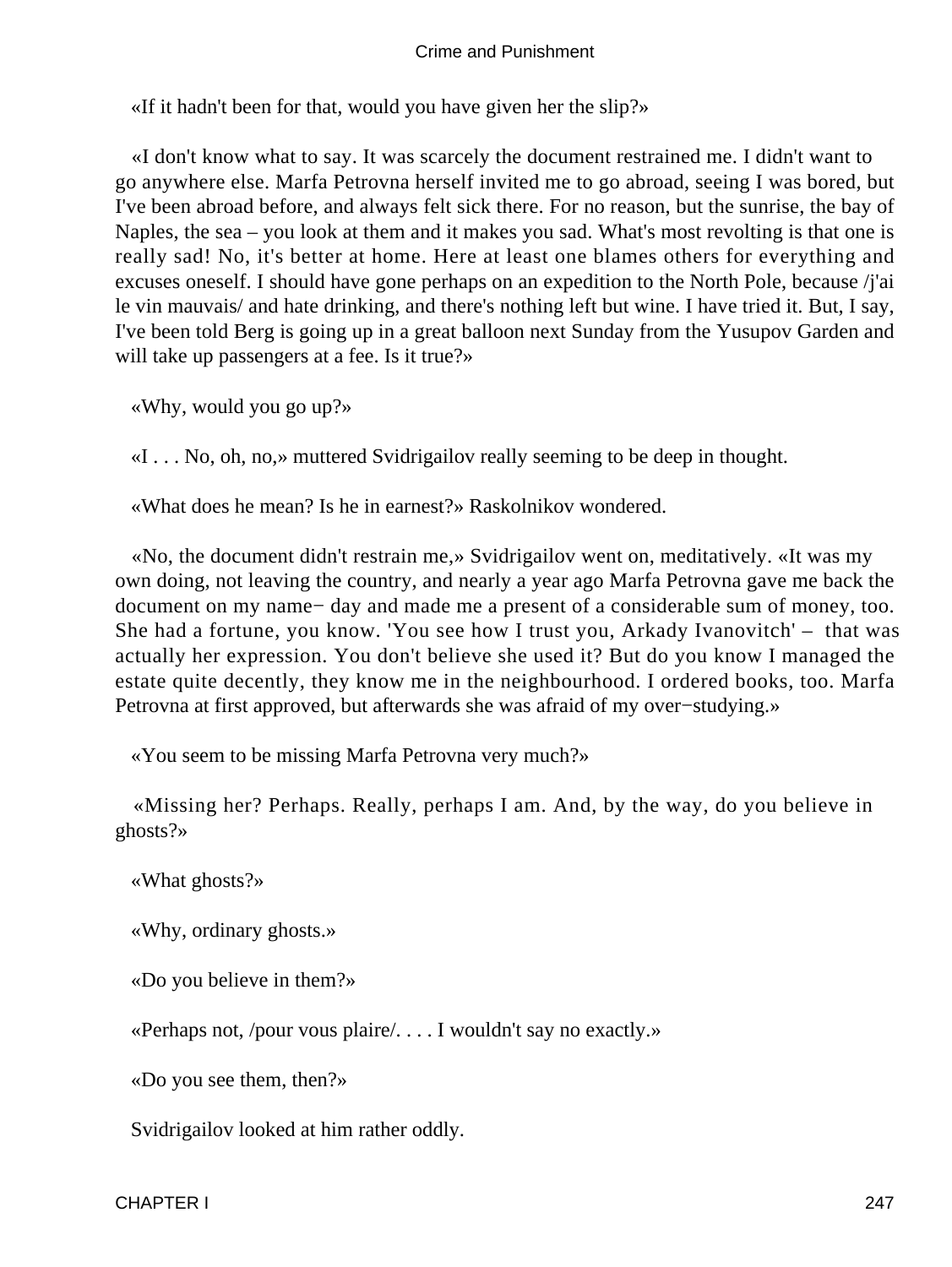«Marfa Petrovna is pleased to visit me,» he said, twisting his mouth into a strange smile.

«How do you mean 'she is pleased to visit you'?»

 «She has been three times. I saw her first on the very day of the funeral, an hour after she was buried. It was the day before I left to come here. The second time was the day before yesterday, at daybreak, on the journey at the station of Malaya Vishera, and the third time was two hours ago in the room where I am staying. I was alone.»

«Were you awake?»

 «Quite awake. I was wide awake every time. She comes, speaks to me for a minute and goes out at the door – always at the door. I can almost hear her.»

 «What made me think that something of the sort must be happening to you?» Raskolnikov said suddenly.

At the same moment he was surprised at having said it. He was much excited.

 «What! Did you think so?» Svidrigailov asked in astonishment. «Did you really? Didn't I say that there was something in common between us, eh?»

«You never said so!» Raskolnikov cried sharply and with heat.

«Didn't I?»

«No!»

 «I thought I did. When I came in and saw you lying with your eyes shut, pretending, I said to myself at once, 'Here's the man.'»

«What do you mean by 'the man?' What are you talking about?» cried Raskolnikov.

 «What do I mean? I really don't know. . . .» Svidrigailov muttered ingenuously, as though he, too, were puzzled.

For a minute they were silent. They stared in each other's faces.

 «That's all nonsense!» Raskolnikov shouted with vexation. «What does she say when she comes to you?»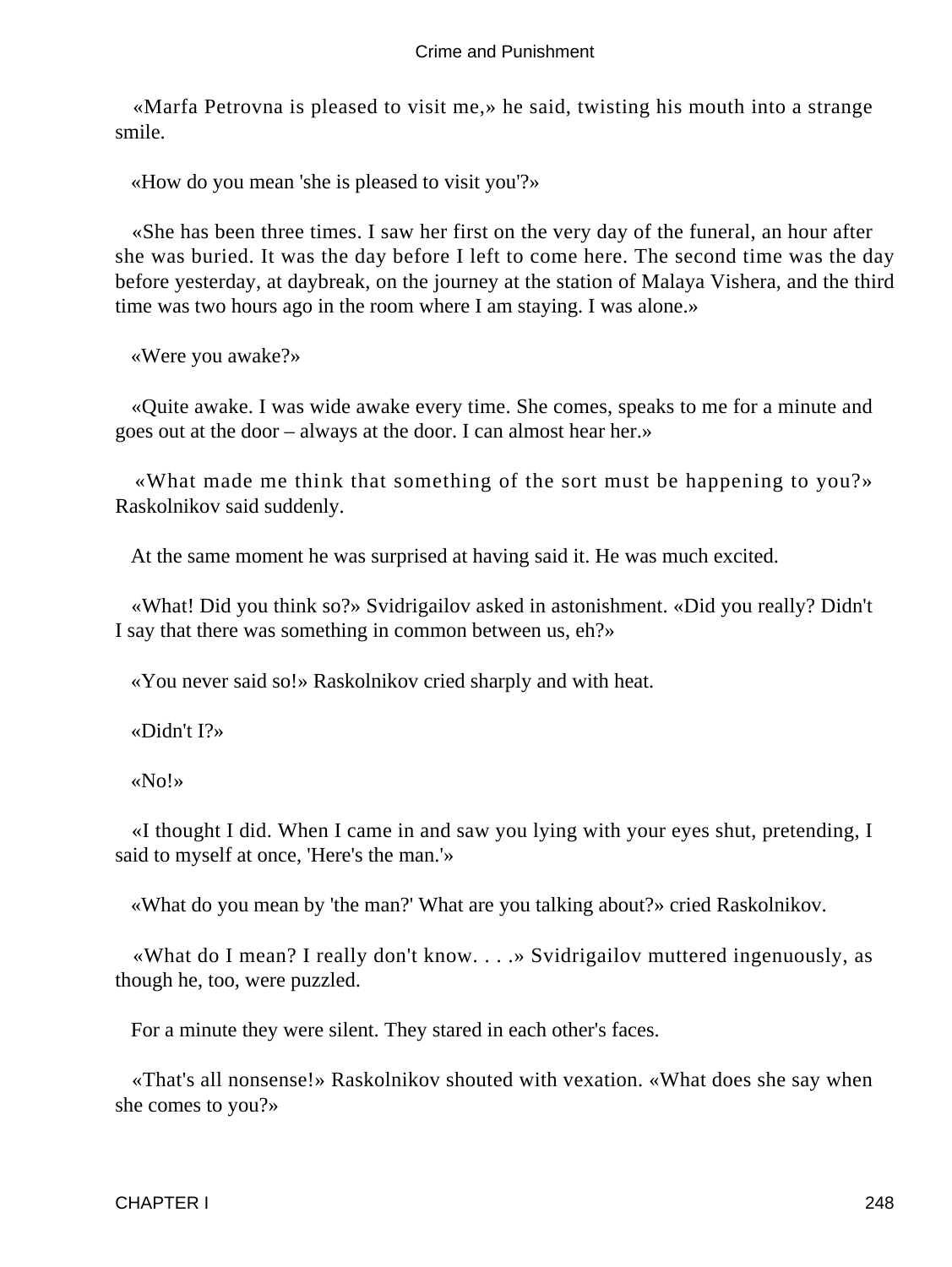«She! Would you believe it, she talks of the silliest trifles and – man is a strange creature – it makes me angry. The first time she came in (I was tired you know: the funeral service, the funeral ceremony, the lunch afterwards. At last I was left alone in my study. I lighted a cigar and began to think), she came in at the door. 'You've been so busy to−day, Arkady Ivanovitch, you have forgotten to wind the dining− room clock,' she said. All those seven years I've wound that clock every week, and if I forgot it she would always remind me. The next day I set off on my way here. I got out at the station at daybreak; I'd been asleep, tired out, with my eyes half open, I was drinking some coffee. I looked up and there was suddenly Marfa Petrovna sitting beside me with a pack of cards in her hands. 'Shall I tell your fortune for the journey, Arkady Ivanovitch?' She was a great hand at telling fortunes. I shall never forgive myself for not asking her to. I ran away in a fright, and, besides, the bell rang. I was sitting to−day, feeling very heavy after a miserable dinner from a cookshop; I was sitting smoking, all of a sudden Marfa Petrovna again. She came in very smart in a new green silk dress with a long train. 'Good day, Arkady Ivanovitch! How do you like my dress? Aniska can't make like this.' (Aniska was a dressmaker in the country, one of our former serf girls who had been trained in Moscow, a pretty wench.) She stood turning round before me. I looked at the dress, and then I looked carefully, very carefully, at her face. 'I wonder you trouble to come to me about such trifles, Marfa Petrovna.' 'Good gracious, you won't let one disturb you about anything!' To tease her I said, 'I want to get married, Marfa Petrovna.' 'That's just like you, Arkady Ivanovitch; it does you very little credit to come looking for a bride when you've hardly buried your wife. And if you could make a good choice, at least, but I know it won't be for your happiness or hers, you will only be a laughing−stock to all good people.' Then she went out and her train seemed to rustle. Isn't it nonsense, eh?»

«But perhaps you are telling lies?» Raskolnikov put in.

 «I rarely lie,» answered Svidrigailov thoughtfully, apparently not noticing the rudeness of the question.

«And in the past, have you ever seen ghosts before?»

 «Y−yes, I have seen them, but only once in my life, six years ago. I had a serf, Filka; just after his burial I called out forgetting 'Filka, my pipe!' He came in and went to the cupboard where my pipes were. I sat still and thought 'he is doing it out of revenge,' because we had a violent quarrel just before his death. 'How dare you come in with a hole in your elbow?' I said. 'Go away, you scamp!' He turned and went out, and never came again. I didn't tell Marfa Petrovna at the time. I wanted to have a service sung for him, but I was ashamed.»

«You should go to a doctor.»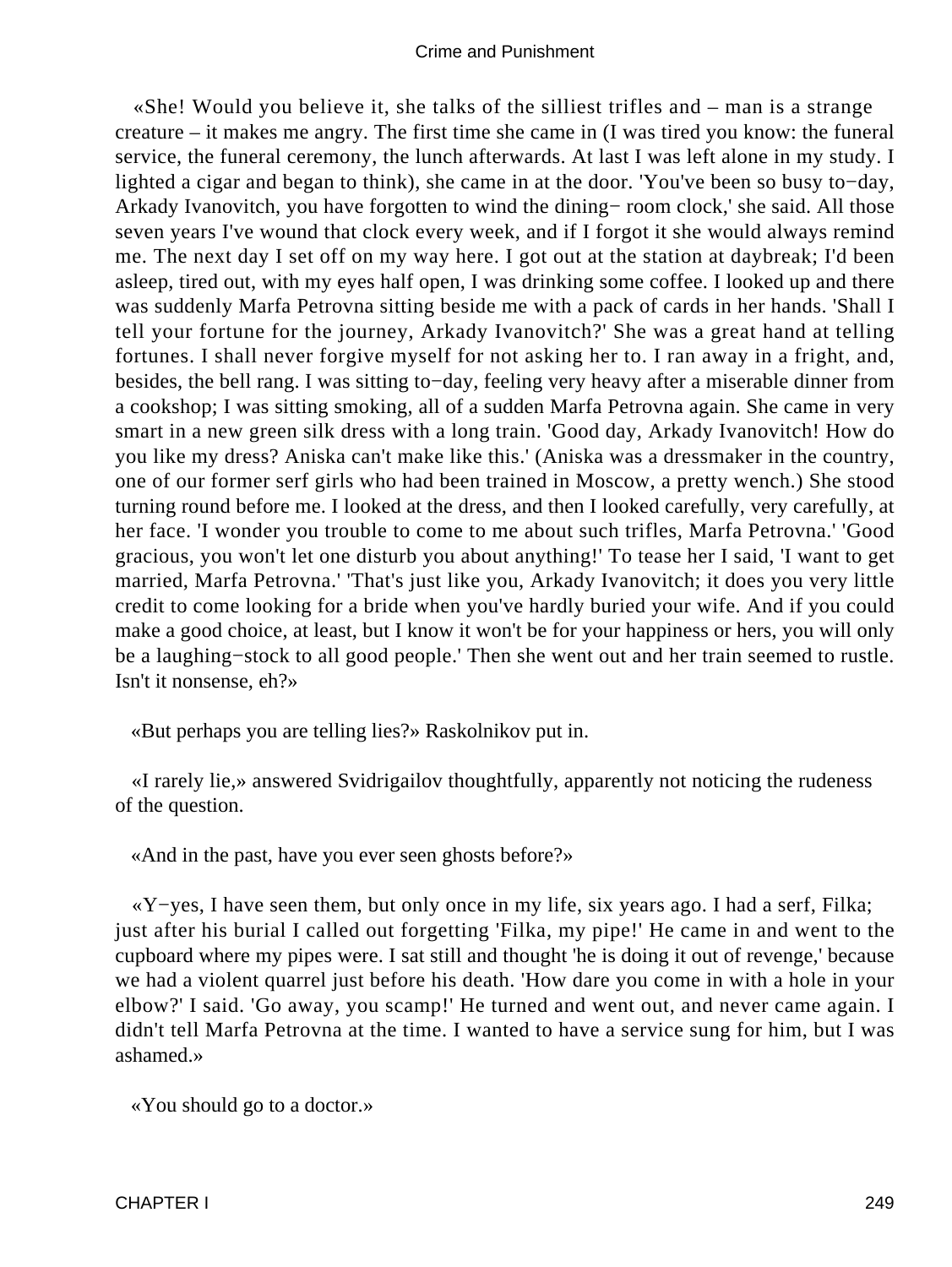«I know I am not well, without your telling me, though I don't know what's wrong; I believe I am five times as strong as you are. I didn't ask you whether you believe that ghosts are seen, but whether you believe that they exist.»

«No, I won't believe it!» Raskolnikov cried, with positive anger.

 «What do people generally say?» muttered Svidrigailov, as though speaking to himself, looking aside and bowing his head. «They say, 'You are ill, so what appears to you is only unreal fantasy.' But that's not strictly logical. I agree that ghosts only appear to the sick, but that only proves that they are unable to appear except to the sick, not that they don't exist.»

«Nothing of the sort,» Raskolnikov insisted irritably.

 «No? You don't think so?» Svidrigailov went on, looking at him deliberately. «But what do you say to this argument (help me with it): ghosts are, as it were, shreds and fragments of other worlds, the beginning of them. A man in health has, of course, no reason to see them, because he is above all a man of this earth and is bound for the sake of completeness and order to live only in this life. But as soon as one is ill, as soon as the normal earthly order of the organism is broken, one begins to realise the possibility of another world; and the more seriously ill one is, the closer becomes one's contact with that other world, so that as soon as the man dies he steps straight into that world. I thought of that long ago. If you believe in a future life, you could believe in that, too.»

«I don't believe in a future life,» said Raskolnikov.

Svidrigailov sat lost in thought.

«And what if there are only spiders there, or something of that sort,» he said suddenly.

«He is a madman,» thought Raskolnikov.

 «We always imagine eternity as something beyond our conception, something vast, vast! But why must it be vast? Instead of all that, what if it's one little room, like a bath house in the country, black and grimy and spiders in every corner, and that's all eternity is? I sometimes fancy it like that.»

 «Can it be you can imagine nothing juster and more comforting than that?» Raskolnikov cried, with a feeling of anguish.

 «Juster? And how can we tell, perhaps that is just, and do you know it's what I would certainly have made it,» answered Svidrigailov, with a vague smile.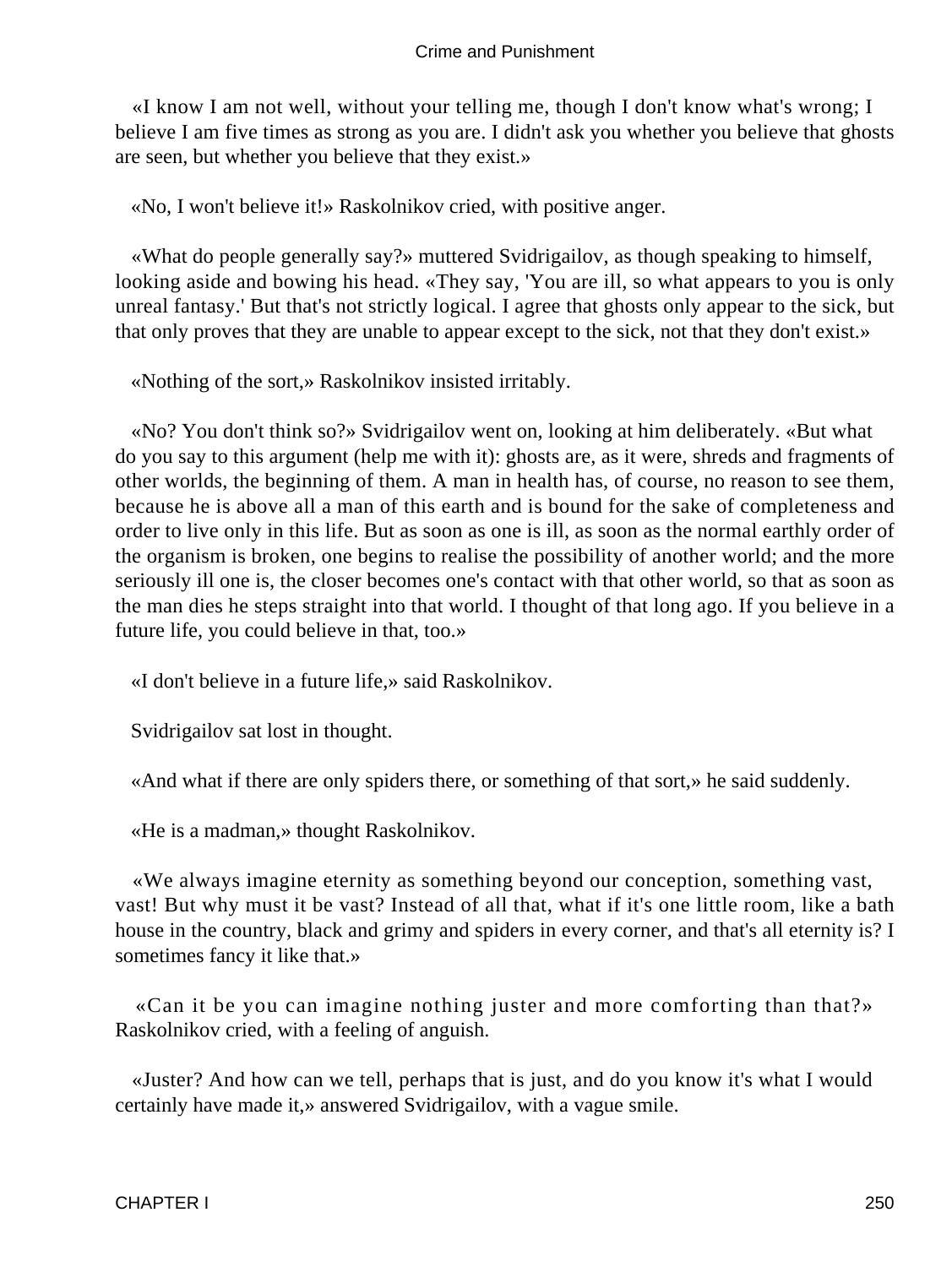This horrible answer sent a cold chill through Raskolnikov. Svidrigailov raised his head, looked at him, and suddenly began laughing.

 «Only think,» he cried, «half an hour ago we had never seen each other, we regarded each other as enemies; there is a matter unsettled between us; we've thrown it aside, and away we've gone into the abstract! Wasn't I right in saying that we were birds of a feather?»

 «Kindly allow me,» Raskolnikov went on irritably, «to ask you to explain why you have honoured me with your visit . . . and . . . and I am in a hurry, I have no time to waste. I want to go out.»

 «By all means, by all means. Your sister, Avdotya Romanovna, is going to be married to Mr. Luzhin, Pyotr Petrovitch?»

 «Can you refrain from any question about my sister and from mentioning her name? I can't understand how you dare utter her name in my presence, if you really are Svidrigailov.»

«Why, but I've come here to speak about her; how can I avoid mentioning her?»

«Very good, speak, but make haste.»

 «I am sure that you must have formed your own opinion of this Mr. Luzhin, who is a connection of mine through my wife, if you have only seen him for half an hour, or heard any facts about him. He is no match for Avdotya Romanovna. I believe Avdotya Romanovna is sacrificing herself generously and imprudently for the sake of . . . for the sake of her family. I fancied from all I had heard of you that you would be very glad if the match could be broken off without the sacrifice of worldly advantages. Now I know you personally, I am convinced of it.»

 «All this is very naive . . . excuse me, I should have said impudent on your part,» said Raskolnikov.

 «You mean to say that I am seeking my own ends. Don't be uneasy, Rodion Romanovitch, if I were working for my own advantage, I would not have spoken out so directly. I am not quite a fool. I will confess something psychologically curious about that: just now, defending my love for Avdotya Romanovna, I said I was myself the victim. Well, let me tell you that I've no feeling of love now, not the slightest, so that I wonder myself indeed, for I really did feel something . . .»

«Through idleness and depravity,» Raskolnikov put in.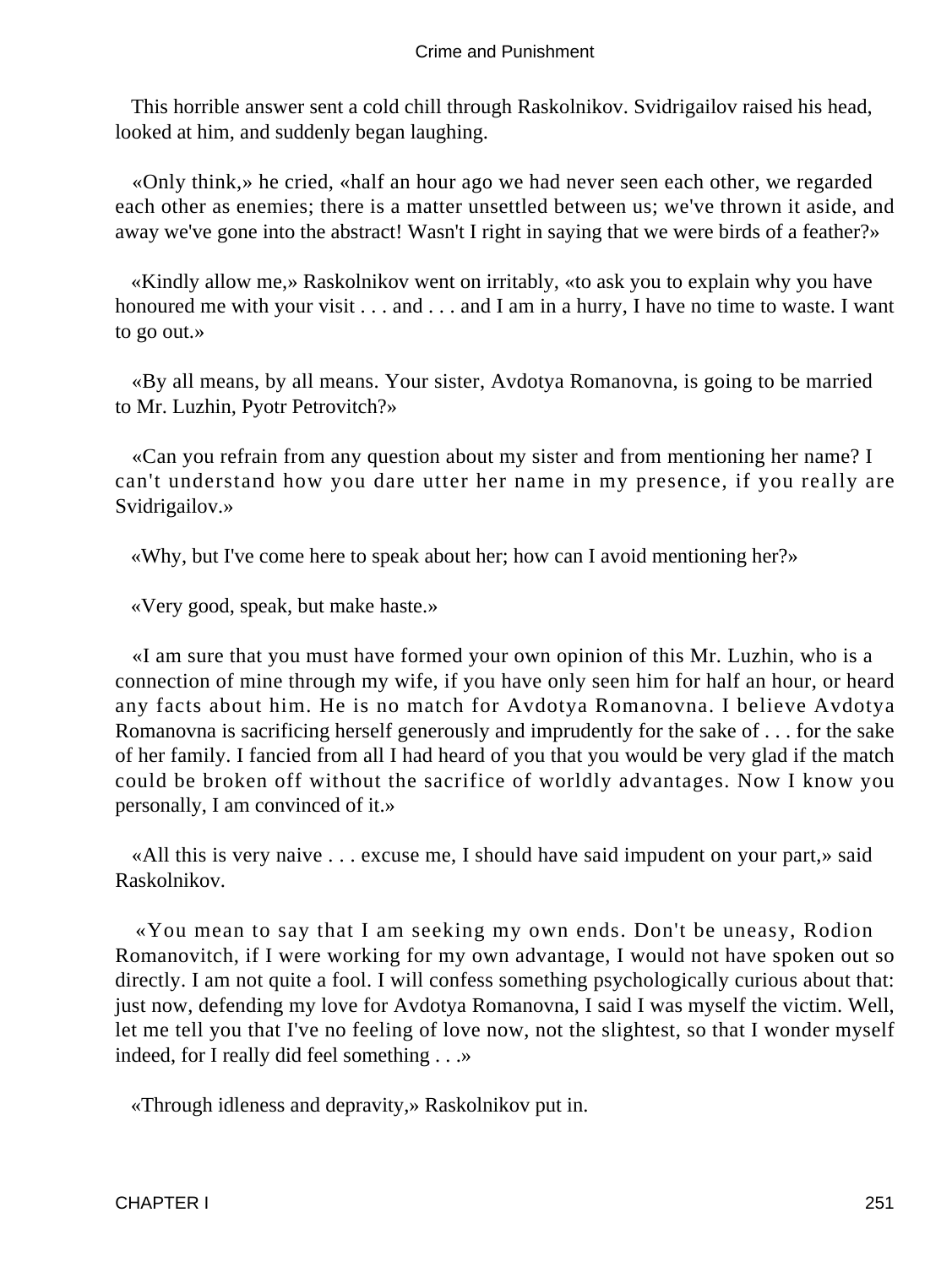«I certainly am idle and depraved, but your sister has such qualities that even I could not help being impressed by them. But that's all nonsense, as I see myself now.»

«Have you seen that long?»

 «I began to be aware of it before, but was only perfectly sure of it the day before yesterday, almost at the moment I arrived in Petersburg. I still fancied in Moscow, though, that I was coming to try to get Avdotya Romanovna's hand and to cut out Mr. Luzhin.»

 «Excuse me for interrupting you; kindly be brief, and come to the object of your visit. I am in a hurry, I want to go out . . .»

 «With the greatest pleasure. On arriving here and determining on a certain . . . journey, I should like to make some necessary preliminary arrangements. I left my children with an aunt; they are well provided for; and they have no need of me personally. And a nice father I should make, too! I have taken nothing but what Marfa Petrovna gave me a year ago. That's enough for me. Excuse me, I am just coming to the point. Before the journey which may come off, I want to settle Mr. Luzhin, too. It's not that I detest him so much, but it was through him I quarrelled with Marfa Petrovna when I learned that she had dished up this marriage. I want now to see Avdotya Romanovna through your mediation, and if you like in your presence, to explain to her that in the first place she will never gain anything but harm from Mr. Luzhin. Then, begging her pardon for all past unpleasantness, to make her a present of ten thousand roubles and so assist the rupture with Mr. Luzhin, a rupture to which I believe she is herself not disinclined, if she could see the way to it.»

 «You are certainly mad,» cried Raskolnikov not so much angered as astonished. «How dare you talk like that!»

 «I knew you would scream at me; but in the first place, though I am not rich, this ten thousand roubles is perfectly free; I have absolutely no need for it. If Avdotya Romanovna does not accept it, I shall waste it in some more foolish way. That's the first thing. Secondly, my conscience is perfectly easy; I make the offer with no ulterior motive. You may not believe it, but in the end Avdotya Romanovna and you will know. The point is, that I did actually cause your sister, whom I greatly respect, some trouble and unpleasantness, and so, sincerely regretting it, I want – not to compensate, not to repay her for the unpleasantness, but simply to do something to her advantage, to show that I am not, after all, privileged to do nothing but harm. If there were a millionth fraction of self−interest in my offer, I should not have made it so openly; and I should not have offered her ten thousand only, when five weeks ago I offered her more, Besides, I may, perhaps, very soon marry a young lady, and that alone ought to prevent suspicion of any design on Avdotya Romanovna. In conclusion, let me say that in marrying Mr. Luzhin, she is taking money just the same, only from another man. Don't be angry, Rodion Romanovitch, think it over coolly and quietly.»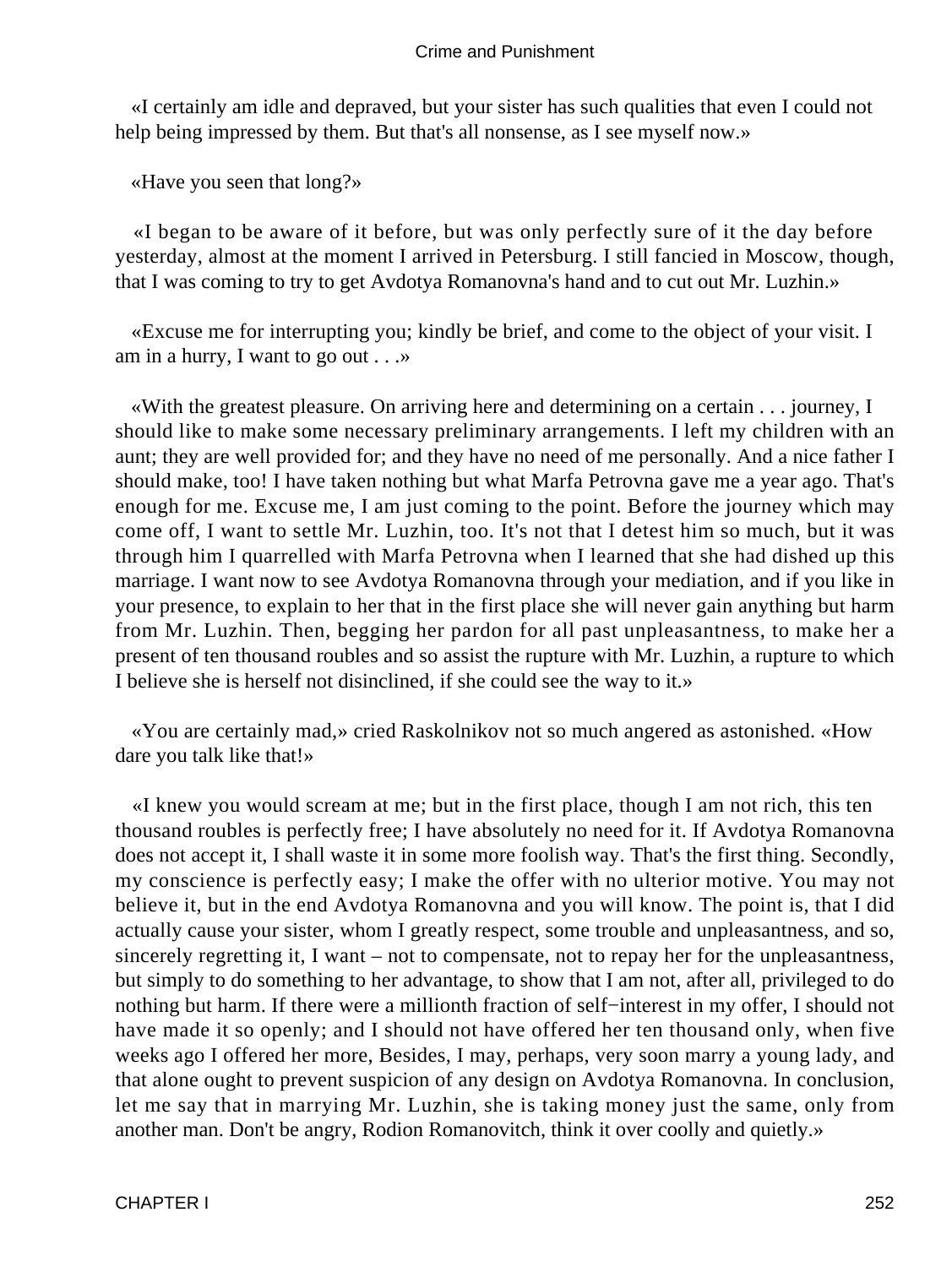Svidrigailov himself was exceedingly cool and quiet as he was saying this.

 «I beg you to say no more,» said Raskolnikov. «In any case this is unpardonable impertinence.»

 «Not in the least. Then a man may do nothing but harm to his neighbour in this world, and is prevented from doing the tiniest bit of good by trivial conventional formalities. That's absurd. If I died, for instance, and left that sum to your sister in my will, surely she wouldn't refuse it?»

«Very likely she would.»

 «Oh, no, indeed. However, if you refuse it, so be it, though ten thousand roubles is a capital thing to have on occasion. In any case I beg you to repeat what I have said to Avdotya Romanovna.»

«No, I won't.»

 «In that case, Rodion Romanovitch, I shall be obliged to try and see her myself and worry her by doing so.»

«And if I do tell her, will you not try to see her?»

«I don't know really what to say. I should like very much to see her once more.»

«Don't hope for it.»

«I'm sorry. But you don't know me. Perhaps we may become better friends.»

«You think we may become friends?»

 «And why not?» Svidrigailov said, smiling. He stood up and took his hat. «I didn't quite intend to disturb you and I came here without reckoning on it . . . though I was very much struck by your face this morning.»

«Where did you see me this morning?» Raskolnikov asked uneasily.

 «I saw you by chance. . . . I kept fancying there is something about you like me. . . . But don't be uneasy. I am not intrusive; I used to get on all right with card−sharpers, and I never bored Prince Svirbey, a great personage who is a distant relation of mine, and I could write about Raphael's /Madonna/ in Madam Prilukov's album, and I never left Marfa Petrovna's side for seven years, and I used to stay the night at Viazemsky's house in the Hay Market in the old days, and I may go up in a balloon with Berg, perhaps.»

CHAPTER I 253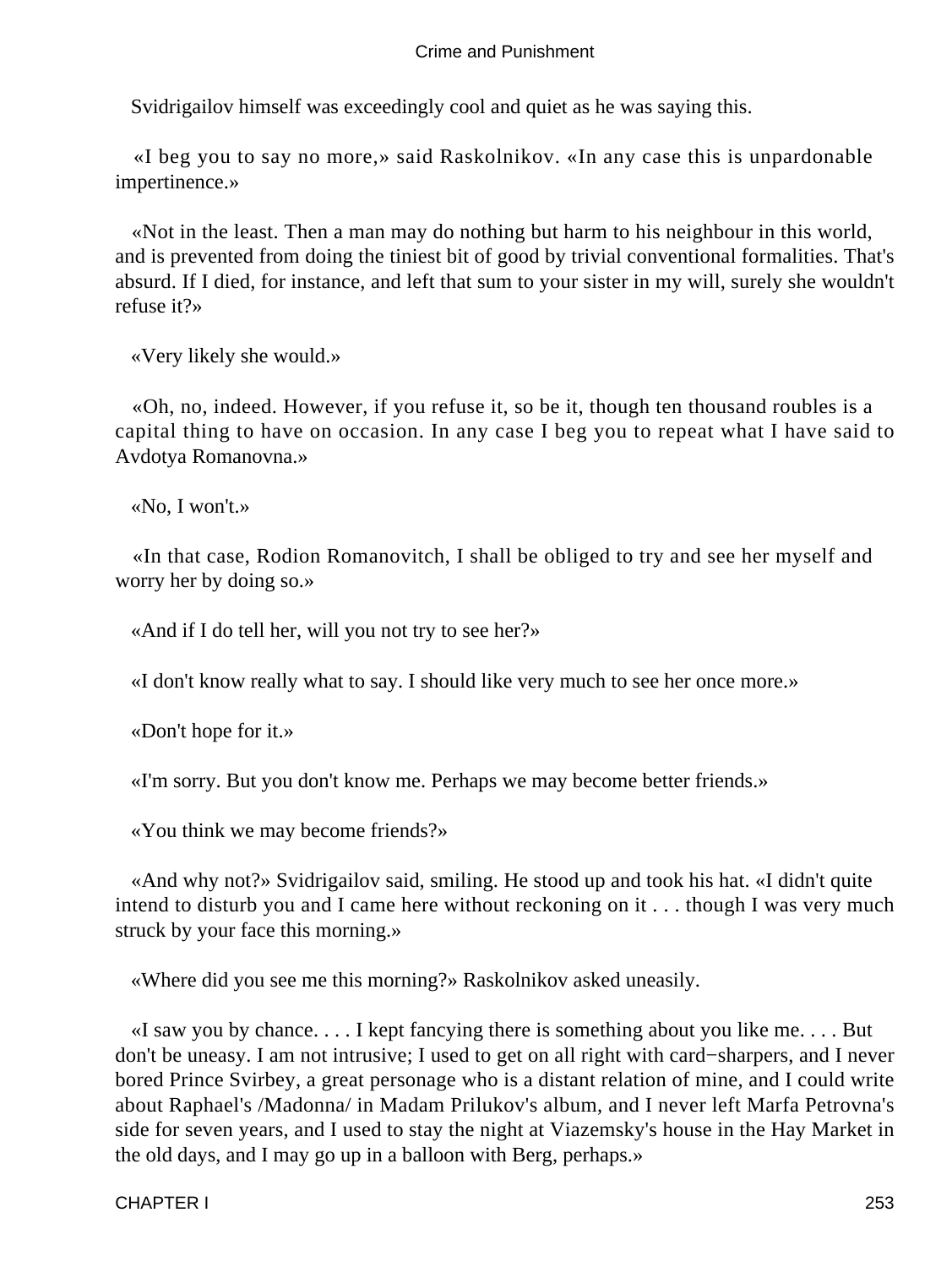«Oh, all right. Are you starting soon on your travels, may I ask?»

«What travels?»

«Why, on that 'journey'; you spoke of it yourself.»

 «A journey? Oh, yes. I did speak of a journey. Well, that's a wide subject. . . . if only you knew what you are asking,» he added, and gave a sudden, loud, short laugh. «Perhaps I'll get married instead of the journey. They're making a match for me.»

«Here?»

«Yes.»

«How have you had time for that?»

 «But I am very anxious to see Avdotya Romanovna once. I earnestly beg it. Well, good−bye for the present. Oh, yes. I have forgotten something. Tell your sister, Rodion Romanovitch, that Marfa Petrovna remembered her in her will and left her three thousand roubles. That's absolutely certain. Marfa Petrovna arranged it a week before her death, and it was done in my presence. Avdotya Romanovna will be able to receive the money in two or three weeks.»

«Are you telling the truth?»

«Yes, tell her. Well, your servant. I am staying very near you.»

As he went out, Svidrigailov ran up against Razumihin in the doorway.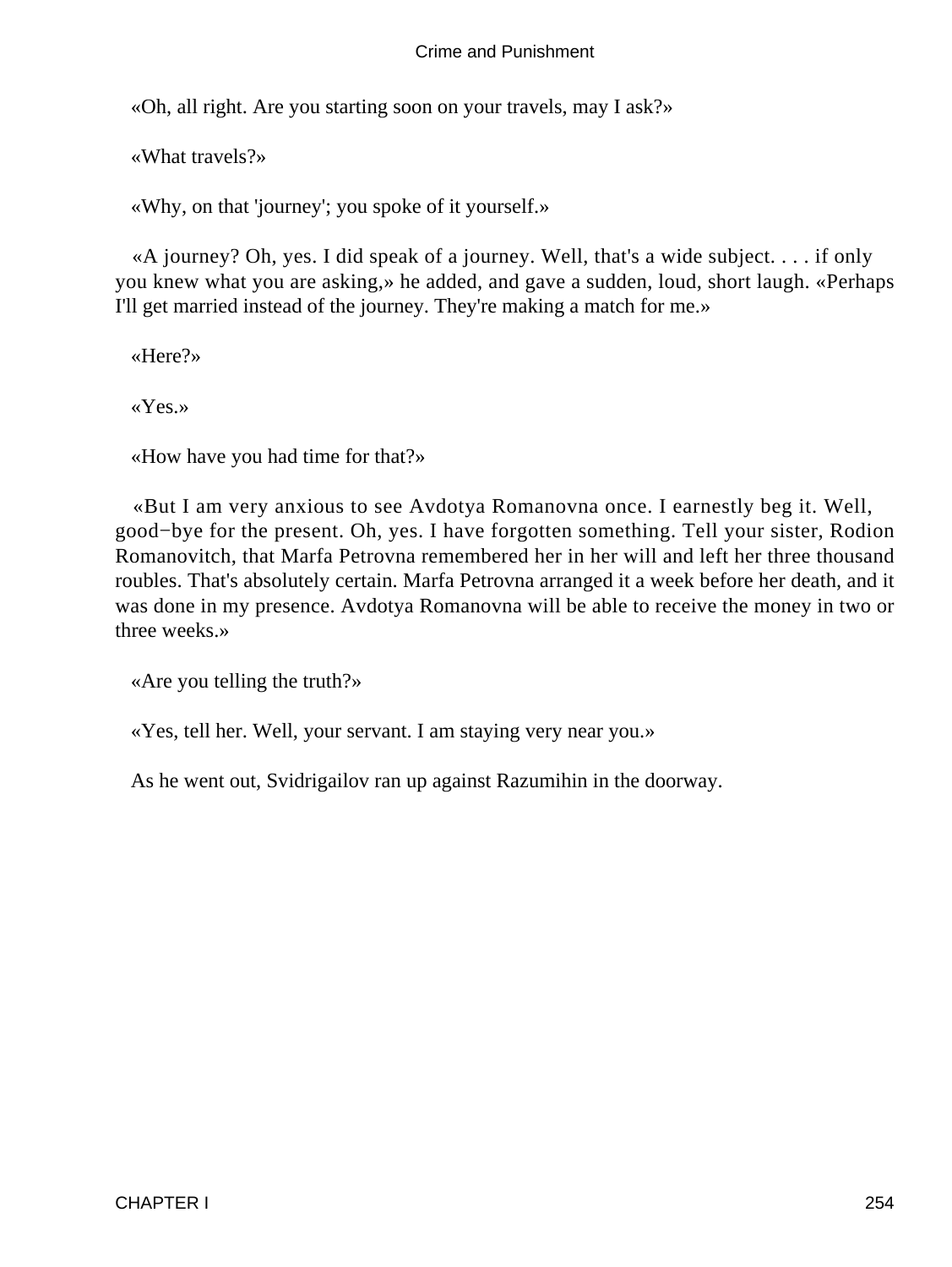# **[CHAPTER II](#page-466-0)**

*I*t was nearly eight o'clock. The two young men hurried to Bakaleyev's, to arrive before Luzhin.

«Why, who was that?» asked Razumihin, as soon as they were in the street.

 «It was Svidrigailov, that landowner in whose house my sister was insulted when she was their governess. Through his persecuting her with his attentions, she was turned out by his wife, Marfa Petrovna. This Marfa Petrovna begged Dounia's forgiveness afterwards, and she's just died suddenly. It was of her we were talking this morning. I don't know why I'm afraid of that man. He came here at once after his wife's funeral. He is very strange, and is determined on doing something. . . . We must guard Dounia from him . . . that's what I wanted to tell you, do you hear?»

 «Guard her! What can he do to harm Avdotya Romanovna? Thank you, Rodya, for speaking to me like that. . . . We will, we will guard her. Where does he live?»

«I don't know.»

«Why didn't you ask? What a pity! I'll find out, though.»

«Did you see him?» asked Raskolnikov after a pause.

«Yes, I noticed him, I noticed him well.»

«You did really see him? You saw him clearly?» Raskolnikov insisted.

 «Yes, I remember him perfectly, I should know him in a thousand; I have a good memory for faces.»

They were silent again.

 «Hm! . . . that's all right,» muttered Raskolnikov. «Do you know, I fancied . . . I keep thinking that it may have been an hallucination.»

«What do you mean? I don't understand you.»

 «Well, you all say,» Raskolnikov went on, twisting his mouth into a smile, «that I am mad. I thought just now that perhaps I really am mad, and have only seen a phantom.»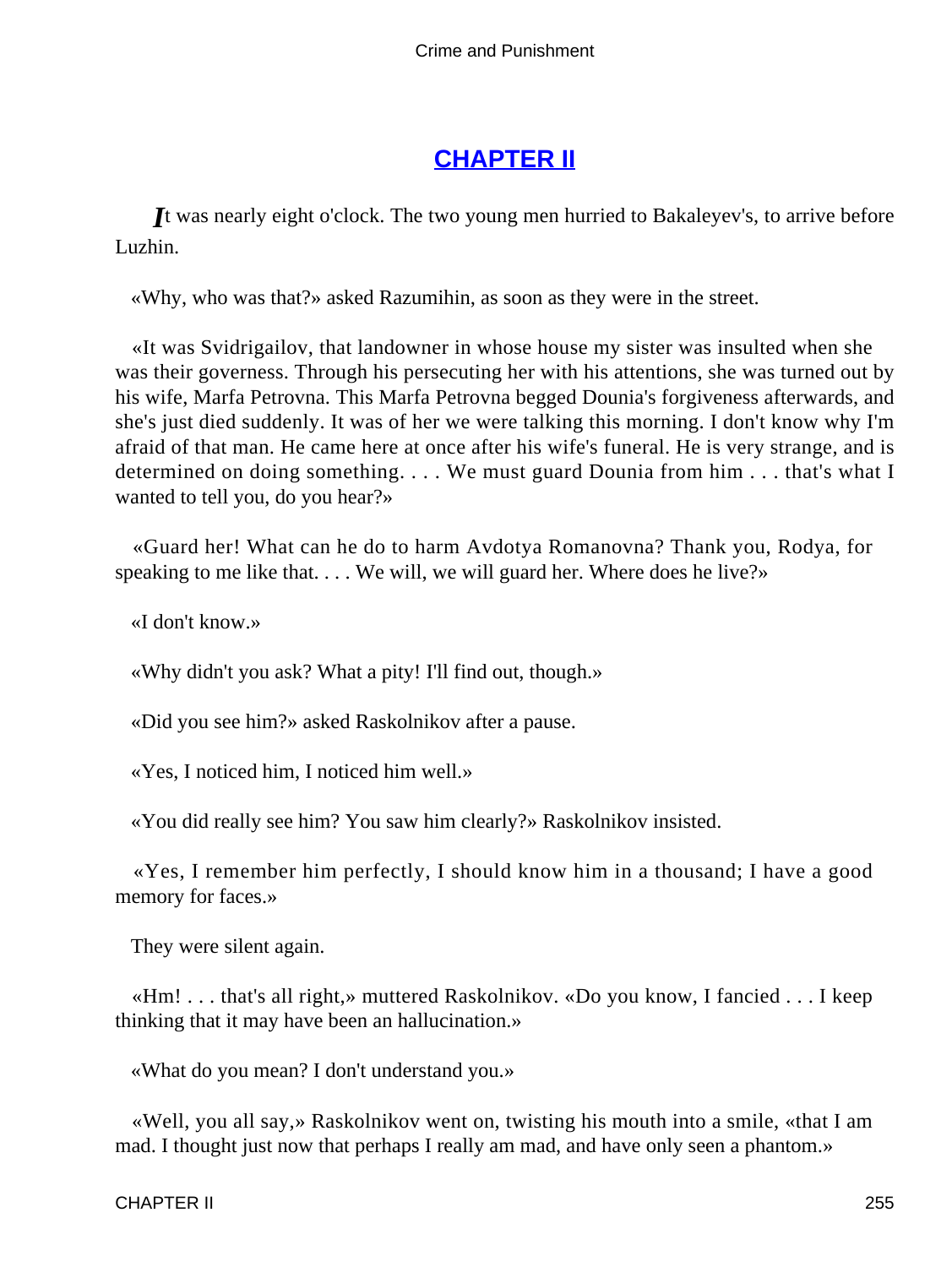«What do you mean?»

 «Why, who can tell? Perhaps I am really mad, and perhaps everything that happened all these days may be only imagination.»

 «Ach, Rodya, you have been upset again! . . . But what did he say, what did he come for?»

Raskolnikov did not answer. Razumihin thought a minute.

 «Now let me tell you my story,» he began, «I came to you, you were asleep. Then we had dinner and then I went to Porfiry's, Zametov was still with him. I tried to begin, but it was no use. I couldn't speak in the right way. They don't seem to understand and can't understand, but are not a bit ashamed. I drew Porfiry to the window, and began talking to him, but it was still no use. He looked away and I looked away. At last I shook my fist in his ugly face, and told him as a cousin I'd brain him. He merely looked at me, I cursed and came away. That was all. It was very stupid. To Zametov I didn't say a word. But, you see, I thought I'd made a mess of it, but as I went downstairs a brilliant idea struck me: why should we trouble? Of course if you were in any danger or anything, but why need you care? You needn't care a hang for them. We shall have a laugh at them afterwards, and if I were in your place I'd mystify them more than ever. How ashamed they'll be afterwards! Hang them! We can thrash them afterwards, but let's laugh at them now!»

 «To be sure,» answered Raskolnikov. «But what will you say to−morrow?» he thought to himself. Strange to say, till that moment it had never occurred to him to wonder what Razumihin would think when he knew. As he thought it, Raskolnikov looked at him. Razumihin's account of his visit to Porfiry had very little interest for him, so much had come and gone since then.

 In the corridor they came upon Luzhin; he had arrived punctually at eight, and was looking for the number, so that all three went in together without greeting or looking at one another. The young men walked in first, while Pyotr Petrovitch, for good manners, lingered a little in the passage, taking off his coat. Pulcheria Alexandrovna came forward at once to greet him in the doorway, Dounia was welcoming her brother. Pyotr Petrovitch walked in and quite amiably, though with redoubled dignity, bowed to the ladies. He looked, however, as though he were a little put out and could not yet recover himself. Pulcheria Alexandrovna, who seemed also a little embarrassed, hastened to make them all sit down at the round table where a samovar was boiling. Dounia and Luzhin were facing one another on opposite sides of the table. Razumihin and Raskolnikov were facing Pulcheria Alexandrovna, Razumihin was next to Luzhin and Raskolnikov was beside his sister.

 A moment's silence followed. Pyotr Petrovitch deliberately drew out a cambric handkerchief reeking of scent and blew his nose with an air of a benevolent man who felt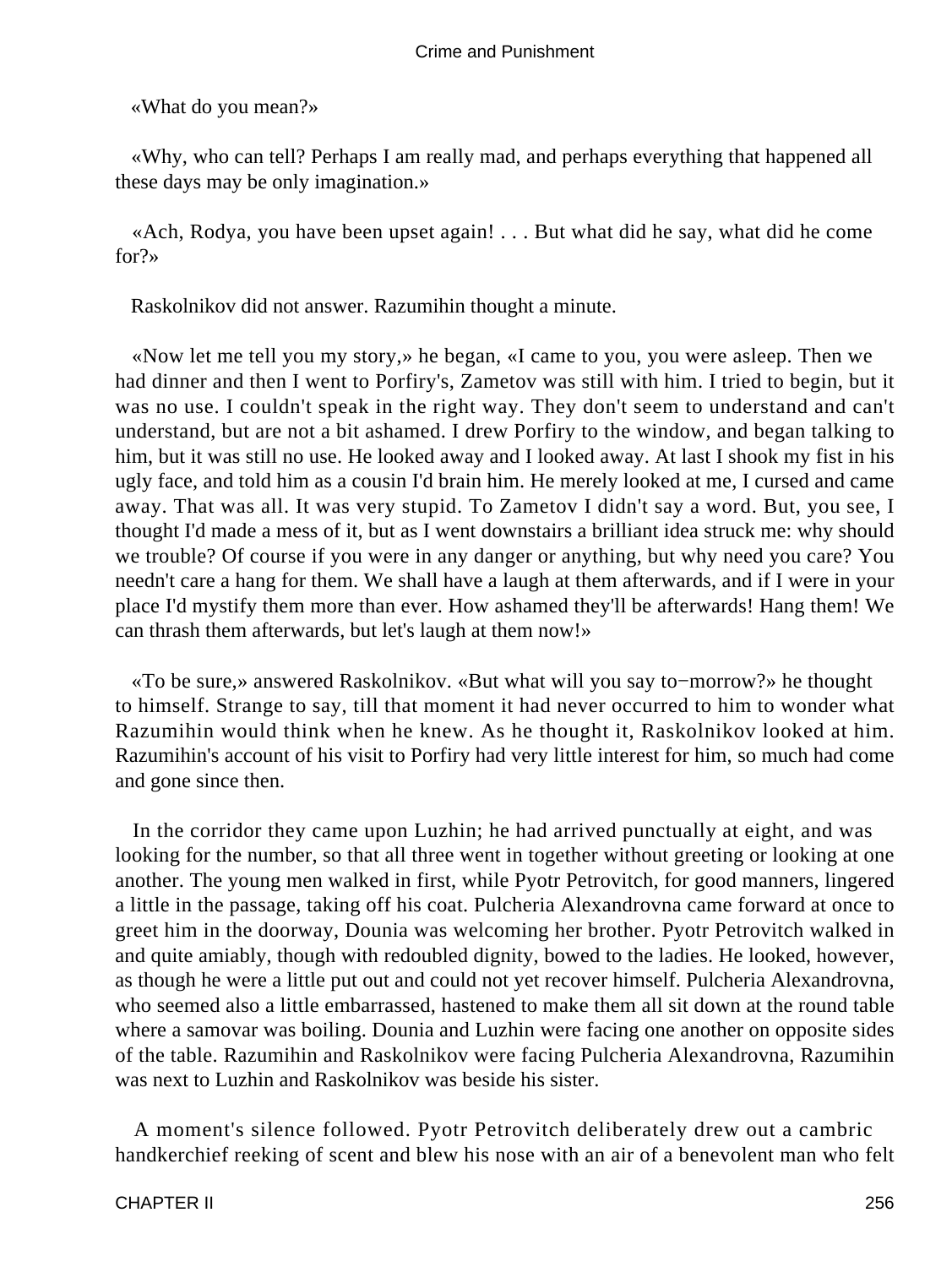himself slighted, and was firmly resolved to insist on an explanation. In the passage the idea had occurred to him to keep on his overcoat and walk away, and so give the two ladies a sharp and emphatic lesson and make them feel the gravity of the position. But he could not bring himself to do this. Besides, he could not endure uncertainty, and he wanted an explanation: if his request had been so openly disobeyed, there was something behind it, and in that case it was better to find it out beforehand; it rested with him to punish them and there would always be time for that.

 «I trust you had a favourable journey,» he inquired officially of Pulcheria Alexandrovna.

«Oh, very, Pyotr Petrovitch.»

«I am gratified to hear it. And Avdotya Romanovna is not over−fatigued either?»

 «I am young and strong, I don't get tired, but it was a great strain for mother,» answered Dounia.

 «That's unavoidable! our national railways are of terrible length. 'Mother Russia,' as they say, is a vast country. . . . In spite of all my desire to do so, I was unable to meet you yesterday. But I trust all passed off without inconvenience?»

 «Oh, no, Pyotr Petrovitch, it was all terribly disheartening,» Pulcheria Alexandrovna hastened to declare with peculiar intonation, «and if Dmitri Prokofitch had not been sent us, I really believe by God Himself, we should have been utterly lost. Here, he is! Dmitri Prokofitch Razumihin,» she added, introducing him to Luzhin.

 «I had the pleasure . . . yesterday,» muttered Pyotr Petrovitch with a hostile glance sidelong at Razumihin; then he scowled and was silent.

 Pyotr Petrovitch belonged to that class of persons, on the surface very polite in society, who make a great point of punctiliousness, but who, directly they are crossed in anything, are completely disconcerted, and become more like sacks of flour than elegant and lively men of society. Again all was silent; Raskolnikov was obstinately mute, Avdotya Romanovna was unwilling to open the conversation too soon. Razumihin had nothing to say, so Pulcheria Alexandrovna was anxious again.

 «Marfa Petrovna is dead, have you heard?» she began having recourse to her leading item of conversation.

 «To be sure, I heard so. I was immediately informed, and I have come to make you acquainted with the fact that Arkady Ivanovitch Svidrigailov set off in haste for Petersburg immediately after his wife's funeral. So at least I have excellent authority for believing.»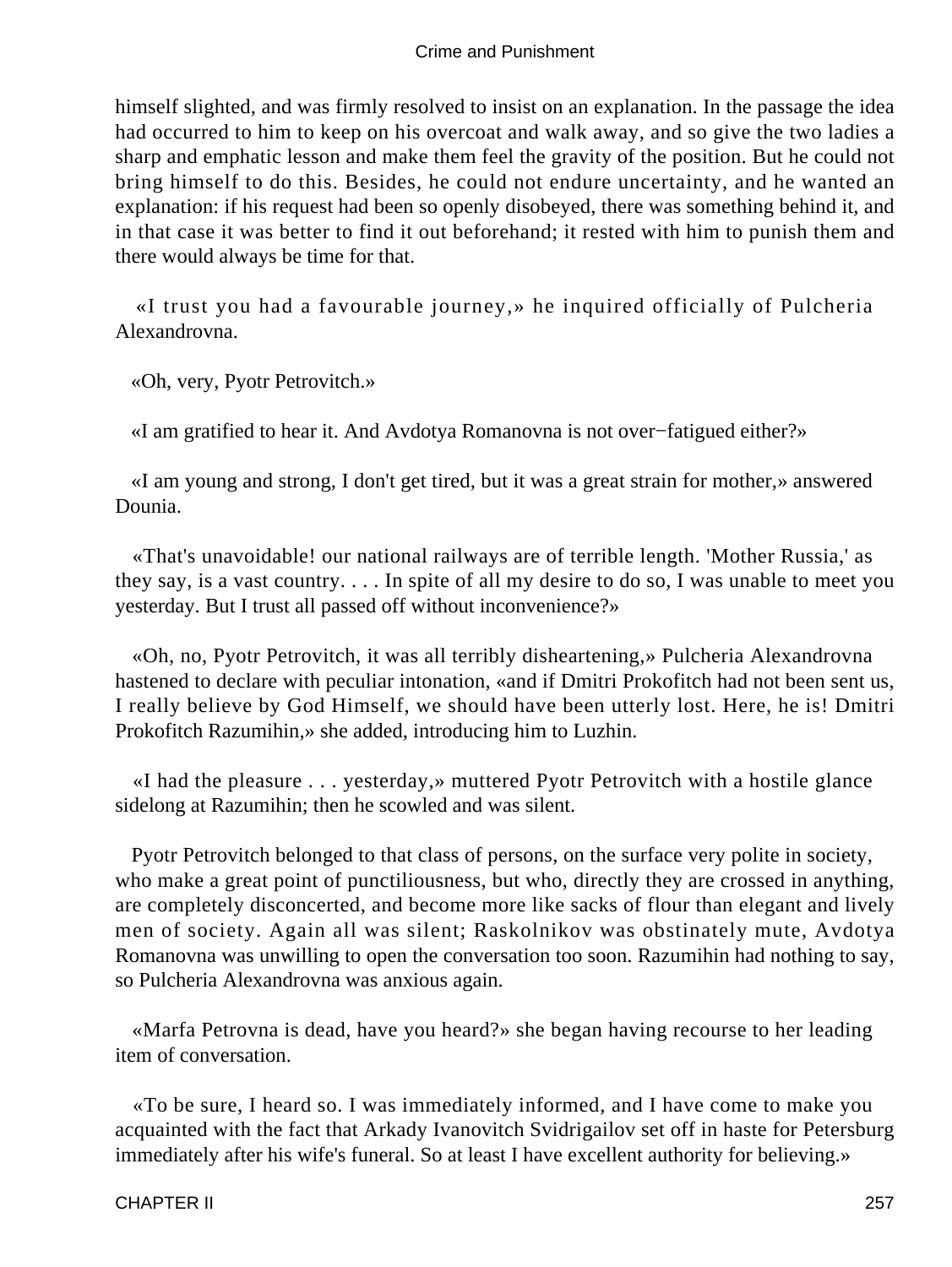«To Petersburg? here?» Dounia asked in alarm and looked at her mother.

 «Yes, indeed, and doubtless not without some design, having in view the rapidity of his departure, and all the circumstances preceding it.»

 «Good heavens! won't he leave Dounia in peace even here?» cried Pulcheria Alexandrovna.

 «I imagine that neither you nor Avdotya Romanovna have any grounds for uneasiness, unless, of course, you are yourselves desirous of getting into communication with him. For my part I am on my guard, and am now discovering where he is lodging.»

 «Oh, Pyotr Petrovitch, you would not believe what a fright you have given me,» Pulcheria Alexandrovna went on: «I've only seen him twice, but I thought him terrible, terrible! I am convinced that he was the cause of Marfa Petrovna's death.»

 «It's impossible to be certain about that. I have precise information. I do not dispute that he may have contributed to accelerate the course of events by the moral influence, so to say, of the affront; but as to the general conduct and moral characteristics of that personage, I am in agreement with you. I do not know whether he is well off now, and precisely what Marfa Petrovna left him; this will be known to me within a very short period; but no doubt here in Petersburg, if he has any pecuniary resources, he will relapse at once into his old ways. He is the most depraved, and abjectly vicious specimen of that class of men. I have considerable reason to believe that Marfa Petrovna, who was so unfortunate as to fall in love with him and to pay his debts eight years ago, was of service to him also in another way. Solely by her exertions and sacrifices, a criminal charge, involving an element of fantastic and homicidal brutality for which he might well have been sentenced to Siberia, was hushed up. That's the sort of man he is, if you care to know.»

«Good heavens!» cried Pulcheria Alexandrovna. Raskolnikov listened attentively.

 «Are you speaking the truth when you say that you have good evidence of this?» Dounia asked sternly and emphatically.

 «I only repeat what I was told in secret by Marfa Petrovna. I must observe that from the legal point of view the case was far from clear. There was, and I believe still is, living here a woman called Resslich, a foreigner, who lent small sums of money at interest, and did other commissions, and with this woman Svidrigailov had for a long while close and mysterious relations. She had a relation, a niece I believe, living with her, a deaf and dumb girl of fifteen, or perhaps not more than fourteen. Resslich hated this girl, and grudged her every crust; she used to beat her mercilessly. One day the girl was found hanging in the garret. At the inquest the verdict was suicide. After the usual proceedings the matter ended, but, later on, information was given that the child had been . . . cruelly outraged by Svidrigailov. It is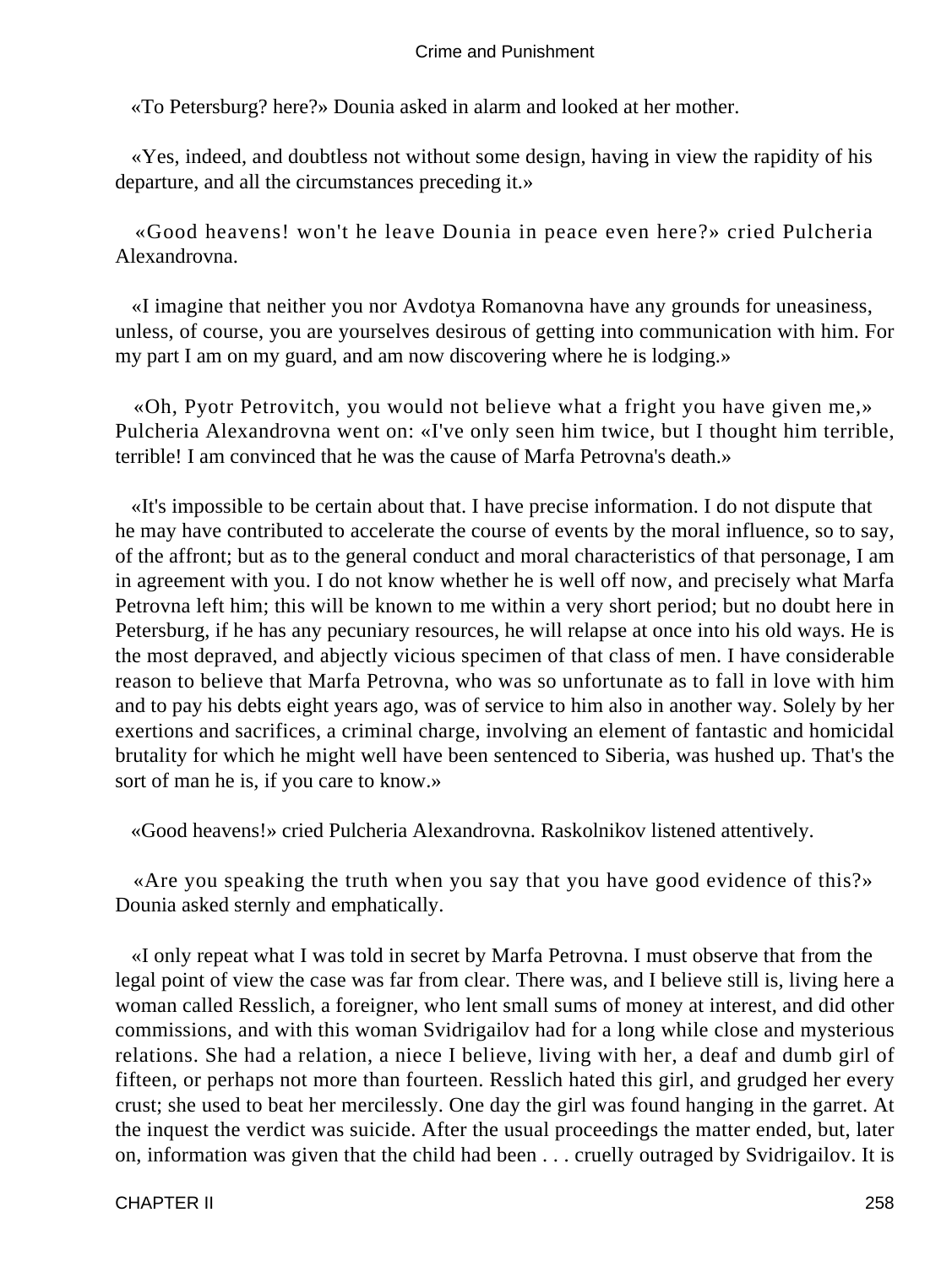true, this was not clearly established, the information was given by another German woman of loose character whose word could not be trusted; no statement was actually made to the police, thanks to Marfa Petrovna's money and exertions; it did not get beyond gossip. And yet the story is a very significant one. You heard, no doubt, Avdotya Romanovna, when you were with them the story of the servant Philip who died of ill treatment he received six years ago, before the abolition of serfdom.»

«I heard, on the contrary, that this Philip hanged himself.»

 «Quite so, but what drove him, or rather perhaps disposed him, to suicide was the systematic persecution and severity of Mr. Svidrigailov.»

 «I don't know that,» answered Dounia, dryly. «I only heard a queer story that Philip was a sort of hypochondriac, a sort of domestic philosopher, the servants used to say, 'he read himself silly,' and that he hanged himself partly on account of Mr. Svidrigailov's mockery of him and not his blows. When I was there he behaved well to the servants, and they were actually fond of him, though they certainly did blame him for Philip's death.»

 «I perceive, Avdotya Romanovna, that you seem disposed to undertake his defence all of a sudden,» Luzhin observed, twisting his lips into an ambiguous smile, «there's no doubt that he is an astute man, and insinuating where ladies are concerned, of which Marfa Petrovna, who has died so strangely, is a terrible instance. My only desire has been to be of service to you and your mother with my advice, in view of the renewed efforts which may certainly be anticipated from him. For my part it's my firm conviction, that he will end in a debtor's prison again. Marfa Petrovna had not the slightest intention of settling anything substantial on him, having regard for his children's interests, and, if she left him anything, it would only be the merest sufficiency, something insignificant and ephemeral, which would not last a year for a man of his habits.»

 «Pyotr Petrovitch, I beg you,» said Dounia, «say no more of Mr. Svidrigailov. It makes me miserable.»

«He has just been to see me,» said Raskolnikov, breaking his silence for the first time.

 There were exclamations from all, and they all turned to him. Even Pyotr Petrovitch was roused.

 «An hour and a half ago, he came in when I was asleep, waked me, and introduced himself,» Raskolnikov continued. «He was fairly cheerful and at ease, and quite hopes that we shall become friends. He is particularly anxious, by the way, Dounia, for an interview with you, at which he asked me to assist. He has a proposition to make to you, and he told me about it. He told me, too, that a week before her death Marfa Petrovna left you three thousand roubles in her will, Dounia, and that you can receive the money very shortly.»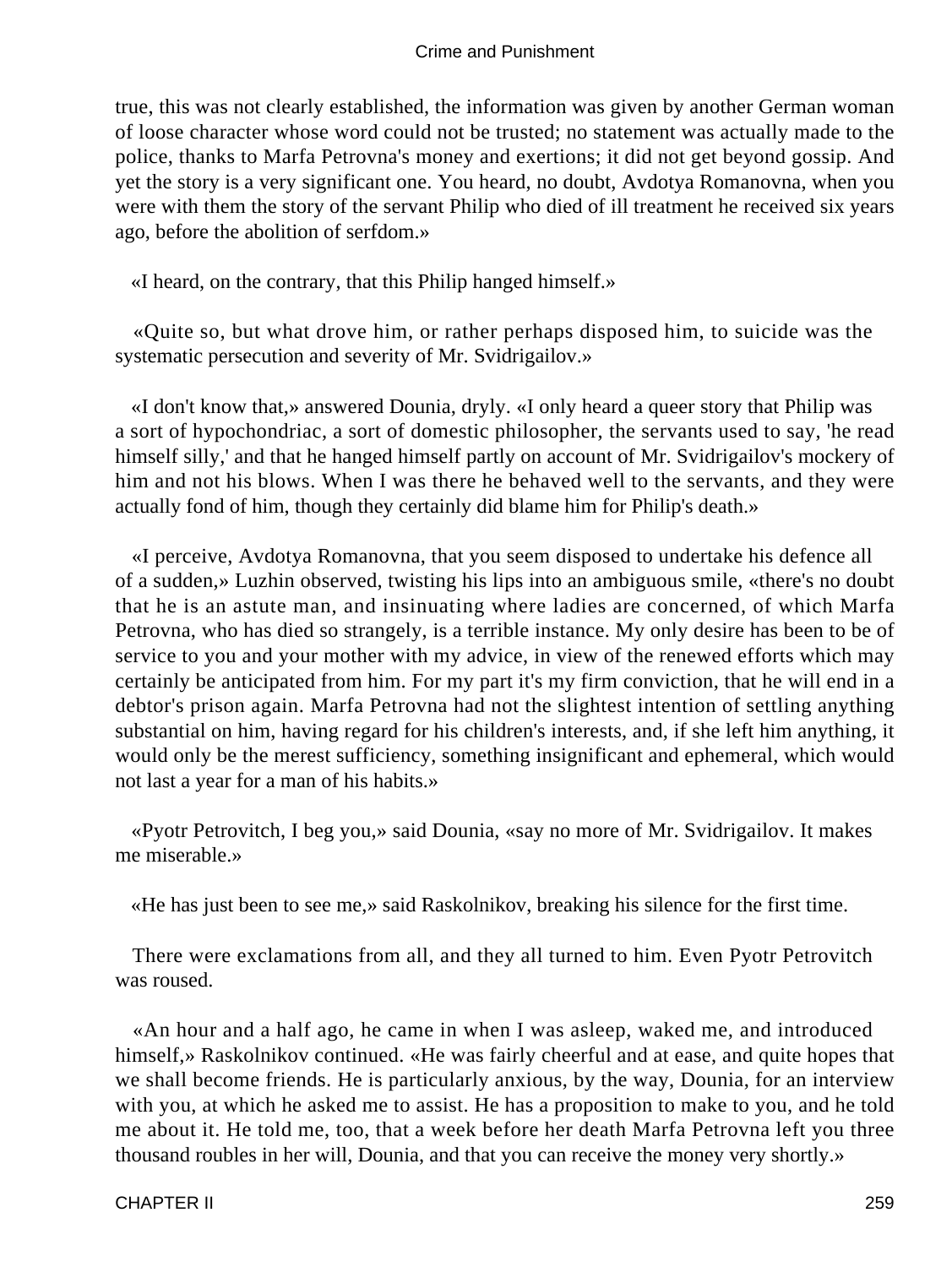«Thank God!» cried Pulcheria Alexandrovna, crossing herself. «Pray for her soul, Dounia!»

«It's a fact!» broke from Luzhin.

«Tell us, what more?» Dounia urged Raskolnikov.

 «Then he said that he wasn't rich and all the estate was left to his children who are now with an aunt, then that he was staying somewhere not far from me, but where, I don't know, I didn't ask. . . .»

 «But what, what does he want to propose to Dounia?» cried Pulcheria Alexandrovna in a fright. «Did he tell you?»

«Yes.»

«What was it?»

«I'll tell you afterwards.»

Raskolnikov ceased speaking and turned his attention to his tea.

Pyotr Petrovitch looked at his watch.

 «I am compelled to keep a business engagement, and so I shall not be in your way,» he added with an air of some pique and he began getting up.

 «Don't go, Pyotr Petrovitch,» said Dounia, «you intended to spend the evening. Besides, you wrote yourself that you wanted to have an explanation with mother.»

 «Precisely so, Avdotya Romanovna,» Pyotr Petrovitch answered impressively, sitting down again, but still holding his hat. «I certainly desired an explanation with you and your honoured mother upon a very important point indeed. But as your brother cannot speak openly in my presence of some proposals of Mr. Svidrigailov, I, too, do not desire and am not able to speak openly . . . in the presence of others . . . of certain matters of the greatest gravity. Moreover, my most weighty and urgent request has been disregarded. . . .»

Assuming an aggrieved air, Luzhin relapsed into dignified silence.

 «Your request that my brother should not be present at our meeting was disregarded solely at my instance,» said Dounia. «You wrote that you had been insulted by my brother; I think that this must be explained at once, and you must be reconciled. And if Rodya really has insulted you, then he /should/ and /will/ apologise.»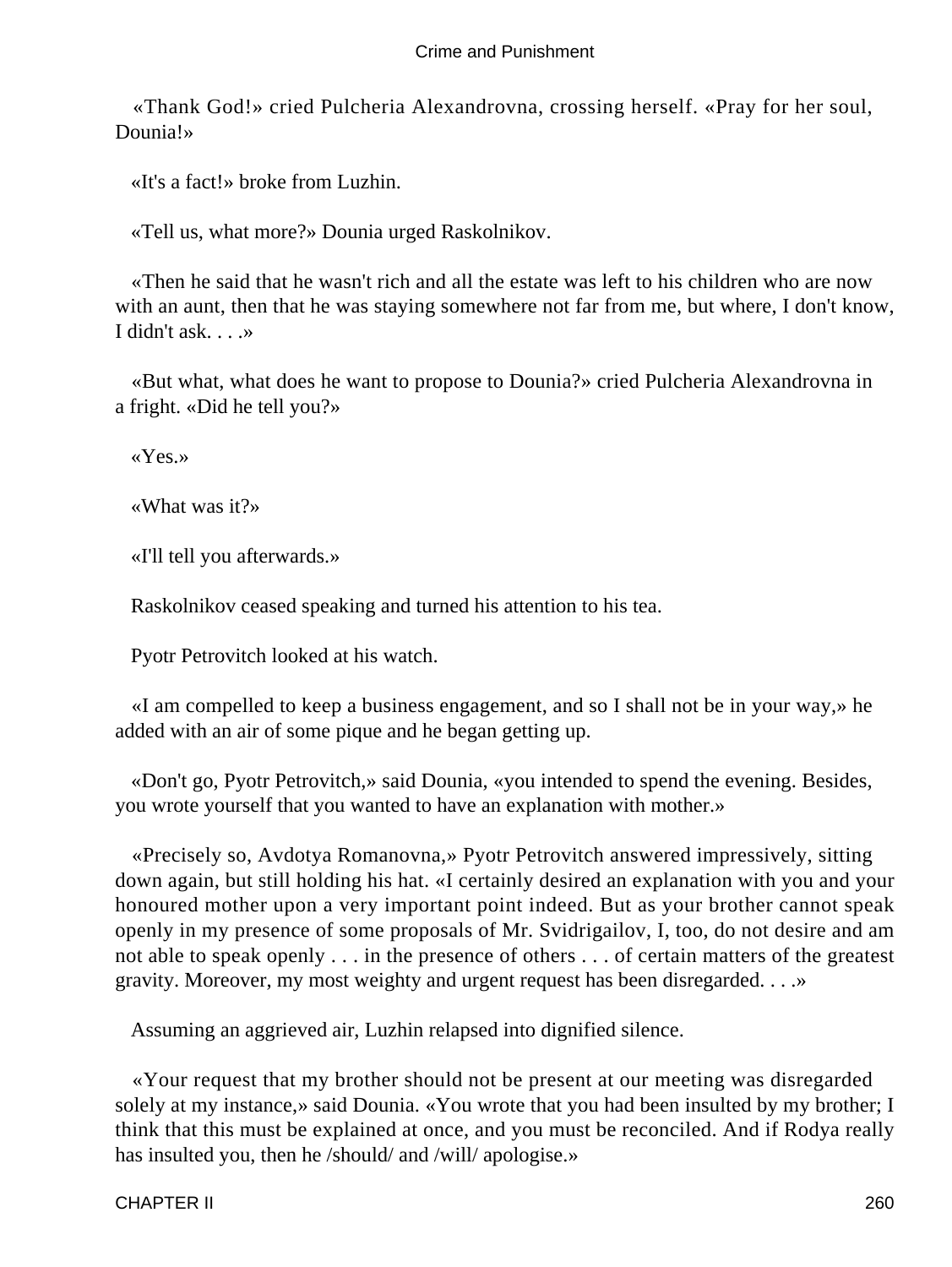Pyotr Petrovitch took a stronger line.

 «There are insults, Avdotya Romanovna, which no goodwill can make us forget. There is a line in everything which it is dangerous to overstep; and when it has been overstepped, there is no return.»

 «That wasn't what I was speaking of exactly, Pyotr Petrovitch,» Dounia interrupted with some impatience. «Please understand that our whole future depends now on whether all this is explained and set right as soon as possible. I tell you frankly at the start that I cannot look at it in any other light, and if you have the least regard for me, all this business must be ended to−day, however hard that may be. I repeat that if my brother is to blame he will ask your forgiveness.»

 «I am surprised at your putting the question like that,» said Luzhin, getting more and more irritated. «Esteeming, and so to say, adoring you, I may at the same time, very well indeed, be able to dislike some member of your family. Though I lay claim to the happiness of your hand, I cannot accept duties incompatible with . . .»

 «Ah, don't be so ready to take offence, Pyotr Petrovitch,» Dounia interrupted with feeling, «and be the sensible and generous man I have always considered, and wish to consider, you to be. I've given you a great promise, I am your betrothed. Trust me in this matter and, believe me, I shall be capable of judging impartially. My assuming the part of judge is as much a surprise for my brother as for you. When I insisted on his coming to our interview to−day after your letter, I told him nothing of what I meant to do. Understand that, if you are not reconciled, I must choose between you – it must be either you or he. That is how the question rests on your side and on his. I don't want to be mistaken in my choice, and I must not be. For your sake I must break off with my brother, for my brother's sake I must break off with you. I can find out for certain now whether he is a brother to me, and I want to know it; and of you, whether I am dear to you, whether you esteem me, whether you are the husband for me.»

 «Avdotya Romanovna,» Luzhin declared huffily, «your words are of too much consequence to me; I will say more, they are offensive in view of the position I have the honour to occupy in relation to you. To say nothing of your strange and offensive setting me on a level with an impertinent boy, you admit the possibility of breaking your promise to me. You say 'you or he,' showing thereby of how little consequence I am in your eyes . . . I cannot let this pass considering the relationship and . . . the obligations existing between us.»

 «What!» cried Dounia, flushing. «I set your interest beside all that has hitherto been most precious in my life, what has made up the /whole/ of my life, and here you are offended at my making too /little/ account of you.»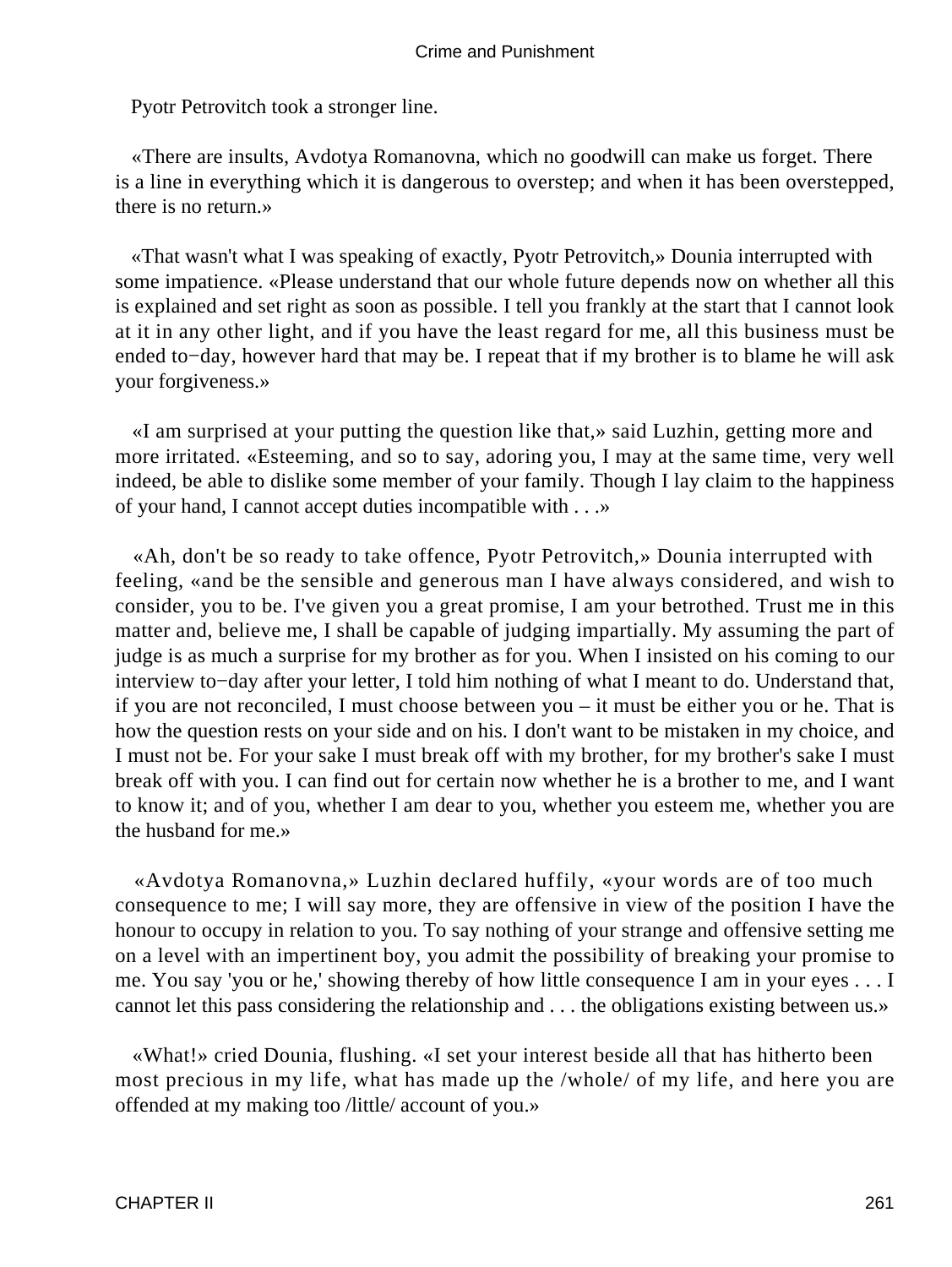Raskolnikov smiled sarcastically, Razumihin fidgeted, but Pyotr Petrovitch did not accept the reproof; on the contrary, at every word he became more persistent and irritable, as though he relished it.

 «Love for the future partner of your life, for your husband, ought to outweigh your love for your brother,» he pronounced sententiously, «and in any case I cannot be put on the same level. . . . Although I said so emphatically that I would not speak openly in your brother's presence, nevertheless, I intend now to ask your honoured mother for a necessary explanation on a point of great importance closely affecting my dignity. Your son,» he turned to Pulcheria Alexandrovna, «yesterday in the presence of Mr. Razsudkin (or . . . I think that's it? excuse me I have forgotten your surname,» he bowed politely to Razumihin) «insulted me by misrepresenting the idea I expressed to you in a private conversation, drinking coffee, that is, that marriage with a poor girl who has had experience of trouble is more advantageous from the conjugal point of view than with one who has lived in luxury, since it is more profitable for the moral character. Your son intentionally exaggerated the significance of my words and made them ridiculous, accusing me of malicious intentions, and, as far as I could see, relied upon your correspondence with him. I shall consider myself happy, Pulcheria Alexandrovna, if it is possible for you to convince me of an opposite conclusion, and thereby considerately reassure me. Kindly let me know in what terms precisely you repeated my words in your letter to Rodion Romanovitch.»

 «I don't remember,» faltered Pulcheria Alexandrovna. «I repeated them as I understood them. I don't know how Rodya repeated them to you, perhaps he exaggerated.»

«He could not have exaggerated them, except at your instigation.»

 «Pyotr Petrovitch,» Pulcheria Alexandrovna declared with dignity, «the proof that Dounia and I did not take your words in a very bad sense is the fact that we are here.»

«Good, mother,» said Dounia approvingly.

«Then this is my fault again,» said Luzhin, aggrieved.

 «Well, Pyotr Petrovitch, you keep blaming Rodion, but you yourself have just written what was false about him,» Pulcheria Alexandrovna added, gaining courage.

«I don't remember writing anything false.»

 «You wrote,» Raskolnikov said sharply, not turning to Luzhin, «that I gave money yesterday not to the widow of the man who was killed, as was the fact, but to his daughter (whom I had never seen till yesterday). You wrote this to make dissension between me and my family, and for that object added coarse expressions about the conduct of a girl whom you don't know. All that is mean slander.»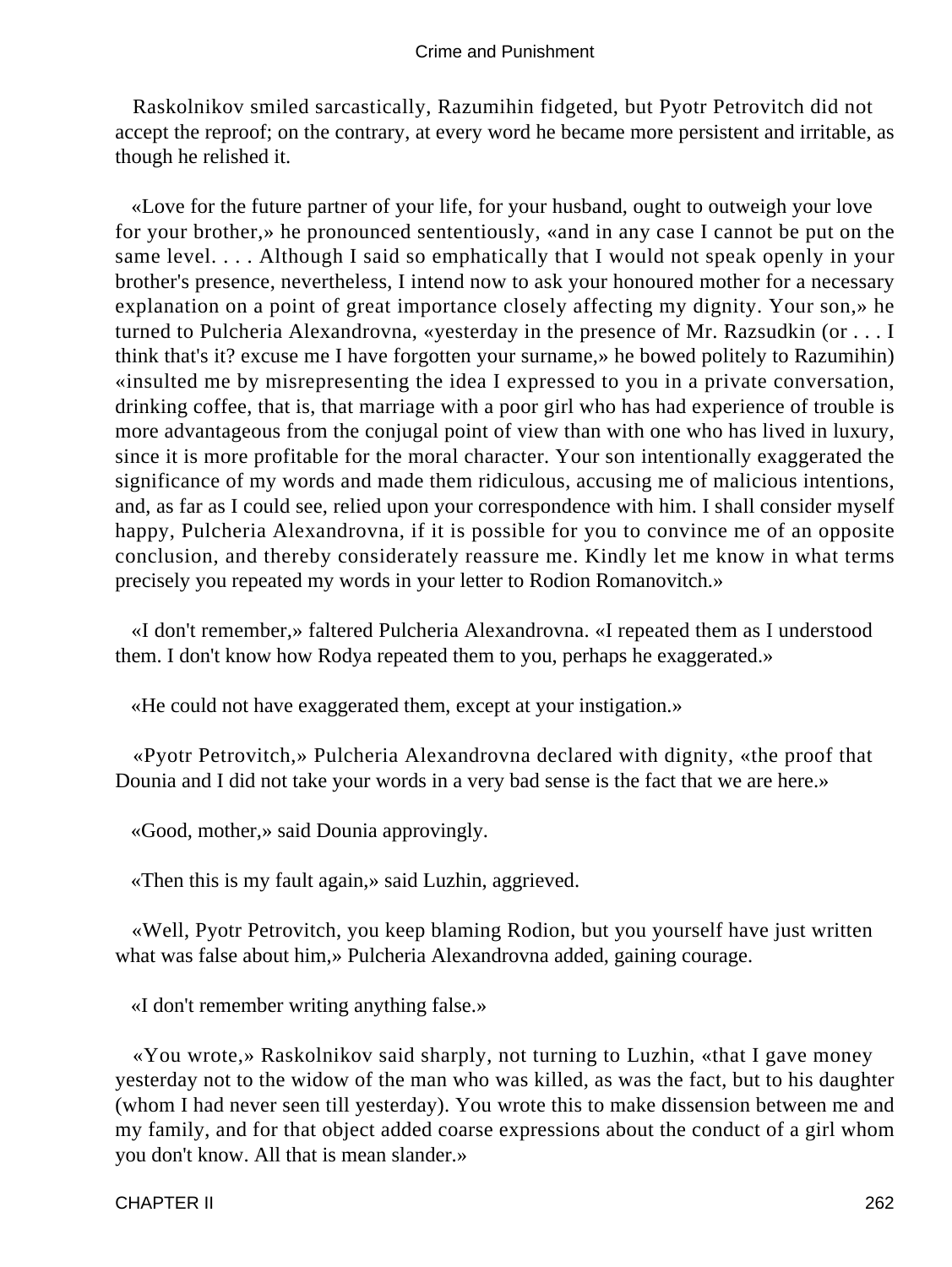«Excuse me, sir,» said Luzhin, quivering with fury. «I enlarged upon your qualities and conduct in my letter solely in response to your sister's and mother's inquiries, how I found you, and what impression you made on me. As for what you've alluded to in my letter, be so good as to point out one word of falsehood, show, that is, that you didn't throw away your money, and that there are not worthless persons in that family, however unfortunate.»

 «To my thinking, you, with all your virtues, are not worth the little finger of that unfortunate girl at whom you throw stones.»

«Would you go so far then as to let her associate with your mother and sister?»

 «I have done so already, if you care to know. I made her sit down to−day with mother and Dounia.»

 «Rodya!» cried Pulcheria Alexandrovna. Dounia crimsoned, Razumihin knitted his brows. Luzhin smiled with lofty sarcasm.

 «You may see for yourself, Avdotya Romanovna,» he said, «whether it is possible for us to agree. I hope now that this question is at an end, once and for all. I will withdraw, that I may not hinder the pleasures of family intimacy, and the discussion of secrets.» He got up from his chair and took his hat. «But in withdrawing, I venture to request that for the future I may be spared similar meetings, and, so to say, compromises. I appeal particularly to you, honoured Pulcheria Alexandrovna, on this subject, the more as my letter was addressed to you and to no one else.»

Pulcheria Alexandrovna was a little offended.

 «You seem to think we are completely under your authority, Pyotr Petrovitch. Dounia has told you the reason your desire was disregarded, she had the best intentions. And indeed you write as though you were laying commands upon me. Are we to consider every desire of yours as a command? Let me tell you on the contrary that you ought to show particular delicacy and consideration for us now, because we have thrown up everything, and have come here relying on you, and so we are in any case in a sense in your hands.»

 «That is not quite true, Pulcheria Alexandrovna, especially at the present moment, when the news has come of Marfa Petrovna's legacy, which seems indeed very apropos, judging from the new tone you take to me,» he added sarcastically.

 «Judging from that remark, we may certainly presume that you were reckoning on our helplessness,» Dounia observed irritably.

 «But now in any case I cannot reckon on it, and I particularly desire not to hinder your discussion of the secret proposals of Arkady Ivanovitch Svidrigailov, which he has entrusted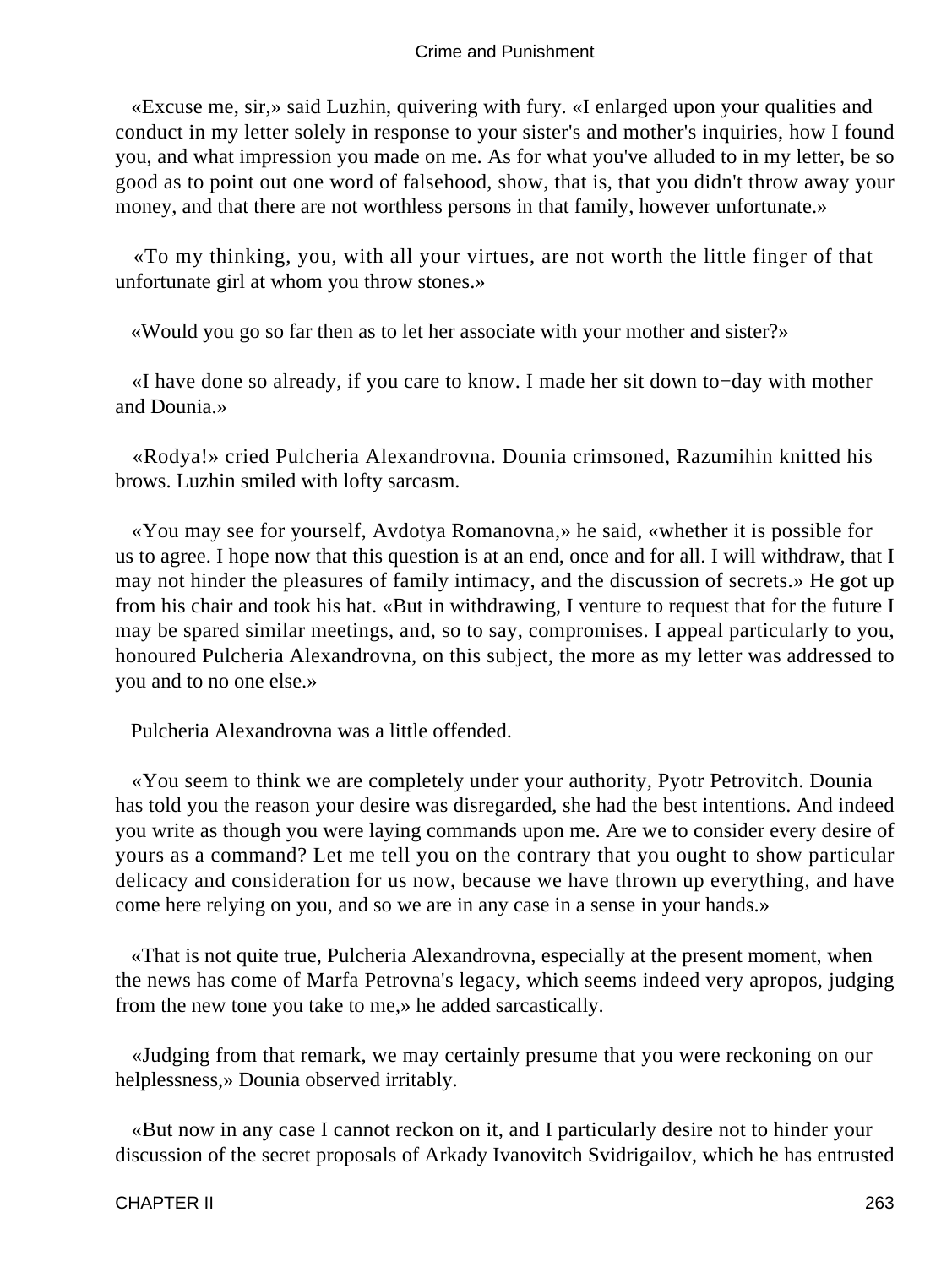to your brother and which have, I perceive, a great and possibly a very agreeable interest for you.»

«Good heavens!» cried Pulcheria Alexandrovna.

Razumihin could not sit still on his chair.

«Aren't you ashamed now, sister?» asked Raskolnikov.

 «I am ashamed, Rodya,» said Dounia. «Pyotr Petrovitch, go away,» she turned to him, white with anger.

 Pyotr Petrovitch had apparently not at all expected such a conclusion. He had too much confidence in himself, in his power and in the helplessness of his victims. He could not believe it even now. He turned pale, and his lips quivered.

 «Avdotya Romanovna, if I go out of this door now, after such a dismissal, then, you may reckon on it, I will never come back. Consider what you are doing. My word is not to be shaken.»

 «What insolence!» cried Dounia, springing up from her seat. «I don't want you to come back again.»

 «What! So that's how it stands!» cried Luzhin, utterly unable to the last moment to believe in the rupture and so completely thrown out of his reckoning now. «So that's how it stands! But do you know, Avdotya Romanovna, that I might protest?»

 «What right have you to speak to her like that?» Pulcheria Alexandrovna intervened hotly. «And what can you protest about? What rights have you? Am I to give my Dounia to a man like you? Go away, leave us altogether! We are to blame for having agreed to a wrong action, and I above all. . . .»

 «But you have bound me, Pulcheria Alexandrovna,» Luzhin stormed in a frenzy, «by your promise, and now you deny it and . . . besides . . . I have been led on account of that into expenses. . . .»

 This last complaint was so characteristic of Pyotr Petrovitch, that Raskolnikov, pale with anger and with the effort of restraining it, could not help breaking into laughter. But Pulcheria Alexandrovna was furious.

 «Expenses? What expenses? Are you speaking of our trunk? But the conductor brought it for nothing for you. Mercy on us, we have bound you! What are you thinking about, Pyotr Petrovitch, it was you bound us, hand and foot, not we!»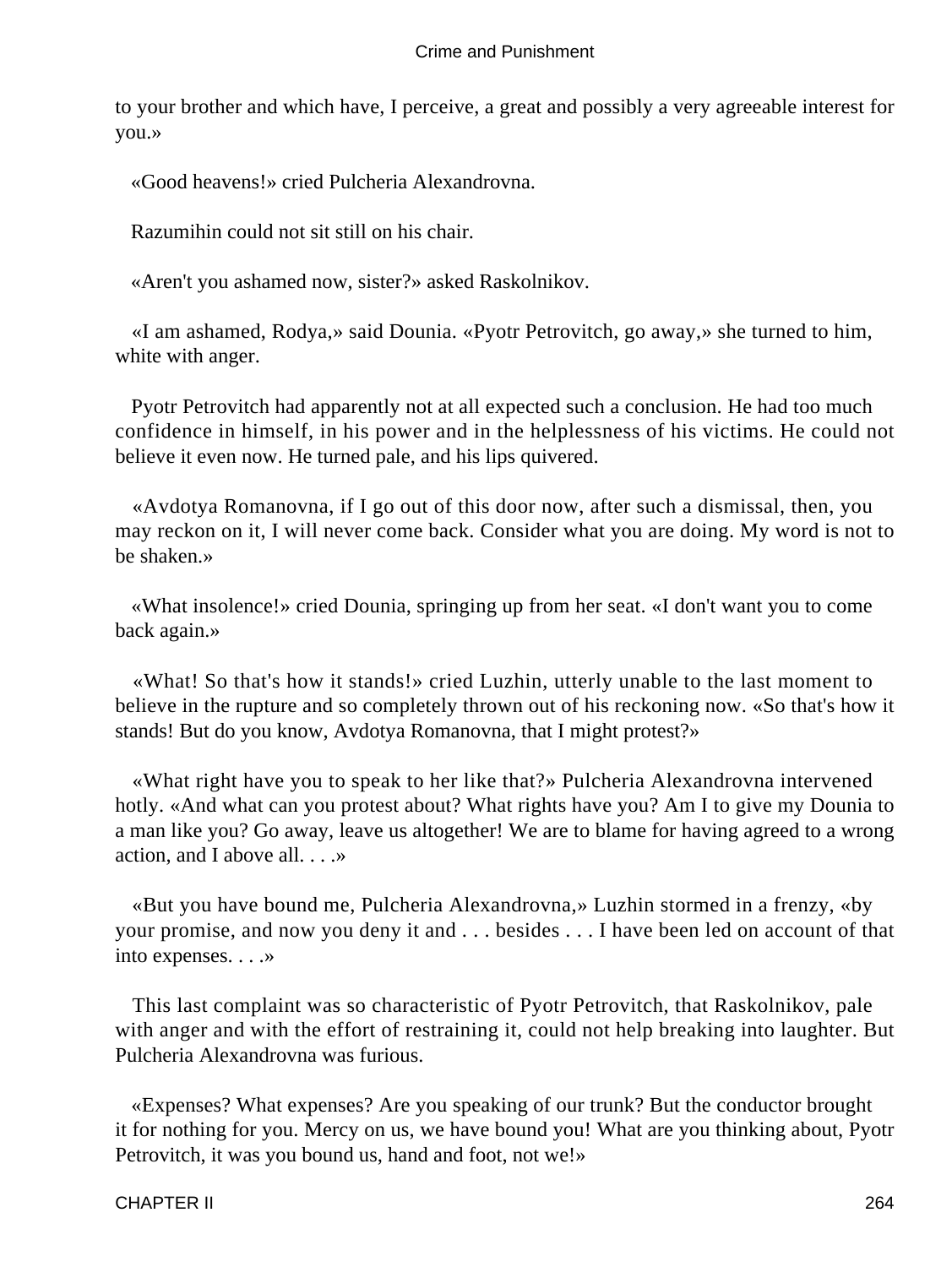«Enough, mother, no more please,» Avdotya Romanovna implored. «Pyotr Petrovitch, do be kind and go!»

 «I am going, but one last word,» he said, quite unable to control himself. «Your mamma seems to have entirely forgotten that I made up my mind to take you, so to speak, after the gossip of the town had spread all over the district in regard to your reputation. Disregarding public opinion for your sake and reinstating your reputation, I certainly might very well reckon on a fitting return, and might indeed look for gratitude on your part. And my eyes have only now been opened! I see myself that I may have acted very, very recklessly in disregarding the universal verdict. . . .»

«Does the fellow want his head smashed?» cried Razumihin, jumping up.

«You are a mean and spiteful man!» cried Dounia.

 «Not a word! Not a movement!» cried Raskolnikov, holding Razumihin back; then going close up to Luzhin, «Kindly leave the room!» he said quietly and distinctly, «and not a word more or  $\ldots$  »

 Pyotr Petrovitch gazed at him for some seconds with a pale face that worked with anger, then he turned, went out, and rarely has any man carried away in his heart such vindictive hatred as he felt against Raskolnikov. Him, and him alone, he blamed for everything. It is noteworthy that as he went downstairs he still imagined that his case was perhaps not utterly lost, and that, so far as the ladies were concerned, all might «very well indeed» be set right again.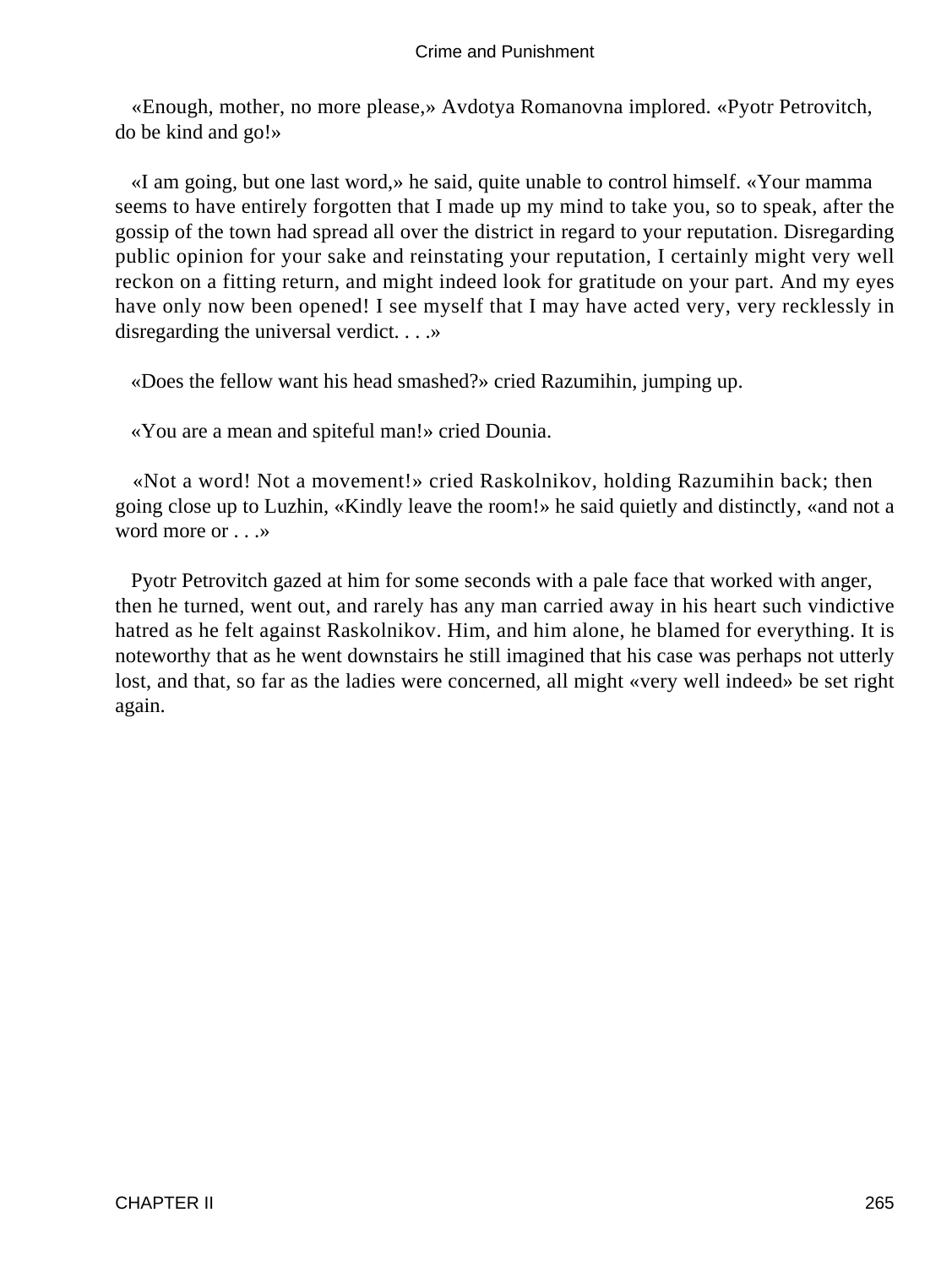# **[CHAPTER III](#page-466-0)**

**The fact was that up to the last moment he had never expected such an ending; he had** been overbearing to the last degree, never dreaming that two destitute and defenceless women could escape from his control. This conviction was strengthened by his vanity and conceit, a conceit to the point of fatuity. Pyotr Petrovitch, who had made his way up from insignificance, was morbidly given to self−admiration, had the highest opinion of his intelligence and capacities, and sometimes even gloated in solitude over his image in the glass. But what he loved and valued above all was the money he had amassed by his labour, and by all sorts of devices: that money made him the equal of all who had been his superiors.

 When he had bitterly reminded Dounia that he had decided to take her in spite of evil report, Pyotr Petrovitch had spoken with perfect sincerity and had, indeed, felt genuinely indignant at such «black ingratitude.» And yet, when he made Dounia his offer, he was fully aware of the groundlessness of all the gossip. The story had been everywhere contradicted by Marfa Petrovna, and was by then disbelieved by all the townspeople, who were warm in Dounia'a defence. And he would not have denied that he knew all that at the time. Yet he still thought highly of his own resolution in lifting Dounia to his level and regarded it as something heroic. In speaking of it to Dounia, he had let out the secret feeling he cherished and admired, and he could not understand that others should fail to admire it too. He had called on Raskolnikov with the feelings of a benefactor who is about to reap the fruits of his good deeds and to hear agreeable flattery. And as he went downstairs now, he considered himself most undeservedly injured and unrecognised.

 Dounia was simply essential to him; to do without her was unthinkable. For many years he had had voluptuous dreams of marriage, but he had gone on waiting and amassing money. He brooded with relish, in profound secret, over the image of a girl – virtuous, poor (she must be poor), very young, very pretty, of good birth and education, very timid, one who had suffered much, and was completely humbled before him, one who would all her life look on him as her saviour, worship him, admire him and only him. How many scenes, how many amorous episodes he had imagined on this seductive and playful theme, when his work was over! And, behold, the dream of so many years was all but realised; the beauty and education of Avdotya Romanovna had impressed him; her helpless position had been a great allurement; in her he had found even more than he dreamed of. Here was a girl of pride, character, virtue, of education and breeding superior to his own (he felt that), and this creature would be slavishly grateful all her life for his heroic condescension, and would humble herself in the dust before him, and he would have absolute, unbounded power over her! . . . Not long before, he had, too, after long reflection and hesitation, made an important change in his career and was now entering on a wider circle of business. With this change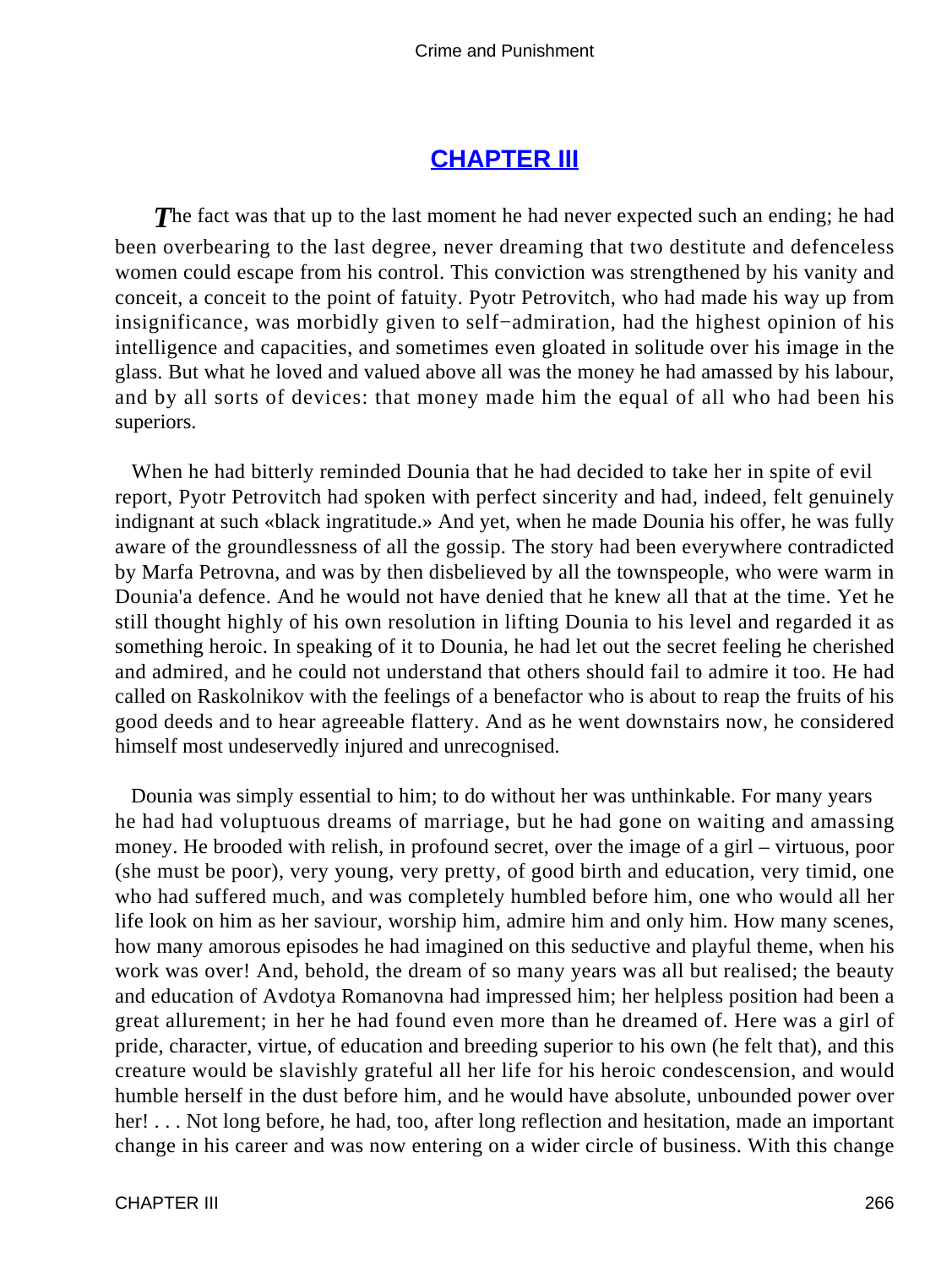his cherished dreams of rising into a higher class of society seemed likely to be realised. . . . He was, in fact, determined to try his fortune in Petersburg. He knew that women could do a very great deal. The fascination of a charming, virtuous, highly educated woman might make his way easier, might do wonders in attracting people to him, throwing an aureole round him, and now everything was in ruins! This sudden horrible rupture affected him like a clap of thunder; it was like a hideous joke, an absurdity. He had only been a tiny bit masterful, had not even time to speak out, had simply made a joke, been carried away – and it had ended so seriously. And, of course, too, he did love Dounia in his own way; he already possessed her in his dreams – and all at once! No! The next day, the very next day, it must all be set right, smoothed over, settled. Above all he must crush that conceited milksop who was the cause of it all. With a sick feeling he could not help recalling Razumihin too, but, he soon reassured himself on that score; as though a fellow like that could be put on a level with him! The man he really dreaded in earnest was Svidrigailov. . . . He had, in short, a great deal to attend to. . . .

\*\*\*\*\*

 «No, I, I am more to blame than anyone!» said Dounia, kissing and embracing her mother. «I was tempted by his money, but on my honour, brother, I had no idea he was such a base man. If I had seen through him before, nothing would have tempted me! Don't blame me, brother!»

 «God has delivered us! God has delivered us!» Pulcheria Alexandrovna muttered, but half consciously, as though scarcely able to realise what had happened.

 They were all relieved, and in five minutes they were laughing. Only now and then Dounia turned white and frowned, remembering what had passed. Pulcheria Alexandrovna was surprised to find that she, too, was glad: she had only that morning thought rupture with Luzhin a terrible misfortune. Razumihin was delighted. He did not yet dare to express his joy fully, but he was in a fever of excitement as though a ton−weight had fallen off his heart. Now he had the right to devote his life to them, to serve them. . . . Anything might happen now! But he felt afraid to think of further possibilities and dared not let his imagination range. But Raskolnikov sat still in the same place, almost sullen and indifferent. Though he had been the most insistent on getting rid of Luzhin, he seemed now the least concerned at what had happened. Dounia could not help thinking that he was still angry with her, and Pulcheria Alexandrovna watched him timidly.

«What did Svidrigailov say to you?» said Dounia, approaching him.

«Yes, yes!» cried Pulcheria Alexandrovna.

Raskolnikov raised his head.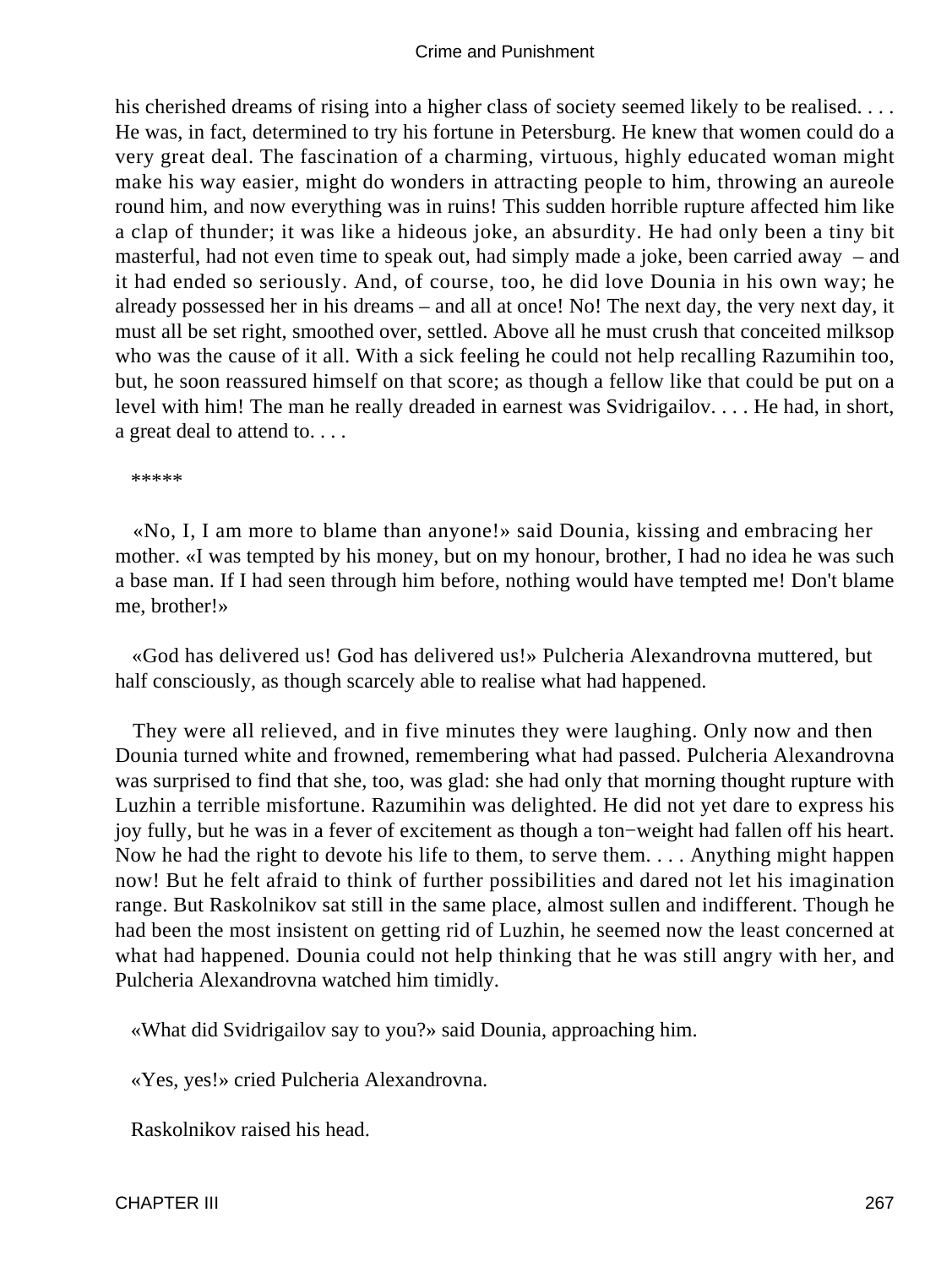«He wants to make you a present of ten thousand roubles and he desires to see you once in my presence.»

 «See her! On no account!» cried Pulcheria Alexandrovna. «And how dare he offer her money!»

 Then Raskolnikov repeated (rather dryly) his conversation with Svidrigailov, omitting his account of the ghostly visitations of Marfa Petrovna, wishing to avoid all unnecessary talk.

«What answer did you give him?» asked Dounia.

 «At first I said I would not take any message to you. Then he said that he would do his utmost to obtain an interview with you without my help. He assured me that his passion for you was a passing infatuation, now he has no feeling for you. He doesn't want you to marry Luzhin. . . . His talk was altogether rather muddled.»

«How do you explain him to yourself, Rodya? How did he strike you?»

 «I must confess I don't quite understand him. He offers you ten thousand, and yet says he is not well off. He says he is going away, and in ten minutes he forgets he has said it. Then he says is he going to be married and has already fixed on the girl. . . . No doubt he has a motive, and probably a bad one. But it's odd that he should be so clumsy about it if he had any designs against you. . . . Of course, I refused this money on your account, once for all. Altogether, I thought him very strange. . . . One might almost think he was mad. But I may be mistaken; that may only be the part he assumes. The death of Marfa Petrovna seems to have made a great impression on him.»

 «God rest her soul,» exclaimed Pulcheria Alexandrovna. «I shall always, always pray for her! Where should we be now, Dounia, without this three thousand! It's as though it had fallen from heaven! Why, Rodya, this morning we had only three roubles in our pocket and Dounia and I were just planning to pawn her watch, so as to avoid borrowing from that man until he offered help.»

Dounia seemed strangely impressed by Svidrigailov's offer. She still stood meditating.

 «He has got some terrible plan,» she said in a half whisper to herself, almost shuddering.

Raskolnikov noticed this disproportionate terror.

«I fancy I shall have to see him more than once again,» he said to Dounia.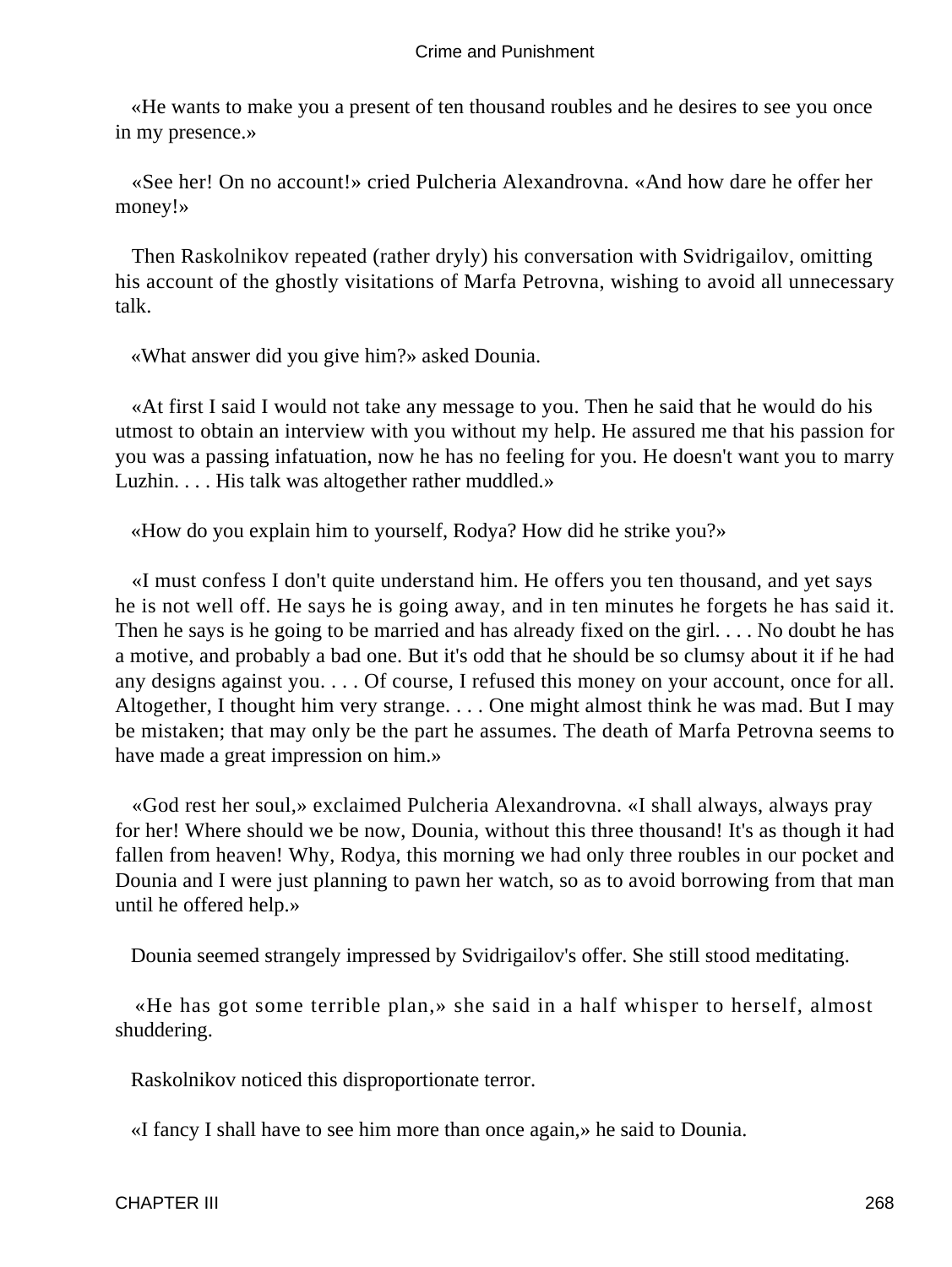«We will watch him! I will track him out!» cried Razumihin, vigorously. «I won't lose sight of him. Rodya has given me leave. He said to me himself just now. 'Take care of my sister.' Will you give me leave, too, Avdotya Romanovna?»

 Dounia smiled and held out her hand, but the look of anxiety did not leave her face. Pulcheria Alexandrovna gazed at her timidly, but the three thousand roubles had obviously a soothing effect on her.

 A quarter of an hour later, they were all engaged in a lively conversation. Even Raskolnikov listened attentively for some time, though he did not talk. Razumihin was the speaker.

 «And why, why should you go away?» he flowed on ecstatically. «And what are you to do in a little town? The great thing is, you are all here together and you need one another – you do need one another, believe me. For a time, anyway. . . . Take me into partnership, and I assure you we'll plan a capital enterprise. Listen! I'll explain it all in detail to you, the whole project! It all flashed into my head this morning, before anything had happened . . . I tell you what; I have an uncle, I must introduce him to you (a most accommodating and respectable old man). This uncle has got a capital of a thousand roubles, and he lives on his pension and has no need of that money. For the last two years he has been bothering me to borrow it from him and pay him six per cent. interest. I know what that means; he simply wants to help me. Last year I had no need of it, but this year I resolved to borrow it as soon as he arrived. Then you lend me another thousand of your three and we have enough for a start, so we'll go into partnership, and what are we going to do?»

 Then Razumihin began to unfold his project, and he explained at length that almost all our publishers and booksellers know nothing at all of what they are selling, and for that reason they are usually bad publishers, and that any decent publications pay as a rule and give a profit, sometimes a considerable one. Razumihin had, indeed, been dreaming of setting up as a publisher. For the last two years he had been working in publishers' offices, and knew three European languages well, though he had told Raskolnikov six days before that he was «schwach» in German with an object of persuading him to take half his translation and half the payment for it. He had told a lie then, and Raskolnikov knew he was lying.

 «Why, why should we let our chance slip when we have one of the chief means of success – money of our own!» cried Razumihin warmly. «Of course there will be a lot of work, but we will work, you, Avdotya Romanovna, I, Rodion. . . . You get a splendid profit on some books nowadays! And the great point of the business is that we shall know just what wants translating, and we shall be translating, publishing, learning all at once. I can be of use because I have experience. For nearly two years I've been scuttling about among the publishers, and now I know every detail of their business. You need not be a saint to make pots, believe me! And why, why should we let our chance slip! Why, I know – and I kept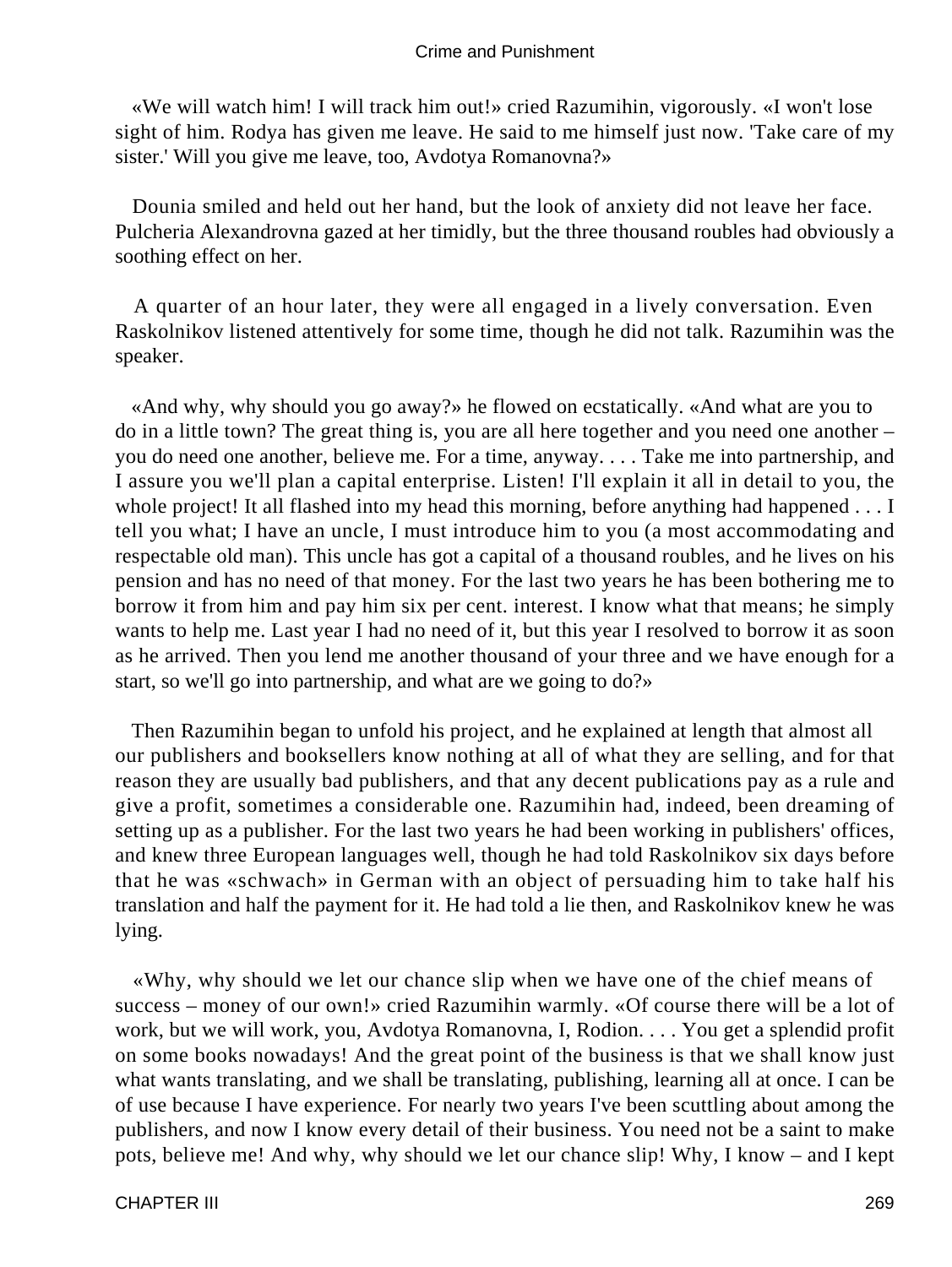the secret – two or three books which one might get a hundred roubles simply for thinking of translating and publishing. Indeed, and I would not take five hundred for the very idea of one of them. And what do you think? If I were to tell a publisher, I dare say he'd hesitate – they are such blockheads! And as for the business side, printing, paper, selling, you trust to me, I know my way about. We'll begin in a small way and go on to a large. In any case it will get us our living and we shall get back our capital.»

Dounia's eyes shone.

«I like what you are saying, Dmitri Prokofitch!» she said.

 «I know nothing about it, of course,» put in Pulcheria Alexandrovna, «it may be a good idea, but again God knows. It's new and untried. Of course, we must remain here at least for a time.» She looked at Rodya.

«What do you think, brother?» said Dounia.

 «I think he's got a very good idea,» he answered. «Of course, it's too soon to dream of a publishing firm, but we certainly might bring out five or six books and be sure of success. I know of one book myself which would be sure to go well. And as for his being able to manage it, there's no doubt about that either. He knows the business. . . . But we can talk it over later. . . .»

 «Hurrah!» cried Razumihin. «Now, stay, there's a flat here in this house, belonging to the same owner. It's a special flat apart, not communicating with these lodgings. It's furnished, rent moderate, three rooms. Suppose you take them to begin with. I'll pawn your watch to−morrow and bring you the money, and everything can be arranged then. You can all three live together, and Rodya will be with you. But where are you off to, Rodya?»

«What, Rodya, you are going already?» Pulcheria Alexandrovna asked in dismay.

«At such a minute?» cried Razumihin.

 Dounia looked at her brother with incredulous wonder. He held his cap in his hand, he was preparing to leave them.

 «One would think you were burying me or saying good−bye for ever,» he said somewhat oddly. He attempted to smile, but it did not turn out a smile. «But who knows, perhaps it is the last time we shall see each other . . .» he let slip accidentally. It was what he was thinking, and it somehow was uttered aloud.

«What is the matter with you?» cried his mother.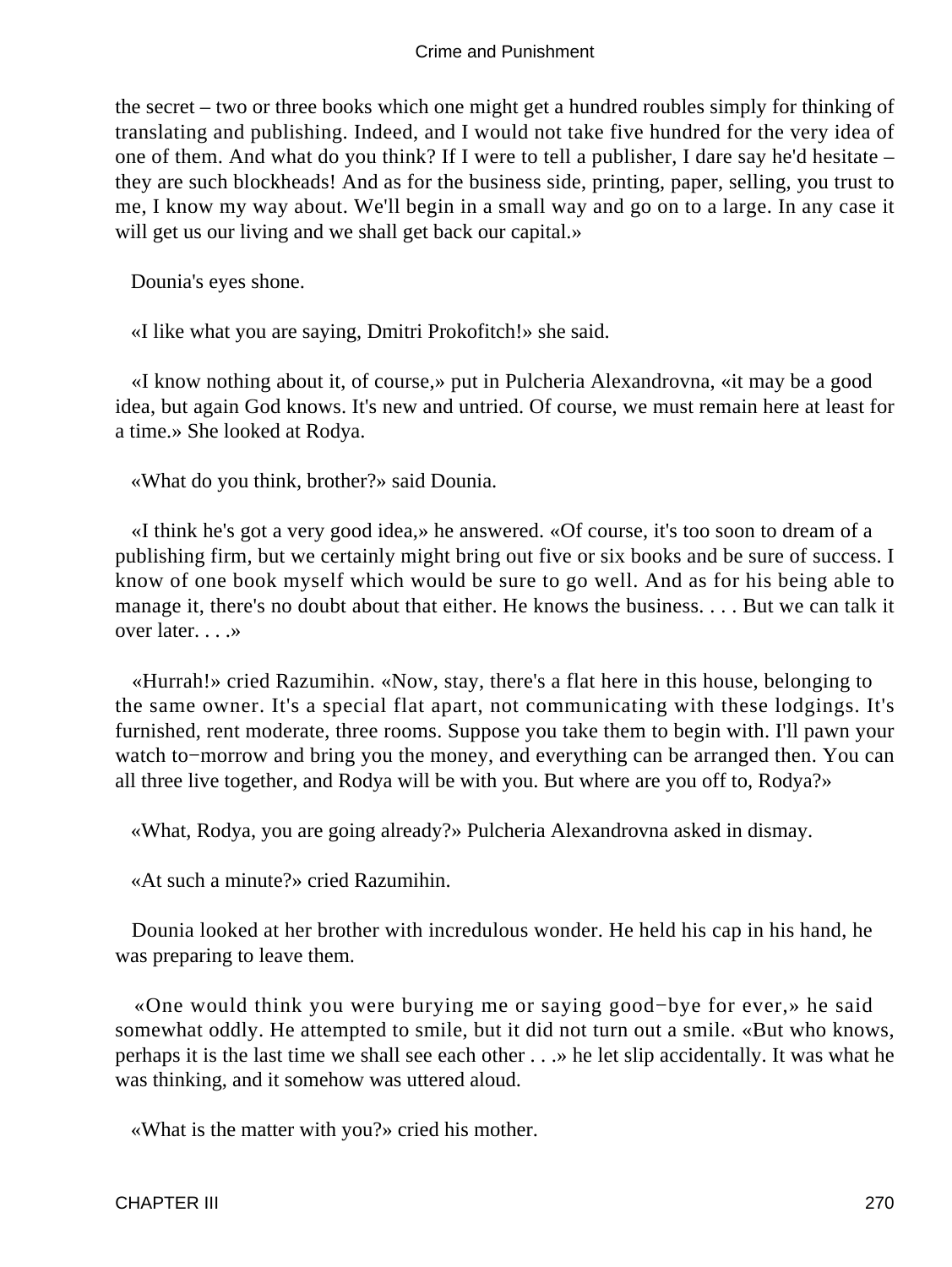«Where are you going, Rodya?» asked Dounia rather strangely.

 «Oh, I'm quite obliged to . . .» he answered vaguely, as though hesitating what he would say. But there was a look of sharp determination in his white face.

 «I meant to say . . . as I was coming here . . . I meant to tell you, mother, and you, Dounia, that it would be better for us to part for a time. I feel ill, I am not at peace. . . . I will come afterwards, I will come of myself . . . when it's possible. I remember you and love you. . . . Leave me, leave me alone. I decided this even before . . . I'm absolutely resolved on it. Whatever may come to me, whether I come to ruin or not, I want to be alone. Forget me altogether, it's better. Don't inquire about me. When I can, I'll come of myself or . . . I'll send for you. Perhaps it will all come back, but now if you love me, give me up . . . else I shall begin to hate you, I feel it. . . . Good−bye!»

 «Good God!» cried Pulcheria Alexandrovna. Both his mother and his sister were terribly alarmed. Razumihin was also.

«Rodya, Rodya, be reconciled with us! Let us be as before!» cried his poor mother.

He turned slowly to the door and slowly went out of the room. Dounia overtook him.

 «Brother, what are you doing to mother?» she whispered, her eyes flashing with indignation.

He looked dully at her.

 «No matter, I shall come. . . . I'm coming,» he muttered in an undertone, as though not fully conscious of what he was saying, and he went out of the room.

«Wicked, heartless egoist!» cried Dounia.

 «He is insane, but not heartless. He is mad! Don't you see it? You're heartless after that!» Razumihin whispered in her ear, squeezing her hand tightly. «I shall be back directly,» he shouted to the horror− stricken mother, and he ran out of the room.

Raskolnikov was waiting for him at the end of the passage.

 «I knew you would run after me,» he said. «Go back to them – be with them . . . be with them to−morrow and always. . . . I . . . perhaps I shall come . . . if I can. Good−bye.»

And without holding out his hand he walked away.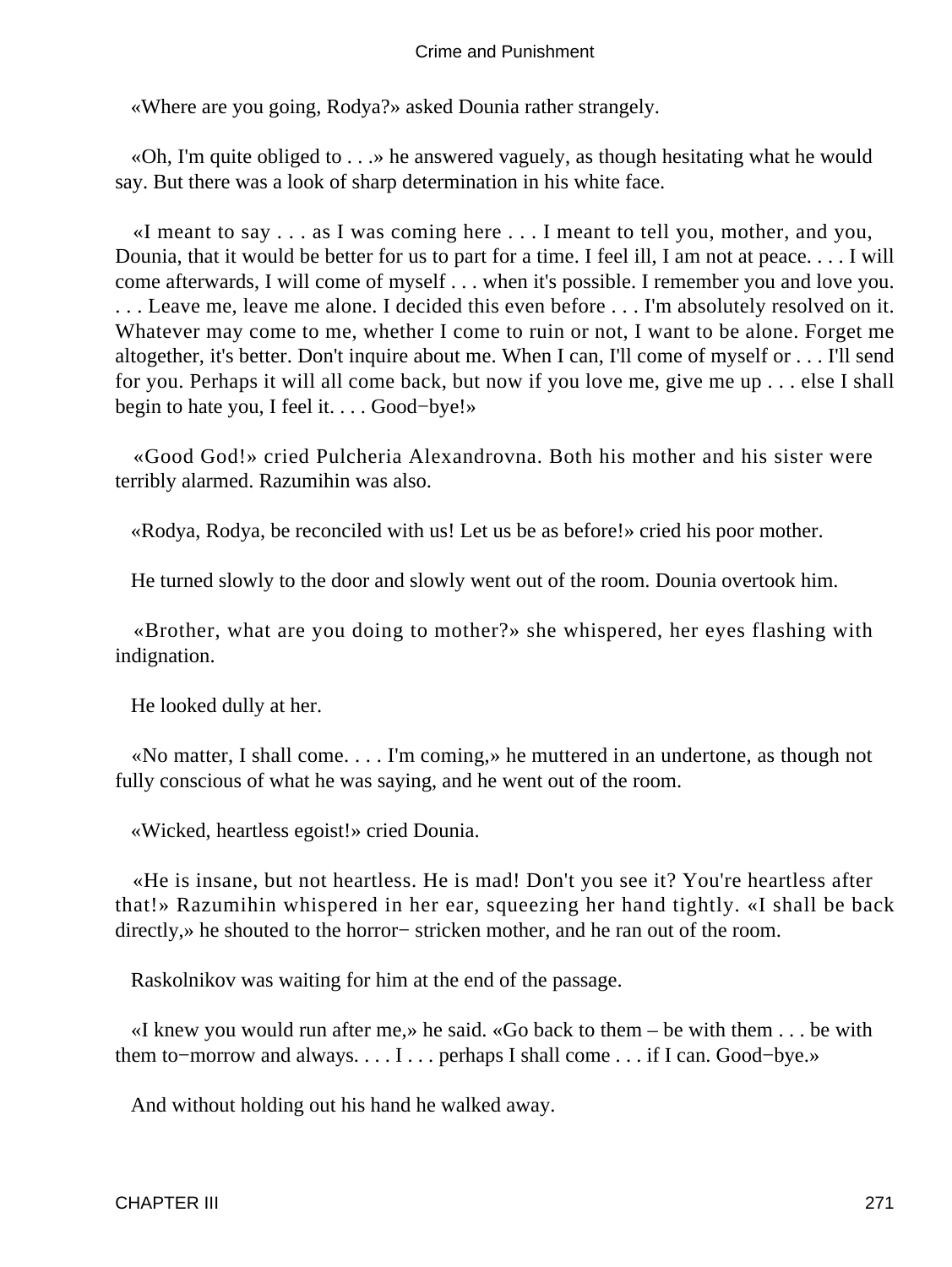«But where are you going? What are you doing? What's the matter with you? How can you go on like this?» Razumihin muttered, at his wits' end.

Raskolnikov stopped once more.

 «Once for all, never ask me about anything. I have nothing to tell you. Don't come to see me. Maybe I'll come here. . . . Leave me, but /don't leave/ them. Do you understand me?»

 It was dark in the corridor, they were standing near the lamp. For a minute they were looking at one another in silence. Razumihin remembered that minute all his life. Raskolnikov's burning and intent eyes grew more penetrating every moment, piercing into his soul, into his consciousness. Suddenly Razumihin started. Something strange, as it were, passed between them. . . . Some idea, some hint, as it were, slipped, something awful, hideous, and suddenly understood on both sides. . . . Razumihin turned pale.

 «Do you understand now?» said Raskolnikov, his face twitching nervously. «Go back, go to them,» he said suddenly, and turning quickly, he went out of the house.

 I will not attempt to describe how Razumihin went back to the ladies, how he soothed them, how he protested that Rodya needed rest in his illness, protested that Rodya was sure to come, that he would come every day, that he was very, very much upset, that he must not be irritated, that he, Razumihin, would watch over him, would get him a doctor, the best doctor, a consultation. . . . In fact from that evening Razumihin took his place with them as a son and a brother.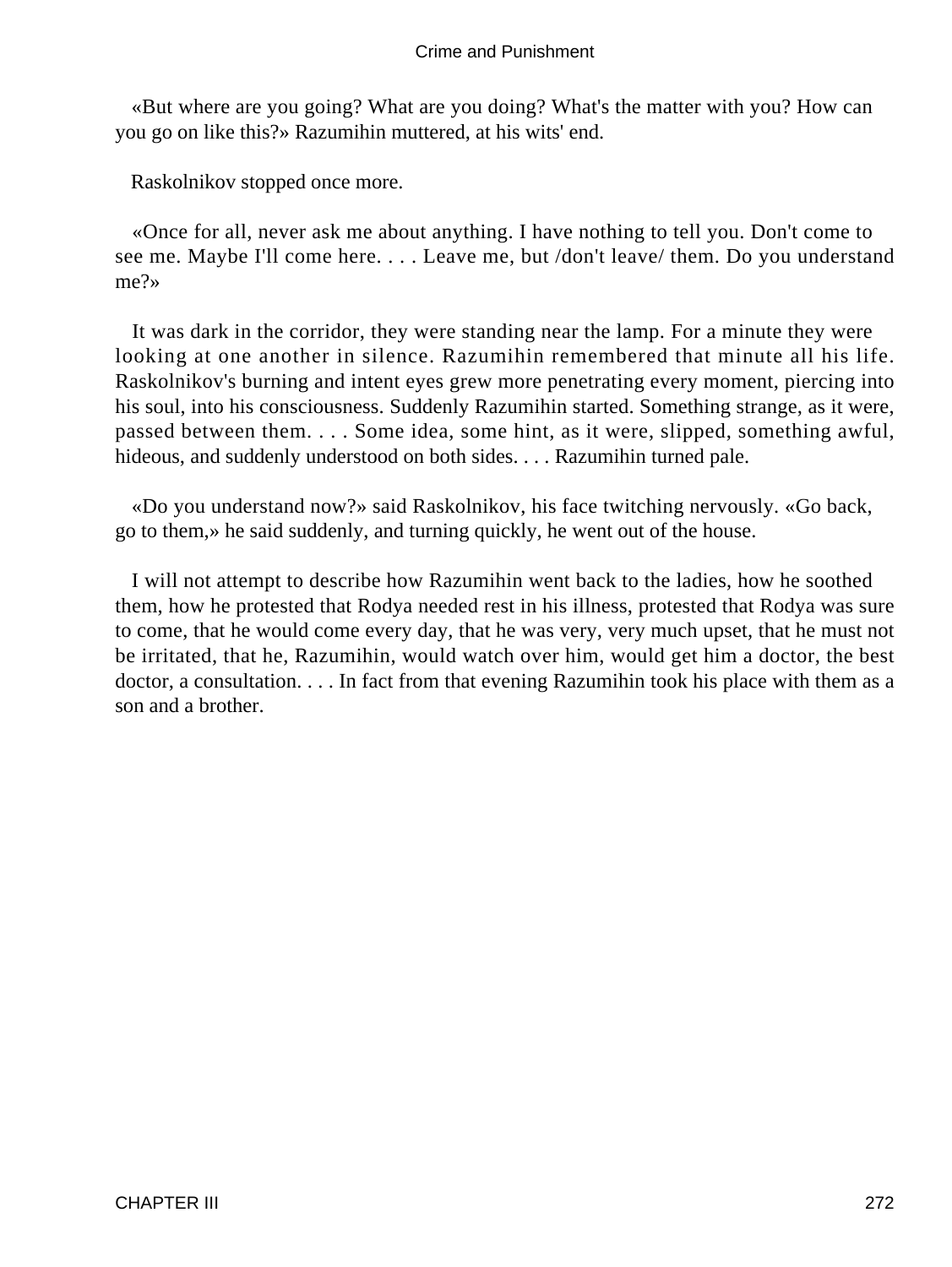# **[CHAPTER IV](#page-466-0)**

*Raskolnikov went straight to the house on the canal bank where Sonia lived. It was an* old green house of three storeys. He found the porter and obtained from him vague directions as to the whereabouts of Kapernaumov, the tailor. Having found in the corner of the courtyard the entrance to the dark and narrow staircase, he mounted to the second floor and came out into a gallery that ran round the whole second storey over the yard. While he was wandering in the darkness, uncertain where to turn for Kapernaumov's door, a door opened three paces from him; he mechanically took hold of it.

«Who is there?» a woman's voice asked uneasily.

«It's I . . . come to see you,» answered Raskolnikov and he walked into the tiny entry.

On a broken chair stood a candle in a battered copper candlestick.

«It's you! Good heavens!» cried Sonia weakly, and she stood rooted to the spot.

 «Which is your room? This way?» and Raskolnikov, trying not to look at her, hastened in.

 A minute later Sonia, too, came in with the candle, set down the candlestick and, completely disconcerted, stood before him inexpressibly agitated and apparently frightened by his unexpected visit. The colour rushed suddenly to her pale face and tears came into her eyes . . . She felt sick and ashamed and happy, too. . . . Raskolnikov turned away quickly and sat on a chair by the table. He scanned the room in a rapid glance.

 It was a large but exceedingly low−pitched room, the only one let by the Kapernaumovs, to whose rooms a closed door led in the wall on the left. In the opposite side on the right hand wall was another door, always kept locked. That led to the next flat, which formed a separate lodging. Sonia's room looked like a barn; it was a very irregular quadrangle and this gave it a grotesque appearance. A wall with three windows looking out on to the canal ran aslant so that one corner formed a very acute angle, and it was difficult to see in it without very strong light. The other corner was disproportionately obtuse. There was scarcely any furniture in the big room: in the corner on the right was a bedstead, beside it, nearest the door, a chair. A plain, deal table covered by a blue cloth stood against the same wall, close to the door into the other flat. Two rush−bottom chairs stood by the table. On the opposite wall near the acute angle stood a small plain wooden chest of drawers looking, as it were, lost in a desert. That was all there was in the room. The yellow, scratched and shabby wall− paper was black in the corners. It must have been damp and full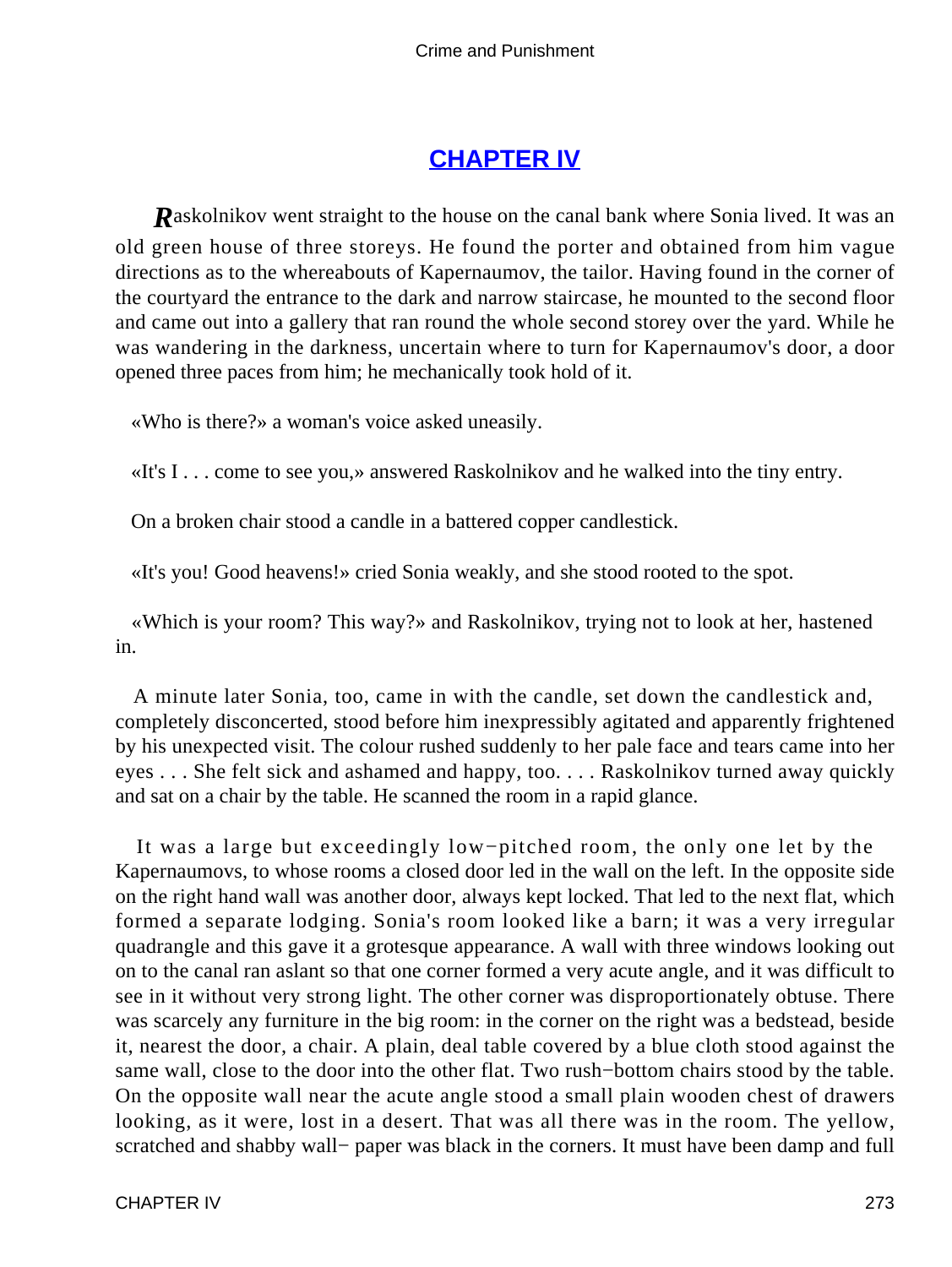of fumes in the winter. There was every sign of poverty; even the bedstead had no curtain.

 Sonia looked in silence at her visitor, who was so attentively and unceremoniously scrutinising her room, and even began at last to tremble with terror, as though she was standing before her judge and the arbiter of her destinies.

«I am late. . . . It's eleven, isn't it?» he asked, still not lifting his eyes.

 «Yes,» muttered Sonia, «oh yes, it is,» she added, hastily, as though in that lay her means of escape. «My landlady's clock has just struck . . . I heard it myself. . . .»

 «I've come to you for the last time,» Raskolnikov went on gloomily, although this was the first time. «I may perhaps not see you again . . .»

«Are you . . . going away?»

«I don't know . . . to−morrow. . . .»

«Then you are not coming to Katerina Ivanovna to−morrow?» Sonia's voice shook.

 «I don't know. I shall know to−morrow morning. . . . Never mind that: I've come to say one word. . . .»

 He raised his brooding eyes to her and suddenly noticed that he was sitting down while she was all the while standing before him.

«Why are you standing? Sit down,» he said in a changed voice, gentle and friendly.

She sat down. He looked kindly and almost compassionately at her.

«How thin you are! What a hand! Quite transparent, like a dead hand.»

He took her hand. Sonia smiled faintly.

«I have always been like that,» she said.

«Even when you lived at home?»

«Yes.»

 «Of course, you were,» he added abruptly and the expression of his face and the sound of his voice changed again suddenly.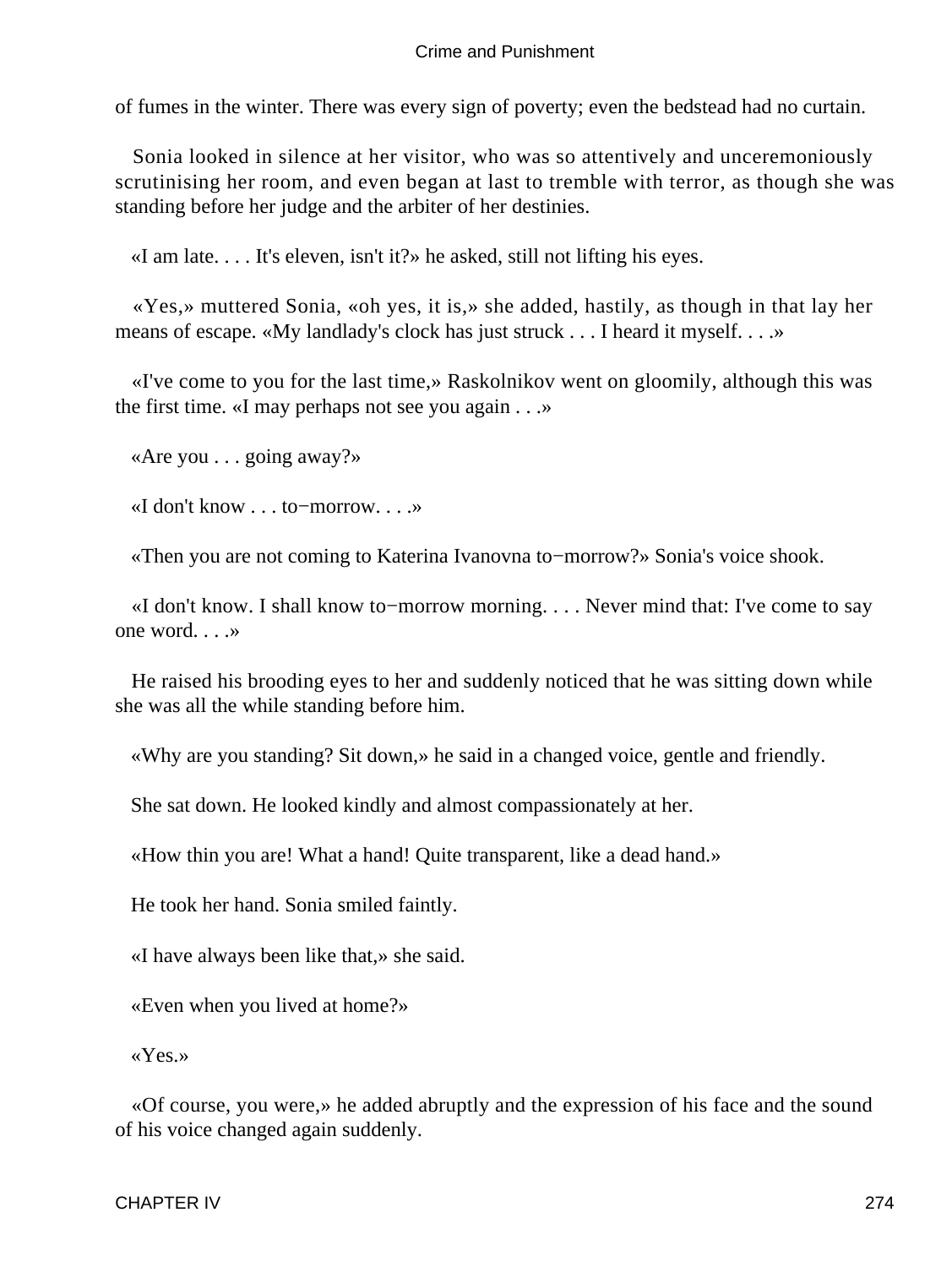He looked round him once more.

«You rent this room from the Kapernaumovs?»

 $\langle Yes. \ldots \rangle$ 

«They live there, through that door?»

«Yes. . . . They have another room like this.»

«All in one room?»

«Yes.»

«I should be afraid in your room at night,» he observed gloomily.

 «They are very good people, very kind,» answered Sonia, who still seemed bewildered, «and all the furniture, everything . . . everything is theirs. And they are very kind and the children, too, often come to see me.»

«They all stammer, don't they?»

 $\langle Y$ es.... He stammers and he's lame. And his wife, too.... It's not exactly that she stammers, but she can't speak plainly. She is a very kind woman. And he used to be a house serf. And there are seven children . . . and it's only the eldest one that stammers and the others are simply ill . . . but they don't stammer. . . . But where did you hear about them?» she added with some surprise.

 «Your father told me, then. He told me all about you. . . . And how you went out at six o'clock and came back at nine and how Katerina Ivanovna knelt down by your bed.»

Sonia was confused.

«I fancied I saw him to−day,» she whispered hesitatingly.

«Whom?»

 «Father. I was walking in the street, out there at the corner, about ten o'clock and he seemed to be walking in front. It looked just like him. I wanted to go to Katerina Ivanovna. . . .»

«You were walking in the streets?»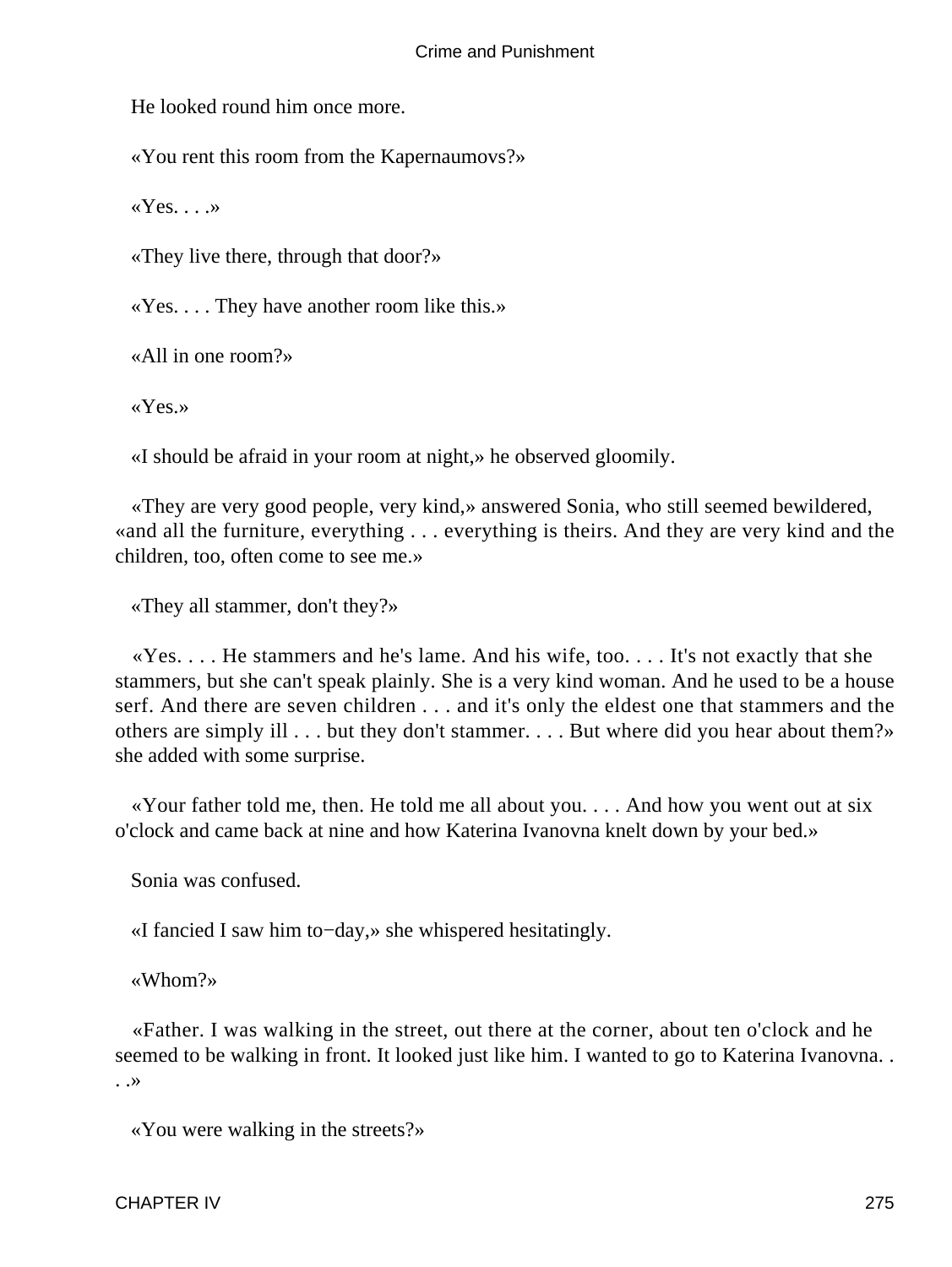«Yes,» Sonia whispered abruptly, again overcome with confusion and looking down.

«Katerina Ivanovna used to beat you, I dare say?»

«Oh no, what are you saying? No!» Sonia looked at him almost with dismay.

«You love her, then?»

 «Love her? Of course!» said Sonia with plaintive emphasis, and she clasped her hands in distress. «Ah, you don't. . . . If you only knew! You see, she is quite like a child. . . . Her mind is quite unhinged, you see . . . from sorrow. And how clever she used to be . . . how generous . . . how kind! Ah, you don't understand, you don't understand!»

 Sonia said this as though in despair, wringing her hands in excitement and distress. Her pale cheeks flushed, there was a look of anguish in her eyes. It was clear that she was stirred to the very depths, that she was longing to speak, to champion, to express something. A sort of /insatiable/ compassion, if one may so express it, was reflected in every feature of her face.

 «Beat me! how can you? Good heavens, beat me! And if she did beat me, what then? What of it? You know nothing, nothing about it. . . . She is so unhappy . . . ah, how unhappy! And ill. . . . She is seeking righteousness, she is pure. She has such faith that there must be righteousness everywhere and she expects it. . . . And if you were to torture her, she wouldn't do wrong. She doesn't see that it's impossible for people to be righteous and she is angry at it. Like a child, like a child. She is good!»

«And what will happen to you?»

Sonia looked at him inquiringly.

 «They are left on your hands, you see. They were all on your hands before, though. . . . And your father came to you to beg for drink. Well, how will it be now?»

«I don't know,» Sonia articulated mournfully.

«Will they stay there?»

 «I don't know. . . . They are in debt for the lodging, but the landlady, I hear, said to−day that she wanted to get rid of them, and Katerina Ivanovna says that she won't stay another minute.»

«How is it she is so bold? She relies upon you?»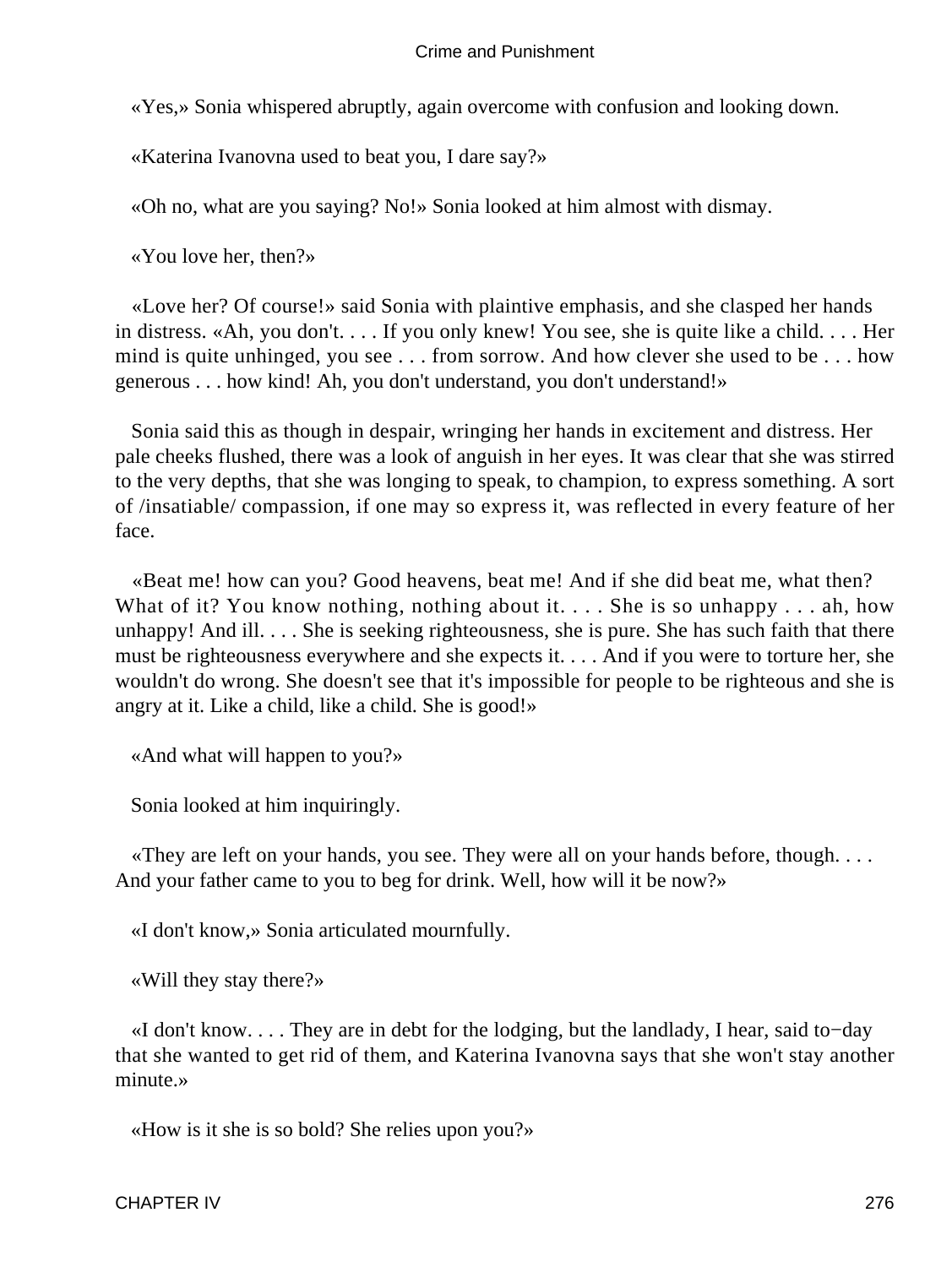«Oh, no, don't talk like that. . . . We are one, we live like one.» Sonia was agitated again and even angry, as though a canary or some other little bird were to be angry. «And what could she do? What, what could she do?» she persisted, getting hot and excited. «And how she cried to−day! Her mind is unhinged, haven't you noticed it? At one minute she is worrying like a child that everything should be right to−morrow, the lunch and all that. . . . Then she is wringing her hands, spitting blood, weeping, and all at once she will begin knocking her head against the wall, in despair. Then she will be comforted again. She builds all her hopes on you; she says that you will help her now and that she will borrow a little money somewhere and go to her native town with me and set up a boarding school for the daughters of gentlemen and take me to superintend it, and we will begin a new splendid life. And she kisses and hugs me, comforts me, and you know she has such faith, such faith in her fancies! One can't contradict her. And all the day long she has been washing, cleaning, mending. She dragged the wash tub into the room with her feeble hands and sank on the bed, gasping for breath. We went this morning to the shops to buy shoes for Polenka and Lida for theirs are quite worn out. Only the money we'd reckoned wasn't enough, not nearly enough. And she picked out such dear little boots, for she has taste, you don't know. And there in the shop she burst out crying before the shopmen because she hadn't enough. . . . Ah, it was sad to see her. . . .»

 «Well, after that I can understand your living like this,» Raskolnikov said with a bitter smile.

 «And aren't you sorry for them? Aren't you sorry?» Sonia flew at him again. «Why, I know, you gave your last penny yourself, though you'd seen nothing of it, and if you'd seen everything, oh dear! And how often, how often I've brought her to tears! Only last week! Yes, I! Only a week before his death. I was cruel! And how often I've done it! Ah, I've been wretched at the thought of it all day!»

Sonia wrung her hands as she spoke at the pain of remembering it.

«You were cruel?»

 $\langle Y \rangle$ es, I – I. I went to see them,» she went on, weeping, «and father said, 'read me something, Sonia, my head aches, read to me, here's a book.' He had a book he had got from Andrey Semyonovitch Lebeziatnikov, he lives there, he always used to get hold of such funny books. And I said, 'I can't stay,' as I didn't want to read, and I'd gone in chiefly to show Katerina Ivanovna some collars. Lizaveta, the pedlar, sold me some collars and cuffs cheap, pretty, new, embroidered ones. Katerina Ivanovna liked them very much; she put them on and looked at herself in the glass and was delighted with them. 'Make me a present of them, Sonia,' she said, 'please do.' '/Please do/,' she said, she wanted them so much. And when could she wear them? They just reminded her of her old happy days. She looked at herself in the glass, admired herself, and she has no clothes at all, no things of her own, hasn't had all these years! And she never asks anyone for anything; she is proud, she'd

CHAPTER IV 277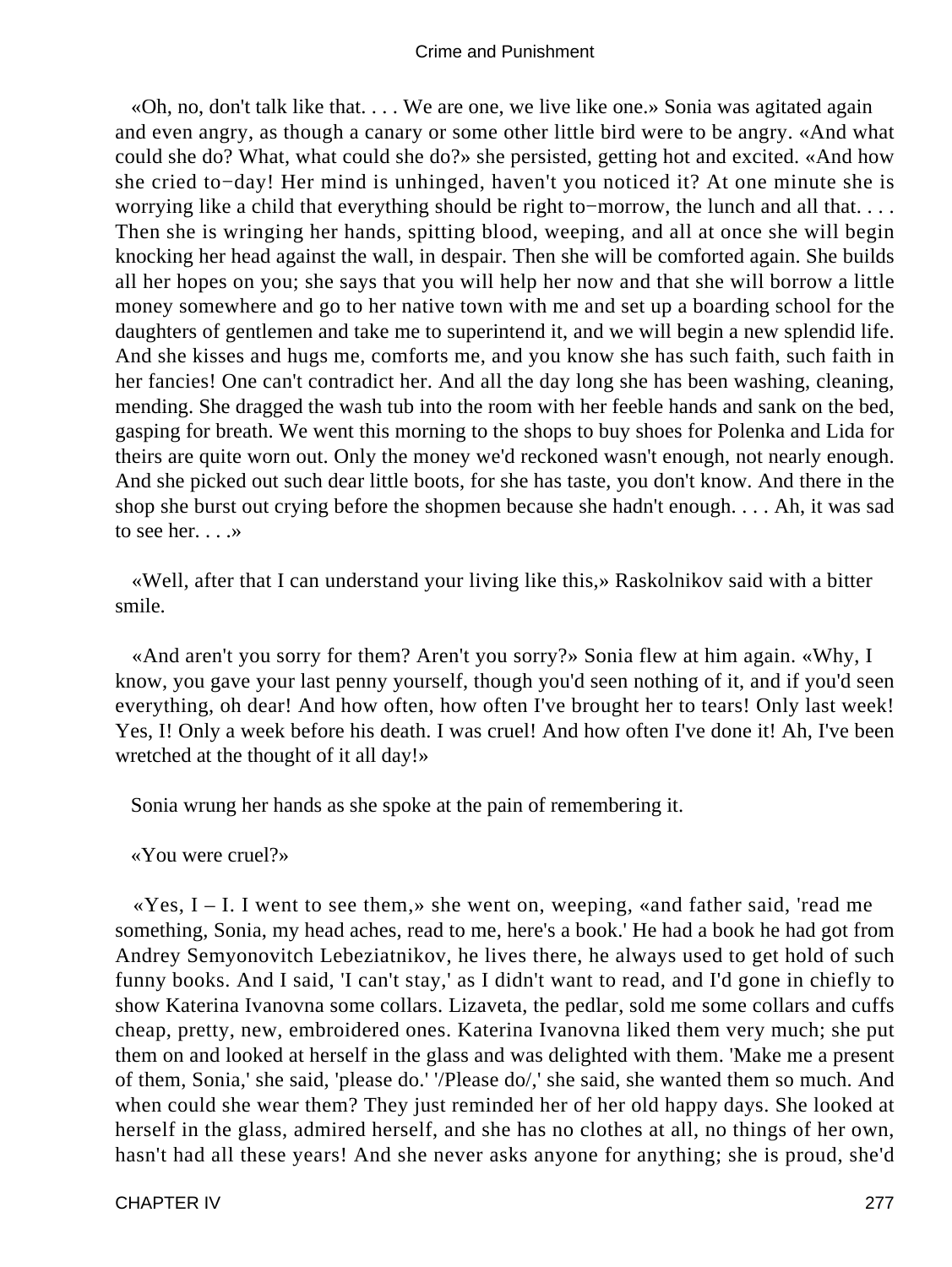sooner give away everything. And these she asked for, she liked them so much. And I was sorry to give them. 'What use are they to you, Katerina Ivanovna?' I said. I spoke like that to her, I ought not to have said that! She gave me such a look. And she was so grieved, so grieved at my refusing her. And it was so sad to see. . . . And she was not grieved for the collars, but for my refusing, I saw that. Ah, if only I could bring it all back, change it, take back those words! Ah, if I . . . but it's nothing to you!»

«Did you know Lizaveta, the pedlar?»

«Yes. . . . Did you know her?» Sonia asked with some surprise.

 «Katerina Ivanovna is in consumption, rapid consumption; she will soon die,» said Raskolnikov after a pause, without answering her question.

«Oh, no, no, no!»

 And Sonia unconsciously clutched both his hands, as though imploring that she should not.

«But it will be better if she does die.»

«No, not better, not at all better!» Sonia unconsciously repeated in dismay.

«And the children? What can you do except take them to live with you?»

«Oh, I don't know,» cried Sonia, almost in despair, and she put her hands to her head.

 It was evident that that idea had very often occurred to her before and he had only roused it again.

 «And, what, if even now, while Katerina Ivanovna is alive, you get ill and are taken to the hospital, what will happen then?» he persisted pitilessly.

«How can you? That cannot be!»

And Sonia's face worked with awful terror.

 «Cannot be?» Raskolnikov went on with a harsh smile. «You are not insured against it, are you? What will happen to them then? They will be in the street, all of them, she will cough and beg and knock her head against some wall, as she did to−day, and the children will cry. . . . Then she will fall down, be taken to the police station and to the hospital, she will die, and the children . . . »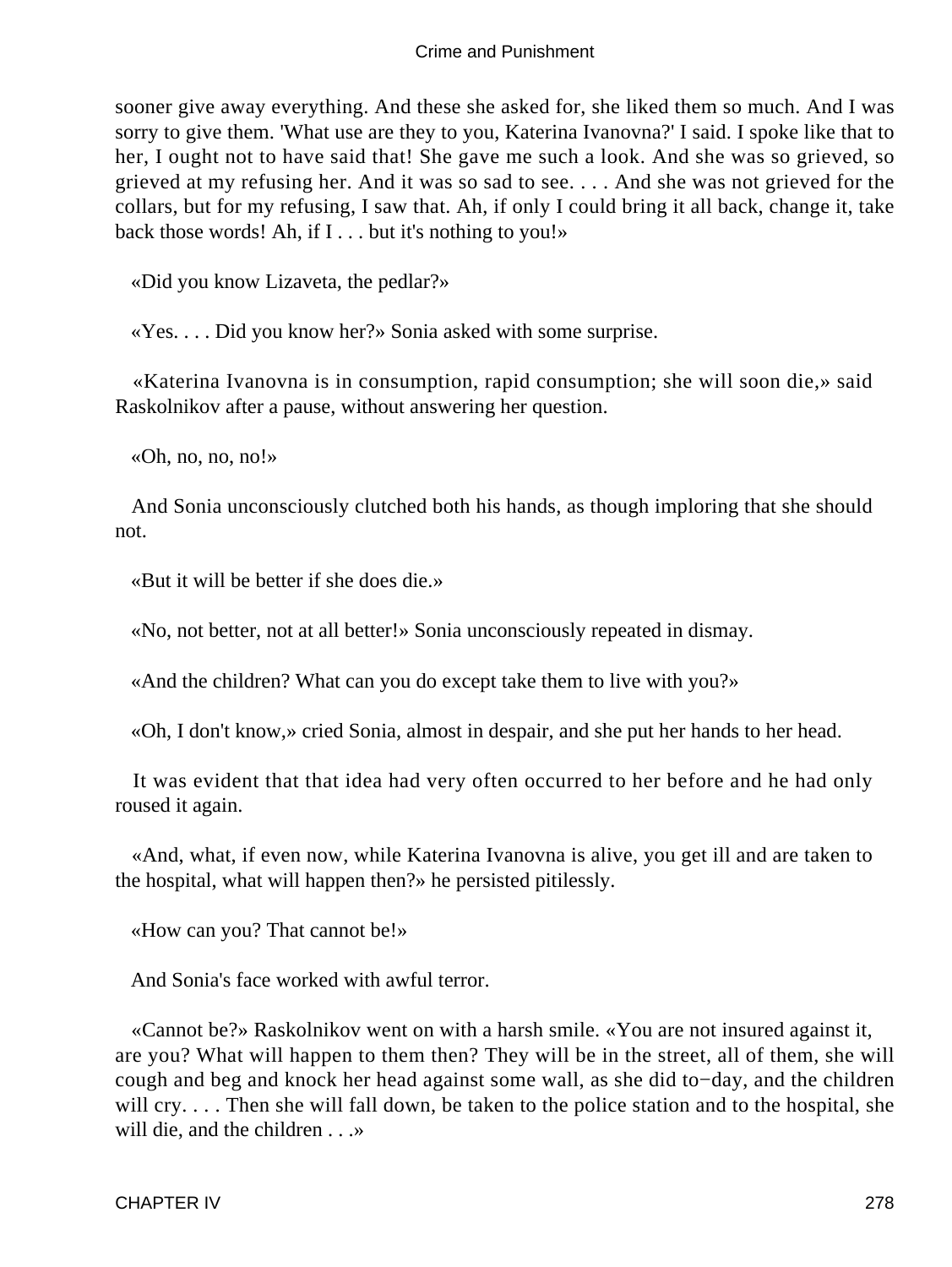«Oh, no. . . . God will not let it be!» broke at last from Sonia's overburdened bosom.

 She listened, looking imploringly at him, clasping her hands in dumb entreaty, as though it all depended upon him.

 Raskolnikov got up and began to walk about the room. A minute passed. Sonia was standing with her hands and her head hanging in terrible dejection.

«And can't you save? Put by for a rainy day?» he asked, stopping suddenly before her.

«No,» whispered Sonia.

«Of course not. Have you tried?» he added almost ironically.

«Yes.»

«And it didn't come off! Of course not! No need to ask.»

And again he paced the room. Another minute passed.

«You don't get money every day?»

Sonia was more confused than ever and colour rushed into her face again.

«No,» she whispered with a painful effort.

«It will be the same with Polenka, no doubt,» he said suddenly.

 «No, no! It can't be, no!» Sonia cried aloud in desperation, as though she had been stabbed. «God would not allow anything so awful!»

«He lets others come to it.»

«No, no! God will protect her, God!» she repeated beside herself.

 «But, perhaps, there is no God at all,» Raskolnikov answered with a sort of malignance, laughed and looked at her.

 Sonia's face suddenly changed; a tremor passed over it. She looked at him with unutterable reproach, tried to say something, but could not speak and broke into bitter, bitter sobs, hiding her face in her hands.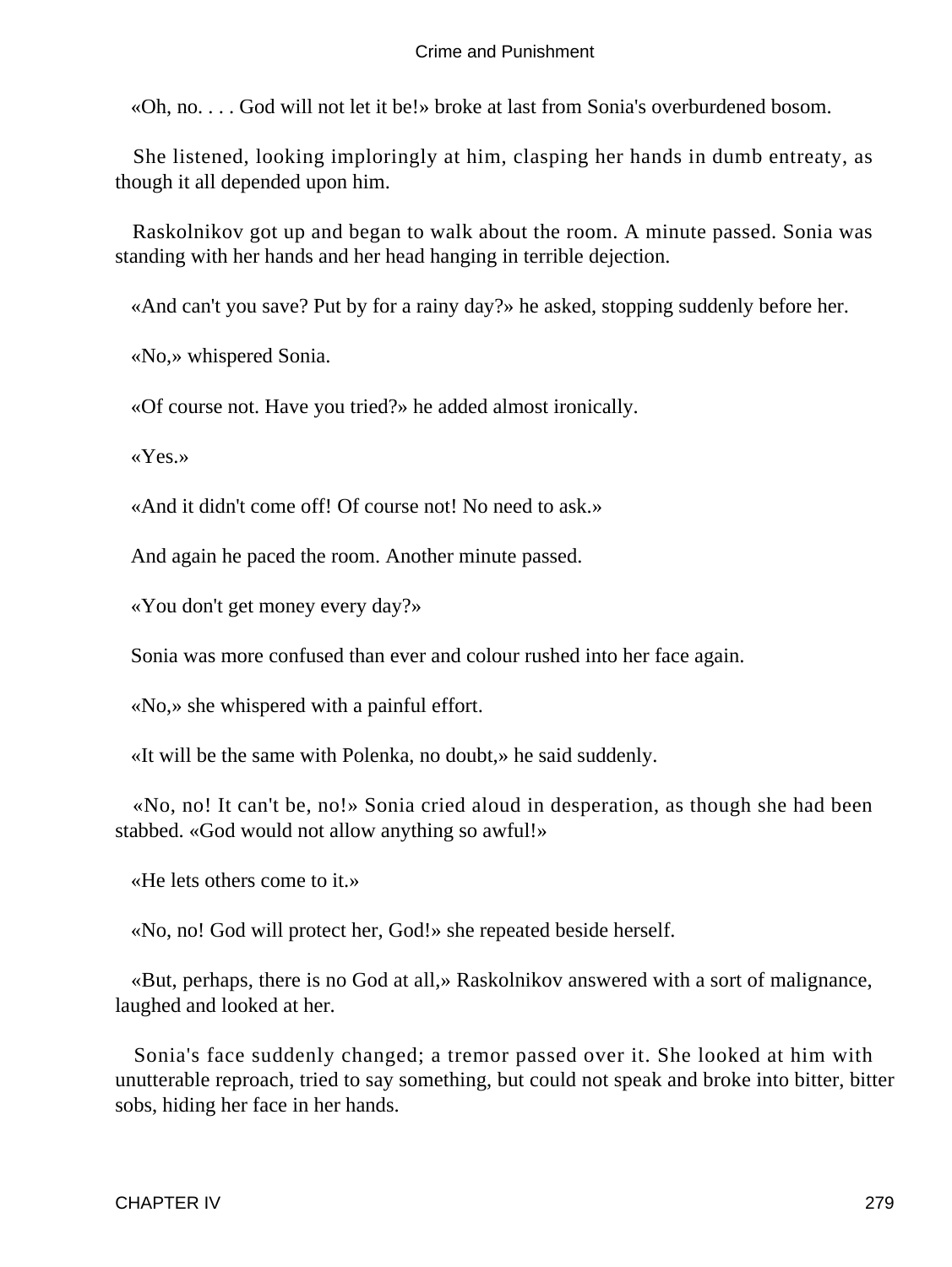«You say Katerina Ivanovna's mind is unhinged; your own mind is unhinged,» he said after a brief silence.

 Five minutes passed. He still paced up and down the room in silence, not looking at her. At last he went up to her; his eyes glittered. He put his two hands on her shoulders and looked straight into her tearful face. His eyes were hard, feverish and piercing, his lips were twitching. All at once he bent down quickly and dropping to the ground, kissed her foot. Sonia drew back from him as from a madman. And certainly he looked like a madman.

 «What are you doing to me?» she muttered, turning pale, and a sudden anguish clutched at her heart.

He stood up at once.

 «I did not bow down to you, I bowed down to all the suffering of humanity,» he said wildly and walked away to the window. «Listen,» he added, turning to her a minute later. «I said just now to an insolent man that he was not worth your little finger . . . and that I did my sister honour making her sit beside you.»

 «Ach, you said that to them! And in her presence?» cried Sonia, frightened. «Sit down with me! An honour! Why, I'm . . . dishonourable. . . . Ah, why did you say that?»

 «It was not because of your dishonour and your sin I said that of you, but because of your great suffering. But you are a great sinner, that's true,» he added almost solemnly, «and your worst sin is that you have destroyed and betrayed yourself /for nothing/. Isn't that fearful? Isn't it fearful that you are living in this filth which you loathe so, and at the same time you know yourself (you've only to open your eyes) that you are not helping anyone by it, not saving anyone from anything? Tell me,» he went on almost in a frenzy, «how this shame and degradation can exist in you side by side with other, opposite, holy feelings? It would be better, a thousand times better and wiser to leap into the water and end it all!»

 «But what would become of them?» Sonia asked faintly, gazing at him with eyes of anguish, but not seeming surprised at his suggestion.

 Raskolnikov looked strangely at her. He read it all in her face; so she must have had that thought already, perhaps many times, and earnestly she had thought out in her despair how to end it and so earnestly, that now she scarcely wondered at his suggestion. She had not even noticed the cruelty of his words. (The significance of his reproaches and his peculiar attitude to her shame she had, of course, not noticed either, and that, too, was clear to him.) But he saw how monstrously the thought of her disgraceful, shameful position was torturing her and had long tortured her. «What, what,» he thought, «could hitherto have hindered her from putting an end to it?» Only then he realised what those poor little orphan children and that pitiful half−crazy Katerina Ivanovna, knocking her head against the wall in her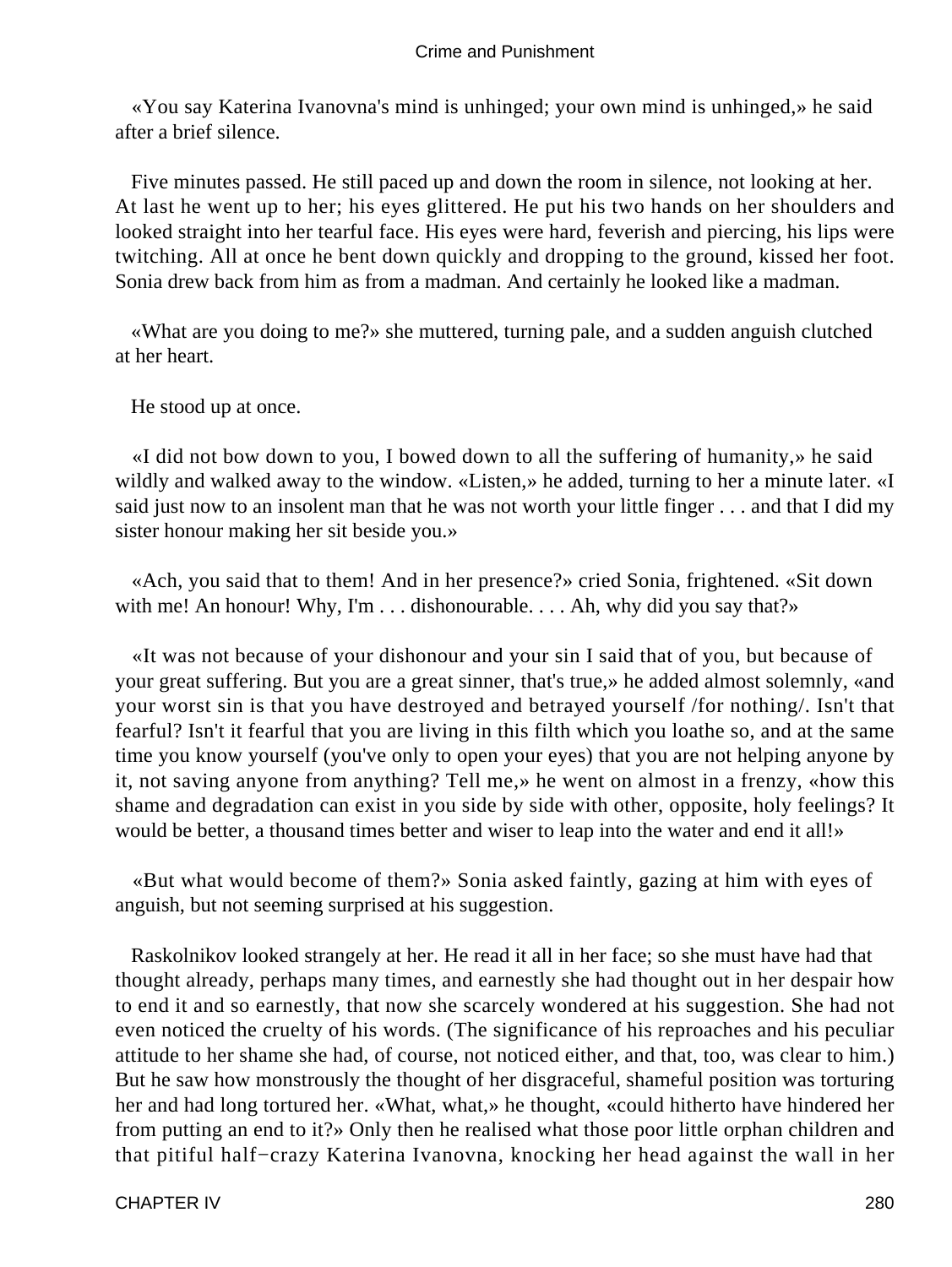consumption, meant for Sonia.

 But, nevertheless, it was clear to him again that with her character and the amount of education she had after all received, she could not in any case remain so. He was still confronted by the question, how could she have remained so long in that position without going out of her mind, since she could not bring herself to jump into the water? Of course he knew that Sonia's position was an exceptional case, though unhappily not unique and not infrequent, indeed; but that very exceptionalness, her tinge of education, her previous life might, one would have thought, have killed her at the first step on that revolting path. What held her up – surely not depravity? All that infamy had obviously only touched her mechanically, not one drop of real depravity had penetrated to her heart; he saw that. He saw through her as she stood before him. . . .

 «There are three ways before her,» he thought, «the canal, the madhouse, or . . . at last to sink into depravity which obscures the mind and turns the heart to stone.»

 The last idea was the most revolting, but he was a sceptic, he was young, abstract, and therefore cruel, and so he could not help believing that the last end was the most likely.

 «But can that be true?» he cried to himself. «Can that creature who has still preserved the purity of her spirit be consciously drawn at last into that sink of filth and iniquity? Can the process already have begun? Can it be that she has only been able to bear it till now, because vice has begun to be less loathsome to her? No, no, that cannot be!» he cried, as Sonia had just before. «No, what has kept her from the canal till now is the idea of sin and they, the children. . . . And if she has not gone out of her mind . . . but who says she has not gone out of her mind? Is she in her senses? Can one talk, can one reason as she does? How can she sit on the edge of the abyss of loathsomeness into which she is slipping and refuse to listen when she is told of danger? Does she expect a miracle? No doubt she does. Doesn't that all mean madness?»

 He stayed obstinately at that thought. He liked that explanation indeed better than any other. He began looking more intently at her.

«So you pray to God a great deal, Sonia?» he asked her.

Sonia did not speak; he stood beside her waiting for an answer.

 «What should I be without God?» she whispered rapidly, forcibly, glancing at him with suddenly flashing eyes, and squeezing his hand.

«Ah, so that is it!» he thought.

«And what does God do for you?» he asked, probing her further.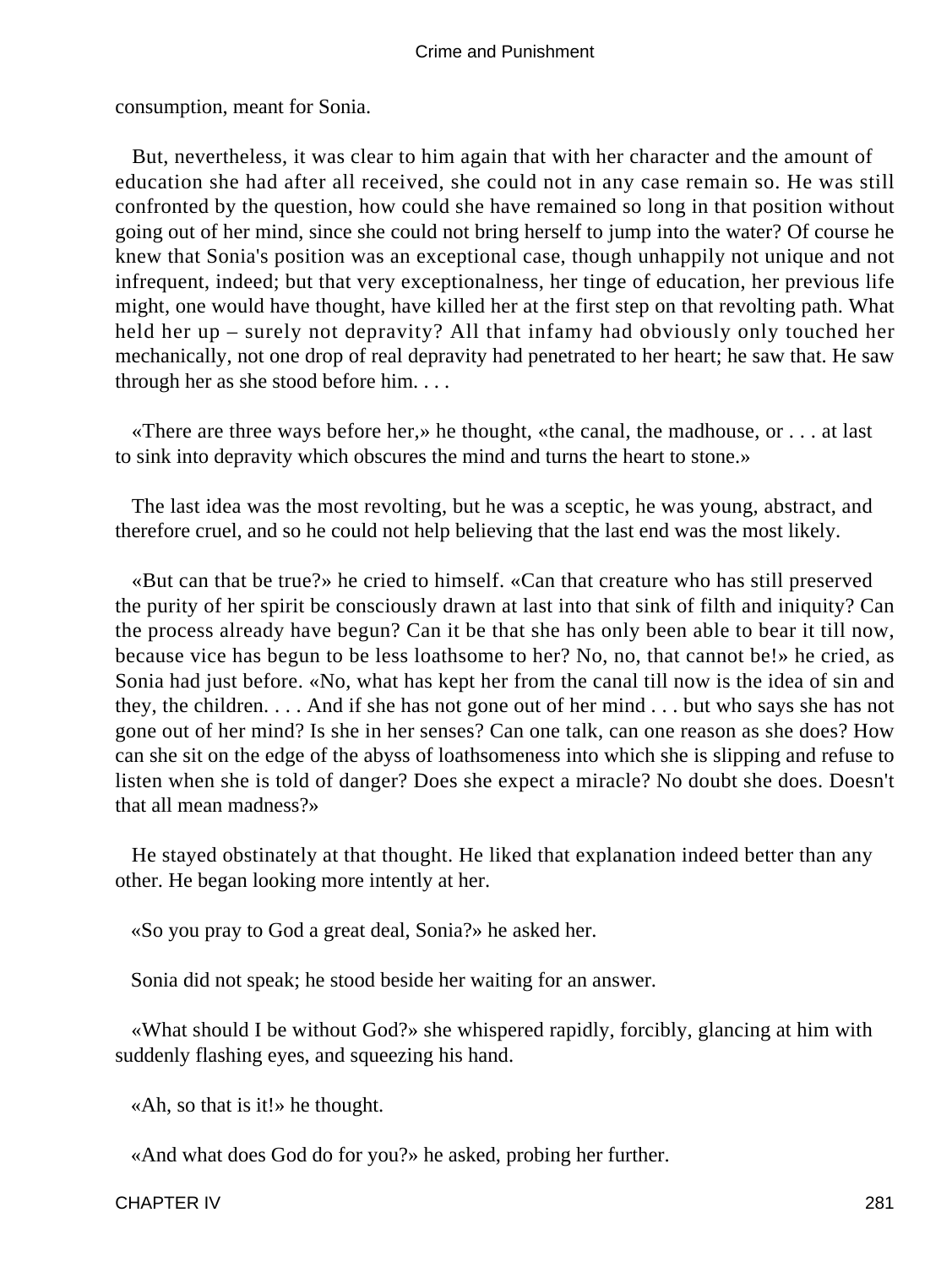Sonia was silent a long while, as though she could not answer. Her weak chest kept heaving with emotion.

 «Be silent! Don't ask! You don't deserve!» she cried suddenly, looking sternly and wrathfully at him.

«That's it, that's it,» he repeated to himself.

«He does everything,» she whispered quickly, looking down again.

 «That's the way out! That's the explanation,» he decided, scrutinising her with eager curiosity, with a new, strange, almost morbid feeling. He gazed at that pale, thin, irregular, angular little face, those soft blue eyes, which could flash with such fire, such stern energy, that little body still shaking with indignation and anger – and it all seemed to him more and more strange, almost impossible. «She is a religious maniac!» he repeated to himself.

 There was a book lying on the chest of drawers. He had noticed it every time he paced up and down the room. Now he took it up and looked at it. It was the New Testament in the Russian translation. It was bound in leather, old and worn.

«Where did you get that?» he called to her across the room.

She was still standing in the same place, three steps from the table.

«It was brought me,» she answered, as it were unwillingly, not looking at him.

«Who brought it?»

«Lizaveta, I asked her for it.»

«Lizaveta! strange!» he thought.

 Everything about Sonia seemed to him stranger and more wonderful every moment. He carried the book to the candle and began to turn over the pages.

«Where is the story of Lazarus?» he asked suddenly.

 Sonia looked obstinately at the ground and would not answer. She was standing sideways to the table.

«Where is the raising of Lazarus? Find it for me, Sonia.»

She stole a glance at him.

CHAPTER IV 282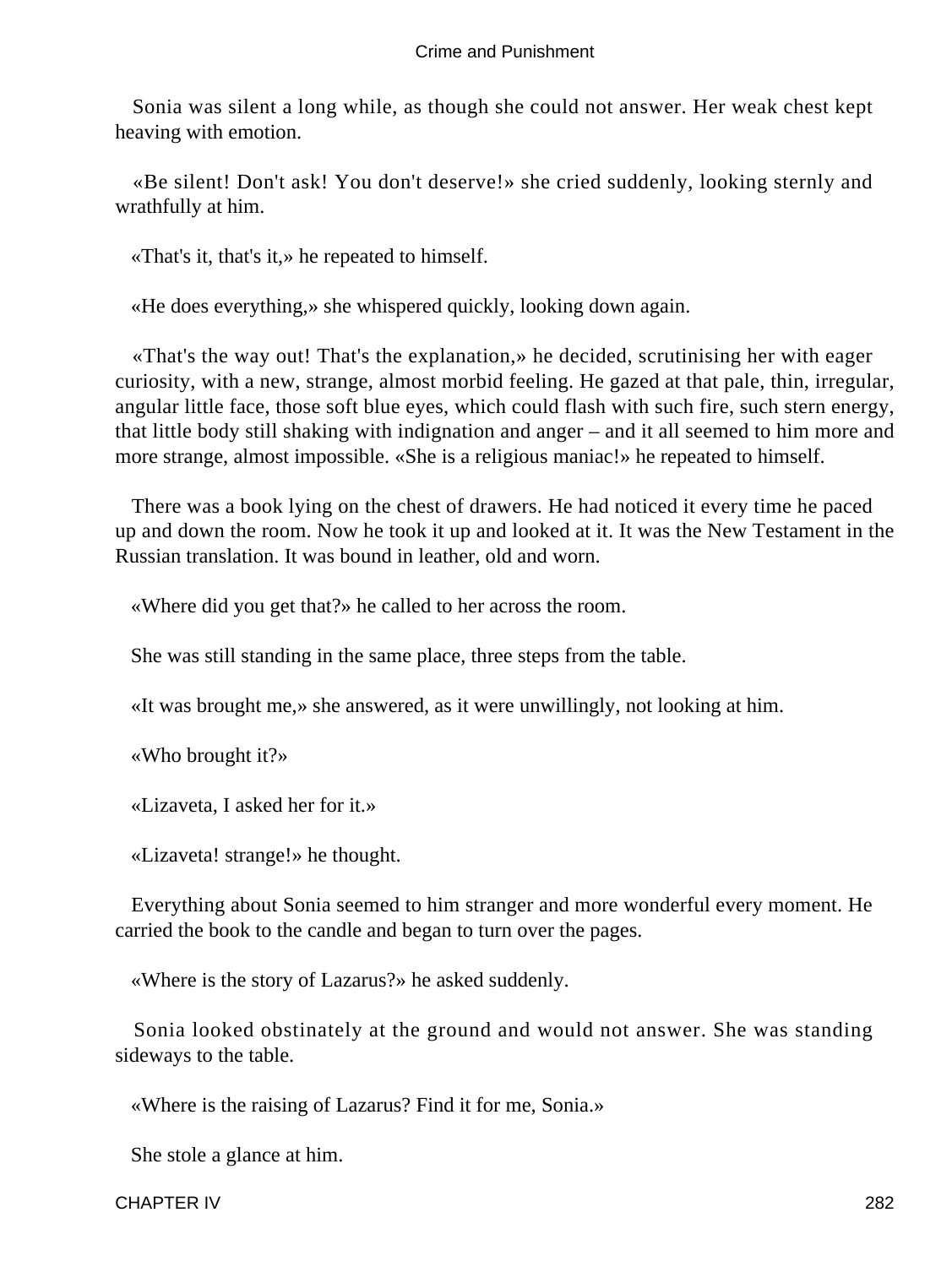«You are not looking in the right place. . . . It's in the fourth gospel,» she whispered sternly, without looking at him.

 «Find it and read it to me,» he said. He sat down with his elbow on the table, leaned his head on his hand and looked away sullenly, prepared to listen.

 «In three weeks' time they'll welcome me in the madhouse! I shall be there if I am not in a worse place,» he muttered to himself.

 Sonia heard Raskolnikov's request distrustfully and moved hesitatingly to the table. She took the book however.

«Haven't you read it?» she asked, looking up at him across the table.

Her voice became sterner and sterner.

«Long ago. . . . When I was at school. Read!»

«And haven't you heard it in church?»

«I . . . haven't been. Do you often go?»

«N−no,» whispered Sonia.

Raskolnikov smiled.

«I understand. . . . And you won't go to your father's funeral to−morrow?»

«Yes, I shall. I was at church last week, too . . . I had a requiem service.»

«For whom?»

«For Lizaveta. She was killed with an axe.»

His nerves were more and more strained. His head began to go round.

«Were you friends with Lizaveta?»

 $\langle x \rangle$   $\langle x \rangle$   $\langle x \rangle$   $\langle x \rangle$  are set to  $\langle x \rangle$  are  $\langle x \rangle$  are  $\langle x \rangle$  are  $\langle x \rangle$  are  $\langle x \rangle$  are  $\langle x \rangle$  are  $\langle x \rangle$  are  $\langle x \rangle$  are  $\langle x \rangle$  are  $\langle x \rangle$  are  $\langle x \rangle$  are  $\langle x \rangle$  are  $\langle x \rangle$  are  $\langle x \rangle$  are  $\langle x \rangle$  ar used to read together and . . . talk. She will see God.»

 The last phrase sounded strange in his ears. And here was something new again: the mysterious meetings with Lizaveta and both of them – religious maniacs.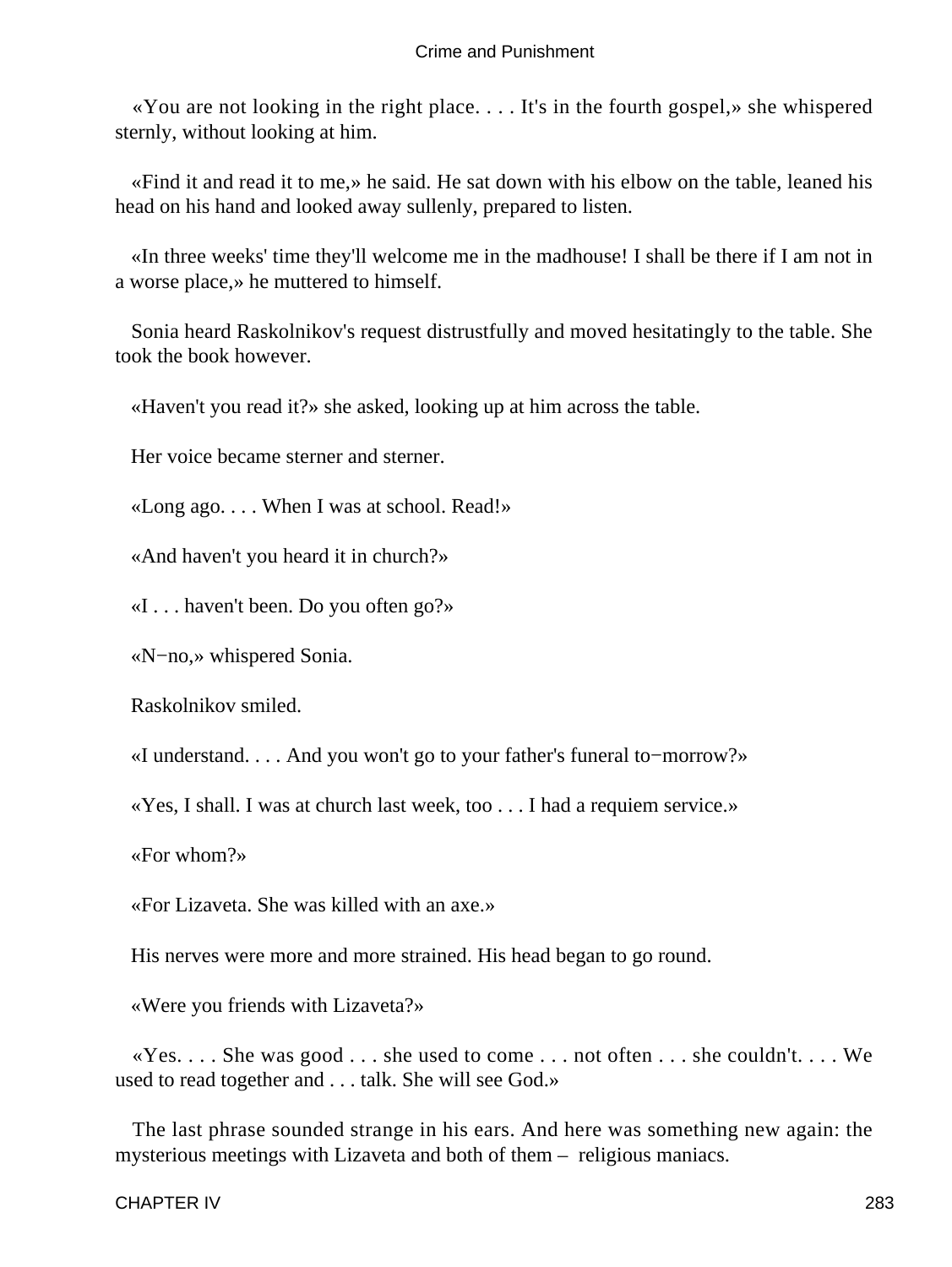«I shall be a religious maniac myself soon! It's infectious!»

«Read!» he cried irritably and insistently.

 Sonia still hesitated. Her heart was throbbing. She hardly dared to read to him. He looked almost with exasperation at the «unhappy lunatic.»

«What for? You don't believe? . . .» she whispered softly and as it were breathlessly.

«Read! I want you to,» he persisted. «You used to read to Lizaveta.»

 Sonia opened the book and found the place. Her hands were shaking, her voice failed her. Twice she tried to begin and could not bring out the first syllable.

 «Now a certain man was sick named Lazarus of Bethany . . .» she forced herself at last to read, but at the third word her voice broke like an overstrained string. There was a catch in her breath.

 Raskolnikov saw in part why Sonia could not bring herself to read to him and the more he saw this, the more roughly and irritably he insisted on her doing so. He understood only too well how painful it was for her to betray and unveil all that was her /own/. He understood that these feelings really were her /secret treasure/, which she had kept perhaps for years, perhaps from childhood, while she lived with an unhappy father and a distracted stepmother crazed by grief, in the midst of starving children and unseemly abuse and reproaches. But at the same time he knew now and knew for certain that, although it filled her with dread and suffering, yet she had a tormenting desire to read and to read to /him/ that he might hear it, and to read /now/ whatever might come of it! . . . He read this in her eyes, he could see it in her intense emotion. She mastered herself, controlled the spasm in her throat and went on reading the eleventh chapter of St. John. She went on to the nineteenth verse:

 "And many of the Jews came to Martha and Mary to comfort them concerning their brother.

 "Then Martha as soon as she heard that Jesus was coming went and met Him: but Mary sat still in the house.

"Then said Martha unto Jesus, Lord, if Thou hadst been here, my brother had not died.

 «But I know that even now whatsoever Thou wilt ask of God, God will give it Thee. . . .»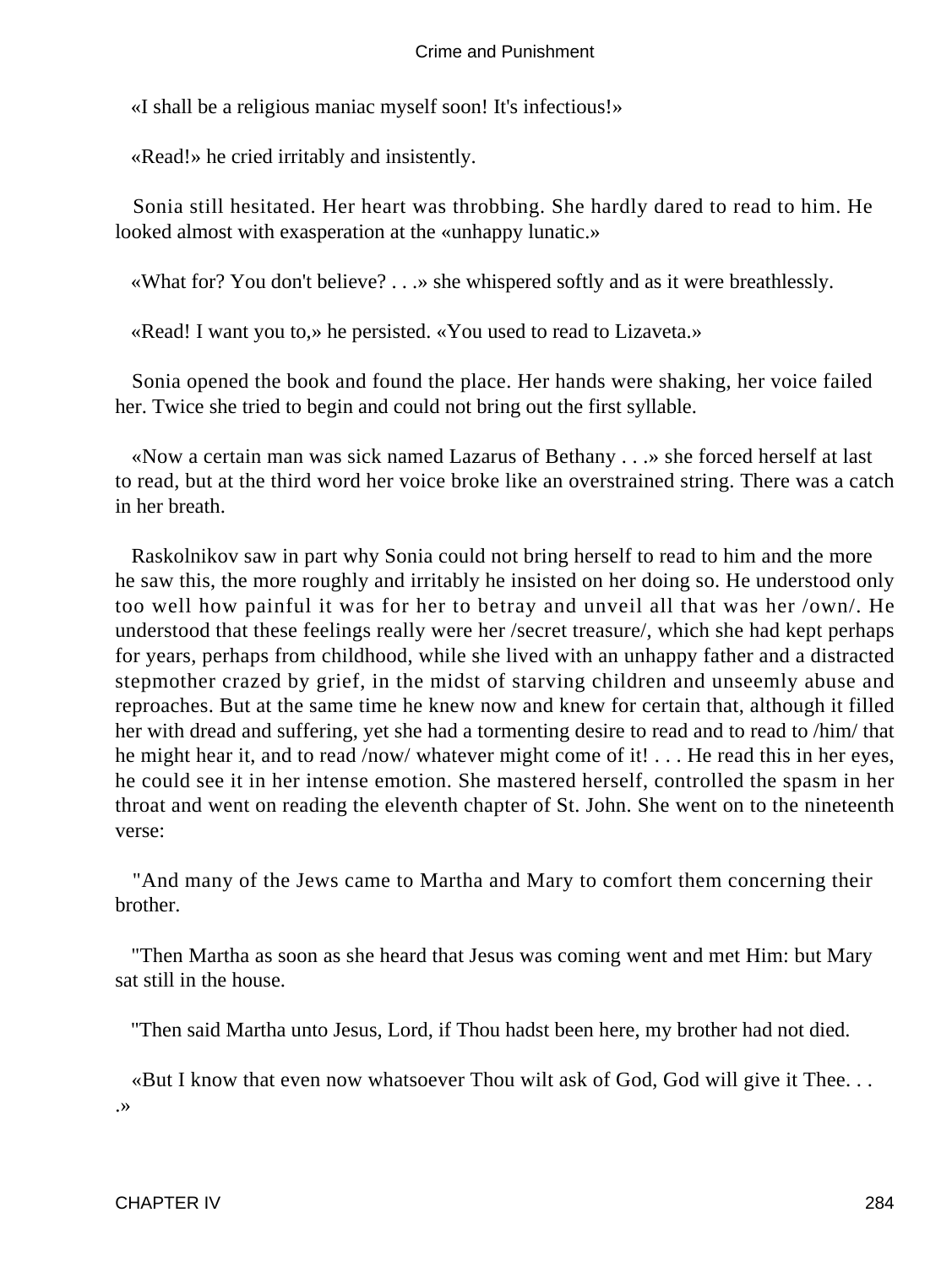Then she stopped again with a shamefaced feeling that her voice would quiver and break again.

"Jesus said unto her, thy brother shall rise again.

 "Martha saith unto Him, I know that he shall rise again in the resurrection, at the last day.

 "Jesus said unto her, I am the resurrection and the life: he that believeth in Me though he were dead, yet shall he live.

"And whosoever liveth and believeth in Me shall never die. Believest thou this?

«She saith unto Him,»

 (And drawing a painful breath, Sonia read distinctly and forcibly as though she were making a public confession of faith.)

 «Yea, Lord: I believe that Thou art the Christ, the Son of God Which should come into the world.»

 She stopped and looked up quickly at him, but controlling herself went on reading. Raskolnikov sat without moving, his elbows on the table and his eyes turned away. She read to the thirty−second verse.

 "Then when Mary was come where Jesus was and saw Him, she fell down at His feet, saying unto Him, Lord if Thou hadst been here, my brother had not died.

 "When Jesus therefore saw her weeping, and the Jews also weeping which came with her, He groaned in the spirit and was troubled,

"And said, Where have ye laid him? They said unto Him, Lord, come and see.

"Jesus wept.

"Then said the Jews, behold how He loved him!

 «And some of them said, could not this Man which opened the eyes of the blind, have caused that even this man should not have died?»

 Raskolnikov turned and looked at her with emotion. Yes, he had known it! She was trembling in a real physical fever. He had expected it. She was getting near the story of the greatest miracle and a feeling of immense triumph came over her. Her voice rang out like a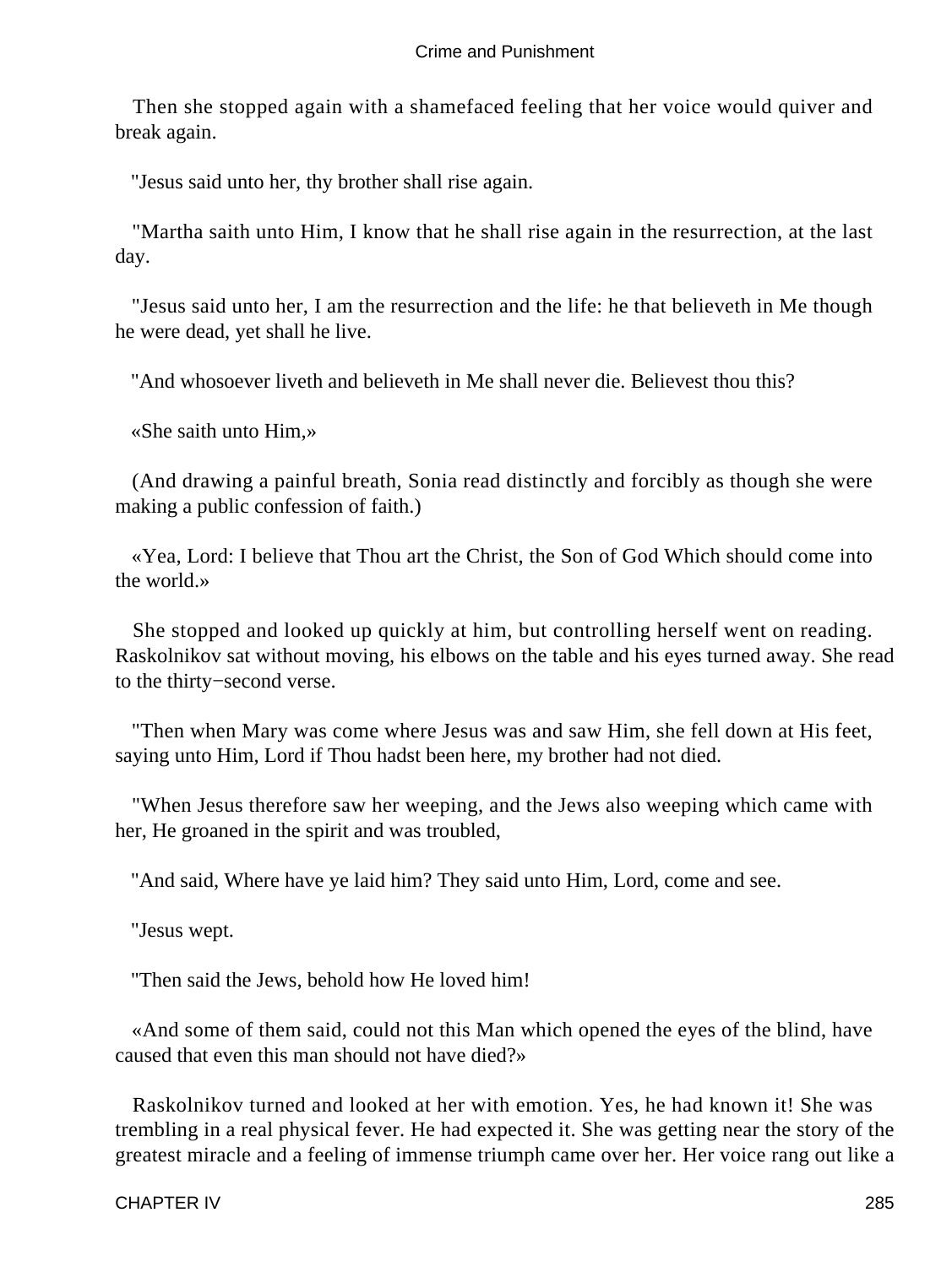bell; triumph and joy gave it power. The lines danced before her eyes, but she knew what she was reading by heart. At the last verse «Could not this Man which opened the eyes of the blind . . .» dropping her voice she passionately reproduced the doubt, the reproach and censure of the blind disbelieving Jews, who in another moment would fall at His feet as though struck by thunder, sobbing and believing. . . . «And /he, he/ – too, is blinded and unbelieving, he, too, will hear, he, too, will believe, yes, yes! At once, now,» was what she was dreaming, and she was quivering with happy anticipation.

 "Jesus therefore again groaning in Himself cometh to the grave. It was a cave, and a stone lay upon it.

 «Jesus said, Take ye away the stone. Martha, the sister of him that was dead, saith unto Him, Lord by this time he stinketh: for he hath been dead four days.»

She laid emphasis on the word /four/.

 "Jesus saith unto her, Said I not unto thee that if thou wouldest believe, thou shouldest see the glory of God?

 "Then they took away the stone from the place where the dead was laid. And Jesus lifted up His eyes and said, Father, I thank Thee that Thou hast heard Me.

 "And I knew that Thou hearest Me always; but because of the people which stand by I said it, that they may believe that Thou hast sent Me.

"And when He thus had spoken, He cried with a loud voice, Lazarus, come forth.

«And he that was dead came forth.»

 (She read loudly, cold and trembling with ecstasy, as though she were seeing it before her eyes.)

 "Bound hand and foot with graveclothes; and his face was bound about with a napkin. Jesus saith unto them, Loose him and let him go.

 «Then many of the Jews which came to Mary and had seen the things which Jesus did believed on Him.»

She could read no more, closed the book and got up from her chair quickly.

 «That is all about the raising of Lazarus,» she whispered severely and abruptly, and turning away she stood motionless, not daring to raise her eyes to him. She still trembled feverishly. The candle−end was flickering out in the battered candlestick, dimly lighting up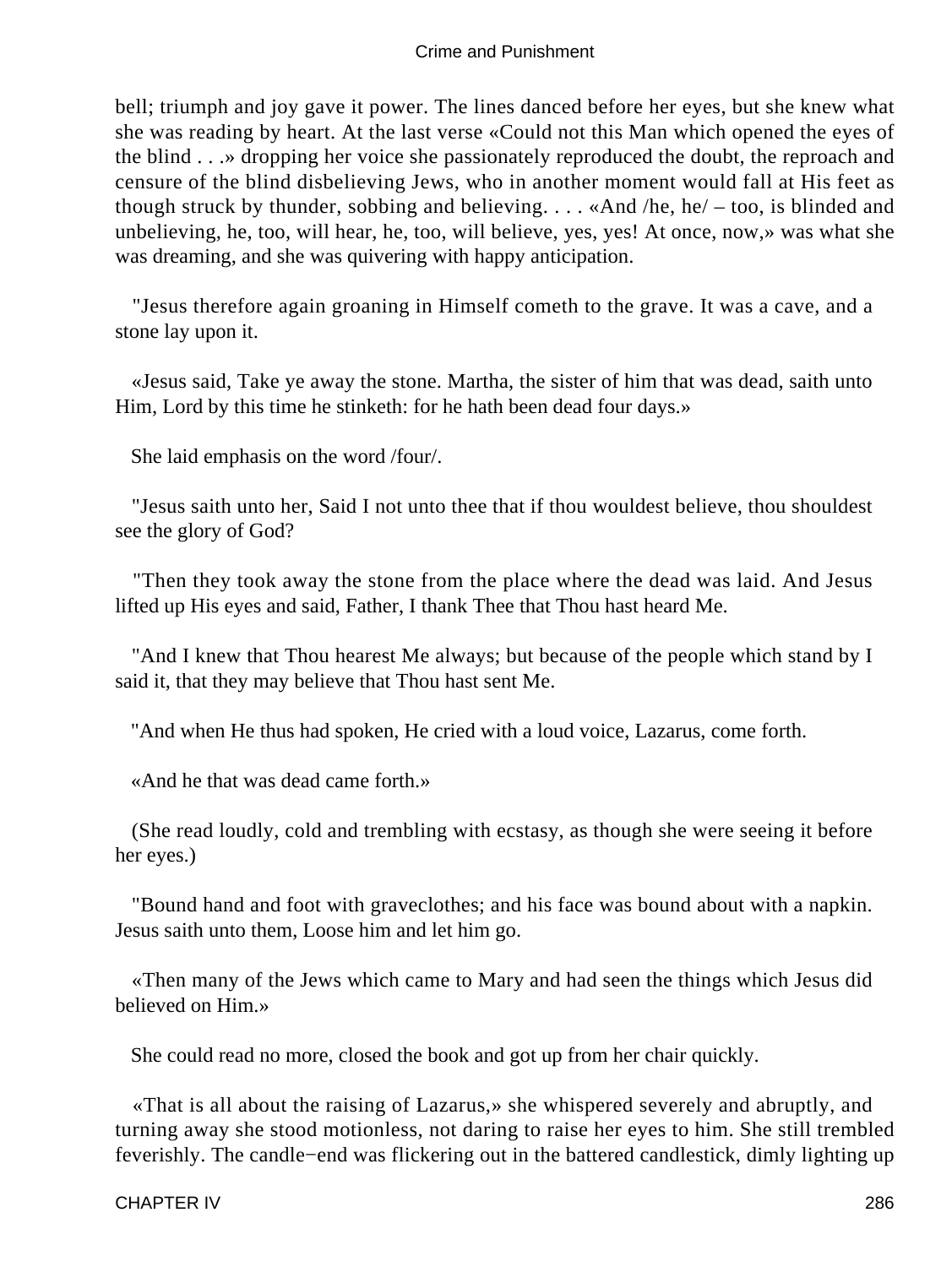in the poverty−stricken room the murderer and the harlot who had so strangely been reading together the eternal book. Five minutes or more passed.

 «I came to speak of something,» Raskolnikov said aloud, frowning. He got up and went to Sonia. She lifted her eyes to him in silence. His face was particularly stern and there was a sort of savage determination in it.

 «I have abandoned my family to−day,» he said, «my mother and sister. I am not going to see them. I've broken with them completely.»

 «What for?» asked Sonia amazed. Her recent meeting with his mother and sister had left a great impression which she could not analyse. She heard his news almost with horror.

 «I have only you now,» he added. «Let us go together. . . . I've come to you, we are both accursed, let us go our way together!»

His eyes glittered «as though he were mad,» Sonia thought, in her turn.

«Go where?» she asked in alarm and she involuntarily stepped back.

 «How do I know? I only know it's the same road, I know that and nothing more. It's the same goal!»

 She looked at him and understood nothing. She knew only that he was terribly, infinitely unhappy.

 «No one of them will understand, if you tell them, but I have understood. I need you, that is why I have come to you.»

«I don't understand,» whispered Sonia.

 «You'll understand later. Haven't you done the same? You, too, have transgressed . . . have had the strength to transgress. You have laid hands on yourself, you have destroyed a life . . . /your own/ (it's all the same!). You might have lived in spirit and understanding, but you'll end in the Hay Market. . . . But you won't be able to stand it, and if you remain alone you'll go out of your mind like me. You are like a mad creature already. So we must go together on the same road! Let us go!»

 «What for? What's all this for?» said Sonia, strangely and violently agitated by his words.

 «What for? Because you can't remain like this, that's why! You must look things straight in the face at last, and not weep like a child and cry that God won't allow it. What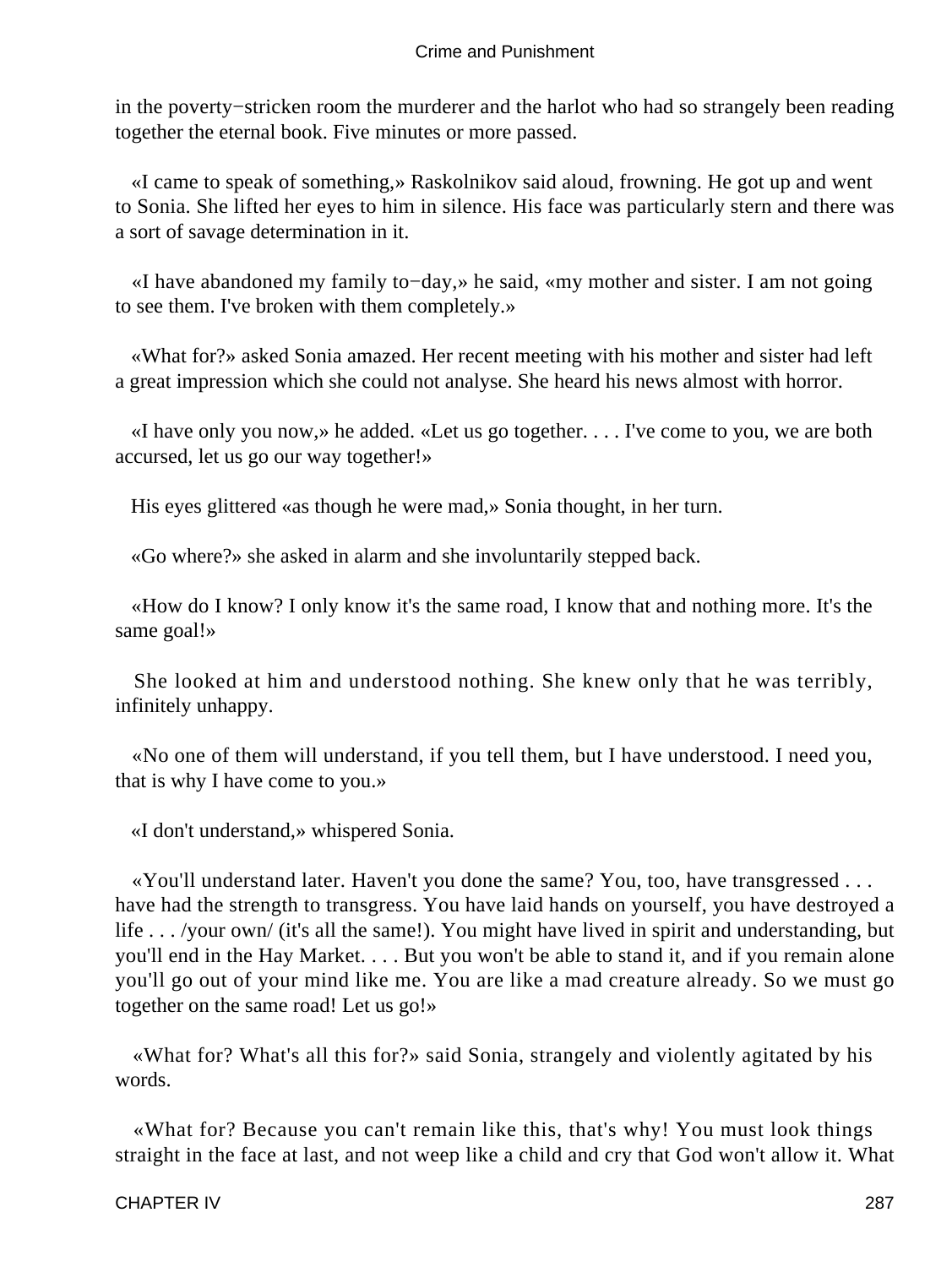will happen, if you should really be taken to the hospital to−morrow? She is mad and in consumption, she'll soon die and the children? Do you mean to tell me Polenka won't come to grief? Haven't you seen children here at the street corners sent out by their mothers to beg? I've found out where those mothers live and in what surroundings. Children can't remain children there! At seven the child is vicious and a thief. Yet children, you know, are the image of Christ: 'theirs is the kingdom of Heaven.' He bade us honour and love them, they are the humanity of the future. . . .»

 «What's to be done, what's to be done?» repeated Sonia, weeping hysterically and wringing her hands.

 «What's to be done? Break what must be broken, once for all, that's all, and take the suffering on oneself. What, you don't understand? You'll understand later. . . . Freedom and power, and above all, power! Over all trembling creation and all the ant−heap! . . . That's the goal, remember that! That's my farewell message. Perhaps it's the last time I shall speak to you. If I don't come to−morrow, you'll hear of it all, and then remember these words. And some day later on, in years to come, you'll understand perhaps what they meant. If I come to−morrow, I'll tell you who killed Lizaveta. . . . Good−bye.»

Sonia started with terror.

 «Why, do you know who killed her?» she asked, chilled with horror, looking wildly at him.

 «I know and will tell . . . you, only you. I have chosen you out. I'm not coming to you to ask forgiveness, but simply to tell you. I chose you out long ago to hear this, when your father talked of you and when Lizaveta was alive, I thought of it. Good−bye, don't shake hands. To−morrow!»

 He went out. Sonia gazed at him as at a madman. But she herself was like one insane and felt it. Her head was going round.

 «Good heavens, how does he know who killed Lizaveta? What did those words mean? It's awful!» But at the same time /the idea/ did not enter her head, not for a moment! «Oh, he must be terribly unhappy! . . . He has abandoned his mother and sister. . . . What for? What has happened? And what had he in his mind? What did he say to her? He had kissed her foot and said . . . said (yes, he had said it clearly) that he could not live without her. . . . Oh, merciful heavens!»

 Sonia spent the whole night feverish and delirious. She jumped up from time to time, wept and wrung her hands, then sank again into feverish sleep and dreamt of Polenka, Katerina Ivanovna and Lizaveta, of reading the gospel and him . . . him with pale face, with burning eyes . . . kissing her feet, weeping.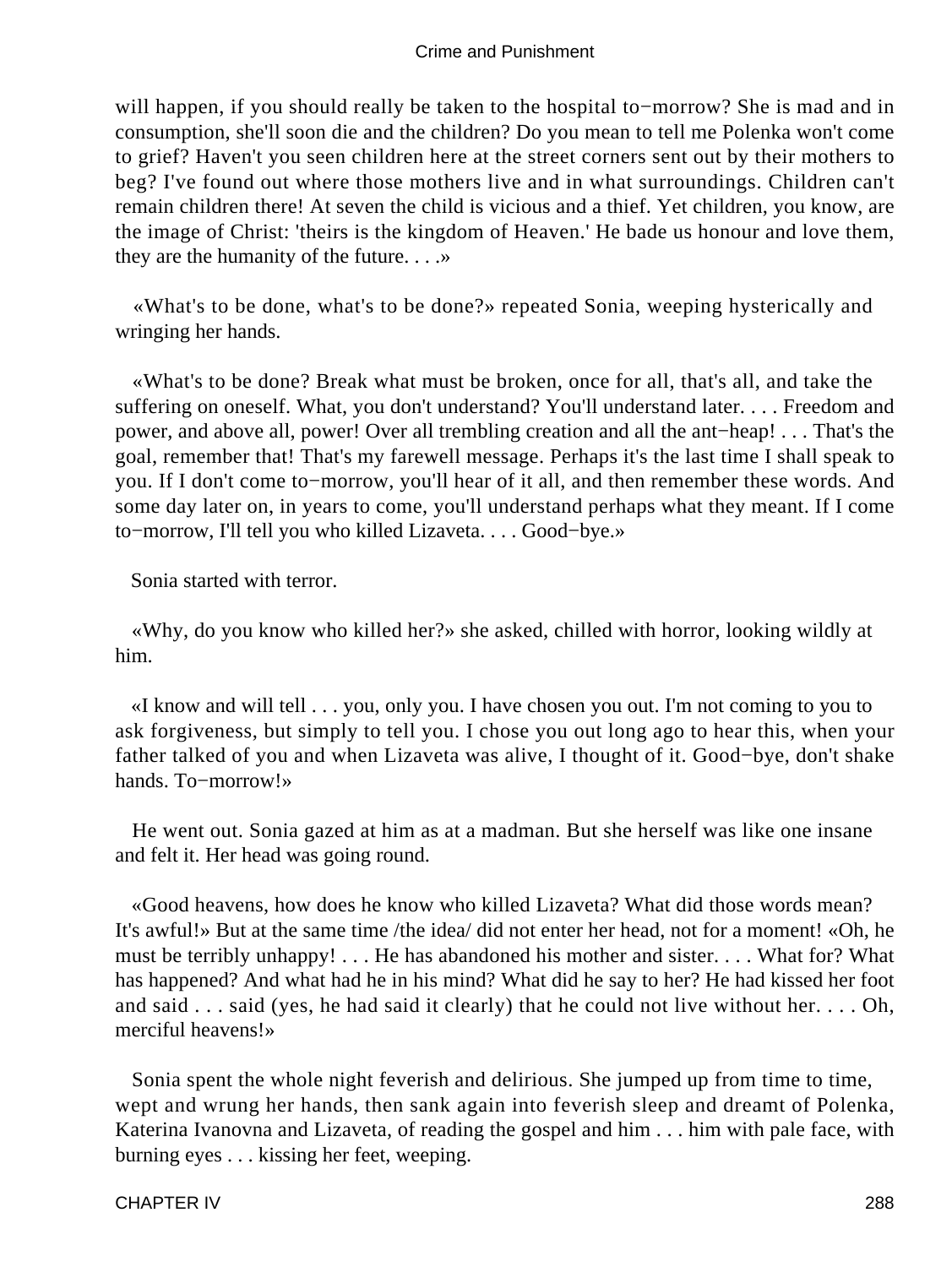On the other side of the door on the right, which divided Sonia's room from Madame Resslich's flat, was a room which had long stood empty. A card was fixed on the gate and a notice stuck in the windows over the canal advertising it to let. Sonia had long been accustomed to the room's being uninhabited. But all that time Mr. Svidrigailov had been standing, listening at the door of the empty room. When Raskolnikov went out he stood still, thought a moment, went on tiptoe to his own room which adjoined the empty one, brought a chair and noiselessly carried it to the door that led to Sonia's room. The conversation had struck him as interesting and remarkable, and he had greatly enjoyed it – so much so that he brought a chair that he might not in the future, to−morrow, for instance, have to endure the inconvenience of standing a whole hour, but might listen in comfort.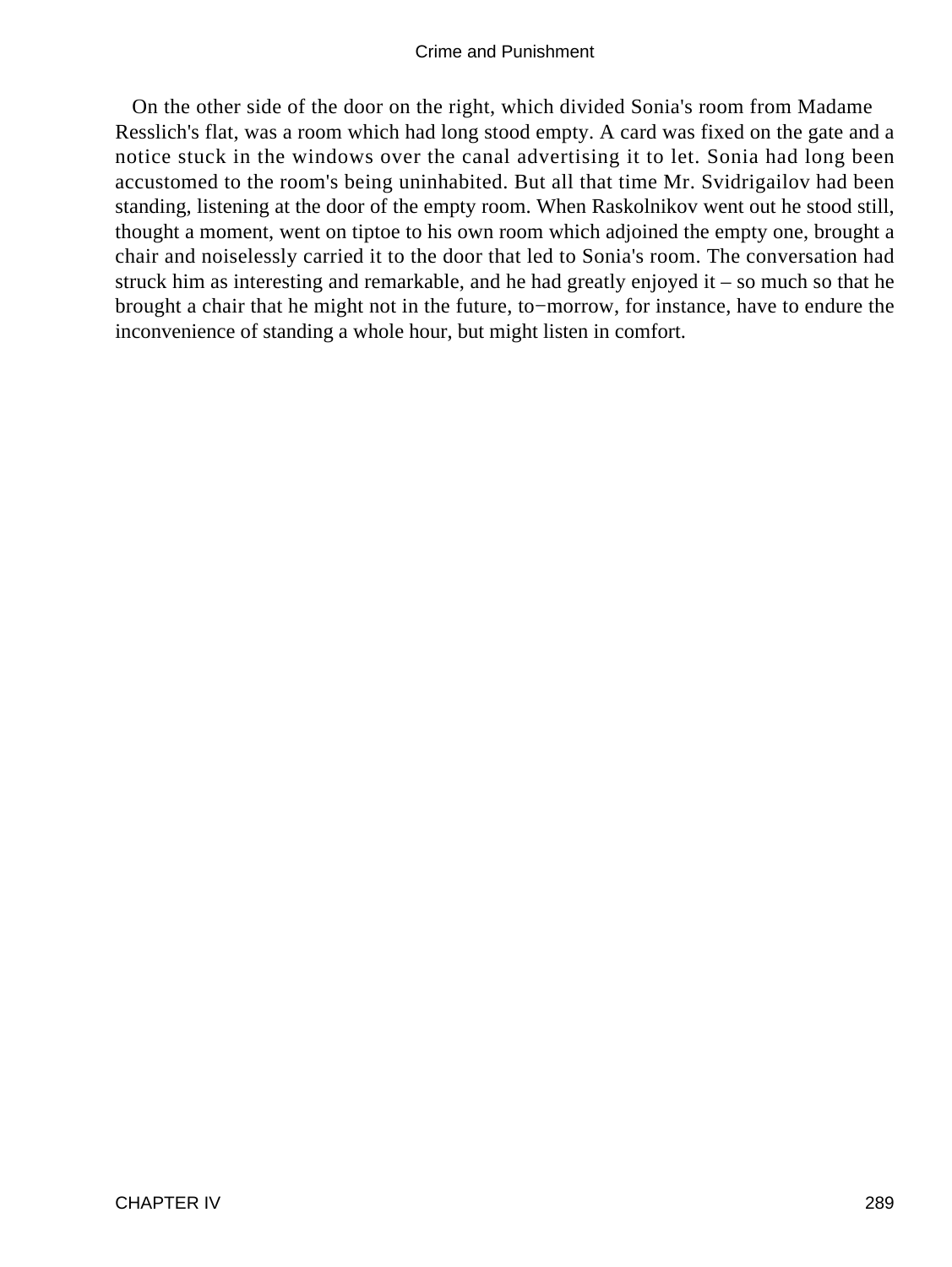# **[CHAPTER V](#page-466-0)**

*W*hen next morning at eleven o'clock punctually Raskolnikov went into the department of the investigation of criminal causes and sent his name in to Porfiry Petrovitch, he was surprised at being kept waiting so long: it was at least ten minutes before he was summoned. He had expected that they would pounce upon him. But he stood in the waiting– room, and people, who apparently had nothing to do with him, were continually passing to and fro before him. In the next room which looked like an office, several clerks were sitting writing and obviously they had no notion who or what Raskolnikov might be. He looked uneasily and suspiciously about him to see whether there was not some guard, some mysterious watch being kept on him to prevent his escape. But there was nothing of the sort: he saw only the faces of clerks absorbed in petty details, then other people, no one seemed to have any concern with him. He might go where he liked for them. The conviction grew stronger in him that if that enigmatic man of yesterday, that phantom sprung out of the earth, had seen everything, they would not have let him stand and wait like that. And would they have waited till he elected to appear at eleven? Either the man had not yet given information, or . . . or simply he knew nothing, had seen nothing (and how could he have seen anything?) and so all that had happened to him the day before was again a phantom exaggerated by his sick and overstrained imagination. This conjecture had begun to grow strong the day before, in the midst of all his alarm and despair. Thinking it all over now and preparing for a fresh conflict, he was suddenly aware that he was trembling – and he felt a rush of indignation at the thought that he was trembling with fear at facing that hateful Porfiry Petrovitch. What he dreaded above all was meeting that man again; he hated him with an intense, unmitigated hatred and was afraid his hatred might betray him. His indignation was such that he ceased trembling at once; he made ready to go in with a cold and arrogant bearing and vowed to himself to keep as silent as possible, to watch and listen and for once at least to control his overstrained nerves. At that moment he was summoned to Porfiry Petrovitch.

 He found Porfiry Petrovitch alone in his study. His study was a room neither large nor small, furnished with a large writing–table, that stood before a sofa, upholstered in checked material, a bureau, a bookcase in the corner and several chairs – all government furniture, of polished yellow wood. In the further wall there was a closed door, beyond it there were no doubt other rooms. On Raskolnikov's entrance Porfiry Petrovitch had at once closed the door by which he had come in and they remained alone. He met his visitor with an apparently genial and good−tempered air, and it was only after a few minutes that Raskolnikov saw signs of a certain awkwardness in him, as though he had been thrown out of his reckoning or caught in something very secret.

 «Ah, my dear fellow! Here you are . . . in our domain» . . . began Porfiry, holding out both hands to him. «Come, sit down, old man . . . or perhaps you don't like to be called 'my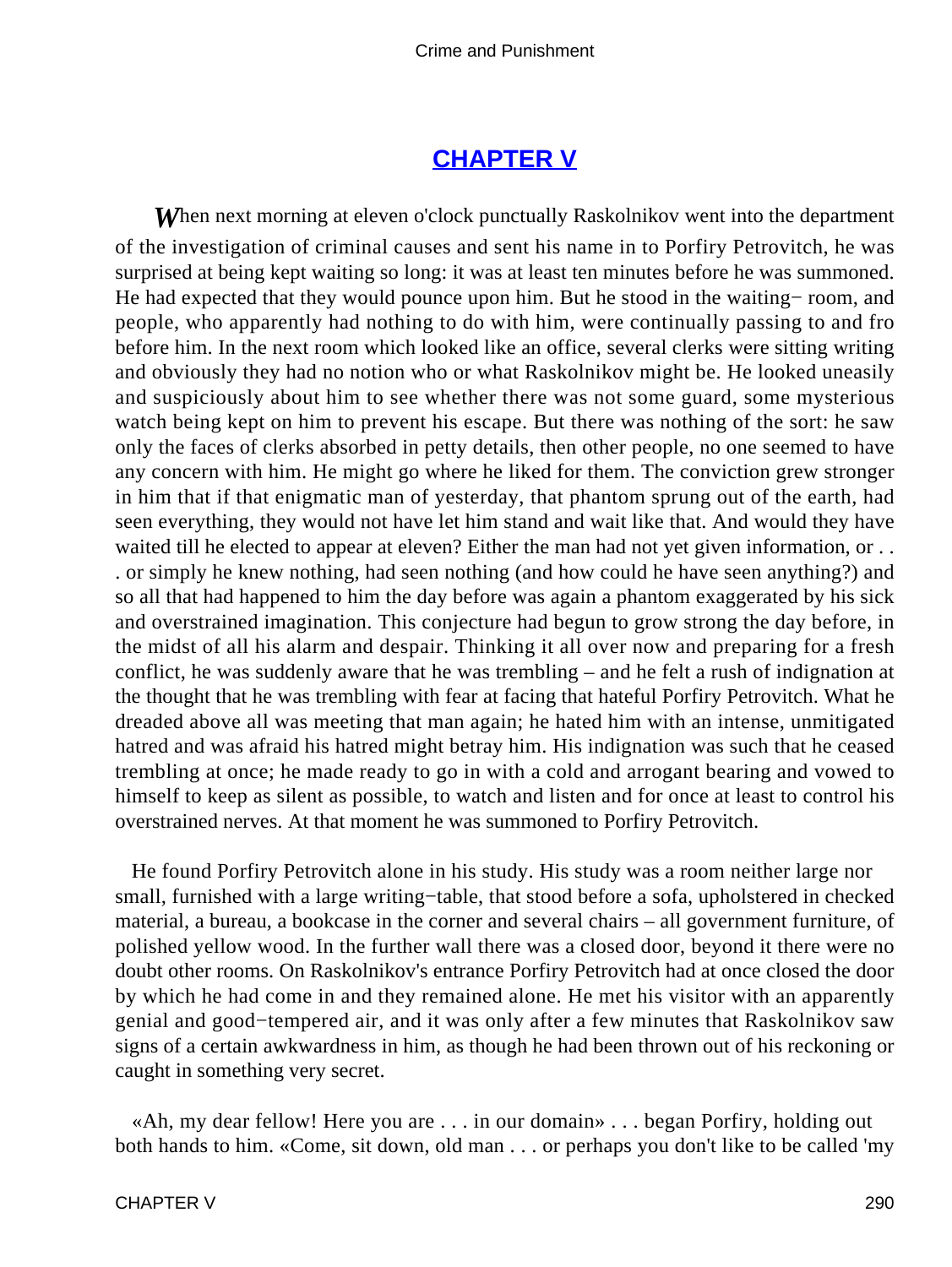dear fellow' and 'old man!' – /tout court/? Please don't think it too familiar. . . . Here, on the sofa.»

 Raskolnikov sat down, keeping his eyes fixed on him. «In our domain,» the apologies for familiarity, the French phrase /tout court/, were all characteristic signs.

 «He held out both hands to me, but he did not give me one – he drew it back in time,» struck him suspiciously. Both were watching each other, but when their eyes met, quick as lightning they looked away.

 «I brought you this paper . . . about the watch. Here it is. Is it all right or shall I copy it again?»

 «What? A paper? Yes, yes, don't be uneasy, it's all right,» Porfiry Petrovitch said as though in haste, and after he had said it he took the paper and looked at it. «Yes, it's all right. Nothing more is needed,» he declared with the same rapidity and he laid the paper on the table.

 A minute later when he was talking of something else he took it from the table and put it on his bureau.

 «I believe you said yesterday you would like to question me . . . formally . . . about my acquaintance with the murdered woman?» Raskolnikov was beginning again. «Why did I put in 'I believe'» passed through his mind in a flash. «Why am I so uneasy at having put in that '/I believe/'?» came in a second flash. And he suddenly felt that his uneasiness at the mere contact with Porfiry, at the first words, at the first looks, had grown in an instant to monstrous proportions, and that this was fearfully dangerous. His nerves were quivering, his emotion was increasing. «It's bad, it's bad! I shall say too much again.»

 «Yes, yes, yes! There's no hurry, there's no hurry,» muttered Porfiry Petrovitch, moving to and fro about the table without any apparent aim, as it were making dashes towards the window, the bureau and the table, at one moment avoiding Raskolnikov's suspicious glance, then again standing still and looking him straight in the face.

 His fat round little figure looked very strange, like a ball rolling from one side to the other and rebounding back.

 «We've plenty of time. Do you smoke? have you your own? Here, a cigarette!» he went on, offering his visitor a cigarette. «You know I am receiving you here, but my own quarters are through there, you know, my government quarters. But I am living outside for the time, I had to have some repairs done here. It's almost finished now.... Government quarters, you know, are a capital thing. Eh, what do you think?»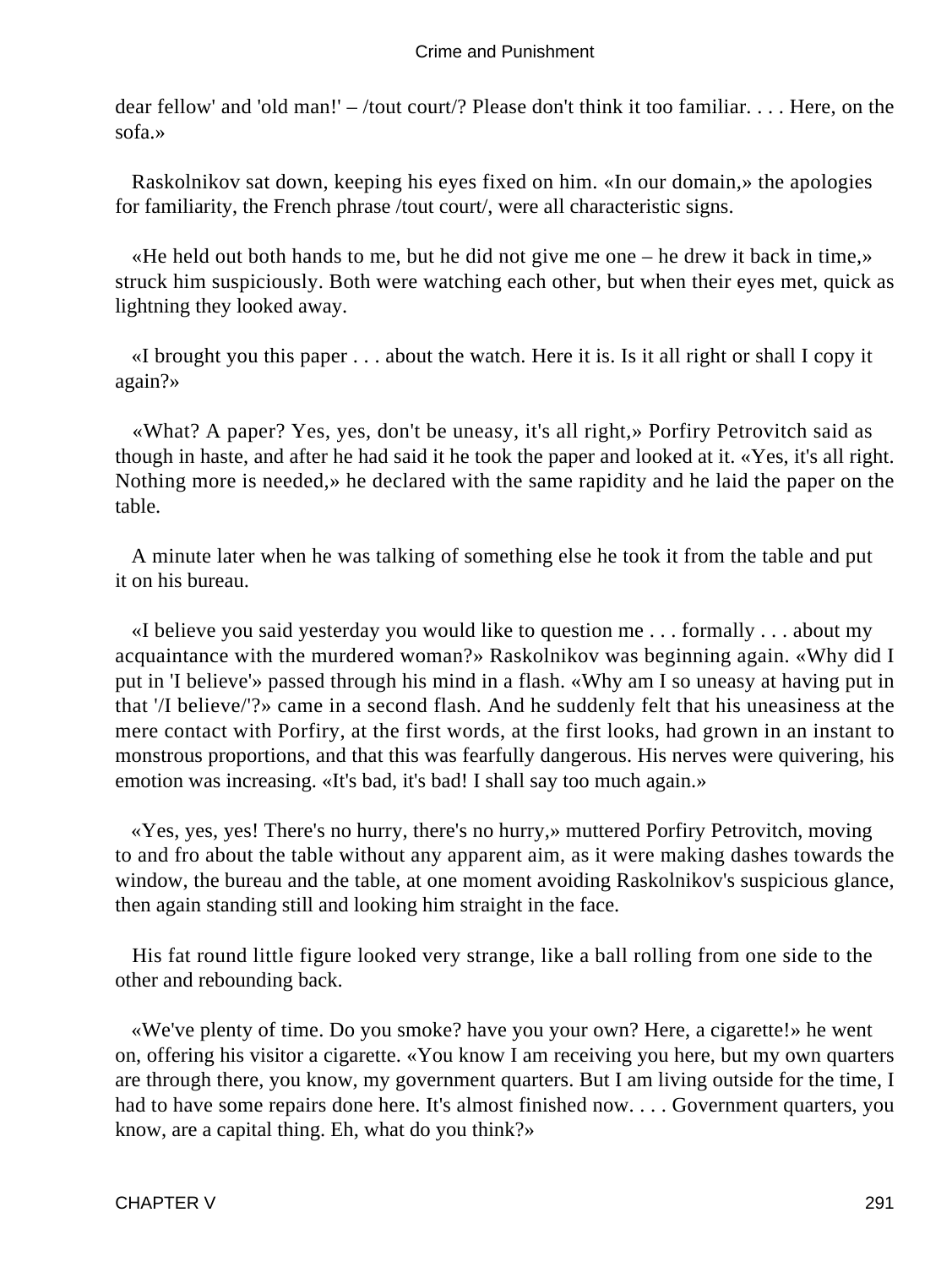«Yes, a capital thing,» answered Raskolnikov, looking at him almost ironically.

 «A capital thing, a capital thing,» repeated Porfiry Petrovitch, as though he had just thought of something quite different. «Yes, a capital thing,» he almost shouted at last, suddenly staring at Raskolnikov and stopping short two steps from him.

 This stupid repetition was too incongruous in its ineptitude with the serious, brooding and enigmatic glance he turned upon his visitor.

 But this stirred Raskolnikov's spleen more than ever and he could not resist an ironical and rather incautious challenge.

 «Tell me, please,» he asked suddenly, looking almost insolently at him and taking a kind of pleasure in his own insolence. «I believe it's a sort of legal rule, a sort of legal tradition – for all investigating lawyers – to begin their attack from afar, with a trivial, or at least an irrelevant subject, so as to encourage, or rather, to divert the man they are cross−examining, to disarm his caution and then all at once to give him an unexpected knock−down blow with some fatal question. Isn't that so? It's a sacred tradition, mentioned, I fancy, in all the manuals of the art?»

 «Yes, yes. . . . Why, do you imagine that was why I spoke about government quarters . . . eh?»

 And as he said this Porfiry Petrovitch screwed up his eyes and winked; a good−humoured, crafty look passed over his face. The wrinkles on his forehead were smoothed out, his eyes contracted, his features broadened and he suddenly went off into a nervous prolonged laugh, shaking all over and looking Raskolnikov straight in the face. The latter forced himself to laugh, too, but when Porfiry, seeing that he was laughing, broke into such a guffaw that he turned almost crimson, Raskolnikov's repulsion overcame all precaution; he left off laughing, scowled and stared with hatred at Porfiry, keeping his eyes fixed on him while his intentionally prolonged laughter lasted. There was lack of precaution on both sides, however, for Porfiry Petrovitch seemed to be laughing in his visitor's face and to be very little disturbed at the annoyance with which the visitor received it. The latter fact was very significant in Raskolnikov's eyes: he saw that Porfiry Petrovitch had not been embarrassed just before either, but that he, Raskolnikov, had perhaps fallen into a trap; that there must be something, some motive here unknown to him; that, perhaps, everything was in readiness and in another moment would break upon him . . .

He went straight to the point at once, rose from his seat and took his cap.

 «Porfiry Petrovitch,» he began resolutely, though with considerable irritation, «yesterday you expressed a desire that I should come to you for some inquiries» (he laid special stress on the word «inquiries»). «I have come and if you have anything to ask me,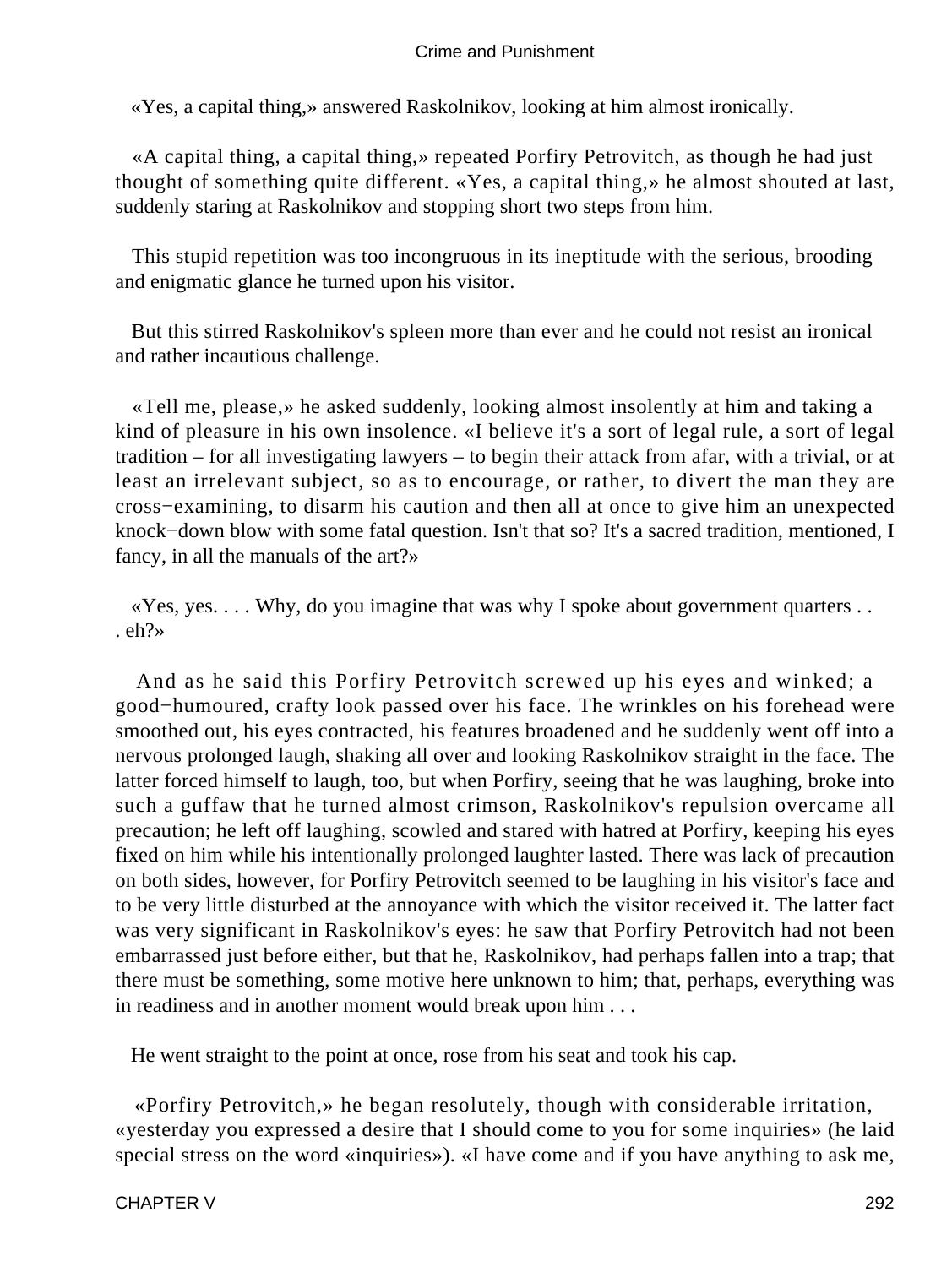ask it, and if not, allow me to withdraw. I have no time to spare. . . . I have to be at the funeral of that man who was run over, of whom you . . . know also,» he added, feeling angry at once at having made this addition and more irritated at his anger. «I am sick of it all, do you hear? and have long been. It's partly what made me ill. In short,» he shouted, feeling that the phrase about his illness was still more out of place, «in short, kindly examine me or let me go, at once. And if you must examine me, do so in the proper form! I will not allow you to do so otherwise, and so meanwhile, good−bye, as we have evidently nothing to keep us now.»

 «Good heavens! What do you mean? What shall I question you about?» cackled Porfiry Petrovitch with a change of tone, instantly leaving off laughing. «Please don't disturb yourself,» he began fidgeting from place to place and fussily making Raskolnikov sit down. «There's no hurry, there's no hurry, it's all nonsense. Oh, no, I'm very glad you've come to see me at last . . . I look upon you simply as a visitor. And as for my confounded laughter, please excuse it, Rodion Romanovitch. Rodion Romanovitch? That is your name? . . . It's my nerves, you tickled me so with your witty observation; I assure you, sometimes I shake with laughter like an india−rubber ball for half an hour at a time. . . . I'm often afraid of an attack of paralysis. Do sit down. Please do, or I shall think you are angry . . .»

 Raskolnikov did not speak; he listened, watching him, still frowning angrily. He did sit down, but still held his cap.

 «I must tell you one thing about myself, my dear Rodion Romanovitch,» Porfiry Petrovitch continued, moving about the room and again avoiding his visitor's eyes. «You see, I'm a bachelor, a man of no consequence and not used to society; besides, I have nothing before me, I'm set, I'm running to seed and . . . and have you noticed, Rodion Romanovitch, that in our Petersburg circles, if two clever men meet who are not intimate, but respect each other, like you and me, it takes them half an hour before they can find a subject for conversation – they are dumb, they sit opposite each other and feel awkward. Everyone has subjects of conversation, ladies for instance . . . people in high society always have their subjects of conversation, /c'est de rigueur/, but people of the middle sort like us, thinking people that is, are always tongue−tied and awkward. What is the reason of it? Whether it is the lack of public interest, or whether it is we are so honest we don't want to deceive one another, I don't know. What do you think? Do put down your cap, it looks as if you were just going, it makes me uncomfortable . . . I am so delighted . . .»

 Raskolnikov put down his cap and continued listening in silence with a serious frowning face to the vague and empty chatter of Porfiry Petrovitch. «Does he really want to distract my attention with his silly babble?»

 «I can't offer you coffee here; but why not spend five minutes with a friend?» Porfiry pattered on, «and you know all these official duties . . . please don't mind my running up and down, excuse it, my dear fellow, I am very much afraid of offending you, but exercise is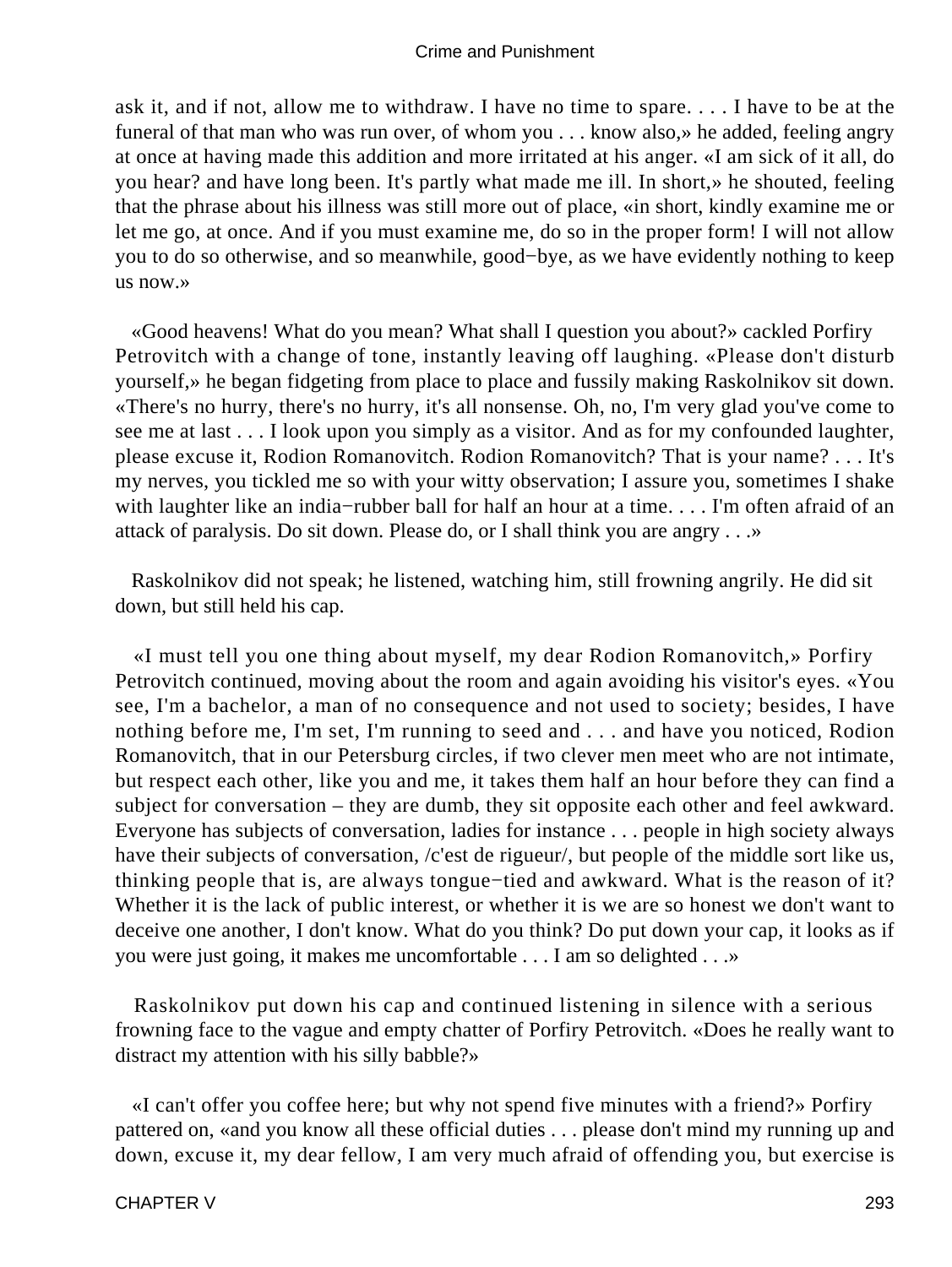absolutely indispensable for me. I'm always sitting and so glad to be moving about for five minutes . . . I suffer from my sedentary life . . . I always intend to join a gymnasium; they say that officials of all ranks, even Privy Councillors, may be seen skipping gaily there; there you have it, modern science . . . yes, yes. . . . But as for my duties here, inquiries and all such formalities . . . you mentioned inquiries yourself just now . . . I assure you these interrogations are sometimes more embarrassing for the interrogator than for the interrogated. . . . You made the observation yourself just now very aptly and wittily.» (Raskolnikov had made no observation of the kind.) «One gets into a muddle! A regular muddle! One keeps harping on the same note, like a drum! There is to be a reform and we shall be called by a different name, at least, he−he−he! And as for our legal tradition, as you so wittily called it, I thoroughly agree with you. Every prisoner on trial, even the rudest peasant, knows that they begin by disarming him with irrelevant questions (as you so happily put it) and then deal him a knock−down blow, he−he−he! – your felicitous comparison, he−he! So you really imagined that I meant by 'government quarters' . . . he−he! You are an ironical person. Come. I won't go on! Ah, by the way, yes! One word leads to another. You spoke of formality just now, apropos of the inquiry, you know. But what's the use of formality? In many cases it's nonsense. Sometimes one has a friendly chat and gets a good deal more out of it. One can always fall back on formality, allow me to assure you. And after all, what does it amount to? An examining lawyer cannot be bounded by formality at every step. The work of investigation is, so to speak, a free art in its own way, he−he−he!»

 Porfiry Petrovitch took breath a moment. He had simply babbled on uttering empty phrases, letting slip a few enigmatic words and again reverting to incoherence. He was almost running about the room, moving his fat little legs quicker and quicker, looking at the ground, with his right hand behind his back, while with his left making gesticulations that were extraordinarily incongruous with his words. Raskolnikov suddenly noticed that as he ran about the room he seemed twice to stop for a moment near the door, as though he were listening.

«Is he expecting anything?»

 «You are certainly quite right about it,» Porfiry began gaily, looking with extraordinary simplicity at Raskolnikov (which startled him and instantly put him on his guard); «certainly quite right in laughing so wittily at our legal forms, he−he! Some of these elaborate psychological methods are exceedingly ridiculous and perhaps useless, if one adheres too closely to the forms. Yes . . . I am talking of forms again. Well, if I recognise, or more strictly speaking, if I suspect someone or other to be a criminal in any case entrusted to me . . . you're reading for the law, of course, Rodion Romanovitch?»

«Yes, I was  $\ldots$ »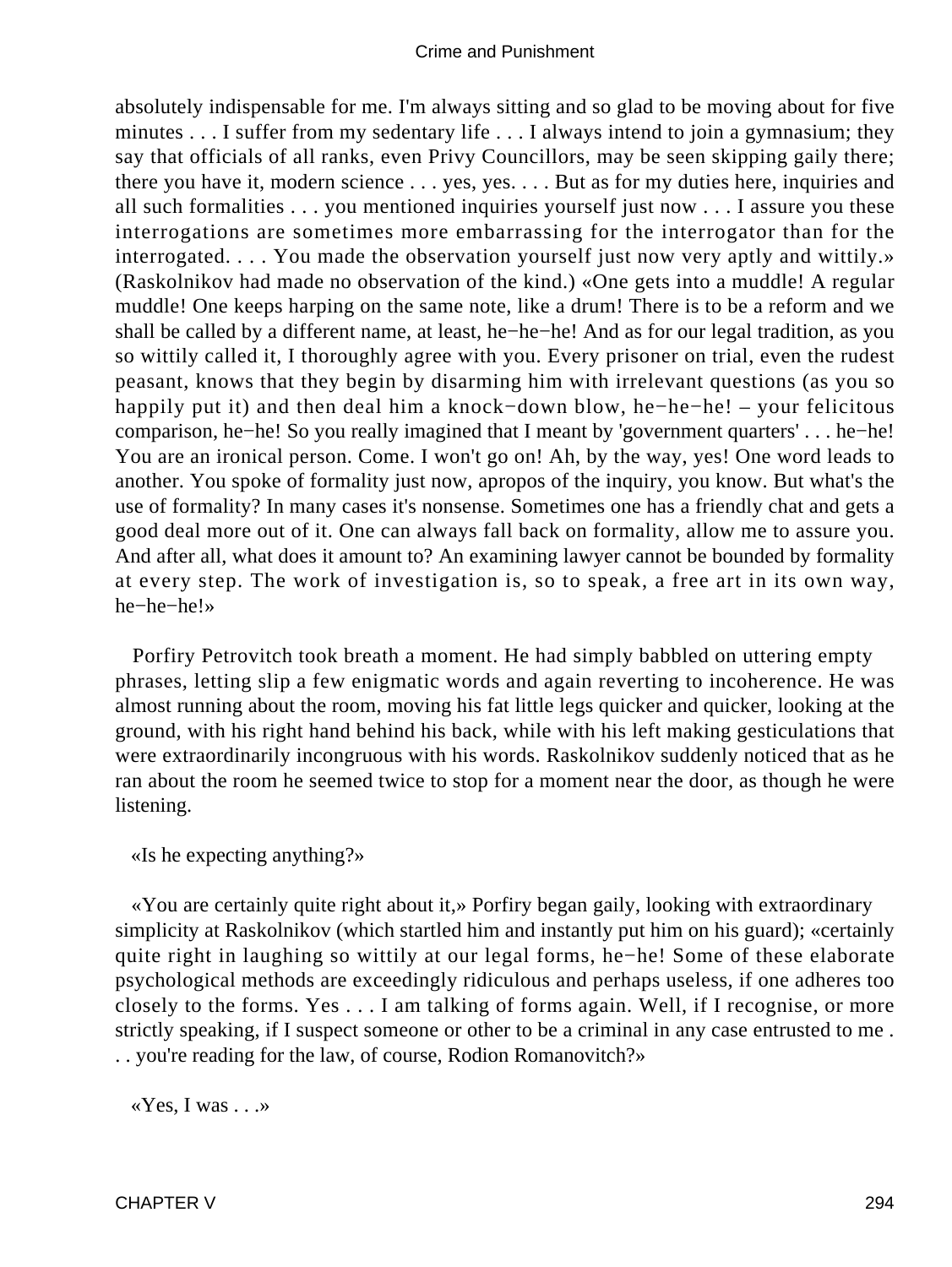«Well, then it is a precedent for you for the future – though don't suppose I should venture to instruct you after the articles you publish about crime! No, I simply make bold to state it by way of fact, if I took this man or that for a criminal, why, I ask, should I worry him prematurely, even though I had evidence against him? In one case I may be bound, for instance, to arrest a man at once, but another may be in quite a different position, you know, so why shouldn't I let him walk about the town a bit? he−he−he! But I see you don't quite understand, so I'll give you a clearer example. If I put him in prison too soon, I may very likely give him, so to speak, moral support, he−he! You're laughing?»

 Raskolnikov had no idea of laughing. He was sitting with compressed lips, his feverish eyes fixed on Porfiry Petrovitch's.

 «Yet that is the case, with some types especially, for men are so different. You say 'evidence'. Well, there may be evidence. But evidence, you know, can generally be taken two ways. I am an examining lawyer and a weak man, I confess it. I should like to make a proof, so to say, mathematically clear. I should like to make a chain of evidence such as twice two are four, it ought to be a direct, irrefutable proof! And if I shut him up too soon – even though I might be convinced /he/ was the man, I should very likely be depriving myself of the means of getting further evidence against him. And how? By giving him, so to speak, a definite position, I shall put him out of suspense and set his mind at rest, so that he will retreat into his shell. They say that at Sevastopol, soon after Alma, the clever people were in a terrible fright that the enemy would attack openly and take Sevastopol at once. But when they saw that the enemy preferred a regular siege, they were delighted, I am told and reassured, for the thing would drag on for two months at least. You're laughing, you don't believe me again? Of course, you're right, too. You're right, you're right. These are special cases, I admit. But you must observe this, my dear Rodion Romanovitch, the general case, the case for which all legal forms and rules are intended, for which they are calculated and laid down in books, does not exist at all, for the reason that every case, every crime, for instance, so soon as it actually occurs, at once becomes a thoroughly special case and sometimes a case unlike any that's gone before. Very comic cases of that sort sometimes occur. If I leave one man quite alone, if I don't touch him and don't worry him, but let him know or at least suspect every moment that I know all about it and am watching him day and night, and if he is in continual suspicion and terror, he'll be bound to lose his head. He'll come of himself, or maybe do something which will make it as plain as twice two are four – it's delightful. It may be so with a simple peasant, but with one of our sort, an intelligent man cultivated on a certain side, it's a dead certainty. For, my dear fellow, it's a very important matter to know on what side a man is cultivated. And then there are nerves, there are nerves, you have overlooked them! Why, they are all sick, nervous and irritable! . . . And then how they all suffer from spleen! That I assure you is a regular gold−mine for us. And it's no anxiety to me, his running about the town free! Let him, let him walk about for a bit! I know well enough that I've caught him and that he won't escape me. Where could he escape to, he−he? Abroad, perhaps? A Pole will escape abroad, but not here, especially as I am watching and have taken measures. Will he escape into the depths of the country perhaps?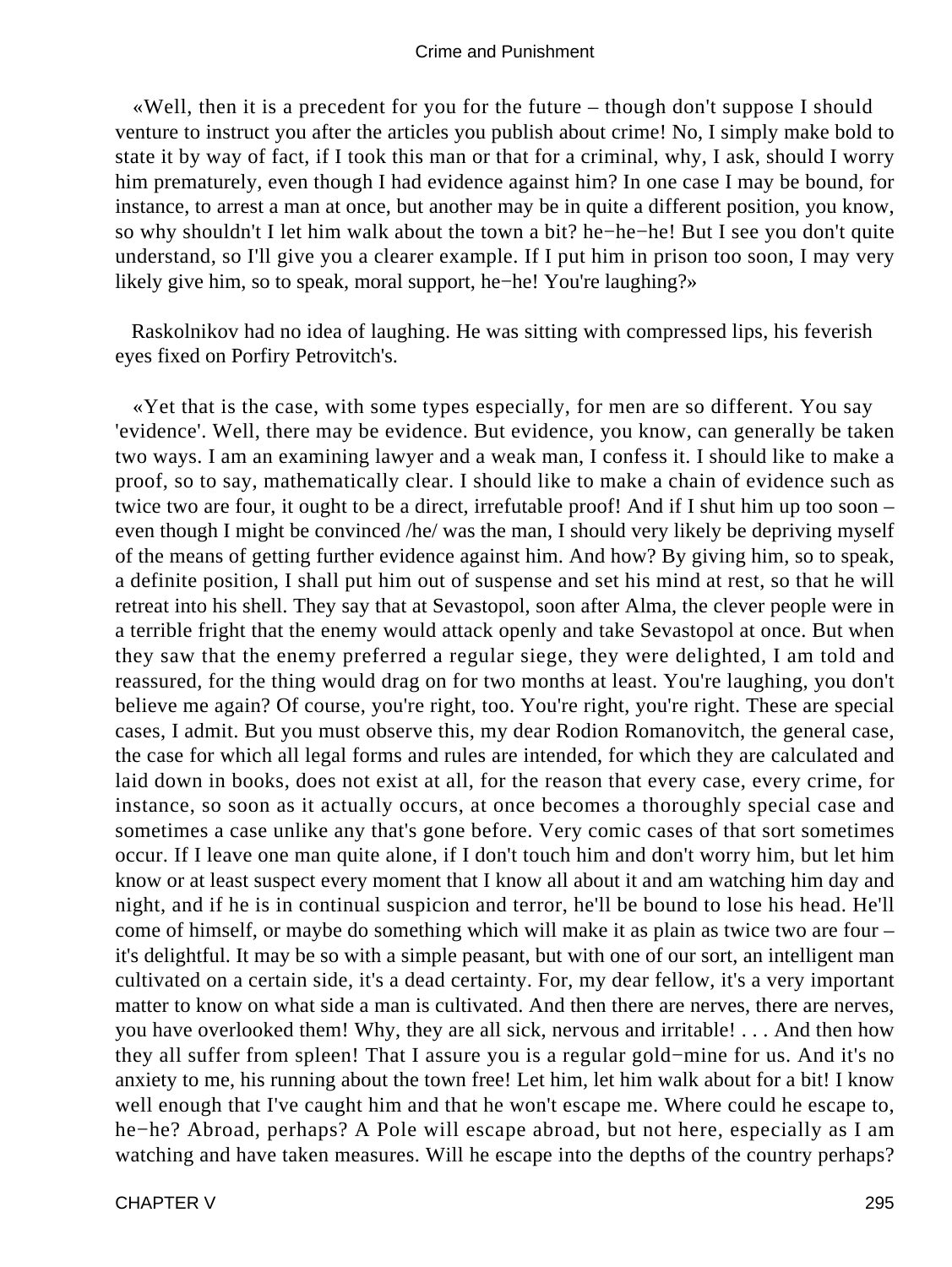But you know, peasants live there, real rude Russian peasants. A modern cultivated man would prefer prison to living with such strangers as our peasants. He−he! But that's all nonsense, and on the surface. It's not merely that he has nowhere to run to, he is /psychologically/ unable to escape me, he−he! What an expression! Through a law of nature he can't escape me if he had anywhere to go. Have you seen a butterfly round a candle? That's how he will keep circling and circling round me. Freedom will lose its attractions. He'll begin to brood, he'll weave a tangle round himself, he'll worry himself to death! What's more he will provide me with a mathematical proof – if I only give him long enough interval. . . . And he'll keep circling round me, getting nearer and nearer and then – flop! He'll fly straight into my mouth and I'll swallow him, and that will be very amusing, he−he−he! You don't believe me?»

 Raskolnikov made no reply; he sat pale and motionless, still gazing with the same intensity into Porfiry's face.

 «It's a lesson,» he thought, turning cold. «This is beyond the cat playing with a mouse, like yesterday. He can't be showing off his power with no motive . . . prompting me; he is far too clever for that . . . he must have another object. What is it? It's all nonsense, my friend, you are pretending, to scare me! You've no proofs and the man I saw had no real existence. You simply want to make me lose my head, to work me up beforehand and so to crush me. But you are wrong, you won't do it! But why give me such a hint? Is he reckoning on my shattered nerves? No, my friend, you are wrong, you won't do it even though you have some trap for me . . . let us see what you have in store for me.»

 And he braced himself to face a terrible and unknown ordeal. At times he longed to fall on Porfiry and strangle him. This anger was what he dreaded from the beginning. He felt that his parched lips were flecked with foam, his heart was throbbing. But he was still determined not to speak till the right moment. He realised that this was the best policy in his position, because instead of saying too much he would be irritating his enemy by his silence and provoking him into speaking too freely. Anyhow, this was what he hoped for.

 «No, I see you don't believe me, you think I am playing a harmless joke on you,» Porfiry began again, getting more and more lively, chuckling at every instant and again pacing round the room. «And to be sure you're right: God has given me a figure that can awaken none but comic ideas in other people; a buffoon; but let me tell you, and I repeat it, excuse an old man, my dear Rodion Romanovitch, you are a man still young, so to say, in your first youth and so you put intellect above everything, like all young people. Playful wit and abstract arguments fascinate you and that's for all the world like the old Austrian /Hof−kriegsrath/, as far as I can judge of military matters, that is: on paper they'd beaten Napoleon and taken him prisoner, and there in their study they worked it all out in the cleverest fashion, but look you, General Mack surrendered with all his army, he−he−he! I see, I see, Rodion Romanovitch, you are laughing at a civilian like me, taking examples out of military history! But I can't help it, it's my weakness. I am fond of military science. And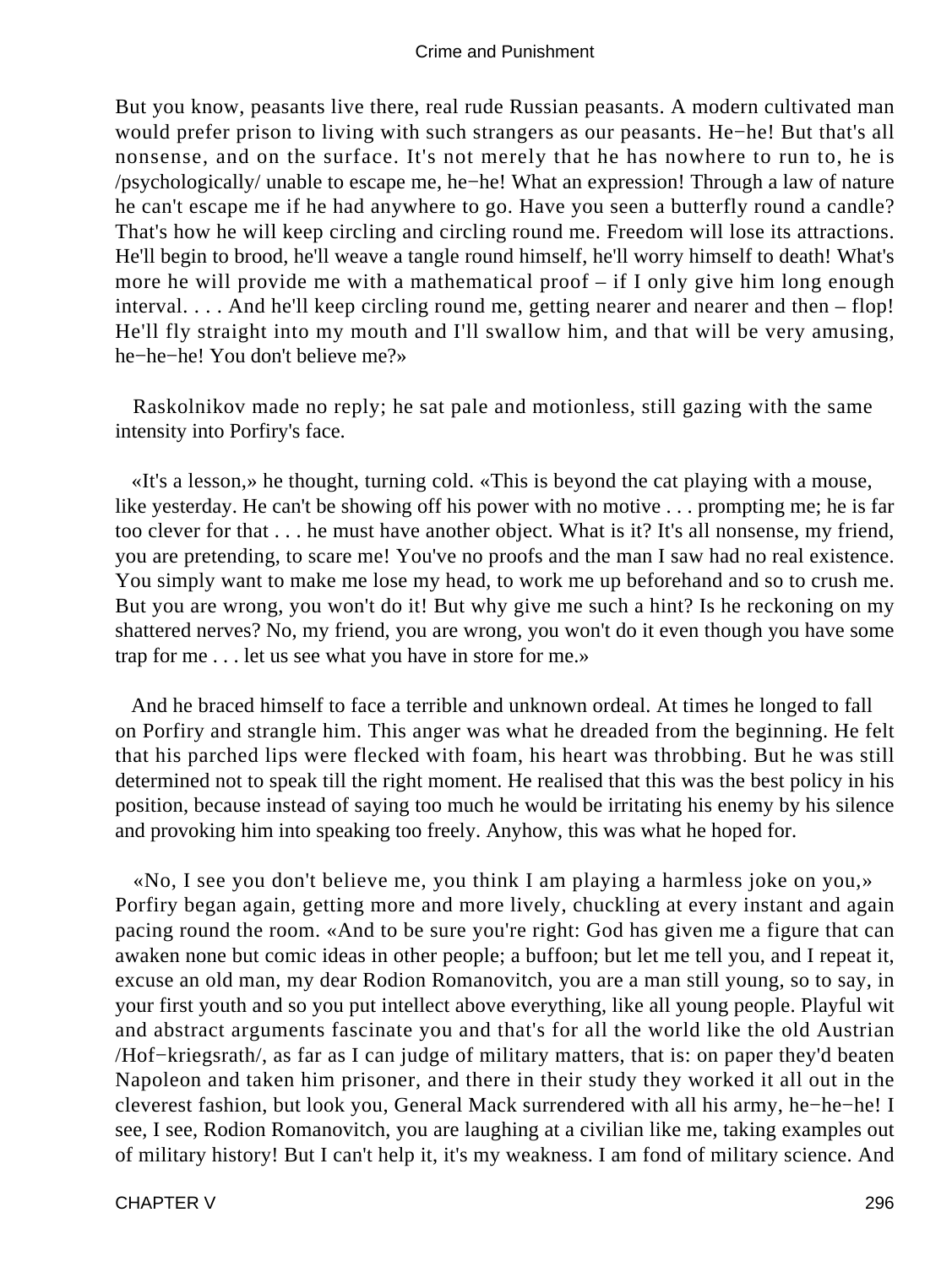I'm ever so fond of reading all military histories. I've certainly missed my proper career. I ought to have been in the army, upon my word I ought. I shouldn't have been a Napoleon, but I might have been a major, he−he! Well, I'll tell you the whole truth, my dear fellow, about this /special case/, I mean: actual fact and a man's temperament, my dear sir, are weighty matters and it's astonishing how they sometimes deceive the sharpest calculation! I – listen to an old man – am speaking seriously, Rodion Romanovitch» (as he said this Porfiry Petrovitch, who was scarcely five−and−thirty, actually seemed to have grown old; even his voice changed and he seemed to shrink together) «Moreover, I'm a candid man . . . am I a candid man or not? What do you say? I fancy I really am: I tell you these things for nothing and don't even expect a reward for it, he−he! Well, to proceed, wit in my opinion is a splendid thing, it is, so to say, an adornment of nature and a consolation of life, and what tricks it can play! So that it sometimes is hard for a poor examining lawyer to know where he is, especially when he's liable to be carried away by his own fancy, too, for you know he is a man after all! But the poor fellow is saved by the criminal's temperament, worse luck for him! But young people carried away by their own wit don't think of that 'when they overstep all obstacles,' as you wittily and cleverly expressed it yesterday. He will lie – that is, the man who is a /special case/, the incognito, and he will lie well, in the cleverest fashion; you might think he would triumph and enjoy the fruits of his wit, but at the most interesting, the most flagrant moment he will faint. Of course there may be illness and a stuffy room as well, but anyway! Anyway he's given us the idea! He lied incomparably, but he didn't reckon on his temperament. That's what betrays him! Another time he will be carried away by his playful wit into making fun of the man who suspects him, he will turn pale as it were on purpose to mislead, but his paleness will be /too natural/, too much like the real thing, again he has given us an idea! Though his questioner may be deceived at first, he will think differently next day if he is not a fool, and, of course, it is like that at every step! He puts himself forward where he is not wanted, speaks continually when he ought to keep silent, brings in all sorts of allegorical allusions, he−he! Comes and asks why didn't you take me long ago? he−he−he! And that can happen, you know, with the cleverest man, the psychologist, the literary man. The temperament reflects everything like a mirror! Gaze into it and admire what you see! But why are you so pale, Rodion Romanovitch? Is the room stuffy? Shall I open the window?»

 «Oh, don't trouble, please,» cried Raskolnikov and he suddenly broke into a laugh. «Please don't trouble.»

 Porfiry stood facing him, paused a moment and suddenly he too laughed. Raskolnikov got up from the sofa, abruptly checking his hysterical laughter.

 «Porfiry Petrovitch,» he began, speaking loudly and distinctly, though his legs trembled and he could scarcely stand. «I see clearly at last that you actually suspect me of murdering that old woman and her sister Lizaveta. Let me tell you for my part that I am sick of this. If you find that you have a right to prosecute me legally, to arrest me, then prosecute me, arrest me. But I will not let myself be jeered at to my face and worried . . .»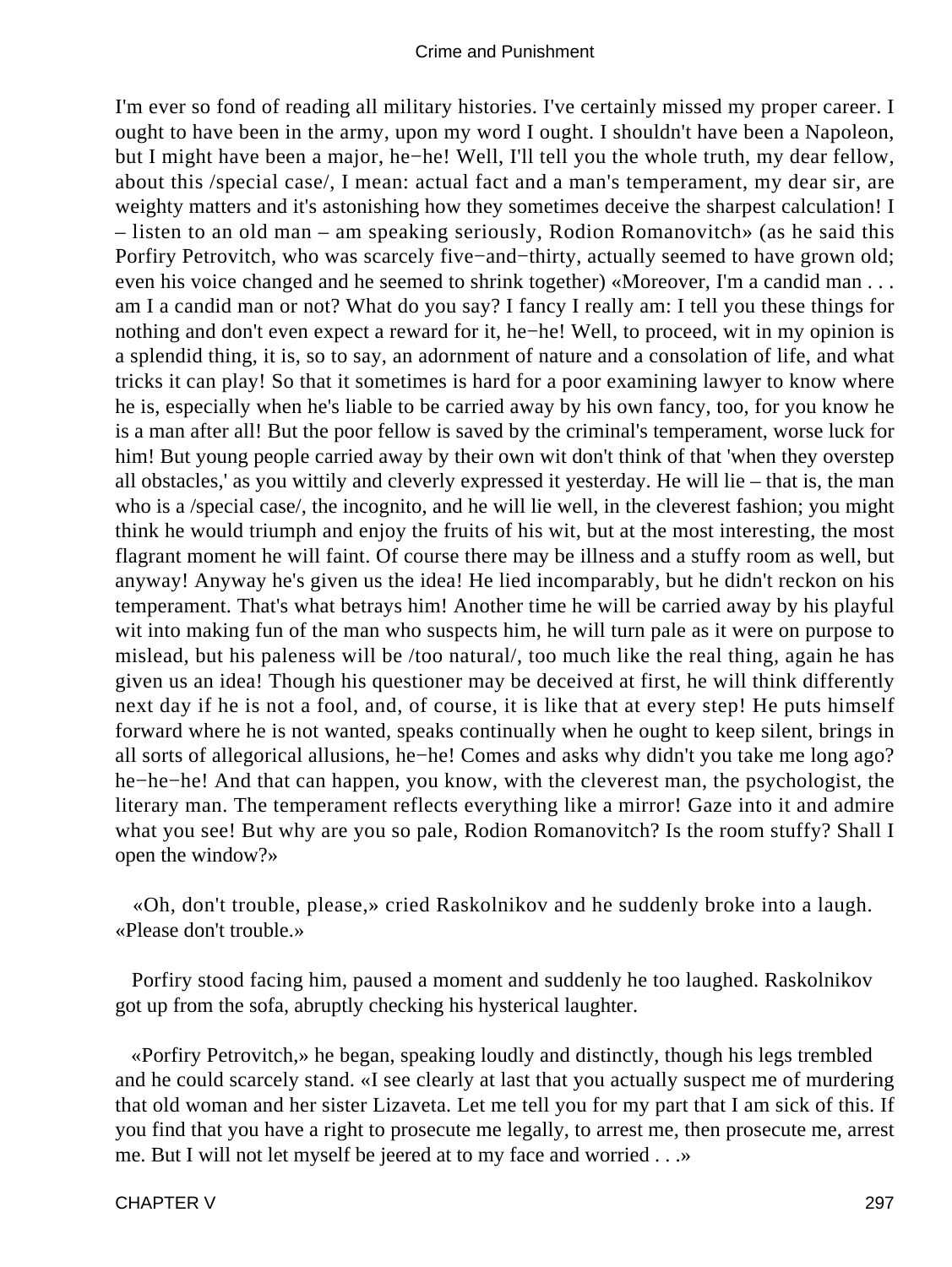His lips trembled, his eyes glowed with fury and he could not restrain his voice.

 «I won't allow it!» he shouted, bringing his fist down on the table. «Do you hear that, Porfiry Petrovitch? I won't allow it.»

 «Good heavens! What does it mean?» cried Porfiry Petrovitch, apparently quite frightened. «Rodion Romanovitch, my dear fellow, what is the matter with you?»

«I won't allow it,» Raskolnikov shouted again.

 «Hush, my dear man! They'll hear and come in. Just think, what could we say to them?» Porfiry Petrovitch whispered in horror, bringing his face close to Raskolnikov's.

 «I won't allow it, I won't allow it,» Raskolnikov repeated mechanically, but he too spoke in a sudden whisper.

Porfiry turned quickly and ran to open the window.

 «Some fresh air! And you must have some water, my dear fellow. You're ill!» and he was running to the door to call for some when he found a decanter of water in the corner. «Come, drink a little,» he whispered, rushing up to him with the decanter. «It will be sure to do you good.»

 Porfiry Petrovitch's alarm and sympathy were so natural that Raskolnikov was silent and began looking at him with wild curiosity. He did not take the water, however.

 «Rodion Romanovitch, my dear fellow, you'll drive yourself out of your mind, I assure you, ach, ach! Have some water, do drink a little.»

 He forced him to take the glass. Raskolnikov raised it mechanically to his lips, but set it on the table again with disgust.

 «Yes, you've had a little attack! You'll bring back your illness again, my dear fellow,» Porfiry Petrovitch cackled with friendly sympathy, though he still looked rather disconcerted. «Good heavens, you must take more care of yourself! Dmitri Prokofitch was here, came to see me yesterday – I know, I know, I've a nasty, ironical temper, but what they made of it! . . . Good heavens, he came yesterday after you'd been. We dined and he talked and talked away, and I could only throw up my hands in despair! Did he come from you? But do sit down, for mercy's sake, sit down!»

 «No, not from me, but I knew he went to you and why he went,» Raskolnikov answered sharply.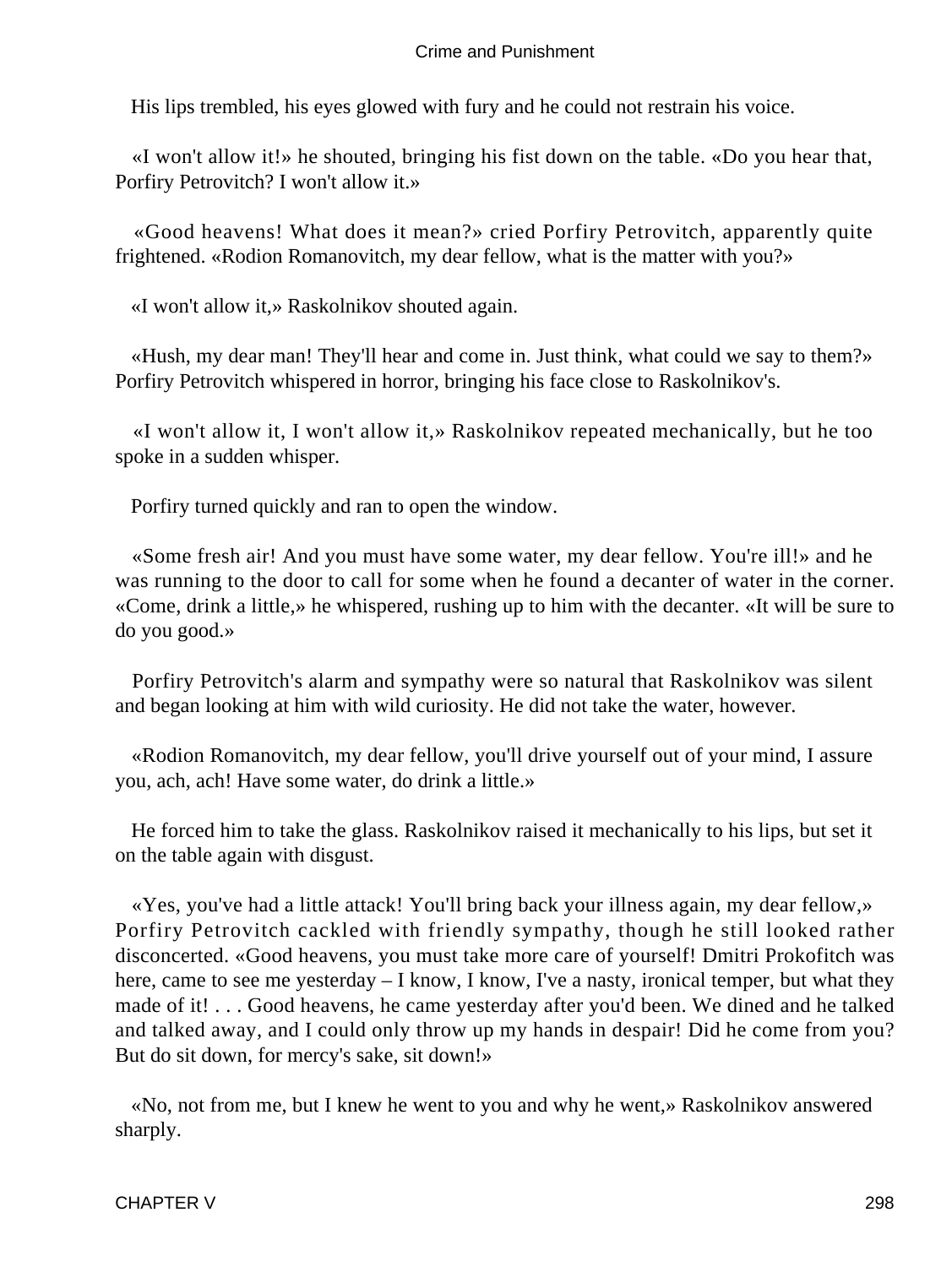### «You knew?»

«I knew. What of it?»

 «Why this, Rodion Romanovitch, that I know more than that about you; I know about everything. I know how you went /to take a flat/ at night when it was dark and how you rang the bell and asked about the blood, so that the workmen and the porter did not know what to make of it. Yes, I understand your state of mind at that time . . . but you'll drive yourself mad like that, upon my word! You'll lose your head! You're full of generous indignation at the wrongs you've received, first from destiny, and then from the police officers, and so you rush from one thing to another to force them to speak out and make an end of it all, because you are sick of all this suspicion and foolishness. That's so, isn't it? I have guessed how you feel, haven't I? Only in that way you'll lose your head and Razumihin's, too; he's too /good/ a man for such a position, you must know that. You are ill and he is good and your illness is infectious for him . . . I'll tell you about it when you are more yourself. . . . But do sit down, for goodness' sake. Please rest, you look shocking, do sit down.»

 Raskolnikov sat down; he no longer shivered, he was hot all over. In amazement he listened with strained attention to Porfiry Petrovitch who still seemed frightened as he looked after him with friendly solicitude. But he did not believe a word he said, though he felt a strange inclination to believe. Porfiry's unexpected words about the flat had utterly overwhelmed him. «How can it be, he knows about the flat then,» he thought suddenly, «and he tells it me himself!»

 «Yes, in our legal practice there was a case almost exactly similar, a case of morbid psychology,» Porfiry went on quickly. «A man confessed to murder and how he kept it up! It was a regular hallucination; he brought forward facts, he imposed upon everyone and why? He had been partly, but only partly, unintentionally the cause of a murder and when he knew that he had given the murderers the opportunity, he sank into dejection, it got on his mind and turned his brain, he began imagining things and he persuaded himself that he was the murderer. But at last the High Court of Appeal went into it and the poor fellow was acquitted and put under proper care. Thanks to the Court of Appeal! Tut−tut−tut! Why, my dear fellow, you may drive yourself into delirium if you have the impulse to work upon your nerves, to go ringing bells at night and asking about blood! I've studied all this morbid psychology in my practice. A man is sometimes tempted to jump out of a window or from a belfry. Just the same with bell−ringing. . . . It's all illness, Rodion Romanovitch! You have begun to neglect your illness. You should consult an experienced doctor, what's the good of that fat fellow? You are lightheaded! You were delirious when you did all this!»

For a moment Raskolnikov felt everything going round.

 «Is it possible, is it possible,» flashed through his mind, «that he is still lying? He can't be, he can't be.» He rejected that idea, feeling to what a degree of fury it might drive him,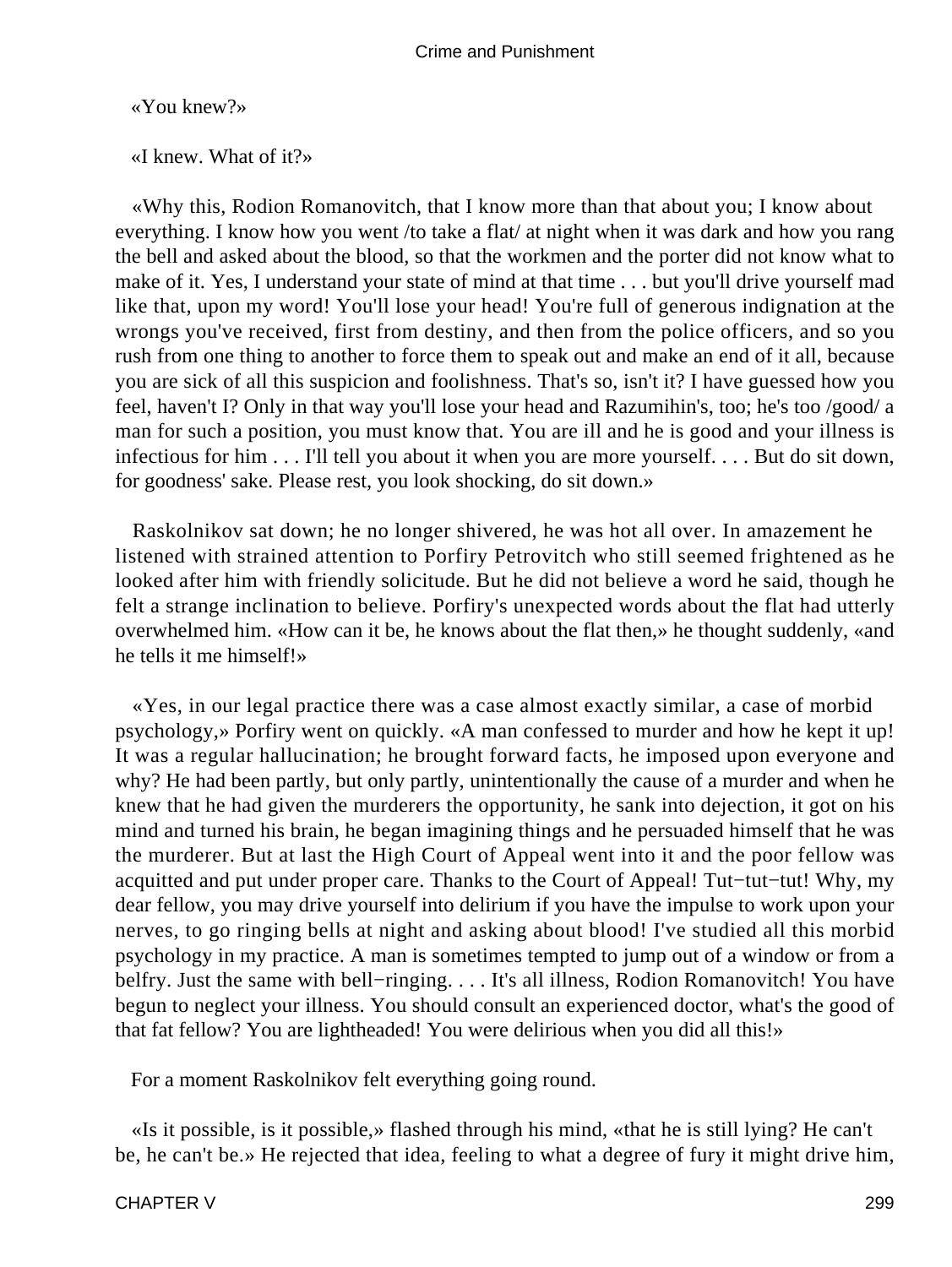feeling that that fury might drive him mad.

 «I was not delirious. I knew what I was doing,» he cried, straining every faculty to penetrate Porfiry's game, «I was quite myself, do you hear?»

 «Yes, I hear and understand. You said yesterday you were not delirious, you were particularly emphatic about it! I understand all you can tell me! A−ach! . . . Listen, Rodion Romanovitch, my dear fellow. If you were actually a criminal, or were somehow mixed up in this damnable business, would you insist that you were not delirious but in full possession of your faculties? And so emphatically and persistently? Would it be possible? Quite impossible, to my thinking. If you had anything on your conscience, you certainly ought to insist that you were delirious. That's so, isn't it?»

 There was a note of slyness in this inquiry. Raskolnikov drew back on the sofa as Porfiry bent over him and stared in silent perplexity at him.

 «Another thing about Razumihin – you certainly ought to have said that he came of his own accord, to have concealed your part in it! But you don't conceal it! You lay stress on his coming at your instigation.»

Raskolnikov had not done so. A chill went down his back.

 «You keep telling lies,» he said slowly and weakly, twisting his lips into a sickly smile, «you are trying again to show that you know all my game, that you know all I shall say beforehand,» he said, conscious himself that he was not weighing his words as he ought. «You want to frighten me . . . or you are simply laughing at me . . .»

 He still stared at him as he said this and again there was a light of intense hatred in his eyes.

 «You keep lying,» he said. «You know perfectly well that the best policy for the criminal is to tell the truth as nearly as possible . . . to conceal as little as possible. I don't believe you!»

 «What a wily person you are!» Porfiry tittered, «there's no catching you; you've a perfect monomania. So you don't believe me? But still you do believe me, you believe a quarter; I'll soon make you believe the whole, because I have a sincere liking for you and genuinely wish you good.»

Raskolnikov's lips trembled.

 «Yes, I do,» went on Porfiry, touching Raskolnikov's arm genially, «you must take care of your illness. Besides, your mother and sister are here now; you must think of them. You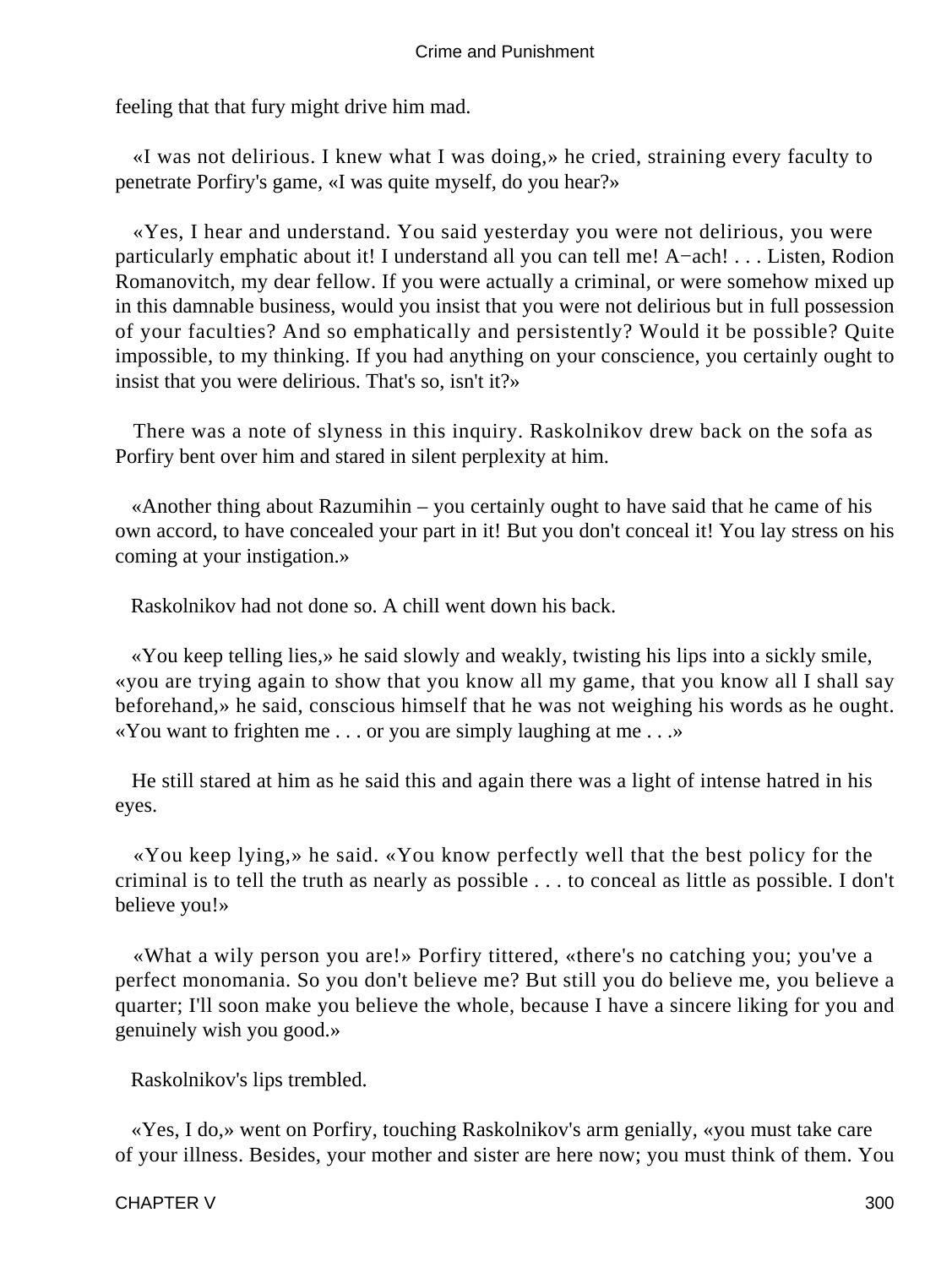must soothe and comfort them and you do nothing but frighten them . . .»

 «What has that to do with you? How do you know it? What concern is it of yours? You are keeping watch on me and want to let me know it?»

 «Good heavens! Why, I learnt it all from you yourself! You don't notice that in your excitement you tell me and others everything. From Razumihin, too, I learnt a number of interesting details yesterday. No, you interrupted me, but I must tell you that, for all your wit, your suspiciousness makes you lose the common−sense view of things. To return to bell−ringing, for instance. I, an examining lawyer, have betrayed a precious thing like that, a real fact (for it is a fact worth having), and you see nothing in it! Why, if I had the slightest suspicion of you, should I have acted like that? No, I should first have disarmed your suspicions and not let you see I knew of that fact, should have diverted your attention and suddenly have dealt you a knock−down blow (your expression) saying: 'And what were you doing, sir, pray, at ten or nearly eleven at the murdered woman's flat and why did you ring the bell and why did you ask about blood? And why did you invite the porters to go with you to the police station, to the lieutenant?' That's how I ought to have acted if I had a grain of suspicion of you. I ought to have taken your evidence in due form, searched your lodging and perhaps have arrested you, too . . . so I have no suspicion of you, since I have not done that! But you can't look at it normally and you see nothing, I say again.»

Raskolnikov started so that Porfiry Petrovitch could not fail to perceive it.

 «You are lying all the while,» he cried, «I don't know your object, but you are lying. You did not speak like that just now and I cannot be mistaken!»

 «I am lying?» Porfiry repeated, apparently incensed, but preserving a good−humoured and ironical face, as though he were not in the least concerned at Raskolnikov's opinion of him. «I am lying . . . but how did I treat you just now, I, the examining lawyer? Prompting you and giving you every means for your defence; illness, I said, delirium, injury, melancholy and the police officers and all the rest of it? Ah! He−he−he! Though, indeed, all those psychological means of defence are not very reliable and cut both ways: illness, delirium, I don't remember – that's all right, but why, my good sir, in your illness and in your delirium were you haunted by just those delusions and not by any others? There may have been others, eh? He−he−he!»

Raskolnikov looked haughtily and contemptuously at him.

 «Briefly,» he said loudly and imperiously, rising to his feet and in so doing pushing Porfiry back a little, «briefly, I want to know, do you acknowledge me perfectly free from suspicion or not? Tell me, Porfiry Petrovitch, tell me once for all and make haste!»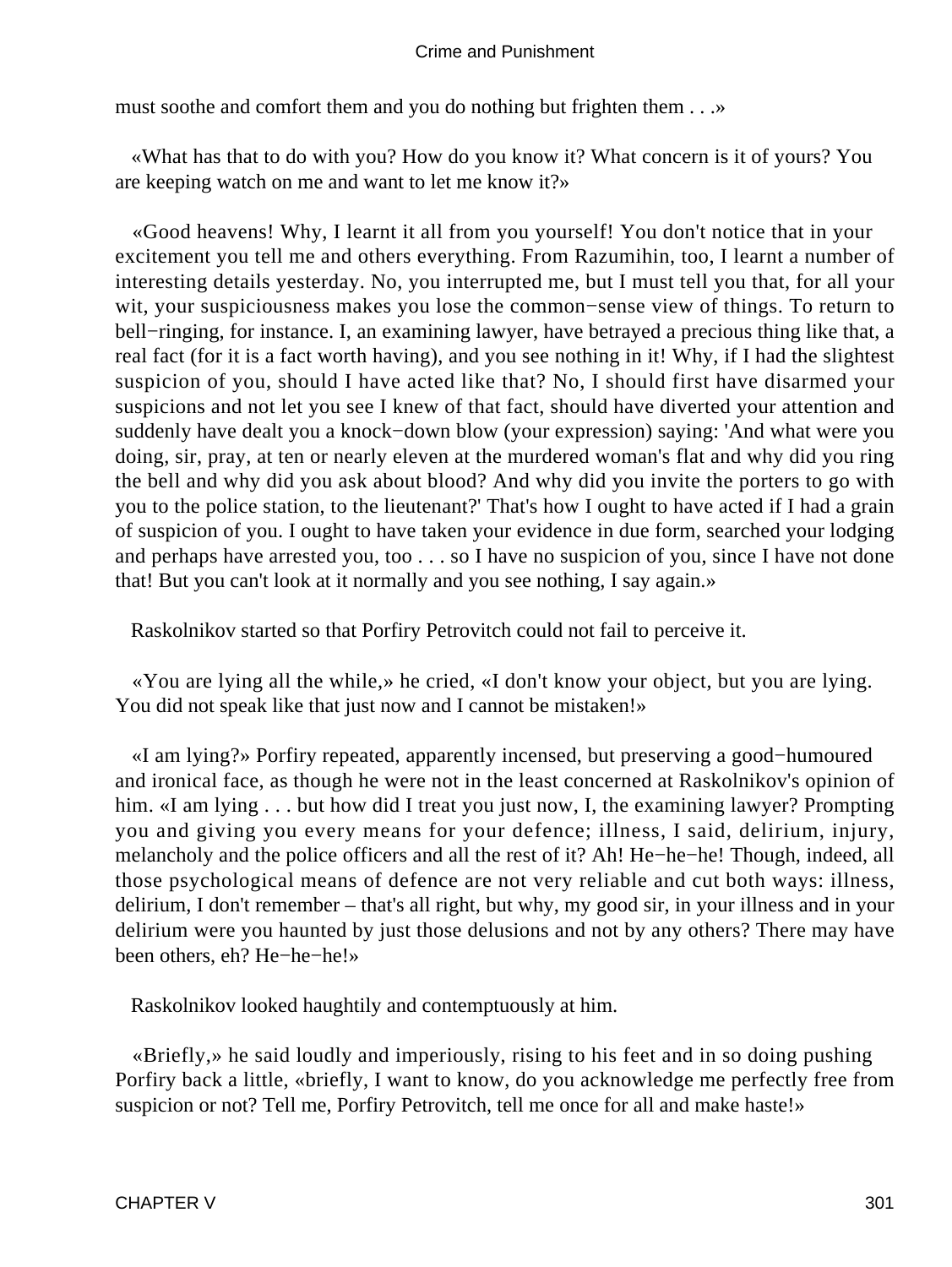«What a business I'm having with you!» cried Porfiry with a perfectly good−humoured, sly and composed face. «And why do you want to know, why do you want to know so much, since they haven't begun to worry you? Why, you are like a child asking for matches! And why are you so uneasy? Why do you force yourself upon us, eh? He−he−he!»

«I repeat,» Raskolnikov cried furiously, «that I can't put up with it!»

«With what? Uncertainty?» interrupted Porfiry.

 «Don't jeer at me! I won't have it! I tell you I won't have it. I can't and I won't, do you hear, do you hear?» he shouted, bringing his fist down on the table again.

 «Hush! Hush! They'll overhear! I warn you seriously, take care of yourself. I am not joking,» Porfiry whispered, but this time there was not the look of old womanish good nature and alarm in his face. Now he was peremptory, stern, frowning and for once laying aside all mystification.

 But this was only for an instant. Raskolnikov, bewildered, suddenly fell into actual frenzy, but, strange to say, he again obeyed the command to speak quietly, though he was in a perfect paroxysm of fury.

 «I will not allow myself to be tortured,» he whispered, instantly recognising with hatred that he could not help obeying the command and driven to even greater fury by the thought. «Arrest me, search me, but kindly act in due form and don't play with me! Don't dare!»

 «Don't worry about the form,» Porfiry interrupted with the same sly smile, as it were, gloating with enjoyment over Raskolnikov. «I invited you to see me quite in a friendly way.»

 «I don't want your friendship and I spit on it! Do you hear? And, here, I take my cap and go. What will you say now if you mean to arrest me?»

He took up his cap and went to the door.

 «And won't you see my little surprise?» chuckled Porfiry, again taking him by the arm and stopping him at the door.

He seemed to become more playful and good−humoured which maddened Raskolnikov.

«What surprise?» he asked, standing still and looking at Porfiry in alarm.

 «My little surprise, it's sitting there behind the door, he−he−he!» (He pointed to the locked door.) «I locked him in that he should not escape.»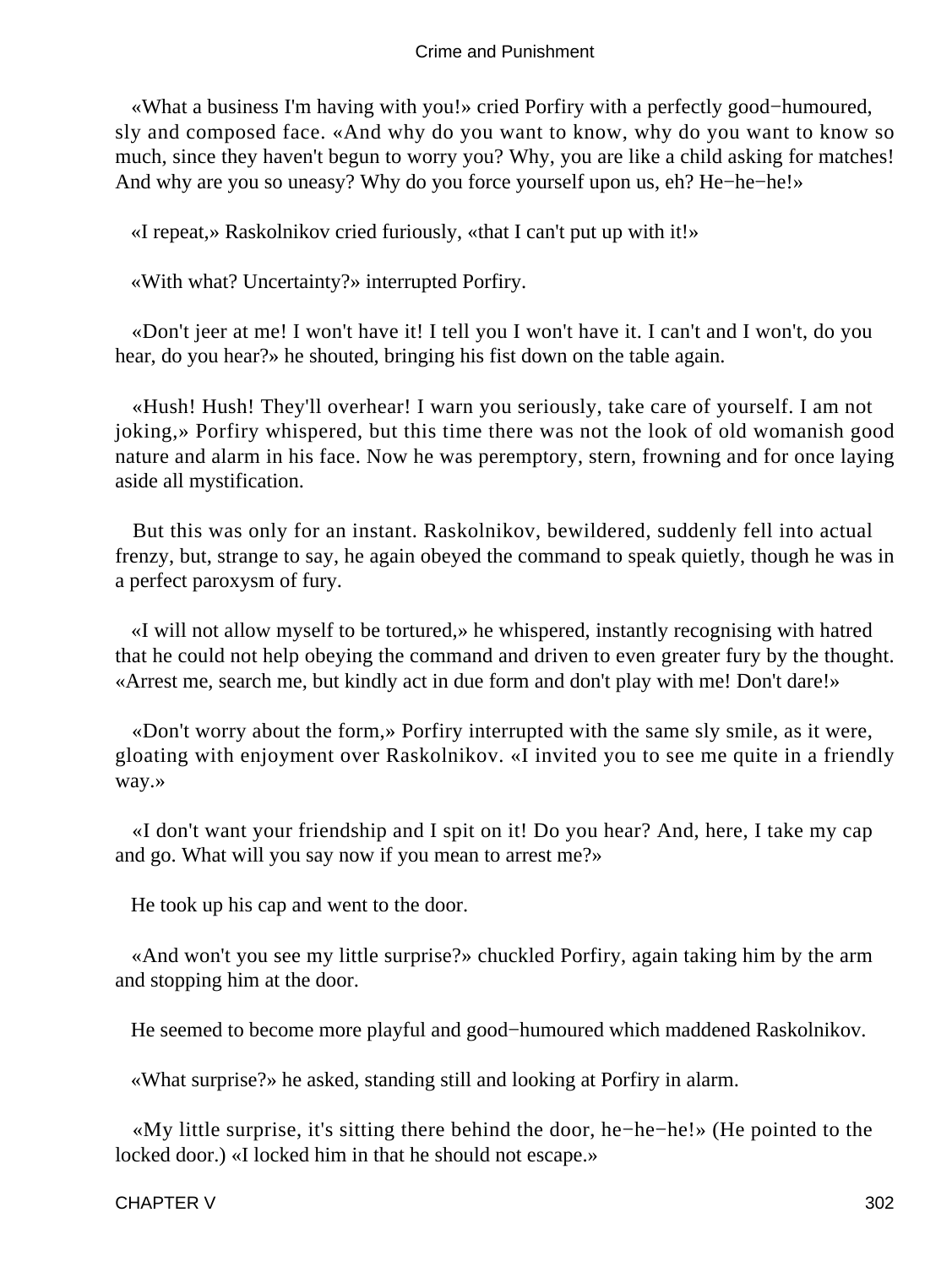«What is it? Where? What? . . .»

Raskolnikov walked to the door and would have opened it, but it was locked.

«It's locked, here is the key!»

And he brought a key out of his pocket.

 «You are lying,» roared Raskolnikov without restraint, «you lie, you damned punchinello!» and he rushed at Porfiry who retreated to the other door, not at all alarmed.

«I understand it all! You are lying and mocking so that I may betray myself to you . . .»

 «Why, you could not betray yourself any further, my dear Rodion Romanovitch. You are in a passion. Don't shout, I shall call the clerks.»

 «You are lying! Call the clerks! You knew I was ill and tried to work me into a frenzy to make me betray myself, that was your object! Produce your facts! I understand it all. You've no evidence, you have only wretched rubbishly suspicions like Zametov's! You knew my character, you wanted to drive me to fury and then to knock me down with priests and deputies. . . . Are you waiting for them? eh! What are you waiting for? Where are they? Produce them?»

 «Why deputies, my good man? What things people will imagine! And to do so would not be acting in form as you say, you don't know the business, my dear fellow. . . . And there's no escaping form, as you see,» Porfiry muttered, listening at the door through which a noise could be heard.

 «Ah, they're coming,» cried Raskolnikov. «You've sent for them! You expected them! Well, produce them all: your deputies, your witnesses, what you like! . . . I am ready!»

 But at this moment a strange incident occurred, something so unexpected that neither Raskolnikov nor Porfiry Petrovitch could have looked for such a conclusion to their interview.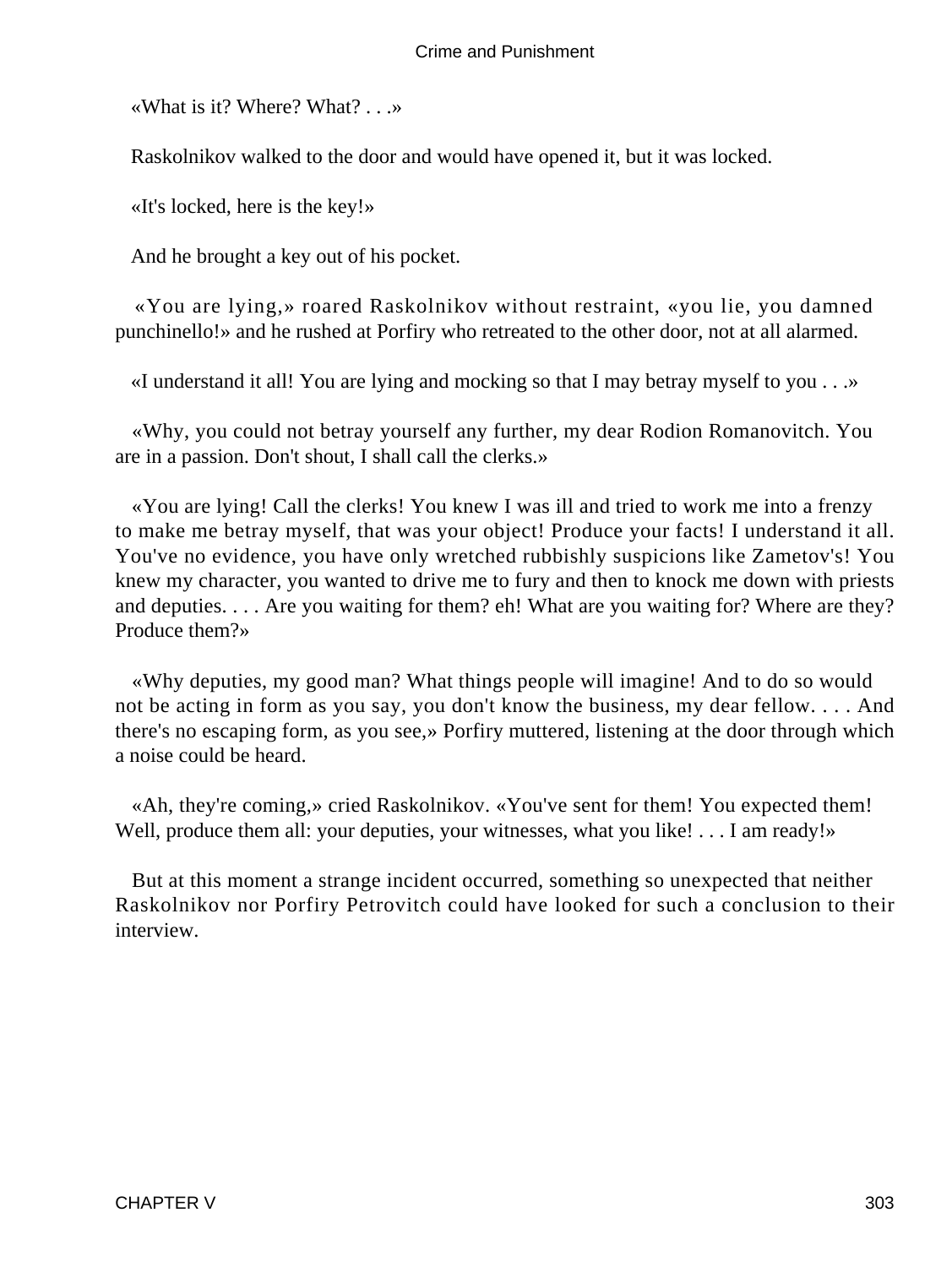# **[CHAPTER VI](#page-466-0)**

*W*hen he remembered the scene afterwards, this is how Raskolnikov saw it.

The noise behind the door increased, and suddenly the door was opened a little.

«What is it?» cried Porfiry Petrovitch, annoyed. «Why, I gave orders . . .»

 For an instant there was no answer, but it was evident that there were several persons at the door, and that they were apparently pushing somebody back.

«What is it?» Porfiry Petrovitch repeated, uneasily.

«The prisoner Nikolay has been brought,» someone answered.

 «He is not wanted! Take him away! Let him wait! What's he doing here? How irregular!» cried Porfiry, rushing to the door.

«But he . . .» began the same voice, and suddenly ceased.

 Two seconds, not more, were spent in actual struggle, then someone gave a violent shove, and then a man, very pale, strode into the room.

 This man's appearance was at first sight very strange. He stared straight before him, as though seeing nothing. There was a determined gleam in his eyes; at the same time there was a deathly pallor in his face, as though he were being led to the scaffold. His white lips were faintly twitching.

 He was dressed like a workman and was of medium height, very young, slim, his hair cut in round crop, with thin spare features. The man whom he had thrust back followed him into the room and succeeded in seizing him by the shoulder; he was a warder; but Nikolay pulled his arm away.

 Several persons crowded inquisitively into the doorway. Some of them tried to get in. All this took place almost instantaneously.

 «Go away, it's too soon! Wait till you are sent for! . . . Why have you brought him so soon?» Porfiry Petrovitch muttered, extremely annoyed, and as it were thrown out of his reckoning.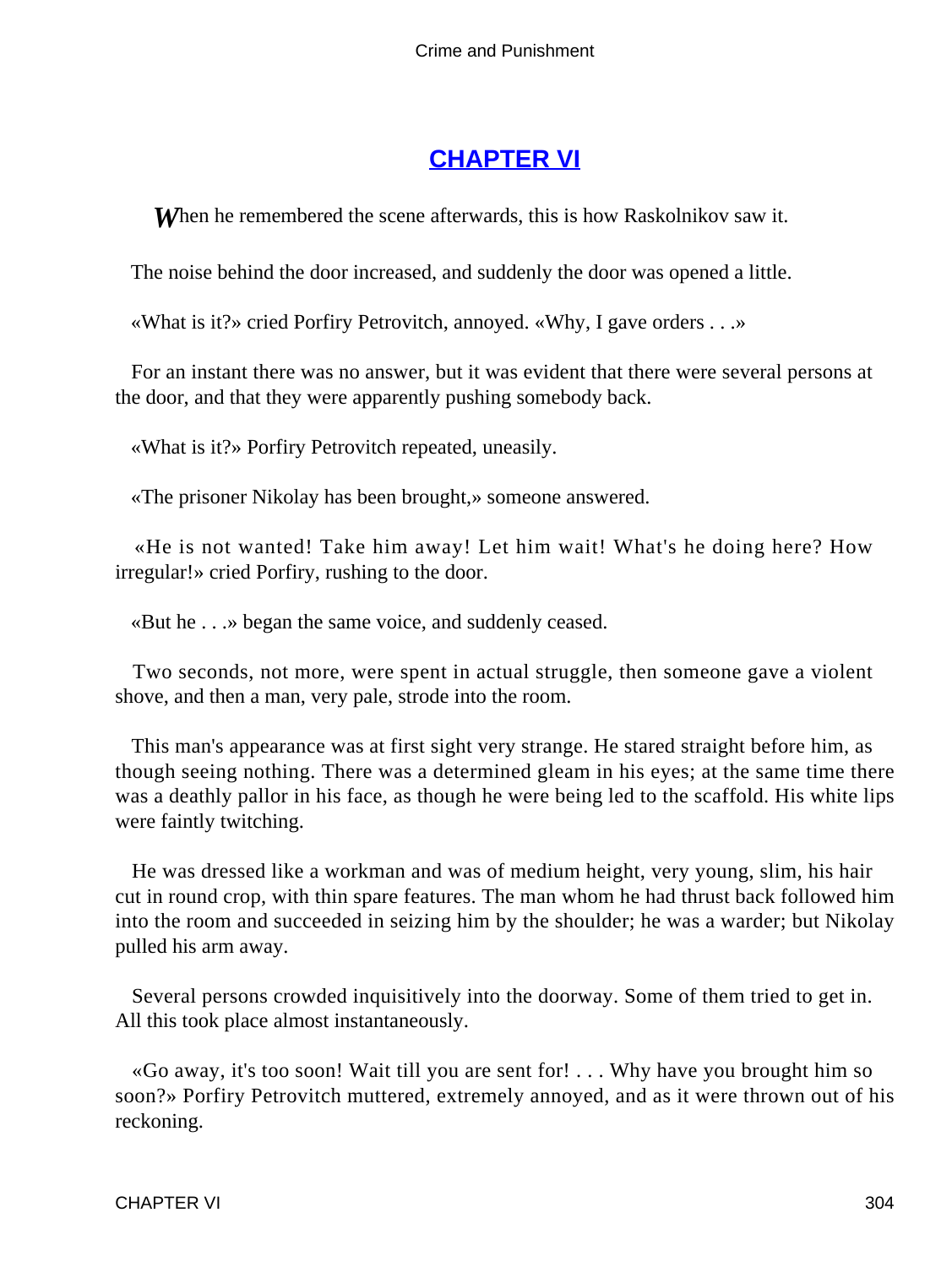But Nikolay suddenly knelt down.

«What's the matter?» cried Porfiry, surprised.

 «I am guilty! Mine is the sin! I am the murderer,» Nikolay articulated suddenly, rather breathless, but speaking fairly loudly.

 For ten seconds there was silence as though all had been struck dumb; even the warder stepped back, mechanically retreated to the door, and stood immovable.

«What is it?» cried Porfiry Petrovitch, recovering from his momentary stupefaction.

«I . . . am the murderer,» repeated Nikolay, after a brief pause.

 «What . . . you . . . what . . . whom did you kill?» Porfiry Petrovitch was obviously bewildered.

Nikolay again was silent for a moment.

 «Alyona Ivanovna and her sister Lizaveta Ivanovna, I . . . killed . . . with an axe. Darkness came over me,» he added suddenly, and was again silent.

 He still remained on his knees. Porfiry Petrovitch stood for some moments as though meditating, but suddenly roused himself and waved back the uninvited spectators. They instantly vanished and closed the door. Then he looked towards Raskolnikov, who was standing in the corner, staring wildly at Nikolay and moved towards him, but stopped short, looked from Nikolay to Raskolnikov and then again at Nikolay, and seeming unable to restrain himself darted at the latter.

 «You're in too great a hurry,» he shouted at him, almost angrily. «I didn't ask you what came over you. . . . Speak, did you kill them?»

«I am the murderer. . . . I want to give evidence,» Nikolay pronounced.

«Ach! What did you kill them with?»

«An axe. I had it ready.»

«Ach, he is in a hurry! Alone?»

Nikolay did not understand the question.

«Did you do it alone?»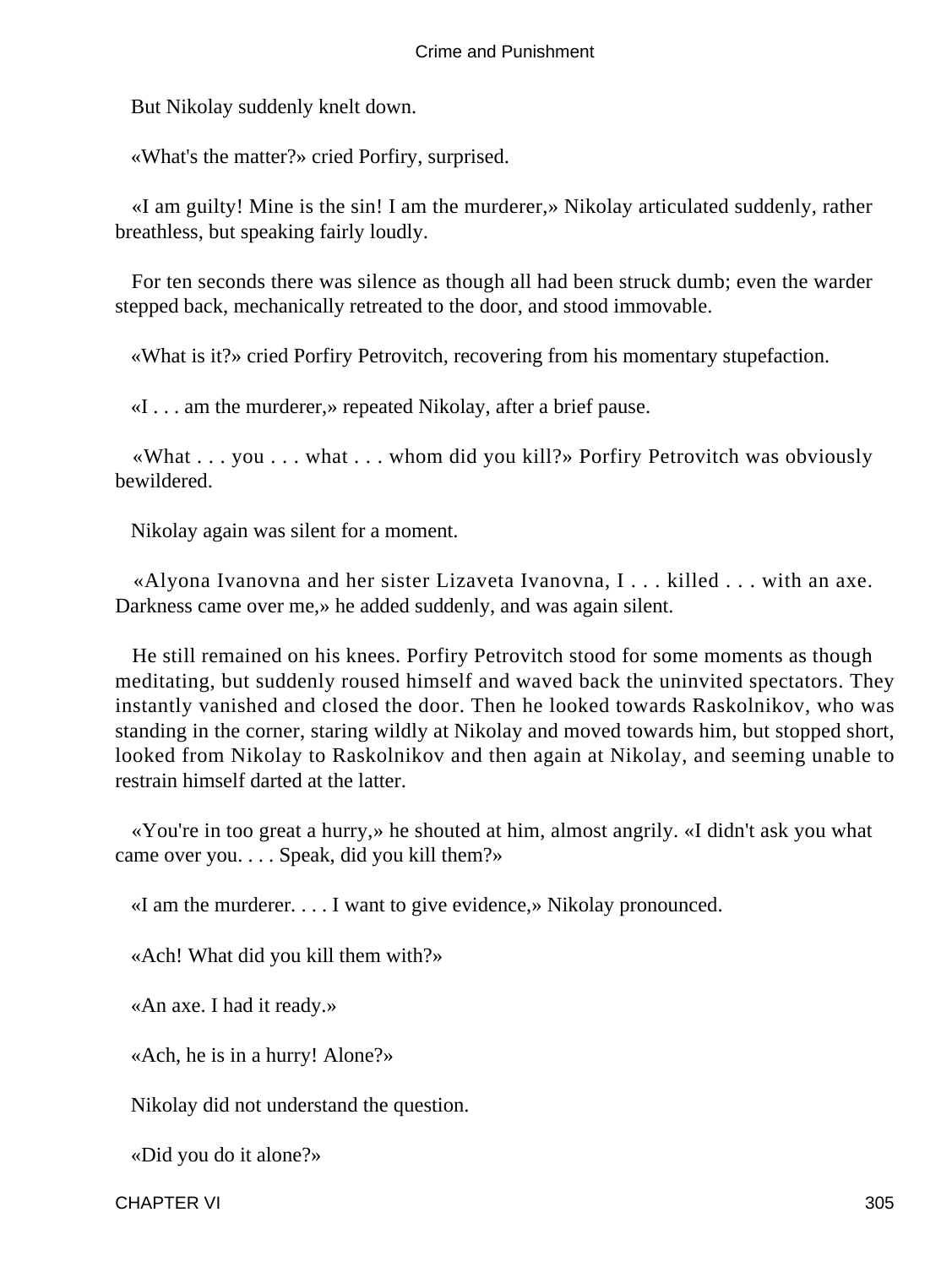«Yes, alone. And Mitka is not guilty and had no share in it.»

 «Don't be in a hurry about Mitka! A−ach! How was it you ran downstairs like that at the time? The porters met you both!»

 «It was to put them off the scent . . . I ran after Mitka,» Nikolay replied hurriedly, as though he had prepared the answer.

 «I knew it!» cried Porfiry, with vexation. «It's not his own tale he is telling,» he muttered as though to himself, and suddenly his eyes rested on Raskolnikov again.

 He was apparently so taken up with Nikolay that for a moment he had forgotten Raskolnikov. He was a little taken aback.

 «My dear Rodion Romanovitch, excuse me!» he flew up to him, «this won't do; I'm afraid you must go . . . it's no good your staying . . . I will . . . you see, what a surprise! . . . Good−bye!»

And taking him by the arm, he showed him to the door.

 «I suppose you didn't expect it?» said Raskolnikov who, though he had not yet fully grasped the situation, had regained his courage.

«You did not expect it either, my friend. See how your hand is trembling! He−he!»

«You're trembling, too, Porfiry Petrovitch!»

«Yes, I am; I didn't expect it.»

They were already at the door; Porfiry was impatient for Raskolnikov to be gone.

 «And your little surprise, aren't you going to show it to me?» Raskolnikov said, sarcastically.

 «Why, his teeth are chattering as he asks, he−he! You are an ironical person! Come, till we meet!»

«I believe we can say /good−bye/!»

«That's in God's hands,» muttered Porfiry, with an unnatural smile.

 As he walked through the office, Raskolnikov noticed that many people were looking at him. Among them he saw the two porters from /the/ house, whom he had invited that night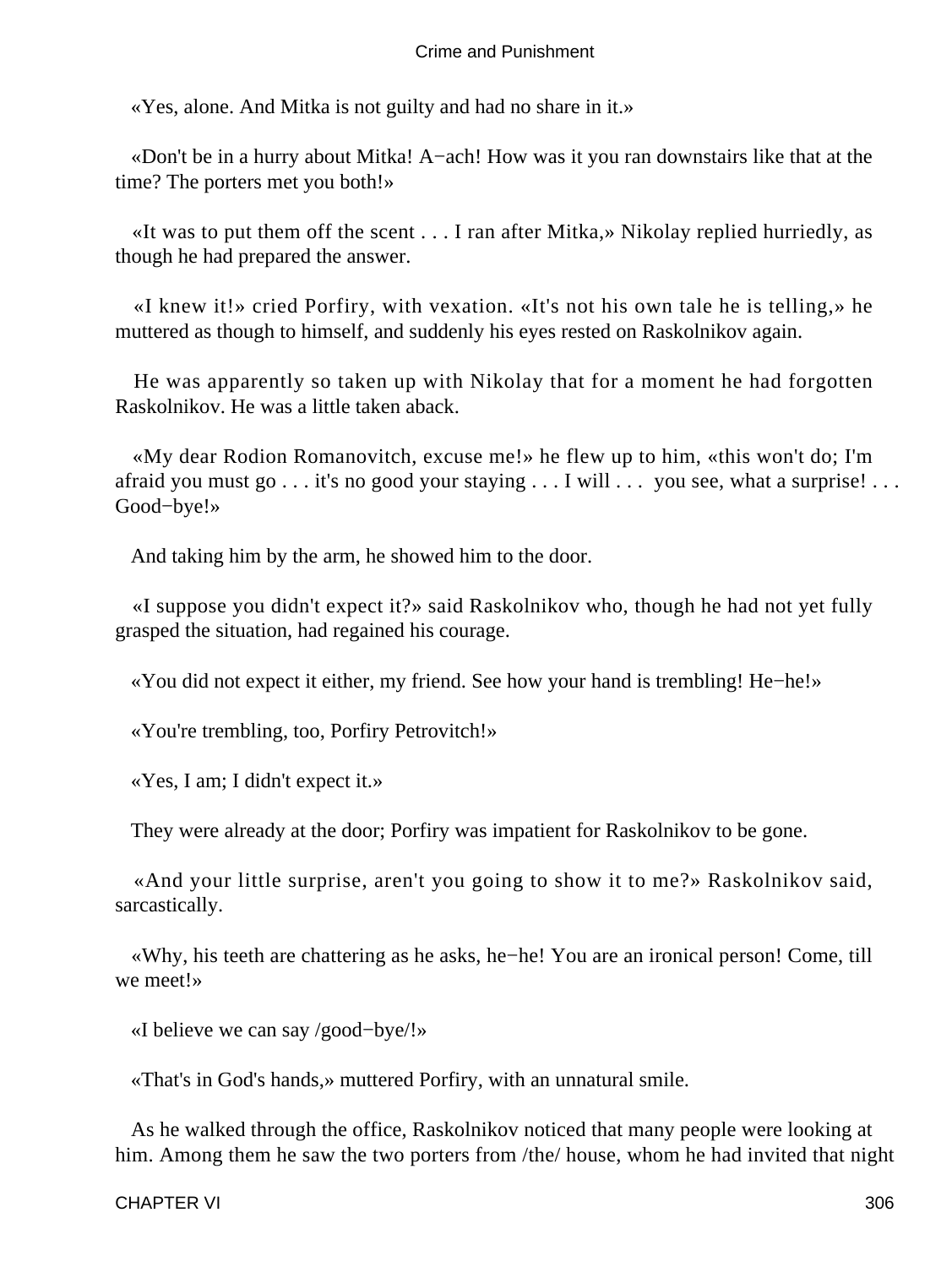to the police station. They stood there waiting. But he was no sooner on the stairs than he heard the voice of Porfiry Petrovitch behind him. Turning round, he saw the latter running after him, out of breath.

 «One word, Rodion Romanovitch; as to all the rest, it's in God's hands, but as a matter of form there are some questions I shall have to ask you . . . so we shall meet again, shan't we?»

And Porfiry stood still, facing him with a smile.

«Shan't we?» he added again.

He seemed to want to say something more, but could not speak out.

 «You must forgive me, Porfiry Petrovitch, for what has just passed . . . I lost my temper,» began Raskolnikov, who had so far regained his courage that he felt irresistibly inclined to display his coolness.

 «Don't mention it, don't mention it,» Porfiry replied, almost gleefully. «I myself, too . . . I have a wicked temper, I admit it! But we shall meet again. If it's God's will, we may see a great deal of one another.»

«And will get to know each other through and through?» added Raskolnikov.

 «Yes; know each other through and through,» assented Porfiry Petrovitch, and he screwed up his eyes, looking earnestly at Raskolnikov. «Now you're going to a birthday party?»

«To a funeral.»

«Of course, the funeral! Take care of yourself, and get well.»

 «I don't know what to wish you,» said Raskolnikov, who had begun to descend the stairs, but looked back again. «I should like to wish you success, but your office is such a comical one.»

 «Why comical?» Porfiry Petrovitch had turned to go, but he seemed to prick up his ears at this.

 «Why, how you must have been torturing and harassing that poor Nikolay psychologically, after your fashion, till he confessed! You must have been at him day and night, proving to him that he was the murderer, and now that he has confessed, you'll begin vivisecting him again. 'You are lying,' you'll say. 'You are not the murderer! You can't be!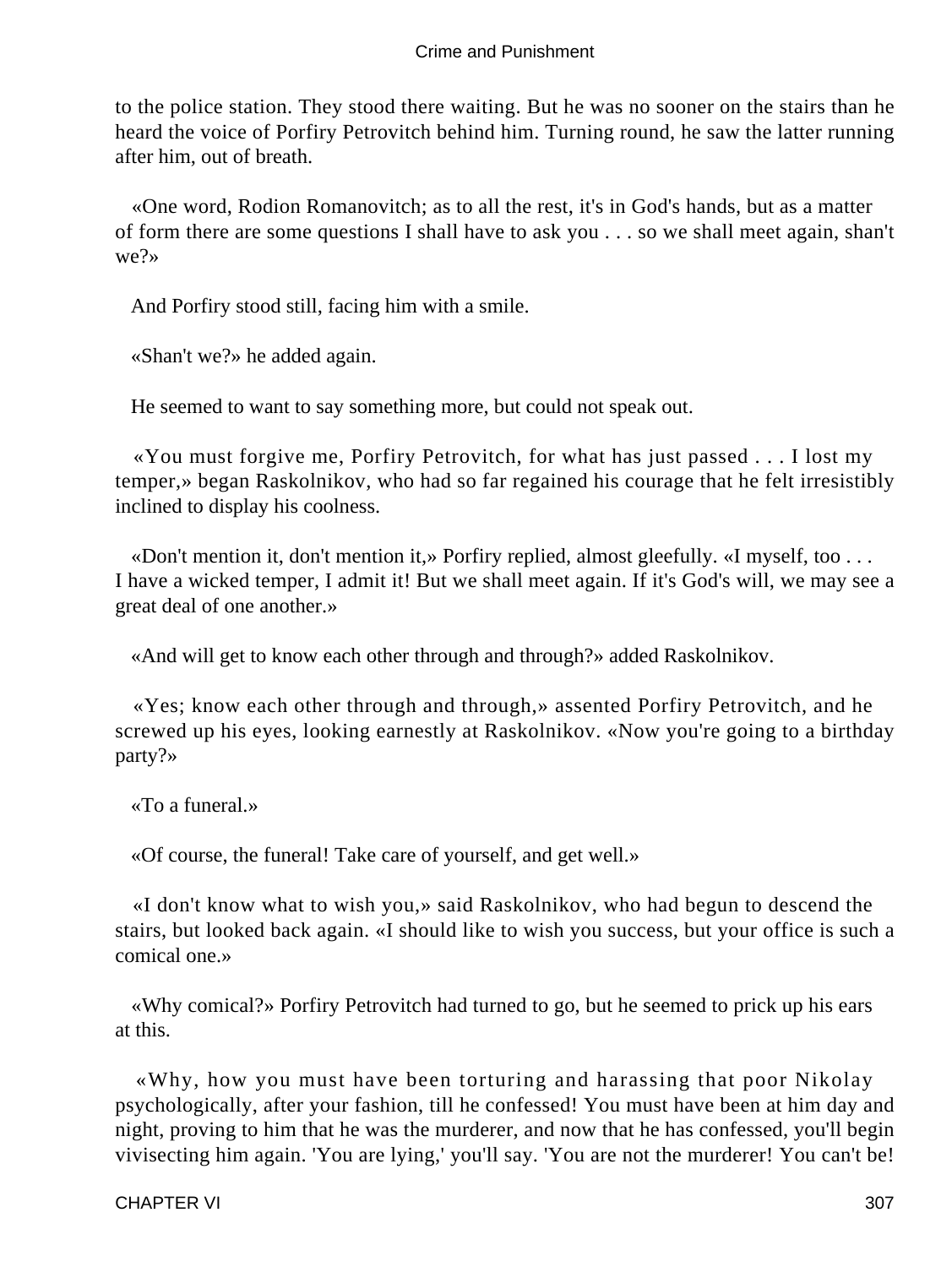It's not your own tale you are telling!' You must admit it's a comical business!»

 «He−he−he! You noticed then that I said to Nikolay just now that it was not his own tale he was telling?»

«How could I help noticing it!»

 «He−he! You are quick−witted. You notice everything! You've really a playful mind! And you always fasten on the comic side . . . he−he! They say that was the marked characteristic of Gogol, among the writers.»

«Yes, of Gogol.»

«Yes, of Gogol. . . . I shall look forward to meeting you.»

«So shall I.»

 Raskolnikov walked straight home. He was so muddled and bewildered that on getting home he sat for a quarter of an hour on the sofa, trying to collect his thoughts. He did not attempt to think about Nikolay; he was stupefied; he felt that his confession was something inexplicable, amazing – something beyond his understanding. But Nikolay's confession was an actual fact. The consequences of this fact were clear to him at once, its falsehood could not fail to be discovered, and then they would be after him again. Till then, at least, he was free and must do something for himself, for the danger was imminent.

 But how imminent? His position gradually became clear to him. Remembering, sketchily, the main outlines of his recent scene with Porfiry, he could not help shuddering again with horror. Of course, he did not yet know all Porfiry's aims, he could not see into all his calculations. But he had already partly shown his hand, and no one knew better than Raskolnikov how terrible Porfiry's «lead» had been for him. A little more and he /might/ have given himself away completely, circumstantially. Knowing his nervous temperament and from the first glance seeing through him, Porfiry, though playing a bold game, was bound to win. There's no denying that Raskolnikov had compromised himself seriously, but no /facts/ had come to light as yet; there was nothing positive. But was he taking a true view of the position? Wasn't he mistaken? What had Porfiry been trying to get at? Had he really some surprise prepared for him? And what was it? Had he really been expecting something or not? How would they have parted if it had not been for the unexpected appearance of Nikolay?

 Porfiry had shown almost all his cards – of course, he had risked something in showing them – and if he had really had anything up his sleeve (Raskolnikov reflected), he would have shown that, too. What was that «surprise»? Was it a joke? Had it meant anything? Could it have concealed anything like a fact, a piece of positive evidence? His yesterday's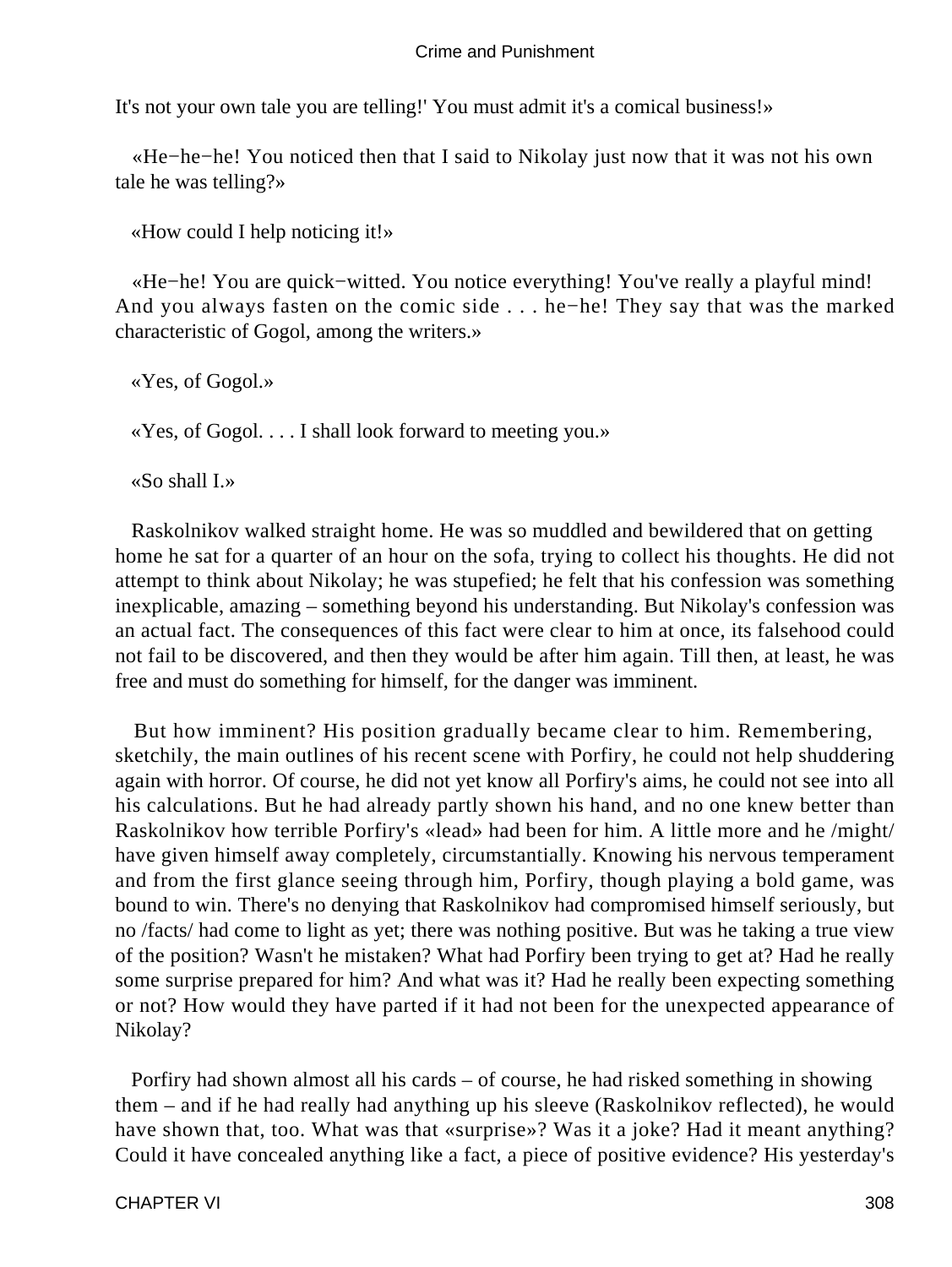visitor? What had become of him? Where was he to−day? If Porfiry really had any evidence, it must be connected with him.

 He sat on the sofa with his elbows on his knees and his face hidden in his hands. He was still shivering nervously. At last he got up, took his cap, thought a minute, and went to the door.

 He had a sort of presentiment that for to−day, at least, he might consider himself out of danger. He had a sudden sense almost of joy; he wanted to make haste to Katerina Ivanovna's. He would be too late for the funeral, of course, but he would be in time for the memorial dinner, and there at once he would see Sonia.

 He stood still, thought a moment, and a suffering smile came for a moment on to his lips.

«To−day! To−day,» he repeated to himself. «Yes, to−day! So it must be. . . .»

 But as he was about to open the door, it began opening of itself. He started and moved back. The door opened gently and slowly, and there suddenly appeared a figure – yesterday's visitor /from underground/.

 The man stood in the doorway, looked at Raskolnikov without speaking, and took a step forward into the room. He was exactly the same as yesterday; the same figure, the same dress, but there was a great change in his face; he looked dejected and sighed deeply. If he had only put his hand up to his cheek and leaned his head on one side he would have looked exactly like a peasant woman.

 «What do you want?» asked Raskolnikov, numb with terror. The man was still silent, but suddenly he bowed down almost to the ground, touching it with his finger.

«What is it?» cried Raskolnikov.

«I have sinned,» the man articulated softly.

«How?»

«By evil thoughts.»

They looked at one another.

 «I was vexed. When you came, perhaps in drink, and bade the porters go to the police station and asked about the blood, I was vexed that they let you go and took you for drunken. I was so vexed that I lost my sleep. And remembering the address we came here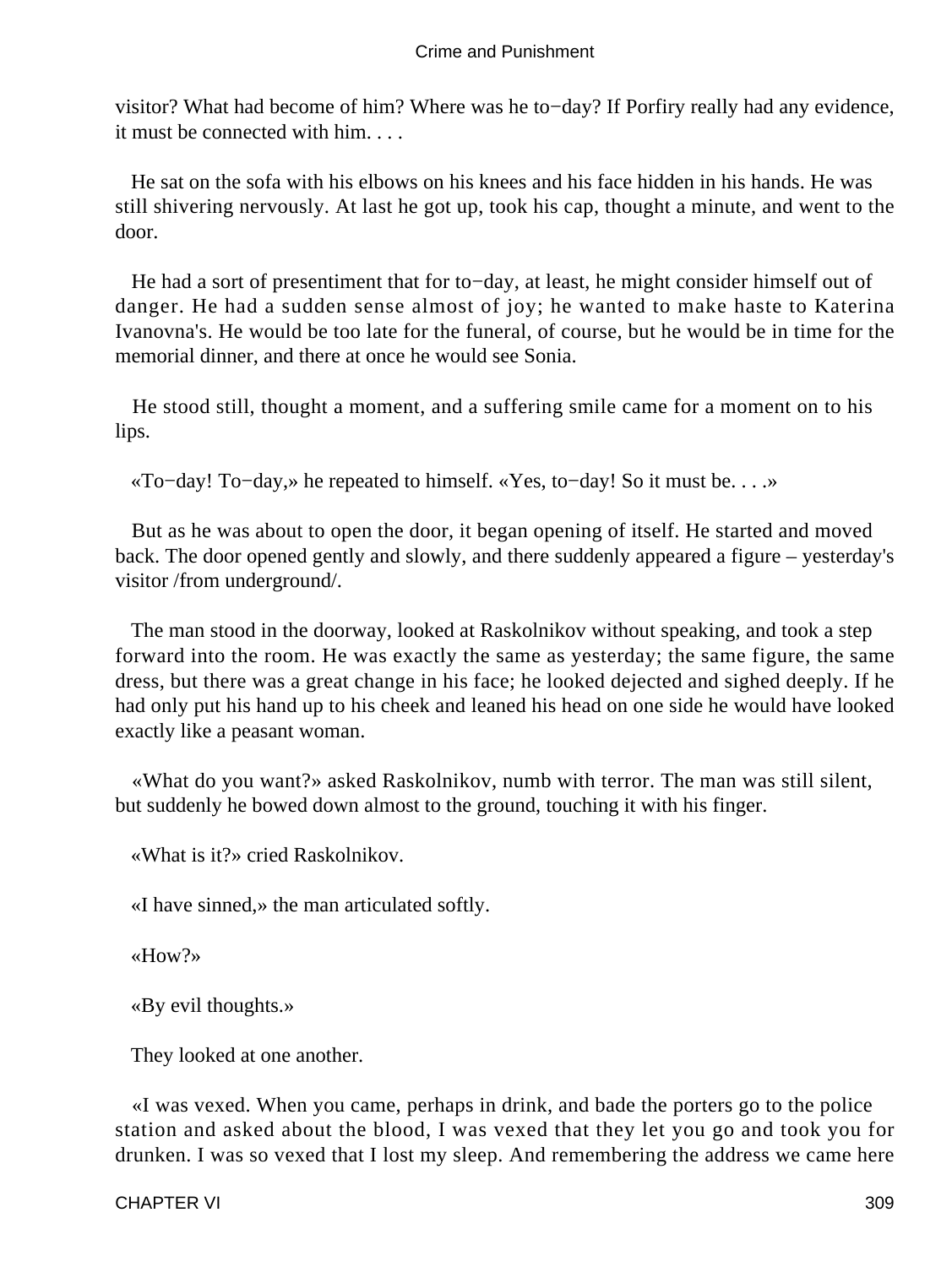yesterday and asked for you. . . .»

«Who came?» Raskolnikov interrupted, instantly beginning to recollect.

«I did, I've wronged you.»

«Then you come from that house?»

 «I was standing at the gate with them . . . don't you remember? We have carried on our trade in that house for years past. We cure and prepare hides, we take work home . . . most of all I was vexed. . . .»

 And the whole scene of the day before yesterday in the gateway came clearly before Raskolnikov's mind; he recollected that there had been several people there besides the porters, women among them. He remembered one voice had suggested taking him straight to the police− station. He could not recall the face of the speaker, and even now he did not recognise it, but he remembered that he had turned round and made him some answer. . . .

 So this was the solution of yesterday's horror. The most awful thought was that he had been actually almost lost, had almost done for himself on account of such a /trivial/ circumstance. So this man could tell nothing except his asking about the flat and the blood stains. So Porfiry, too, had nothing but that /delirium/, no facts but this /psychology/ which /cuts both ways/, nothing positive. So if no more facts come to light (and they must not, they must not!) then . . . then what can they do to him? How can they convict him, even if they arrest him? And Porfiry then had only just heard about the flat and had not known about it before.

«Was it you who told Porfiry . . . that I'd been there?» he cried, struck by a sudden idea.

«What Porfiry?»

«The head of the detective department?»

«Yes. The porters did not go there, but I went.»

«To−day?»

«I got there two minutes before you. And I heard, I heard it all, how he worried you.»

«Where? What? When?»

«Why, in the next room. I was sitting there all the time.»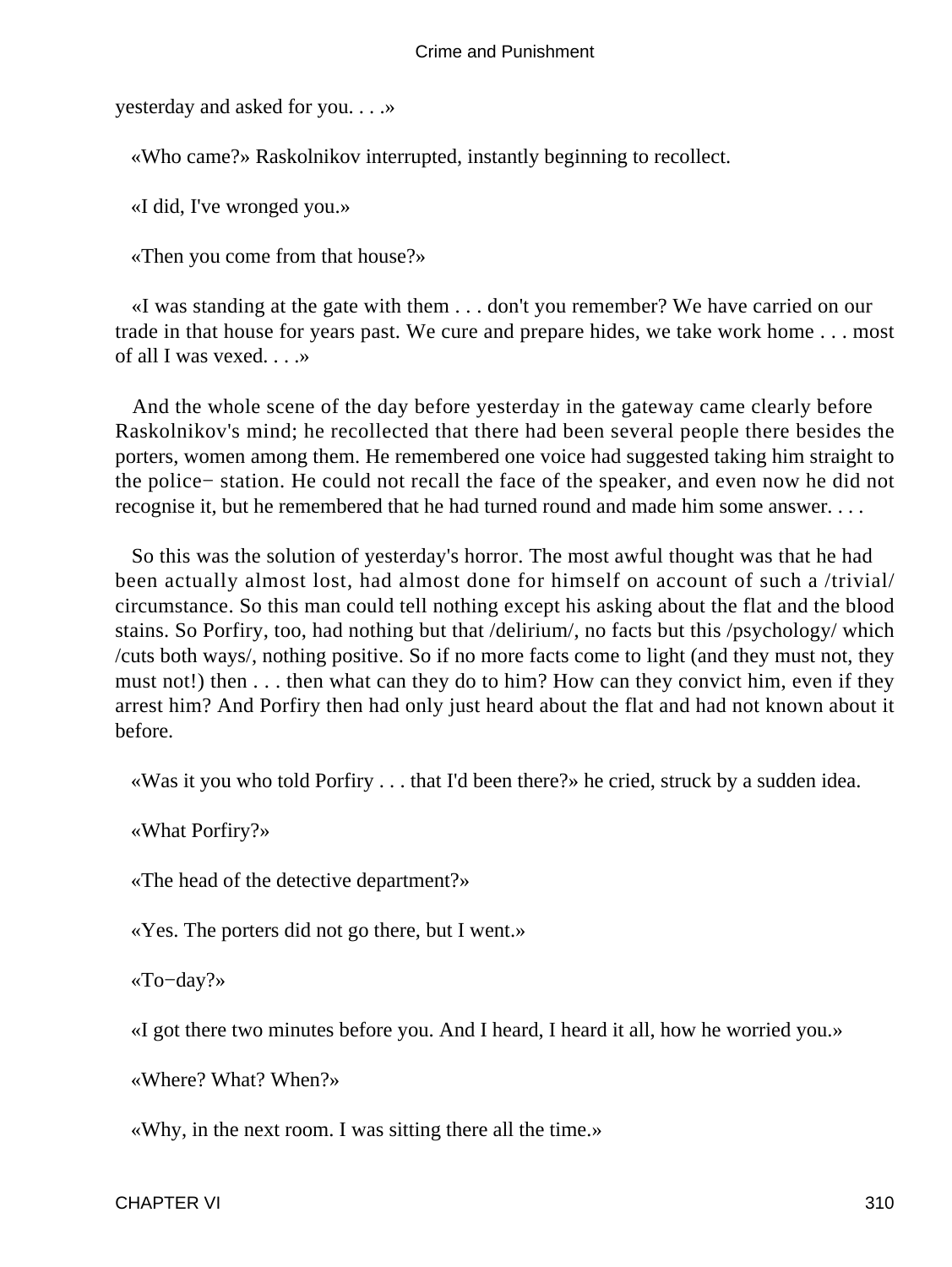«What? Why, then you were the surprise? But how could it happen? Upon my word!»

 «I saw that the porters did not want to do what I said,» began the man; «for it's too late, said they, and maybe he'll be angry that we did not come at the time. I was vexed and I lost my sleep, and I began making inquiries. And finding out yesterday where to go, I went to−day. The first time I went he wasn't there, when I came an hour later he couldn't see me. I went the third time, and they showed me in. I informed him of everything, just as it happened, and he began skipping about the room and punching himself on the chest. 'What do you scoundrels mean by it? If I'd known about it I should have arrested him!' Then he ran out, called somebody and began talking to him in the corner, then he turned to me, scolding and questioning me. He scolded me a great deal; and I told him everything, and I told him that you didn't dare to say a word in answer to me yesterday and that you didn't recognise me. And he fell to running about again and kept hitting himself on the chest, and getting angry and running about, and when you were announced he told me to go into the next room. 'Sit there a bit,' he said. 'Don't move, whatever you may hear.' And he set a chair there for me and locked me in. 'Perhaps,' he said, 'I may call you.' And when Nikolay'd been brought he let me out as soon as you were gone. 'I shall send for you again and question you,' he said.»

«And did he question Nikolay while you were there?»

«He got rid of me as he did of you, before he spoke to Nikolay.»

 The man stood still, and again suddenly bowed down, touching the ground with his finger.

«Forgive me for my evil thoughts, and my slander.»

«May God forgive you,» answered Raskolnikov.

 And as he said this, the man bowed down again, but not to the ground, turned slowly and went out of the room.

 «It all cuts both ways, now it all cuts both ways,» repeated Raskolnikov, and he went out more confident than ever.

 «Now we'll make a fight for it,» he said, with a malicious smile, as he went down the stairs. His malice was aimed at himself; with shame and contempt he recollected his «cowardice.»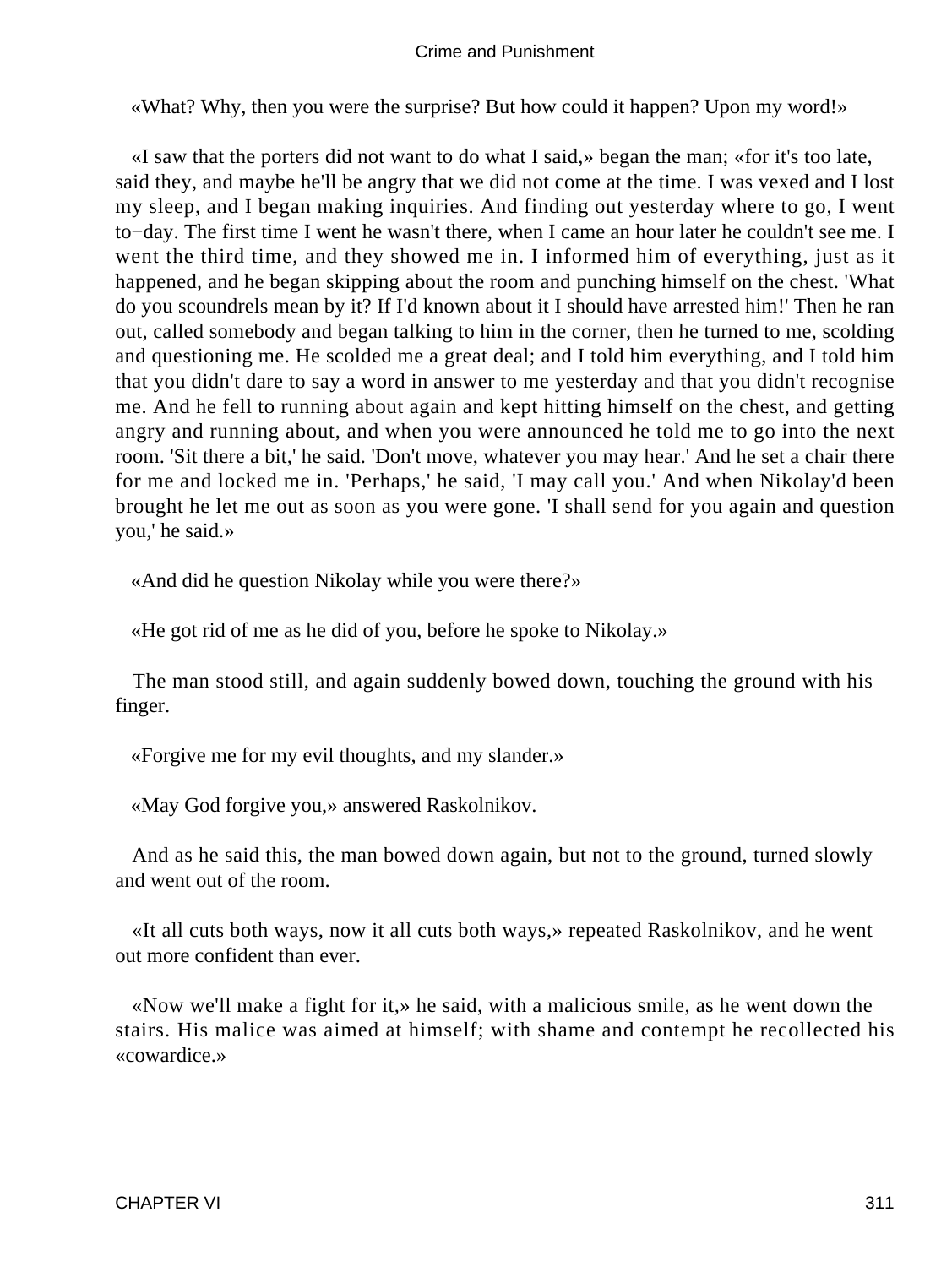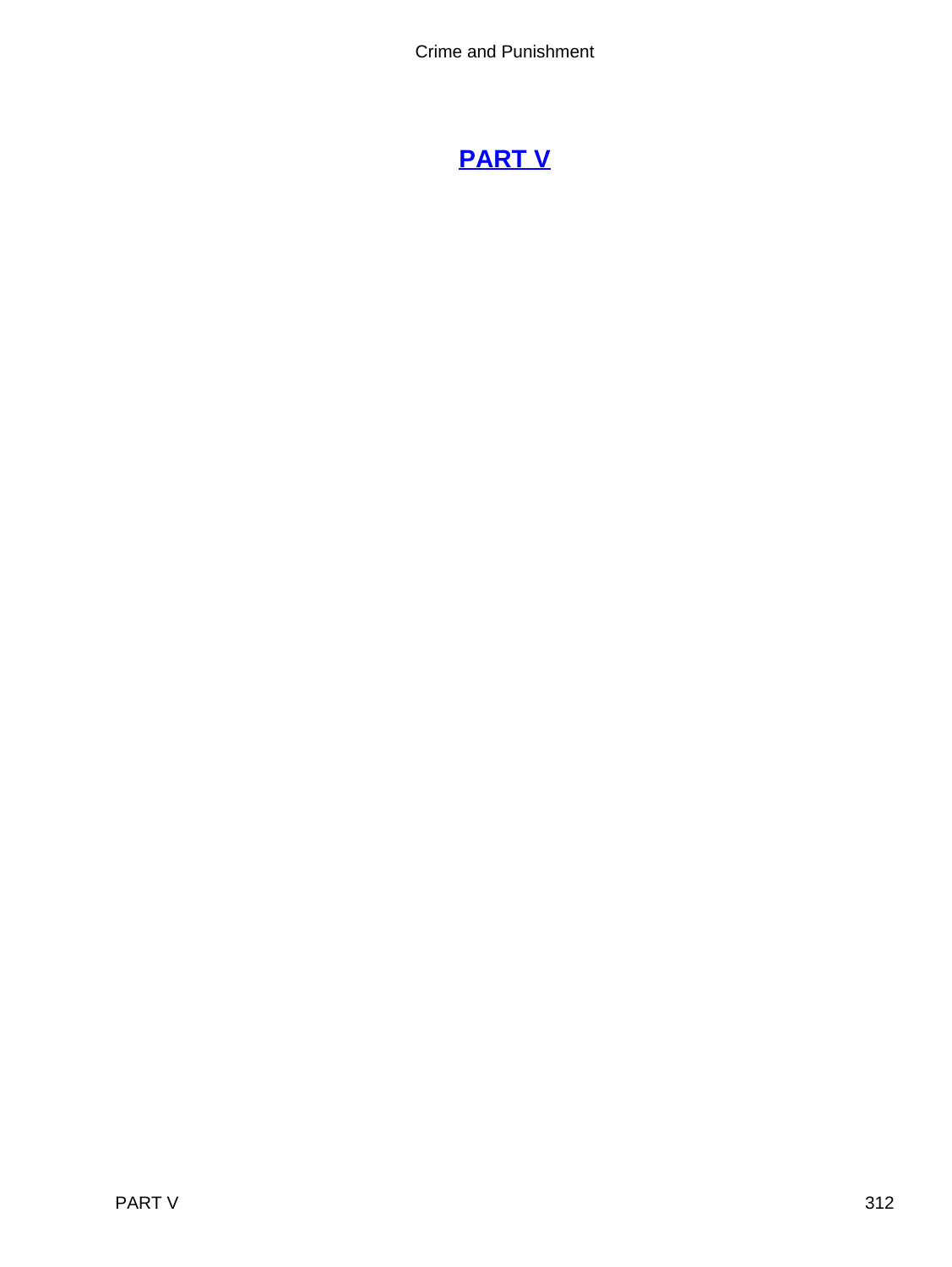## **[CHAPTER I](#page-466-0)**

**The morning that followed the fateful interview with Dounia and her mother brought** sobering influences to bear on Pyotr Petrovitch. Intensely unpleasant as it was, he was forced little by little to accept as a fact beyond recall what had seemed to him only the day before fantastic and incredible. The black snake of wounded vanity had been gnawing at his heart all night. When he got out of bed, Pyotr Petrovitch immediately looked in the looking−glass. He was afraid that he had jaundice. However his health seemed unimpaired so far, and looking at his noble, clear−skinned countenance which had grown fattish of late, Pyotr Petrovitch for an instant was positively comforted in the conviction that he would find another bride and, perhaps, even a better one. But coming back to the sense of his present position, he turned aside and spat vigorously, which excited a sarcastic smile in Andrey Semyonovitch Lebeziatnikov, the young friend with whom he was staying. That smile Pyotr Petrovitch noticed, and at once set it down against his young friend's account. He had set down a good many points against him of late. His anger was redoubled when he reflected that he ought not to have told Andrey Semyonovitch about the result of yesterday's interview. That was the second mistake he had made in temper, through impulsiveness and irritability. . . . Moreover, all that morning one unpleasantness followed another. He even found a hitch awaiting him in his legal case in the senate. He was particularly irritated by the owner of the flat which had been taken in view of his approaching marriage and was being redecorated at his own expense; the owner, a rich German tradesman, would not entertain the idea of breaking the contract which had just been signed and insisted on the full forfeit money, though Pyotr Petrovitch would be giving him back the flat practically redecorated. In the same way the upholsterers refused to return a single rouble of the instalment paid for the furniture purchased but not yet removed to the flat.

 «Am I to get married simply for the sake of the furniture?» Pyotr Petrovitch ground his teeth and at the same time once more he had a gleam of desperate hope. «Can all that be really so irrevocably over? Is it no use to make another effort?» The thought of Dounia sent a voluptuous pang through his heart. He endured anguish at that moment, and if it had been possible to slay Raskolnikov instantly by wishing it, Pyotr Petrovitch would promptly have uttered the wish.

 «It was my mistake, too, not to have given them money,» he thought, as he returned dejectedly to Lebeziatnikov's room, «and why on earth was I such a Jew? It was false economy! I meant to keep them without a penny so that they should turn to me as their providence, and look at them! foo! If I'd spent some fifteen hundred roubles on them for the trousseau and presents, on knick−knacks, dressing−cases, jewellery, materials, and all that sort of trash from Knopp's and the English shop, my position would have been better and . . . stronger! They could not have refused me so easily! They are the sort of people that would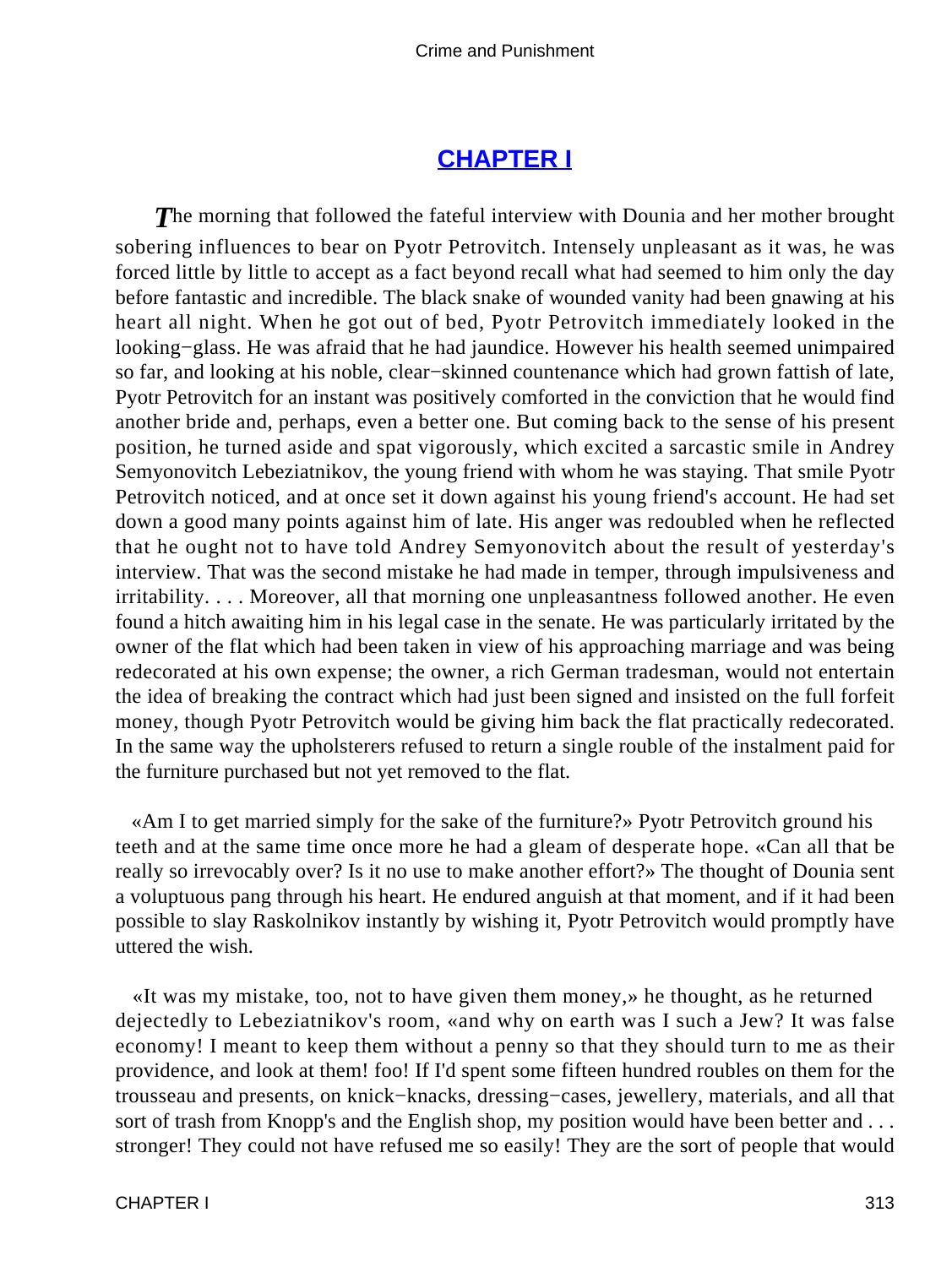feel bound to return money and presents if they broke it off; and they would find it hard to do it! And their conscience would prick them: how can we dismiss a man who has hitherto been so generous and delicate?. . . . H'm! I've made a blunder.»

 And grinding his teeth again, Pyotr Petrovitch called himself a fool – but not aloud, of course.

 He returned home, twice as irritated and angry as before. The preparations for the funeral dinner at Katerina Ivanovna's excited his curiosity as he passed. He had heard about it the day before; he fancied, indeed, that he had been invited, but absorbed in his own cares he had paid no attention. Inquiring of Madame Lippevechsel who was busy laying the table while Katerina Ivanovna was away at the cemetery, he heard that the entertainment was to be a great affair, that all the lodgers had been invited, among them some who had not known the dead man, that even Andrey Semyonovitch Lebeziatnikov was invited in spite of his previous quarrel with Katerina Ivanovna, that he, Pyotr Petrovitch, was not only invited, but was eagerly expected as he was the most important of the lodgers. Amalia Ivanovna herself had been invited with great ceremony in spite of the recent unpleasantness, and so she was very busy with preparations and was taking a positive pleasure in them; she was moreover dressed up to the nines, all in new black silk, and she was proud of it. All this suggested an idea to Pyotr Petrovitch and he went into his room, or rather Lebeziatnikov's, somewhat thoughtful. He had learnt that Raskolnikov was to be one of the guests.

 Andrey Semyonovitch had been at home all the morning. The attitude of Pyotr Petrovitch to this gentleman was strange, though perhaps natural. Pyotr Petrovitch had despised and hated him from the day he came to stay with him and at the same time he seemed somewhat afraid of him. He had not come to stay with him on his arrival in Petersburg simply from parsimony, though that had been perhaps his chief object. He had heard of Andrey Semyonovitch, who had once been his ward, as a leading young progressive who was taking an important part in certain interesting circles, the doings of which were a legend in the provinces. It had impressed Pyotr Petrovitch. These powerful omniscient circles who despised everyone and showed everyone up had long inspired in him a peculiar but quite vague alarm. He had not, of course, been able to form even an approximate notion of what they meant. He, like everyone, had heard that there were, especially in Petersburg, progressives of some sort, nihilists and so on, and, like many people, he exaggerated and distorted the significance of those words to an absurd degree. What for many years past he had feared more than anything was */being shown up/ and this* was the chief ground for his continual uneasiness at the thought of transferring his business to Petersburg. He was afraid of this as little children are sometimes panic−stricken. Some years before, when he was just entering on his own career, he had come upon two cases in which rather important personages in the province, patrons of his, had been cruelly shown up. One instance had ended in great scandal for the person attacked and the other had very nearly ended in serious trouble. For this reason Pyotr Petrovitch intended to go into the subject as soon as he reached Petersburg and, if necessary, to anticipate contingencies by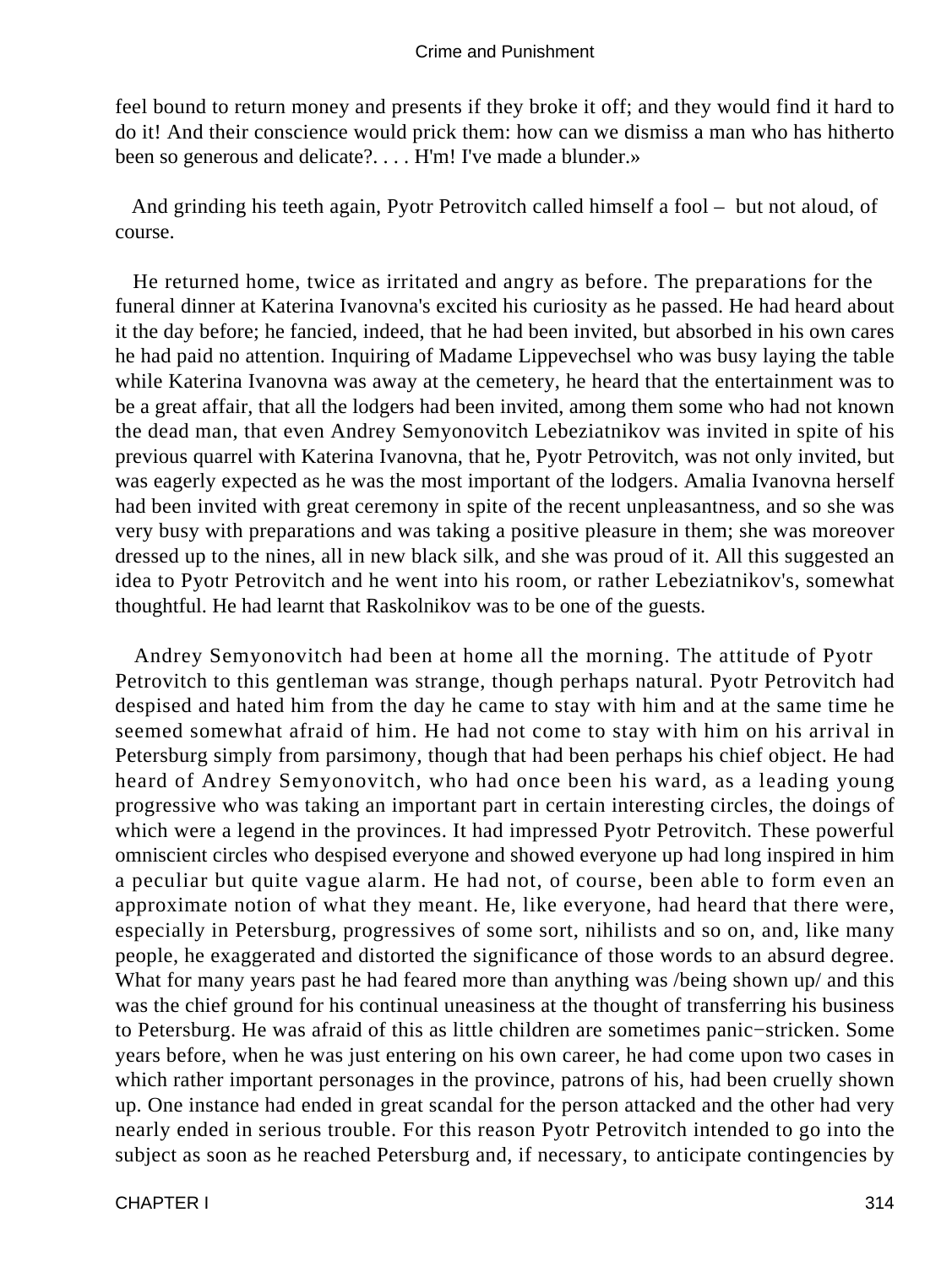seeking the favour of «our younger generation.» He relied on Andrey Semyonovitch for this and before his visit to Raskolnikov he had succeeded in picking up some current phrases. He soon discovered that Andrey Semyonovitch was a commonplace simpleton, but that by no means reassured Pyotr Petrovitch. Even if he had been certain that all the progressives were fools like him, it would not have allayed his uneasiness. All the doctrines, the ideas, the systems, with which Andrey Semyonovitch pestered him had no interest for him. He had his own object – he simply wanted to find out at once what was happening /here/. Had these people any power or not? Had he anything to fear from them? Would they expose any enterprise of his? And what precisely was now the object of their attacks? Could he somehow make up to them and get round them if they really were powerful? Was this the thing to do or not? Couldn't he gain something through them? In fact hundreds of questions presented themselves.

 Andrey Semyonovitch was an anaemic, scrofulous little man, with strangely flaxen mutton−chop whiskers of which he was very proud. He was a clerk and had almost always something wrong with his eyes. He was rather soft−hearted, but self−confident and sometimes extremely conceited in speech, which had an absurd effect, incongruous with his little figure. He was one of the lodgers most respected by Amalia Ivanovna, for he did not get drunk and paid regularly for his lodgings. Andrey Semyonovitch really was rather stupid; he attached himself to the cause of progress and «our younger generation» from enthusiasm. He was one of the numerous and varied legion of dullards, of half−animate abortions, conceited, half−educated coxcombs, who attach themselves to the idea most in fashion only to vulgarise it and who caricature every cause they serve, however sincerely.

 Though Lebeziatnikov was so good−natured, he, too, was beginning to dislike Pyotr Petrovitch. This happened on both sides unconsciously. However simple Andrey Semyonovitch might be, he began to see that Pyotr Petrovitch was duping him and secretly despising him, and that «he was not the right sort of man.» He had tried expounding to him the system of Fourier and the Darwinian theory, but of late Pyotr Petrovitch began to listen too sarcastically and even to be rude. The fact was he had begun instinctively to guess that Lebeziatnikov was not merely a commonplace simpleton, but, perhaps, a liar, too, and that he had no connections of any consequence even in his own circle, but had simply picked things up third−hand; and that very likely he did not even know much about his own work of propaganda, for he was in too great a muddle. A fine person he would be to show anyone up! It must be noted, by the way, that Pyotr Petrovitch had during those ten days eagerly accepted the strangest praise from Andrey Semyonovitch; he had not protested, for instance, when Andrey Semyonovitch belauded him for being ready to contribute to the establishment of the new «commune,» or to abstain from christening his future children, or to acquiesce if Dounia were to take a lover a month after marriage, and so on. Pyotr Petrovitch so enjoyed hearing his own praises that he did not disdain even such virtues when they were attributed to him.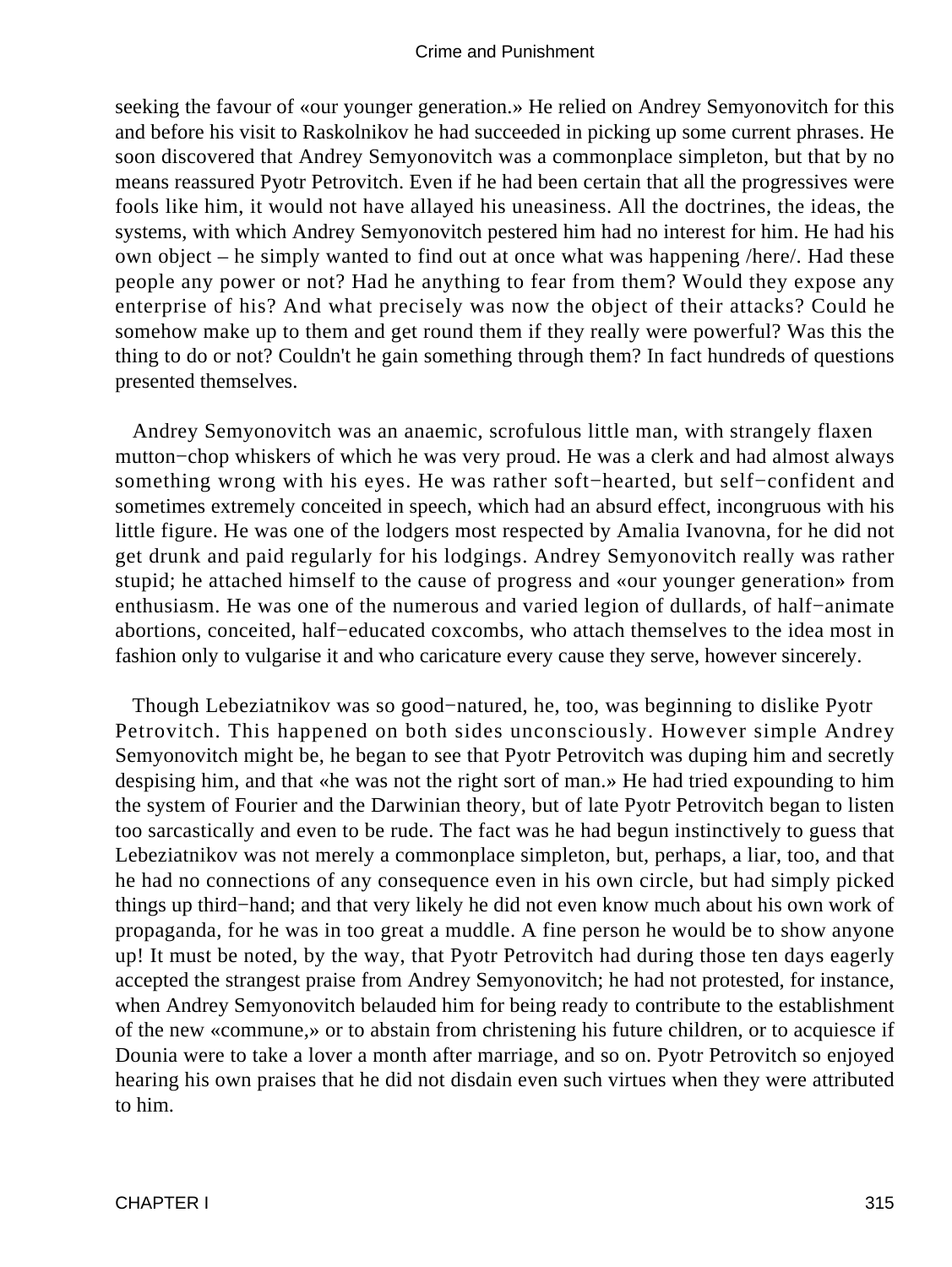Pyotr Petrovitch had had occasion that morning to realise some five− per−cent bonds and now he sat down to the table and counted over bundles of notes. Andrey Semyonovitch who hardly ever had any money walked about the room pretending to himself to look at all those bank notes with indifference and even contempt. Nothing would have convinced Pyotr Petrovitch that Andrey Semyonovitch could really look on the money unmoved, and the latter, on his side, kept thinking bitterly that Pyotr Petrovitch was capable of entertaining such an idea about him and was, perhaps, glad of the opportunity of teasing his young friend by reminding him of his inferiority and the great difference between them.

 He found him incredibly inattentive and irritable, though he, Andrey Semyonovitch, began enlarging on his favourite subject, the foundation of a new special «commune.» The brief remarks that dropped from Pyotr Petrovitch between the clicking of the beads on the reckoning frame betrayed unmistakable and discourteous irony. But the «humane» Andrey Semyonovitch ascribed Pyotr Petrovitch's ill−humour to his recent breach with Dounia and he was burning with impatience to discourse on that theme. He had something progressive to say on the subject which might console his worthy friend and «could not fail» to promote his development.

 «There is some sort of festivity being prepared at that . . . at the widow's, isn't there?» Pyotr Petrovitch asked suddenly, interrupting Andrey Semyonovitch at the most interesting passage.

 «Why, don't you know? Why, I was telling you last night what I think about all such ceremonies. And she invited you too, I heard. You were talking to her yesterday . . .»

 «I should never have expected that beggarly fool would have spent on this feast all the money she got from that other fool, Raskolnikov. I was surprised just now as I came through at the preparations there, the wines! Several people are invited. It's beyond everything!» continued Pyotr Petrovitch, who seemed to have some object in pursuing the conversation. «What? You say I am asked too? When was that? I don't remember. But I shan't go. Why should I? I only said a word to her in passing yesterday of the possibility of her obtaining a year's salary as a destitute widow of a government clerk. I suppose she has invited me on that account, hasn't she? He−he−he!»

«I don't intend to go either,» said Lebeziatnikov.

«I should think not, after giving her a thrashing! You might well hesitate, he−he!»

«Who thrashed? Whom?» cried Lebeziatnikov, flustered and blushing.

 «Why, you thrashed Katerina Ivanovna a month ago. I heard so yesterday . . . so that's what your convictions amount to . . . and the woman question, too, wasn't quite sound, he−he−he!» and Pyotr Petrovitch, as though comforted, went back to clicking his beads.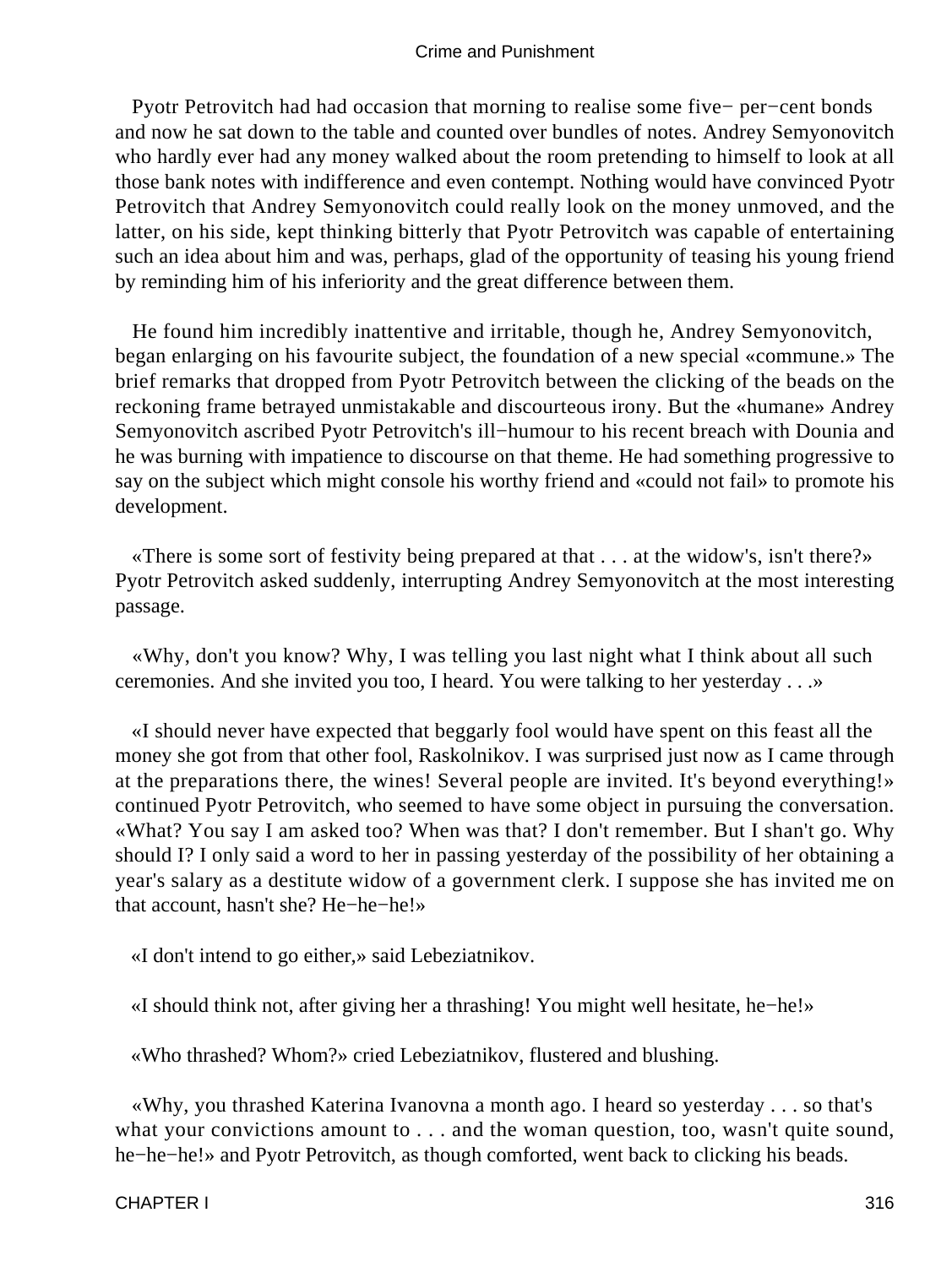«It's all slander and nonsense!» cried Lebeziatnikov, who was always afraid of allusions to the subject. «It was not like that at all, it was quite different. You've heard it wrong; it's a libel. I was simply defending myself. She rushed at me first with her nails, she pulled out all my whiskers. . . . It's permissable for anyone, I should hope, to defend himself and I never allow anyone to use violence to me on principle, for it's an act of despotism. What was I to do? I simply pushed her back.»

«He−he−he!» Luzhin went on laughing maliciously.

 «You keep on like that because you are out of humour yourself. . . . But that's nonsense and it has nothing, nothing whatever to do with the woman question! You don't understand; I used to think, indeed, that if women are equal to men in all respects, even in strength (as is maintained now) there ought to be equality in that, too. Of course, I reflected afterwards that such a question ought not really to arise, for there ought not to be fighting and in the future society fighting is unthinkable . . . and that it would be a queer thing to seek for equality in fighting. I am not so stupid . . . though, of course, there is fighting . . . there won't be later, but at present there is . . . confound it! How muddled one gets with you! It's not on that account that I am not going. I am not going on principle, not to take part in the revolting convention of memorial dinners, that's why! Though, of course, one might go to laugh at it. . . . I am sorry there won't be any priests at it. I should certainly go if there were.»

 «Then you would sit down at another man's table and insult it and those who invited you. Eh?»

 «Certainly not insult, but protest. I should do it with a good object. I might indirectly assist the cause of enlightenment and propaganda. It's a duty of every man to work for enlightenment and propaganda and the more harshly, perhaps, the better. I might drop a seed, an idea. . . . And something might grow up from that seed. How should I be insulting them? They might be offended at first, but afterwards they'd see I'd done them a service. You know, Terebyeva (who is in the community now) was blamed because when she left her family and . . . devoted . . . herself, she wrote to her father and mother that she wouldn't go on living conventionally and was entering on a free marriage and it was said that that was too harsh, that she might have spared them and have written more kindly. I think that's all nonsense and there's no need of softness; on the contrary, what's wanted is protest. Varents had been married seven years, she abandoned her two children, she told her husband straight out in a letter: 'I have realised that I cannot be happy with you. I can never forgive you that you have deceived me by concealing from me that there is another organisation of society by means of the communities. I have only lately learned it from a great−hearted man to whom I have given myself and with whom I am establishing a community. I speak plainly because I consider it dishonest to deceive you. Do as you think best. Do not hope to get me back, you are too late. I hope you will be happy.' That's how letters like that ought to be written!»

«Is that Terebyeva the one you said had made a third free marriage?»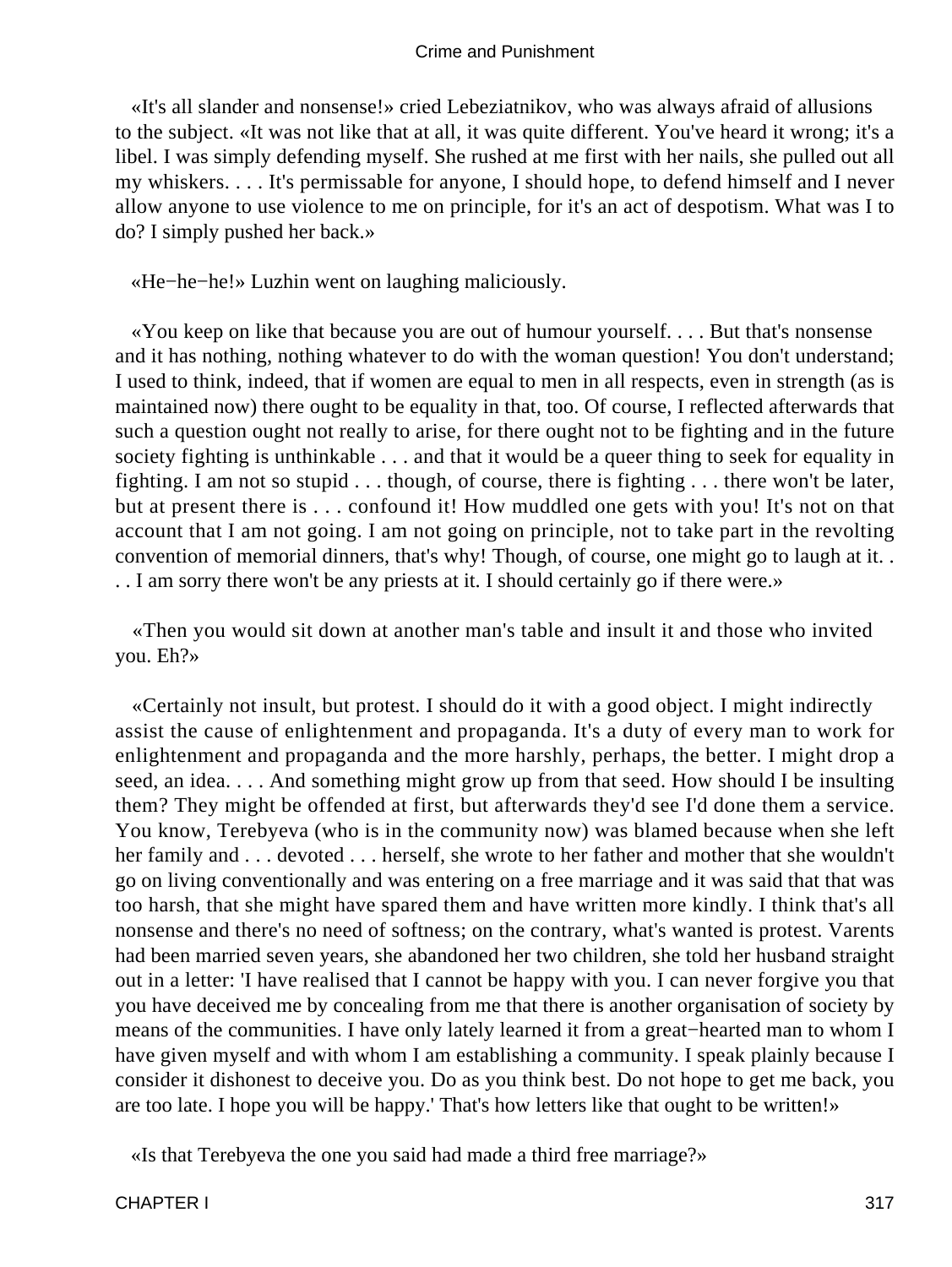«No, it's only the second, really! But what if it were the fourth, what if it were the fifteenth, that's all nonsense! And if ever I regretted the death of my father and mother, it is now, and I sometimes think if my parents were living what a protest I would have aimed at them! I would have done something on purpose . . . I would have shown them! I would have astonished them! I am really sorry there is no one!»

 «To surprise! He−he! Well, be that as you will,» Pyotr Petrovitch interrupted, «but tell me this; do you know the dead man's daughter, the delicate−looking little thing? It's true what they say about her, isn't it?»

 «What of it? I think, that is, it is my own personal conviction that this is the normal condition of women. Why not? I mean, /distinguons/. In our present society it is not altogether normal, because it is compulsory, but in the future society it will be perfectly normal, because it will be voluntary. Even as it is, she was quite right: she was suffering and that was her asset, so to speak, her capital which she had a perfect right to dispose of. Of course, in the future society there will be no need of assets, but her part will have another significance, rational and in harmony with her environment. As to Sofya Semyonovna personally, I regard her action as a vigorous protest against the organisation of society, and I respect her deeply for it; I rejoice indeed when I look at her!»

«I was told that you got her turned out of these lodgings.»

Lebeziatnikov was enraged.

 «That's another slander,» he yelled. «It was not so at all! That was all Katerina Ivanovna's invention, for she did not understand! And I never made love to Sofya Semyonovna! I was simply developing her, entirely disinterestedly, trying to rouse her to protest. . . . All I wanted was her protest and Sofya Semyonovna could not have remained here anyway!»

«Have you asked her to join your community?»

 «You keep on laughing and very inappropriately, allow me to tell you. You don't understand! There is no such role in a community. The community is established that there should be no such roles. In a community, such a role is essentially transformed and what is stupid here is sensible there, what, under present conditions, is unnatural becomes perfectly natural in the community. It all depends on the environment. It's all the environment and man himself is nothing. And I am on good terms with Sofya Semyonovna to this day, which is a proof that she never regarded me as having wronged her. I am trying now to attract her to the community, but on quite, quite a different footing. What are you laughing at? We are trying to establish a community of our own, a special one, on a broader basis. We have gone further in our convictions. We reject more! And meanwhile I'm still developing Sofya Semyonovna. She has a beautiful, beautiful character!»

CHAPTER I 318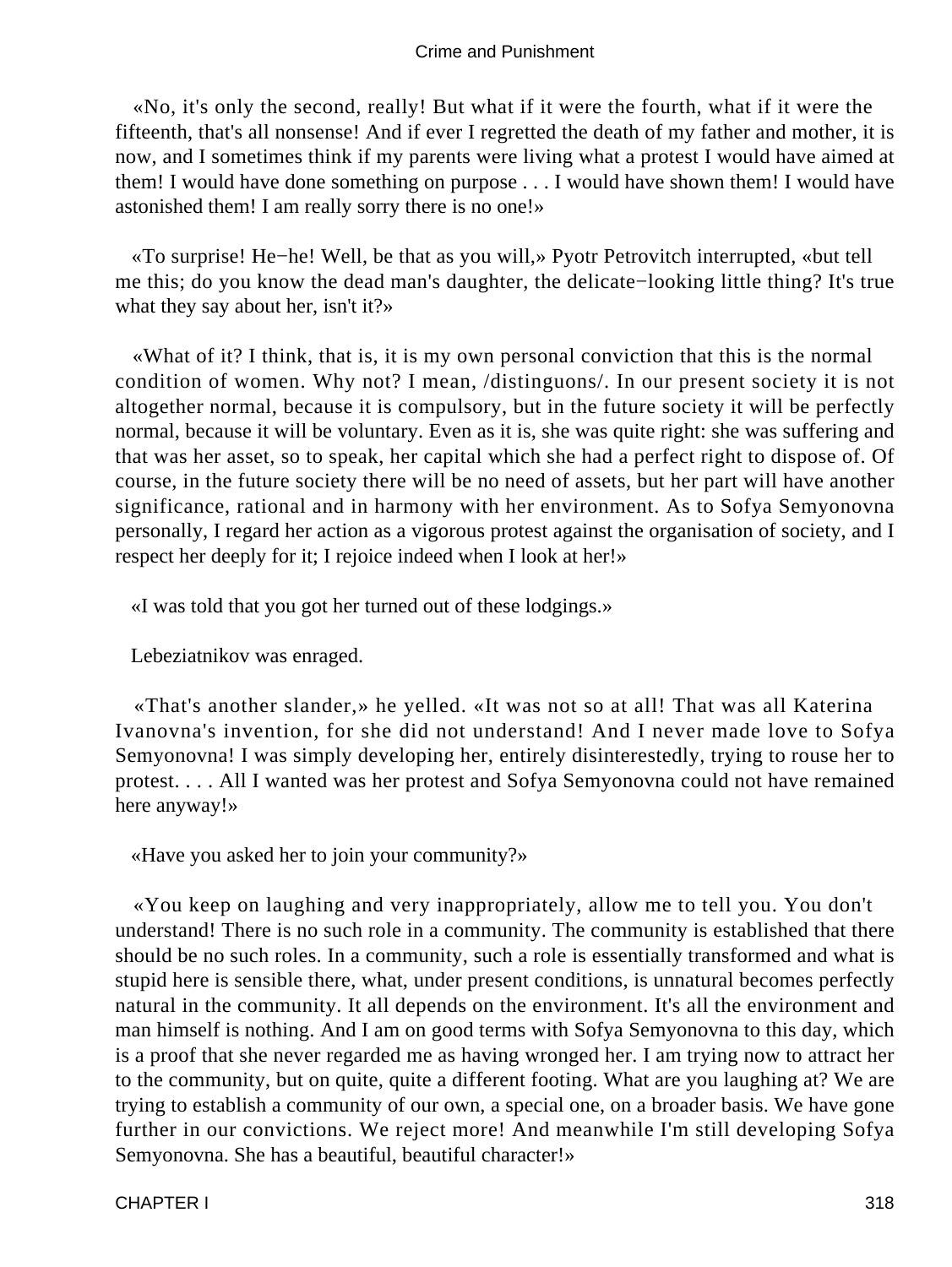«And you take advantage of her fine character, eh? He−he!»

«No, no! Oh, no! On the contrary.»

«Oh, on the contrary! He−he−he! A queer thing to say!»

 «Believe me! Why should I disguise it? In fact, I feel it strange myself how timid, chaste and modern she is with me!»

 «And you, of course, are developing her . . . he−he! trying to prove to her that all that modesty is nonsense?»

«Not at all, not at all! How coarsely, how stupidly – excuse me saying so – you misunderstand the word development! Good heavens, how . . . crude you still are! We are striving for the freedom of women and you have only one idea in your head. . . . Setting aside the general question of chastity and feminine modesty as useless in themselves and indeed prejudices, I fully accept her chastity with me, because that's for her to decide. Of course if she were to tell me herself that she wanted me, I should think myself very lucky, because I like the girl very much; but as it is, no one has ever treated her more courteously than I, with more respect for her dignity . . . I wait in hopes, that's all!»

 «You had much better make her a present of something. I bet you never thought of that.»

 «You don't understand, as I've told you already! Of course, she is in such a position, but it's another question. Quite another question! You simply despise her. Seeing a fact which you mistakenly consider deserving of contempt, you refuse to take a humane view of a fellow creature. You don't know what a character she is! I am only sorry that of late she has quite given up reading and borrowing books. I used to lend them to her. I am sorry, too, that with all the energy and resolution in protesting – which she has already shown once – she has little self−reliance, little, so to say, independence, so as to break free from certain prejudices and certain foolish ideas. Yet she thoroughly understands some questions, for instance about kissing of hands, that is, that it's an insult to a woman for a man to kiss her hand, because it's a sign of inequality. We had a debate about it and I described it to her. She listened attentively to an account of the workmen's associations in France, too. Now I am explaining the question of coming into the room in the future society.»

«And what's that, pray?»

 «We had a debate lately on the question: Has a member of the community the right to enter another member's room, whether man or woman, at any time . . . and we decided that he has!»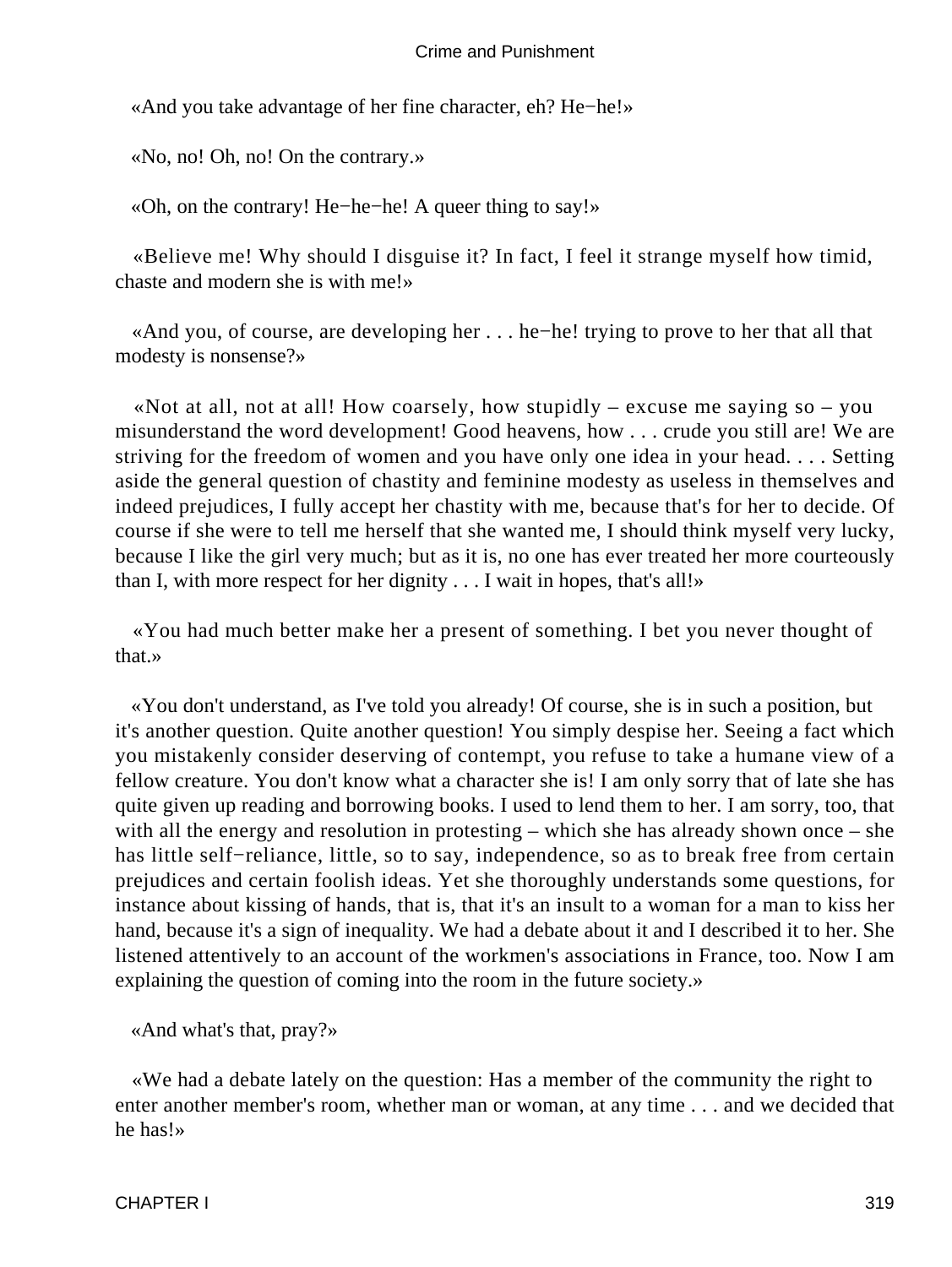«It might be at an inconvenient moment, he−he!»

Lebeziatnikov was really angry.

 «You are always thinking of something unpleasant,» he cried with aversion. «Tfoo! How vexed I am that when I was expounding our system, I referred prematurely to the question of personal privacy! It's always a stumbling−block to people like you, they turn it into ridicule before they understand it. And how proud they are of it, too! Tfoo! I've often maintained that that question should not be approached by a novice till he has a firm faith in the system. And tell me, please, what do you find so shameful even in cesspools? I should be the first to be ready to clean out any cesspool you like. And it's not a question of self−sacrifice, it's simply work, honourable, useful work which is as good as any other and much better than the work of a Raphael and a Pushkin, because it is more useful.»

«And more honourable, more honourable, he−he−he!»

 «What do you mean by 'more honourable'? I don't understand such expressions to describe human activity. 'More honourable,' 'nobler' – all those are old−fashioned prejudices which I reject. Everything which is /of use/ to mankind is honourable. I only understand one word: /useful/! You can snigger as much as you like, but that's so!»

 Pyotr Petrovitch laughed heartily. He had finished counting the money and was putting it away. But some of the notes he left on the table. The «cesspool question» had already been a subject of dispute between them. What was absurd was that it made Lebeziatnikov really angry, while it amused Luzhin and at that moment he particularly wanted to anger his young friend.

 «It's your ill−luck yesterday that makes you so ill−humoured and annoying,» blurted out Lebeziatnikov, who in spite of his «independence» and his «protests» did not venture to oppose Pyotr Petrovitch and still behaved to him with some of the respect habitual in earlier years.

 «You'd better tell me this,» Pyotr Petrovitch interrupted with haughty displeasure, «can you . . . or rather are you really friendly enough with that young person to ask her to step in here for a minute? I think they've all come back from the cemetery . . . I heard the sound of steps . . . I want to see her, that young person.»

«What for?» Lebeziatnikov asked with surprise.

 «Oh, I want to. I am leaving here to−day or to−morrow and therefore I wanted to speak to her about . . . However, you may be present during the interview. It's better you should be, indeed. For there's no knowing what you might imagine.»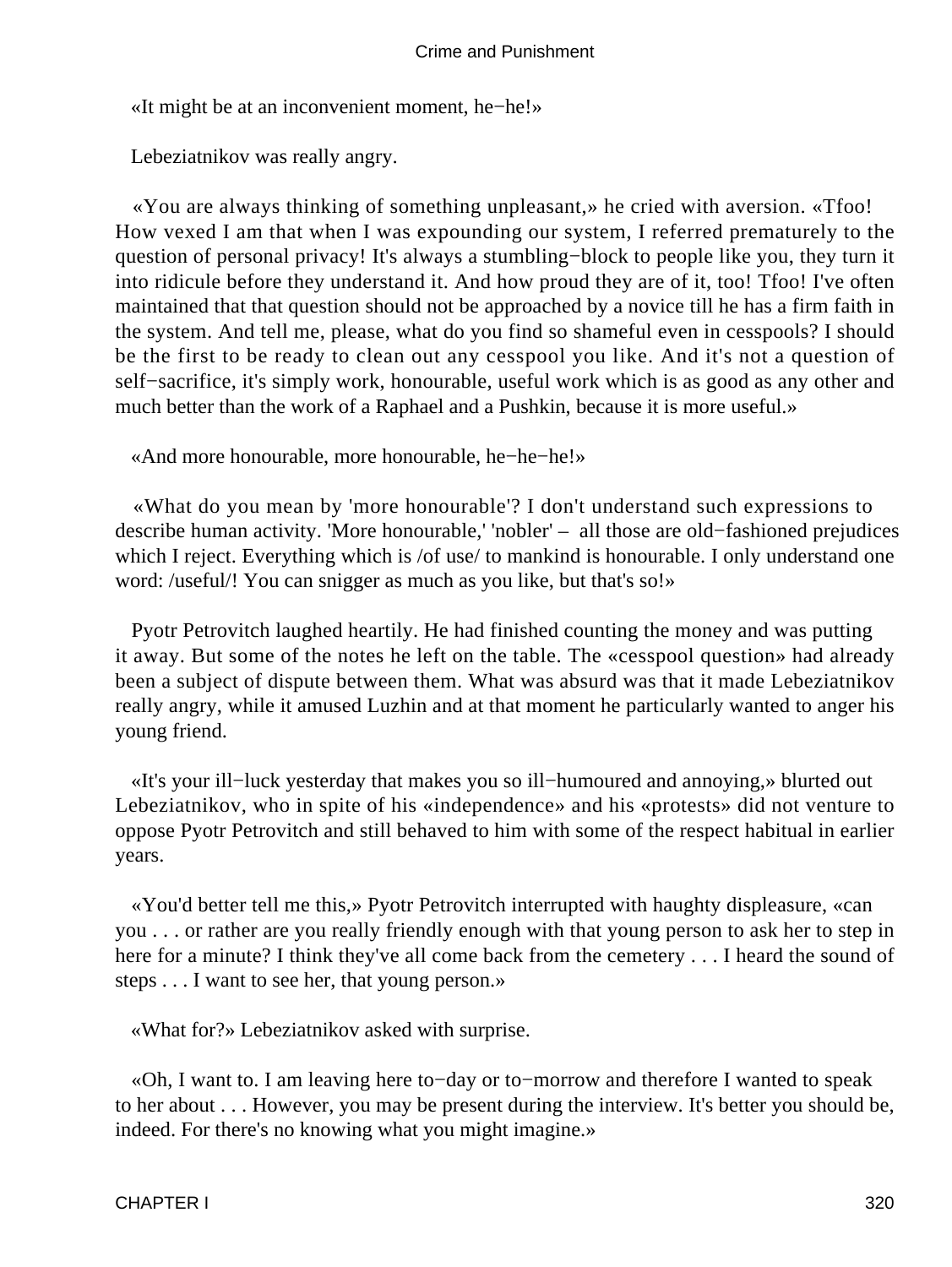«I shan't imagine anything. I only asked and, if you've anything to say to her, nothing is easier than to call her in. I'll go directly and you may be sure I won't be in your way.»

 Five minutes later Lebeziatnikov came in with Sonia. She came in very much surprised and overcome with shyness as usual. She was always shy in such circumstances and was always afraid of new people, she had been as a child and was even more so now. . . . Pyotr Petrovitch met her «politely and affably,» but with a certain shade of bantering familiarity which in his opinion was suitable for a man of his respectability and weight in dealing with a creature so young and so /interesting/ as she. He hastened to «reassure» her and made her sit down facing him at the table. Sonia sat down, looked about her – at Lebeziatnikov, at the notes lying on the table and then again at Pyotr Petrovitch and her eyes remained riveted on him. Lebeziatnikov was moving to the door. Pyotr Petrovitch signed to Sonia to remain seated and stopped Lebeziatnikov.

«Is Raskolnikov in there? Has he come?» he asked him in a whisper.

«Raskolnikov? Yes. Why? Yes, he is there. I saw him just come in. . . . Why?»

 «Well, I particularly beg you to remain here with us and not to leave me alone with this . . . young woman. I only want a few words with her, but God knows what they may make of it. I shouldn't like Raskolnikov to repeat anything. . . . You understand what I mean?»

 «I understand!» Lebeziatnikov saw the point. «Yes, you are right. . . . Of course, I am convinced personally that you have no reason to be uneasy, but . . . still, you are right. Certainly I'll stay. I'll stand here at the window and not be in your way . . . I think you are right  $\ldots$ 

 Pyotr Petrovitch returned to the sofa, sat down opposite Sonia, looked attentively at her and assumed an extremely dignified, even severe expression, as much as to say, «don't you make any mistake, madam.» Sonia was overwhelmed with embarrassment.

 «In the first place, Sofya Semyonovna, will you make my excuses to your respected mamma. . . . That's right, isn't it? Katerina Ivanovna stands in the place of a mother to you?» Pyotr Petrovitch began with great dignity, though affably.

It was evident that his intentions were friendly.

«Quite so, yes; the place of a mother,» Sonia answered, timidly and hurriedly.

 «Then will you make my apologies to her? Through inevitable circumstances I am forced to be absent and shall not be at the dinner in spite of your mamma's kind invitation.»

«Yes . . . I'll tell her . . . at once.»

CHAPTER I 321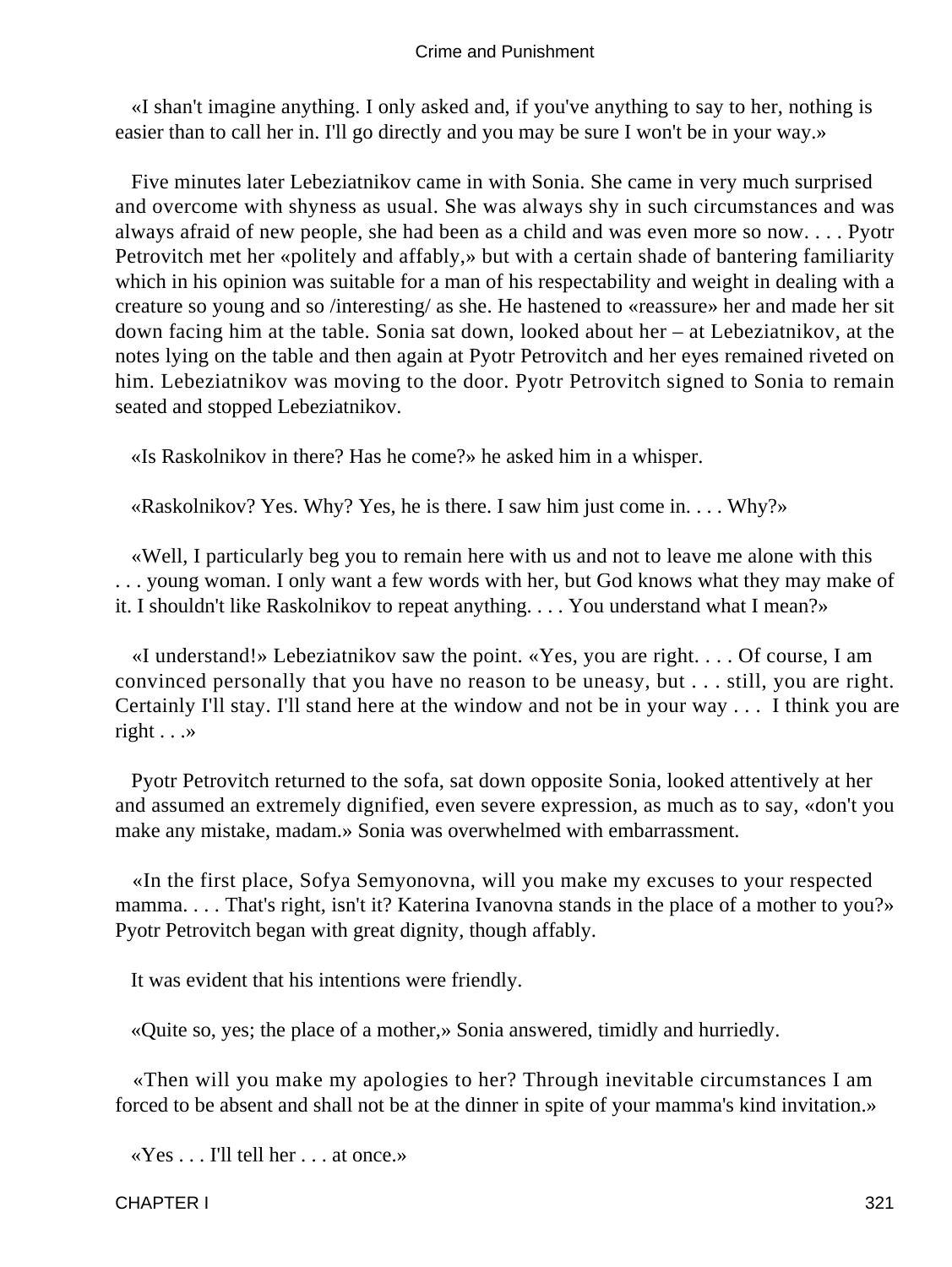And Sonia hastily jumped up from her seat.

 «Wait, that's not all,» Pyotr Petrovitch detained her, smiling at her simplicity and ignorance of good manners, «and you know me little, my dear Sofya Semyonovna, if you suppose I would have ventured to trouble a person like you for a matter of so little consequence affecting myself only. I have another object.»

 Sonia sat down hurriedly. Her eyes rested again for an instant on the grey−and−rainbow−coloured notes that remained on the table, but she quickly looked away and fixed her eyes on Pyotr Petrovitch. She felt it horribly indecorous, especially for /her/, to look at another person's money. She stared at the gold eye−glass which Pyotr Petrovitch held in his left hand and at the massive and extremely handsome ring with a yellow stone on his middle finger. But suddenly she looked away and, not knowing where to turn, ended by staring Pyotr Petrovitch again straight in the face. After a pause of still greater dignity he continued.

 «I chanced yesterday in passing to exchange a couple of words with Katerina Ivanovna, poor woman. That was sufficient to enable me to ascertain that she is in a position – preternatural, if one may so express it.»

«Yes . . . preternatural . . .» Sonia hurriedly assented.

«Or it would be simpler and more comprehensible to say, ill.»

«Yes, simpler and more comprehen . . . yes, ill.»

 «Quite so. So then from a feeling of humanity and so to speak compassion, I should be glad to be of service to her in any way, foreseeing her unfortunate position. I believe the whole of this poverty−stricken family depends now entirely on you?»

 «Allow me to ask,» Sonia rose to her feet, «did you say something to her yesterday of the possibility of a pension? Because she told me you had undertaken to get her one. Was that true?»

 «Not in the slightest, and indeed it's an absurdity! I merely hinted at her obtaining temporary assistance as the widow of an official who had died in the service – if only she has patronage . . . but apparently your late parent had not served his full term and had not indeed been in the service at all of late. In fact, if there could be any hope, it would be very ephemeral, because there would be no claim for assistance in that case, far from it. . . . And she is dreaming of a pension already, he−he−he! . . . A go−ahead lady!»

 «Yes, she is. For she is credulous and good−hearted, and she believes everything from the goodness of her heart and . . . and . . . and she is like that . . . yes . . . You must excuse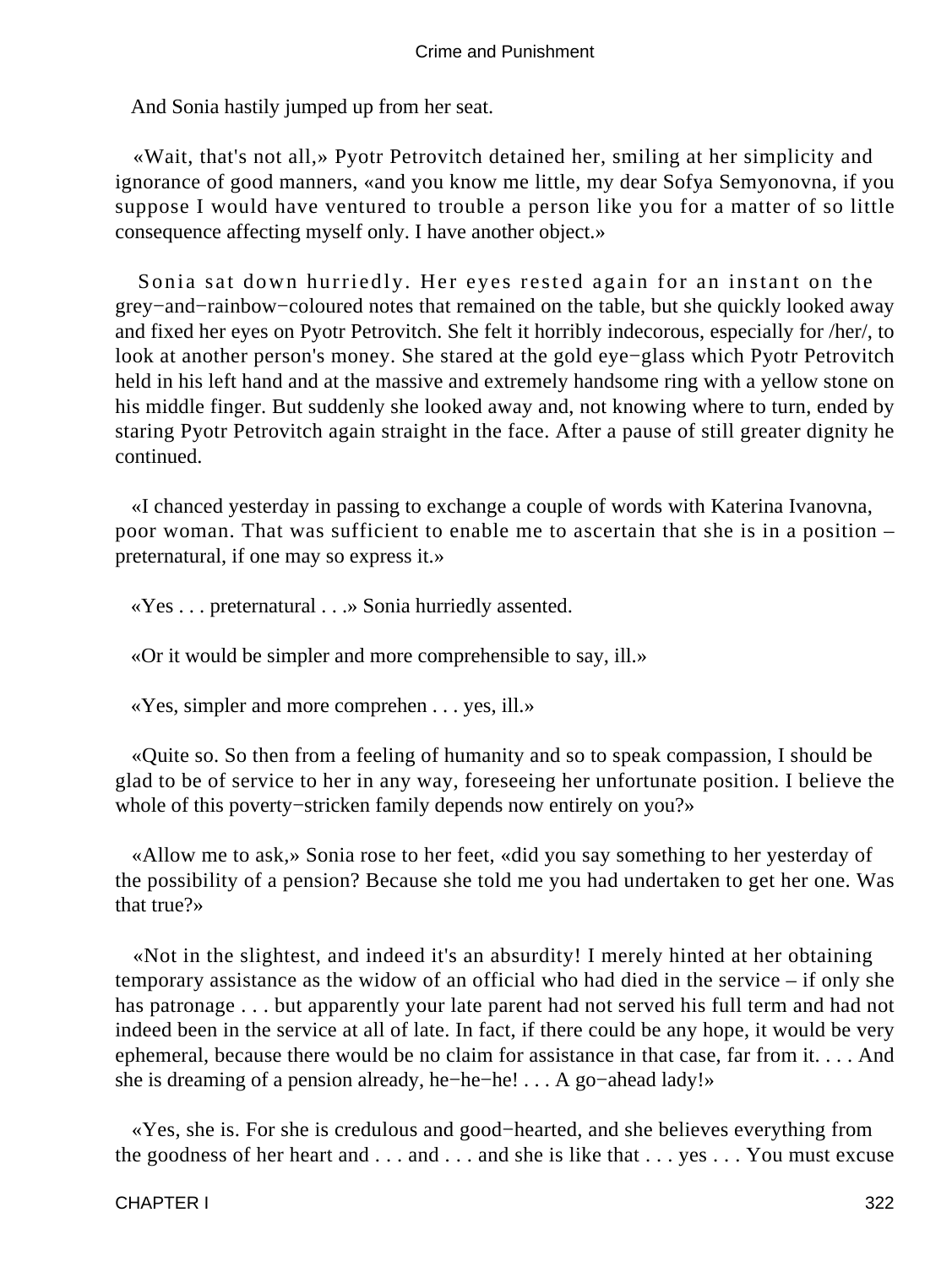her,» said Sonia, and again she got up to go.

«But you haven't heard what I have to say.»

«No, I haven't heard,» muttered Sonia.

«Then sit down.» She was terribly confused; she sat down again a third time.

 «Seeing her position with her unfortunate little ones, I should be glad, as I have said before, so far as lies in my power, to be of service, that is, so far as is in my power, not more. One might for instance get up a subscription for her, or a lottery, something of the sort, such as is always arranged in such cases by friends or even outsiders desirous of assisting people. It was of that I intended to speak to you; it might be done.»

 «Yes, yes . . . God will repay you for it,» faltered Sonia, gazing intently at Pyotr Petrovitch.

 «It might be, but we will talk of it later. We might begin it to−day, we will talk it over this evening and lay the foundation so to speak. Come to me at seven o'clock. Mr. Lebeziatnikov, I hope, will assist us. But there is one circumstance of which I ought to warn you beforehand and for which I venture to trouble you, Sofya Semyonovna, to come here. In my opinion money cannot be, indeed it's unsafe to put it into Katerina Ivanovna's own hands. The dinner to−day is a proof of that. Though she has not, so to speak, a crust of bread for to−morrow and . . . well, boots or shoes, or anything; she has bought to−day Jamaica rum, and even, I believe, Madeira and . . . and coffee. I saw it as I passed through. To−morrow it will all fall upon you again, they won't have a crust of bread. It's absurd, really, and so, to my thinking, a subscription ought to be raised so that the unhappy widow should not know of the money, but only you, for instance. Am I right?»

 «I don't know . . . this is only to−day, once in her life. . . . She was so anxious to do honour, to celebrate the memory. . . . And she is very sensible . . . but just as you think and I shall be very, very  $\dots$  they will all be  $\dots$  and God will reward  $\dots$  and the orphans  $\dots$ 

Sonia burst into tears.

 «Very well, then, keep it in mind; and now will you accept for the benefit of your relation the small sum that I am able to spare, from me personally. I am very anxious that my name should not be mentioned in connection with it. Here . . . having so to speak anxieties of my own, I cannot do more . . .»

 And Pyotr Petrovitch held out to Sonia a ten−rouble note carefully unfolded. Sonia took it, flushed crimson, jumped up, muttered something and began taking leave. Pyotr Petrovitch accompanied her ceremoniously to the door. She got out of the room at last, agitated and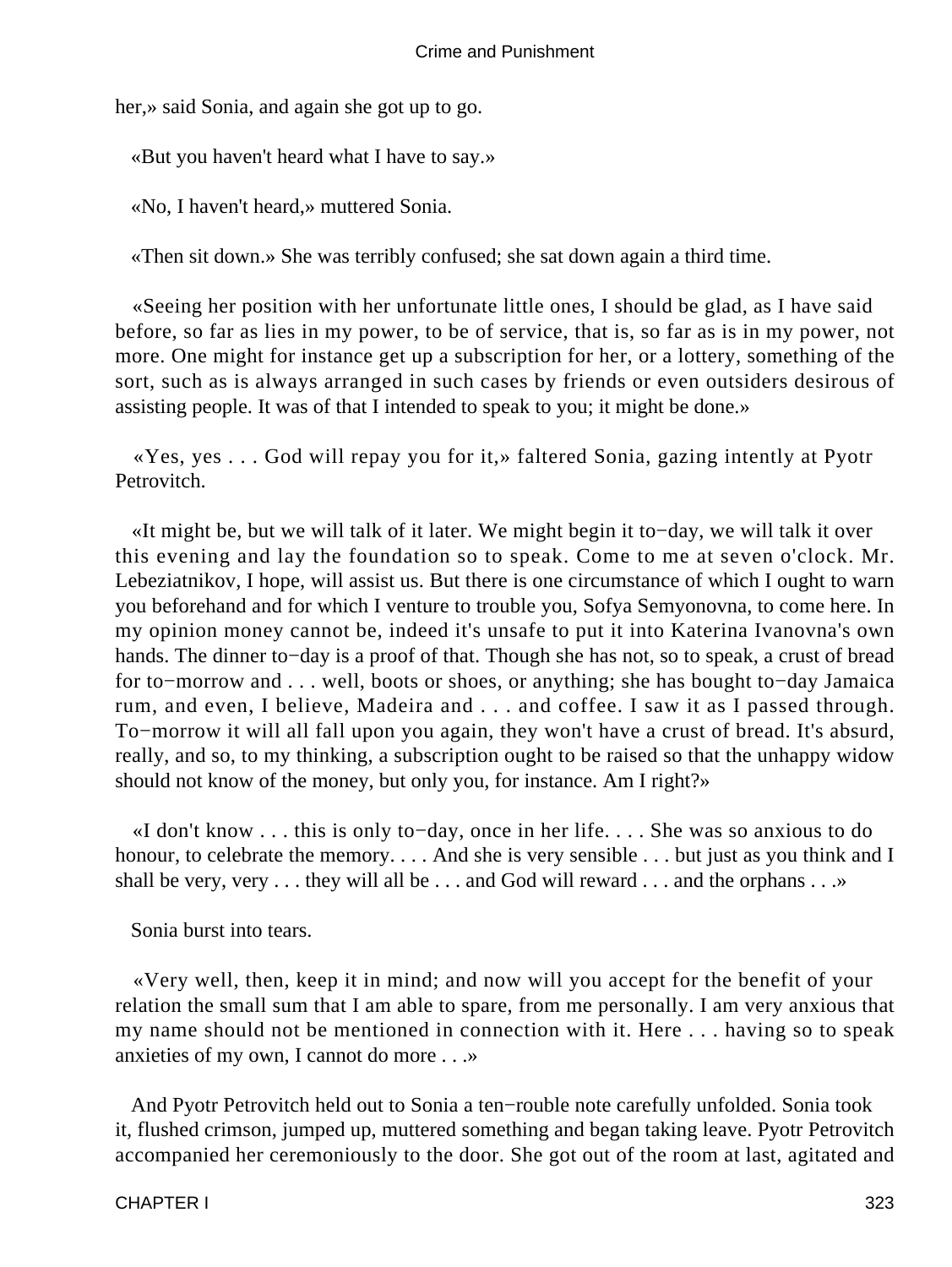distressed, and returned to Katerina Ivanovna, overwhelmed with confusion.

 All this time Lebeziatnikov had stood at the window or walked about the room, anxious not to interrupt the conversation; when Sonia had gone he walked up to Pyotr Petrovitch and solemnly held out his hand.

 «I heard and /saw/ everything,» he said, laying stress on the last verb. «That is honourable, I mean to say, it's humane! You wanted to avoid gratitude, I saw! And although I cannot, I confess, in principle sympathise with private charity, for it not only fails to eradicate the evil but even promotes it, yet I must admit that I saw your action with pleasure – yes, yes, I like it.»

 «That's all nonsense,» muttered Pyotr Petrovitch, somewhat disconcerted, looking carefully at Lebeziatnikov.

 «No, it's not nonsense! A man who has suffered distress and annoyance as you did yesterday and who yet can sympathise with the misery of others, such a man . . . even though he is making a social mistake – is still deserving of respect! I did not expect it indeed of you, Pyotr Petrovitch, especially as according to your ideas . . . oh, what a drawback your ideas are to you! How distressed you are for instance by your ill−luck yesterday,» cried the simple−hearted Lebeziatnikov, who felt a return of affection for Pyotr Petrovitch. «And, what do you want with marriage, with /legal/ marriage, my dear, noble Pyotr Petrovitch? Why do you cling to this /legality/ of marriage? Well, you may beat me if you like, but I am glad, positively glad it hasn't come off, that you are free, that you are not quite lost for humanity. . . . you see, I've spoken my mind!»

 «Because I don't want in your free marriage to be made a fool of and to bring up another man's children, that's why I want legal marriage,» Luzhin replied in order to make some answer.

He seemed preoccupied by something.

 «Children? You referred to children,» Lebeziatnikov started off like a warhorse at the trumpet call. «Children are a social question and a question of first importance, I agree; but the question of children has another solution. Some refuse to have children altogether, because they suggest the institution of the family. We'll speak of children later, but now as to the question of honour, I confess that's my weak point. That horrid, military, Pushkin expression is unthinkable in the dictionary of the future. What does it mean indeed? It's nonsense, there will be no deception in a free marriage! That is only the natural consequence of a legal marriage, so to say, its corrective, a protest. So that indeed it's not humiliating . . . and if I ever, to suppose an absurdity, were to be legally married, I should be positively glad of it. I should say to my wife: 'My dear, hitherto I have loved you, now I respect you, for you've shown you can protest!' You laugh! That's because you are of incapable of getting

CHAPTER I 324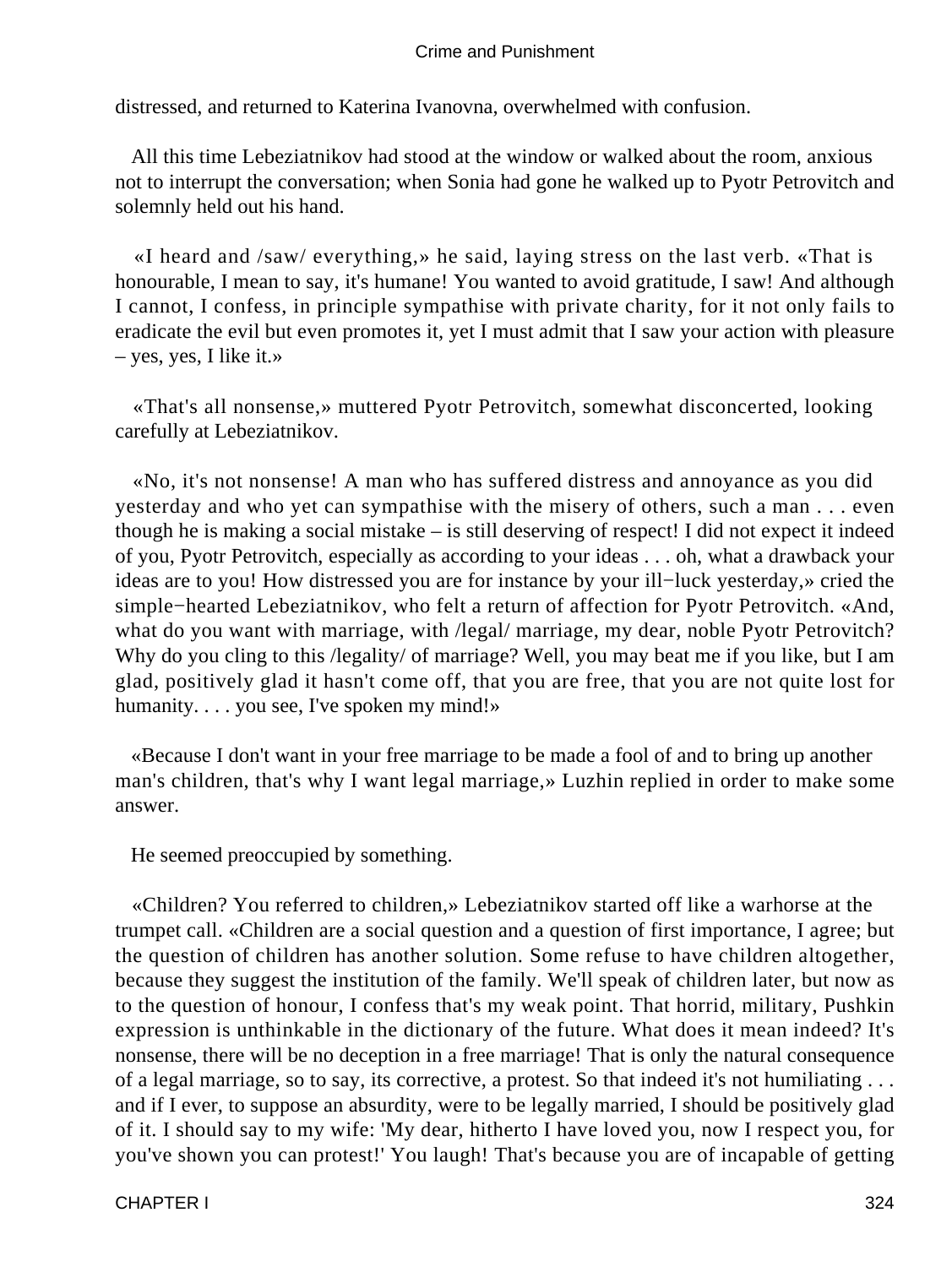away from prejudices. Confound it all! I understand now where the unpleasantness is of being deceived in a legal marriage, but it's simply a despicable consequence of a despicable position in which both are humiliated. When the deception is open, as in a free marriage, then it does not exist, it's unthinkable. Your wife will only prove how she respects you by considering you incapable of opposing her happiness and avenging yourself on her for her new husband. Damn it all! I sometimes dream if I were to be married, pfoo! I mean if I were to marry, legally or not, it's just the same, I should present my wife with a lover if she had not found one for herself. 'My dear,' I should say, 'I love you, but even more than that I desire you to respect me. See!' Am I not right?»

 Pyotr Petrovitch sniggered as he listened, but without much merriment. He hardly heard it indeed. He was preoccupied with something else and even Lebeziatnikov at last noticed it. Pyotr Petrovitch seemed excited and rubbed his hands. Lebeziatnikov remembered all this and reflected upon it afterwards.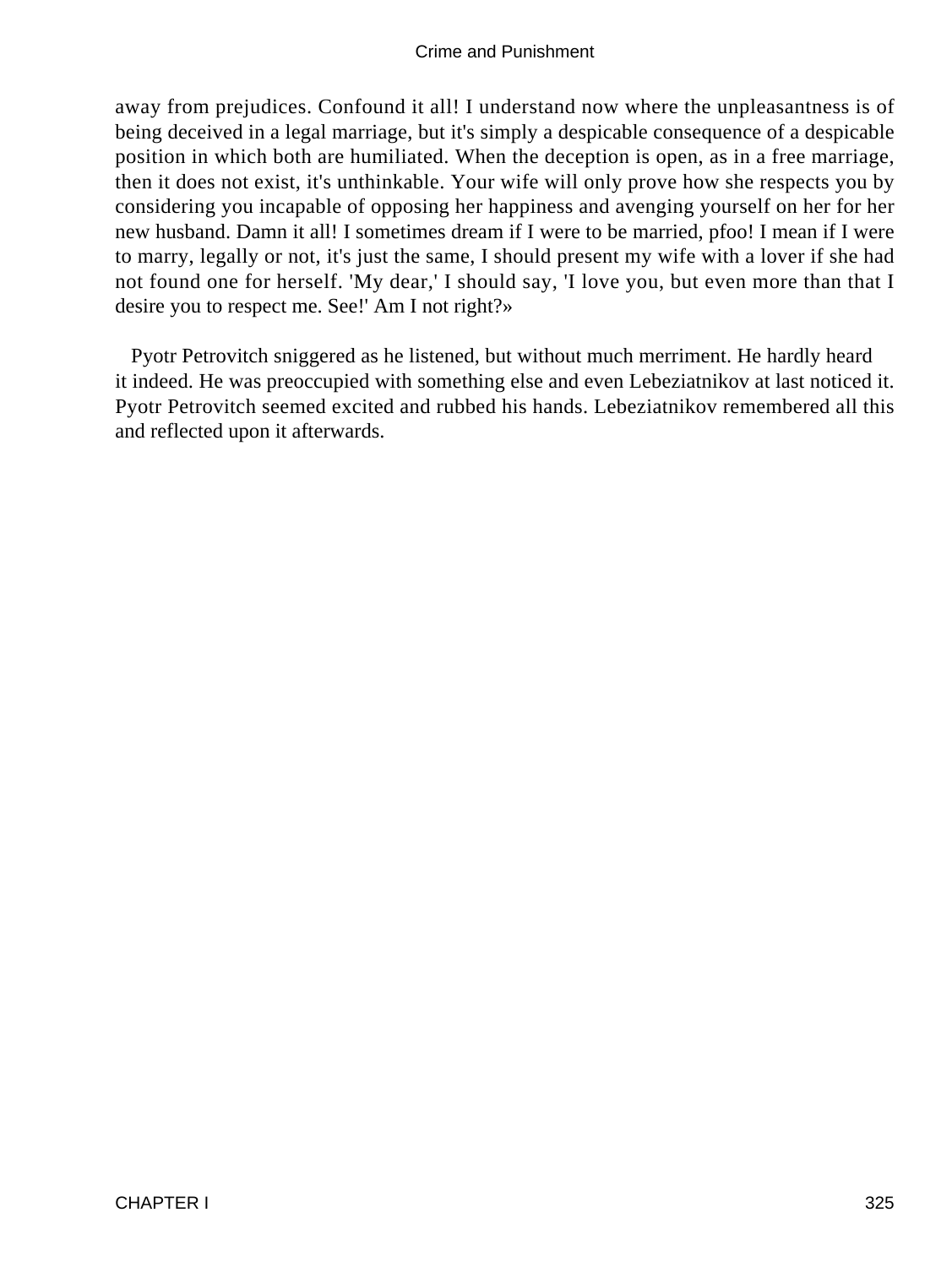## **[CHAPTER II](#page-466-0)**

*I*t would be difficult to explain exactly what could have originated the idea of that senseless dinner in Katerina Ivanovna's disordered brain. Nearly ten of the twenty roubles, given by Raskolnikov for Marmeladov's funeral, were wasted upon it. Possibly Katerina Ivanovna felt obliged to honour the memory of the deceased «suitably,» that all the lodgers, and still more Amalia Ivanovna, might know «that he was in no way their inferior, and perhaps very much their superior,» and that no one had the right «to turn up his nose at him.» Perhaps the chief element was that peculiar «poor man's pride,» which compels many poor people to spend their last savings on some traditional social ceremony, simply in order to do «like other people,» and not to «be looked down upon.» It is very probable, too, that Katerina Ivanovna longed on this occasion, at the moment when she seemed to be abandoned by everyone, to show those «wretched contemptible lodgers» that she knew «how to do things, how to entertain» and that she had been brought up «in a genteel, she might almost say aristocratic colonel's family» and had not been meant for sweeping floors and washing the children's rags at night. Even the poorest and most broken−spirited people are sometimes liable to these paroxysms of pride and vanity which take the form of an irresistible nervous craving. And Katerina Ivanovna was not broken−spirited; she might have been killed by circumstance, but her spirit could not have been broken, that is, she could not have been intimidated, her will could not be crushed. Moreover Sonia had said with good reason that her mind was unhinged. She could not be said to be insane, but for a year past she had been so harassed that her mind might well be overstrained. The later stages of consumption are apt, doctors tell us, to affect the intellect.

 There was no great variety of wines, nor was there Madeira; but wine there was. There was vodka, rum and Lisbon wine, all of the poorest quality but in sufficient quantity. Besides the traditional rice and honey, there were three or four dishes, one of which consisted of pancakes, all prepared in Amalia Ivanovna's kitchen. Two samovars were boiling, that tea and punch might be offered after dinner. Katerina Ivanovna had herself seen to purchasing the provisions, with the help of one of the lodgers, an unfortunate little Pole who had somehow been stranded at Madame Lippevechsel's. He promptly put himself at Katerina Ivanovna's disposal and had been all that morning and all the day before running about as fast as his legs could carry him, and very anxious that everyone should be aware of it. For every trifle he ran to Katerina Ivanovna, even hunting her out at the bazaar, at every instant called her «/Pani/.» She was heartily sick of him before the end, though she had declared at first that she could not have got on without this «serviceable and magnanimous man.» It was one of Katerina Ivanovna's characteristics to paint everyone she met in the most glowing colours. Her praises were so exaggerated as sometimes to be embarrassing; she would invent various circumstances to the credit of her new acquaintance and quite genuinely believe in their reality. Then all of a sudden she would be disillusioned and would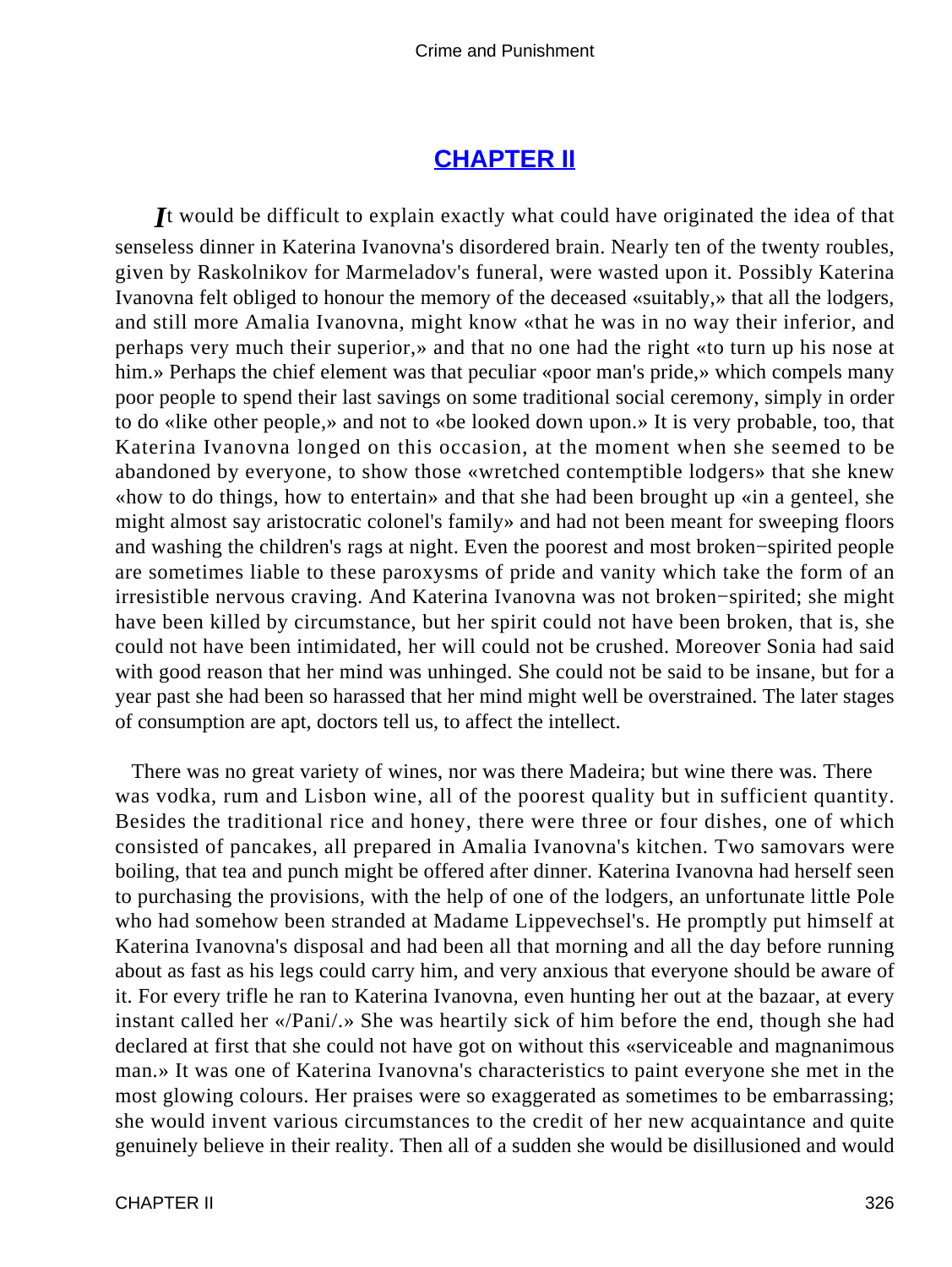rudely and contemptuously repulse the person she had only a few hours before been literally adoring. She was naturally of a gay, lively and peace−loving disposition, but from continual failures and misfortunes she had come to desire so /keenly/ that all should live in peace and joy and should not /dare/ to break the peace, that the slightest jar, the smallest disaster reduced her almost to frenzy, and she would pass in an instant from the brightest hopes and fancies to cursing her fate and raving, and knocking her head against the wall.

 Amalia Ivanovna, too, suddenly acquired extraordinary importance in Katerina Ivanovna's eyes and was treated by her with extraordinary respect, probably only because Amalia Ivanovna had thrown herself heart and soul into the preparations. She had undertaken to lay the table, to provide the linen, crockery, etc., and to cook the dishes in her kitchen, and Katerina Ivanovna had left it all in her hands and gone herself to the cemetery. Everything had been well done. Even the table−cloth was nearly clean; the crockery, knives, forks and glasses were, of course, of all shapes and patterns, lent by different lodgers, but the table was properly laid at the time fixed, and Amalia Ivanovna, feeling she had done her work well, had put on a black silk dress and a cap with new mourning ribbons and met the returning party with some pride. This pride, though justifiable, displeased Katerina Ivanovna for some reason: «as though the table could not have been laid except by Amalia Ivanovna!» She disliked the cap with new ribbons, too. «Could she be stuck up, the stupid German, because she was mistress of the house, and had consented as a favour to help her poor lodgers! As a favour! Fancy that! Katerina Ivanovna's father who had been a colonel and almost a governor had sometimes had the table set for forty persons, and then anyone like Amalia Ivanovna, or rather Ludwigovna, would not have been allowed into the kitchen.»

 Katerina Ivanovna, however, put off expressing her feelings for the time and contented herself with treating her coldly, though she decided inwardly that she would certainly have to put Amalia Ivanovna down and set her in her proper place, for goodness only knew what she was fancying herself. Katerina Ivanovna was irritated too by the fact that hardly any of the lodgers invited had come to the funeral, except the Pole who had just managed to run into the cemetery, while to the memorial dinner the poorest and most insignificant of them had turned up, the wretched creatures, many of them not quite sober. The older and more respectable of them all, as if by common consent, stayed away. Pyotr Petrovitch Luzhin, for instance, who might be said to be the most respectable of all the lodgers, did not appear, though Katerina Ivanovna had the evening before told all the world, that is Amalia Ivanovna, Polenka, Sonia and the Pole, that he was the most generous, noble−hearted man with a large property and vast connections, who had been a friend of her first husband's, and a guest in her father's house, and that he had promised to use all his influence to secure her a considerable pension. It must be noted that when Katerina Ivanovna exalted anyone's connections and fortune, it was without any ulterior motive, quite disinterestedly, for the mere pleasure of adding to the consequence of the person praised. Probably «taking his cue» from Luzhin, «that contemptible wretch Lebeziatnikov had not turned up either. What did he fancy himself? He was only asked out of kindness and because he was sharing the same room with Pyotr Petrovitch and was a friend of his, so that it would have been awkward not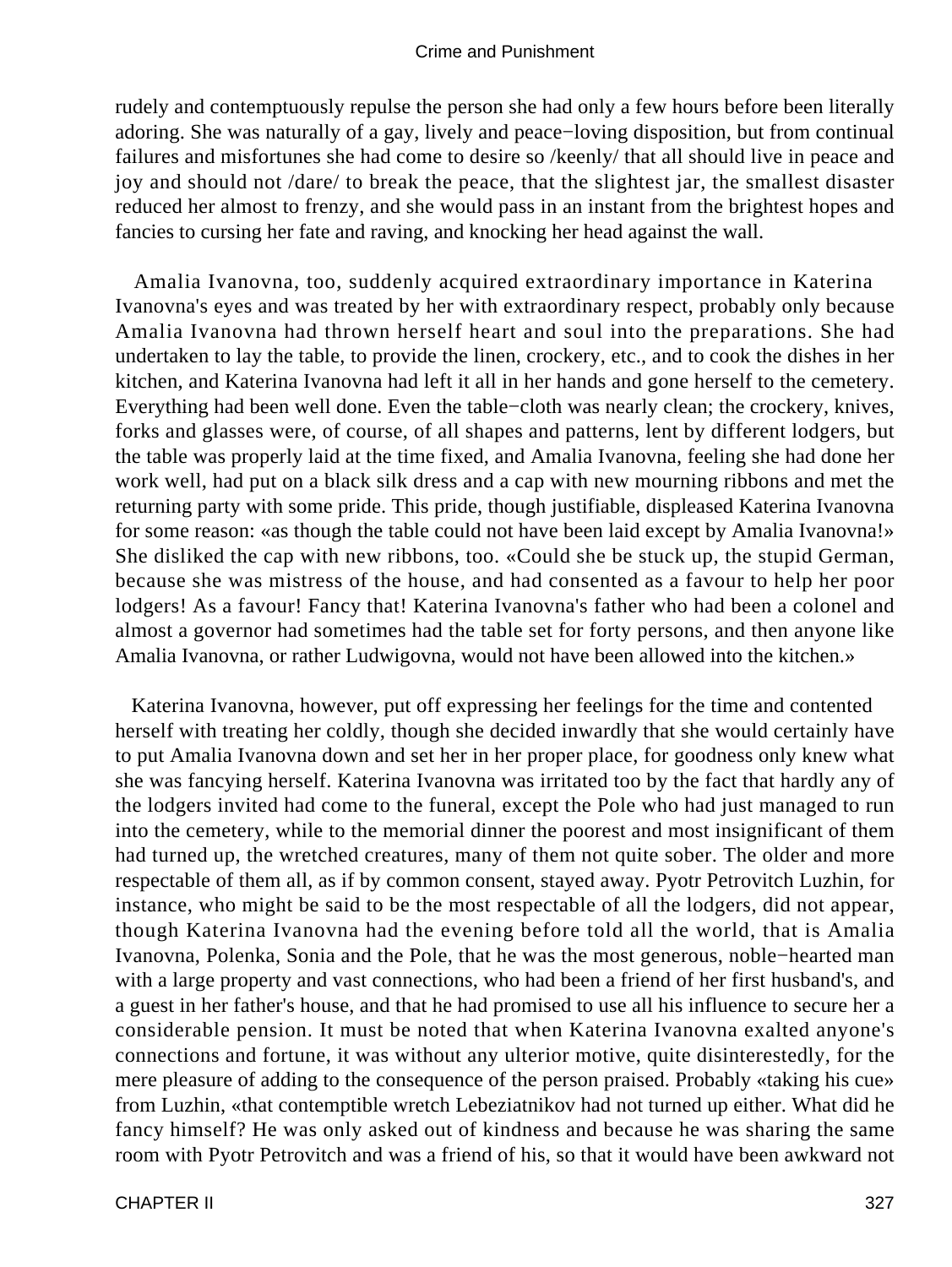## to invite him.»

 Among those who failed to appear were «the genteel lady and her old− maidish daughter,» who had only been lodgers in the house for the last fortnight, but had several times complained of the noise and uproar in Katerina Ivanovna's room, especially when Marmeladov had come back drunk. Katerina Ivanovna heard this from Amalia Ivanovna who, quarrelling with Katerina Ivanovna, and threatening to turn the whole family out of doors, had shouted at her that they «were not worth the foot» of the honourable lodgers whom they were disturbing. Katerina Ivanovna determined now to invite this lady and her daughter, «whose foot she was not worth,» and who had turned away haughtily when she casually met them, so that they might know that «she was more noble in her thoughts and feelings and did not harbour malice,» and might see that she was not accustomed to her way of living. She had proposed to make this clear to them at dinner with allusions to her late father's governorship, and also at the same time to hint that it was exceedingly stupid of them to turn away on meeting her. The fat colonel−major (he was really a discharged officer of low rank) was also absent, but it appeared that he had been «not himself» for the last two days. The party consisted of the Pole, a wretched looking clerk with a spotty face and a greasy coat, who had not a word to say for himself, and smelt abominably, a deaf and almost blind old man who had once been in the post office and who had been from immemorial ages maintained by someone at Amalia Ivanovna's.

 A retired clerk of the commissariat department came, too; he was drunk, had a loud and most unseemly laugh and only fancy – was without a waistcoat! One of the visitors sat straight down to the table without even greeting Katerina Ivanovna. Finally one person having no suit appeared in his dressing−gown, but this was too much, and the efforts of Amalia Ivanovna and the Pole succeeded in removing him. The Pole brought with him, however, two other Poles who did not live at Amalia Ivanovna's and whom no one had seen here before. All this irritated Katerina Ivanovna intensely. «For whom had they made all these preparations then?» To make room for the visitors the children had not even been laid for at the table; but the two little ones were sitting on a bench in the furthest corner with their dinner laid on a box, while Polenka as a big girl had to look after them, feed them, and keep their noses wiped like well−bred children's.

 Katerina Ivanovna, in fact, could hardly help meeting her guests with increased dignity, and even haughtiness. She stared at some of them with special severity, and loftily invited them to take their seats. Rushing to the conclusion that Amalia Ivanovna must be responsible for those who were absent, she began treating her with extreme nonchalance, which the latter promptly observed and resented. Such a beginning was no good omen for the end. All were seated at last.

 Raskolnikov came in almost at the moment of their return from the cemetery. Katerina Ivanovna was greatly delighted to see him, in the first place, because he was the one «educated visitor, and, as everyone knew, was in two years to take a professorship in the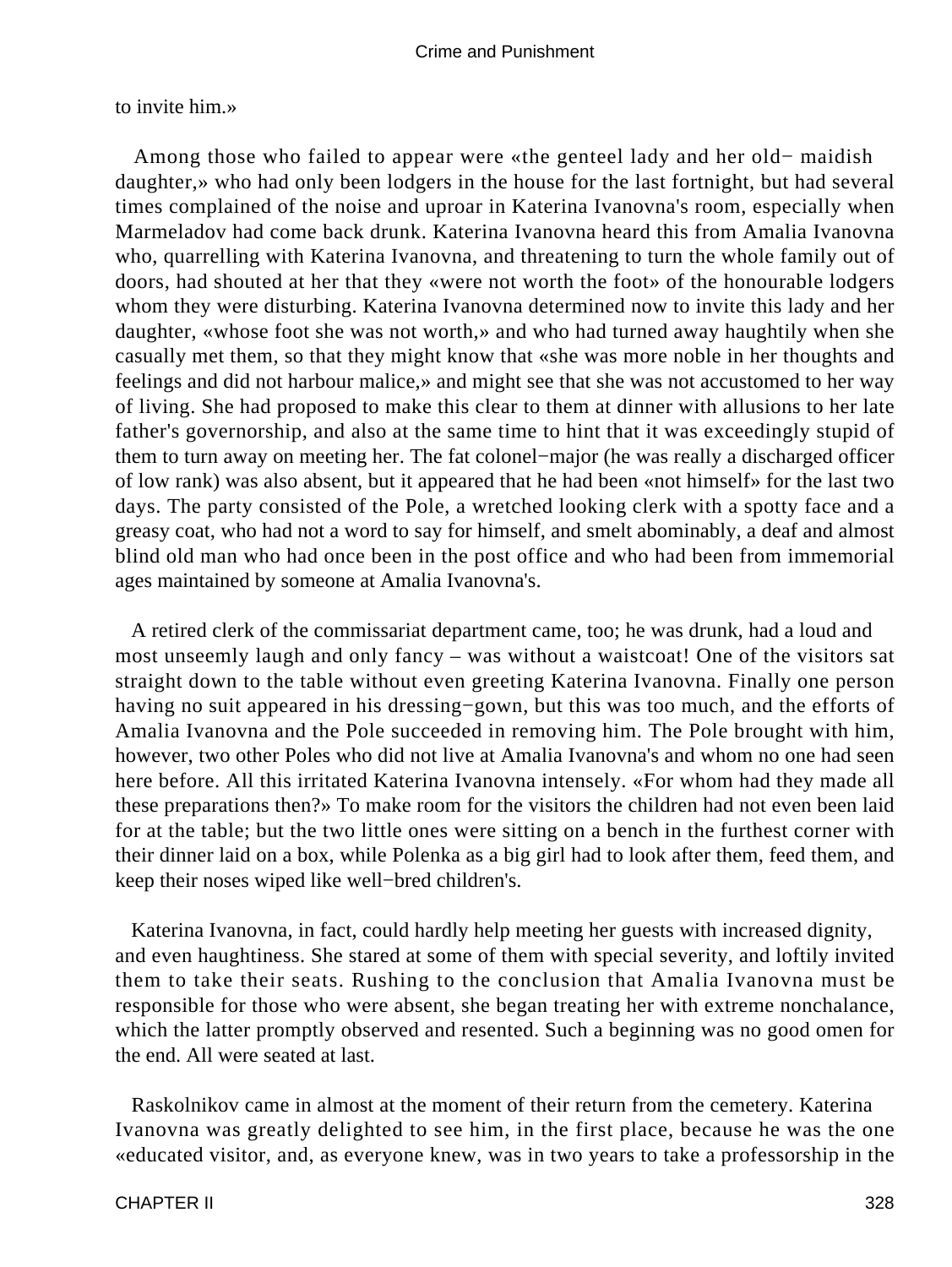university,» and secondly because he immediately and respectfully apologised for having been unable to be at the funeral. She positively pounced upon him, and made him sit on her left hand (Amalia Ivanovna was on her right). In spite of her continual anxiety that the dishes should be passed round correctly and that everyone should taste them, in spite of the agonising cough which interrupted her every minute and seemed to have grown worse during the last few days, she hastened to pour out in a half whisper to Raskolnikov all her suppressed feelings and her just indignation at the failure of the dinner, interspersing her remarks with lively and uncontrollable laughter at the expense of her visitors and especially of her landlady.

 «It's all that cuckoo's fault! You know whom I mean? Her, her!» Katerina Ivanovna nodded towards the landlady. «Look at her, she's making round eyes, she feels that we are talking about her and can't understand. Pfoo, the owl! Ha−ha! (Cough−cough−cough.) And what does she put on that cap for? (Cough−cough−cough.) Have you noticed that she wants everyone to consider that she is patronising me and doing me an honour by being here? I asked her like a sensible woman to invite people, especially those who knew my late husband, and look at the set of fools she has brought! The sweeps! Look at that one with the spotty face. And those wretched Poles, ha−ha−ha! (Cough−cough−cough.) Not one of them has ever poked his nose in here, I've never set eyes on them. What have they come here for, I ask you? There they sit in a row. Hey, /pan/!» she cried suddenly to one of them, «have you tasted the pancakes? Take some more! Have some beer! Won't you have some vodka? Look, he's jumped up and is making his bows, they must be quite starved, poor things. Never mind, let them eat! They don't make a noise, anyway, though I'm really afraid for our landlady's silver spoons . . . Amalia Ivanovna!» she addressed her suddenly, almost aloud, «if your spoons should happen to be stolen, I won't be responsible, I warn you! Ha−ha−ha!» She laughed turning to Raskolnikov, and again nodding towards the landlady, in high glee at her sally. «She didn't understand, she didn't understand again! Look how she sits with her mouth open! An owl, a real owl! An owl in new ribbons, ha−ha−ha!»

 Here her laugh turned again to an insufferable fit of coughing that lasted five minutes. Drops of perspiration stood out on her forehead and her handkerchief was stained with blood. She showed Raskolnikov the blood in silence, and as soon as she could get her breath began whispering to him again with extreme animation and a hectic flush on her cheeks.

 «Do you know, I gave her the most delicate instructions, so to speak, for inviting that lady and her daughter, you understand of whom I am speaking? It needed the utmost delicacy, the greatest nicety, but she has managed things so that that fool, that conceited baggage, that provincial nonentity, simply because she is the widow of a major, and has come to try and get a pension and to fray out her skirts in the government offices, because at fifty she paints her face (everybody knows it) . . . a creature like that did not think fit to come, and has not even answered the invitation, which the most ordinary good manners required! I can't understand why Pyotr Petrovitch has not come? But where's Sonia? Where has she gone? Ah, there she is at last! what is it, Sonia, where have you been? It's odd that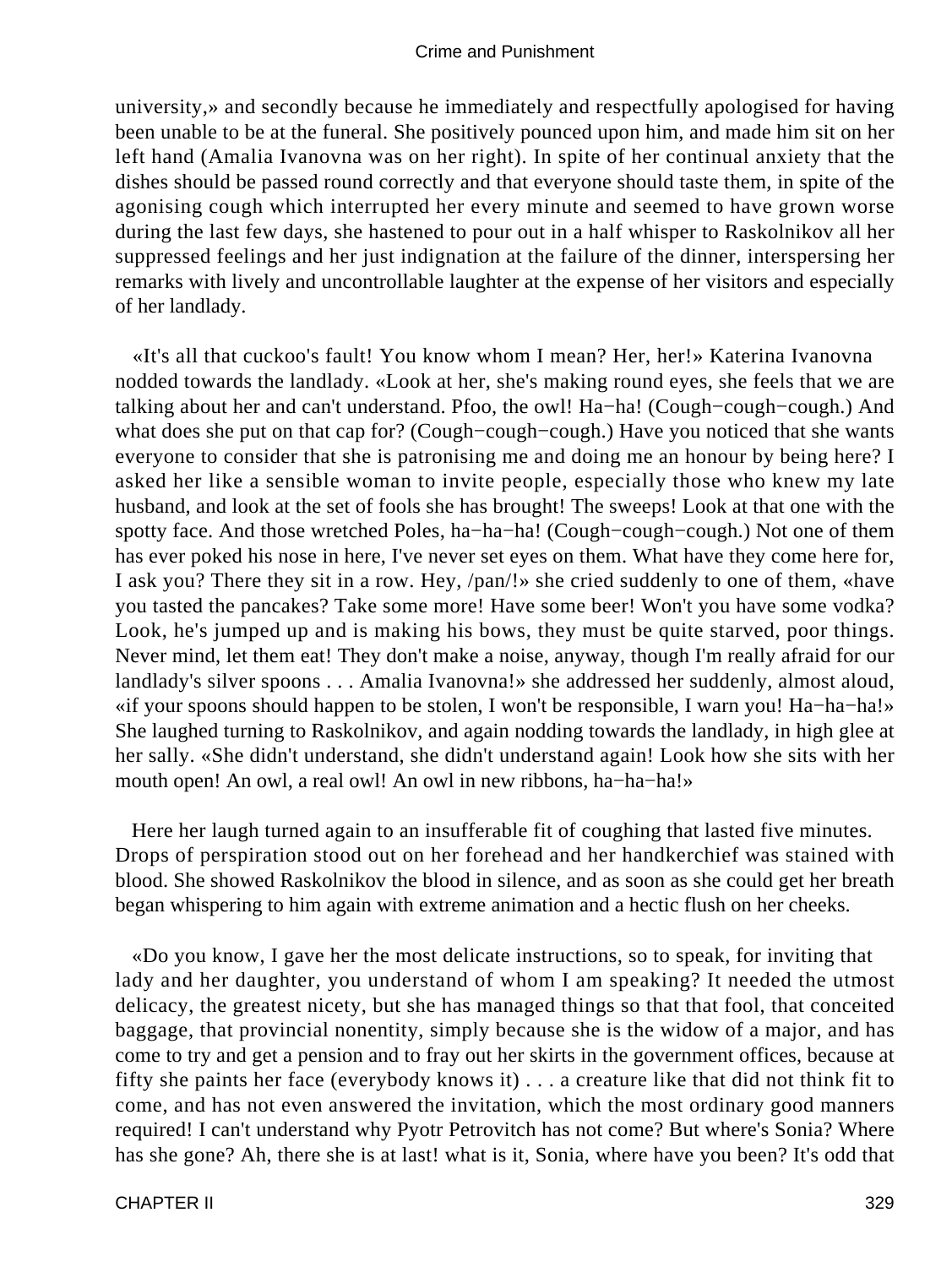even at your father's funeral you should be so unpunctual. Rodion Romanovitch, make room for her beside you. That's your place, Sonia . . . take what you like. Have some of the cold entree with jelly, that's the best. They'll bring the pancakes directly. Have they given the children some? Polenka, have you got everything? (Cough−cough−cough.) That's all right. Be a good girl, Lida, and, Kolya, don't fidget with your feet; sit like a little gentleman. What are you saying, Sonia?»

 Sonia hastened to give her Pyotr Petrovitch's apologies, trying to speak loud enough for everyone to hear and carefully choosing the most respectful phrases which she attributed to Pyotr Petrovitch. She added that Pyotr Petrovitch had particularly told her to say that, as soon as he possibly could, he would come immediately to discuss /business/ alone with her and to consider what could be done for her, etc., etc.

 Sonia knew that this would comfort Katerina Ivanovna, would flatter her and gratify her pride. She sat down beside Raskolnikov; she made him a hurried bow, glancing curiously at him. But for the rest of the time she seemed to avoid looking at him or speaking to him. She seemed absent−minded, though she kept looking at Katerina Ivanovna, trying to please her. Neither she nor Katerina Ivanovna had been able to get mourning; Sonia was wearing dark brown, and Katerina Ivanovna had on her only dress, a dark striped cotton one.

 The message from Pyotr Petrovitch was very successful. Listening to Sonia with dignity, Katerina Ivanovna inquired with equal dignity how Pyotr Petrovitch was, then at once whispered almost aloud to Raskolnikov that it certainly would have been strange for a man of Pyotr Petrovitch's position and standing to find himself in such «extraordinary company,» in spite of his devotion to her family and his old friendship with her father.

 «That's why I am so grateful to you, Rodion Romanovitch, that you have not disdained my hospitality, even in such surroundings,» she added almost aloud. «But I am sure that it was only your special affection for my poor husband that has made you keep your promise.»

 Then once more with pride and dignity she scanned her visitors, and suddenly inquired aloud across the table of the deaf man: «Wouldn't he have some more meat, and had he been given some wine?» The old man made no answer and for a long while could not understand what he was asked, though his neighbours amused themselves by poking and shaking him. He simply gazed about him with his mouth open, which only increased the general mirth.

 «What an imbecile! Look, look! Why was he brought? But as to Pyotr Petrovitch, I always had confidence in him,» Katerina Ivanovna continued, «and, of course, he is not like . . .» with an extremely stern face she addressed Amalia Ivanovna so sharply and loudly that the latter was quite disconcerted, «not like your dressed up draggletails whom my father would not have taken as cooks into his kitchen, and my late husband would have done them honour if he had invited them in the goodness of his heart.»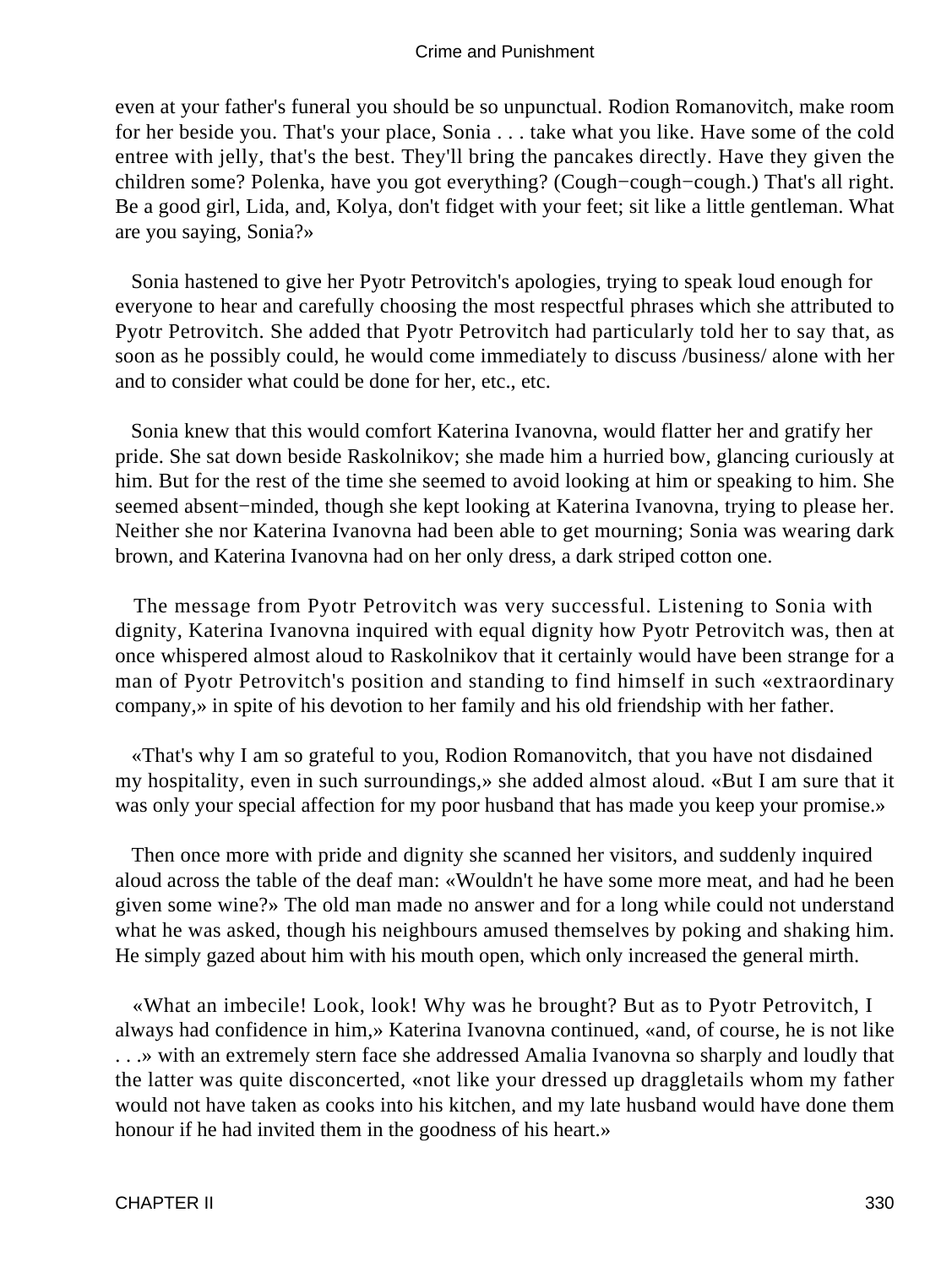«Yes, he was fond of drink, he was fond of it, he did drink!» cried the commissariat clerk, gulping down his twelfth glass of vodka.

 «My late husband certainly had that weakness, and everyone knows it,» Katerina Ivanovna attacked him at once, «but he was a kind and honourable man, who loved and respected his family. The worst of it was his good nature made him trust all sorts of disreputable people, and he drank with fellows who were not worth the sole of his shoe. Would you believe it, Rodion Romanovitch, they found a gingerbread cock in his pocket; he was dead drunk, but he did not forget the children!»

«A cock? Did you say a cock?» shouted the commissariat clerk.

Katerina Ivanovna did not vouchsafe a reply. She sighed, lost in thought.

 «No doubt you think, like everyone, that I was too severe with him,» she went on, addressing Raskolnikov. «But that's not so! He respected me, he respected me very much! He was a kind−hearted man! And how sorry I was for him sometimes! He would sit in a corner and look at me, I used to feel so sorry for him, I used to want to be kind to him and then would think to myself: 'Be kind to him and he will drink again,' it was only by severity that you could keep him within bounds.»

 «Yes, he used to get his hair pulled pretty often,» roared the commissariat clerk again, swallowing another glass of vodka.

 «Some fools would be the better for a good drubbing, as well as having their hair pulled. I am not talking of my late husband now!» Katerina Ivanovna snapped at him.

 The flush on her cheeks grew more and more marked, her chest heaved. In another minute she would have been ready to make a scene. Many of the visitors were sniggering, evidently delighted. They began poking the commissariat clerk and whispering something to him. They were evidently trying to egg him on.

 «Allow me to ask what are you alluding to,» began the clerk, «that is to say, whose . . . about whom . . . did you say just now . . . But I don't care! That's nonsense! Widow! I forgive you. . . . Pass!»

And he took another drink of vodka.

 Raskolnikov sat in silence, listening with disgust. He only ate from politeness, just tasting the food that Katerina Ivanovna was continually putting on his plate, to avoid hurting her feelings. He watched Sonia intently. But Sonia became more and more anxious and distressed; she, too, foresaw that the dinner would not end peaceably, and saw with terror Katerina Ivanovna's growing irritation. She knew that she, Sonia, was the chief reason for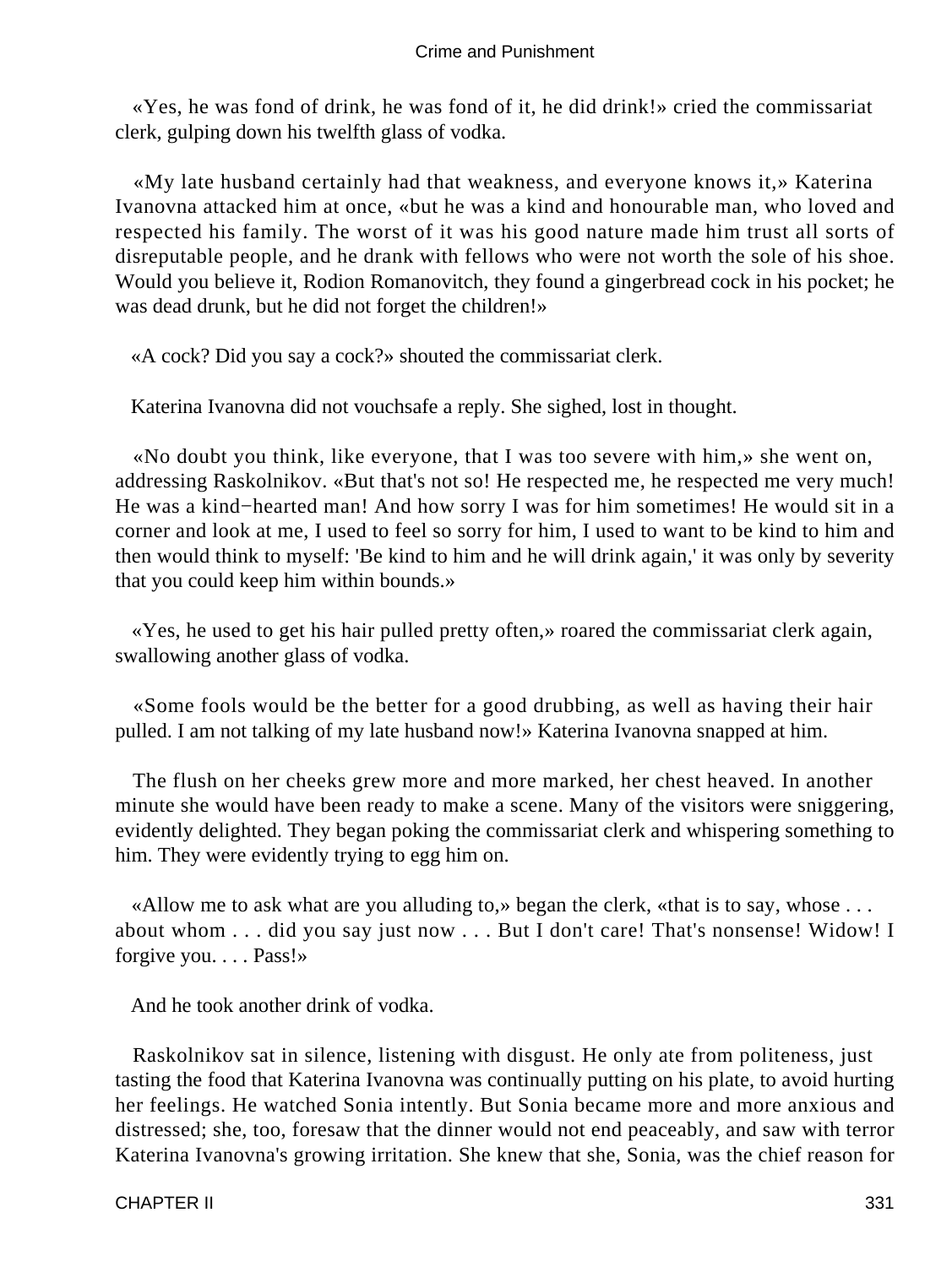the 'genteel' ladies' contemptuous treatment of Katerina Ivanovna's invitation. She had heard from Amalia Ivanovna that the mother was positively offended at the invitation and had asked the question: «How could she let her daughter sit down beside /that young person/?» Sonia had a feeling that Katerina Ivanovna had already heard this and an insult to Sonia meant more to Katerina Ivanovna than an insult to herself, her children, or her father, Sonia knew that Katerina Ivanovna would not be satisfied now, «till she had shown those draggletails that they were both . . .» To make matters worse someone passed Sonia, from the other end of the table, a plate with two hearts pierced with an arrow, cut out of black bread. Katerina Ivanovna flushed crimson and at once said aloud across the table that the man who sent it was «a drunken ass!»

 Amalia Ivanovna was foreseeing something amiss, and at the same time deeply wounded by Katerina Ivanovna's haughtiness, and to restore the good−humour of the company and raise herself in their esteem she began, apropos of nothing, telling a story about an acquaintance of hers «Karl from the chemist's,» who was driving one night in a cab, and that «the cabman wanted him to kill, and Karl very much begged him not to kill, and wept and clasped hands, and frightened and from fear pierced his heart.» Though Katerina Ivanovna smiled, she observed at once that Amalia Ivanovna ought not to tell anecdotes in Russian; the latter was still more offended, and she retorted that her «/Vater aus Berlin/ was a very important man, and always went with his hands in pockets.» Katerina Ivanovna could not restrain herself and laughed so much that Amalia Ivanovna lost patience and could scarcely control herself.

 «Listen to the owl!» Katerina Ivanovna whispered at once, her good− humour almost restored, «she meant to say he kept his hands in his pockets, but she said he put his hands in people's pockets. (Cough− cough.) And have you noticed, Rodion Romanovitch, that all these Petersburg foreigners, the Germans especially, are all stupider than we! Can you fancy anyone of us telling how 'Karl from the chemist's' 'pierced his heart from fear' and that the idiot, instead of punishing the cabman, 'clasped his hands and wept, and much begged.' Ah, the fool! And you know she fancies it's very touching and does not suspect how stupid she is! To my thinking that drunken commissariat clerk is a great deal cleverer, anyway one can see that he has addled his brains with drink, but you know, these foreigners are always so well behaved and serious. . . . Look how she sits glaring! She is angry, ha−ha! (Cough−cough−cough.)»

 Regaining her good−humour, Katerina Ivanovna began at once telling Raskolnikov that when she had obtained her pension, she intended to open a school for the daughters of gentlemen in her native town  $T - -$ . This was the first time she had spoken to him of the project, and she launched out into the most alluring details. It suddenly appeared that Katerina Ivanovna had in her hands the very certificate of honour of which Marmeladov had spoken to Raskolnikov in the tavern, when he told him that Katerina Ivanovna, his wife, had danced the shawl dance before the governor and other great personages on leaving school. This certificate of honour was obviously intended now to prove Katerina Ivanovna's right to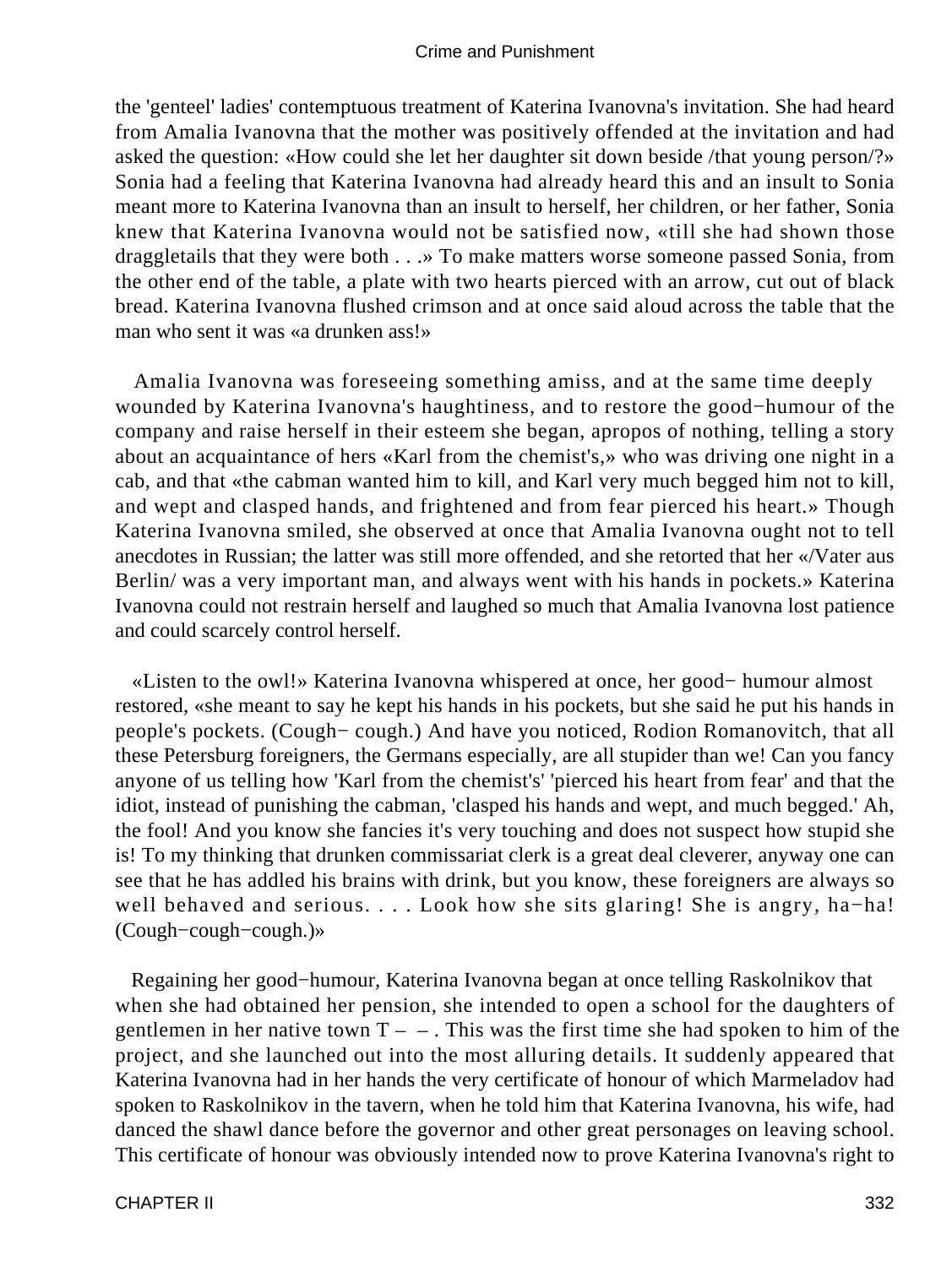open a boarding−school; but she had armed herself with it chiefly with the object of overwhelming «those two stuck−up draggletails» if they came to the dinner, and proving incontestably that Katerina Ivanovna was of the most noble, «she might even say aristocratic family, a colonel's daughter and was far superior to certain adventuresses who have been so much to the fore of late.» The certificate of honour immediately passed into the hands of the drunken guests, and Katerina Ivanovna did not try to retain it, for it actually contained the statement /en toutes lettres/, that her father was of the rank of a major, and also a companion of an order, so that she really was almost the daughter of a colonel.

 Warming up, Katerina Ivanovna proceeded to enlarge on the peaceful and happy life they would lead in  $T - -$ , on the gymnasium teachers whom she would engage to give lessons in her boarding−school, one a most respectable old Frenchman, one Mangot, who had taught Katerina Ivanovna herself in old days and was still living in  $T - -$ , and would no doubt teach in her school on moderate terms. Next she spoke of Sonia who would go with her to  $T - -$  and help her in all her plans. At this someone at the further end of the table gave a sudden guffaw.

 Though Katerina Ivanovna tried to appear to be disdainfully unaware of it, she raised her voice and began at once speaking with conviction of Sonia's undoubted ability to assist her, of «her gentleness, patience, devotion, generosity and good education,» tapping Sonia on the cheek and kissing her warmly twice. Sonia flushed crimson, and Katerina Ivanovna suddenly burst into tears, immediately observing that she was «nervous and silly, that she was too much upset, that it was time to finish, and as the dinner was over, it was time to hand round the tea.»

 At that moment, Amalia Ivanovna, deeply aggrieved at taking no part in the conversation, and not being listened to, made one last effort, and with secret misgivings ventured on an exceedingly deep and weighty observation, that «in the future boarding−school she would have to pay particular attention to /die Wasche/, and that there certainly must be a good /dame/ to look after the linen, and secondly that the young ladies must not novels at night read.»

 Katerina Ivanovna, who certainly was upset and very tired, as well as heartily sick of the dinner, at once cut short Amalia Ivanovna, saying «she knew nothing about it and was talking nonsense, that it was the business of the laundry maid, and not of the directress of a high− class boarding−school to look after /die Wasche/, and as for novel− reading, that was simply rudeness, and she begged her to be silent.» Amalia Ivanovna fired up and getting angry observed that she only «meant her good,» and that «she had meant her very good,» and that «it was long since she had paid her /gold/ for the lodgings.»

 Katerina Ivanovna at once «set her down,» saying that it was a lie to say she wished her good, because only yesterday when her dead husband was lying on the table, she had worried her about the lodgings. To this Amalia Ivanovna very appropriately observed that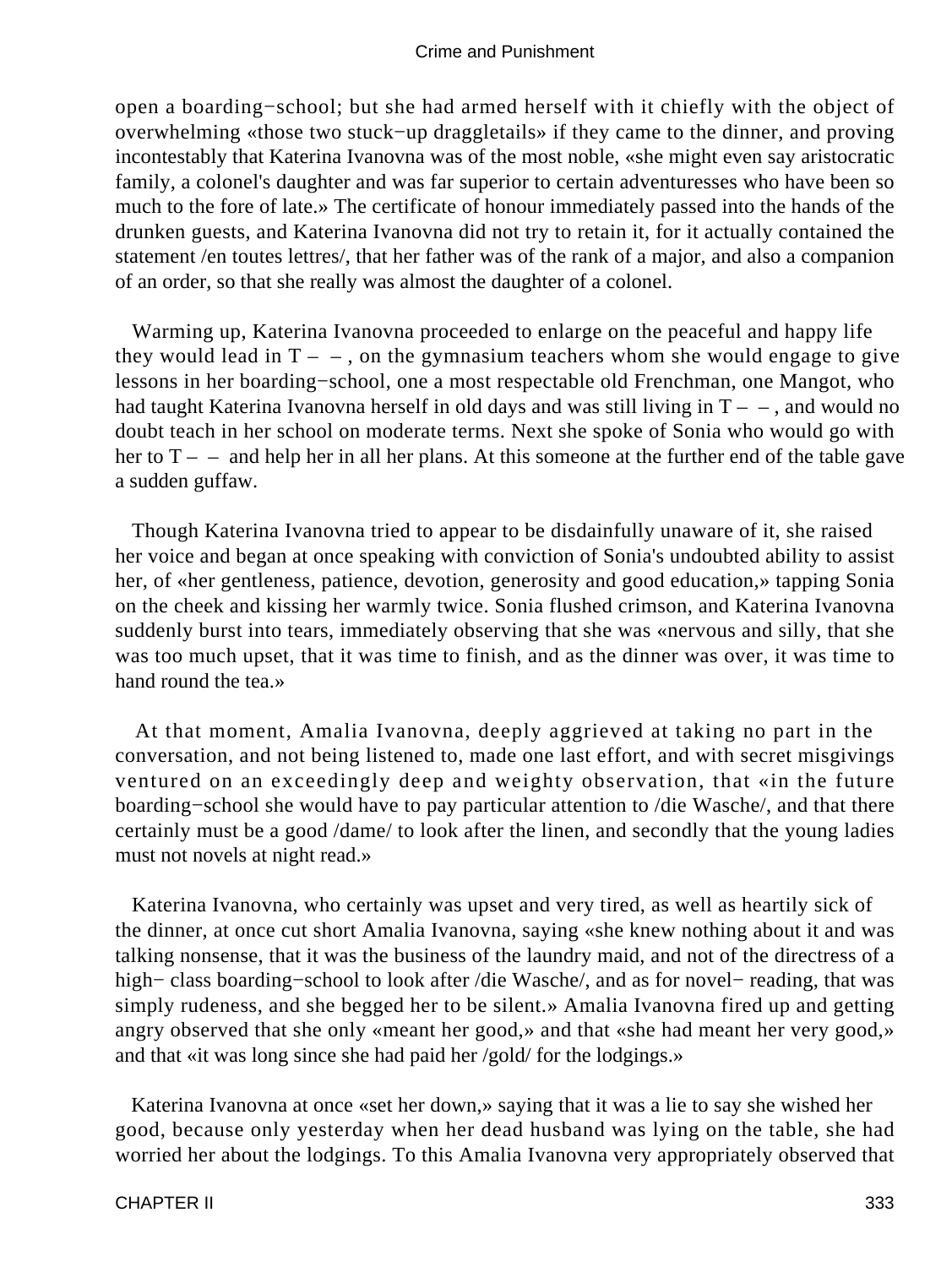she had invited those ladies, but «those ladies had not come, because those ladies /are/ ladies and cannot come to a lady who is not a lady.» Katerina Ivanovna at once pointed out to her, that as she was a slut she could not judge what made one really a lady. Amalia Ivanovna at once declared that her «/Vater aus Berlin/ was a very, very important man, and both hands in pockets went, and always used to say: 'Poof! poof!'» and she leapt up from the table to represent her father, sticking her hands in her pockets, puffing her cheeks, and uttering vague sounds resembling «poof! poof!» amid loud laughter from all the lodgers, who purposely encouraged Amalia Ivanovna, hoping for a fight.

 But this was too much for Katerina Ivanovna, and she at once declared, so that all could hear, that Amalia Ivanovna probably never had a father, but was simply a drunken Petersburg Finn, and had certainly once been a cook and probably something worse. Amalia Ivanovna turned as red as a lobster and squealed that perhaps Katerina Ivanovna never had a father, «but she had a /Vater aus Berlin/ and that he wore a long coat and always said poof−poof−poof!»

 Katerina Ivanovna observed contemptuously that all knew what her family was and that on that very certificate of honour it was stated in print that her father was a colonel, while Amalia Ivanovna's father – if she really had one – was probably some Finnish milkman, but that probably she never had a father at all, since it was still uncertain whether her name was Amalia Ivanovna or Amalia Ludwigovna.

 At this Amalia Ivanovna, lashed to fury, struck the table with her fist, and shrieked that she was Amalia Ivanovna, and not Ludwigovna, «that her /Vater/ was named Johann and that he was a burgomeister, and that Katerina Ivanovna's /Vater/ was quite never a burgomeister.» Katerina Ivanovna rose from her chair, and with a stern and apparently calm voice (though she was pale and her chest was heaving) observed that «if she dared for one moment to set her contemptible wretch of a father on a level with her papa, she, Katerina Ivanovna, would tear her cap off her head and trample it under foot.» Amalia Ivanovna ran about the room, shouting at the top of her voice, that she was mistress of the house and that Katerina Ivanovna should leave the lodgings that minute; then she rushed for some reason to collect the silver spoons from the table. There was a great outcry and uproar, the children began crying. Sonia ran to restrain Katerina Ivanovna, but when Amalia Ivanovna shouted something about «the yellow ticket,» Katerina Ivanovna pushed Sonia away, and rushed at the landlady to carry out her threat.

 At that minute the door opened, and Pyotr Petrovitch Luzhin appeared on the threshold. He stood scanning the party with severe and vigilant eyes. Katerina Ivanovna rushed to him.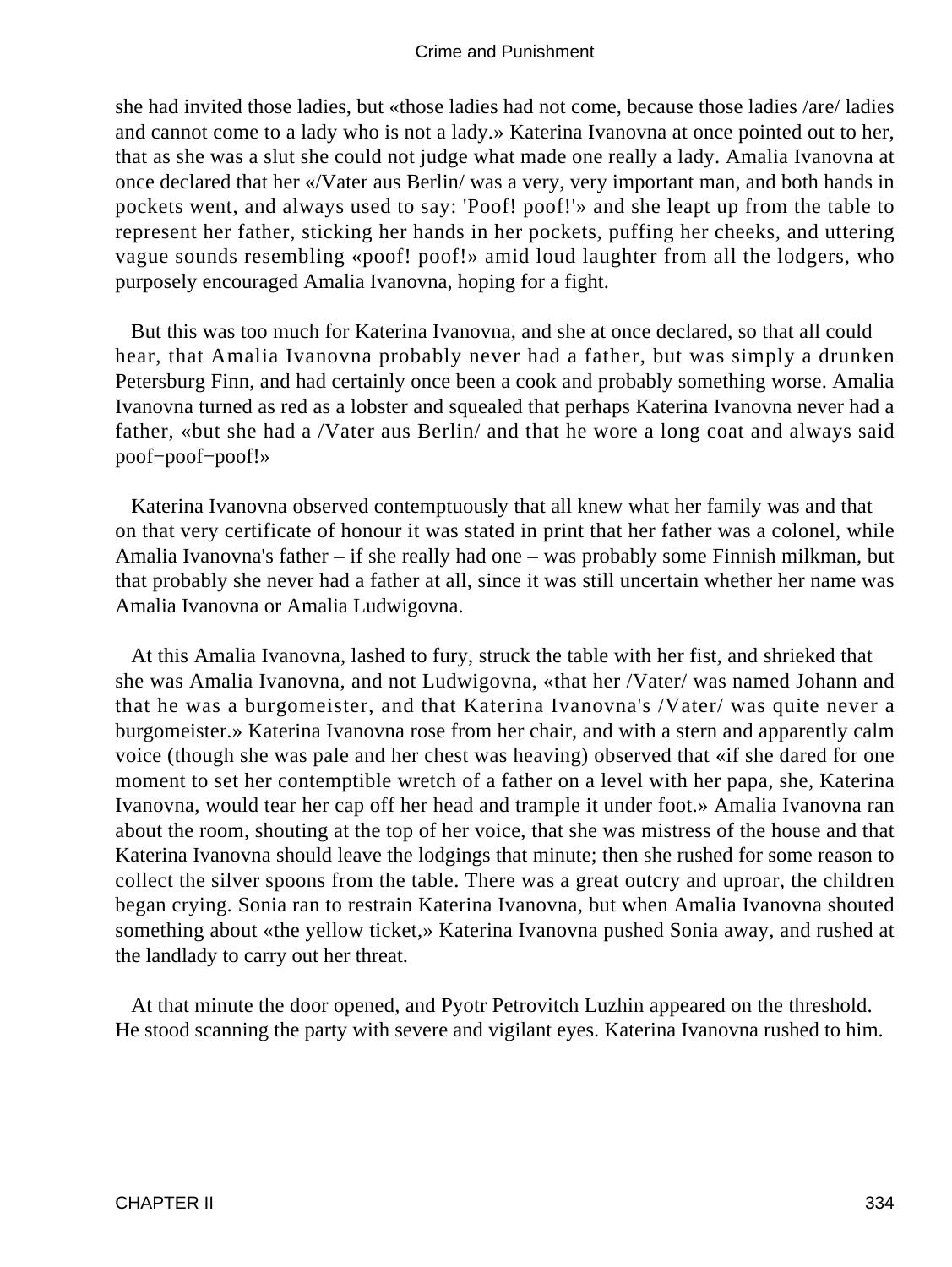# **[CHAPTER III](#page-466-0)**

 $\ll P$ yotr Petrovitch,» she cried, «protect me . . . you at least! Make this foolish woman understand that she can't behave like this to a lady in misfortune . . . that there is a law for such things. . . . I'll go to the governor–general himself. . . . She shall answer for it. . . . Remembering my father's hospitality protect these orphans.»

 «Allow me, madam. . . . Allow me.» Pyotr Petrovitch waved her off. «Your papa as you are well aware I had not the honour of knowing» (someone laughed aloud) «and I do not intend to take part in your everlasting squabbles with Amalia Ivanovna. . . . I have come here to speak of my own affairs . . . and I want to have a word with your stepdaughter, Sofya . . . Ivanovna, I think it is? Allow me to pass.»

Pyotr Petrovitch, edging by her, went to the opposite corner where Sonia was.

 Katerina Ivanovna remained standing where she was, as though thunderstruck. She could not understand how Pyotr Petrovitch could deny having enjoyed her father's hospitility. Though she had invented it herself, she believed in it firmly by this time. She was struck too by the businesslike, dry and even contemptuous menacing tone of Pyotr Petrovitch. All the clamour gradually died away at his entrance. Not only was this «serious business man» strikingly incongruous with the rest of the party, but it was evident, too, that he had come upon some matter of consequence, that some exceptional cause must have brought him and that therefore something was going to happen. Raskolnikov, standing beside Sonia, moved aside to let him pass; Pyotr Petrovitch did not seem to notice him. A minute later Lebeziatnikov, too, appeared in the doorway; he did not come in, but stood still, listening with marked interest, almost wonder, and seemed for a time perplexed.

 «Excuse me for possibly interrupting you, but it's a matter of some importance,» Pyotr Petrovitch observed, addressing the company generally. «I am glad indeed to find other persons present. Amalia Ivanovna, I humbly beg you as mistress of the house to pay careful attention to what I have to say to Sofya Ivanovna. Sofya Ivanovna,» he went on, addressing Sonia, who was very much surprised and already alarmed, «immediately after your visit I found that a hundred−rouble note was missing from my table, in the room of my friend Mr. Lebeziatnikov. If in any way whatever you know and will tell us where it is now, I assure you on my word of honour and call all present to witness that the matter shall end there. In the opposite case I shall be compelled to have recourse to very serious measures and then . . . you must blame yourself.»

 Complete silence reigned in the room. Even the crying children were still. Sonia stood deadly pale, staring at Luzhin and unable to say a word. She seemed not to understand.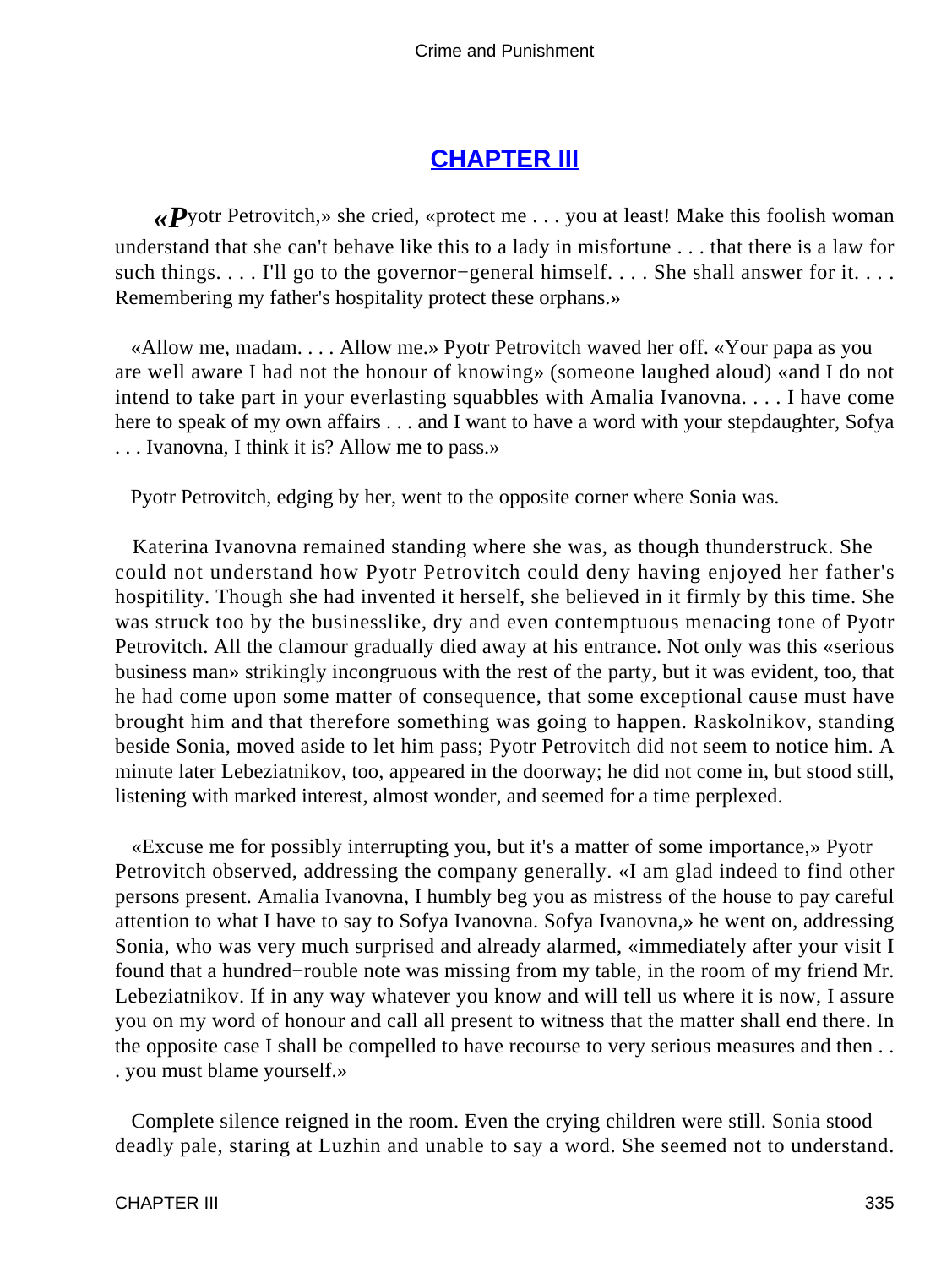Some seconds passed.

«Well, how is it to be then?» asked Luzhin, looking intently at her.

«I don't know. . . . I know nothing about it,» Sonia articulated faintly at last.

 «No, you know nothing?» Luzhin repeated and again he paused for some seconds. «Think a moment, mademoiselle,» he began severely, but still, as it were, admonishing her. «Reflect, I am prepared to give you time for consideration. Kindly observe this: if I were not so entirely convinced I should not, you may be sure, with my experience venture to accuse you so directly. Seeing that for such direct accusation before witnesses, if false or even mistaken, I should myself in a certain sense be made responsible, I am aware of that. This morning I changed for my own purposes several five−per−cent securities for the sum of approximately three thousand roubles. The account is noted down in my pocket−book. On my return home I proceeded to count the money – as Mr. Lebeziatnikov will bear witness – and after counting two thousand three hundred roubles I put the rest in my pocket−book in my coat pocket. About five hundred roubles remained on the table and among them three notes of a hundred roubles each. At that moment you entered (at my invitation) – and all the time you were present you were exceedingly embarrassed; so that three times you jumped up in the middle of the conversation and tried to make off. Mr. Lebeziatnikov can bear witness to this. You yourself, mademoiselle, probably will not refuse to confirm my statement that I invited you through Mr. Lebeziatnikov, solely in order to discuss with you the hopeless and destitute position of your relative, Katerina Ivanovna (whose dinner I was unable to attend), and the advisability of getting up something of the nature of a subscription, lottery or the like, for her benefit. You thanked me and even shed tears. I describe all this as it took place, primarily to recall it to your mind and secondly to show you that not the slightest detail has escaped my recollection. Then I took a ten− rouble note from the table and handed it to you by way of first instalment on my part for the benefit of your relative. Mr. Lebeziatnikov saw all this. Then I accompanied you to the door – you being still in the same state of embarrassment – after which, being left alone with Mr. Lebeziatnikov I talked to him for ten minutes – then Mr. Lebeziatnikov went out and I returned to the table with the money lying on it, intending to count it and to put it aside, as I proposed doing before. To my surprise one hundred−rouble note had disappeared. Kindly consider the position. Mr. Lebeziatnikov I cannot suspect. I am ashamed to allude to such a supposition. I cannot have made a mistake in my reckoning, for the minute before your entrance I had finished my accounts and found the total correct. You will admit that recollecting your embarrassment, your eagerness to get away and the fact that you kept your hands for some time on the table, and taking into consideration your social position and the habits associated with it, I was, so to say, with horror and positively against my will, /compelled/ to entertain a suspicion – a cruel, but justifiable suspicion! I will add further and repeat that in spite of my positive conviction, I realise that I run a certain risk in making this accusation, but as you see, I could not let it pass. I have taken action and I will tell you why: solely, madam, solely, owing to your black ingratitude! Why! I invite you for the benefit of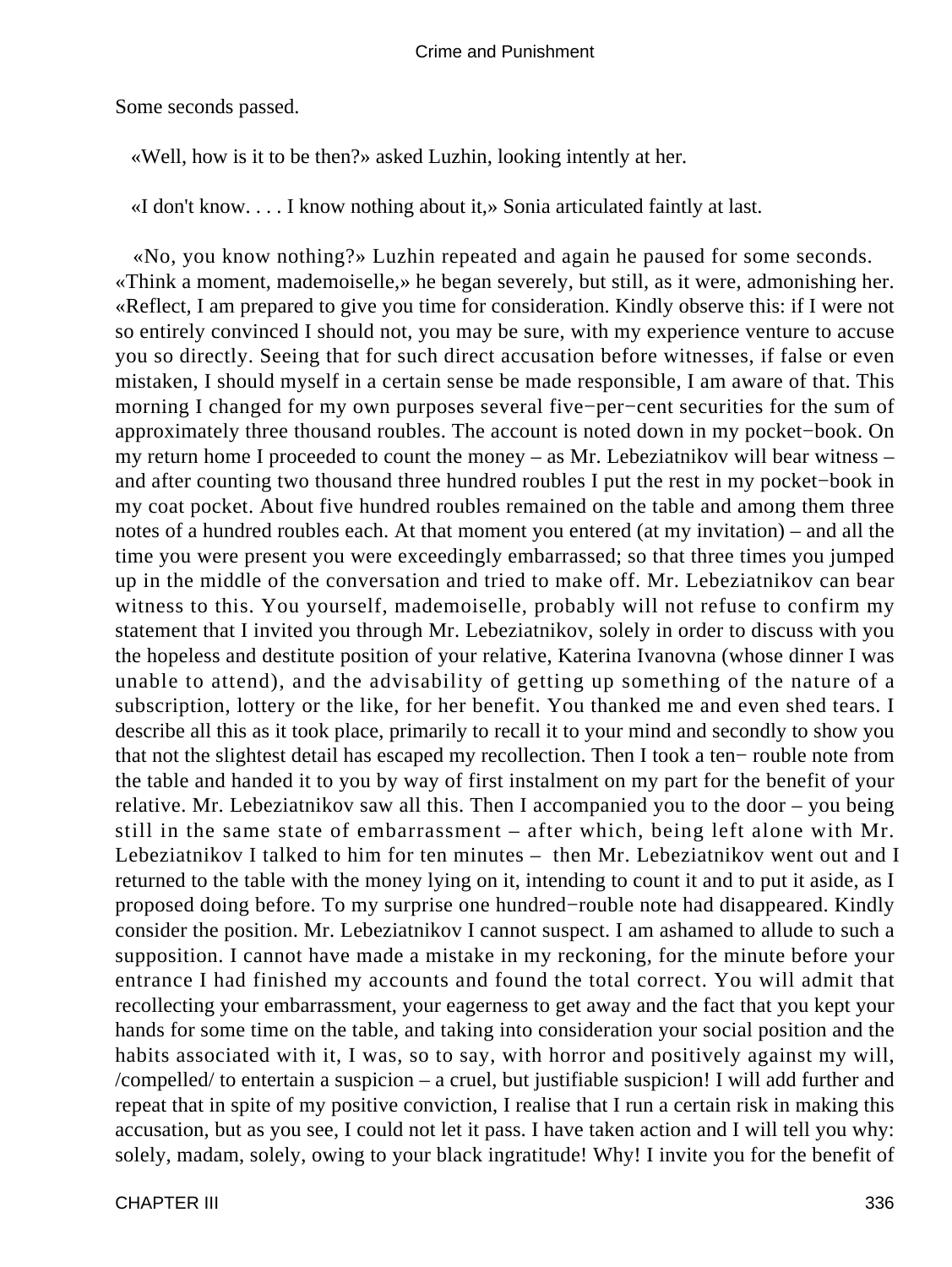your destitute relative, I present you with my donation of ten roubles and you, on the spot, repay me for all that with such an action. It is too bad! You need a lesson. Reflect! Moreover, like a true friend I beg you – and you could have no better friend at this moment – think what you are doing, otherwise I shall be immovable! Well, what do you say?»

 «I have taken nothing,» Sonia whispered in terror, «you gave me ten roubles, here it is, take it.»

 Sonia pulled her handkerchief out of her pocket, untied a corner of it, took out the ten−rouble note and gave it to Luzhin.

 «And the hundred roubles you do not confess to taking?» he insisted reproachfully, not taking the note.

 Sonia looked about her. All were looking at her with such awful, stern, ironical, hostile eyes. She looked at Raskolnikov . . . he stood against the wall, with his arms crossed, looking at her with glowing eyes.

«Good God!» broke from Sonia.

 «Amalia Ivanovna, we shall have to send word to the police and therefore I humbly beg you meanwhile to send for the house porter,» Luzhin said softly and even kindly.

 «/Gott der Barmherzige/! I knew she was the thief,» cried Amalia Ivanovna, throwing up her hands.

 «You knew it?» Luzhin caught her up, «then I suppose you had some reason before this for thinking so. I beg you, worthy Amalia Ivanovna, to remember your words which have been uttered before witnesses.»

There was a buzz of loud conversation on all sides. All were in movement.

 «What!» cried Katerina Ivanovna, suddenly realising the position, and she rushed at Luzhin. «What! You accuse her of stealing? Sonia? Ah, the wretches, the wretches!»

And running to Sonia she flung her wasted arms round her and held her as in a vise.

 "Sonia! how dared you take ten roubles from him? Foolish girl! Give it to me! Give me the ten roubles at once – here!

 And snatching the note from Sonia, Katerina Ivanovna crumpled it up and flung it straight into Luzhin's face. It hit him in the eye and fell on the ground. Amalia Ivanovna hastened to pick it up. Pyotr Petrovitch lost his temper.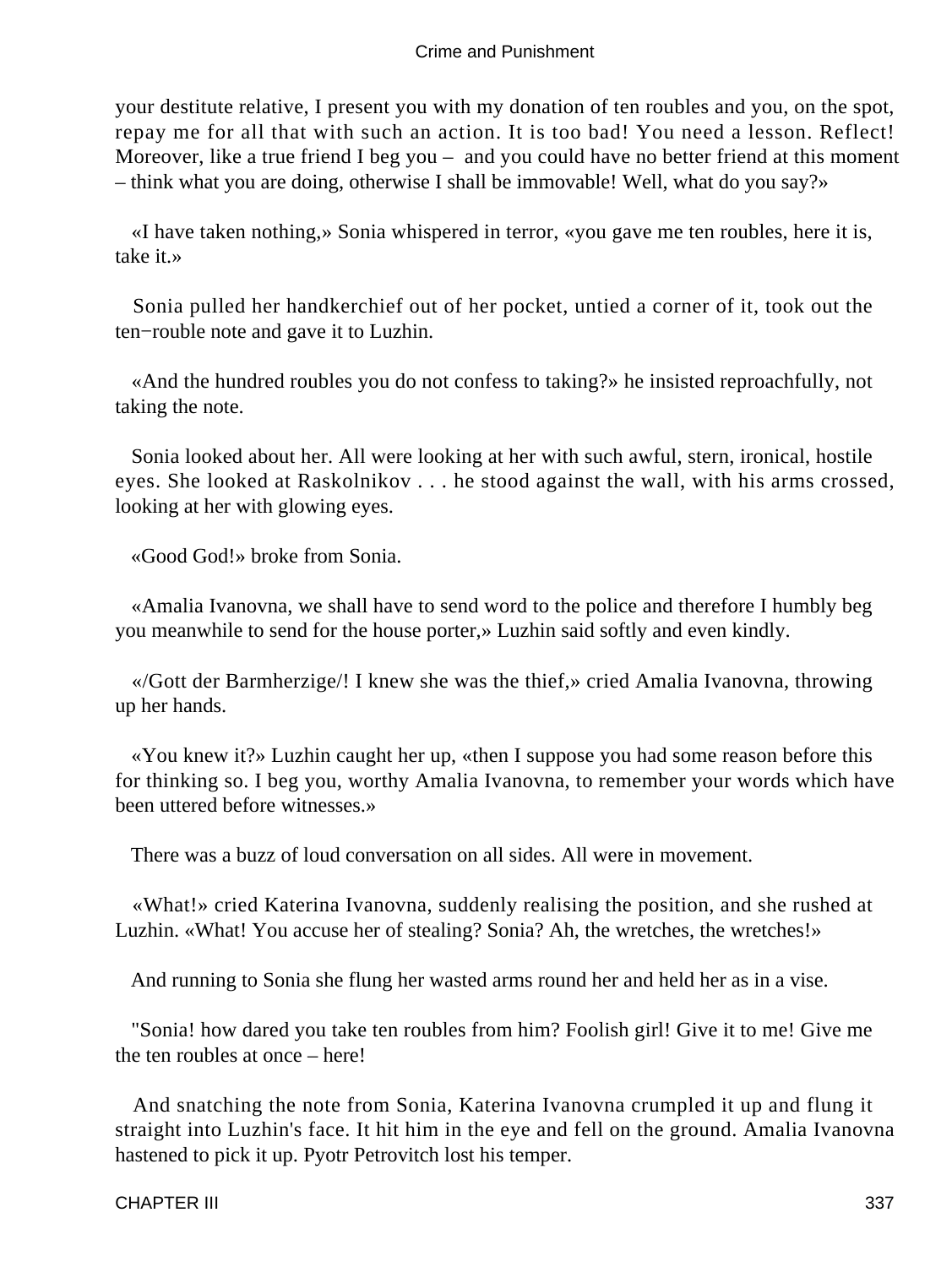«Hold that mad woman!» he shouted.

 At that moment several other persons, besides Lebeziatnikov, appeared in the doorway, among them the two ladies.

 «What! Mad? Am I mad? Idiot!» shrieked Katerina Ivanovna. «You are an idiot yourself, pettifogging lawyer, base man! Sonia, Sonia take his money! Sonia a thief! Why, she'd give away her last penny!» and Katerina Ivanovna broke into hysterical laughter. «Did you ever see such an idiot?» she turned from side to side. «And you too?» she suddenly saw the landlady, «and you too, sausage eater, you declare that she is a thief, you trashy Prussian hen's leg in a crinoline! She hasn't been out of this room: she came straight from you, you wretch, and sat down beside me, everyone saw her. She sat here, by Rodion Romanovitch. Search her! Since she's not left the room, the money would have to be on her! Search her, search her! But if you don't find it, then excuse me, my dear fellow, you'll answer for it! I'll go to our Sovereign, to our Sovereign, to our gracious Tsar himself, and throw myself at his feet, to−day, this minute! I am alone in the world! They would let me in! Do you think they wouldn't? You're wrong, I will get in! I will get in! You reckoned on her meekness! You relied upon that! But I am not so submissive, let me tell you! You've gone too far yourself. Search her, search her!»

And Katerina Ivanovna in a frenzy shook Luzhin and dragged him towards Sonia.

 «I am ready, I'll be responsible . . . but calm yourself, madam, calm yourself. I see that you are not so submissive! . . . Well, well, but as to that . . .» Luzhin muttered, «that ought to be before the police ... though indeed there are witnesses enough as it is... I am ready.... But in any case it's difficult for a man . . . on account of her sex. . . . But with the help of Amalia Ivanovna . . . though, of course, it's not the way to do things. . . . How is it to be done?»

 «As you will! Let anyone who likes search her!» cried Katerina Ivanovna. «Sonia, turn out your pockets! See! Look, monster, the pocket is empty, here was her handkerchief! Here is the other pocket, look! D'you see, d'you see?»

 And Katerina Ivanovna turned – or rather snatched – both pockets inside out. But from the right pocket a piece of paper flew out and describing a parabola in the air fell at Luzhin's feet. Everyone saw it, several cried out. Pyotr Petrovitch stooped down, picked up the paper in two fingers, lifted it where all could see it and opened it. It was a hundred−rouble note folded in eight. Pyotr Petrovitch held up the note showing it to everyone.

 «Thief! Out of my lodging. Police, police!» yelled Amalia Ivanovna. «They must to Siberia be sent! Away!»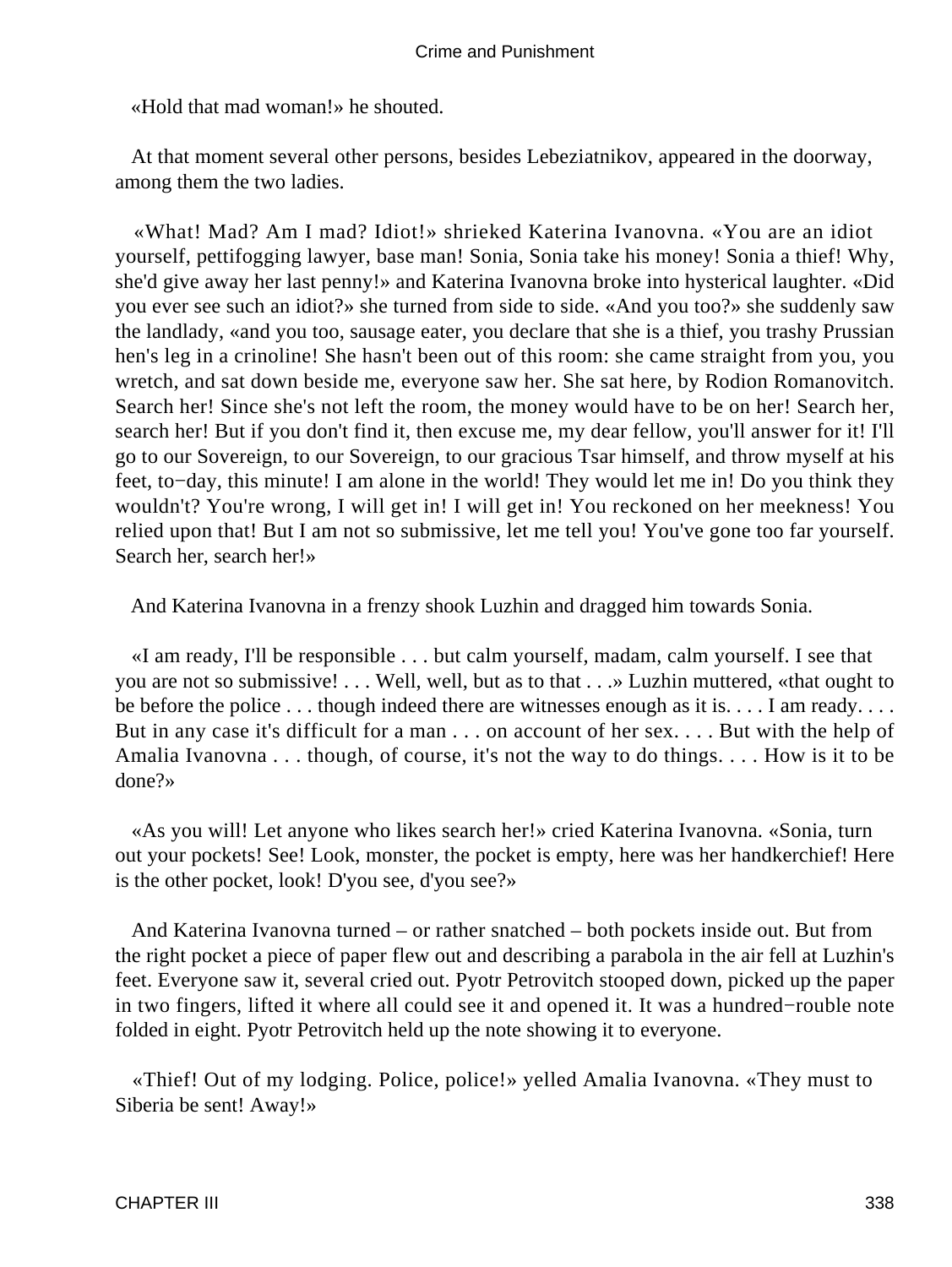Exclamations arose on all sides. Raskolnikov was silent, keeping his eyes fixed on Sonia, except for an occasional rapid glance at Luzhin. Sonia stood still, as though unconscious. She was hardly able to feel surprise. Suddenly the colour rushed to her cheeks; she uttered a cry and hid her face in her hands.

 «No, it wasn't I! I didn't take it! I know nothing about it,» she cried with a heartrending wail, and she ran to Katerina Ivanovna, who clasped her tightly in her arms, as though she would shelter her from all the world.

 «Sonia! Sonia! I don't believe it! You see, I don't believe it!» she cried in the face of the obvious fact, swaying her to and fro in her arms like a baby, kissing her face continually, then snatching at her hands and kissing them, too, «you took it! How stupid these people are! Oh dear! You are fools, fools,» she cried, addressing the whole room, «you don't know, you don't know what a heart she has, what a girl she is! She take it, she? She'd sell her last rag, she'd go barefoot to help you if you needed it, that's what she is! She has the yellow passport because my children were starving, she sold herself for us! Ah, husband, husband! Do you see? Do you see? What a memorial dinner for you! Merciful heavens! Defend her, why are you all standing still? Rodion Romanovitch, why don't you stand up for her? Do you believe it, too? You are not worth her little finger, all of you together! Good God! Defend her now, at least!»

 The wail of the poor, consumptive, helpless woman seemed to produce a great effect on her audience. The agonised, wasted, consumptive face, the parched blood−stained lips, the hoarse voice, the tears unrestrained as a child's, the trustful, childish and yet despairing prayer for help were so piteous that everyone seemed to feel for her. Pyotr Petrovitch at any rate was at once moved to /compassion/.

 «Madam, madam, this incident does not reflect upon you!» he cried impressively, «no one would take upon himself to accuse you of being an instigator or even an accomplice in it, especially as you have proved her guilt by turning out her pockets, showing that you had no previous idea of it. I am most ready, most ready to show compassion, if poverty, so to speak, drove Sofya Semyonovna to it, but why did you refuse to confess, mademoiselle? Were you afraid of the disgrace? The first step? You lost your head, perhaps? One can quite understand it. . . . But how could you have lowered yourself to such an action? Gentlemen,» he addressed the whole company, «gentlemen! Compassionate and, so to say, commiserating these people, I am ready to overlook it even now in spite of the personal insult lavished upon me! And may this disgrace be a lesson to you for the future,» he said, addressing Sonia, «and I will carry the matter no further. Enough!»

 Pyotr Petrovitch stole a glance at Raskolnikov. Their eyes met, and the fire in Raskolnikov's seemed ready to reduce him to ashes. Meanwhile Katerina Ivanovna apparently heard nothing. She was kissing and hugging Sonia like a madwoman. The children, too, were embracing Sonia on all sides, and Polenka – though she did not fully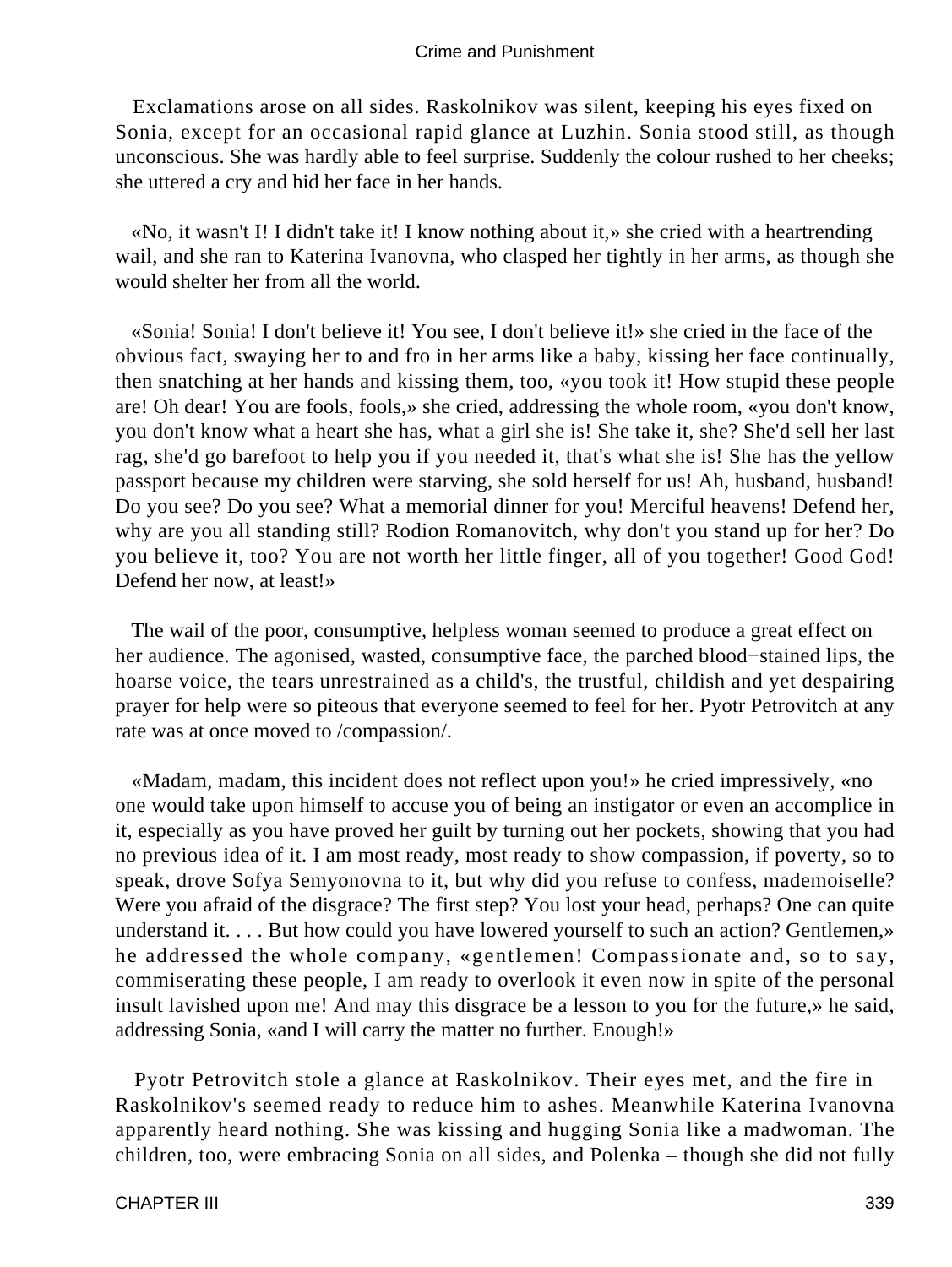understand what was wrong – was drowned in tears and shaking with sobs, as she hid her pretty little face, swollen with weeping, on Sonia's shoulder.

«How vile!» a loud voice cried suddenly in the doorway.

Pyotr Petrovitch looked round quickly.

«What vileness!» Lebeziatnikov repeated, staring him straight in the face.

 Pyotr Petrovitch gave a positive start – all noticed it and recalled it afterwards. Lebeziatnikov strode into the room.

«And you dared to call me as witness?» he said, going up to Pyotr Petrovitch.

«What do you mean? What are you talking about?» muttered Luzhin.

 «I mean that you . . . are a slanderer, that's what my words mean!» Lebeziatnikov said hotly, looking sternly at him with his short− sighted eyes.

 He was extremely angry. Raskolnikov gazed intently at him, as though seizing and weighing each word. Again there was a silence. Pyotr Petrovitch indeed seemed almost dumbfounded for the first moment.

 «If you mean that for me, . . .» he began, stammering. «But what's the matter with you? Are you out of your mind?»

 «I'm in my mind, but you are a scoundrel! Ah, how vile! I have heard everything. I kept waiting on purpose to understand it, for I must own even now it is not quite logical. ... What you have done it all for I can't understand.»

 «Why, what have I done then? Give over talking in your nonsensical riddles! Or maybe you are drunk!»

 «You may be a drunkard, perhaps, vile man, but I am not! I never touch vodka, for it's against my convictions. Would you believe it, he, he himself, with his own hands gave Sofya Semyonovna that hundred−rouble note – I saw it, I was a witness, I'll take my oath! He did it, he!» repeated Lebeziatnikov, addressing all.

 «Are you crazy, milksop?» squealed Luzhin. «She is herself before you – she herself here declared just now before everyone that I gave her only ten roubles. How could I have given it to her?»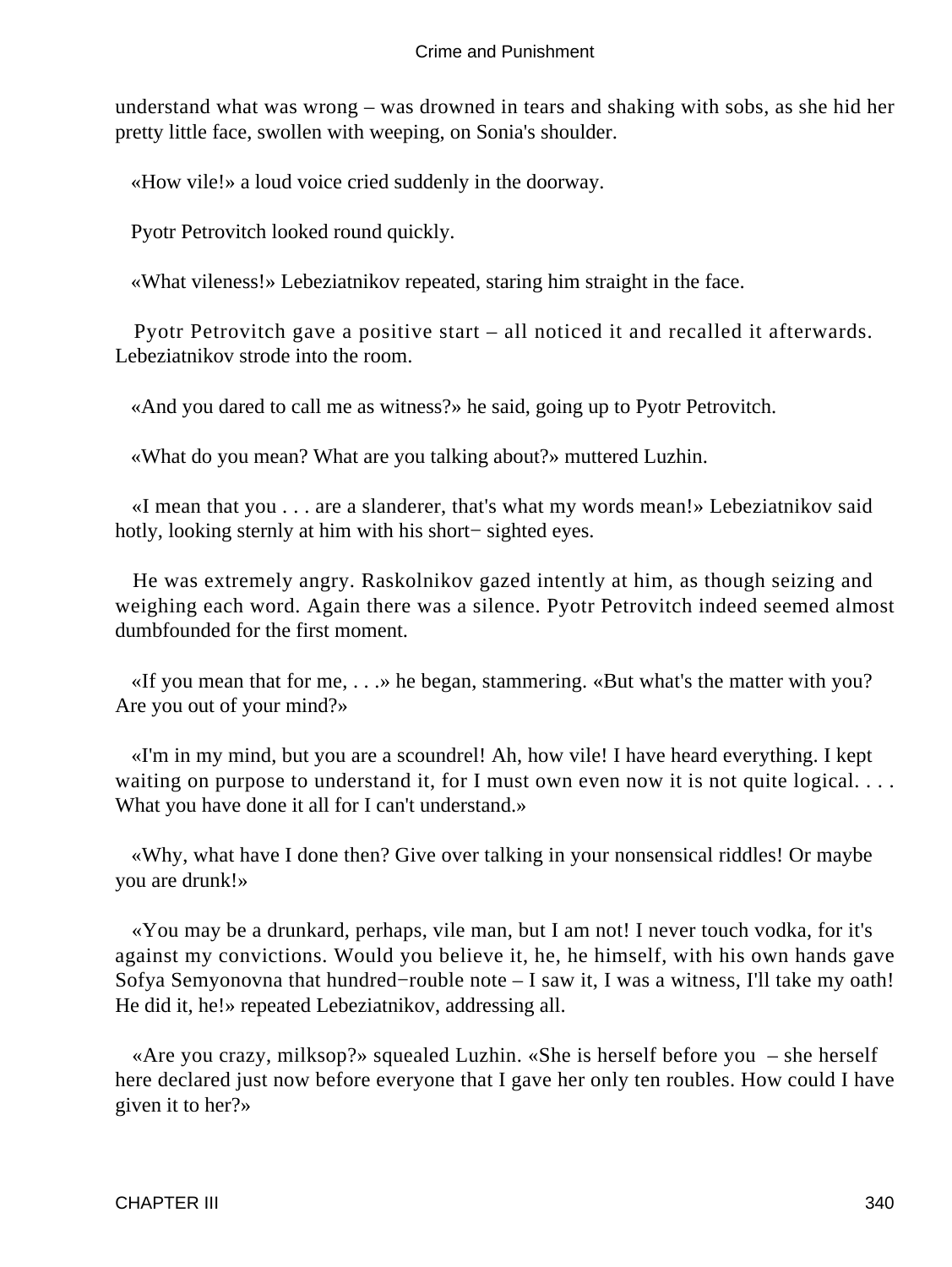«I saw it, I saw it,» Lebeziatnikov repeated, «and though it is against my principles, I am ready this very minute to take any oath you like before the court, for I saw how you slipped it in her pocket. Only like a fool I thought you did it out of kindness! When you were saying good−bye to her at the door, while you held her hand in one hand, with the other, the left, you slipped the note into her pocket. I saw it, I saw it!»

Luzhin turned pale.

 «What lies!» he cried impudently, «why, how could you, standing by the window, see the note? You fancied it with your short−sighted eyes. You are raving!»

 «No, I didn't fancy it. And though I was standing some way off, I saw it all. And though it certainly would be hard to distinguish a note from the window – that's true – I knew for certain that it was a hundred−rouble note, because, when you were going to give Sofya Semyonovna ten roubles, you took up from the table a hundred−rouble note (I saw it because I was standing near then, and an idea struck me at once, so that I did not forget you had it in your hand). You folded it and kept it in your hand all the time. I didn't think of it again until, when you were getting up, you changed it from your right hand to your left and nearly dropped it! I noticed it because the same idea struck me again, that you meant to do her a kindness without my seeing. You can fancy how I watched you and I saw how you succeeded in slipping it into her pocket. I saw it, I saw it, I'll take my oath.»

 Lebeziatnikov was almost breathless. Exclamations arose on all hands chiefly expressive of wonder, but some were menacing in tone. They all crowded round Pyotr Petrovitch. Katerina Ivanovna flew to Lebeziatnikov.

 «I was mistaken in you! Protect her! You are the only one to take her part! She is an orphan. God has sent you!»

Katerina Ivanovna, hardly knowing what she was doing, sank on her knees before him.

 «A pack of nonsense!» yelled Luzhin, roused to fury, «it's all nonsense you've been talking! 'An idea struck you, you didn't think, you noticed' – what does it amount to? So I gave it to her on the sly on purpose? What for? With what object? What have I to do with this  $. . . ? \times$ 

 «What for? That's what I can't understand, but that what I am telling you is the fact, that's certain! So far from my being mistaken, you infamous criminal man, I remember how, on account of it, a question occurred to me at once, just when I was thanking you and pressing your hand. What made you put it secretly in her pocket? Why you did it secretly, I mean? Could it be simply to conceal it from me, knowing that my convictions are opposed to yours and that I do not approve of private benevolence, which effects no radical cure? Well, I decided that you really were ashamed of giving such a large sum before me. Perhaps,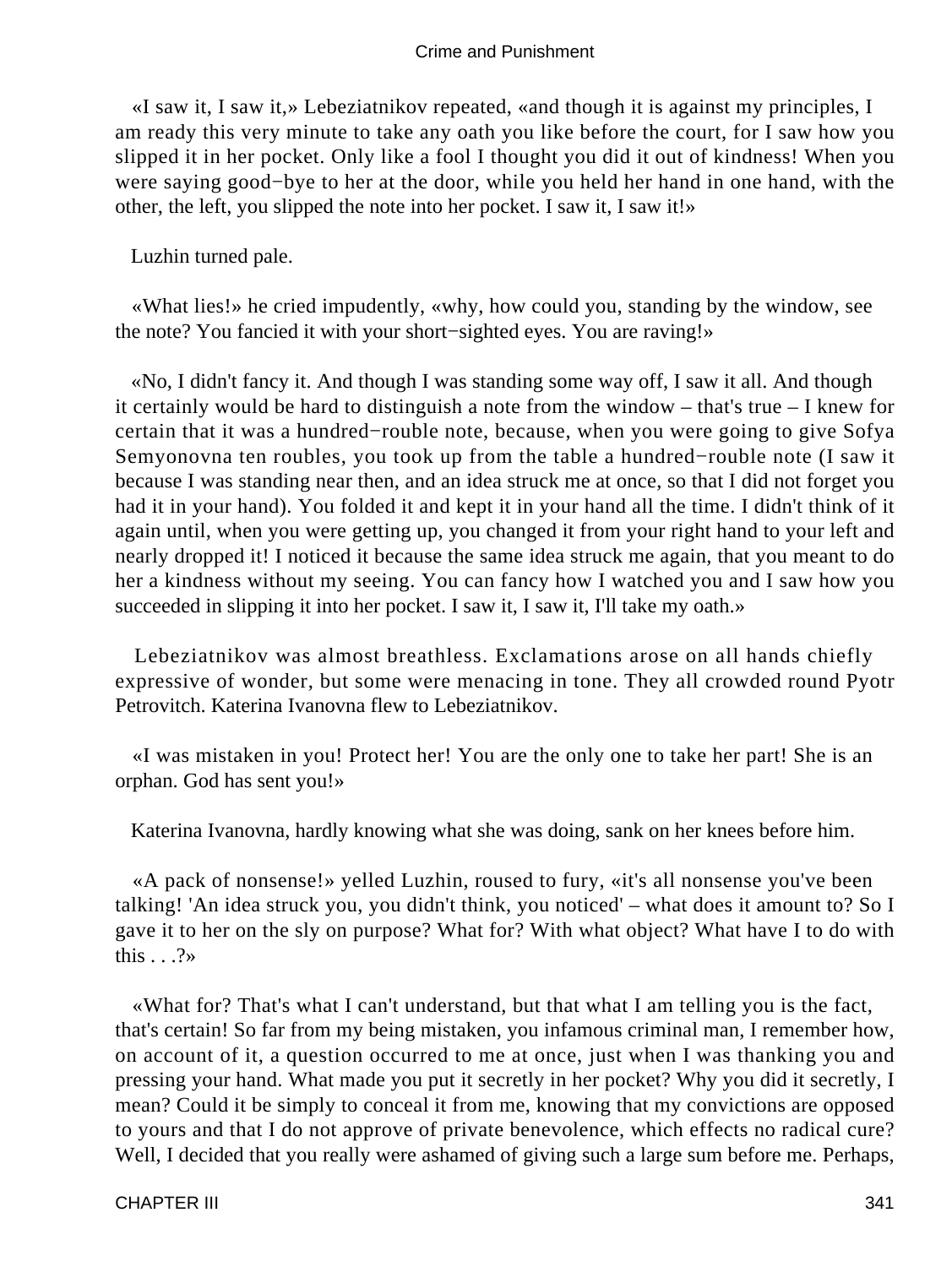too, I thought, he wants to give her a surprise, when she finds a whole hundred−rouble note in her pocket. (For I know, some benevolent people are very fond of decking out their charitable actions in that way.) Then the idea struck me, too, that you wanted to test her, to see whether, when she found it, she would come to thank you. Then, too, that you wanted to avoid thanks and that, as the saying is, your right hand should not know . . . something of that sort, in fact. I thought of so many possibilities that I put off considering it, but still thought it indelicate to show you that I knew your secret. But another idea struck me again that Sofya Semyonovna might easily lose the money before she noticed it, that was why I decided to come in here to call her out of the room and to tell her that you put a hundred roubles in her pocket. But on my way I went first to Madame Kobilatnikov's to take them the 'General Treatise on the Positive Method' and especially to recommend Piderit's article (and also Wagner's); then I come on here and what a state of things I find! Now could I, could I, have all these ideas and reflections if I had not seen you put the hundred−rouble note in her pocket?»

 When Lebeziatnikov finished his long−winded harangue with the logical deduction at the end, he was quite tired, and the perspiration streamed from his face. He could not, alas, even express himself correctly in Russian, though he knew no other language, so that he was quite exhausted, almost emaciated after this heroic exploit. But his speech produced a powerful effect. He had spoken with such vehemence, with such conviction that everyone obviously believed him. Pyotr Petrovitch felt that things were going badly with him.

 «What is it to do with me if silly ideas did occur to you?» he shouted, «that's no evidence. You may have dreamt it, that's all! And I tell you, you are lying, sir. You are lying and slandering from some spite against me, simply from pique, because I did not agree with your free−thinking, godless, social propositions!»

 But this retort did not benefit Pyotr Petrovitch. Murmurs of disapproval were heard on all sides.

 «Ah, that's your line now, is it!» cried Lebeziatnikov, «that's nonsense! Call the police and I'll take my oath! There's only one thing I can't understand: what made him risk such a contemptible action. Oh, pitiful, despicable man!»

 «I can explain why he risked such an action, and if necessary, I, too, will swear to it,» Raskolnikov said at last in a firm voice, and he stepped forward.

 He appeared to be firm and composed. Everyone felt clearly, from the very look of him that he really knew about it and that the mystery would be solved.

 «Now I can explain it all to myself,» said Raskolnikov, addressing Lebeziatnikov. «From the very beginning of the business, I suspected that there was some scoundrelly intrigue at the bottom of it. I began to suspect it from some special circumstances known to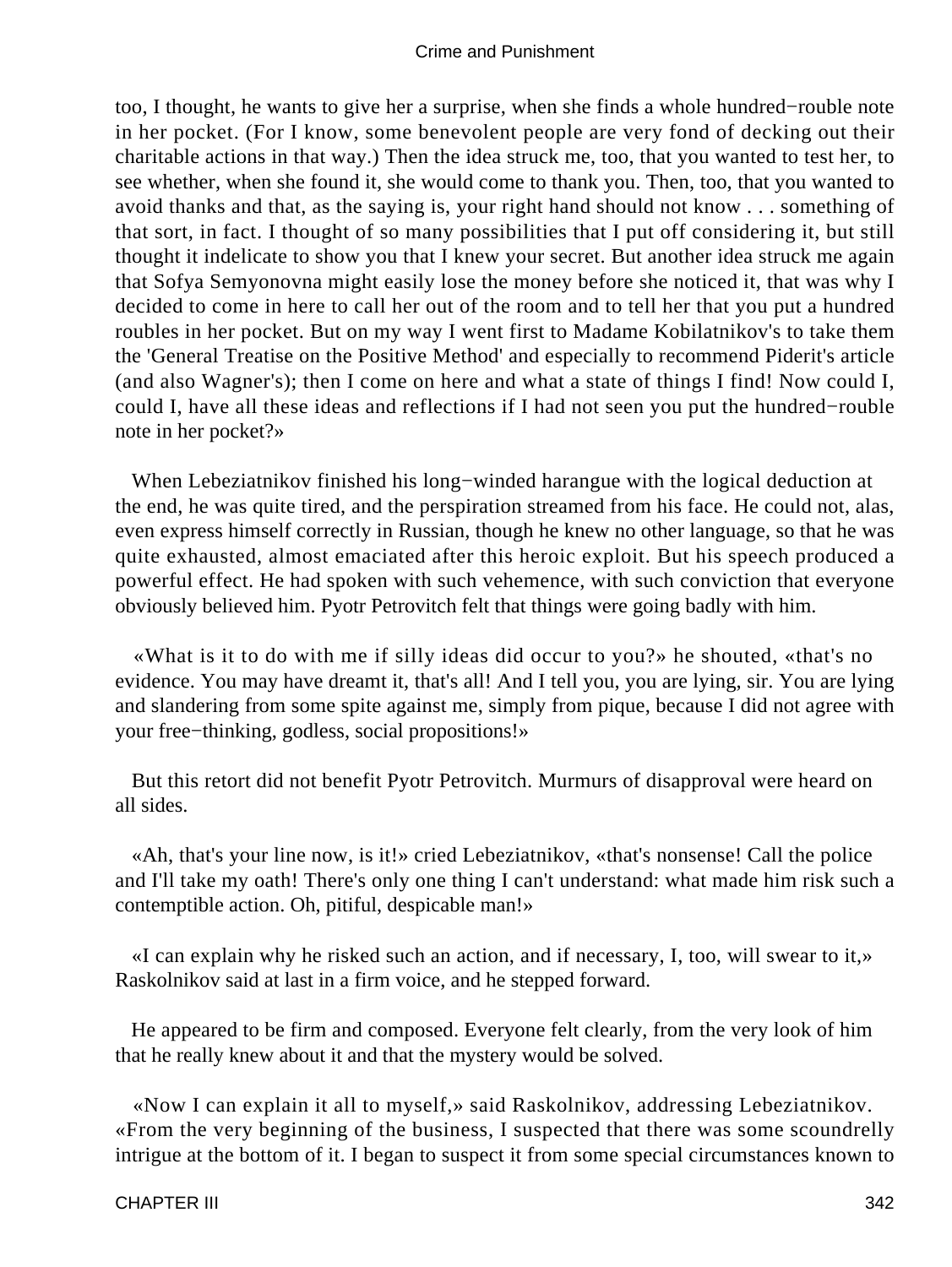me only, which I will explain at once to everyone: they account for everything. Your valuable evidence has finally made everything clear to me. I beg all, all to listen. This gentleman (he pointed to Luzhin) was recently engaged to be married to a young lady – my sister, Avdotya Romanovna Raskolnikov. But coming to Petersburg he quarrelled with me, the day before yesterday, at our first meeting and I drove him out of my room – I have two witnesses to prove it. He is a very spiteful man. . . . The day before yesterday I did not know that he was staying here, in your room, and that consequently on the very day we quarrelled – the day before yesterday – he saw me give Katerina Ivanovna some money for the funeral, as a friend of the late Mr. Marmeladov. He at once wrote a note to my mother and informed her that I had given away all my money, not to Katerina Ivanovna but to Sofya Semyonovna, and referred in a most contemptible way to the . . . character of Sofya Semyonovna, that is, hinted at the character of my attitude to Sofya Semyonovna. All this you understand was with the object of dividing me from my mother and sister, by insinuating that I was squandering on unworthy objects the money which they had sent me and which was all they had. Yesterday evening, before my mother and sister and in his presence, I declared that I had given the money to Katerina Ivanovna for the funeral and not to Sofya Semyonovna and that I had no acquaintance with Sofya Semyonovna and had never seen her before, indeed. At the same time I added that he, Pyotr Petrovitch Luzhin, with all his virtues, was not worth Sofya Semyonovna's little finger, though he spoke so ill of her. To his question – would I let Sofya Semyonovna sit down beside my sister, I answered that I had already done so that day. Irritated that my mother and sister were unwilling to quarrel with me at his insinuations, he gradually began being unpardonably rude to them. A final rupture took place and he was turned out of the house. All this happened yesterday evening. Now I beg your special attention: consider: if he had now succeeded in proving that Sofya Semyonovna was a thief, he would have shown to my mother and sister that he was almost right in his suspicions, that he had reason to be angry at my putting my sister on a level with Sofya Semyonovna, that, in attacking me, he was protecting and preserving the honour of my sister, his betrothed. In fact he might even, through all this, have been able to estrange me from my family, and no doubt he hoped to be restored to favour with them; to say nothing of revenging himself on me personally, for he has grounds for supposing that the honour and happiness of Sofya Semyonovna are very precious to me. That was what he was working for! That's how I understand it. That's the whole reason for it and there can be no other!»

 It was like this, or somewhat like this, that Raskolnikov wound up his speech which was followed very attentively, though often interrupted by exclamations from his audience. But in spite of interruptions he spoke clearly, calmly, exactly, firmly. His decisive voice, his tone of conviction and his stern face made a great impression on everyone.

 «Yes, yes, that's it,» Lebeziatnikov assented gleefully, «that must be it, for he asked me, as soon as Sofya Semyonovna came into our room, whether you were here, whether I had seen you among Katerina Ivanovna's guests. He called me aside to the window and asked me in secret. It was essential for him that you should be here! That's it, that's it!»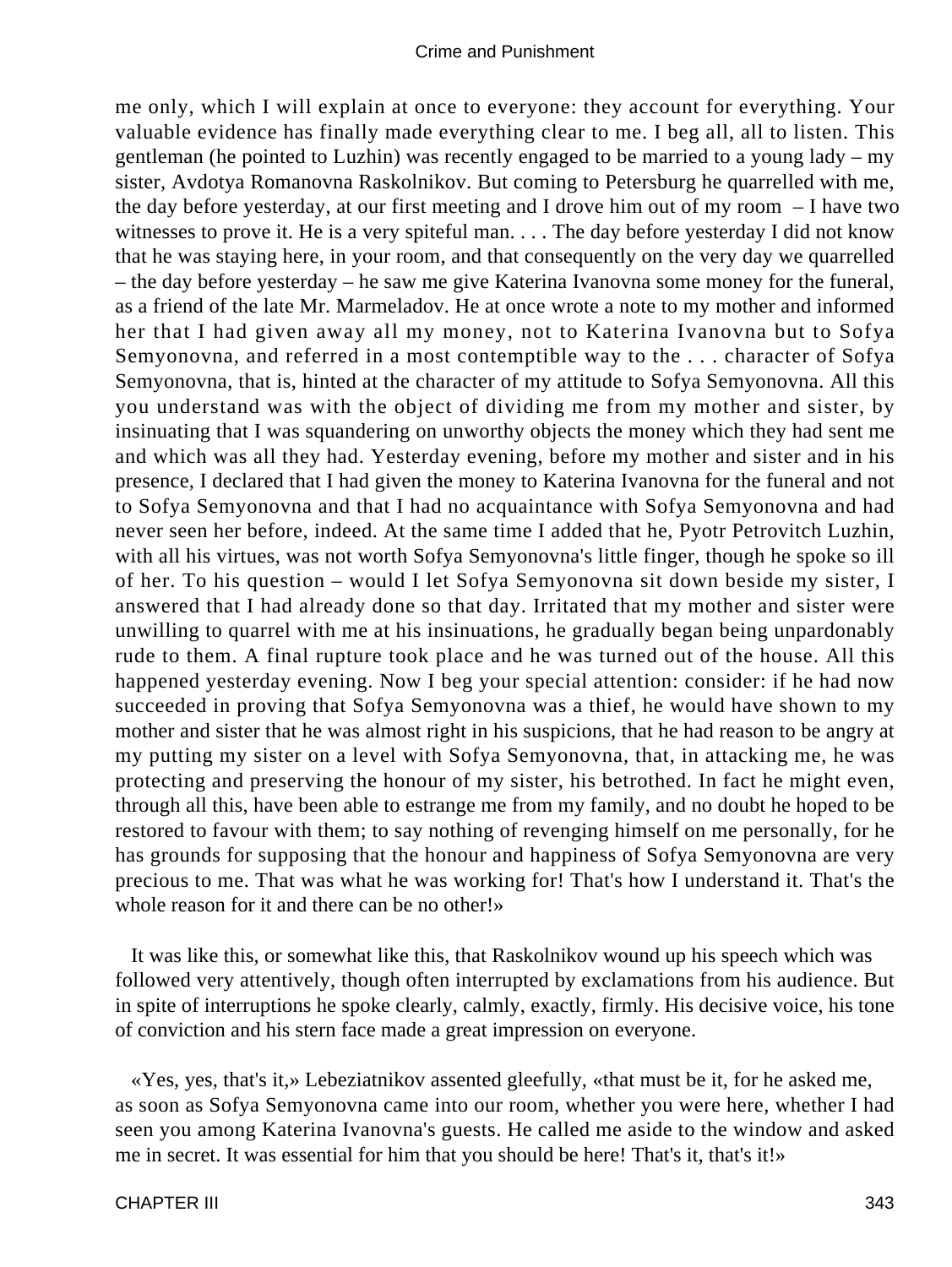Luzhin smiled contemptuously and did not speak. But he was very pale. He seemed to be deliberating on some means of escape. Perhaps he would have been glad to give up everything and get away, but at the moment this was scarcely possible. It would have implied admitting the truth of the accusations brought against him. Moreover, the company, which had already been excited by drink, was now too much stirred to allow it. The commissariat clerk, though indeed he had not grasped the whole position, was shouting louder than anyone and was making some suggestions very unpleasant to Luzhin. But not all those present were drunk; lodgers came in from all the rooms. The three Poles were tremendously excited and were continually shouting at him: «The /pan/ is a /lajdak/!» and muttering threats in Polish. Sonia had been listening with strained attention, though she too seemed unable to grasp it all; she seemed as though she had just returned to consciousness. She did not take her eyes off Raskolnikov, feeling that all her safety lay in him. Katerina Ivanovna breathed hard and painfully and seemed fearfully exhausted. Amalia Ivanovna stood looking more stupid than anyone, with her mouth wide open, unable to make out what had happened. She only saw that Pyotr Petrovitch had somehow come to grief.

 Raskolnikov was attempting to speak again, but they did not let him. Everyone was crowding round Luzhin with threats and shouts of abuse. But Pyotr Petrovitch was not intimidated. Seeing that his accusation of Sonia had completely failed, he had recourse to insolence:

 «Allow me, gentlemen, allow me! Don't squeeze, let me pass!» he said, making his way through the crowd. «And no threats, if you please! I assure you it will be useless, you will gain nothing by it. On the contrary, you'll have to answer, gentlemen, for violently obstructing the course of justice. The thief has been more than unmasked, and I shall prosecute. Our judges are not so blind and . . . not so drunk, and will not believe the testimony of two notorious infidels, agitators, and atheists, who accuse me from motives of personal revenge which they are foolish enough to admit. . . . Yes, allow me to pass!»

 «Don't let me find a trace of you in my room! Kindly leave at once, and everything is at an end between us! When I think of the trouble I've been taking, the way I've been expounding . . . all this fortnight!»

 «I told you myself to−day that I was going, when you tried to keep me; now I will simply add that you are a fool. I advise you to see a doctor for your brains and your short sight. Let me pass, gentlemen!»

 He forced his way through. But the commissariat clerk was unwilling to let him off so easily: he picked up a glass from the table, brandished it in the air and flung it at Pyotr Petrovitch; but the glass flew straight at Amalia Ivanovna. She screamed, and the clerk, overbalancing, fell heavily under the table. Pyotr Petrovitch made his way to his room and half an hour later had left the house. Sonia, timid by nature, had felt before that day that she could be ill− treated more easily than anyone, and that she could be wronged with impunity.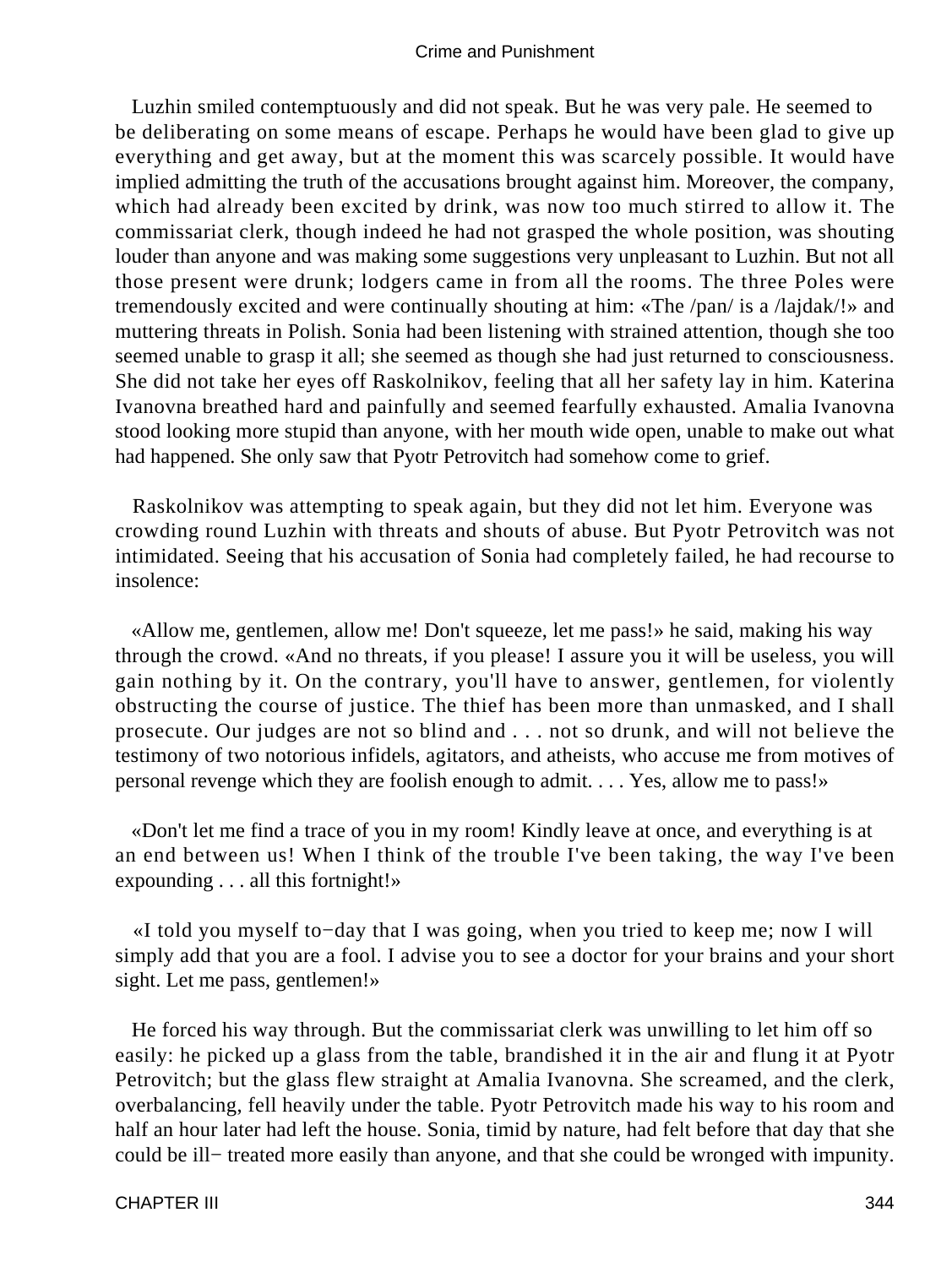Yet till that moment she had fancied that she might escape misfortune by care, gentleness and submissiveness before everyone. Her disappointment was too great. She could, of course, bear with patience and almost without murmur anything, even this. But for the first minute she felt it too bitter. In spite of her triumph and her justification – when her first terror and stupefaction had passed and she could understand it all clearly – the feeling of her helplessness and of the wrong done to her made her heart throb with anguish and she was overcome with hysterical weeping. At last, unable to bear any more, she rushed out of the room and ran home, almost immediately after Luzhin's departure. When amidst loud laughter the glass flew at Amalia Ivanovna, it was more than the landlady could endure. With a shriek she rushed like a fury at Katerina Ivanovna, considering her to blame for everything.

«Out of my lodgings! At once! Quick march!»

 And with these words she began snatching up everything she could lay her hands on that belonged to Katerina Ivanovna, and throwing it on the floor. Katerina Ivanovna, pale, almost fainting, and gasping for breath, jumped up from the bed where she had sunk in exhaustion and darted at Amalia Ivanovna. But the battle was too unequal: the landlady waved her away like a feather.

 «What! As though that godless calumny was not enough – this vile creature attacks me! What! On the day of my husband's funeral I am turned out of my lodging! After eating my bread and salt she turns me into the street, with my orphans! Where am I to go?» wailed the poor woman, sobbing and gasping. «Good God!» she cried with flashing eyes, «is there no justice upon earth? Whom should you protect if not us orphans? We shall see! There is law and justice on earth, there is, I will find it! Wait a bit, godless creature! Polenka, stay with the children, I'll come back. Wait for me, if you have to wait in the street. We will see whether there is justice on earth!»

 And throwing over her head that green shawl which Marmeladov had mentioned to Raskolnikov, Katerina Ivanovna squeezed her way through the disorderly and drunken crowd of lodgers who still filled the room, and, wailing and tearful, she ran into the street – with a vague intention of going at once somewhere to find justice. Polenka with the two little ones in her arms crouched, terrified, on the trunk in the corner of the room, where she waited trembling for her mother to come back. Amalia Ivanovna raged about the room, shrieking, lamenting and throwing everything she came across on the floor. The lodgers talked incoherently, some commented to the best of their ability on what had happened, others quarrelled and swore at one another, while others struck up a song. . . .

 «Now it's time for me to go,» thought Raskolnikov. «Well, Sofya Semyonovna, we shall see what you'll say now!»

And he set off in the direction of Sonia's lodgings.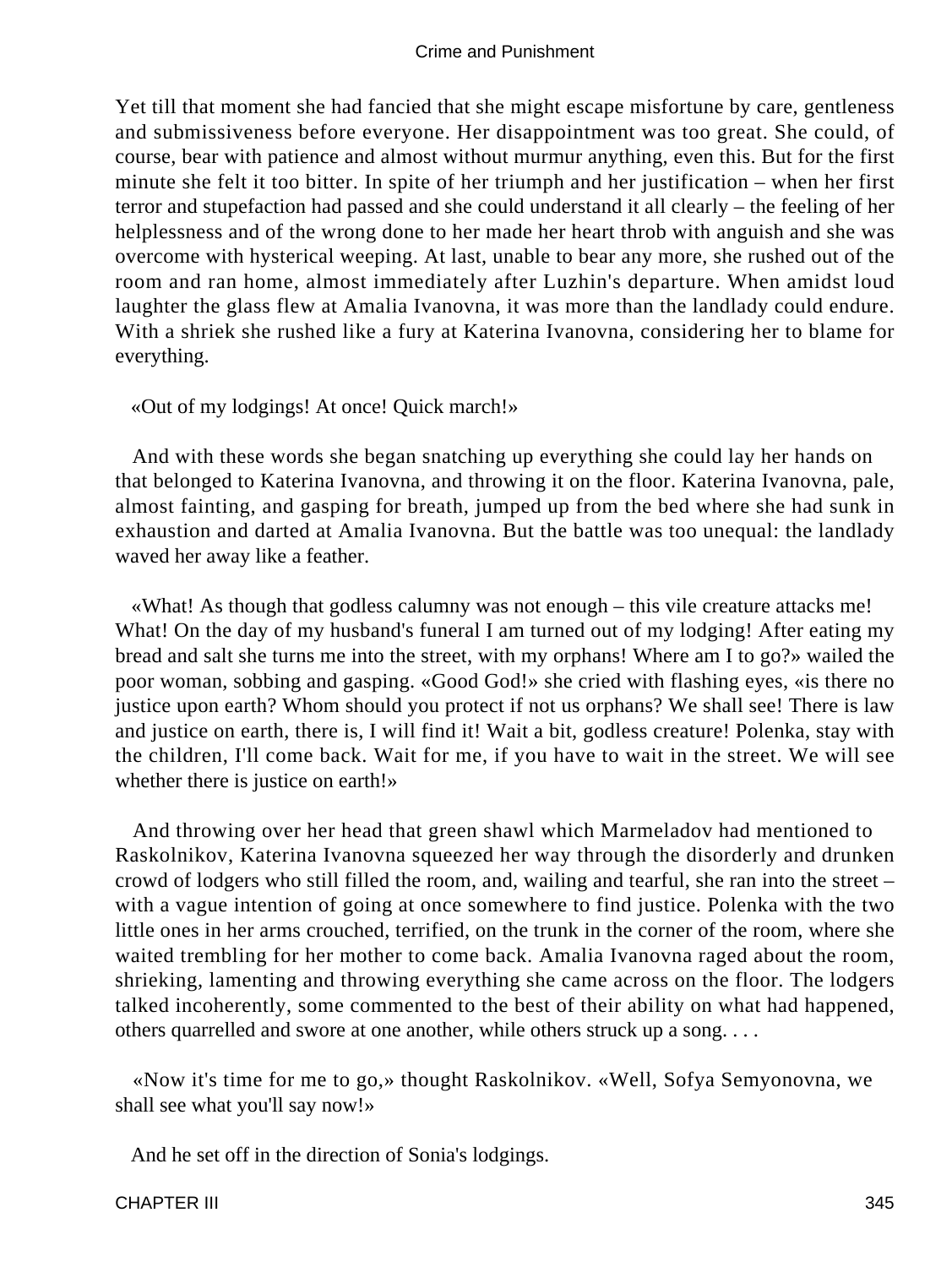## **[CHAPTER IV](#page-466-0)**

*R*askolnikov had been a vigorous and active champion of Sonia against Luzhin, although he had such a load of horror and anguish in his own heart. But having gone through so much in the morning, he found a sort of relief in a change of sensations, apart from the strong personal feeling which impelled him to defend Sonia. He was agitated too, especially at some moments, by the thought of his approaching interview with Sonia: he /had/ to tell her who had killed Lizaveta. He knew the terrible suffering it would be to him and, as it were, brushed away the thought of it. So when he cried as he left Katerina Ivanovna's, «Well, Sofya Semyonovna, we shall see what you'll say now!» he was still superficially excited, still vigorous and defiant from his triumph over Luzhin. But, strange to say, by the time he reached Sonia's lodging, he felt a sudden impotence and fear. He stood still in hesitation at the door, asking himself the strange question: «Must he tell her who killed Lizaveta?» It was a strange question because he felt at the very time not only that he could not help telling her, but also that he could not put off the telling. He did not yet know why it must be so, he only /felt/ it, and the agonising sense of his impotence before the inevitable almost crushed him. To cut short his hesitation and suffering, he quickly opened the door and looked at Sonia from the doorway. She was sitting with her elbows on the table and her face in her hands, but seeing Raskolnikov she got up at once and came to meet him as though she were expecting him.

 «What would have become of me but for you?» she said quickly, meeting him in the middle of the room.

Evidently she was in haste to say this to him. It was what she had been waiting for.

 Raskolnikov went to the table and sat down on the chair from which she had only just risen. She stood facing him, two steps away, just as she had done the day before.

 «Well, Sonia?» he said, and felt that his voice was trembling, «it was all due to 'your social position and the habits associated with it.' Did you understand that just now?»

Her face showed her distress.

 «Only don't talk to me as you did yesterday,» she interrupted him. «Please don't begin it. There is misery enough without that.»

She made haste to smile, afraid that he might not like the reproach.

«I was silly to come away from there. What is happening there now? I wanted to go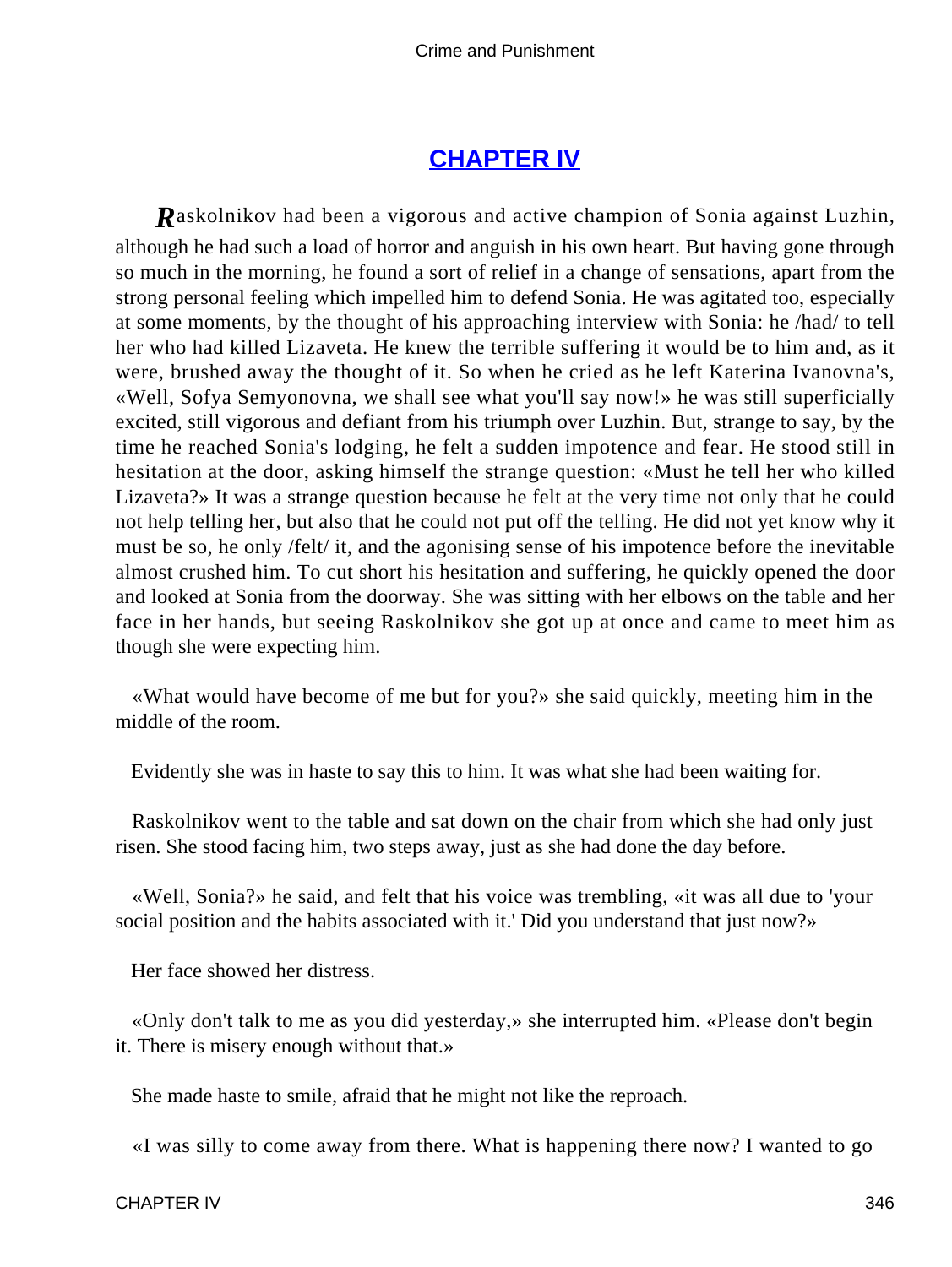back directly, but I kept thinking that . . . you would come.»

 He told her that Amalia Ivanovna was turning them out of their lodging and that Katerina Ivanovna had run off somewhere «to seek justice.»

«My God!» cried Sonia, «let's go at once. . . .»

And she snatched up her cape.

 «It's everlastingly the same thing!» said Raskolnikov, irritably. «You've no thought except for them! Stay a little with me.»

«But . . . Katerina Ivanovna?»

 «You won't lose Katerina Ivanovna, you may be sure, she'll come to you herself since she has run out,» he added peevishly. «If she doesn't find you here, you'll be blamed for it. . . .»

 Sonia sat down in painful suspense. Raskolnikov was silent, gazing at the floor and deliberating.

 «This time Luzhin did not want to prosecute you,» he began, not looking at Sonia, «but if he had wanted to, if it had suited his plans, he would have sent you to prison if it had not been for Lebeziatnikov and me. Ah?»

«Yes,» she assented in a faint voice. «Yes,» she repeated, preoccupied and distressed.

 «But I might easily not have been there. And it was quite an accident Lebeziatnikov's turning up.»

Sonia was silent.

«And if you'd gone to prison, what then? Do you remember what I said yesterday?»

Again she did not answer. He waited.

 «I thought you would cry out again 'don't speak of it, leave off.'» Raskolnikov gave a laugh, but rather a forced one. «What, silence again?» he asked a minute later. «We must talk about something, you know. It would be interesting for me to know how you would decide a certain 'problem' as Lebeziatnikov would say.» (He was beginning to lose the thread.) «No, really, I am serious. Imagine, Sonia, that you had known all Luzhin's intentions beforehand. Known, that is, for a fact, that they would be the ruin of Katerina Ivanovna and the children and yourself thrown in – since you don't count yourself for

CHAPTER IV 347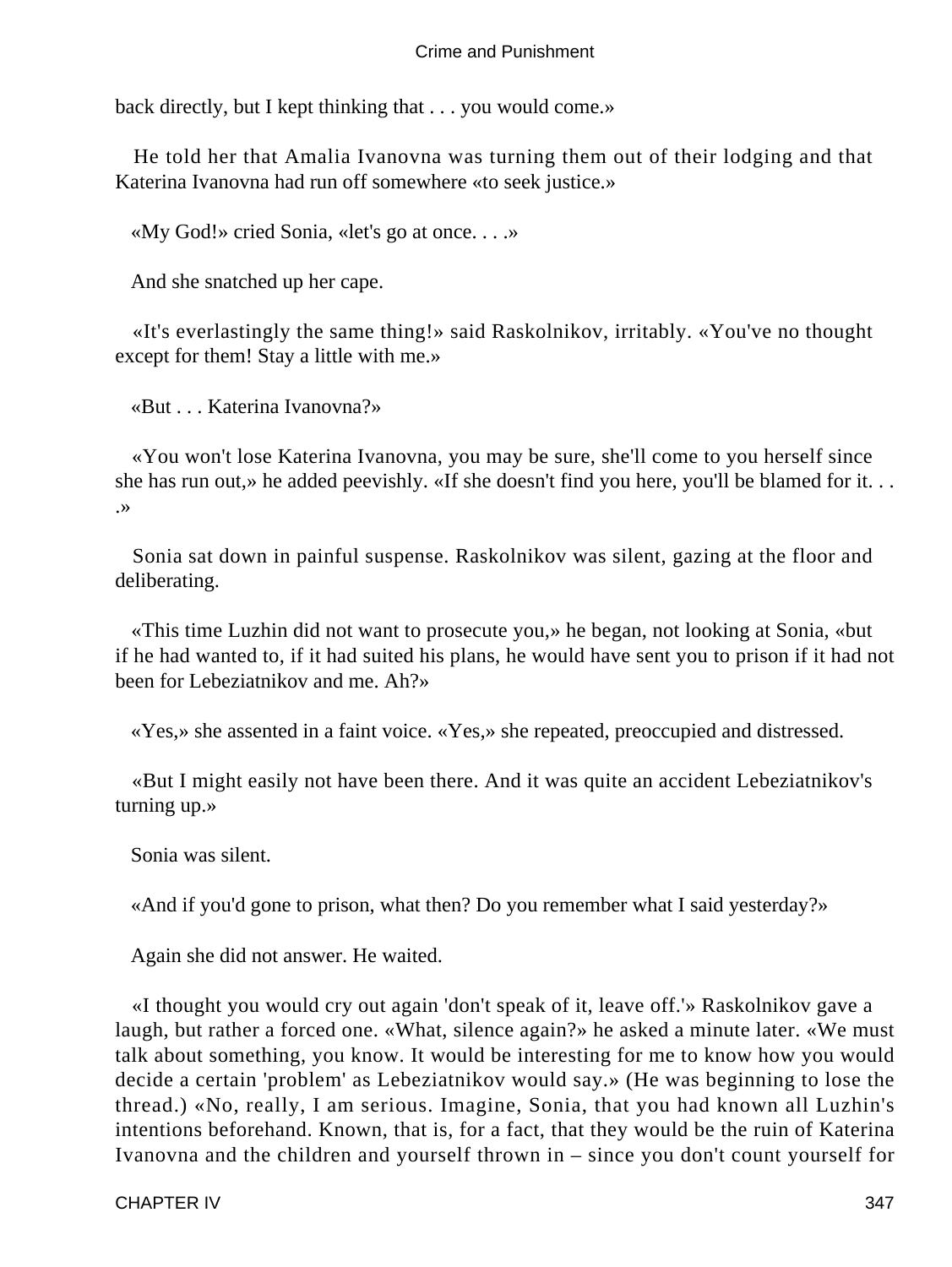anything – Polenka too . . . for she'll go the same way. Well, if suddenly it all depended on your decision whether he or they should go on living, that is whether Luzhin should go on living and doing wicked things, or Katerina Ivanovna should die? How would you decide which of them was to die? I ask you?»

 Sonia looked uneasily at him. There was something peculiar in this hesitating question, which seemed approaching something in a roundabout way.

 «I felt that you were going to ask some question like that,» she said, looking inquisitively at him.

«I dare say you did. But how is it to be answered?»

«Why do you ask about what could not happen?» said Sonia reluctantly.

 «Then it would be better for Luzhin to go on living and doing wicked things? You haven't dared to decide even that!»

 «But I can't know the Divine Providence. . . . And why do you ask what can't be answered? What's the use of such foolish questions? How could it happen that it should depend on my decision – who has made me a judge to decide who is to live and who is not to live?»

 «Oh, if the Divine Providence is to be mixed up in it, there is no doing anything,» Raskolnikov grumbled morosely.

 «You'd better say straight out what you want!» Sonia cried in distress. «You are leading up to something again. . . . Can you have come simply to torture me?»

 She could not control herself and began crying bitterly. He looked at her in gloomy misery. Five minutes passed.

 «Of course you're right, Sonia,» he said softly at last. He was suddenly changed. His tone of assumed arrogance and helpless defiance was gone. Even his voice was suddenly weak. «I told you yesterday that I was not coming to ask forgiveness and almost the first thing I've said is to ask forgiveness. . . . I said that about Luzhin and Providence for my own sake. I was asking forgiveness, Sonia. . . .»

 He tried to smile, but there was something helpless and incomplete in his pale smile. He bowed his head and hid his face in his hands.

 And suddenly a strange, surprising sensation of a sort of bitter hatred for Sonia passed through his heart. As it were wondering and frightened of this sensation, he raised his head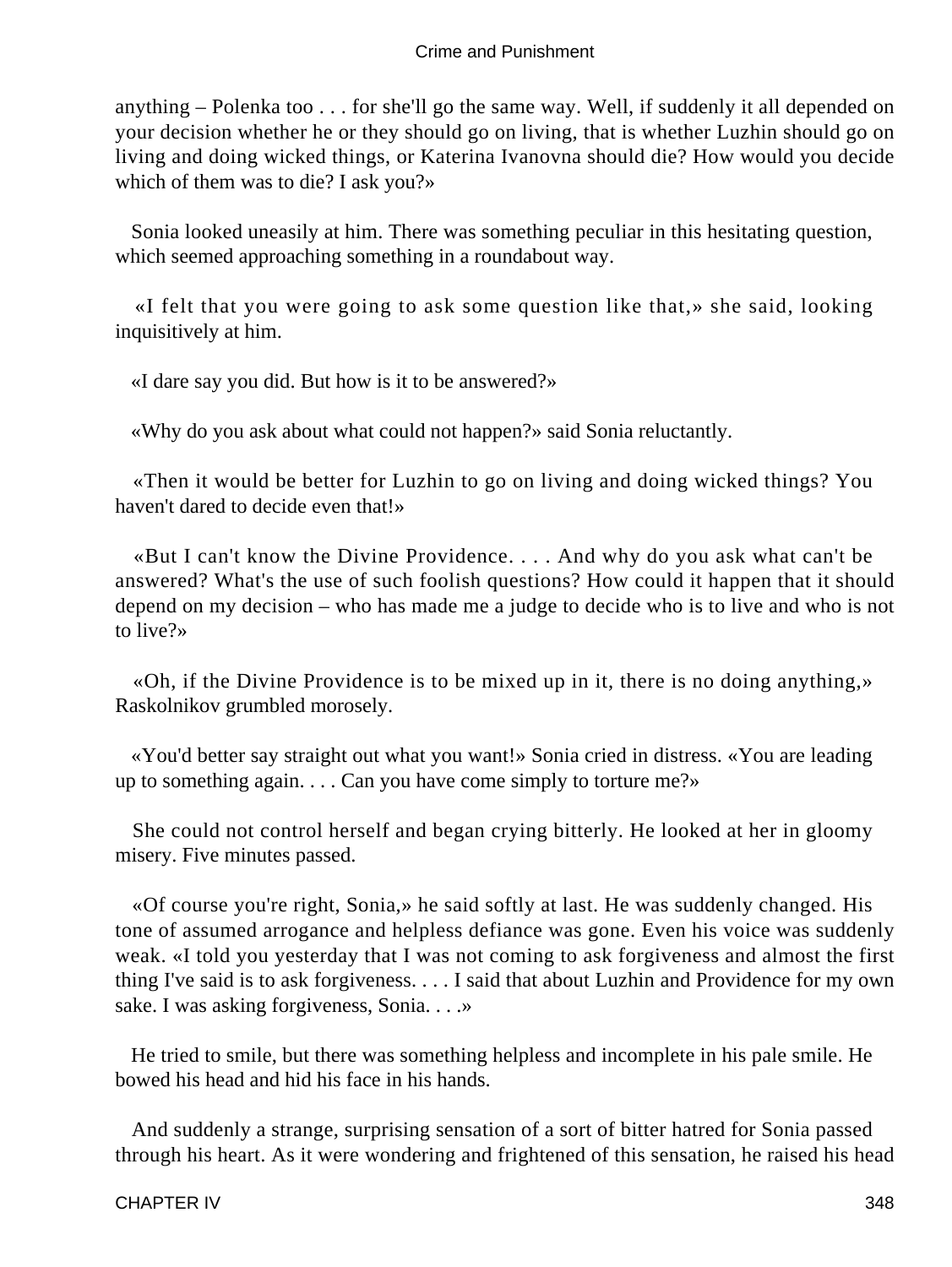and looked intently at her; but he met her uneasy and painfully anxious eyes fixed on him; there was love in them; his hatred vanished like a phantom. It was not the real feeling; he had taken the one feeling for the other. It only meant that /that/ minute had come.

 He hid his face in his hands again and bowed his head. Suddenly he turned pale, got up from his chair, looked at Sonia, and without uttering a word sat down mechanically on her bed.

 His sensations that moment were terribly like the moment when he had stood over the old woman with the axe in his hand and felt that «he must not lose another minute.»

«What's the matter?» asked Sonia, dreadfully frightened.

 He could not utter a word. This was not at all, not at all the way he had intended to «tell» and he did not understand what was happening to him now. She went up to him, softly, sat down on the bed beside him and waited, not taking her eyes off him. Her heart throbbed and sank. It was unendurable; he turned his deadly pale face to her. His lips worked, helplessly struggling to utter something. A pang of terror passed through Sonia's heart.

«What's the matter?» she repeated, drawing a little away from him.

 «Nothing, Sonia, don't be frightened. . . . It's nonsense. It really is nonsense, if you think of it,» he muttered, like a man in delirium. «Why have I come to torture you?» he added suddenly, looking at her. «Why, really? I keep asking myself that question, Sonia. . . .»

 He had perhaps been asking himself that question a quarter of an hour before, but now he spoke helplessly, hardly knowing what he said and feeling a continual tremor all over.

«Oh, how you are suffering!» she muttered in distress, looking intently at him.

 «It's all nonsense. . . . Listen, Sonia.» He suddenly smiled, a pale helpless smile for two seconds. «You remember what I meant to tell you yesterday?»

Sonia waited uneasily.

 «I said as I went away that perhaps I was saying good−bye for ever, but that if I came to−day I would tell you who . . . who killed Lizaveta.»

She began trembling all over.

«Well, here I've come to tell you.»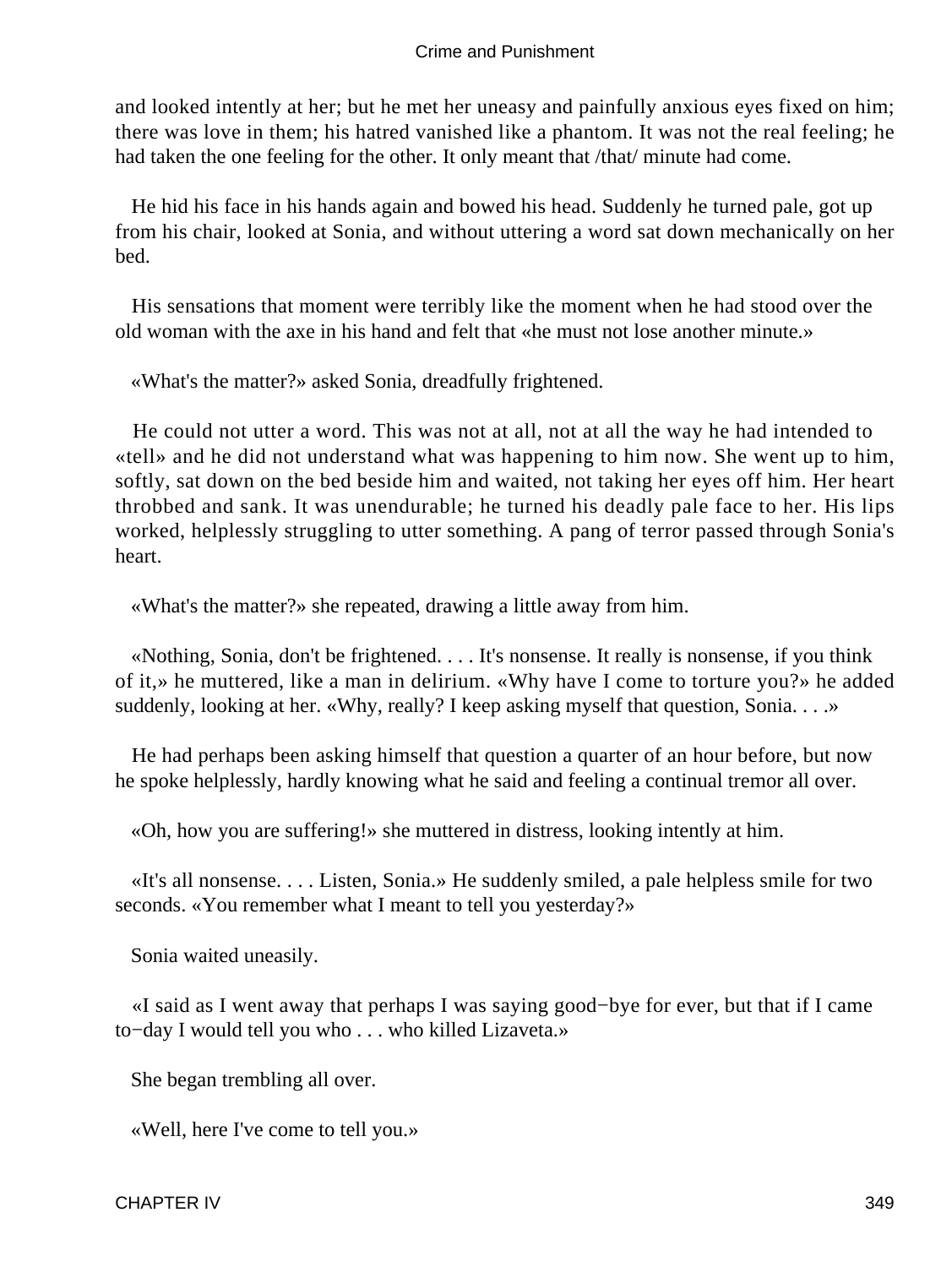«Then you really meant it yesterday?» she whispered with difficulty. «How do you know?» she asked quickly, as though suddenly regaining her reason.

Sonia's face grew paler and paler, and she breathed painfully.

«I know.»

She paused a minute.

«Have they found him?» she asked timidly.

«No.»

 «Then how do you know about /it/?» she asked again, hardly audibly and again after a minute's pause.

He turned to her and looked very intently at her.

«Guess,» he said, with the same distorted helpless smile.

A shudder passed over her.

«But you . . . why do you frighten me like this?» she said, smiling like a child.

 «I must be a great friend of /his/ . . . since I know,» Raskolnikov went on, still gazing into her face, as though he could not turn his eyes away. «He . . . did not mean to kill that Lizaveta . . . he . . . killed her accidentally. . . . He meant to kill the old woman when she was alone and he went there . . . and then Lizaveta came in . . . he killed her too.»

Another awful moment passed. Both still gazed at one another.

 «You can't guess, then?» he asked suddenly, feeling as though he were flinging himself down from a steeple.

«N−no . . .» whispered Sonia.

«Take a good look.»

 As soon as he had said this again, the same familiar sensation froze his heart. He looked at her and all at once seemed to see in her face the face of Lizaveta. He remembered clearly the expression in Lizaveta's face, when he approached her with the axe and she stepped back to the wall, putting out her hand, with childish terror in her face, looking as little children do when they begin to be frightened of something, looking intently and uneasily at what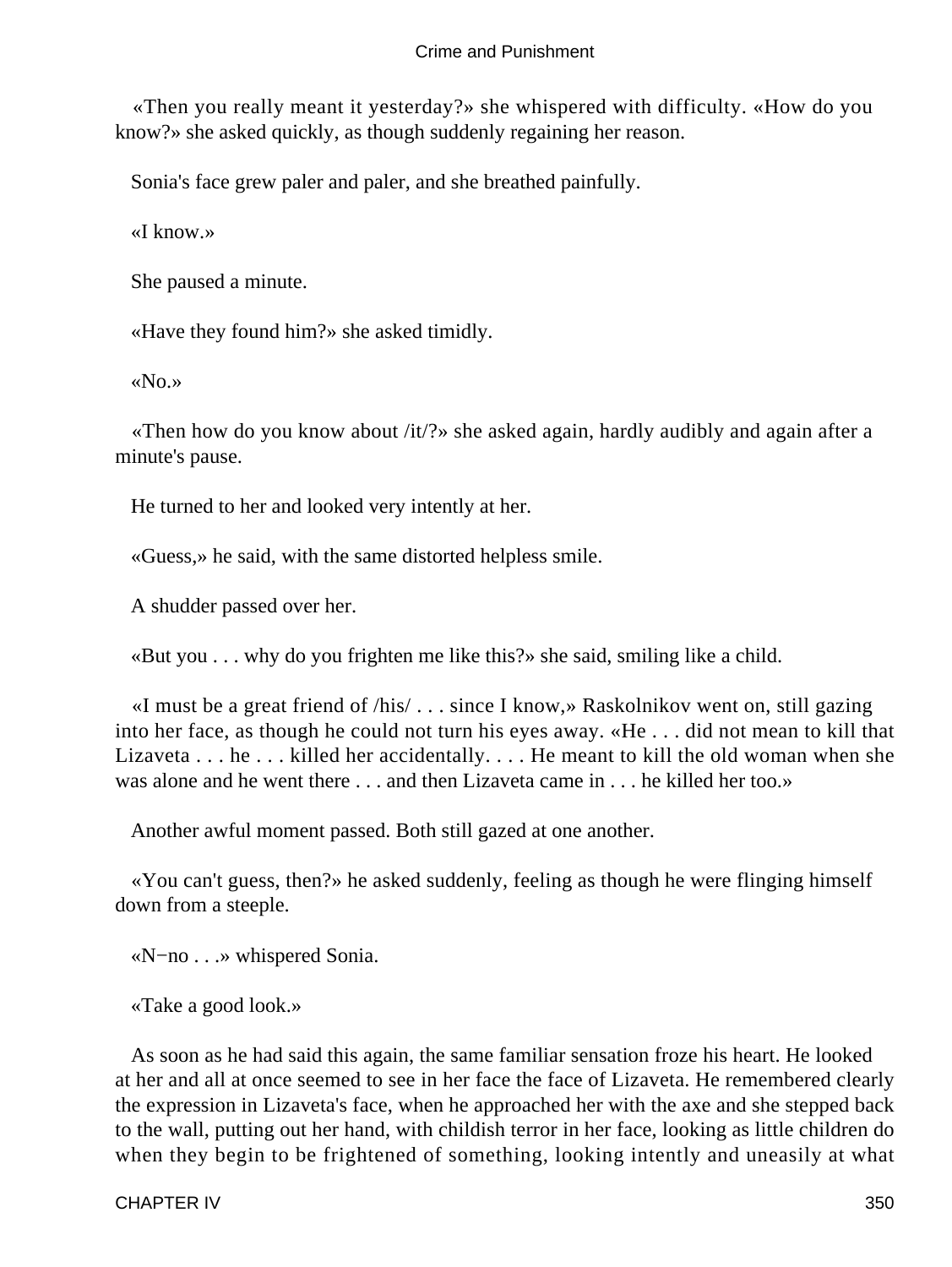frightens them, shrinking back and holding out their little hands on the point of crying. Almost the same thing happened now to Sonia. With the same helplessness and the same terror, she looked at him for a while and, suddenly putting out her left hand, pressed her fingers faintly against his breast and slowly began to get up from the bed, moving further from him and keeping her eyes fixed even more immovably on him. Her terror infected him. The same fear showed itself on his face. In the same way he stared at her and almost with the same /childish/ smile.

«Have you guessed?» he whispered at last.

«Good God!» broke in an awful wail from her bosom.

 She sank helplessly on the bed with her face in the pillows, but a moment later she got up, moved quickly to him, seized both his hands and, gripping them tight in her thin fingers, began looking into his face again with the same intent stare. In this last desperate look she tried to look into him and catch some last hope. But there was no hope; there was no doubt remaining; it was all true! Later on, indeed, when she recalled that moment, she thought it strange and wondered why she had seen at once that there was no doubt. She could not have said, for instance, that she had foreseen something of the sort – and yet now, as soon as he told her, she suddenly fancied that she had really foreseen this very thing.

«Stop, Sonia, enough! don't torture me,» he begged her miserably.

 It was not at all, not at all like this he had thought of telling her, but this is how it happened.

 She jumped up, seeming not to know what she was doing, and, wringing her hands, walked into the middle of the room; but quickly went back and sat down again beside him, her shoulder almost touching his. All of a sudden she started as though she had been stabbed, uttered a cry and fell on her knees before him, she did not know why.

 «What have you done – what have you done to yourself?» she said in despair, and, jumping up, she flung herself on his neck, threw her arms round him, and held him tightly.

Raskolnikov drew back and looked at her with a mournful smile.

«You are a strange girl, Sonia – you kiss me and hug me when I tell you about that... You don't think what you are doing.»

 «There is no one – no one in the whole world now so unhappy as you!» she cried in a frenzy, not hearing what he said, and she suddenly broke into violent hysterical weeping.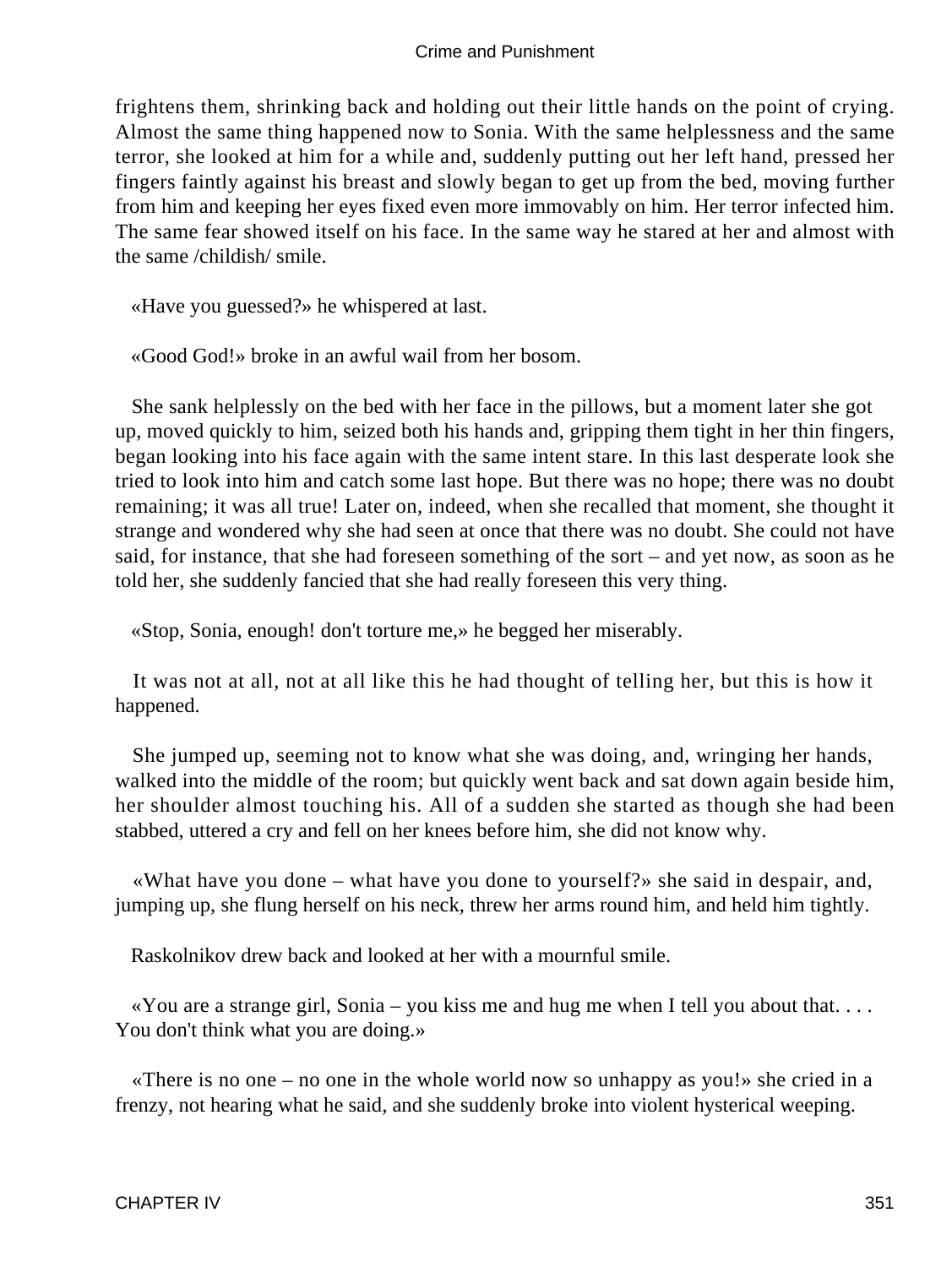A feeling long unfamiliar to him flooded his heart and softened it at once. He did not struggle against it. Two tears started into his eyes and hung on his eyelashes.

«Then you won't leave me, Sonia?» he said, looking at her almost with hope.

 «No, no, never, nowhere!» cried Sonia. «I will follow you, I will follow you everywhere. Oh, my God! Oh, how miserable I am! . . . Why, why didn't I know you before! Why didn't you come before? Oh, dear!»

«Here I have come.»

 «Yes, now! What's to be done now? . . . Together, together!» she repeated as it were unconsciously, and she hugged him again. «I'll follow you to Siberia!»

He recoiled at this, and the same hostile, almost haughty smile came to his lips.

«Perhaps I don't want to go to Siberia yet, Sonia,» he said.

Sonia looked at him quickly.

 Again after her first passionate, agonising sympathy for the unhappy man the terrible idea of the murder overwhelmed her. In his changed tone she seemed to hear the murderer speaking. She looked at him bewildered. She knew nothing as yet, why, how, with what object it had been. Now all these questions rushed at once into her mind. And again she could not believe it: «He, he is a murderer! Could it be true?»

 «What's the meaning of it? Where am I?» she said in complete bewilderment, as though still unable to recover herself. «How could you, you, a man like you. . . . How could you bring yourself to it? . . . What does it mean?»

«Oh, well – to plunder. Leave off, Sonia,» he answered wearily, almost with vexation.

Sonia stood as though struck dumb, but suddenly she cried:

«You were hungry! It was . . . to help your mother? Yes?»

 «No, Sonia, no,» he muttered, turning away and hanging his head. «I was not so hungry. . . . I certainly did want to help my mother, but . . . that's not the real thing either. . . . Don't torture me, Sonia.»

Sonia clasped her hands.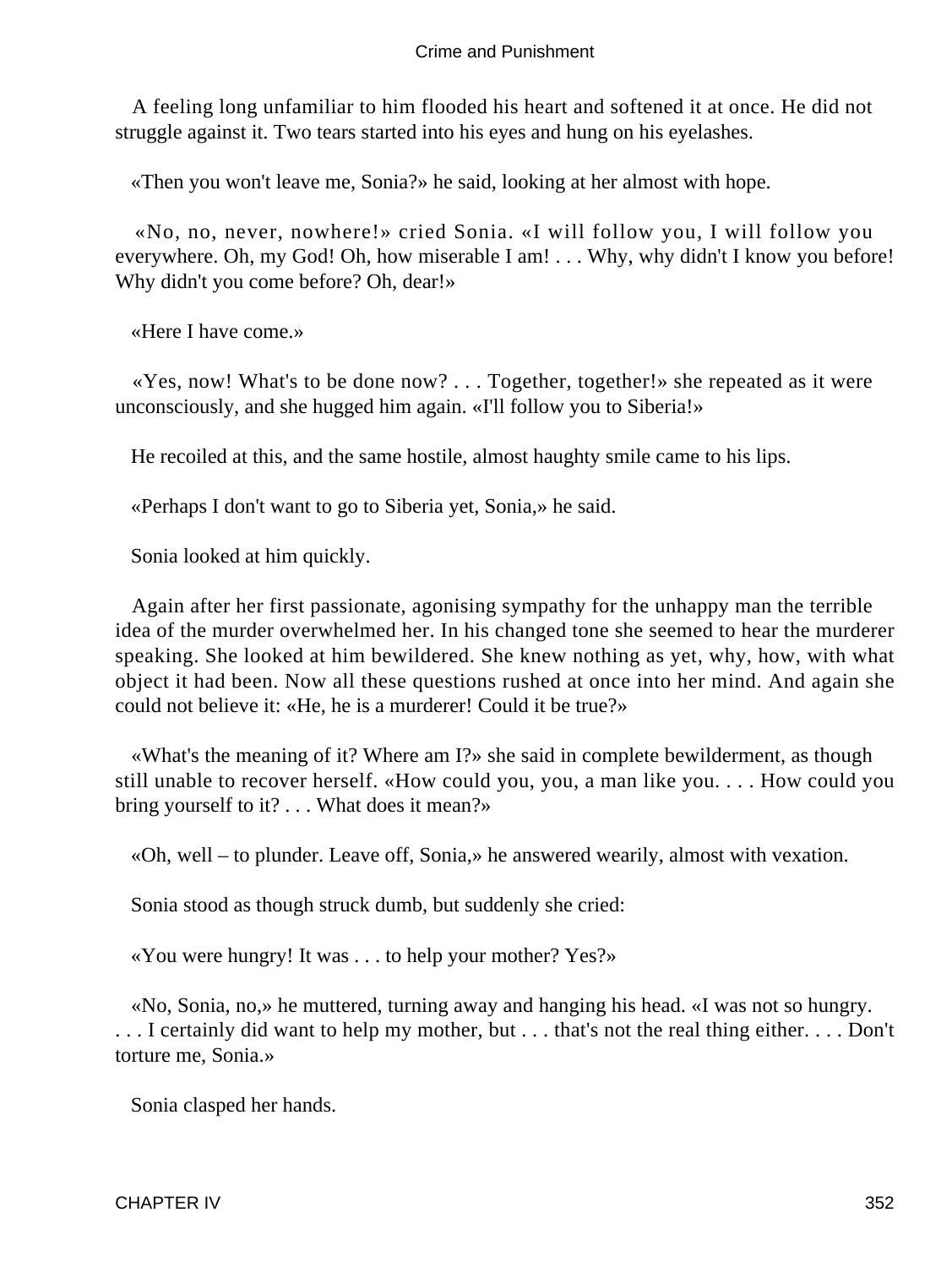«Could it, could it all be true? Good God, what a truth! Who could believe it? And how could you give away your last farthing and yet rob and murder! Ah,» she cried suddenly, «that money you gave Katerina Ivanovna . . . that money. . . . Can that money . . .»

 «No, Sonia,» he broke in hurriedly, «that money was not it. Don't worry yourself! That money my mother sent me and it came when I was ill, the day I gave it to you.... Razumihin saw it . . . he received it for me. . . . That money was mine – my own.»

Sonia listened to him in bewilderment and did her utmost to comprehend.

 «And /that/ money. . . . I don't even know really whether there was any money,» he added softly, as though reflecting. «I took a purse off her neck, made of chamois leather ... a purse stuffed full of something . . . but I didn't look in it; I suppose I hadn't time. . . . And the things – chains and trinkets – I buried under a stone with the purse next morning in a yard off the  $V -$  – Prospect. They are all there now......

Sonia strained every nerve to listen.

 «Then why . . . why, you said you did it to rob, but you took nothing?» she asked quickly, catching at a straw.

 «I don't know. . . . I haven't yet decided whether to take that money or not,» he said, musing again; and, seeming to wake up with a start, he gave a brief ironical smile. «Ach, what silly stuff I am talking, eh?»

 The thought flashed through Sonia's mind, wasn't he mad? But she dismissed it at once. «No, it was something else.» She could make nothing of it, nothing.

 «Do you know, Sonia,» he said suddenly with conviction, «let me tell you: if I'd simply killed because I was hungry,» laying stress on every word and looking enigmatically but sincerely at her, «I should be /happy/ now. You must believe that! What would it matter to you,» he cried a moment later with a sort of despair, «what would it matter to you if I were to confess that I did wrong? What do you gain by such a stupid triumph over me? Ah, Sonia, was it for that I've come to you to−day?»

Again Sonia tried to say something, but did not speak.

«I asked you to go with me yesterday because you are all I have left.»

«Go where?» asked Sonia timidly.

 «Not to steal and not to murder, don't be anxious,» he smiled bitterly. «We are so different. . . . And you know, Sonia, it's only now, only this moment that I understand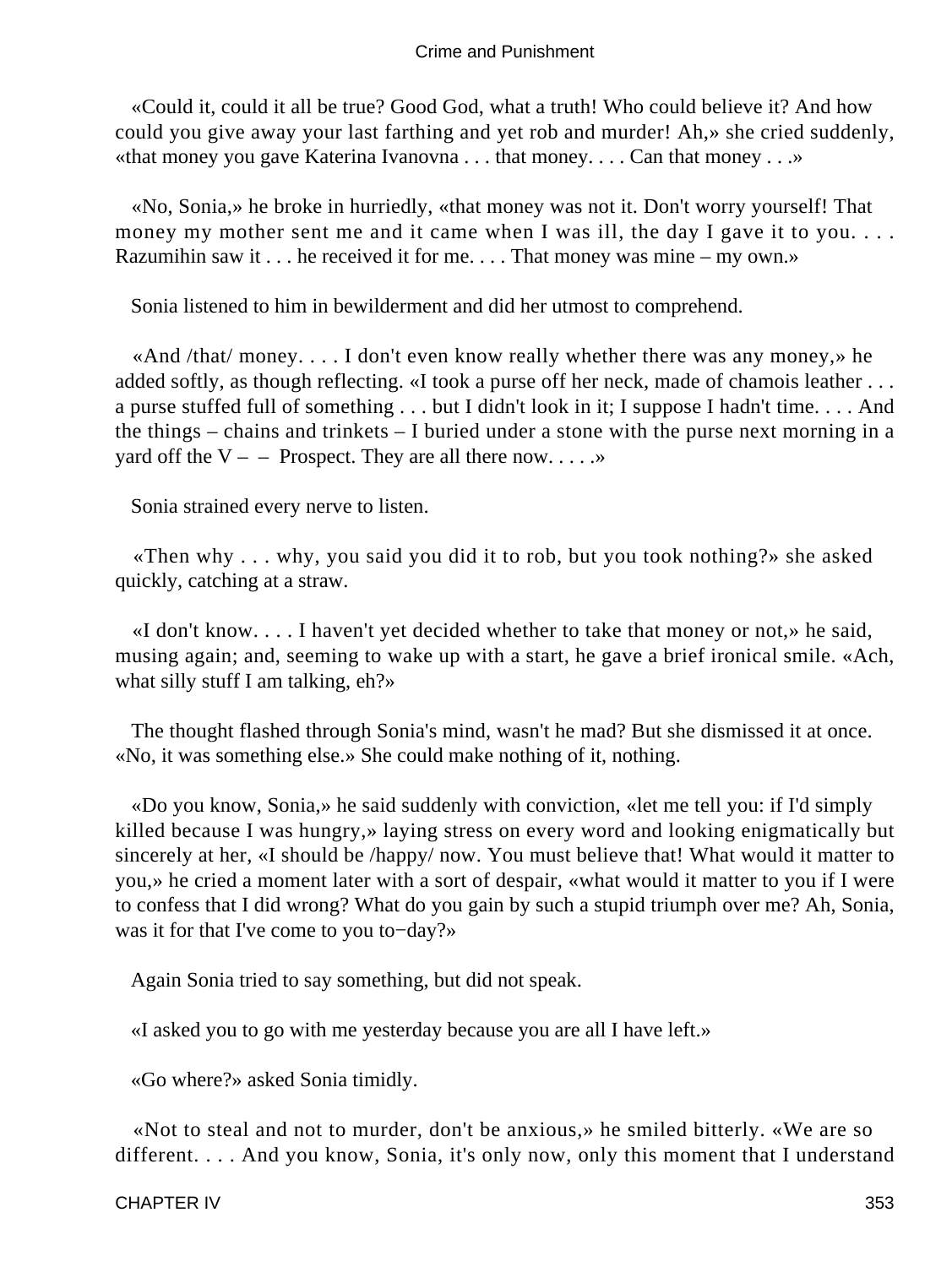/where/ I asked you to go with me yesterday! Yesterday when I said it I did not know where. I asked you for one thing, I came to you for one thing – not to leave me. You won't leave me, Sonia?»

She squeezed his hand.

 «And why, why did I tell her? Why did I let her know?» he cried a minute later in despair, looking with infinite anguish at her. «Here you expect an explanation from me, Sonia; you are sitting and waiting for it, I see that. But what can I tell you? You won't understand and will only suffer misery . . . on my account! Well, you are crying and embracing me again. Why do you do it? Because I couldn't bear my burden and have come to throw it on another: you suffer too, and I shall feel better! And can you love such a mean wretch?»

«But aren't you suffering, too?» cried Sonia.

 Again a wave of the same feeling surged into his heart, and again for an instant softened it.

 «Sonia, I have a bad heart, take note of that. It may explain a great deal. I have come because I am bad. There are men who wouldn't have come. But I am a coward and . . . a mean wretch. But . . . never mind! That's not the point. I must speak now, but I don't know how to begin.»

He paused and sank into thought.

 «Ach, we are so different,» he cried again, «we are not alike. And why, why did I come? I shall never forgive myself that.»

 «No, no, it was a good thing you came,» cried Sonia. «It's better I should know, far better!»

He looked at her with anguish.

 «What if it were really that?» he said, as though reaching a conclusion. «Yes, that's what it was! I wanted to become a Napoleon, that is why I killed her. . . . Do you understand now?»

 «N−no,» Sonia whispered naively and timidly. «Only speak, speak, I shall understand, I shall understand /in myself/!» she kept begging him.

 «You'll understand? Very well, we shall see!» He paused and was for some time lost in meditation.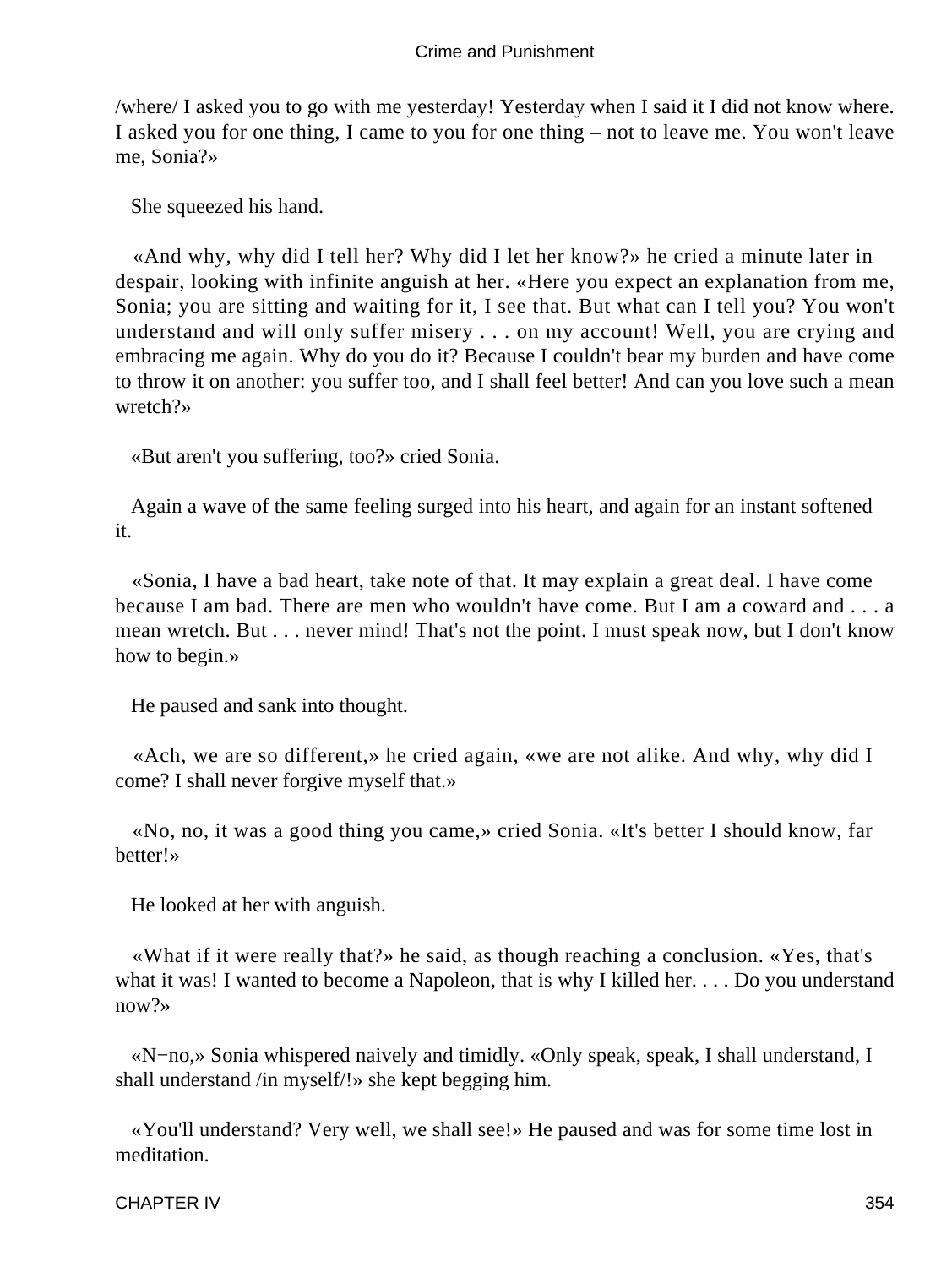«It was like this: I asked myself one day this question – what if Napoleon, for instance, had happened to be in my place, and if he had not had Toulon nor Egypt nor the passage of Mont Blanc to begin his career with, but instead of all those picturesque and monumental things, there had simply been some ridiculous old hag, a pawnbroker, who had to be murdered too to get money from her trunk (for his career, you understand). Well, would he have brought himself to that if there had been no other means? Wouldn't he have felt a pang at its being so far from monumental and . . . and sinful, too? Well, I must tell you that I worried myself fearfully over that 'question' so that I was awfully ashamed when I guessed at last (all of a sudden, somehow) that it would not have given him the least pang, that it would not even have struck him that it was not monumental . . . that he would not have seen that there was anything in it to pause over, and that, if he had had no other way, he would have strangled her in a minute without thinking about it! Well, I too . . . left off thinking about it . . . murdered her, following his example. And that's exactly how it was! Do you think it funny? Yes, Sonia, the funniest thing of all is that perhaps that's just how it was.»

Sonia did not think it at all funny.

 «You had better tell me straight out . . . without examples,» she begged, still more timidly and scarcely audibly.

He turned to her, looked sadly at her and took her hands.

 «You are right again, Sonia. Of course that's all nonsense, it's almost all talk! You see, you know of course that my mother has scarcely anything, my sister happened to have a good education and was condemned to drudge as a governess. All their hopes were centered on me. I was a student, but I couldn't keep myself at the university and was forced for a time to leave it. Even if I had lingered on like that, in ten or twelve years I might (with luck) hope to be some sort of teacher or clerk with a salary of a thousand roubles» (he repeated it as though it were a lesson) «and by that time my mother would be worn out with grief and anxiety and I could not succeed in keeping her in comfort while my sister . . . well, my sister might well have fared worse! And it's a hard thing to pass everything by all one's life, to turn one's back upon everything, to forget one's mother and decorously accept the insults inflicted on one's sister. Why should one? When one has buried them to burden oneself with others – wife and children – and to leave them again without a farthing? So I resolved to gain possession of the old woman's money and to use it for my first years without worrying my mother, to keep myself at the university and for a little while after leaving it – and to do this all on a broad, thorough scale, so as to build up a completely new career and enter upon a new life of independence. . . . Well . . . that's all. . . . Well, of course in killing the old woman I did wrong. . . . Well, that's enough.»

He struggled to the end of his speech in exhaustion and let his head sink.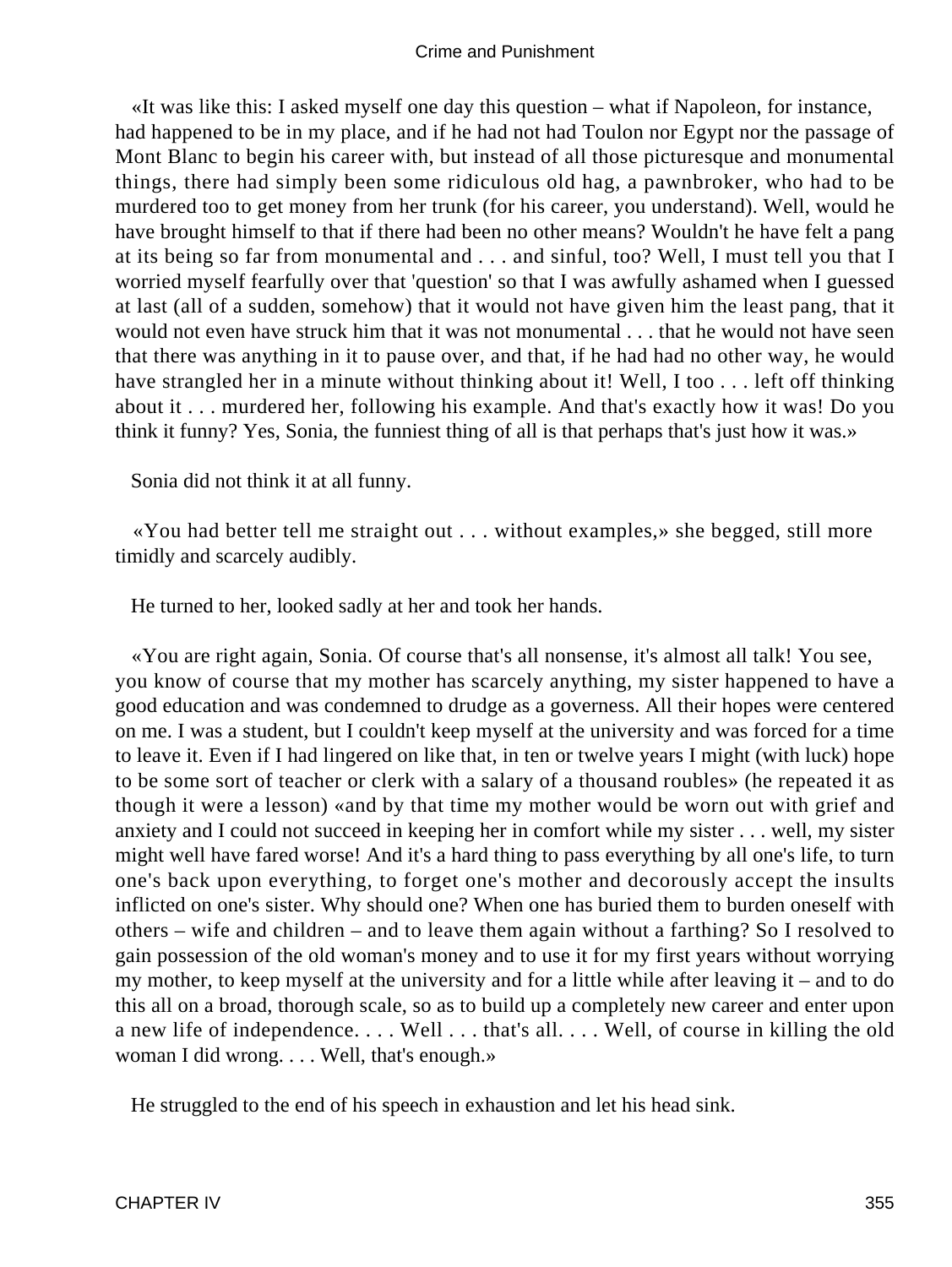«Oh, that's not it, that's not it,» Sonia cried in distress. «How could one . . . no, that's not right, not right.»

«You see yourself that it's not right. But I've spoken truly, it's the truth.»

«As though that could be the truth! Good God!»

«I've only killed a louse, Sonia, a useless, loathsome, harmful creature.»

«A human being – a louse!»

 «I too know it wasn't a louse,» he answered, looking strangely at her. «But I am talking nonsense, Sonia,» he added. «I've been talking nonsense a long time. . . . That's not it, you are right there. There were quite, quite other causes for it! I haven't talked to anyone for so long, Sonia. . . . My head aches dreadfully now.»

 His eyes shone with feverish brilliance. He was almost delirious; an uneasy smile strayed on his lips. His terrible exhaustion could be seen through his excitement. Sonia saw how he was suffering. She too was growing dizzy. And he talked so strangely; it seemed somehow comprehensible, but yet . . . «But how, how! Good God!» And she wrung her hands in despair.

 «No, Sonia, that's not it,» he began again suddenly, raising his head, as though a new and sudden train of thought had struck and as it were roused him – «that's not it! Better . . . imagine – yes, it's certainly better – imagine that I am vain, envious, malicious, base, vindictive and . . . well, perhaps with a tendency to insanity. (Let's have it all out at once! They've talked of madness already, I noticed.) I told you just now I could not keep myself at the university. But do you know that perhaps I might have done? My mother would have sent me what I needed for the fees and I could have earned enough for clothes, boots and food, no doubt. Lessons had turned up at half a rouble. Razumihin works! But I turned sulky and wouldn't. (Yes, sulkiness, that's the right word for it!) I sat in my room like a spider. You've been in my den, you've seen it. . . . And do you know, Sonia, that low ceilings and tiny rooms cramp the soul and the mind? Ah, how I hated that garret! And yet I wouldn't go out of it! I wouldn't on purpose! I didn't go out for days together, and I wouldn't work, I wouldn't even eat, I just lay there doing nothing. If Nastasya brought me anything, I ate it, if she didn't, I went all day without; I wouldn't ask, on purpose, from sulkiness! At night I had no light, I lay in the dark and I wouldn't earn money for candles. I ought to have studied, but I sold my books; and the dust lies an inch thick on the notebooks on my table. I preferred lying still and thinking. And I kept thinking. . . . And I had dreams all the time, strange dreams of all sorts, no need to describe! Only then I began to fancy that . . . No, that's not it! Again I am telling you wrong! You see I kept asking myself then: why am I so stupid that if others are stupid – and I know they are – yet I won't be wiser? Then I saw, Sonia, that if one waits for everyone to get wiser it will take too long. . . . Afterwards I understood that that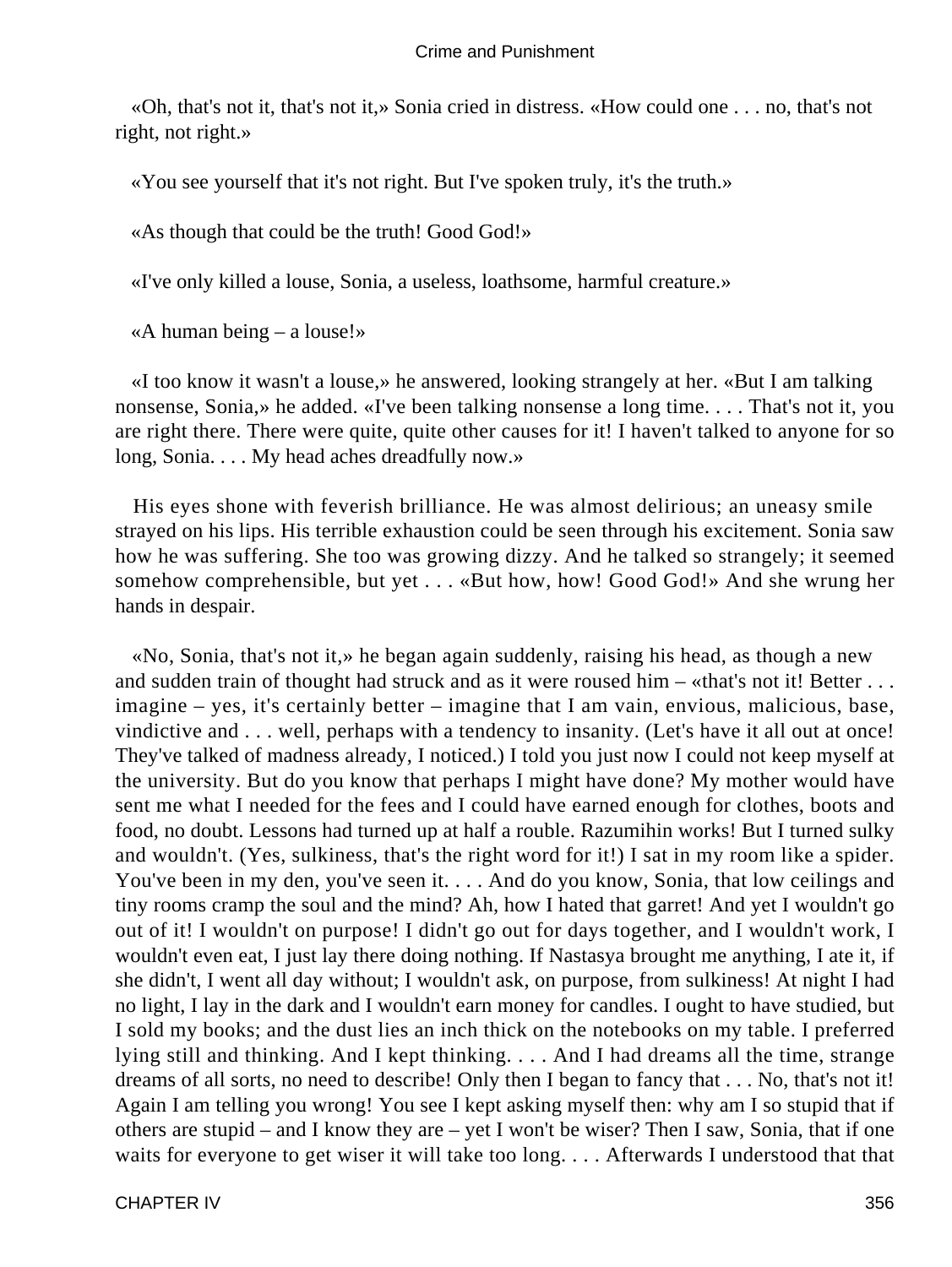would never come to pass, that men won't change and that nobody can alter it and that it's not worth wasting effort over it. Yes, that's so. That's the law of their nature, Sonia, . . . that's so! . . . And I know now, Sonia, that whoever is strong in mind and spirit will have power over them. Anyone who is greatly daring is right in their eyes. He who despises most things will be a lawgiver among them and he who dares most of all will be most in the right! So it has been till now and so it will always be. A man must be blind not to see it!»

 Though Raskolnikov looked at Sonia as he said this, he no longer cared whether she understood or not. The fever had complete hold of him; he was in a sort of gloomy ecstasy (he certainly had been too long without talking to anyone). Sonia felt that his gloomy creed had become his faith and code.

 «I divined then, Sonia,» he went on eagerly, «that power is only vouchsafed to the man who dares to stoop and pick it up. There is only one thing, one thing needful: one has only to dare! Then for the first time in my life an idea took shape in my mind which no one had ever thought of before me, no one! I saw clear as daylight how strange it is that not a single person living in this mad world has had the daring to go straight for it all and send it flying to the devil! I . . . I wanted /to have the daring/ . . . and I killed her. I only wanted to have the daring, Sonia! That was the whole cause of it!»

 «Oh hush, hush,» cried Sonia, clasping her hands. «You turned away from God and God has smitten you, has given you over to the devil!»

 «Then Sonia, when I used to lie there in the dark and all this became clear to me, was it a temptation of the devil, eh?»

 «Hush, don't laugh, blasphemer! You don't understand, you don't understand! Oh God! He won't understand!»

 «Hush, Sonia! I am not laughing. I know myself that it was the devil leading me. Hush, Sonia, hush!» he repeated with gloomy insistence. «I know it all, I have thought it all over and over and whispered it all over to myself, lying there in the dark. . . . I've argued it all over with myself, every point of it, and I know it all, all! And how sick, how sick I was then of going over it all! I have kept wanting to forget it and make a new beginning, Sonia, and leave off thinking. And you don't suppose that I went into it headlong like a fool? I went into it like a wise man, and that was just my destruction. And you mustn't suppose that I didn't know, for instance, that if I began to question myself whether I had the right to gain power – I certainly hadn't the right – or that if I asked myself whether a human being is a louse it proved that it wasn't so for me, though it might be for a man who would go straight to his goal without asking questions. . . . If I worried myself all those days, wondering whether Napoleon would have done it or not, I felt clearly of course that I wasn't Napoleon. I had to endure all the agony of that battle of ideas, Sonia, and I longed to throw it off: I wanted to murder without casuistry, to murder for my own sake, for myself alone! I didn't want to lie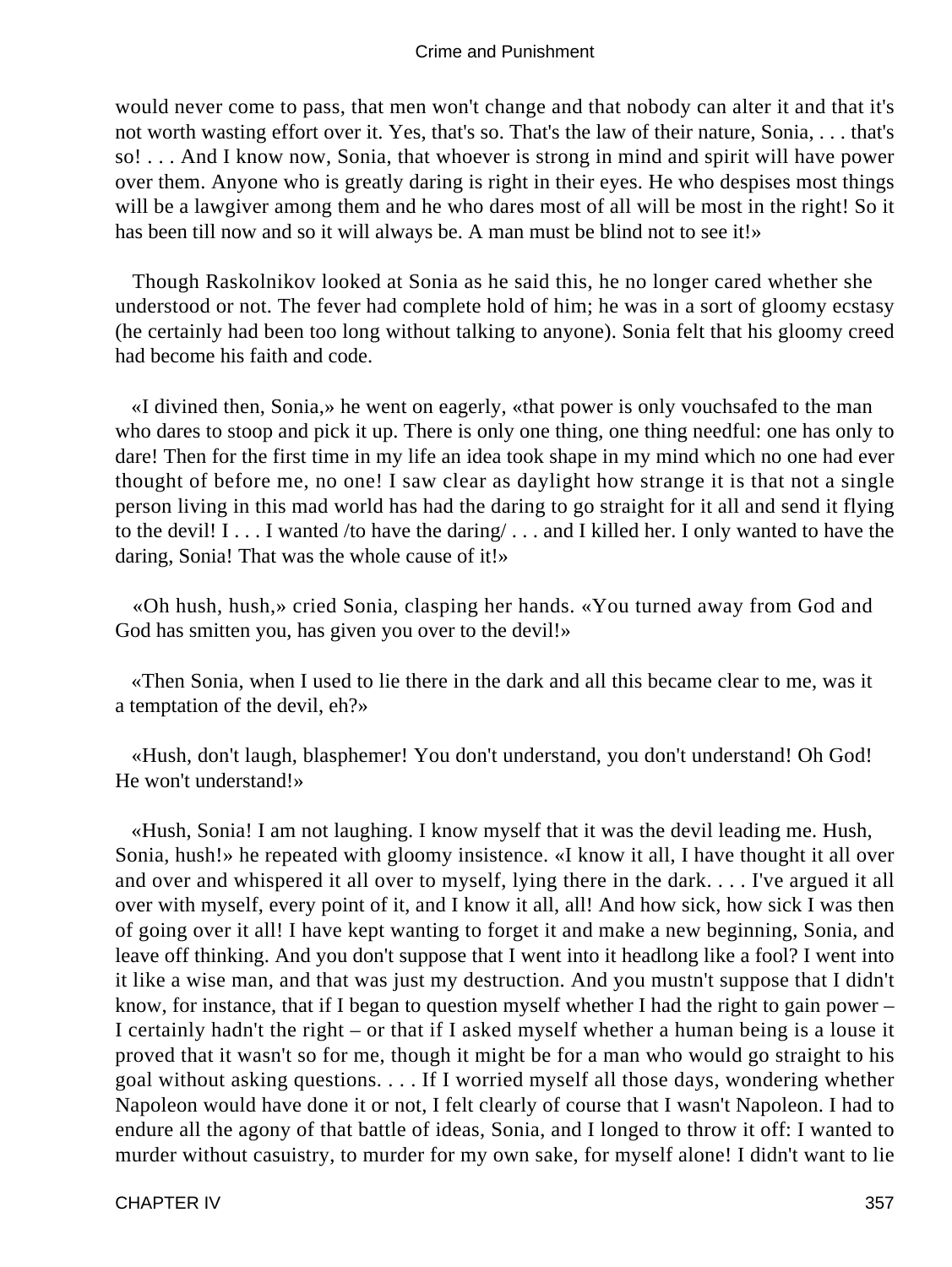about it even to myself. It wasn't to help my mother I did the murder – that's nonsense – I didn't do the murder to gain wealth and power and to become a benefactor of mankind. Nonsense! I simply did it; I did the murder for myself, for myself alone, and whether I became a benefactor to others, or spent my life like a spider catching men in my web and sucking the life out of men, I couldn't have cared at that moment. . . . And it was not the money I wanted, Sonia, when I did it. It was not so much the money I wanted, but something else. . . . I know it all now. . . . Understand me! Perhaps I should never have committed a murder again. I wanted to find out something else; it was something else led me on. I wanted to find out then and quickly whether I was a louse like everybody else or a man. Whether I can step over barriers or not, whether I dare stoop to pick up or not, whether I am a trembling creature or whether I have the /right/ . . .»

«To kill? Have the right to kill?» Sonia clasped her hands.

 «Ach, Sonia!» he cried irritably and seemed about to make some retort, but was contemptuously silent. «Don't interrupt me, Sonia. I want to prove one thing only, that the devil led me on then and he has shown me since that I had not the right to take that path, because I am just such a louse as all the rest. He was mocking me and here I've come to you now! Welcome your guest! If I were not a louse, should I have come to you? Listen: when I went then to the old woman's I only went to /try/.... You may be sure of that!»

«And you murdered her!»

 «But how did I murder her? Is that how men do murders? Do men go to commit a murder as I went then? I will tell you some day how I went! Did I murder the old woman? I murdered myself, not her! I crushed myself once for all, for ever. . . . But it was the devil that killed that old woman, not I. Enough, enough, Sonia, enough! Let me be!» he cried in a sudden spasm of agony, «let me be!»

He leaned his elbows on his knees and squeezed his head in his hands as in a vise.

«What suffering!» A wail of anguish broke from Sonia.

 «Well, what am I to do now?» he asked, suddenly raising his head and looking at her with a face hideously distorted by despair.

 «What are you to do?» she cried, jumping up, and her eyes that had been full of tears suddenly began to shine. «Stand up!» (She seized him by the shoulder, he got up, looking at her almost bewildered.) «Go at once, this very minute, stand at the cross−roads, bow down, first kiss the earth which you have defiled and then bow down to all the world and say to all men aloud, 'I am a murderer!' Then God will send you life again. Will you go, will you go?» she asked him, trembling all over, snatching his two hands, squeezing them tight in hers and gazing at him with eyes full of fire.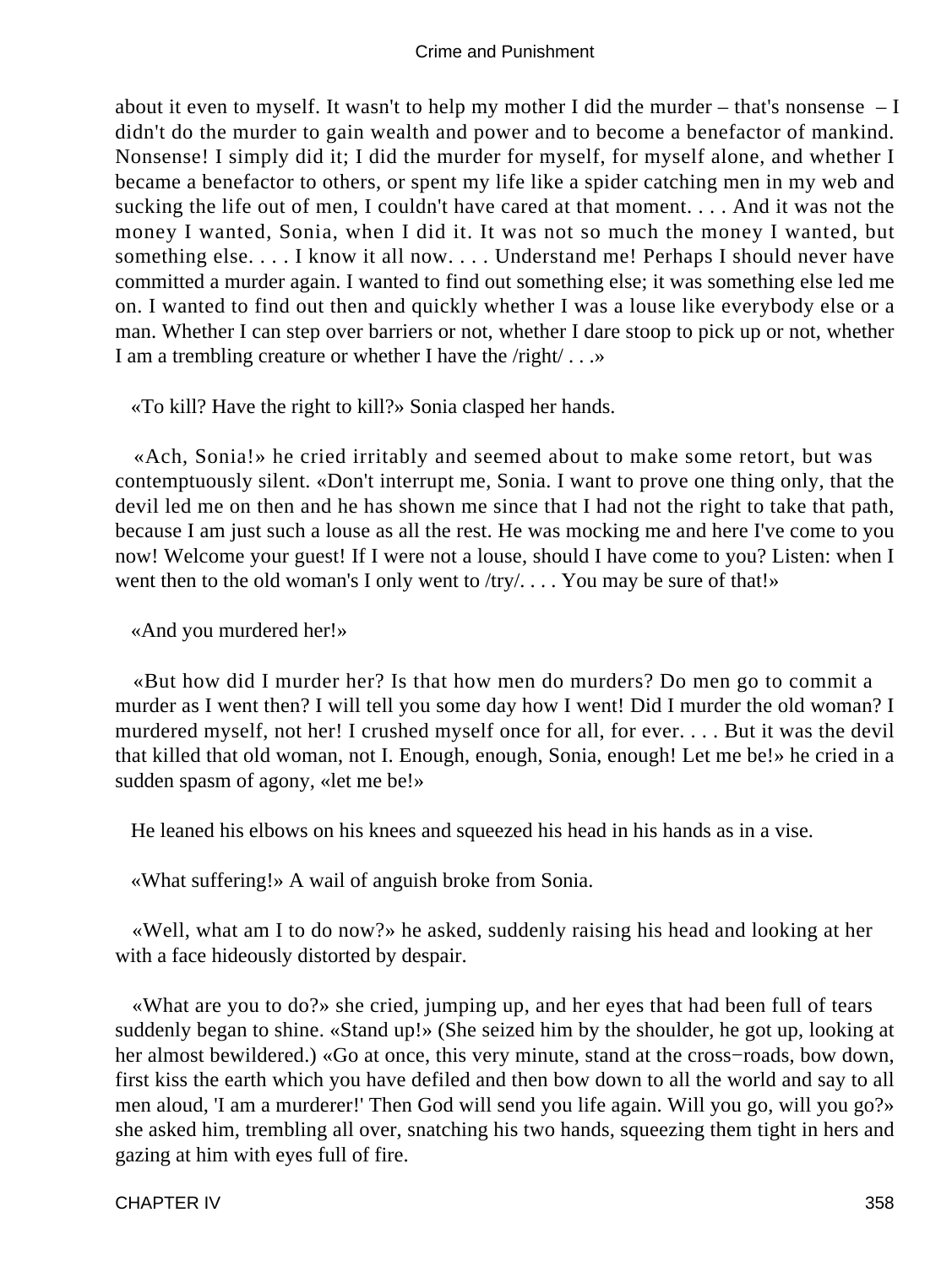He was amazed at her sudden ecstasy.

«You mean Siberia, Sonia? I must give myself up?» he asked gloomily.

«Suffer and expiate your sin by it, that's what you must do.»

«No! I am not going to them, Sonia!»

 «But how will you go on living? What will you live for?» cried Sonia, «how is it possible now? Why, how can you talk to your mother? (Oh, what will become of them now?) But what am I saying? You have abandoned your mother and your sister already. He has abandoned them already! Oh, God!» she cried, «why, he knows it all himself. How, how can he live by himself! What will become of you now?»

 «Don't be a child, Sonia,» he said softly. «What wrong have I done them? Why should I go to them? What should I say to them? That's only a phantom. . . . They destroy men by millions themselves and look on it as a virtue. They are knaves and scoundrels, Sonia! I am not going to them. And what should I say to them – that I murdered her, but did not dare to take the money and hid it under a stone?» he added with a bitter smile. «Why, they would laugh at me, and would call me a fool for not getting it. A coward and a fool! They wouldn't understand and they don't deserve to understand. Why should I go to them? I won't. Don't be a child, Sonia. . . .»

 «It will be too much for you to bear, too much!» she repeated, holding out her hands in despairing supplication.

 «Perhaps I've been unfair to myself,» he observed gloomily, pondering, «perhaps after all I am a man and not a louse and I've been in too great a hurry to condemn myself. I'll make another fight for it.»

A haughty smile appeared on his lips.

«What a burden to bear! And your whole life, your whole life!»

 «I shall get used to it,» he said grimly and thoughtfully. «Listen,» he began a minute later, «stop crying, it's time to talk of the facts: I've come to tell you that the police are after me, on my track. . . .»

«Ach!» Sonia cried in terror.

 «Well, why do you cry out? You want me to go to Siberia and now you are frightened? But let me tell you: I shall not give myself up. I shall make a struggle for it and they won't do anything to me. They've no real evidence. Yesterday I was in great danger and believed I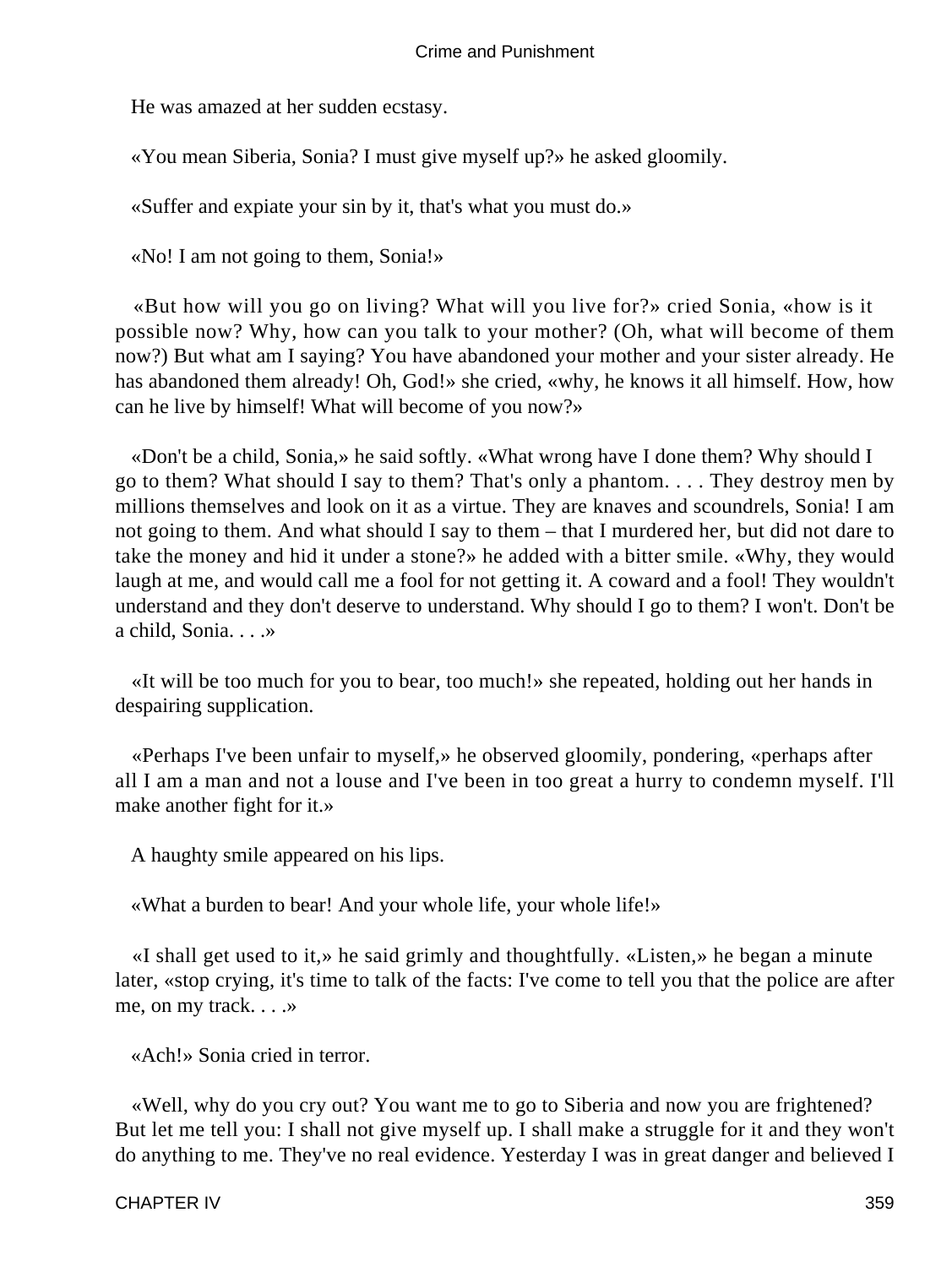was lost; but to−day things are going better. All the facts they know can be explained two ways, that's to say I can turn their accusations to my credit, do you understand? And I shall, for I've learnt my lesson. But they will certainly arrest me. If it had not been for something that happened, they would have done so to−day for certain; perhaps even now they will arrest me to−day. . . . But that's no matter, Sonia; they'll let me out again . . . for there isn't any real proof against me, and there won't be, I give you my word for it. And they can't convict a man on what they have against me. Enough. . . . I only tell you that you may know. . . . I will try to manage somehow to put it to my mother and sister so that they won't be frightened. . . . My sister's future is secure, however, now, I believe . . . and my mother's must be too. . . . Well, that's all. Be careful, though. Will you come and see me in prison when I am there?»

«Oh, I will, I will.»

 They sat side by side, both mournful and dejected, as though they had been cast up by the tempest alone on some deserted shore. He looked at Sonia and felt how great was her love for him, and strange to say he felt it suddenly burdensome and painful to be so loved. Yes, it was a strange and awful sensation! On his way to see Sonia he had felt that all his hopes rested on her; he expected to be rid of at least part of his suffering, and now, when all her heart turned towards him, he suddenly felt that he was immeasurably unhappier than before.

«Sonia,» he said, «you'd better not come and see me when I am in prison.»

Sonia did not answer, she was crying. Several minutes passed.

«Have you a cross on you?» she asked, as though suddenly thinking of it.

He did not at first understand the question.

 «No, of course not. Here, take this one, of cypress wood. I have another, a copper one that belonged to Lizaveta. I changed with Lizaveta: she gave me her cross and I gave her my little ikon. I will wear Lizaveta's now and give you this. Take it . . . it's mine! It's mine, you know,» she begged him. «We will go to suffer together, and together we will bear our cross!»

«Give it me,» said Raskolnikov.

 He did not want to hurt her feelings. But immediately he drew back the hand he held out for the cross.

«Not now, Sonia. Better later,» he added to comfort her.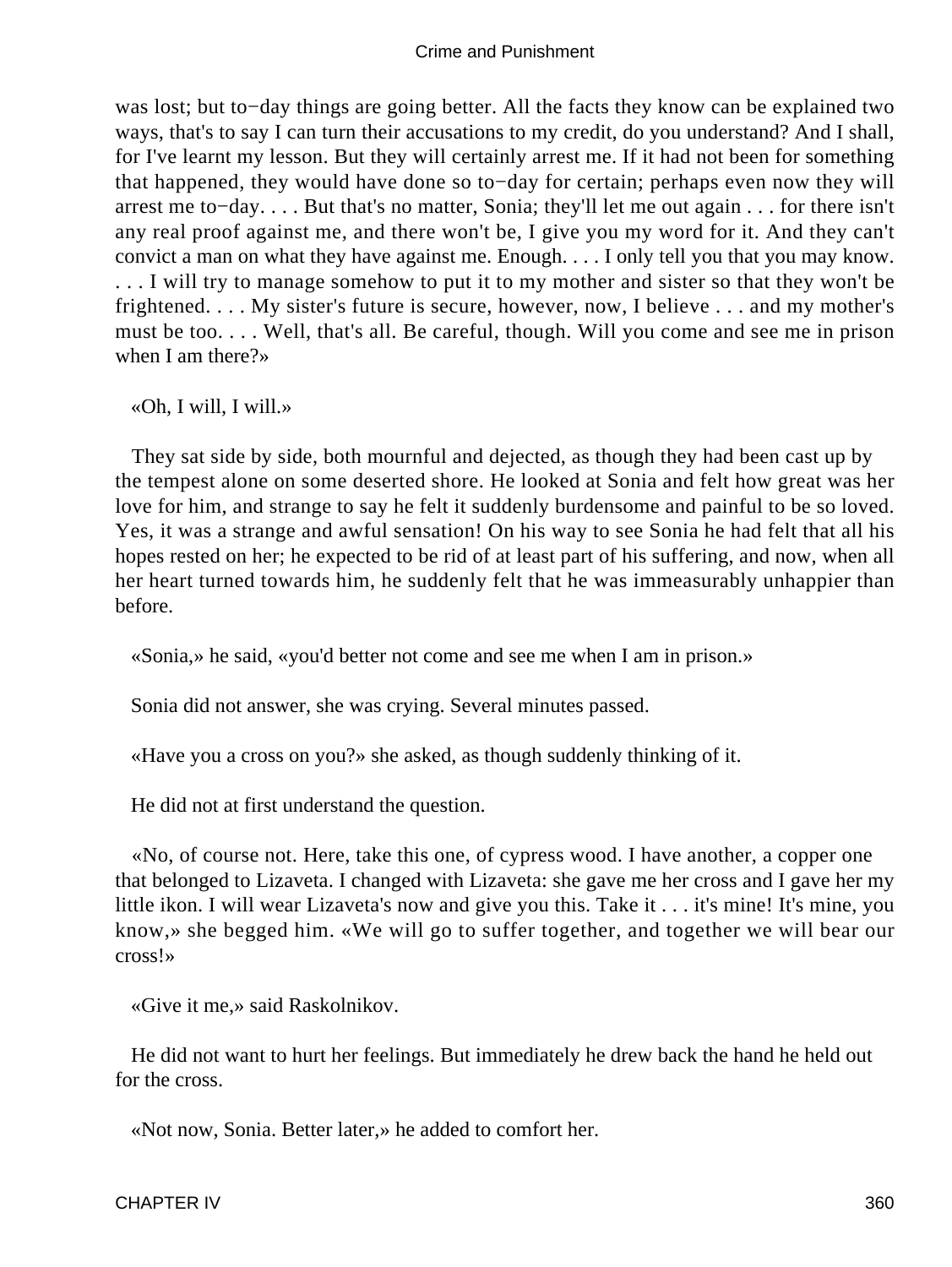«Yes, yes, better,» she repeated with conviction, «when you go to meet your suffering, then put it on. You will come to me, I'll put it on you, we will pray and go together.»

At that moment someone knocked three times at the door.

«Sofya Semyonovna, may I come in?» they heard in a very familiar and polite voice.

 Sonia rushed to the door in a fright. The flaxen head of Mr. Lebeziatnikov appeared at the door.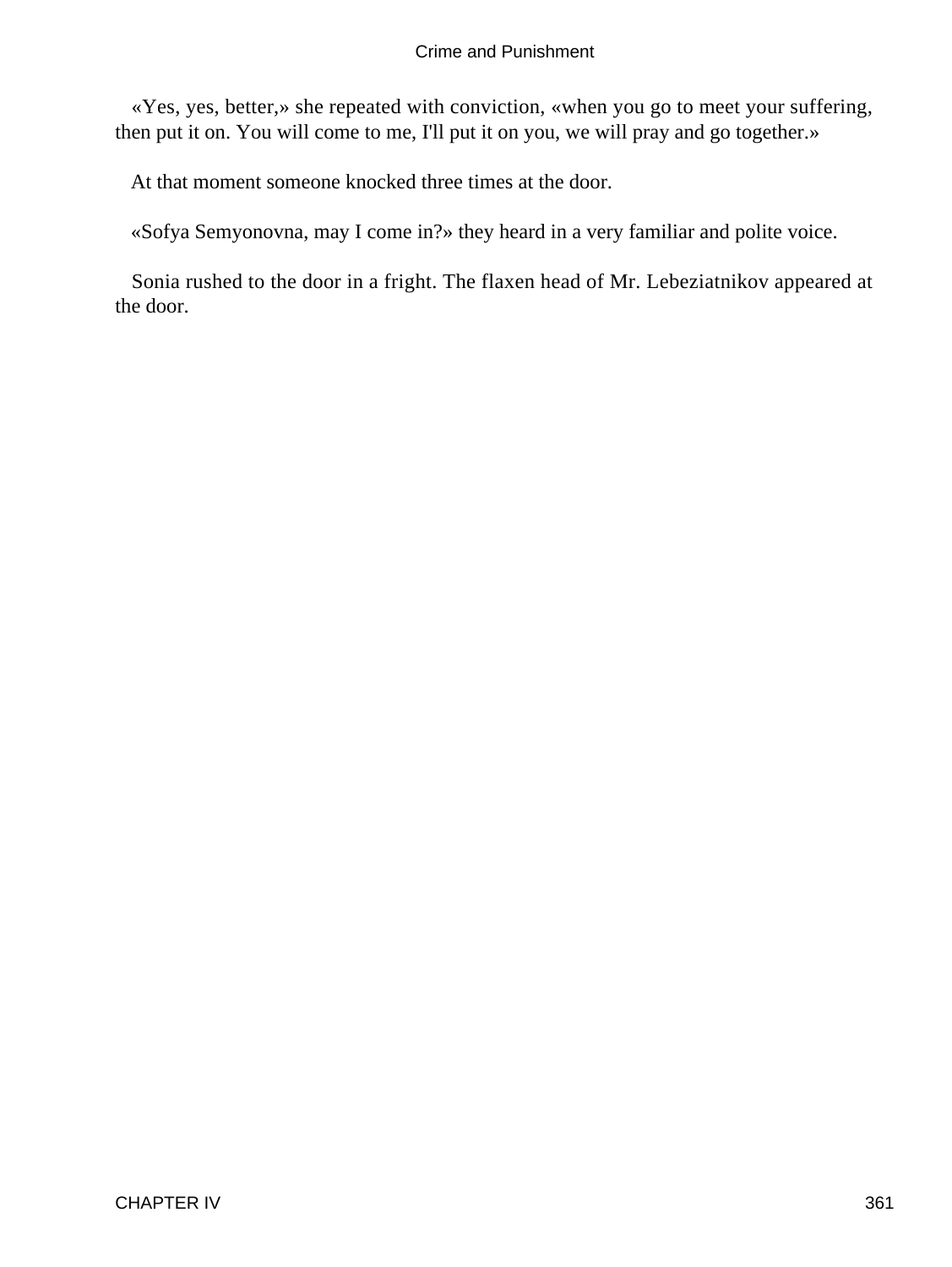# **[CHAPTER V](#page-466-0)**

# *L*ebeziatnikov looked perturbed.

 «I've come to you, Sofya Semyonovna,» he began. «Excuse me . . . I thought I should find you,» he said, addressing Raskolnikov suddenly, «that is, I didn't mean anything . . . of that sort . . . But I just thought . . . Katerina Ivanovna has gone out of her mind,» he blurted out suddenly, turning from Raskolnikov to Sonia.

Sonia screamed.

 «At least it seems so. But . . . we don't know what to do, you see! She came back – she seems to have been turned out somewhere, perhaps beaten. . . . So it seems at least, . . . She had run to your father's former chief, she didn't find him at home: he was dining at some other general's. . . . Only fancy, she rushed off there, to the other general's, and, imagine, she was so persistent that she managed to get the chief to see her, had him fetched out from dinner, it seems. You can imagine what happened. She was turned out, of course; but, according to her own story, she abused him and threw something at him. One may well believe it. . . . How it is she wasn't taken up, I can't understand! Now she is telling everyone, including Amalia Ivanovna; but it's difficult to understand her, she is screaming and flinging herself about. . . . Oh yes, she shouts that since everyone has abandoned her, she will take the children and go into the street with a barrel−organ, and the children will sing and dance, and she too, and collect money, and will go every day under the general's window . . . 'to let everyone see well−born children, whose father was an official, begging in the street.' She keeps beating the children and they are all crying. She is teaching Lida to sing 'My Village,' the boy to dance, Polenka the same. She is tearing up all the clothes, and making them little caps like actors; she means to carry a tin basin and make it tinkle, instead of music. . . . She won't listen to anything. . . . Imagine the state of things! It's beyond anything!»

 Lebeziatnikov would have gone on, but Sonia, who had heard him almost breathless, snatched up her cloak and hat, and ran out of the room, putting on her things as she went. Raskolnikov followed her and Lebeziatnikov came after him.

 «She has certainly gone mad!» he said to Raskolnikov, as they went out into the street. «I didn't want to frighten Sofya Semyonovna, so I said 'it seemed like it,' but there isn't a doubt of it. They say that in consumption the tubercles sometimes occur in the brain; it's a pity I know nothing of medicine. I did try to persuade her, but she wouldn't listen.»

«Did you talk to her about the tubercles?»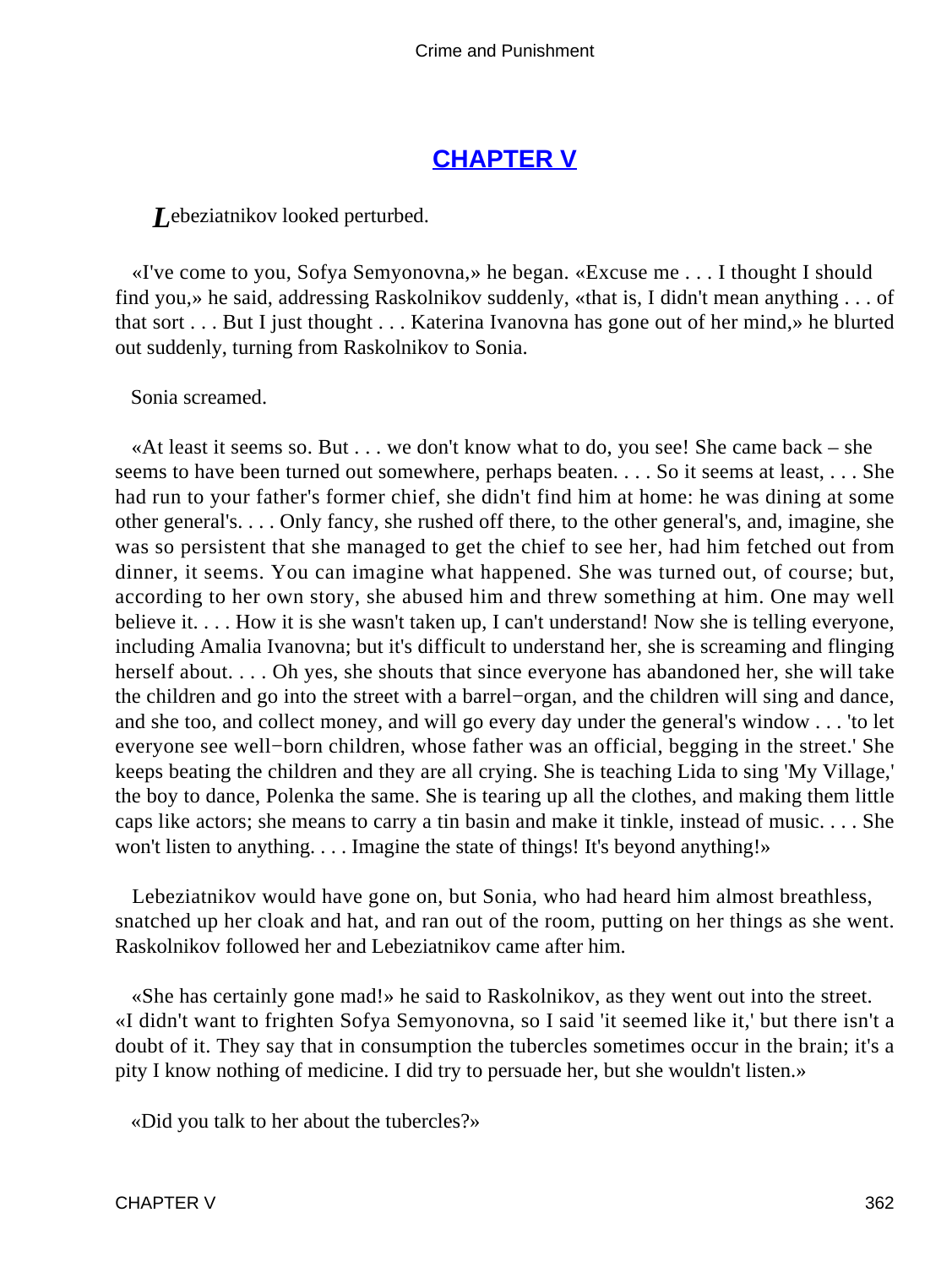«Not precisely of the tubercles. Besides, she wouldn't have understood! But what I say is, that if you convince a person logically that he has nothing to cry about, he'll stop crying. That's clear. Is it your conviction that he won't?»

«Life would be too easy if it were so,» answered Raskolnikov.

 «Excuse me, excuse me; of course it would be rather difficult for Katerina Ivanovna to understand, but do you know that in Paris they have been conducting serious experiments as to the possibility of curing the insane, simply by logical argument? One professor there, a scientific man of standing, lately dead, believed in the possibility of such treatment. His idea was that there's nothing really wrong with the physical organism of the insane, and that insanity is, so to say, a logical mistake, an error of judgment, an incorrect view of things. He gradually showed the madman his error and, would you believe it, they say he was successful? But as he made use of douches too, how far success was due to that treatment remains uncertain. . . . So it seems at least.»

 Raskolnikov had long ceased to listen. Reaching the house where he lived, he nodded to Lebeziatnikov and went in at the gate. Lebeziatnikov woke up with a start, looked about him and hurried on.

 Raskolnikov went into his little room and stood still in the middle of it. Why had he come back here? He looked at the yellow and tattered paper, at the dust, at his sofa. . . . From the yard came a loud continuous knocking; someone seemed to be hammering . . . He went to the window, rose on tiptoe and looked out into the yard for a long time with an air of absorbed attention. But the yard was empty and he could not see who was hammering. In the house on the left he saw some open windows; on the window−sills were pots of sickly−looking geraniums. Linen was hung out of the windows . . . He knew it all by heart. He turned away and sat down on the sofa.

Never, never had he felt himself so fearfully alone!

 Yes, he felt once more that he would perhaps come to hate Sonia, now that he had made her more miserable.

 «Why had he gone to her to beg for her tears? What need had he to poison her life? Oh, the meanness of it!»

«I will remain alone,» he said resolutely, «and she shall not come to the prison!»

Five minutes later he raised his head with a strange smile. That was a strange thought.

«Perhaps it really would be better in Siberia,» he thought suddenly.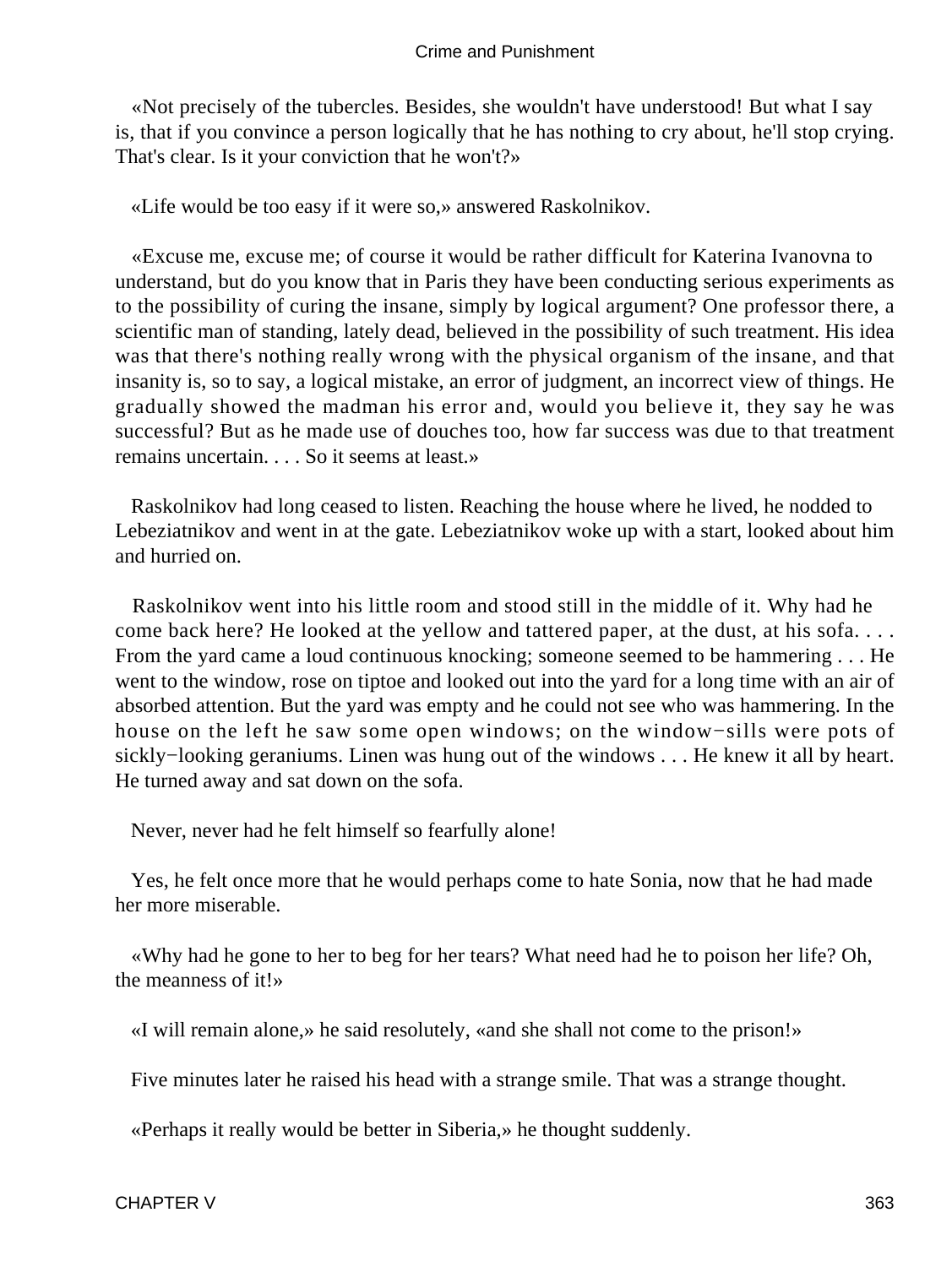He could not have said how long he sat there with vague thoughts surging through his mind. All at once the door opened and Dounia came in. At first she stood still and looked at him from the doorway, just as he had done at Sonia; then she came in and sat down in the same place as yesterday, on the chair facing him. He looked silently and almost vacantly at her.

«Don't be angry, brother; I've only come for one minute,» said Dounia.

 Her face looked thoughtful but not stern. Her eyes were bright and soft. He saw that she too had come to him with love.

 «Brother, now I know all, /all/. Dmitri Prokofitch has explained and told me everything. They are worrying and persecuting you through a stupid and contemptible suspicion. . . . Dmitri Prokofitch told me that there is no danger, and that you are wrong in looking upon it with such horror. I don't think so, and I fully understand how indignant you must be, and that that indignation may have a permanent effect on you. That's what I am afraid of. As for your cutting yourself off from us, I don't judge you, I don't venture to judge you, and forgive me for having blamed you for it. I feel that I too, if I had so great a trouble, should keep away from everyone. I shall tell mother nothing /of this/, but I shall talk about you continually and shall tell her from you that you will come very soon. Don't worry about her; /I/ will set her mind at rest; but don't you try her too much – come once at least; remember that she is your mother. And now I have come simply to say» (Dounia began to get up) «that if you should need me or should need . . . all my life or anything . . . call me, and I'll come. Good−bye!»

She turned abruptly and went towards the door.

 «Dounia!» Raskolnikov stopped her and went towards her. «That Razumihin, Dmitri Prokofitch, is a very good fellow.»

Dounia flushed slightly.

«Well?» she asked, waiting a moment.

 «He is competent, hardworking, honest and capable of real love. . . . Good−bye, Dounia.»

Dounia flushed crimson, then suddenly she took alarm.

 «But what does it mean, brother? Are we really parting for ever that you . . . give me such a parting message?»

«Never mind. . . . Good−bye.»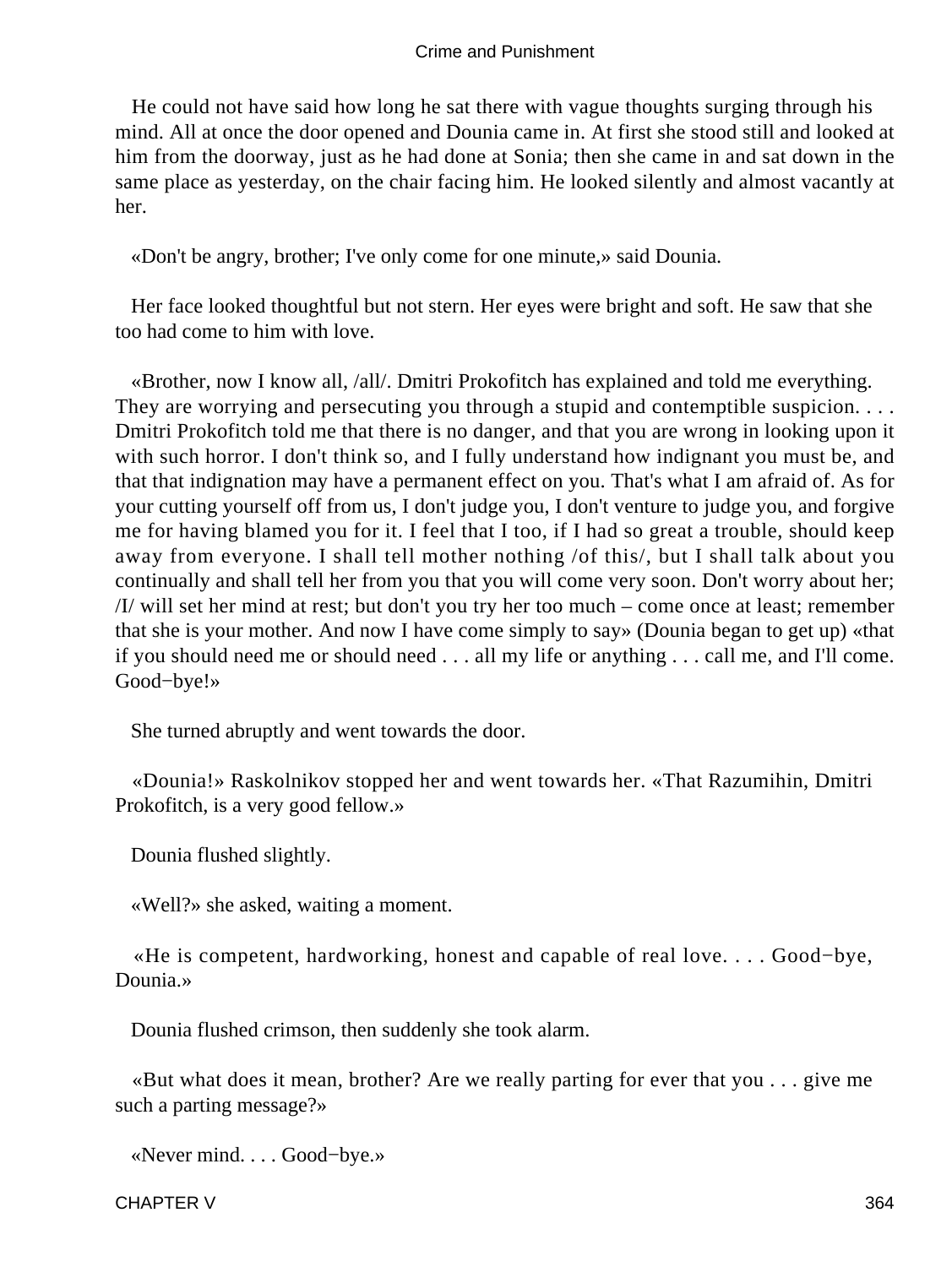He turned away, and walked to the window. She stood a moment, looked at him uneasily, and went out troubled.

 No, he was not cold to her. There was an instant (the very last one) when he had longed to take her in his arms and /say good−bye/ to her, and even /to tell/ her, but he had not dared even to touch her hand.

 «Afterwards she may shudder when she remembers that I embraced her, and will feel that I stole her kiss.»

 «And would /she/ stand that test?» he went on a few minutes later to himself. «No, she wouldn't; girls like that can't stand things! They never do.»

And he thought of Sonia.

 There was a breath of fresh air from the window. The daylight was fading. He took up his cap and went out.

 He could not, of course, and would not consider how ill he was. But all this continual anxiety and agony of mind could not but affect him. And if he were not lying in high fever it was perhaps just because this continual inner strain helped to keep him on his legs and in possession of his faculties. But this artificial excitement could not last long.

 He wandered aimlessly. The sun was setting. A special form of misery had begun to oppress him of late. There was nothing poignant, nothing acute about it; but there was a feeling of permanence, of eternity about it; it brought a foretaste of hopeless years of this cold leaden misery, a foretaste of an eternity «on a square yard of space.» Towards evening this sensation usually began to weigh on him more heavily.

 «With this idiotic, purely physical weakness, depending on the sunset or something, one can't help doing something stupid! You'll go to Dounia, as well as to Sonia,» he muttered bitterly.

He heard his name called. He looked round. Lebeziatnikov rushed up to him.

 «Only fancy, I've been to your room looking for you. Only fancy, she's carried out her plan, and taken away the children. Sofya Semyonovna and I have had a job to find them. She is rapping on a frying−pan and making the children dance. The children are crying. They keep stopping at the cross–roads and in front of shops; there's a crowd of fools running after them. Come along!»

«And Sonia?» Raskolnikov asked anxiously, hurrying after Lebeziatnikov.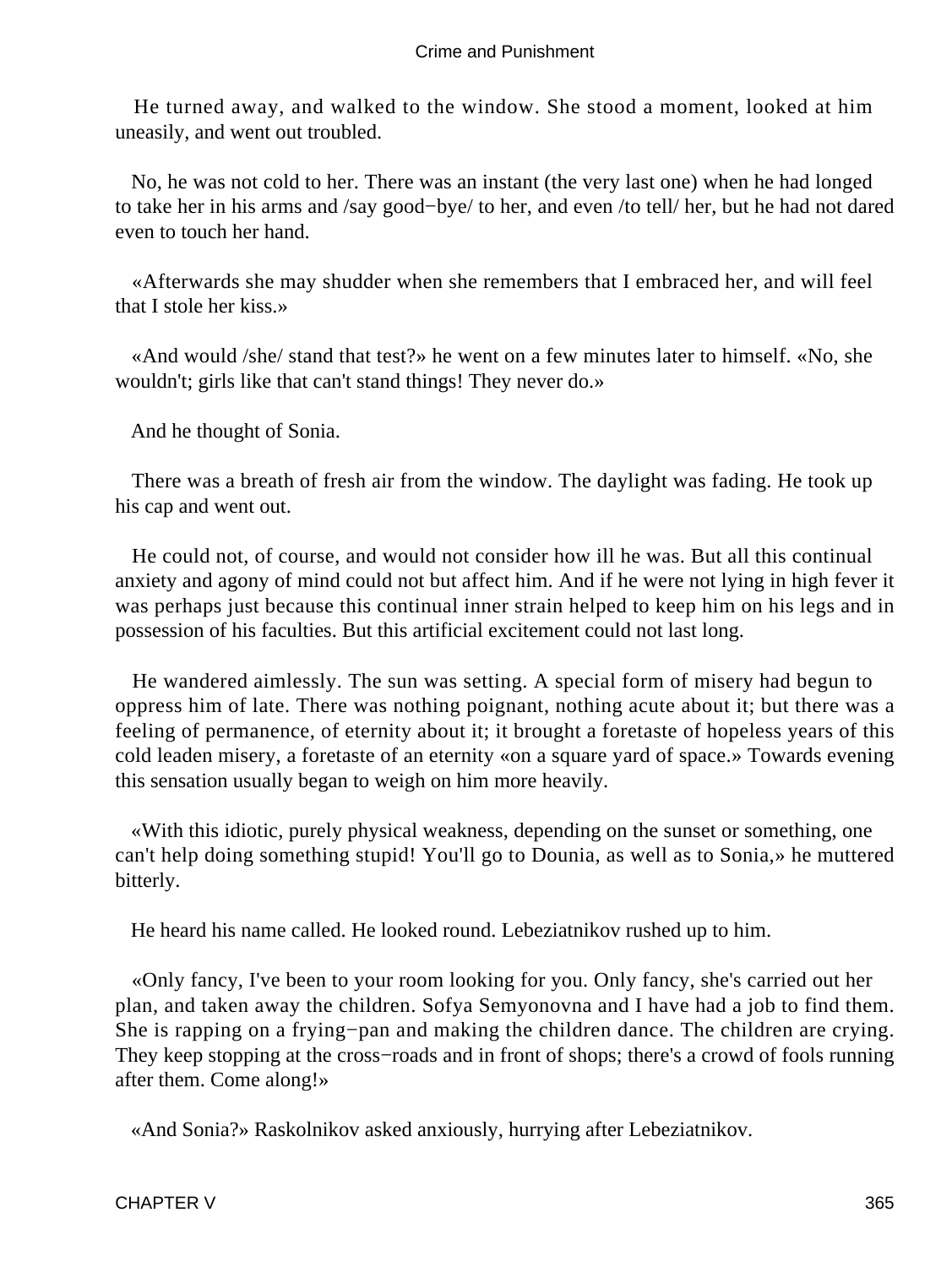«Simply frantic. That is, it's not Sofya Semyonovna's frantic, but Katerina Ivanovna, though Sofya Semyonova's frantic too. But Katerina Ivanovna is absolutely frantic. I tell you she is quite mad. They'll be taken to the police. You can fancy what an effect that will have. . . . They are on the canal bank, near the bridge now, not far from Sofya Semyonovna's, quite close.»

 On the canal bank near the bridge and not two houses away from the one where Sonia lodged, there was a crowd of people, consisting principally of gutter children. The hoarse broken voice of Katerina Ivanovna could be heard from the bridge, and it certainly was a strange spectacle likely to attract a street crowd. Katerina Ivanovna in her old dress with the green shawl, wearing a torn straw hat, crushed in a hideous way on one side, was really frantic. She was exhausted and breathless. Her wasted consumptive face looked more suffering than ever, and indeed out of doors in the sunshine a consumptive always looks worse than at home. But her excitement did not flag, and every moment her irritation grew more intense. She rushed at the children, shouted at them, coaxed them, told them before the crowd how to dance and what to sing, began explaining to them why it was necessary, and driven to desperation by their not understanding, beat them. . . . Then she would make a rush at the crowd; if she noticed any decently dressed person stopping to look, she immediately appealed to him to see what these children «from a genteel, one may say aristocratic, house» had been brought to. If she heard laughter or jeering in the crowd, she would rush at once at the scoffers and begin squabbling with them. Some people laughed, others shook their heads, but everyone felt curious at the sight of the madwoman with the frightened children. The frying−pan of which Lebeziatnikov had spoken was not there, at least Raskolnikov did not see it. But instead of rapping on the pan, Katerina Ivanovna began clapping her wasted hands, when she made Lida and Kolya dance and Polenka sing. She too joined in the singing, but broke down at the second note with a fearful cough, which made her curse in despair and even shed tears. What made her most furious was the weeping and terror of Kolya and Lida. Some effort had been made to dress the children up as street singers are dressed. The boy had on a turban made of something red and white to look like a Turk. There had been no costume for Lida; she simply had a red knitted cap, or rather a night cap that had belonged to Marmeladov, decorated with a broken piece of white ostrich feather, which had been Katerina Ivanovna's grandmother's and had been preserved as a family possession. Polenka was in her everyday dress; she looked in timid perplexity at her mother, and kept at her side, hiding her tears. She dimly realised her mother's condition, and looked uneasily about her. She was terribly frightened of the street and the crowd. Sonia followed Katerina Ivanovna, weeping and beseeching her to return home, but Katerina Ivanovna was not to be persuaded.

 «Leave off, Sonia, leave off,» she shouted, speaking fast, panting and coughing. «You don't know what you ask; you are like a child! I've told you before that I am not coming back to that drunken German. Let everyone, let all Petersburg see the children begging in the streets, though their father was an honourable man who served all his life in truth and fidelity, and one may say died in the service.» (Katerina Ivanovna had by now invented this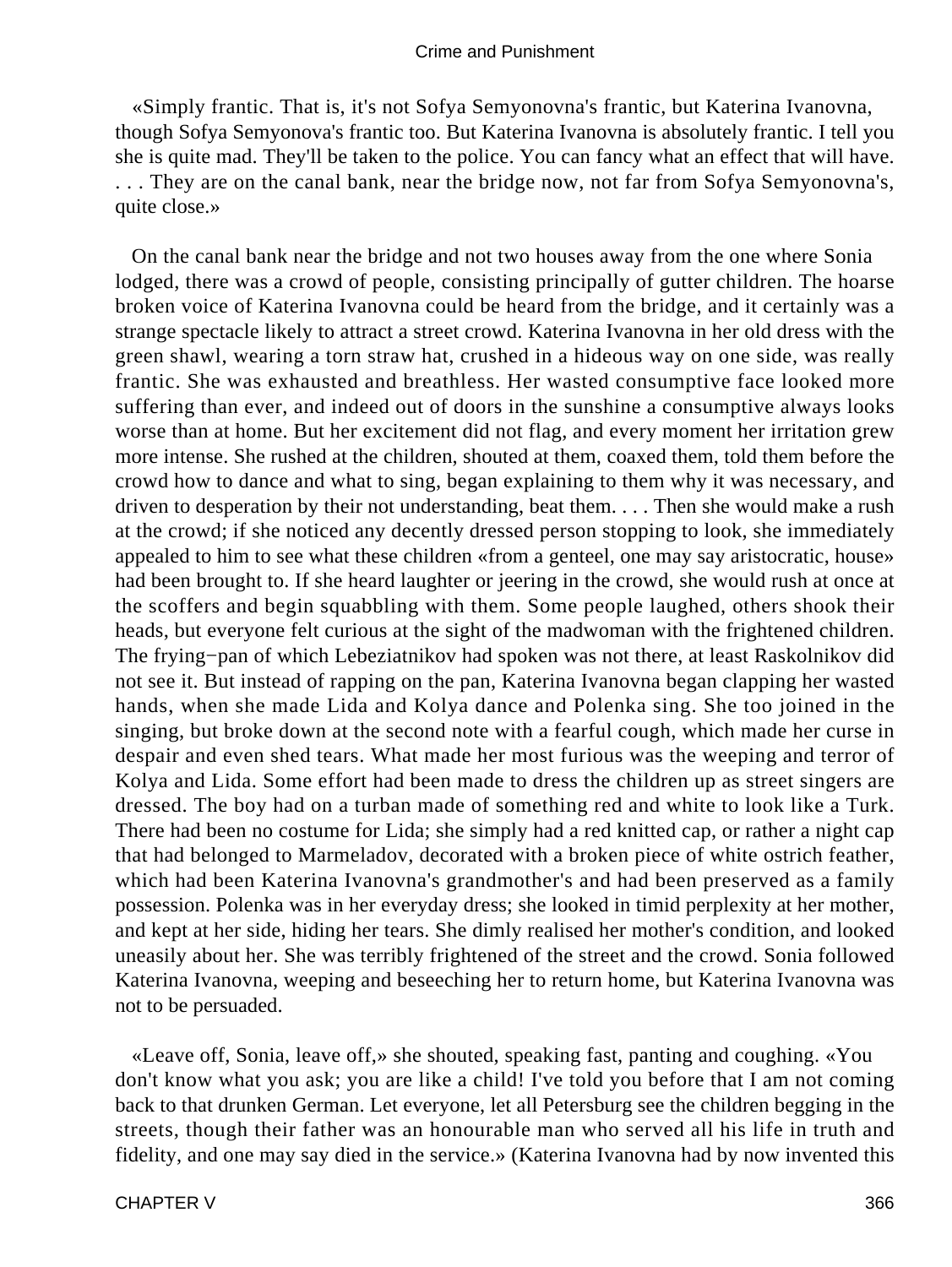fantastic story and thoroughly believed it.) «Let that wretch of a general see it! And you are silly, Sonia: what have we to eat? Tell me that. We have worried you enough, I won't go on so! Ah, Rodion Romanovitch, is that you?» she cried, seeing Raskolnikov and rushing up to him. «Explain to this silly girl, please, that nothing better could be done! Even organ−grinders earn their living, and everyone will see at once that we are different, that we are an honourable and bereaved family reduced to beggary. And that general will lose his post, you'll see! We shall perform under his windows every day, and if the Tsar drives by, I'll fall on my knees, put the children before me, show them to him, and say 'Defend us father.' He is the father of the fatherless, he is merciful, he'll protect us, you'll see, and that wretch of a general. . . . Lida, /tenez vous droite/! Kolya, you'll dance again. Why are you whimpering? Whimpering again! What are you afraid of, stupid? Goodness, what am I to do with them, Rodion Romanovitch? If you only knew how stupid they are! What's one to do with such children?»

 And she, almost crying herself – which did not stop her uninterrupted, rapid flow of talk – pointed to the crying children. Raskolnikov tried to persuade her to go home, and even said, hoping to work on her vanity, that it was unseemly for her to be wandering about the streets like an organ−grinder, as she was intending to become the principal of a boarding−school.

 «A boarding−school, ha−ha−ha! A castle in the air,» cried Katerina Ivanovna, her laugh ending in a cough. «No, Rodion Romanovitch, that dream is over! All have forsaken us!... And that general. . . . You know, Rodion Romanovitch, I threw an inkpot at him – it happened to be standing in the waiting−room by the paper where you sign your name. I wrote my name, threw it at him and ran away. Oh, the scoundrels, the scoundrels! But enough of them, now I'll provide for the children myself, I won't bow down to anybody! She has had to bear enough for us!» she pointed to Sonia. «Polenka, how much have you got? Show me! What, only two farthings! Oh, the mean wretches! They give us nothing, only run after us, putting their tongues out. There, what is that blockhead laughing at?» (She pointed to a man in the crowd.) "It's all because Kolya here is so stupid; I have such a bother with him. What do you want, Polenka? Tell me in French, /parlez−moi francais/. Why, I've taught you, you know some phrases. Else how are you to show that you are of good family, well brought−up children, and not at all like other organ−grinders? We aren't going to have a Punch and Judy show in the street, but to sing a genteel song. . . . Ah, yes, . . . What are we to sing? You keep putting me out, but we . . . you see, we are standing here, Rodion Romanovitch, to find something to sing and get money, something Kolya can dance to. . . . For, as you can fancy, our performance is all impromptu. . . . We must talk it over and rehearse it all thoroughly, and then we shall go to Nevsky, where there are far more people of good society, and we shall be noticed at once. Lida knows 'My Village' only, nothing but 'My Village,' and everyone sings that. We must sing something far more genteel. . . . Well, have you thought of anything, Polenka? If only you'd help your mother! My memory's quite gone, or I should have thought of something. We really can't sing 'An Hussar.' Ah, let us sing in French, 'Cinq sous,' I have taught it you, I have taught it you. And as it is in French,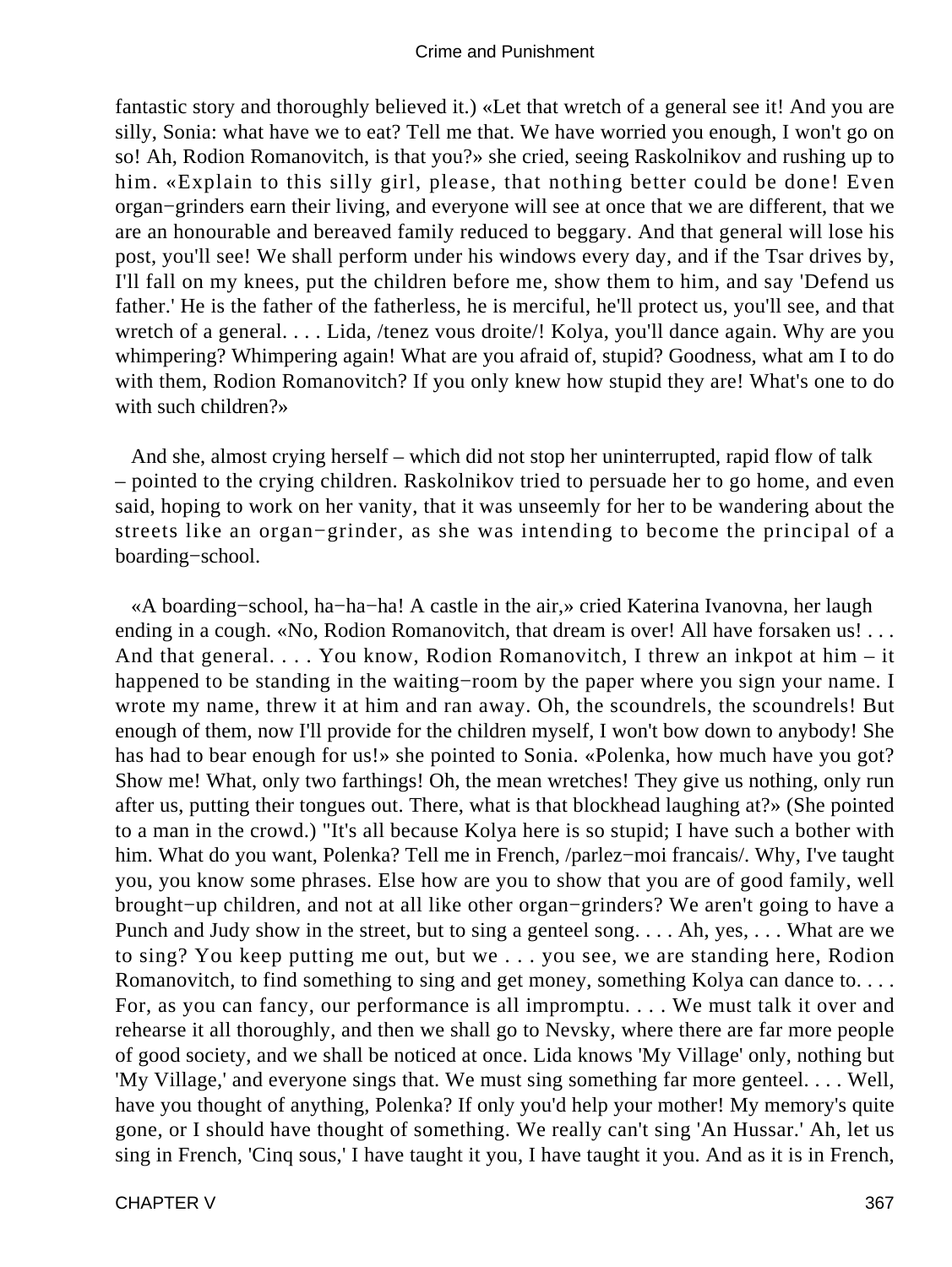people will see at once that you are children of good family, and that will be much more touching. . . . You might sing 'Marlborough s'en va−t−en guerre,' for that's quite a child's song and is sung as a lullaby in all the aristocratic houses.

«/Marlborough s'en va−t−en guerre Ne sait quand reviendra/ . . .»

 she began singing. "But no, better sing 'Cinq sous.' Now, Kolya, your hands on your hips, make haste, and you, Lida, keep turning the other way, and Polenka and I will sing and clap our hands!

«/Cinq sous, cinq sous Pour monter notre menage.»

 (Cough−cough−cough!) «Set your dress straight, Polenka, it's slipped down on your shoulders,» she observed, panting from coughing. "Now it's particularly necessary to behave nicely and genteelly, that all may see that you are well−born children. I said at the time that the bodice should be cut longer, and made of two widths. It was your fault, Sonia, with your advice to make it shorter, and now you see the child is quite deformed by it. . . . Why, you're all crying again! What's the matter, stupids? Come, Kolya, begin. Make haste, make haste! Oh, what an unbearable child!

"Cinq sous, cinq sous.

«A policeman again! What do you want?»

 A policeman was indeed forcing his way through the crowd. But at that moment a gentleman in civilian uniform and an overcoat – a solid− looking official of about fifty with a decoration on his neck (which delighted Katerina Ivanovna and had its effect on the policeman) – approached and without a word handed her a green three−rouble note. His face wore a look of genuine sympathy. Katerina Ivanovna took it and gave him a polite, even ceremonious, bow.

 «I thank you, honoured sir,» she began loftily. «The causes that have induced us (take the money, Polenka: you see there are generous and honourable people who are ready to help a poor gentlewoman in distress). You see, honoured sir, these orphans of good family – I might even say of aristocratic connections – and that wretch of a general sat eating grouse . . . and stamped at my disturbing him. 'Your excellency,' I said, 'protect the orphans, for you knew my late husband, Semyon Zaharovitch, and on the very day of his death the basest of scoundrels slandered his only daughter.' . . . That policeman again! Protect me,» she cried to the official. «Why is that policeman edging up to me? We have only just run away from one of them. What do you want, fool?»

«It's forbidden in the streets. You mustn't make a disturbance.»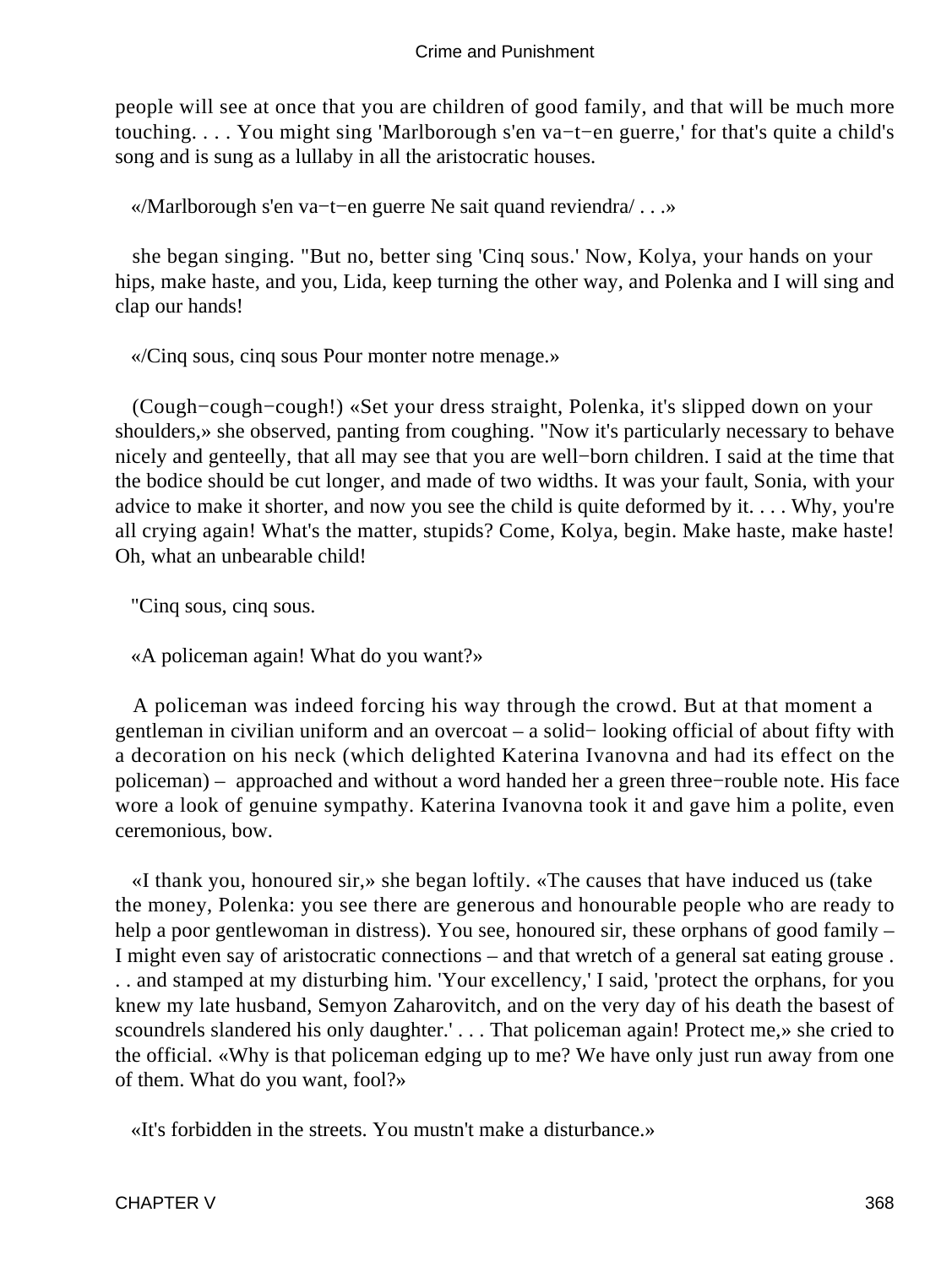«It's you're making a disturbance. It's just the same as if I were grinding an organ. What business is it of yours?»

 «You have to get a licence for an organ, and you haven't got one, and in that way you collect a crowd. Where do you lodge?»

 «What, a license?» wailed Katerina Ivanovna. «I buried my husband to−day. What need of a license?»

 «Calm yourself, madam, calm yourself,» began the official. «Come along; I will escort you. . . . This is no place for you in the crowd. You are ill.»

 «Honoured sir, honoured sir, you don't know,» screamed Katerina Ivanovna. «We are going to the Nevsky. . . . Sonia, Sonia! Where is she? She is crying too! What's the matter with you all? Kolya, Lida, where are you going?» she cried suddenly in alarm. «Oh, silly children! Kolya, Lida, where are they off to? . . .»

 Kolya and Lida, scared out of their wits by the crowd, and their mother's mad pranks, suddenly seized each other by the hand, and ran off at the sight of the policeman who wanted to take them away somewhere. Weeping and wailing, poor Katerina Ivanovna ran after them. She was a piteous and unseemly spectacle, as she ran, weeping and panting for breath. Sonia and Polenka rushed after them.

 «Bring them back, bring them back, Sonia! Oh stupid, ungrateful children! . . . Polenka! catch them. . . . It's for your sakes I . . .»

She stumbled as she ran and fell down.

«She's cut herself, she's bleeding! Oh, dear!» cried Sonia, bending over her.

 All ran up and crowded around. Raskolnikov and Lebeziatnikov were the first at her side, the official too hastened up, and behind him the policeman who muttered, «Bother!» with a gesture of impatience, feeling that the job was going to be a troublesome one.

«Pass on! Pass on!» he said to the crowd that pressed forward.

«She's dying,» someone shouted.

«She's gone out of her mind,» said another.

 «Lord have mercy upon us,» said a woman, crossing herself. «Have they caught the little girl and the boy? They're being brought back, the elder one's got them. . . . Ah, the naughty imps!»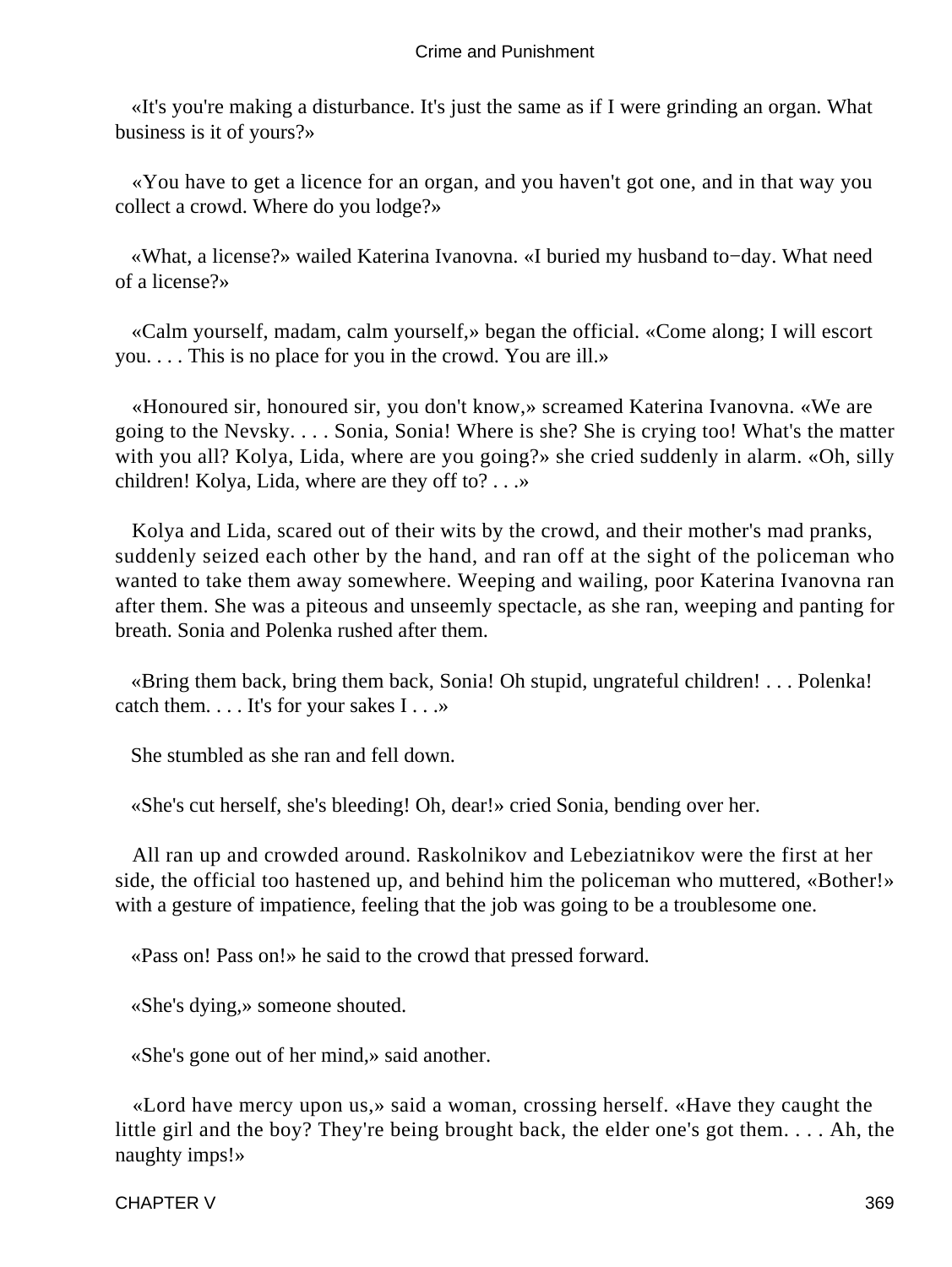When they examined Katerina Ivanovna carefully, they saw that she had not cut herself against a stone, as Sonia thought, but that the blood that stained the pavement red was from her chest.

 «I've seen that before,» muttered the official to Raskolnikov and Lebeziatnikov; «that's consumption; the blood flows and chokes the patient. I saw the same thing with a relative of my own not long ago . . . nearly a pint of blood, all in a minute. . . . What's to be done though? She is dying.»

 «This way, this way, to my room!» Sonia implored. «I live here! . . . See, that house, the second from here. . . . Come to me, make haste,» she turned from one to the other. «Send for the doctor! Oh, dear!»

 Thanks to the official's efforts, this plan was adopted, the policeman even helping to carry Katerina Ivanovna. She was carried to Sonia's room, almost unconscious, and laid on the bed. The blood was still flowing, but she seemed to be coming to herself. Raskolnikov, Lebeziatnikov, and the official accompanied Sonia into the room and were followed by the policeman, who first drove back the crowd which followed to the very door. Polenka came in holding Kolya and Lida, who were trembling and weeping. Several persons came in too from the Kapernaumovs' room; the landlord, a lame one−eyed man of strange appearance with whiskers and hair that stood up like a brush, his wife, a woman with an everlastingly scared expression, and several open−mouthed children with wonder−struck faces. Among these, Svidrigailov suddenly made his appearance. Raskolnikov looked at him with surprise, not understanding where he had come from and not having noticed him in the crowd. A doctor and priest wore spoken of. The official whispered to Raskolnikov that he thought it was too late now for the doctor, but he ordered him to be sent for. Kapernaumov ran himself.

 Meanwhile Katerina Ivanovna had regained her breath. The bleeding ceased for a time. She looked with sick but intent and penetrating eyes at Sonia, who stood pale and trembling, wiping the sweat from her brow with a handkerchief. At last she asked to be raised. They sat her up on the bed, supporting her on both sides.

 «Where are the children?» she said in a faint voice. «You've brought them, Polenka? Oh the sillies! Why did you run away. . . . Och!»

 Once more her parched lips were covered with blood. She moved her eyes, looking about her.

«So that's how you live, Sonia! Never once have I been in your room.»

She looked at her with a face of suffering.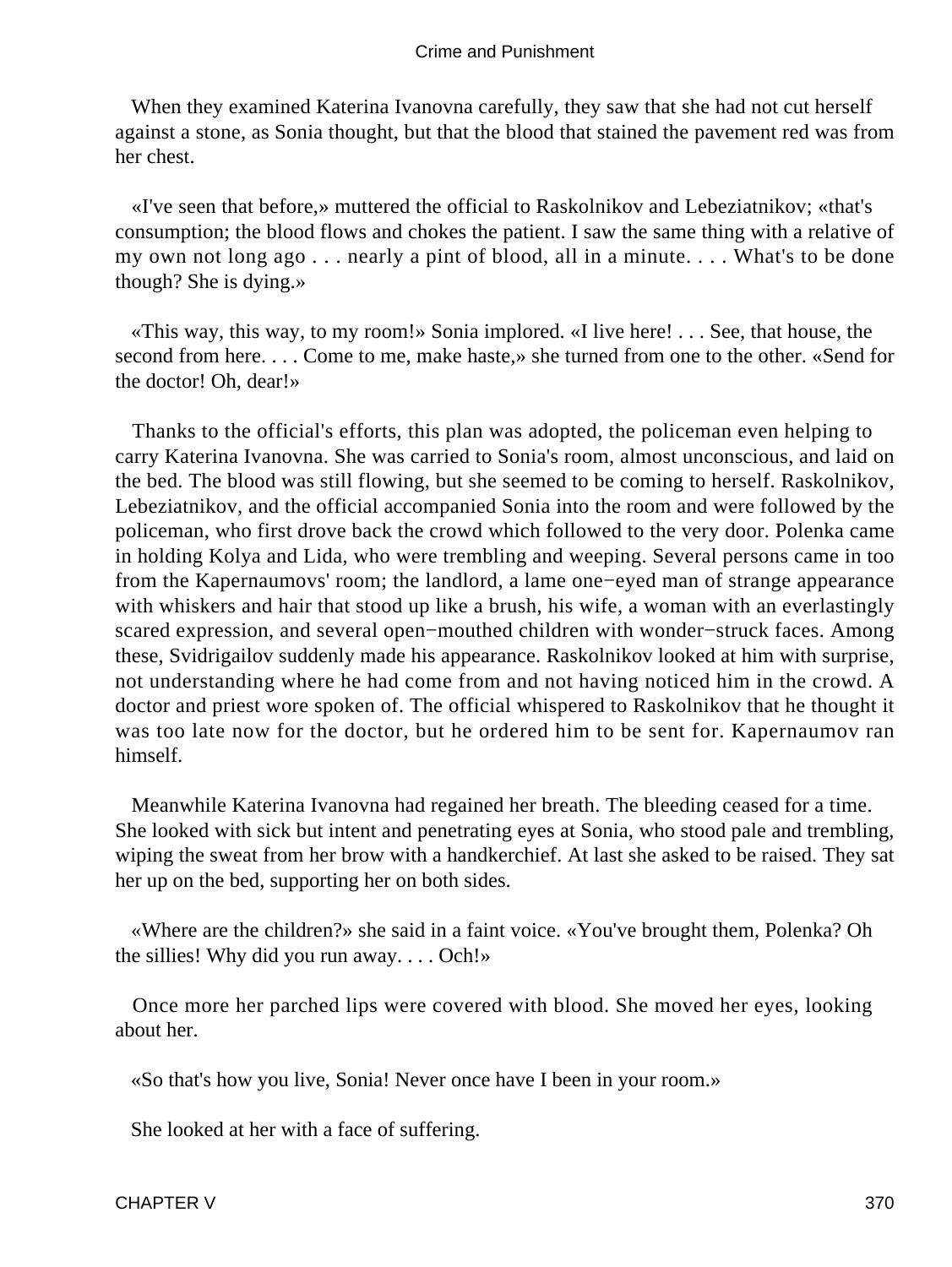«We have been your ruin, Sonia. Polenka, Lida, Kolya, come here! Well, here they are, Sonia, take them all! I hand them over to you, I've had enough! The ball is over.» (Cough!) «Lay me down, let me die in peace.»

They laid her back on the pillow.

 «What, the priest? I don't want him. You haven't got a rouble to spare. I have no sins. God must forgive me without that. He knows how I have suffered. . . . And if He won't forgive me, I don't care!»

 She sank more and more into uneasy delirium. At times she shuddered, turned her eyes from side to side, recognised everyone for a minute, but at once sank into delirium again. Her breathing was hoarse and difficult, there was a sort of rattle in her throat.

 «I said to him, your excellency,» she ejaculated, gasping after each word. "That Amalia Ludwigovna, ah! Lida, Kolya, hands on your hips, make haste! /Glissez, glissez! pas de basque!/ Tap with your heels, be a graceful child!

"/Du hast Diamanten und Perlen/

"What next? That's the thing to sing.

"/Du hast die schonsten Augen Madchen, was willst du mehr?/

"What an idea! /Was willst du mehr?/ What things the fool invents! Ah, yes!

"In the heat of midday in the vale of Dagestan.

 «Ah, how I loved it! I loved that song to distraction, Polenka! Your father, you know, used to sing it when we were engaged. . . . Oh those days! Oh that's the thing for us to sing! How does it go? I've forgotten. Remind me! How was it?»

 She was violently excited and tried to sit up. At last, in a horribly hoarse, broken voice, she began, shrieking and gasping at every word, with a look of growing terror.

 «In the heat of midday! . . . in the vale! . . . of Dagestan! . . . With lead in my breast! . . .»

 «Your excellency!» she wailed suddenly with a heart−rending scream and a flood of tears, «protect the orphans! You have been their father's guest . . . one may say aristocratic. . . .» She started, regaining consciousness, and gazed at all with a sort of terror, but at once recognised Sonia.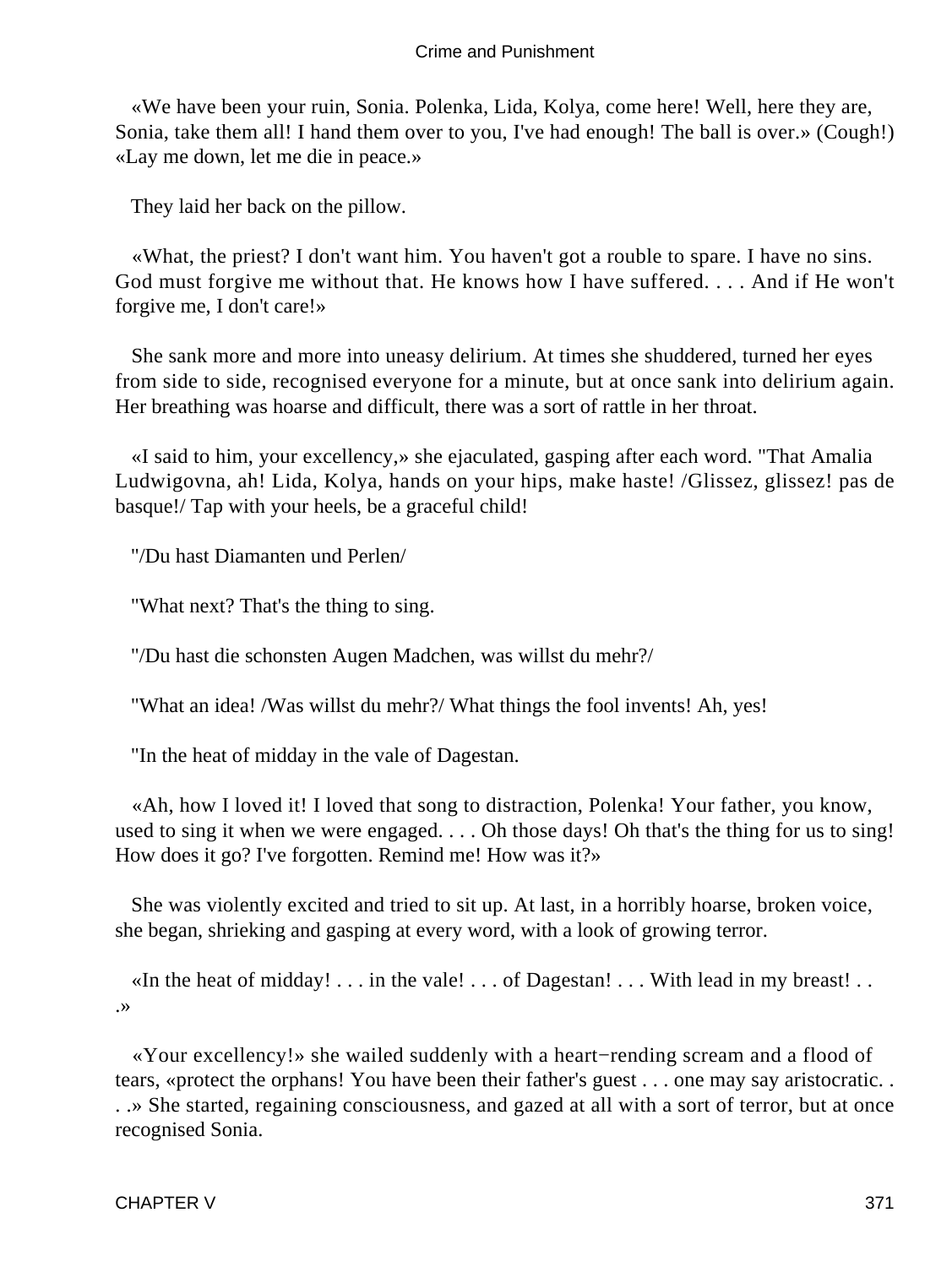«Sonia, Sonia!» she articulated softly and caressingly, as though surprised to find her there. «Sonia darling, are you here, too?»

They lifted her up again.

 «Enough! It's over! Farewell, poor thing! I am done for! I am broken!» she cried with vindictive despair, and her head fell heavily back on the pillow.

 She sank into unconsciousness again, but this time it did not last long. Her pale, yellow, wasted face dropped back, her mouth fell open, her leg moved convulsively, she gave a deep, deep sigh and died.

 Sonia fell upon her, flung her arms about her, and remained motionless with her head pressed to the dead woman's wasted bosom. Polenka threw herself at her mother's feet, kissing them and weeping violently. Though Kolya and Lida did not understand what had happened, they had a feeling that it was something terrible; they put their hands on each other's little shoulders, stared straight at one another and both at once opened their mouths and began screaming. They were both still in their fancy dress; one in a turban, the other in the cap with the ostrich feather.

 And how did «the certificate of merit» come to be on the bed beside Katerina Ivanovna? It lay there by the pillow; Raskolnikov saw it.

He walked away to the window. Lebeziatnikov skipped up to him.

«She is dead,» he said.

 «Rodion Romanovitch, I must have two words with you,» said Svidrigailov, coming up to them.

 Lebeziatnikov at once made room for him and delicately withdrew. Svidrigailov drew Raskolnikov further away.

 «I will undertake all the arrangements, the funeral and that. You know it's a question of money and, as I told you, I have plenty to spare. I will put those two little ones and Polenka into some good orphan asylum, and I will settle fifteen hundred roubles to be paid to each on coming of age, so that Sofya Semyonovna need have no anxiety about them. And I will pull her out of the mud too, for she is a good girl, isn't she? So tell Avdotya Romanovna that that is how I am spending her ten thousand.»

«What is your motive for such benevolence?» asked Raskolnikov.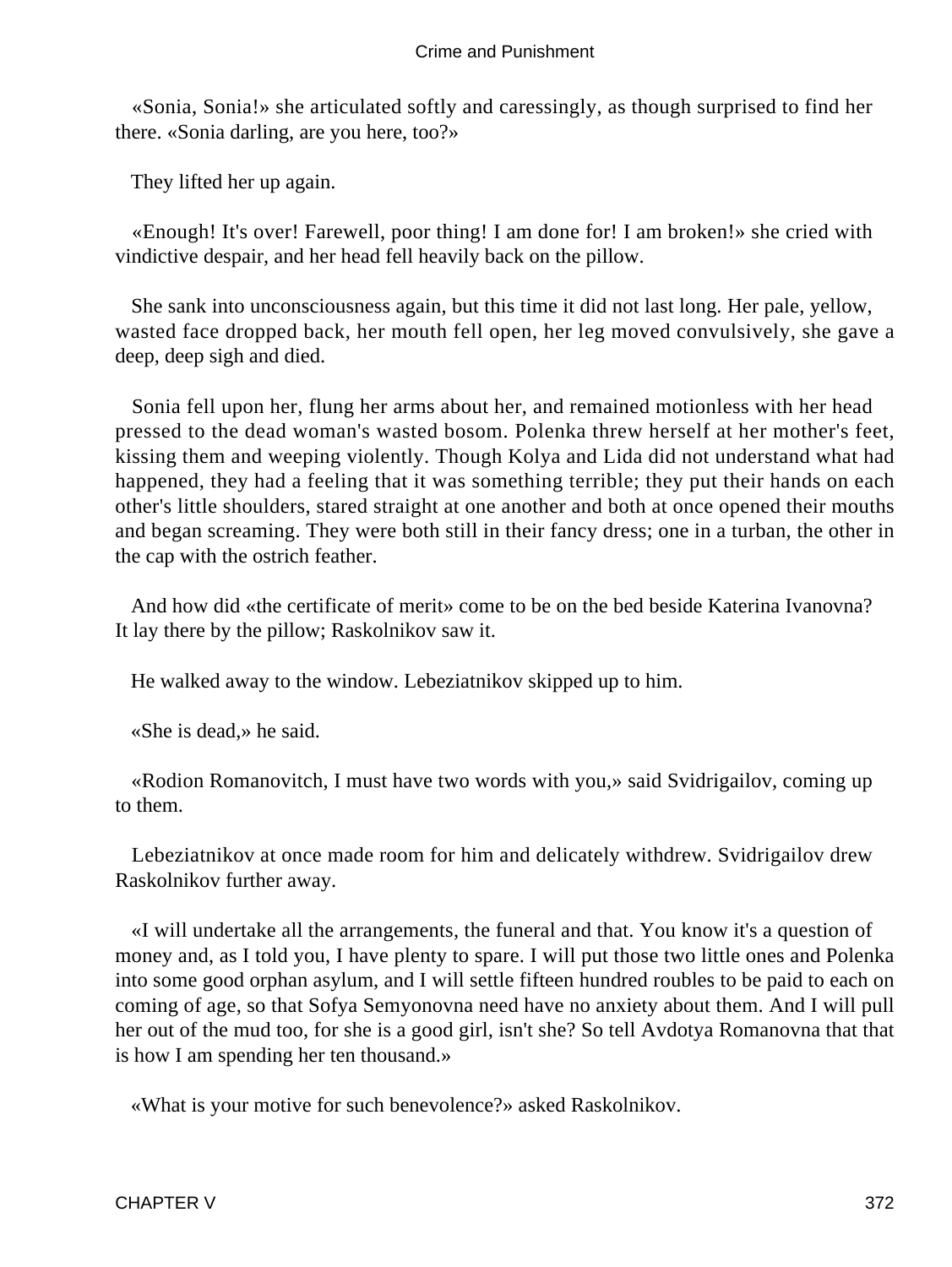«Ah! you sceptical person!» laughed Svidrigailov. «I told you I had no need of that money. Won't you admit that it's simply done from humanity? She wasn't 'a louse,' you know» (he pointed to the corner where the dead woman lay), «was she, like some old pawnbroker woman? Come, you'll agree, is Luzhin to go on living, and doing wicked things or is she to die? And if I didn't help them, Polenka would go the same way.»

 He said this with an air of a sort of gay winking slyness, keeping his eyes fixed on Raskolnikov, who turned white and cold, hearing his own phrases, spoken to Sonia. He quickly stepped back and looked wildly at Svidrigailov.

«How do you know?» he whispered, hardly able to breathe.

 «Why, I lodge here at Madame Resslich's, the other side of the wall. Here is Kapernaumov, and there lives Madame Resslich, an old and devoted friend of mine. I am a neighbour.»

# «You?»

 «Yes,» continued Svidrigailov, shaking with laughter. «I assure you on my honour, dear Rodion Romanovitch, that you have interested me enormously. I told you we should become friends, I foretold it. Well, here we have. And you will see what an accommodating person I am. You'll see that you can get on with me!»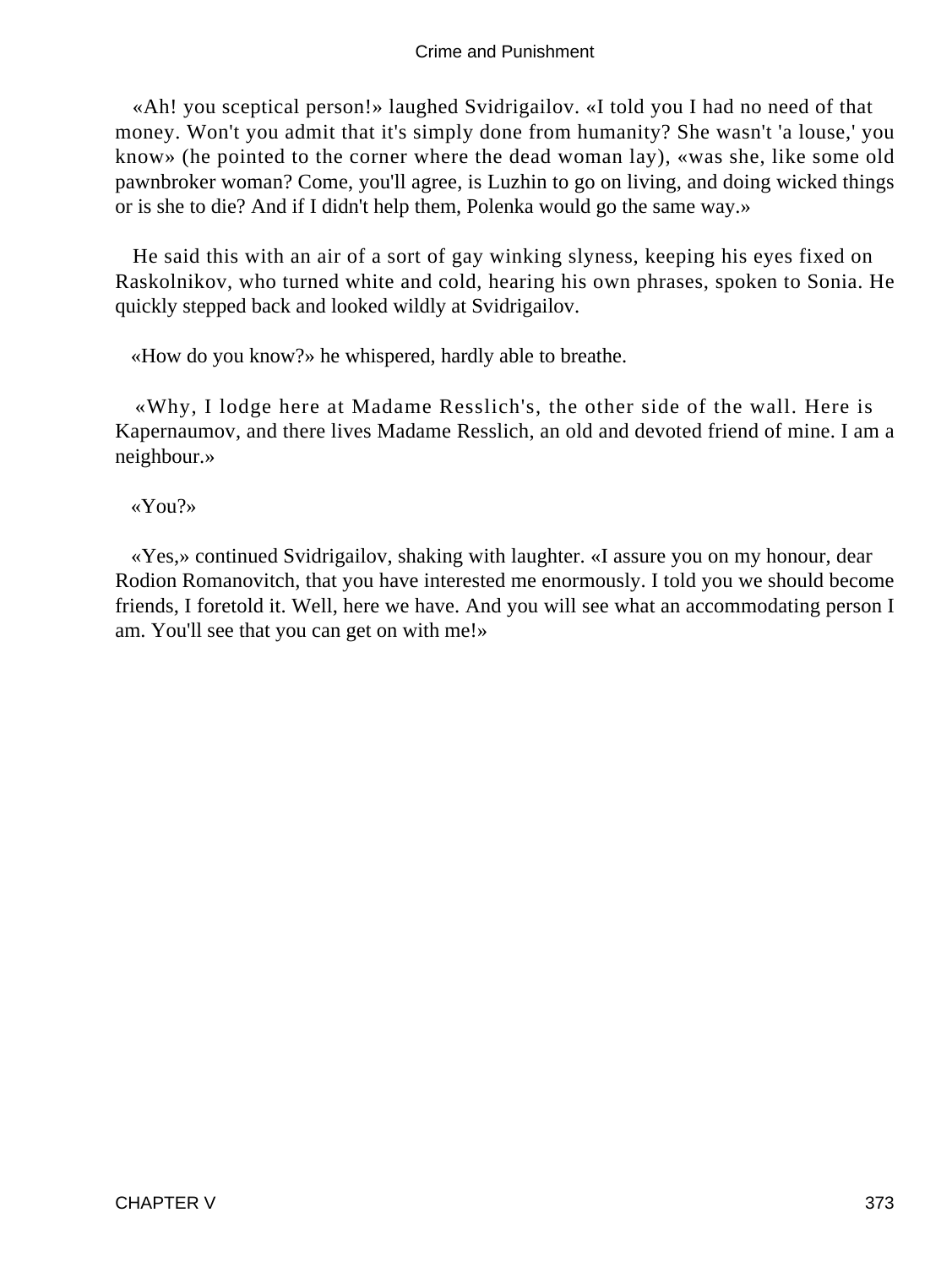# **[PART VI](#page-466-0)**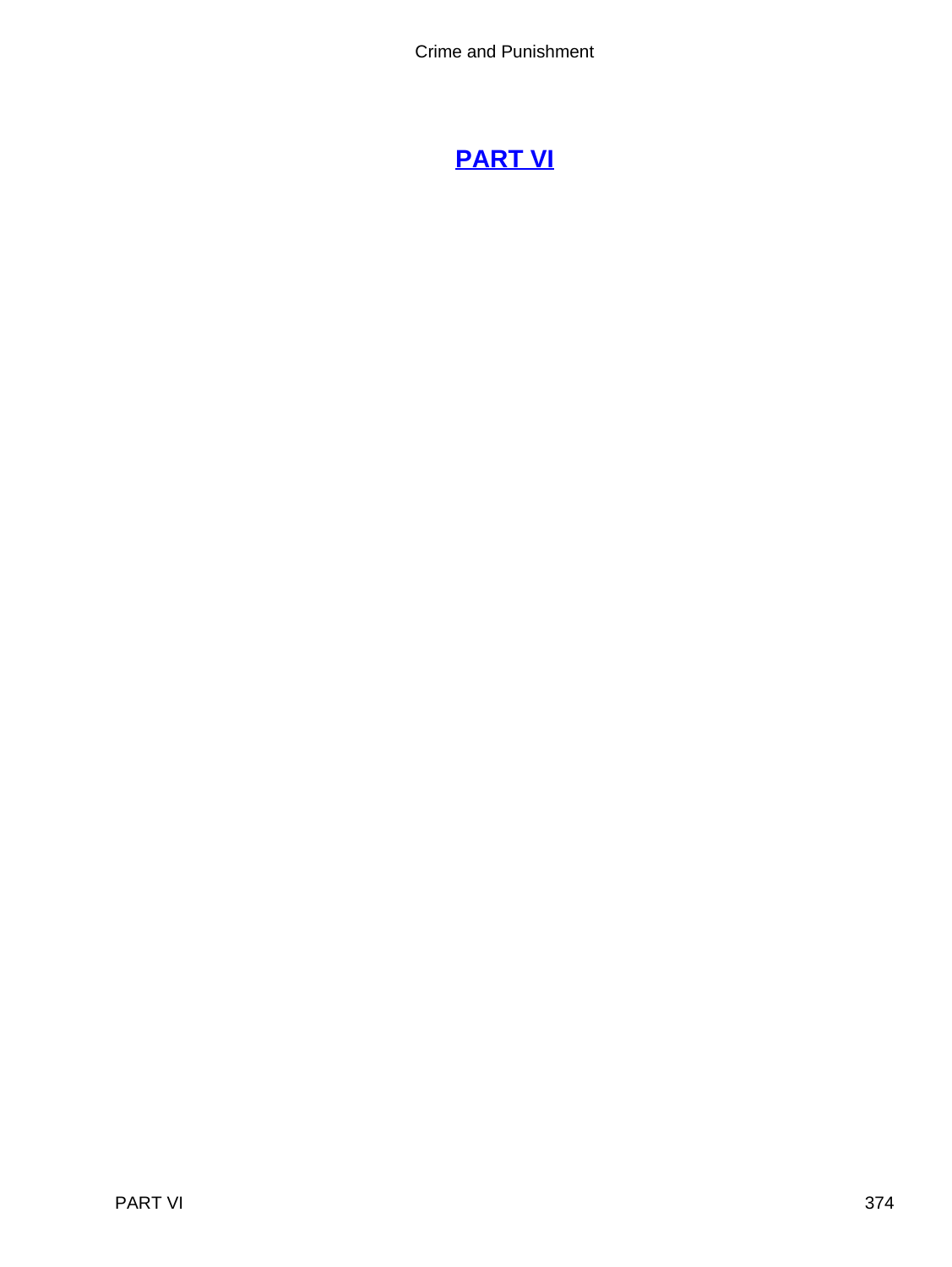# **[CHAPTER I](#page-466-0)**

*A* strange period began for Raskolnikov: it was as though a fog had fallen upon him and wrapped him in a dreary solitude from which there was no escape. Recalling that period long after, he believed that his mind had been clouded at times, and that it had continued so, with intervals, till the final catastrophe. He was convinced that he had been mistaken about many things at that time, for instance as to the date of certain events. Anyway, when he tried later on to piece his recollections together, he learnt a great deal about himself from what other people told him. He had mixed up incidents and had explained events as due to circumstances which existed only in his imagination. At times he was a prey to agonies of morbid uneasiness, amounting sometimes to panic. But he remembered, too, moments, hours, perhaps whole days, of complete apathy, which came upon him as a reaction from his previous terror and might be compared with the abnormal insensibility, sometimes seen in the dying. He seemed to be trying in that latter stage to escape from a full and clear understanding of his position. Certain essential facts which required immediate consideration were particularly irksome to him. How glad he would have been to be free from some cares, the neglect of which would have threatened him with complete, inevitable ruin.

 He was particularly worried about Svidrigailov, he might be said to be permanently thinking of Svidrigailov. From the time of Svidrigailov's too menacing and unmistakable words in Sonia's room at the moment of Katerina Ivanovna's death, the normal working of his mind seemed to break down. But although this new fact caused him extreme uneasiness, Raskolnikov was in no hurry for an explanation of it. At times, finding himself in a solitary and remote part of the town, in some wretched eating−house, sitting alone lost in thought, hardly knowing how he had come there, he suddenly thought of Svidrigailov. He recognised suddenly, clearly, and with dismay that he ought at once to come to an understanding with that man and to make what terms he could. Walking outside the city gates one day, he positively fancied that they had fixed a meeting there, that he was waiting for Svidrigailov. Another time he woke up before daybreak lying on the ground under some bushes and could not at first understand how he had come there.

 But during the two or three days after Katerina Ivanovna's death, he had two or three times met Svidrigailov at Sonia's lodging, where he had gone aimlessly for a moment. They exchanged a few words and made no reference to the vital subject, as though they were tacitly agreed not to speak of it for a time.

 Katerina Ivanovna's body was still lying in the coffin, Svidrigailov was busy making arrangements for the funeral. Sonia too was very busy. At their last meeting Svidrigailov informed Raskolnikov that he had made an arrangement, and a very satisfactory one, for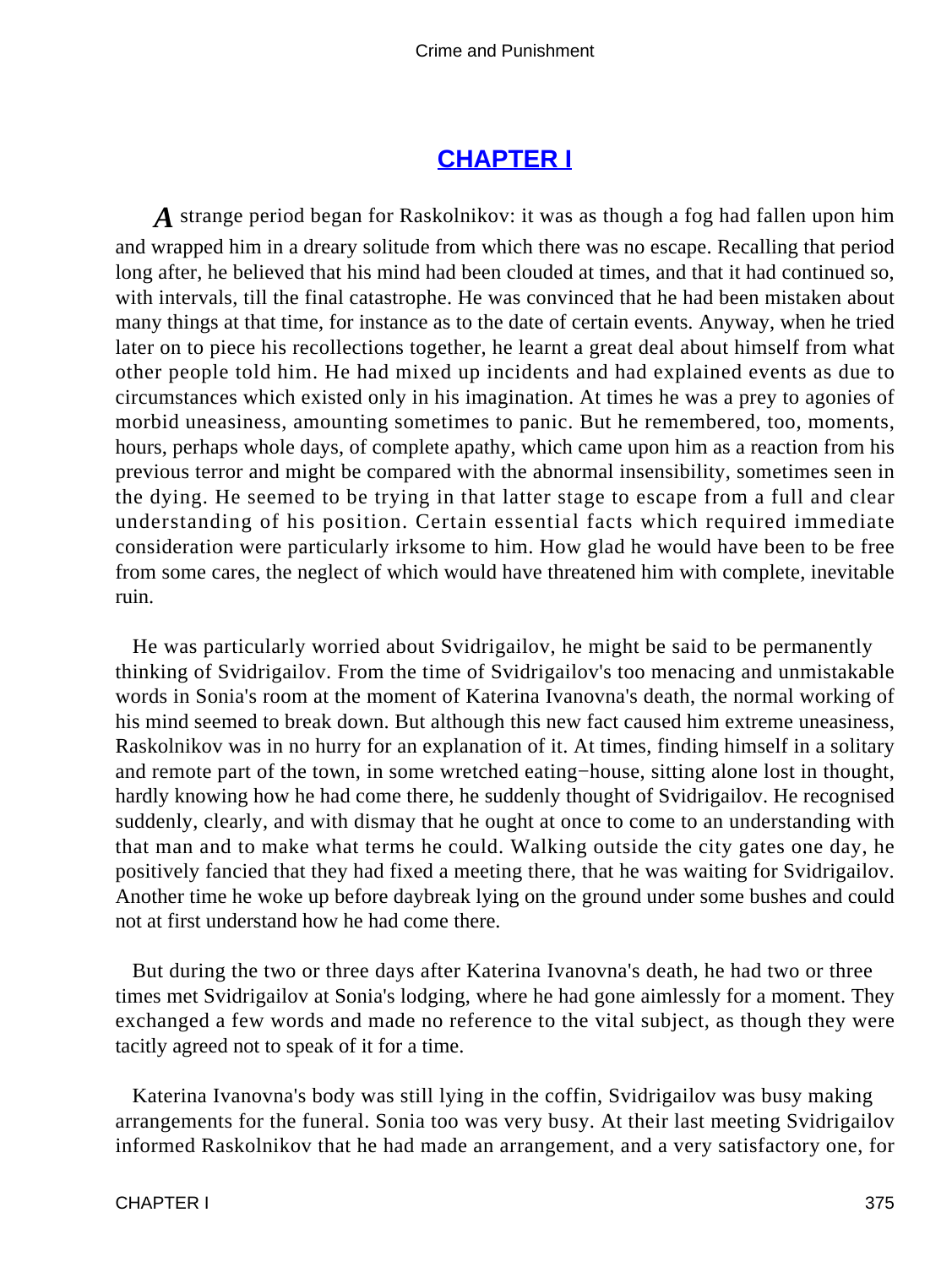Katerina Ivanovna's children; that he had, through certain connections, succeeded in getting hold of certain personages by whose help the three orphans could be at once placed in very suitable institutions; that the money he had settled on them had been of great assistance, as it is much easier to place orphans with some property than destitute ones. He said something too about Sonia and promised to come himself in a day or two to see Raskolnikov, mentioning that «he would like to consult with him, that there were things they must talk over.  $\ldots$   $\gg$ 

 This conversation took place in the passage on the stairs. Svidrigailov looked intently at Raskolnikov and suddenly, after a brief pause, dropping his voice, asked: «But how is it, Rodion Romanovitch; you don't seem yourself? You look and you listen, but you don't seem to understand. Cheer up! We'll talk things over; I am only sorry, I've so much to do of my own business and other people's. Ah, Rodion Romanovitch,» he added suddenly, «what all men need is fresh air, fresh air . . . more than anything!»

 He moved to one side to make way for the priest and server, who were coming up the stairs. They had come for the requiem service. By Svidrigailov's orders it was sung twice a day punctually. Svidrigailov went his way. Raskolnikov stood still a moment, thought, and followed the priest into Sonia's room. He stood at the door. They began quietly, slowly and mournfully singing the service. From his childhood the thought of death and the presence of death had something oppressive and mysteriously awful; and it was long since he had heard the requiem service. And there was something else here as well, too awful and disturbing. He looked at the children: they were all kneeling by the coffin; Polenka was weeping. Behind them Sonia prayed, softly and, as it were, timidly weeping.

 «These last two days she hasn't said a word to me, she hasn't glanced at me,» Raskolnikov thought suddenly. The sunlight was bright in the room; the incense rose in clouds; the priest read, «Give rest, oh Lord. . . .» Raskolnikov stayed all through the service. As he blessed them and took his leave, the priest looked round strangely. After the service, Raskolnikov went up to Sonia. She took both his hands and let her head sink on his shoulder. This slight friendly gesture bewildered Raskolnikov. It seemed strange to him that there was no trace of repugnance, no trace of disgust, no tremor in her hand. It was the furthest limit of self−abnegation, at least so he interpreted it.

 Sonia said nothing. Raskolnikov pressed her hand and went out. He felt very miserable. If it had been possible to escape to some solitude, he would have thought himself lucky, even if he had to spend his whole life there. But although he had almost always been by himself of late, he had never been able to feel alone. Sometimes he walked out of the town on to the high road, once he had even reached a little wood, but the lonelier the place was, the more he seemed to be aware of an uneasy presence near him. It did not frighten him, but greatly annoyed him, so that he made haste to return to the town, to mingle with the crowd, to enter restaurants and taverns, to walk in busy thoroughfares. There he felt easier and even more solitary. One day at dusk he sat for an hour listening to songs in a tavern and he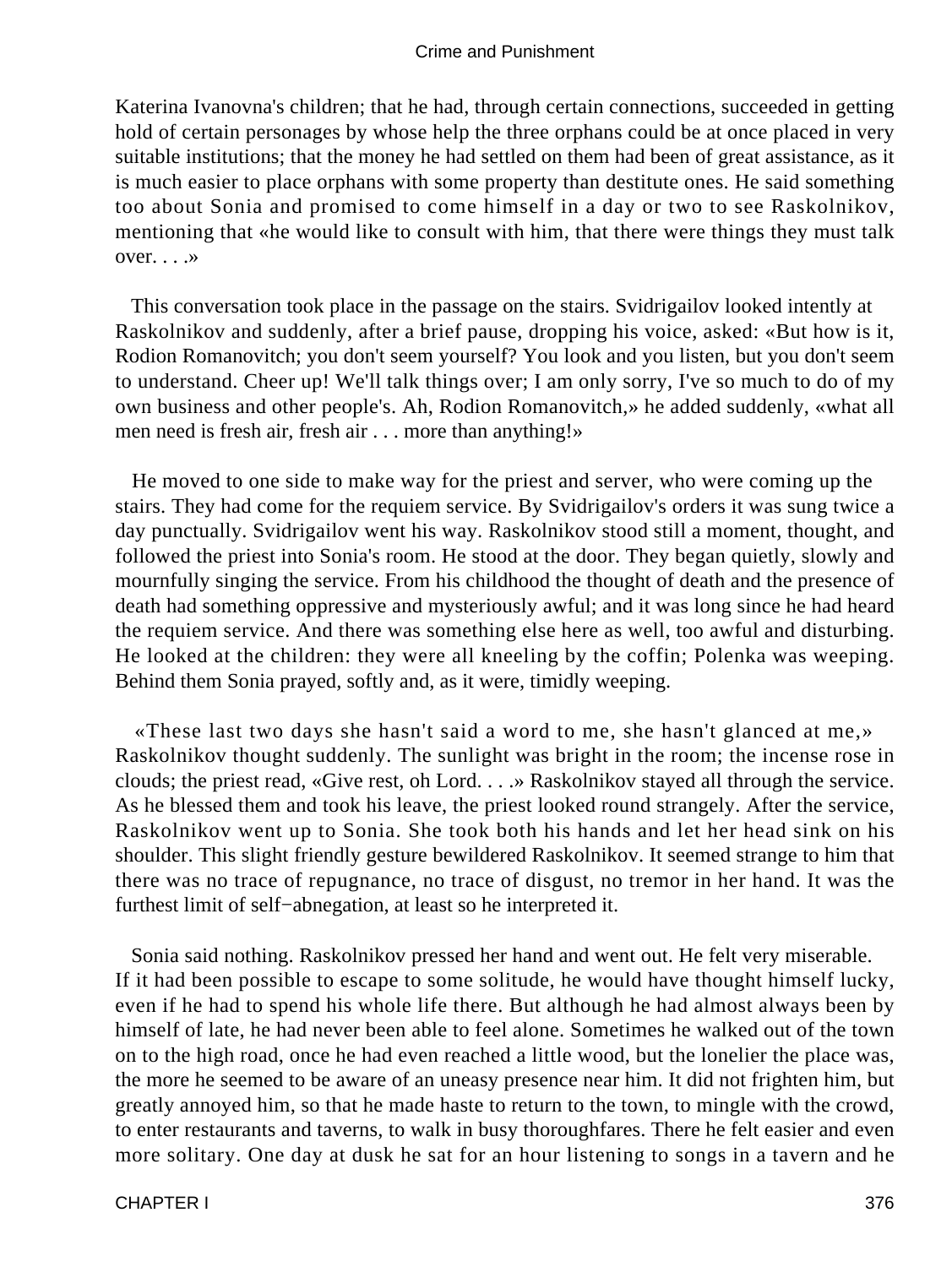remembered that he positively enjoyed it. But at last he had suddenly felt the same uneasiness again, as though his conscience smote him. «Here I sit listening to singing, is that what I ought to be doing?» he thought. Yet he felt at once that that was not the only cause of his uneasiness; there was something requiring immediate decision, but it was something he could not clearly understand or put into words. It was a hopeless tangle. «No, better the struggle again! Better Porfiry again . . . or Svidrigailov. . . . Better some challenge again . . . . some attack. Yes, yes!» he thought. He went out of the tavern and rushed away almost at a run. The thought of Dounia and his mother suddenly reduced him almost to a panic. That night he woke up before morning among some bushes in Krestovsky Island, trembling all over with fever; he walked home, and it was early morning when he arrived. After some hours' sleep the fever left him, but he woke up late, two o'clock in the afternoon.

 He remembered that Katerina Ivanovna's funeral had been fixed for that day, and was glad that he was not present at it. Nastasya brought him some food; he ate and drank with appetite, almost with greediness. His head was fresher and he was calmer than he had been for the last three days. He even felt a passing wonder at his previous attacks of panic.

The door opened and Razumihin came in.

 «Ah, he's eating, then he's not ill,» said Razumihin. He took a chair and sat down at the table opposite Raskolnikov.

 He was troubled and did not attempt to conceal it. He spoke with evident annoyance, but without hurry or raising his voice. He looked as though he had some special fixed determination.

 «Listen,» he began resolutely. «As far as I am concerned, you may all go to hell, but from what I see, it's clear to me that I can't make head or tail of it; please don't think I've come to ask you questions. I don't want to know, hang it! If you begin telling me your secrets, I dare say I shouldn't stay to listen, I should go away cursing. I have only come to find out once for all whether it's a fact that you are mad? There is a conviction in the air that you are mad or very nearly so. I admit I've been disposed to that opinion myself, judging from your stupid, repulsive and quite inexplicable actions, and from your recent behavior to your mother and sister. Only a monster or a madman could treat them as you have; so you must be mad.»

«When did you see them last?»

 «Just now. Haven't you seen them since then? What have you been doing with yourself? Tell me, please. I've been to you three times already. Your mother has been seriously ill since yesterday. She had made up her mind to come to you; Avdotya Romanovna tried to prevent her; she wouldn't hear a word. 'If he is ill, if his mind is giving way, who can look after him like his mother?' she said. We all came here together, we couldn't let her come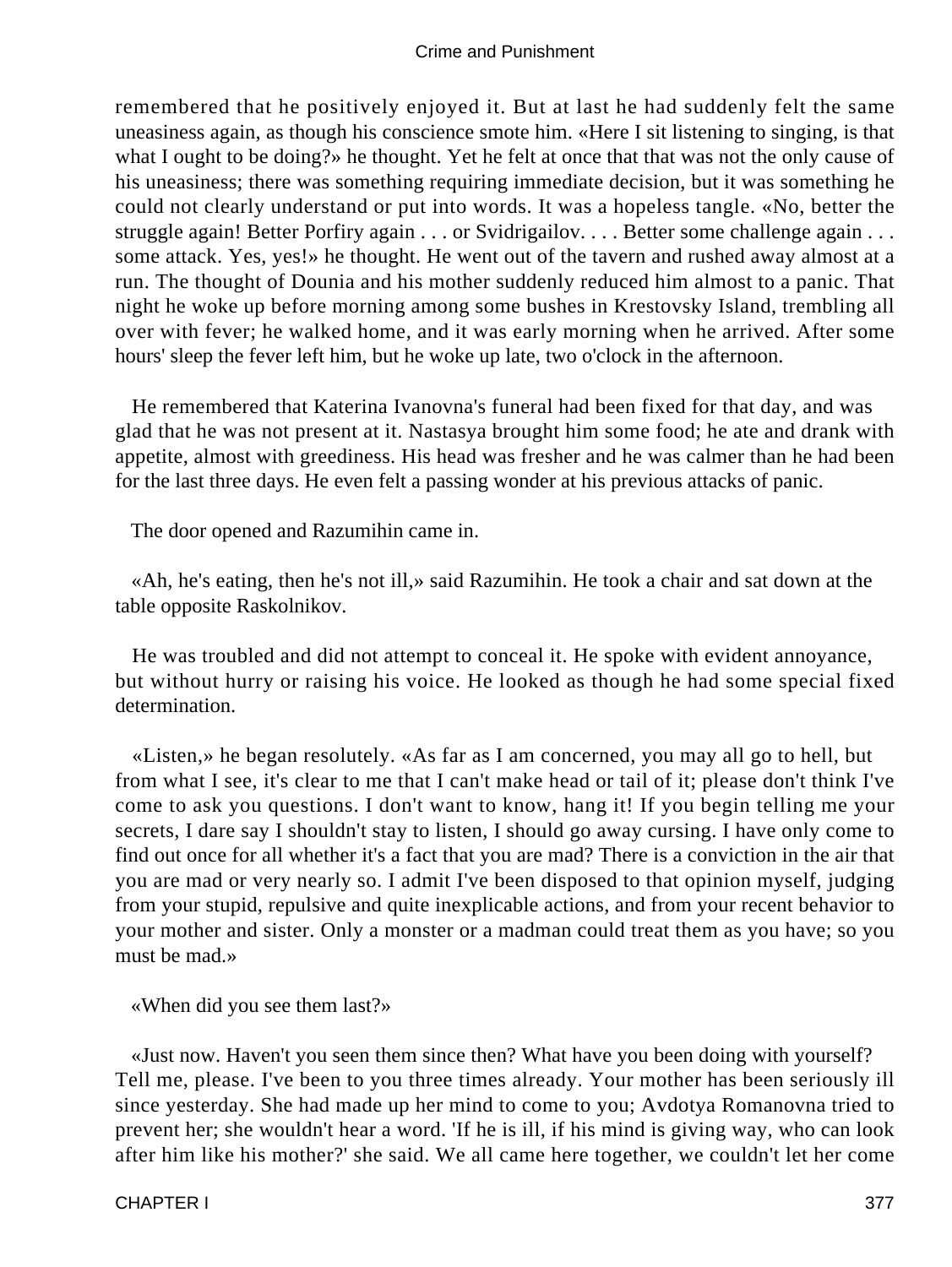alone all the way. We kept begging her to be calm. We came in, you weren't here; she sat down, and stayed ten minutes, while we stood waiting in silence. She got up and said: 'If he's gone out, that is, if he is well, and has forgotten his mother, it's humiliating and unseemly for his mother to stand at his door begging for kindness.' She returned home and took to her bed; now she is in a fever. 'I see,' she said, 'that he has time for /his girl/.' She means by /your girl/ Sofya Semyonovna, your betrothed or your mistress, I don't know. I went at once to Sofya Semyonovna's, for I wanted to know what was going on. I looked round, I saw the coffin, the children crying, and Sofya Semyonovna trying them on mourning dresses. No sign of you. I apologised, came away, and reported to Avdotya Romanovna. So that's all nonsense and you haven't got a girl; the most likely thing is that you are mad. But here you sit, guzzling boiled beef as though you'd not had a bite for three days. Though as far as that goes, madmen eat too, but though you have not said a word to me yet . . . you are not mad! That I'd swear! Above all, you are not mad! So you may go to hell, all of you, for there's some mystery, some secret about it, and I don't intend to worry my brains over your secrets. So I've simply come to swear at you,» he finished, getting up, «to relieve my mind. And I know what to do now.»

«What do you mean to do now?»

«What business is it of yours what I mean to do?»

«You are going in for a drinking bout.»

«How . . . how did you know?»

«Why, it's pretty plain.»

Razumihin paused for a minute.

 «You always have been a very rational person and you've never been mad, never,» he observed suddenly with warmth. «You're right: I shall drink. Good−bye!»

And he moved to go out.

 «I was talking with my sister – the day before yesterday, I think it was – about you, Razumihin.»

 «About me! But . . . where can you have seen her the day before yesterday?» Razumihin stopped short and even turned a little pale.

One could see that his heart was throbbing slowly and violently.

«She came here by herself, sat there and talked to me.»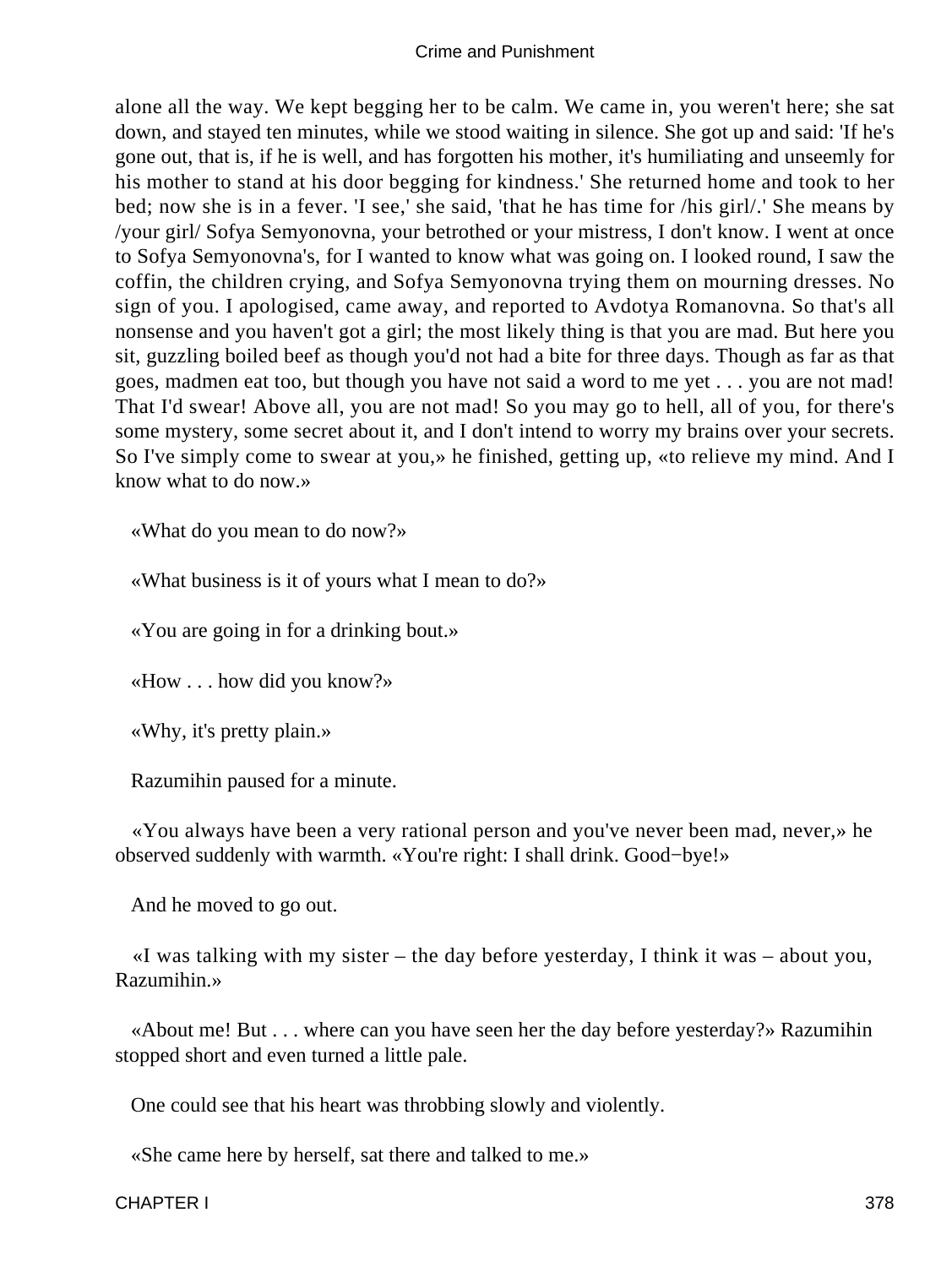«She did!»

«Yes.»

«What did you say to her . . . I mean, about me?»

 «I told her you were a very good, honest, and industrious man. I didn't tell her you love her, because she knows that herself.»

«She knows that herself?»

 «Well, it's pretty plain. Wherever I might go, whatever happened to me, you would remain to look after them. I, so to speak, give them into your keeping, Razumihin. I say this because I know quite well how you love her, and am convinced of the purity of your heart. I know that she too may love you and perhaps does love you already. Now decide for yourself, as you know best, whether you need go in for a drinking bout or not.»

 «Rodya! You see . . . well. . . . Ach, damn it! But where do you mean to go? Of course, if it's all a secret, never mind. . . . But I . . . I shall find out the secret . . . and I am sure that it must be some ridiculous nonsense and that you've made it all up. Anyway you are a capital fellow, a capital fellow! . . .»

 «That was just what I wanted to add, only you interrupted, that that was a very good decision of yours not to find out these secrets. Leave it to time, don't worry about it. You'll know it all in time when it must be. Yesterday a man said to me that what a man needs is fresh air, fresh air, fresh air. I mean to go to him directly to find out what he meant by that.»

Razumihin stood lost in thought and excitement, making a silent conclusion.

 «He's a political conspirator! He must be. And he's on the eve of some desperate step, that's certain. It can only be that! And . . . and Dounia knows,» he thought suddenly.

 «So Avdotya Romanovna comes to see you,» he said, weighing each syllable, «and you're going to see a man who says we need more air, and so of course that letter . . . that too must have something to do with it,» he concluded to himself.

«What letter?»

 «She got a letter to−day. It upset her very much – very much indeed. Too much so. I began speaking of you, she begged me not to. Then . . . then she said that perhaps we should very soon have to part . . . then she began warmly thanking me for something; then she went to her room and locked herself in.»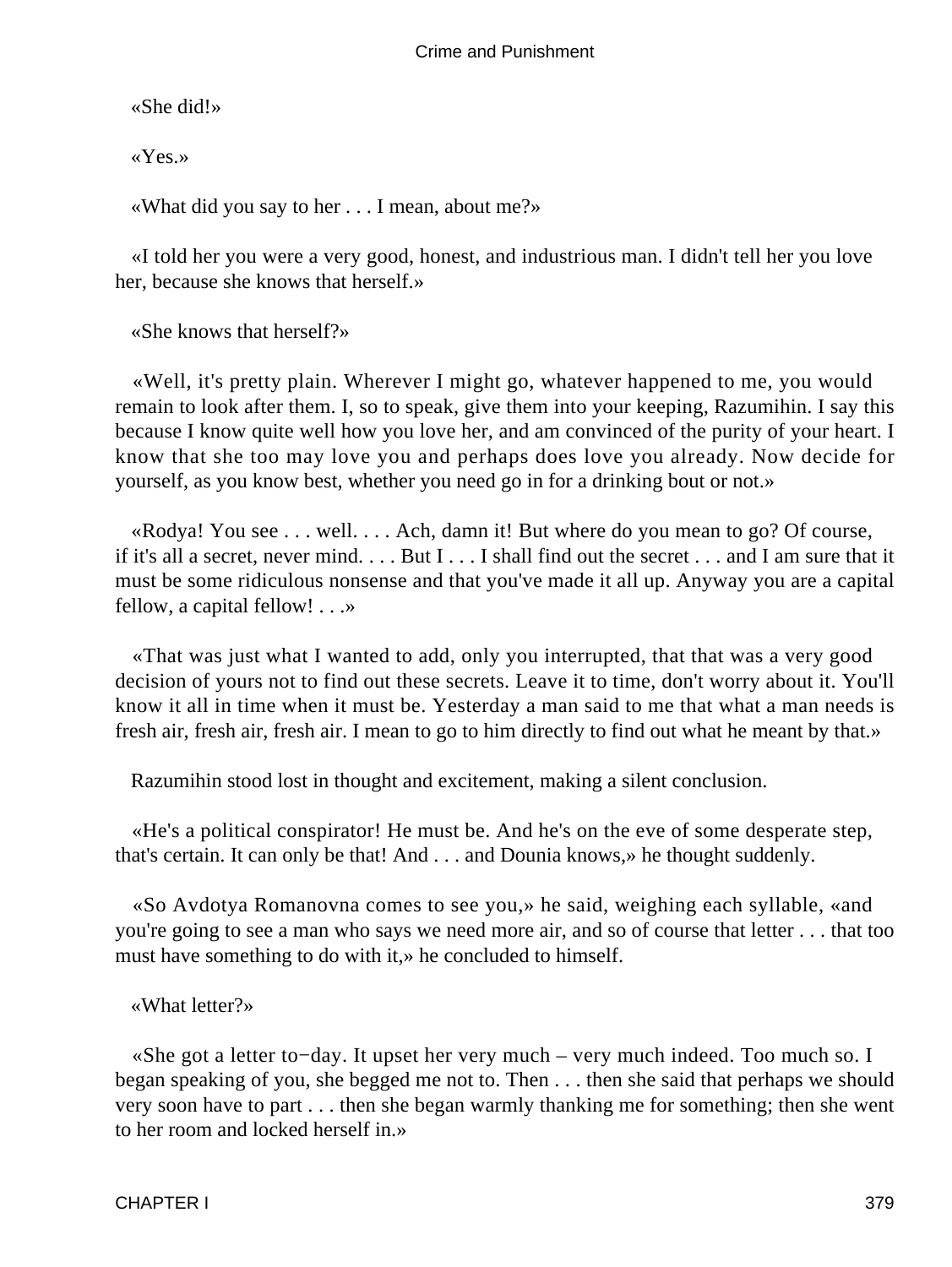«She got a letter?» Raskolnikov asked thoughtfully.

«Yes, and you didn't know? hm . . .»

They were both silent.

 «Good−bye, Rodion. There was a time, brother, when I. . . . Never mind, good−bye. You see, there was a time. . . . Well, good−bye! I must be off too. I am not going to drink. There's no need now. . . . That's all stuff!»

 He hurried out; but when he had almost closed the door behind him, he suddenly opened it again, and said, looking away:

 «Oh, by the way, do you remember that murder, you know Porfiry's, that old woman? Do you know the murderer has been found, he has confessed and given the proofs. It's one of those very workmen, the painter, only fancy! Do you remember I defended them here? Would you believe it, all that scene of fighting and laughing with his companions on the stairs while the porter and the two witnesses were going up, he got up on purpose to disarm suspicion. The cunning, the presence of mind of the young dog! One can hardly credit it; but it's his own explanation, he has confessed it all. And what a fool I was about it! Well, he's simply a genius of hypocrisy and resourcefulness in disarming the suspicions of the lawyers – so there's nothing much to wonder at, I suppose! Of course people like that are always possible. And the fact that he couldn't keep up the character, but confessed, makes him easier to believe in. But what a fool I was! I was frantic on their side!»

 «Tell me, please, from whom did you hear that, and why does it interest you so?» Raskolnikov asked with unmistakable agitation.

 «What next? You ask me why it interests me! . . . Well, I heard it from Porfiry, among others . . . It was from him I heard almost all about it.»

«From Porfiry?»

«From Porfiry.»

«What . . . what did he say?» Raskolnikov asked in dismay.

«He gave me a capital explanation of it. Psychologically, after his fashion.»

«He explained it? Explained it himself?»

 «Yes, yes; good−bye. I'll tell you all about it another time, but now I'm busy. There was a time when I fancied . . . But no matter, another time! . . . What need is there for me to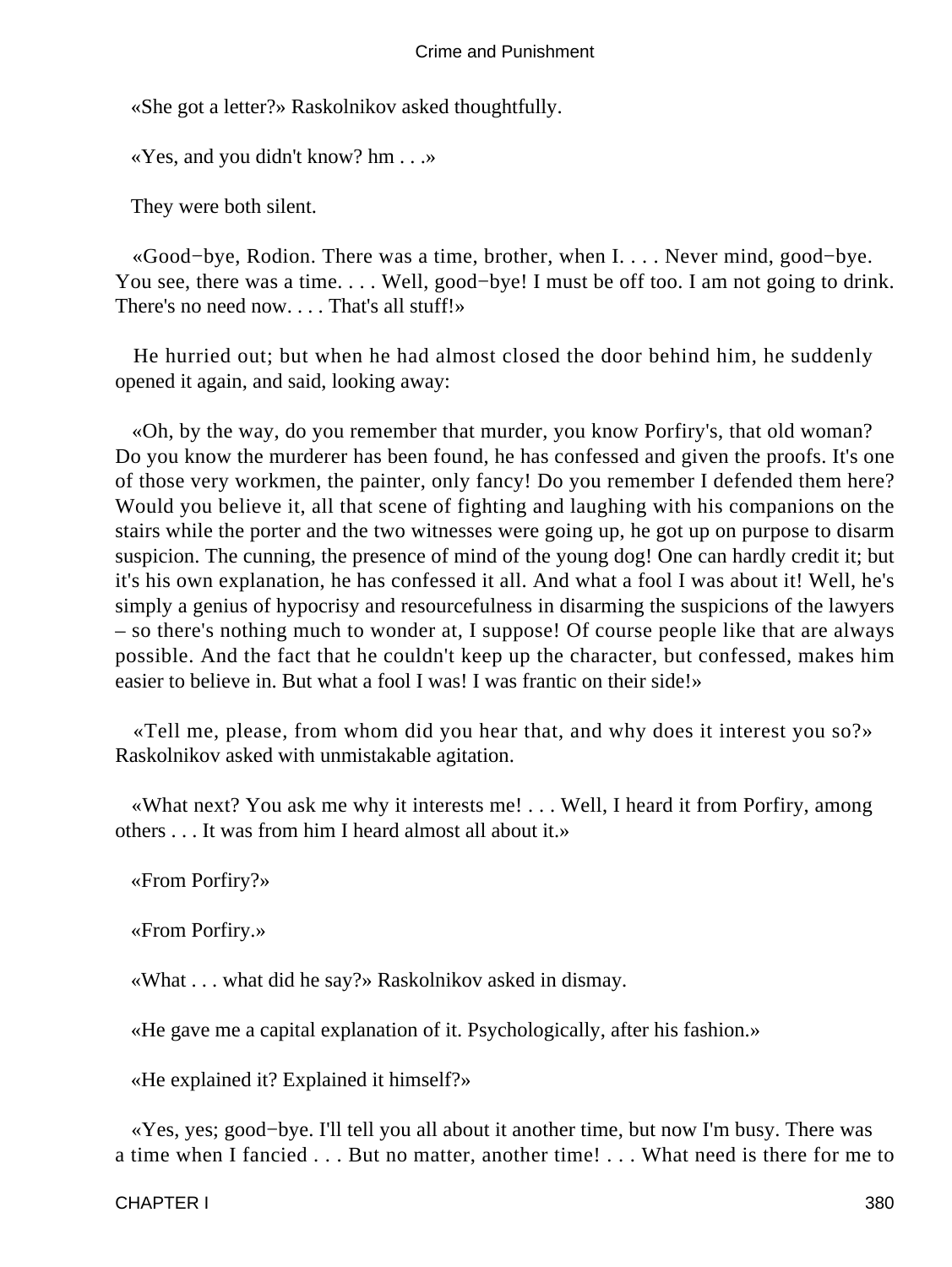drink now? You have made me drunk without wine. I am drunk, Rodya! Good−bye, I'm going. I'll come again very soon.»

He went out.

 «He's a political conspirator, there's not a doubt about it,» Razumihin decided, as he slowly descended the stairs. «And he's drawn his sister in; that's quite, quite in keeping with Avdotya Romanovna's character. There are interviews between them! . . . She hinted at it too . . . So many of her words. . . . and hints . . . bear that meaning! And how else can all this tangle be explained? Hm! And I was almost thinking . . . Good heavens, what I thought! Yes, I took leave of my senses and I wronged him! It was his doing, under the lamp in the corridor that day. Pfoo! What a crude, nasty, vile idea on my part! Nikolay is a brick, for confessing. . . . And how clear it all is now! His illness then, all his strange actions . . . before this, in the university, how morose he used to be, how gloomy. . . . But what's the meaning now of that letter? There's something in that, too, perhaps. Whom was it from? I suspect . . .! No, I must find out!»

 He thought of Dounia, realising all he had heard and his heart throbbed, and he suddenly broke into a run.

 As soon as Razumihin went out, Raskolnikov got up, turned to the window, walked into one corner and then into another, as though forgetting the smallness of his room, and sat down again on the sofa. He felt, so to speak, renewed; again the struggle, so a means of escape had come.

 "Yes, a means of escape had come! It had been too stifling, too cramping, the burden had been too agonising. A lethargy had come upon him at times. From the moment of the scene with Nikolay at Porfiry's he had been suffocating, penned in without hope of escape. After Nikolay's confession, on that very day had come the scene with Sonia; his behaviour and his last words had been utterly unlike anything he could have imagined beforehand; he had grown feebler, instantly and fundamentally! And he had agreed at the time with Sonia, he had agreed in his heart he could not go on living alone with such a thing on his mind!

 "And Svidrigailov was a riddle . . . He worried him, that was true, but somehow not on the same point. He might still have a struggle to come with Svidrigailov. Svidrigailov, too, might be a means of escape; but Porfiry was a different matter.

 "And so Porfiry himself had explained it to Razumihin, had explained it /psychologically/. He had begun bringing in his damned psychology again! Porfiry? But to think that Porfiry should for one moment believe that Nikolay was guilty, after what had passed between them before Nikolay's appearance, after that tete−a−tete interview, which could have only /one/ explanation? (During those days Raskolnikov had often recalled passages in that scene with Porfiry; he could not bear to let his mind rest on it.) Such words,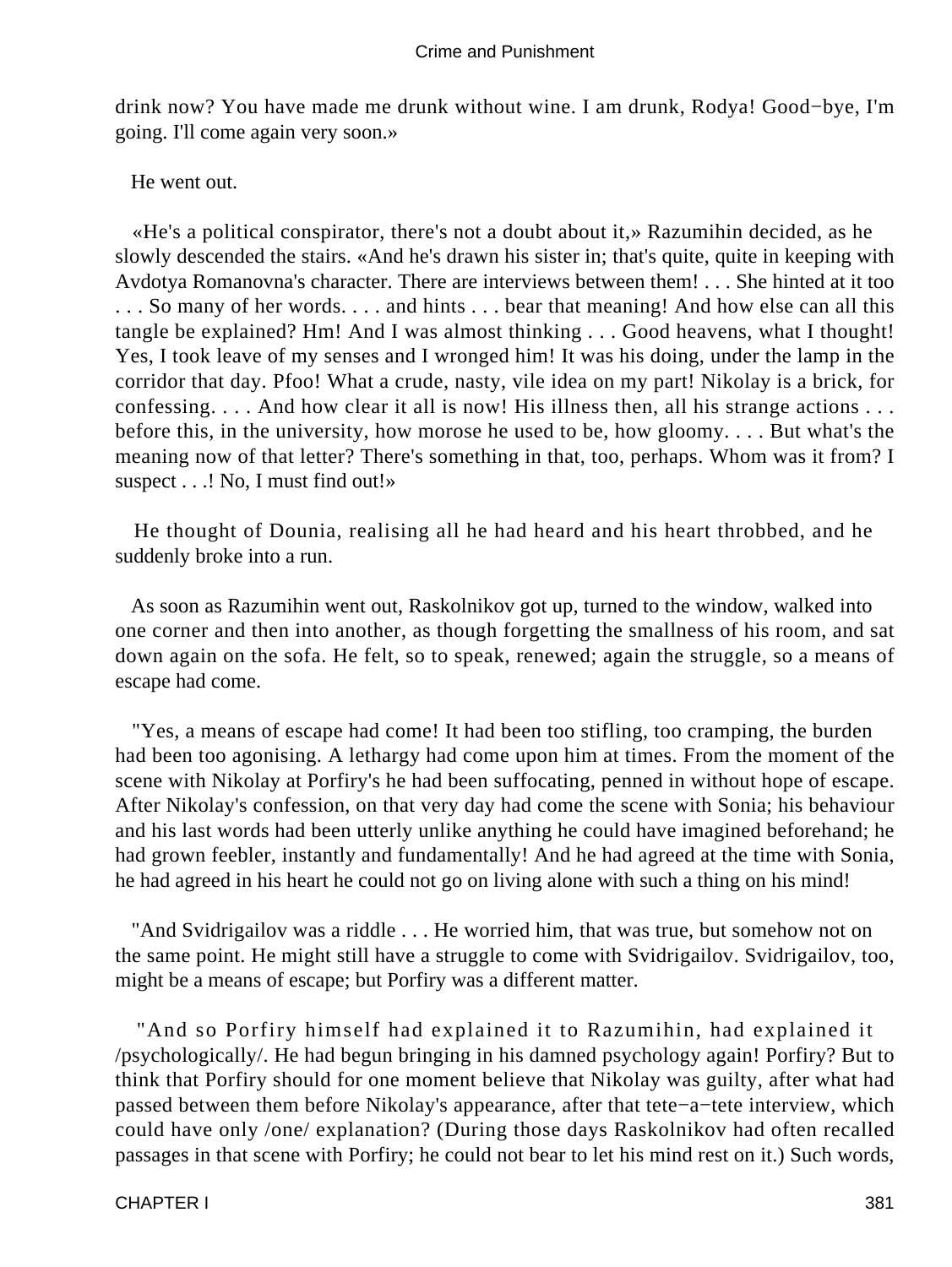such gestures had passed between them, they had exchanged such glances, things had been said in such a tone and had reached such a pass, that Nikolay, whom Porfiry had seen through at the first word, at the first gesture, could not have shaken his conviction.

 «And to think that even Razumihin had begun to suspect! The scene in the corridor under the lamp had produced its effect then. He had rushed to Porfiry. . . . But what had induced the latter to receive him like that? What had been his object in putting Razumihin off with Nikolay? He must have some plan; there was some design, but what was it? It was true that a long time had passed since that morning – too long a time – and no sight nor sound of Porfiry. Well, that was a bad sign. . . .»

 Raskolnikov took his cap and went out of the room, still pondering. It was the first time for a long while that he had felt clear in his mind, at least. «I must settle Svidrigailov,» he thought, «and as soon as possible; he, too, seems to be waiting for me to come to him of my own accord.» And at that moment there was such a rush of hate in his weary heart that he might have killed either of those two – Porfiry or Svidrigailov. At least he felt that he would be capable of doing it later, if not now.

«We shall see, we shall see,» he repeated to himself.

 But no sooner had he opened the door than he stumbled upon Porfiry himself in the passage. He was coming in to see him. Raskolnikov was dumbfounded for a minute, but only for one minute. Strange to say, he was not very much astonished at seeing Porfiry and scarcely afraid of him. He was simply startled, but was quickly, instantly, on his guard. «Perhaps this will mean the end? But how could Porfiry have approached so quietly, like a cat, so that he had heard nothing? Could he have been listening at the door?»

 «You didn't expect a visitor, Rodion Romanovitch,» Porfiry explained, laughing. «I've been meaning to look in a long time; I was passing by and thought why not go in for five minutes. Are you going out? I won't keep you long. Just let me have one cigarette.»

 «Sit down, Porfiry Petrovitch, sit down.» Raskolnikov gave his visitor a seat with so pleased and friendly an expression that he would have marvelled at himself, if he could have seen it.

 The last moment had come, the last drops had to be drained! So a man will sometimes go through half an hour of mortal terror with a brigand, yet when the knife is at his throat at last, he feels no fear.

 Raskolnikov seated himself directly facing Porfiry, and looked at him without flinching. Porfiry screwed up his eyes and began lighting a cigarette.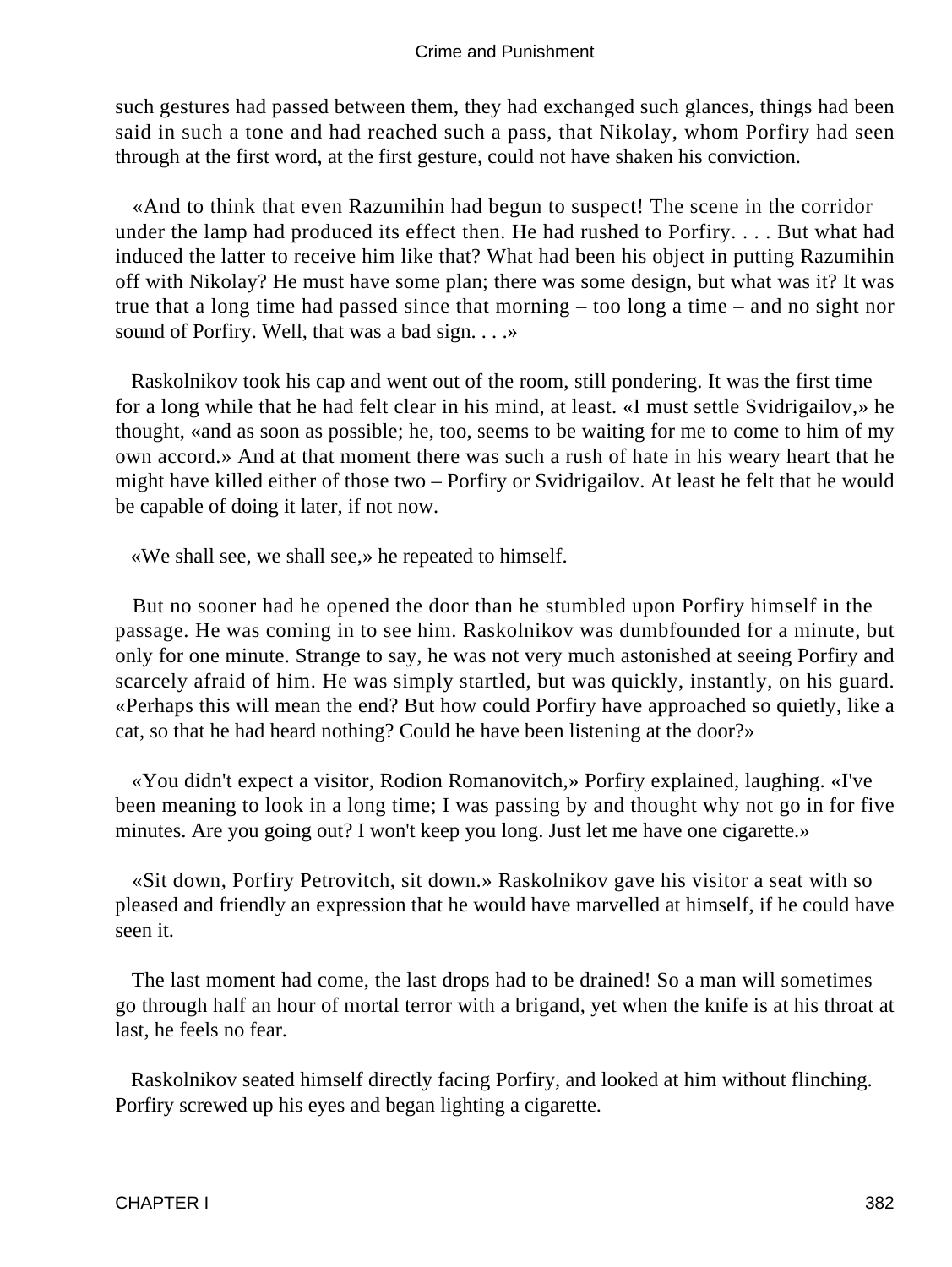«Speak, speak,» seemed as though it would burst from Raskolnikov's heart. «Come, why don't you speak?»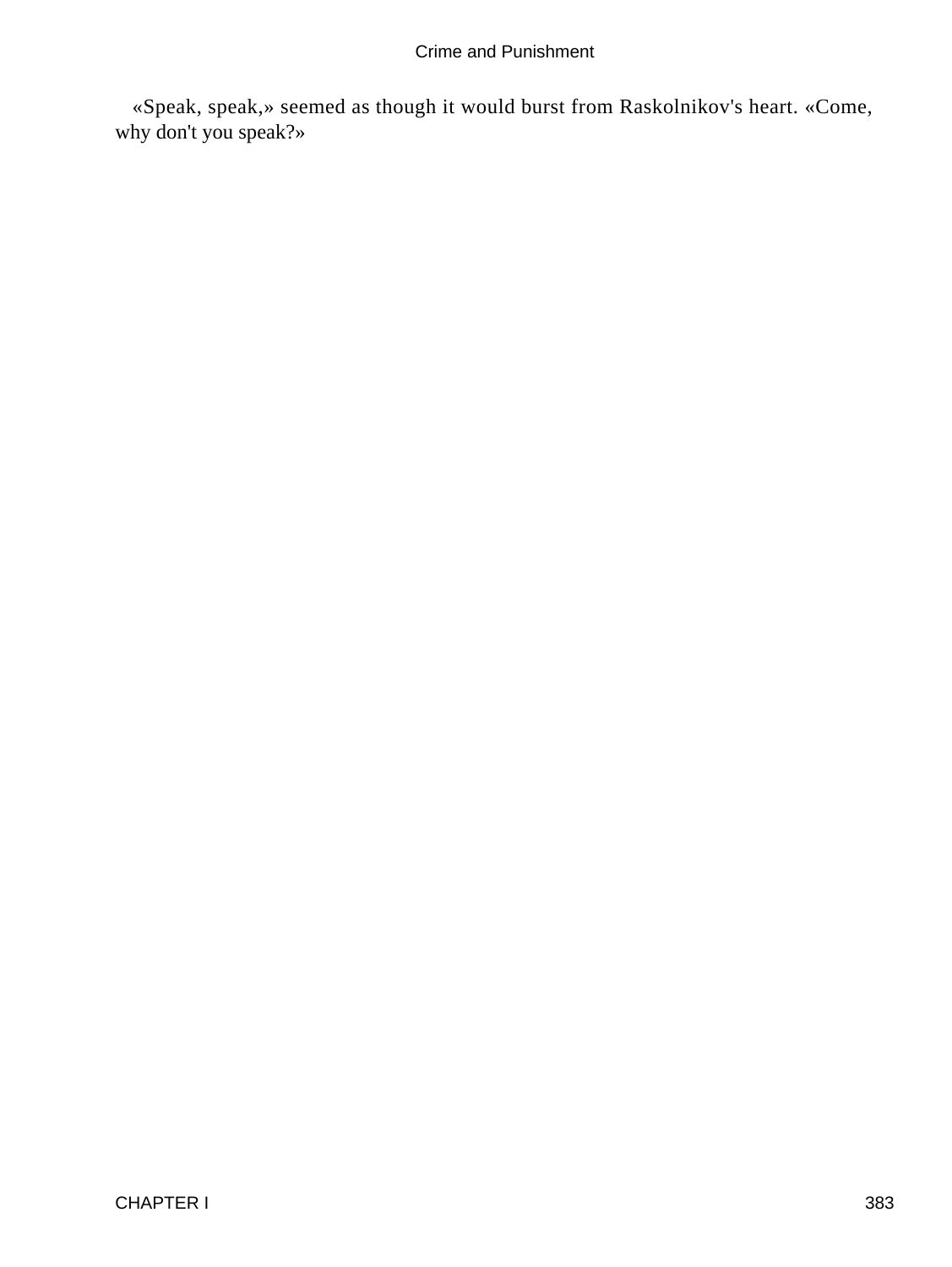# **[CHAPTER II](#page-466-0)**

*«A*h these cigarettes!» Porfiry Petrovitch ejaculated at last, having lighted one. «They are pernicious, positively pernicious, and yet I can't give them up! I cough, I begin to have tickling in my throat and a difficulty in breathing. You know I am a coward, I went lately to Dr.  $B - -n$ ; he always gives at least half an hour to each patient. He positively laughed looking at me; he sounded me: 'Tobacco's bad for you,' he said, 'your lungs are affected.' But how am I to give it up? What is there to take its place? I don't drink, that's the mischief, he−he−he, that I don't. Everything is relative, Rodion Romanovitch, everything is relative!»

 «Why, he's playing his professional tricks again,» Raskolnikov thought with disgust. All the circumstances of their last interview suddenly came back to him, and he felt a rush of the feeling that had come upon him then.

 «I came to see you the day before yesterday, in the evening; you didn't know?» Porfiry Petrovitch went on, looking round the room. «I came into this very room. I was passing by, just as I did to−day, and I thought I'd return your call. I walked in as your door was wide open, I looked round, waited and went out without leaving my name with your servant. Don't you lock your door?»

 Raskolnikov's face grew more and more gloomy. Porfiry seemed to guess his state of mind.

 «I've come to have it out with you, Rodion Romanovitch, my dear fellow! I owe you an explanation and must give it to you,» he continued with a slight smile, just patting Raskolnikov's knee.

 But almost at the same instant a serious and careworn look came into his face; to his surprise Raskolnikov saw a touch of sadness in it. He had never seen and never suspected such an expression in his face.

 «A strange scene passed between us last time we met, Rodion Romanovitch. Our first interview, too, was a strange one; but then . . . and one thing after another! This is the point: I have perhaps acted unfairly to you; I feel it. Do you remember how we parted? Your nerves were unhinged and your knees were shaking and so were mine. And, you know, our behaviour was unseemly, even ungentlemanly. And yet we are gentlemen, above all, in any case, gentlemen; that must be understood. Do you remember what we came to? . . . and it was quite indecorous.»

«What is he up to, what does he take me for?» Raskolnikov asked himself in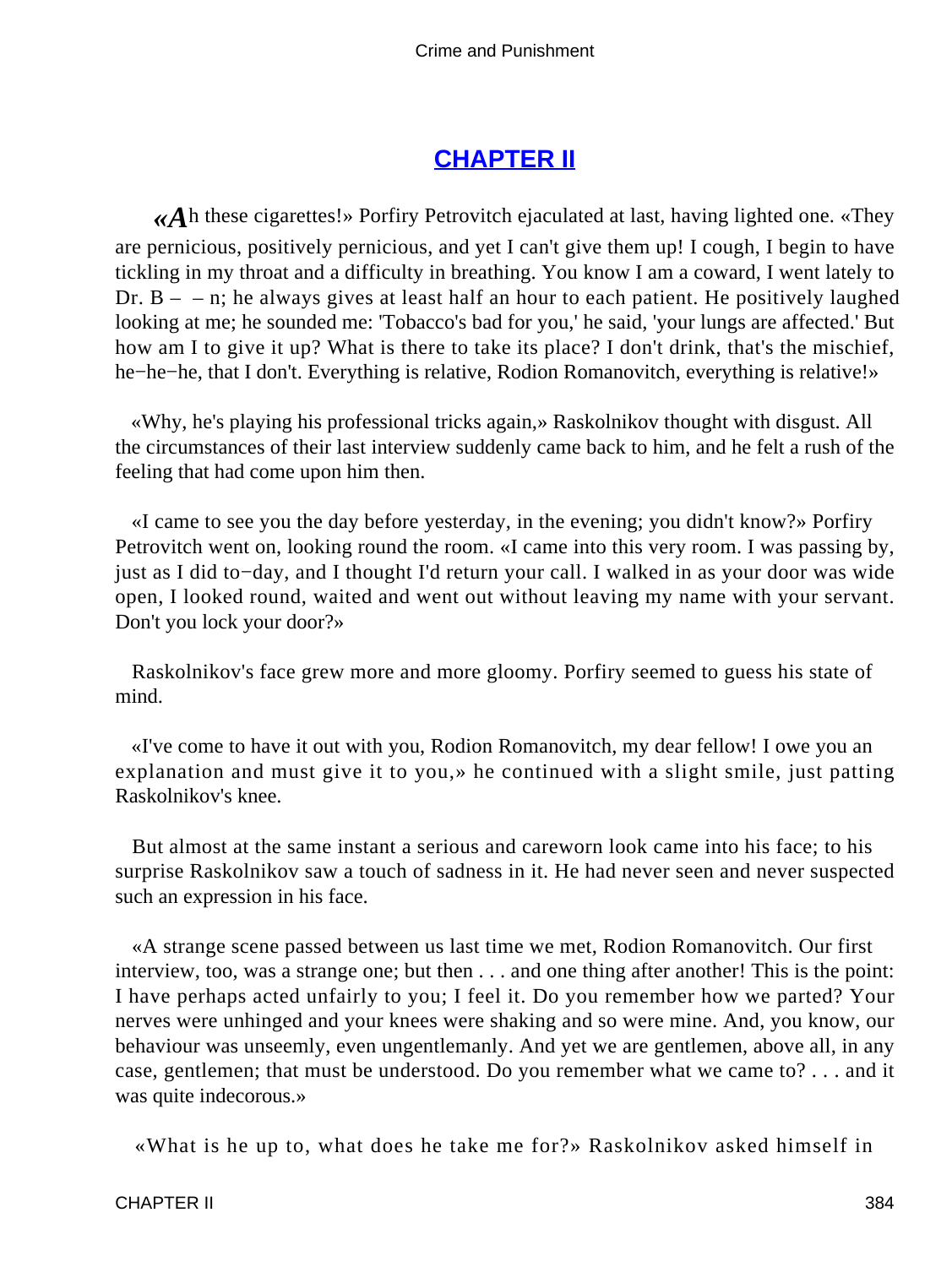amazement, raising his head and looking with open eyes on Porfiry.

 «I've decided openness is better between us,» Porfiry Petrovitch went on, turning his head away and dropping his eyes, as though unwilling to disconcert his former victim and as though disdaining his former wiles. «Yes, such suspicions and such scenes cannot continue for long. Nikolay put a stop to it, or I don't know what we might not have come to. That damned workman was sitting at the time in the next room – can you realise that? You know that, of course; and I am aware that he came to you afterwards. But what you supposed then was not true: I had not sent for anyone, I had made no kind of arrangements. You ask why I hadn't? What shall I say to you? it had all come upon me so suddenly. I had scarcely sent for the porters (you noticed them as you went out, I dare say). An idea flashed upon me; I was firmly convinced at the time, you see, Rodion Romanovitch. Come, I thought – even if I let one thing slip for a time, I shall get hold of something else – I shan't lose what I want, anyway. You are nervously irritable, Rodion Romanovitch, by temperament; it's out of proportion with other qualities of your heart and character, which I flatter myself I have to some extent divined. Of course I did reflect even then that it does not always happen that a man gets up and blurts out his whole story. It does happen sometimes, if you make a man lose all patience, though even then it's rare. I was capable of realising that. If I only had a fact, I thought, the least little fact to go upon, something I could lay hold of, something tangible, not merely psychological. For if a man is guilty, you must be able to get something substantial out of him; one may reckon upon most surprising results indeed. I was reckoning on your temperament, Rodion Romanovitch, on your temperament above all things! I had great hopes of you at that time.»

 «But what are you driving at now?» Raskolnikov muttered at last, asking the question without thinking.

 «What is he talking about?» he wondered distractedly, «does he really take me to be innocent?»

 «What am I driving at? I've come to explain myself, I consider it my duty, so to speak. I want to make clear to you how the whole business, the whole misunderstanding arose. I've caused you a great deal of suffering, Rodion Romanovitch. I am not a monster. I understand what it must mean for a man who has been unfortunate, but who is proud, imperious and above all, impatient, to have to bear such treatment! I regard you in any case as a man of noble character and not without elements of magnanimity, though I don't agree with all your convictions. I wanted to tell you this first, frankly and quite sincerely, for above all I don't want to deceive you. When I made your acquaintance, I felt attracted by you. Perhaps you will laugh at my saying so. You have a right to. I know you disliked me from the first and indeed you've no reason to like me. You may think what you like, but I desire now to do all I can to efface that impression and to show that I am a man of heart and conscience. I speak sincerely.»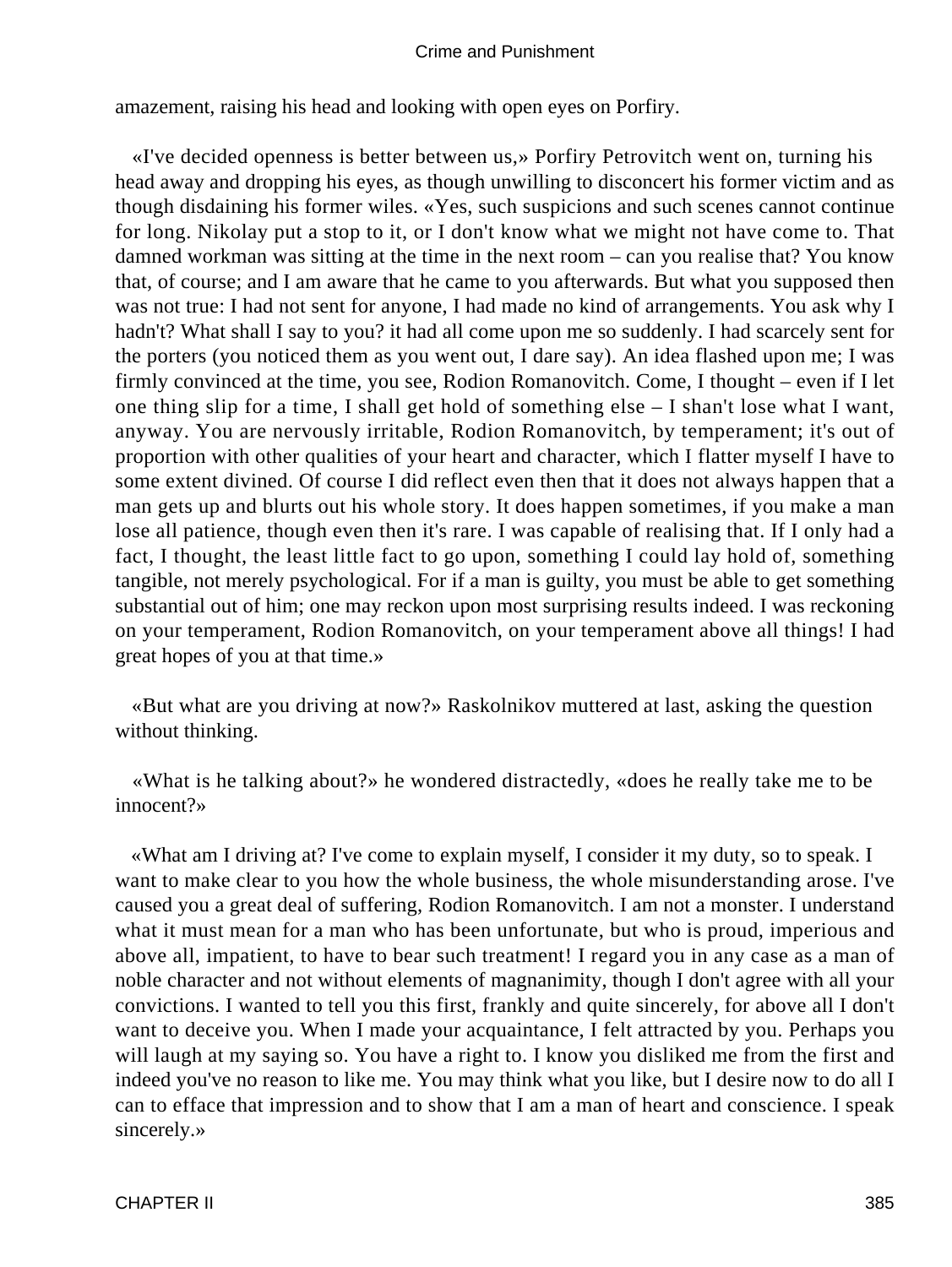Porfiry Petrovitch made a dignified pause. Raskolnikov felt a rush of renewed alarm. The thought that Porfiry believed him to be innocent began to make him uneasy.

 «It's scarcely necessary to go over everything in detail,» Porfiry Petrovitch went on. "Indeed, I could scarcely attempt it. To begin with there were rumours. Through whom, how, and when those rumours came to me . . . and how they affected you, I need not go into. My suspicions were aroused by a complete accident, which might just as easily not have happened. What was it? Hm! I believe there is no need to go into that either. Those rumours and that accident led to one idea in my mind. I admit it openly – for one may as well make a clean breast of it – I was the first to pitch on you. The old woman's notes on the pledges and the rest of it – that all came to nothing. Yours was one of a hundred. I happened, too, to hear of the scene at the office, from a man who described it capitally, unconsciously reproducing the scene with great vividness. It was just one thing after another, Rodion Romanovitch, my dear fellow! How could I avoid being brought to certain ideas? From a hundred rabbits you can't make a horse, a hundred suspicions don't make a proof, as the English proverb says, but that's only from the rational point of view – you can't help being partial, for after all a lawyer is only human. I thought, too, of your article in that journal, do you remember, on your first visit we talked of it? I jeered at you at the time, but that was only to lead you on. I repeat, Rodion Romanovitch, you are ill and impatient. That you were bold, headstrong, in earnest and . . . had felt a great deal I recognised long before. I, too, have felt the same, so that your article seemed familiar to me. It was conceived on sleepless nights, with a throbbing heart, in ecstasy and suppressed enthusiasm. And that proud suppressed enthusiasm in young people is dangerous! I jeered at you then, but let me tell you that, as a literary amateur, I am awfully fond of such first essays, full of the heat of youth. There is a mistiness and a chord vibrating in the mist. Your article is absurd and fantastic, but there's a transparent sincerity, a youthful incorruptible pride and the daring of despair in it. It's a gloomy article, but that's what's fine in it. I read your article and put it aside, thinking as I did so 'that man won't go the common way.' Well, I ask you, after that as a preliminary, how could I help being carried away by what followed? Oh, dear, I am not saying anything, I am not making any statement now. I simply noted it at the time. What is there in it? I reflected. There's nothing in it, that is really nothing and perhaps absolutely nothing. And it's not at all the thing for the prosecutor to let himself be carried away by notions: here I have Nikolay on my hands with actual evidence against him – you may think what you like of it, but it's evidence. He brings in his psychology, too; one has to consider him, too, for it's a matter of life and death. Why am I explaining this to you? That you may understand, and not blame my malicious behaviour on that occasion. It was not malicious, I assure you, he−he! Do you suppose I didn't come to search your room at the time? I did, I did, he−he! I was here when you were lying ill in bed, not officially, not in my own person, but I was here. Your room was searched to the last thread at the first suspicion; but /umsonst/! I thought to myself, now that man will come, will come of himself and quickly, too; if he's guilty, he's sure to come. Another man wouldn't, but he will. And you remember how Mr. Razumihin began discussing the subject with you? We arranged that to excite you, so we purposely spread rumours, that he might discuss the case with you, and Razumihin is not a man to restrain his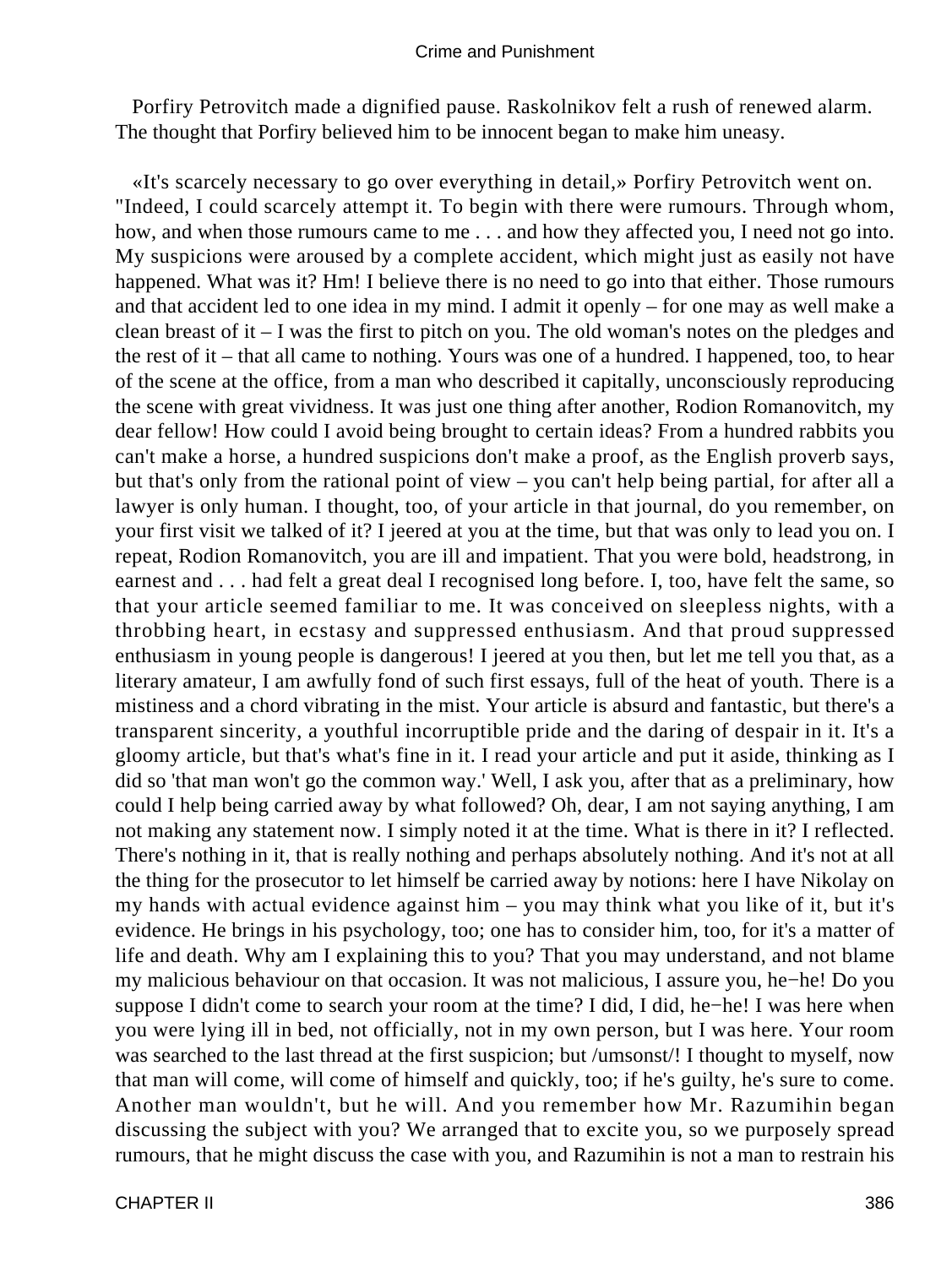indignation. Mr. Zametov was tremendously struck by your anger and your open daring. Think of blurting out in a restaurant 'I killed her.' It was too daring, too reckless. I thought so myself, if he is guilty he will be a formidable opponent. That was what I thought at the time. I was expecting you. But you simply bowled Zametov over and . . . well, you see, it all lies in this – that this damnable psychology can be taken two ways! Well, I kept expecting you, and so it was, you came! My heart was fairly throbbing. Ach!

 "Now, why need you have come? Your laughter, too, as you came in, do you remember? I saw it all plain as daylight, but if I hadn't expected you so specially, I should not have noticed anything in your laughter. You see what influence a mood has! Mr. Razumihin then – ah, that stone, that stone under which the things were hidden! I seem to see it somewhere in a kitchen garden. It was in a kitchen garden, you told Zametov and afterwards you repeated that in my office? And when we began picking your article to pieces, how you explained it! One could take every word of yours in two senses, as though there were another meaning hidden.

 "So in this way, Rodion Romanovitch, I reached the furthest limit, and knocking my head against a post, I pulled myself up, asking myself what I was about. After all, I said, you can take it all in another sense if you like, and it's more natural so, indeed. I couldn't help admitting it was more natural. I was bothered! 'No, I'd better get hold of some little fact' I said. So when I heard of the bell−ringing, I held my breath and was all in a tremor. 'Here is my little fact,' thought I, and I didn't think it over, I simply wouldn't. I would have given a thousand roubles at that minute to have seen you with my own eyes, when you walked a hundred paces beside that workman, after he had called you murderer to your face, and you did not dare to ask him a question all the way. And then what about your trembling, what about your bell−ringing in your illness, in semi−delirium?

 «And so, Rodion Romanovitch, can you wonder that I played such pranks on you? And what made you come at that very minute? Someone seemed to have sent you, by Jove! And if Nikolay had not parted us . . . and do you remember Nikolay at the time? Do you remember him clearly? It was a thunderbolt, a regular thunderbolt! And how I met him! I didn't believe in the thunderbolt, not for a minute. You could see it for yourself; and how could I? Even afterwards, when you had gone and he began making very, very plausible answers on certain points, so that I was surprised at him myself, even then I didn't believe his story! You see what it is to be as firm as a rock! No, thought I, /Morgenfruh/. What has Nikolay got to do with it!»

 «Razumihin told me just now that you think Nikolay guilty and had yourself assured him of it.  $\ldots$  »

 His voice failed him, and he broke off. He had been listening in indescribable agitation, as this man who had seen through and through him, went back upon himself. He was afraid of believing it and did not believe it. In those still ambiguous words he kept eagerly looking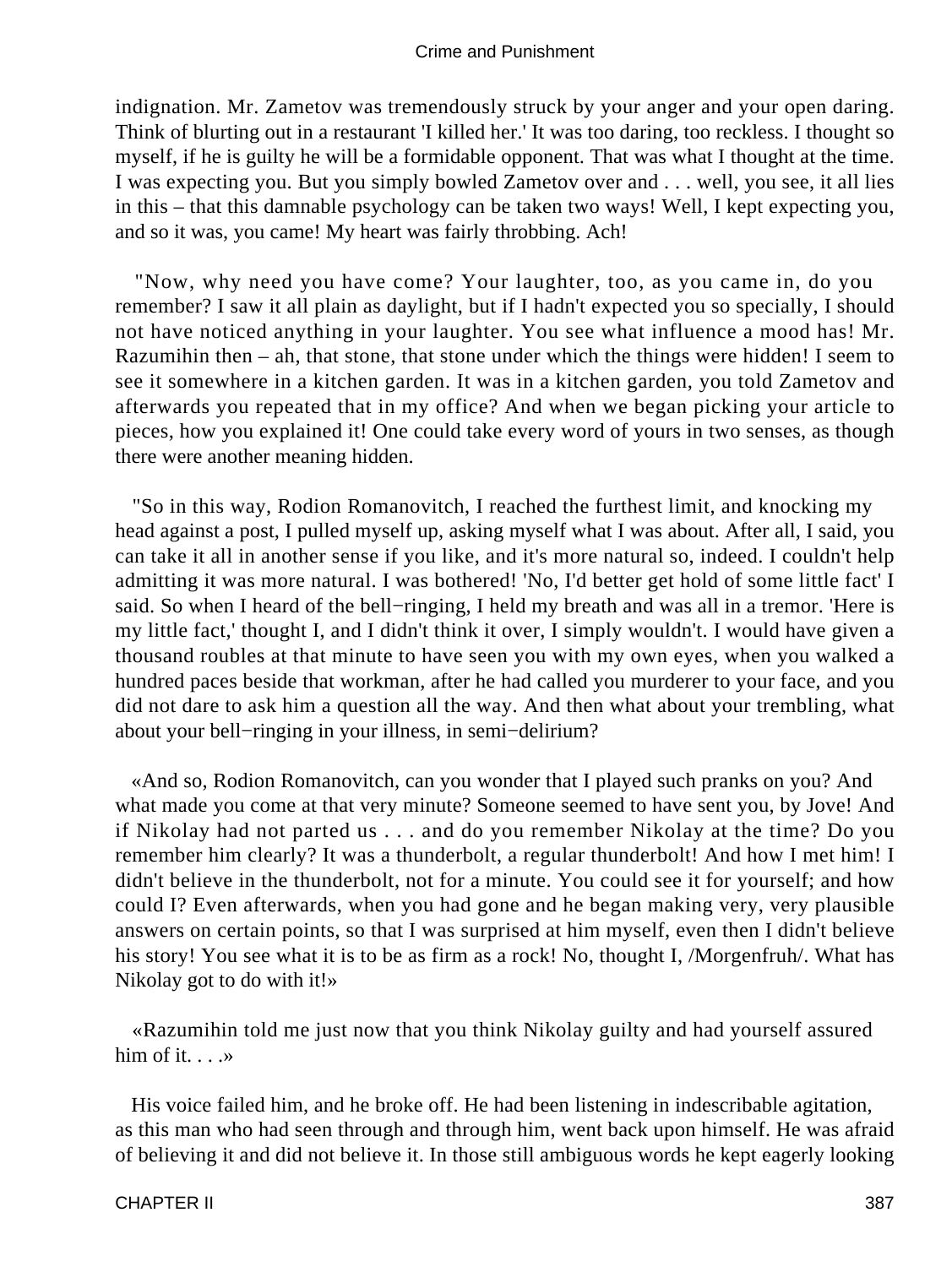for something more definite and conclusive.

 «Mr. Razumihin!» cried Porfiry Petrovitch, seeming glad of a question from Raskolnikov, who had till then been silent. "He−he−he! But I had to put Mr. Razumihin off; two is company, three is none. Mr. Razumihin is not the right man, besides he is an outsider. He came running to me with a pale face. . . . But never mind him, why bring him in? To return to Nikolay, would you like to know what sort of a type he is, how I understand him, that is? To begin with, he is still a child and not exactly a coward, but something by way of an artist. Really, don't laugh at my describing him so. He is innocent and responsive to influence. He has a heart, and is a fantastic fellow. He sings and dances, he tells stories, they say, so that people come from other villages to hear him. He attends school too, and laughs till he cries if you hold up a finger to him; he will drink himself senseless – not as a regular vice, but at times, when people treat him, like a child. And he stole, too, then, without knowing it himself, for 'How can it be stealing, if one picks it up?' And do you know he is an Old Believer, or rather a dissenter? There have been Wanderers[\*] in his family, and he was for two years in his village under the spiritual guidance of a certain elder. I learnt all this from Nikolay and from his fellow villagers. And what's more, he wanted to run into the wilderness! He was full of fervour, prayed at night, read the old books, 'the true' ones, and read himself crazy.

# [\*] A religious sect. – TRANSLATOR'S **Note.**

 "Petersburg had a great effect upon him, especially the women and the wine. He responds to everything and he forgot the elder and all that. I learnt that an artist here took a fancy to him, and used to go and see him, and now this business came upon him.

 "Well, he was frightened, he tried to hang himself! He ran away! How can one get over the idea the people have of Russian legal proceedings? The very word 'trial' frightens some of them. Whose fault is it? We shall see what the new juries will do. God grant they do good! Well, in prison, it seems, he remembered the venerable elder; the Bible, too, made its appearance again. Do you know, Rodion Romanovitch, the force of the word 'suffering' among some of these people! It's not a question of suffering for someone's benefit, but simply, 'one must suffer.' If they suffer at the hands of the authorities, so much the better. In my time there was a very meek and mild prisoner who spent a whole year in prison always reading his Bible on the stove at night and he read himself crazy, and so crazy, do you know, that one day, apropos of nothing, he seized a brick and flung it at the governor; though he had done him no harm. And the way he threw it too: aimed it a yard on one side on purpose, for fear of hurting him. Well, we know what happens to a prisoner who assaults an officer with a weapon. So 'he took his suffering.'

 "So I suspect now that Nikolay wants to take his suffering or something of the sort. I know it for certain from facts, indeed. Only he doesn't know that I know. What, you don't admit that there are such fantastic people among the peasants? Lots of them. The elder now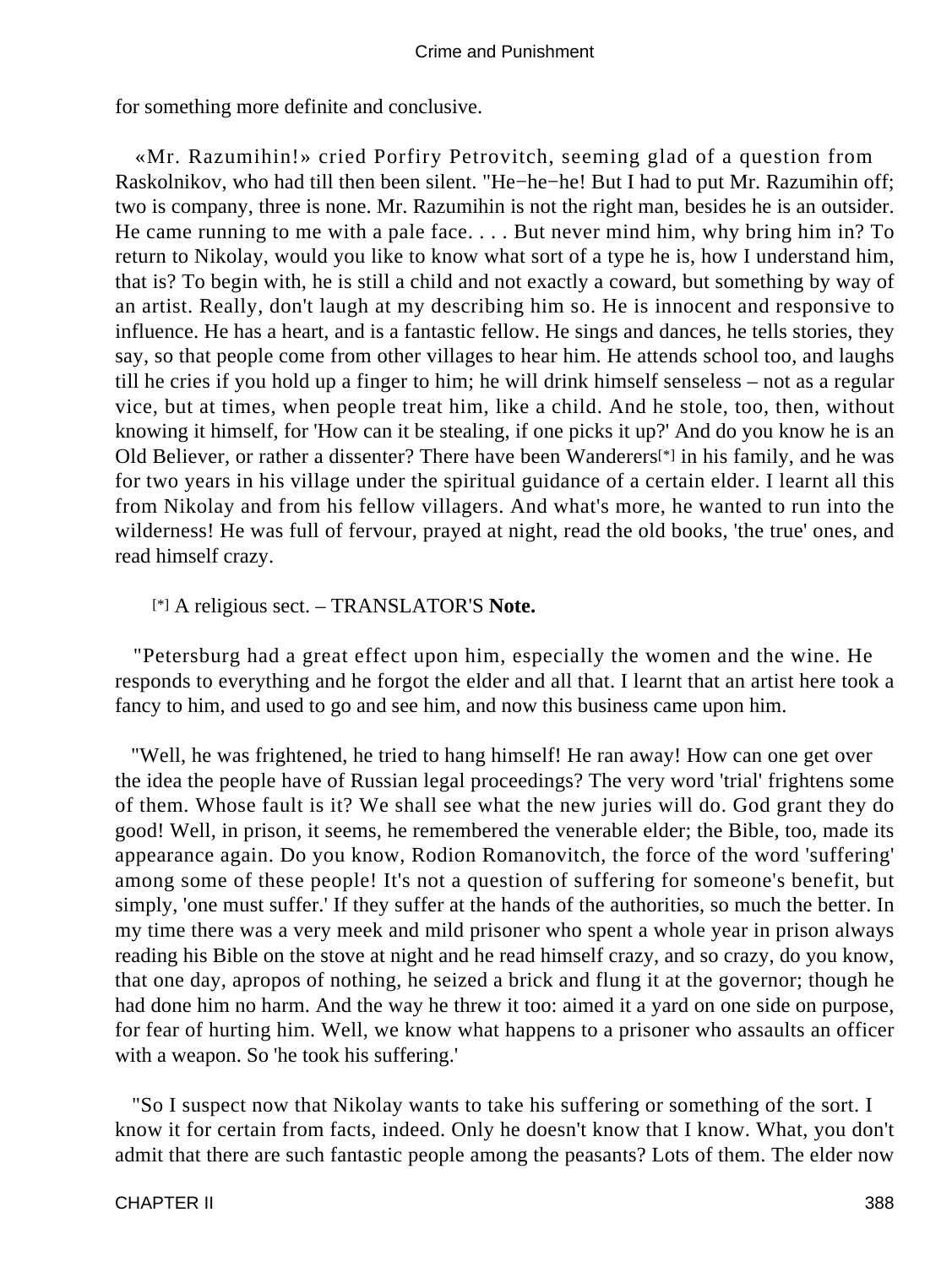has begun influencing him, especially since he tried to hang himself. But he'll come and tell me all himself. You think he'll hold out? Wait a bit, he'll take his words back. I am waiting from hour to hour for him to come and abjure his evidence. I have come to like that Nikolay and am studying him in detail. And what do you think? He−he! He answered me very plausibly on some points, he obviously had collected some evidence and prepared himself cleverly. But on other points he is simply at sea, knows nothing and doesn't even suspect that he doesn't know!

 «No, Rodion Romanovitch, Nikolay doesn't come in! This is a fantastic, gloomy business, a modern case, an incident of to−day when the heart of man is troubled, when the phrase is quoted that blood 'renews,' when comfort is preached as the aim of life. Here we have bookish dreams, a heart unhinged by theories. Here we see resolution in the first stage, but resolution of a special kind: he resolved to do it like jumping over a precipice or from a bell tower and his legs shook as he went to the crime. He forgot to shut the door after him, and murdered two people for a theory. He committed the murder and couldn't take the money, and what he did manage to snatch up he hid under a stone. It wasn't enough for him to suffer agony behind the door while they battered at the door and rung the bell, no, he had to go to the empty lodging, half delirious, to recall the bell−ringing, he wanted to feel the cold shiver over again. . . . Well, that we grant, was through illness, but consider this: he is a murderer, but looks upon himself as an honest man, despises others, poses as injured innocence. No, that's not the work of a Nikolay, my dear Rodion Romanovitch!»

 All that had been said before had sounded so like a recantation that these words were too great a shock. Raskolnikov shuddered as though he had been stabbed.

 «Then . . . who then . . . is the murderer?» he asked in a breathless voice, unable to restrain himself.

Porfiry Petrovitch sank back in his chair, as though he were amazed at the question.

 «Who is the murderer?» he repeated, as though unable to believe his ears. «Why, /you/, Rodion Romanovitch! You are the murderer,» he added, almost in a whisper, in a voice of genuine conviction.

 Raskolnikov leapt from the sofa, stood up for a few seconds and sat down again without uttering a word. His face twitched convulsively.

 «Your lip is twitching just as it did before,» Porfiry Petrovitch observed almost sympathetically. «You've been misunderstanding me, I think, Rodion Romanovitch,» he added after a brief pause, «that's why you are so surprised. I came on purpose to tell you everything and deal openly with you.»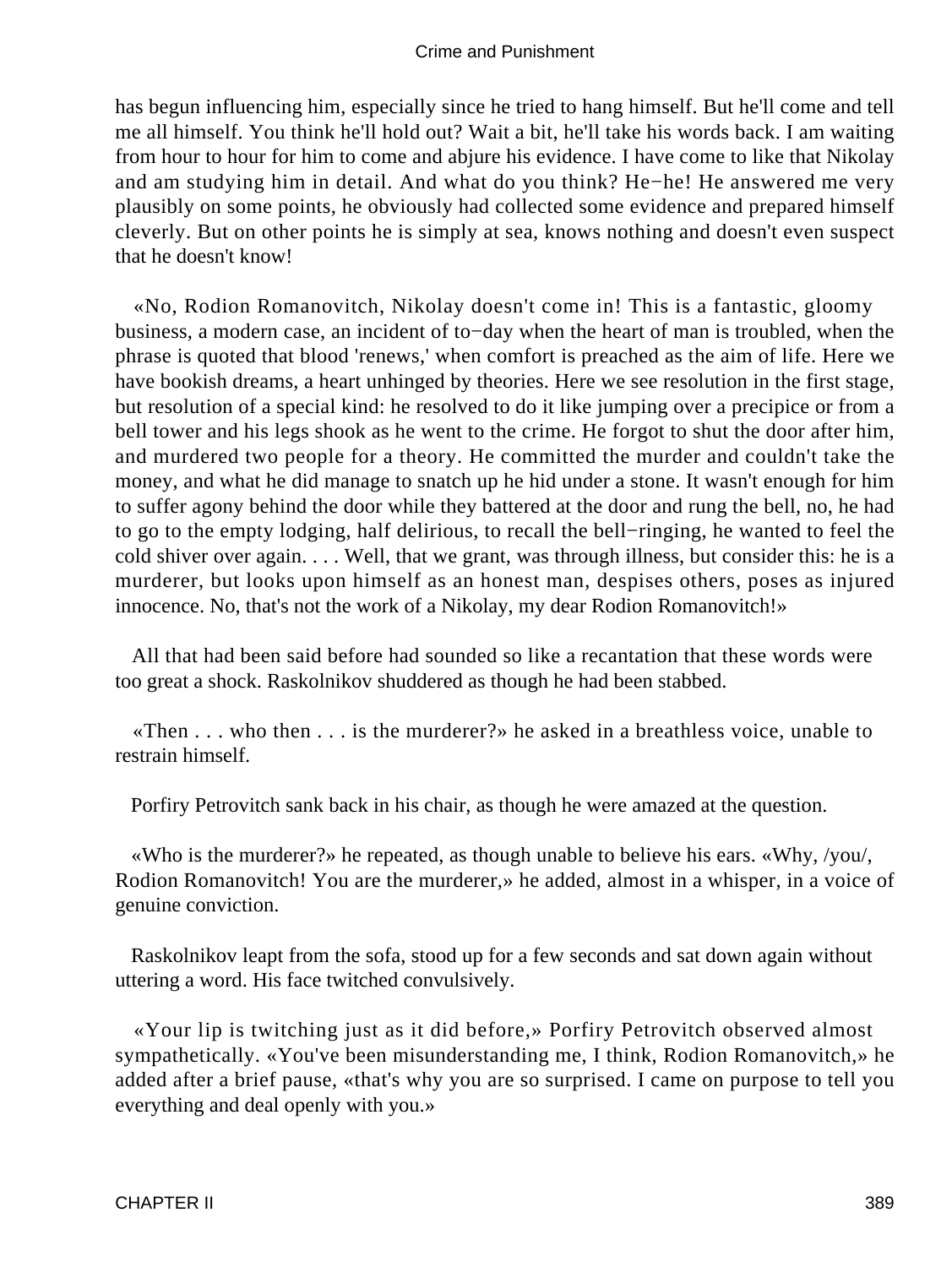«It was not I murdered her,» Raskolnikov whispered like a frightened child caught in the act.

 «No, it was you, you Rodion Romanovitch, and no one else,» Porfiry whispered sternly, with conviction.

 They were both silent and the silence lasted strangely long, about ten minutes. Raskolnikov put his elbow on the table and passed his fingers through his hair. Porfiry Petrovitch sat quietly waiting. Suddenly Raskolnikov looked scornfully at Porfiry.

 «You are at your old tricks again, Porfiry Petrovitch! Your old method again. I wonder you don't get sick of it!»

 «Oh, stop that, what does that matter now? It would be a different matter if there were witnesses present, but we are whispering alone. You see yourself that I have not come to chase and capture you like a hare. Whether you confess it or not is nothing to me now; for myself, I am convinced without it.»

 «If so, what did you come for?» Raskolnikov asked irritably. «I ask you the same question again: if you consider me guilty, why don't you take me to prison?»

 «Oh, that's your question! I will answer you, point for point. In the first place, to arrest you so directly is not to my interest.»

«How so? If you are convinced you ought. . . .»

 «Ach, what if I am convinced? That's only my dream for the time. Why should I put you in safety? You know that's it, since you ask me to do it. If I confront you with that workman for instance and you say to him 'were you drunk or not? Who saw me with you? I simply took you to be drunk, and you were drunk, too.' Well, what could I answer, especially as your story is a more likely one than his? for there's nothing but psychology to support his evidence – that's almost unseemly with his ugly mug, while you hit the mark exactly, for the rascal is an inveterate drunkard and notoriously so. And I have myself admitted candidly several times already that that psychology can be taken in two ways and that the second way is stronger and looks far more probable, and that apart from that I have as yet nothing against you. And though I shall put you in prison and indeed have come – quite contrary to etiquette – to inform you of it beforehand, yet I tell you frankly, also contrary to etiquette, that it won't be to my advantage. Well, secondly, I've come to you because . . .»

«Yes, yes, secondly?» Raskolnikov was listening breathless.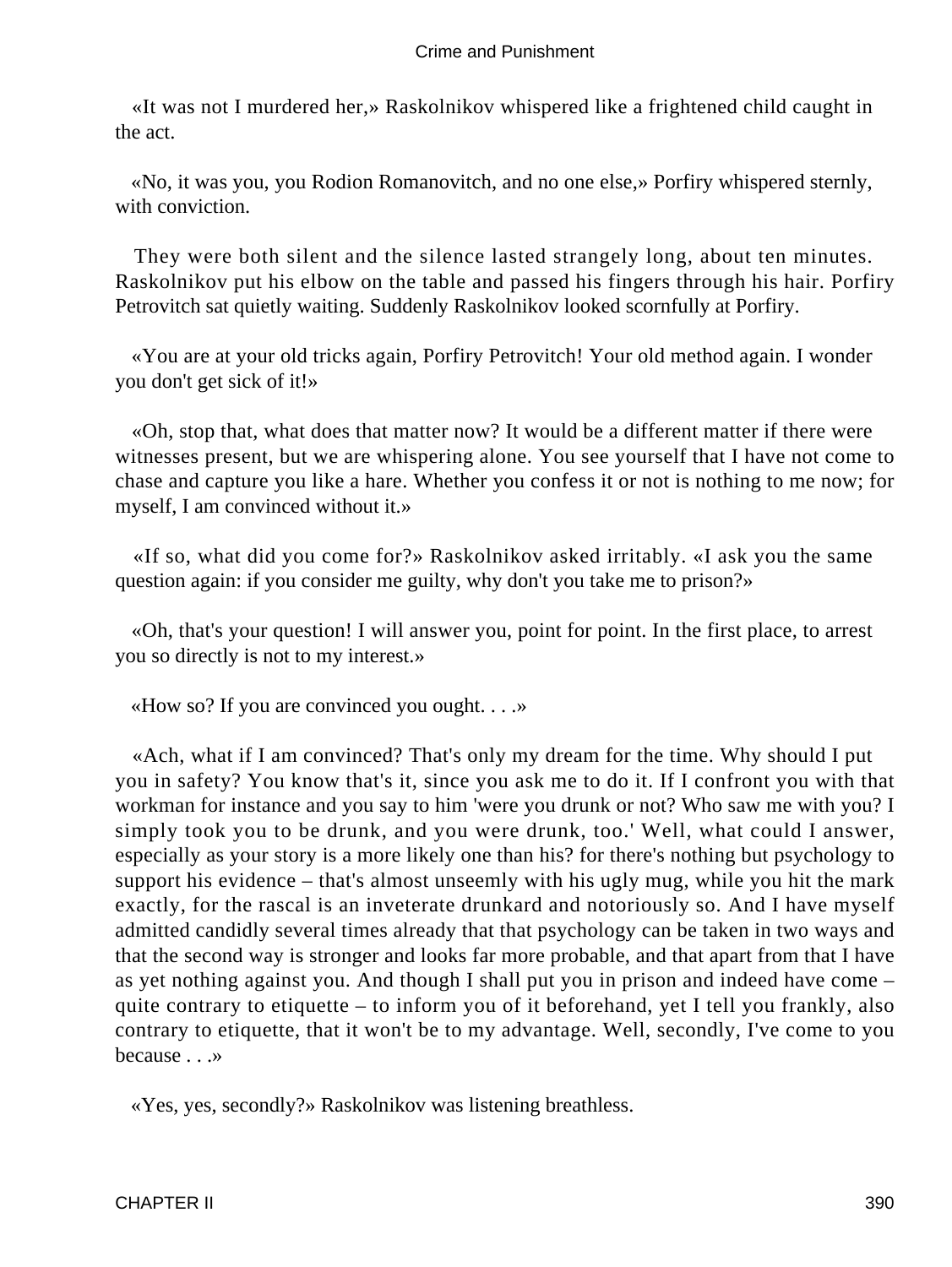«Because, as I told you just now, I consider I owe you an explanation. I don't want you to look upon me as a monster, as I have a genuine liking for you, you may believe me or not. And in the third place I've come to you with a direct and open proposition – that you should surrender and confess. It will be infinitely more to your advantage and to my advantage too, for my task will be done. Well, is this open on my part or not?»

Raskolnikov thought a minute.

 «Listen, Porfiry Petrovitch. You said just now you have nothing but psychology to go on, yet now you've gone on mathematics. Well, what if you are mistaken yourself, now?»

 «No, Rodion Romanovitch, I am not mistaken. I have a little fact even then, Providence sent it me.»

«What little fact?»

 «I won't tell you what, Rodion Romanovitch. And in any case, I haven't the right to put it off any longer, I must arrest you. So think it over: it makes no difference to me /now/ and so I speak only for your sake. Believe me, it will be better, Rodion Romanovitch.»

Raskolnikov smiled malignantly.

 «That's not simply ridiculous, it's positively shameless. Why, even if I were guilty, which I don't admit, what reason should I have to confess, when you tell me yourself that I shall be in greater safety in prison?»

 «Ah, Rodion Romanovitch, don't put too much faith in words, perhaps prison will not be altogether a restful place. That's only theory and my theory, and what authority am I for you? Perhaps, too, even now I am hiding something from you? I can't lay bare everything, he−he! And how can you ask what advantage? Don't you know how it would lessen your sentence? You would be confessing at a moment when another man has taken the crime on himself and so has muddled the whole case. Consider that! I swear before God that I will so arrange that your confession shall come as a complete surprise. We will make a clean sweep of all these psychological points, of a suspicion against you, so that your crime will appear to have been something like an aberration, for in truth it was an aberration. I am an honest man, Rodion Romanovitch, and will keep my word.»

 Raskolnikov maintained a mournful silence and let his head sink dejectedly. He pondered a long while and at last smiled again, but his smile was sad and gentle.

 «No!» he said, apparently abandoning all attempt to keep up appearances with Porfiry, «it's not worth it, I don't care about lessening the sentence!»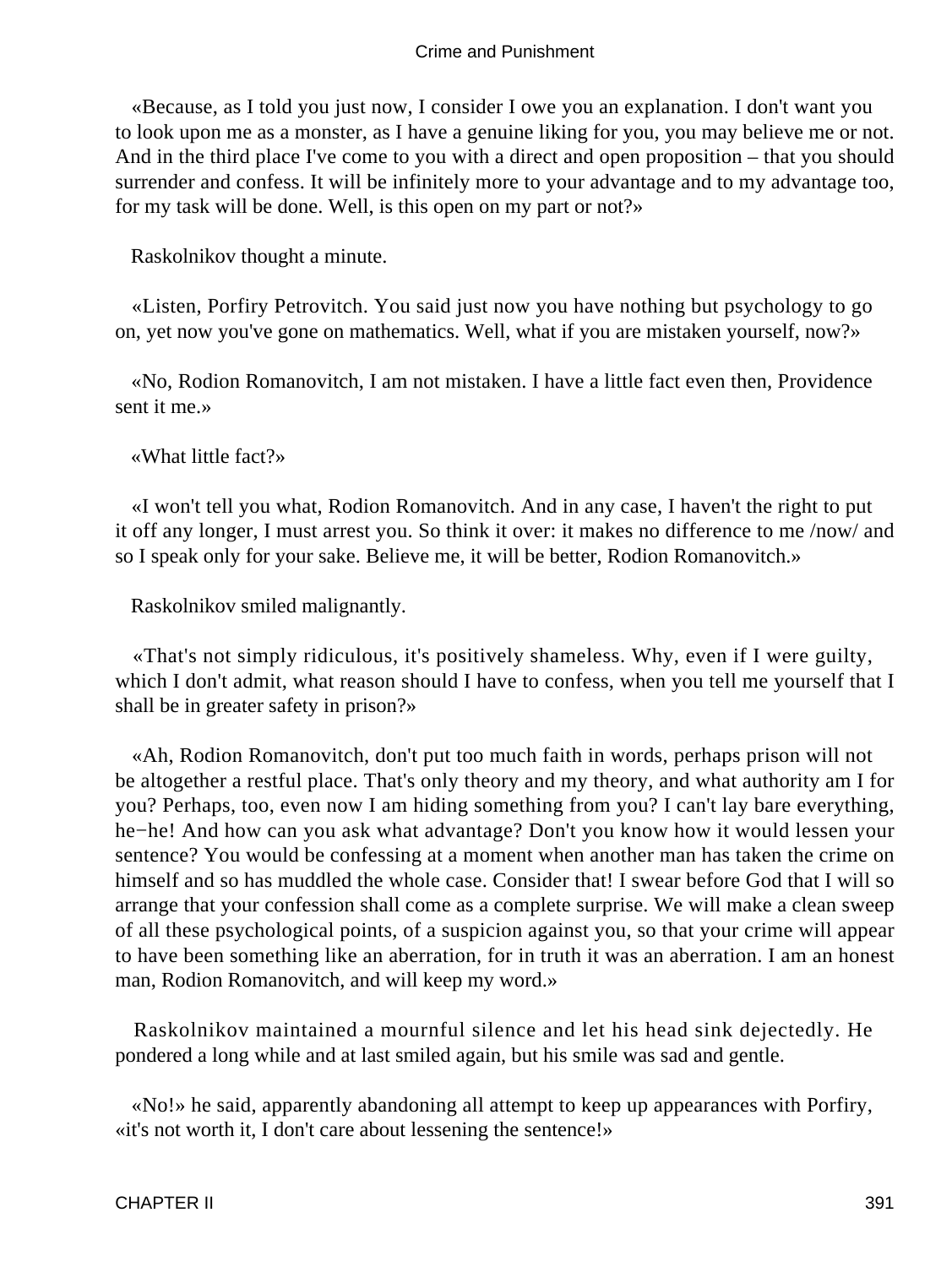«That's just what I was afraid of!» Porfiry cried warmly and, as it seemed, involuntarily. «That's just what I feared, that you wouldn't care about the mitigation of sentence.»

Raskolnikov looked sadly and expressively at him.

 «Ah, don't disdain life!» Porfiry went on. «You have a great deal of it still before you. How can you say you don't want a mitigation of sentence? You are an impatient fellow!»

«A great deal of what lies before me?»

 «Of life. What sort of prophet are you, do you know much about it? Seek and ye shall find. This may be God's means for bringing you to Him. And it's not for ever, the bondage. . . .»

«The time will be shortened,» laughed Raskolnikov.

 «Why, is it the bourgeois disgrace you are afraid of? It may be that you are afraid of it without knowing it, because you are young! But anyway /you/ shouldn't be afraid of giving yourself up and confessing.»

 «Ach, hang it!» Raskolnikov whispered with loathing and contempt, as though he did not want to speak aloud.

He got up again as though he meant to go away, but sat down again in evident despair.

 «Hang it, if you like! You've lost faith and you think that I am grossly flattering you; but how long has your life been? How much do you understand? You made up a theory and then were ashamed that it broke down and turned out to be not at all original! It turned out something base, that's true, but you are not hopelessly base. By no means so base! At least you didn't deceive yourself for long, you went straight to the furthest point at one bound. How do I regard you? I regard you as one of those men who would stand and smile at their torturer while he cuts their entrails out, if only they have found faith or God. Find it and you will live. You have long needed a change of air. Suffering, too, is a good thing. Suffer! Maybe Nikolay is right in wanting to suffer. I know you don't believe in it – but don't be over−wise; fling yourself straight into life, without deliberation; don't be afraid – the flood will bear you to the bank and set you safe on your feet again. What bank? How can I tell? I only believe that you have long life before you. I know that you take all my words now for a set speech prepared beforehand, but maybe you will remember them after. They may be of use some time. That's why I speak. It's as well that you only killed the old woman. If you'd invented another theory you might perhaps have done something a thousand times more hideous. You ought to thank God, perhaps. How do you know? Perhaps God is saving you for something. But keep a good heart and have less fear! Are you afraid of the great expiation before you? No, it would be shameful to be afraid of it. Since you have taken such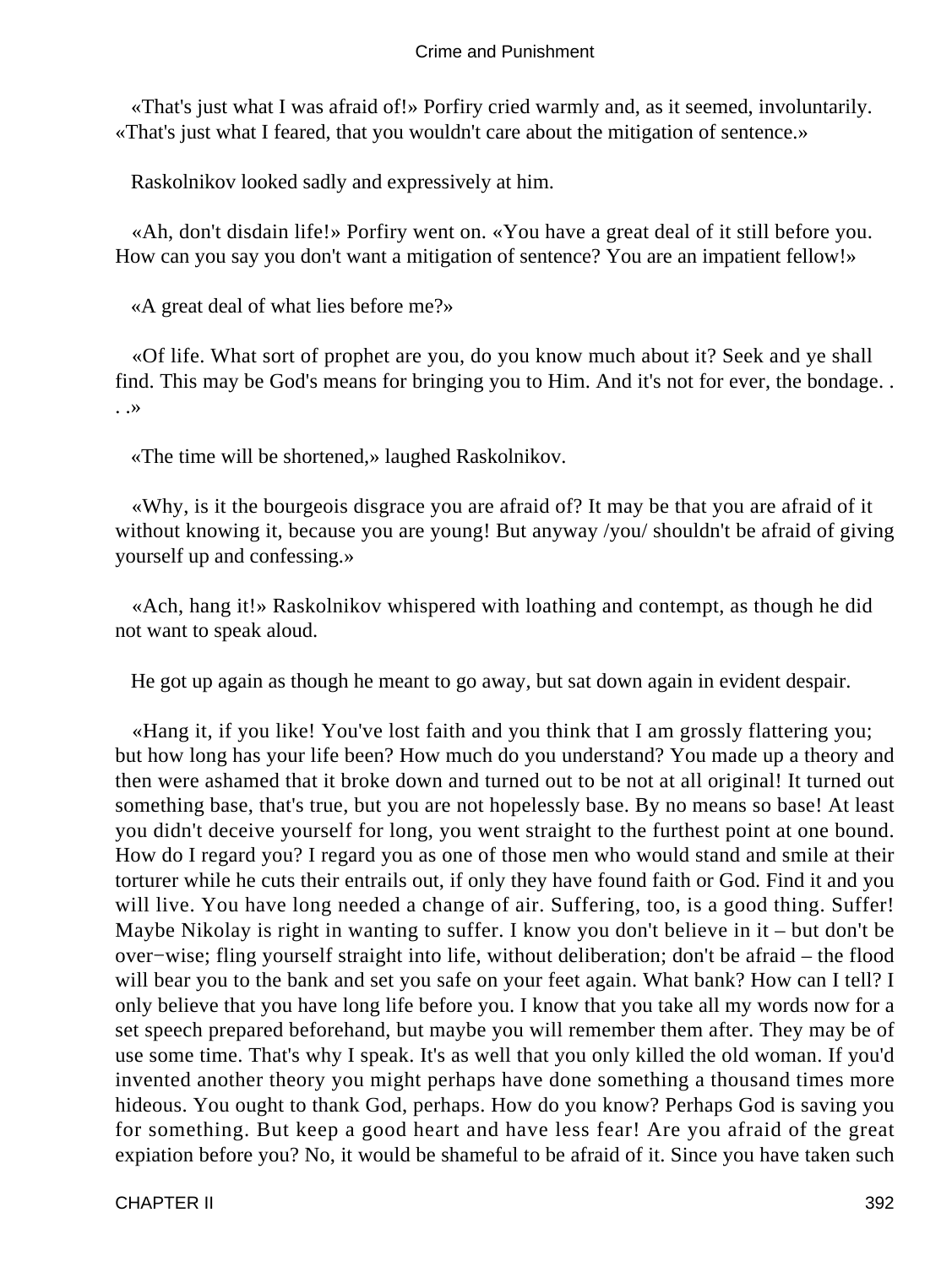a step, you must harden your heart. There is justice in it. You must fulfil the demands of justice. I know that you don't believe it, but indeed, life will bring you through. You will live it down in time. What you need now is fresh air, fresh air, fresh air!»

Raskolnikov positively started.

 «But who are you? what prophet are you? From the height of what majestic calm do you proclaim these words of wisdom?»

 «Who am I? I am a man with nothing to hope for, that's all. A man perhaps of feeling and sympathy, maybe of some knowledge too, but my day is over. But you are a different matter, there is life waiting for you. Though, who knows? maybe your life, too, will pass off in smoke and come to nothing. Come, what does it matter, that you will pass into another class of men? It's not comfort you regret, with your heart! What of it that perhaps no one will see you for so long? It's not time, but yourself that will decide that. Be the sun and all will see you. The sun has before all to be the sun. Why are you smiling again? At my being such a Schiller? I bet you're imagining that I am trying to get round you by flattery. Well, perhaps I am, he−he−he! Perhaps you'd better not believe my word, perhaps you'd better never believe it altogether – I'm made that way, I confess it. But let me add, you can judge for yourself, I think, how far I am a base sort of man and how far I am honest.»

«When do you mean to arrest me?»

 «Well, I can let you walk about another day or two. Think it over, my dear fellow, and pray to God. It's more in your interest, believe me.»

«And what if I run away?» asked Raskolnikov with a strange smile.

 «No, you won't run away. A peasant would run away, a fashionable dissenter would run away, the flunkey of another man's thought, for you've only to show him the end of your little finger and he'll be ready to believe in anything for the rest of his life. But you've ceased to believe in your theory already, what will you run away with? And what would you do in hiding? It would be hateful and difficult for you, and what you need more than anything in life is a definite position, an atmosphere to suit you. And what sort of atmosphere would you have? If you ran away, you'd come back to yourself. /You can't get on without us./ And if I put you in prison – say you've been there a month, or two, or three – remember my word, you'll confess of yourself and perhaps to your own surprise. You won't know an hour beforehand that you are coming with a confession. I am convinced that you will decide, 'to take your suffering.' You don't believe my words now, but you'll come to it of yourself. For suffering, Rodion Romanovitch, is a great thing. Never mind my having grown fat, I know all the same. Don't laugh at it, there's an idea in suffering, Nokolay is right. No, you won't run away, Rodion Romanovitch.»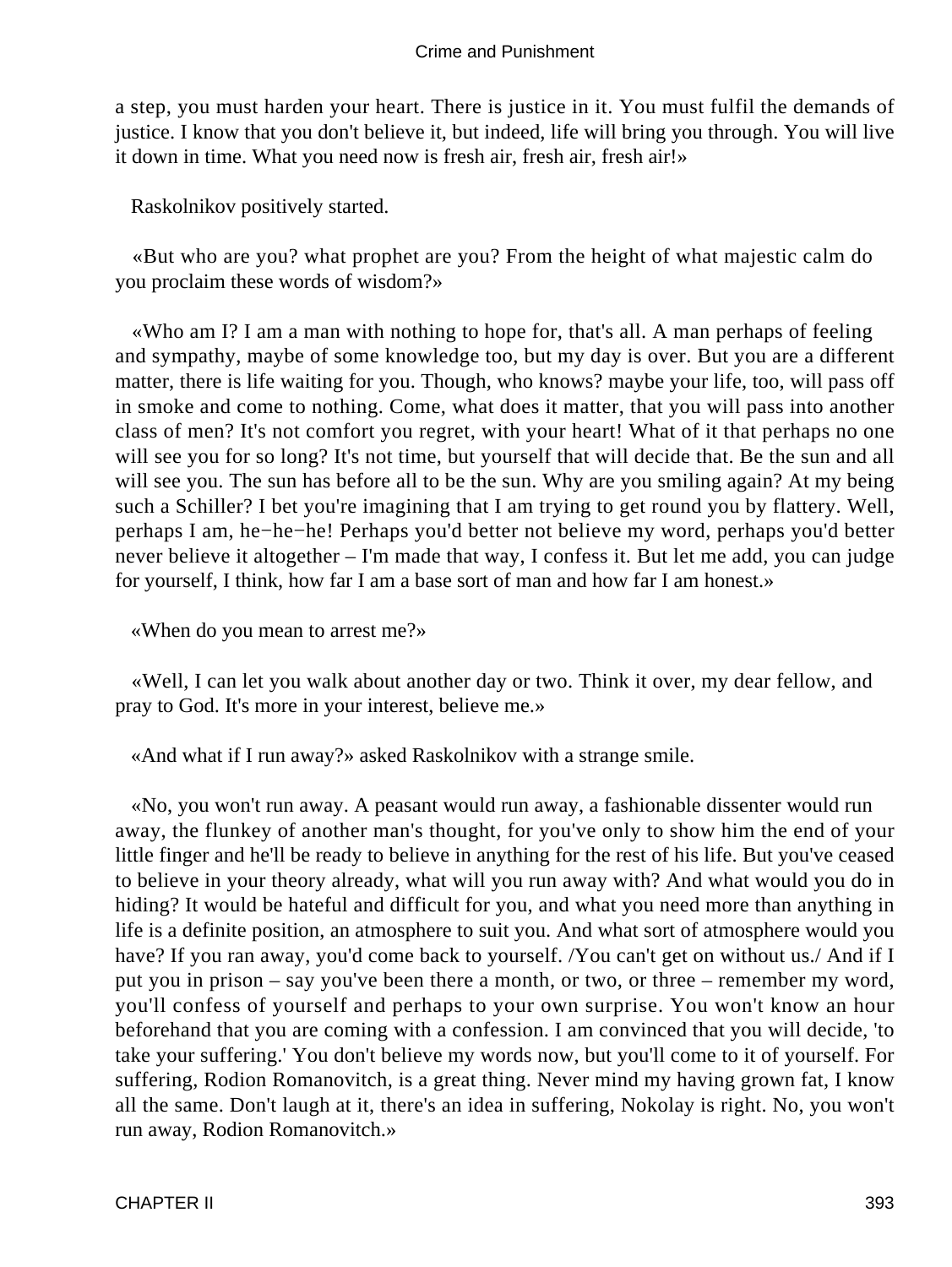Raskolnikov got up and took his cap. Porfiry Petrovitch also rose.

 «Are you going for a walk? The evening will be fine, if only we don't have a storm. Though it would be a good thing to freshen the air.»

He, too, took his cap.

 «Porfiry Petrovitch, please don't take up the notion that I have confessed to you to−day,» Raskolnikov pronounced with sullen insistence. «You're a strange man and I have listened to you from simple curiosity. But I have admitted nothing, remember that!»

 «Oh, I know that, I'll remember. Look at him, he's trembling! Don't be uneasy, my dear fellow, have it your own way. Walk about a bit, you won't be able to walk too far. If anything happens, I have one request to make of you,» he added, dropping his voice. «It's an awkward one, but important. If anything were to happen (though indeed I don't believe in it and think you quite incapable of it), yet in case you were taken during these forty or fifty hours with the notion of putting an end to the business in some other way, in some fantastic fashion – laying hands on yourself – (it's an absurd proposition, but you must forgive me for it) do leave a brief but precise note, only two lines, and mention the stone. It will be more generous. Come, till we meet! Good thoughts and sound decisions to you!»

 Porfiry went out, stooping and avoiding looking at Raskolnikov. The latter went to the window and waited with irritable impatience till he calculated that Porfiry had reached the street and moved away. Then he too went hurriedly out of the room.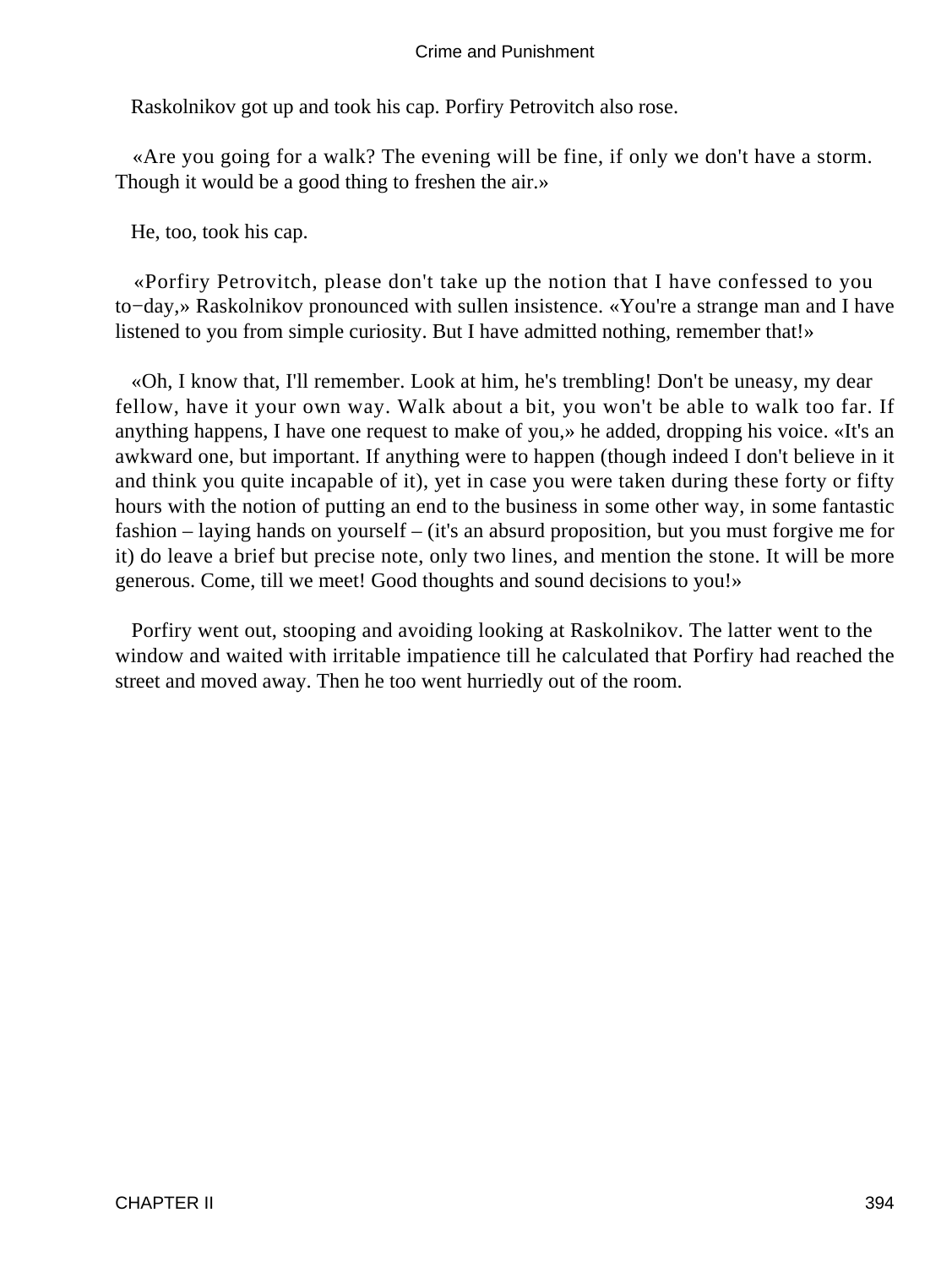# **[CHAPTER III](#page-466-0)**

*H*e hurried to Svidrigailov's. What he had to hope from that man he did not know. But that man had some hidden power over him. Having once recognised this, he could not rest, and now the time had come.

On the way, one question particularly worried him: had Svidrigailov been to Porfiry's?

 As far as he could judge, he would swear to it, that he had not. He pondered again and again, went over Porfiry's visit; no, he hadn't been, of course he hadn't.

 But if he had not been yet, would he go? Meanwhile, for the present he fancied he couldn't. Why? He could not have explained, but if he could, he would not have wasted much thought over it at the moment. It all worried him and at the same time he could not attend to it. Strange to say, none would have believed it perhaps, but he only felt a faint vague anxiety about his immediate future. Another, much more important anxiety tormented him – it concerned himself, but in a different, more vital way. Moreover, he was conscious of immense moral fatigue, though his mind was working better that morning than it had done of late.

 And was it worth while, after all that had happened, to contend with these new trivial difficulties? Was it worth while, for instance, to manoeuvre that Svidrigailov should not go to Porfiry's? Was it worth while to investigate, to ascertain the facts, to waste time over anyone like Svidrigailov?

Oh, how sick he was of it all!

 And yet he was hastening to Svidrigailov; could he be expecting something /new/ from him, information, or means of escape? Men will catch at straws! Was it destiny or some instinct bringing them together? Perhaps it was only fatigue, despair; perhaps it was not Svidrigailov but some other whom he needed, and Svidrigailov had simply presented himself by chance. Sonia? But what should he go to Sonia for now? To beg her tears again? He was afraid of Sonia, too. Sonia stood before him as an irrevocable sentence. He must go his own way or hers. At that moment especially he did not feel equal to seeing her. No, would it not be better to try Svidrigailov? And he could not help inwardly owning that he had long felt that he must see him for some reason.

 But what could they have in common? Their very evil−doing could not be of the same kind. The man, moreover, was very unpleasant, evidently depraved, undoubtedly cunning and deceitful, possibly malignant. Such stories were told about him. It is true he was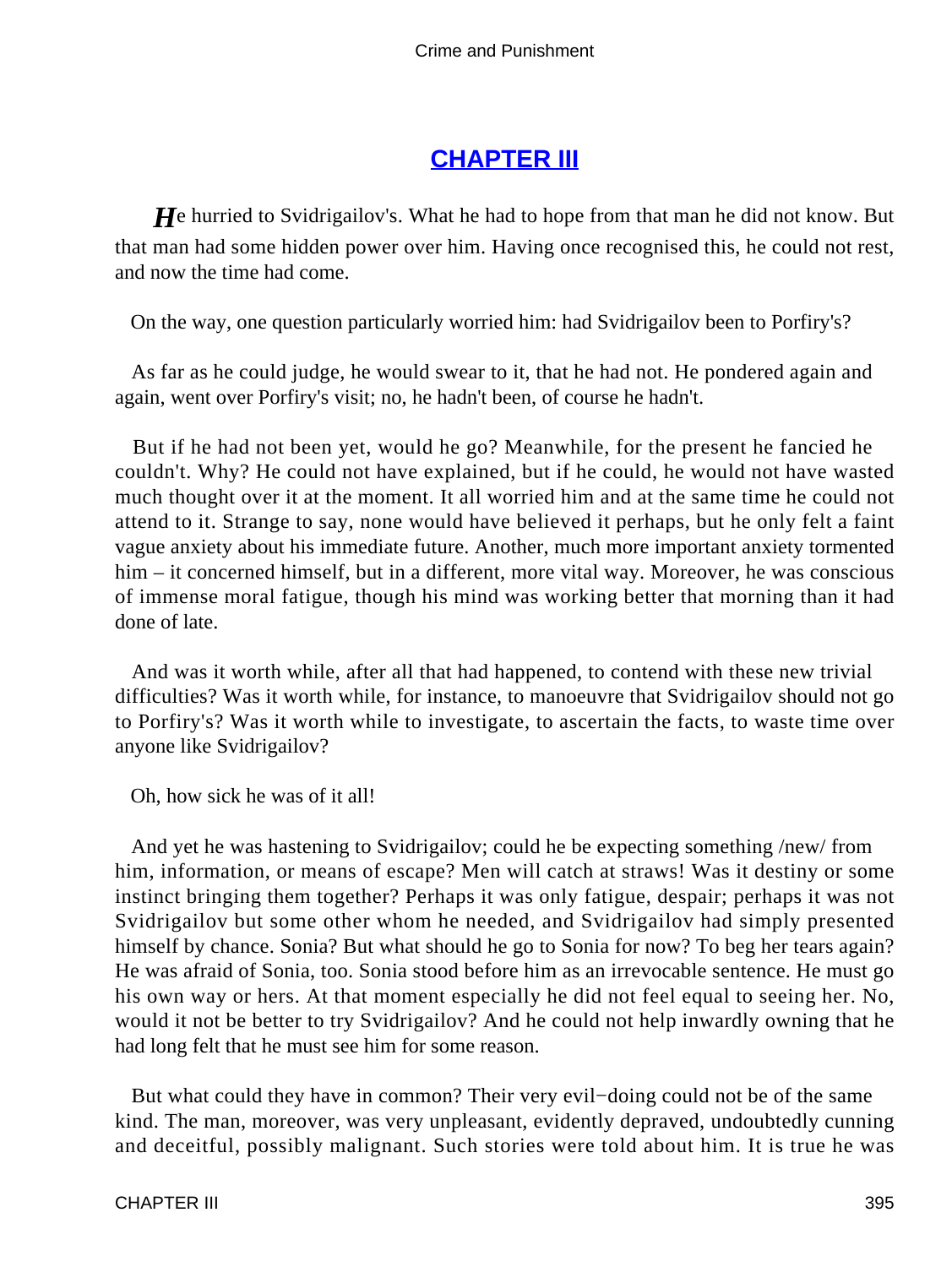befriending Katerina Ivanovna's children, but who could tell with what motive and what it meant? The man always had some design, some project.

 There was another thought which had been continually hovering of late about Raskolnikov's mind, and causing him great uneasiness. It was so painful that he made distinct efforts to get rid of it. He sometimes thought that Svidrigailov was dogging his footsteps. Svidrigailov had found out his secret and had had designs on Dounia. What if he had them still? Wasn't it practically certain that he had? And what if, having learnt his secret and so having gained power over him, he were to use it as a weapon against Dounia?

 This idea sometimes even tormented his dreams, but it had never presented itself so vividly to him as on his way to Svidrigailov. The very thought moved him to gloomy rage. To begin with, this would transform everything, even his own position; he would have at once to confess his secret to Dounia. Would he have to give himself up perhaps to prevent Dounia from taking some rash step? The letter? This morning Dounia had received a letter. From whom could she get letters in Petersburg? Luzhin, perhaps? It's true Razumihin was there to protect her, but Razumihin knew nothing of the position. Perhaps it was his duty to tell Razumihin? He thought of it with repugnance.

 In any case he must see Svidrigailov as soon as possible, he decided finally. Thank God, the details of the interview were of little consequence, if only he could get at the root of the matter; but if Svidrigailov were capable . . . if he were intriguing against Dounia – then . . .

 Raskolnikov was so exhausted by what he had passed through that month that he could only decide such questions in one way; «then I shall kill him,» he thought in cold despair.

 A sudden anguish oppressed his heart, he stood still in the middle of the street and began looking about to see where he was and which way he was going. He found himself in X. Prospect, thirty or forty paces from the Hay Market, through which he had come. The whole second storey of the house on the left was used as a tavern. All the windows were wide open; judging from the figures moving at the windows, the rooms were full to overflowing. There were sounds of singing, of clarionet and violin, and the boom of a Turkish drum. He could hear women shrieking. He was about to turn back wondering why he had come to the X. Prospect, when suddenly at one of the end windows he saw Svidrigailov, sitting at a tea−table right in the open window with a pipe in his mouth. Raskolnikov was dreadfully taken aback, almost terrified. Svidrigailov was silently watching and scrutinising him and, what struck Raskolnikov at once, seemed to be meaning to get up and slip away unobserved. Raskolnikov at once pretended not to have seen him, but to be looking absent−mindedly away, while he watched him out of the corner of his eye. His heart was beating violently. Yet, it was evident that Svidrigailov did not want to be seen. He took the pipe out of his mouth and was on the point of concealing himself, but as he got up and moved back his chair, he seemed to have become suddenly aware that Raskolnikov had seen him, and was watching him. What had passed between them was much the same as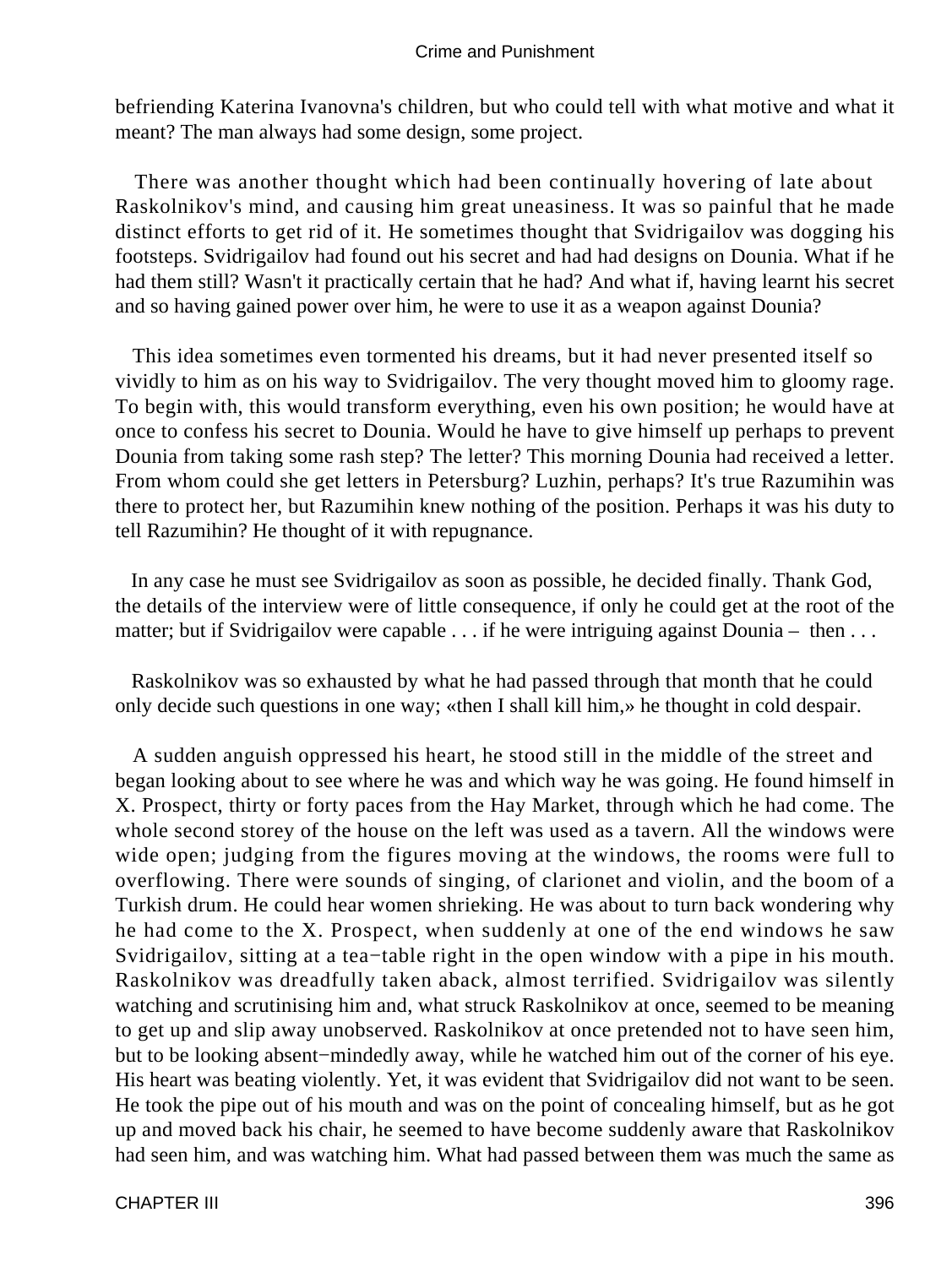what happened at their first meeting in Raskolnikov's room. A sly smile came into Svidrigailov's face and grew broader and broader. Each knew that he was seen and watched by the other. At last Svidrigailov broke into a loud laugh.

«Well, well, come in if you want me; I am here!» he shouted from the window.

 Raskolnikov went up into the tavern. He found Svidrigailov in a tiny back room, adjoining the saloon in which merchants, clerks and numbers of people of all sorts were drinking tea at twenty little tables to the desperate bawling of a chorus of singers. The click of billiard balls could be heard in the distance. On the table before Svidrigailov stood an open bottle and a glass half full of champagne. In the room he found also a boy with a little hand organ, a healthy−looking red− cheeked girl of eighteen, wearing a tucked−up striped skirt, and a Tyrolese hat with ribbons. In spite of the chorus in the other room, she was singing some servants' hall song in a rather husky contralto, to the accompaniment of the organ.

 «Come, that's enough,» Svidrigailov stopped her at Raskolnikov's entrance. The girl at once broke off and stood waiting respectfully. She had sung her guttural rhymes, too, with a serious and respectful expression in her face.

«Hey, Philip, a glass!» shouted Svidrigailov.

«I won't drink anything,» said Raskolnikov.

 «As you like, I didn't mean it for you. Drink, Katia! I don't want anything more to−day, you can go.» He poured her out a full glass, and laid down a yellow note.

 Katia drank off her glass of wine, as women do, without putting it down, in twenty gulps, took the note and kissed Svidrigailov's hand, which he allowed quite seriously. She went out of the room and the boy trailed after her with the organ. Both had been brought in from the street. Svidrigailov had not been a week in Petersburg, but everything about him was already, so to speak, on a patriarchal footing; the waiter, Philip, was by now an old friend and very obsequious.

 The door leading to the saloon had a lock on it. Svidrigailov was at home in this room and perhaps spent whole days in it. The tavern was dirty and wretched, not even second−rate.

 «I was going to see you and looking for you,» Raskolnikov began, «but I don't know what made me turn from the Hay Market into the X. Prospect just now. I never take this turning. I turn to the right from the Hay Market. And this isn't the way to you. I simply turned and here you are. It is strange!»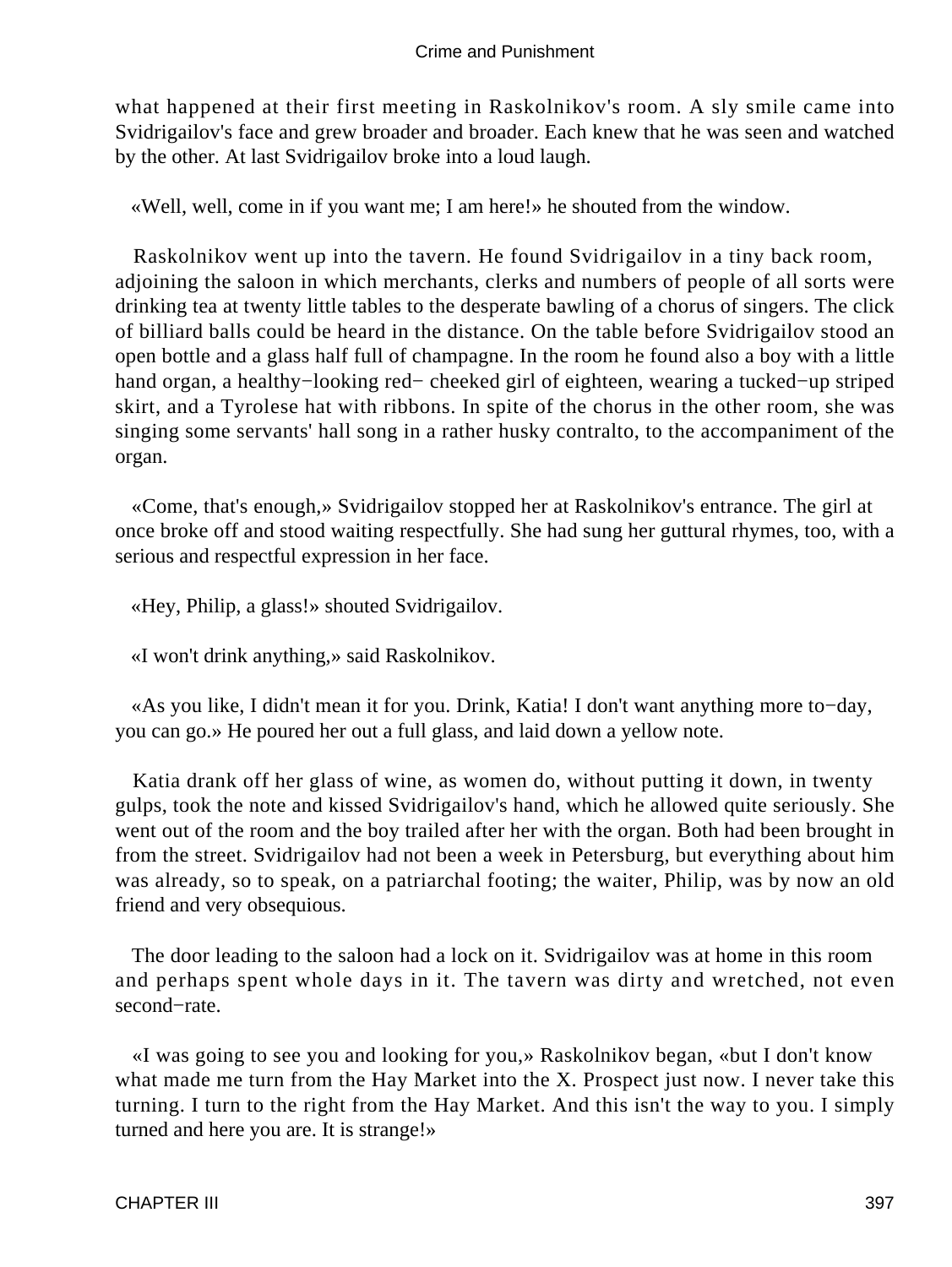«Why don't you say at once 'it's a miracle'?»

«Because it may be only chance.»

 «Oh, that's the way with all you folk,» laughed Svidrigailov. «You won't admit it, even if you do inwardly believe it a miracle! Here you say that it may be only chance. And what cowards they all are here, about having an opinion of their own, you can't fancy, Rodion Romanovitch. I don't mean you, you have an opinion of your own and are not afraid to have it. That's how it was you attracted my curiosity.»

«Nothing else?»

 «Well, that's enough, you know,» Svidrigailov was obviously exhilarated, but only slightly so, he had not had more than half a glass of wine.

 «I fancy you came to see me before you knew that I was capable of having what you call an opinion of my own,» observed Raskolnikov.

 «Oh, well, it was a different matter. everyone has his own plans. And apropos of the miracle let me tell you that I think you have been asleep for the last two or three days. I told you of this tavern myself, there is no miracle in your coming straight here. I explained the way myself, told you where it was, and the hours you could find me here. Do you remember?»

«I don't remember,» answered Raskolnikov with surprise.

 «I believe you. I told you twice. The address has been stamped mechanically on your memory. You turned this way mechanically and yet precisely according to the direction, though you are not aware of it. When I told you then, I hardly hoped you understood me. You give yourself away too much, Rodion Romanovitch. And another thing, I'm convinced there are lots of people in Petersburg who talk to themselves as they walk. This is a town of crazy people. If only we had scientific men, doctors, lawyers and philosophers might make most valuable investigations in Petersburg each in his own line. There are few places where there are so many gloomy, strong and queer influences on the soul of man as in Petersburg. The mere influences of climate mean so much. And it's the administrative centre of all Russia and its character must be reflected on the whole country. But that is neither here nor there now. The point is that I have several times watched you. You walk out of your house – holding your head high – twenty paces from home you let it sink, and fold your hands behind your back. You look and evidently see nothing before nor beside you. At last you begin moving your lips and talking to yourself, and sometimes you wave one hand and declaim, and at last stand still in the middle of the road. That's not at all the thing. Someone may be watching you besides me, and it won't do you any good. It's nothing really to do with me and I can't cure you, but, of course, you understand me.»

CHAPTER III 398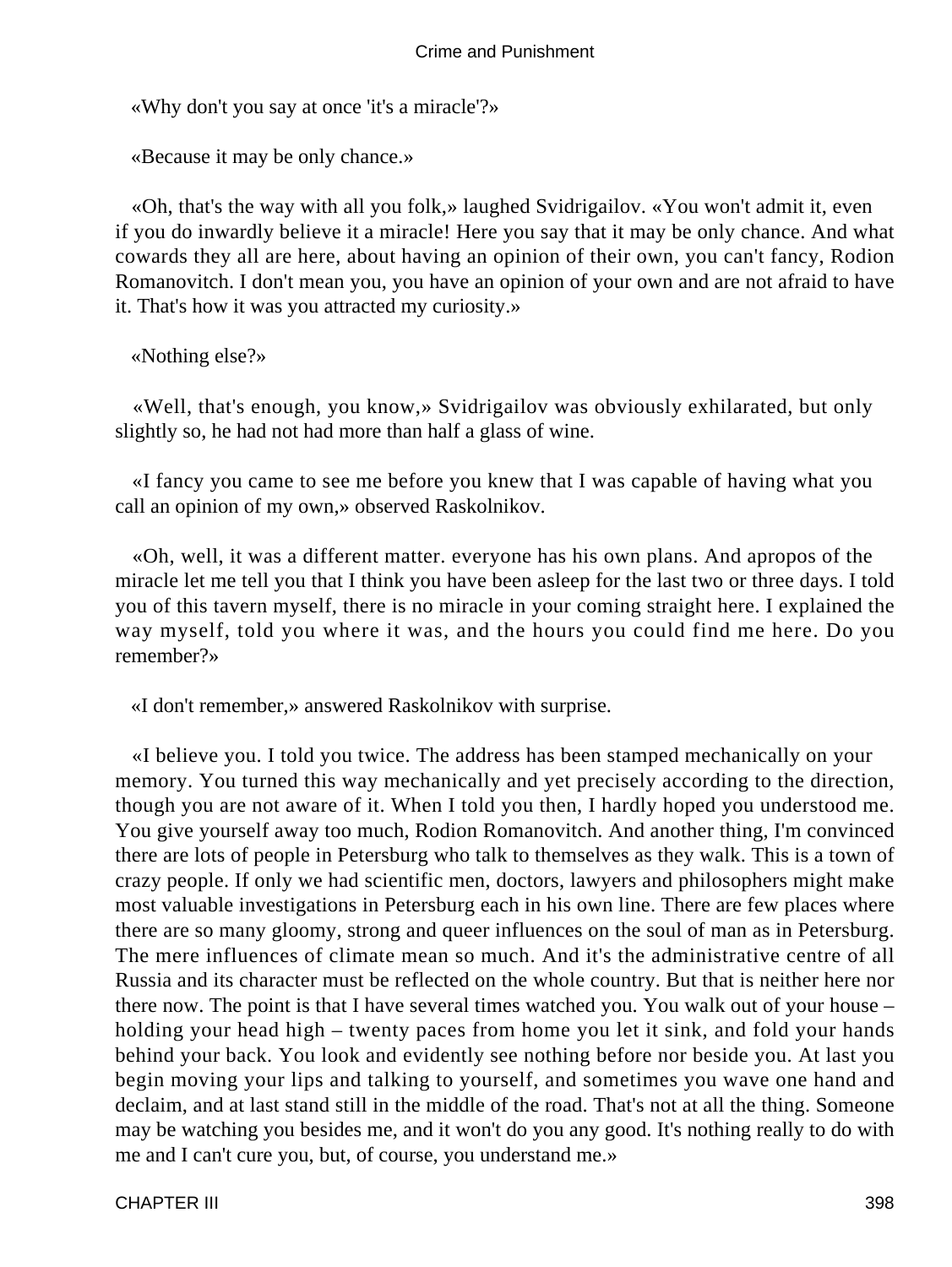«Do you know that I am being followed?» asked Raskolnikov, looking inquisitively at him.

«No, I know nothing about it,» said Svidrigailov, seeming surprised.

«Well, then, let us leave me alone,» Raskolnikov muttered, frowning.

«Very good, let us leave you alone.»

 «You had better tell me, if you come here to drink, and directed me twice to come here to you, why did you hide, and try to get away just now when I looked at the window from the street? I saw it.»

 «He−he! And why was it you lay on your sofa with closed eyes and pretended to be asleep, though you were wide awake while I stood in your doorway? I saw it.»

«I may have had . . . reasons. You know that yourself.»

«And I may have had my reasons, though you don't know them.»

 Raskolnikov dropped his right elbow on the table, leaned his chin in the fingers of his right hand, and stared intently at Svidrigailov. For a full minute he scrutinised his face, which had impressed him before. It was a strange face, like a mask; white and red, with bright red lips, with a flaxen beard, and still thick flaxen hair. His eyes were somehow too blue and their expression somehow too heavy and fixed. There was something awfully unpleasant in that handsome face, which looked so wonderfully young for his age. Svidrigailov was smartly dressed in light summer clothes and was particularly dainty in his linen. He wore a huge ring with a precious stone in it.

 «Have I got to bother myself about you, too, now?» said Raskolnikov suddenly, coming with nervous impatience straight to the point. «Even though perhaps you are the most dangerous man if you care to injure me, I don't want to put myself out any more. I will show you at once that I don't prize myself as you probably think I do. I've come to tell you at once that if you keep to your former intentions with regard to my sister and if you think to derive any benefit in that direction from what has been discovered of late, I will kill you before you get me locked up. You can reckon on my word. You know that I can keep it. And in the second place if you want to tell me anything – for I keep fancying all this time that you have something to tell me – make haste and tell it, for time is precious and very likely it will soon be too late.»

«Why in such haste?» asked Svidrigailov, looking at him curiously.

«Everyone has his plans,» Raskolnikov answered gloomily and impatiently.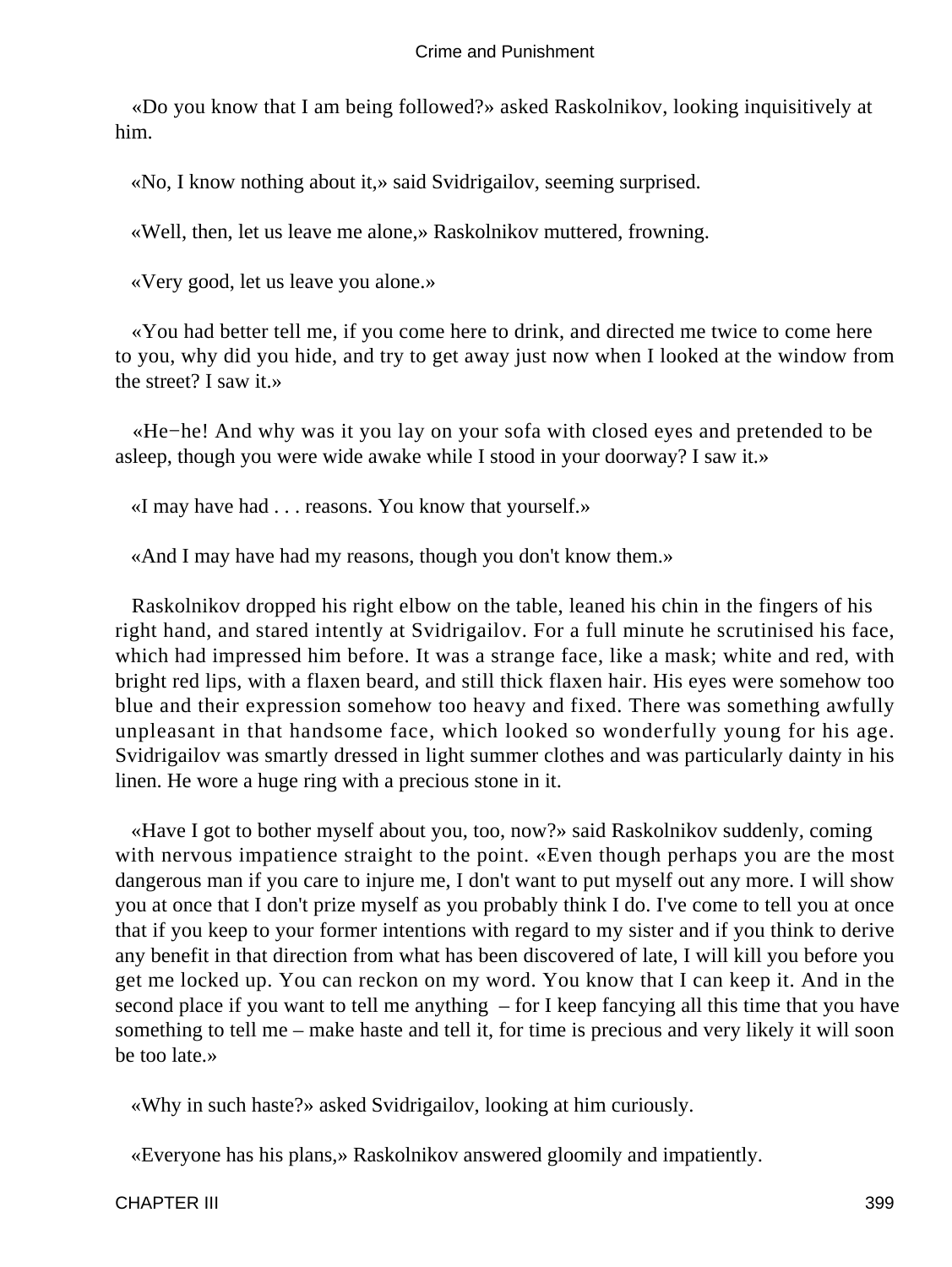«You urged me yourself to frankness just now, and at the first question you refuse to answer,» Svidrigailov observed with a smile. «You keep fancying that I have aims of my own and so you look at me with suspicion. Of course it's perfectly natural in your position. But though I should like to be friends with you, I shan't trouble myself to convince you of the contrary. The game isn't worth the candle and I wasn't intending to talk to you about anything special.»

«What did you want me, for, then? It was you who came hanging about me.»

 «Why, simply as an interesting subject for observation. I liked the fantastic nature of your position – that's what it was! Besides you are the brother of a person who greatly interested me, and from that person I had in the past heard a very great deal about you, from which I gathered that you had a great influence over her; isn't that enough? Ha−ha−ha! Still I must admit that your question is rather complex, and is difficult for me to answer. Here, you, for instance, have come to me not only for a definite object, but for the sake of hearing something new. Isn't that so? Isn't that so?» persisted Svidrigailov with a sly smile. «Well, can't you fancy then that I, too, on my way here in the train was reckoning on you, on your telling me something new, and on my making some profit out of you! You see what rich men we are!»

«What profit could you make?»

 «How can I tell you? How do I know? You see in what a tavern I spend all my time and it's my enjoyment, that's to say it's no great enjoyment, but one must sit somewhere; that poor Katia now – you saw her? . . . If only I had been a glutton now, a club gourmand, but you see I can eat this.»

 He pointed to a little table in the corner where the remnants of a terrible−looking beef−steak and potatoes lay on a tin dish.

 «Have you dined, by the way? I've had something and want nothing more. I don't drink, for instance, at all. Except for champagne I never touch anything, and not more than a glass of that all the evening, and even that is enough to make my head ache. I ordered it just now to wind myself up, for I am just going off somewhere and you see me in a peculiar state of mind. That was why I hid myself just now like a schoolboy, for I was afraid you would hinder me. But I believe,» he pulled out his watch, «I can spend an hour with you. It's half−past four now. If only I'd been something, a landowner, a father, a cavalry officer, a photographer, a journalist . . . I am nothing, no specialty, and sometimes I am positively bored. I really thought you would tell me something new.»

«But what are you, and why have you come here?»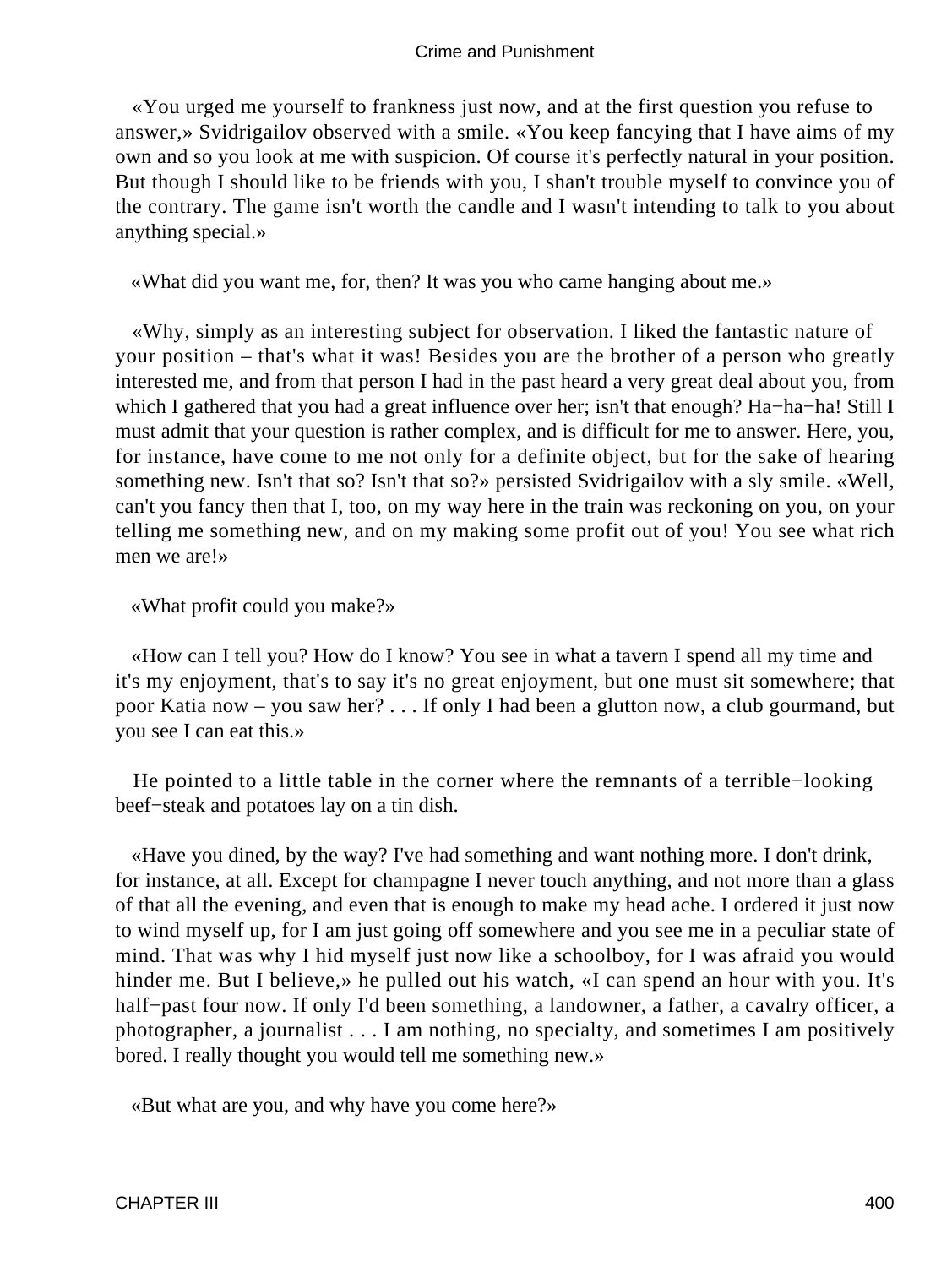«What am I? You know, a gentleman, I served for two years in the cavalry, then I knocked about here in Petersburg, then I married Marfa Petrovna and lived in the country. There you have my biography!»

«You are a gambler, I believe?»

«No, a poor sort of gambler. A card−sharper – not a gambler.»

«You have been a card−sharper then?»

«Yes, I've been a card−sharper too.»

«Didn't you get thrashed sometimes?»

«It did happen. Why?»

«Why, you might have challenged them . . . altogether it must have been lively.»

 «I won't contradict you, and besides I am no hand at philosophy. I confess that I hastened here for the sake of the women.»

«As soon as you buried Marfa Petrovna?»

 «Quite so,» Svidrigailov smiled with engaging candour. «What of it? You seem to find something wrong in my speaking like that about women?»

«You ask whether I find anything wrong in vice?»

 «Vice! Oh, that's what you are after! But I'll answer you in order, first about women in general; you know I am fond of talking. Tell me, what should I restrain myself for? Why should I give up women, since I have a passion for them? It's an occupation, anyway.»

«So you hope for nothing here but vice?»

 «Oh, very well, for vice then. You insist on its being vice. But anyway I like a direct question. In this vice at least there is something permanent, founded indeed upon nature and not dependent on fantasy, something present in the blood like an ever−burning ember, for ever setting one on fire and, maybe, not to be quickly extinguished, even with years. You'll agree it's an occupation of a sort.»

«That's nothing to rejoice at, it's a disease and a dangerous one.»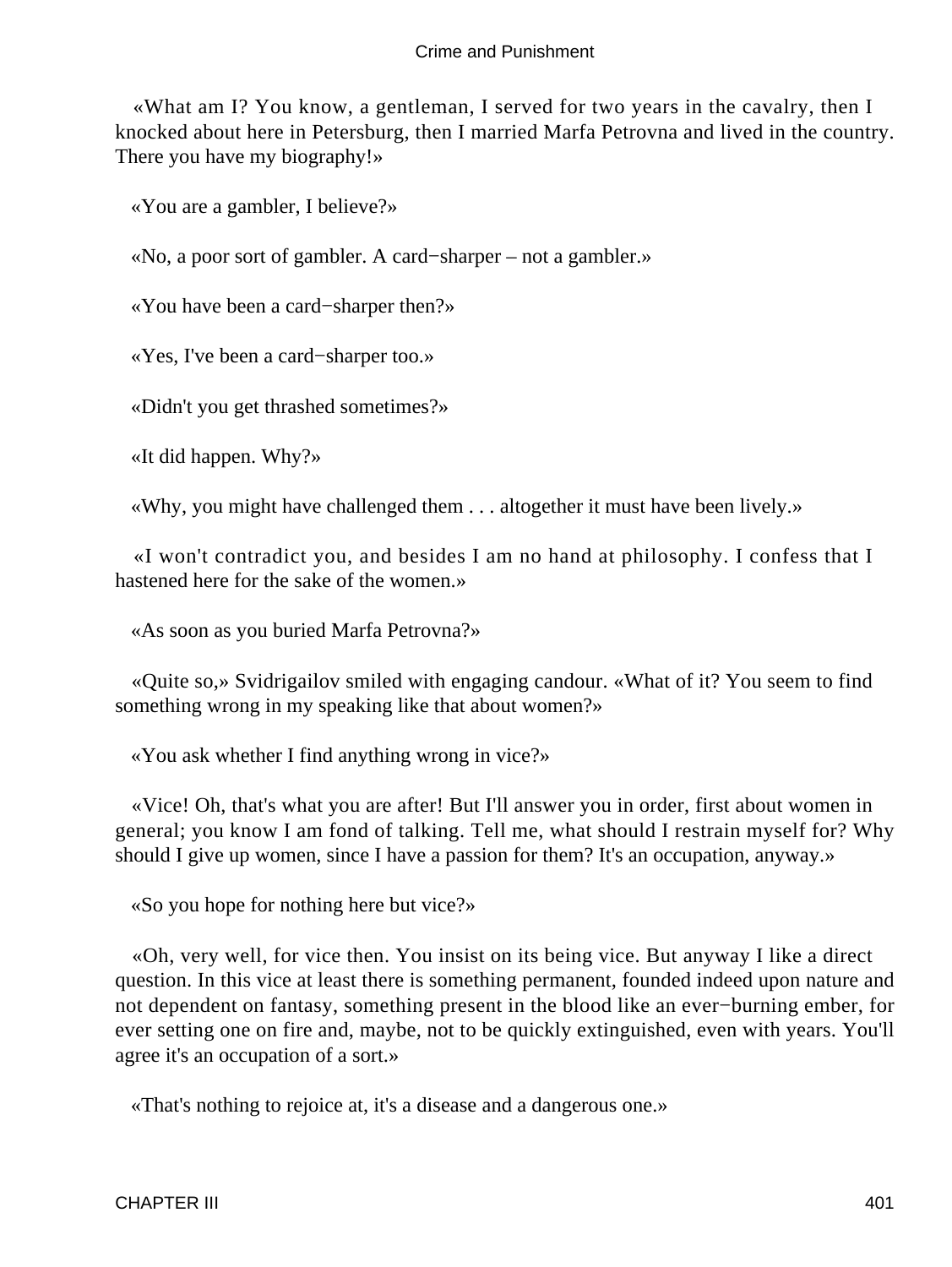«Oh, that's what you think, is it! I agree, that it is a disease like everything that exceeds moderation. And, of course, in this one must exceed moderation. But in the first place, everybody does so in one way or another, and in the second place, of course, one ought to be moderate and prudent, however mean it may be, but what am I to do? If I hadn't this, I might have to shoot myself. I am ready to admit that a decent man ought to put up with being bored, but yet . . .»

«And could you shoot yourself?»

 «Oh, come!» Svidrigailov parried with disgust. «Please don't speak of it,» he added hurriedly and with none of the bragging tone he had shown in all the previous conversation. His face quite changed. «I admit it's an unpardonable weakness, but I can't help it. I am afraid of death and I dislike its being talked of. Do you know that I am to a certain extent a mystic?»

«Ah, the apparitions of Marfa Petrovna! Do they still go on visiting you?»

 «Oh, don't talk of them; there have been no more in Petersburg, confound them!» he cried with an air of irritation. «Let's rather talk of that . . . though . . . H'm! I have not much time, and can't stay long with you, it's a pity! I should have found plenty to tell you.»

«What's your engagement, a woman?»

«Yes, a woman, a casual incident. . . . No, that's not what I want to talk of.»

 «And the hideousness, the filthiness of all your surroundings, doesn't that affect you? Have you lost the strength to stop yourself?»

 «And do you pretend to strength, too? He−he−he! You surprised me just now, Rodion Romanovitch, though I knew beforehand it would be so. You preach to me about vice and aesthetics! You – a Schiller, you – an idealist! Of course that's all as it should be and it would be surprising if it were not so, yet it is strange in reality. . . . Ah, what a pity I have no time, for you're a most interesting type! And, by−the−way, are you fond of Schiller? I am awfully fond of him.»

«But what a braggart you are,» Raskolnikov said with some disgust.

 «Upon my word, I am not,» answered Svidrigailov laughing. «However, I won't dispute it, let me be a braggart, why not brag, if it hurts no one? I spent seven years in the country with Marfa Petrovna, so now when I come across an intelligent person like you – intelligent and highly interesting – I am simply glad to talk and, besides, I've drunk that half−glass of champagne and it's gone to my head a little. And besides, there's a certain fact that has wound me up tremendously, but about that I . . . will keep quiet. Where are you off to?» he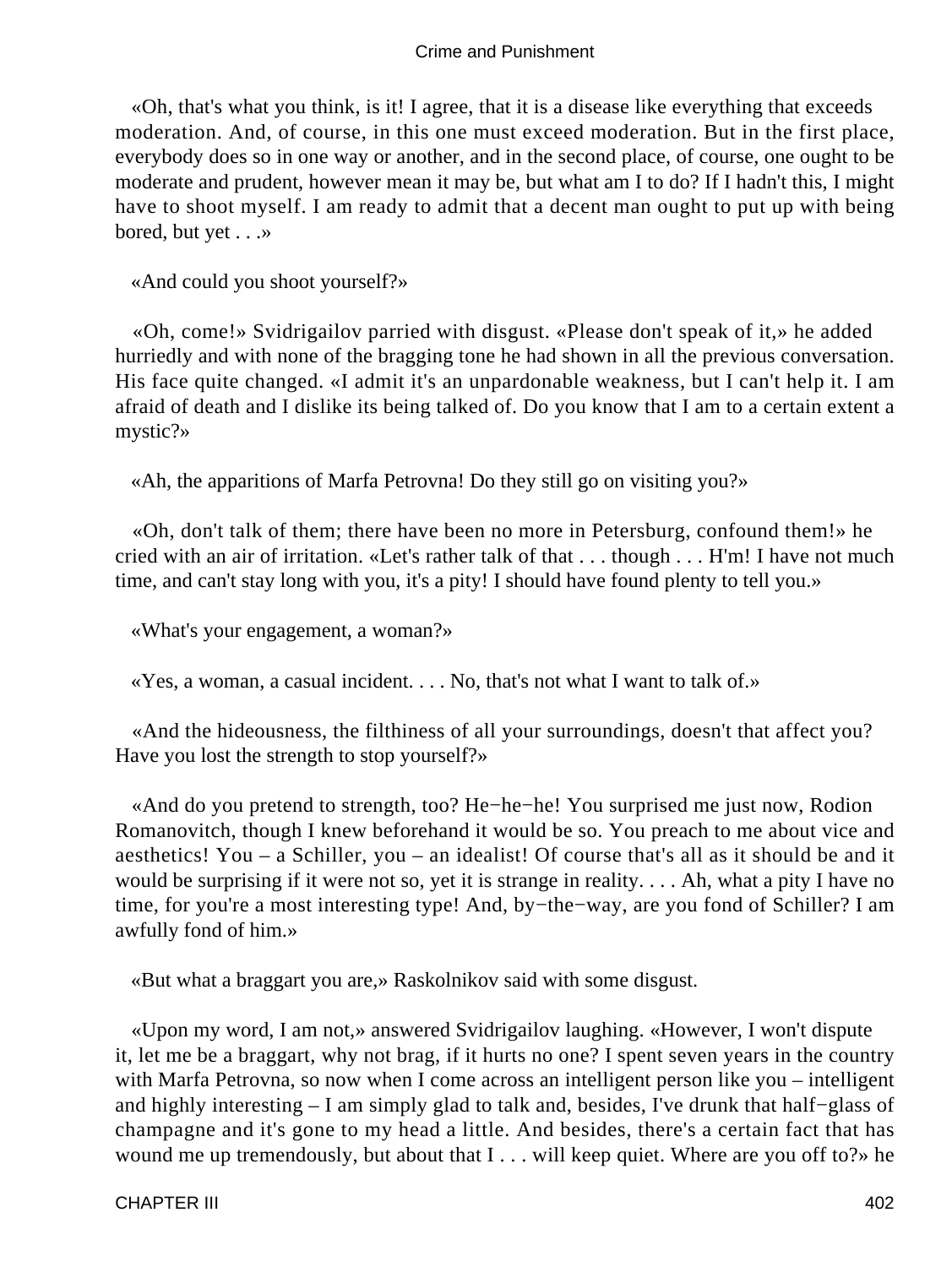asked in alarm.

 Raskolnikov had begun getting up. He felt oppressed and stifled and, as it were, ill at ease at having come here. He felt convinced that Svidrigailov was the most worthless scoundrel on the face of the earth.

 «A−ach! Sit down, stay a little!» Svidrigailov begged. «Let them bring you some tea, anyway. Stay a little, I won't talk nonsense, about myself, I mean. I'll tell you something. If you like I'll tell you how a woman tried 'to save' me, as you would call it? It will be an answer to your first question indeed, for the woman was your sister. May I tell you? It will help to spend the time.»

«Tell me, but I trust that you . . .»

 «Oh, don't be uneasy. Besides, even in a worthless low fellow like me, Avdotya Romanovna can only excite the deepest respect.»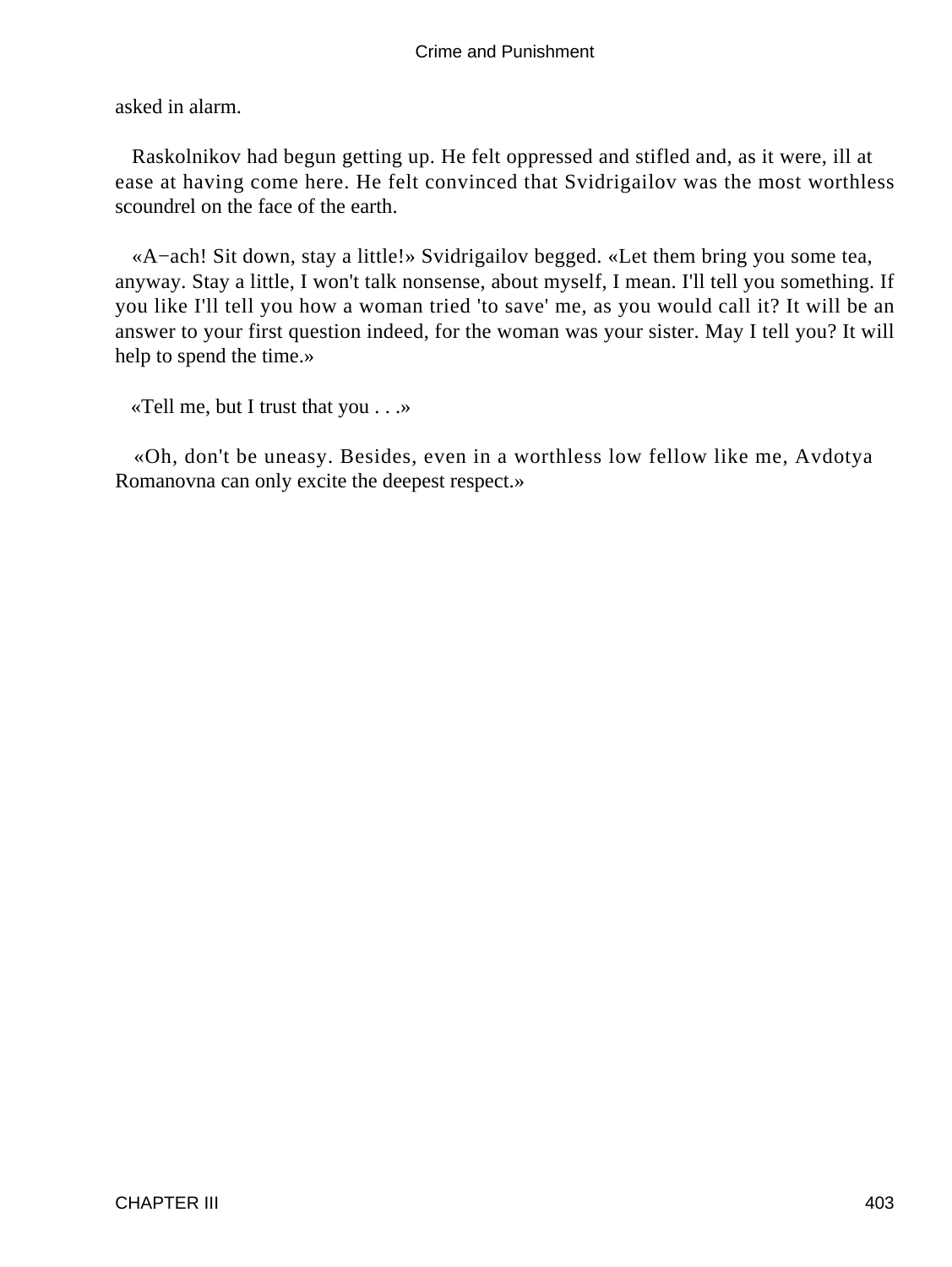# **[CHAPTER IV](#page-466-0)**

*«Y*ou know perhaps – yes, I told you myself,» began Svidrigailov, «that I was in the debtors' prison here, for an immense sum, and had not any expectation of being able to pay it. There's no need to go into particulars how Marfa Petrovna bought me out; do you know to what a point of insanity a woman can sometimes love? She was an honest woman, and very sensible, although completely uneducated. Would you believe that this honest and jealous woman, after many scenes of hysterics and reproaches, condescended to enter into a kind of contract with me which she kept throughout our married life? She was considerably older than I, and besides, she always kept a clove or something in her mouth. There was so much swinishness in my soul and honesty too, of a sort, as to tell her straight out that I couldn't be absolutely faithful to her. This confession drove her to frenzy, but yet she seems in a way to have liked my brutal frankness. She thought it showed I was unwilling to deceive her if I warned her like this beforehand and for a jealous woman, you know, that's the first consideration. After many tears an unwritten contract was drawn up between us: first, that I would never leave Marfa Petrovna and would always be her husband; secondly, that I would never absent myself without her permission; thirdly, that I would never set up a permanent mistress; fourthly, in return for this, Marfa Petrovna gave me a free hand with the maidservants, but only with her secret knowledge; fifthly, God forbid my falling in love with a woman of our class; sixthly, in case I – which God forbid – should be visited by a great serious passion I was bound to reveal it to Marfa Petrovna. On this last score, however, Marfa Petrovna was fairly at ease. She was a sensible woman and so she could not help looking upon me as a dissolute profligate incapable of real love. But a sensible woman and a jealous woman are two very different things, and that's where the trouble came in. But to judge some people impartially we must renounce certain preconceived opinions and our habitual attitude to the ordinary people about us. I have reason to have faith in your judgment rather than in anyone's. Perhaps you have already heard a great deal that was ridiculous and absurd about Marfa Petrovna. She certainly had some very ridiculous ways, but I tell you frankly that I feel really sorry for the innumerable woes of which I was the cause. Well, and that's enough, I think, by way of a decorous /oraison funebre/ for the most tender wife of a most tender husband. When we quarrelled, I usually held my tongue and did not irritate her and that gentlemanly conduct rarely failed to attain its object, it influenced her, it pleased her, indeed. These were times when she was positively proud of me. But your sister she couldn't put up with, anyway. And however she came to risk taking such a beautiful creature into her house as a governess. My explanation is that Marfa Petrovna was an ardent and impressionable woman and simply fell in love herself – literally fell in love – with your sister. Well, little wonder – look at Avdotya Romanovna! I saw the danger at the first glance and what do you think, I resolved not to look at her even. But Avdotya Romanovna herself made the first step, would you believe it? Would you believe it too that Marfa Petrovna was positively angry with me at first for my persistent silence about your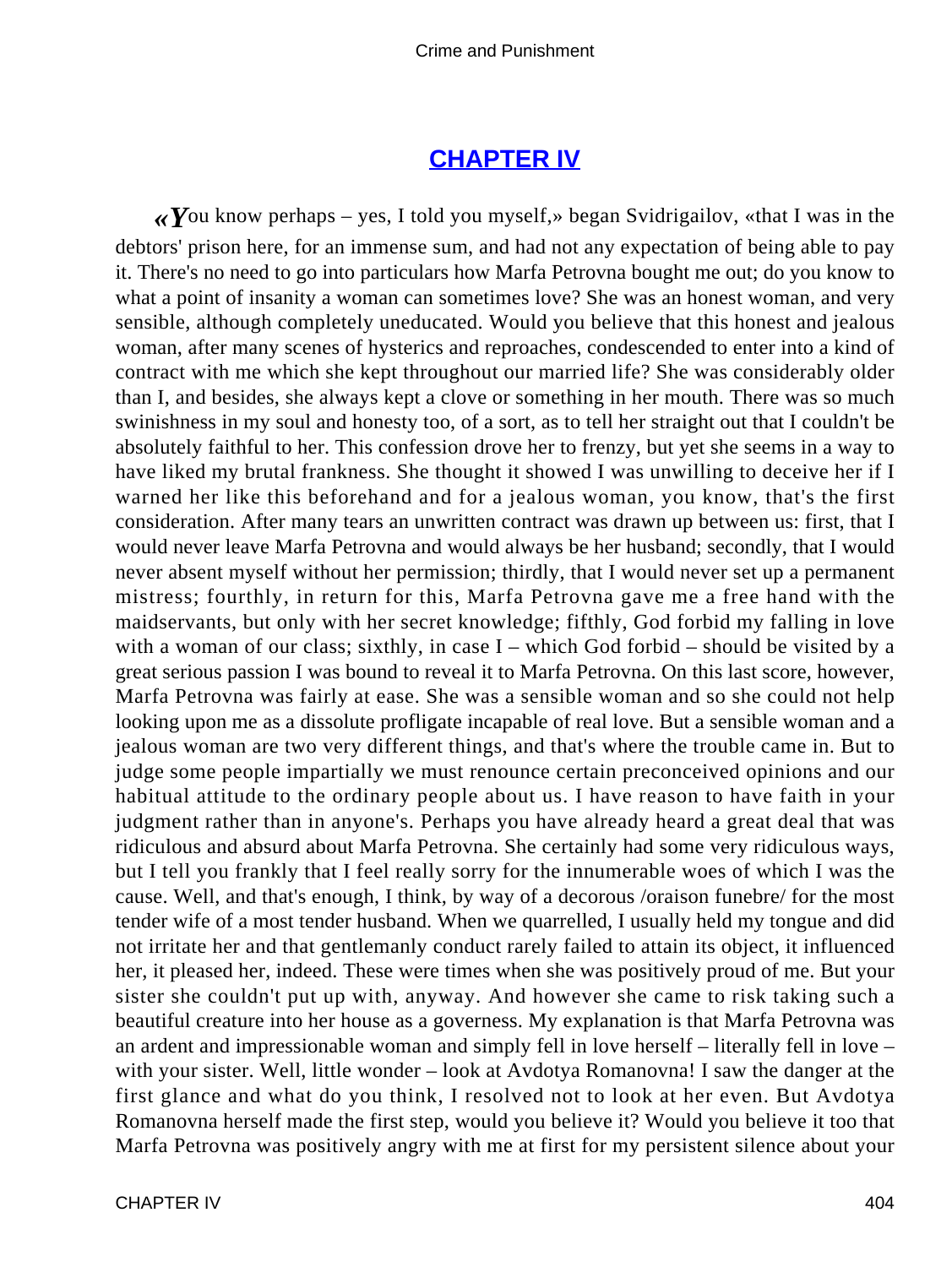sister, for my careless reception of her continual adoring praises of Avdotya Romanovna. I don't know what it was she wanted! Well, of course, Marfa Petrovna told Avdotya Romanovna every detail about me. She had the unfortunate habit of telling literally everyone all our family secrets and continually complaining of me; how could she fail to confide in such a delightful new friend? I expect they talked of nothing else but me and no doubt Avdotya Romanovna heard all those dark mysterious rumours that were current about me. . . . I don't mind betting that you too have heard something of the sort already?»

«I have. Luzhin charged you with having caused the death of a child. Is that true?»

 «Don't refer to those vulgar tales, I beg,» said Svidrigailov with disgust and annoyance. «If you insist on wanting to know about all that idiocy, I will tell you one day, but now . . .»

«I was told too about some footman of yours in the country whom you treated badly.»

«I beg you to drop the subject,» Svidrigailov interrupted again with obvious impatience.

 «Was that the footman who came to you after death to fill your pipe? . . . you told me about it yourself.» Raskolnikov felt more and more irritated.

 Svidrigailov looked at him attentively and Raskolnikov fancied he caught a flash of spiteful mockery in that look. But Svidrigailov restrained himself and answered very civilly:

 «Yes, it was. I see that you, too, are extremely interested and shall feel it my duty to satisfy your curiosity at the first opportunity. Upon my soul! I see that I really might pass for a romantic figure with some people. Judge how grateful I must be to Marfa Petrovna for having repeated to Avdotya Romanovna such mysterious and interesting gossip about me. I dare not guess what impression it made on her, but in any case it worked in my interests. With all Avdotya Romanovna's natural aversion and in spite of my invariably gloomy and repellent aspect – she did at least feel pity for me, pity for a lost soul. And if once a girl's heart is moved to /pity/, it's more dangerous than anything. She is bound to want to 'save him,' to bring him to his senses, and lift him up and draw him to nobler aims, and restore him to new life and usefulness – well, we all know how far such dreams can go. I saw at once that the bird was flying into the cage of herself. And I too made ready. I think you are frowning, Rodion Romanovitch? There's no need. As you know, it all ended in smoke. (Hang it all, what a lot I am drinking!) Do you know, I always, from the very beginning, regretted that it wasn't your sister's fate to be born in the second or third century A.D., as the daughter of a reigning prince or some governor or pro−consul in Asia Minor. She would undoubtedly have been one of those who would endure martyrdom and would have smiled when they branded her bosom with hot pincers. And she would have gone to it of herself. And in the fourth or fifth century she would have walked away into the Egyptian desert and would have stayed there thirty years living on roots and ecstasies and visions. She is simply thirsting to face some torture for someone, and if she can't get her torture, she'll throw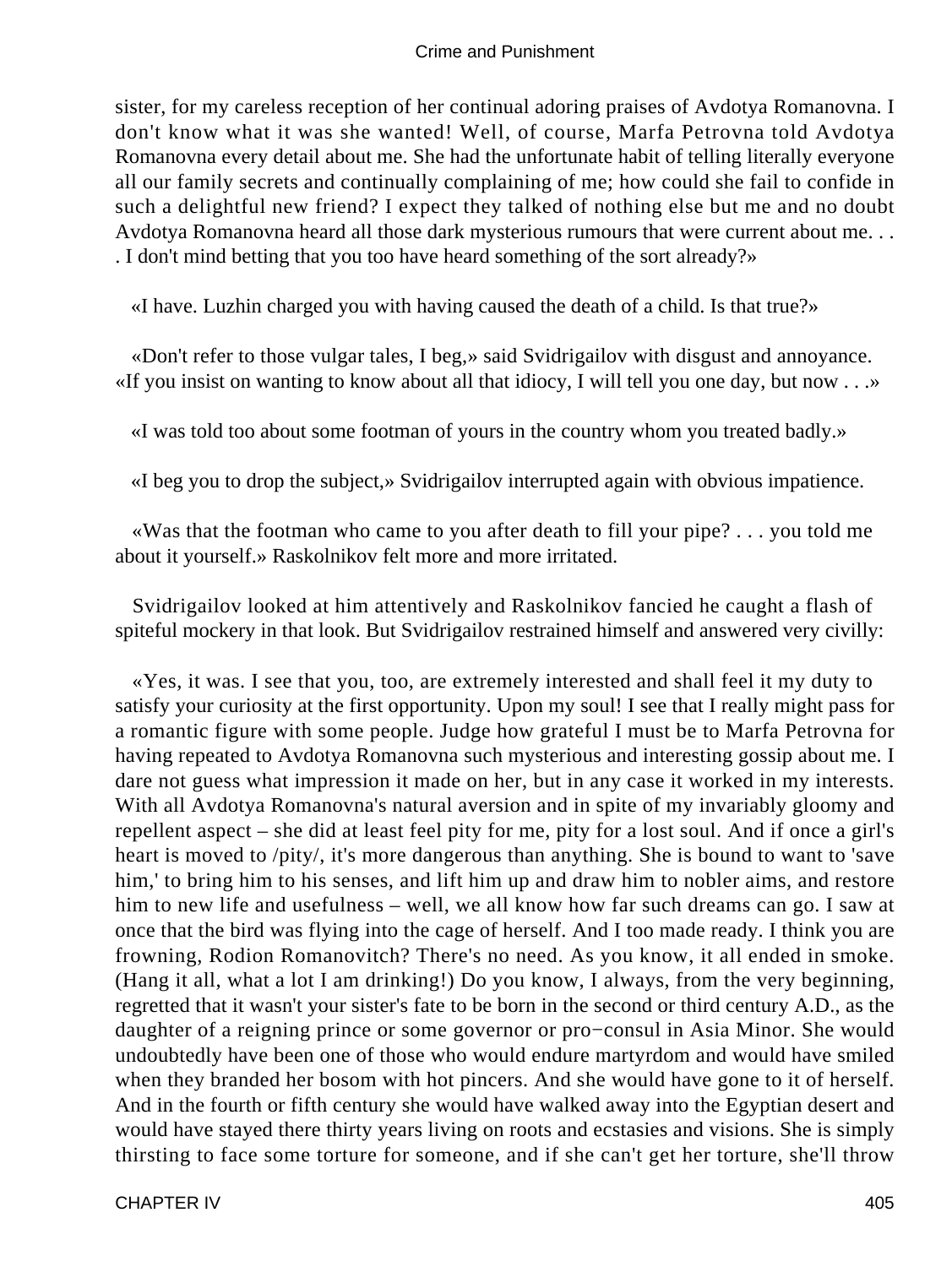herself out of a window. I've heard something of a Mr. Razumihin – he's said to be a sensible fellow; his surname suggests it, indeed. He's probably a divinity student. Well, he'd better look after your sister! I believe I understand her, and I am proud of it. But at the beginning of an acquaintance, as you know, one is apt to be more heedless and stupid. One doesn't see clearly. Hang it all, why is she so handsome? It's not my fault. In fact, it began on my side with a most irresistible physical desire. Avdotya Romanovna is awfully chaste, incredibly and phenomenally so. Take note, I tell you this about your sister as a fact. She is almost morbidly chaste, in spite of her broad intelligence, and it will stand in her way. There happened to be a girl in the house then, Parasha, a black−eyed wench, whom I had never seen before – she had just come from another village – very pretty, but incredibly stupid: she burst into tears, wailed so that she could be heard all over the place and caused scandal. One day after dinner Avdotya Romanovna followed me into an avenue in the garden and with flashing eyes /insisted/ on my leaving poor Parasha alone. It was almost our first conversation by ourselves. I, of course, was only too pleased to obey her wishes, tried to appear disconcerted, embarrassed, in fact played my part not badly. Then came interviews, mysterious conversations, exhortations, entreaties, supplications, even tears – would you believe it, even tears? Think what the passion for propaganda will bring some girls to! I, of course, threw it all on my destiny, posed as hungering and thirsting for light, and finally resorted to the most powerful weapon in the subjection of the female heart, a weapon which never fails one. It's the well−known resource – flattery. Nothing in the world is harder than speaking the truth and nothing easier than flattery. If there's the hundredth part of a false note in speaking the truth, it leads to a discord, and that leads to trouble. But if all, to the last note, is false in flattery, it is just as agreeable, and is heard not without satisfaction. It may be a coarse satisfaction, but still a satisfaction. And however coarse the flattery, at least half will be sure to seem true. That's so for all stages of development and classes of society. A vestal virgin might be seduced by flattery. I can never remember without laughter how I once seduced a lady who was devoted to her husband, her children, and her principles. What fun it was and how little trouble! And the lady really had principles – of her own, anyway. All my tactics lay in simply being utterly annihilated and prostrate before her purity. I flattered her shamelessly, and as soon as I succeeded in getting a pressure of the hand, even a glance from her, I would reproach myself for having snatched it by force, and would declare that she had resisted, so that I could never have gained anything but for my being so unprincipled. I maintained that she was so innocent that she could not foresee my treachery, and yielded to me unconsciously, unawares, and so on. In fact, I triumphed, while my lady remained firmly convinced that she was innocent, chaste, and faithful to all her duties and obligations and had succumbed quite by accident. And how angry she was with me when I explained to her at last that it was my sincere conviction that she was just as eager as I. Poor Marfa Petrovna was awfully weak on the side of flattery, and if I had only cared to, I might have had all her property settled on me during her lifetime. (I am drinking an awful lot of wine now and talking too much.) I hope you won't be angry if I mention now that I was beginning to produce the same effect on Avdotya Romanovna. But I was stupid and impatient and spoiled it all. Avdotya Romanovna had several times – and one time in particular – been greatly displeased by the expression of my eyes, would you believe it?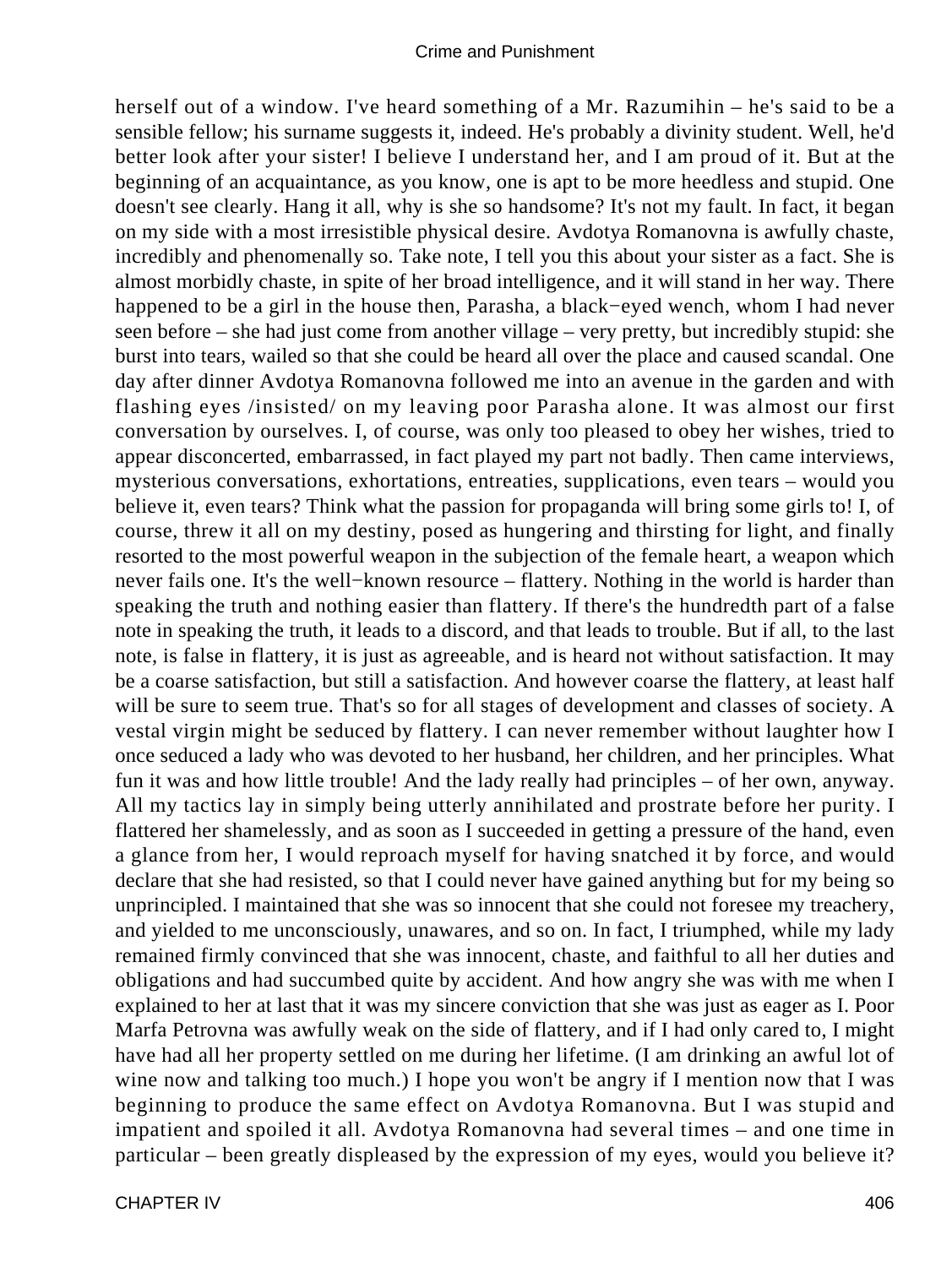There was sometimes a light in them which frightened her and grew stronger and stronger and more unguarded till it was hateful to her. No need to go into detail, but we parted. There I acted stupidly again. I fell to jeering in the coarsest way at all such propaganda and efforts to convert me; Parasha came on to the scene again, and not she alone; in fact there was a tremendous to−do. Ah, Rodion Romanovitch, if you could only see how your sister's eyes can flash sometimes! Never mind my being drunk at this moment and having had a whole glass of wine. I am speaking the truth. I assure you that this glance has haunted my dreams; the very rustle of her dress was more than I could stand at last. I really began to think that I might become epileptic. I could never have believed that I could be moved to such a frenzy. It was essential, indeed, to be reconciled, but by then it was impossible. And imagine what I did then! To what a pitch of stupidity a man can be brought by frenzy! Never undertake anything in a frenzy, Rodion Romanovitch. I reflected that Avdotya Romanovna was after all a beggar (ach, excuse me, that's not the word . . . but does it matter if it expresses the meaning?), that she lived by her work, that she had her mother and you to keep (ach, hang it, you are frowning again), and I resolved to offer her all my money – thirty thousand roubles I could have realised then – if she would run away with me here, to Petersburg. Of course I should have vowed eternal love, rapture, and so on. Do you know, I was so wild about her at that time that if she had told me to poison Marfa Petrovna or to cut her throat and to marry herself, it would have been done at once! But it ended in the catastrophe of which you know already. You can fancy how frantic I was when I heard that Marfa Petrovna had got hold of that scoundrelly attorney, Luzhin, and had almost made a match between them – which would really have been just the same thing as I was proposing. Wouldn't it? Wouldn't it? I notice that you've begun to be very attentive . . . you interesting young man. . . .»

 Svidrigailov struck the table with his fist impatiently. He was flushed. Raskolnikov saw clearly that the glass or glass and a half of champagne that he had sipped almost unconsciously was affecting him – and he resolved to take advantage of the opportunity. He felt very suspicious of Svidrigailov.

 «Well, after what you have said, I am fully convinced that you have come to Petersburg with designs on my sister,» he said directly to Svidrigailov, in order to irritate him further.

 «Oh, nonsense,» said Svidrigailov, seeming to rouse himself. «Why, I told you . . . besides your sister can't endure me.»

«Yes, I am certain that she can't, but that's not the point.»

 «Are you so sure that she can't?» Svidrigailov screwed up his eyes and smiled mockingly. «You are right, she doesn't love me, but you can never be sure of what has passed between husband and wife or lover and mistress. There's always a little corner which remains a secret to the world and is only known to those two. Will you answer for it that Avdotya Romanovna regarded me with aversion?»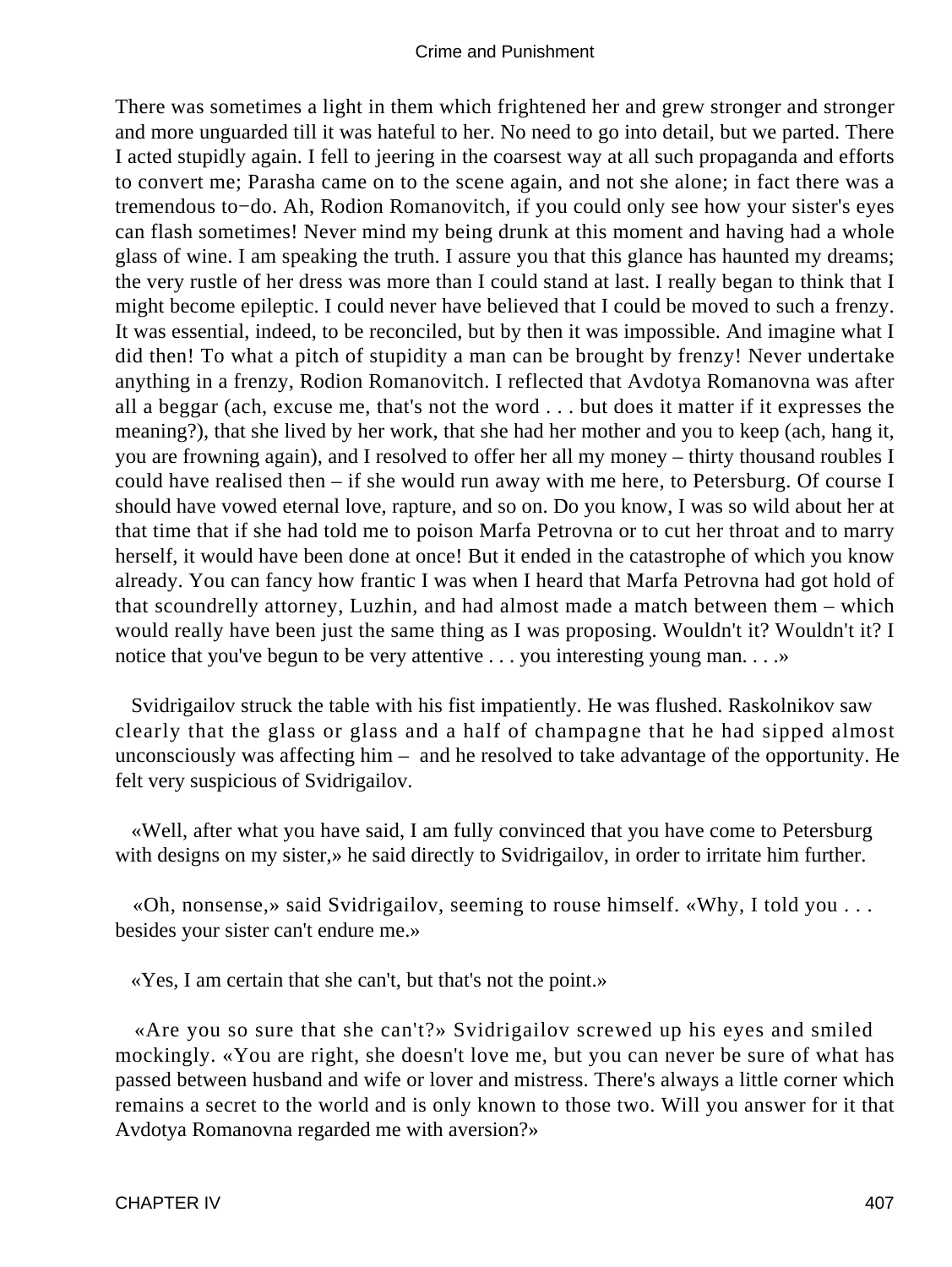«From some words you've dropped, I notice that you still have designs – and of course evil ones – on Dounia and mean to carry them out promptly.»

 «What, have I dropped words like that?» Svidrigailov asked in naive dismay, taking not the slightest notice of the epithet bestowed on his designs.

 «Why, you are dropping them even now. Why are you so frightened? What are you so afraid of now?»

 «Me – afraid? Afraid of you? You have rather to be afraid of me, /cher ami/. But what nonsense. . . . I've drunk too much though, I see that. I was almost saying too much again. Damn the wine! Hi! there, water!»

 He snatched up the champagne bottle and flung it without ceremony out of the window. Philip brought the water.

 «That's all nonsense!» said Svidrigailov, wetting a towel and putting it to his head. «But I can answer you in one word and annihilate all your suspicions. Do you know that I am going to get married?»

«You told me so before.»

 «Did I? I've forgotten. But I couldn't have told you so for certain for I had not even seen my betrothed; I only meant to. But now I really have a betrothed and it's a settled thing, and if it weren't that I have business that can't be put off, I would have taken you to see them at once, for I should like to ask your advice. Ach, hang it, only ten minutes left! See, look at the watch. But I must tell you, for it's an interesting story, my marriage, in its own way. Where are you off to? Going again?»

«No, I'm not going away now.»

 «Not at all? We shall see. I'll take you there, I'll show you my betrothed, only not now. For you'll soon have to be off. You have to go to the right and I to the left. Do you know that Madame Resslich, the woman I am lodging with now, eh? I know what you're thinking, that she's the woman whose girl they say drowned herself in the winter. Come, are you listening? She arranged it all for me. You're bored, she said, you want something to fill up your time. For, you know, I am a gloomy, depressed person. Do you think I'm light−hearted? No, I'm gloomy. I do no harm, but sit in a corner without speaking a word for three days at a time. And that Resslich is a sly hussy, I tell you. I know what she has got in her mind; she thinks I shall get sick of it, abandon my wife and depart, and she'll get hold of her and make a profit out of her – in our class, of course, or higher. She told me the father was a broken−down retired official, who has been sitting in a chair for the last three years with his legs paralysed. The mamma, she said, was a sensible woman. There is a son serving in the provinces, but he

CHAPTER IV 408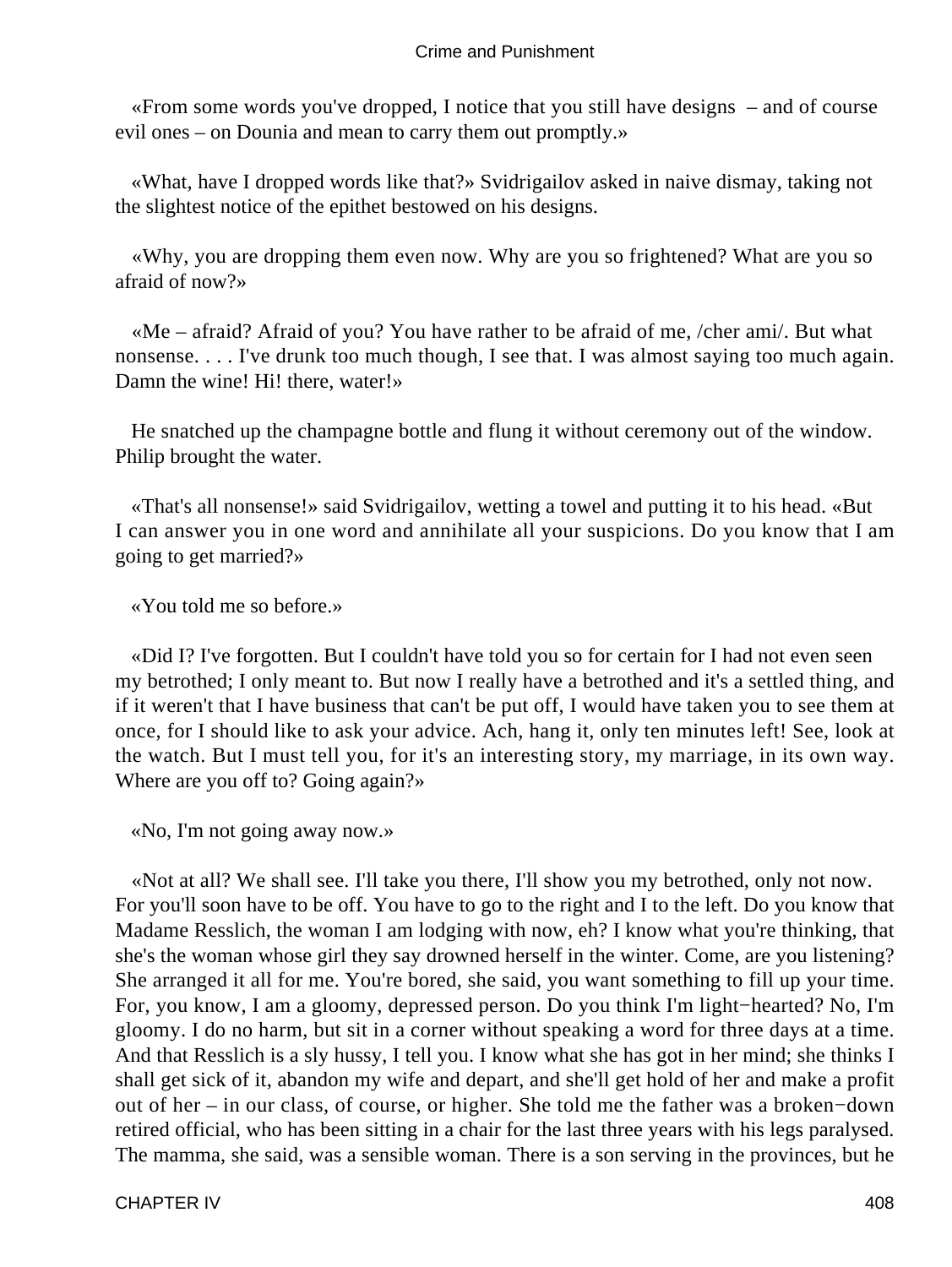doesn't help; there is a daughter, who is married, but she doesn't visit them. And they've two little nephews on their hands, as though their own children were not enough, and they've taken from school their youngest daughter, a girl who'll be sixteen in another month, so that then she can be married. She was for me. We went there. How funny it was! I present myself – a landowner, a widower, of a well− known name, with connections, with a fortune. What if I am fifty and she is not sixteen? Who thinks of that? But it's fascinating, isn't it? It is fascinating, ha−ha! You should have seen how I talked to the papa and mamma. It was worth paying to have seen me at that moment. She comes in, curtseys, you can fancy, still in a short frock – an unopened bud! Flushing like a sunset – she had been told, no doubt. I don't know how you feel about female faces, but to my mind these sixteen years, these childish eyes, shyness and tears of bashfulness are better than beauty; and she is a perfect little picture, too. Fair hair in little curls, like a lamb's, full little rosy lips, tiny feet, a charmer! . . . Well, we made friends. I told them I was in a hurry owing to domestic circumstances, and the next day, that is the day before yesterday, we were betrothed. When I go now I take her on my knee at once and keep her there. . . . Well, she flushes like a sunset and I kiss her every minute. Her mamma of course impresses on her that this is her husband and that this must be so. It's simply delicious! The present betrothed condition is perhaps better than marriage. Here you have what is called /la nature et la verite/, ha−ha! I've talked to her twice, she is far from a fool. Sometimes she steals a look at me that positively scorches me. Her face is like Raphael's Madonna. You know, the Sistine Madonna's face has something fantastic in it, the face of mournful religious ecstasy. Haven't you noticed it? Well, she's something in that line. The day after we'd been betrothed, I bought her presents to the value of fifteen hundred roubles – a set of diamonds and another of pearls and a silver dressing−case as large as this, with all sorts of things in it, so that even my Madonna's face glowed. I sat her on my knee, yesterday, and I suppose rather too unceremoniously – she flushed crimson and the tears started, but she didn't want to show it. We were left alone, she suddenly flung herself on my neck (for the first time of her own accord), put her little arms round me, kissed me, and vowed that she would be an obedient, faithful, and good wife, would make me happy, would devote all her life, every minute of her life, would sacrifice everything, everything, and that all she asks in return is my /respect/, and that she wants 'nothing, nothing more from me, no presents.' You'll admit that to hear such a confession, alone, from an angel of sixteen in a muslin frock, with little curls, with a flush of maiden shyness in her cheeks and tears of enthusiasm in her eyes is rather fascinating! Isn't it fascinating? It's worth paying for, isn't it? Well . . . listen, we'll go to see my betrothed, only not just now!»

 «The fact is this monstrous difference in age and development excites your sensuality! Will you really make such a marriage?»

 «Why, of course. Everyone thinks of himself, and he lives most gaily who knows best how to deceive himself. Ha−ha! But why are you so keen about virtue? Have mercy on me, my good friend. I am a sinful man. Ha− ha−ha!»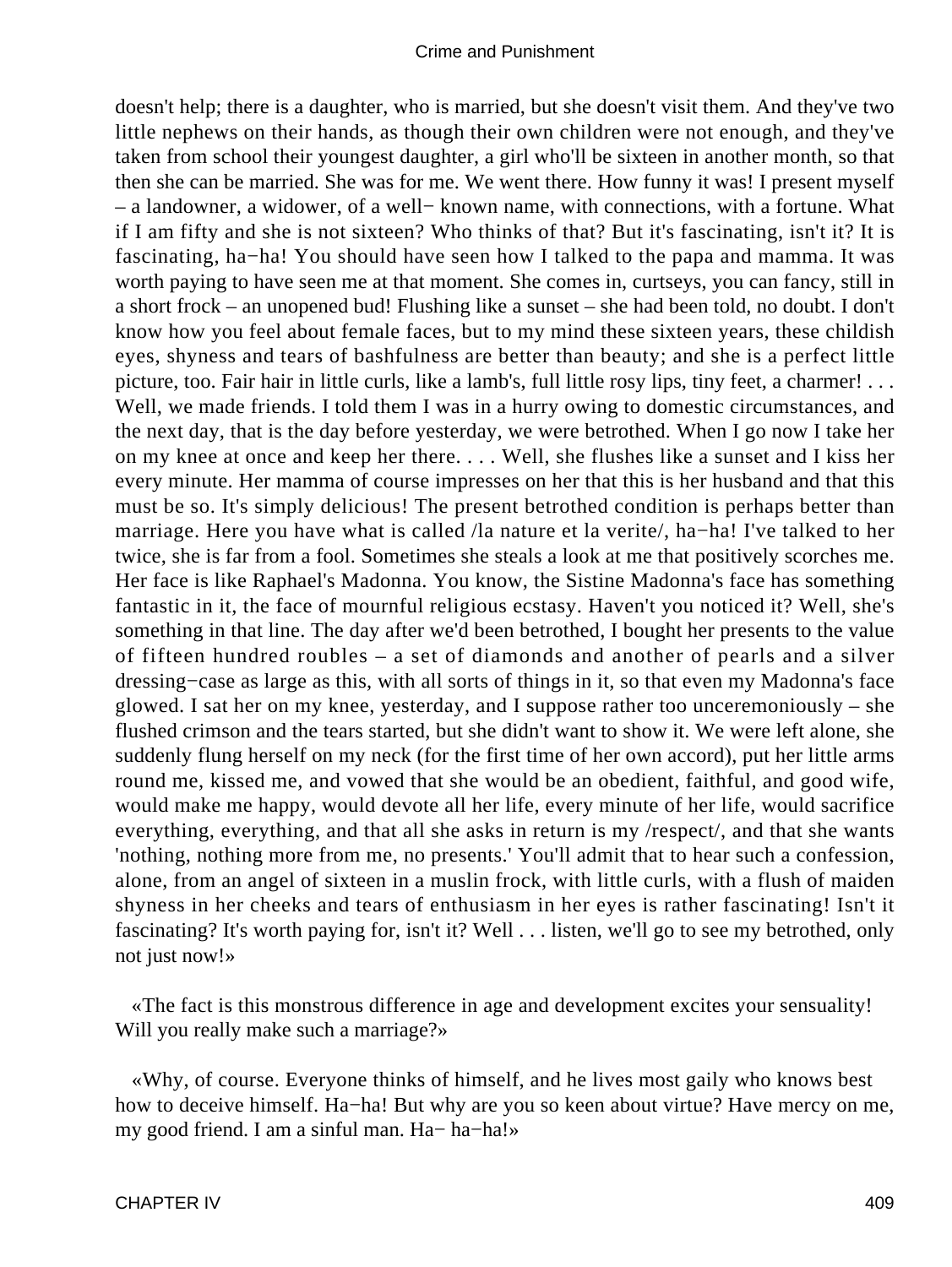«But you have provided for the children of Katerina Ivanovna. Though . . . though you had your own reasons. . . . I understand it all now.»

 «I am always fond of children, very fond of them,» laughed Svidrigailov. «I can tell you one curious instance of it. The first day I came here I visited various haunts, after seven years I simply rushed at them. You probably notice that I am not in a hurry to renew acquaintance with my old friends. I shall do without them as long as I can. Do you know, when I was with Marfa Petrovna in the country, I was haunted by the thought of these places where anyone who knows his way about can find a great deal. Yes, upon my soul! The peasants have vodka, the educated young people, shut out from activity, waste themselves in impossible dreams and visions and are crippled by theories; Jews have sprung up and are amassing money, and all the rest give themselves up to debauchery. From the first hour the town reeked of its familiar odours. I chanced to be in a frightful den – I like my dens dirty – it was a dance, so called, and there was a /cancan/ such as I never saw in my day. Yes, there you have progress. All of a sudden I saw a little girl of thirteen, nicely dressed, dancing with a specialist in that line, with another one /vis−a−vis/. Her mother was sitting on a chair by the wall. You can't fancy what a /cancan/ that was! The girl was ashamed, blushed, at last felt insulted, and began to cry. Her partner seized her and began whirling her round and performing before her; everyone laughed and – I like your public, even the /cancan/ public – they laughed and shouted, 'Serves her right – serves her right! Shouldn't bring children!' Well, it's not my business whether that consoling reflection was logical or not. I at once fixed on my plan, sat down by the mother, and began by saying that I too was a stranger and that people here were ill−bred and that they couldn't distinguish decent folks and treat them with respect, gave her to understand that I had plenty of money, offered to take them home in my carriage. I took them home and got to know them. They were lodging in a miserable little hole and had only just arrived from the country. She told me that she and her daughter could only regard my acquaintance as an honour. I found out that they had nothing of their own and had come to town upon some legal business. I proffered my services and money. I learnt that they had gone to the dancing saloon by mistake, believing that it was a genuine dancing class. I offered to assist in the young girl's education in French and dancing. My offer was accepted with enthusiasm as an honour – and we are still friendly. . . . If you like, we'll go and see them, only not just now.»

«Stop! Enough of your vile, nasty anecdotes, depraved vile, sensual man!»

 «Schiller, you are a regular Schiller! /O la vertu va−t−elle se nicher?/ But you know I shall tell you these things on purpose, for the pleasure of hearing your outcries!»

«I dare say. I can see I am ridiculous myself,» muttered Raskolnikov angrily.

 Svidrigailov laughed heartily; finally he called Philip, paid his bill, and began getting up.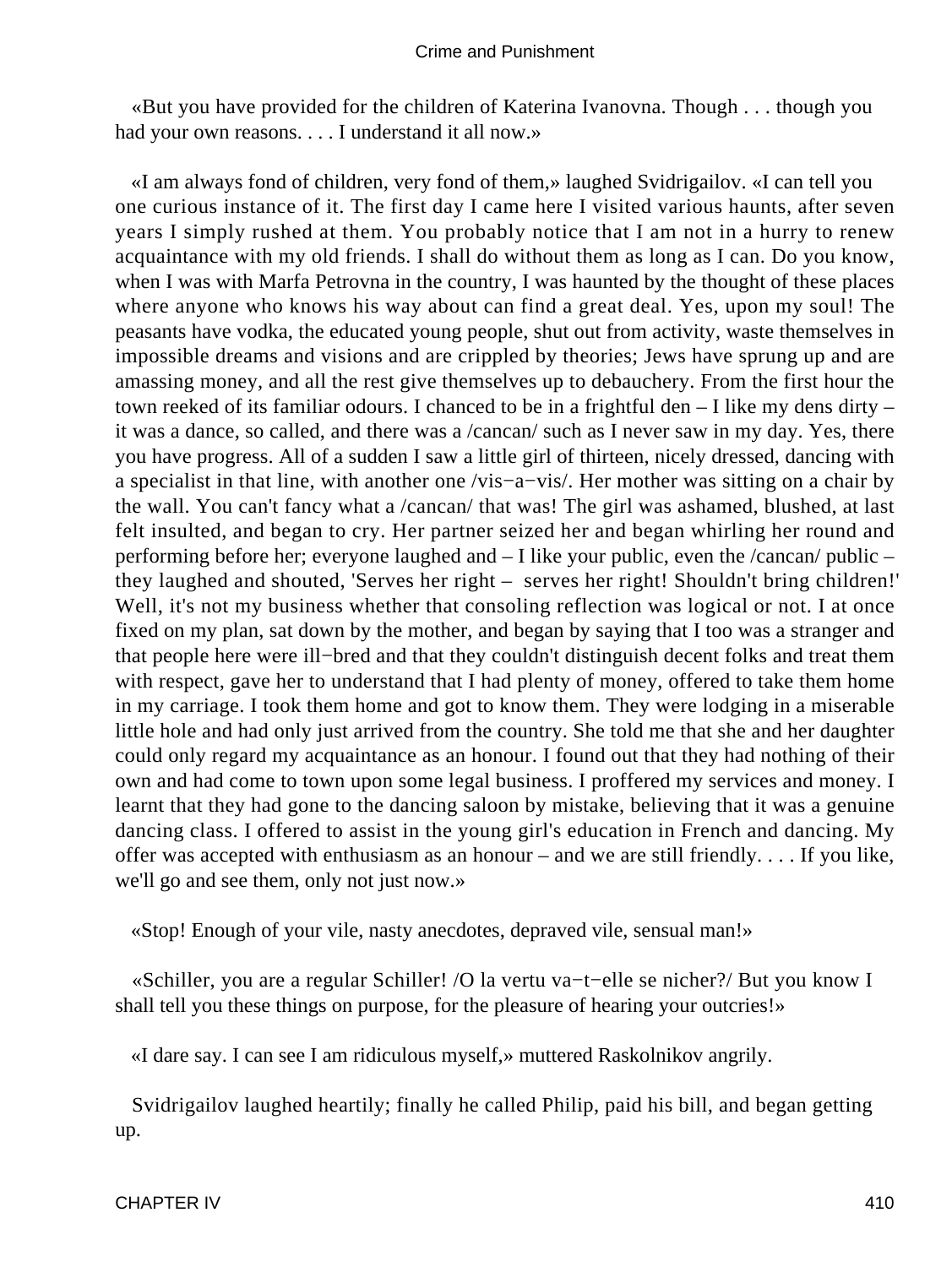«I say, but I am drunk, /assez cause/,» he said. «It's been a pleasure.»

 «I should rather think it must be a pleasure!» cried Raskolnikov, getting up. «No doubt it is a pleasure for a worn−out profligate to describe such adventures with a monstrous project of the same sort in his mind – especially under such circumstances and to such a man as me. . . . It's stimulating!»

 «Well, if you come to that,» Svidrigailov answered, scrutinising Raskolnikov with some surprise, «if you come to that, you are a thorough cynic yourself. You've plenty to make you so, anyway. You can understand a great deal . . . and you can do a great deal too. But enough. I sincerely regret not having had more talk with you, but I shan't lose sight of you. . . . Only wait a bit.»

 Svidrigailov walked out of the restaurant. Raskolnikov walked out after him. Svidrigailov was not however very drunk, the wine had affected him for a moment, but it was passing off every minute. He was preoccupied with something of importance and was frowning. He was apparently excited and uneasy in anticipation of something. His manner to Raskolnikov had changed during the last few minutes, and he was ruder and more sneering every moment. Raskolnikov noticed all this, and he too was uneasy. He became very suspicious of Svidrigailov and resolved to follow him.

They came out on to the pavement.

 «You go to the right, and I to the left, or if you like, the other way. Only /adieu, mon plaisir/, may we meet again.»

And he walked to the right towards the Hay Market.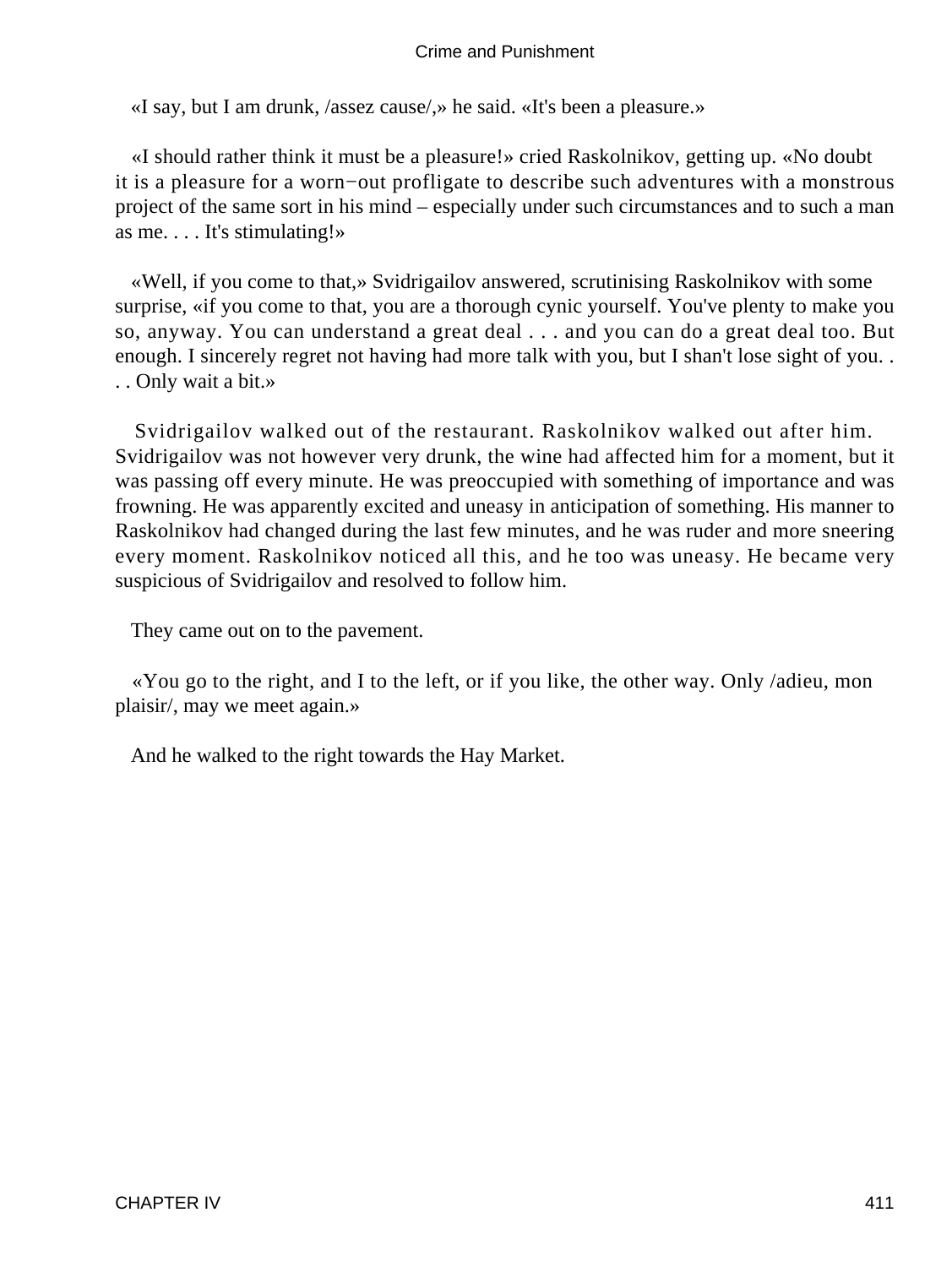# **[CHAPTER V](#page-467-0)**

*R*askolnikov walked after him.

«What's this?» cried Svidrigailov turning round, «I thought I said . . .»

«It means that I am not going to lose sight of you now.»

«What?»

Both stood still and gazed at one another, as though measuring their strength.

 «From all your half tipsy stories,» Raskolnikov observed harshly, «I am /positive/ that you have not given up your designs on my sister, but are pursuing them more actively than ever. I have learnt that my sister received a letter this morning. You have hardly been able to sit still all this time. . . . You may have unearthed a wife on the way, but that means nothing. I should like to make certain myself.»

 Raskolnikov could hardly have said himself what he wanted and of what he wished to make certain.

«Upon my word! I'll call the police!»

«Call away!»

 Again they stood for a minute facing each other. At last Svidrigailov's face changed. Having satisfied himself that Raskolnikov was not frightened at his threat, he assumed a mirthful and friendly air.

 «What a fellow! I purposely refrained from referring to your affair, though I am devoured by curiosity. It's a fantastic affair. I've put it off till another time, but you're enough to rouse the dead. . . . Well, let us go, only I warn you beforehand I am only going home for a moment, to get some money; then I shall lock up the flat, take a cab and go to spend the evening at the Islands. Now, now are you going to follow me?»

 «I'm coming to your lodgings, not to see you but Sofya Semyonovna, to say I'm sorry not to have been at the funeral.»

 «That's as you like, but Sofya Semyonovna is not at home. She has taken the three children to an old lady of high rank, the patroness of some orphan asylums, whom I used to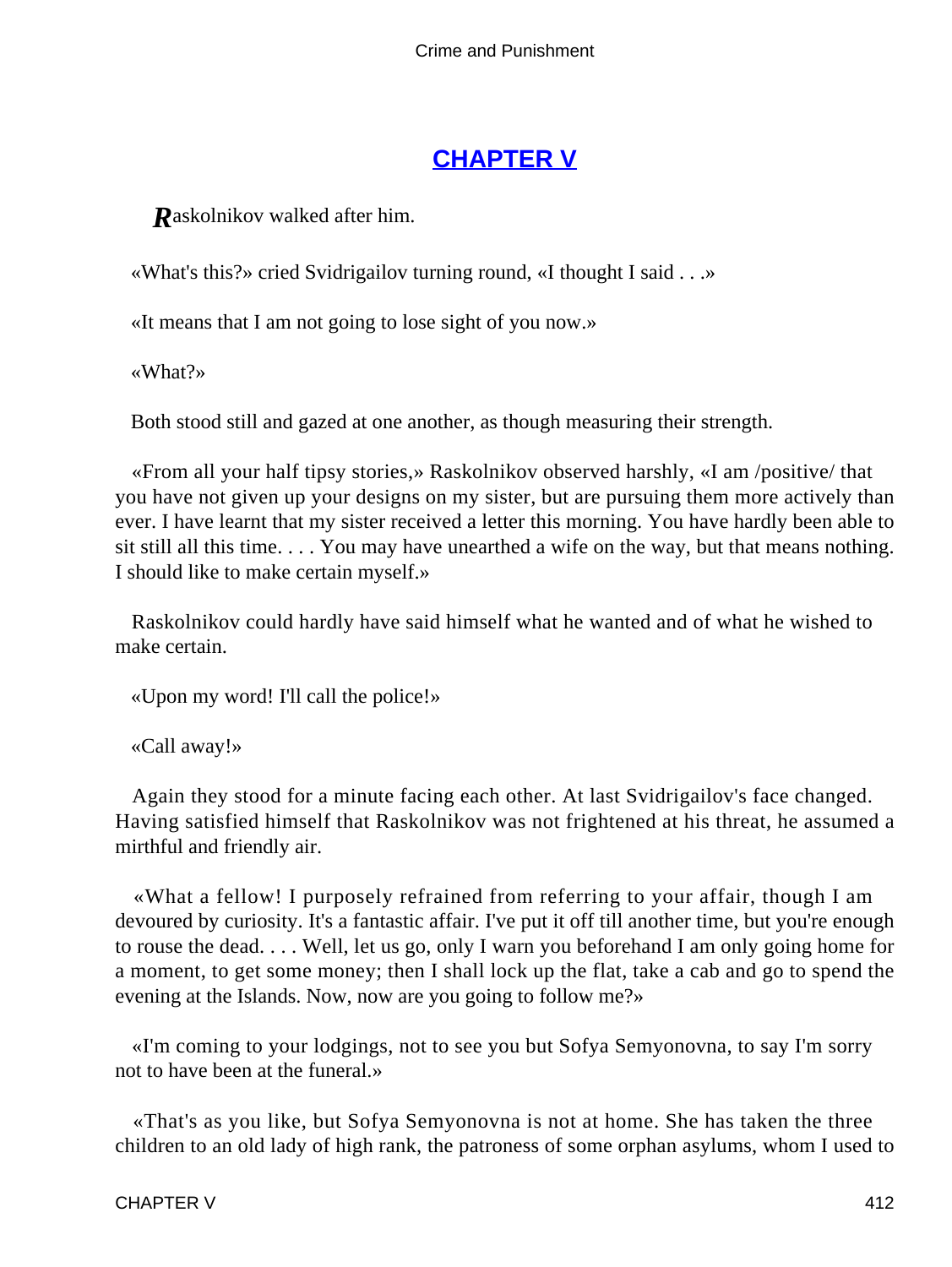know years ago. I charmed the old lady by depositing a sum of money with her to provide for the three children of Katerina Ivanovna and subscribing to the institution as well. I told her too the story of Sofya Semyonovna in full detail, suppressing nothing. It produced an indescribable effect on her. That's why Sofya Semyonovna has been invited to call to−day at the X. Hotel where the lady is staying for the time.»

«No matter, I'll come all the same.»

 «As you like, it's nothing to me, but I won't come with you; here we are at home. By the way, I am convinced that you regard me with suspicion just because I have shown such delicacy and have not so far troubled you with questions . . . you understand? It struck you as extraordinary; I don't mind betting it's that. Well, it teaches one to show delicacy!»

«And to listen at doors!»

 «Ah, that's it, is it?» laughed Svidrigailov. «Yes, I should have been surprised if you had let that pass after all that has happened. Ha−ha! Though I did understand something of the pranks you had been up to and were telling Sofya Semyonovna about, what was the meaning of it? Perhaps I am quite behind the times and can't understand. For goodness' sake, explain it, my dear boy. Expound the latest theories!»

«You couldn't have heard anything. You're making it all up!»

 «But I'm not talking about that (though I did hear something). No, I'm talking of the way you keep sighing and groaning now. The Schiller in you is in revolt every moment, and now you tell me not to listen at doors. If that's how you feel, go and inform the police that you had this mischance: you made a little mistake in your theory. But if you are convinced that one mustn't listen at doors, but one may murder old women at one's pleasure, you'd better be off to America and make haste. Run, young man! There may still be time. I'm speaking sincerely. Haven't you the money? I'll give you the fare.»

«I'm not thinking of that at all,» Raskolnikov interrupted with disgust.

 «I understand (but don't put yourself out, don't discuss it if you don't want to). I understand the questions you are worrying over – moral ones, aren't they? Duties of citizen and man? Lay them all aside. They are nothing to you now, ha−ha! You'll say you are still a man and a citizen. If so you ought not to have got into this coil. It's no use taking up a job you are not fit for. Well, you'd better shoot yourself, or don't you want to?»

«You seem trying to enrage me, to make me leave you.»

 «What a queer fellow! But here we are. Welcome to the staircase. You see, that's the way to Sofya Semyonovna. Look, there is no one at home. Don't you believe me? Ask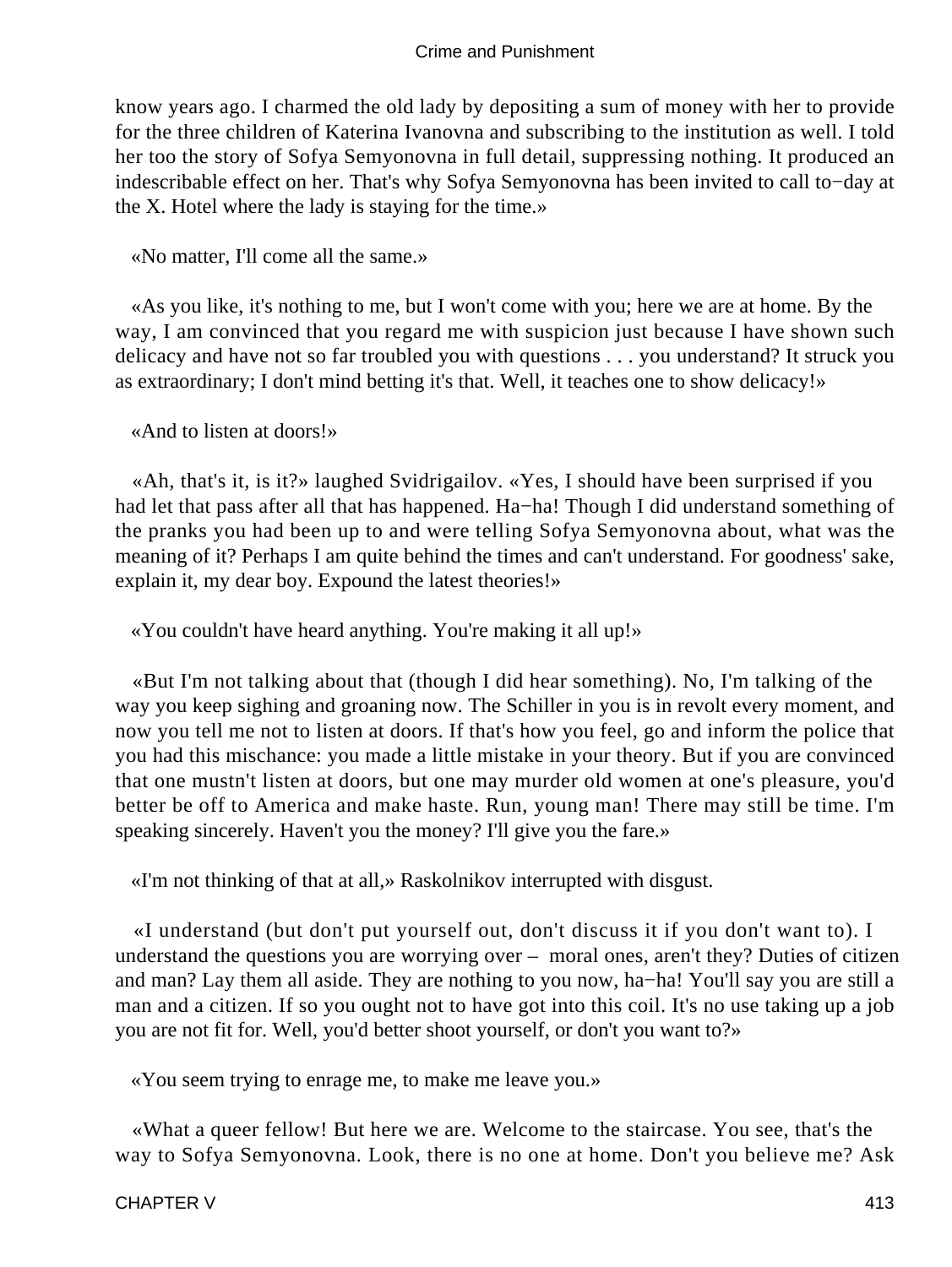Kapernaumov. She leaves the key with him. Here is Madame de Kapernaumov herself. Hey, what? She is rather deaf. Has she gone out? Where? Did you hear? She is not in and won't be till late in the evening probably. Well, come to my room; you wanted to come and see me, didn't you? Here we are. Madame Resslich's not at home. She is a woman who is always busy, an excellent woman I assure you. . . . She might have been of use to you if you had been a little more sensible. Now, see! I take this five−per−cent bond out of the bureau – see what a lot I've got of them still – this one will be turned into cash to−day. I mustn't waste any more time. The bureau is locked, the flat is locked, and here we are again on the stairs. Shall we take a cab? I'm going to the Islands. Would you like a lift? I'll take this carriage. Ah, you refuse? You are tired of it! Come for a drive! I believe it will come on to rain. Never mind, we'll put down the hood. . . .»

 Svidrigailov was already in the carriage. Raskolnikov decided that his suspicions were at least for that moment unjust. Without answering a word he turned and walked back towards the Hay Market. If he had only turned round on his way he might have seen Svidrigailov get out not a hundred paces off, dismiss the cab and walk along the pavement. But he had turned the corner and could see nothing. Intense disgust drew him away from Svidrigailov.

 «To think that I could for one instant have looked for help from that coarse brute, that depraved sensualist and blackguard!» he cried.

 Raskolnikov's judgment was uttered too lightly and hastily: there was something about Svidrigailov which gave him a certain original, even a mysterious character. As concerned his sister, Raskolnikov was convinced that Svidrigailov would not leave her in peace. But it was too tiresome and unbearable to go on thinking and thinking about this.

 When he was alone, he had not gone twenty paces before he sank, as usual, into deep thought. On the bridge he stood by the railing and began gazing at the water. And his sister was standing close by him.

 He met her at the entrance to the bridge, but passed by without seeing her. Dounia had never met him like this in the street before and was struck with dismay. She stood still and did not know whether to call to him or not. Suddenly she saw Svidrigailov coming quickly from the direction of the Hay Market.

 He seemed to be approaching cautiously. He did not go on to the bridge, but stood aside on the pavement, doing all he could to avoid Raskolnikov's seeing him. He had observed Dounia for some time and had been making signs to her. She fancied he was signalling to beg her not to speak to her brother, but to come to him.

That was what Dounia did. She stole by her brother and went up to Svidrigailov.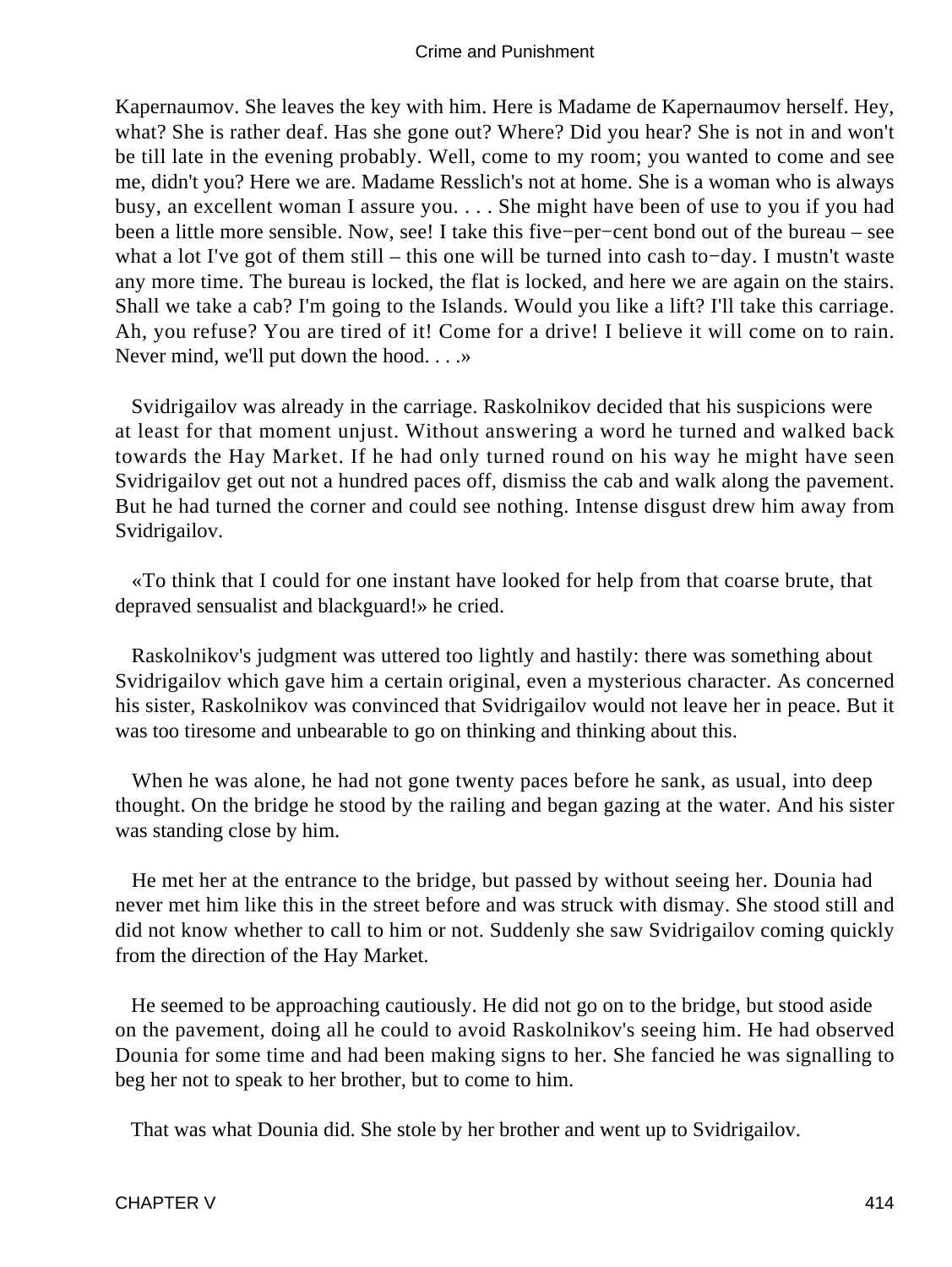«Let us make haste away,» Svidrigailov whispered to her, «I don't want Rodion Romanovitch to know of our meeting. I must tell you I've been sitting with him in the restaurant close by, where he looked me up and I had great difficulty in getting rid of him. He has somehow heard of my letter to you and suspects something. It wasn't you who told him, of course, but if not you, who then?»

 «Well, we've turned the corner now,» Dounia interrupted, «and my brother won't see us. I have to tell you that I am going no further with you. Speak to me here. You can tell it all in the street.»

 «In the first place, I can't say it in the street; secondly, you must hear Sofya Semyonovna too; and, thirdly, I will show you some papers. . . . Oh well, if you won't agree to come with me, I shall refuse to give any explanation and go away at once. But I beg you not to forget that a very curious secret of your beloved brother's is entirely in my keeping.»

Dounia stood still, hesitating, and looked at Svidrigailov with searching eyes.

 «What are you afraid of?» he observed quietly. «The town is not the country. And even in the country you did me more harm than I did you.»

«Have you prepared Sofya Semyonovna?»

 «No, I have not said a word to her and am not quite certain whether she is at home now. But most likely she is. She has buried her stepmother to−day: she is not likely to go visiting on such a day. For the time I don't want to speak to anyone about it and I half regret having spoken to you. The slightest indiscretion is as bad as betrayal in a thing like this. I live there in that house, we are coming to it. That's the porter of our house – he knows me very well; you see, he's bowing; he sees I'm coming with a lady and no doubt he has noticed your face already and you will be glad of that if you are afraid of me and suspicious. Excuse my putting things so coarsely. I haven't a flat to myself; Sofya Semyonovna's room is next to mine – she lodges in the next flat. The whole floor is let out in lodgings. Why are you frightened like a child? Am I really so terrible?»

 Svidrigailov's lips were twisted in a condescending smile; but he was in no smiling mood. His heart was throbbing and he could scarcely breathe. He spoke rather loud to cover his growing excitement. But Dounia did not notice this peculiar excitement, she was so irritated by his remark that she was frightened of him like a child and that he was so terrible to her.

 «Though I know that you are not a man . . . of honour, I am not in the least afraid of you. Lead the way,» she said with apparent composure, but her face was very pale.

Svidrigailov stopped at Sonia's room.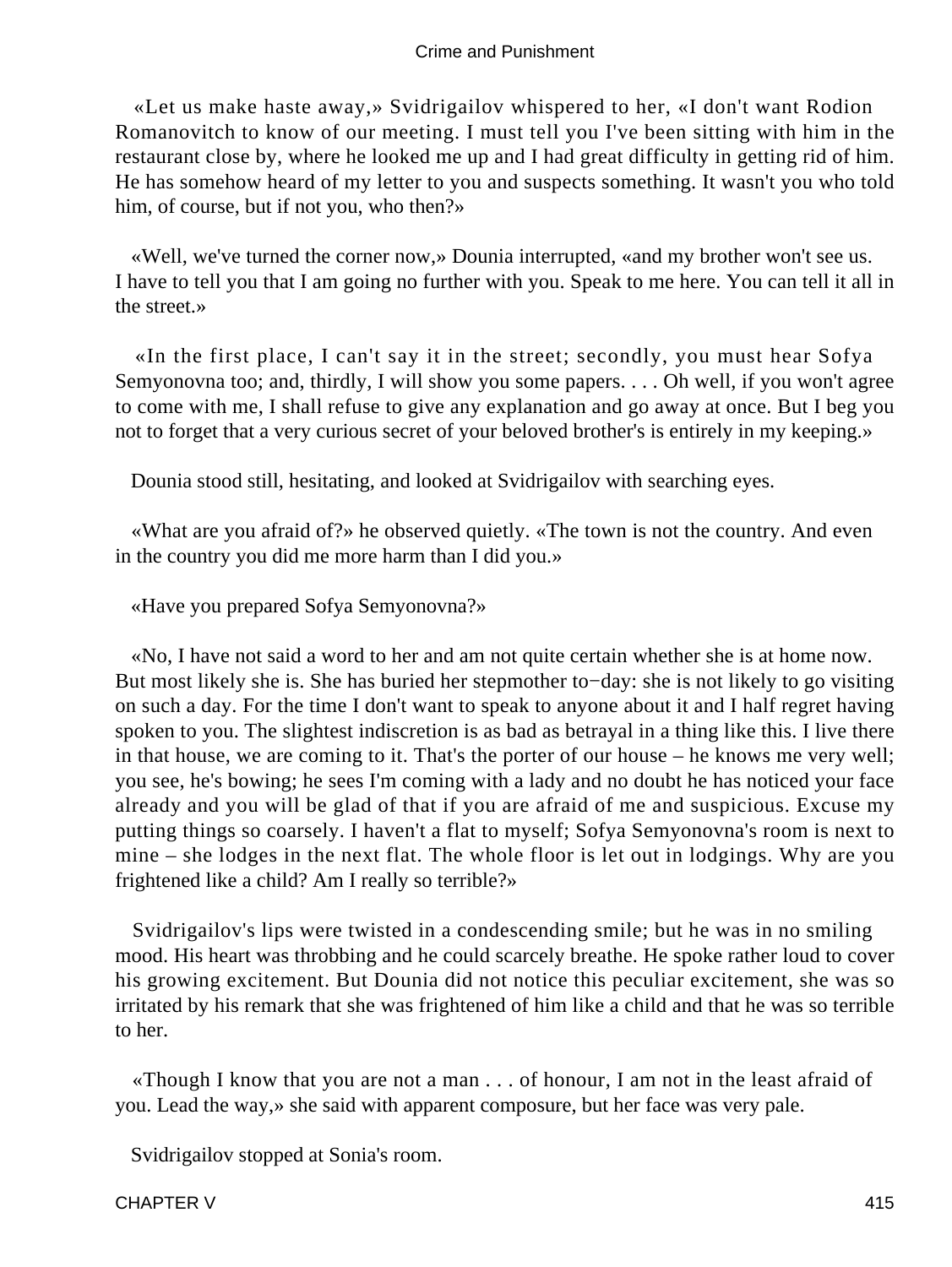«Allow me to inquire whether she is at home. . . . She is not. How unfortunate! But I know she may come quite soon. If she's gone out, it can only be to see a lady about the orphans. Their mother is dead. . . . I've been meddling and making arrangements for them. If Sofya Semyonovna does not come back in ten minutes, I will send her to you, to−day if you like. This is my flat. These are my two rooms. Madame Resslich, my landlady, has the next room. Now, look this way. I will show you my chief piece of evidence: this door from my bedroom leads into two perfectly empty rooms, which are to let. Here they are . . . You must look into them with some attention.»

 Svidrigailov occupied two fairly large furnished rooms. Dounia was looking about her mistrustfully, but saw nothing special in the furniture or position of the rooms. Yet there was something to observe, for instance, that Svidrigailov's flat was exactly between two sets of almost uninhabited apartments. His rooms were not entered directly from the passage, but through the landlady's two almost empty rooms. Unlocking a door leading out of his bedroom, Svidrigailov showed Dounia the two empty rooms that were to let. Dounia stopped in the doorway, not knowing what she was called to look upon, but Svidrigailov hastened to explain.

 «Look here, at this second large room. Notice that door, it's locked. By the door stands a chair, the only one in the two rooms. I brought it from my rooms so as to listen more conveniently. Just the other side of the door is Sofya Semyonovna's table; she sat there talking to Rodion Romanovitch. And I sat here listening on two successive evenings, for two hours each time – and of course I was able to learn something, what do you think?»

«You listened?»

«Yes, I did. Now come back to my room; we can't sit down here.»

 He brought Avdotya Romanovna back into his sitting−room and offered her a chair. He sat down at the opposite side of the table, at least seven feet from her, but probably there was the same glow in his eyes which had once frightened Dounia so much. She shuddered and once more looked about her distrustfully. It was an involuntary gesture; she evidently did not wish to betray her uneasiness. But the secluded position of Svidrigailov's lodging had suddenly struck her. She wanted to ask whether his landlady at least were at home, but pride kept her from asking. Moreover, she had another trouble in her heart incomparably greater than fear for herself. She was in great distress.

 «Here is your letter,» she said, laying it on the table. «Can it be true what you write? You hint at a crime committed, you say, by my brother. You hint at it too clearly; you daren't deny it now. I must tell you that I'd heard of this stupid story before you wrote and don't believe a word of it. It's a disgusting and ridiculous suspicion. I know the story and why and how it was invented. You can have no proofs. You promised to prove it. Speak! But let me warn you that I don't believe you! I don't believe you!»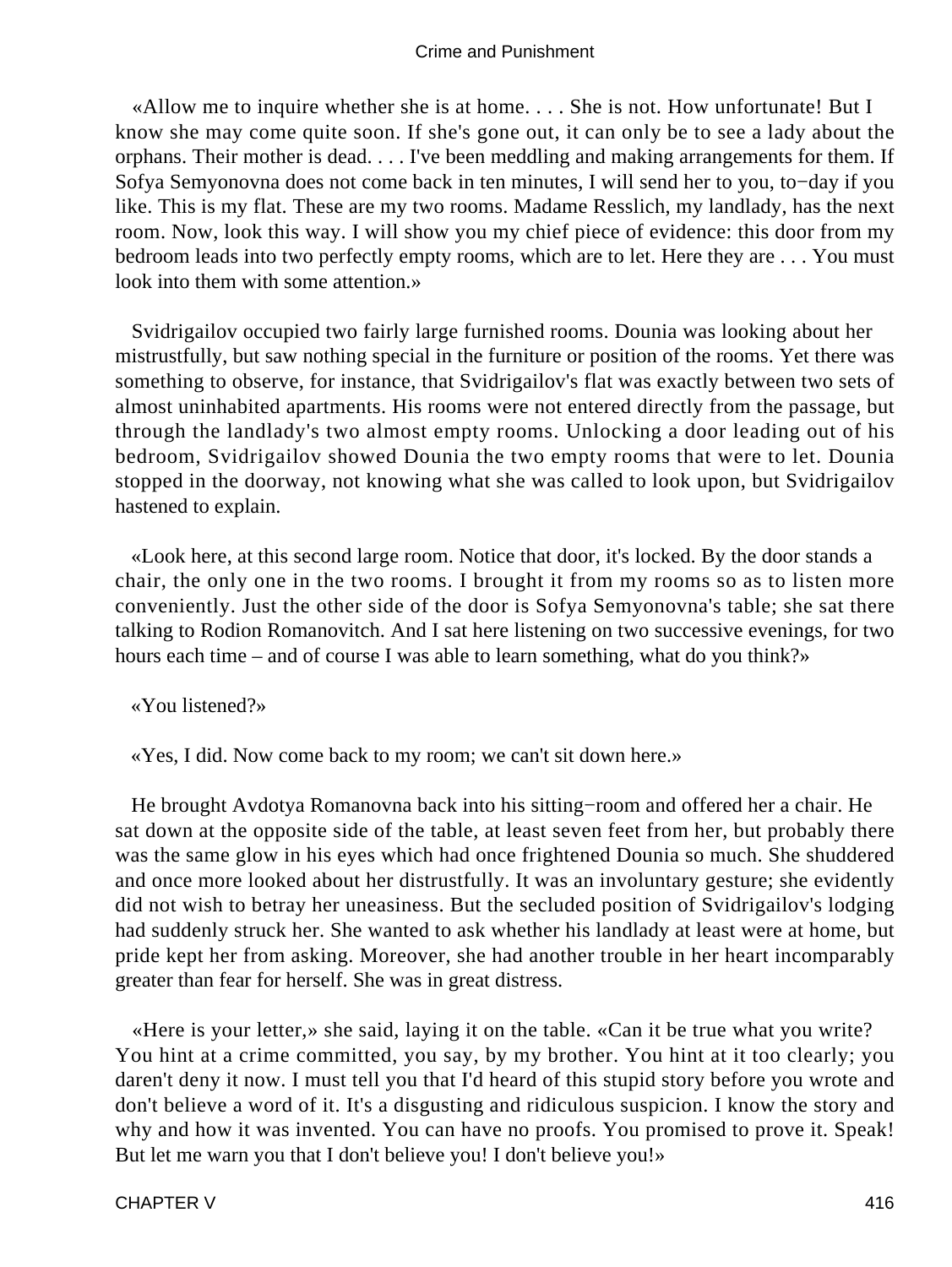Dounia said this, speaking hurriedly, and for an instant the colour rushed to her face.

 «If you didn't believe it, how could you risk coming alone to my rooms? Why have you come? Simply from curiosity?»

«Don't torment me. Speak, speak!»

 «There's no denying that you are a brave girl. Upon my word, I thought you would have asked Mr. Razumihin to escort you here. But he was not with you nor anywhere near. I was on the look−out. It's spirited of you, it proves you wanted to spare Rodion Romanovitch. But everything is divine in you. . . . About your brother, what am I to say to you? You've just seen him yourself. What did you think of him?»

«Surely that's not the only thing you are building on?»

 «No, not on that, but on his own words. He came here on two successive evenings to see Sofya Semyonovna. I've shown you where they sat. He made a full confession to her. He is a murderer. He killed an old woman, a pawnbroker, with whom he had pawned things himself. He killed her sister too, a pedlar woman called Lizaveta, who happened to come in while he was murdering her sister. He killed them with an axe he brought with him. He murdered them to rob them and he did rob them. He took money and various things. . . . He told all this, word for word, to Sofya Semyonovna, the only person who knows his secret. But she has had no share by word or deed in the murder; she was as horrified at it as you are now. Don't be anxious, she won't betray him.»

 «It cannot be,» muttered Dounia, with white lips. She gasped for breath. «It cannot be. There was not the slightest cause, no sort of ground. . . . It's a lie, a lie!»

 «He robbed her, that was the cause, he took money and things. It's true that by his own admission he made no use of the money or things, but hid them under a stone, where they are now. But that was because he dared not make use of them.»

 «But how could he steal, rob? How could he dream of it?» cried Dounia, and she jumped up from the chair. «Why, you know him, and you've seen him, can he be a thief?»

She seemed to be imploring Svidrigailov; she had entirely forgotten her fear.

 «There are thousands and millions of combinations and possibilities, Avdotya Romanovna. A thief steals and knows he is a scoundrel, but I've heard of a gentleman who broke open the mail. Who knows, very likely he thought he was doing a gentlemanly thing! Of course I should not have believed it myself if I'd been told of it as you have, but I believe my own ears. He explained all the causes of it to Sofya Semyonovna too, but she did not believe her ears at first, yet she believed her own eyes at last.»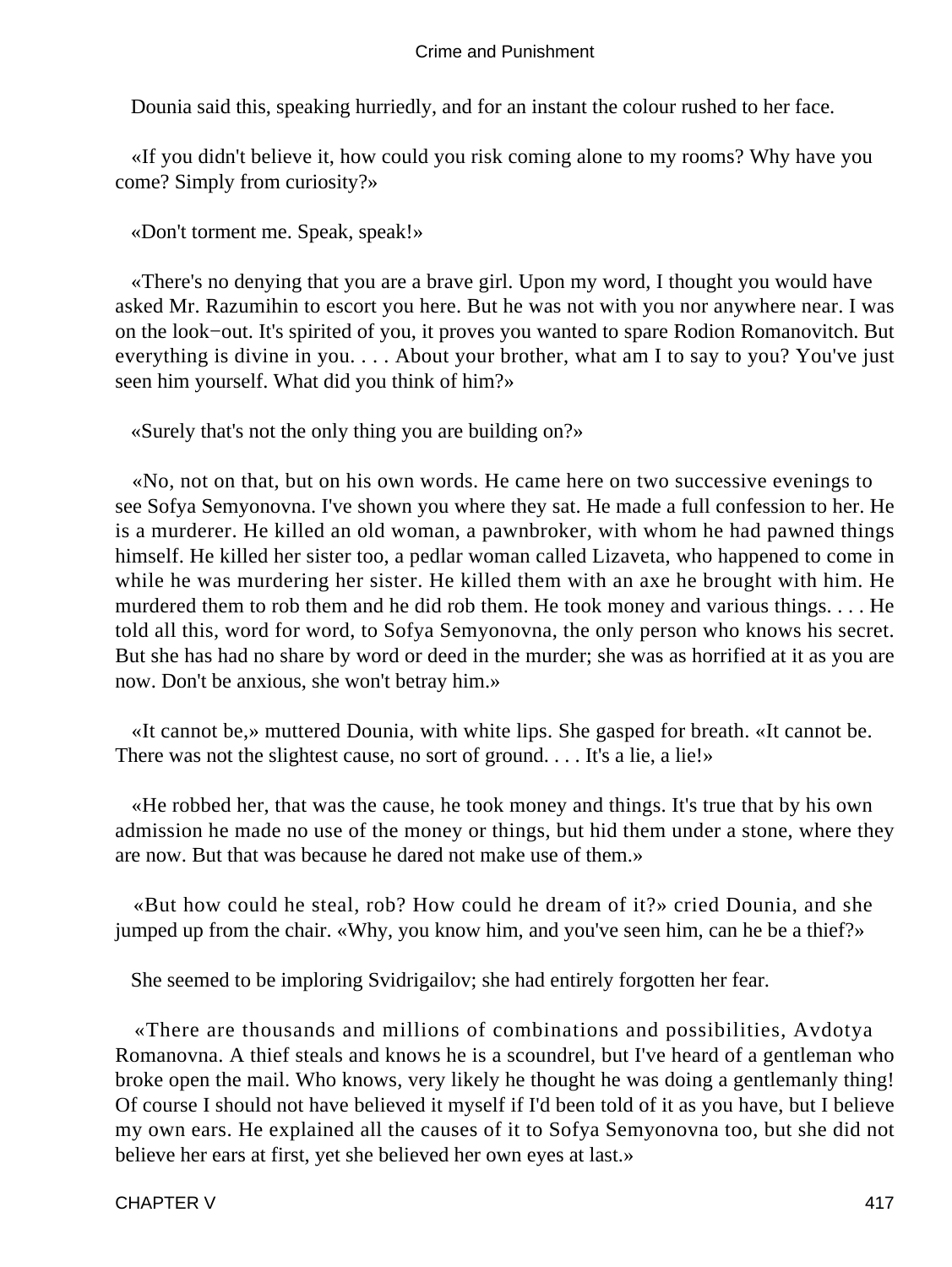«What . . . were the causes?»

 «It's a long story, Avdotya Romanovna. Here's . . . how shall I tell you? – A theory of a sort, the same one by which I for instance consider that a single misdeed is permissible if the principal aim is right, a solitary wrongdoing and hundreds of good deeds! It's galling too, of course, for a young man of gifts and overweening pride to know that if he had, for instance, a paltry three thousand, his whole career, his whole future would be differently shaped and yet not to have that three thousand. Add to that, nervous irritability from hunger, from lodging in a hole, from rags, from a vivid sense of the charm of his social position and his sister's and mother's position too. Above all, vanity, pride and vanity, though goodness knows he may have good qualities too. . . . I am not blaming him, please don't think it; besides, it's not my business. A special little theory came in too – a theory of a sort – dividing mankind, you see, into material and superior persons, that is persons to whom the law does not apply owing to their superiority, who make laws for the rest of mankind, the material, that is. It's all right as a theory, /une theorie comme une autre/. Napoleon attracted him tremendously, that is, what affected him was that a great many men of genius have not hesitated at wrongdoing, but have overstepped the law without thinking about it. He seems to have fancied that he was a genius too – that is, he was convinced of it for a time. He has suffered a great deal and is still suffering from the idea that he could make a theory, but was incapable of boldly overstepping the law, and so he is not a man of genius. And that's humiliating for a young man of any pride, in our day especially.  $\dots$ 

«But remorse? You deny him any moral feeling then? Is he like that?»

 «Ah, Avdotya Romanovna, everything is in a muddle now; not that it was ever in very good order. Russians in general are broad in their ideas, Avdotya Romanovna, broad like their land and exceedingly disposed to the fantastic, the chaotic. But it's a misfortune to be broad without a special genius. Do you remember what a lot of talk we had together on this subject, sitting in the evenings on the terrace after supper? Why, you used to reproach me with breadth! Who knows, perhaps we were talking at the very time when he was lying here thinking over his plan. There are no sacred traditions amongst us, especially in the educated class, Avdotya Romanovna. At the best someone will make them up somehow for himself out of books or from some old chronicle. But those are for the most part the learned and all old fogeys, so that it would be almost ill−bred in a man of society. You know my opinions in general, though. I never blame anyone. I do nothing at all, I persevere in that. But we've talked of this more than once before. I was so happy indeed as to interest you in my opinions. . . . You are very pale, Avdotya Romanovna.»

 «I know his theory. I read that article of his about men to whom all is permitted. Razumihin brought it to me.»

 «Mr. Razumihin? Your brother's article? In a magazine? Is there such an article? I didn't know. It must be interesting. But where are you going, Avdotya Romanovna?»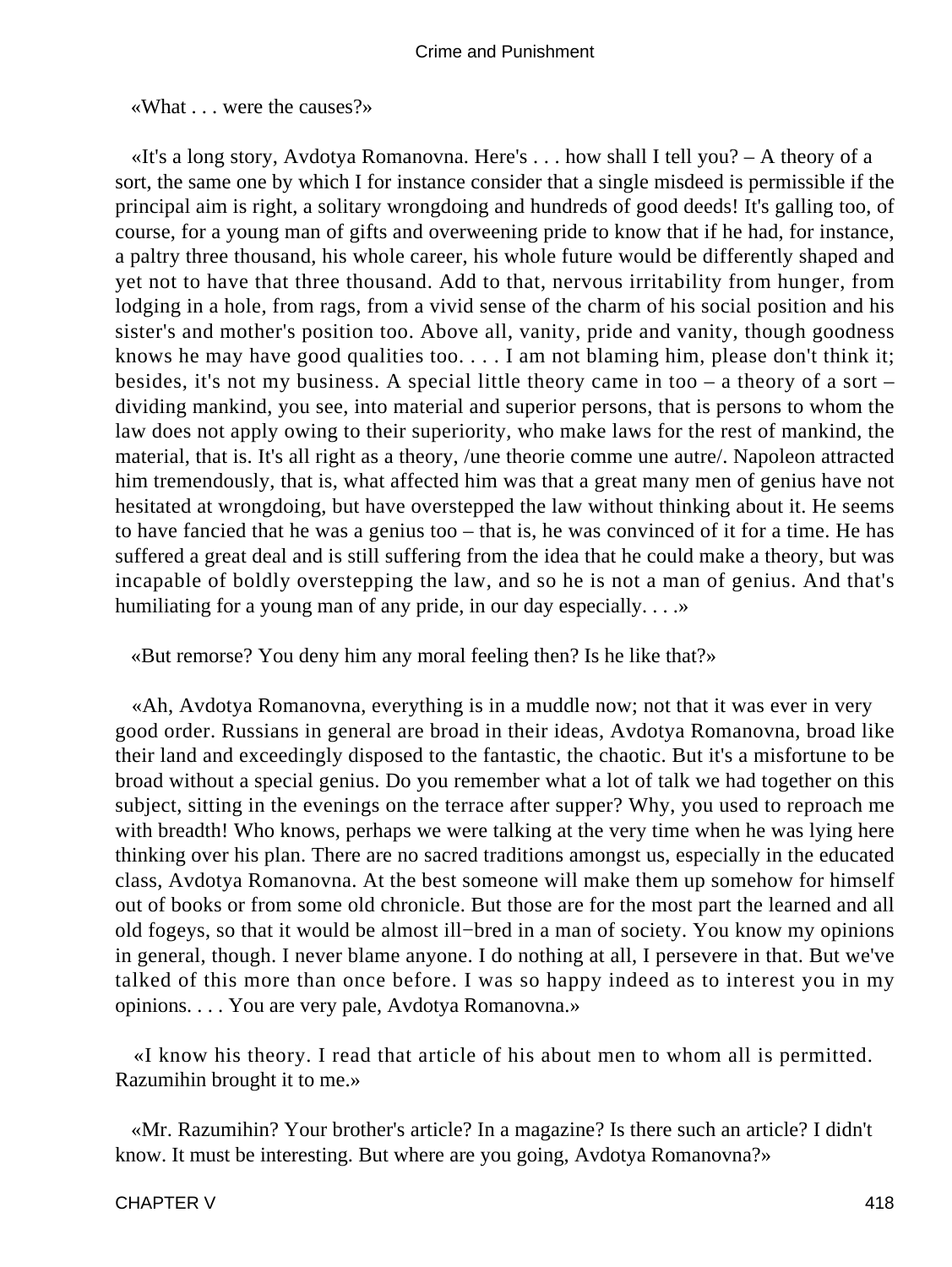«I want to see Sofya Semyonovna,» Dounia articulated faintly. «How do I go to her? She has come in, perhaps. I must see her at once. Perhaps she . . .»

Avdotya Romanovna could not finish. Her breath literally failed her.

 «Sofya Semyonovna will not be back till night, at least I believe not. She was to have been back at once, but if not, then she will not be in till quite late.»

«Ah, then you are lying! I see  $\dots$  you were lying  $\dots$  lying all the time.  $\dots$  I don't believe you! I don't believe you!» cried Dounia, completely losing her head.

Almost fainting, she sank on to a chair which Svidrigailov made haste to give her.

 «Avdotya Romanovna, what is it? Control yourself! Here is some water. Drink a little. . . .»

He sprinkled some water over her. Dounia shuddered and came to herself.

 «It has acted violently,» Svidrigailov muttered to himself, frowning. «Avdotya Romanovna, calm yourself! Believe me, he has friends. We will save him. Would you like me to take him abroad? I have money, I can get a ticket in three days. And as for the murder, he will do all sorts of good deeds yet, to atone for it. Calm yourself. He may become a great man yet. Well, how are you? How do you feel?»

«Cruel man! To be able to jeer at it! Let me go . . .»

«Where are you going?»

 «To him. Where is he? Do you know? Why is this door locked? We came in at that door and now it is locked. When did you manage to lock it?»

 «We couldn't be shouting all over the flat on such a subject. I am far from jeering; it's simply that I'm sick of talking like this. But how can you go in such a state? Do you want to betray him? You will drive him to fury, and he will give himself up. Let me tell you, he is already being watched; they are already on his track. You will simply be giving him away. Wait a little: I saw him and was talking to him just now. He can still be saved. Wait a bit, sit down; let us think it over together. I asked you to come in order to discuss it alone with you and to consider it thoroughly. But do sit down!»

«How can you save him? Can he really be saved?»

Dounia sat down. Svidrigailov sat down beside her.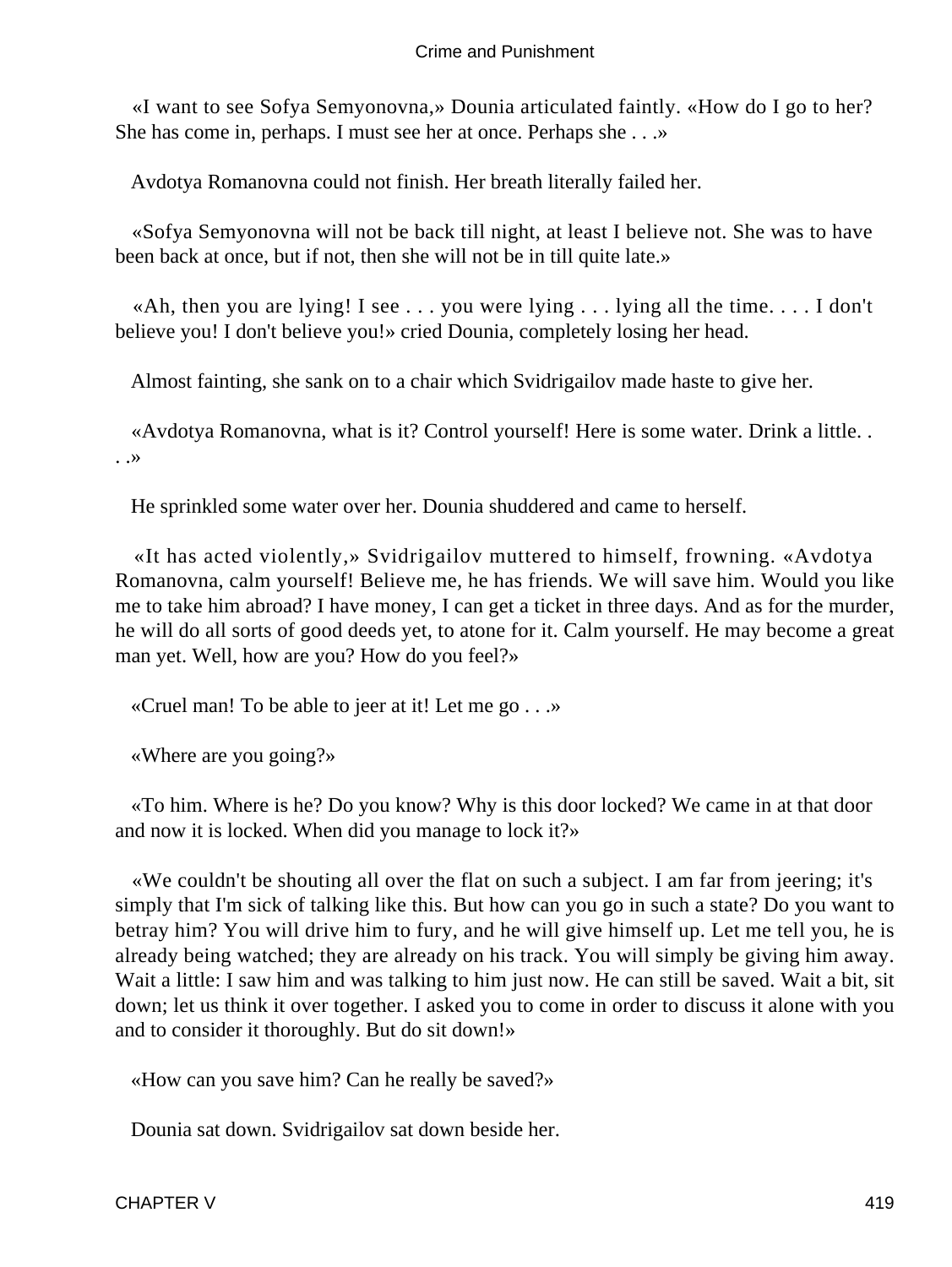«It all depends on you, on you, on you alone,» he begin with glowing eyes, almost in a whisper and hardly able to utter the words for emotion.

Dounia drew back from him in alarm. He too was trembling all over.

 «You . . . one word from you, and he is saved. I . . . I'll save him. I have money and friends. I'll send him away at once. I'll get a passport, two passports, one for him and one for me. I have friends . . . capable people. . . . If you like, I'll take a passport for you . . . for your mother. . . . What do you want with Razumihin? I love you too. . . . I love you beyond everything. . . . Let me kiss the hem of your dress, let me, let me. . . . The very rustle of it is too much for me. Tell me, 'do that,' and I'll do it. I'll do everything. I will do the impossible. What you believe, I will believe. I'll do anything – anything! Don't, don't look at me like that. Do you know that you are killing me? . . .»

 He was almost beginning to rave. . . . Something seemed suddenly to go to his head. Dounia jumped up and rushed to the door.

«Open it! Open it!» she called, shaking the door. «Open it! Is there no one there?»

 Svidrigailov got up and came to himself. His still trembling lips slowly broke into an angry mocking smile.

 «There is no one at home,» he said quietly and emphatically. «The landlady has gone out, and it's waste of time to shout like that. You are only exciting yourself uselessly.»

«Where is the key? Open the door at once, at once, base man!»

«I have lost the key and cannot find it.»

 «This is an outrage,» cried Dounia, turning pale as death. She rushed to the furthest corner, where she made haste to barricade herself with a little table.

 She did not scream, but she fixed her eyes on her tormentor and watched every movement he made.

 Svidrigailov remained standing at the other end of the room facing her. He was positively composed, at least in appearance, but his face was pale as before. The mocking smile did not leave his face.

 «You spoke of outrage just now, Avdotya Romanovna. In that case you may be sure I've taken measures. Sofya Semyonovna is not at home. The Kapernaumovs are far away – there are five locked rooms between. I am at least twice as strong as you are and I have nothing to fear, besides. For you could not complain afterwards. You surely would not be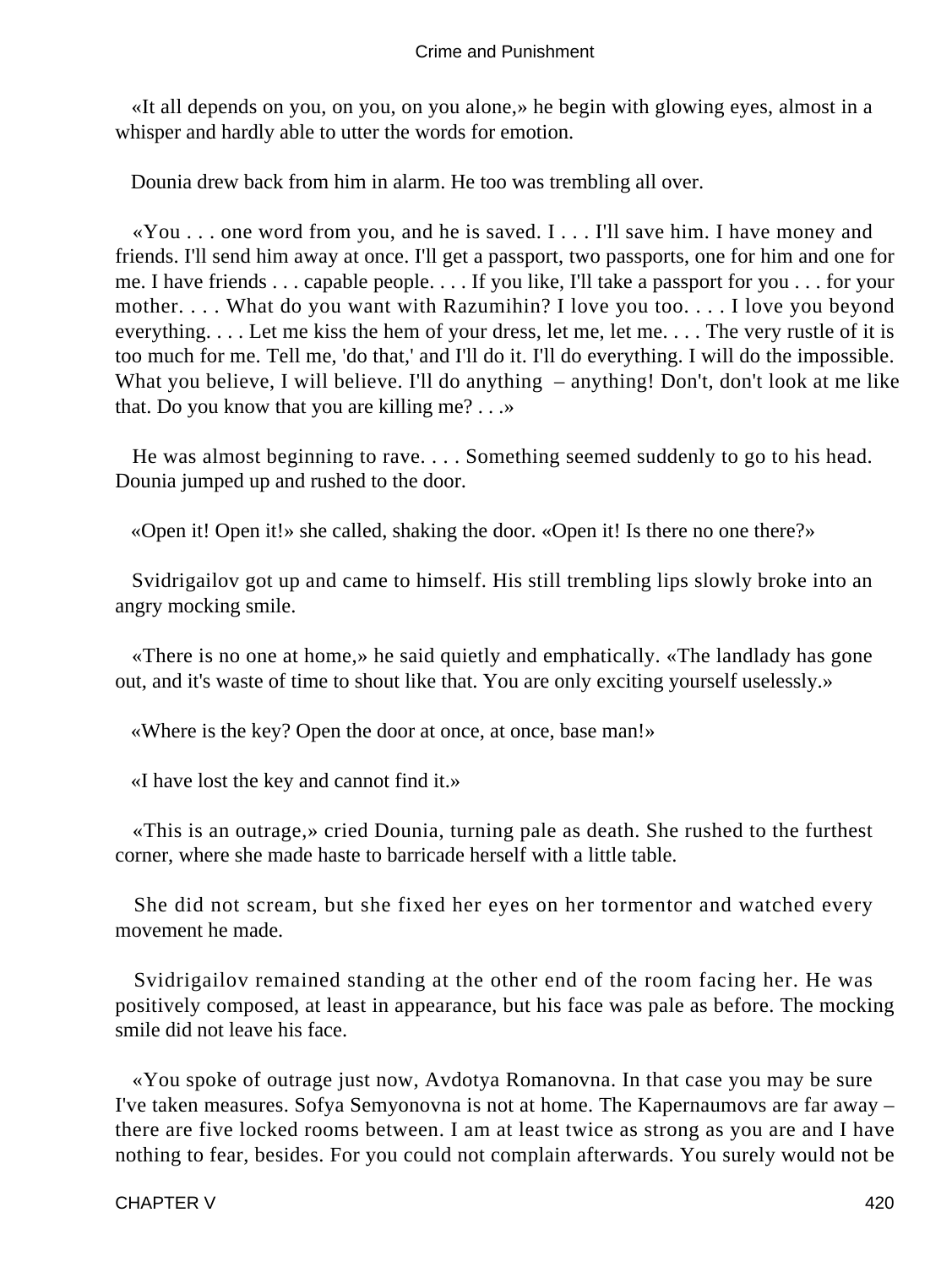willing actually to betray your brother? Besides, no one would believe you. How should a girl have come alone to visit a solitary man in his lodgings? So that even if you do sacrifice your brother, you could prove nothing. It is very difficult to prove an assault, Avdotya Romanovna.»

«Scoundrel!» whispered Dounia indignantly.

 «As you like, but observe I was only speaking by way of a general proposition. It's my personal conviction that you are perfectly right – violence is hateful. I only spoke to show you that you need have no remorse even if . . . you were willing to save your brother of your own accord, as I suggest to you. You would be simply submitting to circumstances, to violence, in fact, if we must use that word. Think about it. Your brother's and your mother's fate are in your hands. I will be your slave . . . all my life . . . I will wait here.»

 Svidrigailov sat down on the sofa about eight steps from Dounia. She had not the slightest doubt now of his unbending determination. Besides, she knew him. Suddenly she pulled out of her pocket a revolver, cocked it and laid it in her hand on the table. Svidrigailov jumped up.

 «Aha! So that's it, is it?» he cried, surprised but smiling maliciously. «Well, that completely alters the aspect of affairs. You've made things wonderfully easier for me, Avdotya Romanovna. But where did you get the revolver? Was it Mr. Razumihin? Why, it's my revolver, an old friend! And how I've hunted for it! The shooting lessons I've given you in the country have not been thrown away.»

 «It's not your revolver, it belonged to Marfa Petrovna, whom you killed, wretch! There was nothing of yours in her house. I took it when I began to suspect what you were capable of. If you dare to advance one step, I swear I'll kill you.» She was frantic.

«But your brother? I ask from curiosity,» said Svidrigailov, still standing where he was.

 «Inform, if you want to! Don't stir! Don't come nearer! I'll shoot! You poisoned your wife, I know; you are a murderer yourself!» She held the revolver ready.

«Are you so positive I poisoned Marfa Petrovna?»

 «You did! You hinted it yourself; you talked to me of poison. . . . I know you went to get it . . . you had it in readiness. . . . It was your doing. . . . It must have been your doing. . . . Scoundrel!»

 «Even if that were true, it would have been for your sake . . . you would have been the cause.»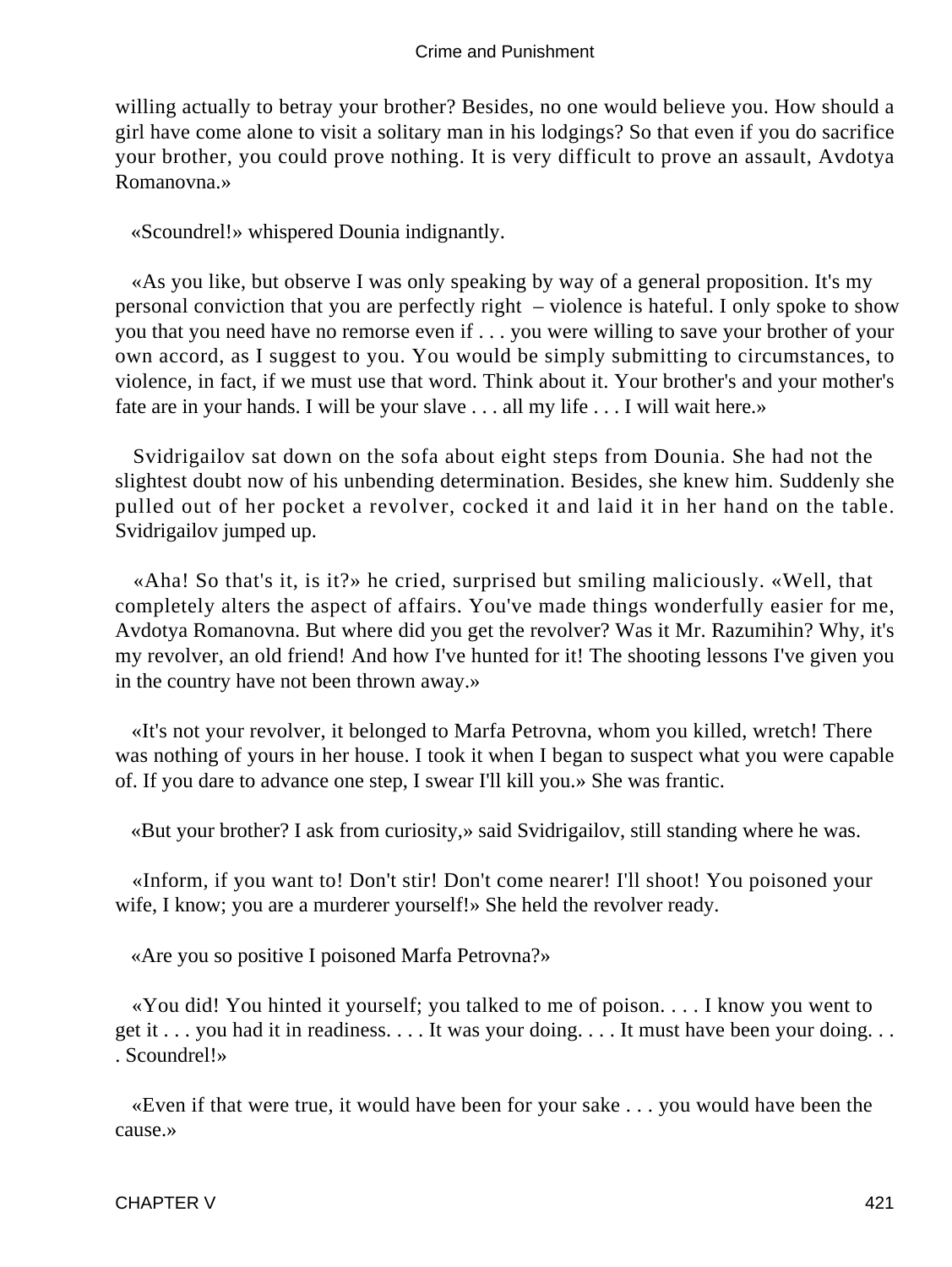«You are lying! I hated you always, always. . . .»

 «Oho, Avdotya Romanovna! You seem to have forgotten how you softened to me in the heat of propaganda. I saw it in your eyes. Do you remember that moonlight night, when the nightingale was singing?»

«That's a lie,» there was a flash of fury in Dounia's eyes, «that's a lie and a libel!»

 «A lie? Well, if you like, it's a lie. I made it up. Women ought not to be reminded of such things,» he smiled. «I know you will shoot, you pretty wild creature. Well, shoot away!»

 Dounia raised the revolver, and deadly pale, gazed at him, measuring the distance and awaiting the first movement on his part. Her lower lip was white and quivering and her big black eyes flashed like fire. He had never seen her so handsome. The fire glowing in her eyes at the moment she raised the revolver seemed to kindle him and there was a pang of anguish in his heart. He took a step forward and a shot rang out. The bullet grazed his hair and flew into the wall behind. He stood still and laughed softly.

 «The wasp has stung me. She aimed straight at my head. What's this? Blood?» he pulled out his handkerchief to wipe the blood, which flowed in a thin stream down his right temple. The bullet seemed to have just grazed the skin.

 Dounia lowered the revolver and looked at Svidrigailov not so much in terror as in a sort of wild amazement. She seemed not to understand what she was doing and what was going on.

 «Well, you missed! Fire again, I'll wait,» said Svidrigailov softly, still smiling, but gloomily. «If you go on like that, I shall have time to seize you before you cock again.»

Dounia started, quickly cocked the pistol and again raised it.

«Let me be,» she cried in despair. «I swear I'll shoot again. I . . . I'll kill you.»

 «Well . . . at three paces you can hardly help it. But if you don't . . . then.» His eyes flashed and he took two steps forward. Dounia shot again: it missed fire.

 «You haven't loaded it properly. Never mind, you have another charge there. Get it ready, I'll wait.»

 He stood facing her, two paces away, waiting and gazing at her with wild determination, with feverishly passionate, stubborn, set eyes. Dounia saw that he would sooner die than let her go. «And . . . now, of course she would kill him, at two paces!» Suddenly she flung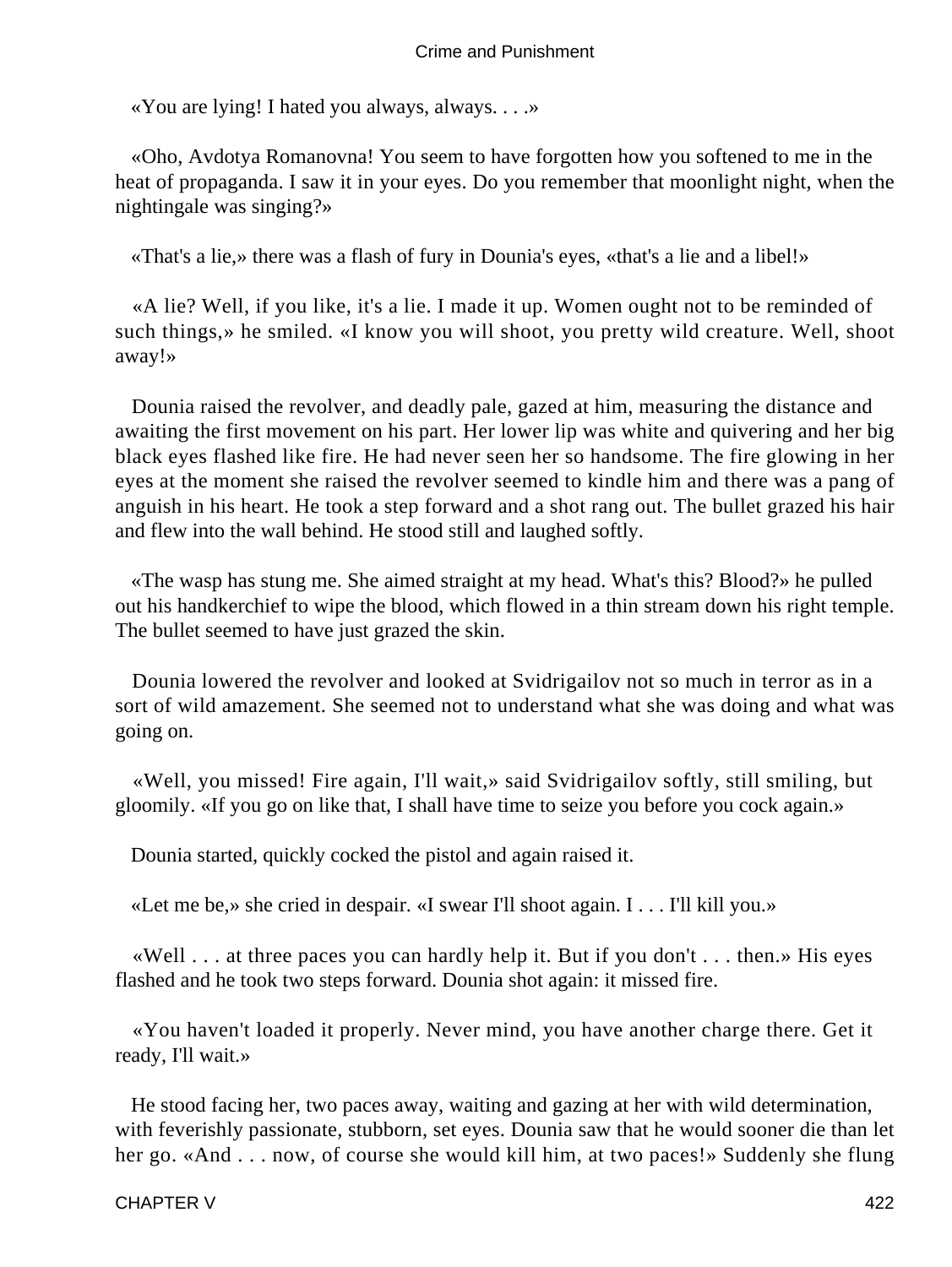away the revolver.

 «She's dropped it!» said Svidrigailov with surprise, and he drew a deep breath. A weight seemed to have rolled from his heart – perhaps not only the fear of death; indeed he may scarcely have felt it at that moment. It was the deliverance from another feeling, darker and more bitter, which he could not himself have defined.

 He went to Dounia and gently put his arm round her waist. She did not resist, but, trembling like a leaf, looked at him with suppliant eyes. He tried to say something, but his lips moved without being able to utter a sound.

 «Let me go,» Dounia implored. Svidrigailov shuddered. Her voice now was quite different.

«Then you don't love me?» he asked softly. Dounia shook her head.

«And . . . and you can't? Never?» he whispered in despair.

«Never!»

 There followed a moment of terrible, dumb struggle in the heart of Svidrigailov. He looked at her with an indescribable gaze. Suddenly he withdrew his arm, turned quickly to the window and stood facing it. Another moment passed.

«Here's the key.»

 He took it out of the left pocket of his coat and laid it on the table behind him, without turning or looking at Dounia.

«Take it! Make haste!»

He looked stubbornly out of the window. Dounia went up to the table to take the key.

 «Make haste! Make haste!» repeated Svidrigailov, still without turning or moving. But there seemed a terrible significance in the tone of that «make haste.»

 Dounia understood it, snatched up the key, flew to the door, unlocked it quickly and rushed out of the room. A minute later, beside herself, she ran out on to the canal bank in the direction of X. Bridge.

 Svidrigailov remained three minutes standing at the window. At last he slowly turned, looked about him and passed his hand over his forehead. A strange smile contorted his face, a pitiful, sad, weak smile, a smile of despair. The blood, which was already getting dry,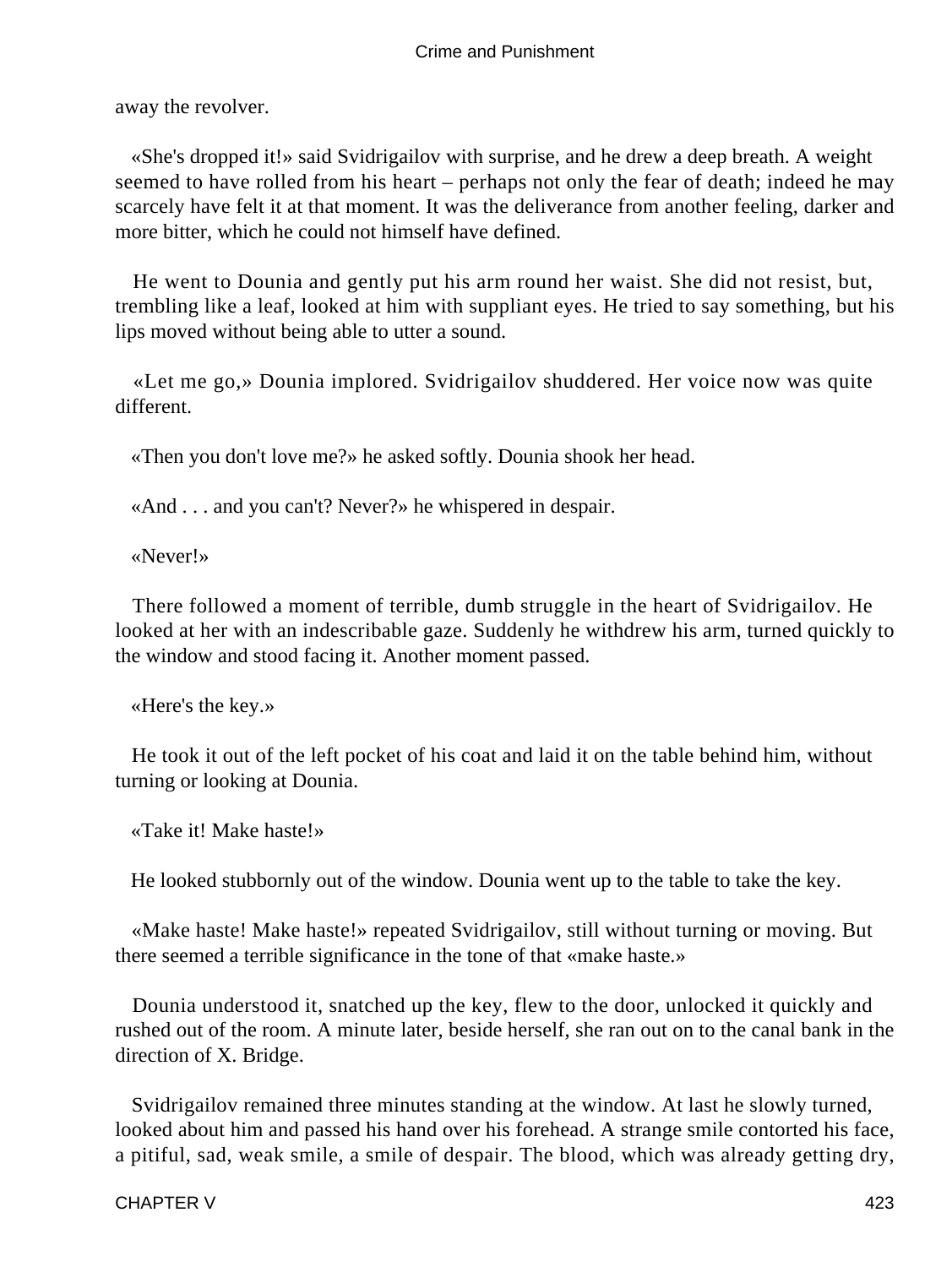smeared his hand. He looked angrily at it, then wetted a towel and washed his temple. The revolver which Dounia had flung away lay near the door and suddenly caught his eye. He picked it up and examined it. It was a little pocket three−barrel revolver of old−fashioned construction. There were still two charges and one capsule left in it. It could be fired again. He thought a little, put the revolver in his pocket, took his hat and went out.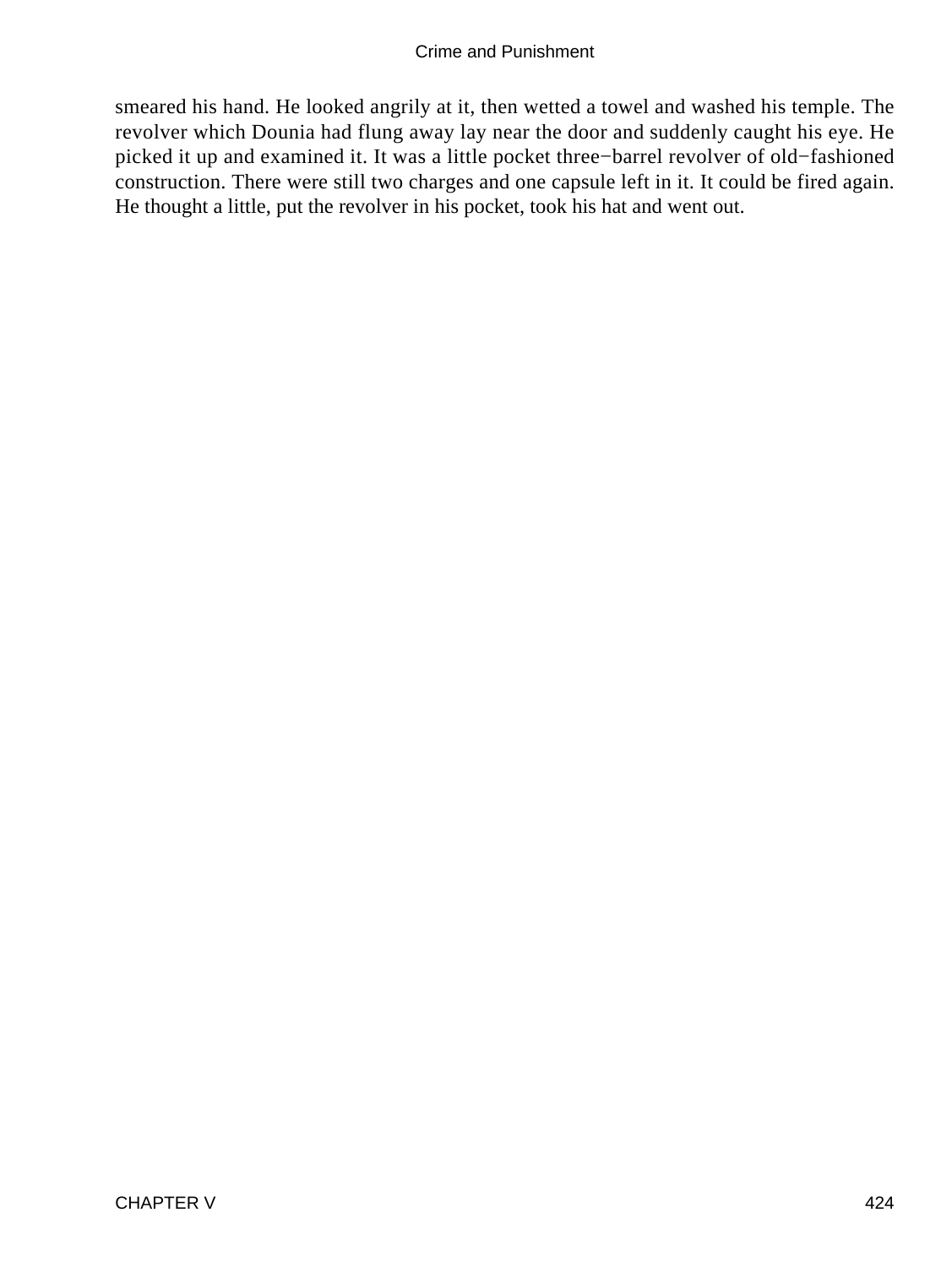# **[CHAPTER VI](#page-467-0)**

*H*e spent that evening till ten o'clock going from one low haunt to another. Katia too turned up and sang another gutter song, how a certain «villain and tyrant»

«began kissing Katia.»

 Svidrigailov treated Katia and the organ−grinder and some singers and the waiters and two little clerks. He was particularly drawn to these clerks by the fact that they both had crooked noses, one bent to the left and the other to the right. They took him finally to a pleasure garden, where he paid for their entrance. There was one lanky three− year−old pine−tree and three bushes in the garden, besides a «Vauxhall,» which was in reality a drinking−bar where tea too was served, and there were a few green tables and chairs standing round it. A chorus of wretched singers and a drunken but exceedingly depressed German clown from Munich with a red nose entertained the public. The clerks quarrelled with some other clerks and a fight seemed imminent. Svidrigailov was chosen to decide the dispute. He listened to them for a quarter of an hour, but they shouted so loud that there was no possibility of understanding them. The only fact that seemed certain was that one of them had stolen something and had even succeeded in selling it on the spot to a Jew, but would not share the spoil with his companion. Finally it appeared that the stolen object was a teaspoon belonging to the Vauxhall. It was missed and the affair began to seem troublesome. Svidrigailov paid for the spoon, got up, and walked out of the garden. It was about six o'clock. He had not drunk a drop of wine all this time and had ordered tea more for the sake of appearances than anything.

 It was a dark and stifling evening. Threatening storm−clouds came over the sky about ten o'clock. There was a clap of thunder, and the rain came down like a waterfall. The water fell not in drops, but beat on the earth in streams. There were flashes of lightning every minute and each flash lasted while one could count five.

 Drenched to the skin, he went home, locked himself in, opened the bureau, took out all his money and tore up two or three papers. Then, putting the money in his pocket, he was about to change his clothes, but, looking out of the window and listening to the thunder and the rain, he gave up the idea, took up his hat and went out of the room without locking the door. He went straight to Sonia. She was at home.

 She was not alone: the four Kapernaumov children were with her. She was giving them tea. She received Svidrigailov in respectful silence, looking wonderingly at his soaking clothes. The children all ran away at once in indescribable terror.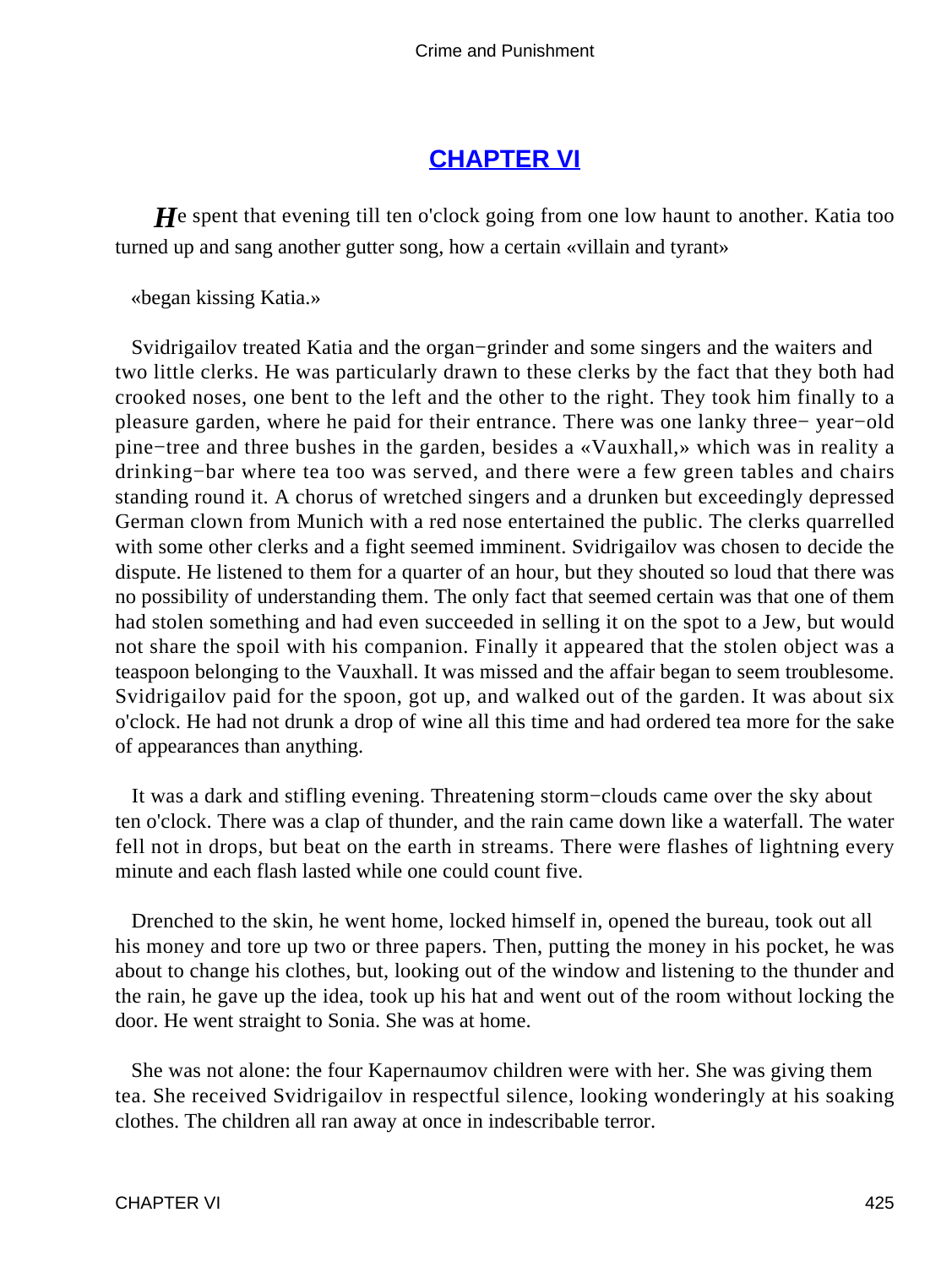Svidrigailov sat down at the table and asked Sonia to sit beside him. She timidly prepared to listen.

 «I may be going to America, Sofya Semyonovna,» said Svidrigailov, «and as I am probably seeing you for the last time, I have come to make some arrangements. Well, did you see the lady to−day? I know what she said to you, you need not tell me.» (Sonia made a movement and blushed.) «Those people have their own way of doing things. As to your sisters and your brother, they are really provided for and the money assigned to them I've put into safe keeping and have received acknowledgments. You had better take charge of the receipts, in case anything happens. Here, take them! Well now, that's settled. Here are three 5−per−cent bonds to the value of three thousand roubles. Take those for yourself, entirely for yourself, and let that be strictly between ourselves, so that no one knows of it, whatever you hear. You will need the money, for to go on living in the old way, Sofya Semyonovna, is bad, and besides there is no need for it now.»

 «I am so much indebted to you, and so are the children and my stepmother,» said Sonia hurriedly, «and if I've said so little . . . please don't consider . . .»

«That's enough! that's enough!»

 «But as for the money, Arkady Ivanovitch, I am very grateful to you, but I don't need it now. I can always earn my own living. Don't think me ungrateful. If you are so charitable, that money. . . .»

 «It's for you, for you, Sofya Semyonovna, and please don't waste words over it. I haven't time for it. You will want it. Rodion Romanovitch has two alternatives: a bullet in the brain or Siberia.» (Sonia looked wildly at him, and started.) «Don't be uneasy, I know all about it from himself and I am not a gossip; I won't tell anyone. It was good advice when you told him to give himself up and confess. It would be much better for him. Well, if it turns out to be Siberia, he will go and you will follow him. That's so, isn't it? And if so, you'll need money. You'll need it for him, do you understand? Giving it to you is the same as my giving it to him. Besides, you promised Amalia Ivanovna to pay what's owing. I heard you. How can you undertake such obligations so heedlessly, Sofya Semyonovna? It was Katerina Ivanovna's debt and not yours, so you ought not to have taken any notice of the German woman. You can't get through the world like that. If you are ever questioned about me – to−morrow or the day after you will be asked – don't say anything about my coming to see you now and don't show the money to anyone or say a word about it. Well, now good− bye.» (He got up.) «My greetings to Rodion Romanovitch. By the way, you'd better put the money for the present in Mr. Razumihin's keeping. You know Mr. Razumihin? Of course you do. He's not a bad fellow. Take it to him to−morrow or . . . when the time comes. And till then, hide it carefully.»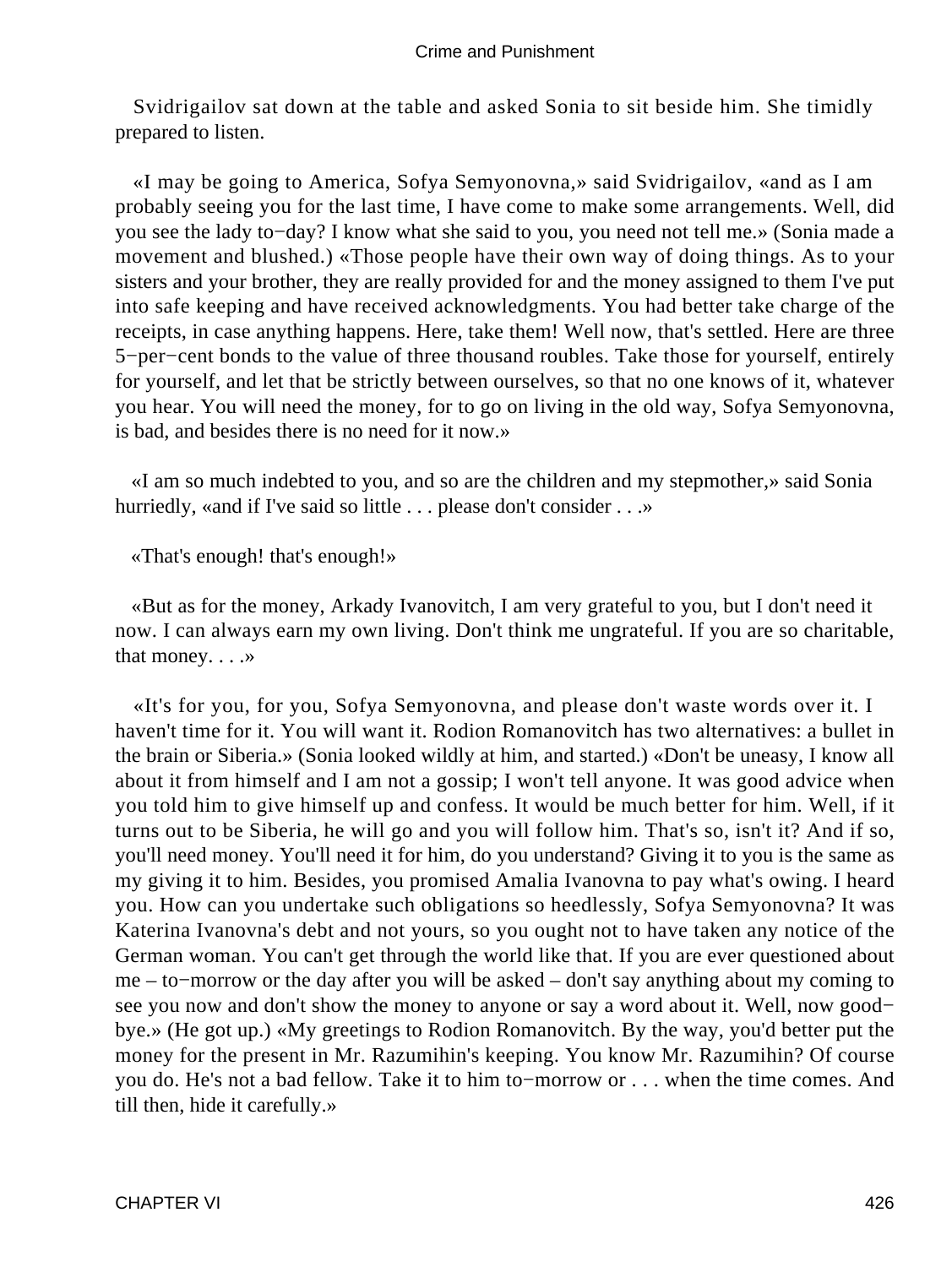Sonia too jumped up from her chair and looked in dismay at Svidrigailov. She longed to speak, to ask a question, but for the first moments she did not dare and did not know how to begin.

«How can you . . . how can you be going now, in such rain?»

 «Why, be starting for America, and be stopped by rain! Ha, ha! Good− bye, Sofya Semyonovna, my dear! Live and live long, you will be of use to others. By the way . . . tell Mr. Razumihin I send my greetings to him. Tell him Arkady Ivanovitch Svidrigailov sends his greetings. Be sure to.»

He went out, leaving Sonia in a state of wondering anxiety and vague apprehension.

 It appeared afterwards that on the same evening, at twenty past eleven, he made another very eccentric and unexpected visit. The rain still persisted. Drenched to the skin, he walked into the little flat where the parents of his betrothed lived, in Third Street in Vassilyevsky Island. He knocked some time before he was admitted, and his visit at first caused great perturbation; but Svidrigailov could be very fascinating when he liked, so that the first, and indeed very intelligent surmise of the sensible parents that Svidrigailov had probably had so much to drink that he did not know what he was doing vanished immediately. The decrepit father was wheeled in to see Svidrigailov by the tender and sensible mother, who as usual began the conversation with various irrelevant questions. She never asked a direct question, but began by smiling and rubbing her hands and then, if she were obliged to ascertain something – for instance, when Svidrigailov would like to have the wedding – she would begin by interested and almost eager questions about Paris and the court life there, and only by degrees brought the conversation round to Third Street. On other occasions this had of course been very impressive, but this time Arkady Ivanovitch seemed particularly impatient, and insisted on seeing his betrothed at once, though he had been informed, to begin with, that she had already gone to bed. The girl of course appeared.

 Svidrigailov informed her at once that he was obliged by very important affairs to leave Petersburg for a time, and therefore brought her fifteen thousand roubles and begged her accept them as a present from him, as he had long been intending to make her this trifling present before their wedding. The logical connection of the present with his immediate departure and the absolute necessity of visiting them for that purpose in pouring rain at midnight was not made clear. But it all went off very well; even the inevitable ejaculations of wonder and regret, the inevitable questions were extraordinarily few and restrained. On the other hand, the gratitude expressed was most glowing and was reinforced by tears from the most sensible of mothers. Svidrigailov got up, laughed, kissed his betrothed, patted her cheek, declared he would soon come back, and noticing in her eyes, together with childish curiosity, a sort of earnest dumb inquiry, reflected and kissed her again, though he felt sincere anger inwardly at the thought that his present would be immediately locked up in the keeping of the most sensible of mothers. He went away, leaving them all in a state of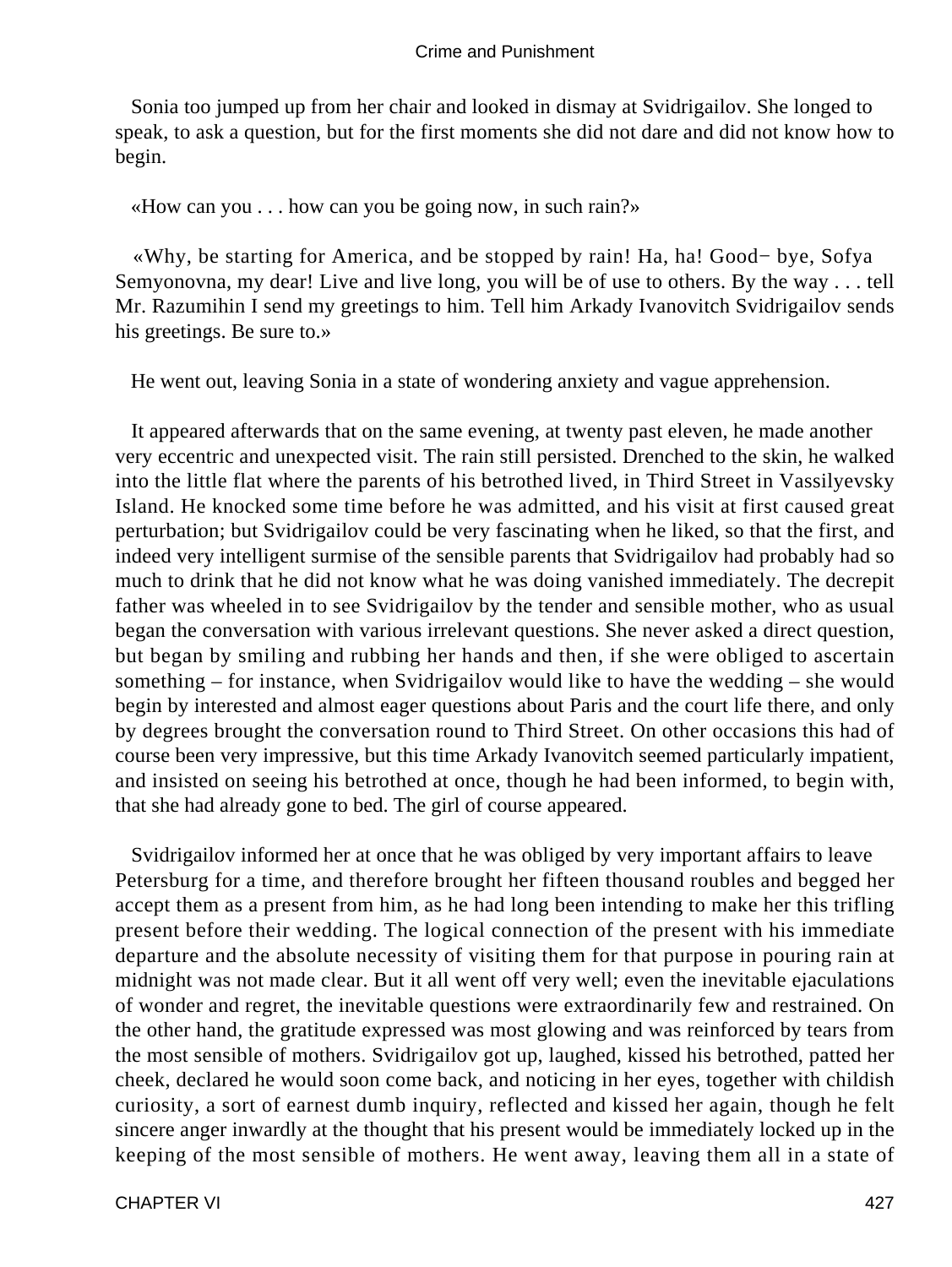extraordinary excitement, but the tender mamma, speaking quietly in a half whisper, settled some of the most important of their doubts, concluding that Svidrigailov was a great man, a man of great affairs and connections and of great wealth – there was no knowing what he had in his mind. He would start off on a journey and give away money just as the fancy took him, so that there was nothing surprising about it. Of course it was strange that he was wet through, but Englishmen, for instance, are even more eccentric, and all these people of high society didn't think of what was said of them and didn't stand on ceremony. Possibly, indeed, he came like that on purpose to show that he was not afraid of anyone. Above all, not a word should be said about it, for God knows what might come of it, and the money must be locked up, and it was most fortunate that Fedosya, the cook, had not left the kitchen. And above all not a word must be said to that old cat, Madame Resslich, and so on and so on. They sat up whispering till two o'clock, but the girl went to bed much earlier, amazed and rather sorrowful.

 Svidrigailov meanwhile, exactly at midnight, crossed the bridge on the way back to the mainland. The rain had ceased and there was a roaring wind. He began shivering, and for one moment he gazed at the black waters of the Little Neva with a look of special interest, even inquiry. But he soon felt it very cold, standing by the water; he turned and went towards Y. Prospect. He walked along that endless street for a long time, almost half an hour, more than once stumbling in the dark on the wooden pavement, but continually looking for something on the right side of the street. He had noticed passing through this street lately that there was a hotel somewhere towards the end, built of wood, but fairly large, and its name he remembered was something like Adrianople. He was not mistaken: the hotel was so conspicuous in that God−forsaken place that he could not fail to see it even in the dark. It was a long, blackened wooden building, and in spite of the late hour there were lights in the windows and signs of life within. He went in and asked a ragged fellow who met him in the corridor for a room. The latter, scanning Svidrigailov, pulled himself together and led him at once to a close and tiny room in the distance, at the end of the corridor, under the stairs. There was no other, all were occupied. The ragged fellow looked inquiringly.

«Is there tea?» asked Svidrigailov.

«Yes, sir.»

«What else is there?»

«Veal, vodka, savouries.»

«Bring me tea and veal.»

«And you want nothing else?» he asked with apparent surprise.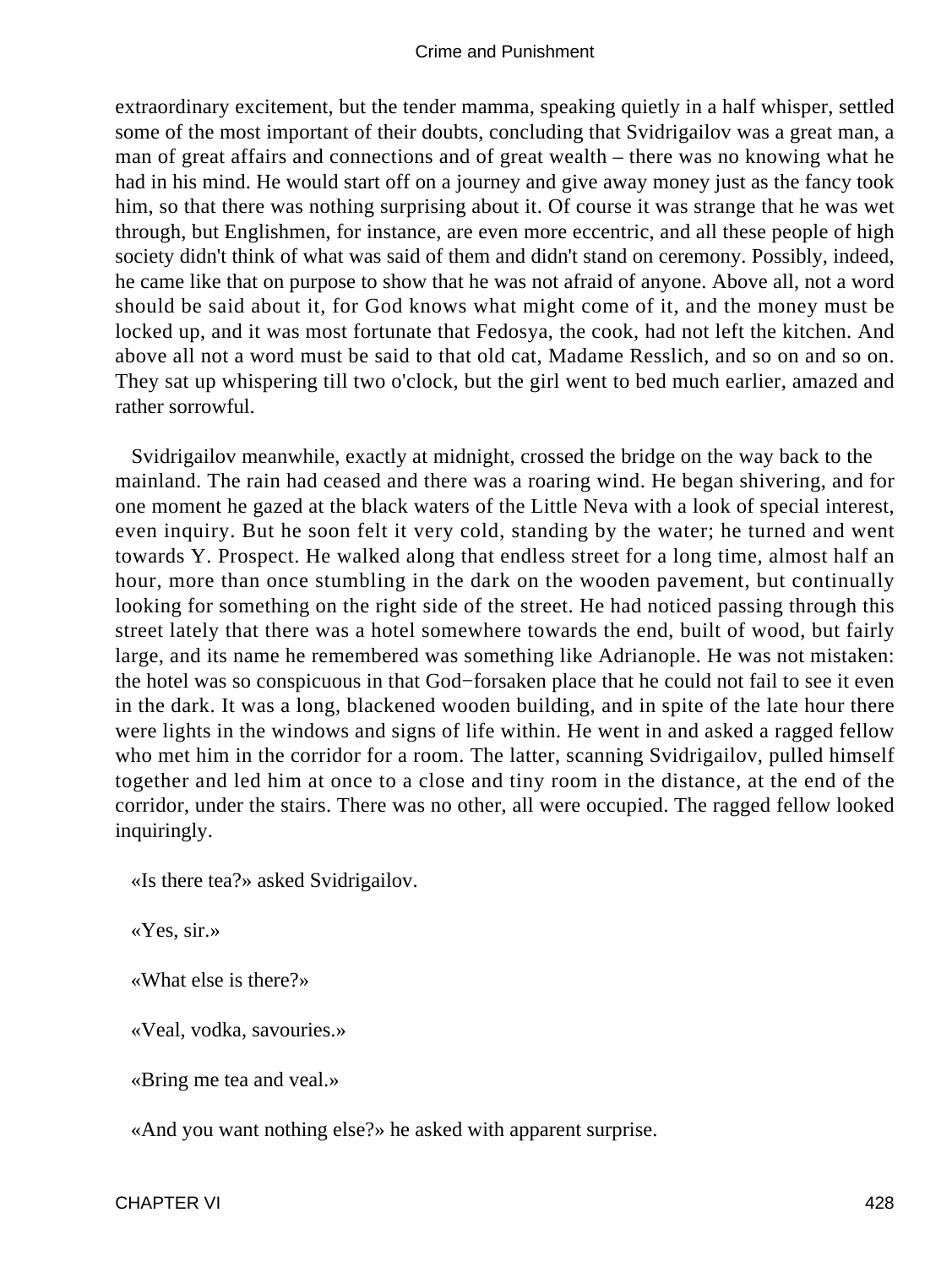«Nothing, nothing.»

The ragged man went away, completely disillusioned.

 «It must be a nice place,» thought Svidrigailov. «How was it I didn't know it? I expect I look as if I came from a cafe chantant and have had some adventure on the way. It would be interesting to know who stay here?»

 He lighted the candle and looked at the room more carefully. It was a room so low−pitched that Svidrigailov could only just stand up in it; it had one window; the bed, which was very dirty, and the plain− stained chair and table almost filled it up. The walls looked as though they were made of planks, covered with shabby paper, so torn and dusty that the pattern was indistinguishable, though the general colour – yellow – could still be made out. One of the walls was cut short by the sloping ceiling, though the room was not an attic but just under the stairs.

 Svidrigailov set down the candle, sat down on the bed and sank into thought. But a strange persistent murmur which sometimes rose to a shout in the next room attracted his attention. The murmur had not ceased from the moment he entered the room. He listened: someone was upbraiding and almost tearfully scolding, but he heard only one voice.

 Svidrigailov got up, shaded the light with his hand and at once he saw light through a crack in the wall; he went up and peeped through. The room, which was somewhat larger than his, had two occupants. One of them, a very curly−headed man with a red inflamed face, was standing in the pose of an orator, without his coat, with his legs wide apart to preserve his balance, and smiting himself on the breast. He reproached the other with being a beggar, with having no standing whatever. He declared that he had taken the other out of the gutter and he could turn him out when he liked, and that only the finger of Providence sees it all. The object of his reproaches was sitting in a chair, and had the air of a man who wants dreadfully to sneeze, but can't. He sometimes turned sheepish and befogged eyes on the speaker, but obviously had not the slightest idea what he was talking about and scarcely heard it. A candle was burning down on the table; there were wine−glasses, a nearly empty bottle of vodka, bread and cucumber, and glasses with the dregs of stale tea. After gazing attentively at this, Svidrigailov turned away indifferently and sat down on the bed.

 The ragged attendant, returning with the tea, could not resist asking him again whether he didn't want anything more, and again receiving a negative reply, finally withdrew. Svidrigailov made haste to drink a glass of tea to warm himself, but could not eat anything. He began to feel feverish. He took off his coat and, wrapping himself in the blanket, lay down on the bed. He was annoyed. «It would have been better to be well for the occasion,» he thought with a smile. The room was close, the candle burnt dimly, the wind was roaring outside, he heard a mouse scratching in the corner and the room smelt of mice and of leather. He lay in a sort of reverie: one thought followed another. He felt a longing to fix his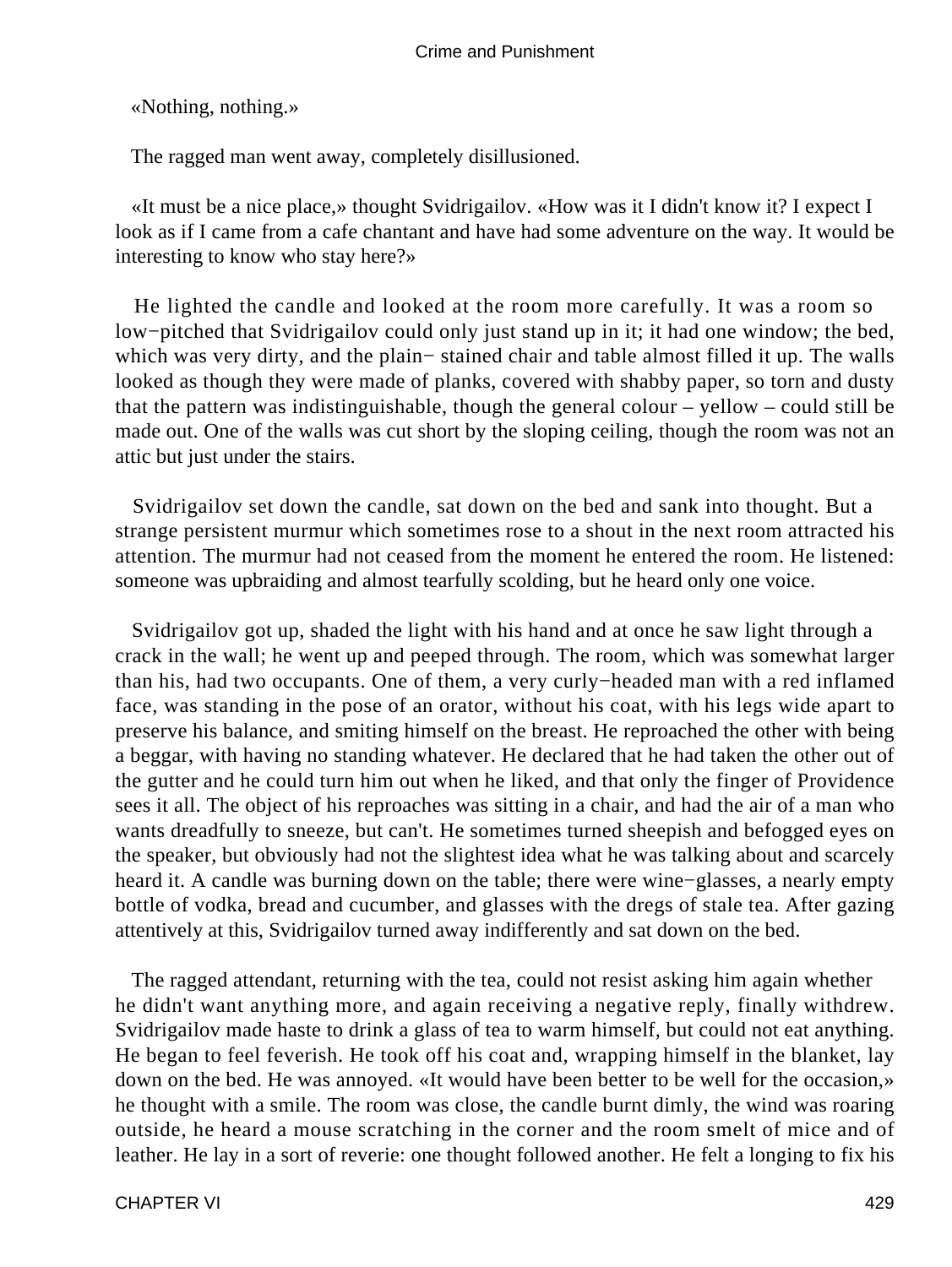imagination on something. «It must be a garden under the window,» he thought. «There's a sound of trees. How I dislike the sound of trees on a stormy night, in the dark! They give one a horrid feeling.» He remembered how he had disliked it when he passed Petrovsky Park just now. This reminded him of the bridge over the Little Neva and he felt cold again as he had when standing there. «I never have liked water,» he thought, «even in a landscape,» and he suddenly smiled again at a strange idea: «Surely now all these questions of taste and comfort ought not to matter, but I've become more particular, like an animal that picks out a special place . . . for such an occasion. I ought to have gone into the Petrovsky Park! I suppose it seemed dark, cold, ha−ha! As though I were seeking pleasant sensations! . . . By the way, why haven't I put out the candle?» he blew it out. «They've gone to bed next door,» he thought, not seeing the light at the crack. «Well, now, Marfa Petrovna, now is the time for you to turn up; it's dark, and the very time and place for you. But now you won't come!»

 He suddenly recalled how, an hour before carrying out his design on Dounia, he had recommended Raskolnikov to trust her to Razumihin's keeping. «I suppose I really did say it, as Raskolnikov guessed, to tease myself. But what a rogue that Raskolnikov is! He's gone through a good deal. He may be a successful rogue in time when he's got over his nonsense. But now he's /too/ eager for life. These young men are contemptible on that point. But, hang the fellow! Let him please himself, it's nothing to do with me.»

 He could not get to sleep. By degrees Dounia's image rose before him, and a shudder ran over him. «No, I must give up all that now,» he thought, rousing himself. «I must think of something else. It's queer and funny. I never had a great hatred for anyone, I never particularly desired to avenge myself even, and that's a bad sign, a bad sign, a bad sign. I never liked quarrelling either, and never lost my temper – that's a bad sign too. And the promises I made her just now, too – Damnation! But – who knows? – perhaps she would have made a new man of me somehow. . . . »

 He ground his teeth and sank into silence again. Again Dounia's image rose before him, just as she was when, after shooting the first time, she had lowered the revolver in terror and gazed blankly at him, so that he might have seized her twice over and she would not have lifted a hand to defend herself if he had not reminded her. He recalled how at that instant he felt almost sorry for her, how he had felt a pang at his heart . . .

«Aie! Damnation, these thoughts again! I must put it away!»

 He was dozing off; the feverish shiver had ceased, when suddenly something seemed to run over his arm and leg under the bedclothes. He started. «Ugh! hang it! I believe it's a mouse,» he thought, «that's the veal I left on the table.» He felt fearfully disinclined to pull off the blanket, get up, get cold, but all at once something unpleasant ran over his leg again. He pulled off the blanket and lighted the candle. Shaking with feverish chill he bent down to examine the bed: there was nothing. He shook the blanket and suddenly a mouse jumped out on the sheet. He tried to catch it, but the mouse ran to and fro in zigzags without leaving the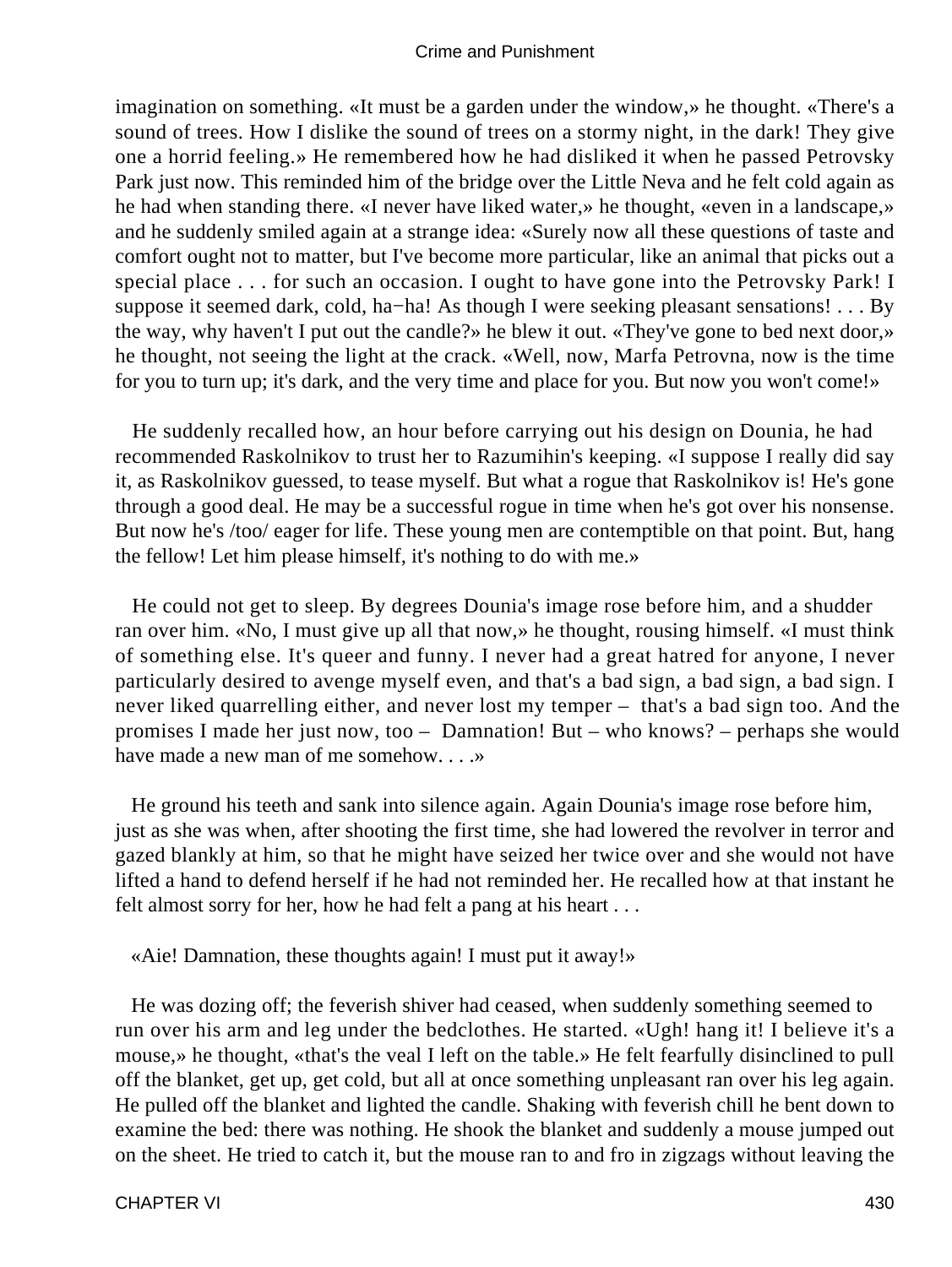bed, slipped between his fingers, ran over his hand and suddenly darted under the pillow. He threw down the pillow, but in one instant felt something leap on his chest and dart over his body and down his back under his shirt. He trembled nervously and woke up.

 The room was dark. He was lying on the bed and wrapped up in the blanket as before. The wind was howling under the window. «How disgusting,» he thought with annoyance.

 He got up and sat on the edge of the bedstead with his back to the window. «It's better not to sleep at all,» he decided. There was a cold damp draught from the window, however; without getting up he drew the blanket over him and wrapped himself in it. He was not thinking of anything and did not want to think. But one image rose after another, incoherent scraps of thought without beginning or end passed through his mind. He sank into drowsiness. Perhaps the cold, or the dampness, or the dark, or the wind that howled under the window and tossed the trees roused a sort of persistent craving for the fantastic. He kept dwelling on images of flowers, he fancied a charming flower garden, a bright, warm, almost hot day, a holiday – Trinity day. A fine, sumptuous country cottage in the English taste overgrown with fragrant flowers, with flower beds going round the house; the porch, wreathed in climbers, was surrounded with beds of roses. A light, cool staircase, carpeted with rich rugs, was decorated with rare plants in china pots. He noticed particularly in the windows nosegays of tender, white, heavily fragrant narcissus bending over their bright, green, thick long stalks. He was reluctant to move away from them, but he went up the stairs and came into a large, high drawing−room and again everywhere – at the windows, the doors on to the balcony, and on the balcony itself – were flowers. The floors were strewn with freshly−cut fragrant hay, the windows were open, a fresh, cool, light air came into the room. The birds were chirruping under the window, and in the middle of the room, on a table covered with a white satin shroud, stood a coffin. The coffin was covered with white silk and edged with a thick white frill; wreaths of flowers surrounded it on all sides. Among the flowers lay a girl in a white muslin dress, with her arms crossed and pressed on her bosom, as though carved out of marble. But her loose fair hair was wet; there was a wreath of roses on her head. The stern and already rigid profile of her face looked as though chiselled of marble too, and the smile on her pale lips was full of an immense unchildish misery and sorrowful appeal. Svidrigailov knew that girl; there was no holy image, no burning candle beside the coffin; no sound of prayers: the girl had drowned herself. She was only fourteen, but her heart was broken. And she had destroyed herself, crushed by an insult that had appalled and amazed that childish soul, had smirched that angel purity with unmerited disgrace and torn from her a last scream of despair, unheeded and brutally disregarded, on a dark night in the cold and wet while the wind howled. . . .

 Svidrigailov came to himself, got up from the bed and went to the window. He felt for the latch and opened it. The wind lashed furiously into the little room and stung his face and his chest, only covered with his shirt, as though with frost. Under the window there must have been something like a garden, and apparently a pleasure garden. There, too, probably there were tea−tables and singing in the daytime. Now drops of rain flew in at the window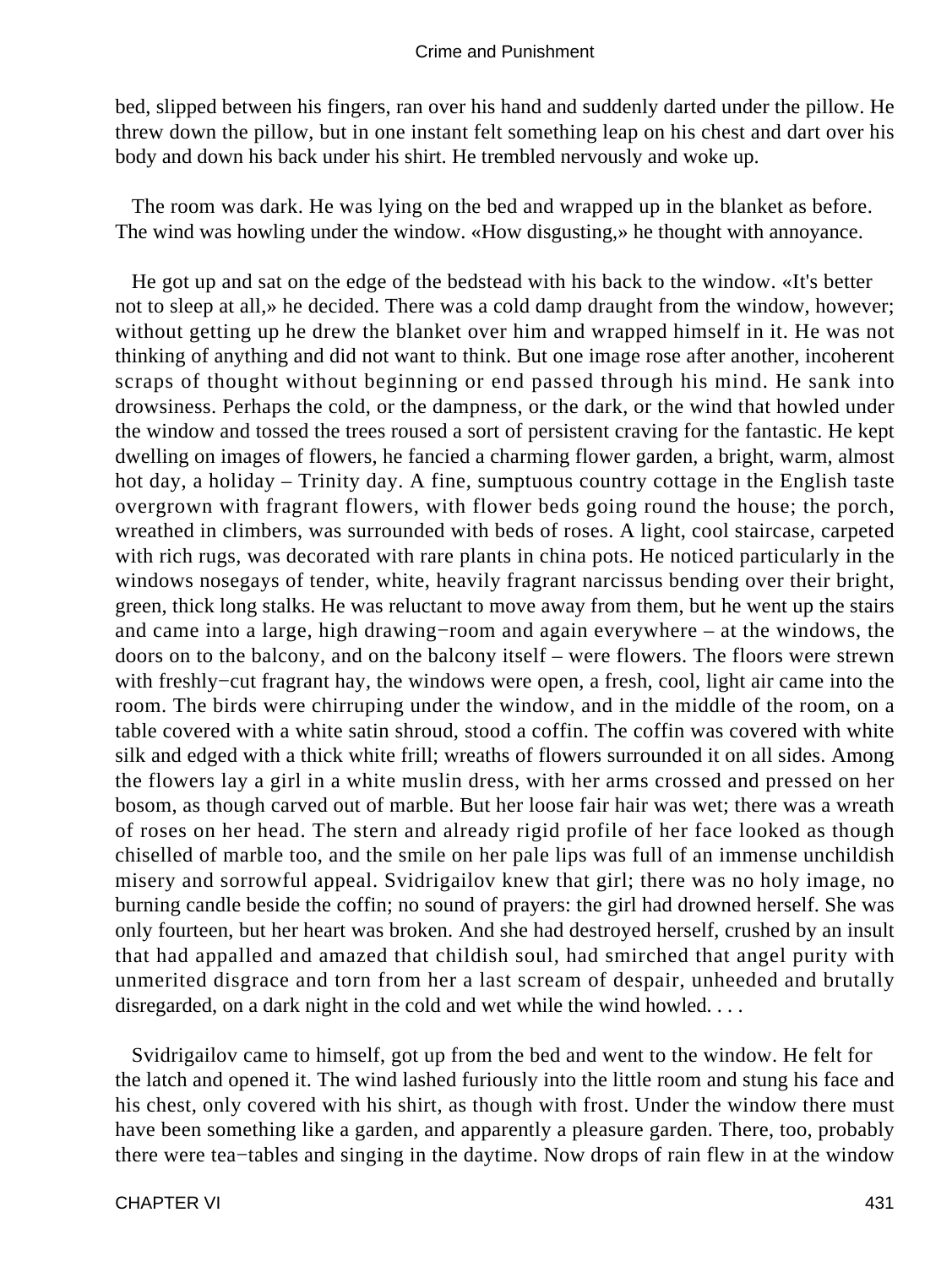from the trees and bushes; it was dark as in a cellar, so that he could only just make out some dark blurs of objects. Svidrigailov, bending down with elbows on the window−sill, gazed for five minutes into the darkness; the boom of a cannon, followed by a second one, resounded in the darkness of the night. «Ah, the signal! The river is overflowing,» he thought. «By morning it will be swirling down the street in the lower parts, flooding the basements and cellars. The cellar rats will swim out, and men will curse in the rain and wind as they drag their rubbish to their upper storeys. What time is it now?» And he had hardly thought it when, somewhere near, a clock on the wall, ticking away hurriedly, struck three.

 «Aha! It will be light in an hour! Why wait? I'll go out at once straight to the park. I'll choose a great bush there drenched with rain, so that as soon as one's shoulder touches it, millions of drops drip on one's head.»

 He moved away from the window, shut it, lighted the candle, put on his waistcoat, his overcoat and his hat and went out, carrying the candle, into the passage to look for the ragged attendant who would be asleep somewhere in the midst of candle−ends and all sorts of rubbish, to pay him for the room and leave the hotel. «It's the best minute; I couldn't choose a better.»

 He walked for some time through a long narrow corridor without finding anyone and was just going to call out, when suddenly in a dark corner between an old cupboard and the door he caught sight of a strange object which seemed to be alive. He bent down with the candle and saw a little girl, not more than five years old, shivering and crying, with her clothes as wet as a soaking house−flannel. She did not seem afraid of Svidrigailov, but looked at him with blank amazement out of her big black eyes. Now and then she sobbed as children do when they have been crying a long time, but are beginning to be comforted. The child's face was pale and tired, she was numb with cold. «How can she have come here? She must have hidden here and not slept all night.» He began questioning her. The child suddenly becoming animated, chattered away in her baby language, something about «mammy» and that «mammy would beat her,» and about some cup that she had «bwoken.» The child chattered on without stopping. He could only guess from what she said that she was a neglected child, whose mother, probably a drunken cook, in the service of the hotel, whipped and frightened her; that the child had broken a cup of her mother's and was so frightened that she had run away the evening before, had hidden for a long while somewhere outside in the rain, at last had made her way in here, hidden behind the cupboard and spent the night there, crying and trembling from the damp, the darkness and the fear that she would be badly beaten for it. He took her in his arms, went back to his room, sat her on the bed, and began undressing her. The torn shoes which she had on her stockingless feet were as wet as if they had been standing in a puddle all night. When he had undressed her, he put her on the bed, covered her up and wrapped her in the blanket from her head downwards. She fell asleep at once. Then he sank into dreary musing again.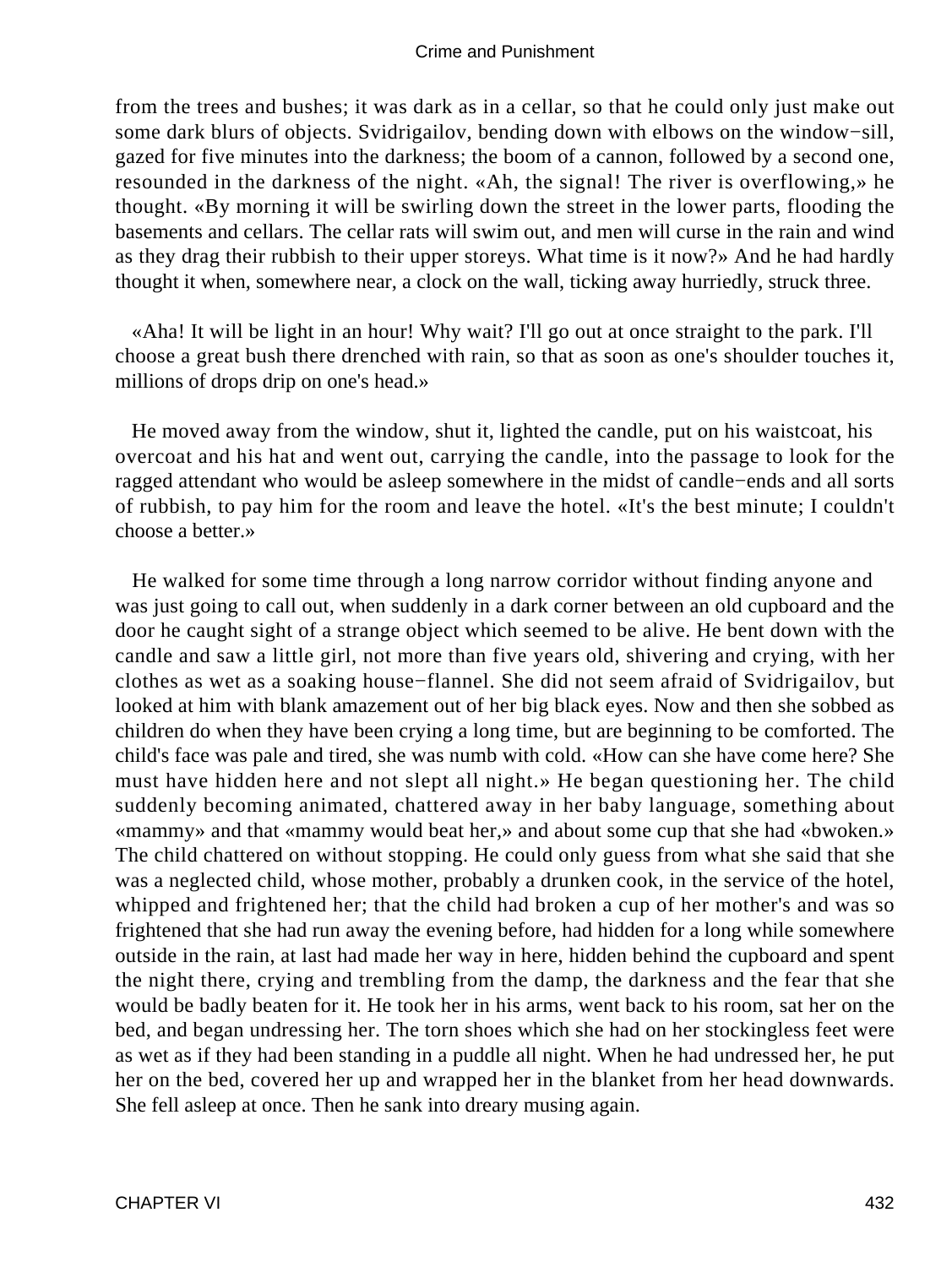«What folly to trouble myself,» he decided suddenly with an oppressive feeling of annoyance. «What idiocy!» In vexation he took up the candle to go and look for the ragged attendant again and make haste to go away. «Damn the child!» he thought as he opened the door, but he turned again to see whether the child was asleep. He raised the blanket carefully. The child was sleeping soundly, she had got warm under the blanket, and her pale cheeks were flushed. But strange to say that flush seemed brighter and coarser than the rosy cheeks of childhood. «It's a flush of fever,» thought Svidrigailov. It was like the flush from drinking, as though she had been given a full glass to drink. Her crimson lips were hot and glowing; but what was this? He suddenly fancied that her long black eyelashes were quivering, as though the lids were opening and a sly crafty eye peeped out with an unchildlike wink, as though the little girl were not asleep, but pretending. Yes, it was so. Her lips parted in a smile. The corners of her mouth quivered, as though she were trying to control them. But now she quite gave up all effort, now it was a grin, a broad grin; there was something shameless, provocative in that quite unchildish face; it was depravity, it was the face of a harlot, the shameless face of a French harlot. Now both eyes opened wide; they turned a glowing, shameless glance upon him; they laughed, invited him. . . . There was something infinitely hideous and shocking in that laugh, in those eyes, in such nastiness in the face of a child. «What, at five years old?» Svidrigailov muttered in genuine horror. «What does it mean?» And now she turned to him, her little face all aglow, holding out her arms. . . . «Accursed child!» Svidrigailov cried, raising his hand to strike her, but at that moment he woke up.

 He was in the same bed, still wrapped in the blanket. The candle had not been lighted, and daylight was streaming in at the windows.

 «I've had nightmare all night!» He got up angrily, feeling utterly shattered; his bones ached. There was a thick mist outside and he could see nothing. It was nearly five. He had overslept himself! He got up, put on his still damp jacket and overcoat. Feeling the revolver in his pocket, he took it out and then he sat down, took a notebook out of his pocket and in the most conspicuous place on the title page wrote a few lines in large letters. Reading them over, he sank into thought with his elbows on the table. The revolver and the notebook lay beside him. Some flies woke up and settled on the untouched veal, which was still on the table. He stared at them and at last with his free right hand began trying to catch one. He tried till he was tired, but could not catch it. At last, realising that he was engaged in this interesting pursuit, he started, got up and walked resolutely out of the room. A minute later he was in the street.

 A thick milky mist hung over the town. Svidrigailov walked along the slippery dirty wooden pavement towards the Little Neva. He was picturing the waters of the Little Neva swollen in the night, Petrovsky Island, the wet paths, the wet grass, the wet trees and bushes and at last the bush. . . . He began ill−humouredly staring at the houses, trying to think of something else. There was not a cabman or a passer−by in the street. The bright yellow, wooden, little houses looked dirty and dejected with their closed shutters. The cold and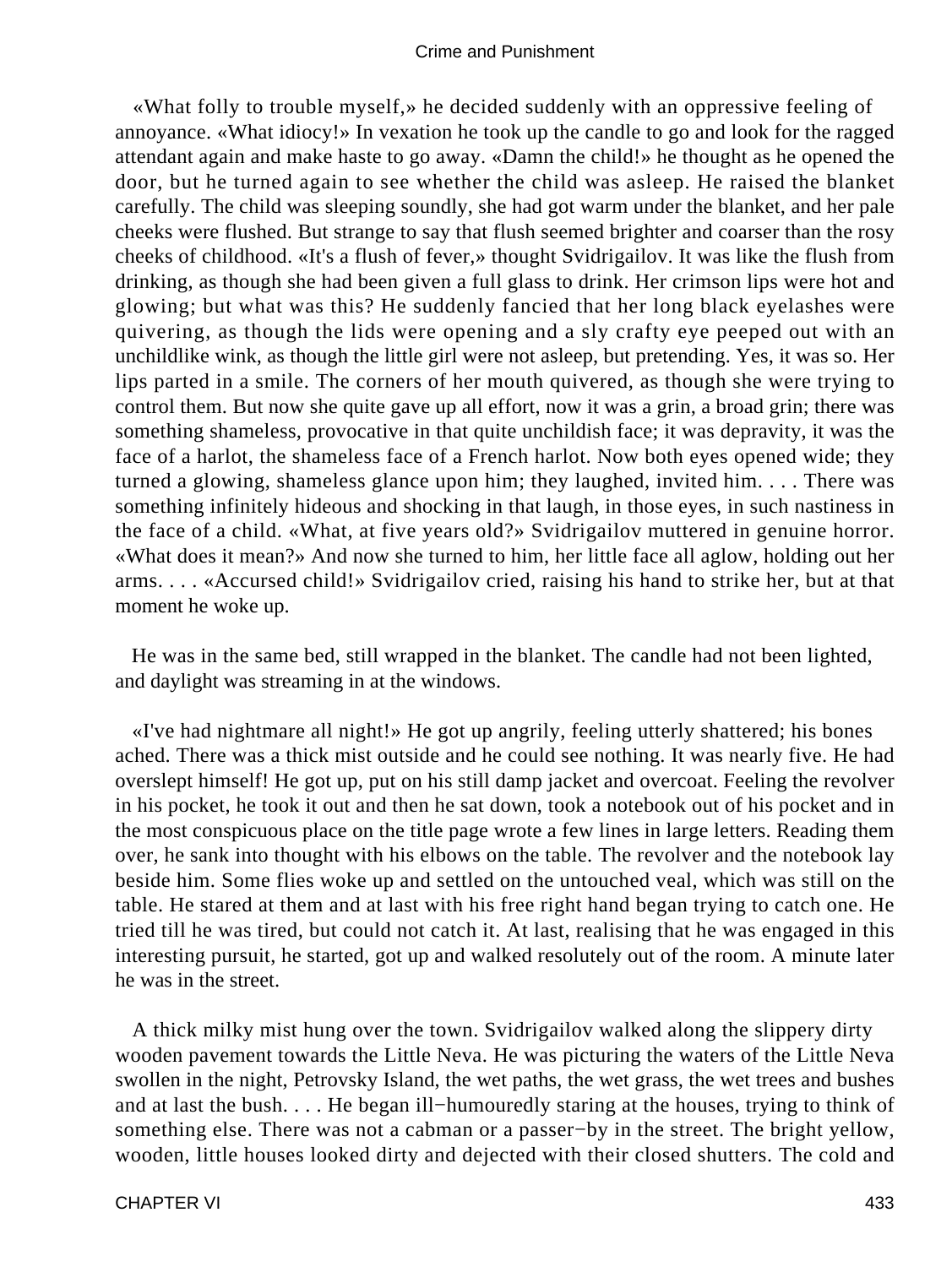damp penetrated his whole body and he began to shiver. From time to time he came across shop signs and read each carefully. At last he reached the end of the wooden pavement and came to a big stone house. A dirty, shivering dog crossed his path with its tail between its legs. A man in a greatcoat lay face downwards; dead drunk, across the pavement. He looked at him and went on. A high tower stood up on the left. «Bah!» he shouted, «here is a place. Why should it be Petrovsky? It will be in the presence of an official witness anyway....»

 He almost smiled at this new thought and turned into the street where there was the big house with the tower. At the great closed gates of the house, a little man stood with his shoulder leaning against them, wrapped in a grey soldier's coat, with a copper Achilles helmet on his head. He cast a drowsy and indifferent glance at Svidrigailov. His face wore that perpetual look of peevish dejection, which is so sourly printed on all faces of Jewish race without exception. They both, Svidrigailov and Achilles, stared at each other for a few minutes without speaking. At last it struck Achilles as irregular for a man not drunk to be standing three steps from him, staring and not saying a word.

«What do you want here?» he said, without moving or changing his position.

«Nothing, brother, good morning,» answered Svidrigailov.

«This isn't the place.»

«I am going to foreign parts, brother.»

«To foreign parts?»

«To America.»

«America.»

Svidrigailov took out the revolver and cocked it. Achilles raised his eyebrows.

«I say, this is not the place for such jokes!»

«Why shouldn't it be the place?»

«Because it isn't.»

 «Well, brother, I don't mind that. It's a good place. When you are asked, you just say he was going, he said, to America.»

He put the revolver to his right temple.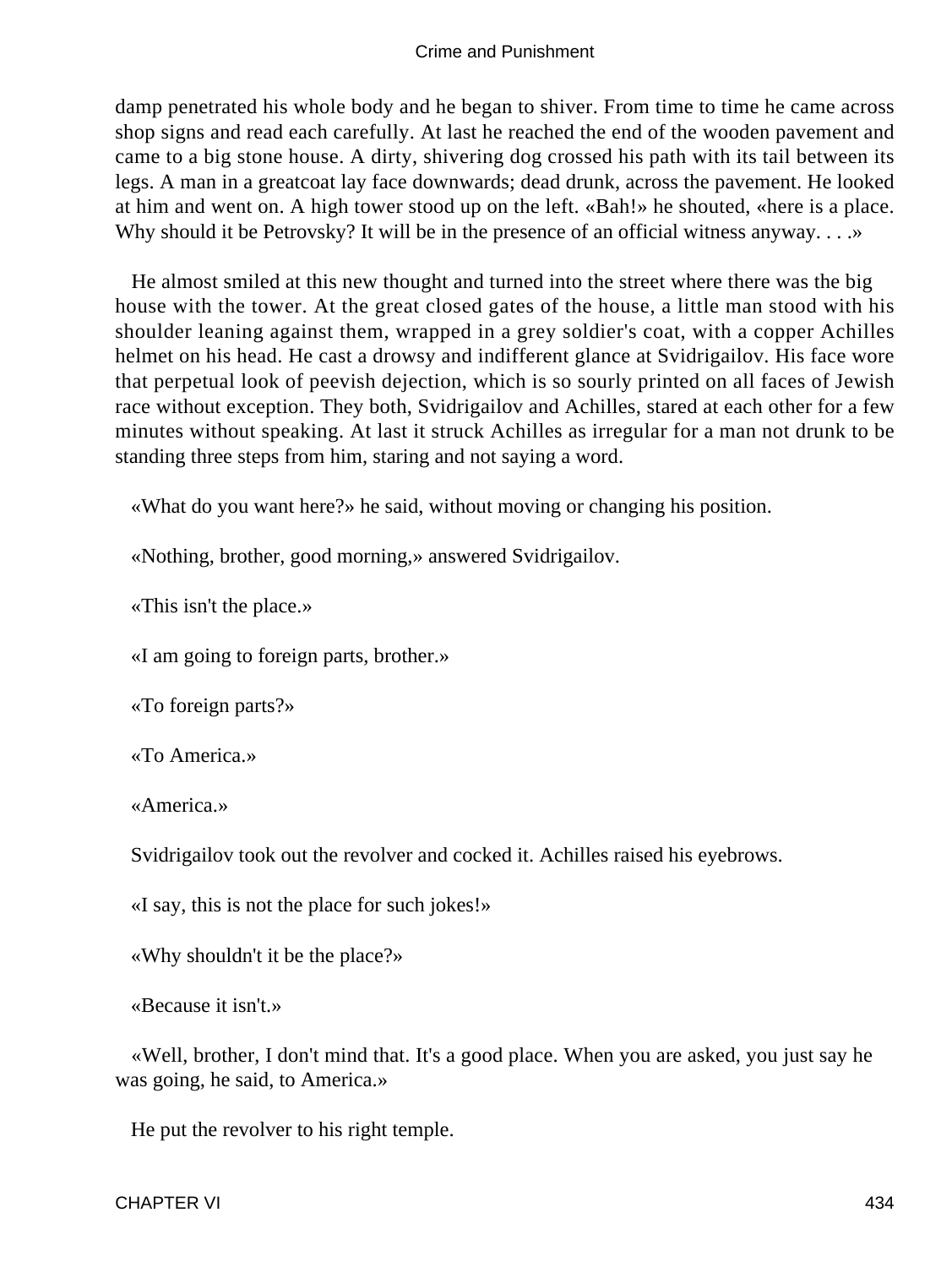«You can't do it here, it's not the place,» cried Achilles, rousing himself, his eyes growing bigger and bigger.

Svidrigailov pulled the trigger.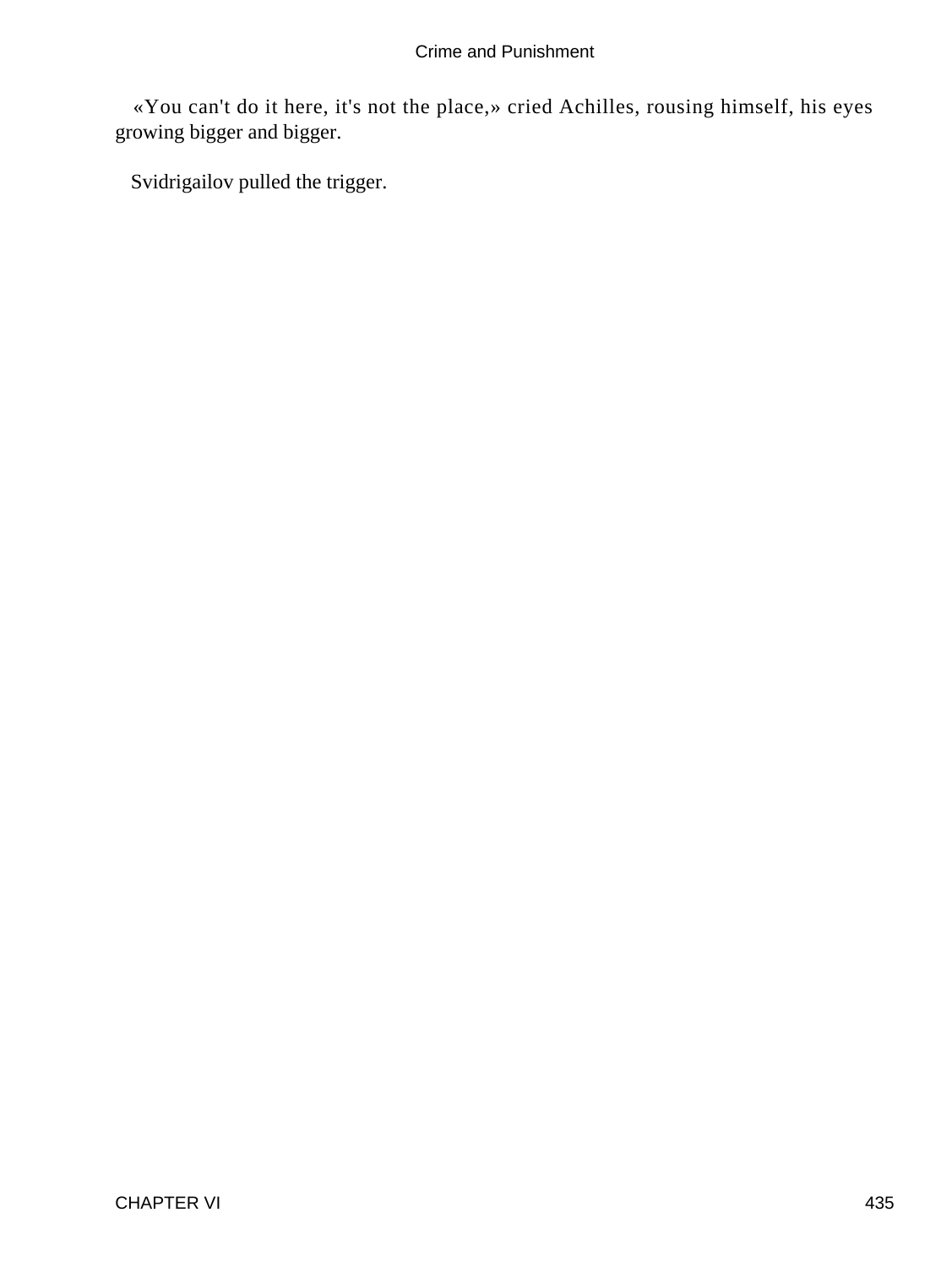# **[CHAPTER VII](#page-467-0)**

<span id="page-436-0"></span>**The same day, about seven o'clock in the evening, Raskolnikov was on his way to his** mother's and sister's lodging – the lodging in Bakaleyev's house which Razumihin had found for them. The stairs went up from the street. Raskolnikov walked with lagging steps, as though still hesitating whether to go or not. But nothing would have turned him back: his decision was taken.

 «Besides, it doesn't matter, they still know nothing,» he thought, «and they are used to thinking of me as eccentric.»

 He was appallingly dressed: his clothes torn and dirty, soaked with a night's rain. His face was almost distorted from fatigue, exposure, the inward conflict that had lasted for twenty−four hours. He had spent all the previous night alone, God knows where. But anyway he had reached a decision.

 He knocked at the door which was opened by his mother. Dounia was not at home. Even the servant happened to be out. At first Pulcheria Alexandrovna was speechless with joy and surprise; then she took him by the hand and drew him into the room.

 «Here you are!» she began, faltering with joy. «Don't be angry with me, Rodya, for welcoming you so foolishly with tears: I am laughing not crying. Did you think I was crying? No, I am delighted, but I've got into such a stupid habit of shedding tears. I've been like that ever since your father's death. I cry for anything. Sit down, dear boy, you must be tired; I see you are. Ah, how muddy you are.»

«I was in the rain yesterday, mother. . . .» Raskolnikov began.

 «No, no,» Pulcheria Alexandrovna hurriedly interrupted, «you thought I was going to cross−question you in the womanish way I used to; don't be anxious, I understand, I understand it all: now I've learned the ways here and truly I see for myself that they are better. I've made up my mind once for all: how could I understand your plans and expect you to give an account of them? God knows what concerns and plans you may have, or what ideas you are hatching; so it's not for me to keep nudging your elbow, asking you what you are thinking about? But, my goodness! why am I running to and fro as though I were crazy . . . ? I am reading your article in the magazine for the third time, Rodya. Dmitri Prokofitch brought it to me. Directly I saw it I cried out to myself: 'There, foolish one,' I thought, 'that's what he is busy about; that's the solution of the mystery! Learned people are always like that. He may have some new ideas in his head just now; he is thinking them over and I worry him and upset him.' I read it, my dear, and of course there was a great deal I did not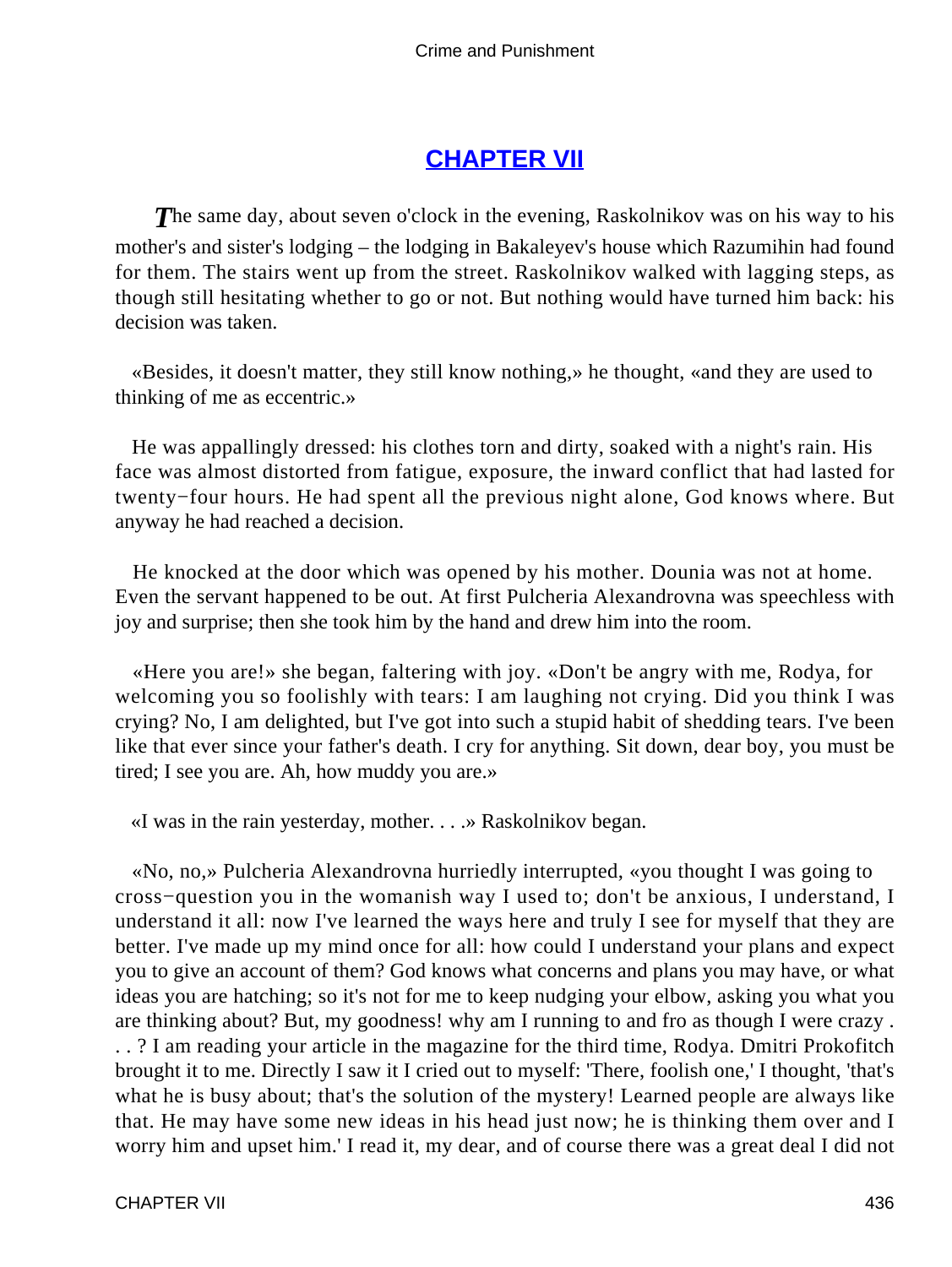understand; but that's only natural – how should I?»

«Show me, mother.»

 Raskolnikov took the magazine and glanced at his article. Incongruous as it was with his mood and his circumstances, he felt that strange and bitter sweet sensation that every author experiences the first time he sees himself in print; besides, he was only twenty−three. It lasted only a moment. After reading a few lines he frowned and his heart throbbed with anguish. He recalled all the inward conflict of the preceding months. He flung the article on the table with disgust and anger.

 «But, however foolish I may be, Rodya, I can see for myself that you will very soon be one of the leading – if not the leading man – in the world of Russian thought. And they dared to think you were mad! You don't know, but they really thought that. Ah, the despicable creatures, how could they understand genius! And Dounia, Dounia was all but believing it – what do you say to that? Your father sent twice to magazines – the first time poems (I've got the manuscript and will show you) and the second time a whole novel (I begged him to let me copy it out) and how we prayed that they should be taken – they weren't! I was breaking my heart, Rodya, six or seven days ago over your food and your clothes and the way you are living. But now I see again how foolish I was, for you can attain any position you like by your intellect and talent. No doubt you don't care about that for the present and you are occupied with much more important matters. . . .»

«Dounia's not at home, mother?»

 «No, Rodya. I often don't see her; she leaves me alone. Dmitri Prokofitch comes to see me, it's so good of him, and he always talks about you. He loves you and respects you, my dear. I don't say that Dounia is very wanting in consideration. I am not complaining. She has her ways and I have mine; she seems to have got some secrets of late and I never have any secrets from you two. Of course, I am sure that Dounia has far too much sense, and besides she loves you and me . . . but I don't know what it will all lead to. You've made me so happy by coming now, Rodya, but she has missed you by going out; when she comes in I'll tell her: 'Your brother came in while you were out. Where have you been all this time?' You mustn't spoil me, Rodya, you know; come when you can, but if you can't, it doesn't matter, I can wait. I shall know, anyway, that you are fond of me, that will be enough for me. I shall read what you write, I shall hear about you from everyone, and sometimes you'll come yourself to see me. What could be better? Here you've come now to comfort your mother, I see that.»

Here Pulcheria Alexandrovna began to cry.

 «Here I am again! Don't mind my foolishness. My goodness, why am I sitting here?» she cried, jumping up. «There is coffee and I don't offer you any. Ah, that's the selfishness of old age. I'll get it at once!»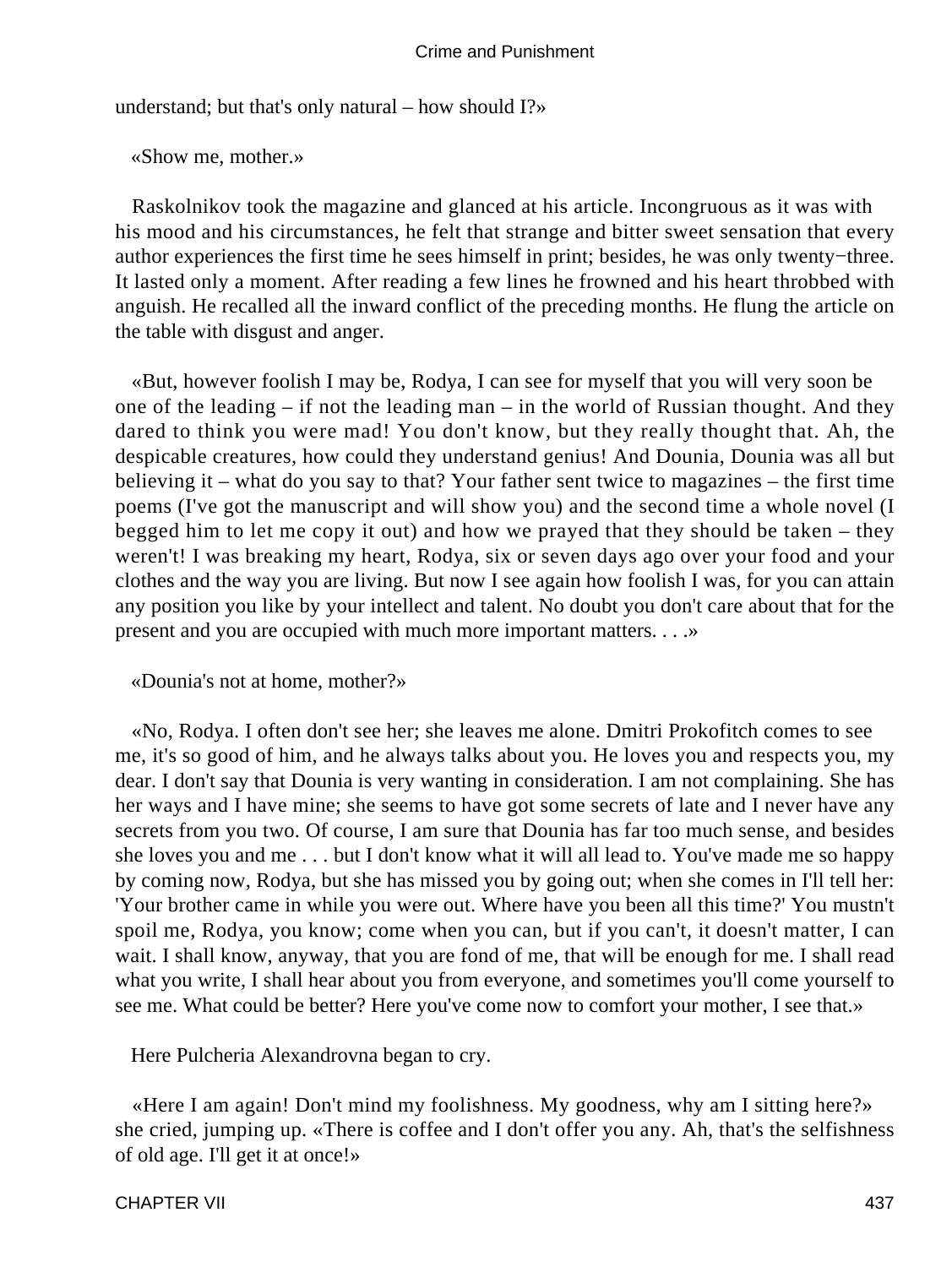«Mother, don't trouble, I am going at once. I haven't come for that. Please listen to me.»

Pulcheria Alexandrovna went up to him timidly.

 «Mother, whatever happens, whatever you hear about me, whatever you are told about me, will you always love me as you do now?» he asked suddenly from the fullness of his heart, as though not thinking of his words and not weighing them.

 «Rodya, Rodya, what is the matter? How can you ask me such a question? Why, who will tell me anything about you? Besides, I shouldn't believe anyone, I should refuse to listen.»

 «I've come to assure you that I've always loved you and I am glad that we are alone, even glad Dounia is out,» he went on with the same impulse. «I have come to tell you that though you will be unhappy, you must believe that your son loves you now more than himself, and that all you thought about me, that I was cruel and didn't care about you, was all a mistake. I shall never cease to love you. . . . Well, that's enough: I thought I must do this and begin with this. . . .»

 Pulcheria Alexandrovna embraced him in silence, pressing him to her bosom and weeping gently.

 «I don't know what is wrong with you, Rodya,» she said at last. «I've been thinking all this time that we were simply boring you and now I see that there is a great sorrow in store for you, and that's why you are miserable. I've foreseen it a long time, Rodya. Forgive me for speaking about it. I keep thinking about it and lie awake at nights. Your sister lay talking in her sleep all last night, talking of nothing but you. I caught something, but I couldn't make it out. I felt all the morning as though I were going to be hanged, waiting for something, expecting something, and now it has come! Rodya, Rodya, where are you going? You are going away somewhere?»

```
 «Yes.»
```
 «That's what I thought! I can come with you, you know, if you need me. And Dounia, too; she loves you, she loves you dearly – and Sofya Semyonovna may come with us if you like. You see, I am glad to look upon her as a daughter even . . . Dmitri Prokofitch will help us to go together. But  $\dots$  where  $\dots$  are you going?»

```
 «Good−bye, mother.»
```
«What, to−day?» she cried, as though losing him for ever.

«I can't stay, I must go now. . . .»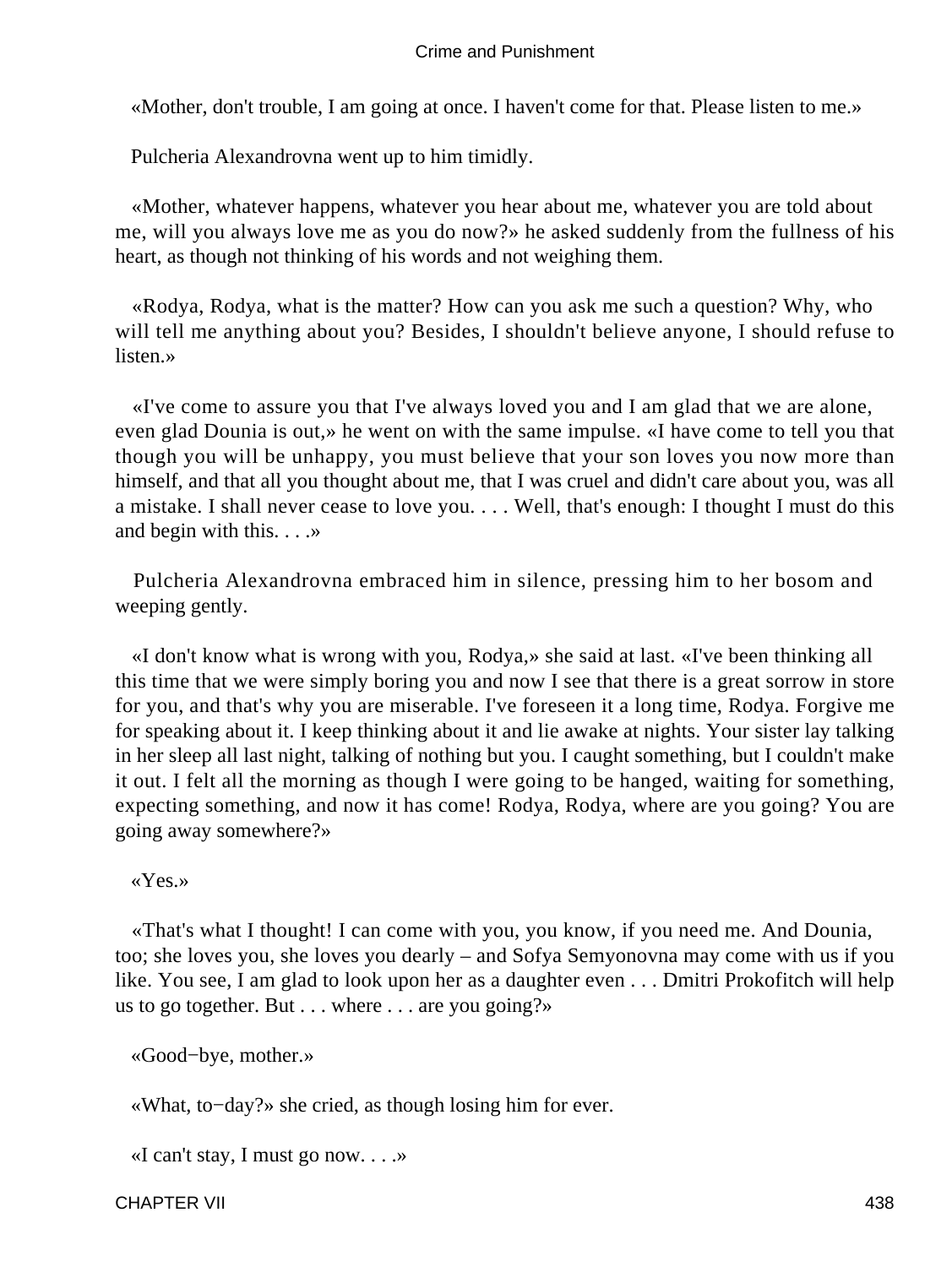«And can't I come with you?»

«No, but kneel down and pray to God for me. Your prayer perhaps will reach Him.»

 «Let me bless you and sign you with the cross. That's right, that's right. Oh, God, what are we doing?»

 Yes, he was glad, he was very glad that there was no one there, that he was alone with his mother. For the first time after all those awful months his heart was softened. He fell down before her, he kissed her feet and both wept, embracing. And she was not surprised and did not question him this time. For some days she had realised that something awful was happening to her son and that now some terrible minute had come for him.

 «Rodya, my darling, my first born,» she said sobbing, «now you are just as when you were little. You would run like this to me and hug me and kiss me. When your father was living and we were poor, you comforted us simply by being with us and when I buried your father, how often we wept together at his grave and embraced, as now. And if I've been crying lately, it's that my mother's heart had a foreboding of trouble. The first time I saw you, that evening, you remember, as soon as we arrived here, I guessed simply from your eyes. My heart sank at once, and to−day when I opened the door and looked at you, I thought the fatal hour had come. Rodya, Rodya, you are not going away to−day?»

«No!»

«You'll come again?»

«Yes . . . I'll come.»

 «Rodya, don't be angry, I don't dare to question you. I know I mustn't. Only say two words to me – is it far where you are going?»

«Very far.»

«What is awaiting you there? Some post or career for you?»

 «What God sends . . . only pray for me.» Raskolnikov went to the door, but she clutched him and gazed despairingly into his eyes. Her face worked with terror.

«Enough, mother,» said Raskolnikov, deeply regretting that he had come.

«Not for ever, it's not yet for ever? You'll come, you'll come to−morrow?»

«I will, I will, good−bye.» He tore himself away at last.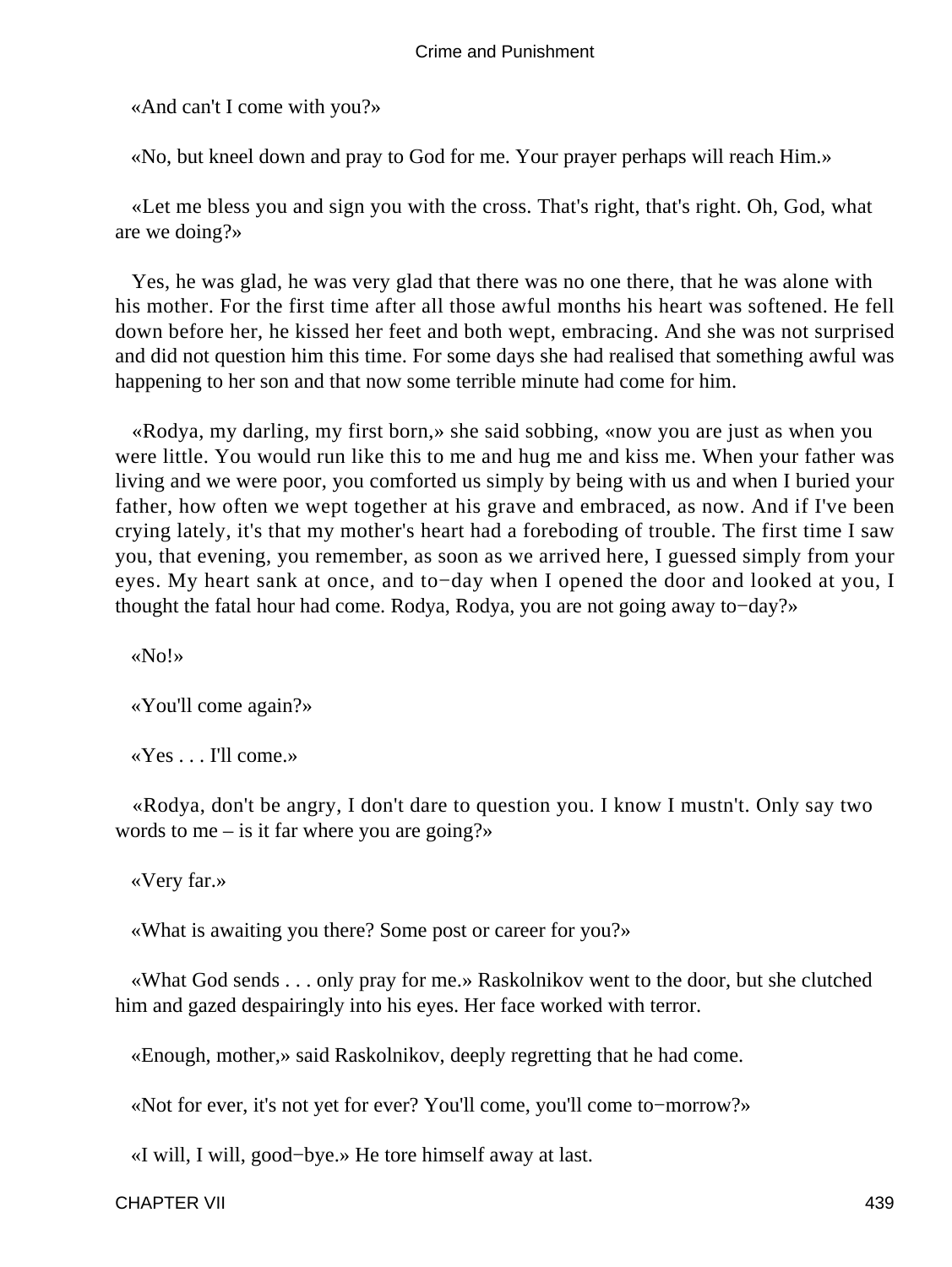It was a warm, fresh, bright evening; it had cleared up in the morning. Raskolnikov went to his lodgings; he made haste. He wanted to finish all before sunset. He did not want to meet anyone till then. Going up the stairs he noticed that Nastasya rushed from the samovar to watch him intently. «Can anyone have come to see me?» he wondered. He had a disgusted vision of Porfiry. But opening his door he saw Dounia. She was sitting alone, plunged in deep thought, and looked as though she had been waiting a long time. He stopped short in the doorway. She rose from the sofa in dismay and stood up facing him. Her eyes, fixed upon him, betrayed horror and infinite grief. And from those eyes alone he saw at once that she knew.

«Am I to come in or go away?» he asked uncertainly.

 «I've been all day with Sofya Semyonovna. We were both waiting for you. We thought that you would be sure to come there.»

Raskolnikov went into the room and sank exhausted on a chair.

 «I feel weak, Dounia, I am very tired; and I should have liked at this moment to be able to control myself.»

He glanced at her mistrustfully.

«Where were you all night?»

 «I don't remember clearly. You see, sister, I wanted to make up my mind once for all, and several times I walked by the Neva, I remember that I wanted to end it all there, but . . . I couldn't make up my mind,» he whispered, looking at her mistrustfully again.

 «Thank God! That was just what we were afraid of, Sofya Semyonovna and I. Then you still have faith in life? Thank God, thank God!»

Raskolnikov smiled bitterly.

 «I haven't faith, but I have just been weeping in mother's arms; I haven't faith, but I have just asked her to pray for me. I don't know how it is, Dounia, I don't understand it.»

 «Have you been at mother's? Have you told her?» cried Dounia, horror− stricken. «Surely you haven't done that?»

 «No, I didn't tell her . . . in words; but she understood a great deal. She heard you talking in your sleep. I am sure she half understands it already. Perhaps I did wrong in going to see her. I don't know why I did go. I am a contemptible person, Dounia.»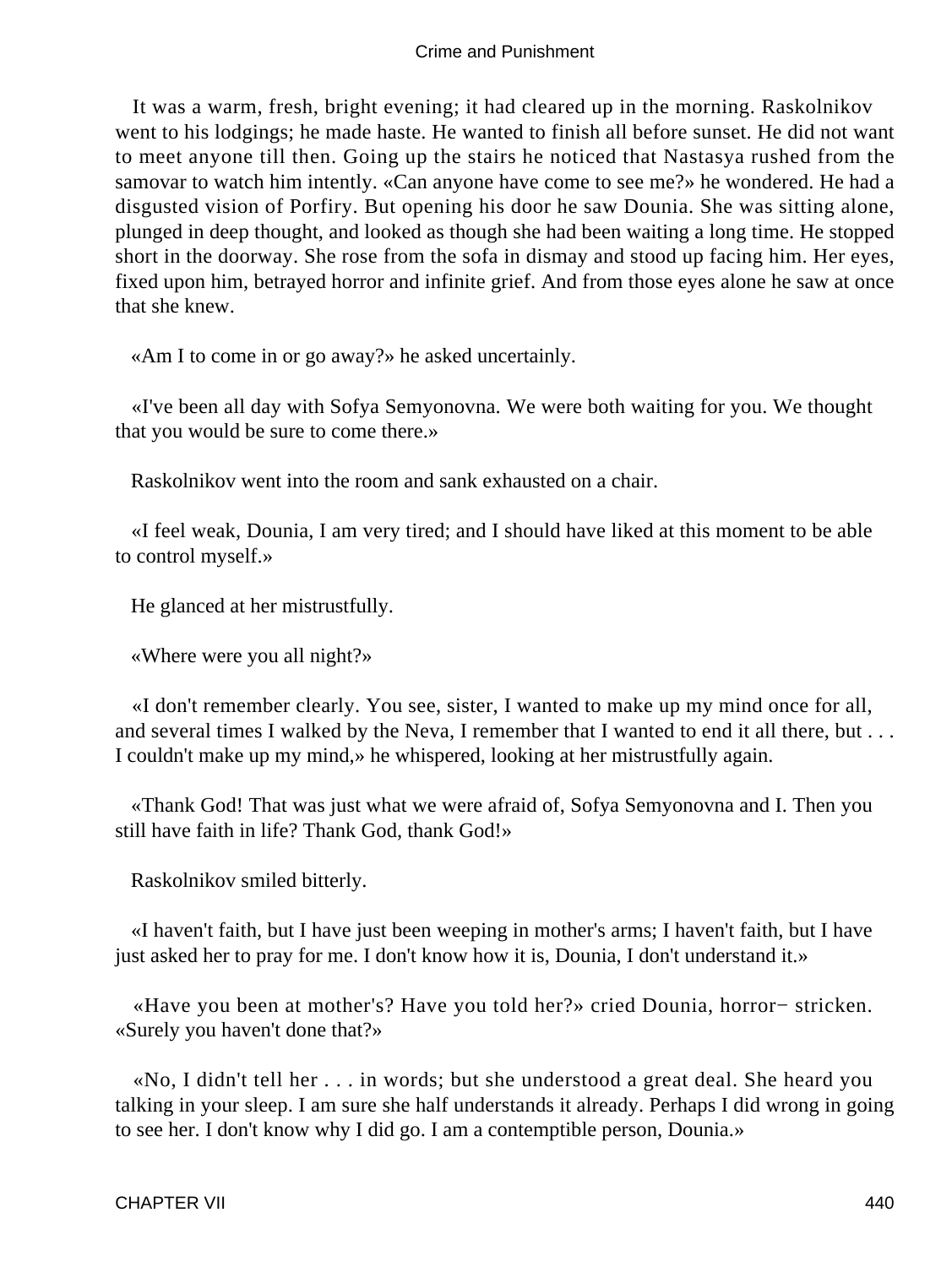«A contemptible person, but ready to face suffering! You are, aren't you?»

 «Yes, I am going. At once. Yes, to escape the disgrace I thought of drowning myself, Dounia, but as I looked into the water, I thought that if I had considered myself strong till now I'd better not be afraid of disgrace,» he said, hurrying on. «It's pride, Dounia.»

«Pride, Rodya.»

 There was a gleam of fire in his lustreless eyes; he seemed to be glad to think that he was still proud.

 «You don't think, sister, that I was simply afraid of the water?» he asked, looking into her face with a sinister smile.

 «Oh, Rodya, hush!» cried Dounia bitterly. Silence lasted for two minutes. He sat with his eyes fixed on the floor; Dounia stood at the other end of the table and looked at him with anguish. Suddenly he got up.

 «It's late, it's time to go! I am going at once to give myself up. But I don't know why I am going to give myself up.»

Big tears fell down her cheeks.

«You are crying, sister, but can you hold out your hand to me?»

«You doubted it?»

She threw her arms round him.

 «Aren't you half expiating your crime by facing the suffering?» she cried, holding him close and kissing him.

 «Crime? What crime?» he cried in sudden fury. «That I killed a vile noxious insect, an old pawnbroker woman, of use to no one! . . . Killing her was atonement for forty sins. She was sucking the life out of poor people. Was that a crime? I am not thinking of it and I am not thinking of expiating it, and why are you all rubbing it in on all sides? 'A crime! a crime!' Only now I see clearly the imbecility of my cowardice, now that I have decided to face this superfluous disgrace. It's simply because I am contemptible and have nothing in me that I have decided to, perhaps too for my advantage, as that . . . Porfiry . . . suggested!»

 «Brother, brother, what are you saying? Why, you have shed blood?» cried Dounia in despair.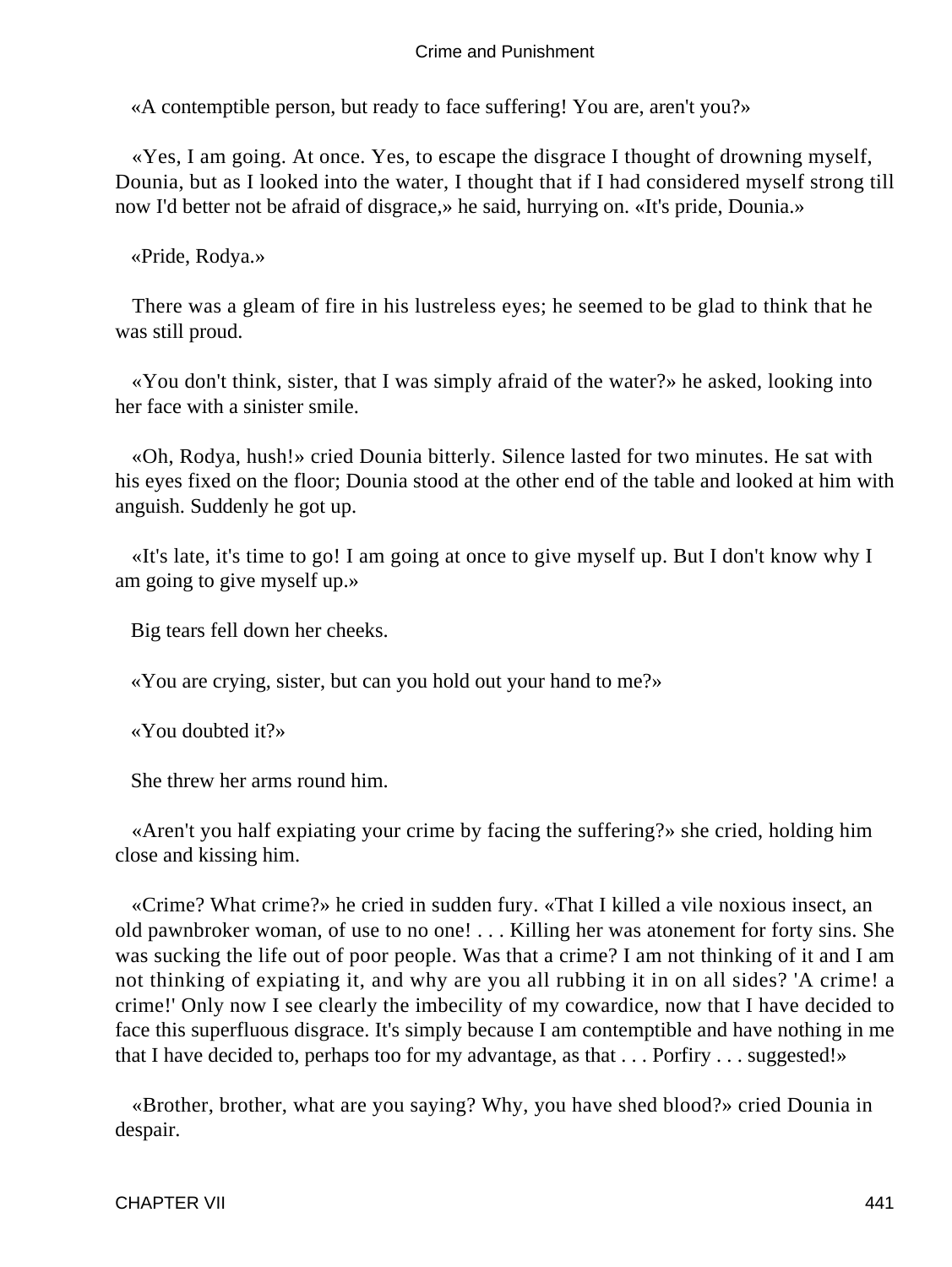«Which all men shed,» he put in almost frantically, «which flows and has always flowed in streams, which is spilt like champagne, and for which men are crowned in the Capitol and are called afterwards benefactors of mankind. Look into it more carefully and understand it! I too wanted to do good to men and would have done hundreds, thousands of good deeds to make up for that one piece of stupidity, not stupidity even, simply clumsiness, for the idea was by no means so stupid as it seems now that it has failed. . . . (Everything seems stupid when it fails.) By that stupidity I only wanted to put myself into an independent position, to take the first step, to obtain means, and then everything would have been smoothed over by benefits immeasurable in comparison. . . . But I . . . I couldn't carry out even the first step, because I am contemptible, that's what's the matter! And yet I won't look at it as you do. If I had succeeded I should have been crowned with glory, but now I'm trapped.»

«But that's not so, not so! Brother, what are you saying?»

 «Ah, it's not picturesque, not aesthetically attractive! I fail to understand why bombarding people by regular siege is more honourable. The fear of appearances is the first symptom of impotence. I've never, never recognised this more clearly than now, and I am further than ever from seeing that what I did was a crime. I've never, never been stronger and more convinced than now.»

 The colour had rushed into his pale exhausted face, but as he uttered his last explanation, he happened to meet Dounia's eyes and he saw such anguish in them that he could not help being checked. He felt that he had, anyway, made these two poor women miserable, that he was, anyway, the cause . . .

 «Dounia darling, if I am guilty forgive me (though I cannot be forgiven if I am guilty). Good−bye! We won't dispute. It's time, high time to go. Don't follow me, I beseech you, I have somewhere else to go. . . . But you go at once and sit with mother. I entreat you to! It's my last request of you. Don't leave her at all; I left her in a state of anxiety, that she is not fit to bear; she will die or go out of her mind. Be with her! Razumihin will be with you. I've been talking to him. . . . Don't cry about me: I'll try to be honest and manly all my life, even if I am a murderer. Perhaps I shall some day make a name. I won't disgrace you, you will see; I'll still show. . . . Now good–bye for the present,» he concluded hurriedly, noticing again a strange expression in Dounia's eyes at his last words and promises. «Why are you crying? Don't cry, don't cry: we are not parting for ever! Ah, yes! Wait a minute, I'd forgotten!»

 He went to the table, took up a thick dusty book, opened it and took from between the pages a little water−colour portrait on ivory. It was the portrait of his landlady's daughter, who had died of fever, that strange girl who had wanted to be a nun. For a minute he gazed at the delicate expressive face of his betrothed, kissed the portrait and gave it to Dounia.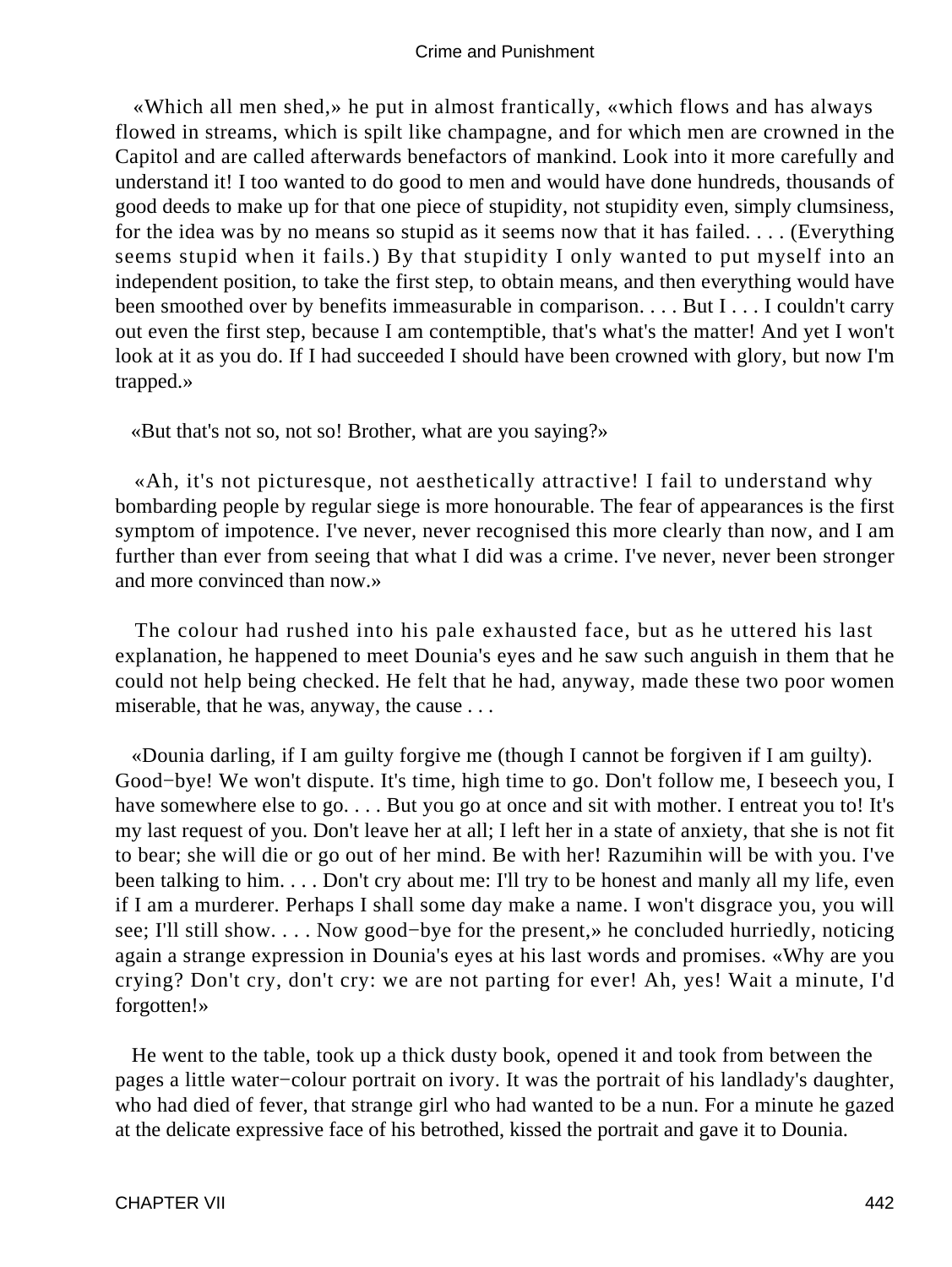«I used to talk a great deal about it to her, only to her,» he said thoughtfully. «To her heart I confided much of what has since been so hideously realised. Don't be uneasy,» he returned to Dounia, «she was as much opposed to it as you, and I am glad that she is gone. The great point is that everything now is going to be different, is going to be broken in two,» he cried, suddenly returning to his dejection. «Everything, everything, and am I prepared for it? Do I want it myself? They say it is necessary for me to suffer! What's the object of these senseless sufferings? shall I know any better what they are for, when I am crushed by hardships and idiocy, and weak as an old man after twenty years' penal servitude? And what shall I have to live for then? Why am I consenting to that life now? Oh, I knew I was contemptible when I stood looking at the Neva at daybreak to−day!»

 At last they both went out. It was hard for Dounia, but she loved him. She walked away, but after going fifty paces she turned round to look at him again. He was still in sight. At the corner he too turned and for the last time their eyes met; but noticing that she was looking at him, he motioned her away with impatience and even vexation, and turned the corner abruptly.

 «I am wicked, I see that,» he thought to himself, feeling ashamed a moment later of his angry gesture to Dounia. «But why are they so fond of me if I don't deserve it? Oh, if only I were alone and no one loved me and I too had never loved anyone! /Nothing of all this would have happened./ But I wonder shall I in those fifteen or twenty years grow so meek that I shall humble myself before people and whimper at every word that I am a criminal? Yes, that's it, that's it, that's what they are sending me there for, that's what they want. Look at them running to and fro about the streets, every one of them a scoundrel and a criminal at heart and, worse still, an idiot. But try to get me off and they'd be wild with righteous indignation. Oh, how I hate them all!»

 He fell to musing by what process it could come to pass, that he could be humbled before all of them, indiscriminately – humbled by conviction. And yet why not? It must be so. Would not twenty years of continual bondage crush him utterly? Water wears out a stone. And why, why should he live after that? Why should he go now when he knew that it would be so? It was the hundredth time perhaps that he had asked himself that question since the previous evening, but still he went.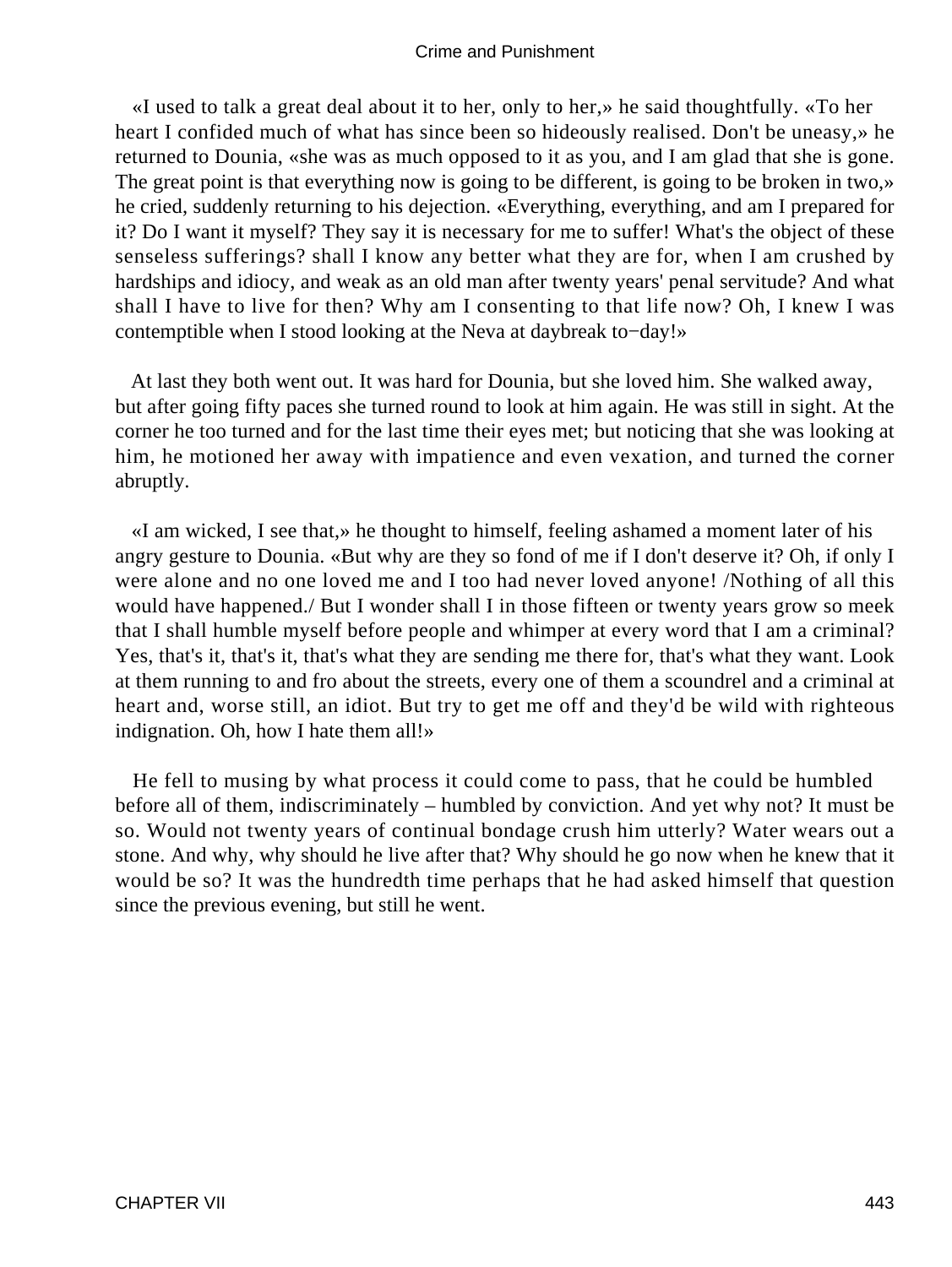# **[CHAPTER VIII](#page-467-0)**

<span id="page-444-0"></span>*W*hen he went into Sonia's room, it was already getting dark. All day Sonia had been waiting for him in terrible anxiety. Dounia had been waiting with her. She had come to her that morning, remembering Svidrigailov's words that Sonia knew. We will not describe the conversation and tears of the two girls, and how friendly they became. Dounia gained one comfort at least from that interview, that her brother would not be alone. He had gone to her, Sonia, first with his confession; he had gone to her for human fellowship when he needed it; she would go with him wherever fate might send him. Dounia did not ask, but she knew it was so. She looked at Sonia almost with reverence and at first almost embarrassed her by it. Sonia was almost on the point of tears. She felt herself, on the contrary, hardly worthy to look at Dounia. Dounia's gracious image when she had bowed to her so attentively and respectfully at their first meeting in Raskolnikov's room had remained in her mind as one of the fairest visions of her life.

 Dounia at last became impatient and, leaving Sonia, went to her brother's room to await him there; she kept thinking that he would come there first. When she had gone, Sonia began to be tortured by the dread of his committing suicide, and Dounia too feared it. But they had spent the day trying to persuade each other that that could not be, and both were less anxious while they were together. As soon as they parted, each thought of nothing else. Sonia remembered how Svidrigailov had said to her the day before that Raskolnikov had two alternatives – Siberia or . . . Besides she knew his vanity, his pride and his lack of faith.

 «Is it possible that he has nothing but cowardice and fear of death to make him live?» she thought at last in despair.

 Meanwhile the sun was setting. Sonia was standing in dejection, looking intently out of the window, but from it she could see nothing but the unwhitewashed blank wall of the next house. At last when she began to feel sure of his death – he walked into the room.

She gave a cry of joy, but looking carefully into his face she turned pale.

 «Yes,» said Raskolnikov, smiling. «I have come for your cross, Sonia. It was you told me to go to the cross−roads; why is it you are frightened now it's come to that?»

 Sonia gazed at him astonished. His tone seemed strange to her; a cold shiver ran over her, but in a moment she guessed that the tone and the words were a mask. He spoke to her looking away, as though to avoid meeting her eyes.

«You see, Sonia, I've decided that it will be better so. There is one fact. . . . But it's a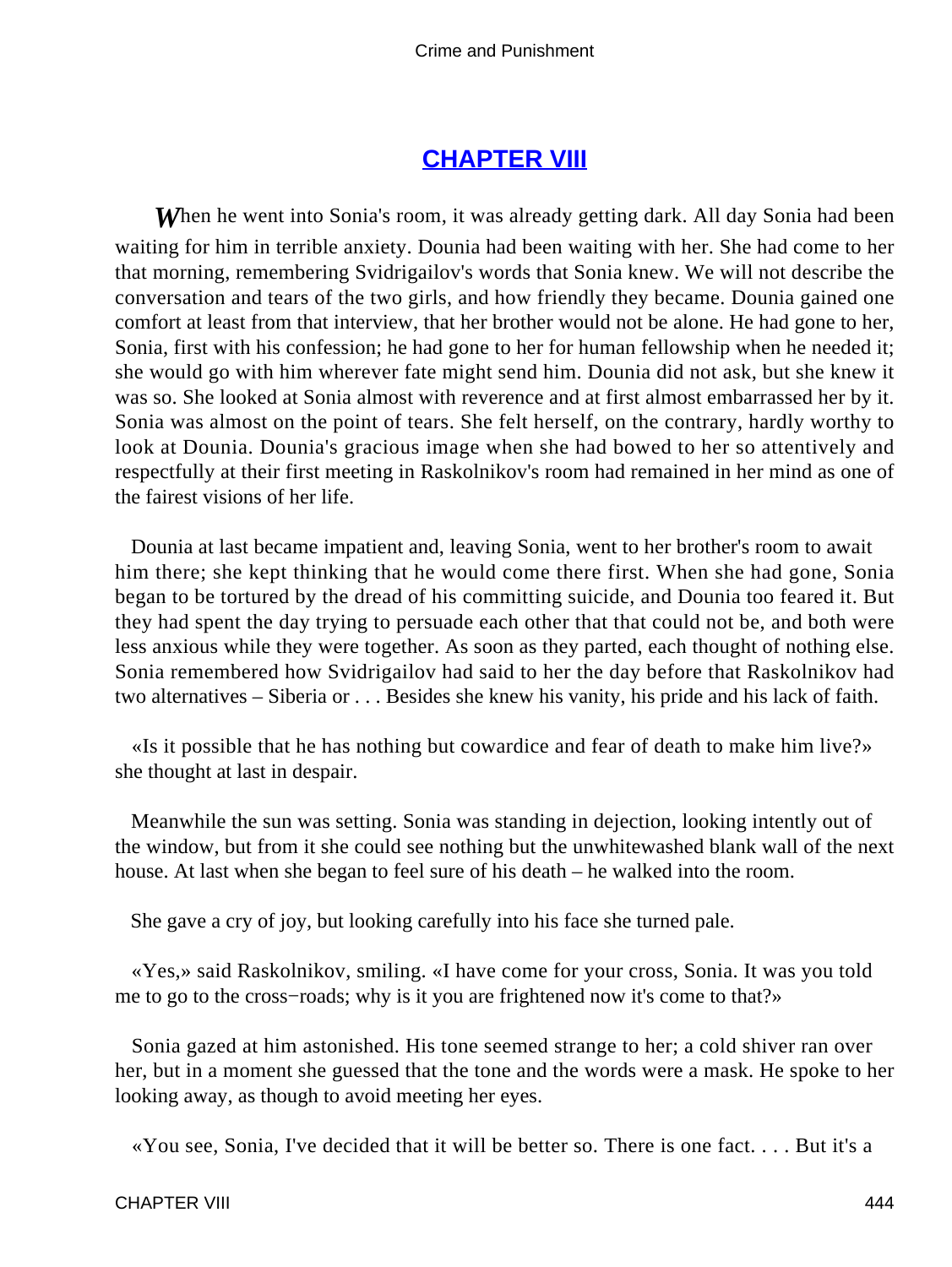long story and there's no need to discuss it. But do you know what angers me? It annoys me that all those stupid brutish faces will be gaping at me directly, pestering me with their stupid questions, which I shall have to answer – they'll point their fingers at me. . . . Tfoo! You know I am not going to Porfiry, I am sick of him. I'd rather go to my friend, the Explosive Lieutenant; how I shall surprise him, what a sensation I shall make! But I must be cooler; I've become too irritable of late. You know I was nearly shaking my fist at my sister just now, because she turned to take a last look at me. It's a brutal state to be in! Ah! what am I coming to! Well, where are the crosses?»

 He seemed hardly to know what he was doing. He could not stay still or concentrate his attention on anything; his ideas seemed to gallop after one another, he talked incoherently, his hands trembled slightly.

 Without a word Sonia took out of the drawer two crosses, one of cypress wood and one of copper. She made the sign of the cross over herself and over him, and put the wooden cross on his neck.

 «It's the symbol of my taking up the cross,» he laughed. «As though I had not suffered much till now! The wooden cross, that is the peasant one; the copper one, that is Lizaveta's – you will wear yourself, show me! So she had it on . . . at that moment? I remember two things like these too, a silver one and a little ikon. I threw them back on the old woman's neck. Those would be appropriate now, really, those are what I ought to put on now. . . . But I am talking nonsense and forgetting what matters; I'm somehow forgetful. . . . You see I have come to warn you, Sonia, so that you might know . . . that's all – that's all I came for. But I thought I had more to say. You wanted me to go yourself. Well, now I am going to prison and you'll have your wish. Well, what are you crying for? You too? Don't. Leave off! Oh, how I hate it all!»

 But his feeling was stirred; his heart ached, as he looked at her. «Why is she grieving too?» he thought to himself. «What am I to her? Why does she weep? Why is she looking after me, like my mother or Dounia? She'll be my nurse.»

«Cross yourself, say at least one prayer,» Sonia begged in a timid broken voice.

«Oh certainly, as much as you like! And sincerely, Sonia, sincerely. . . .»

But he wanted to say something quite different.

 He crossed himself several times. Sonia took up her shawl and put it over her head. It was the green /drap de dames/ shawl of which Marmeladov had spoken, «the family shawl.» Raskolnikov thought of that looking at it, but he did not ask. He began to feel himself that he was certainly forgetting things and was disgustingly agitated. He was frightened at this. He was suddenly struck too by the thought that Sonia meant to go with him.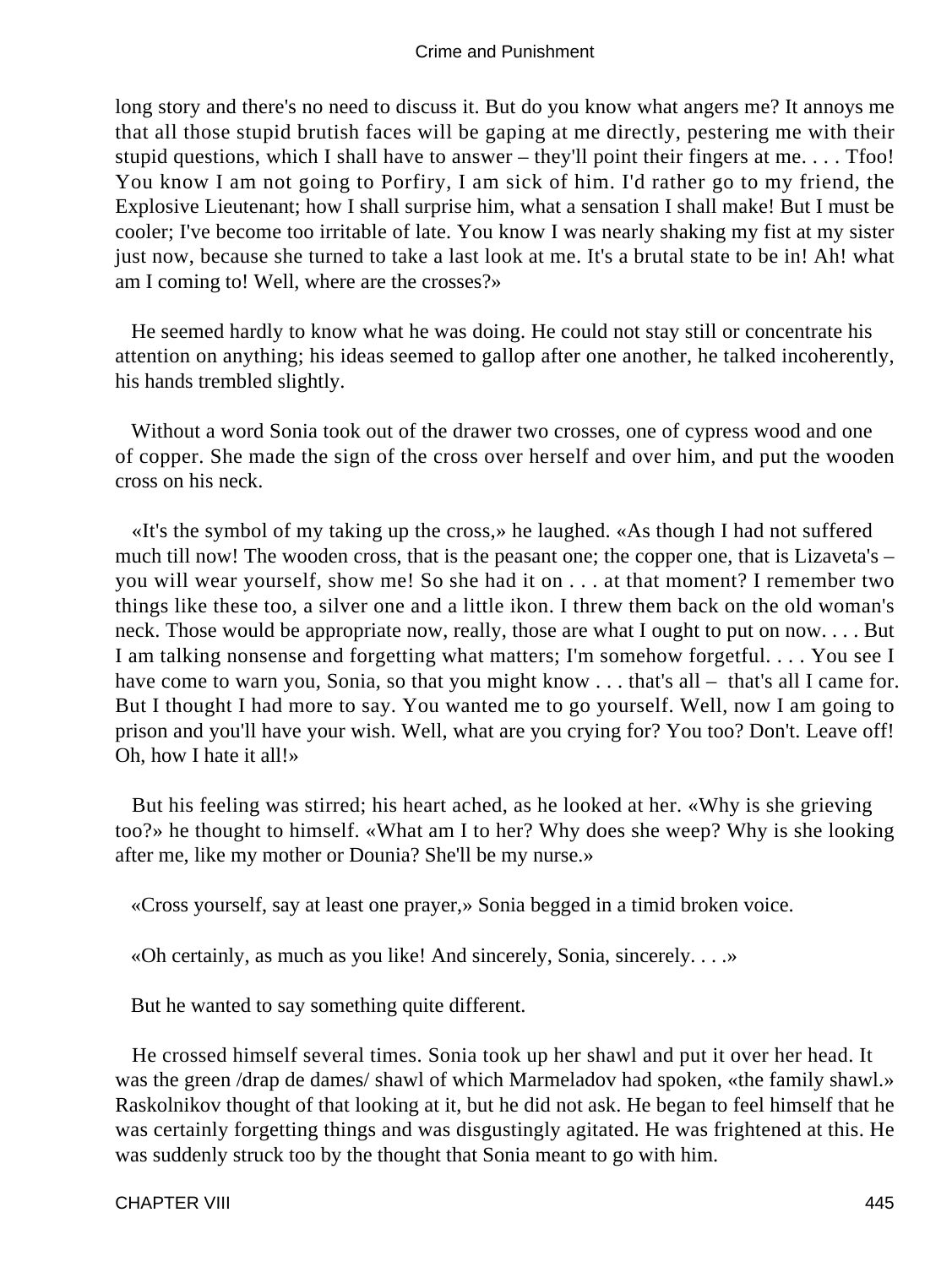«What are you doing? Where are you going? Stay here, stay! I'll go alone,» he cried in cowardly vexation, and almost resentful, he moved towards the door. «What's the use of going in procession?» he muttered going out.

 Sonia remained standing in the middle of the room. He had not even said good−bye to her; he had forgotten her. A poignant and rebellious doubt surged in his heart.

 «Was it right, was it right, all this?» he thought again as he went down the stairs. «Couldn't he stop and retract it all . . . and not go?»

 But still he went. He felt suddenly once for all that he mustn't ask himself questions. As he turned into the street he remembered that he had not said good−bye to Sonia, that he had left her in the middle of the room in her green shawl, not daring to stir after he had shouted at her, and he stopped short for a moment. At the same instant, another thought dawned upon him, as though it had been lying in wait to strike him then.

«Why, with what object did I go to her just now? I told her – on business; on what business? I had no sort of business! To tell her I was /going/; but where was the need? Do I love her? No, no, I drove her away just now like a dog. Did I want her crosses? Oh, how low I've sunk! No, I wanted her tears, I wanted to see her terror, to see how her heart ached! I had to have something to cling to, something to delay me, some friendly face to see! And I dared to believe in myself, to dream of what I would do! I am a beggarly contemptible wretch, contemptible!»

 He walked along the canal bank, and he had not much further to go. But on reaching the bridge he stopped and turning out of his way along it went to the Hay Market.

 He looked eagerly to right and left, gazed intently at every object and could not fix his attention on anything; everything slipped away. «In another week, another month I shall be driven in a prison van over this bridge, how shall I look at the canal then? I should like to remember this!» slipped into his mind. «Look at this sign! How shall I read those letters then? It's written here 'Campany,' that's a thing to remember, that letter /a/, and to look at it again in a month – how shall I look at it then? What shall I be feeling and thinking then?... How trivial it all must be, what I am fretting about now! Of course it must all be interesting . . . in its way . . . (Ha−ha−ha! What am I thinking about?) I am becoming a baby, I am showing off to myself; why am I ashamed? Foo! how people shove! that fat man  $-$  a German he must be – who pushed against me, does he know whom he pushed? There's a peasant woman with a baby, begging. It's curious that she thinks me happier than she is. I might give her something, for the incongruity of it. Here's a five copeck piece left in my pocket, where did I get it? Here, here . . . take it, my good woman!»

«God bless you,» the beggar chanted in a lachrymose voice.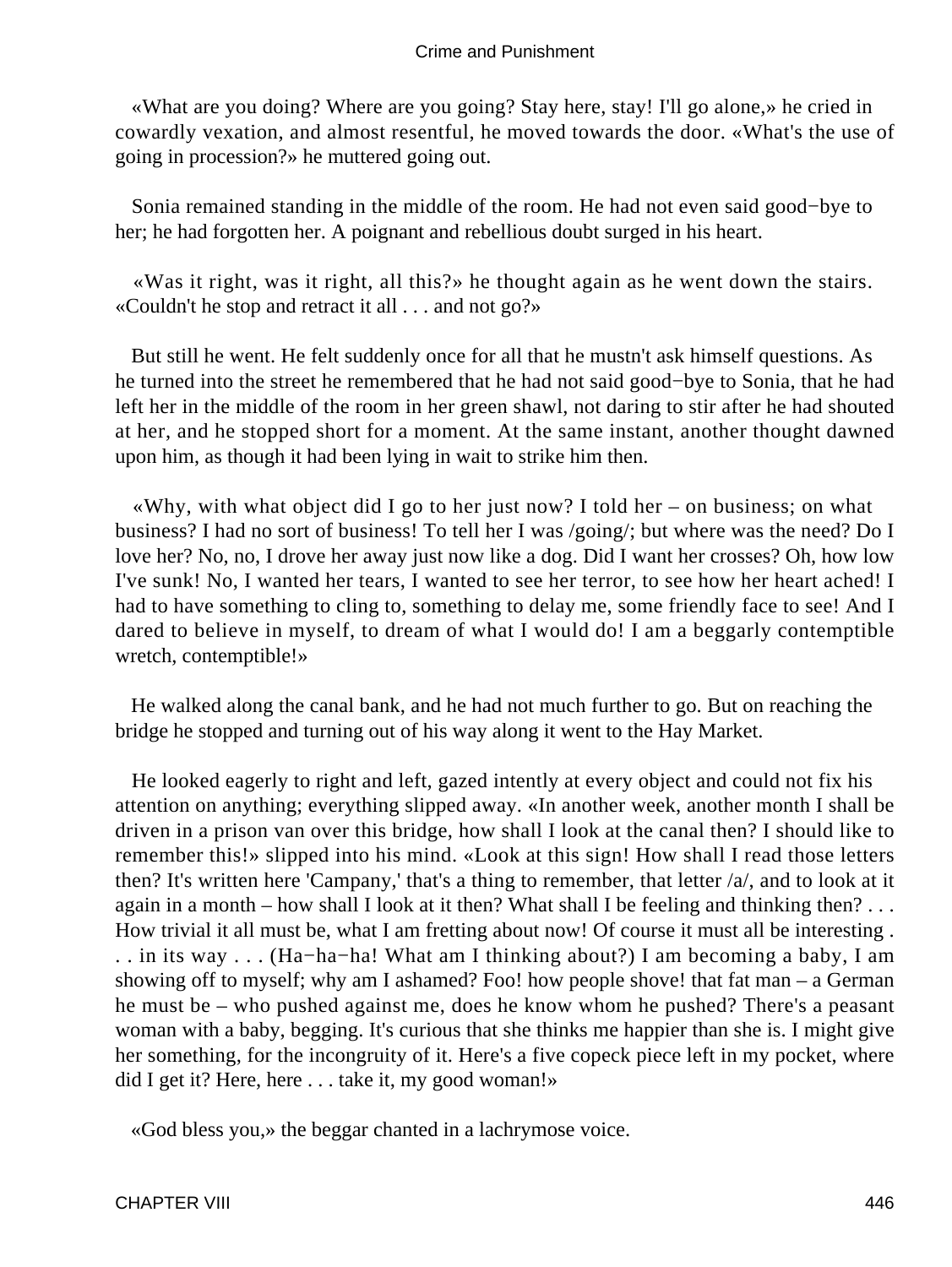He went into the Hay Market. It was distasteful, very distasteful to be in a crowd, but he walked just where he saw most people. He would have given anything in the world to be alone; but he knew himself that he would not have remained alone for a moment. There was a man drunk and disorderly in the crowd; he kept trying to dance and falling down. There was a ring round him. Raskolnikov squeezed his way through the crowd, stared for some minutes at the drunken man and suddenly gave a short jerky laugh. A minute later he had forgotten him and did not see him, though he still stared. He moved away at last, not remembering where he was; but when he got into the middle of the square an emotion suddenly came over him, overwhelming him body and mind.

 He suddenly recalled Sonia's words, «Go to the cross−roads, bow down to the people, kiss the earth, for you have sinned against it too, and say aloud to the whole world, 'I am a murderer.'» He trembled, remembering that. And the hopeless misery and anxiety of all that time, especially of the last hours, had weighed so heavily upon him that he positively clutched at the chance of this new unmixed, complete sensation. It came over him like a fit; it was like a single spark kindled in his soul and spreading fire through him. Everything in him softened at once and the tears started into his eyes. He fell to the earth on the spot....

 He knelt down in the middle of the square, bowed down to the earth, and kissed that filthy earth with bliss and rapture. He got up and bowed down a second time.

«He's boozed,» a youth near him observed.

There was a roar of laughter.

 «He's going to Jerusalem, brothers, and saying good−bye to his children and his country. He's bowing down to all the world and kissing the great city of St. Petersburg and its pavement,» added a workman who was a little drunk.

«Quite a young man, too!» observed a third.

«And a gentleman,» someone observed soberly.

«There's no knowing who's a gentleman and who isn't nowadays.»

 These exclamations and remarks checked Raskolnikov, and the words, «I am a murderer,» which were perhaps on the point of dropping from his lips, died away. He bore these remarks quietly, however, and, without looking round, he turned down a street leading to the police office. He had a glimpse of something on the way which did not surprise him; he had felt that it must be so. The second time he bowed down in the Hay Market he saw, standing fifty paces from him on the left, Sonia. She was hiding from him behind one of the wooden shanties in the market−place. She had followed him then on his painful way! Raskolnikov at that moment felt and knew once for all that Sonia was with him for ever and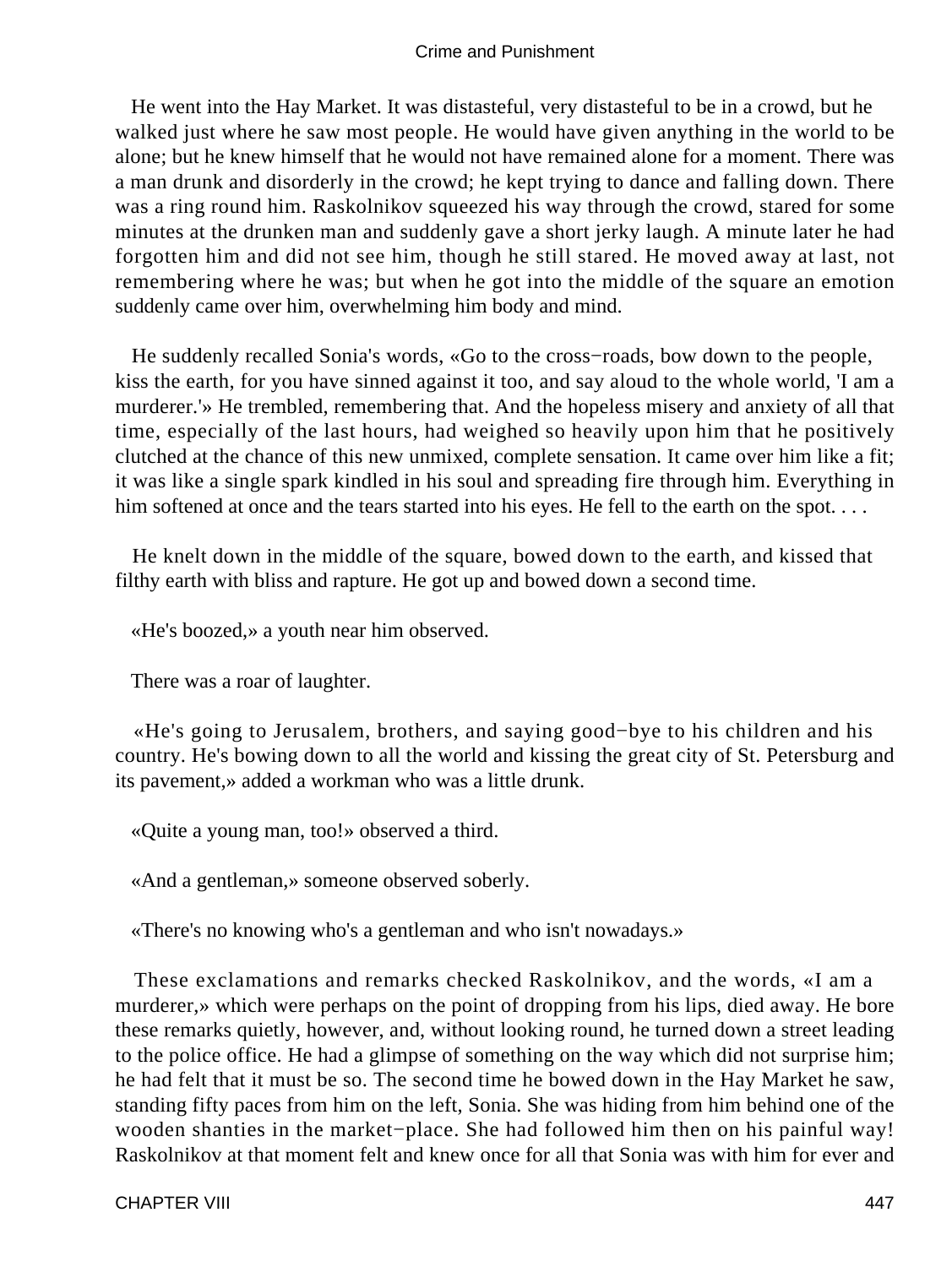would follow him to the ends of the earth, wherever fate might take him. It wrung his heart . . . but he was just reaching the fatal place.

 He went into the yard fairly resolutely. He had to mount to the third storey. «I shall be some time going up,» he thought. He felt as though the fateful moment was still far off, as though he had plenty of time left for consideration.

 Again the same rubbish, the same eggshells lying about on the spiral stairs, again the open doors of the flats, again the same kitchens and the same fumes and stench coming from them. Raskolnikov had not been here since that day. His legs were numb and gave way under him, but still they moved forward. He stopped for a moment to take breath, to collect himself, so as to enter /like a man/. «But why? what for?» he wondered, reflecting. «If I must drink the cup what difference does it make? The more revolting the better.» He imagined for an instant the figure of the «explosive lieutenant,» Ilya Petrovitch. Was he actually going to him? Couldn't he go to someone else? To Nikodim Fomitch? Couldn't he turn back and go straight to Nikodim Fomitch's lodgings? At least then it would be done privately. . . . No, no! To the «explosive lieutenant»! If he must drink it, drink it off at once.

 Turning cold and hardly conscious, he opened the door of the office. There were very few people in it this time – only a house porter and a peasant. The doorkeeper did not even peep out from behind his screen. Raskolnikov walked into the next room. «Perhaps I still need not speak,» passed through his mind. Some sort of clerk not wearing a uniform was settling himself at a bureau to write. In a corner another clerk was seating himself. Zametov was not there, nor, of course, Nikodim Fomitch.

«No one in?» Raskolnikov asked, addressing the person at the bureau.

«Whom do you want?»

 «A−ah! Not a sound was heard, not a sight was seen, but I scent the Russian . . . how does it go on in the fairy tale . . . I've forgotten! 'At your service!'» a familiar voice cried suddenly.

 Raskolnikov shuddered. The Explosive Lieutenant stood before him. He had just come in from the third room. «It is the hand of fate,» thought Raskolnikov. «Why is he here?»

 «You've come to see us? What about?» cried Ilya Petrovitch. He was obviously in an exceedingly good humour and perhaps a trifle exhilarated. «If it's on business you are rather early.<sup>[\*]</sup> It's only a chance that I am here . . . however I'll do what I can. I must admit, I . . . what is it, what is it? Excuse me. . . .»

[\*] Dostoevsky appears to have forgotten that it is after sunset, and that the last time Raskolnikov visited the police office at two in the afternoon he was reproached for coming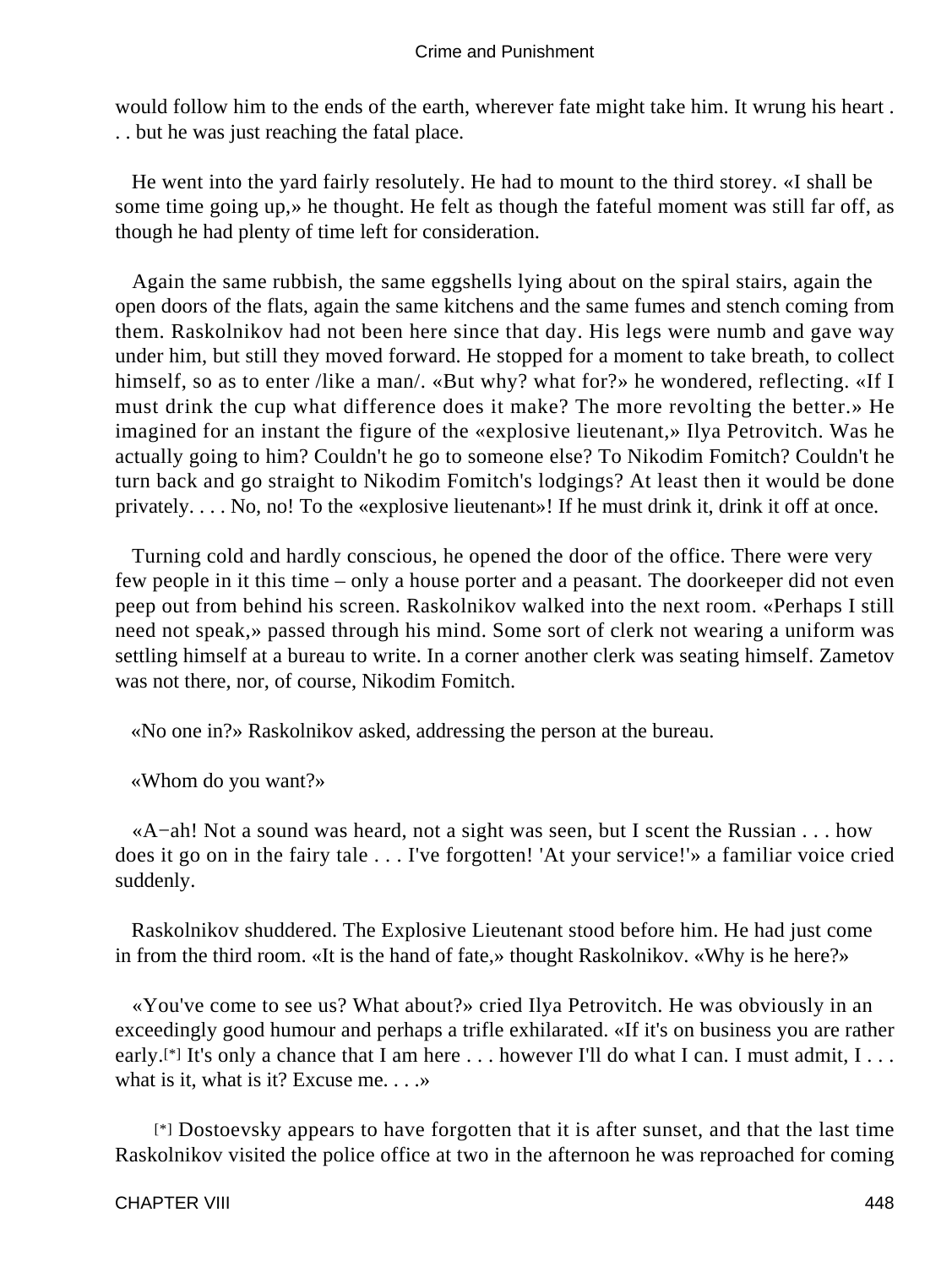## too late. – **Translator.**

«Raskolnikov.»

 «Of course, Raskolnikov. You didn't imagine I'd forgotten? Don't think I am like that . . . Rodion Ro – Ro – Rodionovitch, that's it, isn't it?»

«Rodion Romanovitch.»

 «Yes, yes, of course, Rodion Romanovitch! I was just getting at it. I made many inquiries about you. I assure you I've been genuinely grieved since that . . . since I behaved like that . . . it was explained to me afterwards that you were a literary man . . . and a learned one too . . . and so to say the first steps . . . Mercy on us! What literary or scientific man does not begin by some originality of conduct! My wife and I have the greatest respect for literature, in my wife it's a genuine passion! Literature and art! If only a man is a gentleman, all the rest can be gained by talents, learning, good sense, genius. As for a hat – well, what does a hat matter? I can buy a hat as easily as I can a bun; but what's under the hat, what the hat covers, I can't buy that! I was even meaning to come and apologise to you, but thought maybe you'd . . . But I am forgetting to ask you, is there anything you want really? I hear your family have come?»

«Yes, my mother and sister.»

 «I've even had the honour and happiness of meeting your sister – a highly cultivated and charming person. I confess I was sorry I got so hot with you. There it is! But as for my looking suspiciously at your fainting fit – that affair has been cleared up splendidly! Bigotry and fanaticism! I understand your indignation. Perhaps you are changing your lodging on account of your family's arriving?»

«No, I only looked in . . . I came to ask . . . I thought that I should find Zametov here.»

 «Oh, yes! Of course, you've made friends, I heard. Well, no, Zametov is not here. Yes, we've lost Zametov. He's not been here since yesterday . . . he quarrelled with everyone on leaving . . . in the rudest way. He is a feather−headed youngster, that's all; one might have expected something from him, but there, you know what they are, our brilliant young men. He wanted to go in for some examination, but it's only to talk and boast about it, it will go no further than that. Of course it's a very different matter with you or Mr. Razumihin there, your friend. Your career is an intellectual one and you won't be deterred by failure. For you, one may say, all the attractions of life /nihil est/ – you are an ascetic, a monk, a hermit! . . . A book, a pen behind your ear, a learned research – that's where your spirit soars! I am the same way myself. . . . Have you read Livingstone's Travels?»

«No.»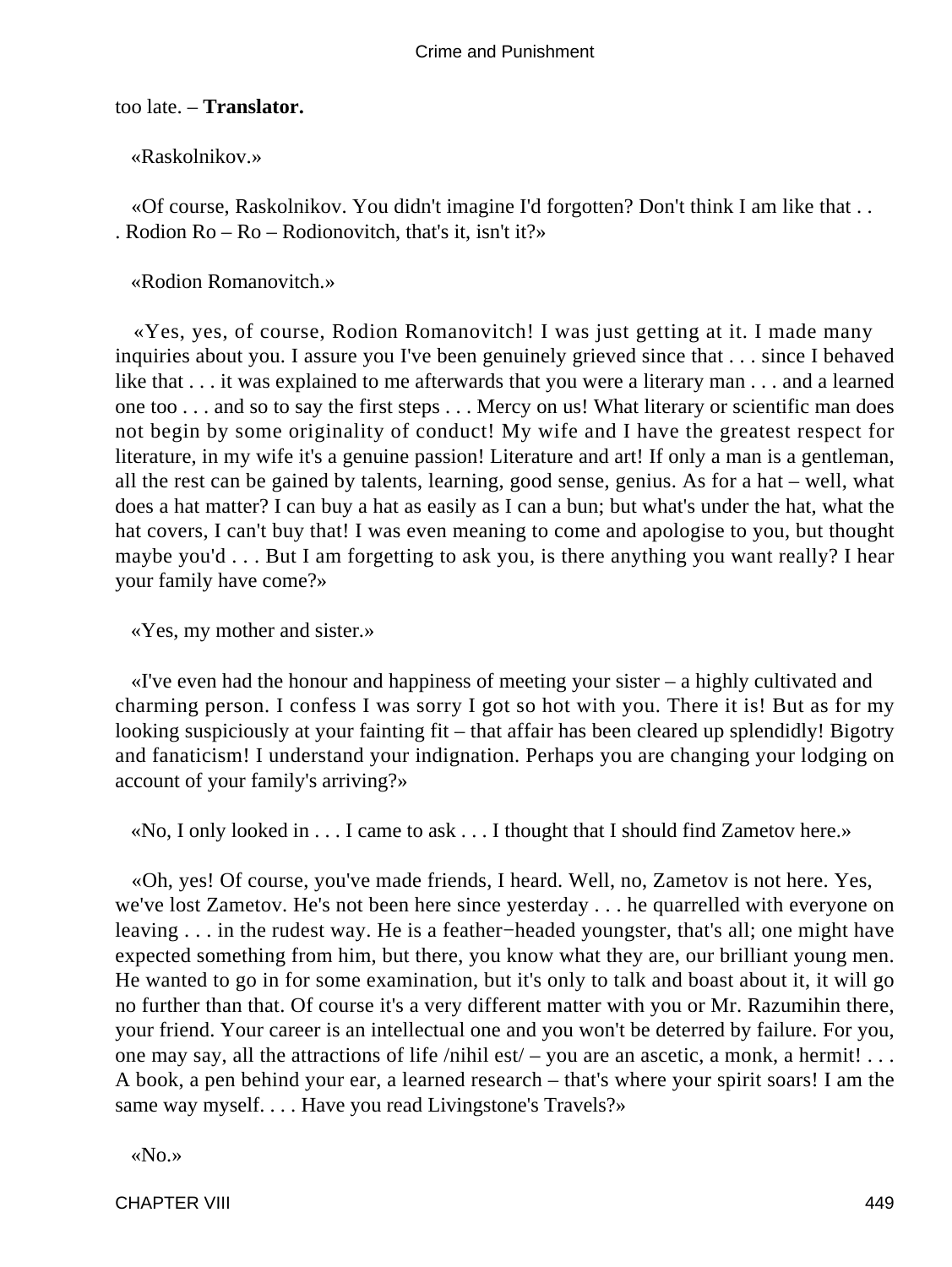«Oh, I have. There are a great many Nihilists about nowadays, you know, and indeed it is not to be wondered at. What sort of days are they? I ask you. But we thought . . . you are not a Nihilist of course? Answer me openly, openly!»

#### «N–no . . .»

 «Believe me, you can speak openly to me as you would to yourself! Official duty is one thing but . . . you are thinking I meant to say /friendship/ is quite another? No, you're wrong! It's not friendship, but the feeling of a man and a citizen, the feeling of humanity and of love for the Almighty. I may be an official, but I am always bound to feel myself a man and a citizen. . . . You were asking about Zametov. Zametov will make a scandal in the French style in a house of bad reputation, over a glass of champagne . . . that's all your Zametov is good for! While I'm perhaps, so to speak, burning with devotion and lofty feelings, and besides I have rank, consequence, a post! I am married and have children, I fulfil the duties of a man and a citizen, but who is he, may I ask? I appeal to you as a man ennobled by education . . . Then these midwives, too, have become extraordinarily numerous.»

 Raskolnikov raised his eyebrows inquiringly. The words of Ilya Petrovitch, who had obviously been dining, were for the most part a stream of empty sounds for him. But some of them he understood. He looked at him inquiringly, not knowing how it would end.

 «I mean those crop−headed wenches,» the talkative Ilya Petrovitch continued. «Midwives is my name for them. I think it a very satisfactory one, ha−ha! They go to the Academy, study anatomy. If I fall ill, am I to send for a young lady to treat me? What do you say? Ha−ha!» Ilya Petrovitch laughed, quite pleased with his own wit. «It's an immoderate zeal for education, but once you're educated, that's enough. Why abuse it? Why insult honourable people, as that scoundrel Zametov does? Why did he insult me, I ask you? Look at these suicides, too, how common they are, you can't fancy! People spend their last halfpenny and kill themselves, boys and girls and old people. Only this morning we heard about a gentleman who had just come to town. Nil Pavlitch, I say, what was the name of that gentleman who shot himself?»

«Svidrigailov,» someone answered from the other room with drowsy listlessness.

Raskolnikov started.

«Svidrigailov! Svidrigailov has shot himself!» he cried.

«What, do you know Svidrigailov?»

«Yes . . . I knew him. . . . He hadn't been here long.»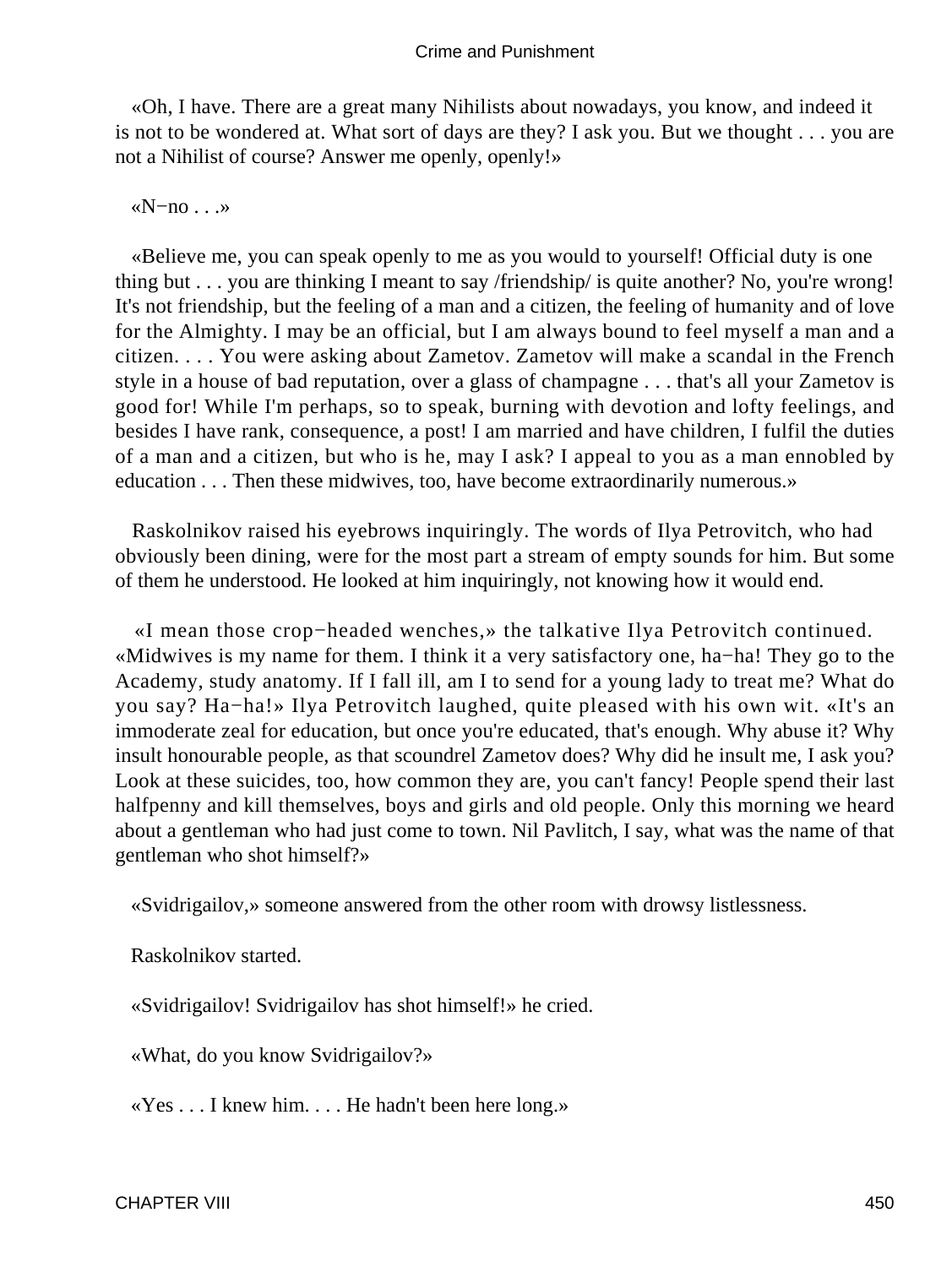«Yes, that's so. He had lost his wife, was a man of reckless habits and all of a sudden shot himself, and in such a shocking way. . . . He left in his notebook a few words: that he dies in full possession of his faculties and that no one is to blame for his death. He had money, they say. How did you come to know him?»

«I . . . was acquainted . . . my sister was governess in his family.»

 «Bah−bah−bah! Then no doubt you can tell us something about him. You had no suspicion?»

«I saw him yesterday . . . he . . . was drinking wine; I knew nothing.»

Raskolnikov felt as though something had fallen on him and was stifling him.

«You've turned pale again. It's so stuffy here . . .»

«Yes, I must go,» muttered Raskolnikov. «Excuse my troubling you. . . .»

«Oh, not at all, as often as you like. It's a pleasure to see you and I am glad to say so.»

Ilya Petrovitch held out his hand.

«I only wanted . . . I came to see Zametov.»

«I understand, I understand, and it's a pleasure to see you.»

«I . . . am very glad . . . good−bye,» Raskolnikov smiled.

 He went out; he reeled, he was overtaken with giddiness and did not know what he was doing. He began going down the stairs, supporting himself with his right hand against the wall. He fancied that a porter pushed past him on his way upstairs to the police office, that a dog in the lower storey kept up a shrill barking and that a woman flung a rolling−pin at it and shouted. He went down and out into the yard. There, not far from the entrance, stood Sonia, pale and horror− stricken. She looked wildly at him. He stood still before her. There was a look of poignant agony, of despair, in her face. She clasped her hands. His lips worked in an ugly, meaningless smile. He stood still a minute, grinned and went back to the police office.

 Ilya Petrovitch had sat down and was rummaging among some papers. Before him stood the same peasant who had pushed by on the stairs.

«Hulloa! Back again! have you left something behind? What's the matter?»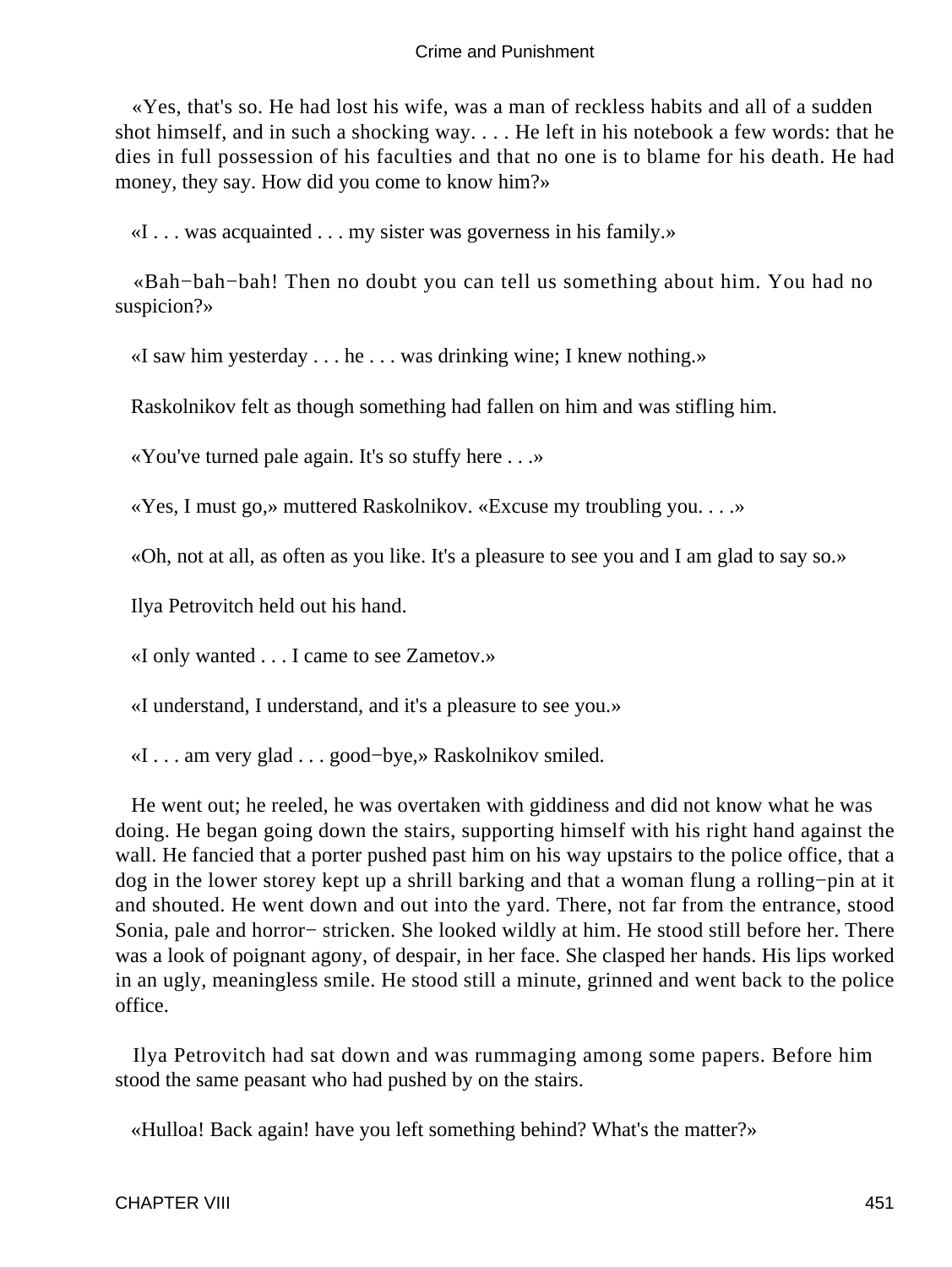Raskolnikov, with white lips and staring eyes, came slowly nearer. He walked right to the table, leaned his hand on it, tried to say something, but could not; only incoherent sounds were audible.

«You are feeling ill, a chair! Here, sit down! Some water!»

 Raskolnikov dropped on to a chair, but he kept his eyes fixed on the face of Ilya Petrovitch, which expressed unpleasant surprise. Both looked at one another for a minute and waited. Water was brought.

«It was I . . .» began Raskolnikov.

«Drink some water.»

 Raskolnikov refused the water with his hand, and softly and brokenly, but distinctly said:

 «/It was I killed the old pawnbroker woman and her sister Lizaveta with an axe and robbed them./»

Ilya Petrovitch opened his mouth. People ran up on all sides.

Raskolnikov repeated his statement.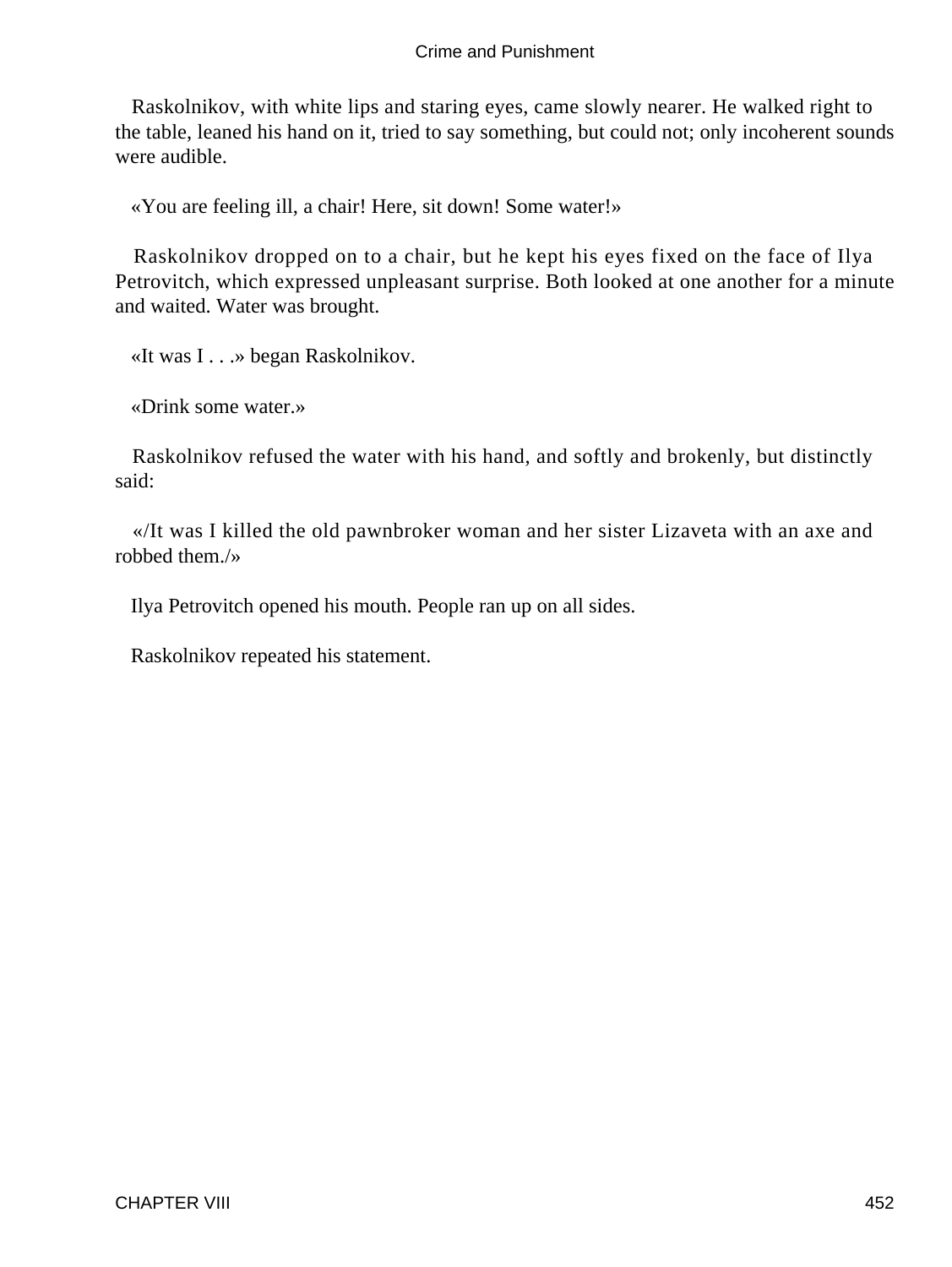# **[EPILOGUE − I](#page-467-0)**

<span id="page-453-0"></span>*S*iberia. On the banks of a broad solitary river stands a town, one of the administrative centres of Russia; in the town there is a fortress, in the fortress there is a prison. In the prison the second−class convict Rodion Raskolnikov has been confined for nine months. Almost a year and a half has passed since his crime.

 There had been little difficulty about his trial. The criminal adhered exactly, firmly, and clearly to his statement. He did not confuse nor misrepresent the facts, nor soften them in his own interest, nor omit the smallest detail. He explained every incident of the murder, the secret of /the pledge/ (the piece of wood with a strip of metal) which was found in the murdered woman's hand. He described minutely how he had taken her keys, what they were like, as well as the chest and its contents; he explained the mystery of Lizaveta's murder; described how Koch and, after him, the student knocked, and repeated all they had said to one another; how he afterwards had run downstairs and heard Nikolay and Dmitri shouting; how he had hidden in the empty flat and afterwards gone home. He ended by indicating the stone in the yard off the Voznesensky Prospect under which the purse and the trinkets were found. The whole thing, in fact, was perfectly clear. The lawyers and the judges were very much struck, among other things, by the fact that he had hidden the trinkets and the purse under a stone, without making use of them, and that, what was more, he did not now remember what the trinkets were like, or even how many there were. The fact that he had never opened the purse and did not even know how much was in it seemed incredible. There turned out to be in the purse three hundred and seventeen roubles and sixty copecks. From being so long under the stone, some of the most valuable notes lying uppermost had suffered from the damp. They were a long while trying to discover why the accused man should tell a lie about this, when about everything else he had made a truthful and straightforward confession. Finally some of the lawyers more versed in psychology admitted that it was possible he had really not looked into the purse, and so didn't know what was in it when he hid it under the stone. But they immediately drew the deduction that the crime could only have been committed through temporary mental derangement, through homicidal mania, without object or the pursuit of gain. This fell in with the most recent fashionable theory of temporary insanity, so often applied in our days in criminal cases. Moreover Raskolnikov's hypochondriacal condition was proved by many witnesses, by Dr. Zossimov, his former fellow students, his landlady and her servant. All this pointed strongly to the conclusion that Raskolnikov was not quite like an ordinary murderer and robber, but that there was another element in the case.

 To the intense annoyance of those who maintained this opinion, the criminal scarcely attempted to defend himself. To the decisive question as to what motive impelled him to the murder and the robbery, he answered very clearly with the coarsest frankness that the cause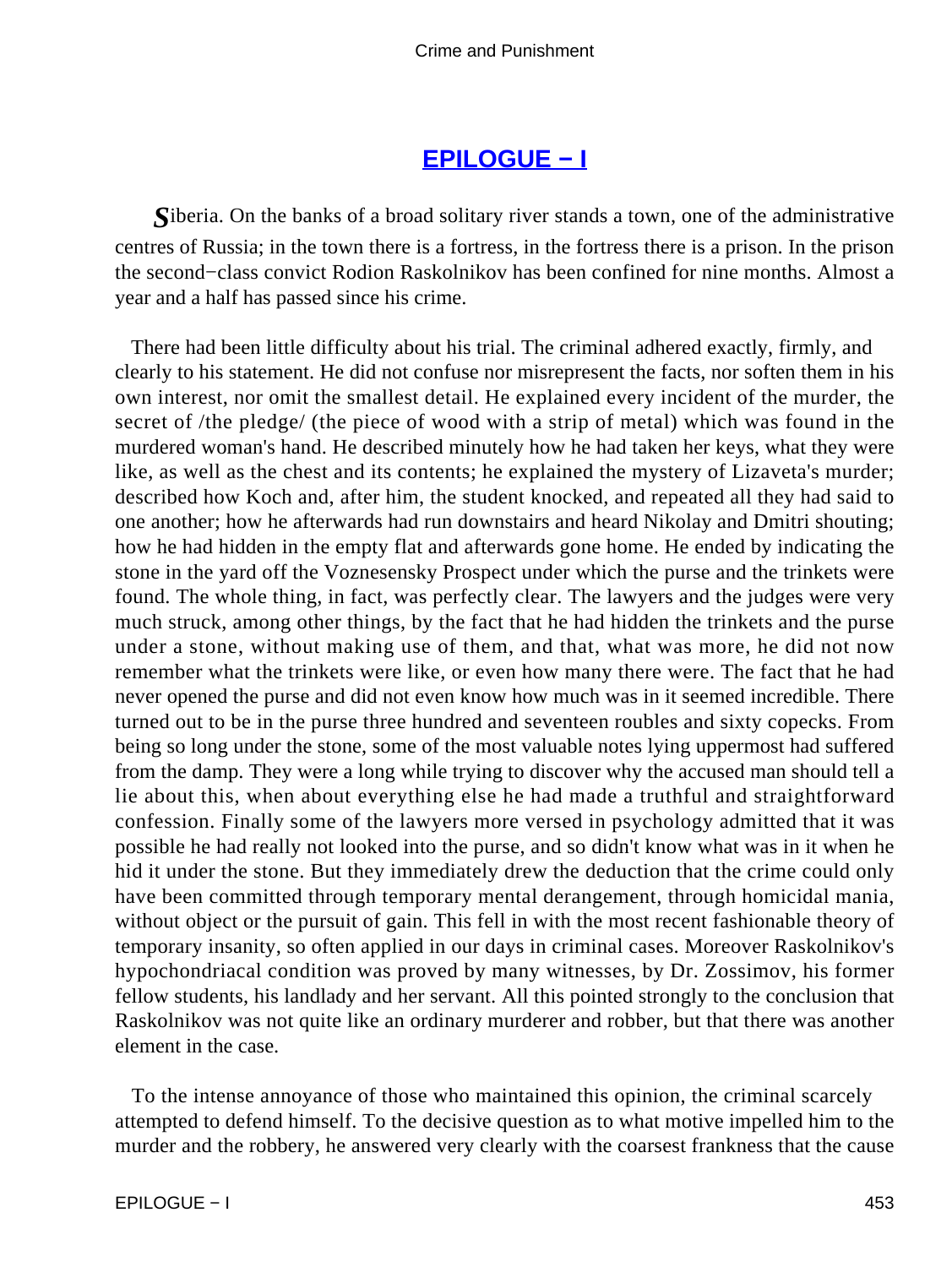was his miserable position, his poverty and helplessness, and his desire to provide for his first steps in life by the help of the three thousand roubles he had reckoned on finding. He had been led to the murder through his shallow and cowardly nature, exasperated moreover by privation and failure. To the question what led him to confess, he answered that it was his heartfelt repentance. All this was almost coarse. . . .

 The sentence however was more merciful than could have been expected, perhaps partly because the criminal had not tried to justify himself, but had rather shown a desire to exaggerate his guilt. All the strange and peculiar circumstances of the crime were taken into consideration. There could be no doubt of the abnormal and poverty−stricken condition of the criminal at the time. The fact that he had made no use of what he had stolen was put down partly to the effect of remorse, partly to his abnormal mental condition at the time of the crime. Incidentally the murder of Lizaveta served indeed to confirm the last hypothesis: a man commits two murders and forgets that the door is open! Finally, the confession, at the very moment when the case was hopelessly muddled by the false evidence given by Nikolay through melancholy and fanaticism, and when, moreover, there were no proofs against the real criminal, no suspicions even (Porfiry Petrovitch fully kept his word) – all this did much to soften the sentence. Other circumstances, too, in the prisoner's favour came out quite unexpectedly. Razumihin somehow discovered and proved that while Raskolnikov was at the university he had helped a poor consumptive fellow student and had spent his last penny on supporting him for six months, and when this student died, leaving a decrepit old father whom he had maintained almost from his thirteenth year, Raskolnikov had got the old man into a hospital and paid for his funeral when he died. Raskolnikov's landlady bore witness, too, that when they had lived in another house at Five Corners, Raskolnikov had rescued two little children from a house on fire and was burnt in doing so. This was investigated and fairly well confirmed by many witnesses. These facts made an impression in his favour.

 And in the end the criminal was, in consideration of extenuating circumstances, condemned to penal servitude in the second class for a term of eight years only.

 At the very beginning of the trial Raskolnikov's mother fell ill. Dounia and Razumihin found it possible to get her out of Petersburg during the trial. Razumihin chose a town on the railway not far from Petersburg, so as to be able to follow every step of the trial and at the same time to see Avdotya Romanovna as often as possible. Pulcheria Alexandrovna's illness was a strange nervous one and was accompanied by a partial derangement of her intellect.

 When Dounia returned from her last interview with her brother, she had found her mother already ill, in feverish delirium. That evening Razumihin and she agreed what answers they must make to her mother's questions about Raskolnikov and made up a complete story for her mother's benefit of his having to go away to a distant part of Russia on a business commission, which would bring him in the end money and reputation.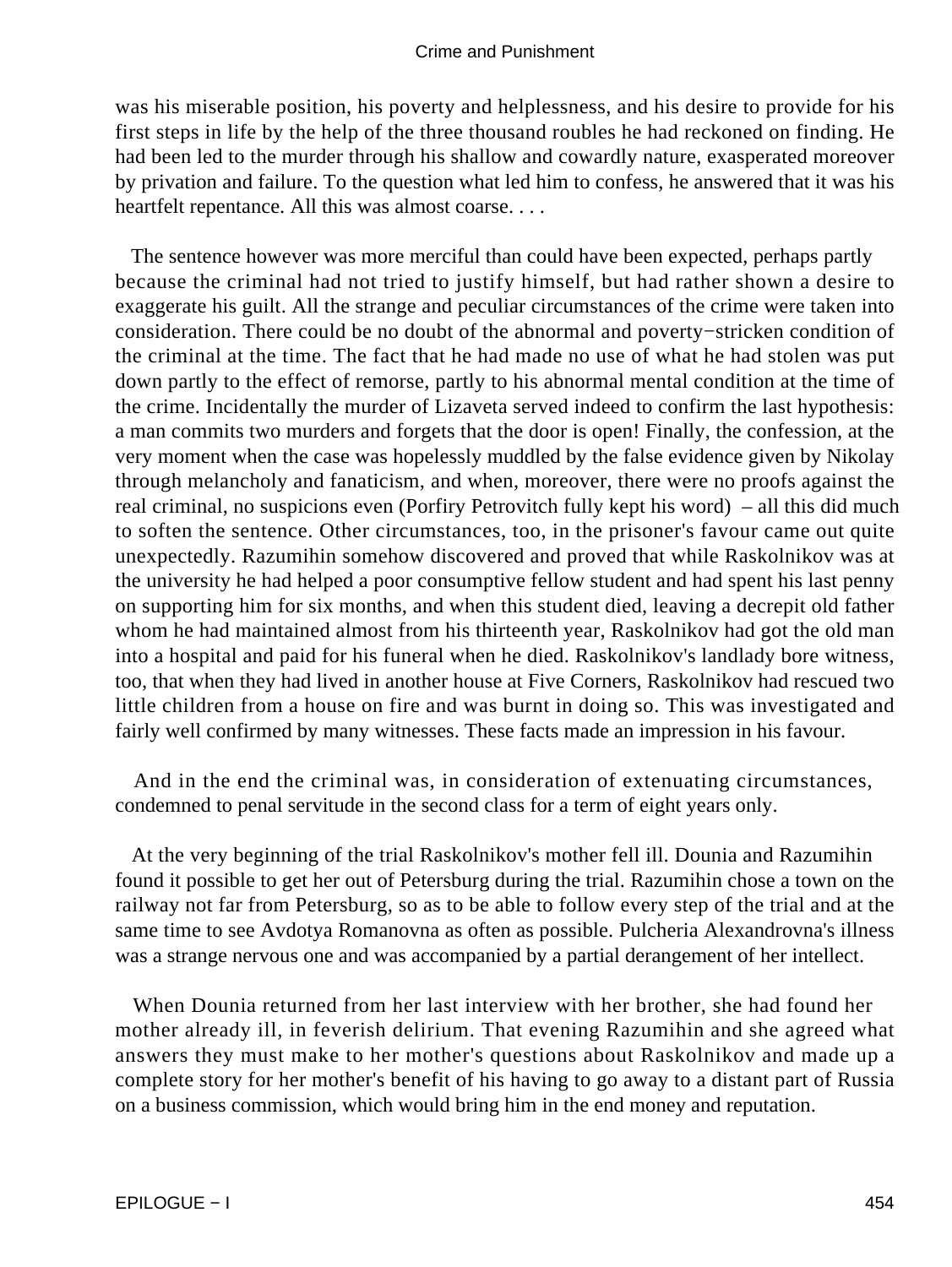But they were struck by the fact that Pulcheria Alexandrovna never asked them anything on the subject, neither then nor thereafter. On the contrary, she had her own version of her son's sudden departure; she told them with tears how he had come to say good−bye to her, hinting that she alone knew many mysterious and important facts, and that Rodya had many very powerful enemies, so that it was necessary for him to be in hiding. As for his future career, she had no doubt that it would be brilliant when certain sinister influences could be removed. She assured Razumihin that her son would be one day a great statesman, that his article and brilliant literary talent proved it. This article she was continually reading, she even read it aloud, almost took it to bed with her, but scarcely asked where Rodya was, though the subject was obviously avoided by the others, which might have been enough to awaken her suspicions.

 They began to be frightened at last at Pulcheria Alexandrovna's strange silence on certain subjects. She did not, for instance, complain of getting no letters from him, though in previous years she had only lived on the hope of letters from her beloved Rodya. This was the cause of great uneasiness to Dounia; the idea occurred to her that her mother suspected that there was something terrible in her son's fate and was afraid to ask, for fear of hearing something still more awful. In any case, Dounia saw clearly that her mother was not in full possession of her faculties.

 It happened once or twice, however, that Pulcheria Alexandrovna gave such a turn to the conversation that it was impossible to answer her without mentioning where Rodya was, and on receiving unsatisfactory and suspicious answers she became at once gloomy and silent, and this mood lasted for a long time. Dounia saw at last that it was hard to deceive her and came to the conclusion that it was better to be absolutely silent on certain points; but it became more and more evident that the poor mother suspected something terrible. Dounia remembered her brother's telling her that her mother had overheard her talking in her sleep on the night after her interview with Svidrigailov and before the fatal day of the confession: had not she made out something from that? Sometimes days and even weeks of gloomy silence and tears would be succeeded by a period of hysterical animation, and the invalid would begin to talk almost incessantly of her son, of her hopes of his future. . . . Her fancies were sometimes very strange. They humoured her, pretended to agree with her (she saw perhaps that they were pretending), but she still went on talking.

 Five months after Raskolnikov's confession, he was sentenced. Razumihin and Sonia saw him in prison as often as it was possible. At last the moment of separation came. Dounia swore to her brother that the separation should not be for ever, Razumihin did the same. Razumihin, in his youthful ardour, had firmly resolved to lay the foundations at least of a secure livelihood during the next three or four years, and saving up a certain sum, to emigrate to Siberia, a country rich in every natural resource and in need of workers, active men and capital. There they would settle in the town where Rodya was and all together would begin a new life. They all wept at parting.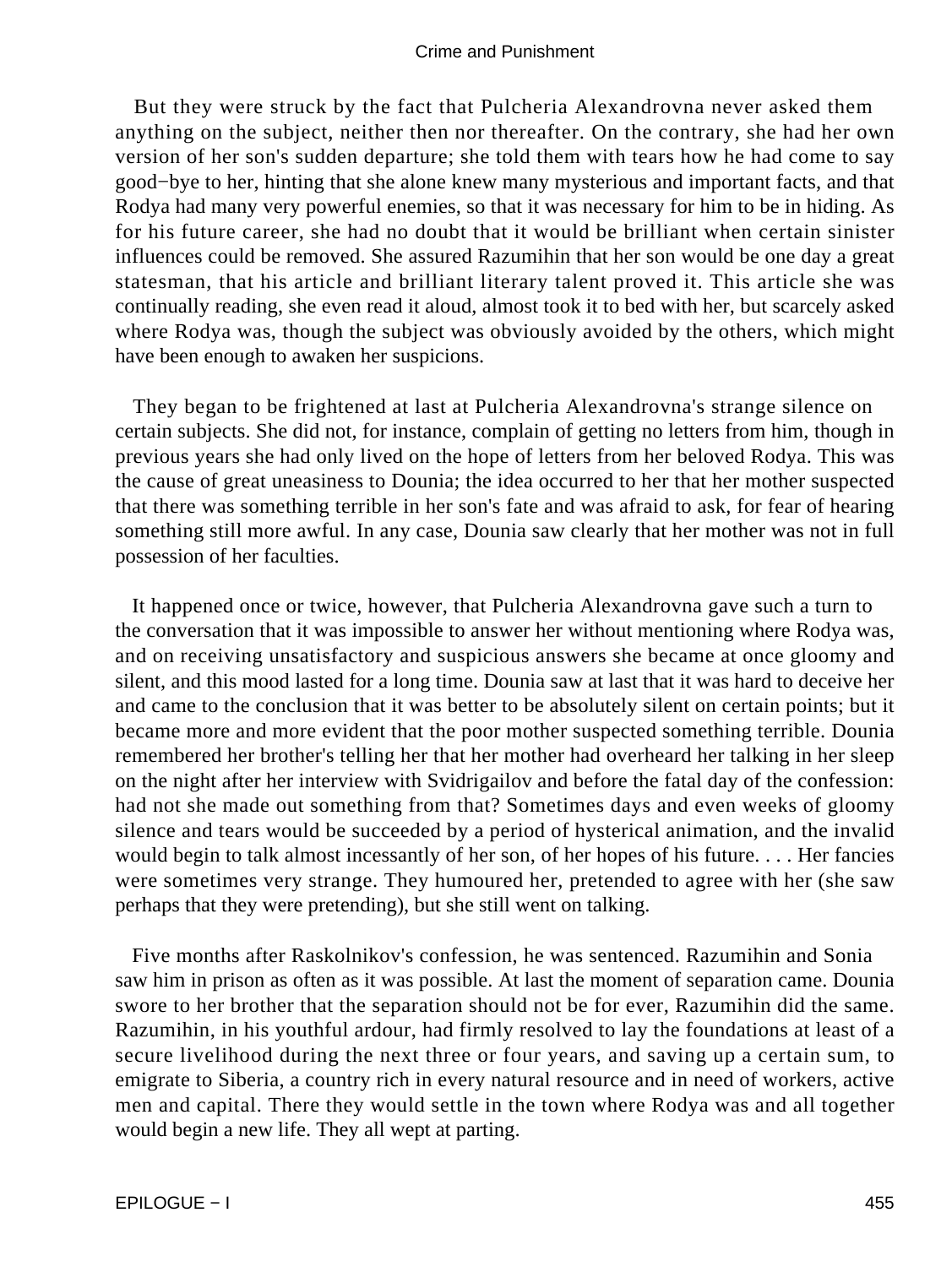Raskolnikov had been very dreamy for a few days before. He asked a great deal about his mother and was constantly anxious about her. He worried so much about her that it alarmed Dounia. When he heard about his mother's illness he became very gloomy. With Sonia he was particularly reserved all the time. With the help of the money left to her by Svidrigailov, Sonia had long ago made her preparations to follow the party of convicts in which he was despatched to Siberia. Not a word passed between Raskolnikov and her on the subject, but both knew it would be so. At the final leave−taking he smiled strangely at his sister's and Razumihin's fervent anticipations of their happy future together when he should come out of prison. He predicted that their mother's illness would soon have a fatal ending. Sonia and he at last set off.

 Two months later Dounia was married to Razumihin. It was a quiet and sorrowful wedding; Porfiry Petrovitch and Zossimov were invited however. During all this period Razumihin wore an air of resolute determination. Dounia put implicit faith in his carrying out his plans and indeed she could not but believe in him. He displayed a rare strength of will. Among other things he began attending university lectures again in order to take his degree. They were continually making plans for the future; both counted on settling in Siberia within five years at least. Till then they rested their hopes on Sonia.

 Pulcheria Alexandrovna was delighted to give her blessing to Dounia's marriage with Razumihin; but after the marriage she became even more melancholy and anxious. To give her pleasure Razumihin told her how Raskolnikov had looked after the poor student and his decrepit father and how a year ago he had been burnt and injured in rescuing two little children from a fire. These two pieces of news excited Pulcheria Alexandrovna's disordered imagination almost to ecstasy. She was continually talking about them, even entering into conversation with strangers in the street, though Dounia always accompanied her. In public conveyances and shops, wherever she could capture a listener, she would begin the discourse about her son, his article, how he had helped the student, how he had been burnt at the fire, and so on! Dounia did not know how to restrain her. Apart from the danger of her morbid excitement, there was the risk of someone's recalling Raskolnikov's name and speaking of the recent trial. Pulcheria Alexandrovna found out the address of the mother of the two children her son had saved and insisted on going to see her.

 At last her restlessness reached an extreme point. She would sometimes begin to cry suddenly and was often ill and feverishly delirious. One morning she declared that by her reckoning Rodya ought soon to be home, that she remembered when he said good−bye to her he said that they must expect him back in nine months. She began to prepare for his coming, began to do up her room for him, to clean the furniture, to wash and put up new hangings and so on. Dounia was anxious, but said nothing and helped her to arrange the room. After a fatiguing day spent in continual fancies, in joyful day−dreams and tears, Pulcheria Alexandrovna was taken ill in the night and by morning she was feverish and delirious. It was brain fever. She died within a fortnight. In her delirium she dropped words which showed that she knew a great deal more about her son's terrible fate than they had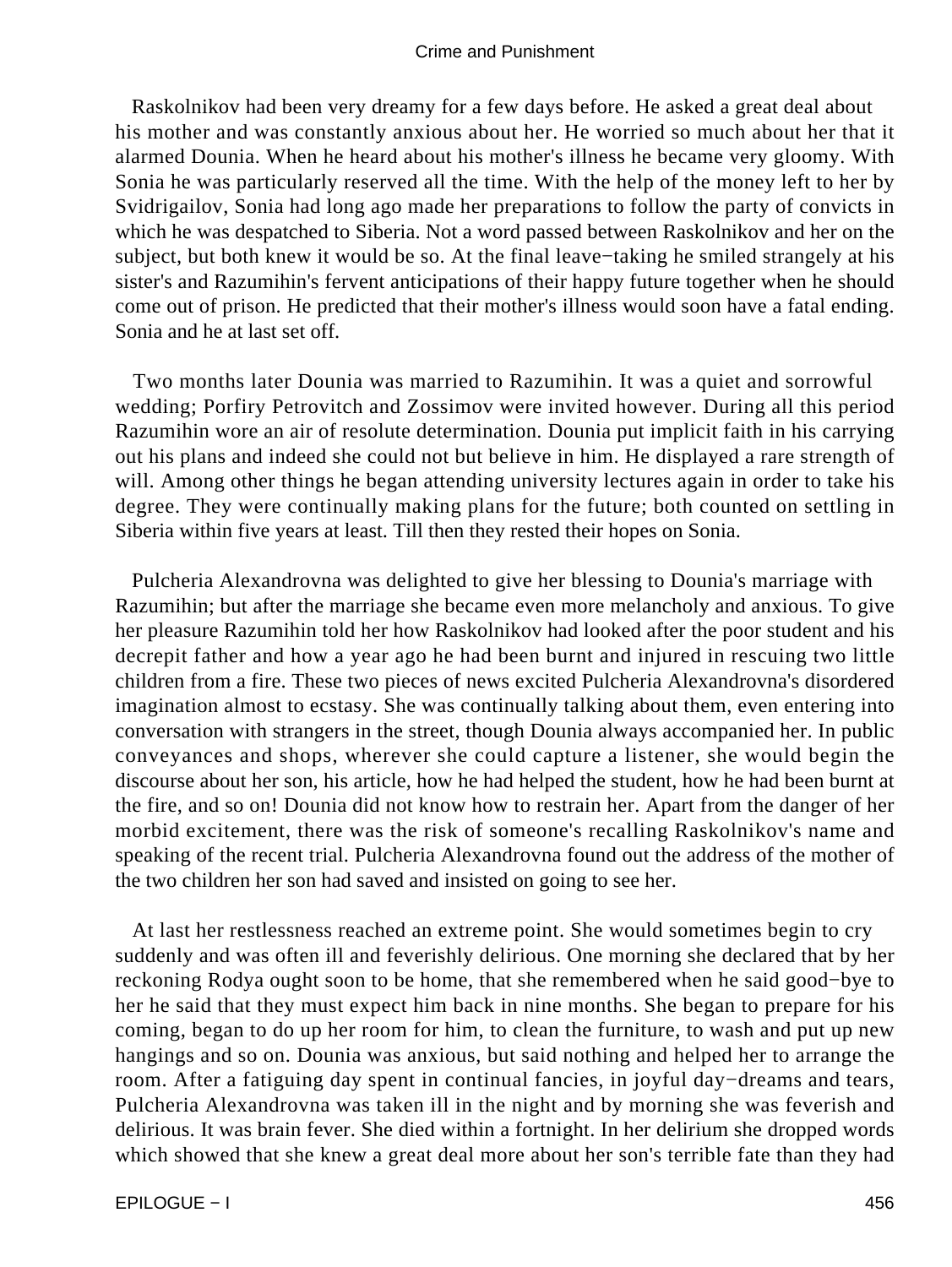## supposed.

 For a long time Raskolnikov did not know of his mother's death, though a regular correspondence had been maintained from the time he reached Siberia. It was carried on by means of Sonia, who wrote every month to the Razumihins and received an answer with unfailing regularity. At first they found Sonia's letters dry and unsatisfactory, but later on they came to the conclusion that the letters could not be better, for from these letters they received a complete picture of their unfortunate brother's life. Sonia's letters were full of the most matter−of−fact detail, the simplest and clearest description of all Raskolnikov's surroundings as a convict. There was no word of her own hopes, no conjecture as to the future, no description of her feelings. Instead of any attempt to interpret his state of mind and inner life, she gave the simple facts – that is, his own words, an exact account of his health, what he asked for at their interviews, what commission he gave her and so on. All these facts she gave with extraordinary minuteness. The picture of their unhappy brother stood out at last with great clearness and precision. There could be no mistake, because nothing was given but facts.

 But Dounia and her husband could get little comfort out of the news, especially at first. Sonia wrote that he was constantly sullen and not ready to talk, that he scarcely seemed interested in the news she gave him from their letters, that he sometimes asked after his mother and that when, seeing that he had guessed the truth, she told him at last of her death, she was surprised to find that he did not seem greatly affected by it, not externally at any rate. She told them that, although he seemed so wrapped up in himself and, as it were, shut himself off from everyone – he took a very direct and simple view of his new life; that he understood his position, expected nothing better for the time, had no ill−founded hopes (as is so common in his position) and scarcely seemed surprised at anything in his surroundings, so unlike anything he had known before. She wrote that his health was satisfactory; he did his work without shirking or seeking to do more; he was almost indifferent about food, but except on Sundays and holidays the food was so bad that at last he had been glad to accept some money from her, Sonia, to have his own tea every day. He begged her not to trouble about anything else, declaring that all this fuss about him only annoyed him. Sonia wrote further that in prison he shared the same room with the rest, that she had not seen the inside of their barracks, but concluded that they were crowded, miserable and unhealthy; that he slept on a plank bed with a rug under him and was unwilling to make any other arrangement. But that he lived so poorly and roughly, not from any plan or design, but simply from inattention and indifference.

 Sonia wrote simply that he had at first shown no interest in her visits, had almost been vexed with her indeed for coming, unwilling to talk and rude to her. But that in the end these visits had become a habit and almost a necessity for him, so that he was positively distressed when she was ill for some days and could not visit him. She used to see him on holidays at the prison gates or in the guard−room, to which he was brought for a few minutes to see her. On working days she would go to see him at work either at the workshops or at the brick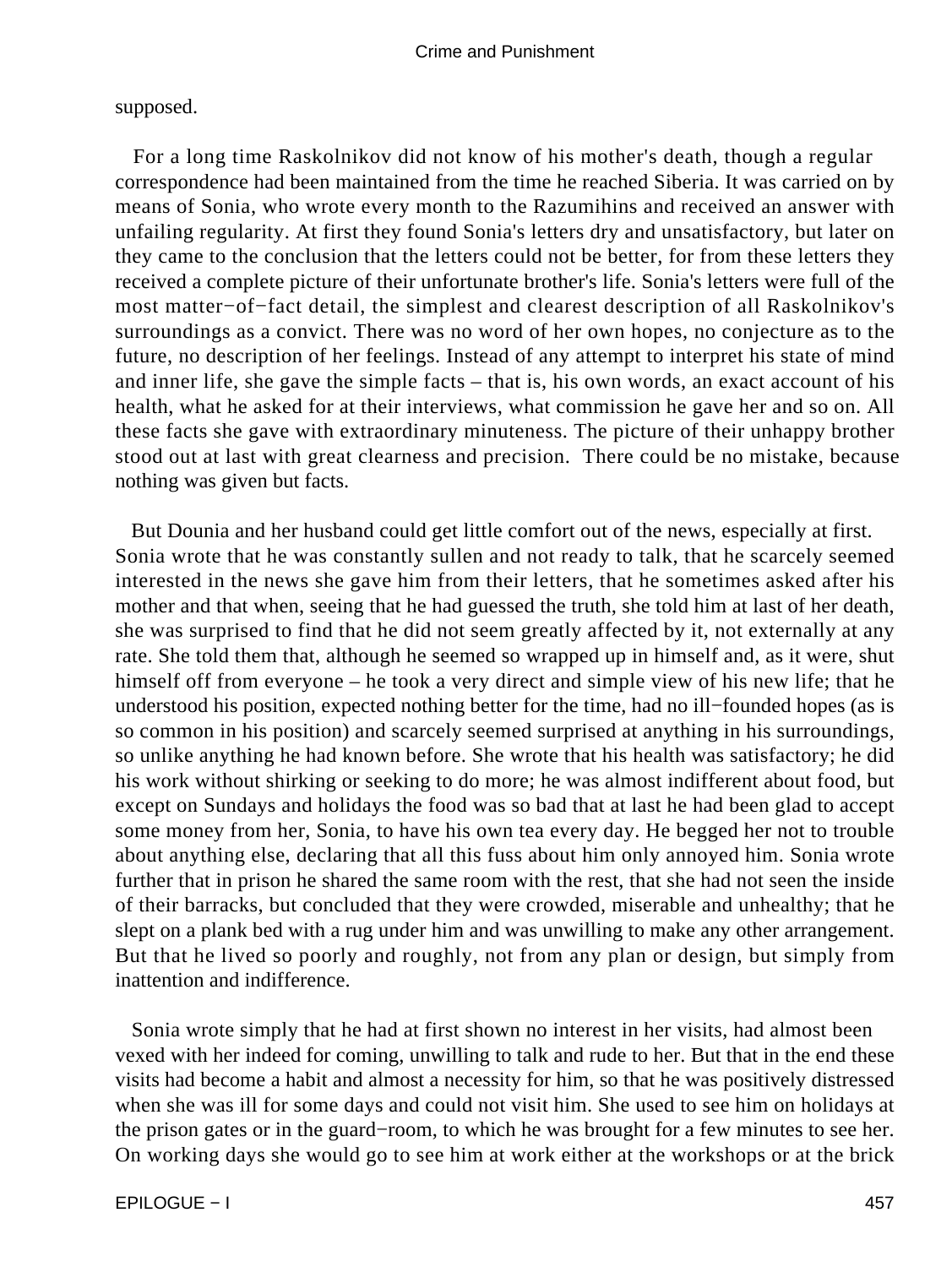kilns, or at the sheds on the banks of the Irtish.

 About herself, Sonia wrote that she had succeeded in making some acquaintances in the town, that she did sewing, and, as there was scarcely a dressmaker in the town, she was looked upon as an indispensable person in many houses. But she did not mention that the authorities were, through her, interested in Raskolnikov; that his task was lightened and so on.

 At last the news came (Dounia had indeed noticed signs of alarm and uneasiness in the preceding letters) that he held aloof from everyone, that his fellow prisoners did not like him, that he kept silent for days at a time and was becoming very pale. In the last letter Sonia wrote that he had been taken very seriously ill and was in the convict ward of the hospital.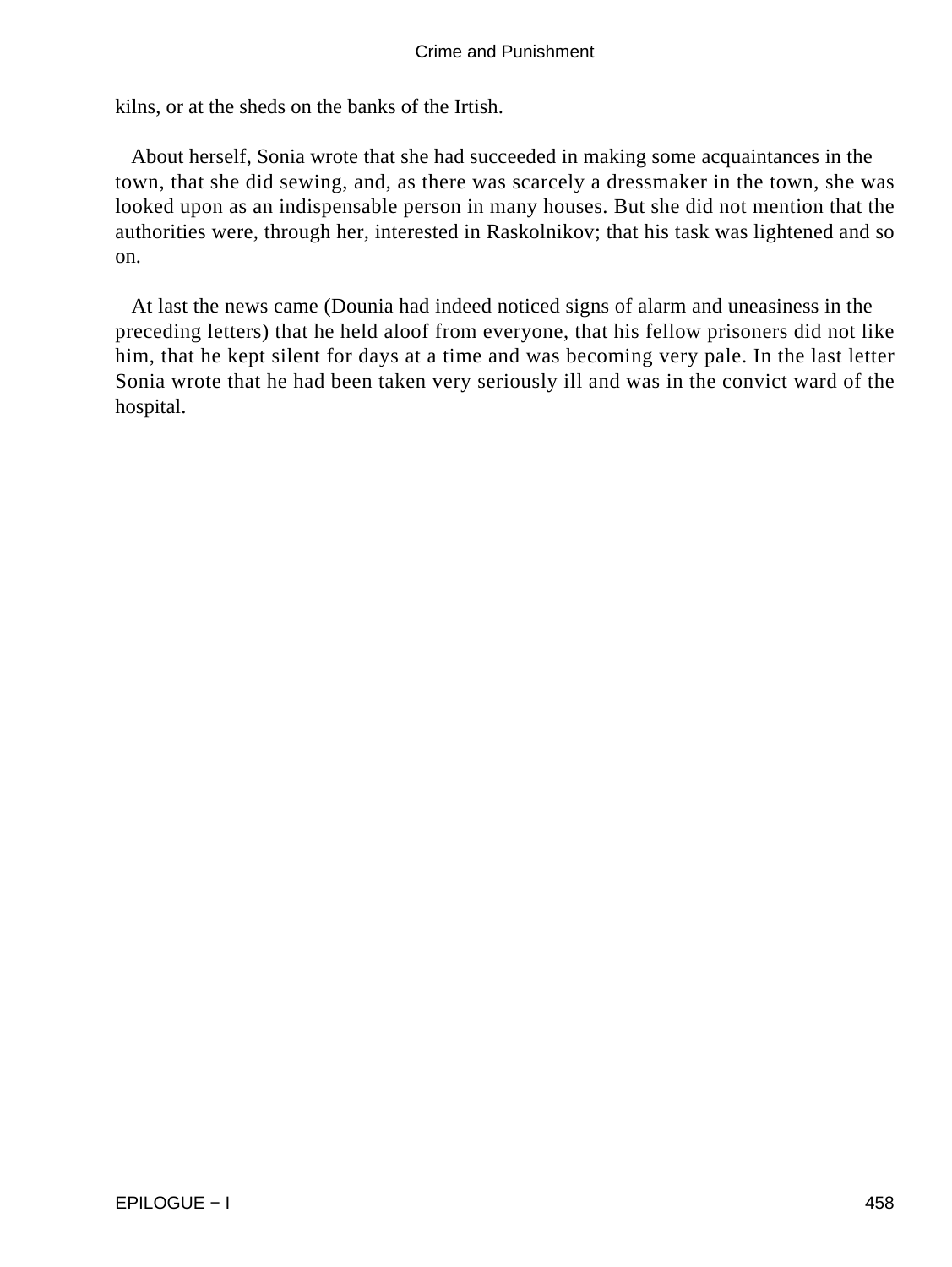# **[EPILOGUE − II](#page-467-0)**

<span id="page-459-0"></span>*H*e was ill a long time. But it was not the horrors of prison life, not the hard labour, the bad food, the shaven head, or the patched clothes that crushed him. What did he care for all those trials and hardships! he was even glad of the hard work. Physically exhausted, he could at least reckon on a few hours of quiet sleep. And what was the food to him – the thin cabbage soup with beetles floating in it? In the past as a student he had often not had even that. His clothes were warm and suited to his manner of life. He did not even feel the fetters. Was he ashamed of his shaven head and parti−coloured coat? Before whom? Before Sonia? Sonia was afraid of him, how could he be ashamed before her? And yet he was ashamed even before Sonia, whom he tortured because of it with his contemptuous rough manner. But it was not his shaven head and his fetters he was ashamed of: his pride had been stung to the quick. It was wounded pride that made him ill. Oh, how happy he would have been if he could have blamed himself! He could have borne anything then, even shame and disgrace. But he judged himself severely, and his exasperated conscience found no particularly terrible fault in his past, except a simple /blunder/ which might happen to anyone. He was ashamed just because he, Raskolnikov, had so hopelessly, stupidly come to grief through some decree of blind fate, and must humble himself and submit to «the idiocy» of a sentence, if he were anyhow to be at peace.

 Vague and objectless anxiety in the present, and in the future a continual sacrifice leading to nothing – that was all that lay before him. And what comfort was it to him that at the end of eight years he would only be thirty−two and able to begin a new life! What had he to live for? What had he to look forward to? Why should he strive? To live in order to exist? Why, he had been ready a thousand times before to give up existence for the sake of an idea, for a hope, even for a fancy. Mere existence had always been too little for him; he had always wanted more. Perhaps it was just because of the strength of his desires that he had thought himself a man to whom more was permissible than to others.

 And if only fate would have sent him repentance – burning repentance that would have torn his heart and robbed him of sleep, that repentance, the awful agony of which brings visions of hanging or drowning! Oh, he would have been glad of it! Tears and agonies would at least have been life. But he did not repent of his crime.

 At least he might have found relief in raging at his stupidity, as he had raged at the grotesque blunders that had brought him to prison. But now in prison, /in freedom/, he thought over and criticised all his actions again and by no means found them so blundering and so grotesque as they had seemed at the fatal time.

«In what way,» he asked himself, «was my theory stupider than others that have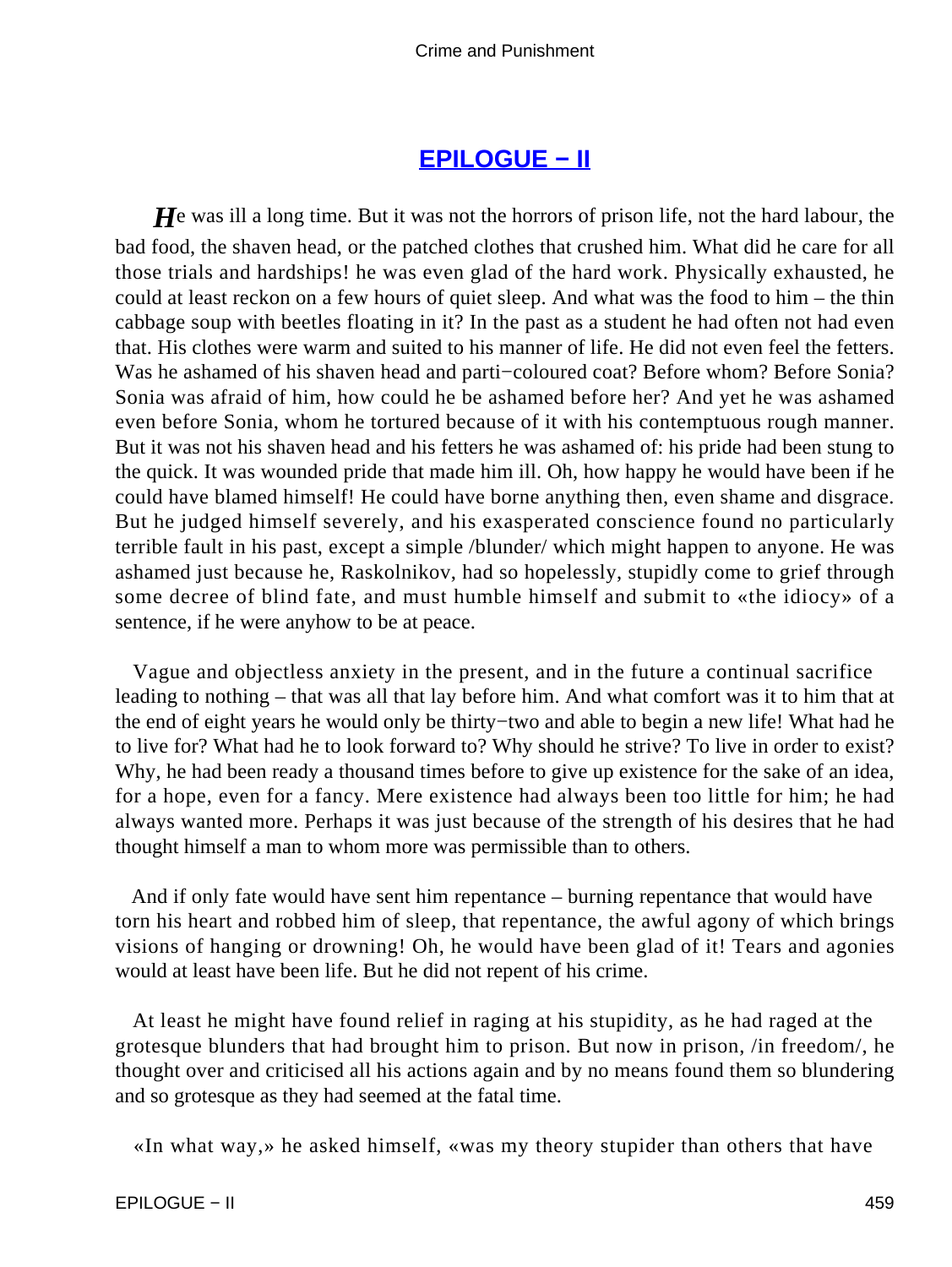swarmed and clashed from the beginning of the world? One has only to look at the thing quite independently, broadly, and uninfluenced by commonplace ideas, and my idea will by no means seem so . . . strange. Oh, sceptics and halfpenny philosophers, why do you halt half−way!»

 «Why does my action strike them as so horrible?» he said to himself. «Is it because it was a crime? What is meant by crime? My conscience is at rest. Of course, it was a legal crime, of course, the letter of the law was broken and blood was shed. Well, punish me for the letter of the law . . . and that's enough. Of course, in that case many of the benefactors of mankind who snatched power for themselves instead of inheriting it ought to have been punished at their first steps. But those men succeeded and so /they were right/, and I didn't, and so I had no right to have taken that step.»

 It was only in that that he recognised his criminality, only in the fact that he had been unsuccessful and had confessed it.

 He suffered too from the question: why had he not killed himself? Why had he stood looking at the river and preferred to confess? Was the desire to live so strong and was it so hard to overcome it? Had not Svidrigailov overcome it, although he was afraid of death?

 In misery he asked himself this question, and could not understand that, at the very time he had been standing looking into the river, he had perhaps been dimly conscious of the fundamental falsity in himself and his convictions. He didn't understand that that consciousness might be the promise of a future crisis, of a new view of life and of his future resurrection.

 He preferred to attribute it to the dead weight of instinct which he could not step over, again through weakness and meanness. He looked at his fellow prisoners and was amazed to see how they all loved life and prized it. It seemed to him that they loved and valued life more in prison than in freedom. What terrible agonies and privations some of them, the tramps for instance, had endured! Could they care so much for a ray of sunshine, for the primeval forest, the cold spring hidden away in some unseen spot, which the tramp had marked three years before, and longed to see again, as he might to see his sweetheart, dreaming of the green grass round it and the bird singing in the bush? As he went on he saw still more inexplicable examples.

In prison, of course, there was a great deal he did not see and did not want to see; he lived as it were with downcast eyes. It was loathsome and unbearable for him to look. But in the end there was much that surprised him and he began, as it were involuntarily, to notice much that he had not suspected before. What surprised him most of all was the terrible impossible gulf that lay between him and all the rest. They seemed to be a different species, and he looked at them and they at him with distrust and hostility. He felt and knew the reasons of his isolation, but he would never have admitted till then that those reasons were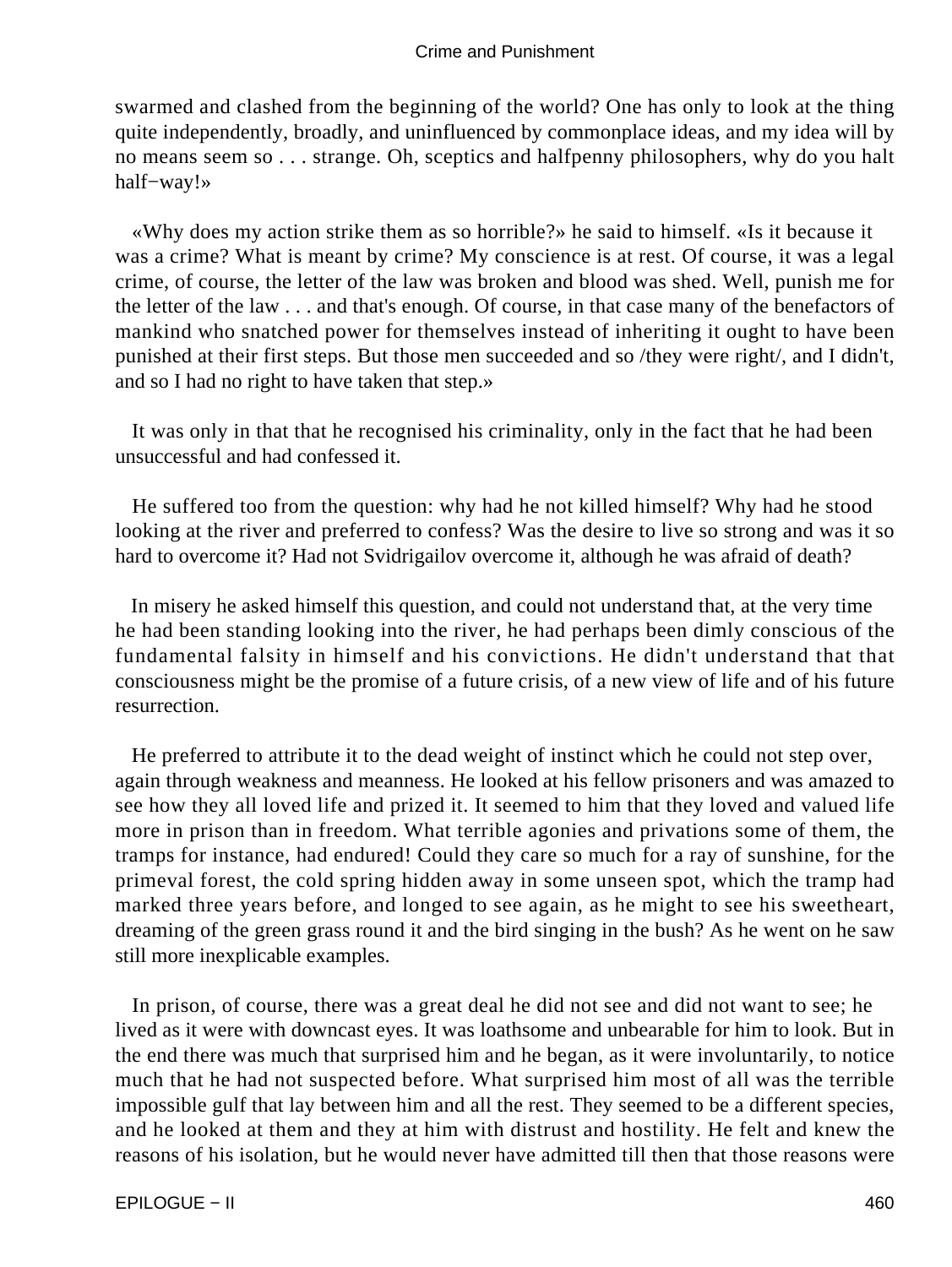so deep and strong. There were some Polish exiles, political prisoners, among them. They simply looked down upon all the rest as ignorant churls; but Raskolnikov could not look upon them like that. He saw that these ignorant men were in many respects far wiser than the Poles. There were some Russians who were just as contemptuous, a former officer and two seminarists. Raskolnikov saw their mistake as clearly. He was disliked and avoided by everyone; they even began to hate him at last – why, he could not tell. Men who had been far more guilty despised and laughed at his crime.

 «You're a gentleman,» they used to say. «You shouldn't hack about with an axe; that's not a gentleman's work.»

 The second week in Lent, his turn came to take the sacrament with his gang. He went to church and prayed with the others. A quarrel broke out one day, he did not know how. All fell on him at once in a fury.

«You're an infidel! You don't believe in God,» they shouted. «You ought to be killed.»

 He had never talked to them about God nor his belief, but they wanted to kill him as an infidel. He said nothing. One of the prisoners rushed at him in a perfect frenzy. Raskolnikov awaited him calmly and silently; his eyebrows did not quiver, his face did not flinch. The guard succeeded in intervening between him and his assailant, or there would have been bloodshed.

 There was another question he could not decide: why were they all so fond of Sonia? She did not try to win their favour; she rarely met them, sometimes only she came to see him at work for a moment. And yet everybody knew her, they knew that she had come out to follow /him/, knew how and where she lived. She never gave them money, did them no particular services. Only once at Christmas she sent them all presents of pies and rolls. But by degrees closer relations sprang up between them and Sonia. She would write and post letters for them to their relations. Relations of the prisoners who visited the town, at their instructions, left with Sonia presents and money for them. Their wives and sweethearts knew her and used to visit her. And when she visited Raskolnikov at work, or met a party of the prisoners on the road, they all took off their hats to her. «Little mother Sofya Semyonovna, you are our dear, good little mother,» coarse branded criminals said to that frail little creature. She would smile and bow to them and everyone was delighted when she smiled. They even admired her gait and turned round to watch her walking; they admired her too for being so little, and, in fact, did not know what to admire her most for. They even came to her for help in their illnesses.

 He was in the hospital from the middle of Lent till after Easter. When he was better, he remembered the dreams he had had while he was feverish and delirious. He dreamt that the whole world was condemned to a terrible new strange plague that had come to Europe from the depths of Asia. All were to be destroyed except a very few chosen. Some new sorts of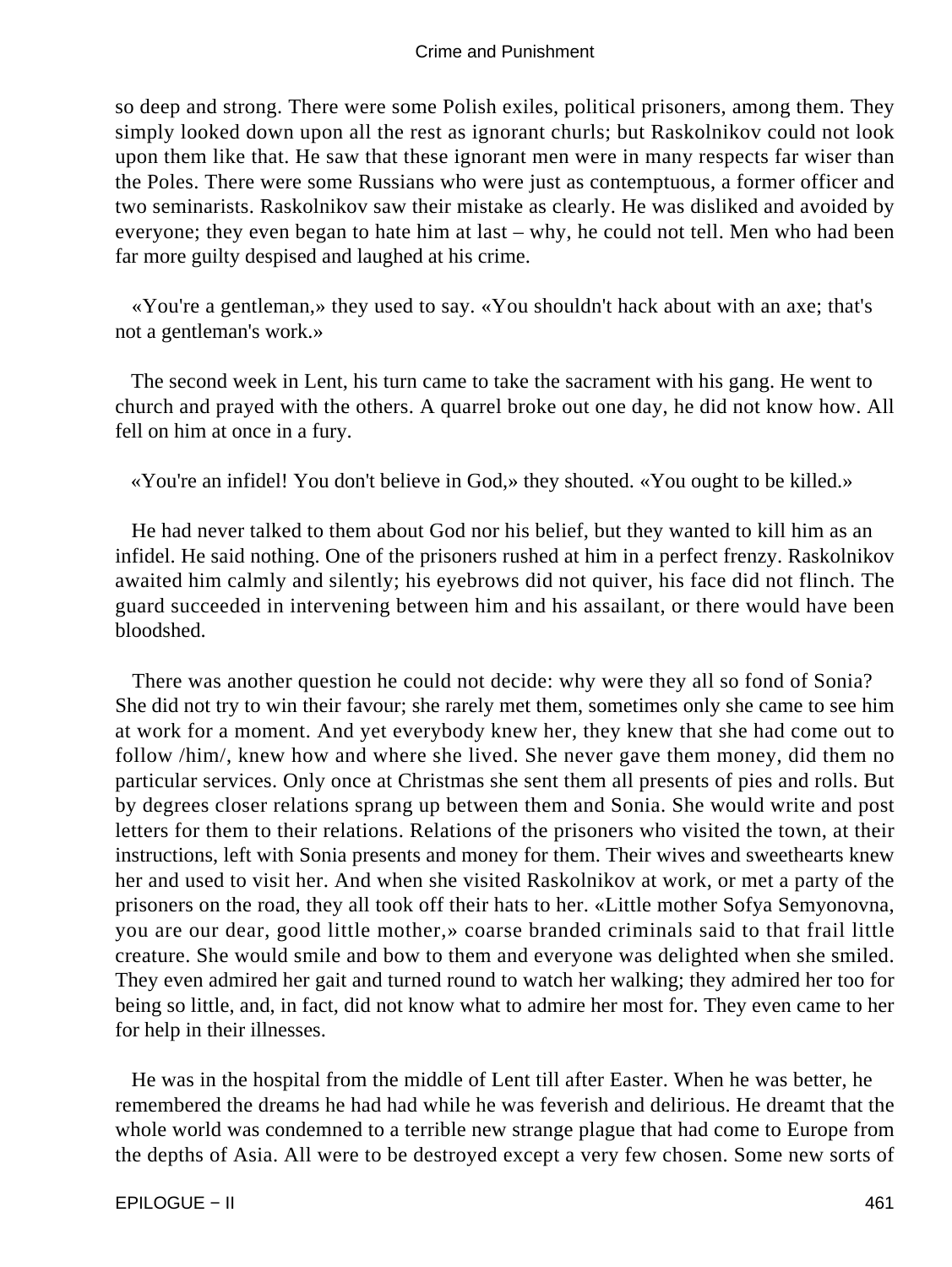microbes were attacking the bodies of men, but these microbes were endowed with intelligence and will. Men attacked by them became at once mad and furious. But never had men considered themselves so intellectual and so completely in possession of the truth as these sufferers, never had they considered their decisions, their scientific conclusions, their moral convictions so infallible. Whole villages, whole towns and peoples went mad from the infection. All were excited and did not understand one another. Each thought that he alone had the truth and was wretched looking at the others, beat himself on the breast, wept, and wrung his hands. They did not know how to judge and could not agree what to consider evil and what good; they did not know whom to blame, whom to justify. Men killed each other in a sort of senseless spite. They gathered together in armies against one another, but even on the march the armies would begin attacking each other, the ranks would be broken and the soldiers would fall on each other, stabbing and cutting, biting and devouring each other. The alarm bell was ringing all day long in the towns; men rushed together, but why they were summoned and who was summoning them no one knew. The most ordinary trades were abandoned, because everyone proposed his own ideas, his own improvements, and they could not agree. The land too was abandoned. Men met in groups, agreed on something, swore to keep together, but at once began on something quite different from what they had proposed. They accused one another, fought and killed each other. There were conflagrations and famine. All men and all things were involved in destruction. The plague spread and moved further and further. Only a few men could be saved in the whole world. They were a pure chosen people, destined to found a new race and a new life, to renew and purify the earth, but no one had seen these men, no one had heard their words and their voices.

 Raskolnikov was worried that this senseless dream haunted his memory so miserably, the impression of this feverish delirium persisted so long. The second week after Easter had come. There were warm bright spring days; in the prison ward the grating windows under which the sentinel paced were opened. Sonia had only been able to visit him twice during his illness; each time she had to obtain permission, and it was difficult. But she often used to come to the hospital yard, especially in the evening, sometimes only to stand a minute and look up at the windows of the ward.

 One evening, when he was almost well again, Raskolnikov fell asleep. On waking up he chanced to go to the window, and at once saw Sonia in the distance at the hospital gate. She seemed to be waiting for someone. Something stabbed him to the heart at that minute. He shuddered and moved away from the window. Next day Sonia did not come, nor the day after; he noticed that he was expecting her uneasily. At last he was discharged. On reaching the prison he learnt from the convicts that Sofya Semyonovna was lying ill at home and was unable to go out.

 He was very uneasy and sent to inquire after her; he soon learnt that her illness was not dangerous. Hearing that he was anxious about her, Sonia sent him a pencilled note, telling him that she was much better, that she had a slight cold and that she would soon, very soon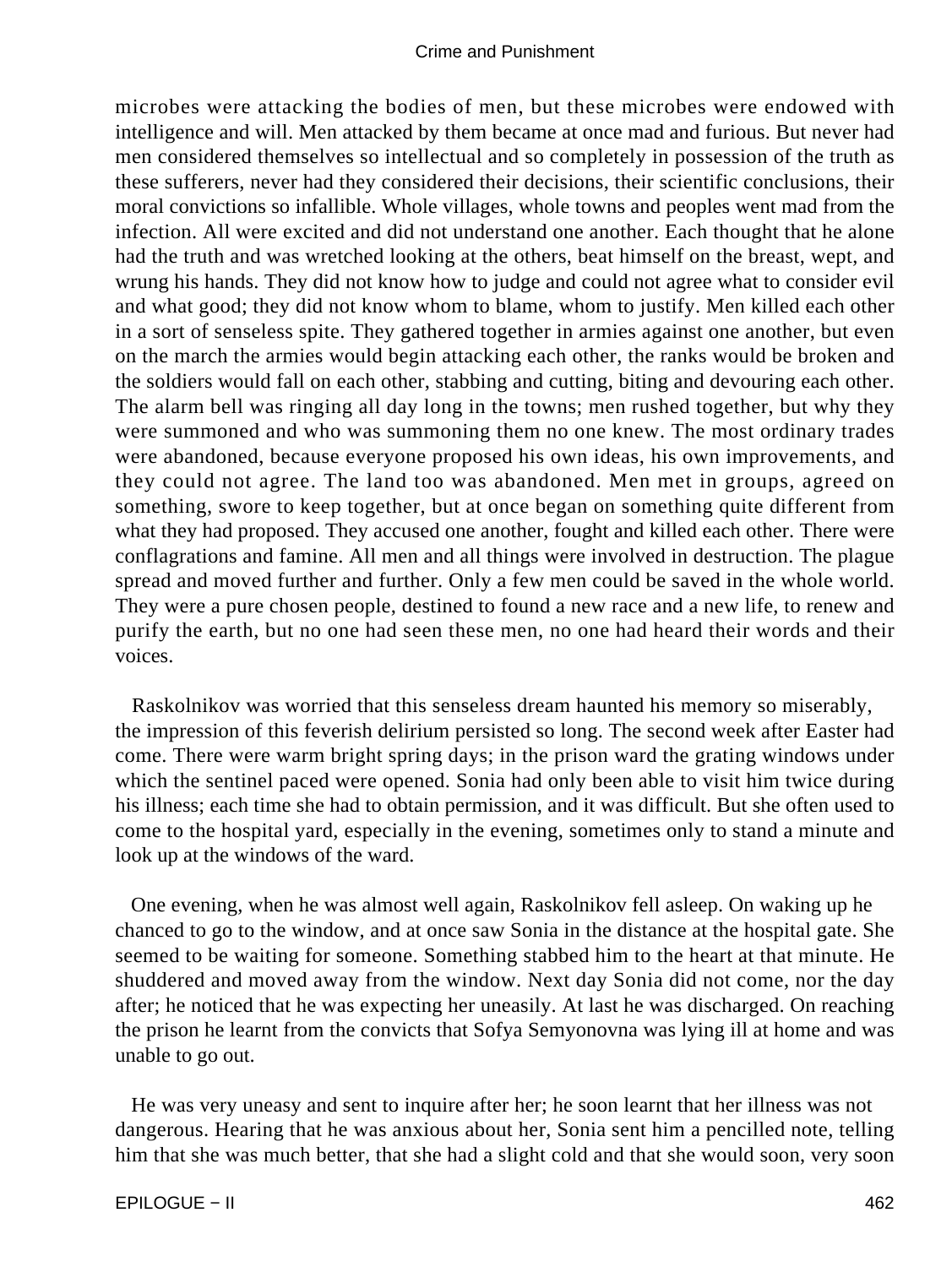come and see him at his work. His heart throbbed painfully as he read it.

 Again it was a warm bright day. Early in the morning, at six o'clock, he went off to work on the river bank, where they used to pound alabaster and where there was a kiln for baking it in a shed. There were only three of them sent. One of the convicts went with the guard to the fortress to fetch a tool; the other began getting the wood ready and laying it in the kiln. Raskolnikov came out of the shed on to the river bank, sat down on a heap of logs by the shed and began gazing at the wide deserted river. From the high bank a broad landscape opened before him, the sound of singing floated faintly audible from the other bank. In the vast steppe, bathed in sunshine, he could just see, like black specks, the nomads' tents. There there was freedom, there other men were living, utterly unlike those here; there time itself seemed to stand still, as though the age of Abraham and his flocks had not passed. Raskolnikov sat gazing, his thoughts passed into day−dreams, into contemplation; he thought of nothing, but a vague restlessness excited and troubled him. Suddenly he found Sonia beside him; she had come up noiselessly and sat down at his side. It was still quite early; the morning chill was still keen. She wore her poor old burnous and the green shawl; her face still showed signs of illness, it was thinner and paler. She gave him a joyful smile of welcome, but held out her hand with her usual timidity. She was always timid of holding out her hand to him and sometimes did not offer it at all, as though afraid he would repel it. He always took her hand as though with repugnance, always seemed vexed to meet her and was sometimes obstinately silent throughout her visit. Sometimes she trembled before him and went away deeply grieved. But now their hands did not part. He stole a rapid glance at her and dropped his eyes on the ground without speaking. They were alone, no one had seen them. The guard had turned away for the time.

 How it happened he did not know. But all at once something seemed to seize him and fling him at her feet. He wept and threw his arms round her knees. For the first instant she was terribly frightened and she turned pale. She jumped up and looked at him trembling. But at the same moment she understood, and a light of infinite happiness came into her eyes. She knew and had no doubt that he loved her beyond everything and that at last the moment had come. . . .

 They wanted to speak, but could not; tears stood in their eyes. They were both pale and thin; but those sick pale faces were bright with the dawn of a new future, of a full resurrection into a new life. They were renewed by love; the heart of each held infinite sources of life for the heart of the other.

 They resolved to wait and be patient. They had another seven years to wait, and what terrible suffering and what infinite happiness before them! But he had risen again and he knew it and felt it in all his being, while she – she only lived in his life.

 On the evening of the same day, when the barracks were locked, Raskolnikov lay on his plank bed and thought of her. He had even fancied that day that all the convicts who had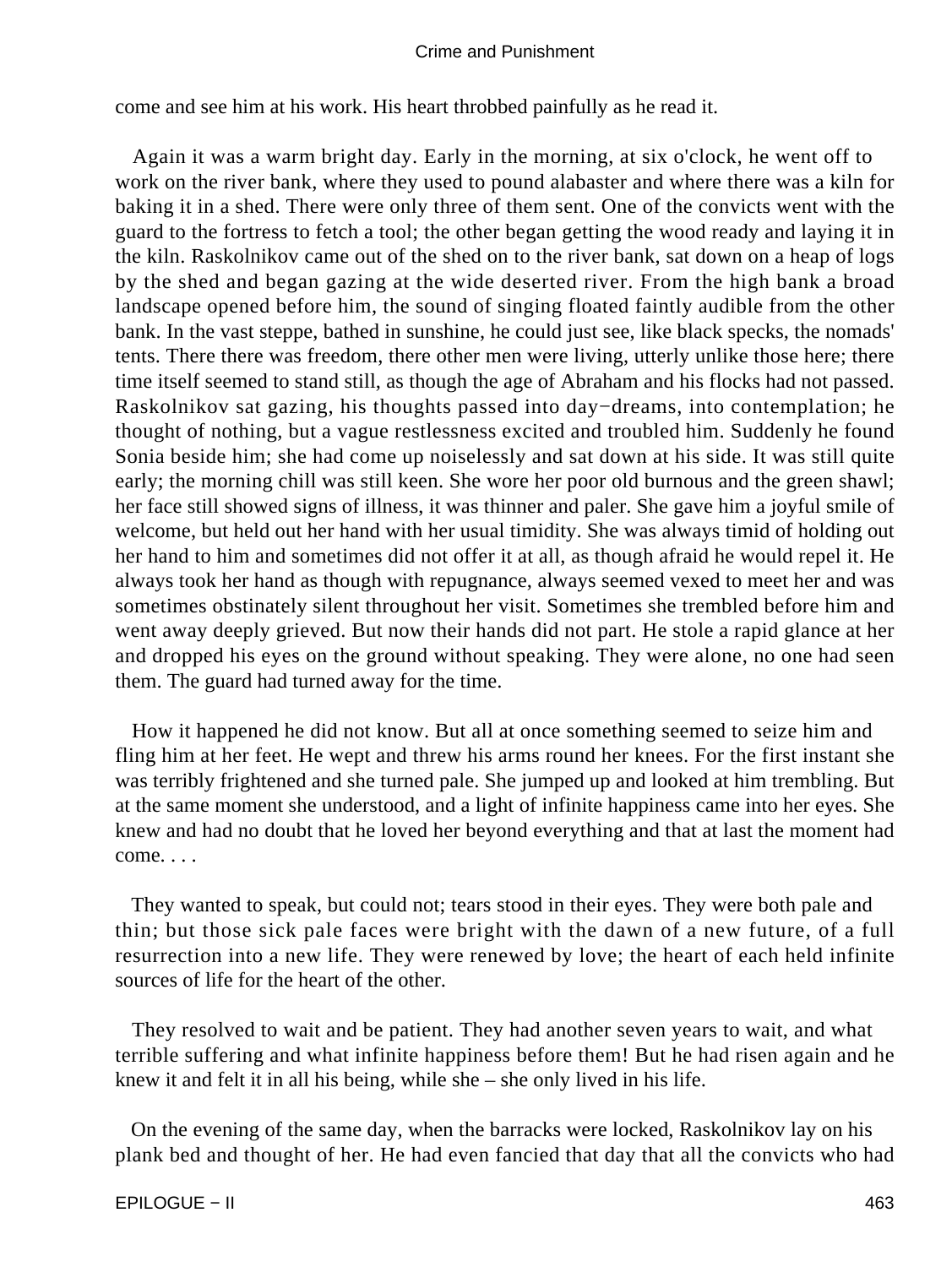been his enemies looked at him differently; he had even entered into talk with them and they answered him in a friendly way. He remembered that now, and thought it was bound to be so. Wasn't everything now bound to be changed?

 He thought of her. He remembered how continually he had tormented her and wounded her heart. He remembered her pale and thin little face. But these recollections scarcely troubled him now; he knew with what infinite love he would now repay all her sufferings. And what were all, /all/ the agonies of the past! Everything, even his crime, his sentence and imprisonment, seemed to him now in the first rush of feeling an external, strange fact with which he had no concern. But he could not think for long together of anything that evening, and he could not have analysed anything consciously; he was simply feeling. Life had stepped into the place of theory and something quite different would work itself out in his mind.

 Under his pillow lay the New Testament. He took it up mechanically. The book belonged to Sonia; it was the one from which she had read the raising of Lazarus to him. At first he was afraid that she would worry him about religion, would talk about the gospel and pester him with books. But to his great surprise she had not once approached the subject and had not even offered him the Testament. He had asked her for it himself not long before his illness and she brought him the book without a word. Till now he had not opened it.

 He did not open it now, but one thought passed through his mind: «Can her convictions not be mine now? Her feelings, her aspirations at least. . . .»

 She too had been greatly agitated that day, and at night she was taken ill again. But she was so happy – and so unexpectedly happy – that she was almost frightened of her happiness. Seven years, /only/ seven years! At the beginning of their happiness at some moments they were both ready to look on those seven years as though they were seven days. He did not know that the new life would not be given him for nothing, that he would have to pay dearly for it, that it would cost him great striving, great suffering.

 But that is the beginning of a new story – the story of the gradual renewal of a man, the story of his gradual regeneration, of his passing from one world into another, of his initiation into a new unknown life. That might be the subject of a new story, but our present story is ended.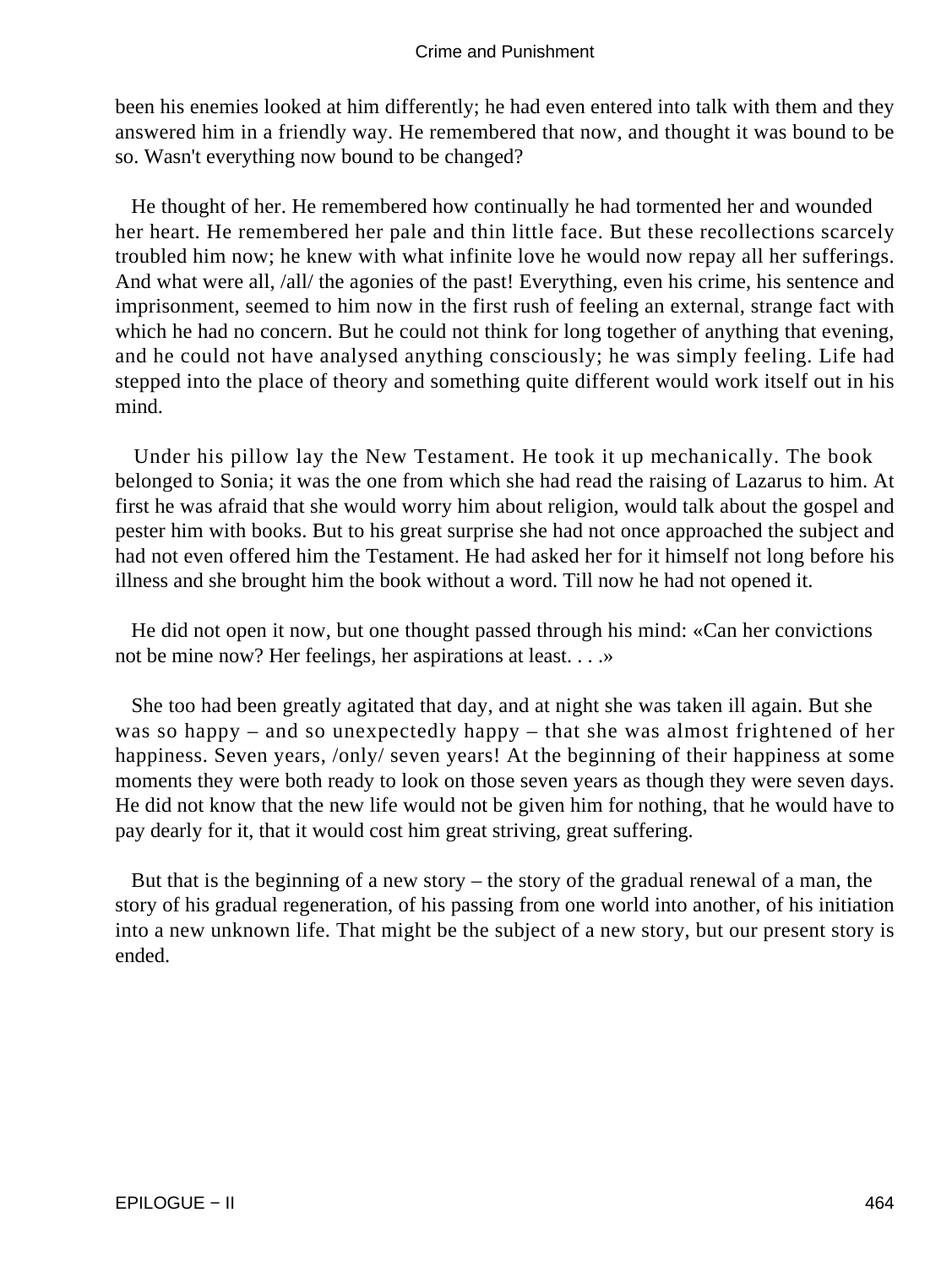# **Table Of Content**

**[PREFACE − TRANSLATOR'S PREFACE](#page-3-0)**

**[PART I](#page-5-0)**

**[CHAPTER I](#page-6-0)**

**[CHAPTER II](#page-13-0)**

**[CHAPTER III](#page-26-0)**

**[CHAPTER IV](#page-36-0)**

**[CHAPTER V](#page-46-0)**

**[CHAPTER VI](#page-55-0)**

**[CHAPTER VII](#page-65-0)**

**[PART II](#page-76-0)**

**[CHAPTER I](#page-77-0)**

**[CHAPTER II](#page-93-0)**

**[CHAPTER III](#page-102-0)**

**[CHAPTER IV](#page-115-0)**

**[CHAPTER V](#page-124-0)**

**[CHAPTER VI](#page-135-0)**

**[CHAPTER VII](#page-154-0)**

**[PART III](#page-170-0)**

**[CHAPTER I](#page-171-0)**

**[CHAPTER II](#page-182-0)**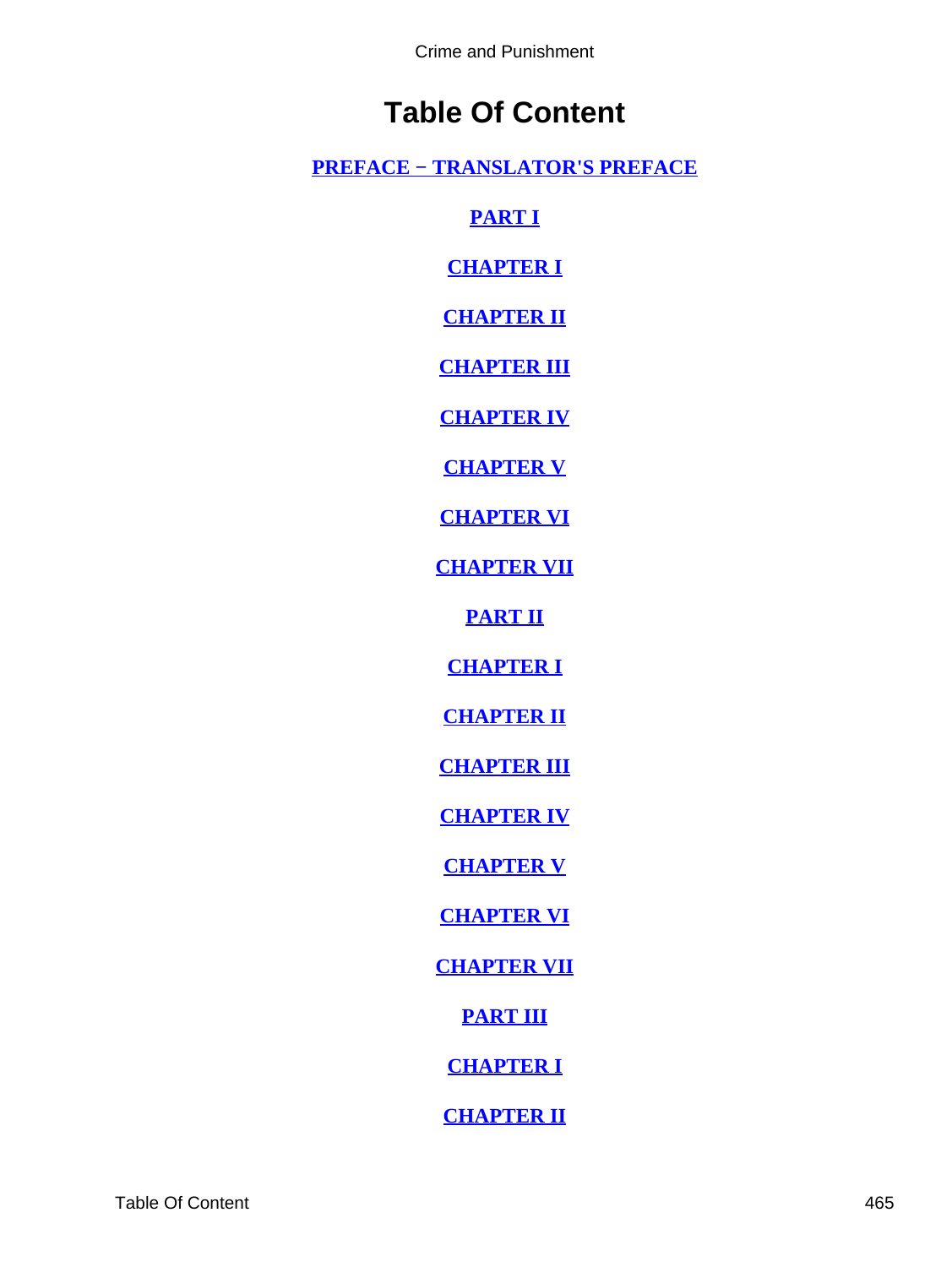**[CHAPTER III](#page-192-0)**

**[CHAPTER IV](#page-205-0)**

**[CHAPTER V](#page-216-0)**

**[CHAPTER VI](#page-233-0)**

**[PART IV](#page-242-0)**

**[CHAPTER I](#page-243-0)**

**[CHAPTER II](#page-255-0)**

**[CHAPTER III](#page-266-0)**

**[CHAPTER IV](#page-273-0)**

**[CHAPTER V](#page-290-0)**

**[CHAPTER VI](#page-304-0)**

**[PART V](#page-312-0)**

**[CHAPTER I](#page-313-0)**

**[CHAPTER II](#page-326-0)**

**[CHAPTER III](#page-335-0)**

**[CHAPTER IV](#page-346-0)**

**[CHAPTER V](#page-362-0)**

**[PART VI](#page-374-0)**

**[CHAPTER I](#page-375-0)**

**[CHAPTER II](#page-384-0)**

**[CHAPTER III](#page-395-0)**

**[CHAPTER IV](#page-404-0)**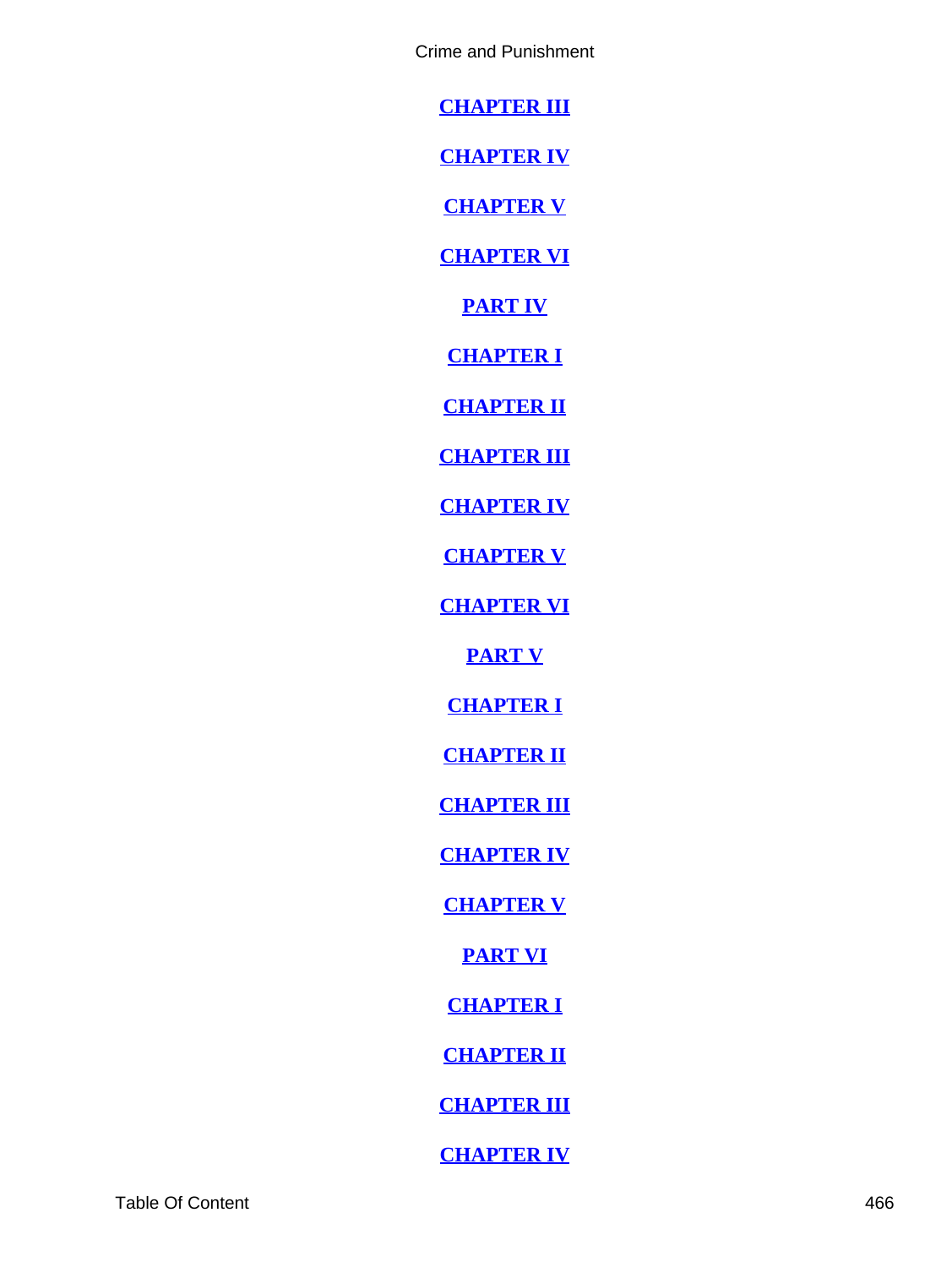<span id="page-467-0"></span>**[CHAPTER V](#page-412-0)**

**[CHAPTER VI](#page-425-0)**

**[CHAPTER VII](#page-436-0)**

**[CHAPTER VIII](#page-444-0)**

**[EPILOGUE − I](#page-453-0)**

**[EPILOGUE − II](#page-459-0)**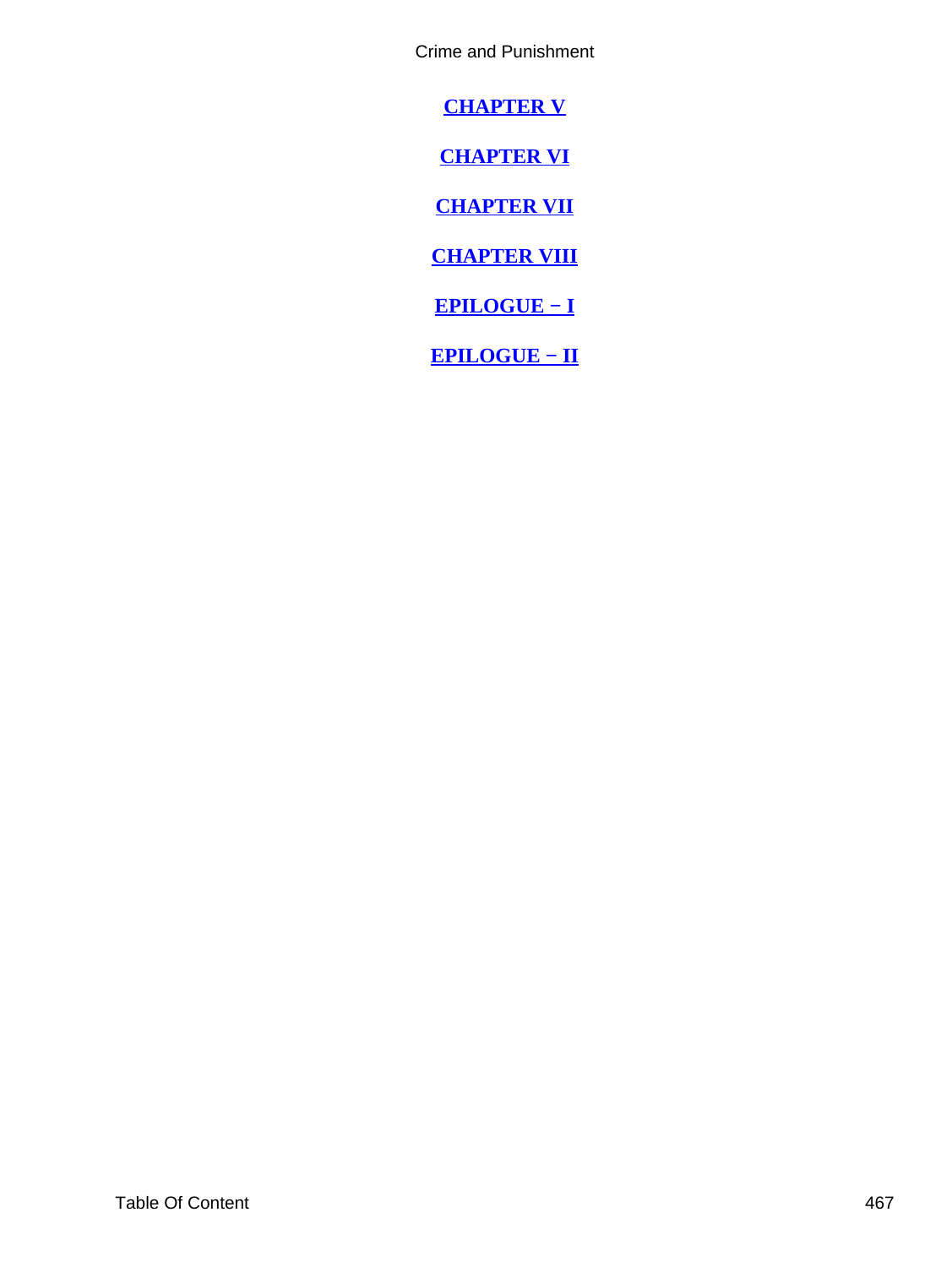# **About Phoenix Editions**

### **Why Phoenix Editions?**

With the already available tools, converting files to eBook formats is not a big task. You can use a plugin in MS Word and with just one click have a lit file. You can drag and drop html into Adobe Acrobat and create a pdf file.

If we can be happy over the possibilities given to anyone to publish and to be published, we must nevertheless look at previous experiences from the history of the computer and the internet in order to get some needed advice:

• The lack of standards threatens the persistance of data.

We are able to access data from tablets from 3.000 year B.C. but not from files created 10 years ago in a proprietary format, stored in some specific non standard media, or even in previous versions of existing products.

- If not enough care is taken, some operations like drag and drop or cut and paste can result in the production of corrupted data.
- Many ebooks come from html files. But outdated tags are still being used, and one only needs to view the source to find beginning tags without their corresponding end tags, improper nesting, and proprietary or non standard encoding. If the source code is not cleaned up, all this will make its way to the derivated ebook.
- Not every user knows how, is able to or wants to use the more advanced standard features of available ebooks formats, resulting in a work that very often doesn't make for the most pleasing reading experience.
- Centuries of history and experience in graphical and printing arts should not be lost for the sake of speed in converting to an ebook format. Much can be done in our search for excellence to adapt and improve, the end result of which is a ebook of higher quality.

But, we must be very careful in our search for quality and in our establishing criteria to meet this lofty goal. Otherwise, as we know and are aware of, a new kind of elitism, censorship or snobism can arise out of this endeavour.

Finding the proper and fair way to achieve this quality of ebook without such detrimental effects led us to implement what we at Phoenix−Library call **Phoenix Editions**.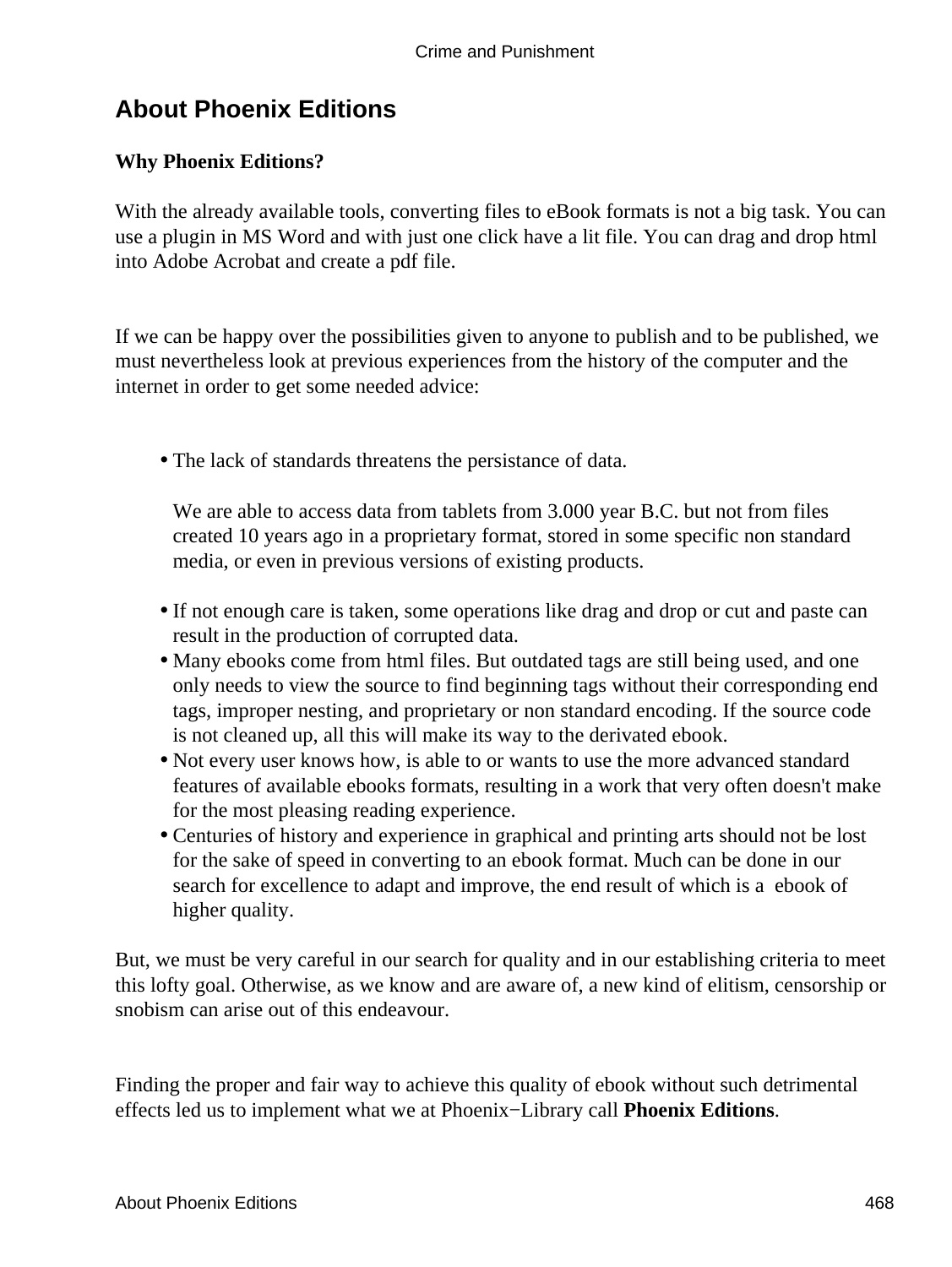# **What is a Phoenix Edition**

At Phoenix−Library we call a Phoenix Edition, an ebook with the following characteristics:

- It is converted from clean and standard xhtml/xml files
- It uses meta tags to identify content, and other data
- The available resources specific to each ebook format are used to give the reader a pleasant reading experience.

This means: objectives and normative criteria, regardless of taste, aesthetic or otherwise subjective evaluations of contents and/or presentation.

### **Phoenix Edition of a RocketEdition file:**

An ebook with a cover, a table of contents with active links, chapter breaks, a "go to" touch access at least to a TOC, oeb compliant metadata, indentation if required from a pEdition reproduction, internal links to notes.

### **Phoenix Edition of a Softbook file:**

An ebook with a cover, a table of contents with active links, chapter breaks, oeb compliant metadata, indentation if required from a pEdition reproduction, internal links to notes.

#### **Phoenix Edition of a MS−Reader file:**

An ebook with a cover, an external table of contents with active links at least to an internal TOC, chapter breaks, images, oeb compliant metadata, indentation if required from a pEditon reproduction, internal links to notes.

#### **Phoenix Edition of a Mobipocket file:**

An ebook with a cover, an external table of contents with active links at least to an internal TOC, chapter breaks, oeb compliant metadata, indentation if required from a pEdition reproduction, internal links to notes.

#### **Phoenix Edition of a Acrobat file:**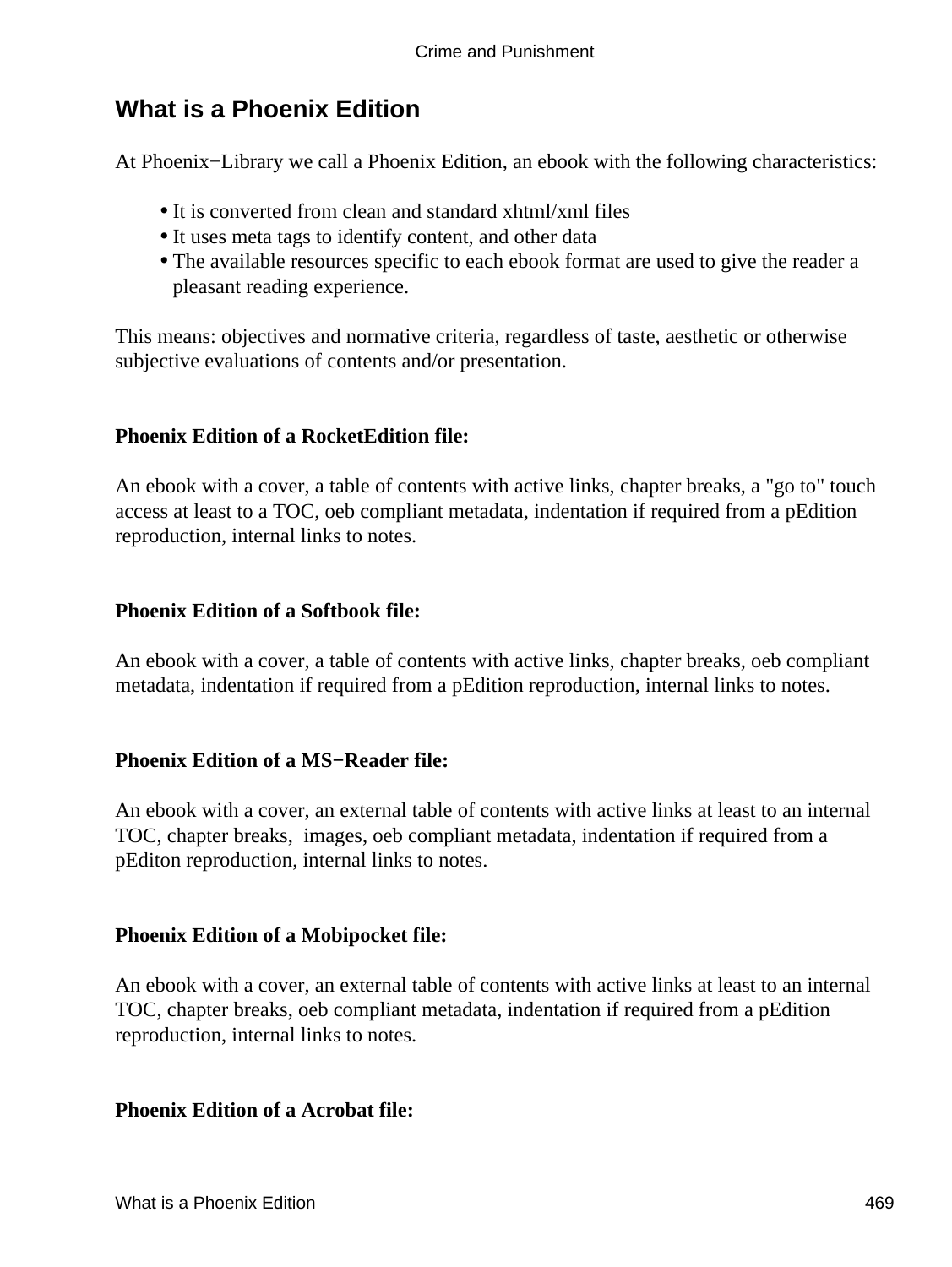An ebook with a cover, images, chapter breaks, matching page numbers, oeb compliant metadata, indentation if required from a pEdition reproduction, internal links to notes.

**Note 1:** These criteria will be discussed in the Phoenix eBook newsgroups in order to be refined and then implemented in a Phoenix Edition guideline, that will be available in the near future to all Phoenix−Library associates.

**Note 2:** In order to stimulate and reward all associate eBookProducers in their search for excellence, a percentage of all associate subscriptions will be allocated to this cause.